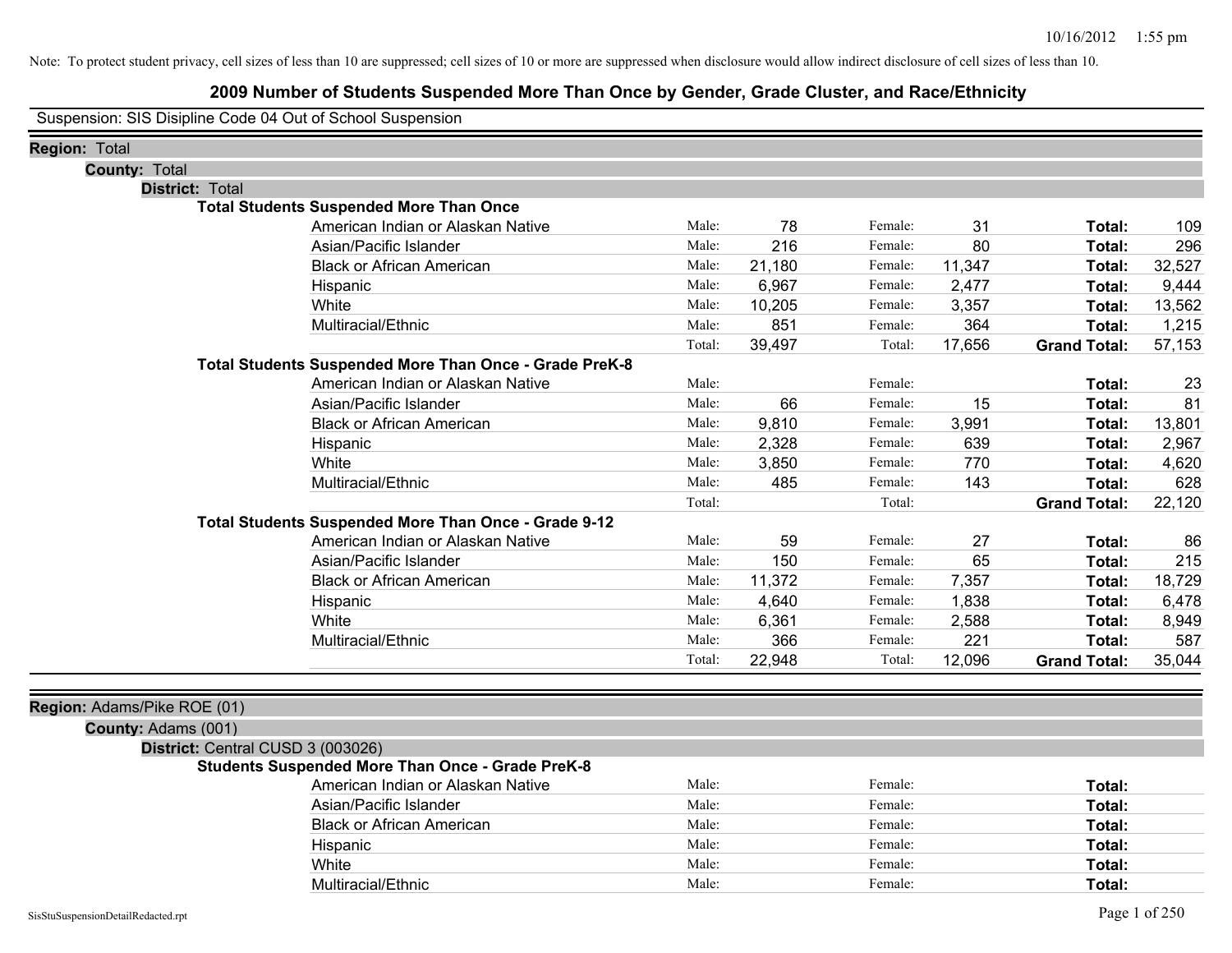|                           | Suspension: SIS Disipline Code 04 Out of School Suspension |        |         |                     |
|---------------------------|------------------------------------------------------------|--------|---------|---------------------|
|                           |                                                            | Total: | Total:  | <b>Grand Total:</b> |
|                           | <b>Students Suspended More Than Once - Grade 9-12</b>      |        |         |                     |
|                           | American Indian or Alaskan Native                          | Male:  | Female: | Total:              |
|                           | Asian/Pacific Islander                                     | Male:  | Female: | Total:              |
|                           | <b>Black or African American</b>                           | Male:  | Female: | Total:              |
|                           | Hispanic                                                   | Male:  | Female: | Total:              |
|                           | White                                                      | Male:  | Female: | Total:              |
|                           | Multiracial/Ethnic                                         | Male:  | Female: | Total:              |
|                           |                                                            | Total: | Total:  | <b>Grand Total:</b> |
| District: CUSD 4 (004026) |                                                            |        |         |                     |
|                           | <b>Students Suspended More Than Once - Grade PreK-8</b>    |        |         |                     |
|                           | American Indian or Alaskan Native                          | Male:  | Female: | Total:              |
|                           | Asian/Pacific Islander                                     | Male:  | Female: | Total:              |
|                           | <b>Black or African American</b>                           | Male:  | Female: | Total:              |
|                           | Hispanic                                                   | Male:  | Female: | Total:              |
|                           | White                                                      | Male:  | Female: | Total:              |
|                           | Multiracial/Ethnic                                         | Male:  | Female: | Total:              |
|                           |                                                            | Total: | Total:  | <b>Grand Total:</b> |
|                           | <b>Students Suspended More Than Once - Grade 9-12</b>      |        |         |                     |
|                           | American Indian or Alaskan Native                          | Male:  | Female: | Total:              |
|                           | Asian/Pacific Islander                                     | Male:  | Female: | Total:              |
|                           | <b>Black or African American</b>                           | Male:  | Female: | Total:              |
|                           | Hispanic                                                   | Male:  | Female: | Total:              |
|                           | White                                                      | Male:  | Female: | Total:              |
|                           | Multiracial/Ethnic                                         | Male:  | Female: | Total:              |
|                           |                                                            | Total: | Total:  | <b>Grand Total:</b> |
|                           | District: Liberty CUSD 2 (002026)                          |        |         |                     |
|                           | <b>Students Suspended More Than Once - Grade 9-12</b>      |        |         |                     |
|                           | American Indian or Alaskan Native                          | Male:  | Female: | Total:              |
|                           | Asian/Pacific Islander                                     | Male:  | Female: | Total:              |
|                           | <b>Black or African American</b>                           | Male:  | Female: | Total:              |
|                           | Hispanic                                                   | Male:  | Female: | Total:              |
|                           | White                                                      | Male:  | Female: | Total:              |
|                           | Multiracial/Ethnic                                         | Male:  | Female: | Total:              |
|                           |                                                            | Total: | Total:  | <b>Grand Total:</b> |
|                           | <b>District: Quincy SD 172 (172022)</b>                    |        |         |                     |
|                           | <b>Students Suspended More Than Once - Grade PreK-8</b>    |        |         |                     |
|                           | American Indian or Alaskan Native                          | Male:  | Female: | Total:              |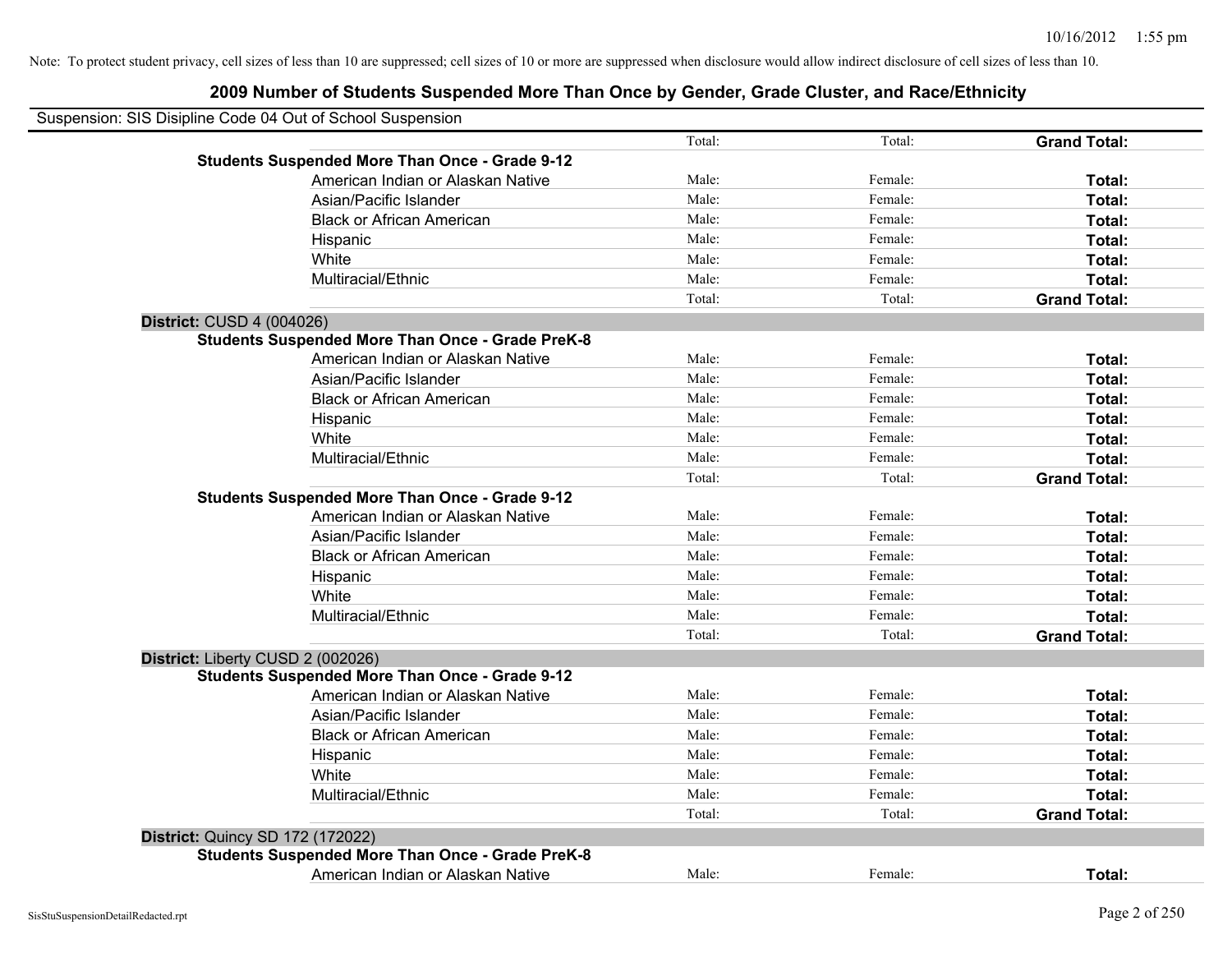| Suspension: SIS Disipline Code 04 Out of School Suspension |                                                         |        |         |                     |    |
|------------------------------------------------------------|---------------------------------------------------------|--------|---------|---------------------|----|
|                                                            | Asian/Pacific Islander                                  | Male:  | Female: | Total:              |    |
|                                                            | <b>Black or African American</b>                        | Male:  | Female: | Total:              |    |
|                                                            | Hispanic                                                | Male:  | Female: | Total:              |    |
|                                                            | White                                                   | Male:  | Female: | Total:              |    |
|                                                            | Multiracial/Ethnic                                      | Male:  | Female: | Total:              |    |
|                                                            |                                                         | Total: | Total:  | <b>Grand Total:</b> |    |
|                                                            | <b>Students Suspended More Than Once - Grade 9-12</b>   |        |         |                     |    |
|                                                            | American Indian or Alaskan Native                       | Male:  | Female: | Total:              |    |
|                                                            | Asian/Pacific Islander                                  | Male:  | Female: | Total:              |    |
|                                                            | <b>Black or African American</b>                        | Male:  | Female: | Total:              |    |
|                                                            | Hispanic                                                | Male:  | Female: | Total:              |    |
|                                                            | White                                                   | Male:  | Female: | Total:              |    |
|                                                            | Multiracial/Ethnic                                      | Male:  | Female: | Total:              |    |
|                                                            |                                                         | Total: | Total:  | <b>Grand Total:</b> |    |
| County: Pike (075)                                         |                                                         |        |         |                     |    |
|                                                            | District: Griggsville-Perry CUSD 4 (004026)             |        |         |                     |    |
|                                                            | <b>Students Suspended More Than Once - Grade PreK-8</b> |        |         |                     |    |
|                                                            | American Indian or Alaskan Native                       | Male:  | Female: | Total:              |    |
|                                                            | Asian/Pacific Islander                                  | Male:  | Female: | Total:              |    |
|                                                            | <b>Black or African American</b>                        | Male:  | Female: | Total:              |    |
|                                                            | Hispanic                                                | Male:  | Female: | Total:              |    |
|                                                            | White                                                   | Male:  | Female: | Total:              |    |
|                                                            | Multiracial/Ethnic                                      | Male:  | Female: | Total:              |    |
|                                                            |                                                         | Total: | Total:  | <b>Grand Total:</b> |    |
|                                                            | District: Pikeland CUSD 10 (010026)                     |        |         |                     |    |
|                                                            | <b>Students Suspended More Than Once - Grade PreK-8</b> |        |         |                     |    |
|                                                            | American Indian or Alaskan Native                       | Male:  | Female: | Total:              |    |
|                                                            | Asian/Pacific Islander                                  | Male:  | Female: | Total:              |    |
|                                                            | <b>Black or African American</b>                        | Male:  | Female: | Total:              |    |
|                                                            | Hispanic                                                | Male:  | Female: | Total:              |    |
|                                                            | White                                                   | Male:  | Female: | Total:              | 13 |
|                                                            | Multiracial/Ethnic                                      | Male:  | Female: | Total:              |    |
|                                                            |                                                         | Total: | Total:  | <b>Grand Total:</b> |    |
|                                                            | <b>Students Suspended More Than Once - Grade 9-12</b>   |        |         |                     |    |
|                                                            | American Indian or Alaskan Native                       | Male:  | Female: | Total:              |    |
|                                                            | Asian/Pacific Islander                                  | Male:  | Female: | Total:              |    |
|                                                            | <b>Black or African American</b>                        | Male:  | Female: | Total:              |    |
|                                                            | Hispanic                                                | Male:  | Female: | Total:              |    |
|                                                            | White                                                   | Male:  | Female: | Total:              |    |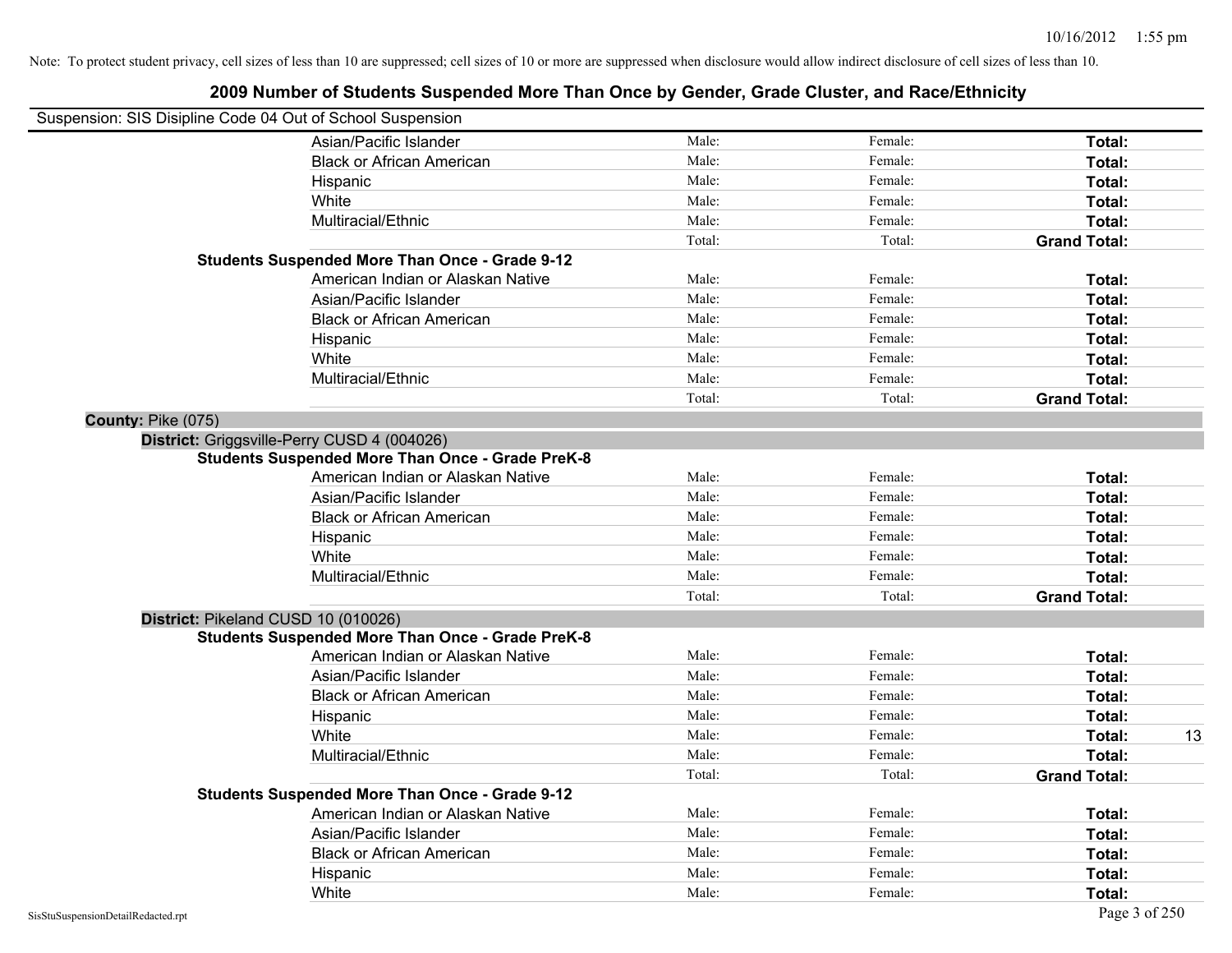| Suspension: SIS Disipline Code 04 Out of School Suspension |                                                         |        |               |                     |
|------------------------------------------------------------|---------------------------------------------------------|--------|---------------|---------------------|
|                                                            | Multiracial/Ethnic                                      | Male:  | Female:       | Total:              |
|                                                            |                                                         | Total: | Total:        | <b>Grand Total:</b> |
|                                                            | District: Pleasant Hill CUSD 3 (003026)                 |        |               |                     |
|                                                            | <b>Students Suspended More Than Once - Grade PreK-8</b> |        |               |                     |
|                                                            | American Indian or Alaskan Native                       | Male:  | Female:       | Total:              |
|                                                            | Asian/Pacific Islander                                  | Male:  | Female:       | Total:              |
|                                                            | <b>Black or African American</b>                        | Male:  | Female:       | Total:              |
|                                                            | Hispanic                                                | Male:  | Female:       | Total:              |
|                                                            | White                                                   | Male:  | Female:       | Total:              |
|                                                            | Multiracial/Ethnic                                      | Male:  | Female:       | Total:              |
|                                                            |                                                         | Total: | Total:        | <b>Grand Total:</b> |
|                                                            | <b>Students Suspended More Than Once - Grade 9-12</b>   |        |               |                     |
|                                                            | American Indian or Alaskan Native                       | Male:  | Female:       | Total:              |
|                                                            | Asian/Pacific Islander                                  | Male:  | Female:       | Total:              |
|                                                            | <b>Black or African American</b>                        | Male:  | Female:       | Total:              |
|                                                            | Hispanic                                                | Male:  | Female:       | Total:              |
|                                                            | White                                                   | Male:  | Female:       | Total:              |
|                                                            | Multiracial/Ethnic                                      | Male:  | Female:       | Total:              |
|                                                            |                                                         | Total: | Total:        | <b>Grand Total:</b> |
| District: Western CUSD 12 (012026)                         |                                                         |        |               |                     |
|                                                            | <b>Students Suspended More Than Once - Grade PreK-8</b> |        |               |                     |
|                                                            | American Indian or Alaskan Native                       | Male:  | Female:       | Total:              |
|                                                            | Asian/Pacific Islander                                  | Male:  | Female:       | Total:              |
|                                                            | <b>Black or African American</b>                        | Male:  | Female:       | Total:              |
|                                                            | Hispanic                                                | Male:  | Female:       | Total:              |
|                                                            | White                                                   | Male:  | Female:       | Total:              |
|                                                            | Multiracial/Ethnic                                      | Male:  | Female:       | Total:              |
|                                                            |                                                         | Total: | Total:        | <b>Grand Total:</b> |
|                                                            |                                                         |        |               |                     |
| Region: Alxndr/John/Masc/Pulski/Unon ROE (02)              |                                                         |        |               |                     |
| County: Alexander (002)                                    |                                                         |        |               |                     |
| District: Cairo USD 1 (001022)                             |                                                         |        |               |                     |
|                                                            | <b>Students Suspended More Than Once - Grade PreK-8</b> |        |               |                     |
|                                                            | American Indian or Alaskan Native                       | Male:  | Female:       | Total:              |
|                                                            | Asian/Pacific Islander                                  | Male:  | Female:       | Total:              |
|                                                            | <b>Black or African American</b>                        | Male:  | 19<br>Female: | 11<br>30<br>Total:  |
|                                                            | Hispanic                                                | Male:  | Female:       | Total:              |
|                                                            | White                                                   | Male:  | Female:       | Total:              |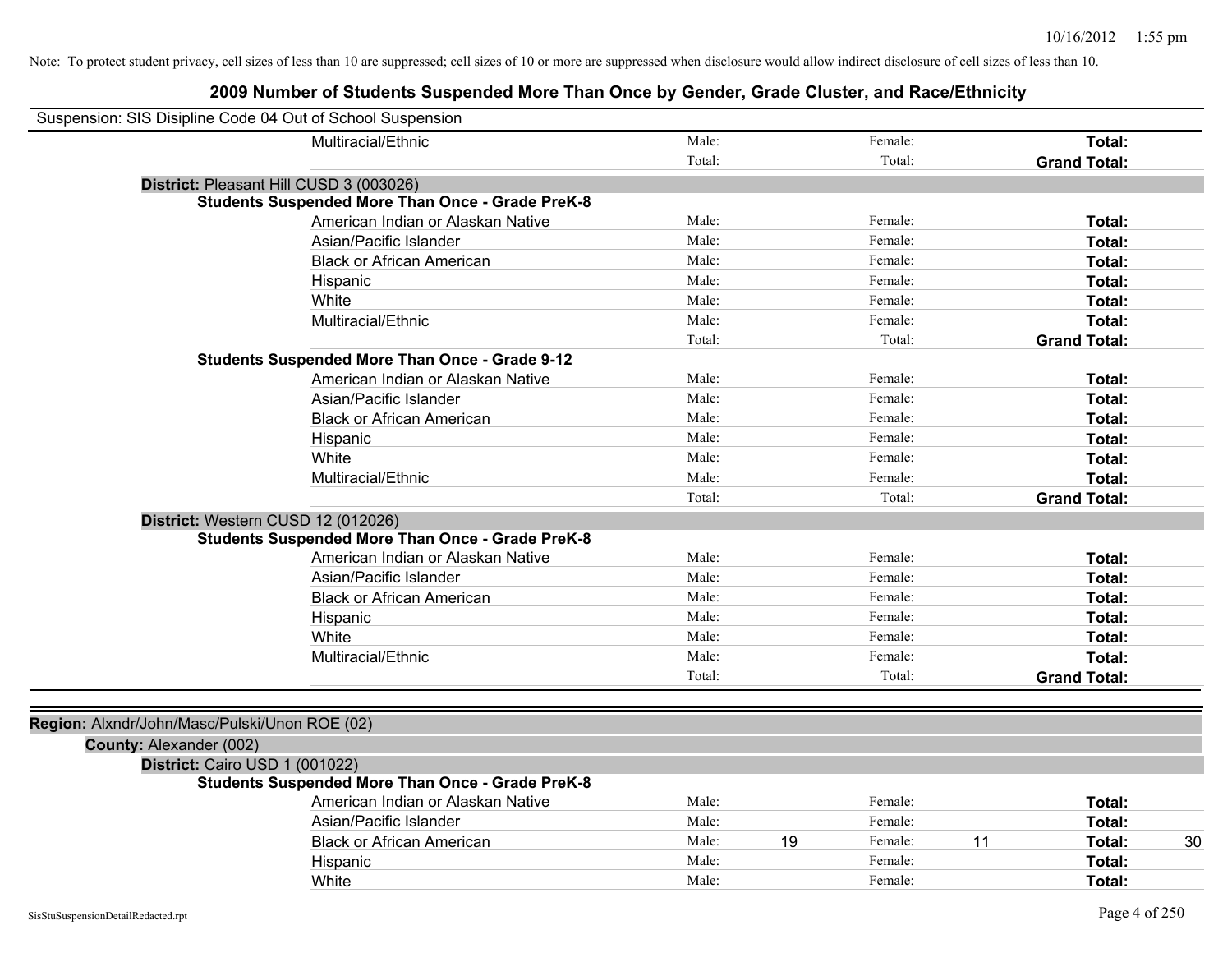#### **2009 Number of Students Suspended More Than Once by Gender, Grade Cluster, and Race/Ethnicity**

| Suspension: SIS Disipline Code 04 Out of School Suspension |                                                         |        |         |                     |    |
|------------------------------------------------------------|---------------------------------------------------------|--------|---------|---------------------|----|
|                                                            | Multiracial/Ethnic                                      | Male:  | Female: | Total:              |    |
|                                                            |                                                         | Total: | Total:  | <b>Grand Total:</b> |    |
|                                                            | <b>Students Suspended More Than Once - Grade 9-12</b>   |        |         |                     |    |
|                                                            | American Indian or Alaskan Native                       | Male:  | Female: | Total:              |    |
|                                                            | Asian/Pacific Islander                                  | Male:  | Female: | Total:              |    |
|                                                            | <b>Black or African American</b>                        | Male:  | Female: | Total:              | 12 |
|                                                            | Hispanic                                                | Male:  | Female: | Total:              |    |
|                                                            | White                                                   | Male:  | Female: | Total:              |    |
|                                                            | Multiracial/Ethnic                                      | Male:  | Female: | Total:              |    |
|                                                            |                                                         | Total: | Total:  | <b>Grand Total:</b> |    |
|                                                            | District: Egyptian CUSD 5 (005026)                      |        |         |                     |    |
|                                                            | <b>Students Suspended More Than Once - Grade PreK-8</b> |        |         |                     |    |
|                                                            | American Indian or Alaskan Native                       | Male:  | Female: | Total:              |    |
|                                                            | Asian/Pacific Islander                                  | Male:  | Female: | Total:              |    |
|                                                            | <b>Black or African American</b>                        | Male:  | Female: | Total:              |    |
|                                                            | Hispanic                                                | Male:  | Female: | Total:              |    |
|                                                            | White                                                   | Male:  | Female: | Total:              | 16 |
|                                                            | Multiracial/Ethnic                                      | Male:  | Female: | Total:              |    |
|                                                            |                                                         | Total: | Total:  | <b>Grand Total:</b> |    |
|                                                            | <b>Students Suspended More Than Once - Grade 9-12</b>   |        |         |                     |    |
|                                                            | American Indian or Alaskan Native                       | Male:  | Female: | Total:              |    |
|                                                            | Asian/Pacific Islander                                  | Male:  | Female: | Total:              |    |
|                                                            | <b>Black or African American</b>                        | Male:  | Female: | Total:              | 10 |
|                                                            | Hispanic                                                | Male:  | Female: | Total:              |    |
|                                                            | White                                                   | Male:  | Female: | Total:              | 15 |
|                                                            | Multiracial/Ethnic                                      | Male:  | Female: | Total:              |    |
|                                                            |                                                         | Total: | Total:  | <b>Grand Total:</b> |    |
| County: Johnson (044)                                      |                                                         |        |         |                     |    |
|                                                            | District: Goreville CUD 1 (001026)                      |        |         |                     |    |
|                                                            | <b>Students Suspended More Than Once - Grade PreK-8</b> |        |         |                     |    |
|                                                            | American Indian or Alaskan Native                       | Male:  | Female: | Total:              |    |
|                                                            | Asian/Pacific Islander                                  | Male:  | Female: | Total:              |    |
|                                                            | <b>Black or African American</b>                        | Male:  | Female: | Total:              |    |
|                                                            | Hispanic                                                | Male:  | Female: | Total:              |    |
|                                                            | White                                                   | Male:  | Female: | Total:              |    |
|                                                            | Multiracial/Ethnic                                      | Male:  | Female: | Total:              |    |
|                                                            |                                                         | Total: | Total:  | <b>Grand Total:</b> |    |
|                                                            | $D_{i}$                                                 |        |         |                     |    |

**District:** New Simpson Hill SD 32 (032003)

**Students Suspended More Than Once - Grade PreK-8**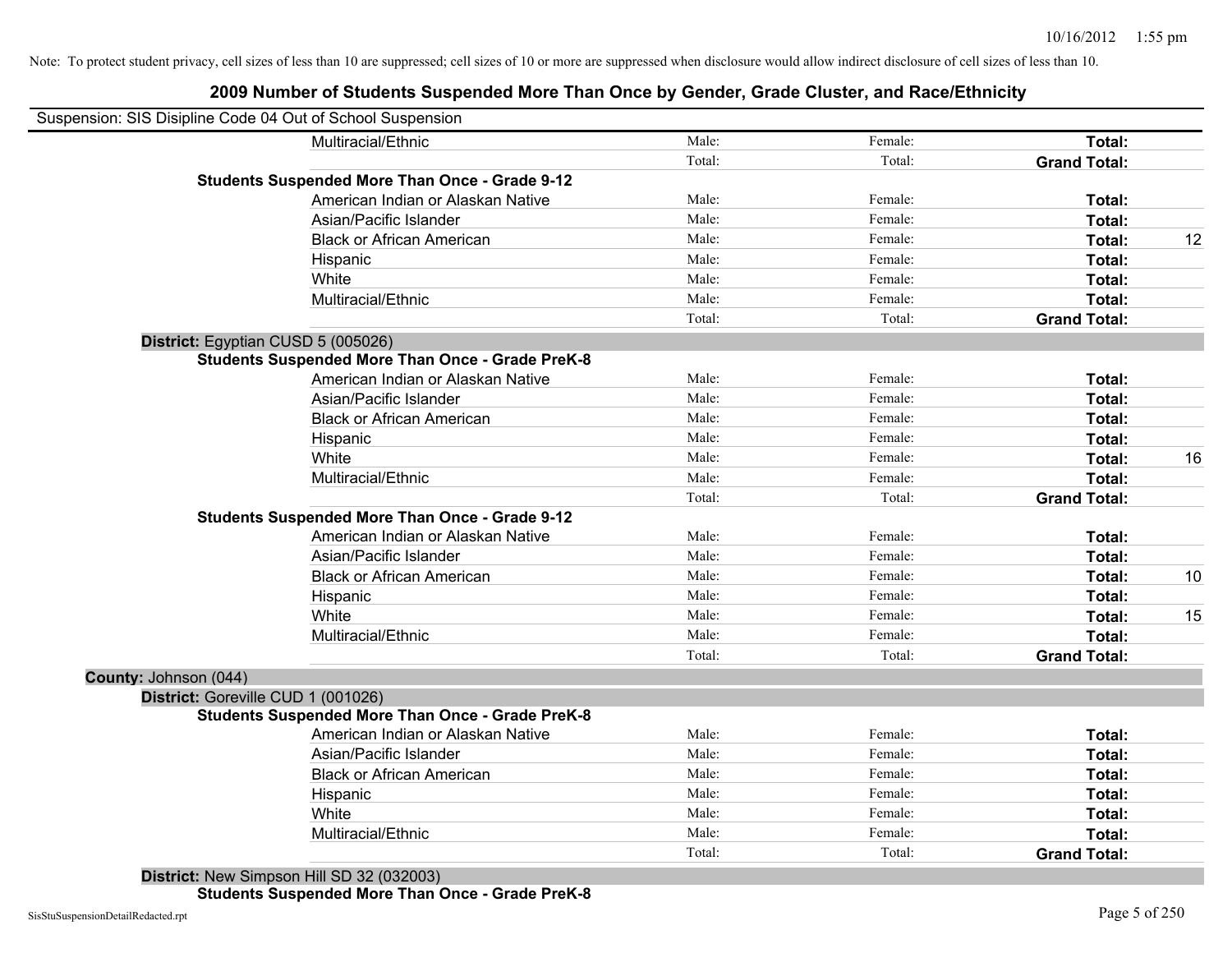|                      | Suspension: SIS Disipline Code 04 Out of School Suspension |        |         |                     |    |
|----------------------|------------------------------------------------------------|--------|---------|---------------------|----|
|                      | American Indian or Alaskan Native                          | Male:  | Female: | Total:              |    |
|                      | Asian/Pacific Islander                                     | Male:  | Female: | Total:              |    |
|                      | <b>Black or African American</b>                           | Male:  | Female: | Total:              |    |
|                      | Hispanic                                                   | Male:  | Female: | Total:              |    |
|                      | White                                                      | Male:  | Female: | Total:              |    |
|                      | Multiracial/Ethnic                                         | Male:  | Female: | Total:              |    |
|                      |                                                            | Total: | Total:  | <b>Grand Total:</b> |    |
|                      | <b>District: Vienna HSD 133 (133017)</b>                   |        |         |                     |    |
|                      | <b>Students Suspended More Than Once - Grade 9-12</b>      |        |         |                     |    |
|                      | American Indian or Alaskan Native                          | Male:  | Female: | Total:              |    |
|                      | Asian/Pacific Islander                                     | Male:  | Female: | Total:              |    |
|                      | <b>Black or African American</b>                           | Male:  | Female: | Total:              |    |
|                      | Hispanic                                                   | Male:  | Female: | Total:              |    |
|                      | White                                                      | Male:  | Female: | Total:              | 17 |
|                      | Multiracial/Ethnic                                         | Male:  | Female: | Total:              |    |
|                      |                                                            | Total: | Total:  | <b>Grand Total:</b> |    |
|                      | District: Vienna SD 55 (055002)                            |        |         |                     |    |
|                      | <b>Students Suspended More Than Once - Grade PreK-8</b>    |        |         |                     |    |
|                      | American Indian or Alaskan Native                          | Male:  | Female: | Total:              |    |
|                      | Asian/Pacific Islander                                     | Male:  | Female: | Total:              |    |
|                      | <b>Black or African American</b>                           | Male:  | Female: | Total:              |    |
|                      | Hispanic                                                   | Male:  | Female: | Total:              |    |
|                      | White                                                      | Male:  | Female: | Total:              |    |
|                      | Multiracial/Ethnic                                         | Male:  | Female: | Total:              |    |
|                      |                                                            | Total: | Total:  | <b>Grand Total:</b> |    |
| County: Massac (061) |                                                            |        |         |                     |    |
|                      | District: Joppa-Maple Grove UD 38 (038026)                 |        |         |                     |    |
|                      | <b>Students Suspended More Than Once - Grade PreK-8</b>    |        |         |                     |    |
|                      | American Indian or Alaskan Native                          | Male:  | Female: | Total:              |    |
|                      | Asian/Pacific Islander                                     | Male:  | Female: | Total:              |    |
|                      | <b>Black or African American</b>                           | Male:  | Female: | Total:              |    |
|                      | Hispanic                                                   | Male:  | Female: | Total:              |    |
|                      | White                                                      | Male:  | Female: | Total:              |    |
|                      | Multiracial/Ethnic                                         | Male:  | Female: | Total:              |    |
|                      |                                                            | Total: | Total:  | <b>Grand Total:</b> |    |
|                      | <b>Students Suspended More Than Once - Grade 9-12</b>      |        |         |                     |    |
|                      | American Indian or Alaskan Native                          | Male:  | Female: | Total:              |    |
|                      | Asian/Pacific Islander                                     | Male:  | Female: | Total:              |    |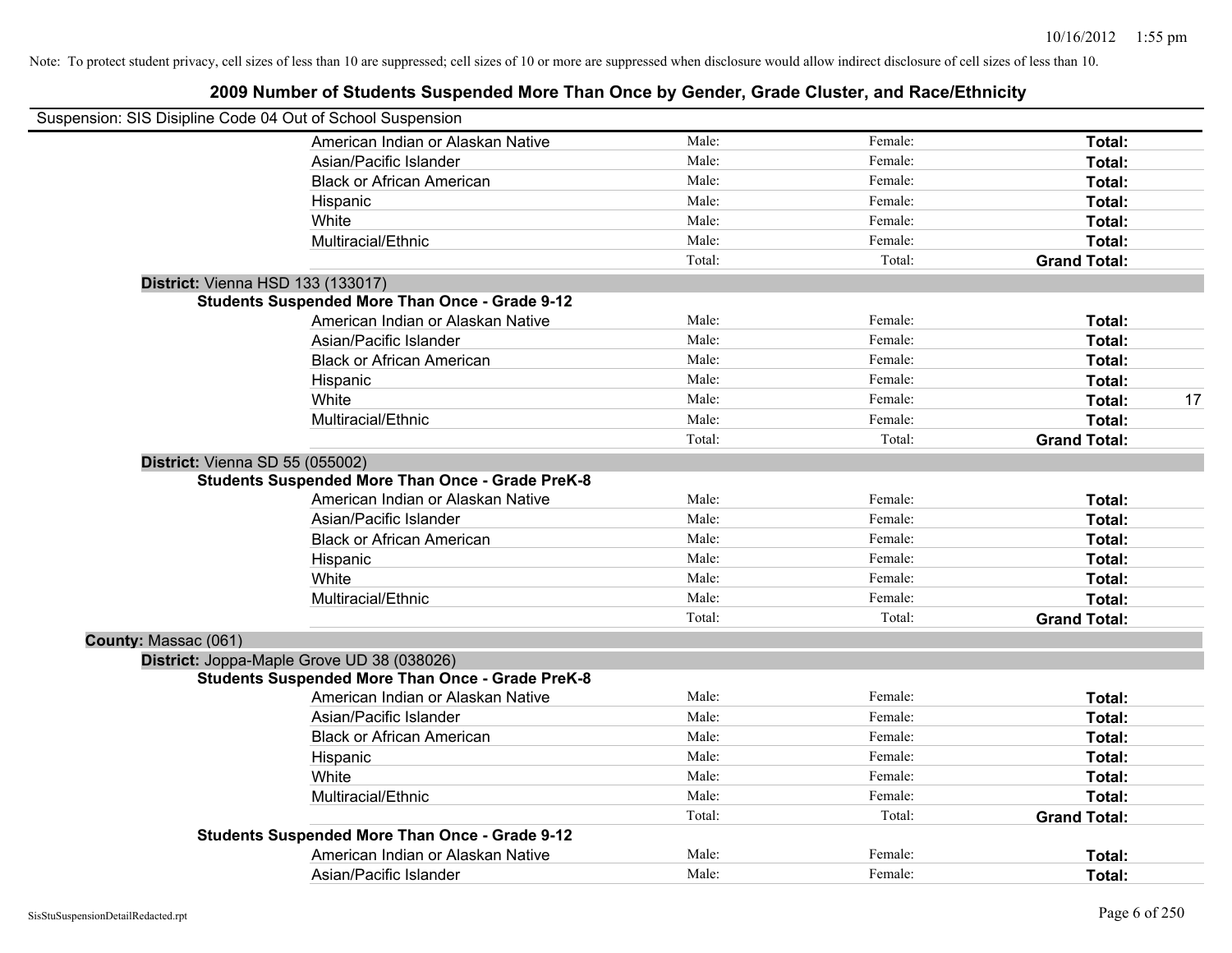| Suspension: SIS Disipline Code 04 Out of School Suspension |                                                         |        |         |                     |    |
|------------------------------------------------------------|---------------------------------------------------------|--------|---------|---------------------|----|
|                                                            | <b>Black or African American</b>                        | Male:  | Female: | Total:              |    |
|                                                            | Hispanic                                                | Male:  | Female: | Total:              |    |
|                                                            | White                                                   | Male:  | Female: | Total:              |    |
|                                                            | Multiracial/Ethnic                                      | Male:  | Female: | Total:              |    |
|                                                            |                                                         | Total: | Total:  | <b>Grand Total:</b> |    |
| District: Massac UD 1 (001026)                             |                                                         |        |         |                     |    |
|                                                            | <b>Students Suspended More Than Once - Grade PreK-8</b> |        |         |                     |    |
|                                                            | American Indian or Alaskan Native                       | Male:  | Female: | Total:              |    |
|                                                            | Asian/Pacific Islander                                  | Male:  | Female: | Total:              |    |
|                                                            | <b>Black or African American</b>                        | Male:  | Female: | Total:              |    |
|                                                            | Hispanic                                                | Male:  | Female: | Total:              |    |
|                                                            | White                                                   | Male:  | Female: | Total:              | 12 |
|                                                            | Multiracial/Ethnic                                      | Male:  | Female: | Total:              |    |
|                                                            |                                                         | Total: | Total:  | <b>Grand Total:</b> |    |
|                                                            | <b>Students Suspended More Than Once - Grade 9-12</b>   |        |         |                     |    |
|                                                            | American Indian or Alaskan Native                       | Male:  | Female: | Total:              |    |
|                                                            | Asian/Pacific Islander                                  | Male:  | Female: | Total:              |    |
|                                                            | <b>Black or African American</b>                        | Male:  | Female: | Total:              |    |
|                                                            | Hispanic                                                | Male:  | Female: | Total:              |    |
|                                                            | White                                                   | Male:  | Female: | Total:              |    |
|                                                            | Multiracial/Ethnic                                      | Male:  | Female: | Total:              |    |
|                                                            |                                                         | Total: | Total:  | <b>Grand Total:</b> | 11 |
| <b>County: Non-Public School (000)</b>                     |                                                         |        |         |                     |    |
|                                                            | District: Alxndr/John/Masc/Pulski/Unon ROE (000000)     |        |         |                     |    |
|                                                            | <b>Students Suspended More Than Once - Grade 9-12</b>   |        |         |                     |    |
|                                                            | American Indian or Alaskan Native                       | Male:  | Female: | Total:              |    |
|                                                            | Asian/Pacific Islander                                  | Male:  | Female: | Total:              |    |
|                                                            | <b>Black or African American</b>                        | Male:  | Female: | Total:              |    |
|                                                            | Hispanic                                                | Male:  | Female: | Total:              |    |
|                                                            | White                                                   | Male:  | Female: | <b>Total:</b>       |    |
|                                                            | Multiracial/Ethnic                                      | Male:  | Female: | Total:              |    |
|                                                            |                                                         | Total: | Total:  | <b>Grand Total:</b> |    |
| County: Pulaski (077)                                      |                                                         |        |         |                     |    |
| District: Century CUSD 100 (100026)                        |                                                         |        |         |                     |    |
|                                                            | <b>Students Suspended More Than Once - Grade PreK-8</b> |        |         |                     |    |
|                                                            | American Indian or Alaskan Native                       | Male:  | Female: | Total:              |    |
|                                                            | Asian/Pacific Islander                                  | Male:  | Female: | Total:              |    |
|                                                            | <b>Black or African American</b>                        | Male:  | Female: | Total:              |    |
|                                                            | Hispanic                                                | Male:  | Female: | Total:              |    |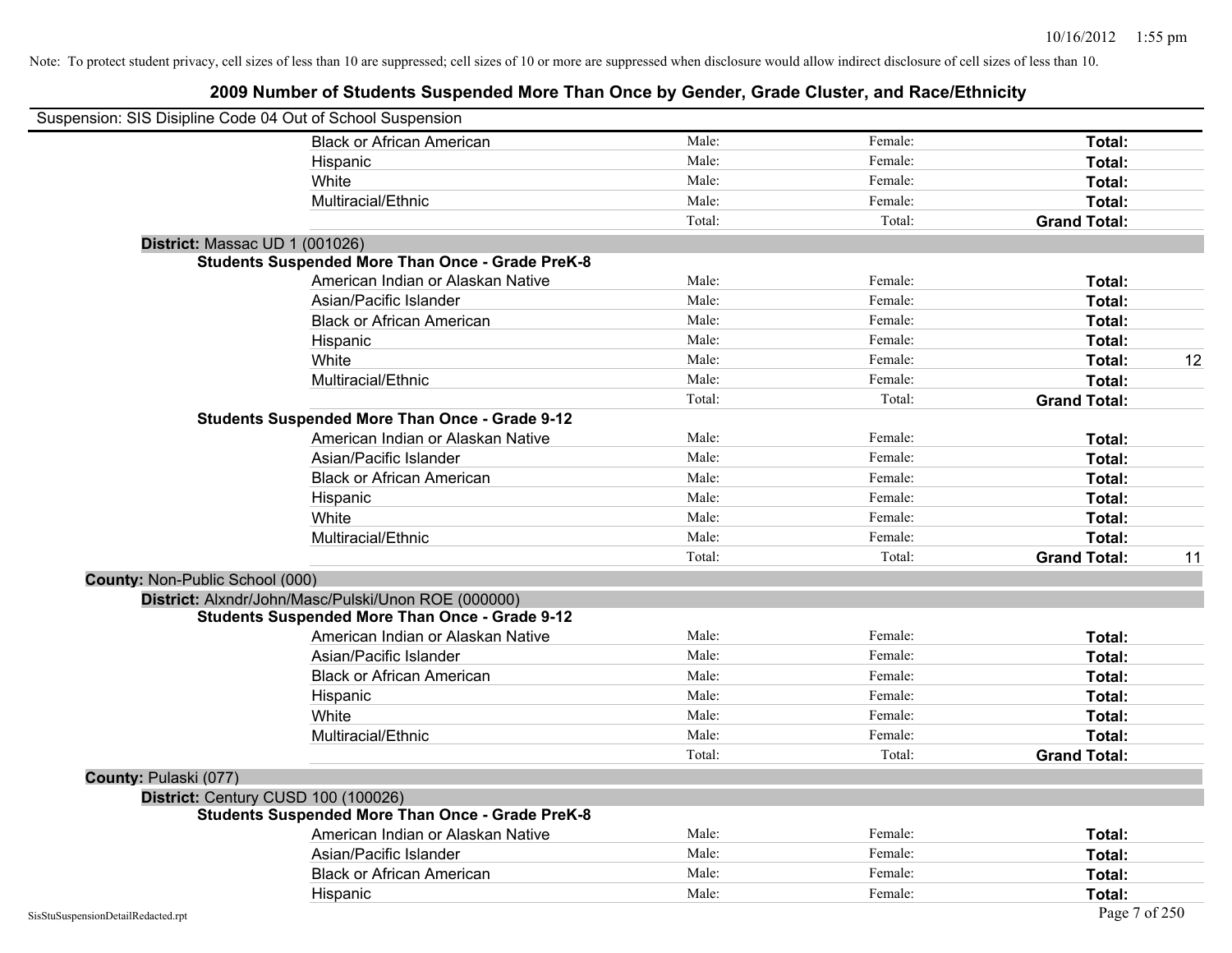| Suspension: SIS Disipline Code 04 Out of School Suspension |                                                         |        |         |                     |
|------------------------------------------------------------|---------------------------------------------------------|--------|---------|---------------------|
|                                                            | White                                                   | Male:  | Female: | Total:              |
|                                                            | Multiracial/Ethnic                                      | Male:  | Female: | Total:              |
|                                                            |                                                         | Total: | Total:  | <b>Grand Total:</b> |
|                                                            | <b>Students Suspended More Than Once - Grade 9-12</b>   |        |         |                     |
|                                                            | American Indian or Alaskan Native                       | Male:  | Female: | Total:              |
|                                                            | Asian/Pacific Islander                                  | Male:  | Female: | Total:              |
|                                                            | <b>Black or African American</b>                        | Male:  | Female: | Total:              |
|                                                            | Hispanic                                                | Male:  | Female: | Total:              |
|                                                            | White                                                   | Male:  | Female: | Total:              |
|                                                            | Multiracial/Ethnic                                      | Male:  | Female: | Total:              |
|                                                            |                                                         | Total: | Total:  | <b>Grand Total:</b> |
| District: Meridian CUSD 101 (101026)                       |                                                         |        |         |                     |
|                                                            | <b>Students Suspended More Than Once - Grade 9-12</b>   |        |         |                     |
|                                                            | American Indian or Alaskan Native                       | Male:  | Female: | Total:              |
|                                                            | Asian/Pacific Islander                                  | Male:  | Female: | Total:              |
|                                                            | <b>Black or African American</b>                        | Male:  | Female: | Total:              |
|                                                            | Hispanic                                                | Male:  | Female: | Total:              |
|                                                            | White                                                   | Male:  | Female: | Total:              |
|                                                            | Multiracial/Ethnic                                      | Male:  | Female: | Total:              |
|                                                            |                                                         | Total: | Total:  | <b>Grand Total:</b> |
| County: Union (091)                                        |                                                         |        |         |                     |
| District: Anna CCSD 37 (037004)                            |                                                         |        |         |                     |
|                                                            | <b>Students Suspended More Than Once - Grade PreK-8</b> |        |         |                     |
|                                                            | American Indian or Alaskan Native                       | Male:  | Female: | Total:              |
|                                                            | Asian/Pacific Islander                                  | Male:  | Female: | Total:              |
|                                                            | <b>Black or African American</b>                        | Male:  | Female: | Total:              |
|                                                            | Hispanic                                                | Male:  | Female: | Total:              |
|                                                            | White                                                   | Male:  | Female: | Total:              |
|                                                            | Multiracial/Ethnic                                      | Male:  | Female: | Total:              |
|                                                            |                                                         | Total: | Total:  | <b>Grand Total:</b> |
|                                                            | District: Anna Jonesboro CHSD 81 (081016)               |        |         |                     |
|                                                            | <b>Students Suspended More Than Once - Grade 9-12</b>   |        |         |                     |
|                                                            | American Indian or Alaskan Native                       | Male:  | Female: | Total:              |
|                                                            | Asian/Pacific Islander                                  | Male:  | Female: | Total:              |
|                                                            | <b>Black or African American</b>                        | Male:  | Female: | Total:              |
|                                                            | Hispanic                                                | Male:  | Female: | Total:              |
|                                                            | White                                                   | Male:  | Female: | 24<br>Total:        |
|                                                            | Multiracial/Ethnic                                      | Male:  | Female: | Total:              |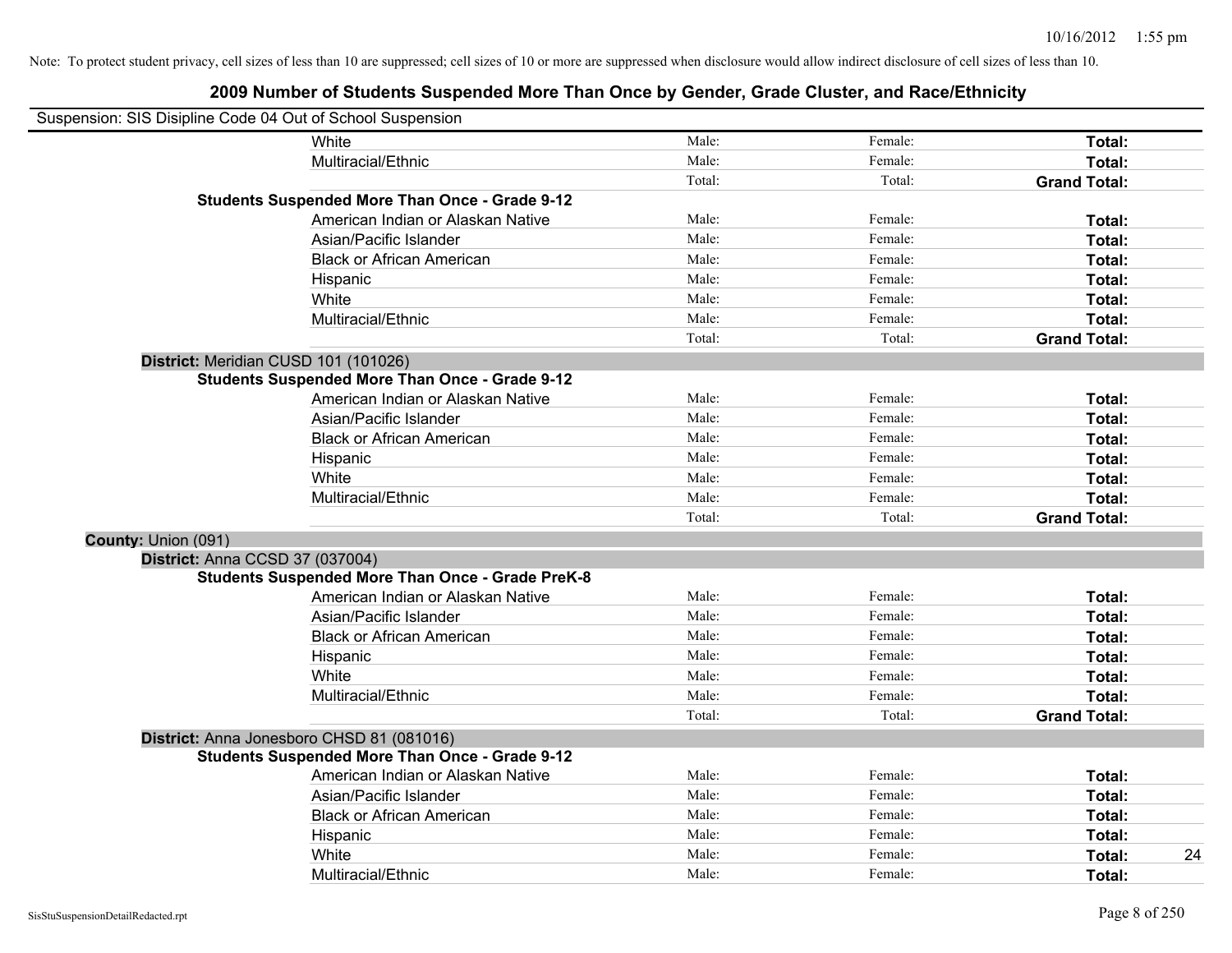# **2009 Number of Students Suspended More Than Once by Gender, Grade Cluster, and Race/Ethnicity**

|                                       |                                                         | Total: | Total:  | <b>Grand Total:</b> |
|---------------------------------------|---------------------------------------------------------|--------|---------|---------------------|
| District: Cobden SUD 17 (017022)      |                                                         |        |         |                     |
|                                       | <b>Students Suspended More Than Once - Grade PreK-8</b> |        |         |                     |
|                                       | American Indian or Alaskan Native                       | Male:  | Female: | Total:              |
|                                       | Asian/Pacific Islander                                  | Male:  | Female: | Total:              |
|                                       | <b>Black or African American</b>                        | Male:  | Female: | Total:              |
|                                       | Hispanic                                                | Male:  | Female: | Total:              |
|                                       | White                                                   | Male:  | Female: | Total:              |
|                                       | Multiracial/Ethnic                                      | Male:  | Female: | Total:              |
|                                       |                                                         | Total: | Total:  | <b>Grand Total:</b> |
|                                       | <b>Students Suspended More Than Once - Grade 9-12</b>   |        |         |                     |
|                                       | American Indian or Alaskan Native                       | Male:  | Female: | Total:              |
|                                       | Asian/Pacific Islander                                  | Male:  | Female: | Total:              |
|                                       | <b>Black or African American</b>                        | Male:  | Female: | Total:              |
|                                       | Hispanic                                                | Male:  | Female: | Total:              |
|                                       | White                                                   | Male:  | Female: | Total:              |
|                                       | Multiracial/Ethnic                                      | Male:  | Female: | Total:              |
|                                       |                                                         | Total: | Total:  | <b>Grand Total:</b> |
| District: Jonesboro CCSD 43 (043004)  | <b>Students Suspended More Than Once - Grade PreK-8</b> |        |         |                     |
|                                       | American Indian or Alaskan Native                       | Male:  | Female: | Total:              |
|                                       | Asian/Pacific Islander                                  | Male:  | Female: | Total:              |
|                                       | <b>Black or African American</b>                        | Male:  | Female: | Total:              |
|                                       | Hispanic                                                | Male:  | Female: | Total:              |
|                                       | White                                                   | Male:  | Female: | Total:              |
|                                       | Multiracial/Ethnic                                      | Male:  | Female: | Total:              |
|                                       |                                                         | Total: | Total:  | <b>Grand Total:</b> |
| District: Lick Creek CCSD 16 (016004) |                                                         |        |         |                     |
|                                       | <b>Students Suspended More Than Once - Grade PreK-8</b> |        |         |                     |
|                                       | American Indian or Alaskan Native                       | Male:  | Female: | Total:              |
|                                       | Asian/Pacific Islander                                  | Male:  | Female: | Total:              |
|                                       | <b>Black or African American</b>                        | Male:  | Female: | Total:              |
|                                       | Hispanic                                                | Male:  | Female: | Total:              |
|                                       | White                                                   | Male:  | Female: | Total:              |
|                                       | Multiracial/Ethnic                                      | Male:  | Female: | Total:              |
|                                       |                                                         | Total: | Total:  | <b>Grand Total:</b> |

**Students Suspended More Than Once - Grade PreK-8**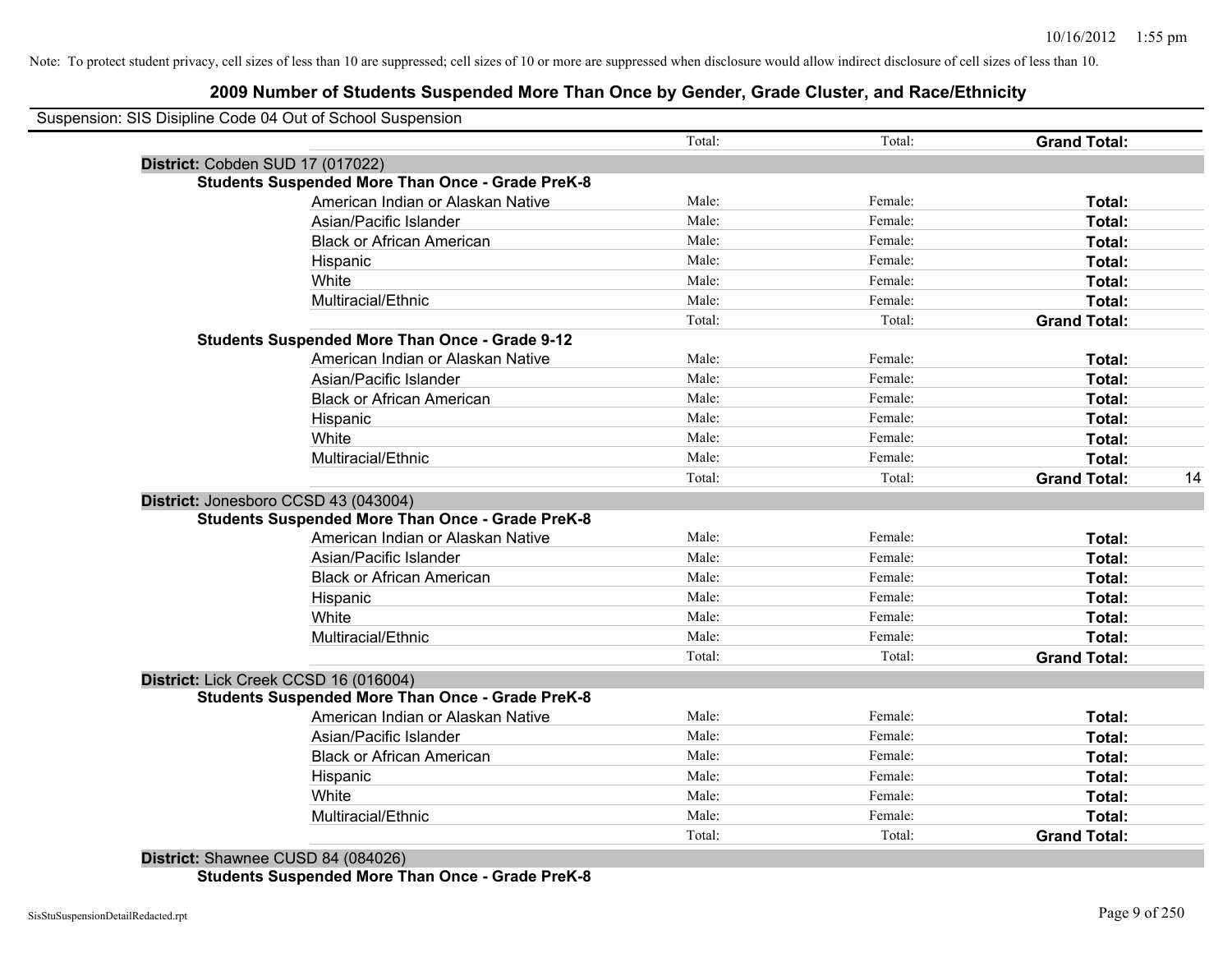| Suspension: SIS Disipline Code 04 Out of School Suspension |                                                         |        |    |         |    |                     |    |
|------------------------------------------------------------|---------------------------------------------------------|--------|----|---------|----|---------------------|----|
|                                                            | American Indian or Alaskan Native                       | Male:  |    | Female: |    | Total:              |    |
|                                                            | Asian/Pacific Islander                                  | Male:  |    | Female: |    | Total:              |    |
|                                                            | <b>Black or African American</b>                        | Male:  |    | Female: |    | Total:              |    |
|                                                            | Hispanic                                                | Male:  |    | Female: |    | Total:              |    |
|                                                            | White                                                   | Male:  |    | Female: |    | Total:              |    |
|                                                            | Multiracial/Ethnic                                      | Male:  |    | Female: |    | Total:              |    |
|                                                            |                                                         | Total: |    | Total:  |    | <b>Grand Total:</b> |    |
|                                                            | <b>Students Suspended More Than Once - Grade 9-12</b>   |        |    |         |    |                     |    |
|                                                            | American Indian or Alaskan Native                       | Male:  |    | Female: |    | Total:              |    |
|                                                            | Asian/Pacific Islander                                  | Male:  |    | Female: |    | Total:              |    |
|                                                            | <b>Black or African American</b>                        | Male:  |    | Female: |    | Total:              |    |
|                                                            | Hispanic                                                | Male:  |    | Female: |    | Total:              |    |
|                                                            | White                                                   | Male:  |    | Female: |    | Total:              |    |
|                                                            | Multiracial/Ethnic                                      | Male:  |    | Female: |    | Total:              |    |
|                                                            |                                                         | Total: |    | Total:  |    | <b>Grand Total:</b> |    |
|                                                            | District: Bond County CUSD 2 (002026)                   |        |    |         |    |                     |    |
|                                                            | <b>Students Suspended More Than Once - Grade PreK-8</b> |        |    |         |    |                     |    |
|                                                            | American Indian or Alaskan Native                       | Male:  |    | Female: |    | Total:              |    |
|                                                            | Asian/Pacific Islander                                  | Male:  |    | Female: |    | Total:              |    |
|                                                            | <b>Black or African American</b>                        | Male:  |    | Female: |    | Total:              |    |
|                                                            | Hispanic                                                | Male:  |    | Female: |    | Total:              |    |
|                                                            | White                                                   | Male:  |    | Female: |    | Total:              |    |
|                                                            | Multiracial/Ethnic                                      | Male:  |    | Female: |    | Total:              |    |
|                                                            |                                                         | Total: |    | Total:  |    | <b>Grand Total:</b> |    |
|                                                            | <b>Students Suspended More Than Once - Grade 9-12</b>   |        |    |         |    |                     |    |
|                                                            | American Indian or Alaskan Native                       | Male:  |    | Female: |    | Total:              |    |
|                                                            | Asian/Pacific Islander                                  | Male:  |    | Female: |    | Total:              |    |
|                                                            | <b>Black or African American</b>                        | Male:  |    | Female: |    | Total:              |    |
|                                                            | Hispanic                                                | Male:  |    | Female: |    | Total:              |    |
|                                                            | White                                                   | Male:  | 17 | Female: | 11 | Total:              | 28 |
|                                                            | Multiracial/Ethnic                                      | Male:  |    | Female: |    | Total:              |    |
|                                                            |                                                         | Total: |    | Total:  |    | <b>Grand Total:</b> |    |
|                                                            | District: Mulberry Grove CUSD 1 (001026)                |        |    |         |    |                     |    |
|                                                            | <b>Students Suspended More Than Once - Grade PreK-8</b> |        |    |         |    |                     |    |
|                                                            | American Indian or Alaskan Native                       | Male:  |    | Female: |    | Total:              |    |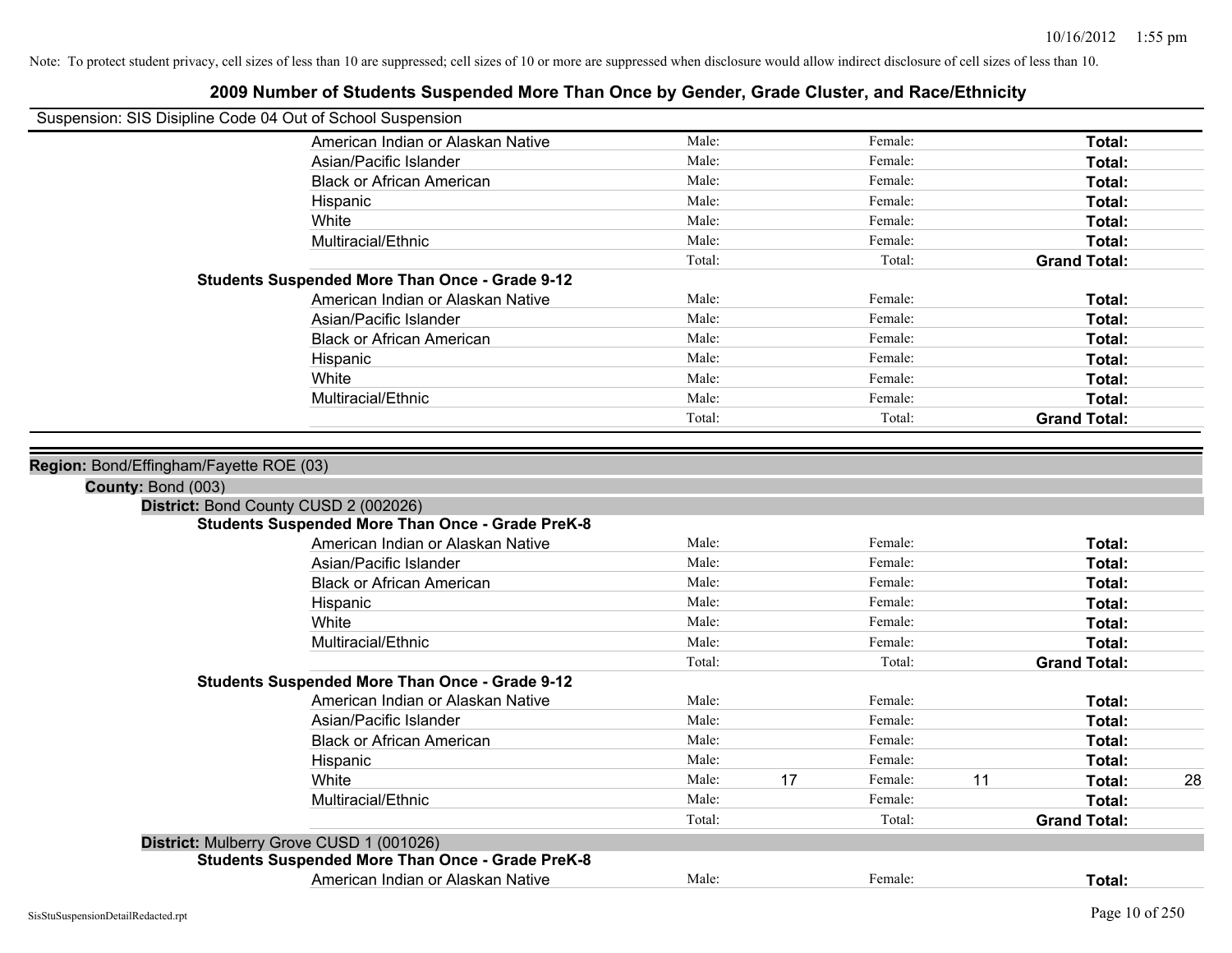| Suspension: SIS Disipline Code 04 Out of School Suspension |        |         |                     |
|------------------------------------------------------------|--------|---------|---------------------|
| Asian/Pacific Islander                                     | Male:  | Female: | Total:              |
| <b>Black or African American</b>                           | Male:  | Female: | Total:              |
| Hispanic                                                   | Male:  | Female: | Total:              |
| White                                                      | Male:  | Female: | Total:              |
| Multiracial/Ethnic                                         | Male:  | Female: | Total:              |
|                                                            | Total: | Total:  | <b>Grand Total:</b> |
| <b>Students Suspended More Than Once - Grade 9-12</b>      |        |         |                     |
| American Indian or Alaskan Native                          | Male:  | Female: | Total:              |
| Asian/Pacific Islander                                     | Male:  | Female: | Total:              |
| <b>Black or African American</b>                           | Male:  | Female: | Total:              |
| Hispanic                                                   | Male:  | Female: | Total:              |
| White                                                      | Male:  | Female: | Total:              |
| Multiracial/Ethnic                                         | Male:  | Female: | Total:              |
|                                                            | Total: | Total:  | <b>Grand Total:</b> |
| County: Effingham (025)                                    |        |         |                     |
| District: Altamont CUSD 10 (010026)                        |        |         |                     |
| <b>Students Suspended More Than Once - Grade PreK-8</b>    |        |         |                     |
| American Indian or Alaskan Native                          | Male:  | Female: | Total:              |
| Asian/Pacific Islander                                     | Male:  | Female: | Total:              |
| <b>Black or African American</b>                           | Male:  | Female: | Total:              |
| Hispanic                                                   | Male:  | Female: | Total:              |
| White                                                      | Male:  | Female: | Total:              |
| Multiracial/Ethnic                                         | Male:  | Female: | Total:              |
|                                                            | Total: | Total:  | <b>Grand Total:</b> |
| <b>Students Suspended More Than Once - Grade 9-12</b>      |        |         |                     |
| American Indian or Alaskan Native                          | Male:  | Female: | Total:              |
| Asian/Pacific Islander                                     | Male:  | Female: | Total:              |
| <b>Black or African American</b>                           | Male:  | Female: | Total:              |
| Hispanic                                                   | Male:  | Female: | Total:              |
| White                                                      | Male:  | Female: | Total:              |
| Multiracial/Ethnic                                         | Male:  | Female: | Total:              |
|                                                            | Total: | Total:  | <b>Grand Total:</b> |
| District: Effingham CUSD 40 (040026)                       |        |         |                     |
| <b>Students Suspended More Than Once - Grade PreK-8</b>    |        |         |                     |
| American Indian or Alaskan Native                          | Male:  | Female: | Total:              |
| Asian/Pacific Islander                                     | Male:  | Female: | Total:              |
| <b>Black or African American</b>                           | Male:  | Female: | Total:              |
| Hispanic                                                   | Male:  | Female: | Total:              |
| White                                                      | Male:  | Female: | 19<br>Total:        |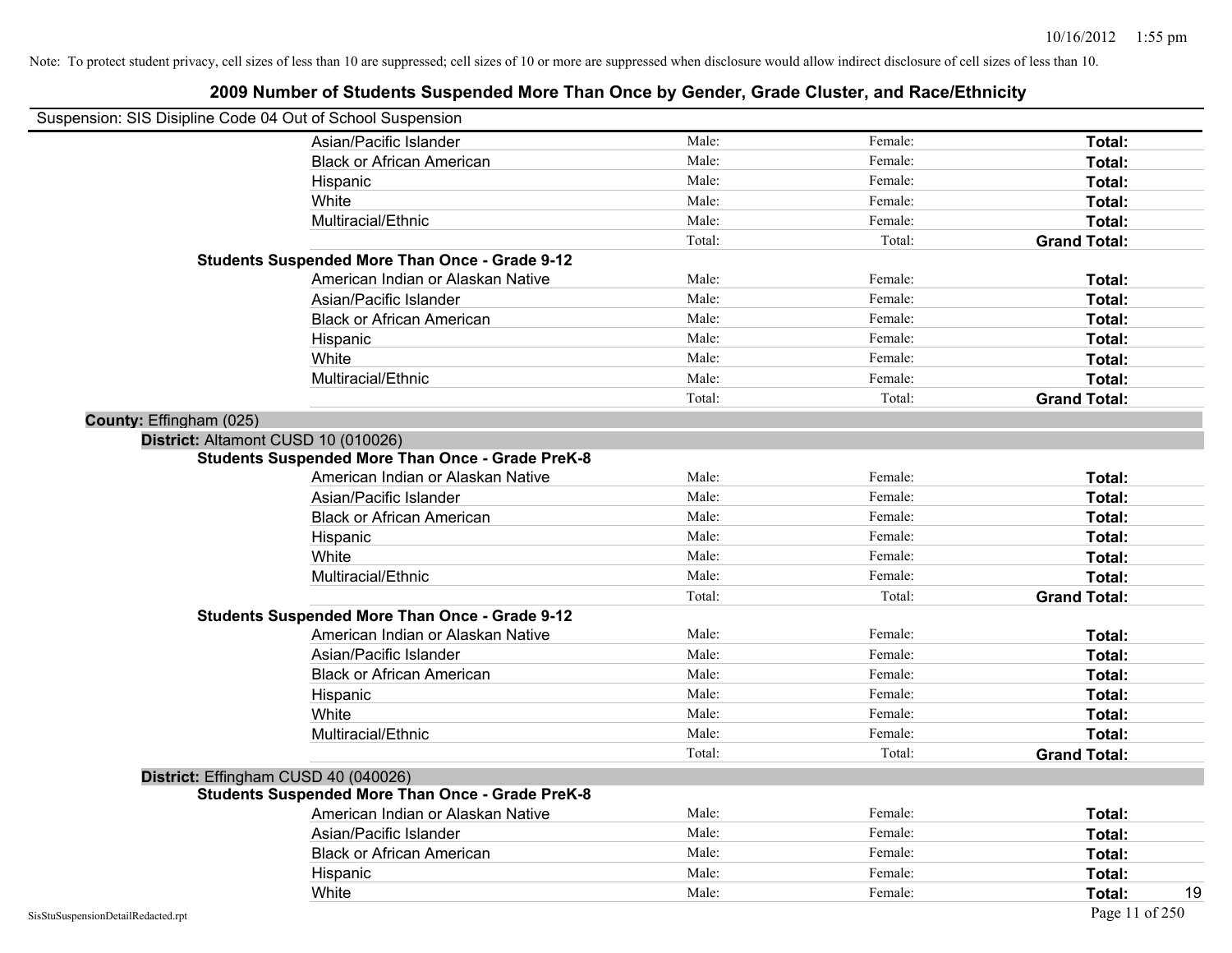|                       | Suspension: SIS Disipline Code 04 Out of School Suspension |        |         |                     |    |
|-----------------------|------------------------------------------------------------|--------|---------|---------------------|----|
|                       | Multiracial/Ethnic                                         | Male:  | Female: | Total:              |    |
|                       |                                                            | Total: | Total:  | <b>Grand Total:</b> |    |
|                       | <b>Students Suspended More Than Once - Grade 9-12</b>      |        |         |                     |    |
|                       | American Indian or Alaskan Native                          | Male:  | Female: | Total:              |    |
|                       | Asian/Pacific Islander                                     | Male:  | Female: | Total:              |    |
|                       | <b>Black or African American</b>                           | Male:  | Female: | Total:              |    |
|                       | Hispanic                                                   | Male:  | Female: | Total:              |    |
|                       | White                                                      | Male:  | Female: | Total:              | 14 |
|                       | Multiracial/Ethnic                                         | Male:  | Female: | Total:              |    |
|                       |                                                            | Total: | Total:  | <b>Grand Total:</b> |    |
| County: Fayette (026) |                                                            |        |         |                     |    |
|                       | District: Brownstown CUSD 201 (201026)                     |        |         |                     |    |
|                       | <b>Students Suspended More Than Once - Grade PreK-8</b>    |        |         |                     |    |
|                       | American Indian or Alaskan Native                          | Male:  | Female: | Total:              |    |
|                       | Asian/Pacific Islander                                     | Male:  | Female: | Total:              |    |
|                       | <b>Black or African American</b>                           | Male:  | Female: | Total:              |    |
|                       | Hispanic                                                   | Male:  | Female: | Total:              |    |
|                       | White                                                      | Male:  | Female: | Total:              |    |
|                       | Multiracial/Ethnic                                         | Male:  | Female: | Total:              |    |
|                       |                                                            | Total: | Total:  | <b>Grand Total:</b> |    |
|                       | <b>Students Suspended More Than Once - Grade 9-12</b>      |        |         |                     |    |
|                       | American Indian or Alaskan Native                          | Male:  | Female: | Total:              |    |
|                       | Asian/Pacific Islander                                     | Male:  | Female: | Total:              |    |
|                       | <b>Black or African American</b>                           | Male:  | Female: | Total:              |    |
|                       | Hispanic                                                   | Male:  | Female: | Total:              |    |
|                       | White                                                      | Male:  | Female: | Total:              |    |
|                       | Multiracial/Ethnic                                         | Male:  | Female: | Total:              |    |
|                       |                                                            | Total: | Total:  | <b>Grand Total:</b> |    |
|                       | District: Non-Public School (2030)                         |        |         |                     |    |
|                       | <b>Students Suspended More Than Once - Grade 9-12</b>      |        |         |                     |    |
|                       | American Indian or Alaskan Native                          | Male:  | Female: | Total:              |    |
|                       | Asian/Pacific Islander                                     | Male:  | Female: | Total:              |    |
|                       | <b>Black or African American</b>                           | Male:  | Female: | Total:              |    |
|                       | Hispanic                                                   | Male:  | Female: | Total:              |    |
|                       | White                                                      | Male:  | Female: | Total:              |    |
|                       | Multiracial/Ethnic                                         | Male:  | Female: | Total:              |    |
|                       |                                                            | Total: | Total:  | <b>Grand Total:</b> |    |
|                       |                                                            |        |         |                     |    |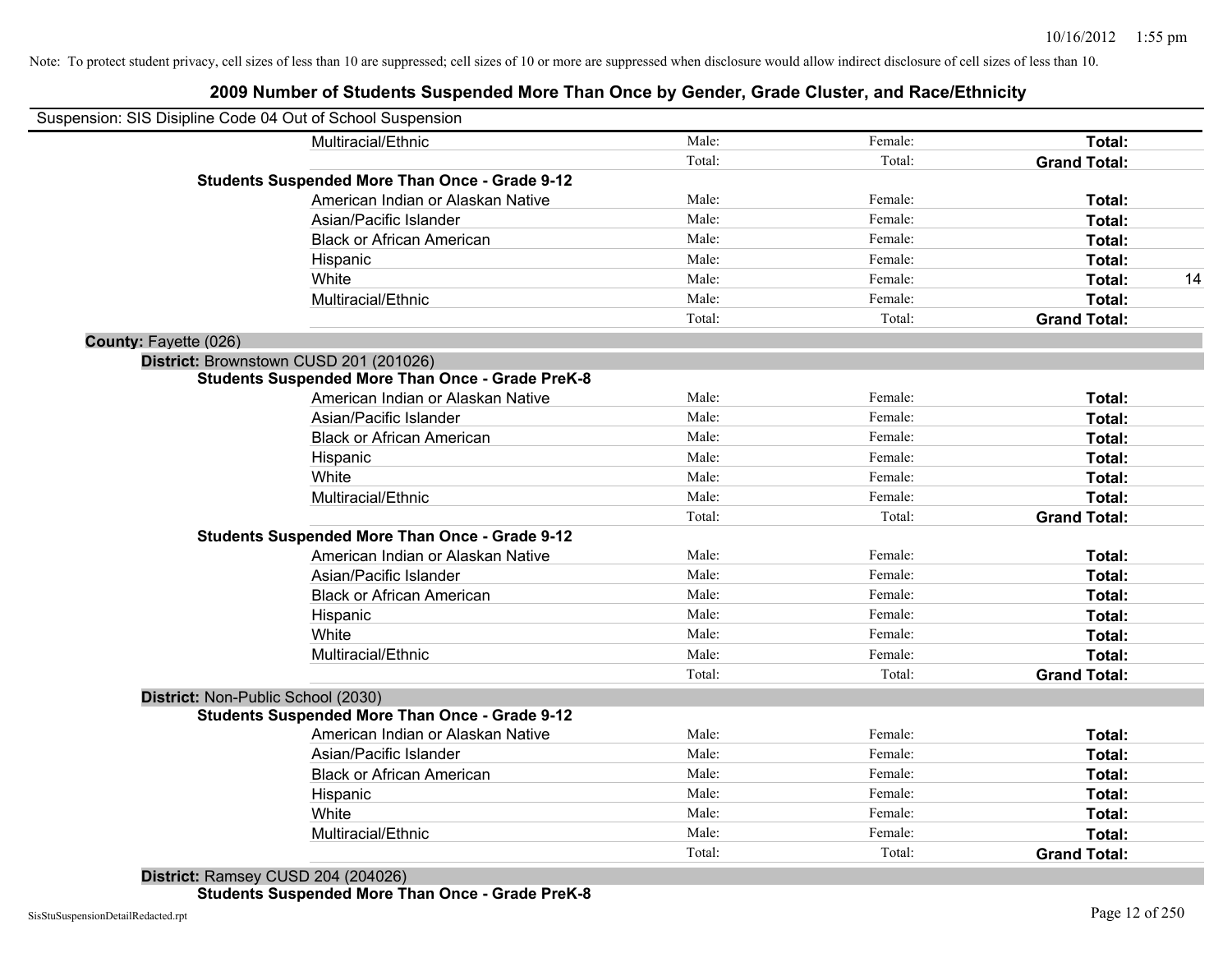| Suspension: SIS Disipline Code 04 Out of School Suspension | EVVV HANINGI OI OLAAGING OAGPONAGA MOTO TIIAN ONGO DY OGNAGI, ORAGO ORGEON, ANGOLEHINGIL |        |         |                     |
|------------------------------------------------------------|------------------------------------------------------------------------------------------|--------|---------|---------------------|
|                                                            | American Indian or Alaskan Native                                                        | Male:  | Female: | Total:              |
|                                                            | Asian/Pacific Islander                                                                   | Male:  | Female: | Total:              |
|                                                            | <b>Black or African American</b>                                                         | Male:  | Female: | Total:              |
|                                                            | Hispanic                                                                                 | Male:  | Female: | Total:              |
|                                                            | White                                                                                    | Male:  | Female: | Total:              |
|                                                            | Multiracial/Ethnic                                                                       | Male:  | Female: | Total:              |
|                                                            |                                                                                          | Total: | Total:  | <b>Grand Total:</b> |
|                                                            | <b>Students Suspended More Than Once - Grade 9-12</b>                                    |        |         |                     |
|                                                            | American Indian or Alaskan Native                                                        | Male:  | Female: | Total:              |
|                                                            | Asian/Pacific Islander                                                                   | Male:  | Female: | Total:              |
|                                                            | <b>Black or African American</b>                                                         | Male:  | Female: | Total:              |
|                                                            | Hispanic                                                                                 | Male:  | Female: | Total:              |
|                                                            | White                                                                                    | Male:  | Female: | Total:              |
|                                                            | Multiracial/Ethnic                                                                       | Male:  | Female: | Total:              |
|                                                            |                                                                                          | Total: | Total:  | <b>Grand Total:</b> |
| District: St Elmo CUSD 202 (202026)                        |                                                                                          |        |         |                     |
|                                                            | <b>Students Suspended More Than Once - Grade PreK-8</b>                                  |        |         |                     |
|                                                            | American Indian or Alaskan Native                                                        | Male:  | Female: | Total:              |
|                                                            | Asian/Pacific Islander                                                                   | Male:  | Female: | Total:              |
|                                                            | <b>Black or African American</b>                                                         | Male:  | Female: | Total:              |
|                                                            | Hispanic                                                                                 | Male:  | Female: | Total:              |
|                                                            | White                                                                                    | Male:  | Female: | Total:              |
|                                                            | Multiracial/Ethnic                                                                       | Male:  | Female: | Total:              |
|                                                            |                                                                                          | Total: | Total:  | <b>Grand Total:</b> |
|                                                            | <b>Students Suspended More Than Once - Grade 9-12</b>                                    |        |         |                     |
|                                                            | American Indian or Alaskan Native                                                        | Male:  | Female: | Total:              |
|                                                            | Asian/Pacific Islander                                                                   | Male:  | Female: | Total:              |
|                                                            | <b>Black or African American</b>                                                         | Male:  | Female: | Total:              |
|                                                            | Hispanic                                                                                 | Male:  | Female: | Total:              |
|                                                            | White                                                                                    | Male:  | Female: | Total:              |
|                                                            | Multiracial/Ethnic                                                                       | Male:  | Female: | Total:              |
|                                                            |                                                                                          | Total: | Total:  | <b>Grand Total:</b> |
| District: Vandalia CUSD 203 (203026)                       |                                                                                          |        |         |                     |
|                                                            | <b>Students Suspended More Than Once - Grade PreK-8</b>                                  |        |         |                     |
|                                                            | American Indian or Alaskan Native                                                        | Male:  | Female: | Total:              |
|                                                            | Asian/Pacific Islander                                                                   | Male:  | Female: | Total:              |
|                                                            | <b>Black or African American</b>                                                         | Male:  | Female: | Total:              |
|                                                            | Hispanic                                                                                 | Male:  | Female: | Total:              |
|                                                            | White                                                                                    | Male:  | Female: | Total:              |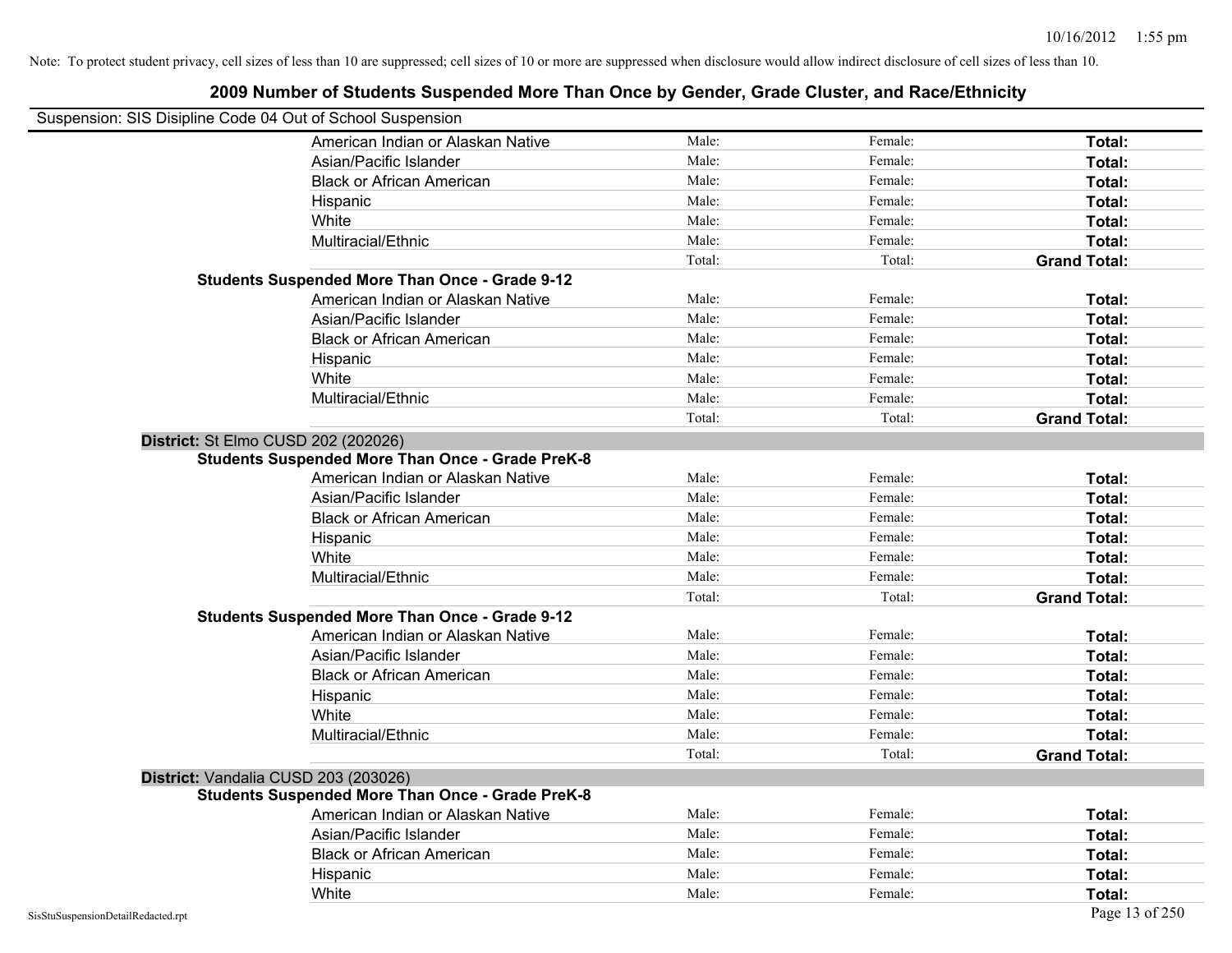|                                  | Suspension: SIS Disipline Code 04 Out of School Suspension  |        |         |                     |    |
|----------------------------------|-------------------------------------------------------------|--------|---------|---------------------|----|
|                                  | Multiracial/Ethnic                                          | Male:  | Female: | Total:              |    |
|                                  |                                                             | Total: | Total:  | <b>Grand Total:</b> |    |
|                                  | <b>Students Suspended More Than Once - Grade 9-12</b>       |        |         |                     |    |
|                                  | American Indian or Alaskan Native                           | Male:  | Female: | Total:              |    |
|                                  | Asian/Pacific Islander                                      | Male:  | Female: | Total:              |    |
|                                  | <b>Black or African American</b>                            | Male:  | Female: | Total:              |    |
|                                  | Hispanic                                                    | Male:  | Female: | Total:              |    |
|                                  | White                                                       | Male:  | Female: | Total:              | 36 |
|                                  | Multiracial/Ethnic                                          | Male:  | Female: | Total:              |    |
|                                  |                                                             | Total: | Total:  | <b>Grand Total:</b> |    |
| County: Non-Public School (000)  |                                                             |        |         |                     |    |
|                                  | District: Bond/Effingham/Fayette ROE (000000)               |        |         |                     |    |
|                                  | <b>Students Suspended More Than Once - Grade 9-12</b>       |        |         |                     |    |
|                                  | American Indian or Alaskan Native                           | Male:  | Female: | Total:              |    |
|                                  | Asian/Pacific Islander                                      | Male:  | Female: | Total:              |    |
|                                  | <b>Black or African American</b>                            | Male:  | Female: | Total:              |    |
|                                  | Hispanic                                                    | Male:  | Female: | Total:              |    |
|                                  | White                                                       | Male:  | Female: | Total:              |    |
|                                  | Multiracial/Ethnic                                          | Male:  | Female: | <b>Total:</b>       |    |
|                                  |                                                             | Total: | Total:  | <b>Grand Total:</b> |    |
|                                  |                                                             |        |         |                     |    |
| Region: Boone/Winnebago ROE (04) |                                                             |        |         |                     |    |
| County: Boone (004)              |                                                             |        |         |                     |    |
|                                  | District: Belvidere CUSD 100 (100026)                       |        |         |                     |    |
|                                  | <b>Students Suspended More Than Once - Grade PreK-8</b>     | Male:  | Female: |                     |    |
|                                  | American Indian or Alaskan Native                           | Male:  |         | Total:              |    |
|                                  | Asian/Pacific Islander                                      | Male:  | Female: | Total:              |    |
|                                  | <b>Black or African American</b>                            |        | Female: | Total:              |    |
|                                  | Hispanic                                                    | Male:  | Female: | Total:              |    |
|                                  | White                                                       | Male:  | Female: | Total:              |    |
|                                  | Multiracial/Ethnic                                          | Male:  | Female: | Total:              |    |
|                                  |                                                             | Total: | Total:  | <b>Grand Total:</b> | 12 |
|                                  | <b>Students Suspended More Than Once - Grade 9-12</b>       | Male:  | Female: |                     |    |
|                                  | American Indian or Alaskan Native<br>Asian/Pacific Islander | Male:  | Female: | Total:              |    |
|                                  |                                                             | Male:  | Female: | Total:              |    |
|                                  | <b>Black or African American</b>                            | Male:  | Female: | Total:              |    |
|                                  | Hispanic                                                    |        |         | <b>Total:</b>       |    |
|                                  | White                                                       | Male:  | Female: | Total:              |    |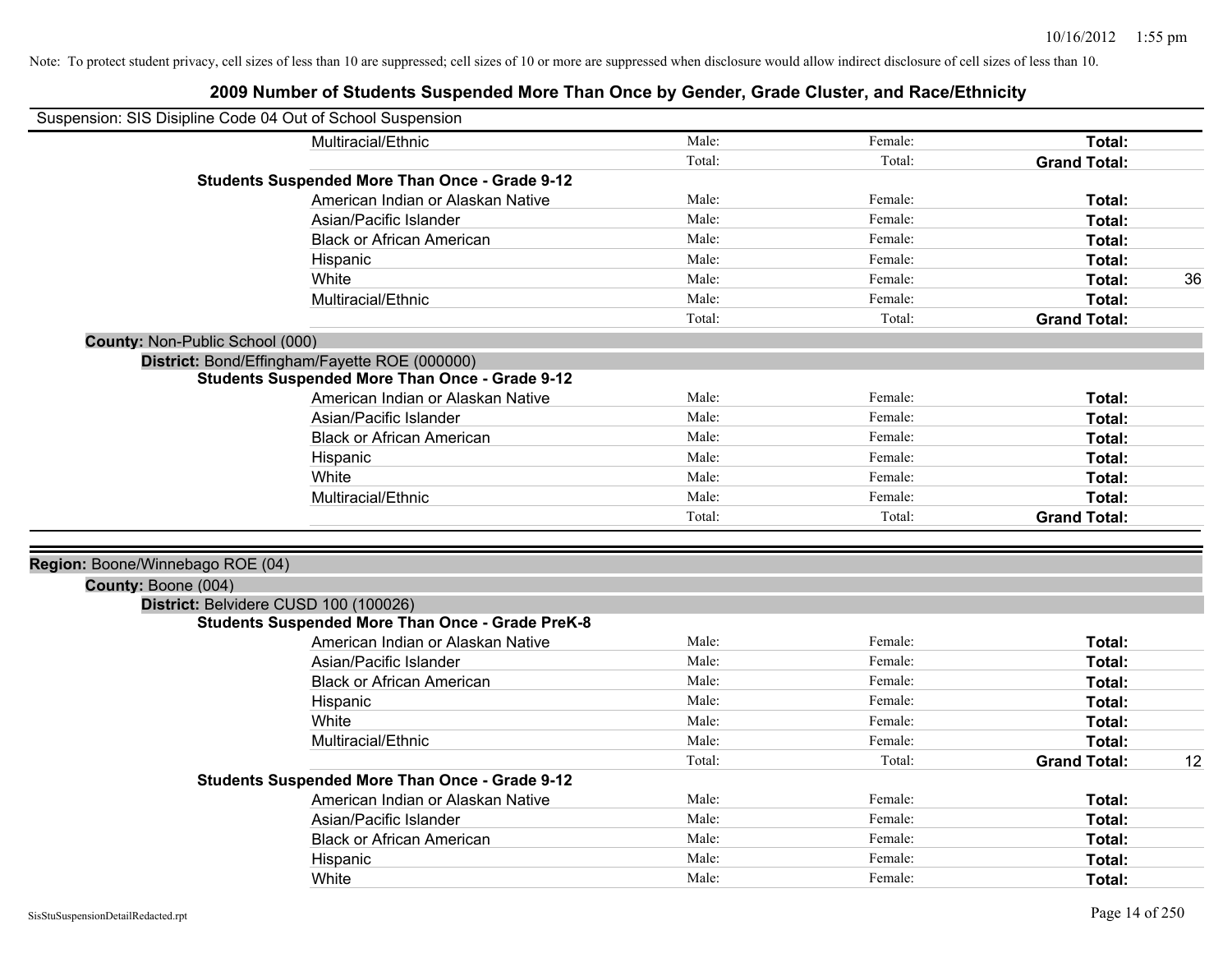| Suspension: SIS Disipline Code 04 Out of School Suspension |                                                         |        |         |                           |
|------------------------------------------------------------|---------------------------------------------------------|--------|---------|---------------------------|
|                                                            | Multiracial/Ethnic                                      | Male:  | Female: | Total:                    |
|                                                            |                                                         | Total: | Total:  | <b>Grand Total:</b>       |
| District: North Boone CUSD 200 (200026)                    |                                                         |        |         |                           |
|                                                            | <b>Students Suspended More Than Once - Grade PreK-8</b> |        |         |                           |
|                                                            | American Indian or Alaskan Native                       | Male:  | Female: | Total:                    |
|                                                            | Asian/Pacific Islander                                  | Male:  | Female: | Total:                    |
|                                                            | <b>Black or African American</b>                        | Male:  | Female: | Total:                    |
|                                                            | Hispanic                                                | Male:  | Female: | Total:                    |
|                                                            | White                                                   | Male:  | Female: | Total:                    |
|                                                            | Multiracial/Ethnic                                      | Male:  | Female: | Total:                    |
|                                                            |                                                         | Total: | Total:  | <b>Grand Total:</b>       |
| County: Non-Public School (000)                            |                                                         |        |         |                           |
| District: Boone/Winnebago ROE (000000)                     |                                                         |        |         |                           |
|                                                            | <b>Students Suspended More Than Once - Grade PreK-8</b> |        |         |                           |
|                                                            | American Indian or Alaskan Native                       | Male:  | Female: | Total:                    |
|                                                            | Asian/Pacific Islander                                  | Male:  | Female: | Total:                    |
|                                                            | <b>Black or African American</b>                        | Male:  | Female: | Total:                    |
|                                                            | Hispanic                                                | Male:  | Female: | Total:                    |
|                                                            | White                                                   | Male:  | Female: | Total:                    |
|                                                            | Multiracial/Ethnic                                      | Male:  | Female: | Total:                    |
|                                                            |                                                         | Total: | Total:  | <b>Grand Total:</b>       |
|                                                            | <b>Students Suspended More Than Once - Grade 9-12</b>   |        |         |                           |
|                                                            | American Indian or Alaskan Native                       | Male:  | Female: | Total:                    |
|                                                            | Asian/Pacific Islander                                  | Male:  | Female: | Total:                    |
|                                                            | <b>Black or African American</b>                        | Male:  | Female: | Total:                    |
|                                                            | Hispanic                                                | Male:  | Female: | Total:                    |
|                                                            | White                                                   | Male:  | Female: | Total:                    |
|                                                            | Multiracial/Ethnic                                      | Male:  | Female: | Total:                    |
|                                                            |                                                         | Total: | Total:  | <b>Grand Total:</b>       |
| County: Winnebago (101)                                    |                                                         |        |         |                           |
|                                                            | District: County of Winnebago SD 320 (320026)           |        |         |                           |
|                                                            | <b>Students Suspended More Than Once - Grade PreK-8</b> |        |         |                           |
|                                                            | American Indian or Alaskan Native                       | Male:  | Female: | Total:                    |
|                                                            | Asian/Pacific Islander                                  | Male:  | Female: | Total:                    |
|                                                            | <b>Black or African American</b>                        | Male:  | Female: | Total:                    |
|                                                            | Hispanic                                                | Male:  | Female: | Total:                    |
|                                                            | White                                                   | Male:  | Female: | <b>Total:</b>             |
|                                                            | Multiracial/Ethnic                                      | Male:  | Female: | Total:                    |
|                                                            |                                                         | Total: | Total:  | 16<br><b>Grand Total:</b> |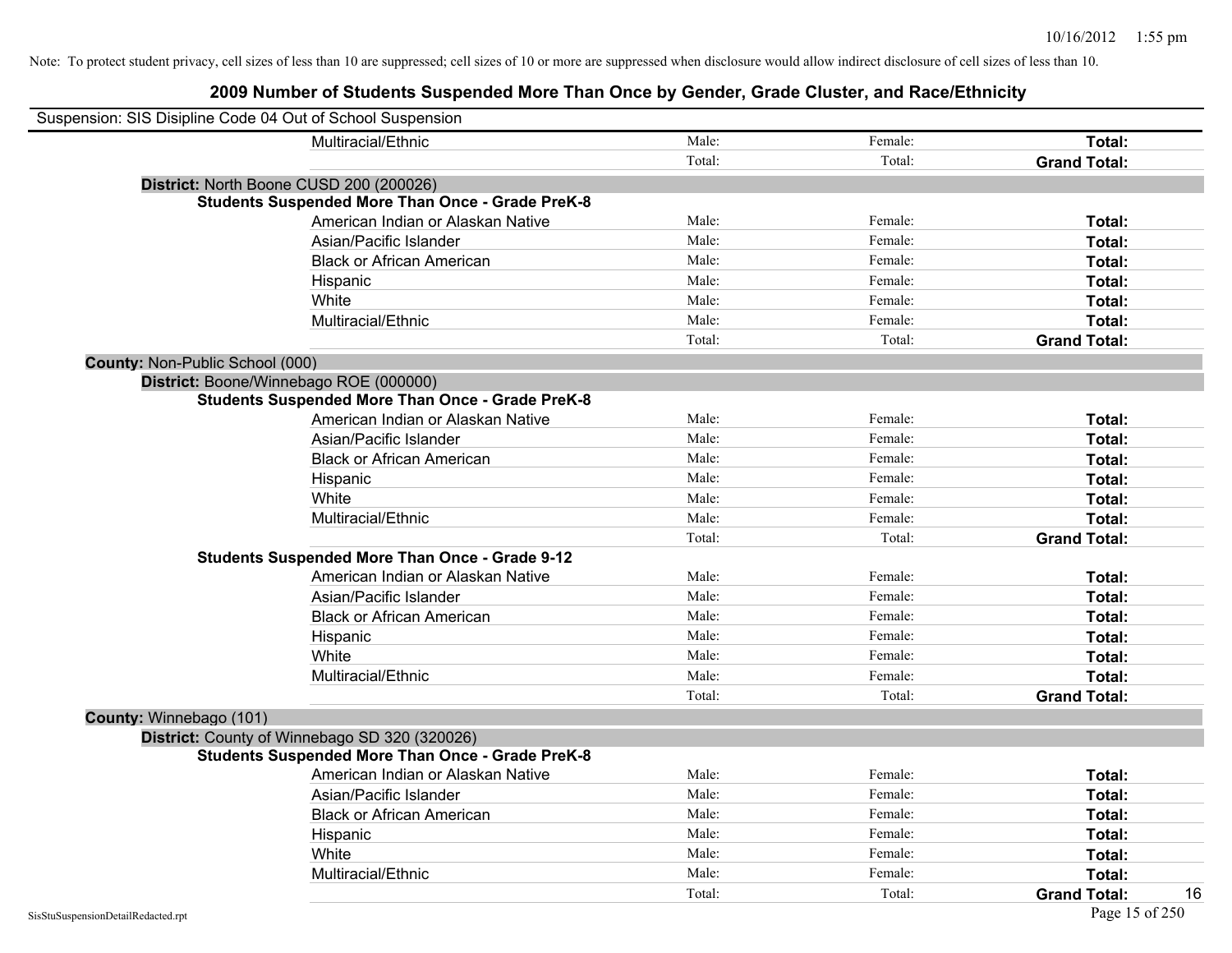| Suspension: SIS Disipline Code 04 Out of School Suspension |                                                         |        |    |         |    |                     |    |
|------------------------------------------------------------|---------------------------------------------------------|--------|----|---------|----|---------------------|----|
|                                                            | <b>Students Suspended More Than Once - Grade 9-12</b>   |        |    |         |    |                     |    |
|                                                            | American Indian or Alaskan Native                       | Male:  |    | Female: |    | Total:              |    |
|                                                            | Asian/Pacific Islander                                  | Male:  |    | Female: |    | Total:              |    |
|                                                            | <b>Black or African American</b>                        | Male:  |    | Female: |    | Total:              |    |
|                                                            | Hispanic                                                | Male:  |    | Female: |    | Total:              |    |
|                                                            | White                                                   | Male:  |    | Female: |    | Total:              | 23 |
|                                                            | Multiracial/Ethnic                                      | Male:  |    | Female: |    | Total:              |    |
|                                                            |                                                         | Total: | 24 | Total:  | 15 | <b>Grand Total:</b> | 39 |
|                                                            | District: Durand CUSD 322 (322026)                      |        |    |         |    |                     |    |
|                                                            | <b>Students Suspended More Than Once - Grade PreK-8</b> |        |    |         |    |                     |    |
|                                                            | American Indian or Alaskan Native                       | Male:  |    | Female: |    | Total:              |    |
|                                                            | Asian/Pacific Islander                                  | Male:  |    | Female: |    | Total:              |    |
|                                                            | <b>Black or African American</b>                        | Male:  |    | Female: |    | Total:              |    |
|                                                            | Hispanic                                                | Male:  |    | Female: |    | Total:              |    |
|                                                            | White                                                   | Male:  |    | Female: |    | Total:              |    |
|                                                            | Multiracial/Ethnic                                      | Male:  |    | Female: |    | Total:              |    |
|                                                            |                                                         | Total: |    | Total:  |    | <b>Grand Total:</b> |    |
|                                                            | <b>Students Suspended More Than Once - Grade 9-12</b>   |        |    |         |    |                     |    |
|                                                            | American Indian or Alaskan Native                       | Male:  |    | Female: |    | Total:              |    |
|                                                            | Asian/Pacific Islander                                  | Male:  |    | Female: |    | Total:              |    |
|                                                            | <b>Black or African American</b>                        | Male:  |    | Female: |    | Total:              |    |
|                                                            | Hispanic                                                | Male:  |    | Female: |    | Total:              |    |
|                                                            | White                                                   | Male:  |    | Female: |    | Total:              |    |
|                                                            | Multiracial/Ethnic                                      | Male:  |    | Female: |    | Total:              |    |
|                                                            |                                                         | Total: |    | Total:  |    | <b>Grand Total:</b> |    |
|                                                            | District: Harlem UD 122 (122022)                        |        |    |         |    |                     |    |
|                                                            | <b>Students Suspended More Than Once - Grade PreK-8</b> |        |    |         |    |                     |    |
|                                                            | American Indian or Alaskan Native                       | Male:  |    | Female: |    | Total:              |    |
|                                                            | Asian/Pacific Islander                                  | Male:  |    | Female: |    | Total:              |    |
|                                                            | <b>Black or African American</b>                        | Male:  |    | Female: |    | Total:              | 12 |
|                                                            | Hispanic                                                | Male:  |    | Female: |    | Total:              |    |
|                                                            | White                                                   | Male:  | 55 | Female: | 11 | Total:              | 66 |
|                                                            | Multiracial/Ethnic                                      | Male:  |    | Female: |    | Total:              |    |
|                                                            |                                                         | Total: |    | Total:  |    | <b>Grand Total:</b> |    |
|                                                            | <b>Students Suspended More Than Once - Grade 9-12</b>   |        |    |         |    |                     |    |
|                                                            | American Indian or Alaskan Native                       | Male:  |    | Female: |    | Total:              |    |
|                                                            | Asian/Pacific Islander                                  | Male:  |    | Female: |    | Total:              |    |
|                                                            | <b>Black or African American</b>                        | Male:  |    | Female: |    | Total:              | 15 |
|                                                            | Hispanic                                                | Male:  |    | Female: |    | Total:              |    |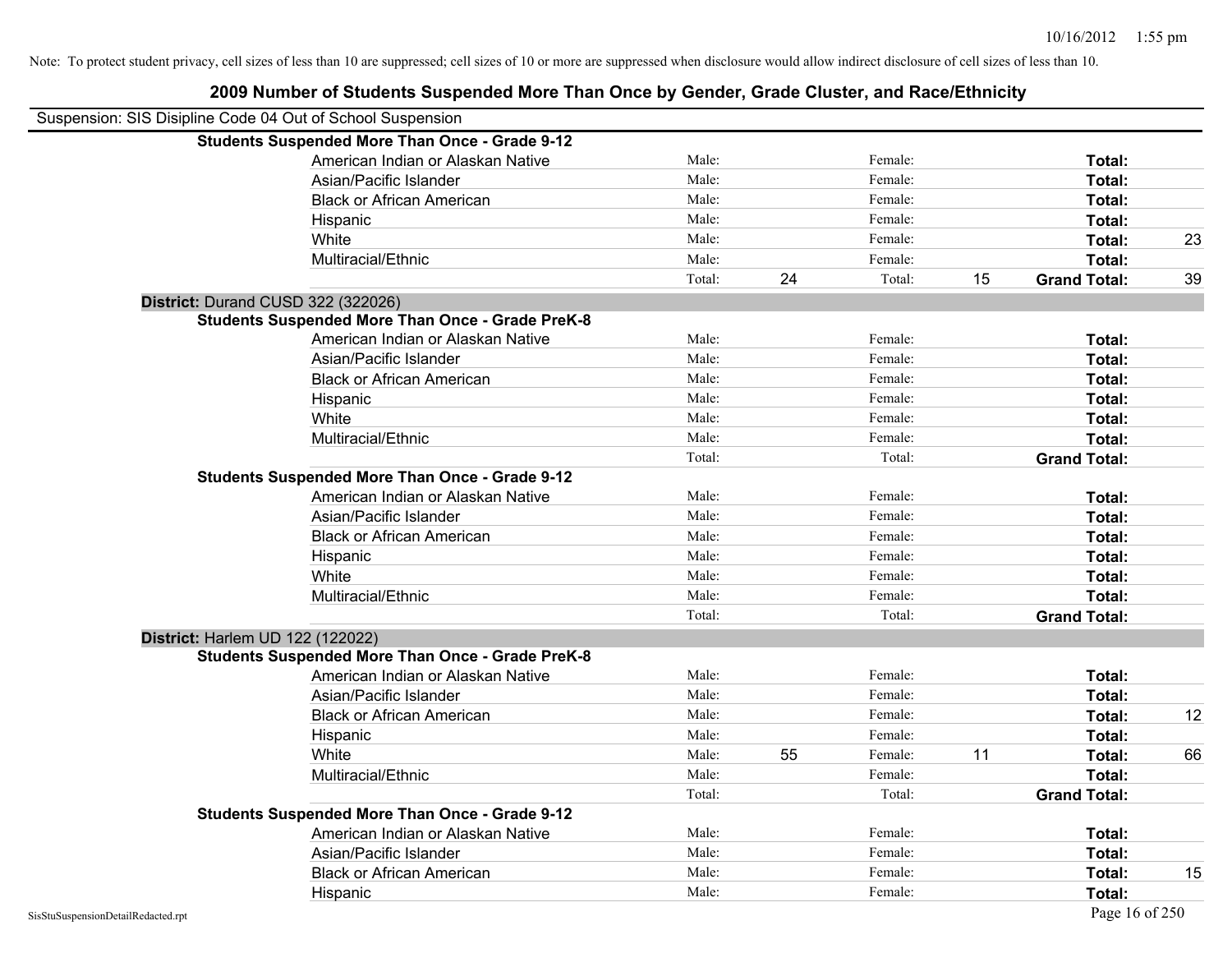| Suspension: SIS Disipline Code 04 Out of School Suspension |                                                         |        |     |         |    |                     |     |
|------------------------------------------------------------|---------------------------------------------------------|--------|-----|---------|----|---------------------|-----|
|                                                            | White                                                   | Male:  | 79  | Female: | 34 | Total:              | 113 |
|                                                            | Multiracial/Ethnic                                      | Male:  |     | Female: |    | Total:              |     |
|                                                            |                                                         | Total: | 100 | Total:  | 45 | <b>Grand Total:</b> | 145 |
| District: Hononegah CHD 207 (207016)                       |                                                         |        |     |         |    |                     |     |
|                                                            | <b>Students Suspended More Than Once - Grade 9-12</b>   |        |     |         |    |                     |     |
|                                                            | American Indian or Alaskan Native                       | Male:  |     | Female: |    | Total:              |     |
|                                                            | Asian/Pacific Islander                                  | Male:  |     | Female: |    | Total:              |     |
|                                                            | <b>Black or African American</b>                        | Male:  |     | Female: |    | Total:              |     |
|                                                            | Hispanic                                                | Male:  |     | Female: |    | Total:              |     |
|                                                            | White                                                   | Male:  |     | Female: |    | Total:              |     |
|                                                            | Multiracial/Ethnic                                      | Male:  |     | Female: |    | Total:              |     |
|                                                            |                                                         | Total: |     | Total:  |    | <b>Grand Total:</b> |     |
| District: Kinnikinnick CCSD 131 (131004)                   |                                                         |        |     |         |    |                     |     |
|                                                            | <b>Students Suspended More Than Once - Grade PreK-8</b> |        |     |         |    |                     |     |
|                                                            | American Indian or Alaskan Native                       | Male:  |     | Female: |    | Total:              |     |
|                                                            | Asian/Pacific Islander                                  | Male:  |     | Female: |    | Total:              |     |
|                                                            | <b>Black or African American</b>                        | Male:  |     | Female: |    | Total:              |     |
|                                                            | Hispanic                                                | Male:  |     | Female: |    | Total:              |     |
|                                                            | White                                                   | Male:  |     | Female: |    | Total:              |     |
|                                                            | Multiracial/Ethnic                                      | Male:  |     | Female: |    | Total:              |     |
|                                                            |                                                         | Total: |     | Total:  |    | <b>Grand Total:</b> |     |
| District: Pecatonica CUSD 321 (321026)                     |                                                         |        |     |         |    |                     |     |
|                                                            | <b>Students Suspended More Than Once - Grade PreK-8</b> |        |     |         |    |                     |     |
|                                                            | American Indian or Alaskan Native                       | Male:  |     | Female: |    | Total:              |     |
|                                                            | Asian/Pacific Islander                                  | Male:  |     | Female: |    | Total:              |     |
|                                                            | <b>Black or African American</b>                        | Male:  |     | Female: |    | Total:              |     |
|                                                            | Hispanic                                                | Male:  |     | Female: |    | Total:              |     |
|                                                            | White                                                   | Male:  |     | Female: |    | Total:              |     |
|                                                            | Multiracial/Ethnic                                      | Male:  |     | Female: |    | Total:              |     |
|                                                            |                                                         | Total: |     | Total:  |    | <b>Grand Total:</b> |     |
|                                                            | <b>Students Suspended More Than Once - Grade 9-12</b>   |        |     |         |    |                     |     |
|                                                            | American Indian or Alaskan Native                       | Male:  |     | Female: |    | Total:              |     |
|                                                            | Asian/Pacific Islander                                  | Male:  |     | Female: |    | Total:              |     |
|                                                            | <b>Black or African American</b>                        | Male:  |     | Female: |    | Total:              |     |
|                                                            | Hispanic                                                | Male:  |     | Female: |    | Total:              |     |
|                                                            | White                                                   | Male:  |     | Female: |    | Total:              |     |
|                                                            | Multiracial/Ethnic                                      | Male:  |     | Female: |    | Total:              |     |
|                                                            |                                                         | Total: |     | Total:  |    | <b>Grand Total:</b> |     |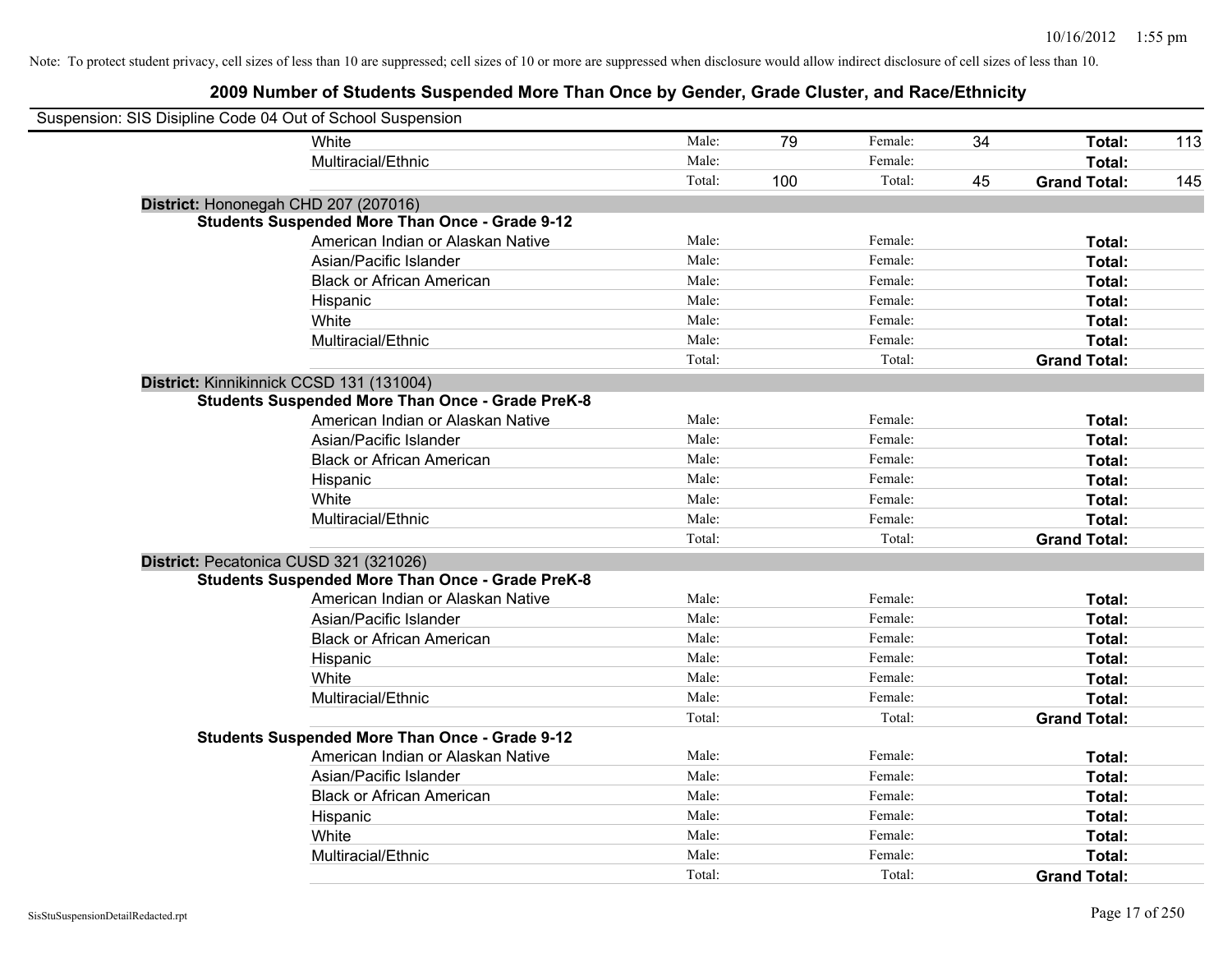| Suspension: SIS Disipline Code 04 Out of School Suspension |                                                         |        |     |         |     |                     |       |
|------------------------------------------------------------|---------------------------------------------------------|--------|-----|---------|-----|---------------------|-------|
| District: Prairie Hill CCSD 133 (133004)                   |                                                         |        |     |         |     |                     |       |
|                                                            | <b>Students Suspended More Than Once - Grade PreK-8</b> |        |     |         |     |                     |       |
|                                                            | American Indian or Alaskan Native                       | Male:  |     | Female: |     | Total:              |       |
|                                                            | Asian/Pacific Islander                                  | Male:  |     | Female: |     | Total:              |       |
|                                                            | <b>Black or African American</b>                        | Male:  |     | Female: |     | Total:              |       |
|                                                            | Hispanic                                                | Male:  |     | Female: |     | Total:              |       |
|                                                            | White                                                   | Male:  |     | Female: |     | Total:              |       |
|                                                            | Multiracial/Ethnic                                      | Male:  |     | Female: |     | Total:              |       |
|                                                            |                                                         | Total: |     | Total:  |     | <b>Grand Total:</b> |       |
| District: Rockford SD 205 (205025)                         |                                                         |        |     |         |     |                     |       |
|                                                            | <b>Students Suspended More Than Once - Grade PreK-8</b> |        |     |         |     |                     |       |
|                                                            | American Indian or Alaskan Native                       | Male:  |     | Female: |     | Total:              |       |
|                                                            | Asian/Pacific Islander                                  | Male:  |     | Female: |     | Total:              |       |
|                                                            | <b>Black or African American</b>                        | Male:  | 785 | Female: | 385 | Total:              | 1,170 |
|                                                            | Hispanic                                                | Male:  | 130 | Female: | 51  | Total:              | 181   |
|                                                            | White                                                   | Male:  | 277 | Female: | 64  | Total:              | 341   |
|                                                            | Multiracial/Ethnic                                      | Male:  | 75  | Female: | 31  | Total:              | 106   |
|                                                            |                                                         | Total: |     | Total:  |     | <b>Grand Total:</b> |       |
|                                                            | <b>Students Suspended More Than Once - Grade 9-12</b>   |        |     |         |     |                     |       |
|                                                            | American Indian or Alaskan Native                       | Male:  |     | Female: |     | Total:              |       |
|                                                            | Asian/Pacific Islander                                  | Male:  |     | Female: |     | Total:              |       |
|                                                            | <b>Black or African American</b>                        | Male:  | 516 | Female: | 384 | Total:              | 900   |
|                                                            | Hispanic                                                | Male:  | 145 | Female: | 85  | Total:              | 230   |
|                                                            | White                                                   | Male:  | 244 | Female: | 122 | Total:              | 366   |
|                                                            | Multiracial/Ethnic                                      | Male:  | 19  | Female: | 18  | Total:              | 37    |
|                                                            |                                                         | Total: |     | Total:  |     | <b>Grand Total:</b> | 1,543 |
| District: Rockton SD 140 (140004)                          |                                                         |        |     |         |     |                     |       |
|                                                            | <b>Students Suspended More Than Once - Grade PreK-8</b> |        |     |         |     |                     |       |
|                                                            | American Indian or Alaskan Native                       | Male:  |     | Female: |     | Total:              |       |
|                                                            | Asian/Pacific Islander                                  | Male:  |     | Female: |     | Total:              |       |
|                                                            | <b>Black or African American</b>                        | Male:  |     | Female: |     | Total:              |       |
|                                                            | Hispanic                                                | Male:  |     | Female: |     | Total:              |       |
|                                                            | White                                                   | Male:  |     | Female: |     | Total:              |       |
|                                                            | Multiracial/Ethnic                                      | Male:  |     | Female: |     | Total:              |       |
|                                                            |                                                         | Total: |     | Total:  |     | <b>Grand Total:</b> |       |
| District: Winnebago CUSD 323 (323026)                      |                                                         |        |     |         |     |                     |       |
|                                                            | <b>Students Suspended More Than Once - Grade PreK-8</b> |        |     |         |     |                     |       |
|                                                            | American Indian or Alaskan Native                       | Male:  |     | Female: |     | Total:              |       |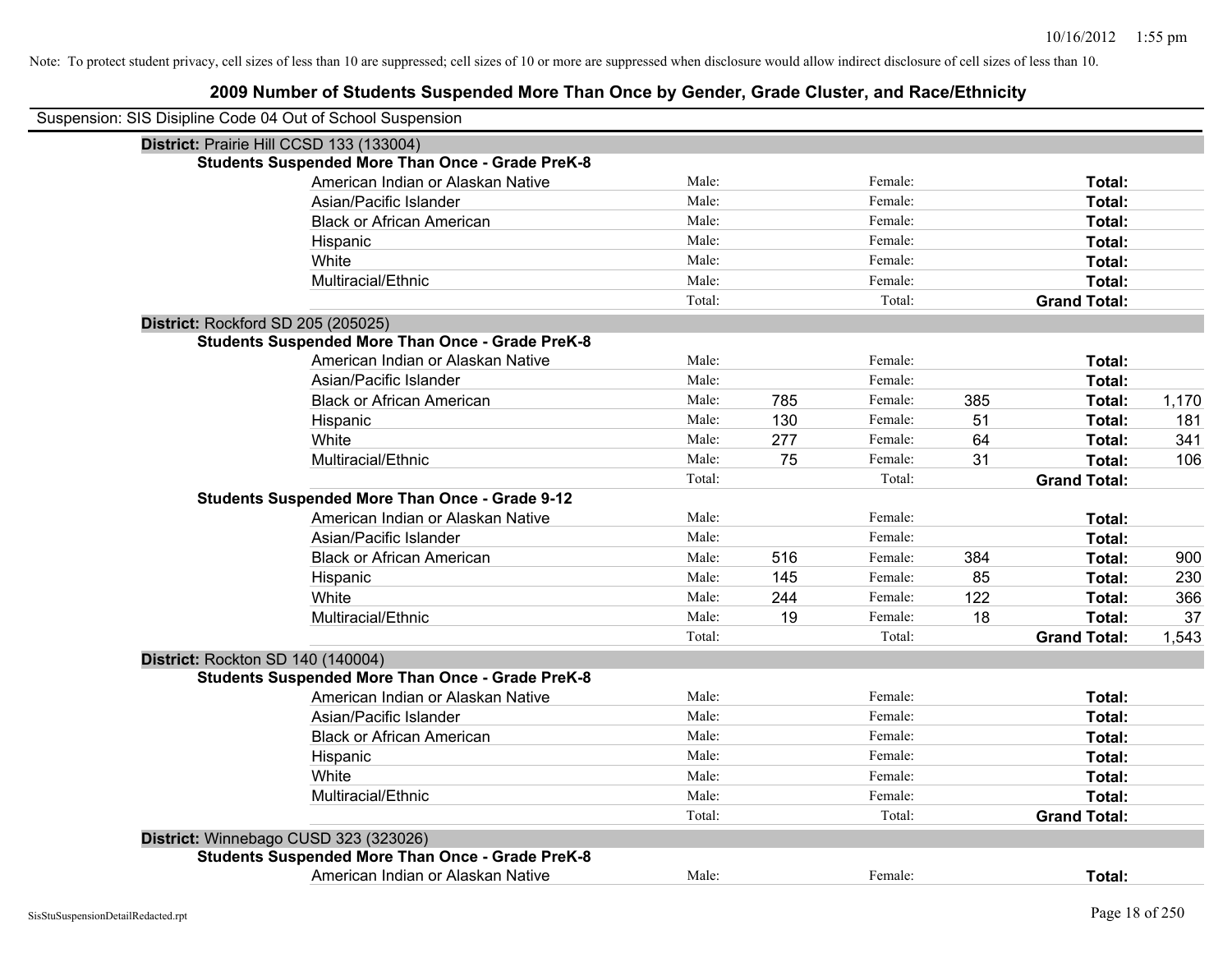| Suspension: SIS Disipline Code 04 Out of School Suspension |                                                         |        |         |                     |
|------------------------------------------------------------|---------------------------------------------------------|--------|---------|---------------------|
|                                                            | Asian/Pacific Islander                                  | Male:  | Female: | Total:              |
|                                                            | <b>Black or African American</b>                        | Male:  | Female: | Total:              |
|                                                            | Hispanic                                                | Male:  | Female: | Total:              |
|                                                            | White                                                   | Male:  | Female: | Total:              |
|                                                            | Multiracial/Ethnic                                      | Male:  | Female: | Total:              |
|                                                            |                                                         | Total: | Total:  | <b>Grand Total:</b> |
|                                                            |                                                         |        |         |                     |
| Region: Brown/Cass/Morgan/Scott ROE (46)                   |                                                         |        |         |                     |
| County: Brown (005)                                        |                                                         |        |         |                     |
|                                                            | District: Brown County CUSD 1 (001026)                  |        |         |                     |
|                                                            | <b>Students Suspended More Than Once - Grade PreK-8</b> |        |         |                     |
|                                                            | American Indian or Alaskan Native                       | Male:  | Female: | Total:              |
|                                                            | Asian/Pacific Islander                                  | Male:  | Female: | Total:              |
|                                                            | <b>Black or African American</b>                        | Male:  | Female: | Total:              |
|                                                            | Hispanic                                                | Male:  | Female: | Total:              |
|                                                            | White                                                   | Male:  | Female: | Total:              |
|                                                            | Multiracial/Ethnic                                      | Male:  | Female: | Total:              |
|                                                            |                                                         | Total: | Total:  | <b>Grand Total:</b> |
|                                                            | <b>Students Suspended More Than Once - Grade 9-12</b>   |        |         |                     |
|                                                            | American Indian or Alaskan Native                       | Male:  | Female: | Total:              |
|                                                            | Asian/Pacific Islander                                  | Male:  | Female: | Total:              |
|                                                            | <b>Black or African American</b>                        | Male:  | Female: | Total:              |
|                                                            | Hispanic                                                | Male:  | Female: | Total:              |
|                                                            | White                                                   | Male:  | Female: | Total:              |
|                                                            | Multiracial/Ethnic                                      | Male:  | Female: | Total:              |
|                                                            |                                                         | Total: | Total:  | <b>Grand Total:</b> |
| County: Cass (009)                                         |                                                         |        |         |                     |
|                                                            | District: A-C Central CUSD 262 (262026)                 |        |         |                     |
|                                                            | <b>Students Suspended More Than Once - Grade PreK-8</b> |        |         |                     |
|                                                            | American Indian or Alaskan Native                       | Male:  | Female: | Total:              |
|                                                            | Asian/Pacific Islander                                  | Male:  | Female: | Total:              |
|                                                            | <b>Black or African American</b>                        | Male:  | Female: | Total:              |
|                                                            | Hispanic                                                | Male:  | Female: | Total:              |
|                                                            | White                                                   | Male:  | Female: | Total:              |
|                                                            | Multiracial/Ethnic                                      | Male:  | Female: | Total:              |
|                                                            |                                                         | Total: | Total:  | <b>Grand Total:</b> |
|                                                            | <b>Students Suspended More Than Once - Grade 9-12</b>   |        |         |                     |
|                                                            | American Indian or Alaskan Native                       | Male:  | Female: | Total:              |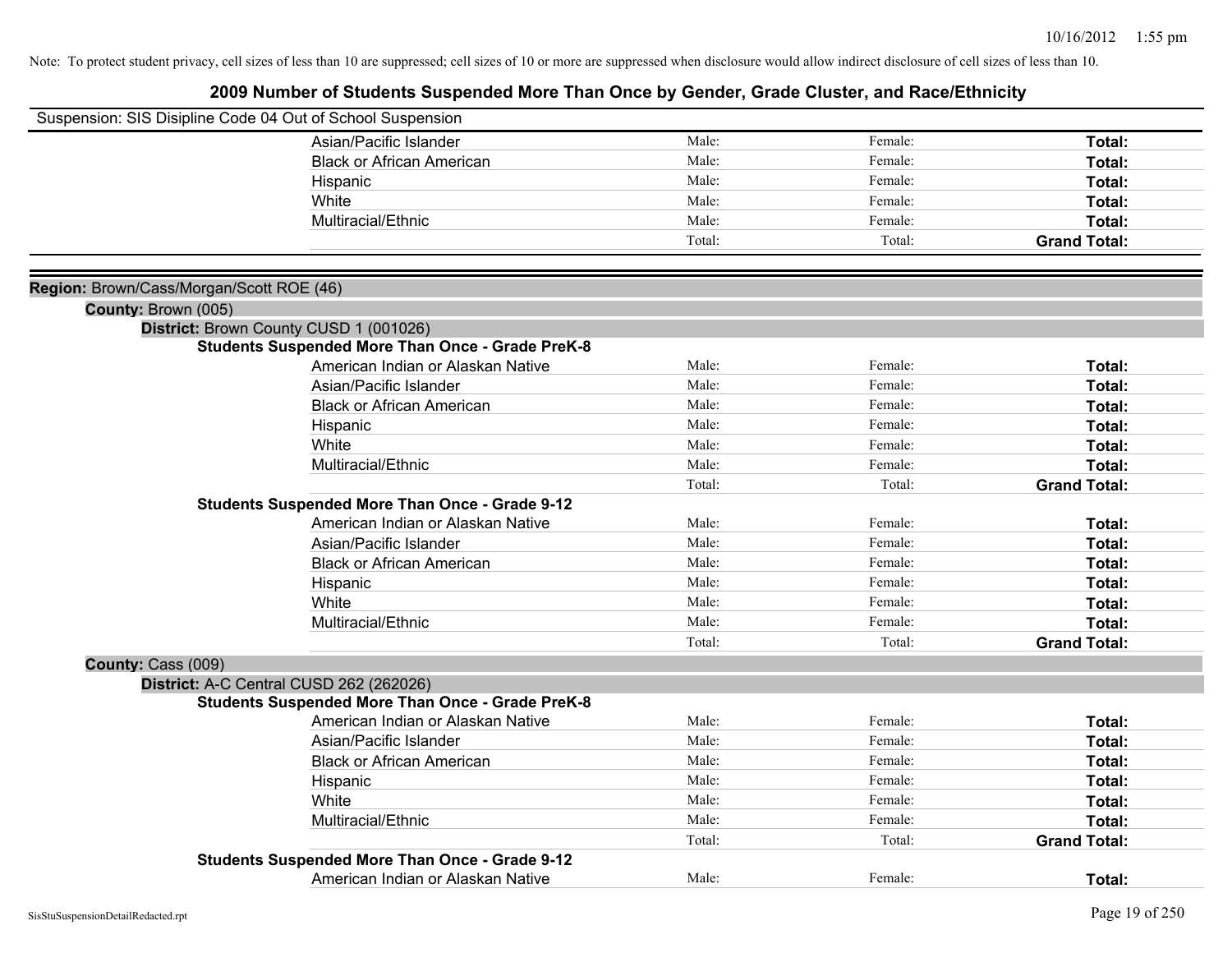| Suspension: SIS Disipline Code 04 Out of School Suspension |                                                         |        |         |                     |
|------------------------------------------------------------|---------------------------------------------------------|--------|---------|---------------------|
|                                                            | Asian/Pacific Islander                                  | Male:  | Female: | Total:              |
|                                                            | <b>Black or African American</b>                        | Male:  | Female: | Total:              |
|                                                            | Hispanic                                                | Male:  | Female: | Total:              |
|                                                            | White                                                   | Male:  | Female: | Total:              |
|                                                            | Multiracial/Ethnic                                      | Male:  | Female: | Total:              |
|                                                            |                                                         | Total: | Total:  | <b>Grand Total:</b> |
| District: Beardstown CUSD 15 (015026)                      |                                                         |        |         |                     |
|                                                            | <b>Students Suspended More Than Once - Grade 9-12</b>   |        |         |                     |
|                                                            | American Indian or Alaskan Native                       | Male:  | Female: | Total:              |
|                                                            | Asian/Pacific Islander                                  | Male:  | Female: | Total:              |
|                                                            | <b>Black or African American</b>                        | Male:  | Female: | Total:              |
|                                                            | Hispanic                                                | Male:  | Female: | Total:              |
|                                                            | White                                                   | Male:  | Female: | Total:              |
|                                                            | Multiracial/Ethnic                                      | Male:  | Female: | Total:              |
|                                                            |                                                         | Total: | Total:  | <b>Grand Total:</b> |
| District: Virginia CUSD 64 (064026)                        |                                                         |        |         |                     |
|                                                            | <b>Students Suspended More Than Once - Grade 9-12</b>   |        |         |                     |
|                                                            | American Indian or Alaskan Native                       | Male:  | Female: | Total:              |
|                                                            | Asian/Pacific Islander                                  | Male:  | Female: | Total:              |
|                                                            | <b>Black or African American</b>                        | Male:  | Female: | Total:              |
|                                                            | Hispanic                                                | Male:  | Female: | Total:              |
|                                                            | White                                                   | Male:  | Female: | Total:              |
|                                                            | Multiracial/Ethnic                                      | Male:  | Female: | Total:              |
|                                                            |                                                         | Total: | Total:  | <b>Grand Total:</b> |
| County: Morgan (069)                                       |                                                         |        |         |                     |
|                                                            | District: Four Rivers Spec Educ Dist (801060)           |        |         |                     |
|                                                            | <b>Students Suspended More Than Once - Grade PreK-8</b> |        |         |                     |
|                                                            | American Indian or Alaskan Native                       | Male:  | Female: | Total:              |
|                                                            | Asian/Pacific Islander                                  | Male:  | Female: | Total:              |
|                                                            | <b>Black or African American</b>                        | Male:  | Female: | Total:              |
|                                                            | Hispanic                                                | Male:  | Female: | Total:              |
|                                                            | White                                                   | Male:  | Female: | Total:              |
|                                                            | Multiracial/Ethnic                                      | Male:  | Female: | Total:              |
|                                                            |                                                         | Total: | Total:  | <b>Grand Total:</b> |
| District: Franklin CUSD 1 (001026)                         |                                                         |        |         |                     |
|                                                            | <b>Students Suspended More Than Once - Grade PreK-8</b> |        |         |                     |
|                                                            | American Indian or Alaskan Native                       | Male:  | Female: | <b>Total:</b>       |
|                                                            | Asian/Pacific Islander                                  | Male:  | Female: | Total:              |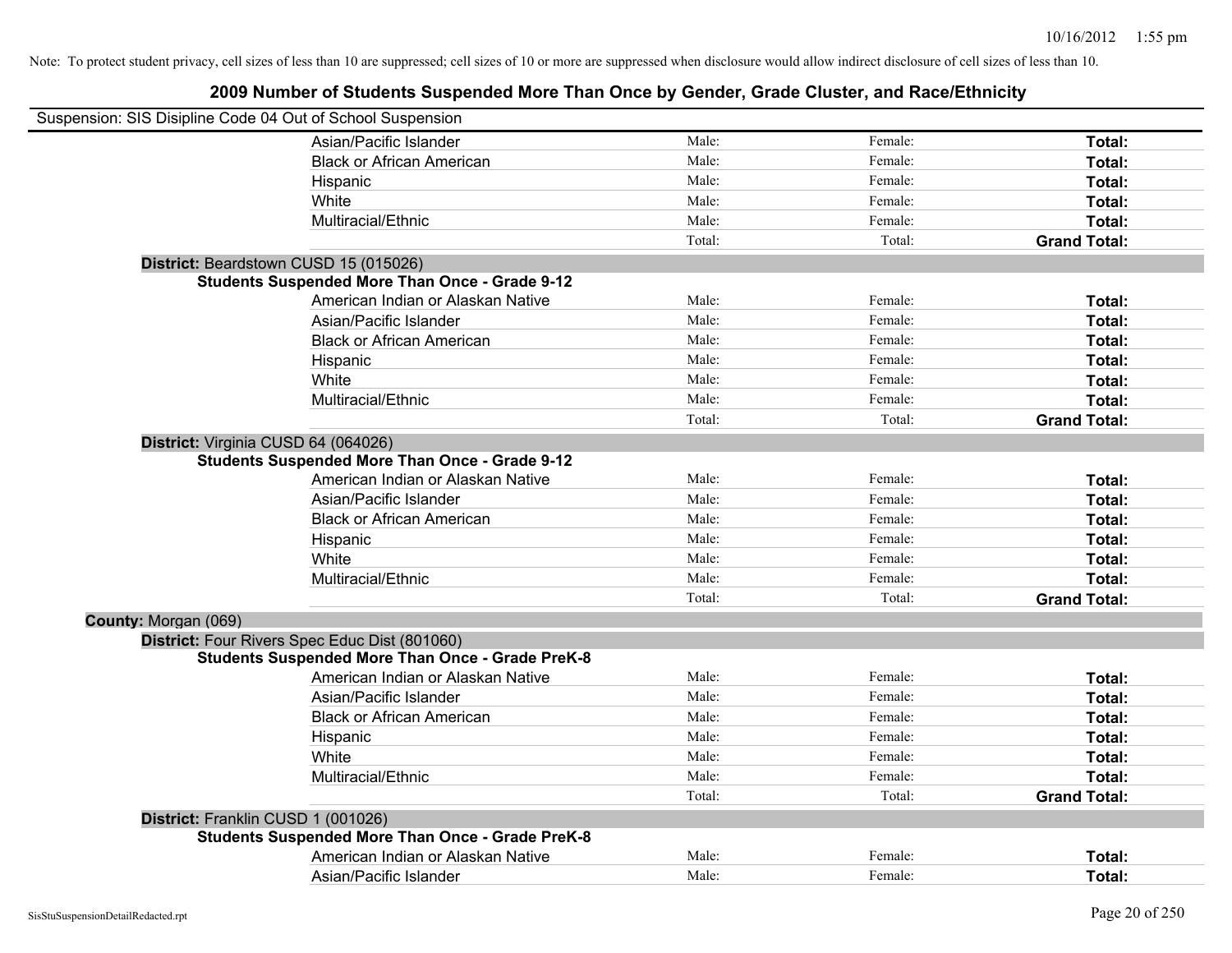|                                    | Suspension: SIS Disipline Code 04 Out of School Suspension |        |    |         |    |                     |    |
|------------------------------------|------------------------------------------------------------|--------|----|---------|----|---------------------|----|
|                                    | <b>Black or African American</b>                           | Male:  |    | Female: |    | Total:              |    |
|                                    | Hispanic                                                   | Male:  |    | Female: |    | Total:              |    |
|                                    | White                                                      | Male:  |    | Female: |    | Total:              |    |
|                                    | Multiracial/Ethnic                                         | Male:  |    | Female: |    | Total:              |    |
|                                    |                                                            | Total: |    | Total:  |    | <b>Grand Total:</b> |    |
|                                    | <b>Students Suspended More Than Once - Grade 9-12</b>      |        |    |         |    |                     |    |
|                                    | American Indian or Alaskan Native                          | Male:  |    | Female: |    | Total:              |    |
|                                    | Asian/Pacific Islander                                     | Male:  |    | Female: |    | Total:              |    |
|                                    | <b>Black or African American</b>                           | Male:  |    | Female: |    | Total:              |    |
|                                    | Hispanic                                                   | Male:  |    | Female: |    | Total:              |    |
|                                    | White                                                      | Male:  |    | Female: |    | Total:              |    |
|                                    | Multiracial/Ethnic                                         | Male:  |    | Female: |    | Total:              |    |
|                                    |                                                            | Total: |    | Total:  |    | <b>Grand Total:</b> |    |
|                                    | District: Jacksonville SD 117 (117022)                     |        |    |         |    |                     |    |
|                                    | <b>Students Suspended More Than Once - Grade PreK-8</b>    |        |    |         |    |                     |    |
|                                    | American Indian or Alaskan Native                          | Male:  |    | Female: |    | Total:              |    |
|                                    | Asian/Pacific Islander                                     | Male:  |    | Female: |    | Total:              |    |
|                                    | <b>Black or African American</b>                           | Male:  |    | Female: |    | Total:              | 12 |
|                                    | Hispanic                                                   | Male:  |    | Female: |    | Total:              |    |
|                                    | White                                                      | Male:  |    | Female: |    | Total:              | 25 |
|                                    | Multiracial/Ethnic                                         | Male:  |    | Female: |    | Total:              |    |
|                                    |                                                            | Total: |    | Total:  |    | <b>Grand Total:</b> |    |
|                                    | <b>Students Suspended More Than Once - Grade 9-12</b>      |        |    |         |    |                     |    |
|                                    | American Indian or Alaskan Native                          | Male:  |    | Female: |    | Total:              |    |
|                                    | Asian/Pacific Islander                                     | Male:  |    | Female: |    | Total:              |    |
|                                    | <b>Black or African American</b>                           | Male:  |    | Female: |    | Total:              | 14 |
|                                    | Hispanic                                                   | Male:  |    | Female: |    | Total:              |    |
|                                    | White                                                      | Male:  | 33 | Female: | 18 | Total:              | 51 |
|                                    | Multiracial/Ethnic                                         | Male:  |    | Female: |    | Total:              |    |
|                                    |                                                            | Total: |    | Total:  |    | <b>Grand Total:</b> |    |
|                                    | District: Meredosia-Chambersburg CUSD 11 (011026)          |        |    |         |    |                     |    |
|                                    | <b>Students Suspended More Than Once - Grade PreK-8</b>    |        |    |         |    |                     |    |
|                                    | American Indian or Alaskan Native                          | Male:  |    | Female: |    | <b>Total:</b>       |    |
|                                    | Asian/Pacific Islander                                     | Male:  |    | Female: |    | Total:              |    |
|                                    | <b>Black or African American</b>                           | Male:  |    | Female: |    | Total:              |    |
|                                    | Hispanic                                                   | Male:  |    | Female: |    | Total:              |    |
|                                    | White                                                      | Male:  |    | Female: |    | Total:              |    |
|                                    | Multiracial/Ethnic                                         | Male:  |    | Female: |    | Total:              |    |
|                                    |                                                            | Total: |    | Total:  |    | <b>Grand Total:</b> |    |
| SisStuSuspensionDetailRedacted.rpt |                                                            |        |    |         |    | Page 21 of 250      |    |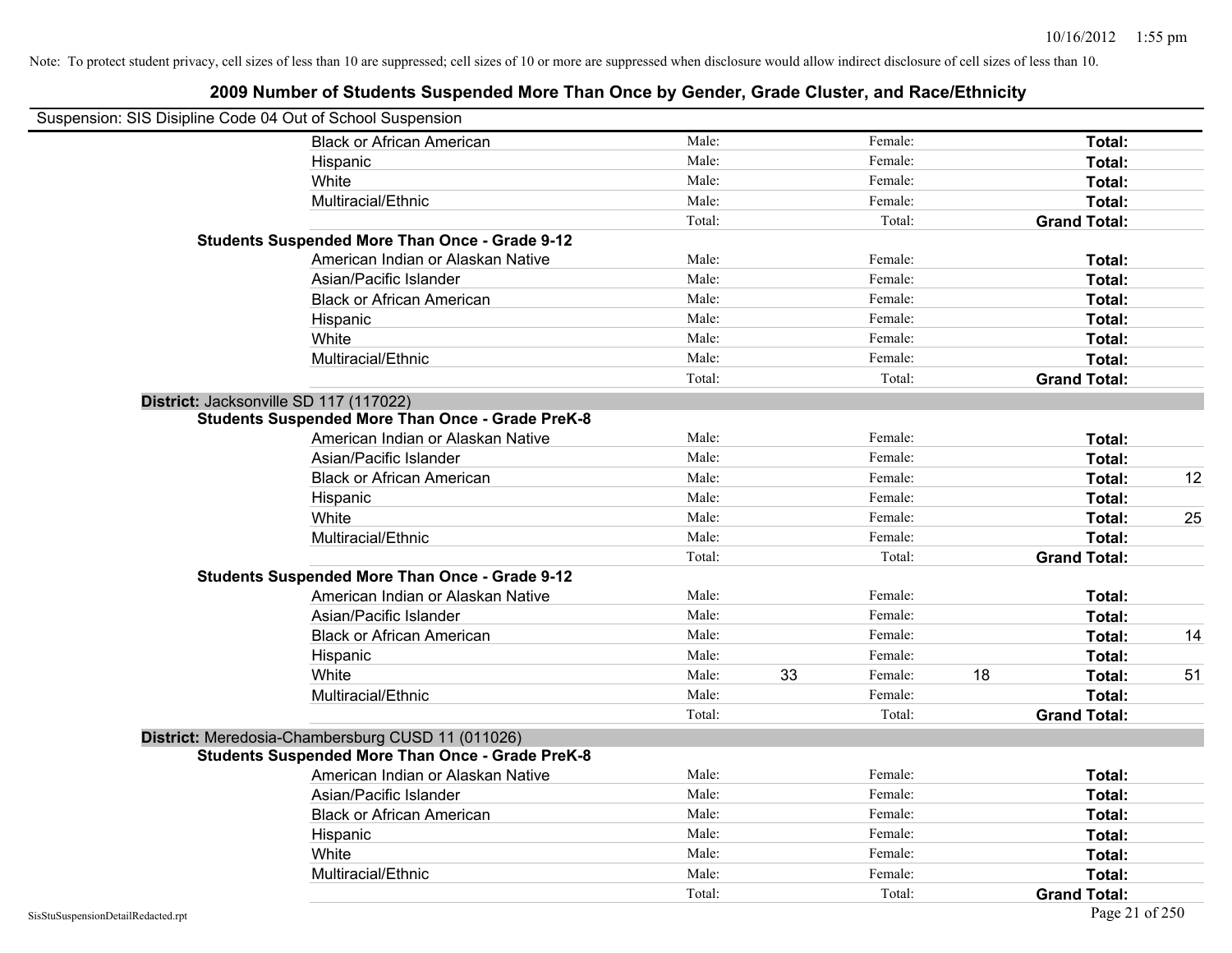| Suspension: SIS Disipline Code 04 Out of School Suspension |                                                         |        |         |                     |
|------------------------------------------------------------|---------------------------------------------------------|--------|---------|---------------------|
|                                                            | <b>Students Suspended More Than Once - Grade 9-12</b>   |        |         |                     |
|                                                            | American Indian or Alaskan Native                       | Male:  | Female: | Total:              |
|                                                            | Asian/Pacific Islander                                  | Male:  | Female: | Total:              |
|                                                            | <b>Black or African American</b>                        | Male:  | Female: | Total:              |
|                                                            | Hispanic                                                | Male:  | Female: | Total:              |
|                                                            | White                                                   | Male:  | Female: | Total:              |
|                                                            | Multiracial/Ethnic                                      | Male:  | Female: | Total:              |
|                                                            |                                                         | Total: | Total:  | <b>Grand Total:</b> |
|                                                            | District: Triopia CUSD 27 (027026)                      |        |         |                     |
|                                                            | <b>Students Suspended More Than Once - Grade PreK-8</b> |        |         |                     |
|                                                            | American Indian or Alaskan Native                       | Male:  | Female: | Total:              |
|                                                            | Asian/Pacific Islander                                  | Male:  | Female: | Total:              |
|                                                            | <b>Black or African American</b>                        | Male:  | Female: | Total:              |
|                                                            | Hispanic                                                | Male:  | Female: | Total:              |
|                                                            | White                                                   | Male:  | Female: | Total:              |
|                                                            | Multiracial/Ethnic                                      | Male:  | Female: | Total:              |
|                                                            |                                                         | Total: | Total:  | <b>Grand Total:</b> |
|                                                            | <b>Students Suspended More Than Once - Grade 9-12</b>   |        |         |                     |
|                                                            | American Indian or Alaskan Native                       | Male:  | Female: | Total:              |
|                                                            | Asian/Pacific Islander                                  | Male:  | Female: | Total:              |
|                                                            | <b>Black or African American</b>                        | Male:  | Female: | Total:              |
|                                                            | Hispanic                                                | Male:  | Female: | Total:              |
|                                                            | White                                                   | Male:  | Female: | Total:              |
|                                                            | Multiracial/Ethnic                                      | Male:  | Female: | Total:              |
|                                                            |                                                         | Total: | Total:  | <b>Grand Total:</b> |
| County: Scott (086)                                        |                                                         |        |         |                     |
|                                                            | District: Scott-Morgan CUSD 2 (002026)                  |        |         |                     |
|                                                            | <b>Students Suspended More Than Once - Grade PreK-8</b> |        |         |                     |
|                                                            | American Indian or Alaskan Native                       | Male:  | Female: | Total:              |
|                                                            | Asian/Pacific Islander                                  | Male:  | Female: | Total:              |
|                                                            | <b>Black or African American</b>                        | Male:  | Female: | Total:              |
|                                                            | Hispanic                                                | Male:  | Female: | Total:              |
|                                                            | White                                                   | Male:  | Female: | Total:              |
|                                                            | Multiracial/Ethnic                                      | Male:  | Female: | Total:              |
|                                                            |                                                         | Total: | Total:  | <b>Grand Total:</b> |
|                                                            | <b>Students Suspended More Than Once - Grade 9-12</b>   |        |         |                     |
|                                                            | American Indian or Alaskan Native                       | Male:  | Female: | Total:              |
|                                                            | Asian/Pacific Islander                                  | Male:  | Female: | Total:              |
|                                                            | <b>Black or African American</b>                        | Male:  | Female: | Total:              |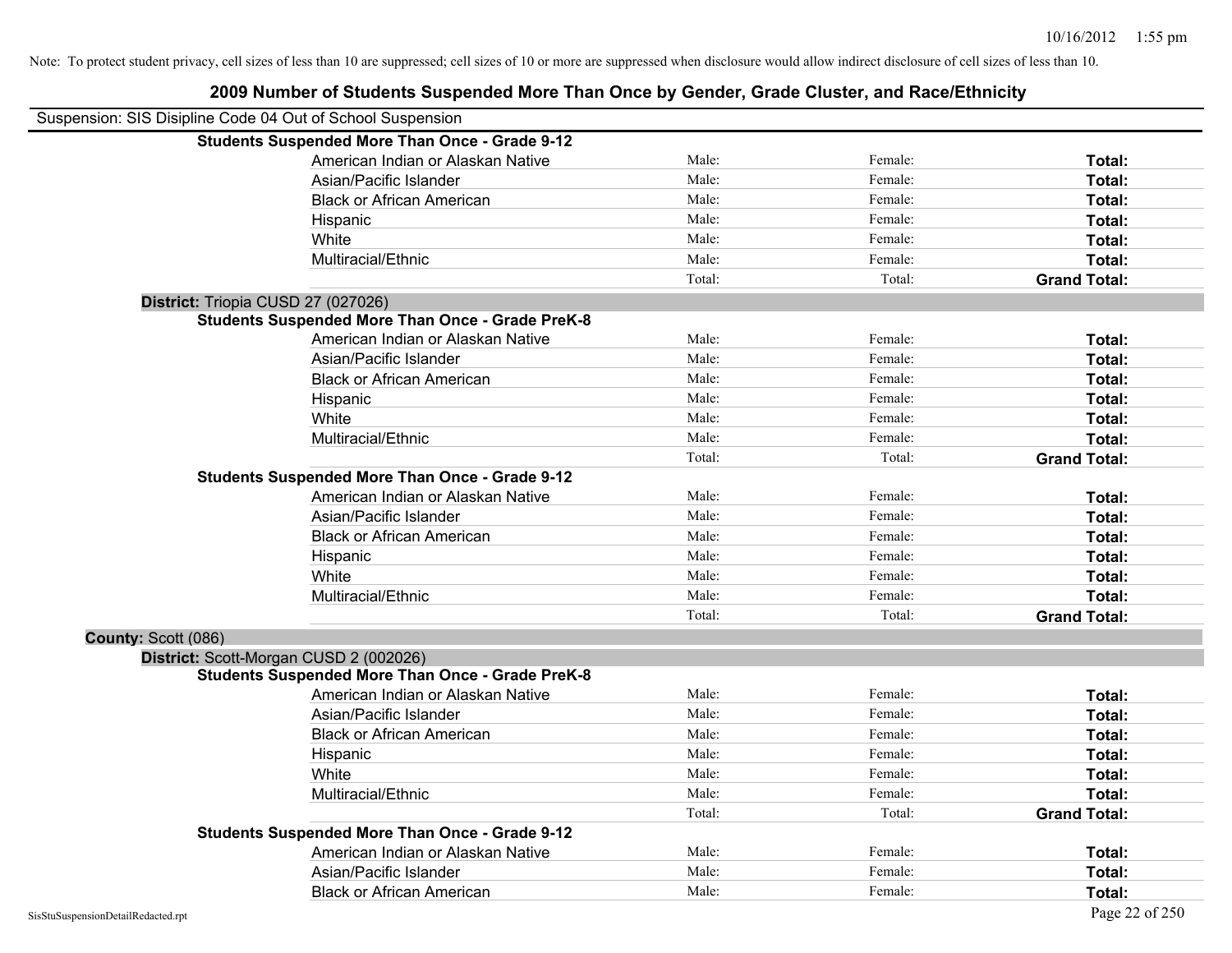| Suspension: SIS Disipline Code 04 Out of School Suspension |                                                         |        |         |                     |
|------------------------------------------------------------|---------------------------------------------------------|--------|---------|---------------------|
|                                                            | Hispanic                                                | Male:  | Female: | Total:              |
|                                                            | White                                                   | Male:  | Female: | Total:              |
|                                                            | Multiracial/Ethnic                                      | Male:  | Female: | Total:              |
|                                                            |                                                         | Total: | Total:  | <b>Grand Total:</b> |
|                                                            | District: Winchester CUSD 1 (001026)                    |        |         |                     |
|                                                            | <b>Students Suspended More Than Once - Grade 9-12</b>   |        |         |                     |
|                                                            | American Indian or Alaskan Native                       | Male:  | Female: | Total:              |
|                                                            | Asian/Pacific Islander                                  | Male:  | Female: | Total:              |
|                                                            | <b>Black or African American</b>                        | Male:  | Female: | <b>Total:</b>       |
|                                                            | Hispanic                                                | Male:  | Female: | Total:              |
|                                                            | White                                                   | Male:  | Female: | 13<br>Total:        |
|                                                            | Multiracial/Ethnic                                      | Male:  | Female: | Total:              |
|                                                            |                                                         | Total: | Total:  | <b>Grand Total:</b> |
| Region: Bureau/Henry/Stark ROE (28)                        |                                                         |        |         |                     |
| County: Bureau (006)                                       |                                                         |        |         |                     |
|                                                            | District: Bureau Valley CUSD 340 (340026)               |        |         |                     |
|                                                            | <b>Students Suspended More Than Once - Grade PreK-8</b> |        |         |                     |
|                                                            | American Indian or Alaskan Native                       | Male:  | Female: | Total:              |
|                                                            | Asian/Pacific Islander                                  | Male:  | Female: | Total:              |
|                                                            | <b>Black or African American</b>                        | Male:  | Female: | Total:              |
|                                                            | Hispanic                                                | Male:  | Female: | Total:              |
|                                                            | White                                                   | Male:  | Female: | Total:              |
|                                                            | Multiracial/Ethnic                                      | Male:  | Female: | Total:              |
|                                                            |                                                         | Total: | Total:  | <b>Grand Total:</b> |
|                                                            | <b>Students Suspended More Than Once - Grade 9-12</b>   |        |         |                     |
|                                                            | American Indian or Alaskan Native                       | Male:  | Female: | Total:              |
|                                                            | Asian/Pacific Islander                                  | Male:  | Female: | Total:              |
|                                                            | <b>Black or African American</b>                        | Male:  | Female: | Total:              |
|                                                            | Hispanic                                                | Male:  | Female: | Total:              |
|                                                            | White                                                   | Male:  | Female: | Total:              |
|                                                            | Multiracial/Ethnic                                      | Male:  | Female: | Total:              |
|                                                            |                                                         | Total: | Total:  | <b>Grand Total:</b> |
|                                                            | District: DePue USD 103 (103022)                        |        |         |                     |
|                                                            | <b>Students Suspended More Than Once - Grade PreK-8</b> |        |         |                     |
|                                                            | American Indian or Alaskan Native                       | Male:  | Female: | Total:              |
|                                                            | Asian/Pacific Islander                                  | Male:  | Female: | Total:              |
|                                                            | <b>Black or African American</b>                        | Male:  | Female: | Total:              |
|                                                            |                                                         |        |         |                     |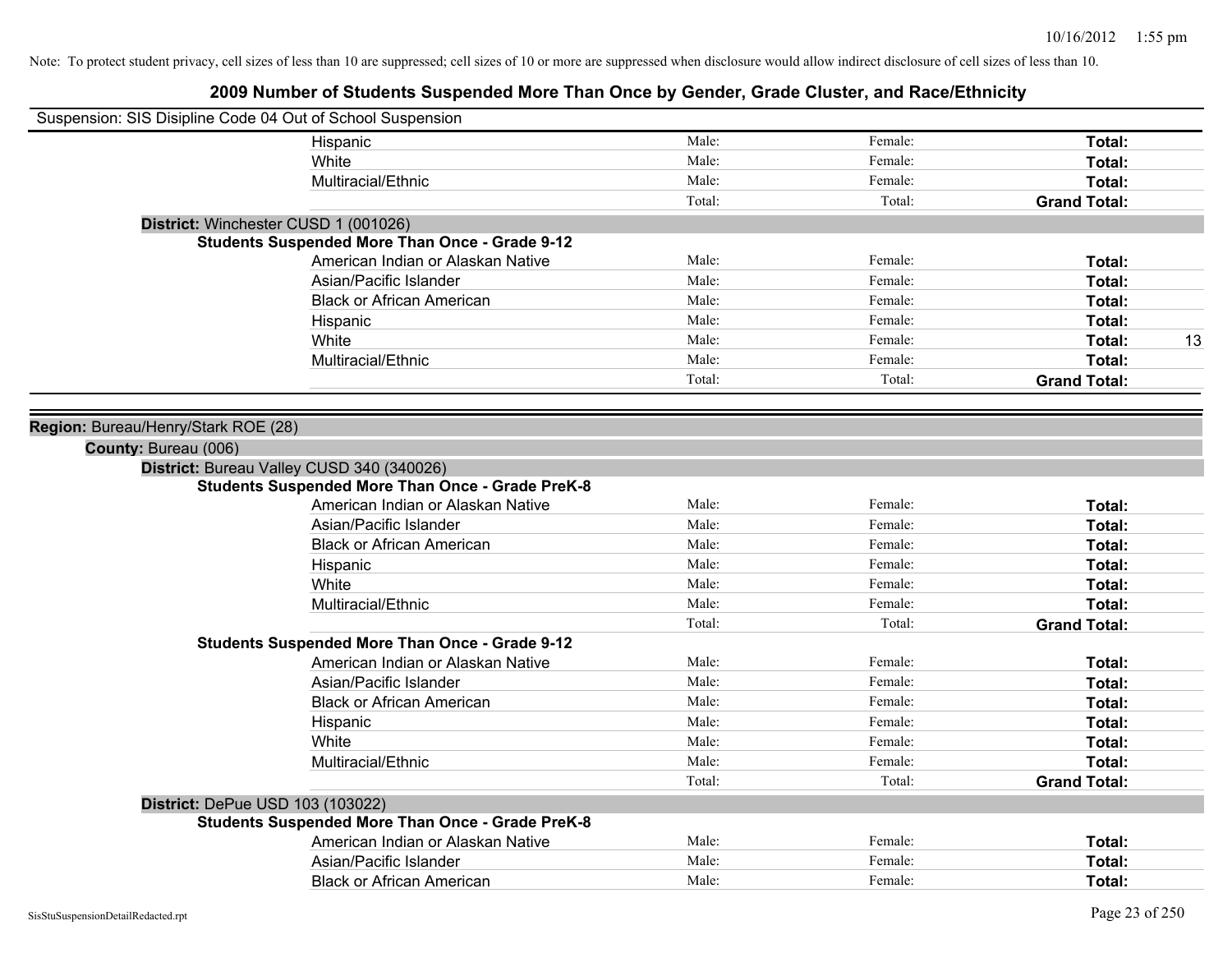| Suspension: SIS Disipline Code 04 Out of School Suspension |                                                         |        |         |                     |
|------------------------------------------------------------|---------------------------------------------------------|--------|---------|---------------------|
|                                                            | Hispanic                                                | Male:  | Female: | Total:              |
|                                                            | White                                                   | Male:  | Female: | Total:              |
|                                                            | Multiracial/Ethnic                                      | Male:  | Female: | Total:              |
|                                                            |                                                         | Total: | Total:  | <b>Grand Total:</b> |
| District: Hall HSD 502 (502017)                            |                                                         |        |         |                     |
|                                                            | <b>Students Suspended More Than Once - Grade 9-12</b>   |        |         |                     |
|                                                            | American Indian or Alaskan Native                       | Male:  | Female: | Total:              |
|                                                            | Asian/Pacific Islander                                  | Male:  | Female: | Total:              |
|                                                            | <b>Black or African American</b>                        | Male:  | Female: | Total:              |
|                                                            | Hispanic                                                | Male:  | Female: | Total:              |
|                                                            | White                                                   | Male:  | Female: | 11<br>Total:        |
|                                                            | Multiracial/Ethnic                                      | Male:  | Female: | Total:              |
|                                                            |                                                         | Total: | Total:  | <b>Grand Total:</b> |
| District: La Moille CUSD 303 (303026)                      |                                                         |        |         |                     |
|                                                            | <b>Students Suspended More Than Once - Grade PreK-8</b> |        |         |                     |
|                                                            | American Indian or Alaskan Native                       | Male:  | Female: | Total:              |
|                                                            | Asian/Pacific Islander                                  | Male:  | Female: | Total:              |
|                                                            | <b>Black or African American</b>                        | Male:  | Female: | Total:              |
|                                                            | Hispanic                                                | Male:  | Female: | Total:              |
|                                                            | White                                                   | Male:  | Female: | Total:              |
|                                                            | Multiracial/Ethnic                                      | Male:  | Female: | Total:              |
|                                                            |                                                         | Total: | Total:  | <b>Grand Total:</b> |
|                                                            | <b>Students Suspended More Than Once - Grade 9-12</b>   |        |         |                     |
|                                                            | American Indian or Alaskan Native                       | Male:  | Female: | Total:              |
|                                                            | Asian/Pacific Islander                                  | Male:  | Female: | Total:              |
|                                                            | <b>Black or African American</b>                        | Male:  | Female: | Total:              |
|                                                            | Hispanic                                                | Male:  | Female: | Total:              |
|                                                            | White                                                   | Male:  | Female: | Total:              |
|                                                            | Multiracial/Ethnic                                      | Male:  | Female: | Total:              |
|                                                            |                                                         | Total: | Total:  | <b>Grand Total:</b> |
| District: Princeton ESD 115 (115002)                       |                                                         |        |         |                     |
|                                                            | <b>Students Suspended More Than Once - Grade PreK-8</b> |        |         |                     |
|                                                            | American Indian or Alaskan Native                       | Male:  | Female: | Total:              |
|                                                            | Asian/Pacific Islander                                  | Male:  | Female: | Total:              |
|                                                            | <b>Black or African American</b>                        | Male:  | Female: | Total:              |
|                                                            | Hispanic                                                | Male:  | Female: | Total:              |
|                                                            | White                                                   | Male:  | Female: | Total:              |
|                                                            | Multiracial/Ethnic                                      | Male:  | Female: | Total:              |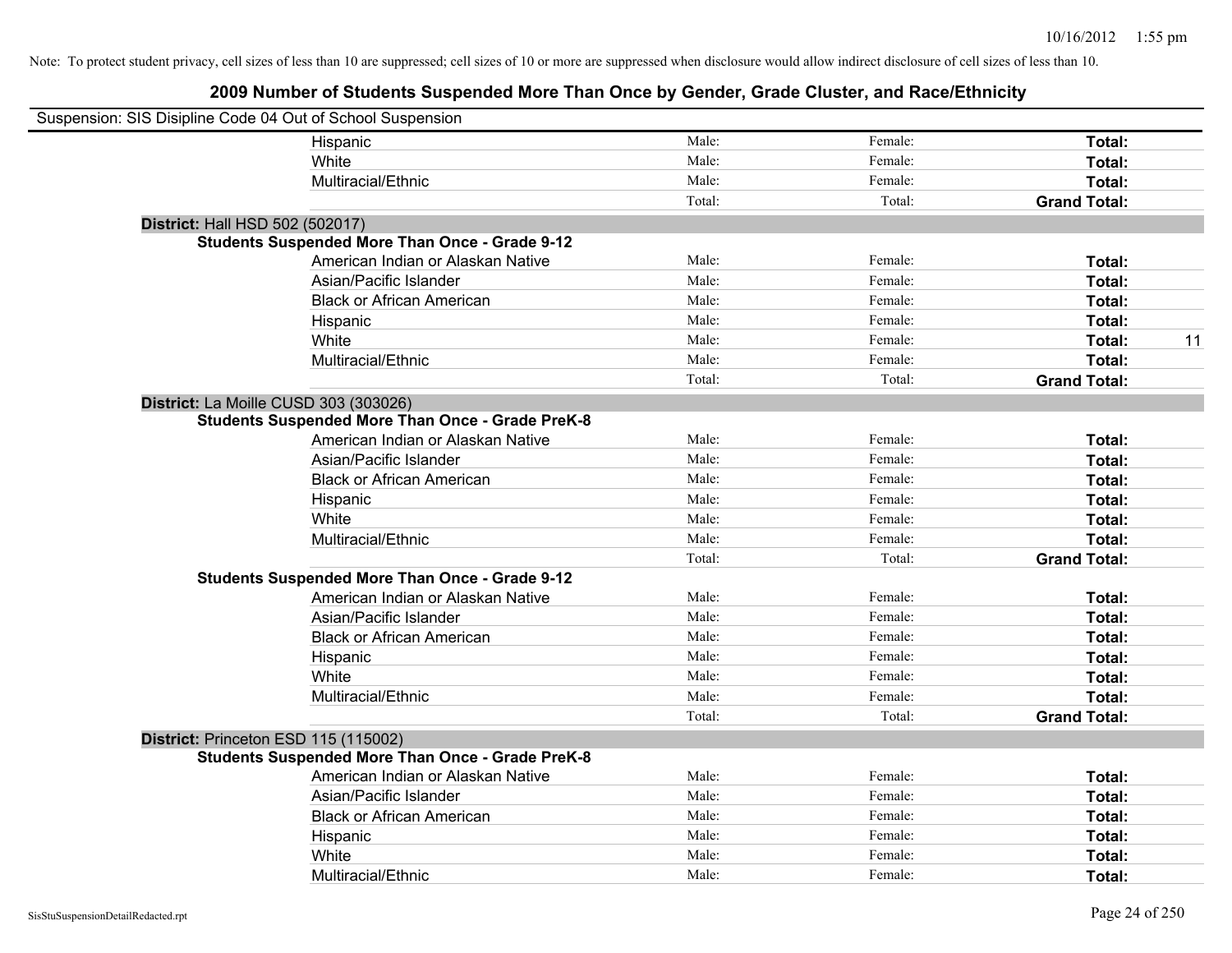|                                  | Suspension: SIS Disipline Code 04 Out of School Suspension |        |         |                     |    |
|----------------------------------|------------------------------------------------------------|--------|---------|---------------------|----|
|                                  |                                                            | Total: | Total:  | <b>Grand Total:</b> |    |
|                                  | District: Spring Valley CCSD 99 (099004)                   |        |         |                     |    |
|                                  | <b>Students Suspended More Than Once - Grade PreK-8</b>    |        |         |                     |    |
|                                  | American Indian or Alaskan Native                          | Male:  | Female: | Total:              |    |
|                                  | Asian/Pacific Islander                                     | Male:  | Female: | Total:              |    |
|                                  | <b>Black or African American</b>                           | Male:  | Female: | Total:              |    |
|                                  | Hispanic                                                   | Male:  | Female: | Total:              |    |
|                                  | White                                                      | Male:  | Female: | Total:              |    |
|                                  | Multiracial/Ethnic                                         | Male:  | Female: | Total:              |    |
|                                  |                                                            | Total: | Total:  | <b>Grand Total:</b> |    |
| County: Henry (037)              |                                                            |        |         |                     |    |
|                                  | District: Cambridge CUSD 227 (227026)                      |        |         |                     |    |
|                                  | <b>Students Suspended More Than Once - Grade PreK-8</b>    |        |         |                     |    |
|                                  | American Indian or Alaskan Native                          | Male:  | Female: | Total:              |    |
|                                  | Asian/Pacific Islander                                     | Male:  | Female: | Total:              |    |
|                                  | <b>Black or African American</b>                           | Male:  | Female: | Total:              |    |
|                                  | Hispanic                                                   | Male:  | Female: | Total:              |    |
|                                  | White                                                      | Male:  | Female: | Total:              |    |
|                                  | Multiracial/Ethnic                                         | Male:  | Female: | Total:              |    |
|                                  |                                                            | Total: | Total:  | <b>Grand Total:</b> |    |
|                                  | <b>Students Suspended More Than Once - Grade 9-12</b>      |        |         |                     |    |
|                                  | American Indian or Alaskan Native                          | Male:  | Female: | Total:              |    |
|                                  | Asian/Pacific Islander                                     | Male:  | Female: | Total:              |    |
|                                  | <b>Black or African American</b>                           | Male:  | Female: | Total:              |    |
|                                  | Hispanic                                                   | Male:  | Female: | Total:              |    |
|                                  | White                                                      | Male:  | Female: | Total:              |    |
|                                  | Multiracial/Ethnic                                         | Male:  | Female: | Total:              |    |
|                                  |                                                            | Total: | Total:  | <b>Grand Total:</b> |    |
| District: Colona SD 190 (190002) |                                                            |        |         |                     |    |
|                                  | <b>Students Suspended More Than Once - Grade PreK-8</b>    |        |         |                     |    |
|                                  | American Indian or Alaskan Native                          | Male:  | Female: | Total:              |    |
|                                  | Asian/Pacific Islander                                     | Male:  | Female: | Total:              |    |
|                                  | <b>Black or African American</b>                           | Male:  | Female: | Total:              |    |
|                                  | Hispanic                                                   | Male:  | Female: | Total:              |    |
|                                  | White                                                      | Male:  | Female: | Total:              |    |
|                                  | Multiracial/Ethnic                                         | Male:  | Female: | Total:              |    |
|                                  |                                                            | Total: | Total:  | <b>Grand Total:</b> | 10 |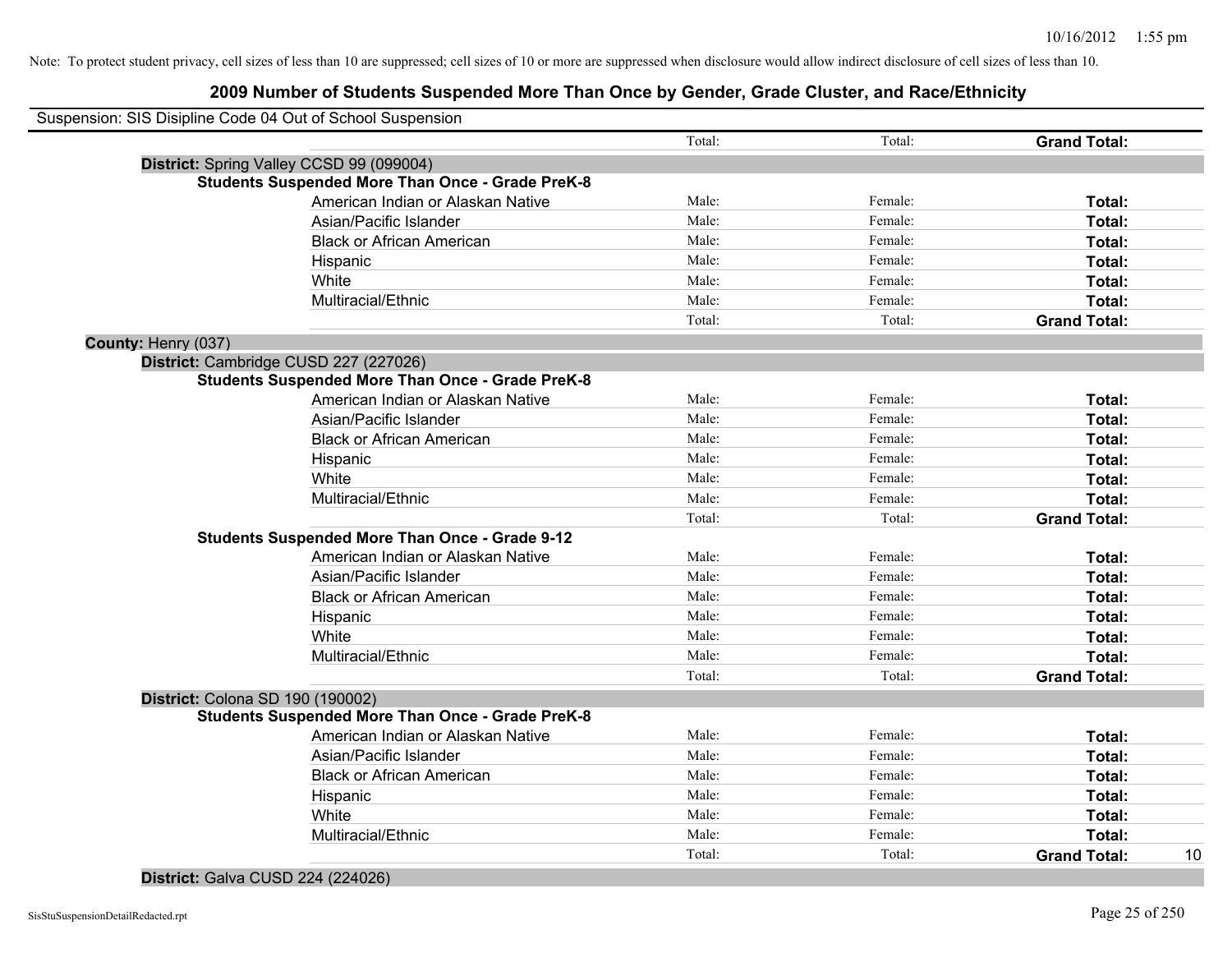| 2009 Number of Students Suspended More Than Once by Gender, Grade Cluster, and Race/Ethnicity |        |         |                     |
|-----------------------------------------------------------------------------------------------|--------|---------|---------------------|
| Suspension: SIS Disipline Code 04 Out of School Suspension                                    |        |         |                     |
| <b>Students Suspended More Than Once - Grade PreK-8</b>                                       |        |         |                     |
| American Indian or Alaskan Native                                                             | Male:  | Female: | Total:              |
| Asian/Pacific Islander                                                                        | Male:  | Female: | Total:              |
| <b>Black or African American</b>                                                              | Male:  | Female: | Total:              |
| Hispanic                                                                                      | Male:  | Female: | Total:              |
| White                                                                                         | Male:  | Female: | Total:              |
| Multiracial/Ethnic                                                                            | Male:  | Female: | Total:              |
|                                                                                               | Total: | Total:  | <b>Grand Total:</b> |
| <b>Students Suspended More Than Once - Grade 9-12</b>                                         |        |         |                     |
| American Indian or Alaskan Native                                                             | Male:  | Female: | Total:              |
| Asian/Pacific Islander                                                                        | Male:  | Female: | Total:              |
| <b>Black or African American</b>                                                              | Male:  | Female: | Total:              |
| Hispanic                                                                                      | Male:  | Female: | Total:              |
| White                                                                                         | Male:  | Female: | Total:              |
| Multiracial/Ethnic                                                                            | Male:  | Female: | Total:              |
|                                                                                               | Total: | Total:  | <b>Grand Total:</b> |
| District: Geneseo CUSD 228 (228026)                                                           |        |         |                     |
| <b>Students Suspended More Than Once - Grade PreK-8</b>                                       |        |         |                     |
| American Indian or Alaskan Native                                                             | Male:  | Female: | Total:              |
| Asian/Pacific Islander                                                                        | Male:  | Female: | Total:              |
| <b>Black or African American</b>                                                              | Male:  | Female: | Total:              |
| Hispanic                                                                                      | Male:  | Female: | Total:              |
| White                                                                                         | Male:  | Female: | Total:              |
| Multiracial/Ethnic                                                                            | Male:  | Female: | Total:              |
|                                                                                               | Total: | Total:  | <b>Grand Total:</b> |
| <b>Students Suspended More Than Once - Grade 9-12</b>                                         |        |         |                     |
| American Indian or Alaskan Native                                                             | Male:  | Female: | Total:              |
| Asian/Pacific Islander                                                                        | Male:  | Female: | Total:              |
| <b>Black or African American</b>                                                              | Male:  | Female: | Total:              |
| Hispanic                                                                                      | Male:  | Female: | Total:              |
| White                                                                                         | Male:  | Female: | 32<br>Total:        |
| Multiracial/Ethnic                                                                            | Male:  | Female: | Total:              |
|                                                                                               | Total: | Total:  | <b>Grand Total:</b> |
| District: Henry-Stark County Spec Ed Dist (801060)                                            |        |         |                     |
| <b>Students Suspended More Than Once - Grade PreK-8</b>                                       |        |         |                     |
| American Indian or Alaskan Native                                                             | Male:  | Female: | Total:              |
| Asian/Pacific Islander                                                                        | Male:  | Female: | Total:              |
| <b>Black or African American</b>                                                              | Male:  | Female: | Total:              |
| Hispanic                                                                                      | Male:  | Female: | Total:              |
| SisStuSuspensionDetailRedacted.rpt                                                            |        |         | Page 26 of 250      |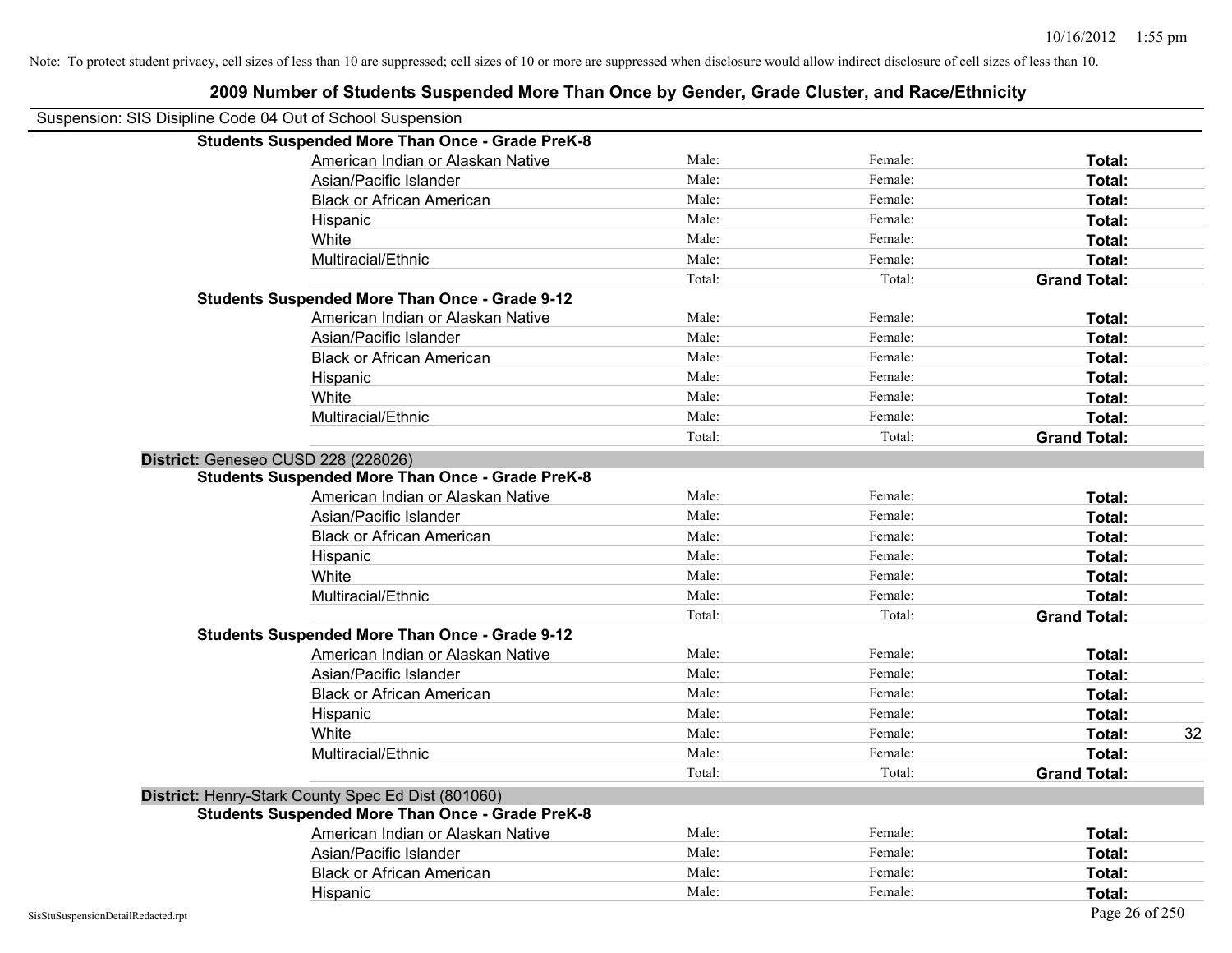# **2009 Number of Students Suspended More Than Once by Gender, Grade Cluster, and Race/Ethnicity**

| Suspension: SIS Disipline Code 04 Out of School Suspension |                                                         |        |         |                     |    |
|------------------------------------------------------------|---------------------------------------------------------|--------|---------|---------------------|----|
|                                                            | White                                                   | Male:  | Female: | Total:              |    |
|                                                            | Multiracial/Ethnic                                      | Male:  | Female: | Total:              |    |
|                                                            |                                                         | Total: | Total:  | <b>Grand Total:</b> |    |
| District: Kewanee CUSD 229 (229026)                        |                                                         |        |         |                     |    |
|                                                            | <b>Students Suspended More Than Once - Grade PreK-8</b> |        |         |                     |    |
|                                                            | American Indian or Alaskan Native                       | Male:  | Female: | Total:              |    |
|                                                            | Asian/Pacific Islander                                  | Male:  | Female: | Total:              |    |
|                                                            | <b>Black or African American</b>                        | Male:  | Female: | Total:              | 10 |
|                                                            | Hispanic                                                | Male:  | Female: | Total:              |    |
|                                                            | White                                                   | Male:  | Female: | Total:              | 30 |
|                                                            | Multiracial/Ethnic                                      | Male:  | Female: | Total:              |    |
|                                                            |                                                         | Total: | Total:  | <b>Grand Total:</b> | 51 |
|                                                            | <b>Students Suspended More Than Once - Grade 9-12</b>   |        |         |                     |    |
|                                                            | American Indian or Alaskan Native                       | Male:  | Female: | Total:              |    |
|                                                            | Asian/Pacific Islander                                  | Male:  | Female: | Total:              |    |
|                                                            | <b>Black or African American</b>                        | Male:  | Female: | Total:              |    |
|                                                            | Hispanic                                                | Male:  | Female: | Total:              |    |
|                                                            | White                                                   | Male:  | Female: | Total:              | 11 |
|                                                            | Multiracial/Ethnic                                      | Male:  | Female: | Total:              |    |
|                                                            |                                                         | Total: | Total:  | <b>Grand Total:</b> |    |
| <b>District: Orion CUSD 223 (223026)</b>                   |                                                         |        |         |                     |    |
|                                                            | <b>Students Suspended More Than Once - Grade PreK-8</b> |        |         |                     |    |
|                                                            | American Indian or Alaskan Native                       | Male:  | Female: | Total:              |    |
|                                                            | Asian/Pacific Islander                                  | Male:  | Female: | Total:              |    |
|                                                            | <b>Black or African American</b>                        | Male:  | Female: | Total:              |    |
|                                                            | Hispanic                                                | Male:  | Female: | Total:              |    |
|                                                            | White                                                   | Male:  | Female: | Total:              |    |
|                                                            | Multiracial/Ethnic                                      | Male:  | Female: | Total:              |    |
|                                                            |                                                         | Total: | Total:  | <b>Grand Total:</b> |    |
|                                                            | <b>Students Suspended More Than Once - Grade 9-12</b>   |        |         |                     |    |
|                                                            | American Indian or Alaskan Native                       | Male:  | Female: | Total:              |    |
|                                                            | Asian/Pacific Islander                                  | Male:  | Female: | Total:              |    |
|                                                            | <b>Black or African American</b>                        | Male:  | Female: | Total:              |    |
|                                                            | Hispanic                                                | Male:  | Female: | Total:              |    |
|                                                            | White                                                   | Male:  | Female: | Total:              |    |
|                                                            | Multiracial/Ethnic                                      | Male:  | Female: | Total:              |    |
|                                                            |                                                         | Total: | Total:  | <b>Grand Total:</b> |    |

#### **District:** Wethersfield CUSD 230 (230026)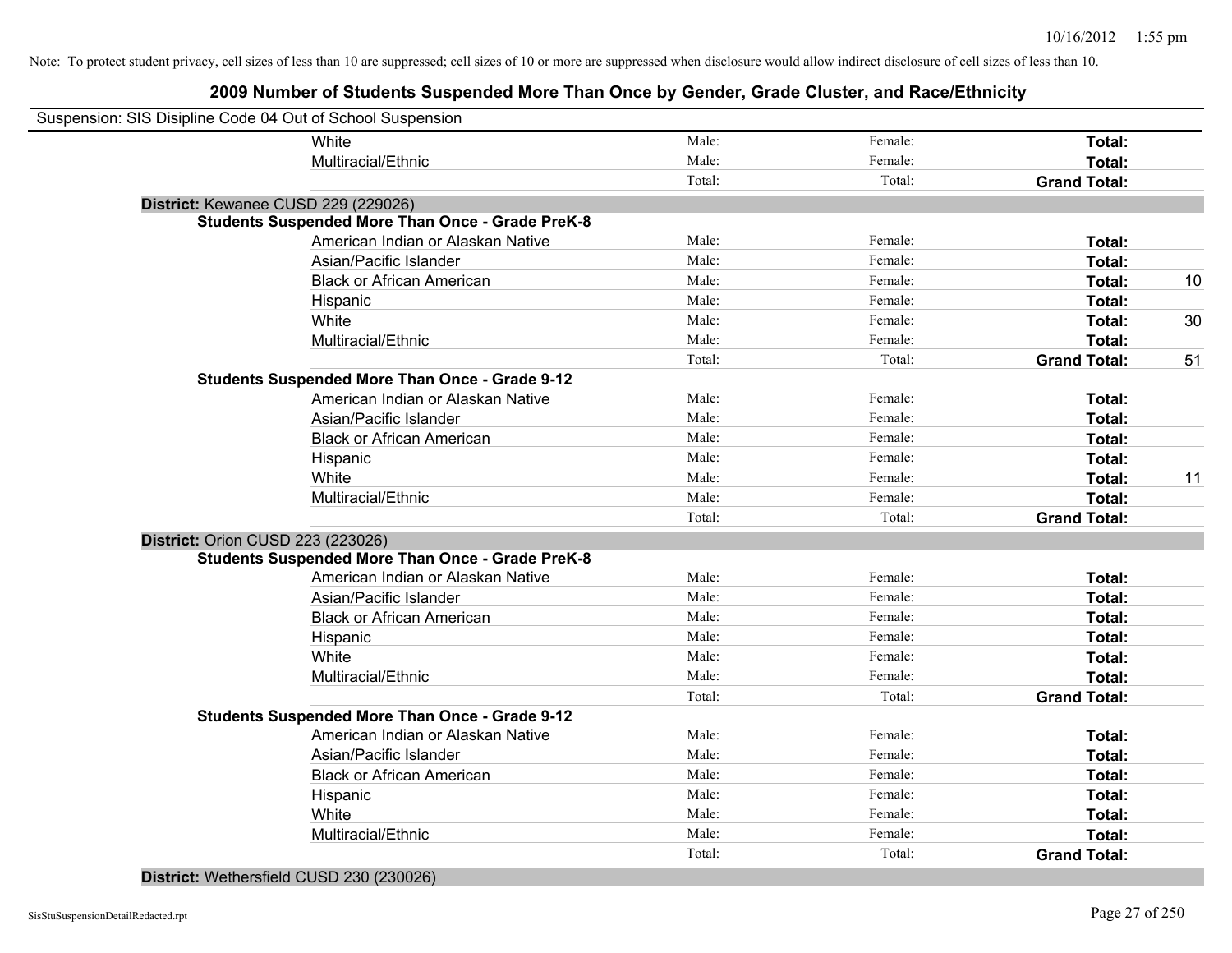|                                                            | 2009 Number of Students Suspended More Than Once by Gender, Grade Cluster, and Race/Ethnicity |        |         |                     |
|------------------------------------------------------------|-----------------------------------------------------------------------------------------------|--------|---------|---------------------|
| Suspension: SIS Disipline Code 04 Out of School Suspension |                                                                                               |        |         |                     |
|                                                            | <b>Students Suspended More Than Once - Grade PreK-8</b>                                       |        |         |                     |
|                                                            | American Indian or Alaskan Native                                                             | Male:  | Female: | Total:              |
|                                                            | Asian/Pacific Islander                                                                        | Male:  | Female: | Total:              |
|                                                            | <b>Black or African American</b>                                                              | Male:  | Female: | Total:              |
|                                                            | Hispanic                                                                                      | Male:  | Female: | Total:              |
|                                                            | White                                                                                         | Male:  | Female: | Total:              |
|                                                            | Multiracial/Ethnic                                                                            | Male:  | Female: | Total:              |
|                                                            |                                                                                               | Total: | Total:  | <b>Grand Total:</b> |
|                                                            | <b>Students Suspended More Than Once - Grade 9-12</b>                                         |        |         |                     |
|                                                            | American Indian or Alaskan Native                                                             | Male:  | Female: | Total:              |
|                                                            | Asian/Pacific Islander                                                                        | Male:  | Female: | Total:              |
|                                                            | <b>Black or African American</b>                                                              | Male:  | Female: | Total:              |
|                                                            | Hispanic                                                                                      | Male:  | Female: | Total:              |
|                                                            | White                                                                                         | Male:  | Female: | Total:              |
|                                                            | Multiracial/Ethnic                                                                            | Male:  | Female: | Total:              |
|                                                            |                                                                                               | Total: | Total:  | <b>Grand Total:</b> |
| <b>County: Non-Public School (000)</b>                     |                                                                                               |        |         |                     |
| District: Bureau/Henry/Stark ROE (000000)                  |                                                                                               |        |         |                     |
|                                                            | <b>Students Suspended More Than Once - Grade PreK-8</b>                                       |        |         |                     |
|                                                            | American Indian or Alaskan Native                                                             | Male:  | Female: | Total:              |
|                                                            | Asian/Pacific Islander                                                                        | Male:  | Female: | Total:              |
|                                                            | <b>Black or African American</b>                                                              | Male:  | Female: | Total:              |
|                                                            | Hispanic                                                                                      | Male:  | Female: | Total:              |
|                                                            | White                                                                                         | Male:  | Female: | Total:              |
|                                                            | Multiracial/Ethnic                                                                            | Male:  | Female: | Total:              |
|                                                            |                                                                                               | Total: | Total:  | <b>Grand Total:</b> |
|                                                            | <b>Students Suspended More Than Once - Grade 9-12</b>                                         |        |         |                     |
|                                                            | American Indian or Alaskan Native                                                             | Male:  | Female: | Total:              |
|                                                            | Asian/Pacific Islander                                                                        | Male:  | Female: | Total:              |
|                                                            | <b>Black or African American</b>                                                              | Male:  | Female: | Total:              |
|                                                            | Hispanic                                                                                      | Male:  | Female: | Total:              |
|                                                            | White                                                                                         | Male:  | Female: | Total:              |
|                                                            | Multiracial/Ethnic                                                                            | Male:  | Female: | Total:              |
|                                                            |                                                                                               | Total: | Total:  | <b>Grand Total:</b> |
| County: Stark (088)                                        |                                                                                               |        |         |                     |
| District: Bradford CUSD 1 (001026)                         |                                                                                               |        |         |                     |
|                                                            | <b>Students Suspended More Than Once - Grade PreK-8</b>                                       |        |         |                     |
|                                                            | American Indian or Alaskan Native                                                             | Male:  | Female: | Total:              |
|                                                            | Asian/Pacific Islander                                                                        | Male:  | Female: | Total:              |
| SisStuSuspensionDetailRedacted.rpt                         |                                                                                               |        |         | Page 28 of 250      |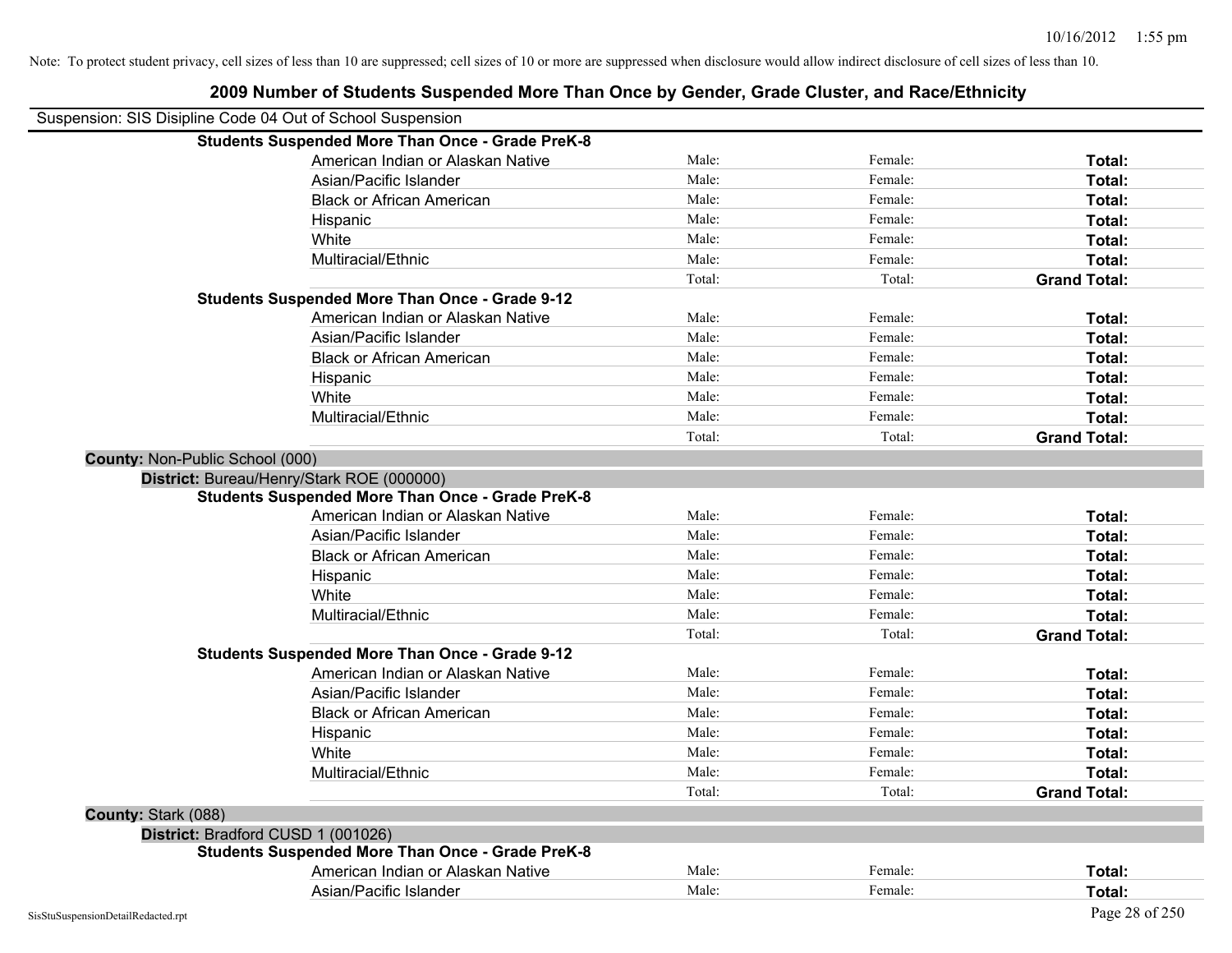| Suspension: SIS Disipline Code 04 Out of School Suspension |                                                         |        |         |                     |    |
|------------------------------------------------------------|---------------------------------------------------------|--------|---------|---------------------|----|
|                                                            | <b>Black or African American</b>                        | Male:  | Female: | Total:              |    |
|                                                            | Hispanic                                                | Male:  | Female: | Total:              |    |
|                                                            | White                                                   | Male:  | Female: | Total:              |    |
|                                                            | Multiracial/Ethnic                                      | Male:  | Female: | Total:              |    |
|                                                            |                                                         | Total: | Total:  | <b>Grand Total:</b> |    |
|                                                            | District: Stark County CUSD 100 (100026)                |        |         |                     |    |
|                                                            | <b>Students Suspended More Than Once - Grade PreK-8</b> |        |         |                     |    |
|                                                            | American Indian or Alaskan Native                       | Male:  | Female: | Total:              |    |
|                                                            | Asian/Pacific Islander                                  | Male:  | Female: | Total:              |    |
|                                                            | <b>Black or African American</b>                        | Male:  | Female: | Total:              |    |
|                                                            | Hispanic                                                | Male:  | Female: | Total:              |    |
|                                                            | White                                                   | Male:  | Female: | Total:              | 12 |
|                                                            | Multiracial/Ethnic                                      | Male:  | Female: | Total:              |    |
|                                                            |                                                         | Total: | Total:  | <b>Grand Total:</b> |    |
|                                                            | <b>Students Suspended More Than Once - Grade 9-12</b>   |        |         |                     |    |
|                                                            | American Indian or Alaskan Native                       | Male:  | Female: | Total:              |    |
|                                                            | Asian/Pacific Islander                                  | Male:  | Female: | Total:              |    |
|                                                            | <b>Black or African American</b>                        | Male:  | Female: | Total:              |    |
|                                                            | Hispanic                                                | Male:  | Female: | Total:              |    |
|                                                            | White                                                   | Male:  | Female: | Total:              | 25 |
|                                                            | Multiracial/Ethnic                                      | Male:  | Female: | Total:              |    |
|                                                            |                                                         | Total: | Total:  | <b>Grand Total:</b> |    |
| Region: Calhoun/Greene/Jersy/Macoupin ROE (40)             |                                                         |        |         |                     |    |
| County: Calhoun (007)                                      |                                                         |        |         |                     |    |
|                                                            | District: Calhoun CUSD 40 (040026)                      |        |         |                     |    |
|                                                            | <b>Students Suspended More Than Once - Grade 9-12</b>   |        |         |                     |    |
|                                                            | American Indian or Alaskan Native                       | Male:  | Female: | Total:              |    |
|                                                            | Asian/Pacific Islander                                  | Male:  | Female: | Total:              |    |
|                                                            | <b>Black or African American</b>                        | Male:  | Female: | Total:              |    |
|                                                            | Hispanic                                                | Male:  | Female: | Total:              |    |
|                                                            | White                                                   | Male:  | Female: | Total:              |    |
|                                                            | Multiracial/Ethnic                                      | Male:  | Female: | Total:              |    |
|                                                            |                                                         | Total: | Total:  | <b>Grand Total:</b> |    |
| County: Greene (031)                                       |                                                         |        |         |                     |    |
|                                                            | District: Carrollton CUSD 1 (001026)                    |        |         |                     |    |
|                                                            | <b>Students Suspended More Than Once - Grade 9-12</b>   |        |         |                     |    |
|                                                            | American Indian or Alaskan Native                       | Male:  | Female: | Total:              |    |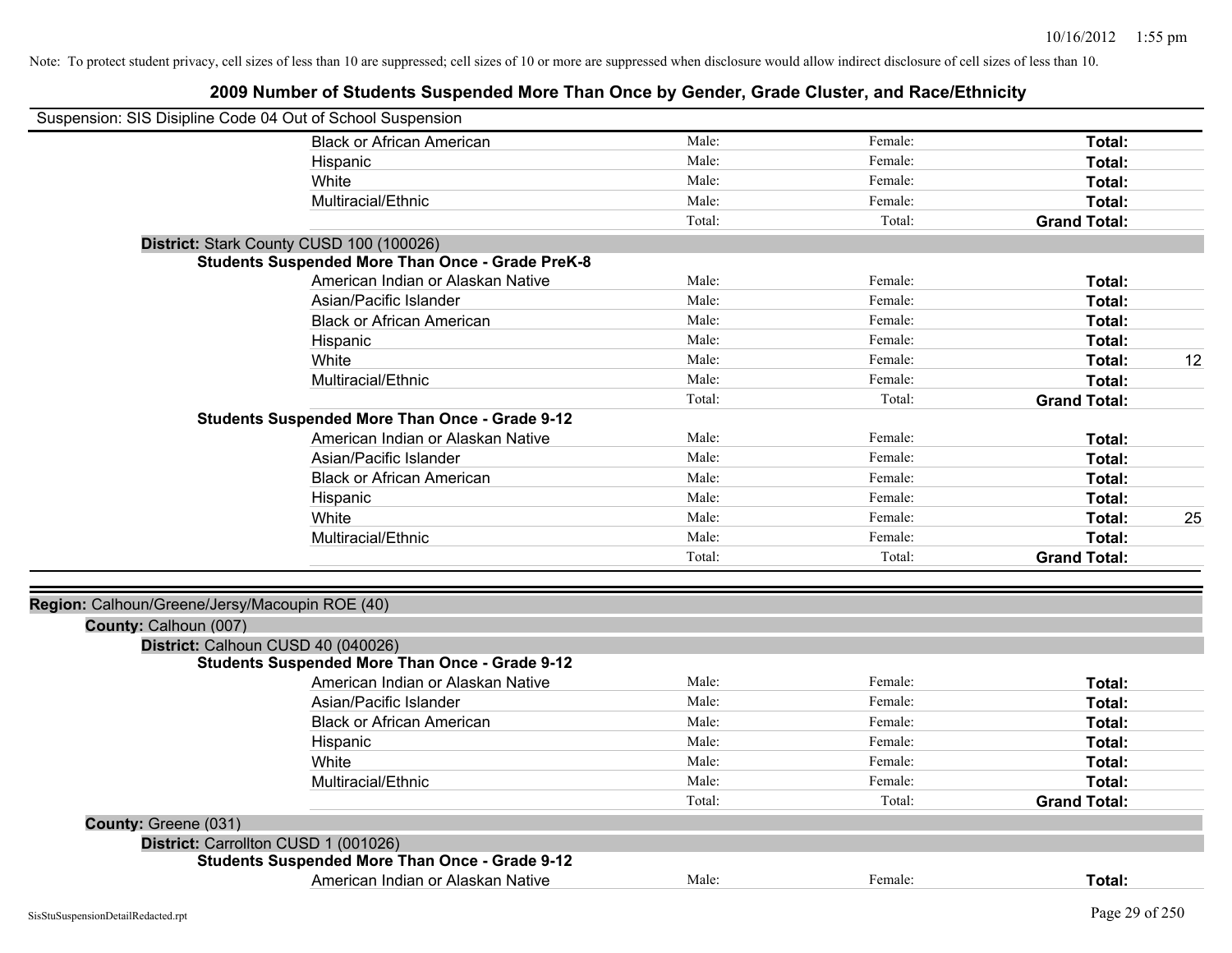| Suspension: SIS Disipline Code 04 Out of School Suspension |                                                         |        |    |         |    |                     |    |
|------------------------------------------------------------|---------------------------------------------------------|--------|----|---------|----|---------------------|----|
|                                                            | Asian/Pacific Islander                                  | Male:  |    | Female: |    | Total:              |    |
|                                                            | <b>Black or African American</b>                        | Male:  |    | Female: |    | Total:              |    |
|                                                            | Hispanic                                                | Male:  |    | Female: |    | Total:              |    |
|                                                            | White                                                   | Male:  |    | Female: |    | Total:              |    |
|                                                            | Multiracial/Ethnic                                      | Male:  |    | Female: |    | Total:              |    |
|                                                            |                                                         | Total: |    | Total:  |    | <b>Grand Total:</b> |    |
| District: Greenfield CUSD 10 (010026)                      |                                                         |        |    |         |    |                     |    |
|                                                            | <b>Students Suspended More Than Once - Grade 9-12</b>   |        |    |         |    |                     |    |
|                                                            | American Indian or Alaskan Native                       | Male:  |    | Female: |    | Total:              |    |
|                                                            | Asian/Pacific Islander                                  | Male:  |    | Female: |    | Total:              |    |
|                                                            | <b>Black or African American</b>                        | Male:  |    | Female: |    | Total:              |    |
|                                                            | Hispanic                                                | Male:  |    | Female: |    | Total:              |    |
|                                                            | White                                                   | Male:  |    | Female: |    | Total:              |    |
|                                                            | Multiracial/Ethnic                                      | Male:  |    | Female: |    | Total:              |    |
|                                                            |                                                         | Total: |    | Total:  |    | <b>Grand Total:</b> |    |
|                                                            | District: North Greene CUSD 3 (003026)                  |        |    |         |    |                     |    |
|                                                            | <b>Students Suspended More Than Once - Grade PreK-8</b> |        |    |         |    |                     |    |
|                                                            | American Indian or Alaskan Native                       | Male:  |    | Female: |    | Total:              |    |
|                                                            | Asian/Pacific Islander                                  | Male:  |    | Female: |    | Total:              |    |
|                                                            | <b>Black or African American</b>                        | Male:  |    | Female: |    | Total:              |    |
|                                                            | Hispanic                                                | Male:  |    | Female: |    | Total:              |    |
|                                                            | White                                                   | Male:  |    | Female: |    | Total:              |    |
|                                                            | Multiracial/Ethnic                                      | Male:  |    | Female: |    | Total:              |    |
|                                                            |                                                         | Total: |    | Total:  |    | <b>Grand Total:</b> |    |
|                                                            | <b>Students Suspended More Than Once - Grade 9-12</b>   |        |    |         |    |                     |    |
|                                                            | American Indian or Alaskan Native                       | Male:  |    | Female: |    | Total:              |    |
|                                                            | Asian/Pacific Islander                                  | Male:  |    | Female: |    | Total:              |    |
|                                                            | <b>Black or African American</b>                        | Male:  |    | Female: |    | Total:              |    |
|                                                            | Hispanic                                                | Male:  |    | Female: |    | Total:              |    |
|                                                            | White                                                   | Male:  | 11 | Female: | 10 | Total:              | 21 |
|                                                            | Multiracial/Ethnic                                      | Male:  |    | Female: |    | Total:              |    |
|                                                            |                                                         | Total: |    | Total:  |    | <b>Grand Total:</b> |    |
| County: Jersey (042)                                       |                                                         |        |    |         |    |                     |    |
| District: Jersey CUSD 100 (100026)                         |                                                         |        |    |         |    |                     |    |
|                                                            | <b>Students Suspended More Than Once - Grade PreK-8</b> |        |    |         |    |                     |    |
|                                                            | American Indian or Alaskan Native                       | Male:  |    | Female: |    | Total:              |    |
|                                                            | Asian/Pacific Islander                                  | Male:  |    | Female: |    | Total:              |    |
|                                                            | <b>Black or African American</b>                        | Male:  |    | Female: |    | Total:              |    |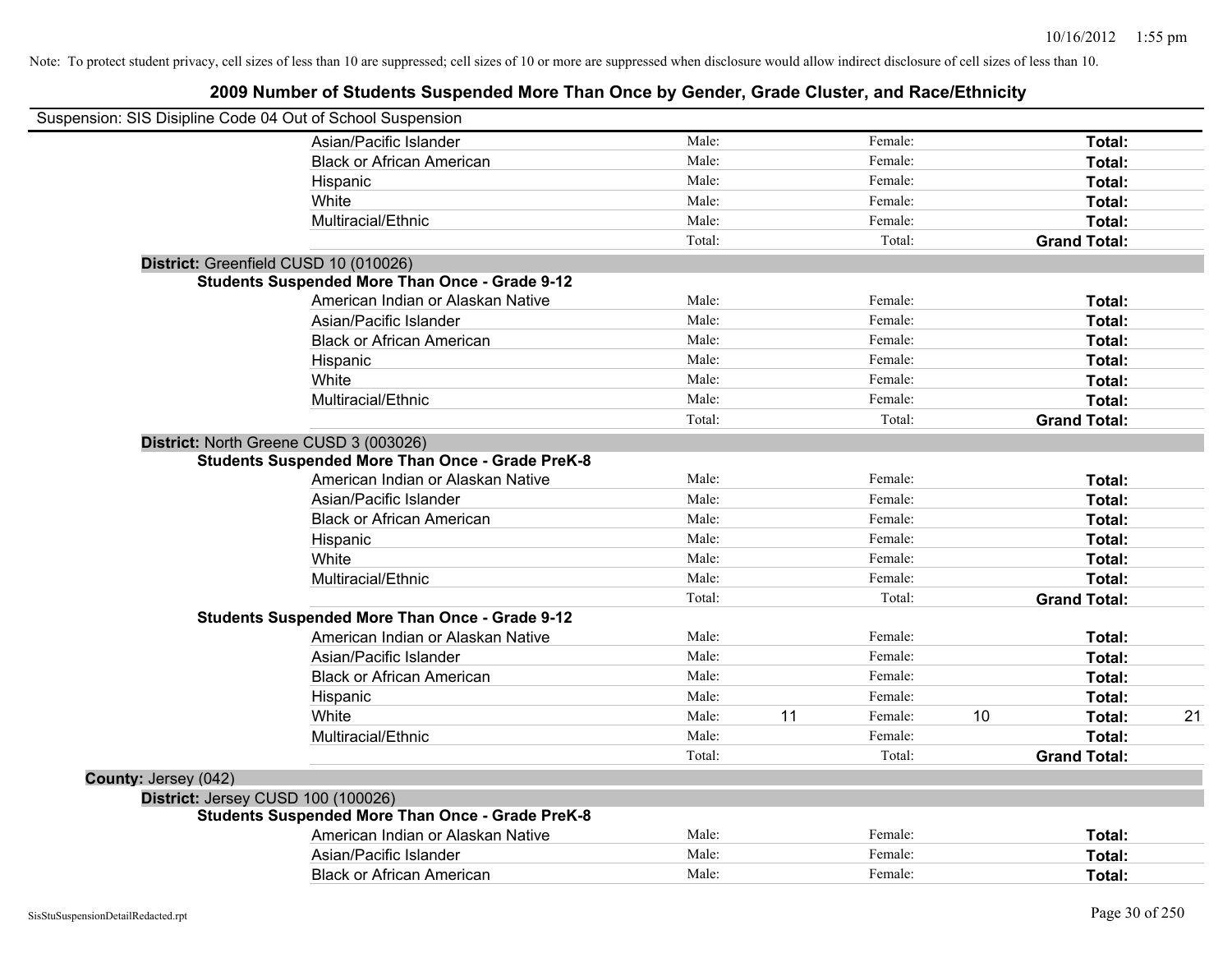|                        | Suspension: SIS Disipline Code 04 Out of School Suspension |        |         |                     |    |
|------------------------|------------------------------------------------------------|--------|---------|---------------------|----|
|                        | Hispanic                                                   | Male:  | Female: | Total:              |    |
|                        | White                                                      | Male:  | Female: | Total:              | 24 |
|                        | Multiracial/Ethnic                                         | Male:  | Female: | Total:              |    |
|                        |                                                            | Total: | Total:  | <b>Grand Total:</b> |    |
|                        | <b>Students Suspended More Than Once - Grade 9-12</b>      |        |         |                     |    |
|                        | American Indian or Alaskan Native                          | Male:  | Female: | Total:              |    |
|                        | Asian/Pacific Islander                                     | Male:  | Female: | Total:              |    |
|                        | <b>Black or African American</b>                           | Male:  | Female: | Total:              |    |
|                        | Hispanic                                                   | Male:  | Female: | Total:              |    |
|                        | White                                                      | Male:  | Female: | Total:              | 10 |
|                        | Multiracial/Ethnic                                         | Male:  | Female: | Total:              |    |
|                        |                                                            | Total: | Total:  | <b>Grand Total:</b> |    |
| County: Macoupin (056) |                                                            |        |         |                     |    |
|                        | District: Bunker Hill CUSD 8 (008026)                      |        |         |                     |    |
|                        | <b>Students Suspended More Than Once - Grade PreK-8</b>    |        |         |                     |    |
|                        | American Indian or Alaskan Native                          | Male:  | Female: | Total:              |    |
|                        | Asian/Pacific Islander                                     | Male:  | Female: | Total:              |    |
|                        | <b>Black or African American</b>                           | Male:  | Female: | Total:              |    |
|                        | Hispanic                                                   | Male:  | Female: | Total:              |    |
|                        | White                                                      | Male:  | Female: | Total:              |    |
|                        | Multiracial/Ethnic                                         | Male:  | Female: | Total:              |    |
|                        |                                                            | Total: | Total:  | <b>Grand Total:</b> |    |
|                        | <b>Students Suspended More Than Once - Grade 9-12</b>      |        |         |                     |    |
|                        | American Indian or Alaskan Native                          | Male:  | Female: | Total:              |    |
|                        | Asian/Pacific Islander                                     | Male:  | Female: | Total:              |    |
|                        | <b>Black or African American</b>                           | Male:  | Female: | Total:              |    |
|                        | Hispanic                                                   | Male:  | Female: | Total:              |    |
|                        | White                                                      | Male:  | Female: | Total:              |    |
|                        | Multiracial/Ethnic                                         | Male:  | Female: | Total:              |    |
|                        |                                                            | Total: | Total:  | <b>Grand Total:</b> |    |
|                        | District: Carlinville CUSD 1 (001026)                      |        |         |                     |    |
|                        | <b>Students Suspended More Than Once - Grade PreK-8</b>    |        |         |                     |    |
|                        | American Indian or Alaskan Native                          | Male:  | Female: | Total:              |    |
|                        | Asian/Pacific Islander                                     | Male:  | Female: | Total:              |    |
|                        | <b>Black or African American</b>                           | Male:  | Female: | Total:              |    |
|                        | Hispanic                                                   | Male:  | Female: | Total:              |    |
|                        | White                                                      | Male:  | Female: | Total:              |    |
|                        | Multiracial/Ethnic                                         | Male:  | Female: | Total:              |    |
|                        |                                                            | Total: | Total:  | <b>Grand Total:</b> |    |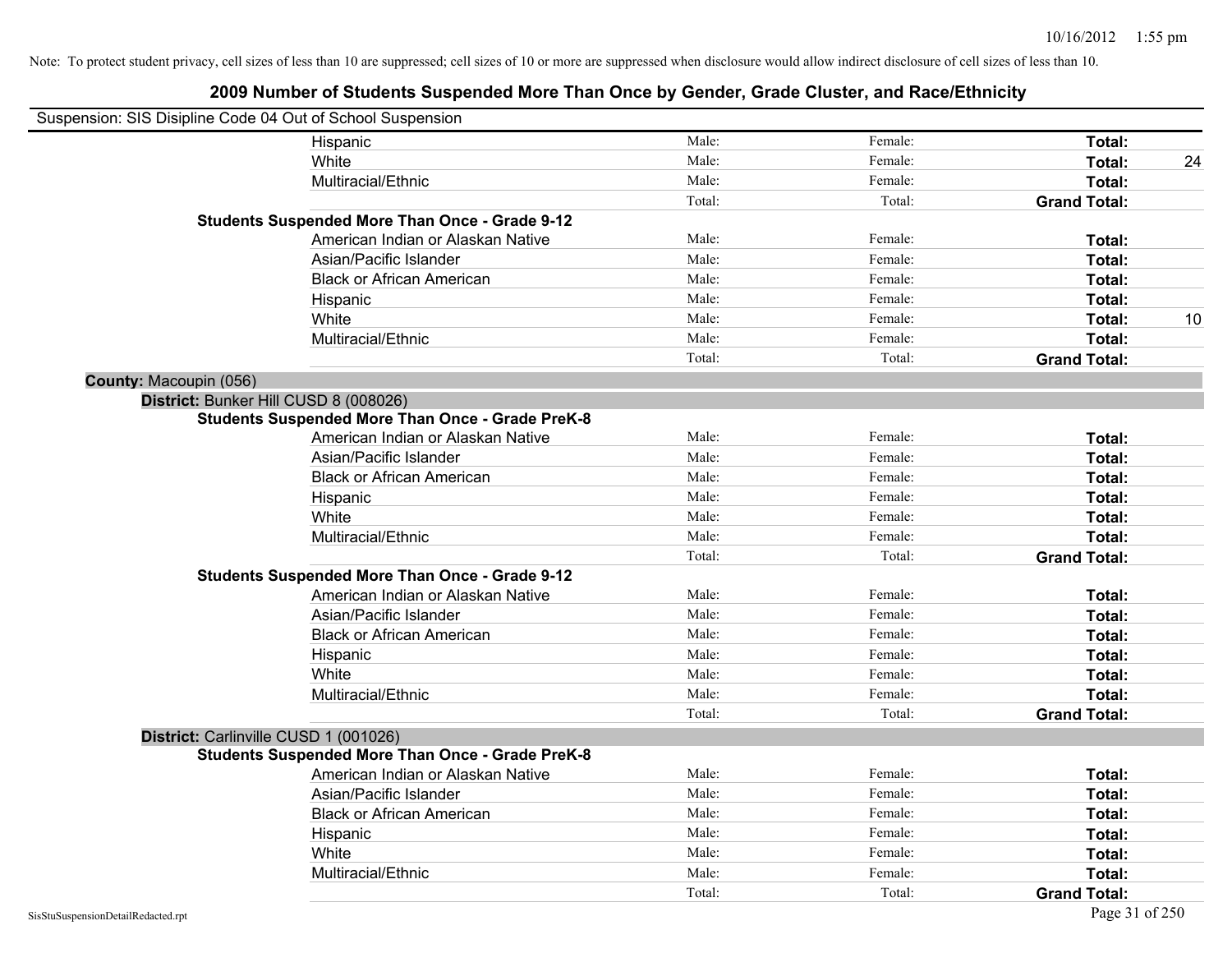| Suspension: SIS Disipline Code 04 Out of School Suspension |        |         |                     |    |
|------------------------------------------------------------|--------|---------|---------------------|----|
| <b>Students Suspended More Than Once - Grade 9-12</b>      |        |         |                     |    |
| American Indian or Alaskan Native                          | Male:  | Female: | Total:              |    |
| Asian/Pacific Islander                                     | Male:  | Female: | Total:              |    |
| <b>Black or African American</b>                           | Male:  | Female: | Total:              |    |
| Hispanic                                                   | Male:  | Female: | Total:              |    |
| White                                                      | Male:  | Female: | Total:              |    |
| Multiracial/Ethnic                                         | Male:  | Female: | Total:              |    |
|                                                            | Total: | Total:  | <b>Grand Total:</b> | 10 |
| District: Gillespie CUSD 7 (007026)                        |        |         |                     |    |
| <b>Students Suspended More Than Once - Grade PreK-8</b>    |        |         |                     |    |
| American Indian or Alaskan Native                          | Male:  | Female: | Total:              |    |
| Asian/Pacific Islander                                     | Male:  | Female: | Total:              |    |
| <b>Black or African American</b>                           | Male:  | Female: | Total:              |    |
| Hispanic                                                   | Male:  | Female: | Total:              |    |
| White                                                      | Male:  | Female: | Total:              |    |
| Multiracial/Ethnic                                         | Male:  | Female: | Total:              |    |
|                                                            | Total: | Total:  | <b>Grand Total:</b> |    |
| <b>Students Suspended More Than Once - Grade 9-12</b>      |        |         |                     |    |
| American Indian or Alaskan Native                          | Male:  | Female: | Total:              |    |
| Asian/Pacific Islander                                     | Male:  | Female: | Total:              |    |
| <b>Black or African American</b>                           | Male:  | Female: | Total:              |    |
| Hispanic                                                   | Male:  | Female: | Total:              |    |
| White                                                      | Male:  | Female: | Total:              |    |
| Multiracial/Ethnic                                         | Male:  | Female: | Total:              |    |
|                                                            | Total: | Total:  | <b>Grand Total:</b> |    |
| District: Girard CUSD 3 (003026)                           |        |         |                     |    |
| <b>Students Suspended More Than Once - Grade PreK-8</b>    |        |         |                     |    |
| American Indian or Alaskan Native                          | Male:  | Female: | Total:              |    |
| Asian/Pacific Islander                                     | Male:  | Female: | Total:              |    |
| <b>Black or African American</b>                           | Male:  | Female: | Total:              |    |
| Hispanic                                                   | Male:  | Female: | Total:              |    |
| White                                                      | Male:  | Female: | Total:              |    |
| Multiracial/Ethnic                                         | Male:  | Female: | Total:              |    |
|                                                            | Total: | Total:  | <b>Grand Total:</b> |    |
| District: Mount Olive CUSD 5 (005026)                      |        |         |                     |    |
| <b>Students Suspended More Than Once - Grade PreK-8</b>    |        |         |                     |    |
| American Indian or Alaskan Native                          | Male:  | Female: | Total:              |    |
| Asian/Pacific Islander                                     | Male:  | Female: | Total:              |    |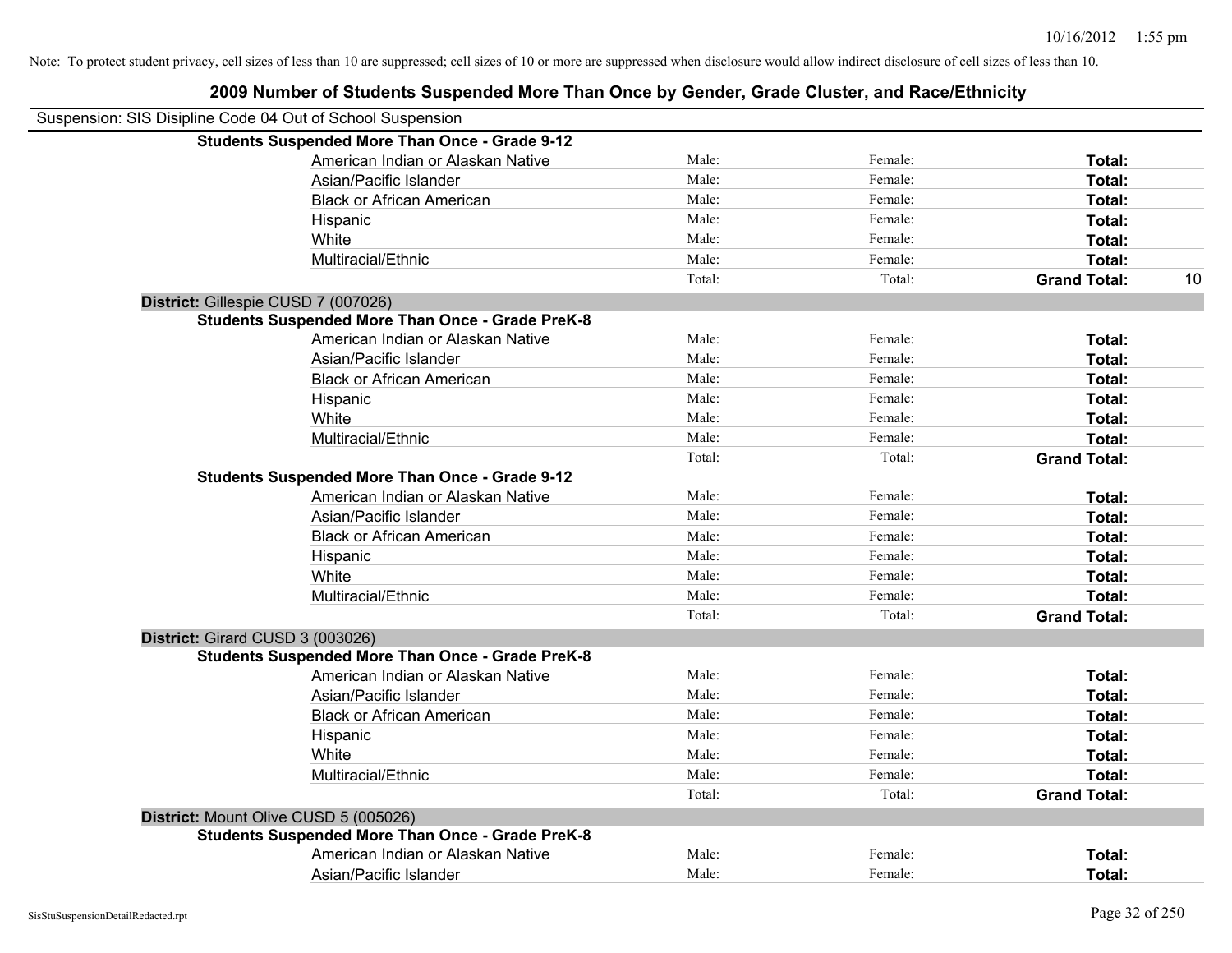| Suspension: SIS Disipline Code 04 Out of School Suspension |        |         |                     |    |
|------------------------------------------------------------|--------|---------|---------------------|----|
| <b>Black or African American</b>                           | Male:  | Female: | Total:              |    |
| Hispanic                                                   | Male:  | Female: | Total:              |    |
| White                                                      | Male:  | Female: | Total:              |    |
| Multiracial/Ethnic                                         | Male:  | Female: | Total:              |    |
|                                                            | Total: | Total:  | <b>Grand Total:</b> |    |
| <b>Students Suspended More Than Once - Grade 9-12</b>      |        |         |                     |    |
| American Indian or Alaskan Native                          | Male:  | Female: | Total:              |    |
| Asian/Pacific Islander                                     | Male:  | Female: | Total:              |    |
| <b>Black or African American</b>                           | Male:  | Female: | Total:              |    |
| Hispanic                                                   | Male:  | Female: | Total:              |    |
| White                                                      | Male:  | Female: | Total:              |    |
| Multiracial/Ethnic                                         | Male:  | Female: | Total:              |    |
|                                                            | Total: | Total:  | <b>Grand Total:</b> |    |
| District: Northwestern CUSD 2 (002026)                     |        |         |                     |    |
| <b>Students Suspended More Than Once - Grade PreK-8</b>    |        |         |                     |    |
| American Indian or Alaskan Native                          | Male:  | Female: | Total:              |    |
| Asian/Pacific Islander                                     | Male:  | Female: | Total:              |    |
| <b>Black or African American</b>                           | Male:  | Female: | Total:              |    |
| Hispanic                                                   | Male:  | Female: | Total:              |    |
| White                                                      | Male:  | Female: | Total:              |    |
| Multiracial/Ethnic                                         | Male:  | Female: | Total:              |    |
|                                                            | Total: | Total:  | <b>Grand Total:</b> |    |
| District: Southwestern CUSD 9 (009026)                     |        |         |                     |    |
| <b>Students Suspended More Than Once - Grade PreK-8</b>    |        |         |                     |    |
| American Indian or Alaskan Native                          | Male:  | Female: | Total:              |    |
| Asian/Pacific Islander                                     | Male:  | Female: | Total:              |    |
| <b>Black or African American</b>                           | Male:  | Female: | Total:              |    |
| Hispanic                                                   | Male:  | Female: | Total:              |    |
| White                                                      | Male:  | Female: | Total:              |    |
| Multiracial/Ethnic                                         | Male:  | Female: | Total:              |    |
|                                                            | Total: | Total:  | <b>Grand Total:</b> | 13 |
| <b>Students Suspended More Than Once - Grade 9-12</b>      |        |         |                     |    |
| American Indian or Alaskan Native                          | Male:  | Female: | Total:              |    |
| Asian/Pacific Islander                                     | Male:  | Female: | Total:              |    |
| <b>Black or African American</b>                           | Male:  | Female: | Total:              |    |
| Hispanic                                                   | Male:  | Female: | Total:              |    |
| White                                                      | Male:  | Female: | Total:              | 10 |
| Multiracial/Ethnic                                         | Male:  | Female: | Total:              |    |
|                                                            | Total: | Total:  | <b>Grand Total:</b> |    |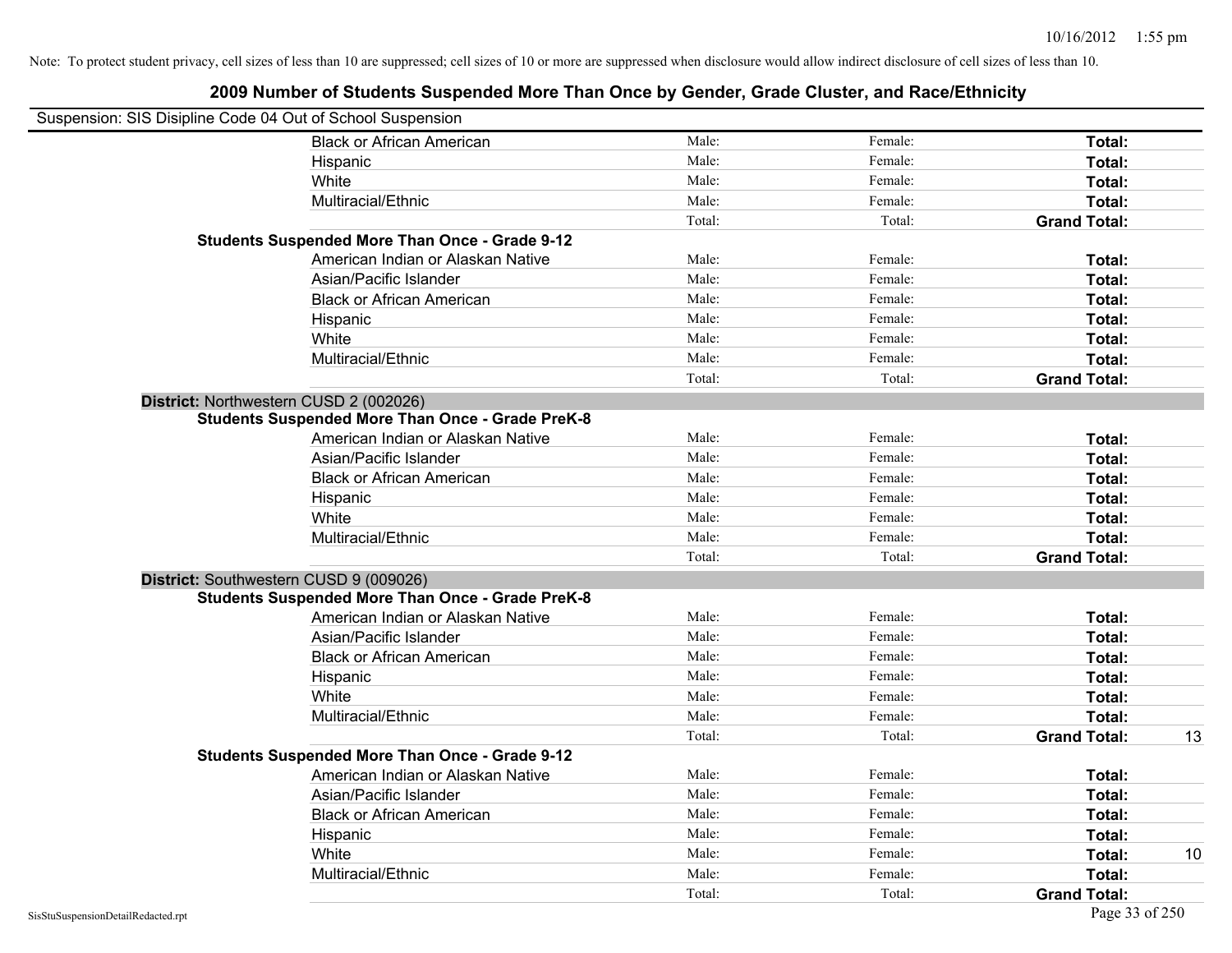# **2009 Number of Students Suspended More Than Once by Gender, Grade Cluster, and Race/Ethnicity**

| Suspension: SIS Disipline Code 04 Out of School Suspension |                                                         |        |         |                     |    |
|------------------------------------------------------------|---------------------------------------------------------|--------|---------|---------------------|----|
| District: Staunton CUSD 6 (006026)                         |                                                         |        |         |                     |    |
|                                                            | <b>Students Suspended More Than Once - Grade PreK-8</b> |        |         |                     |    |
|                                                            | American Indian or Alaskan Native                       | Male:  | Female: | Total:              |    |
|                                                            | Asian/Pacific Islander                                  | Male:  | Female: | Total:              |    |
|                                                            | <b>Black or African American</b>                        | Male:  | Female: | Total:              |    |
|                                                            | Hispanic                                                | Male:  | Female: | Total:              |    |
|                                                            | White                                                   | Male:  | Female: | Total:              |    |
|                                                            | Multiracial/Ethnic                                      | Male:  | Female: | Total:              |    |
|                                                            |                                                         | Total: | Total:  | <b>Grand Total:</b> |    |
|                                                            | <b>Students Suspended More Than Once - Grade 9-12</b>   |        |         |                     |    |
|                                                            | American Indian or Alaskan Native                       | Male:  | Female: | Total:              |    |
|                                                            | Asian/Pacific Islander                                  | Male:  | Female: | Total:              |    |
|                                                            | <b>Black or African American</b>                        | Male:  | Female: | Total:              |    |
|                                                            | Hispanic                                                | Male:  | Female: | Total:              |    |
|                                                            | White                                                   | Male:  | Female: | Total:              |    |
|                                                            | Multiracial/Ethnic                                      | Male:  | Female: | Total:              |    |
|                                                            |                                                         | Total: | Total:  | <b>Grand Total:</b> |    |
| District: Virden CUSD 4 (004026)                           |                                                         |        |         |                     |    |
|                                                            | <b>Students Suspended More Than Once - Grade PreK-8</b> |        |         |                     |    |
|                                                            | American Indian or Alaskan Native                       | Male:  | Female: | Total:              |    |
|                                                            | Asian/Pacific Islander                                  | Male:  | Female: | Total:              |    |
|                                                            | <b>Black or African American</b>                        | Male:  | Female: | Total:              |    |
|                                                            | Hispanic                                                | Male:  | Female: | Total:              |    |
|                                                            | White                                                   | Male:  | Female: | <b>Total:</b>       | 20 |
|                                                            | Multiracial/Ethnic                                      | Male:  | Female: | Total:              |    |
|                                                            |                                                         | Total: | Total:  | <b>Grand Total:</b> |    |
|                                                            | <b>Students Suspended More Than Once - Grade 9-12</b>   |        |         |                     |    |
|                                                            | American Indian or Alaskan Native                       | Male:  | Female: | Total:              |    |
|                                                            | Asian/Pacific Islander                                  | Male:  | Female: | Total:              |    |
|                                                            | <b>Black or African American</b>                        | Male:  | Female: | Total:              |    |
|                                                            | Hispanic                                                | Male:  | Female: | Total:              |    |
|                                                            | White                                                   | Male:  | Female: | Total:              | 12 |
|                                                            | Multiracial/Ethnic                                      | Male:  | Female: | Total:              |    |
|                                                            |                                                         | Total: | Total:  | <b>Grand Total:</b> |    |

**Region:** Carroll/Jo Daviess/Stephenson ROE (08)

**County:** Carroll (008)

**District:** Chadwick-Milledgeville CUSD 399 (399026)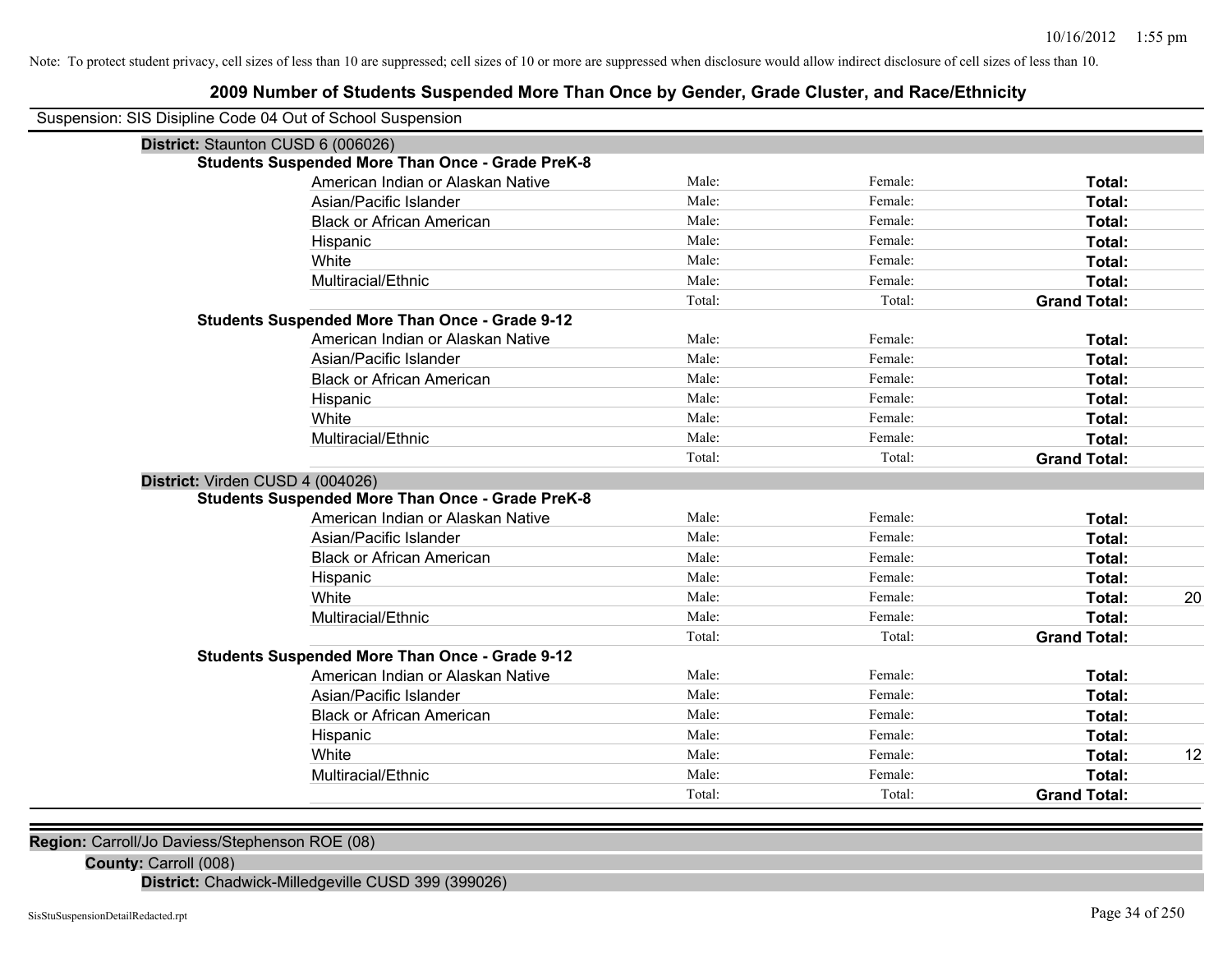| Suspension: SIS Disipline Code 04 Out of School Suspension |                                                         |        |         |                     |    |
|------------------------------------------------------------|---------------------------------------------------------|--------|---------|---------------------|----|
|                                                            | <b>Students Suspended More Than Once - Grade PreK-8</b> |        |         |                     |    |
|                                                            | American Indian or Alaskan Native                       | Male:  | Female: | Total:              |    |
|                                                            | Asian/Pacific Islander                                  | Male:  | Female: | Total:              |    |
|                                                            | <b>Black or African American</b>                        | Male:  | Female: | Total:              |    |
|                                                            | Hispanic                                                | Male:  | Female: | Total:              |    |
| White                                                      |                                                         | Male:  | Female: | Total:              |    |
|                                                            | Multiracial/Ethnic                                      | Male:  | Female: | Total:              |    |
|                                                            |                                                         | Total: | Total:  | <b>Grand Total:</b> |    |
| District: Eastland CUSD 308 (308026)                       |                                                         |        |         |                     |    |
|                                                            | <b>Students Suspended More Than Once - Grade PreK-8</b> |        |         |                     |    |
|                                                            | American Indian or Alaskan Native                       | Male:  | Female: | Total:              |    |
|                                                            | Asian/Pacific Islander                                  | Male:  | Female: | Total:              |    |
|                                                            | <b>Black or African American</b>                        | Male:  | Female: | Total:              |    |
|                                                            | Hispanic                                                | Male:  | Female: | Total:              |    |
| White                                                      |                                                         | Male:  | Female: | Total:              |    |
|                                                            | Multiracial/Ethnic                                      | Male:  | Female: | Total:              |    |
|                                                            |                                                         | Total: | Total:  | <b>Grand Total:</b> |    |
|                                                            | <b>Students Suspended More Than Once - Grade 9-12</b>   |        |         |                     |    |
|                                                            | American Indian or Alaskan Native                       | Male:  | Female: | Total:              |    |
|                                                            | Asian/Pacific Islander                                  | Male:  | Female: | Total:              |    |
|                                                            | <b>Black or African American</b>                        | Male:  | Female: | Total:              |    |
|                                                            | Hispanic                                                | Male:  | Female: | Total:              |    |
| White                                                      |                                                         | Male:  | Female: | Total:              |    |
|                                                            | Multiracial/Ethnic                                      | Male:  | Female: | Total:              |    |
|                                                            |                                                         | Total: | Total:  | <b>Grand Total:</b> |    |
| District: West Carroll CUSD 314 (314026)                   |                                                         |        |         |                     |    |
|                                                            | <b>Students Suspended More Than Once - Grade PreK-8</b> |        |         |                     |    |
|                                                            | American Indian or Alaskan Native                       | Male:  | Female: | Total:              |    |
|                                                            | Asian/Pacific Islander                                  | Male:  | Female: | Total:              |    |
|                                                            | <b>Black or African American</b>                        | Male:  | Female: | Total:              |    |
|                                                            | Hispanic                                                | Male:  | Female: | Total:              |    |
| White                                                      |                                                         | Male:  | Female: | Total:              | 23 |
|                                                            | Multiracial/Ethnic                                      | Male:  | Female: | Total:              |    |
|                                                            |                                                         | Total: | Total:  | <b>Grand Total:</b> |    |
|                                                            | <b>Students Suspended More Than Once - Grade 9-12</b>   |        |         |                     |    |
|                                                            | American Indian or Alaskan Native                       | Male:  | Female: | Total:              |    |
|                                                            | Asian/Pacific Islander                                  | Male:  | Female: | Total:              |    |
|                                                            | <b>Black or African American</b>                        | Male:  | Female: | Total:              |    |
|                                                            | Hispanic                                                | Male:  | Female: | Total:              |    |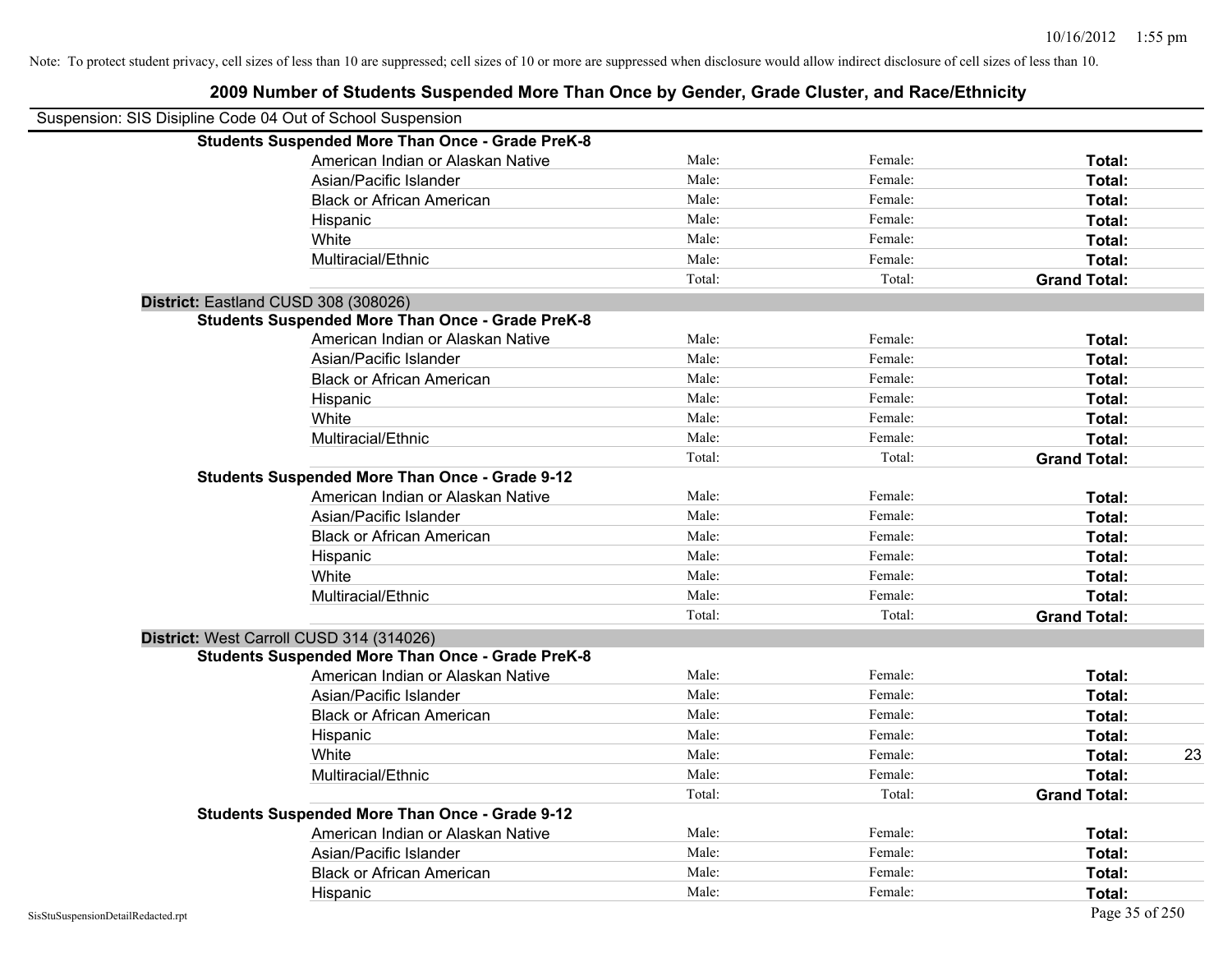| Suspension: SIS Disipline Code 04 Out of School Suspension |                                                         |        |    |         |    |                     |    |
|------------------------------------------------------------|---------------------------------------------------------|--------|----|---------|----|---------------------|----|
|                                                            | White                                                   | Male:  | 13 | Female: | 10 | Total:              | 23 |
|                                                            | Multiracial/Ethnic                                      | Male:  |    | Female: |    | Total:              |    |
|                                                            |                                                         | Total: |    | Total:  |    | <b>Grand Total:</b> |    |
| <b>County: Jodaviess (043)</b>                             |                                                         |        |    |         |    |                     |    |
|                                                            | District: East Dubuque USD 119 (119022)                 |        |    |         |    |                     |    |
|                                                            | <b>Students Suspended More Than Once - Grade PreK-8</b> |        |    |         |    |                     |    |
|                                                            | American Indian or Alaskan Native                       | Male:  |    | Female: |    | Total:              |    |
|                                                            | Asian/Pacific Islander                                  | Male:  |    | Female: |    | Total:              |    |
|                                                            | <b>Black or African American</b>                        | Male:  |    | Female: |    | Total:              |    |
|                                                            | Hispanic                                                | Male:  |    | Female: |    | Total:              |    |
|                                                            | White                                                   | Male:  |    | Female: |    | Total:              |    |
|                                                            | Multiracial/Ethnic                                      | Male:  |    | Female: |    | Total:              |    |
|                                                            |                                                         | Total: |    | Total:  |    | <b>Grand Total:</b> |    |
| District: Galena USD 120 (120022)                          |                                                         |        |    |         |    |                     |    |
|                                                            | <b>Students Suspended More Than Once - Grade PreK-8</b> |        |    |         |    |                     |    |
|                                                            | American Indian or Alaskan Native                       | Male:  |    | Female: |    | Total:              |    |
|                                                            | Asian/Pacific Islander                                  | Male:  |    | Female: |    | Total:              |    |
|                                                            | <b>Black or African American</b>                        | Male:  |    | Female: |    | Total:              |    |
|                                                            | Hispanic                                                | Male:  |    | Female: |    | Total:              |    |
|                                                            | White                                                   | Male:  |    | Female: |    | Total:              |    |
|                                                            | Multiracial/Ethnic                                      | Male:  |    | Female: |    | Total:              |    |
|                                                            |                                                         | Total: |    | Total:  |    | <b>Grand Total:</b> |    |
|                                                            | <b>Students Suspended More Than Once - Grade 9-12</b>   |        |    |         |    |                     |    |
|                                                            | American Indian or Alaskan Native                       | Male:  |    | Female: |    | Total:              |    |
|                                                            | Asian/Pacific Islander                                  | Male:  |    | Female: |    | Total:              |    |
|                                                            | <b>Black or African American</b>                        | Male:  |    | Female: |    | Total:              |    |
|                                                            | Hispanic                                                | Male:  |    | Female: |    | Total:              |    |
|                                                            | White                                                   | Male:  |    | Female: |    | Total:              |    |
|                                                            | Multiracial/Ethnic                                      | Male:  |    | Female: |    | Total:              |    |
|                                                            |                                                         | Total: |    | Total:  |    | <b>Grand Total:</b> |    |
|                                                            | District: River Ridge CUSD 210 (210026)                 |        |    |         |    |                     |    |
|                                                            | <b>Students Suspended More Than Once - Grade PreK-8</b> |        |    |         |    |                     |    |
|                                                            | American Indian or Alaskan Native                       | Male:  |    | Female: |    | Total:              |    |
|                                                            | Asian/Pacific Islander                                  | Male:  |    | Female: |    | Total:              |    |
|                                                            | <b>Black or African American</b>                        | Male:  |    | Female: |    | Total:              |    |
|                                                            | Hispanic                                                | Male:  |    | Female: |    | Total:              |    |
|                                                            | White                                                   | Male:  |    | Female: |    | Total:              |    |
|                                                            | Multiracial/Ethnic                                      | Male:  |    | Female: |    | Total:              |    |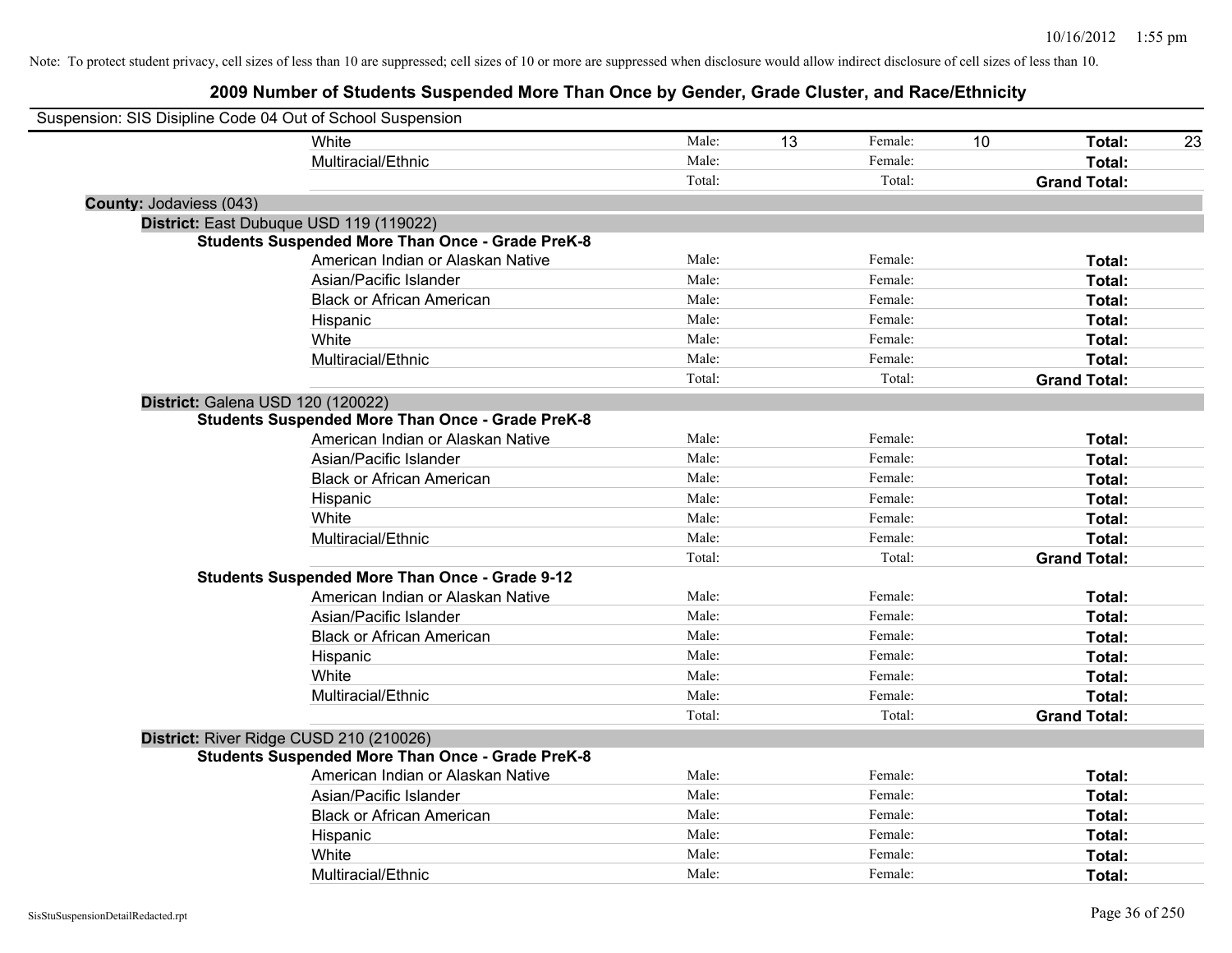|                                        | Suspension: SIS Disipline Code 04 Out of School Suspension |        |         |                     |
|----------------------------------------|------------------------------------------------------------|--------|---------|---------------------|
|                                        |                                                            | Total: | Total:  | <b>Grand Total:</b> |
|                                        | <b>Students Suspended More Than Once - Grade 9-12</b>      |        |         |                     |
|                                        | American Indian or Alaskan Native                          | Male:  | Female: | Total:              |
|                                        | Asian/Pacific Islander                                     | Male:  | Female: | Total:              |
|                                        | <b>Black or African American</b>                           | Male:  | Female: | Total:              |
|                                        | Hispanic                                                   | Male:  | Female: | Total:              |
|                                        | White                                                      | Male:  | Female: | Total:              |
|                                        | Multiracial/Ethnic                                         | Male:  | Female: | Total:              |
|                                        |                                                            | Total: | Total:  | <b>Grand Total:</b> |
|                                        | District: Scales Mound CUSD 211 (211026)                   |        |         |                     |
|                                        | <b>Students Suspended More Than Once - Grade 9-12</b>      |        |         |                     |
|                                        | American Indian or Alaskan Native                          | Male:  | Female: | Total:              |
|                                        | Asian/Pacific Islander                                     | Male:  | Female: | Total:              |
|                                        | <b>Black or African American</b>                           | Male:  | Female: | Total:              |
|                                        | Hispanic                                                   | Male:  | Female: | Total:              |
|                                        | White                                                      | Male:  | Female: | Total:              |
|                                        | Multiracial/Ethnic                                         | Male:  | Female: | Total:              |
|                                        |                                                            | Total: | Total:  | <b>Grand Total:</b> |
|                                        | District: Stockton CUSD 206 (206026)                       |        |         |                     |
|                                        | <b>Students Suspended More Than Once - Grade PreK-8</b>    |        |         |                     |
|                                        | American Indian or Alaskan Native                          | Male:  | Female: | Total:              |
|                                        | Asian/Pacific Islander                                     | Male:  | Female: | Total:              |
|                                        | <b>Black or African American</b>                           | Male:  | Female: | Total:              |
|                                        | Hispanic                                                   | Male:  | Female: | Total:              |
|                                        | White                                                      | Male:  | Female: | Total:              |
|                                        | Multiracial/Ethnic                                         | Male:  | Female: | Total:              |
|                                        |                                                            | Total: | Total:  | <b>Grand Total:</b> |
|                                        | <b>Students Suspended More Than Once - Grade 9-12</b>      |        |         |                     |
|                                        | American Indian or Alaskan Native                          | Male:  | Female: | Total:              |
|                                        | Asian/Pacific Islander                                     | Male:  | Female: | Total:              |
|                                        | <b>Black or African American</b>                           | Male:  | Female: | Total:              |
|                                        | Hispanic                                                   | Male:  | Female: | Total:              |
|                                        | White                                                      | Male:  | Female: | Total:              |
|                                        | Multiracial/Ethnic                                         | Male:  | Female: | Total:              |
|                                        |                                                            | Total: | Total:  | <b>Grand Total:</b> |
| <b>County: Non-Public School (000)</b> |                                                            |        |         |                     |
|                                        | District: Carroll/Jo Daviess/Stephenson ROE (000000)       |        |         |                     |
|                                        | <b>Students Suspended More Than Once - Grade PreK-8</b>    |        |         |                     |
|                                        | American Indian or Alaskan Native                          | Male:  | Female: | Total:              |
| SisStuSuspensionDetailRedacted.rpt     |                                                            |        |         | Page 37 of 250      |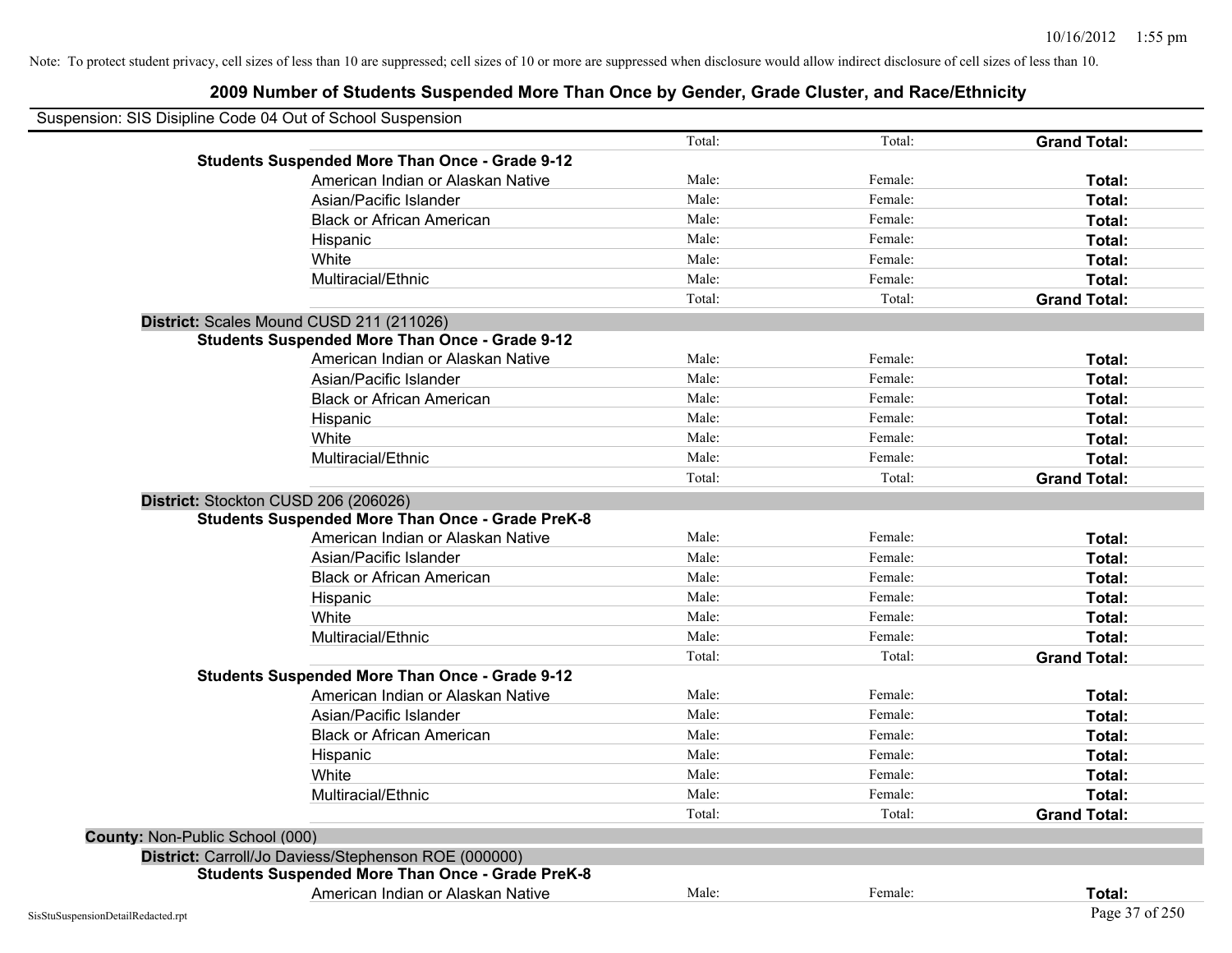| Suspension: SIS Disipline Code 04 Out of School Suspension |                                                         |        |         |                     |
|------------------------------------------------------------|---------------------------------------------------------|--------|---------|---------------------|
|                                                            | Asian/Pacific Islander                                  | Male:  | Female: | Total:              |
|                                                            | <b>Black or African American</b>                        | Male:  | Female: | Total:              |
|                                                            | Hispanic                                                | Male:  | Female: | Total:              |
|                                                            | White                                                   | Male:  | Female: | Total:              |
|                                                            | Multiracial/Ethnic                                      | Male:  | Female: | Total:              |
|                                                            |                                                         | Total: | Total:  | <b>Grand Total:</b> |
|                                                            | <b>Students Suspended More Than Once - Grade 9-12</b>   |        |         |                     |
|                                                            | American Indian or Alaskan Native                       | Male:  | Female: | Total:              |
|                                                            | Asian/Pacific Islander                                  | Male:  | Female: | Total:              |
|                                                            | <b>Black or African American</b>                        | Male:  | Female: | Total:              |
|                                                            | Hispanic                                                | Male:  | Female: | Total:              |
|                                                            | White                                                   | Male:  | Female: | Total:              |
|                                                            | Multiracial/Ethnic                                      | Male:  | Female: | Total:              |
|                                                            |                                                         | Total: | Total:  | <b>Grand Total:</b> |
| County: Stephenson (089)                                   |                                                         |        |         |                     |
| District: Dakota CUSD 201 (201026)                         |                                                         |        |         |                     |
|                                                            | <b>Students Suspended More Than Once - Grade PreK-8</b> |        |         |                     |
|                                                            | American Indian or Alaskan Native                       | Male:  | Female: | Total:              |
|                                                            | Asian/Pacific Islander                                  | Male:  | Female: | Total:              |
|                                                            | <b>Black or African American</b>                        | Male:  | Female: | Total:              |
|                                                            | Hispanic                                                | Male:  | Female: | Total:              |
|                                                            | White                                                   | Male:  | Female: | Total:              |
|                                                            | Multiracial/Ethnic                                      | Male:  | Female: | Total:              |
|                                                            |                                                         | Total: | Total:  | <b>Grand Total:</b> |
|                                                            | <b>Students Suspended More Than Once - Grade 9-12</b>   |        |         |                     |
|                                                            | American Indian or Alaskan Native                       | Male:  | Female: | Total:              |
|                                                            | Asian/Pacific Islander                                  | Male:  | Female: | Total:              |
|                                                            | <b>Black or African American</b>                        | Male:  | Female: | Total:              |
|                                                            | Hispanic                                                | Male:  | Female: | Total:              |
|                                                            | White                                                   | Male:  | Female: | Total:<br>11        |
|                                                            | Multiracial/Ethnic                                      | Male:  | Female: | Total:              |
|                                                            |                                                         | Total: | Total:  | <b>Grand Total:</b> |
| District: Freeport SD 145 (145022)                         |                                                         |        |         |                     |
|                                                            | <b>Students Suspended More Than Once - Grade PreK-8</b> |        |         |                     |
|                                                            | American Indian or Alaskan Native                       | Male:  | Female: | Total:              |
|                                                            | Asian/Pacific Islander                                  | Male:  | Female: | Total:              |
|                                                            | <b>Black or African American</b>                        | Male:  | Female: | Total:              |
|                                                            | Hispanic                                                | Male:  | Female: | Total:              |
|                                                            | White                                                   | Male:  | Female: | Total:              |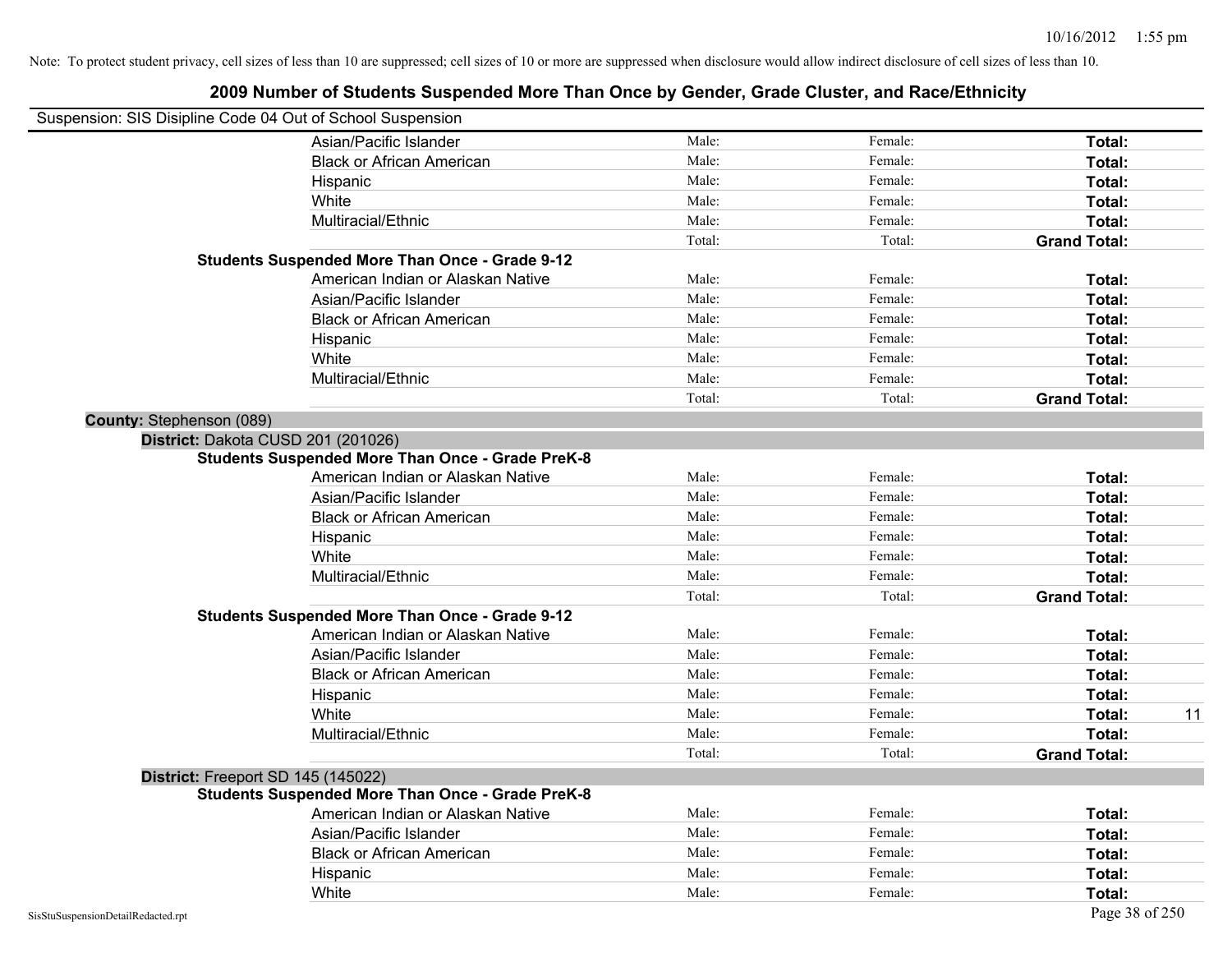# **2009 Number of Students Suspended More Than Once by Gender, Grade Cluster, and Race/Ethnicity**

| Suspension: SIS Disipline Code 04 Out of School Suspension |        |               |    |                     |    |
|------------------------------------------------------------|--------|---------------|----|---------------------|----|
| Multiracial/Ethnic                                         | Male:  | Female:       |    | Total:              |    |
|                                                            | Total: | Total:        |    | <b>Grand Total:</b> | 13 |
| <b>Students Suspended More Than Once - Grade 9-12</b>      |        |               |    |                     |    |
| American Indian or Alaskan Native                          | Male:  | Female:       |    | Total:              |    |
| Asian/Pacific Islander                                     | Male:  | Female:       |    | Total:              |    |
| <b>Black or African American</b>                           | Male:  | 46<br>Female: | 38 | Total:              | 84 |
| Hispanic                                                   | Male:  | Female:       |    | Total:              | 11 |
| White                                                      | Male:  | 27<br>Female: | 29 | Total:              | 56 |
| Multiracial/Ethnic                                         | Male:  | Female:       |    | Total:              |    |
|                                                            | Total: | Total:        |    | <b>Grand Total:</b> |    |
| District: Lena Winslow CUSD 202 (202026)                   |        |               |    |                     |    |
| <b>Students Suspended More Than Once - Grade 9-12</b>      |        |               |    |                     |    |
| American Indian or Alaskan Native                          | Male:  | Female:       |    | Total:              |    |
| Asian/Pacific Islander                                     | Male:  | Female:       |    | Total:              |    |
| <b>Black or African American</b>                           | Male:  | Female:       |    | Total:              |    |
| Hispanic                                                   | Male:  | Female:       |    | Total:              |    |
| White                                                      | Male:  | Female:       |    | Total:              |    |
| Multiracial/Ethnic                                         | Male:  | Female:       |    | Total:              |    |
|                                                            | Total: | Total:        |    | <b>Grand Total:</b> |    |
| District: Northwest Sp Ed Cooperative (145061)             |        |               |    |                     |    |
| <b>Students Suspended More Than Once - Grade PreK-8</b>    |        |               |    |                     |    |
| American Indian or Alaskan Native                          | Male:  | Female:       |    | Total:              |    |
| Asian/Pacific Islander                                     | Male:  | Female:       |    | Total:              |    |
| <b>Black or African American</b>                           | Male:  | Female:       |    | Total:              |    |
| Hispanic                                                   | Male:  | Female:       |    | Total:              |    |
| White                                                      | Male:  | Female:       |    | Total:              |    |
| Multiracial/Ethnic                                         | Male:  | Female:       |    | Total:              |    |
|                                                            | Total: | Total:        |    | <b>Grand Total:</b> |    |
| District: Orangeville CUSD 203 (203026)                    |        |               |    |                     |    |
| <b>Students Suspended More Than Once - Grade PreK-8</b>    |        |               |    |                     |    |
| American Indian or Alaskan Native                          | Male:  | Female:       |    | Total:              |    |
| Asian/Pacific Islander                                     | Male:  | Female:       |    | Total:              |    |
| <b>Black or African American</b>                           | Male:  | Female:       |    | Total:              |    |
| Hispanic                                                   | Male:  | Female:       |    | Total:              |    |
| White                                                      | Male:  | Female:       |    | Total:              |    |
| Multiracial/Ethnic                                         | Male:  | Female:       |    | Total:              |    |
|                                                            | Total: | Total:        |    | <b>Grand Total:</b> |    |

**Students Suspended More Than Once - Grade 9-12**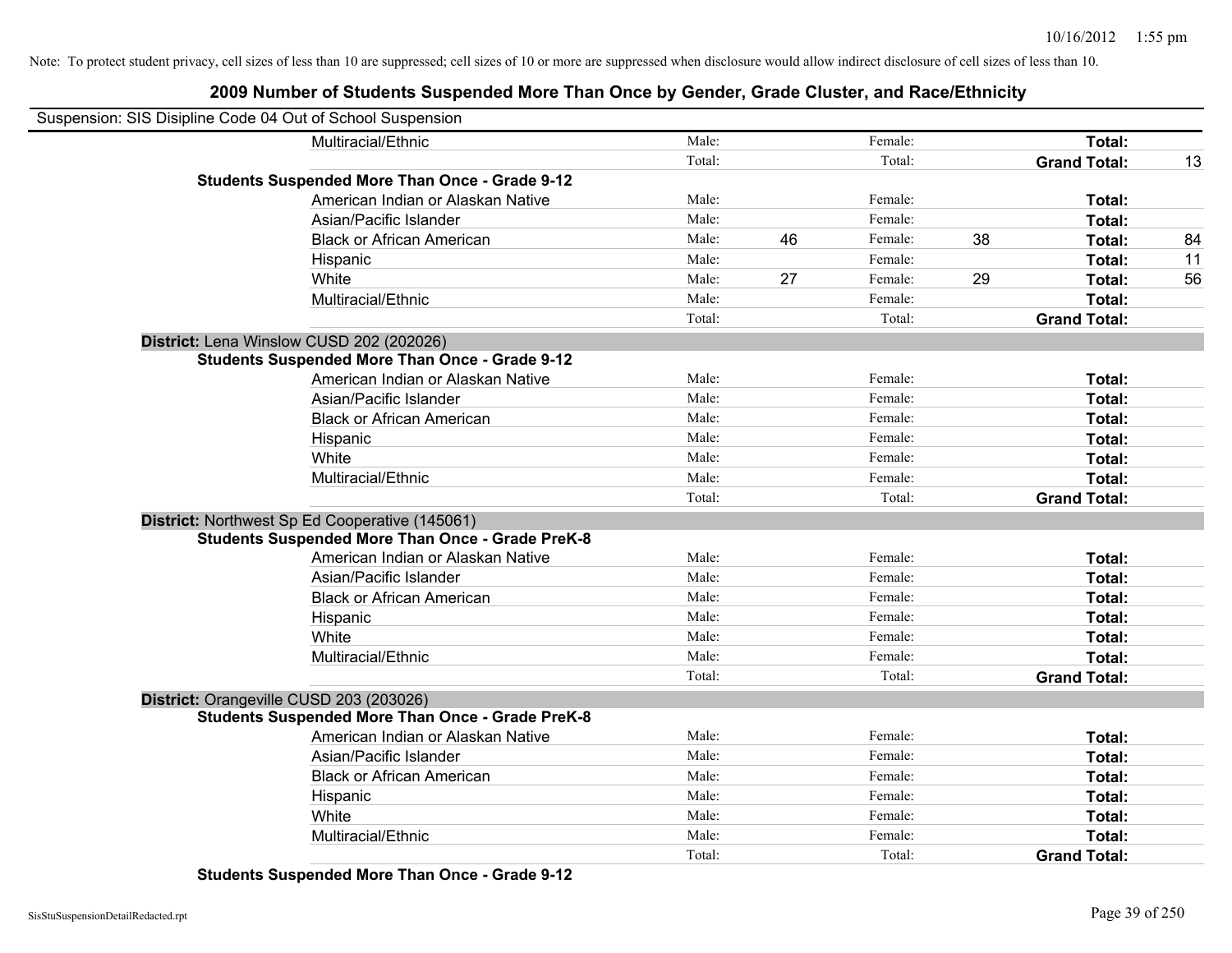## **2009 Number of Students Suspended More Than Once by Gender, Grade Cluster, and Race/Ethnicity**

| Suspension: SIS Disipline Code 04 Out of School Suspension |                                                         |        |    |         |    |                     |     |
|------------------------------------------------------------|---------------------------------------------------------|--------|----|---------|----|---------------------|-----|
|                                                            | American Indian or Alaskan Native                       | Male:  |    | Female: |    | Total:              |     |
|                                                            | Asian/Pacific Islander                                  | Male:  |    | Female: |    | Total:              |     |
|                                                            | <b>Black or African American</b>                        | Male:  |    | Female: |    | Total:              |     |
|                                                            | Hispanic                                                | Male:  |    | Female: |    | Total:              |     |
|                                                            | White                                                   | Male:  |    | Female: |    | Total:              |     |
|                                                            | Multiracial/Ethnic                                      | Male:  |    | Female: |    | <b>Total:</b>       |     |
|                                                            |                                                         | Total: |    | Total:  |    | <b>Grand Total:</b> |     |
|                                                            |                                                         |        |    |         |    |                     |     |
| Region: Champaign/Ford ROE (09)<br>County: Champaign (010) |                                                         |        |    |         |    |                     |     |
|                                                            | District: Champaign CUSD 4 (004026)                     |        |    |         |    |                     |     |
|                                                            | <b>Students Suspended More Than Once - Grade PreK-8</b> |        |    |         |    |                     |     |
|                                                            | American Indian or Alaskan Native                       | Male:  |    | Female: |    | Total:              |     |
|                                                            | Asian/Pacific Islander                                  | Male:  |    | Female: |    | Total:              |     |
|                                                            | <b>Black or African American</b>                        | Male:  | 85 | Female: | 37 | Total:              | 122 |
|                                                            | Hispanic                                                | Male:  |    | Female: |    | Total:              |     |
|                                                            | White                                                   | Male:  |    | Female: |    | Total:              | 19  |
|                                                            | Multiracial/Ethnic                                      | Male:  |    | Female: |    | Total:              |     |
|                                                            |                                                         | Total: |    | Total:  |    | <b>Grand Total:</b> |     |
|                                                            | <b>Students Suspended More Than Once - Grade 9-12</b>   |        |    |         |    |                     |     |
|                                                            | American Indian or Alaskan Native                       | Male:  |    | Female: |    | Total:              |     |
|                                                            | Asian/Pacific Islander                                  | Male:  |    | Female: |    | Total:              |     |
|                                                            | <b>Black or African American</b>                        | Male:  | 53 | Female: | 37 | Total:              | 90  |
|                                                            | Hispanic                                                | Male:  |    | Female: |    | Total:              |     |
|                                                            | White                                                   | Male:  |    | Female: |    | Total:              | 11  |
|                                                            | Multiracial/Ethnic                                      | Male:  |    | Female: |    | Total:              |     |
|                                                            |                                                         | Total: |    | Total:  |    | <b>Grand Total:</b> |     |
| District: Fisher CUSD 1 (001026)                           |                                                         |        |    |         |    |                     |     |
|                                                            | <b>Students Suspended More Than Once - Grade 9-12</b>   |        |    |         |    |                     |     |
|                                                            | American Indian or Alaskan Native                       | Male:  |    | Female: |    | Total:              |     |
|                                                            | Asian/Pacific Islander                                  | Male:  |    | Female: |    | Total:              |     |
|                                                            | <b>Black or African American</b>                        | Male:  |    | Female: |    | Total:              |     |
|                                                            | Hispanic                                                | Male:  |    | Female: |    | Total:              |     |
|                                                            | White                                                   | Male:  |    | Female: |    | Total:              |     |
|                                                            | Multiracial/Ethnic                                      | Male:  |    | Female: |    | Total:              |     |
|                                                            |                                                         | Total: |    | Total:  |    | <b>Grand Total:</b> |     |
|                                                            |                                                         |        |    |         |    |                     |     |

**District:** Heritage CUSD 8 (008026) **Students Suspended More Than Once - Grade 9-12**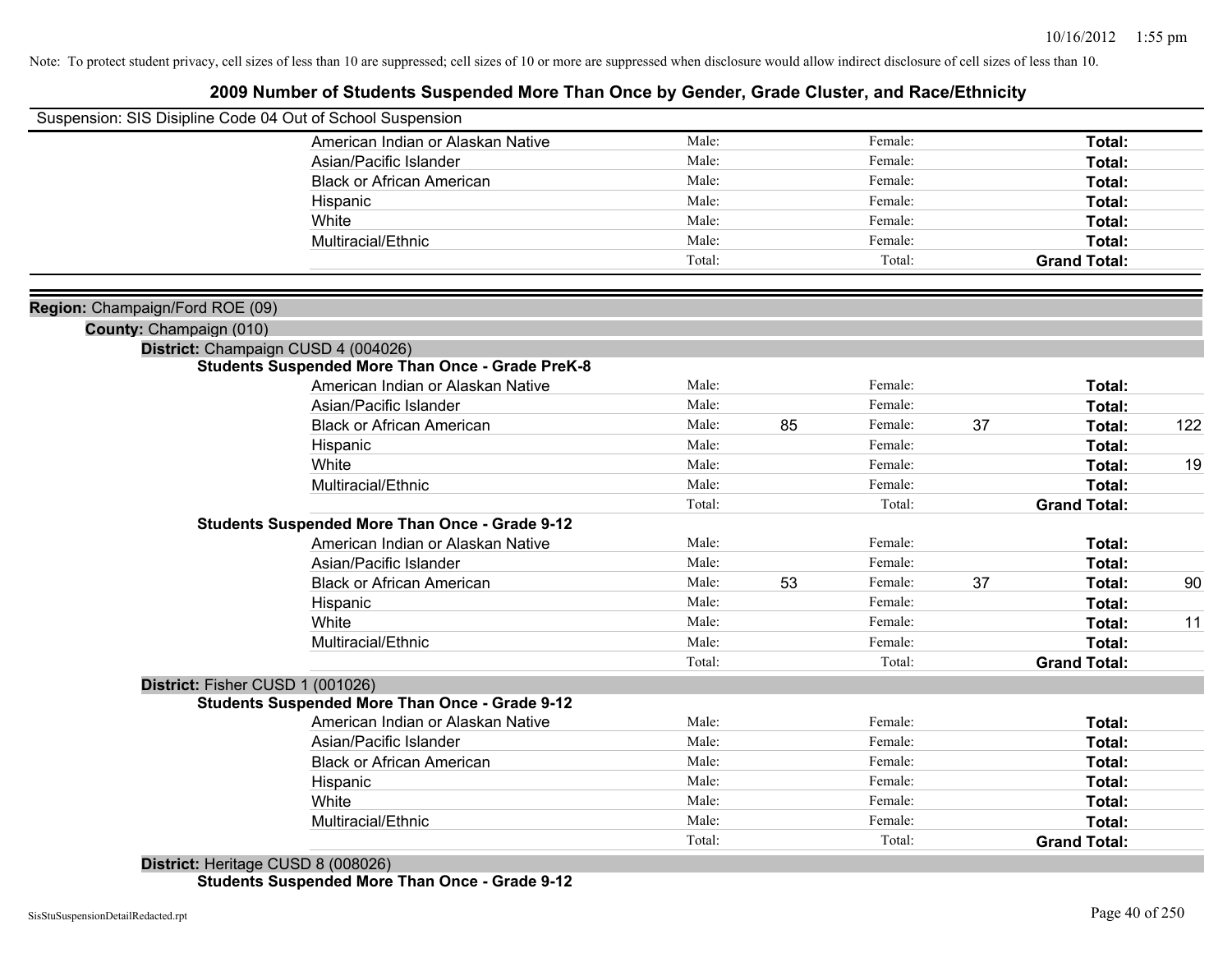| Suspension: SIS Disipline Code 04 Out of School Suspension |        |    |         |    |                     |    |
|------------------------------------------------------------|--------|----|---------|----|---------------------|----|
| American Indian or Alaskan Native                          | Male:  |    | Female: |    | Total:              |    |
| Asian/Pacific Islander                                     | Male:  |    | Female: |    | Total:              |    |
| <b>Black or African American</b>                           | Male:  |    | Female: |    | Total:              |    |
| Hispanic                                                   | Male:  |    | Female: |    | Total:              |    |
| White                                                      | Male:  |    | Female: |    | Total:              |    |
| Multiracial/Ethnic                                         | Male:  |    | Female: |    | Total:              |    |
|                                                            | Total: |    | Total:  |    | <b>Grand Total:</b> |    |
| District: Mahomet-Seymour CUSD 3 (003026)                  |        |    |         |    |                     |    |
| <b>Students Suspended More Than Once - Grade PreK-8</b>    |        |    |         |    |                     |    |
| American Indian or Alaskan Native                          | Male:  |    | Female: |    | Total:              |    |
| Asian/Pacific Islander                                     | Male:  |    | Female: |    | Total:              |    |
| <b>Black or African American</b>                           | Male:  |    | Female: |    | Total:              |    |
| Hispanic                                                   | Male:  |    | Female: |    | Total:              |    |
| White                                                      | Male:  |    | Female: |    | Total:              | 26 |
| Multiracial/Ethnic                                         | Male:  |    | Female: |    | Total:              |    |
|                                                            | Total: |    | Total:  |    | <b>Grand Total:</b> |    |
| <b>Students Suspended More Than Once - Grade 9-12</b>      |        |    |         |    |                     |    |
| American Indian or Alaskan Native                          | Male:  |    | Female: |    | Total:              |    |
| Asian/Pacific Islander                                     | Male:  |    | Female: |    | Total:              |    |
| <b>Black or African American</b>                           | Male:  |    | Female: |    | Total:              |    |
| Hispanic                                                   | Male:  |    | Female: |    | Total:              |    |
| White                                                      | Male:  |    | Female: |    | Total:              |    |
| Multiracial/Ethnic                                         | Male:  |    | Female: |    | Total:              |    |
|                                                            | Total: |    | Total:  |    | <b>Grand Total:</b> |    |
| District: Rantoul City SD 137 (137002)                     |        |    |         |    |                     |    |
| <b>Students Suspended More Than Once - Grade PreK-8</b>    |        |    |         |    |                     |    |
| American Indian or Alaskan Native                          | Male:  |    | Female: |    | Total:              |    |
| Asian/Pacific Islander                                     | Male:  |    | Female: |    | Total:              |    |
| <b>Black or African American</b>                           | Male:  | 36 | Female: | 18 | Total:              | 54 |
| Hispanic                                                   | Male:  |    | Female: |    | Total:              |    |
| White                                                      | Male:  |    | Female: |    | Total:              | 28 |
| Multiracial/Ethnic                                         | Male:  |    | Female: |    | Total:              |    |
|                                                            | Total: |    | Total:  |    | <b>Grand Total:</b> | 95 |
| District: Rural Champaign Co Spec Ed Coop (000061)         |        |    |         |    |                     |    |
| <b>Students Suspended More Than Once - Grade PreK-8</b>    |        |    |         |    |                     |    |
| American Indian or Alaskan Native                          | Male:  |    | Female: |    | Total:              |    |
| Asian/Pacific Islander                                     | Male:  |    | Female: |    | Total:              |    |
| <b>Black or African American</b>                           | Male:  |    | Female: |    | Total:              |    |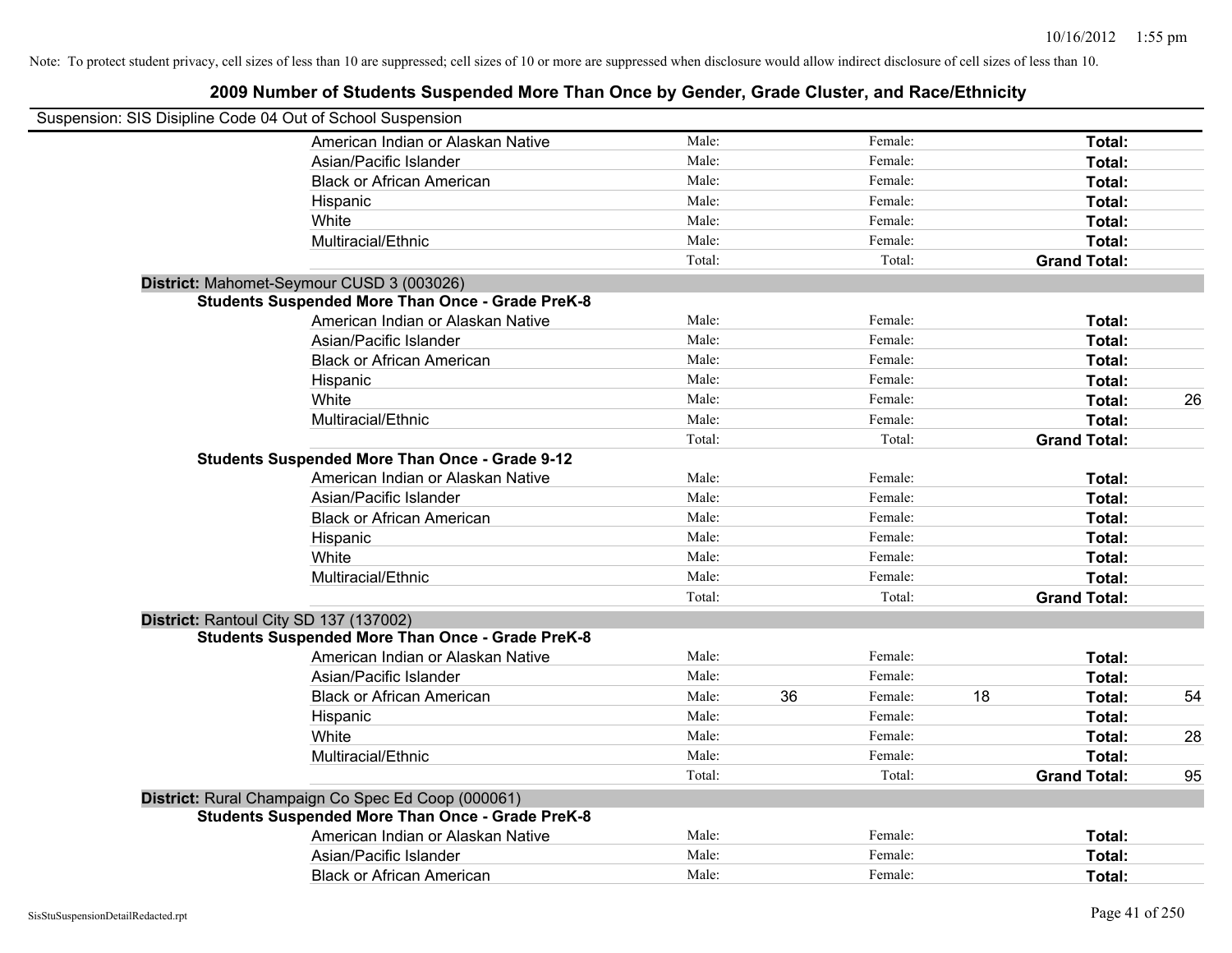| Suspension: SIS Disipline Code 04 Out of School Suspension |                                                         |        |         |                     |    |
|------------------------------------------------------------|---------------------------------------------------------|--------|---------|---------------------|----|
|                                                            | Hispanic                                                | Male:  | Female: | Total:              |    |
|                                                            | White                                                   | Male:  | Female: | Total:              |    |
|                                                            | Multiracial/Ethnic                                      | Male:  | Female: | Total:              |    |
|                                                            |                                                         | Total: | Total:  | <b>Grand Total:</b> |    |
|                                                            | District: St Joseph Ogden CHSD 305 (305016)             |        |         |                     |    |
|                                                            | <b>Students Suspended More Than Once - Grade 9-12</b>   |        |         |                     |    |
|                                                            | American Indian or Alaskan Native                       | Male:  | Female: | Total:              |    |
|                                                            | Asian/Pacific Islander                                  | Male:  | Female: | Total:              |    |
|                                                            | <b>Black or African American</b>                        | Male:  | Female: | Total:              |    |
|                                                            | Hispanic                                                | Male:  | Female: | Total:              |    |
|                                                            | White                                                   | Male:  | Female: | Total:              |    |
|                                                            | Multiracial/Ethnic                                      | Male:  | Female: | Total:              |    |
|                                                            |                                                         | Total: | Total:  | <b>Grand Total:</b> |    |
| District: Thomasboro CCSD 130 (130004)                     |                                                         |        |         |                     |    |
|                                                            | <b>Students Suspended More Than Once - Grade PreK-8</b> |        |         |                     |    |
|                                                            | American Indian or Alaskan Native                       | Male:  | Female: | Total:              |    |
|                                                            | Asian/Pacific Islander                                  | Male:  | Female: | Total:              |    |
|                                                            | <b>Black or African American</b>                        | Male:  | Female: | Total:              |    |
|                                                            | Hispanic                                                | Male:  | Female: | Total:              |    |
|                                                            | White                                                   | Male:  | Female: | Total:              |    |
|                                                            | Multiracial/Ethnic                                      | Male:  | Female: | Total:              |    |
|                                                            |                                                         | Total: | Total:  | <b>Grand Total:</b> |    |
| District: Tolono CUSD 7 (007026)                           |                                                         |        |         |                     |    |
|                                                            | <b>Students Suspended More Than Once - Grade PreK-8</b> |        |         |                     |    |
|                                                            | American Indian or Alaskan Native                       | Male:  | Female: | Total:              |    |
|                                                            | Asian/Pacific Islander                                  | Male:  | Female: | Total:              |    |
|                                                            | <b>Black or African American</b>                        | Male:  | Female: | Total:              |    |
|                                                            | Hispanic                                                | Male:  | Female: | Total:              |    |
|                                                            | White                                                   | Male:  | Female: | Total:              |    |
|                                                            | Multiracial/Ethnic                                      | Male:  | Female: | Total:              |    |
|                                                            |                                                         | Total: | Total:  | <b>Grand Total:</b> | 10 |
|                                                            | <b>Students Suspended More Than Once - Grade 9-12</b>   |        |         |                     |    |
|                                                            | American Indian or Alaskan Native                       | Male:  | Female: | Total:              |    |
|                                                            | Asian/Pacific Islander                                  | Male:  | Female: | Total:              |    |
|                                                            | <b>Black or African American</b>                        | Male:  | Female: | Total:              |    |
|                                                            | Hispanic                                                | Male:  | Female: | Total:              |    |
|                                                            | White                                                   | Male:  | Female: | Total:              | 11 |
|                                                            | Multiracial/Ethnic                                      | Male:  | Female: | Total:              |    |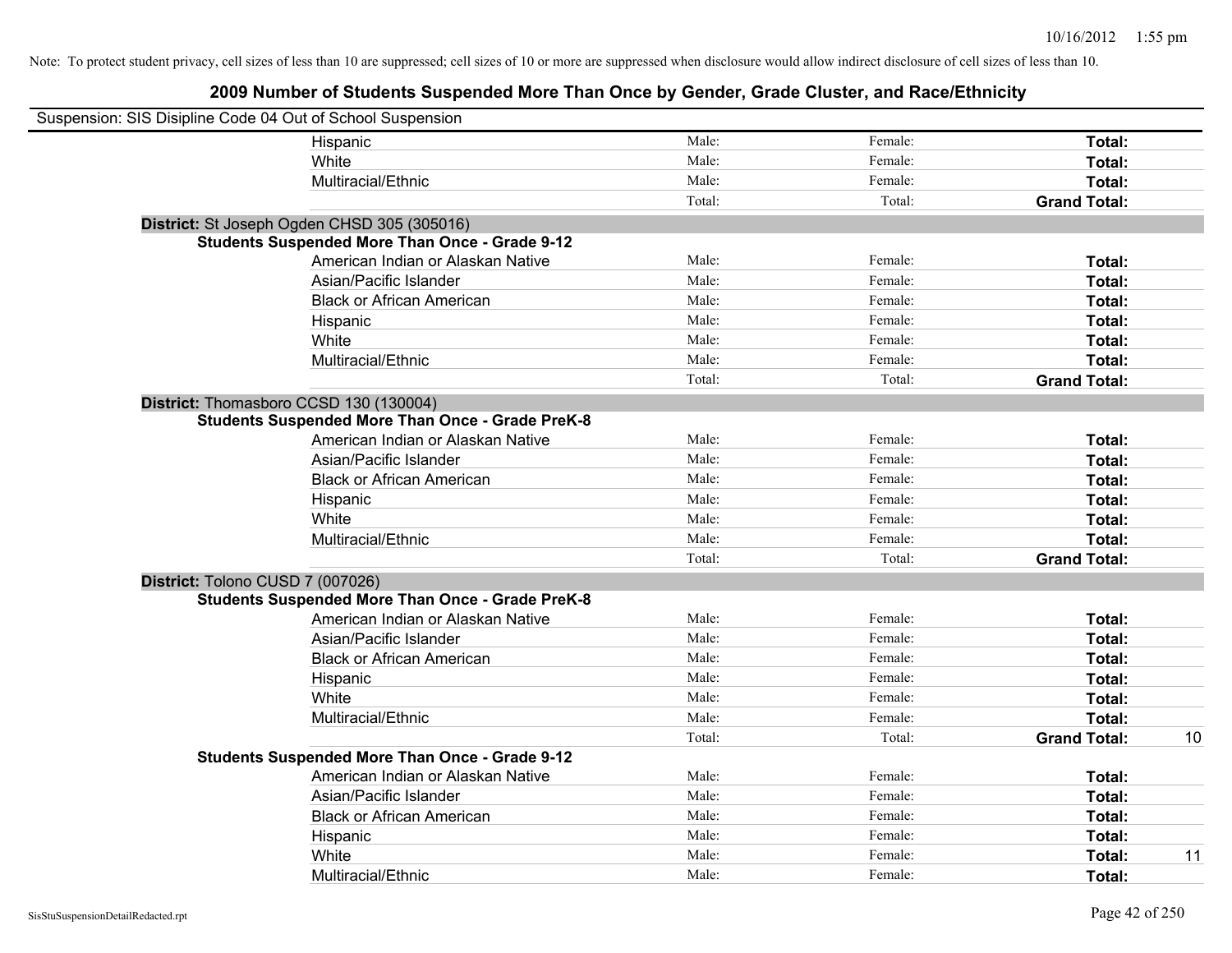| Suspension: SIS Disipline Code 04 Out of School Suspension |                                                         |        |    |         |    |                     |    |
|------------------------------------------------------------|---------------------------------------------------------|--------|----|---------|----|---------------------|----|
|                                                            |                                                         | Total: |    | Total:  |    | <b>Grand Total:</b> |    |
|                                                            | District: Urbana SD 116 (116022)                        |        |    |         |    |                     |    |
|                                                            | <b>Students Suspended More Than Once - Grade PreK-8</b> |        |    |         |    |                     |    |
|                                                            | American Indian or Alaskan Native                       | Male:  |    | Female: |    | Total:              |    |
|                                                            | Asian/Pacific Islander                                  | Male:  |    | Female: |    | Total:              |    |
|                                                            | <b>Black or African American</b>                        | Male:  | 42 | Female: | 31 | Total:              | 73 |
|                                                            | Hispanic                                                | Male:  |    | Female: |    | Total:              |    |
|                                                            | White                                                   | Male:  |    | Female: |    | Total:              | 11 |
|                                                            | Multiracial/Ethnic                                      | Male:  |    | Female: |    | Total:              | 14 |
|                                                            |                                                         | Total: |    | Total:  |    | <b>Grand Total:</b> |    |
|                                                            | <b>Students Suspended More Than Once - Grade 9-12</b>   |        |    |         |    |                     |    |
|                                                            | American Indian or Alaskan Native                       | Male:  |    | Female: |    | Total:              |    |
|                                                            | Asian/Pacific Islander                                  | Male:  |    | Female: |    | Total:              |    |
|                                                            | <b>Black or African American</b>                        | Male:  | 23 | Female: | 16 | Total:              | 39 |
|                                                            | Hispanic                                                | Male:  |    | Female: |    | Total:              |    |
|                                                            | White                                                   | Male:  |    | Female: |    | Total:              |    |
|                                                            | Multiracial/Ethnic                                      | Male:  |    | Female: |    | Total:              |    |
|                                                            |                                                         | Total: |    | Total:  |    | <b>Grand Total:</b> |    |
| County: Ford (027)                                         |                                                         |        |    |         |    |                     |    |
|                                                            | District: Gibson City-Melvin-Sibley CUSD 5 (005026)     |        |    |         |    |                     |    |
|                                                            | <b>Students Suspended More Than Once - Grade PreK-8</b> |        |    |         |    |                     |    |
|                                                            | American Indian or Alaskan Native                       | Male:  |    | Female: |    | Total:              |    |
|                                                            | Asian/Pacific Islander                                  | Male:  |    | Female: |    | Total:              |    |
|                                                            | <b>Black or African American</b>                        | Male:  |    | Female: |    | Total:              |    |
|                                                            | Hispanic                                                | Male:  |    | Female: |    | Total:              |    |
|                                                            | White                                                   | Male:  |    | Female: |    | Total:              |    |
|                                                            | Multiracial/Ethnic                                      | Male:  |    | Female: |    | Total:              |    |
|                                                            |                                                         | Total: |    | Total:  |    | <b>Grand Total:</b> |    |
|                                                            | <b>Students Suspended More Than Once - Grade 9-12</b>   |        |    |         |    |                     |    |
|                                                            | American Indian or Alaskan Native                       | Male:  |    | Female: |    | Total:              |    |
|                                                            | Asian/Pacific Islander                                  | Male:  |    | Female: |    | Total:              |    |
|                                                            | <b>Black or African American</b>                        | Male:  |    | Female: |    | Total:              |    |
|                                                            | Hispanic                                                | Male:  |    | Female: |    | Total:              |    |
|                                                            | White                                                   | Male:  |    | Female: |    | Total:              | 12 |
|                                                            | Multiracial/Ethnic                                      | Male:  |    | Female: |    | <b>Total:</b>       |    |
|                                                            |                                                         | Total: |    | Total:  |    | <b>Grand Total:</b> |    |
|                                                            | District: Paxton-Buckley-Loda CUD 10 (010026)           |        |    |         |    |                     |    |
|                                                            | <b>Students Suspended More Than Once - Grade PreK-8</b> |        |    |         |    |                     |    |
|                                                            | American Indian or Alaskan Native                       | Male:  |    | Female: |    | Total:              |    |
| SisStuSuspensionDetailRedacted.rpt                         |                                                         |        |    |         |    | Page 43 of 250      |    |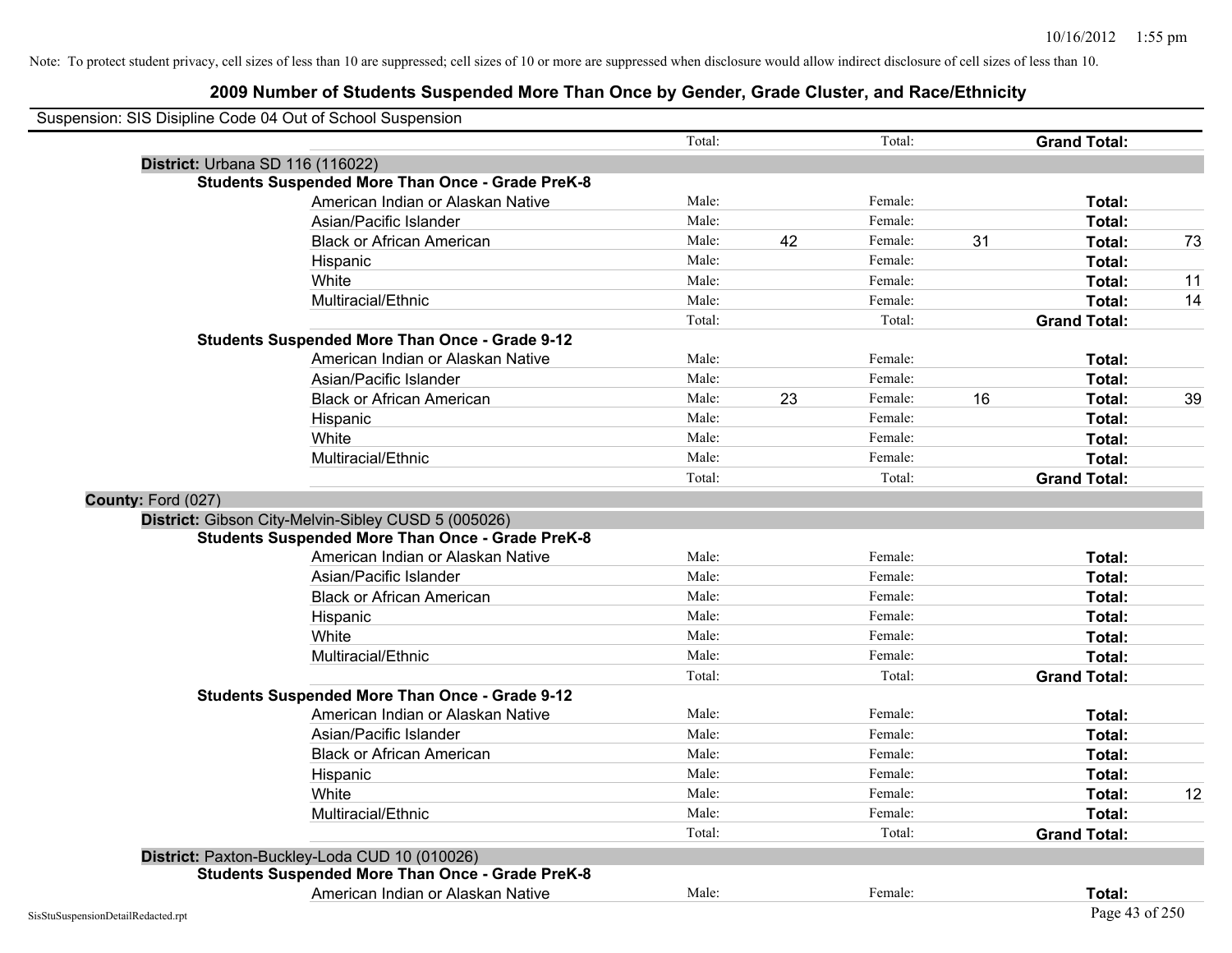# **2009 Number of Students Suspended More Than Once by Gender, Grade Cluster, and Race/Ethnicity** Suspension: SIS Disipline Code 04 Out of School Suspension Asian/Pacific Islander **Figure 1.1 Contained Asian/Pacific Islander Female:** Female: **Total:** Total: Black or African American **Figure 1.1 and Total:** Male: Female: Female: **Total:** Total: Hispanic **Total:** Male: **Male:** Female: **Total:** Total: **Total:** Female: **Total:** Total: White **Male:** Male: **Total: 16** Male: **Total: 16** Male: **Total: 16** Male: **Total:** 16 Multiracial/Ethnic **Total:** Male: Female: **Total:** Female: **Total:** Female: **Total:** Female: **Total:** Female: **Total:** Female: **Total:** Female: **Total:** Female: **Total:** Female: **Total:** Female: **Total:** Female: **Total:** F Total: Total: **Grand Total: Students Suspended More Than Once - Grade 9-12** American Indian or Alaskan Native **Male:** Male: Female: Female: **Total:** Total: Asian/Pacific Islander **Figure 1.1 Contained Asian/Pacific Islander Female:** Female: **Total:** Total: Black or African American **Figure 1.1 and Total:** Male: Female: Female: **Total:** Total: Hispanic **Total:** Male: **Male:** Female: **Total:** Total: **Total:** Female: **Total:** Total: White **Male:** Male: **Total: 12** Male: **Total: 12** Male: **Total: 12** Multiracial/Ethnic **Total:** Male: Female: **Female: Total:** Total: **Total:** Female: **Total:** Total: Total: Total: **Grand Total: Region:** Christian/Montgomery ROE (10) **County:** Christian (011) **District:** Edinburg CUSD 4 (004026) **Students Suspended More Than Once - Grade PreK-8** American Indian or Alaskan Native **Male:** Male: Female: Female: **Total:** Total: Asian/Pacific Islander **Figure 1.1 Contained Asian** Male: Female: **Female: Total: Total: Total: Total: Total: Total: Total: Total: Total: Total: Total: Total: Total: Total: Total: Total: T** Black or African American **Figure 1.1 and Total:** Male: Female: Female: **Total:** Total: Hispanic **Total:** Male: Female: **Total:** Female: **Total:** Total: **Total:** Female: **Total:** Total: **Total:** Total: **Total:** Total: **Total:** Total: **Total:** Total: **Total:** Total: **Total:** Total: **Total:** Total: **Total:** Tot White **Total:** Male: Female: **Total:** Total: **Total:** Female: **Total:** Total: Multiracial/Ethnic **Total:** Male: Female: **Total:** Female: **Total:** Female: **Total:** Female: **Total:** Female: **Total:** Female: **Total:** Female: **Total:** Female: **Total:** Female: **Total:** Female: **Total:** Female: **Total:** F

|  | <b>Students Suspended More Than Once - Grade 9-12</b> |  |  |  |  |
|--|-------------------------------------------------------|--|--|--|--|
|--|-------------------------------------------------------|--|--|--|--|

| American Indian or Alaskan Native             | Male:  | Female: | Total:              |
|-----------------------------------------------|--------|---------|---------------------|
| Asian/Pacific Islander                        | Male:  | Female: | Total:              |
| <b>Black or African American</b>              | Male:  | Female: | Total:              |
| Hispanic                                      | Male:  | Female: | Total:              |
| White                                         | Male:  | Female: | Total:              |
| Multiracial/Ethnic                            | Male:  | Female: | Total:              |
|                                               | Total: | Total:  | <b>Grand Total:</b> |
| rrisonville CUSD 1 (001026)                   |        |         |                     |
| lents Susnanded More Than Once - Grade PreK-8 |        |         |                     |

Asian/Pacific Islander **Figure 1.1 Contained Asian** Male: Female: **Female: Total: Total: Total: Total: Total: Total: Total: Total: Total: Total: Total: Total: Total: Total: Total: Total: T** 

Total: Total: Total: **Grand Total:** 

#### **District: Mor Students Suspended More Than Once - Grade PreK-8**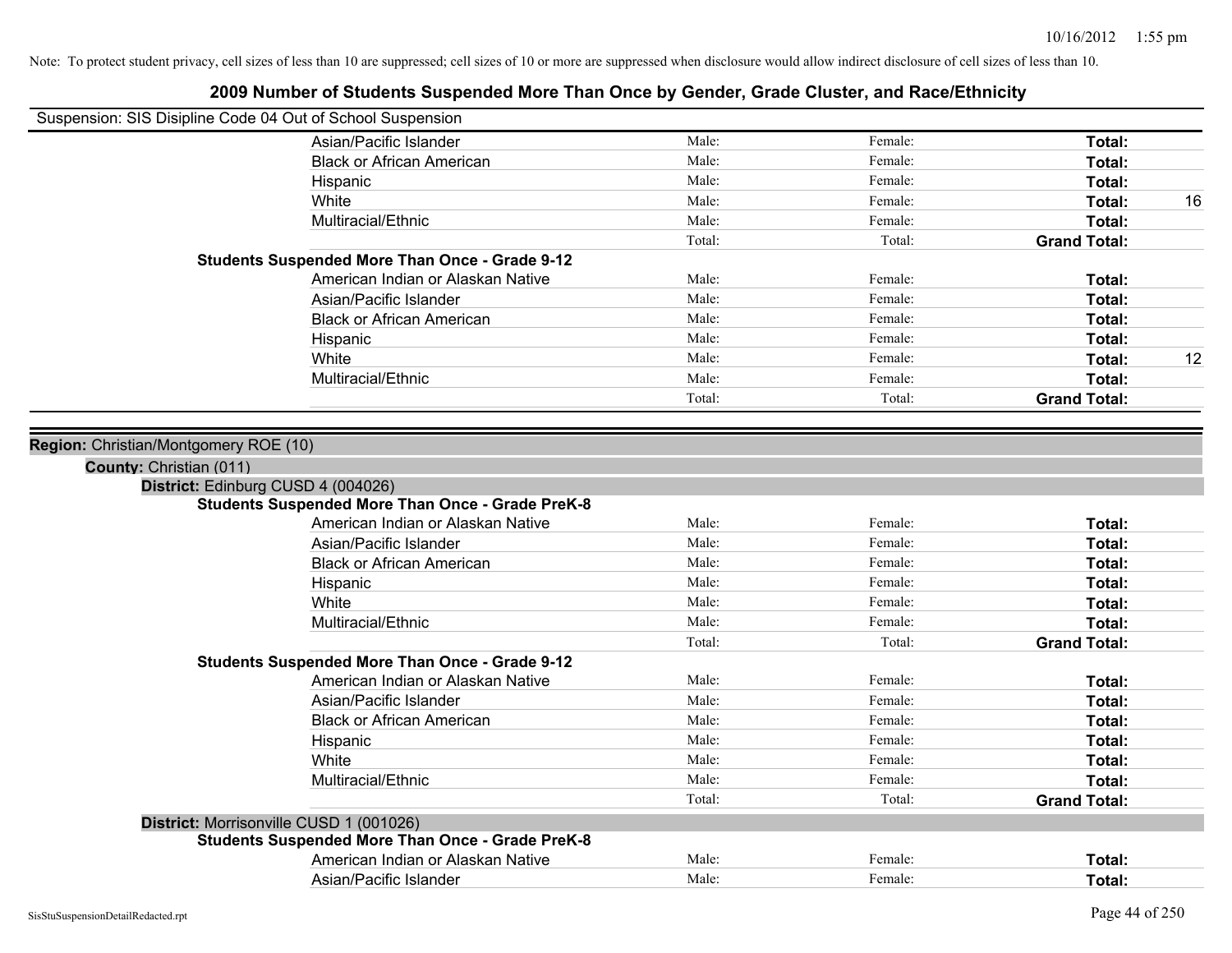| Suspension: SIS Disipline Code 04 Out of School Suspension |        |         |                     |
|------------------------------------------------------------|--------|---------|---------------------|
| <b>Black or African American</b>                           | Male:  | Female: | Total:              |
| Hispanic                                                   | Male:  | Female: | Total:              |
| White                                                      | Male:  | Female: | Total:              |
| Multiracial/Ethnic                                         | Male:  | Female: | Total:              |
|                                                            | Total: | Total:  | <b>Grand Total:</b> |
| <b>Students Suspended More Than Once - Grade 9-12</b>      |        |         |                     |
| American Indian or Alaskan Native                          | Male:  | Female: | Total:              |
| Asian/Pacific Islander                                     | Male:  | Female: | Total:              |
| <b>Black or African American</b>                           | Male:  | Female: | Total:              |
| Hispanic                                                   | Male:  | Female: | Total:              |
| White                                                      | Male:  | Female: | Total:              |
| Multiracial/Ethnic                                         | Male:  | Female: | Total:              |
|                                                            | Total: | Total:  | <b>Grand Total:</b> |
| District: Pana CUSD 8 (008026)                             |        |         |                     |
| <b>Students Suspended More Than Once - Grade PreK-8</b>    |        |         |                     |
| American Indian or Alaskan Native                          | Male:  | Female: | Total:              |
| Asian/Pacific Islander                                     | Male:  | Female: | Total:              |
| <b>Black or African American</b>                           | Male:  | Female: | Total:              |
| Hispanic                                                   | Male:  | Female: | Total:              |
| White                                                      | Male:  | Female: | Total:              |
| Multiracial/Ethnic                                         | Male:  | Female: | Total:              |
|                                                            | Total: | Total:  | <b>Grand Total:</b> |
| <b>Students Suspended More Than Once - Grade 9-12</b>      |        |         |                     |
| American Indian or Alaskan Native                          | Male:  | Female: | Total:              |
| Asian/Pacific Islander                                     | Male:  | Female: | Total:              |
| <b>Black or African American</b>                           | Male:  | Female: | Total:              |
| Hispanic                                                   | Male:  | Female: | Total:              |
| White                                                      | Male:  | Female: | 20<br>Total:        |
| Multiracial/Ethnic                                         | Male:  | Female: | Total:              |
|                                                            | Total: | Total:  | <b>Grand Total:</b> |
| District: South Fork SD 14 (014024)                        |        |         |                     |
| <b>Students Suspended More Than Once - Grade PreK-8</b>    |        |         |                     |
| American Indian or Alaskan Native                          | Male:  | Female: | Total:              |
| Asian/Pacific Islander                                     | Male:  | Female: | Total:              |
| <b>Black or African American</b>                           | Male:  | Female: | Total:              |
| Hispanic                                                   | Male:  | Female: | Total:              |
| White                                                      | Male:  | Female: | Total:              |
| Multiracial/Ethnic                                         | Male:  | Female: | Total:              |
|                                                            | Total: | Total:  | <b>Grand Total:</b> |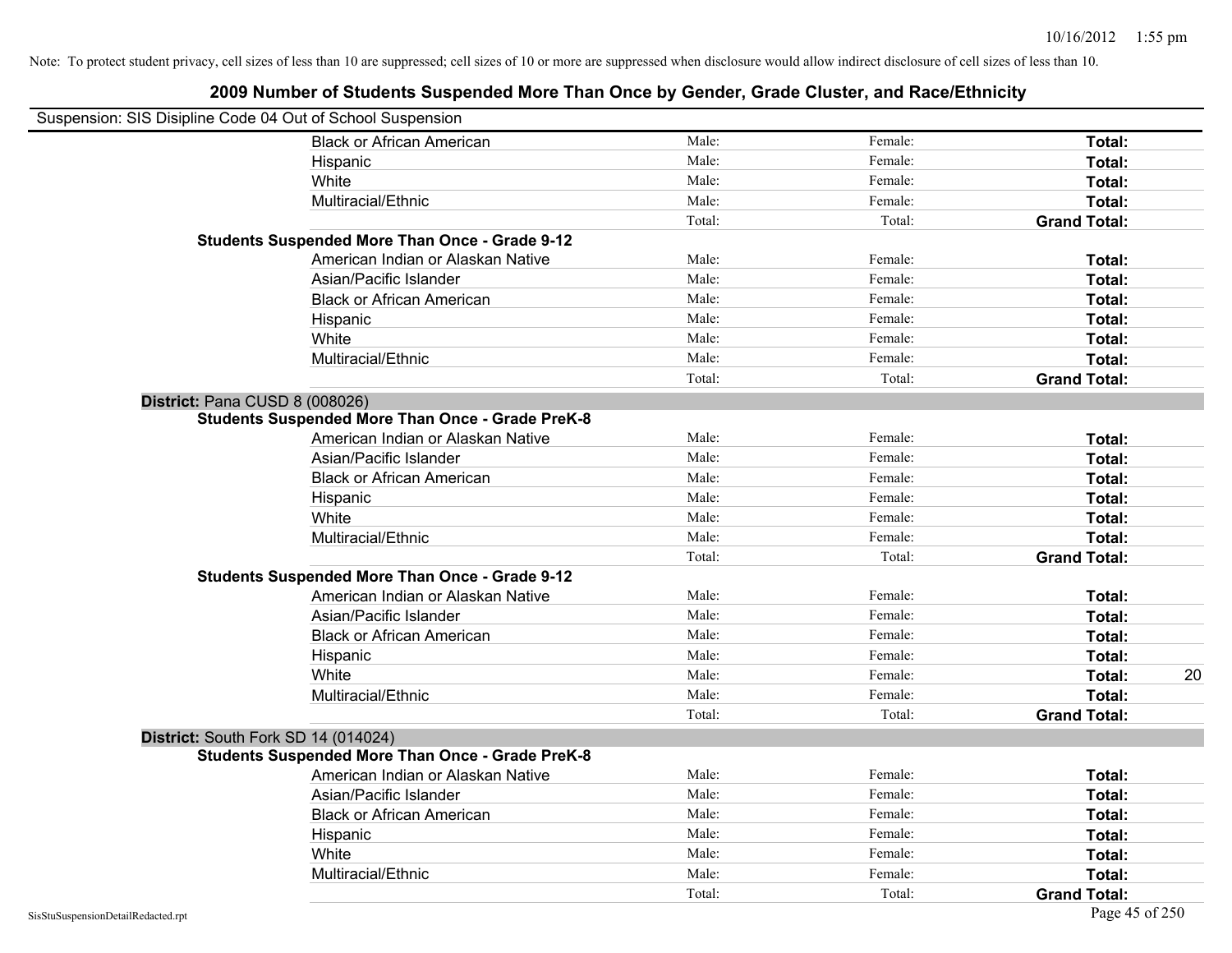|                          | Suspension: SIS Disipline Code 04 Out of School Suspension |        |    |         |    |                     |    |
|--------------------------|------------------------------------------------------------|--------|----|---------|----|---------------------|----|
|                          | <b>Students Suspended More Than Once - Grade 9-12</b>      |        |    |         |    |                     |    |
|                          | American Indian or Alaskan Native                          | Male:  |    | Female: |    | Total:              |    |
|                          | Asian/Pacific Islander                                     | Male:  |    | Female: |    | Total:              |    |
|                          | <b>Black or African American</b>                           | Male:  |    | Female: |    | Total:              |    |
|                          | Hispanic                                                   | Male:  |    | Female: |    | Total:              |    |
|                          | White                                                      | Male:  |    | Female: |    | Total:              |    |
|                          | Multiracial/Ethnic                                         | Male:  |    | Female: |    | Total:              |    |
|                          |                                                            | Total: |    | Total:  |    | <b>Grand Total:</b> |    |
|                          | District: Taylorville CUSD 3 (003026)                      |        |    |         |    |                     |    |
|                          | <b>Students Suspended More Than Once - Grade PreK-8</b>    |        |    |         |    |                     |    |
|                          | American Indian or Alaskan Native                          | Male:  |    | Female: |    | Total:              |    |
|                          | Asian/Pacific Islander                                     | Male:  |    | Female: |    | Total:              |    |
|                          | <b>Black or African American</b>                           | Male:  |    | Female: |    | Total:              |    |
|                          | Hispanic                                                   | Male:  |    | Female: |    | Total:              |    |
|                          | White                                                      | Male:  |    | Female: |    | Total:              | 16 |
|                          | Multiracial/Ethnic                                         | Male:  |    | Female: |    | <b>Total:</b>       |    |
|                          |                                                            | Total: |    | Total:  |    | <b>Grand Total:</b> |    |
|                          | <b>Students Suspended More Than Once - Grade 9-12</b>      |        |    |         |    |                     |    |
|                          | American Indian or Alaskan Native                          | Male:  |    | Female: |    | Total:              |    |
|                          | Asian/Pacific Islander                                     | Male:  |    | Female: |    | Total:              |    |
|                          | <b>Black or African American</b>                           | Male:  |    | Female: |    | Total:              |    |
|                          | Hispanic                                                   | Male:  |    | Female: |    | Total:              |    |
|                          | White                                                      | Male:  | 36 | Female: | 18 | Total:              | 54 |
|                          | Multiracial/Ethnic                                         | Male:  |    | Female: |    | Total:              |    |
|                          |                                                            | Total: |    | Total:  |    | <b>Grand Total:</b> |    |
| County: Montgomery (068) |                                                            |        |    |         |    |                     |    |
|                          | District: Hillsboro CUSD 3 (003026)                        |        |    |         |    |                     |    |
|                          | <b>Students Suspended More Than Once - Grade PreK-8</b>    |        |    |         |    |                     |    |
|                          | American Indian or Alaskan Native                          | Male:  |    | Female: |    | Total:              |    |
|                          | Asian/Pacific Islander                                     | Male:  |    | Female: |    | Total:              |    |
|                          | <b>Black or African American</b>                           | Male:  |    | Female: |    | Total:              |    |
|                          | Hispanic                                                   | Male:  |    | Female: |    | Total:              |    |
|                          | White                                                      | Male:  |    | Female: |    | Total:              | 28 |
|                          | Multiracial/Ethnic                                         | Male:  |    | Female: |    | Total:              |    |
|                          |                                                            | Total: |    | Total:  |    | <b>Grand Total:</b> |    |
|                          | <b>Students Suspended More Than Once - Grade 9-12</b>      |        |    |         |    |                     |    |
|                          | American Indian or Alaskan Native                          | Male:  |    | Female: |    | Total:              |    |
|                          | Asian/Pacific Islander                                     | Male:  |    | Female: |    | <b>Total:</b>       |    |
|                          | <b>Black or African American</b>                           | Male:  |    | Female: |    | Total:              |    |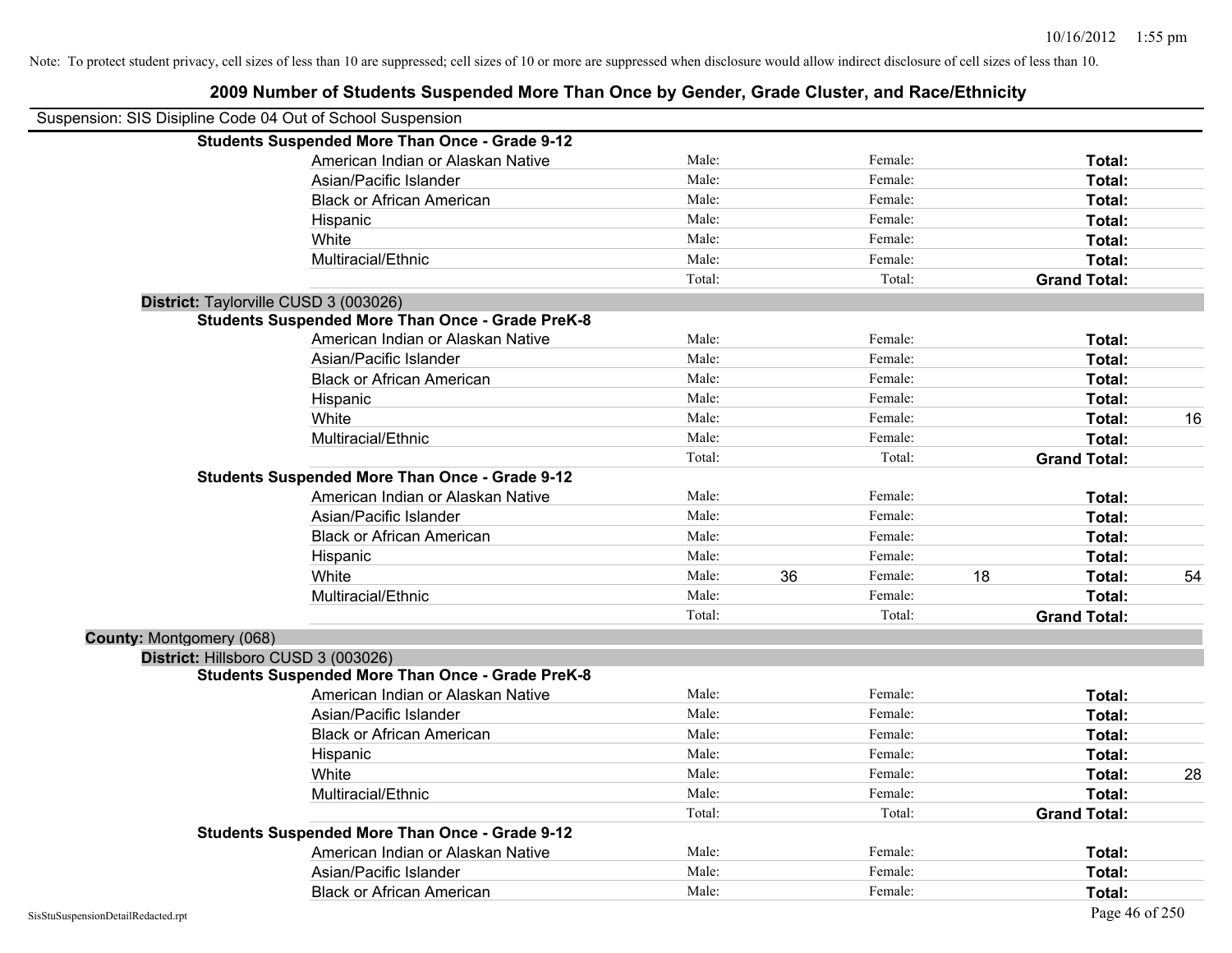| Suspension: SIS Disipline Code 04 Out of School Suspension |                                                         |        |         |                     |    |
|------------------------------------------------------------|---------------------------------------------------------|--------|---------|---------------------|----|
|                                                            | Hispanic                                                | Male:  | Female: | Total:              |    |
|                                                            | White                                                   | Male:  | Female: | Total:              | 18 |
|                                                            | Multiracial/Ethnic                                      | Male:  | Female: | Total:              |    |
|                                                            |                                                         | Total: | Total:  | <b>Grand Total:</b> |    |
| District: Litchfield CUSD 12 (012026)                      |                                                         |        |         |                     |    |
|                                                            | <b>Students Suspended More Than Once - Grade PreK-8</b> |        |         |                     |    |
|                                                            | American Indian or Alaskan Native                       | Male:  | Female: | Total:              |    |
|                                                            | Asian/Pacific Islander                                  | Male:  | Female: | Total:              |    |
|                                                            | <b>Black or African American</b>                        | Male:  | Female: | Total:              |    |
|                                                            | Hispanic                                                | Male:  | Female: | Total:              |    |
|                                                            | White                                                   | Male:  | Female: | Total:              | 17 |
|                                                            | Multiracial/Ethnic                                      | Male:  | Female: | Total:              |    |
|                                                            |                                                         | Total: | Total:  | <b>Grand Total:</b> |    |
|                                                            | <b>Students Suspended More Than Once - Grade 9-12</b>   |        |         |                     |    |
|                                                            | American Indian or Alaskan Native                       | Male:  | Female: | Total:              |    |
|                                                            | Asian/Pacific Islander                                  | Male:  | Female: | Total:              |    |
|                                                            | <b>Black or African American</b>                        | Male:  | Female: | Total:              |    |
|                                                            | Hispanic                                                | Male:  | Female: | Total:              |    |
|                                                            | White                                                   | Male:  | Female: | Total:              | 26 |
|                                                            | Multiracial/Ethnic                                      | Male:  | Female: | Total:              |    |
|                                                            |                                                         | Total: | Total:  | <b>Grand Total:</b> |    |
| District: Nokomis CUSD 22 (022026)                         |                                                         |        |         |                     |    |
|                                                            | <b>Students Suspended More Than Once - Grade PreK-8</b> |        |         |                     |    |
|                                                            | American Indian or Alaskan Native                       | Male:  | Female: | Total:              |    |
|                                                            | Asian/Pacific Islander                                  | Male:  | Female: | Total:              |    |
|                                                            | <b>Black or African American</b>                        | Male:  | Female: | Total:              |    |
|                                                            | Hispanic                                                | Male:  | Female: | Total:              |    |
|                                                            | White                                                   | Male:  | Female: | Total:              |    |
|                                                            | Multiracial/Ethnic                                      | Male:  | Female: | Total:              |    |
|                                                            |                                                         | Total: | Total:  | <b>Grand Total:</b> |    |
|                                                            | Students Suspended More Than Once - Grade 9-12          |        |         |                     |    |
|                                                            | American Indian or Alaskan Native                       | Male:  | Female: | Total:              |    |
|                                                            | Asian/Pacific Islander                                  | Male:  | Female: | Total:              |    |
|                                                            | <b>Black or African American</b>                        | Male:  | Female: | Total:              |    |
|                                                            | Hispanic                                                | Male:  | Female: | Total:              |    |
|                                                            | White                                                   | Male:  | Female: | Total:              |    |
|                                                            | Multiracial/Ethnic                                      | Male:  | Female: | Total:              |    |
|                                                            |                                                         | Total: | Total:  | <b>Grand Total:</b> |    |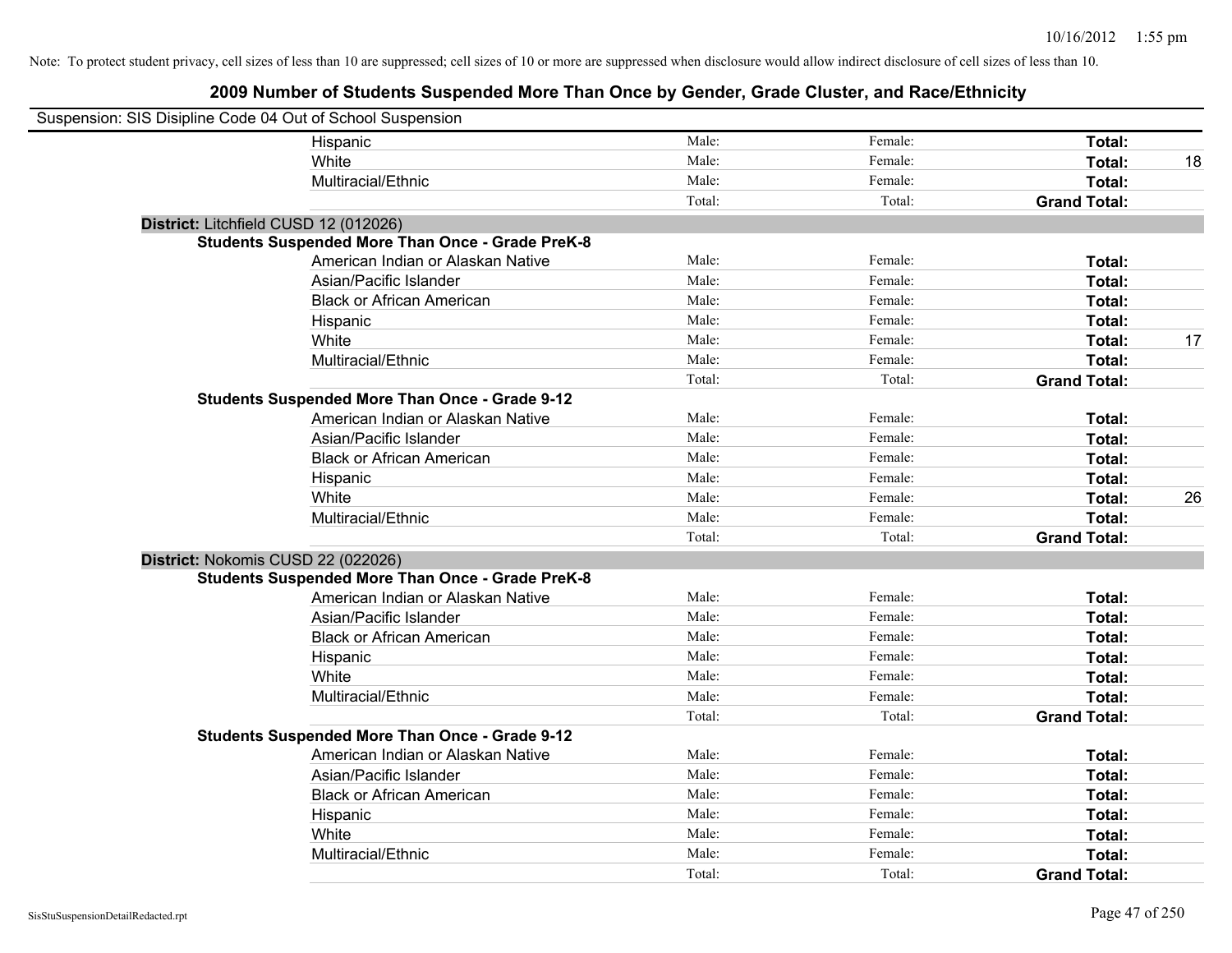| Suspension: SIS Disipline Code 04 Out of School Suspension |                                                                                              |        |         |                     |
|------------------------------------------------------------|----------------------------------------------------------------------------------------------|--------|---------|---------------------|
| District: Panhandle CUSD 2 (002026)                        |                                                                                              |        |         |                     |
|                                                            | <b>Students Suspended More Than Once - Grade PreK-8</b>                                      |        |         |                     |
|                                                            | American Indian or Alaskan Native                                                            | Male:  | Female: | Total:              |
|                                                            | Asian/Pacific Islander                                                                       | Male:  | Female: | Total:              |
|                                                            | <b>Black or African American</b>                                                             | Male:  | Female: | Total:              |
|                                                            | Hispanic                                                                                     | Male:  | Female: | Total:              |
|                                                            | White                                                                                        | Male:  | Female: | Total:              |
|                                                            | Multiracial/Ethnic                                                                           | Male:  | Female: | Total:              |
|                                                            |                                                                                              | Total: | Total:  | <b>Grand Total:</b> |
|                                                            | <b>Students Suspended More Than Once - Grade 9-12</b>                                        |        |         |                     |
|                                                            | American Indian or Alaskan Native                                                            | Male:  | Female: | Total:              |
|                                                            | Asian/Pacific Islander                                                                       | Male:  | Female: | Total:              |
|                                                            | <b>Black or African American</b>                                                             | Male:  | Female: | Total:              |
|                                                            | Hispanic                                                                                     | Male:  | Female: | Total:              |
|                                                            | White                                                                                        | Male:  | Female: | Total:              |
|                                                            | Multiracial/Ethnic                                                                           | Male:  | Female: | Total:              |
|                                                            |                                                                                              | Total: | Total:  | <b>Grand Total:</b> |
|                                                            |                                                                                              |        |         |                     |
|                                                            |                                                                                              |        |         |                     |
|                                                            |                                                                                              |        |         |                     |
| Region: Clay/Cwford/Jsper/Lwrnce/Rhland (12)               |                                                                                              |        |         |                     |
| County: Clay (013)                                         |                                                                                              |        |         |                     |
| District: Flora CUSD 35 (035026)                           | <b>Students Suspended More Than Once - Grade PreK-8</b>                                      |        |         |                     |
|                                                            | American Indian or Alaskan Native                                                            | Male:  | Female: | Total:              |
|                                                            | Asian/Pacific Islander                                                                       | Male:  | Female: | Total:              |
|                                                            | <b>Black or African American</b>                                                             | Male:  | Female: | Total:              |
|                                                            |                                                                                              | Male:  | Female: | Total:              |
|                                                            | Hispanic<br>White                                                                            | Male:  | Female: | Total:              |
|                                                            | Multiracial/Ethnic                                                                           | Male:  | Female: | Total:              |
|                                                            |                                                                                              | Total: | Total:  | <b>Grand Total:</b> |
|                                                            |                                                                                              |        |         |                     |
| District: North Clay CUSD 25 (025026)                      |                                                                                              |        |         |                     |
|                                                            | <b>Students Suspended More Than Once - Grade PreK-8</b><br>American Indian or Alaskan Native | Male:  | Female: | Total:              |
|                                                            | Asian/Pacific Islander                                                                       | Male:  | Female: | Total:              |
|                                                            | <b>Black or African American</b>                                                             | Male:  | Female: | Total:              |
|                                                            |                                                                                              | Male:  | Female: | Total:              |
|                                                            | Hispanic<br>White                                                                            | Male:  | Female: | Total:              |
|                                                            | Multiracial/Ethnic                                                                           | Male:  | Female: | Total:              |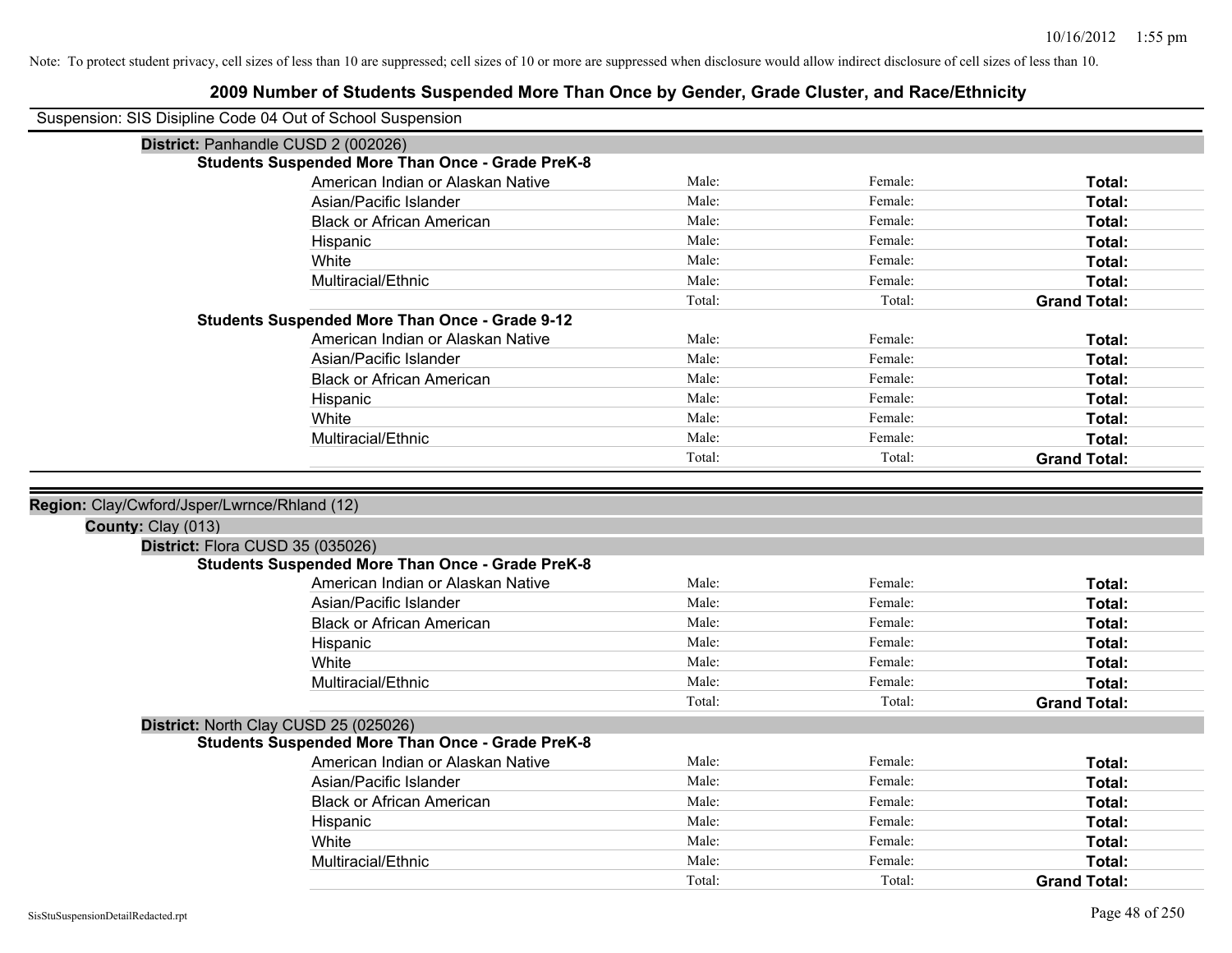|                                    | Suspension: SIS Disipline Code 04 Out of School Suspension |        |         |                     |
|------------------------------------|------------------------------------------------------------|--------|---------|---------------------|
|                                    | <b>Students Suspended More Than Once - Grade 9-12</b>      |        |         |                     |
|                                    | American Indian or Alaskan Native                          | Male:  | Female: | Total:              |
|                                    | Asian/Pacific Islander                                     | Male:  | Female: | Total:              |
|                                    | <b>Black or African American</b>                           | Male:  | Female: | Total:              |
|                                    | Hispanic                                                   | Male:  | Female: | Total:              |
|                                    | White                                                      | Male:  | Female: | Total:              |
|                                    | Multiracial/Ethnic                                         | Male:  | Female: | Total:              |
|                                    |                                                            | Total: | Total:  | <b>Grand Total:</b> |
| County: Crawford (017)             |                                                            |        |         |                     |
|                                    | District: Hutsonville CUSD 1 (001026)                      |        |         |                     |
|                                    | <b>Students Suspended More Than Once - Grade PreK-8</b>    |        |         |                     |
|                                    | American Indian or Alaskan Native                          | Male:  | Female: | Total:              |
|                                    | Asian/Pacific Islander                                     | Male:  | Female: | Total:              |
|                                    | <b>Black or African American</b>                           | Male:  | Female: | Total:              |
|                                    | Hispanic                                                   | Male:  | Female: | Total:              |
|                                    | White                                                      | Male:  | Female: | Total:              |
|                                    | Multiracial/Ethnic                                         | Male:  | Female: | Total:              |
|                                    |                                                            | Total: | Total:  | <b>Grand Total:</b> |
|                                    | District: Palestine CUSD 3 (003026)                        |        |         |                     |
|                                    | <b>Students Suspended More Than Once - Grade PreK-8</b>    |        |         |                     |
|                                    | American Indian or Alaskan Native                          | Male:  | Female: | Total:              |
|                                    | Asian/Pacific Islander                                     | Male:  | Female: | Total:              |
|                                    | <b>Black or African American</b>                           | Male:  | Female: | Total:              |
|                                    | Hispanic                                                   | Male:  | Female: | Total:              |
|                                    | White                                                      | Male:  | Female: | Total:              |
|                                    | Multiracial/Ethnic                                         | Male:  | Female: | Total:              |
|                                    |                                                            | Total: | Total:  | <b>Grand Total:</b> |
|                                    | <b>Students Suspended More Than Once - Grade 9-12</b>      |        |         |                     |
|                                    | American Indian or Alaskan Native                          | Male:  | Female: | Total:              |
|                                    | Asian/Pacific Islander                                     | Male:  | Female: | Total:              |
|                                    | <b>Black or African American</b>                           | Male:  | Female: | Total:              |
|                                    | Hispanic                                                   | Male:  | Female: | Total:              |
|                                    | White                                                      | Male:  | Female: | Total:              |
|                                    | Multiracial/Ethnic                                         | Male:  | Female: | Total:              |
|                                    |                                                            | Total: | Total:  | <b>Grand Total:</b> |
|                                    | District: Robinson CUSD 2 (002026)                         |        |         |                     |
|                                    | <b>Students Suspended More Than Once - Grade PreK-8</b>    |        |         |                     |
|                                    | American Indian or Alaskan Native                          | Male:  | Female: | Total:              |
|                                    | Asian/Pacific Islander                                     | Male:  | Female: | Total:              |
| SisStuSuspensionDetailRedacted.rpt |                                                            |        |         | Page 49 of 250      |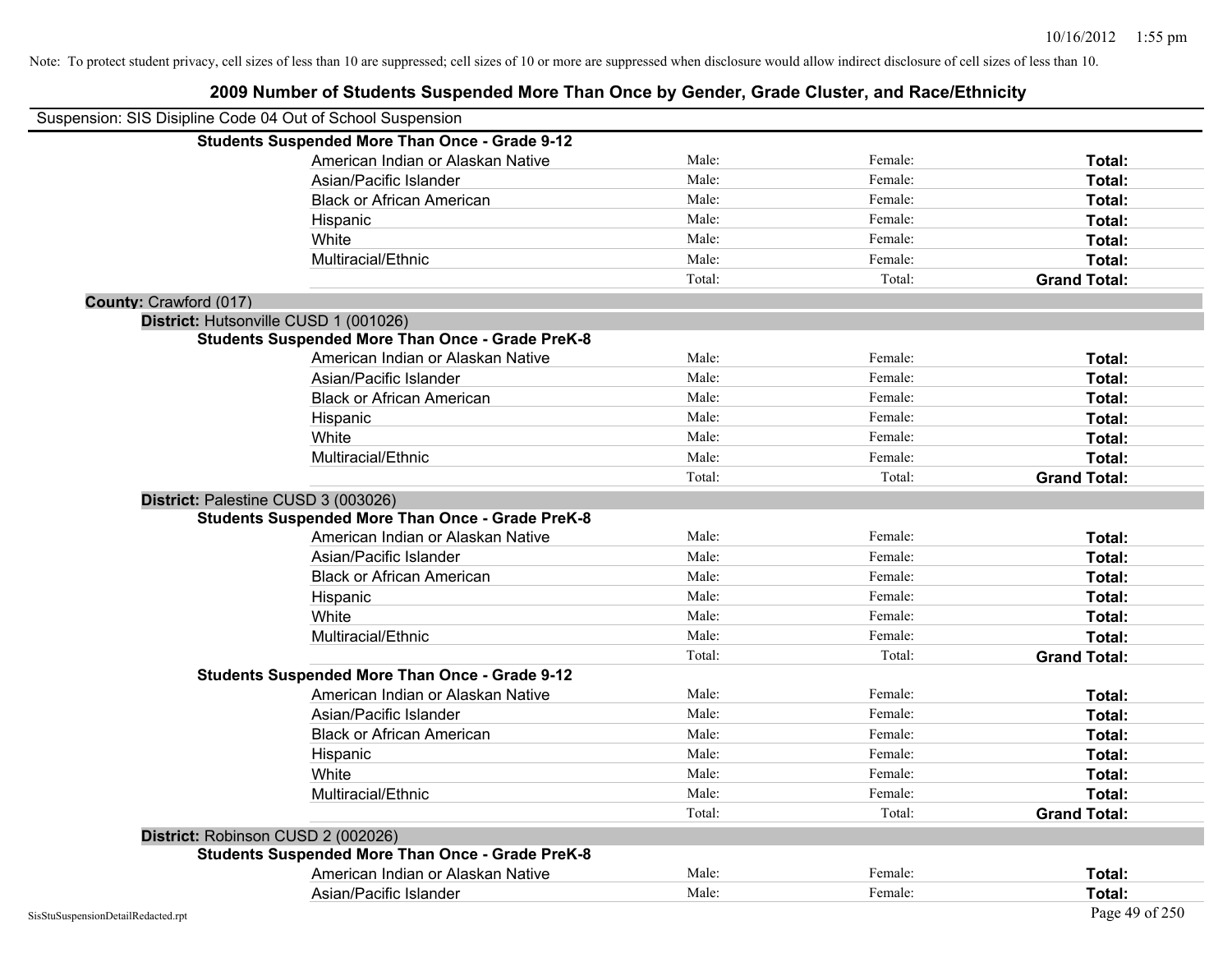| Suspension: SIS Disipline Code 04 Out of School Suspension |                                                         |        |         |                     |
|------------------------------------------------------------|---------------------------------------------------------|--------|---------|---------------------|
|                                                            | <b>Black or African American</b>                        | Male:  | Female: | Total:              |
|                                                            | Hispanic                                                | Male:  | Female: | Total:              |
|                                                            | White                                                   | Male:  | Female: | Total:              |
|                                                            | Multiracial/Ethnic                                      | Male:  | Female: | Total:              |
|                                                            |                                                         | Total: | Total:  | <b>Grand Total:</b> |
|                                                            | <b>Students Suspended More Than Once - Grade 9-12</b>   |        |         |                     |
|                                                            | American Indian or Alaskan Native                       | Male:  | Female: | Total:              |
|                                                            | Asian/Pacific Islander                                  | Male:  | Female: | Total:              |
|                                                            | <b>Black or African American</b>                        | Male:  | Female: | Total:              |
|                                                            | Hispanic                                                | Male:  | Female: | Total:              |
|                                                            | White                                                   | Male:  | Female: | Total:              |
|                                                            | Multiracial/Ethnic                                      | Male:  | Female: | Total:              |
|                                                            |                                                         | Total: | Total:  | <b>Grand Total:</b> |
|                                                            | District: South Eastern Sp Ed Program (801060)          |        |         |                     |
|                                                            | <b>Students Suspended More Than Once - Grade PreK-8</b> |        |         |                     |
|                                                            | American Indian or Alaskan Native                       | Male:  | Female: | Total:              |
|                                                            | Asian/Pacific Islander                                  | Male:  | Female: | Total:              |
|                                                            | <b>Black or African American</b>                        | Male:  | Female: | Total:              |
|                                                            | Hispanic                                                | Male:  | Female: | Total:              |
|                                                            | White                                                   | Male:  | Female: | Total:              |
|                                                            | Multiracial/Ethnic                                      | Male:  | Female: | Total:              |
|                                                            |                                                         | Total: | Total:  | <b>Grand Total:</b> |
| County: Jasper (040)                                       |                                                         |        |         |                     |
|                                                            | District: Jasper County CUD 1 (001026)                  |        |         |                     |
|                                                            | <b>Students Suspended More Than Once - Grade PreK-8</b> |        |         |                     |
|                                                            | American Indian or Alaskan Native                       | Male:  | Female: | Total:              |
|                                                            | Asian/Pacific Islander                                  | Male:  | Female: | Total:              |
|                                                            | <b>Black or African American</b>                        | Male:  | Female: | Total:              |
|                                                            | Hispanic                                                | Male:  | Female: | Total:              |
|                                                            | White                                                   | Male:  | Female: | Total:              |
|                                                            | Multiracial/Ethnic                                      | Male:  | Female: | Total:              |
|                                                            |                                                         | Total: | Total:  | <b>Grand Total:</b> |
|                                                            | <b>Students Suspended More Than Once - Grade 9-12</b>   |        |         |                     |
|                                                            | American Indian or Alaskan Native                       | Male:  | Female: | Total:              |
|                                                            | Asian/Pacific Islander                                  | Male:  | Female: | Total:              |
|                                                            | <b>Black or African American</b>                        | Male:  | Female: | Total:              |
|                                                            | Hispanic                                                | Male:  | Female: | Total:              |
|                                                            | White                                                   | Male:  | Female: | Total:              |
|                                                            | Multiracial/Ethnic                                      | Male:  | Female: | Total:              |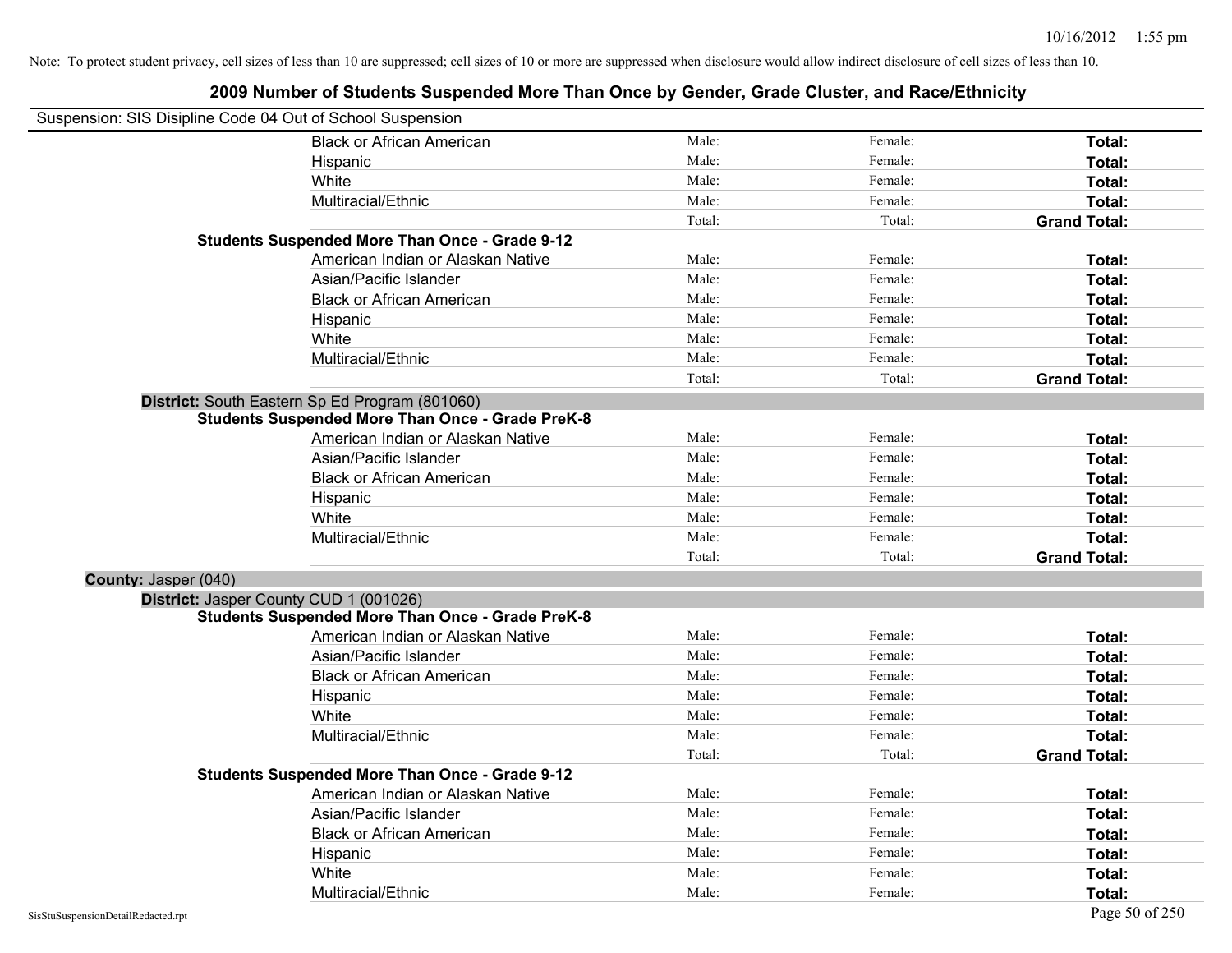#### **2009 Number of Students Suspended More Than Once by Gender, Grade Cluster, and Race/Ethnicity**

| Suspension: SIS Disipline Code 04 Out of School Suspension | Total: | Total:  | <b>Grand Total:</b> |    |
|------------------------------------------------------------|--------|---------|---------------------|----|
| County: Lawrence (051)                                     |        |         |                     |    |
| District: Lawrence County CUD 20 (020026)                  |        |         |                     |    |
| <b>Students Suspended More Than Once - Grade PreK-8</b>    |        |         |                     |    |
| American Indian or Alaskan Native                          | Male:  | Female: | Total:              |    |
| Asian/Pacific Islander                                     | Male:  | Female: | Total:              |    |
| <b>Black or African American</b>                           | Male:  | Female: | Total:              |    |
| Hispanic                                                   | Male:  | Female: | Total:              |    |
| White                                                      | Male:  | Female: | Total:              |    |
| Multiracial/Ethnic                                         | Male:  | Female: | Total:              |    |
|                                                            | Total: | Total:  | <b>Grand Total:</b> |    |
| <b>Students Suspended More Than Once - Grade 9-12</b>      |        |         |                     |    |
| American Indian or Alaskan Native                          | Male:  | Female: | Total:              |    |
| Asian/Pacific Islander                                     | Male:  | Female: | Total:              |    |
| <b>Black or African American</b>                           | Male:  | Female: | Total:              |    |
| Hispanic                                                   | Male:  | Female: | Total:              |    |
| White                                                      | Male:  | Female: | Total:              | 10 |
| Multiracial/Ethnic                                         | Male:  | Female: | Total:              |    |
|                                                            | Total: | Total:  | <b>Grand Total:</b> |    |
| District: Red Hill CUSD 10 (010026)                        |        |         |                     |    |
| <b>Students Suspended More Than Once - Grade PreK-8</b>    |        |         |                     |    |
| American Indian or Alaskan Native                          | Male:  | Female: | Total:              |    |
| Asian/Pacific Islander                                     | Male:  | Female: | Total:              |    |
| <b>Black or African American</b>                           | Male:  | Female: | Total:              |    |
| Hispanic                                                   | Male:  | Female: | Total:              |    |
| White                                                      | Male:  | Female: | Total:              | 17 |
| Multiracial/Ethnic                                         | Male:  | Female: | Total:              |    |
|                                                            | Total: | Total:  | <b>Grand Total:</b> |    |
| <b>Students Suspended More Than Once - Grade 9-12</b>      |        |         |                     |    |
| American Indian or Alaskan Native                          | Male:  | Female: | <b>Total:</b>       |    |
| Asian/Pacific Islander                                     | Male:  | Female: | Total:              |    |
| <b>Black or African American</b>                           | Male:  | Female: | Total:              |    |
| Hispanic                                                   | Male:  | Female: | Total:              |    |
| White                                                      | Male:  | Female: | Total:              |    |
| Multiracial/Ethnic                                         | Male:  | Female: | Total:              |    |
|                                                            | Total: | Total:  | <b>Grand Total:</b> |    |

**County:** Non-Public School (000)

**District:** Clay/Cwford/Jsper/Lwrnce/Rhland (000000) **Students Suspended More Than Once - Grade 9-12**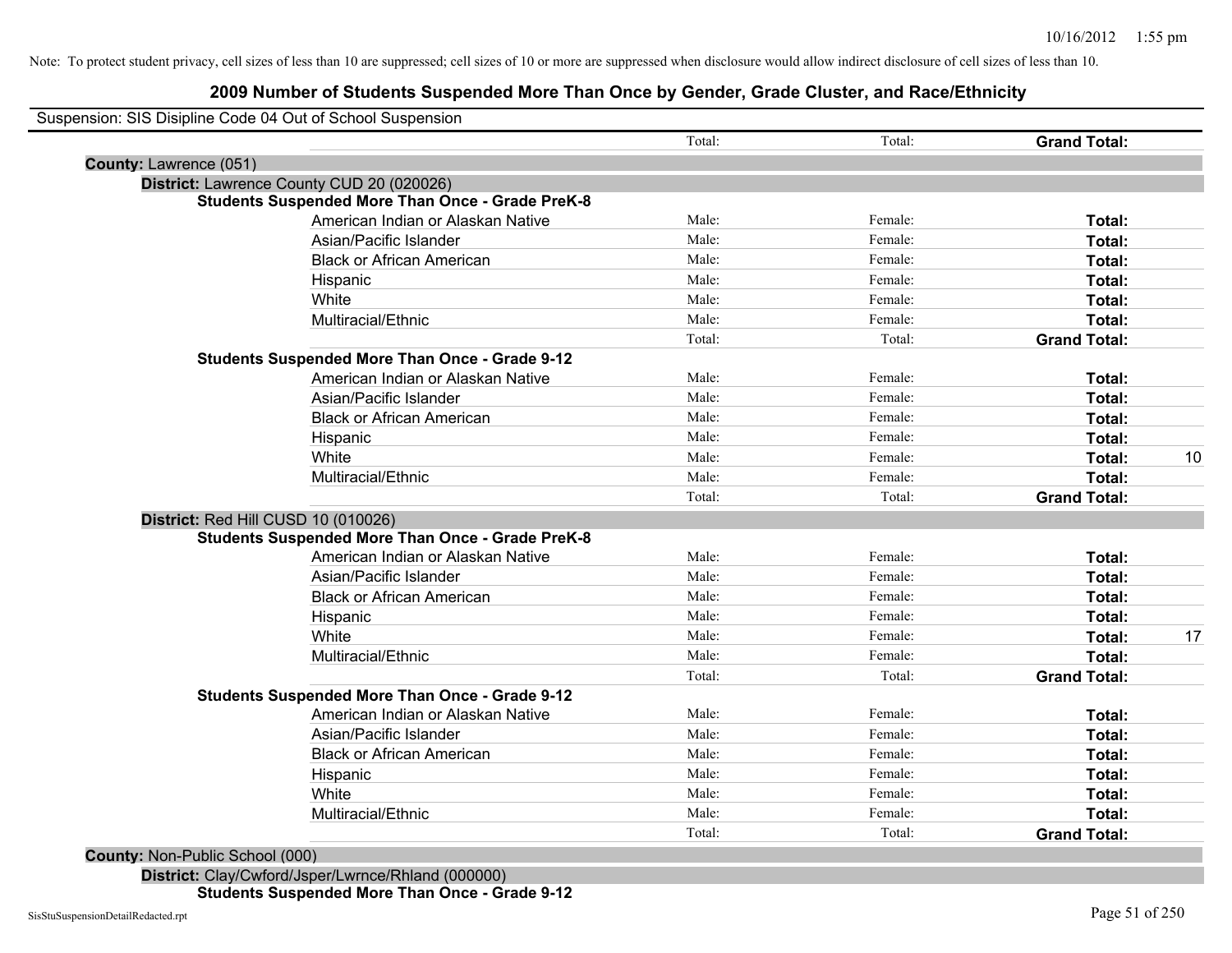| Suspension: SIS Disipline Code 04 Out of School Suspension |                                                         |        |         |                     |    |
|------------------------------------------------------------|---------------------------------------------------------|--------|---------|---------------------|----|
|                                                            | American Indian or Alaskan Native                       | Male:  | Female: | Total:              |    |
|                                                            | Asian/Pacific Islander                                  | Male:  | Female: | Total:              |    |
|                                                            | <b>Black or African American</b>                        | Male:  | Female: | Total:              |    |
|                                                            | Hispanic                                                | Male:  | Female: | Total:              |    |
|                                                            | White                                                   | Male:  | Female: | Total:              |    |
|                                                            | Multiracial/Ethnic                                      | Male:  | Female: | Total:              |    |
|                                                            |                                                         | Total: | Total:  | <b>Grand Total:</b> |    |
| County: Richland (080)                                     |                                                         |        |         |                     |    |
| District: East Richland CUSD 1 (001026)                    |                                                         |        |         |                     |    |
|                                                            | <b>Students Suspended More Than Once - Grade PreK-8</b> |        |         |                     |    |
|                                                            | American Indian or Alaskan Native                       | Male:  | Female: | Total:              |    |
|                                                            | Asian/Pacific Islander                                  | Male:  | Female: | Total:              |    |
|                                                            | <b>Black or African American</b>                        | Male:  | Female: | Total:              |    |
|                                                            | Hispanic                                                | Male:  | Female: | Total:              |    |
|                                                            | White                                                   | Male:  | Female: | Total:              | 12 |
|                                                            | Multiracial/Ethnic                                      | Male:  | Female: | Total:              |    |
|                                                            |                                                         | Total: | Total:  | <b>Grand Total:</b> |    |
|                                                            | <b>Students Suspended More Than Once - Grade 9-12</b>   |        |         |                     |    |
|                                                            | American Indian or Alaskan Native                       | Male:  | Female: | Total:              |    |
|                                                            | Asian/Pacific Islander                                  | Male:  | Female: | Total:              |    |
|                                                            | <b>Black or African American</b>                        | Male:  | Female: | Total:              |    |
|                                                            | Hispanic                                                | Male:  | Female: | Total:              |    |
|                                                            | White                                                   | Male:  | Female: | Total:              | 15 |
|                                                            | Multiracial/Ethnic                                      | Male:  | Female: | Total:              |    |
|                                                            |                                                         | Total: | Total:  | <b>Grand Total:</b> |    |
|                                                            | District: West Richland CUSD 2 (002026)                 |        |         |                     |    |
|                                                            | <b>Students Suspended More Than Once - Grade PreK-8</b> |        |         |                     |    |
|                                                            | American Indian or Alaskan Native                       | Male:  | Female: | Total:              |    |
|                                                            | Asian/Pacific Islander                                  | Male:  | Female: | Total:              |    |
|                                                            | <b>Black or African American</b>                        | Male:  | Female: | Total:              |    |
|                                                            | Hispanic                                                | Male:  | Female: | Total:              |    |
|                                                            | White                                                   | Male:  | Female: | Total:              |    |
|                                                            | Multiracial/Ethnic                                      | Male:  | Female: | Total:              |    |
|                                                            |                                                         | Total: | Total:  | <b>Grand Total:</b> |    |
|                                                            | <b>Students Suspended More Than Once - Grade 9-12</b>   |        |         |                     |    |
|                                                            | American Indian or Alaskan Native                       | Male:  | Female: | Total:              |    |
|                                                            | Asian/Pacific Islander                                  | Male:  | Female: | Total:              |    |
|                                                            | <b>Black or African American</b>                        | Male:  | Female: | Total:              |    |
|                                                            | Hispanic                                                | Male:  | Female: | Total:              |    |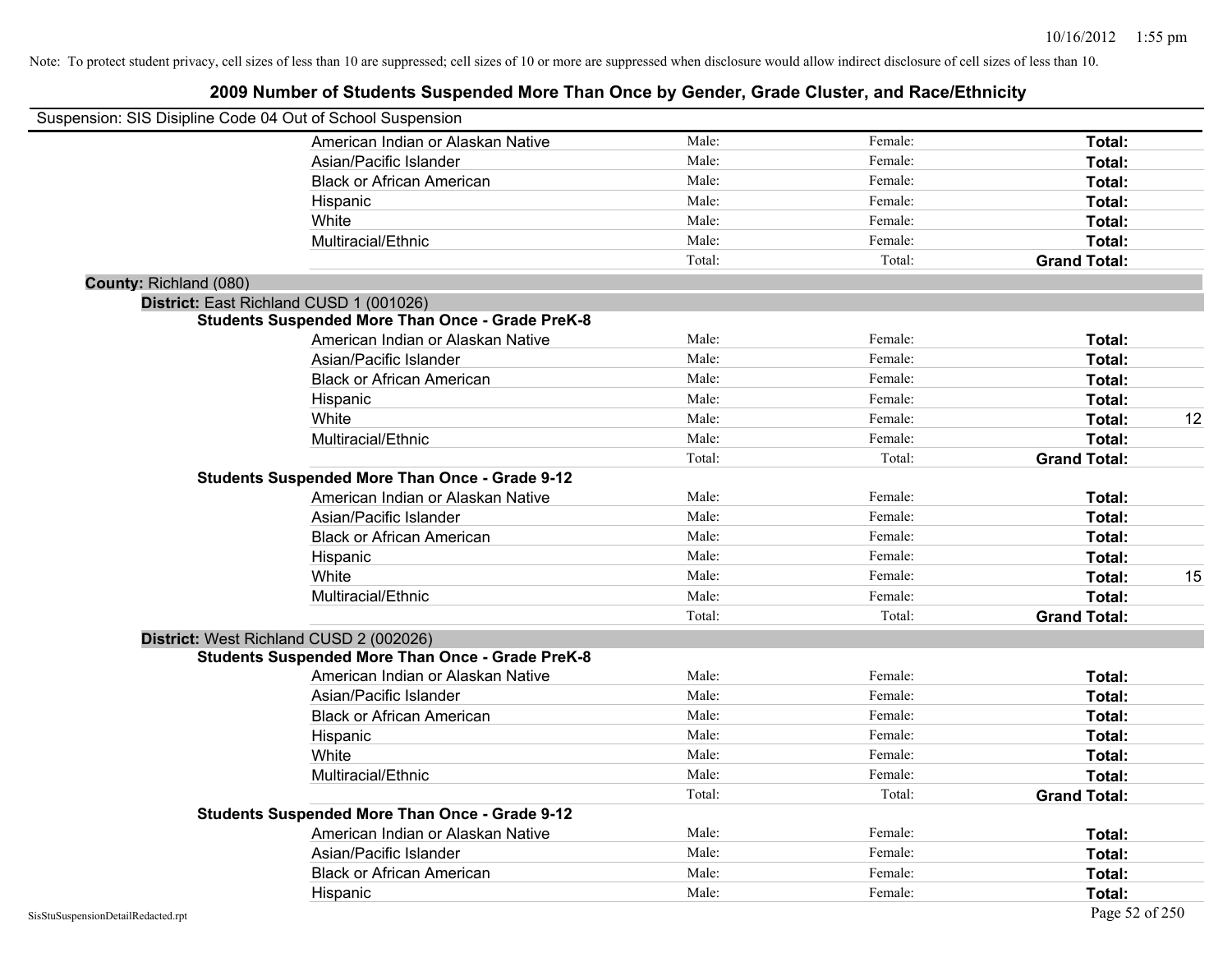|                                            | Suspension: SIS Disipline Code 04 Out of School Suspension                                   |                |         |                     |    |
|--------------------------------------------|----------------------------------------------------------------------------------------------|----------------|---------|---------------------|----|
|                                            | White                                                                                        | Male:          | Female: | Total:              |    |
|                                            | Multiracial/Ethnic                                                                           | Male:          | Female: | Total:              |    |
|                                            |                                                                                              | Total:         | Total:  | <b>Grand Total:</b> |    |
|                                            |                                                                                              |                |         |                     |    |
| Region: Clinton/Marion/Washington ROE (13) |                                                                                              |                |         |                     |    |
| County: Clinton (014)                      |                                                                                              |                |         |                     |    |
|                                            | District: Carlyle CUSD 1 (001026)<br><b>Students Suspended More Than Once - Grade PreK-8</b> |                |         |                     |    |
|                                            | American Indian or Alaskan Native                                                            | Male:          | Female: | Total:              |    |
|                                            | Asian/Pacific Islander                                                                       | Male:          | Female: | Total:              |    |
|                                            |                                                                                              | Male:          | Female: | Total:              |    |
|                                            | <b>Black or African American</b>                                                             | Male:          | Female: |                     |    |
|                                            | Hispanic<br>White                                                                            | Male:          | Female: | Total:              | 11 |
|                                            |                                                                                              | Male:          | Female: | Total:              |    |
|                                            | Multiracial/Ethnic                                                                           | Total:         |         | Total:              |    |
|                                            |                                                                                              |                | Total:  | <b>Grand Total:</b> |    |
|                                            | <b>Students Suspended More Than Once - Grade 9-12</b><br>American Indian or Alaskan Native   | Male:          | Female: |                     |    |
|                                            |                                                                                              | Male:          | Female: | Total:              |    |
|                                            | Asian/Pacific Islander                                                                       | Male:          | Female: | Total:              |    |
|                                            | <b>Black or African American</b>                                                             |                |         | Total:              |    |
|                                            | Hispanic                                                                                     | Male:<br>Male: | Female: | Total:              |    |
|                                            | White                                                                                        |                | Female: | Total:              |    |
|                                            | Multiracial/Ethnic                                                                           | Male:          | Female: | Total:              |    |
|                                            |                                                                                              | Total:         | Total:  | <b>Grand Total:</b> |    |
|                                            | District: Germantown SD 60 (060002)                                                          |                |         |                     |    |
|                                            | <b>Students Suspended More Than Once - Grade PreK-8</b>                                      |                |         |                     |    |
|                                            | American Indian or Alaskan Native                                                            | Male:          | Female: | Total:              |    |
|                                            | Asian/Pacific Islander                                                                       | Male:          | Female: | Total:              |    |
|                                            | <b>Black or African American</b>                                                             | Male:          | Female: | Total:              |    |
|                                            | Hispanic                                                                                     | Male:          | Female: | Total:              |    |
|                                            | White                                                                                        | Male:          | Female: | Total:              |    |
|                                            | Multiracial/Ethnic                                                                           | Male:          | Female: | Total:              |    |
|                                            |                                                                                              | Total:         | Total:  | <b>Grand Total:</b> |    |
|                                            | District: North Wamac SD 186 (186002)                                                        |                |         |                     |    |
|                                            | <b>Students Suspended More Than Once - Grade PreK-8</b>                                      |                |         |                     |    |
|                                            | American Indian or Alaskan Native                                                            | Male:          | Female: | Total:              |    |
|                                            | Asian/Pacific Islander                                                                       | Male:          | Female: | Total:              |    |
|                                            | <b>Black or African American</b>                                                             | Male:          | Female: | Total:              |    |
|                                            | Hispanic                                                                                     | Male:          | Female: | Total:              |    |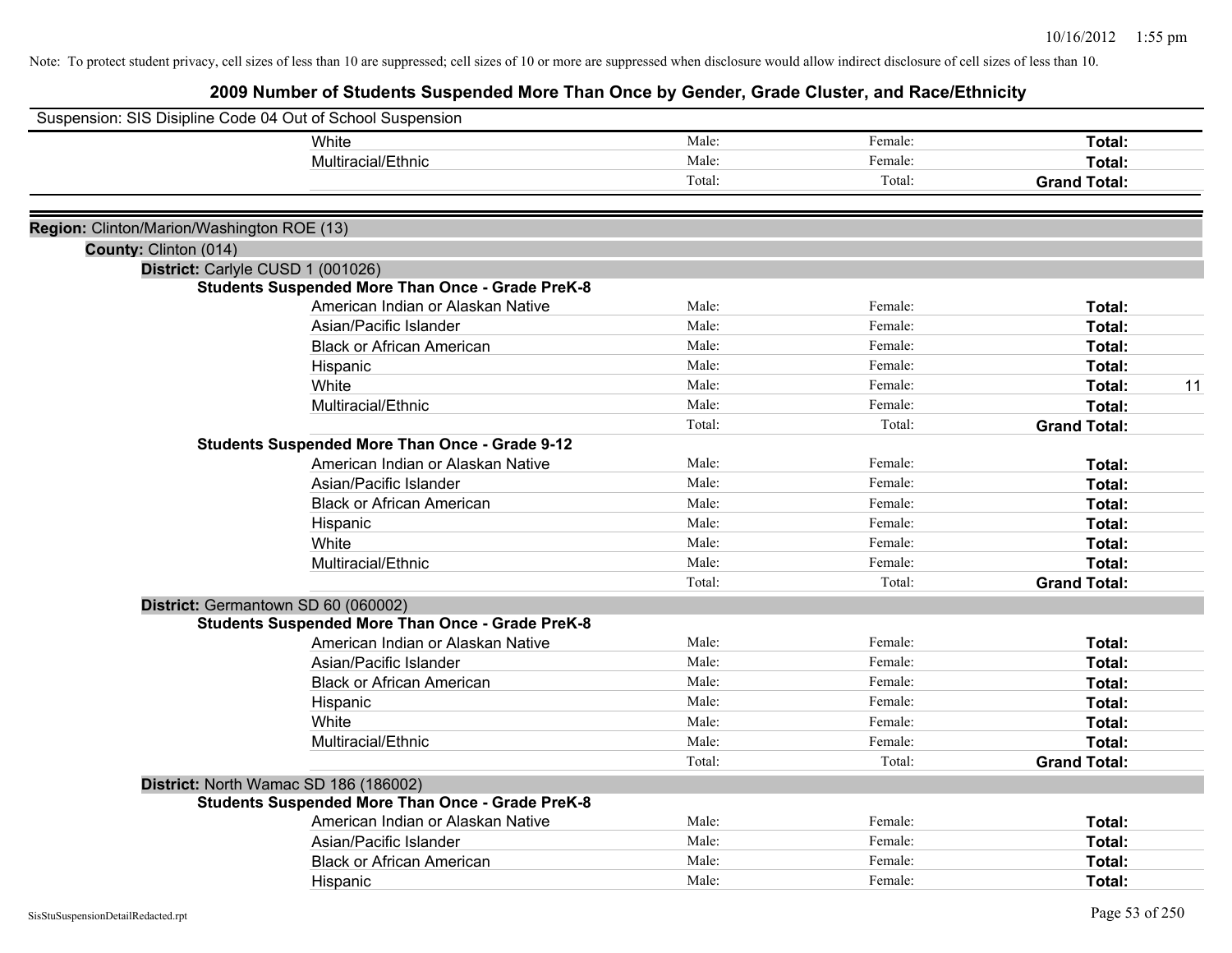| Suspension: SIS Disipline Code 04 Out of School Suspension |                                                         |        |         |                     |
|------------------------------------------------------------|---------------------------------------------------------|--------|---------|---------------------|
|                                                            | White                                                   | Male:  | Female: | Total:              |
|                                                            | Multiracial/Ethnic                                      | Male:  | Female: | Total:              |
|                                                            |                                                         | Total: | Total:  | <b>Grand Total:</b> |
| District: Wesclin CUSD 3 (003026)                          |                                                         |        |         |                     |
|                                                            | <b>Students Suspended More Than Once - Grade PreK-8</b> |        |         |                     |
|                                                            | American Indian or Alaskan Native                       | Male:  | Female: | Total:              |
|                                                            | Asian/Pacific Islander                                  | Male:  | Female: | Total:              |
|                                                            | <b>Black or African American</b>                        | Male:  | Female: | Total:              |
|                                                            | Hispanic                                                | Male:  | Female: | Total:              |
|                                                            | White                                                   | Male:  | Female: | Total:              |
|                                                            | Multiracial/Ethnic                                      | Male:  | Female: | Total:              |
|                                                            |                                                         | Total: | Total:  | <b>Grand Total:</b> |
|                                                            | <b>Students Suspended More Than Once - Grade 9-12</b>   |        |         |                     |
|                                                            | American Indian or Alaskan Native                       | Male:  | Female: | Total:              |
|                                                            | Asian/Pacific Islander                                  | Male:  | Female: | Total:              |
|                                                            | <b>Black or African American</b>                        | Male:  | Female: | Total:              |
|                                                            | Hispanic                                                | Male:  | Female: | Total:              |
|                                                            | White                                                   | Male:  | Female: | Total:              |
|                                                            | Multiracial/Ethnic                                      | Male:  | Female: | Total:              |
|                                                            |                                                         | Total: | Total:  | <b>Grand Total:</b> |
| District: Willow Grove SD 46 (046002)                      |                                                         |        |         |                     |
|                                                            | <b>Students Suspended More Than Once - Grade PreK-8</b> |        |         |                     |
|                                                            | American Indian or Alaskan Native                       | Male:  | Female: | Total:              |
|                                                            | Asian/Pacific Islander                                  | Male:  | Female: | Total:              |
|                                                            | <b>Black or African American</b>                        | Male:  | Female: | Total:              |
|                                                            | Hispanic                                                | Male:  | Female: | Total:              |
|                                                            | White                                                   | Male:  | Female: | Total:              |
|                                                            | Multiracial/Ethnic                                      | Male:  | Female: | Total:              |
|                                                            |                                                         | Total: | Total:  | <b>Grand Total:</b> |
| County: Marion (058)                                       |                                                         |        |         |                     |
| District: Central City SD 133 (133002)                     |                                                         |        |         |                     |
|                                                            | <b>Students Suspended More Than Once - Grade PreK-8</b> |        |         |                     |
|                                                            | American Indian or Alaskan Native                       | Male:  | Female: | Total:              |
|                                                            | Asian/Pacific Islander                                  | Male:  | Female: | Total:              |
|                                                            | <b>Black or African American</b>                        | Male:  | Female: | Total:              |
|                                                            | Hispanic                                                | Male:  | Female: | Total:              |
|                                                            | White                                                   | Male:  | Female: | Total:              |
|                                                            | Multiracial/Ethnic                                      | Male:  | Female: | Total:              |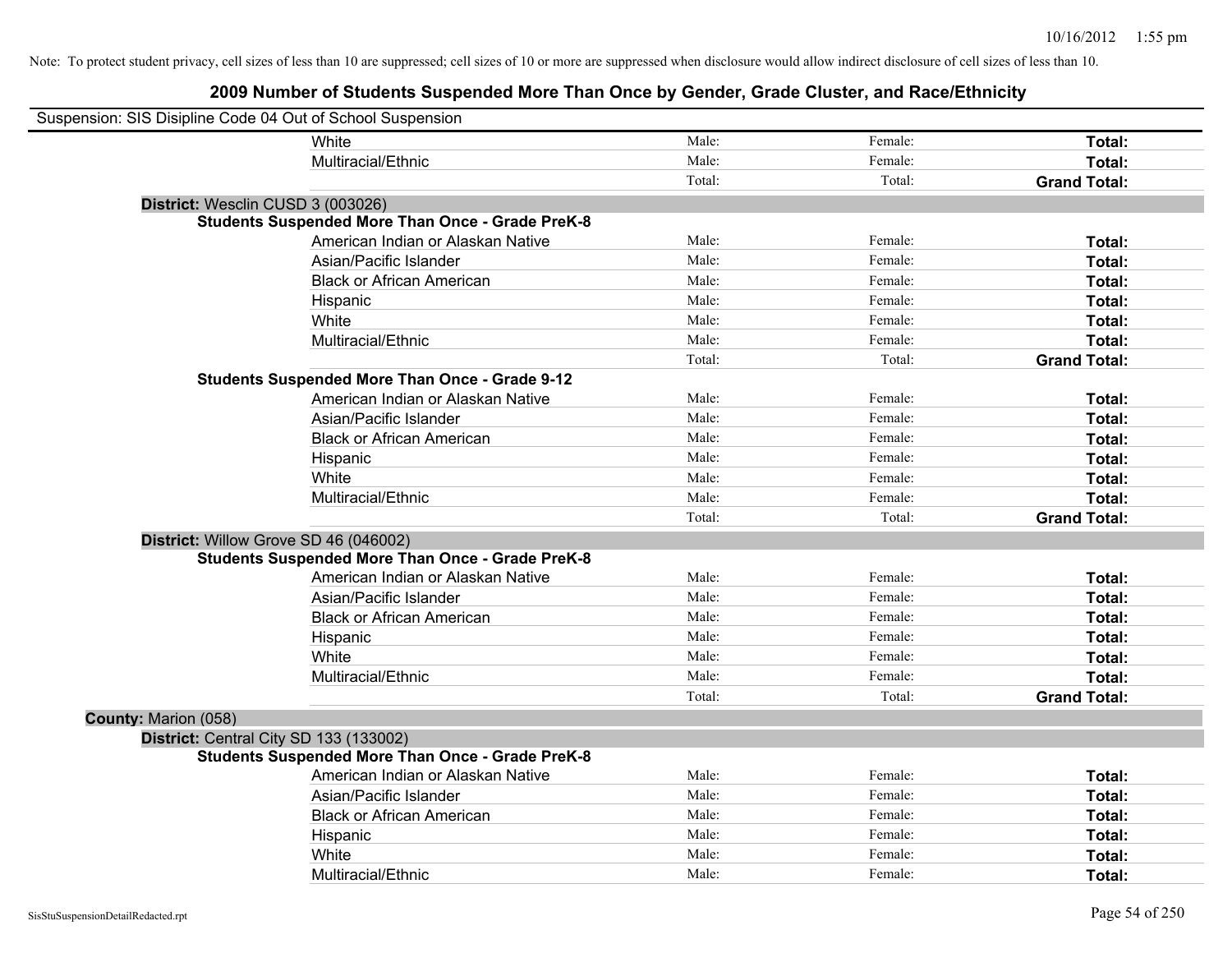| Suspension: SIS Disipline Code 04 Out of School Suspension |        |               |                     |    |
|------------------------------------------------------------|--------|---------------|---------------------|----|
|                                                            | Total: | Total:        | <b>Grand Total:</b> |    |
| District: Centralia HSD 200 (200017)                       |        |               |                     |    |
| <b>Students Suspended More Than Once - Grade 9-12</b>      |        |               |                     |    |
| American Indian or Alaskan Native                          | Male:  | Female:       | Total:              |    |
| Asian/Pacific Islander                                     | Male:  | Female:       | Total:              |    |
| <b>Black or African American</b>                           | Male:  | Female:       | Total:              | 19 |
| Hispanic                                                   | Male:  | Female:       | Total:              |    |
| White                                                      | Male:  | 24<br>Female: | 17<br>Total:        | 41 |
| Multiracial/Ethnic                                         | Male:  | Female:       | Total:              |    |
|                                                            | Total: | Total:        | <b>Grand Total:</b> |    |
| District: Centralia SD 135 (135002)                        |        |               |                     |    |
| <b>Students Suspended More Than Once - Grade PreK-8</b>    |        |               |                     |    |
| American Indian or Alaskan Native                          | Male:  | Female:       | Total:              |    |
| Asian/Pacific Islander                                     | Male:  | Female:       | Total:              |    |
| <b>Black or African American</b>                           | Male:  | Female:       | Total:              |    |
| Hispanic                                                   | Male:  | Female:       | Total:              |    |
| White                                                      | Male:  | Female:       | Total:              |    |
| Multiracial/Ethnic                                         | Male:  | Female:       | Total:              |    |
|                                                            | Total: | Total:        | <b>Grand Total:</b> |    |
| District: Patoka CUSD 100 (100026)                         |        |               |                     |    |
| <b>Students Suspended More Than Once - Grade PreK-8</b>    |        |               |                     |    |
| American Indian or Alaskan Native                          | Male:  | Female:       | Total:              |    |
| Asian/Pacific Islander                                     | Male:  | Female:       | Total:              |    |
| <b>Black or African American</b>                           | Male:  | Female:       | Total:              |    |
| Hispanic                                                   | Male:  | Female:       | Total:              |    |
| White                                                      | Male:  | Female:       | Total:              |    |
| Multiracial/Ethnic                                         | Male:  | Female:       | Total:              |    |
|                                                            | Total: | Total:        | <b>Grand Total:</b> |    |
| <b>Students Suspended More Than Once - Grade 9-12</b>      |        |               |                     |    |
| American Indian or Alaskan Native                          | Male:  | Female:       | Total:              |    |
| Asian/Pacific Islander                                     | Male:  | Female:       | Total:              |    |
| <b>Black or African American</b>                           | Male:  | Female:       | Total:              |    |
| Hispanic                                                   | Male:  | Female:       | Total:              |    |
| White                                                      | Male:  | Female:       | Total:              |    |
| Multiracial/Ethnic                                         | Male:  | Female:       | Total:              |    |
|                                                            | Total: | Total:        | <b>Grand Total:</b> |    |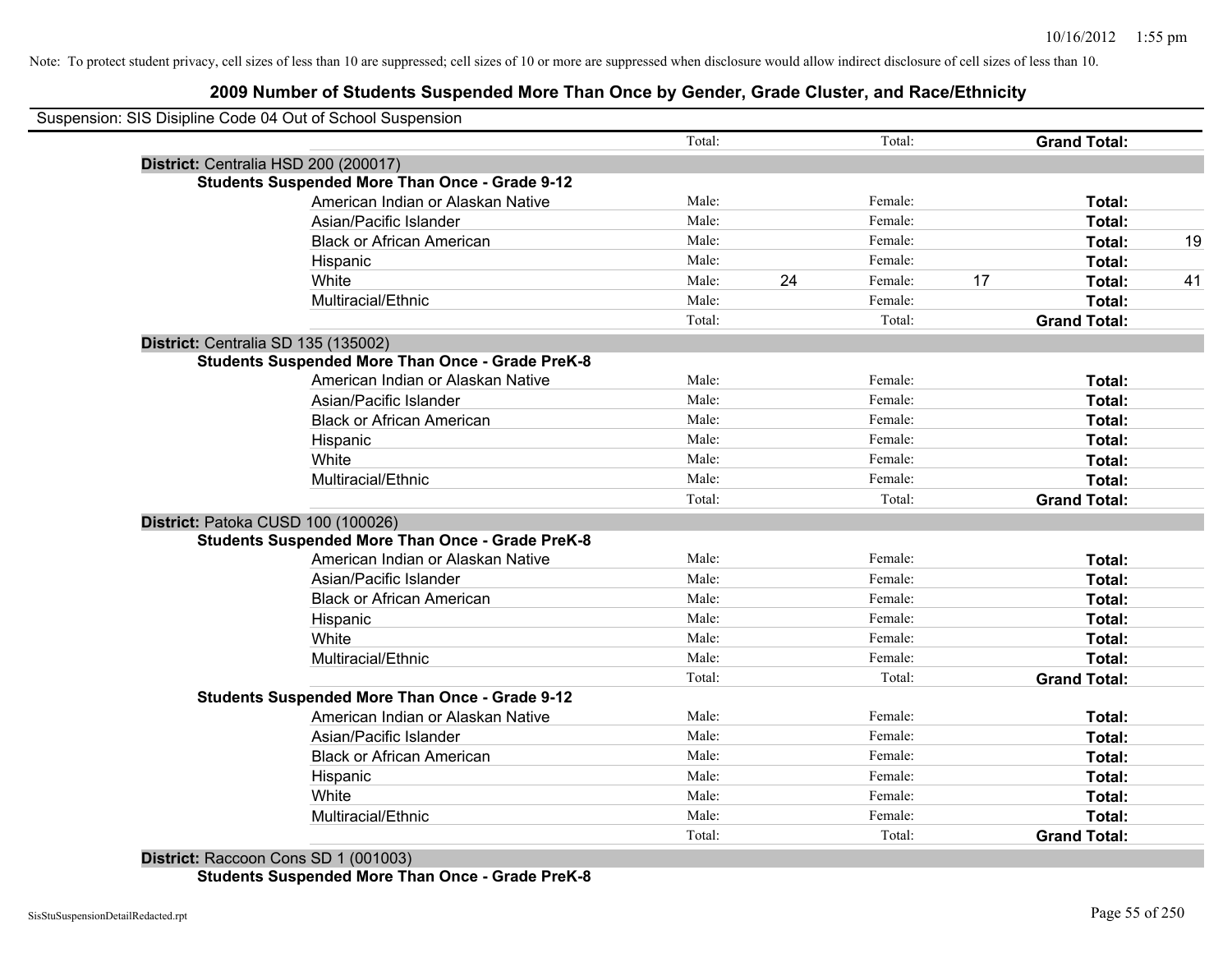| Suspension: SIS Disipline Code 04 Out of School Suspension |        |    |         |    |                     |    |
|------------------------------------------------------------|--------|----|---------|----|---------------------|----|
| American Indian or Alaskan Native                          | Male:  |    | Female: |    | Total:              |    |
| Asian/Pacific Islander                                     | Male:  |    | Female: |    | Total:              |    |
| <b>Black or African American</b>                           | Male:  |    | Female: |    | Total:              |    |
| Hispanic                                                   | Male:  |    | Female: |    | Total:              |    |
| White                                                      | Male:  |    | Female: |    | Total:              |    |
| Multiracial/Ethnic                                         | Male:  |    | Female: |    | Total:              |    |
|                                                            | Total: |    | Total:  |    | <b>Grand Total:</b> |    |
| District: Salem CHSD 600 (600016)                          |        |    |         |    |                     |    |
| <b>Students Suspended More Than Once - Grade 9-12</b>      |        |    |         |    |                     |    |
| American Indian or Alaskan Native                          | Male:  |    | Female: |    | Total:              |    |
| Asian/Pacific Islander                                     | Male:  |    | Female: |    | Total:              |    |
| <b>Black or African American</b>                           | Male:  |    | Female: |    | Total:              |    |
| Hispanic                                                   | Male:  |    | Female: |    | Total:              |    |
| White                                                      | Male:  | 21 | Female: | 12 | Total:              | 33 |
| Multiracial/Ethnic                                         | Male:  |    | Female: |    | Total:              |    |
|                                                            | Total: |    | Total:  |    | <b>Grand Total:</b> |    |
| District: Salem SD 111 (111002)                            |        |    |         |    |                     |    |
| <b>Students Suspended More Than Once - Grade PreK-8</b>    |        |    |         |    |                     |    |
| American Indian or Alaskan Native                          | Male:  |    | Female: |    | Total:              |    |
| Asian/Pacific Islander                                     | Male:  |    | Female: |    | Total:              |    |
| <b>Black or African American</b>                           | Male:  |    | Female: |    | Total:              |    |
| Hispanic                                                   | Male:  |    | Female: |    | Total:              |    |
| White                                                      | Male:  |    | Female: |    | Total:              | 24 |
| Multiracial/Ethnic                                         | Male:  |    | Female: |    | Total:              |    |
|                                                            | Total: |    | Total:  |    | <b>Grand Total:</b> |    |
| District: Sandoval CUSD 501 (501026)                       |        |    |         |    |                     |    |
| <b>Students Suspended More Than Once - Grade PreK-8</b>    |        |    |         |    |                     |    |
| American Indian or Alaskan Native                          | Male:  |    | Female: |    | Total:              |    |
| Asian/Pacific Islander                                     | Male:  |    | Female: |    | Total:              |    |
| <b>Black or African American</b>                           | Male:  |    | Female: |    | Total:              |    |
| Hispanic                                                   | Male:  |    | Female: |    | Total:              |    |
| White                                                      | Male:  |    | Female: |    | Total:              |    |
| Multiracial/Ethnic                                         | Male:  |    | Female: |    | Total:              |    |
|                                                            | Total: |    | Total:  |    | <b>Grand Total:</b> |    |
| <b>Students Suspended More Than Once - Grade 9-12</b>      |        |    |         |    |                     |    |
| American Indian or Alaskan Native                          | Male:  |    | Female: |    | Total:              |    |
| Asian/Pacific Islander                                     | Male:  |    | Female: |    | Total:              |    |
| <b>Black or African American</b>                           | Male:  |    | Female: |    | Total:              |    |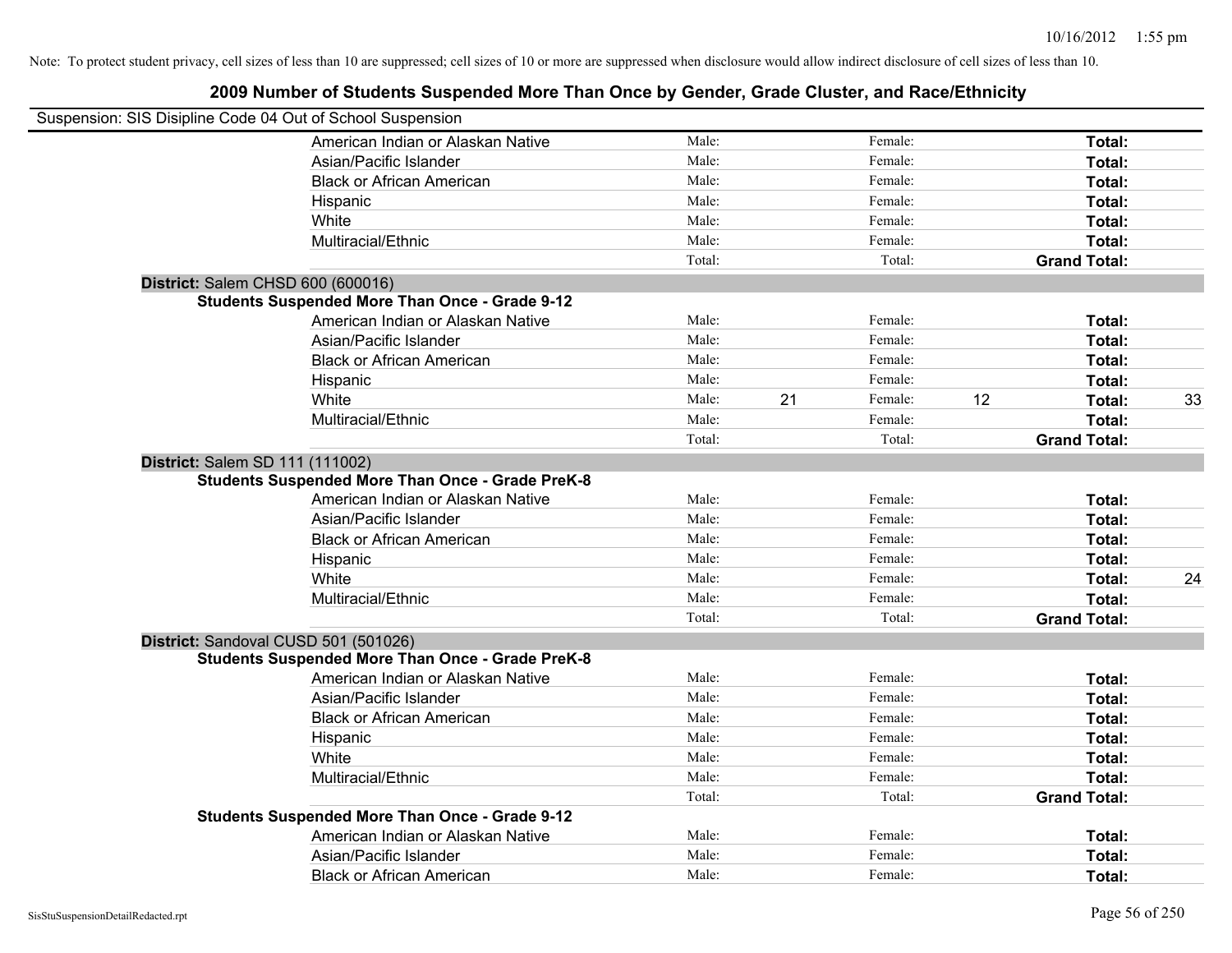| Suspension: SIS Disipline Code 04 Out of School Suspension |                                                         |        |         |                     |
|------------------------------------------------------------|---------------------------------------------------------|--------|---------|---------------------|
|                                                            | Hispanic                                                | Male:  | Female: | Total:              |
|                                                            | White                                                   | Male:  | Female: | Total:              |
|                                                            | Multiracial/Ethnic                                      | Male:  | Female: | Total:              |
|                                                            |                                                         | Total: | Total:  | <b>Grand Total:</b> |
|                                                            | District: South Central CUD 401 (401026)                |        |         |                     |
|                                                            | <b>Students Suspended More Than Once - Grade PreK-8</b> |        |         |                     |
|                                                            | American Indian or Alaskan Native                       | Male:  | Female: | Total:              |
|                                                            | Asian/Pacific Islander                                  | Male:  | Female: | Total:              |
|                                                            | <b>Black or African American</b>                        | Male:  | Female: | Total:              |
|                                                            | Hispanic                                                | Male:  | Female: | Total:              |
|                                                            | White                                                   | Male:  | Female: | Total:              |
|                                                            | Multiracial/Ethnic                                      | Male:  | Female: | Total:              |
|                                                            |                                                         | Total: | Total:  | <b>Grand Total:</b> |
| <b>County: Non-Public School (000)</b>                     |                                                         |        |         |                     |
|                                                            | District: Clinton/Marion/Washington ROE (000000)        |        |         |                     |
|                                                            | <b>Students Suspended More Than Once - Grade 9-12</b>   |        |         |                     |
|                                                            | American Indian or Alaskan Native                       | Male:  | Female: | Total:              |
|                                                            | Asian/Pacific Islander                                  | Male:  | Female: | Total:              |
|                                                            | <b>Black or African American</b>                        | Male:  | Female: | Total:              |
|                                                            | Hispanic                                                | Male:  | Female: | Total:              |
|                                                            | White                                                   | Male:  | Female: | Total:              |
|                                                            | Multiracial/Ethnic                                      | Male:  | Female: | Total:              |
|                                                            |                                                         | Total: | Total:  | <b>Grand Total:</b> |
| County: Washington (095)                                   |                                                         |        |         |                     |
| District: Nashville CHSD 99 (099016)                       |                                                         |        |         |                     |
|                                                            | <b>Students Suspended More Than Once - Grade 9-12</b>   |        |         |                     |
|                                                            | American Indian or Alaskan Native                       | Male:  | Female: | Total:              |
|                                                            | Asian/Pacific Islander                                  | Male:  | Female: | Total:              |
|                                                            | <b>Black or African American</b>                        | Male:  | Female: | Total:              |
|                                                            | Hispanic                                                | Male:  | Female: | Total:              |
|                                                            | White                                                   | Male:  | Female: | Total:              |
|                                                            | Multiracial/Ethnic                                      | Male:  | Female: | Total:              |
|                                                            |                                                         | Total: | Total:  | <b>Grand Total:</b> |
|                                                            | District: West Washington Co CUD 10 (010026)            |        |         |                     |
|                                                            | <b>Students Suspended More Than Once - Grade PreK-8</b> |        |         |                     |
|                                                            | American Indian or Alaskan Native                       | Male:  | Female: | Total:              |
|                                                            | Asian/Pacific Islander                                  | Male:  | Female: | Total:              |
|                                                            | <b>Black or African American</b>                        | Male:  | Female: | Total:              |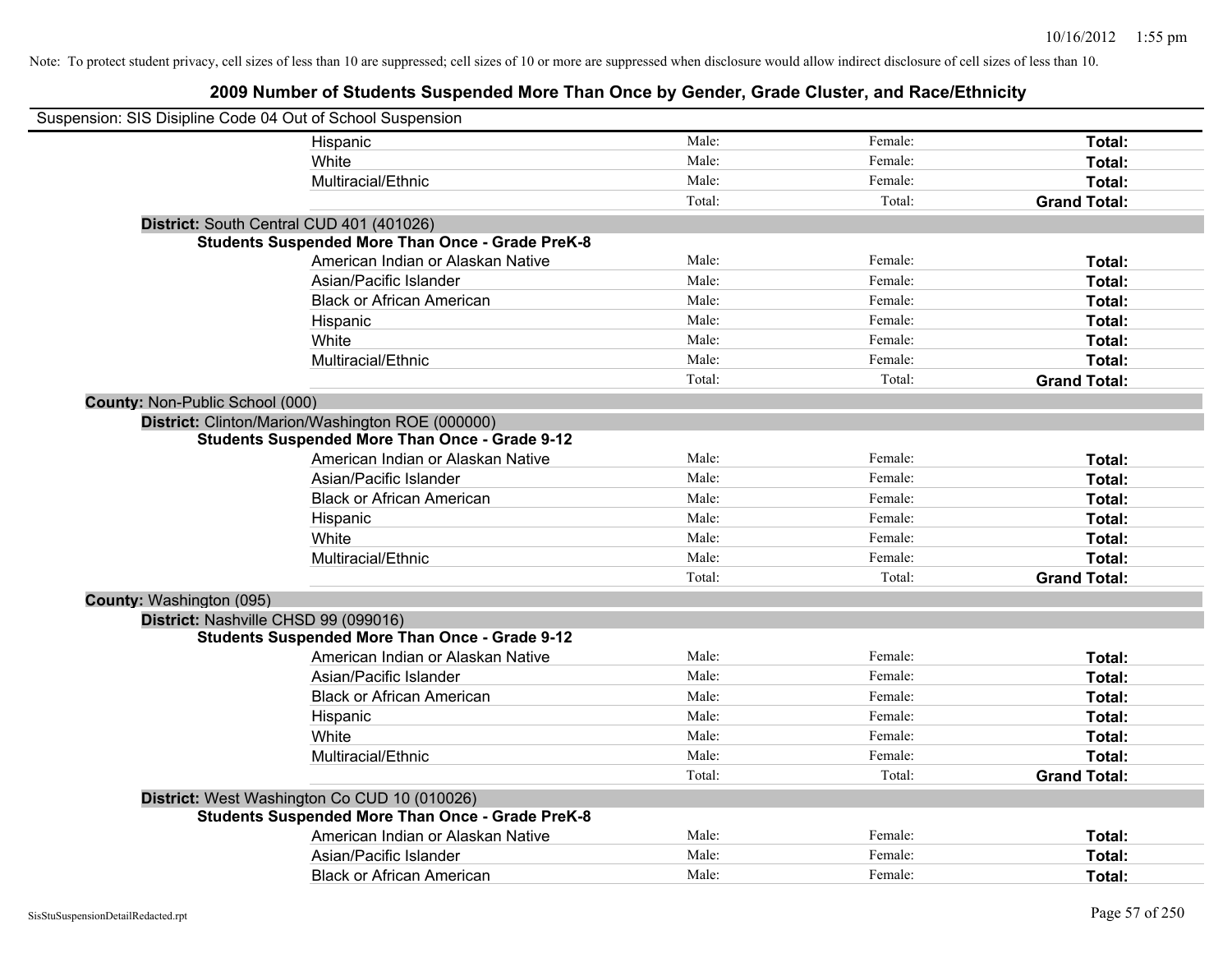|                                                | Suspension: SIS Disipline Code 04 Out of School Suspension |        |         |                     |    |
|------------------------------------------------|------------------------------------------------------------|--------|---------|---------------------|----|
|                                                | Hispanic                                                   | Male:  | Female: | Total:              |    |
|                                                | White                                                      | Male:  | Female: | Total:              |    |
|                                                | Multiracial/Ethnic                                         | Male:  | Female: | Total:              |    |
|                                                |                                                            | Total: | Total:  | <b>Grand Total:</b> |    |
|                                                |                                                            |        |         |                     |    |
| Region: Clk/Cls/Cmbn/Dglas/Edgr/Mltr/Shlb (11) |                                                            |        |         |                     |    |
| County: Clark (012)                            |                                                            |        |         |                     |    |
|                                                | District: Casey-Westfield CUSD 4C (004C26)                 |        |         |                     |    |
|                                                | <b>Students Suspended More Than Once - Grade 9-12</b>      |        |         |                     |    |
|                                                | American Indian or Alaskan Native                          | Male:  | Female: | Total:              |    |
|                                                | Asian/Pacific Islander                                     | Male:  | Female: | Total:              |    |
|                                                | <b>Black or African American</b>                           | Male:  | Female: | Total:              |    |
|                                                | Hispanic                                                   | Male:  | Female: | Total:              |    |
|                                                | White                                                      | Male:  | Female: | Total:              |    |
|                                                | Multiracial/Ethnic                                         | Male:  | Female: | Total:              |    |
|                                                |                                                            | Total: | Total:  | <b>Grand Total:</b> |    |
|                                                | District: Marshall CUSD 2C (002C26)                        |        |         |                     |    |
|                                                | <b>Students Suspended More Than Once - Grade PreK-8</b>    |        |         |                     |    |
|                                                | American Indian or Alaskan Native                          | Male:  | Female: | Total:              |    |
|                                                | Asian/Pacific Islander                                     | Male:  | Female: | Total:              |    |
|                                                | <b>Black or African American</b>                           | Male:  | Female: | Total:              |    |
|                                                | Hispanic                                                   | Male:  | Female: | Total:              |    |
|                                                | White                                                      | Male:  | Female: | <b>Total:</b>       |    |
|                                                | Multiracial/Ethnic                                         | Male:  | Female: | Total:              |    |
|                                                |                                                            | Total: | Total:  | <b>Grand Total:</b> |    |
|                                                | <b>Students Suspended More Than Once - Grade 9-12</b>      |        |         |                     |    |
|                                                | American Indian or Alaskan Native                          | Male:  | Female: | Total:              |    |
|                                                | Asian/Pacific Islander                                     | Male:  | Female: | Total:              |    |
|                                                | <b>Black or African American</b>                           | Male:  | Female: | Total:              |    |
|                                                | Hispanic                                                   | Male:  | Female: | Total:              |    |
|                                                | White                                                      | Male:  | Female: | Total:              | 10 |
|                                                | Multiracial/Ethnic                                         | Male:  | Female: | Total:              |    |
|                                                |                                                            | Total: | Total:  | <b>Grand Total:</b> |    |
|                                                | District: Martinsville CUSD 3C (003C26)                    |        |         |                     |    |
|                                                | <b>Students Suspended More Than Once - Grade 9-12</b>      |        |         |                     |    |
|                                                | American Indian or Alaskan Native                          | Male:  | Female: | Total:              |    |
|                                                | Asian/Pacific Islander                                     | Male:  | Female: | Total:              |    |
|                                                | <b>Black or African American</b>                           | Male:  | Female: | Total:              |    |
|                                                |                                                            |        |         |                     |    |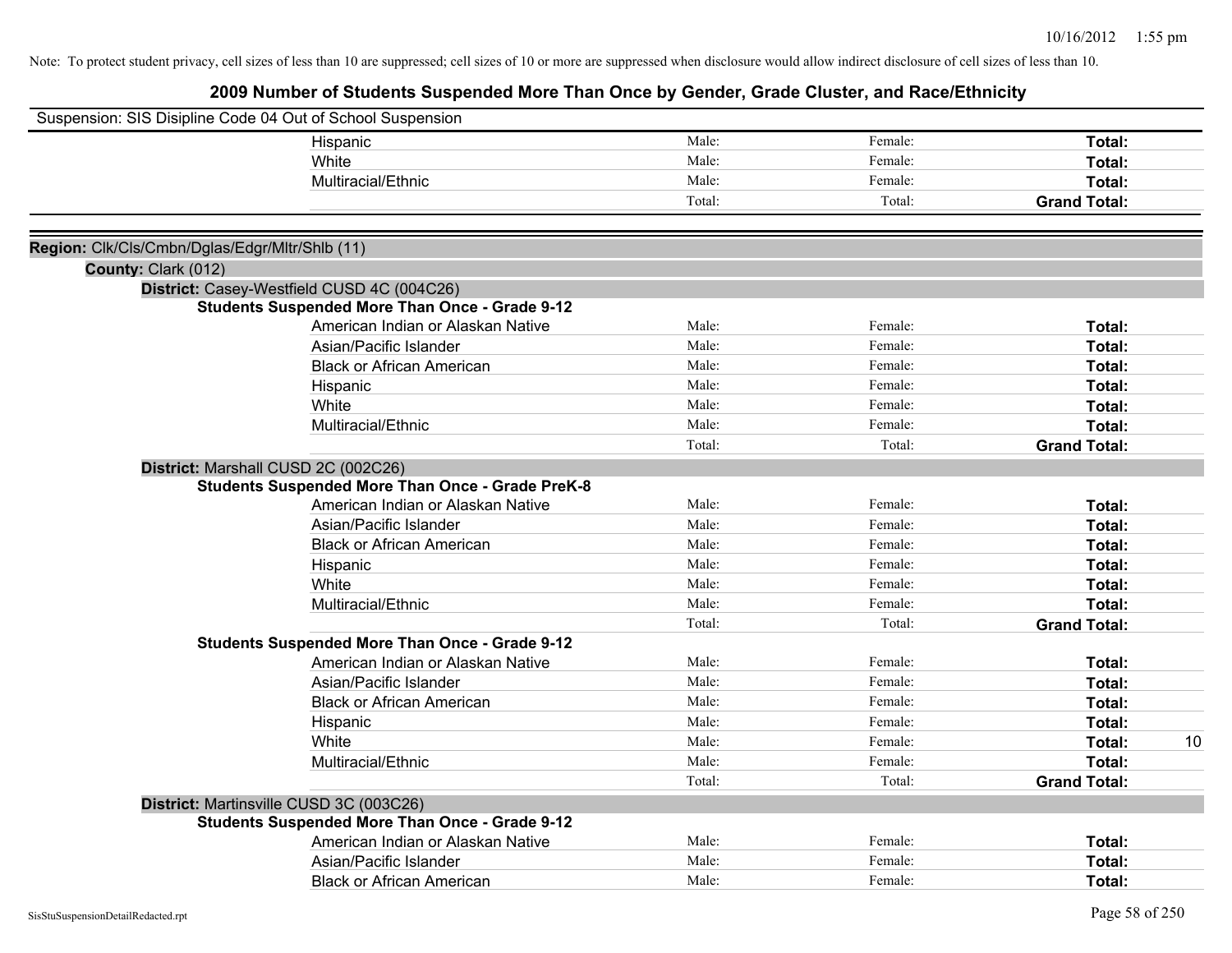| Suspension: SIS Disipline Code 04 Out of School Suspension |                                                         |        |         |                     |    |
|------------------------------------------------------------|---------------------------------------------------------|--------|---------|---------------------|----|
|                                                            | Hispanic                                                | Male:  | Female: | Total:              |    |
|                                                            | White                                                   | Male:  | Female: | Total:              |    |
|                                                            | Multiracial/Ethnic                                      | Male:  | Female: | Total:              |    |
|                                                            |                                                         | Total: | Total:  | <b>Grand Total:</b> |    |
| County: Coles (015)                                        |                                                         |        |         |                     |    |
| District: Charleston CUSD 1 (001026)                       |                                                         |        |         |                     |    |
|                                                            | <b>Students Suspended More Than Once - Grade PreK-8</b> |        |         |                     |    |
|                                                            | American Indian or Alaskan Native                       | Male:  | Female: | Total:              |    |
|                                                            | Asian/Pacific Islander                                  | Male:  | Female: | Total:              |    |
|                                                            | <b>Black or African American</b>                        | Male:  | Female: | Total:              |    |
|                                                            | Hispanic                                                | Male:  | Female: | Total:              |    |
|                                                            | White                                                   | Male:  | Female: | Total:              |    |
|                                                            | Multiracial/Ethnic                                      | Male:  | Female: | Total:              |    |
|                                                            |                                                         | Total: | Total:  | <b>Grand Total:</b> |    |
|                                                            | <b>Students Suspended More Than Once - Grade 9-12</b>   |        |         |                     |    |
|                                                            | American Indian or Alaskan Native                       | Male:  | Female: | Total:              |    |
|                                                            | Asian/Pacific Islander                                  | Male:  | Female: | Total:              |    |
|                                                            | <b>Black or African American</b>                        | Male:  | Female: | Total:              |    |
|                                                            | Hispanic                                                | Male:  | Female: | Total:              |    |
|                                                            | White                                                   | Male:  | Female: | Total:              |    |
|                                                            | Multiracial/Ethnic                                      | Male:  | Female: | Total:              |    |
|                                                            |                                                         | Total: | Total:  | <b>Grand Total:</b> | 11 |
|                                                            | District: Eastern IL Area of Spec Educ (801060)         |        |         |                     |    |
|                                                            | <b>Students Suspended More Than Once - Grade 9-12</b>   |        |         |                     |    |
|                                                            | American Indian or Alaskan Native                       | Male:  | Female: | Total:              |    |
|                                                            | Asian/Pacific Islander                                  | Male:  | Female: | Total:              |    |
|                                                            | <b>Black or African American</b>                        | Male:  | Female: | Total:              |    |
|                                                            | Hispanic                                                | Male:  | Female: | Total:              |    |
|                                                            | White                                                   | Male:  | Female: | Total:              |    |
|                                                            | Multiracial/Ethnic                                      | Male:  | Female: | Total:              |    |
|                                                            |                                                         | Total: | Total:  | <b>Grand Total:</b> |    |
| District: Mattoon CUSD 2 (002026)                          |                                                         |        |         |                     |    |
|                                                            | <b>Students Suspended More Than Once - Grade PreK-8</b> |        |         |                     |    |
|                                                            | American Indian or Alaskan Native                       | Male:  | Female: | Total:              |    |
|                                                            | Asian/Pacific Islander                                  | Male:  | Female: | Total:              |    |
|                                                            | <b>Black or African American</b>                        | Male:  | Female: | Total:              |    |
|                                                            | Hispanic                                                | Male:  | Female: | Total:              |    |
|                                                            | White                                                   | Male:  | Female: | Total:              | 27 |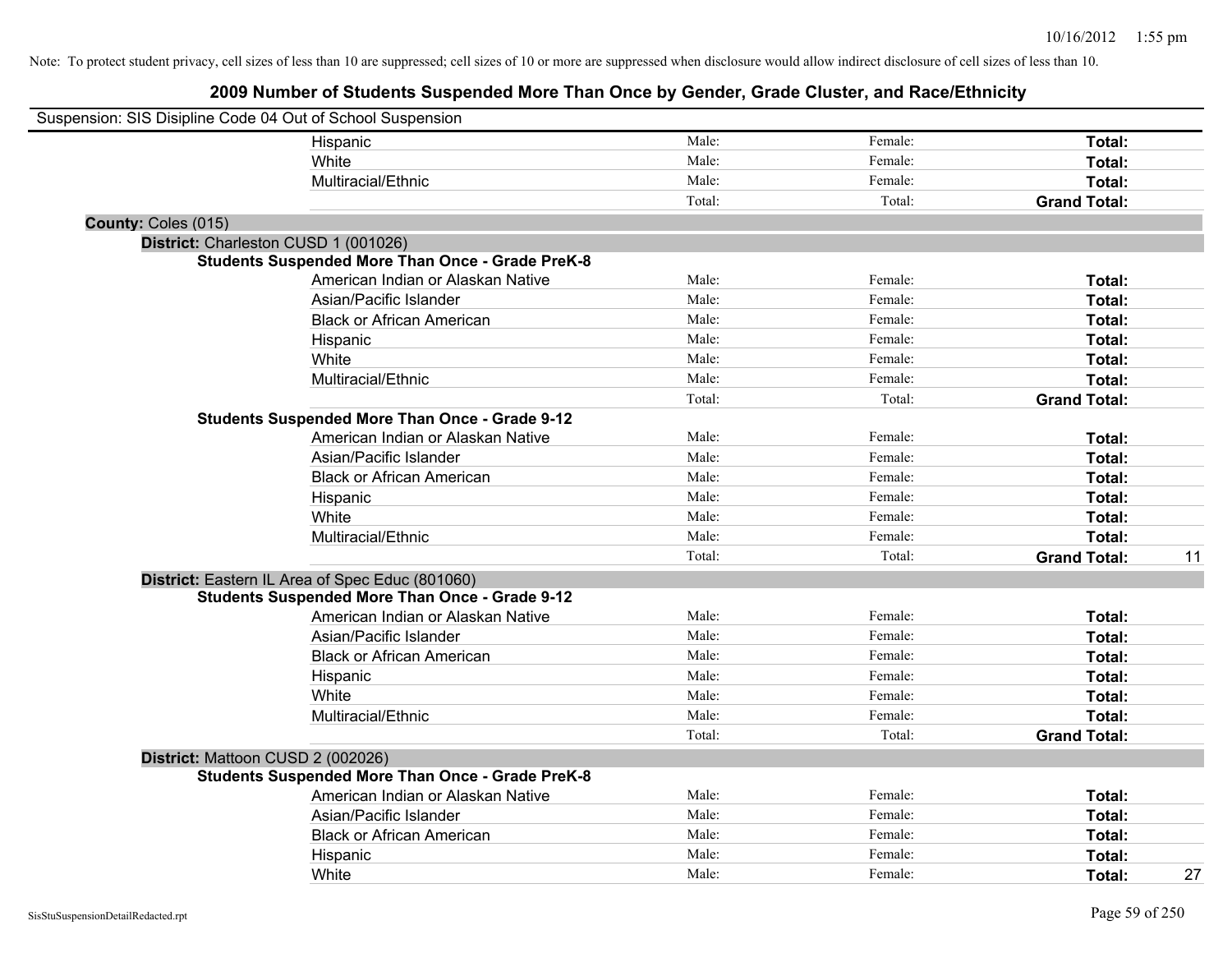| Suspension: SIS Disipline Code 04 Out of School Suspension |                                                       |        |         |                     |    |
|------------------------------------------------------------|-------------------------------------------------------|--------|---------|---------------------|----|
|                                                            | Multiracial/Ethnic                                    | Male:  | Female: | Total:              |    |
|                                                            |                                                       | Total: | Total:  | <b>Grand Total:</b> |    |
|                                                            | <b>Students Suspended More Than Once - Grade 9-12</b> |        |         |                     |    |
|                                                            | American Indian or Alaskan Native                     | Male:  | Female: | Total:              |    |
|                                                            | Asian/Pacific Islander                                | Male:  | Female: | Total:              |    |
|                                                            | <b>Black or African American</b>                      | Male:  | Female: | Total:              |    |
|                                                            | Hispanic                                              | Male:  | Female: | Total:              |    |
|                                                            | White                                                 | Male:  | Female: | Total:              | 13 |
|                                                            | Multiracial/Ethnic                                    | Male:  | Female: | Total:              |    |
|                                                            |                                                       | Total: | Total:  | <b>Grand Total:</b> |    |
| District: Oakland CUSD 5 (005026)                          |                                                       |        |         |                     |    |
|                                                            | <b>Students Suspended More Than Once - Grade 9-12</b> |        |         |                     |    |
|                                                            | American Indian or Alaskan Native                     | Male:  | Female: | Total:              |    |
|                                                            | Asian/Pacific Islander                                | Male:  | Female: | Total:              |    |
|                                                            | <b>Black or African American</b>                      | Male:  | Female: | Total:              |    |
|                                                            | Hispanic                                              | Male:  | Female: | Total:              |    |
|                                                            | White                                                 | Male:  | Female: | Total:              |    |
|                                                            | Multiracial/Ethnic                                    | Male:  | Female: | Total:              |    |
|                                                            |                                                       | Total: | Total:  | <b>Grand Total:</b> |    |
| County: Cumberland (018)                                   |                                                       |        |         |                     |    |
| District: Neoga CUSD 3 (003026)                            |                                                       |        |         |                     |    |
|                                                            | <b>Students Suspended More Than Once - Grade 9-12</b> |        |         |                     |    |
|                                                            | American Indian or Alaskan Native                     | Male:  | Female: | Total:              |    |
|                                                            | Asian/Pacific Islander                                | Male:  | Female: | Total:              |    |
|                                                            | <b>Black or African American</b>                      | Male:  | Female: | Total:              |    |
|                                                            | Hispanic                                              | Male:  | Female: | Total:              |    |
|                                                            | White                                                 | Male:  | Female: | Total:              |    |
|                                                            | Multiracial/Ethnic                                    | Male:  | Female: | Total:              |    |
|                                                            |                                                       | Total: | Total:  | <b>Grand Total:</b> |    |
| <b>County: Douglas (021)</b>                               |                                                       |        |         |                     |    |
| District: Arthur CUSD 305 (305026)                         |                                                       |        |         |                     |    |
|                                                            | <b>Students Suspended More Than Once - Grade 9-12</b> |        |         |                     |    |
|                                                            | American Indian or Alaskan Native                     | Male:  | Female: | Total:              |    |
|                                                            | Asian/Pacific Islander                                | Male:  | Female: | Total:              |    |
|                                                            | <b>Black or African American</b>                      | Male:  | Female: | Total:              |    |
|                                                            | Hispanic                                              | Male:  | Female: | Total:              |    |
|                                                            | White                                                 | Male:  | Female: | Total:              |    |
|                                                            | Multiracial/Ethnic                                    | Male:  | Female: | Total:              |    |
|                                                            |                                                       | Total: | Total:  | <b>Grand Total:</b> |    |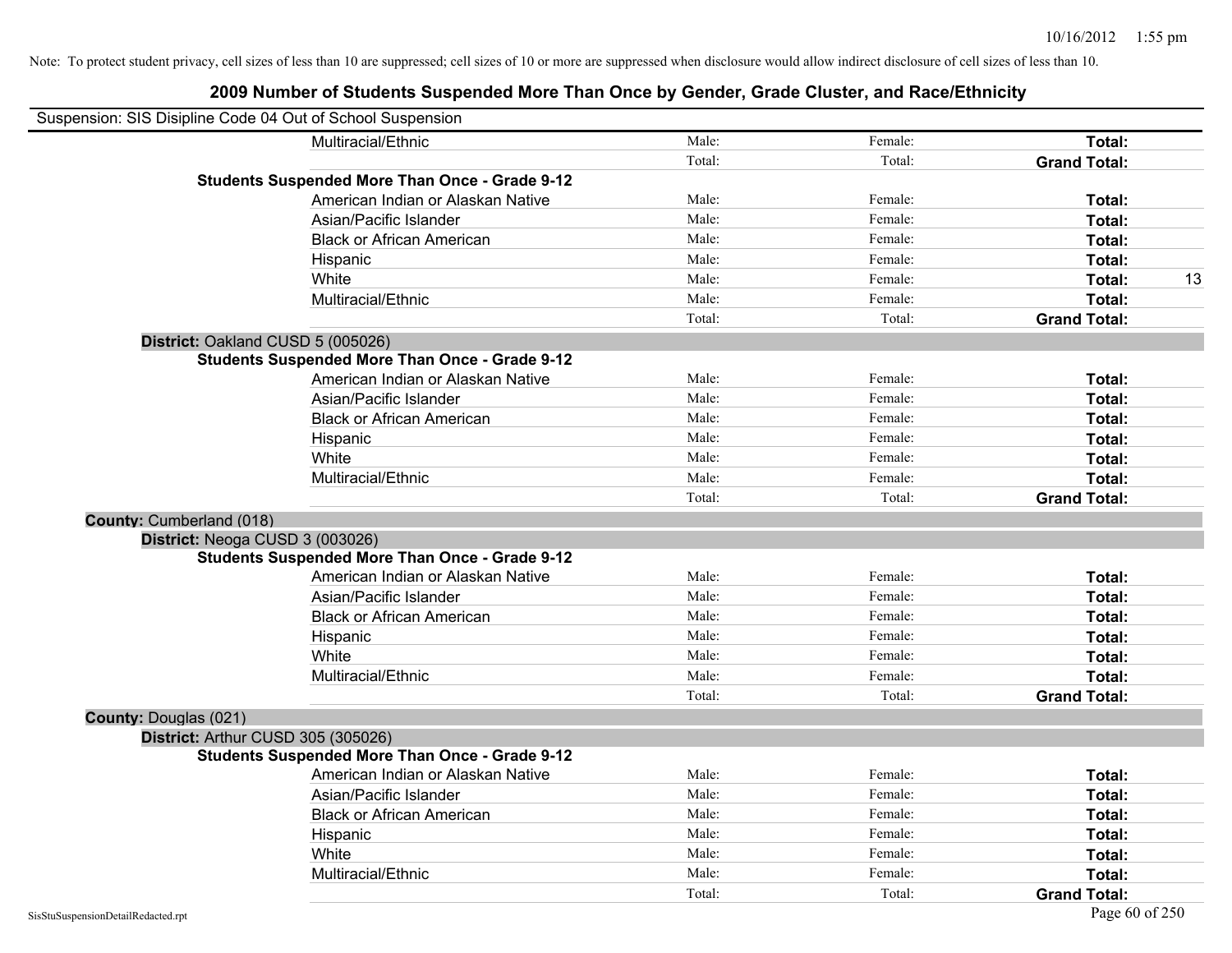#### **2009 Number of Students Suspended More Than Once by Gender, Grade Cluster, and Race/Ethnicity**

|                     | Suspension: SIS Disipline Code 04 Out of School Suspension |        |         |                     |
|---------------------|------------------------------------------------------------|--------|---------|---------------------|
|                     | District: Tuscola CUSD 301 (301026)                        |        |         |                     |
|                     | <b>Students Suspended More Than Once - Grade PreK-8</b>    |        |         |                     |
|                     | American Indian or Alaskan Native                          | Male:  | Female: | Total:              |
|                     | Asian/Pacific Islander                                     | Male:  | Female: | <b>Total:</b>       |
|                     | <b>Black or African American</b>                           | Male:  | Female: | Total:              |
|                     | Hispanic                                                   | Male:  | Female: | Total:              |
|                     | White                                                      | Male:  | Female: | Total:              |
|                     | Multiracial/Ethnic                                         | Male:  | Female: | Total:              |
|                     |                                                            | Total: | Total:  | <b>Grand Total:</b> |
|                     | District: Villa Grove CUSD 302 (302026)                    |        |         |                     |
|                     | <b>Students Suspended More Than Once - Grade PreK-8</b>    |        |         |                     |
|                     | American Indian or Alaskan Native                          | Male:  | Female: | Total:              |
|                     | Asian/Pacific Islander                                     | Male:  | Female: | Total:              |
|                     | <b>Black or African American</b>                           | Male:  | Female: | Total:              |
|                     | Hispanic                                                   | Male:  | Female: | Total:              |
|                     | White                                                      | Male:  | Female: | Total:              |
|                     | Multiracial/Ethnic                                         | Male:  | Female: | Total:              |
|                     |                                                            | Total: | Total:  | <b>Grand Total:</b> |
|                     | <b>Students Suspended More Than Once - Grade 9-12</b>      |        |         |                     |
|                     | American Indian or Alaskan Native                          | Male:  | Female: | Total:              |
|                     | Asian/Pacific Islander                                     | Male:  | Female: | <b>Total:</b>       |
|                     | <b>Black or African American</b>                           | Male:  | Female: | Total:              |
|                     | Hispanic                                                   | Male:  | Female: | Total:              |
|                     | White                                                      | Male:  | Female: | Total:              |
|                     | Multiracial/Ethnic                                         | Male:  | Female: | Total:              |
|                     |                                                            | Total: | Total:  | <b>Grand Total:</b> |
| County: Edgar (023) |                                                            |        |         |                     |
|                     | District: Edgar County CUD 6 (006026)                      |        |         |                     |
|                     | <b>Students Suspended More Than Once - Grade 9-12</b>      |        |         |                     |
|                     | American Indian or Alaskan Native                          | Male:  | Female: | Total:              |
|                     | Asian/Pacific Islander                                     | Male:  | Female: | <b>Total:</b>       |
|                     | <b>Black or African American</b>                           | Male:  | Female: | Total:              |
|                     | Hispanic                                                   | Male:  | Female: | Total:              |
|                     | White                                                      | Male:  | Female: | Total:              |
|                     | Multiracial/Ethnic                                         | Male:  | Female: | <b>Total:</b>       |
|                     |                                                            | Total: | Total:  | <b>Grand Total:</b> |
|                     |                                                            |        |         |                     |

**District:** Kansas CUSD 3 (003026) **Students Suspended More Than Once - Grade 9-12**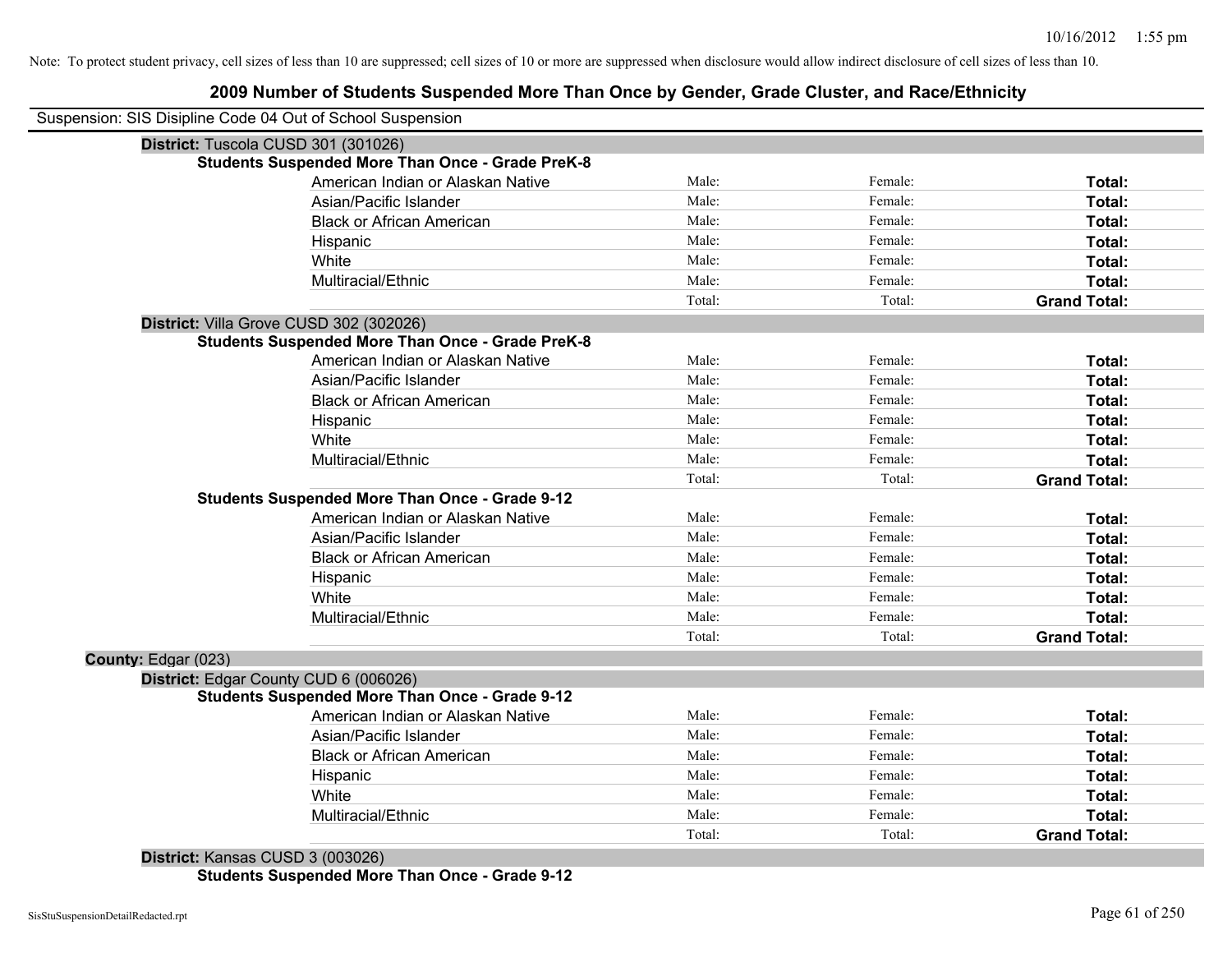| Suspension: SIS Disipline Code 04 Out of School Suspension |                                                         |        |         |                     |
|------------------------------------------------------------|---------------------------------------------------------|--------|---------|---------------------|
|                                                            | American Indian or Alaskan Native                       | Male:  | Female: | Total:              |
|                                                            | Asian/Pacific Islander                                  | Male:  | Female: | Total:              |
|                                                            | <b>Black or African American</b>                        | Male:  | Female: | Total:              |
|                                                            | Hispanic                                                | Male:  | Female: | Total:              |
|                                                            | White                                                   | Male:  | Female: | Total:              |
|                                                            | Multiracial/Ethnic                                      | Male:  | Female: | Total:              |
|                                                            |                                                         | Total: | Total:  | <b>Grand Total:</b> |
| District: Paris-Union SD 95 (095025)                       |                                                         |        |         |                     |
|                                                            | <b>Students Suspended More Than Once - Grade PreK-8</b> |        |         |                     |
|                                                            | American Indian or Alaskan Native                       | Male:  | Female: | Total:              |
|                                                            | Asian/Pacific Islander                                  | Male:  | Female: | Total:              |
|                                                            | <b>Black or African American</b>                        | Male:  | Female: | Total:              |
|                                                            | Hispanic                                                | Male:  | Female: | Total:              |
|                                                            | White                                                   | Male:  | Female: | Total:              |
|                                                            | Multiracial/Ethnic                                      | Male:  | Female: | Total:              |
|                                                            |                                                         | Total: | Total:  | <b>Grand Total:</b> |
|                                                            | <b>Students Suspended More Than Once - Grade 9-12</b>   |        |         |                     |
|                                                            | American Indian or Alaskan Native                       | Male:  | Female: | Total:              |
|                                                            | Asian/Pacific Islander                                  | Male:  | Female: | Total:              |
|                                                            | <b>Black or African American</b>                        | Male:  | Female: | Total:              |
|                                                            | Hispanic                                                | Male:  | Female: | Total:              |
|                                                            | White                                                   | Male:  | Female: | 21<br>Total:        |
|                                                            | Multiracial/Ethnic                                      | Male:  | Female: | Total:              |
|                                                            |                                                         | Total: | Total:  | <b>Grand Total:</b> |
| District: Shiloh CUSD 1 (001026)                           |                                                         |        |         |                     |
|                                                            | <b>Students Suspended More Than Once - Grade 9-12</b>   |        |         |                     |
|                                                            | American Indian or Alaskan Native                       | Male:  | Female: | Total:              |
|                                                            | Asian/Pacific Islander                                  | Male:  | Female: | Total:              |
|                                                            | <b>Black or African American</b>                        | Male:  | Female: | Total:              |
|                                                            | Hispanic                                                | Male:  | Female: | Total:              |
|                                                            | White                                                   | Male:  | Female: | Total:              |
|                                                            | Multiracial/Ethnic                                      | Male:  | Female: | Total:              |
|                                                            |                                                         | Total: | Total:  | <b>Grand Total:</b> |
| <b>County: Moultrie (070)</b>                              |                                                         |        |         |                     |
|                                                            | District: Lovington CUSD 303 (303026)                   |        |         |                     |
|                                                            | <b>Students Suspended More Than Once - Grade 9-12</b>   |        |         |                     |
|                                                            | American Indian or Alaskan Native                       | Male:  | Female: | Total:              |
|                                                            | Asian/Pacific Islander                                  | Male:  | Female: | Total:              |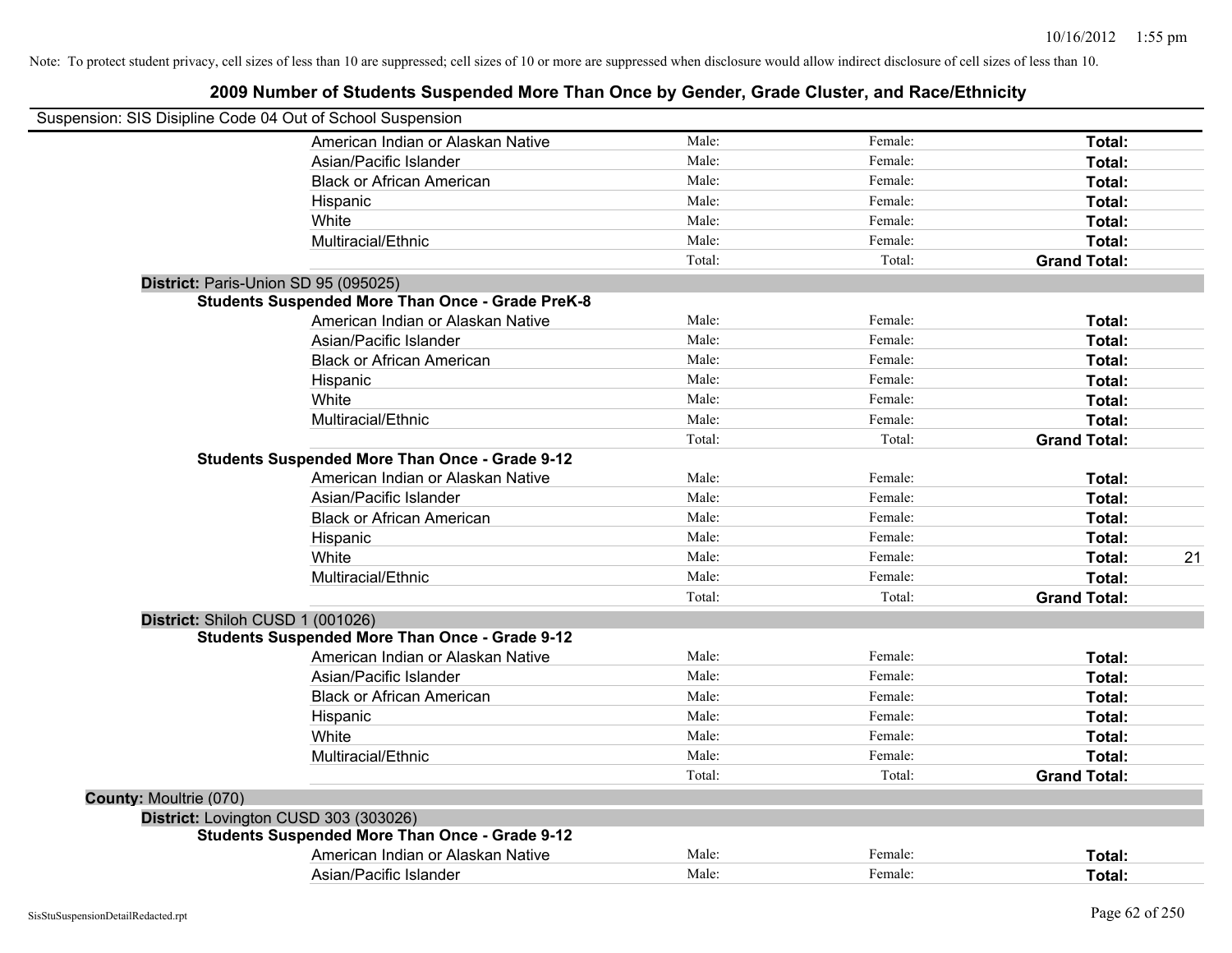| Suspension: SIS Disipline Code 04 Out of School Suspension |                                                         |        |         |                     |
|------------------------------------------------------------|---------------------------------------------------------|--------|---------|---------------------|
|                                                            | <b>Black or African American</b>                        | Male:  | Female: | Total:              |
|                                                            | Hispanic                                                | Male:  | Female: | Total:              |
|                                                            | White                                                   | Male:  | Female: | Total:              |
|                                                            | Multiracial/Ethnic                                      | Male:  | Female: | Total:              |
|                                                            |                                                         | Total: | Total:  | <b>Grand Total:</b> |
| District: Sullivan CUSD 300 (300026)                       |                                                         |        |         |                     |
|                                                            | <b>Students Suspended More Than Once - Grade PreK-8</b> |        |         |                     |
|                                                            | American Indian or Alaskan Native                       | Male:  | Female: | Total:              |
|                                                            | Asian/Pacific Islander                                  | Male:  | Female: | Total:              |
|                                                            | <b>Black or African American</b>                        | Male:  | Female: | Total:              |
|                                                            | Hispanic                                                | Male:  | Female: | Total:              |
|                                                            | White                                                   | Male:  | Female: | Total:              |
|                                                            | Multiracial/Ethnic                                      | Male:  | Female: | Total:              |
|                                                            |                                                         | Total: | Total:  | <b>Grand Total:</b> |
| <b>County: Non-Public School (000)</b>                     |                                                         |        |         |                     |
|                                                            | District: Clk/Cls/Cmbn/Dglas/Edgr/Mltr/Shlb (000000)    |        |         |                     |
|                                                            | <b>Students Suspended More Than Once - Grade PreK-8</b> |        |         |                     |
|                                                            | American Indian or Alaskan Native                       | Male:  | Female: | Total:              |
|                                                            | Asian/Pacific Islander                                  | Male:  | Female: | Total:              |
|                                                            | <b>Black or African American</b>                        | Male:  | Female: | Total:              |
|                                                            | Hispanic                                                | Male:  | Female: | Total:              |
|                                                            | White                                                   | Male:  | Female: | Total:              |
|                                                            | Multiracial/Ethnic                                      | Male:  | Female: | Total:              |
|                                                            |                                                         | Total: | Total:  | <b>Grand Total:</b> |
| County: Shelby (087)                                       |                                                         |        |         |                     |
| District: Central A & M CUD 21 (021026)                    |                                                         |        |         |                     |
|                                                            | <b>Students Suspended More Than Once - Grade PreK-8</b> |        |         |                     |
|                                                            | American Indian or Alaskan Native                       | Male:  | Female: | Total:              |
|                                                            | Asian/Pacific Islander                                  | Male:  | Female: | Total:              |
|                                                            | <b>Black or African American</b>                        | Male:  | Female: | Total:              |
|                                                            | Hispanic                                                | Male:  | Female: | Total:              |
|                                                            | White                                                   | Male:  | Female: | Total:              |
|                                                            | Multiracial/Ethnic                                      | Male:  | Female: | Total:              |
|                                                            |                                                         | Total: | Total:  | <b>Grand Total:</b> |
|                                                            | <b>Students Suspended More Than Once - Grade 9-12</b>   |        |         |                     |
|                                                            | American Indian or Alaskan Native                       | Male:  | Female: | Total:              |
|                                                            | Asian/Pacific Islander                                  | Male:  | Female: | Total:              |
|                                                            | <b>Black or African American</b>                        | Male:  | Female: | Total:              |
|                                                            | Hispanic                                                | Male:  | Female: | Total:              |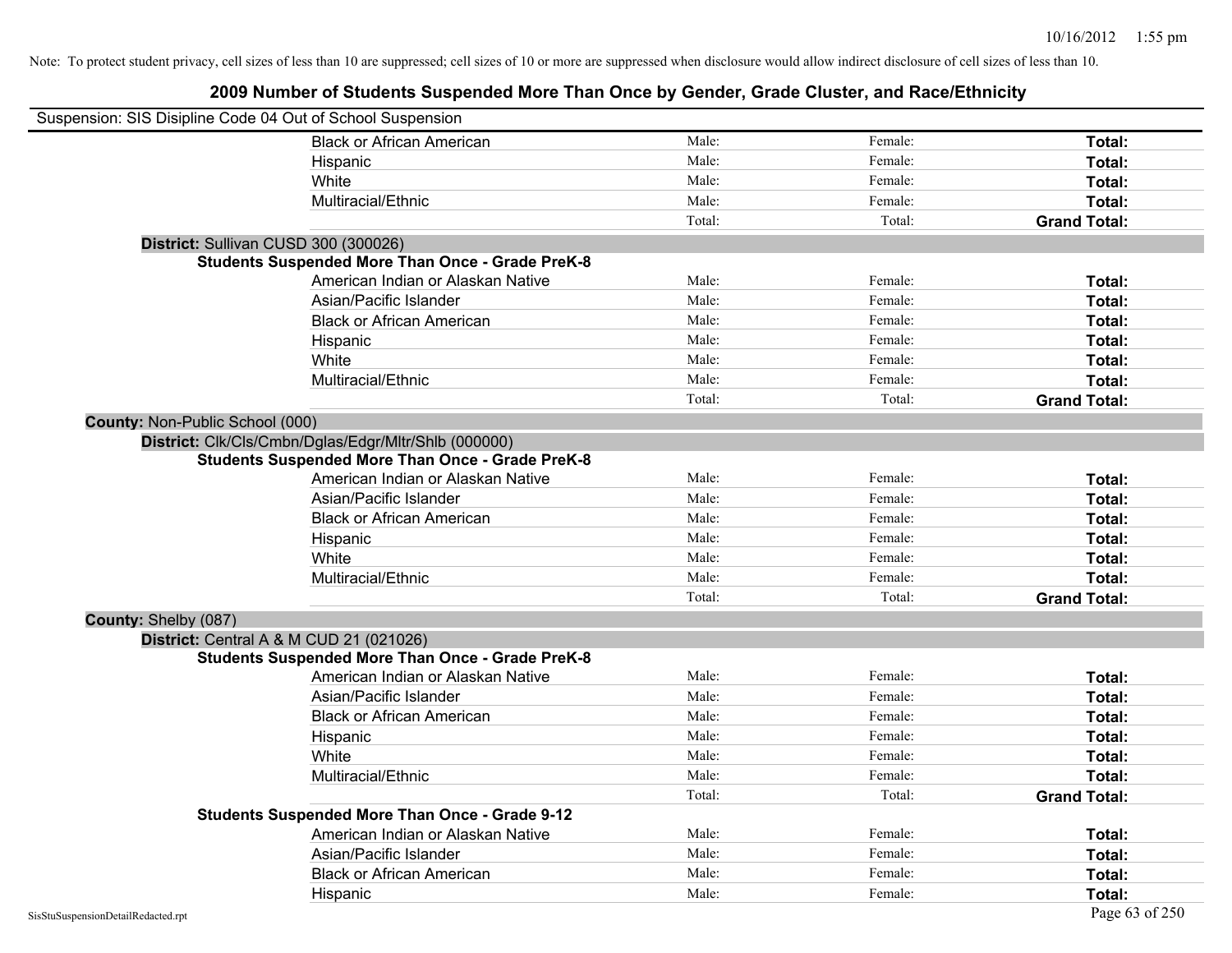| Suspension: SIS Disipline Code 04 Out of School Suspension |                                                         |        |       |         |       |                     |       |
|------------------------------------------------------------|---------------------------------------------------------|--------|-------|---------|-------|---------------------|-------|
|                                                            | White                                                   | Male:  |       | Female: |       | Total:              |       |
|                                                            | Multiracial/Ethnic                                      | Male:  |       | Female: |       | Total:              |       |
|                                                            |                                                         | Total: |       | Total:  |       | <b>Grand Total:</b> |       |
|                                                            | District: Cowden-Herrick CUSD 3A (003A26)               |        |       |         |       |                     |       |
|                                                            | <b>Students Suspended More Than Once - Grade PreK-8</b> |        |       |         |       |                     |       |
|                                                            | American Indian or Alaskan Native                       | Male:  |       | Female: |       | Total:              |       |
|                                                            | Asian/Pacific Islander                                  | Male:  |       | Female: |       | Total:              |       |
|                                                            | <b>Black or African American</b>                        | Male:  |       | Female: |       | Total:              |       |
|                                                            | Hispanic                                                | Male:  |       | Female: |       | Total:              |       |
|                                                            | White                                                   | Male:  |       | Female: |       | Total:              |       |
|                                                            | Multiracial/Ethnic                                      | Male:  |       | Female: |       | Total:              |       |
|                                                            |                                                         | Total: |       | Total:  |       | <b>Grand Total:</b> |       |
| District: Windsor CUSD 1 (001026)                          |                                                         |        |       |         |       |                     |       |
|                                                            | <b>Students Suspended More Than Once - Grade PreK-8</b> |        |       |         |       |                     |       |
|                                                            | American Indian or Alaskan Native                       | Male:  |       | Female: |       | Total:              |       |
|                                                            | Asian/Pacific Islander                                  | Male:  |       | Female: |       | Total:              |       |
|                                                            | <b>Black or African American</b>                        | Male:  |       | Female: |       | Total:              |       |
|                                                            | Hispanic                                                | Male:  |       | Female: |       | Total:              |       |
|                                                            | White                                                   | Male:  |       | Female: |       | Total:              |       |
|                                                            | Multiracial/Ethnic                                      | Male:  |       | Female: |       | Total:              |       |
|                                                            |                                                         | Total: |       | Total:  |       | <b>Grand Total:</b> |       |
|                                                            | <b>Students Suspended More Than Once - Grade 9-12</b>   |        |       |         |       |                     |       |
|                                                            | American Indian or Alaskan Native                       | Male:  |       | Female: |       | Total:              |       |
|                                                            | Asian/Pacific Islander                                  | Male:  |       | Female: |       | Total:              |       |
|                                                            | <b>Black or African American</b>                        | Male:  |       | Female: |       | Total:              |       |
|                                                            | Hispanic                                                | Male:  |       | Female: |       | Total:              |       |
|                                                            | White                                                   | Male:  |       | Female: |       | Total:              |       |
|                                                            | Multiracial/Ethnic                                      | Male:  |       | Female: |       | Total:              |       |
|                                                            |                                                         | Total: |       | Total:  |       | <b>Grand Total:</b> |       |
|                                                            |                                                         |        |       |         |       |                     |       |
| Region: Crawford-Lawrence Educ Serv Reg (15)               |                                                         |        |       |         |       |                     |       |
| County: Cook (016)                                         |                                                         |        |       |         |       |                     |       |
|                                                            | District: City of Chicago SD 299 (299025)               |        |       |         |       |                     |       |
|                                                            | <b>Students Suspended More Than Once - Grade PreK-8</b> |        |       |         |       |                     |       |
|                                                            | American Indian or Alaskan Native                       | Male:  |       | Female: |       | Total:              |       |
|                                                            | Asian/Pacific Islander                                  | Male:  |       | Female: |       | Total:              | 13    |
|                                                            | <b>Black or African American</b>                        | Male:  | 4,362 | Female: | 1,674 | Total:              | 6,036 |
|                                                            | Hispanic                                                | Male:  | 919   | Female: | 212   | Total:              | 1,131 |
|                                                            |                                                         |        |       |         |       |                     |       |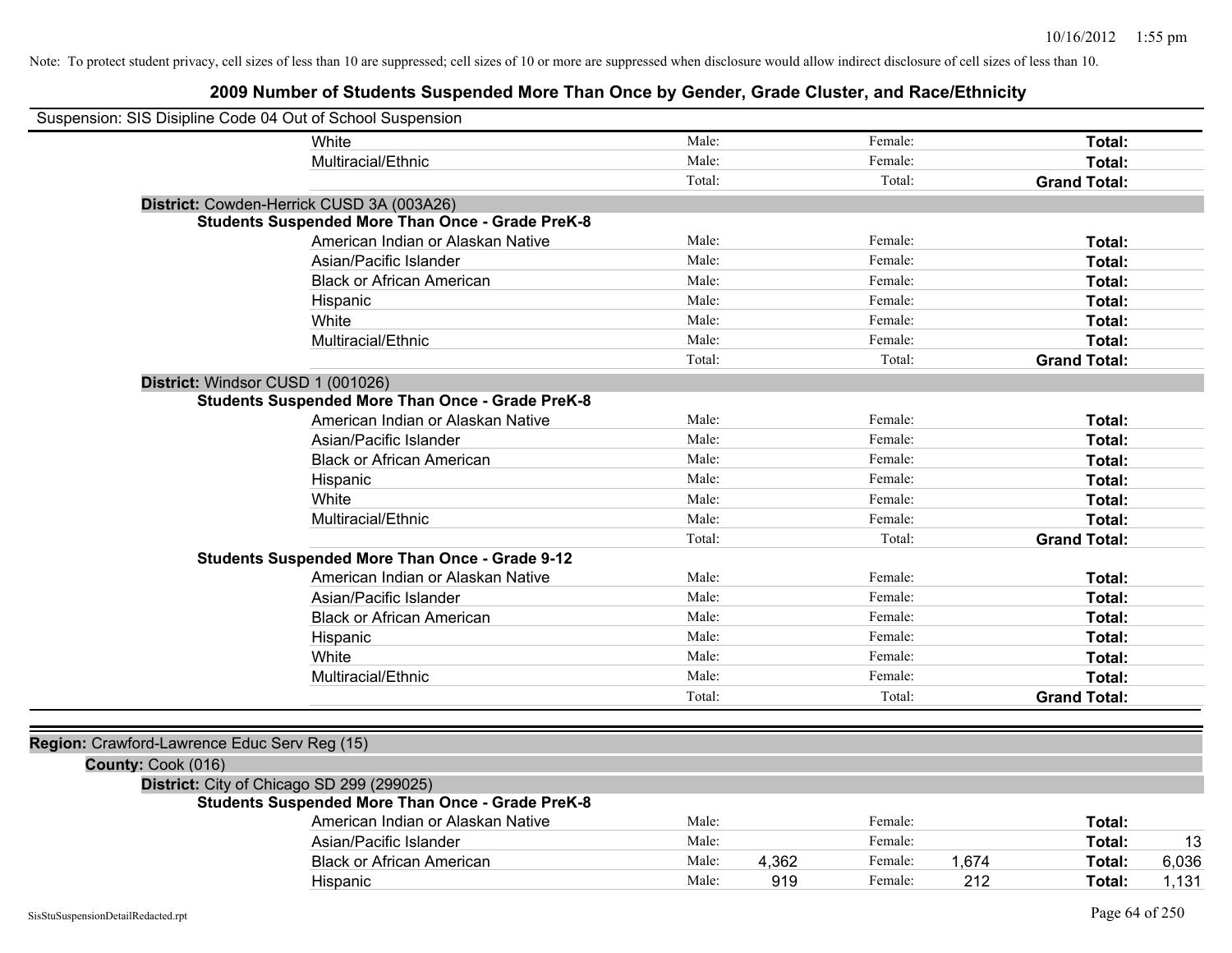| Suspension: SIS Disipline Code 04 Out of School Suspension |        |       |         |       |                     |       |
|------------------------------------------------------------|--------|-------|---------|-------|---------------------|-------|
| White                                                      | Male:  | 118   | Female: | 21    | Total:              | 139   |
| Multiracial/Ethnic                                         | Male:  |       | Female: |       | Total:              |       |
|                                                            | Total: |       | Total:  |       | <b>Grand Total:</b> |       |
| <b>Students Suspended More Than Once - Grade 9-12</b>      |        |       |         |       |                     |       |
| American Indian or Alaskan Native                          | Male:  |       | Female: |       | Total:              | 15    |
| Asian/Pacific Islander                                     | Male:  | 28    | Female: | 18    | Total:              | 46    |
| <b>Black or African American</b>                           | Male:  | 4,787 | Female: | 2,936 | Total:              | 7,723 |
| Hispanic                                                   | Male:  | 1,589 | Female: | 620   | Total:              | 2,209 |
| White                                                      | Male:  | 295   | Female: | 111   | Total:              | 406   |
| Multiracial/Ethnic                                         | Male:  |       | Female: |       | Total:              |       |
|                                                            | Total: |       | Total:  |       | <b>Grand Total:</b> |       |
| Region: De Kalb ROE (16)                                   |        |       |         |       |                     |       |
| County: Dekalb (019)                                       |        |       |         |       |                     |       |
| District: DeKalb CUSD 428 (428026)                         |        |       |         |       |                     |       |
| <b>Students Suspended More Than Once - Grade PreK-8</b>    |        |       |         |       |                     |       |
| American Indian or Alaskan Native                          | Male:  |       | Female: |       | Total:              |       |
| Asian/Pacific Islander                                     | Male:  |       | Female: |       | Total:              |       |
| <b>Black or African American</b>                           | Male:  | 30    | Female: | 12    | Total:              | 42    |
| Hispanic                                                   | Male:  |       | Female: |       | Total:              | 12    |
| White                                                      | Male:  |       | Female: |       | Total:              | 37    |
| Multiracial/Ethnic                                         | Male:  |       | Female: |       | Total:              |       |
|                                                            | Total: |       | Total:  |       | <b>Grand Total:</b> |       |
| <b>Students Suspended More Than Once - Grade 9-12</b>      |        |       |         |       |                     |       |
| American Indian or Alaskan Native                          | Male:  |       | Female: |       | Total:              |       |
| Asian/Pacific Islander                                     | Male:  |       | Female: |       | Total:              |       |
| <b>Black or African American</b>                           | Male:  | 17    | Female: | 16    | Total:              | 33    |
| Hispanic                                                   | Male:  | 25    | Female: | 15    | Total:              | 40    |
| White                                                      | Male:  | 41    | Female: | 22    | Total:              | 63    |
| Multiracial/Ethnic                                         | Male:  |       | Female: |       | Total:              |       |
|                                                            | Total: |       | Total:  |       | <b>Grand Total:</b> |       |
| District: Genoa Kingston CUSD 424 (424026)                 |        |       |         |       |                     |       |
| <b>Students Suspended More Than Once - Grade PreK-8</b>    |        |       |         |       |                     |       |
| American Indian or Alaskan Native                          | Male:  |       | Female: |       | Total:              |       |
| Asian/Pacific Islander                                     | Male:  |       | Female: |       | Total:              |       |
| <b>Black or African American</b>                           | Male:  |       | Female: |       | Total:              |       |
| Hispanic                                                   | Male:  |       | Female: |       | Total:              |       |
| White                                                      | Male:  |       | Female: |       | Total:              | 10    |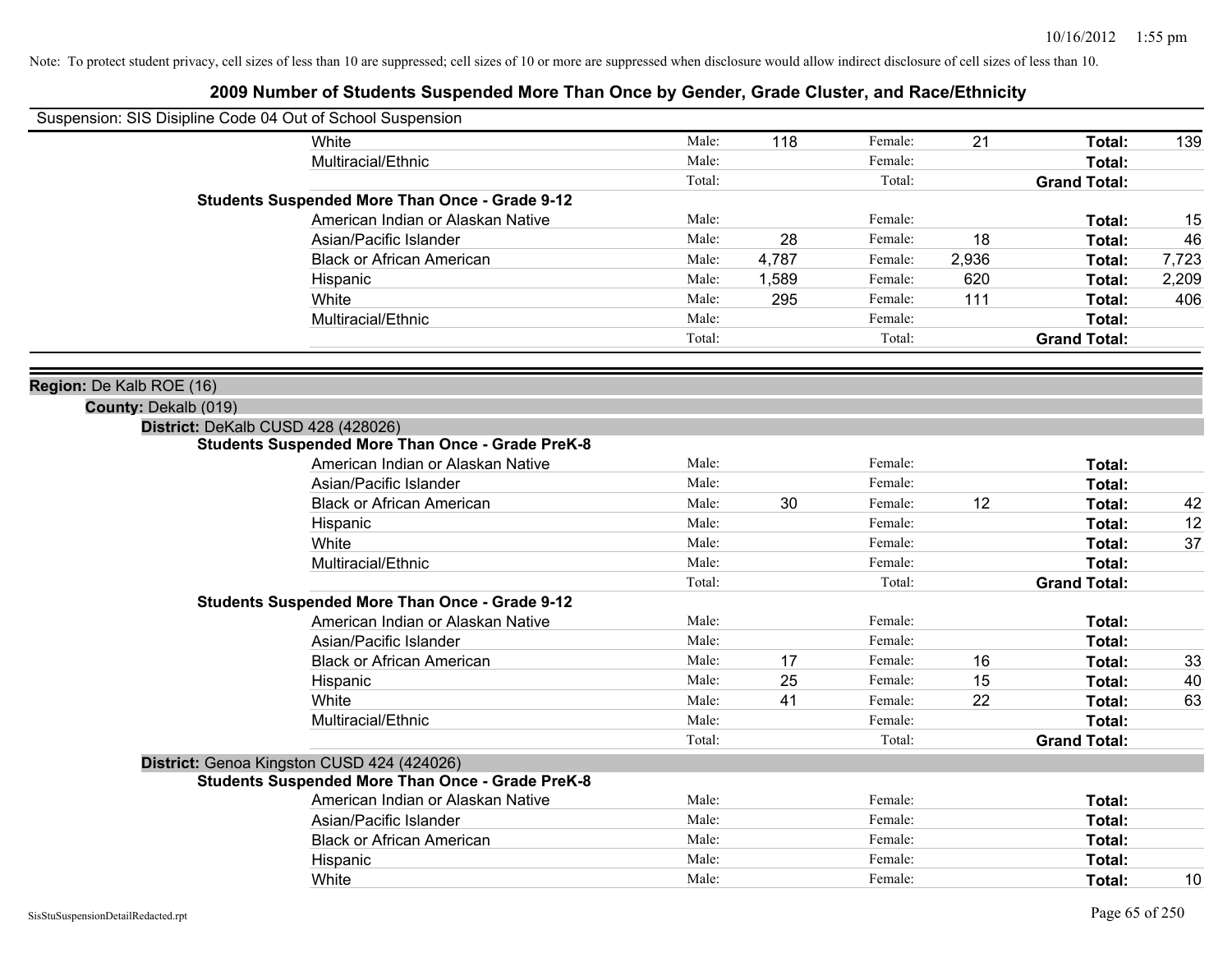| Suspension: SIS Disipline Code 04 Out of School Suspension |                                                         |        |         |                     |    |
|------------------------------------------------------------|---------------------------------------------------------|--------|---------|---------------------|----|
|                                                            | Multiracial/Ethnic                                      | Male:  | Female: | Total:              |    |
|                                                            |                                                         | Total: | Total:  | <b>Grand Total:</b> |    |
|                                                            | <b>Students Suspended More Than Once - Grade 9-12</b>   |        |         |                     |    |
|                                                            | American Indian or Alaskan Native                       | Male:  | Female: | Total:              |    |
|                                                            | Asian/Pacific Islander                                  | Male:  | Female: | Total:              |    |
|                                                            | <b>Black or African American</b>                        | Male:  | Female: | Total:              |    |
|                                                            | Hispanic                                                | Male:  | Female: | Total:              |    |
|                                                            | White                                                   | Male:  | Female: | Total:              | 19 |
|                                                            | Multiracial/Ethnic                                      | Male:  | Female: | Total:              |    |
|                                                            |                                                         | Total: | Total:  | <b>Grand Total:</b> |    |
| District: Hiawatha CUSD 426 (426026)                       |                                                         |        |         |                     |    |
|                                                            | <b>Students Suspended More Than Once - Grade PreK-8</b> |        |         |                     |    |
|                                                            | American Indian or Alaskan Native                       | Male:  | Female: | Total:              |    |
|                                                            | Asian/Pacific Islander                                  | Male:  | Female: | Total:              |    |
|                                                            | <b>Black or African American</b>                        | Male:  | Female: | Total:              |    |
|                                                            | Hispanic                                                | Male:  | Female: | Total:              |    |
|                                                            | White                                                   | Male:  | Female: | Total:              |    |
|                                                            | Multiracial/Ethnic                                      | Male:  | Female: | Total:              |    |
|                                                            |                                                         | Total: | Total:  | <b>Grand Total:</b> |    |
|                                                            | <b>Students Suspended More Than Once - Grade 9-12</b>   |        |         |                     |    |
|                                                            | American Indian or Alaskan Native                       | Male:  | Female: | Total:              |    |
|                                                            | Asian/Pacific Islander                                  | Male:  | Female: | Total:              |    |
|                                                            | <b>Black or African American</b>                        | Male:  | Female: | Total:              |    |
|                                                            | Hispanic                                                | Male:  | Female: | Total:              |    |
|                                                            | White                                                   | Male:  | Female: | Total:              |    |
|                                                            | Multiracial/Ethnic                                      | Male:  | Female: | Total:              |    |
|                                                            |                                                         | Total: | Total:  | <b>Grand Total:</b> |    |
| District: Hinckley Big Rock CUSD 429 (429026)              |                                                         |        |         |                     |    |
|                                                            | <b>Students Suspended More Than Once - Grade PreK-8</b> |        |         |                     |    |
|                                                            | American Indian or Alaskan Native                       | Male:  | Female: | Total:              |    |
|                                                            | Asian/Pacific Islander                                  | Male:  | Female: | Total:              |    |
|                                                            | <b>Black or African American</b>                        | Male:  | Female: | Total:              |    |
|                                                            | Hispanic                                                | Male:  | Female: | Total:              |    |
|                                                            | White                                                   | Male:  | Female: | Total:              |    |
|                                                            | Multiracial/Ethnic                                      | Male:  | Female: | Total:              |    |
|                                                            |                                                         | Total: | Total:  | <b>Grand Total:</b> |    |
|                                                            | <b>Students Suspended More Than Once - Grade 9-12</b>   |        |         |                     |    |
|                                                            | American Indian or Alaskan Native                       | Male:  | Female: | Total:              |    |
|                                                            | Asian/Pacific Islander                                  | Male:  | Female: | Total:              |    |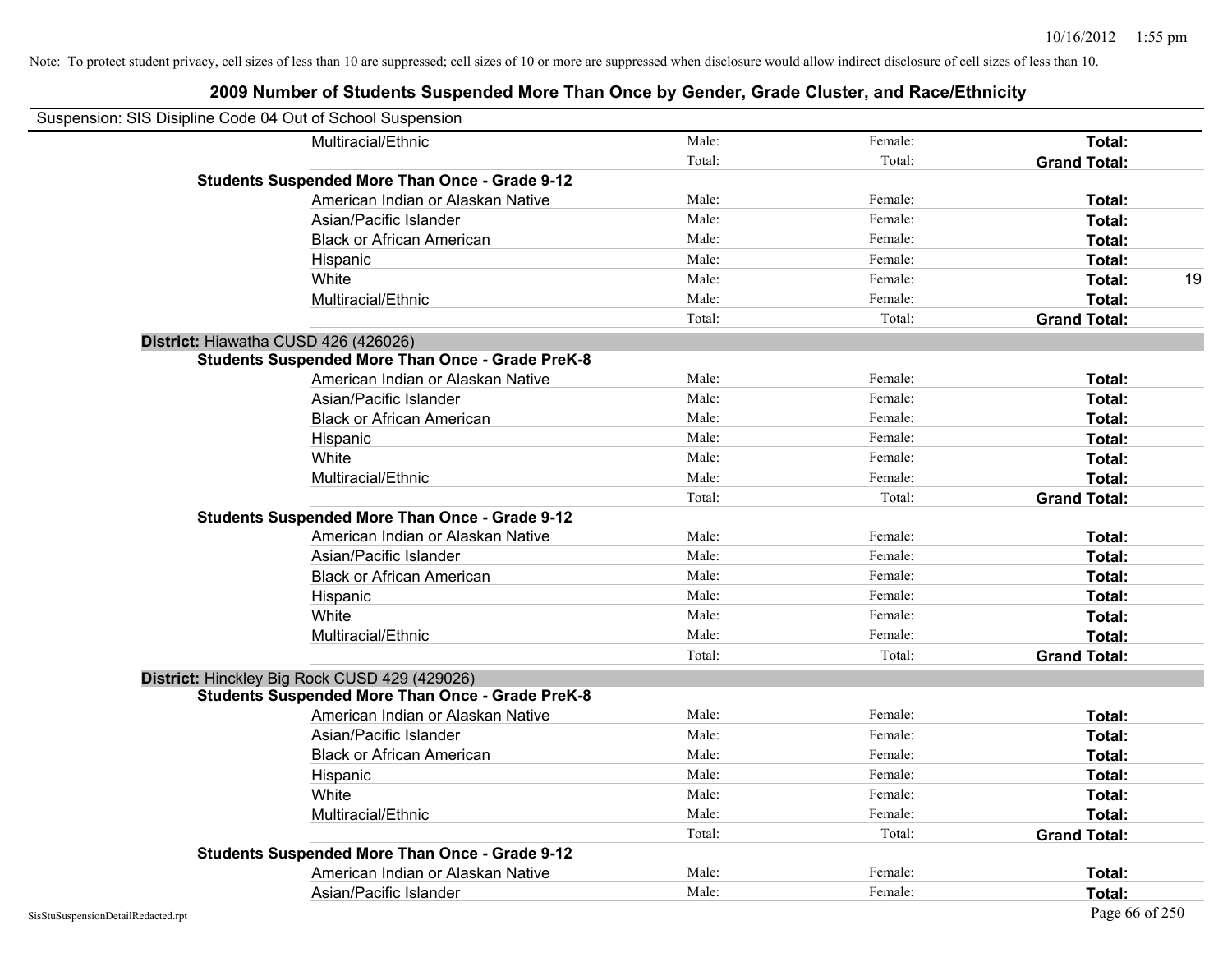| Suspension: SIS Disipline Code 04 Out of School Suspension |                                                         |        |    |         |    |                     |    |
|------------------------------------------------------------|---------------------------------------------------------|--------|----|---------|----|---------------------|----|
|                                                            | <b>Black or African American</b>                        | Male:  |    | Female: |    | Total:              |    |
|                                                            | Hispanic                                                | Male:  |    | Female: |    | Total:              |    |
|                                                            | White                                                   | Male:  |    | Female: |    | Total:              |    |
|                                                            | Multiracial/Ethnic                                      | Male:  |    | Female: |    | Total:              |    |
|                                                            |                                                         | Total: |    | Total:  |    | <b>Grand Total:</b> |    |
| District: Indian Creek CUSD 425 (425026)                   |                                                         |        |    |         |    |                     |    |
|                                                            | <b>Students Suspended More Than Once - Grade PreK-8</b> |        |    |         |    |                     |    |
|                                                            | American Indian or Alaskan Native                       | Male:  |    | Female: |    | Total:              |    |
|                                                            | Asian/Pacific Islander                                  | Male:  |    | Female: |    | Total:              |    |
|                                                            | <b>Black or African American</b>                        | Male:  |    | Female: |    | Total:              |    |
|                                                            | Hispanic                                                | Male:  |    | Female: |    | Total:              |    |
|                                                            | White                                                   | Male:  |    | Female: |    | Total:              |    |
|                                                            | Multiracial/Ethnic                                      | Male:  |    | Female: |    | Total:              |    |
|                                                            |                                                         | Total: |    | Total:  |    | <b>Grand Total:</b> |    |
|                                                            | <b>Students Suspended More Than Once - Grade 9-12</b>   |        |    |         |    |                     |    |
|                                                            | American Indian or Alaskan Native                       | Male:  |    | Female: |    | Total:              |    |
|                                                            | Asian/Pacific Islander                                  | Male:  |    | Female: |    | Total:              |    |
|                                                            | <b>Black or African American</b>                        | Male:  |    | Female: |    | Total:              |    |
|                                                            | Hispanic                                                | Male:  |    | Female: |    | Total:              |    |
|                                                            | White                                                   | Male:  |    | Female: |    | Total:              |    |
|                                                            | Multiracial/Ethnic                                      | Male:  |    | Female: |    | Total:              |    |
|                                                            |                                                         | Total: |    | Total:  |    | <b>Grand Total:</b> |    |
| District: Sandwich CUSD 430 (430026)                       |                                                         |        |    |         |    |                     |    |
|                                                            | <b>Students Suspended More Than Once - Grade 9-12</b>   |        |    |         |    |                     |    |
|                                                            | American Indian or Alaskan Native                       | Male:  |    | Female: |    | Total:              |    |
|                                                            | Asian/Pacific Islander                                  | Male:  |    | Female: |    | Total:              |    |
|                                                            | <b>Black or African American</b>                        | Male:  |    | Female: |    | Total:              |    |
|                                                            | Hispanic                                                | Male:  |    | Female: |    | Total:              |    |
|                                                            | White                                                   | Male:  | 15 | Female: | 12 | Total:              | 27 |
|                                                            | Multiracial/Ethnic                                      | Male:  |    | Female: |    | Total:              |    |
|                                                            |                                                         | Total: |    | Total:  |    | <b>Grand Total:</b> |    |
| District: Somonauk CUSD 432 (432026)                       |                                                         |        |    |         |    |                     |    |
|                                                            | <b>Students Suspended More Than Once - Grade PreK-8</b> |        |    |         |    |                     |    |
|                                                            | American Indian or Alaskan Native                       | Male:  |    | Female: |    | Total:              |    |
|                                                            | Asian/Pacific Islander                                  | Male:  |    | Female: |    | Total:              |    |
|                                                            | <b>Black or African American</b>                        | Male:  |    | Female: |    | Total:              |    |
|                                                            | Hispanic                                                | Male:  |    | Female: |    | Total:              |    |
|                                                            | White                                                   | Male:  |    | Female: |    | Total:              |    |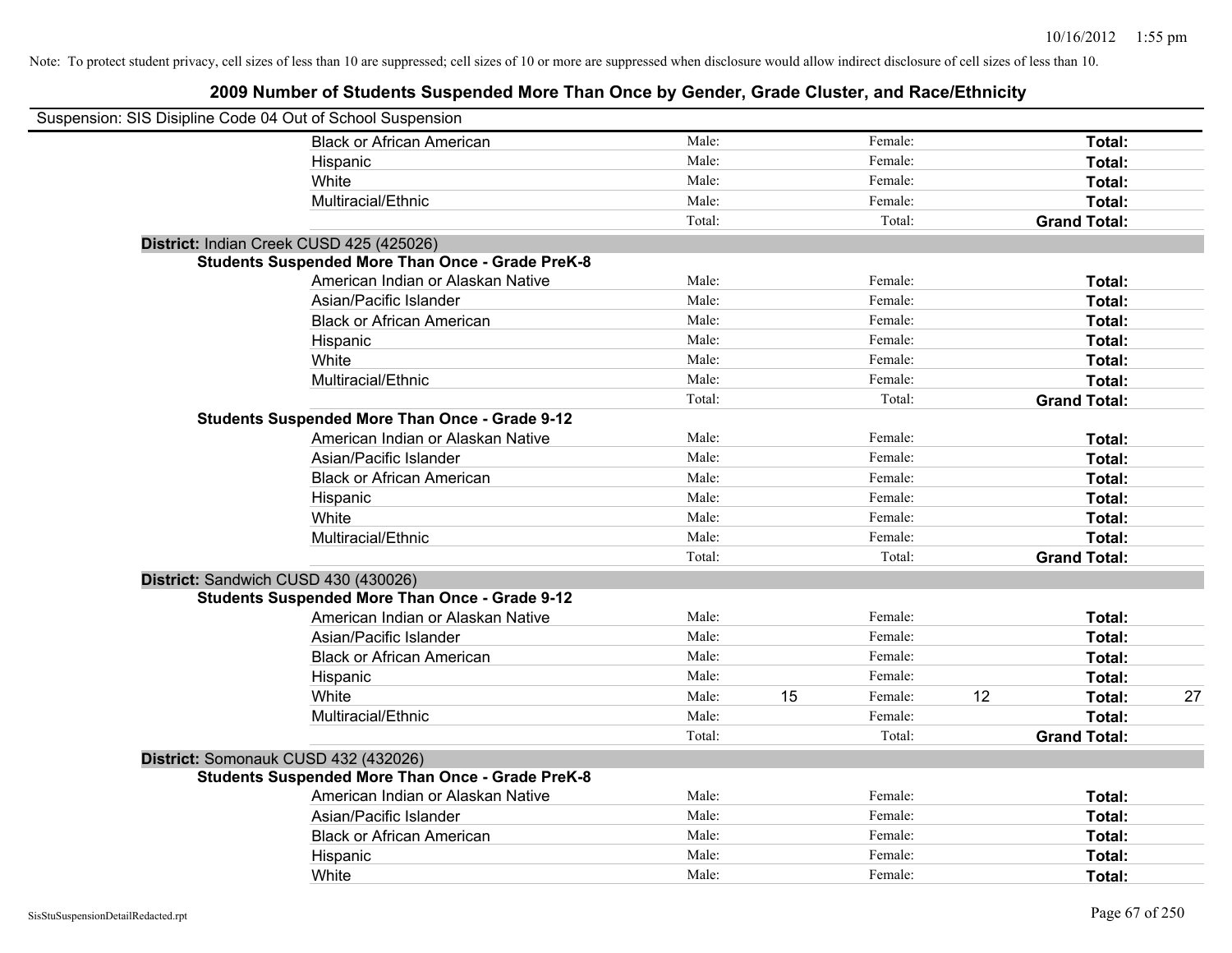| Suspension: SIS Disipline Code 04 Out of School Suspension |                                                         |        |         |                           |
|------------------------------------------------------------|---------------------------------------------------------|--------|---------|---------------------------|
|                                                            | Multiracial/Ethnic                                      | Male:  | Female: | Total:                    |
|                                                            |                                                         | Total: | Total:  | <b>Grand Total:</b>       |
|                                                            | <b>Students Suspended More Than Once - Grade 9-12</b>   |        |         |                           |
|                                                            | American Indian or Alaskan Native                       | Male:  | Female: | Total:                    |
|                                                            | Asian/Pacific Islander                                  | Male:  | Female: | Total:                    |
|                                                            | <b>Black or African American</b>                        | Male:  | Female: | Total:                    |
|                                                            | Hispanic                                                | Male:  | Female: | Total:                    |
|                                                            | White                                                   | Male:  | Female: | Total:                    |
|                                                            | Multiracial/Ethnic                                      | Male:  | Female: | <b>Total:</b>             |
|                                                            |                                                         | Total: | Total:  | <b>Grand Total:</b>       |
| District: Sycamore CUSD 427 (427026)                       |                                                         |        |         |                           |
|                                                            | <b>Students Suspended More Than Once - Grade 9-12</b>   |        |         |                           |
|                                                            | American Indian or Alaskan Native                       | Male:  | Female: | Total:                    |
|                                                            | Asian/Pacific Islander                                  | Male:  | Female: | Total:                    |
|                                                            | <b>Black or African American</b>                        | Male:  | Female: | Total:                    |
|                                                            | Hispanic                                                | Male:  | Female: | Total:                    |
|                                                            | White                                                   | Male:  | Female: | Total:                    |
|                                                            | Multiracial/Ethnic                                      | Male:  | Female: | Total:                    |
|                                                            |                                                         | Total: | Total:  | <b>Grand Total:</b>       |
| County: Non-Public School (000)                            |                                                         |        |         |                           |
| District: Non-Public School (0000)                         |                                                         |        |         |                           |
|                                                            | <b>Students Suspended More Than Once - Grade PreK-8</b> |        |         |                           |
|                                                            | American Indian or Alaskan Native                       | Male:  | Female: | Total:                    |
|                                                            | Asian/Pacific Islander                                  | Male:  | Female: | Total:                    |
|                                                            | <b>Black or African American</b>                        | Male:  | Female: | Total:                    |
|                                                            | Hispanic                                                | Male:  | Female: | Total:                    |
|                                                            | White                                                   | Male:  | Female: | Total:                    |
|                                                            | Multiracial/Ethnic                                      | Male:  | Female: | Total:                    |
|                                                            |                                                         | Total: | Total:  | <b>Grand Total:</b>       |
|                                                            | <b>Students Suspended More Than Once - Grade 9-12</b>   |        |         |                           |
|                                                            | American Indian or Alaskan Native                       | Male:  | Female: | Total:                    |
|                                                            | Asian/Pacific Islander                                  | Male:  | Female: | Total:                    |
|                                                            | <b>Black or African American</b>                        | Male:  | Female: | Total:                    |
|                                                            | Hispanic                                                | Male:  | Female: | Total:                    |
|                                                            | White                                                   | Male:  | Female: | Total:                    |
|                                                            | Multiracial/Ethnic                                      | Male:  | Female: | Total:                    |
|                                                            |                                                         | Total: | Total:  | 10<br><b>Grand Total:</b> |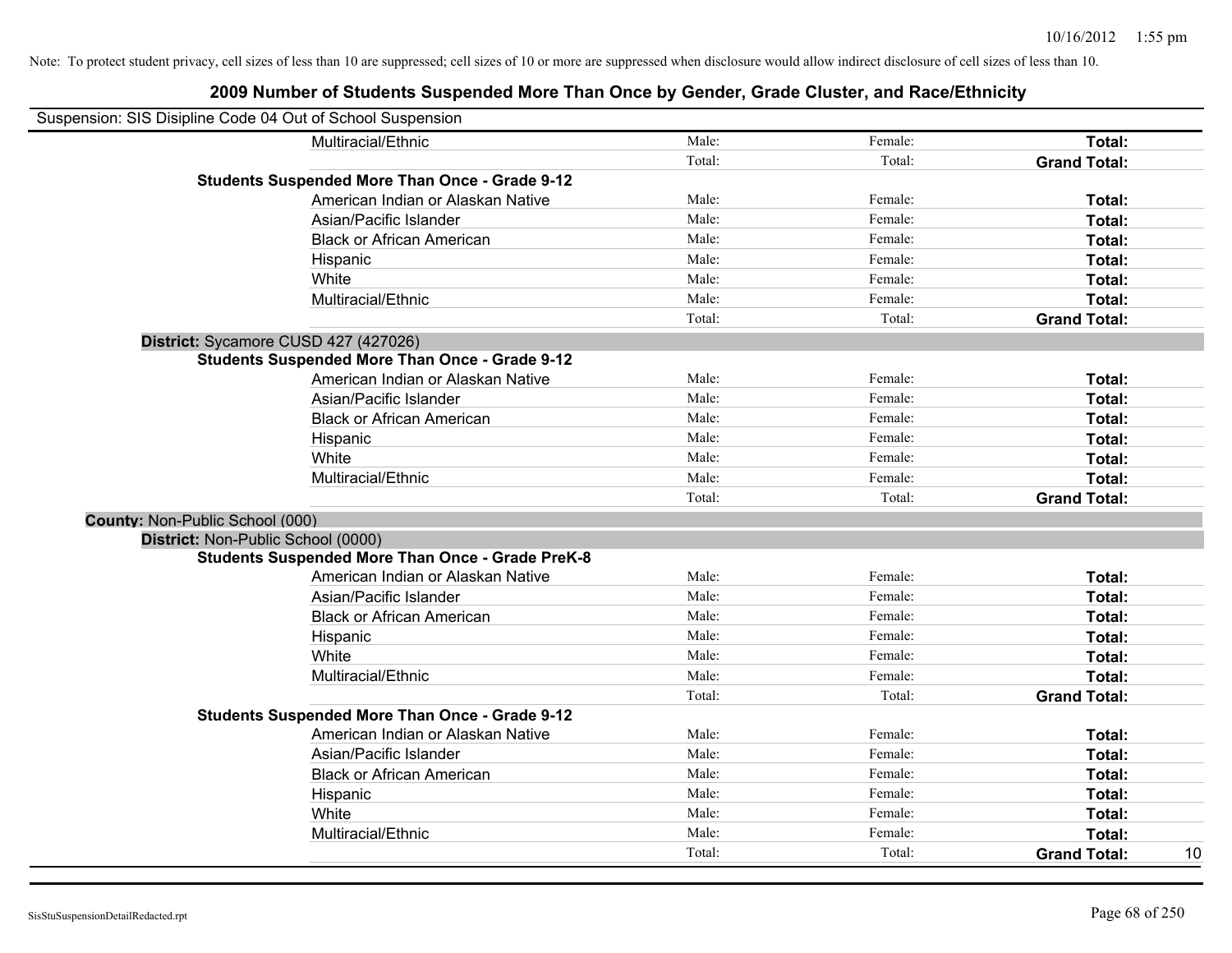| Suspension: SIS Disipline Code 04 Out of School Suspension |
|------------------------------------------------------------|
|------------------------------------------------------------|

| Region: De Witt/Livingston/McLean ROE (17)              |        |         |                     |    |
|---------------------------------------------------------|--------|---------|---------------------|----|
| <b>County: Dewitt (020)</b>                             |        |         |                     |    |
| District: Blue Ridge CUSD 18 (018026)                   |        |         |                     |    |
| <b>Students Suspended More Than Once - Grade PreK-8</b> |        |         |                     |    |
| American Indian or Alaskan Native                       | Male:  | Female: | Total:              |    |
| Asian/Pacific Islander                                  | Male:  | Female: | Total:              |    |
| <b>Black or African American</b>                        | Male:  | Female: | Total:              |    |
| Hispanic                                                | Male:  | Female: | Total:              |    |
| White                                                   | Male:  | Female: | Total:              |    |
| Multiracial/Ethnic                                      | Male:  | Female: | Total:              |    |
|                                                         | Total: | Total:  | <b>Grand Total:</b> |    |
| <b>Students Suspended More Than Once - Grade 9-12</b>   |        |         |                     |    |
| American Indian or Alaskan Native                       | Male:  | Female: | Total:              |    |
| Asian/Pacific Islander                                  | Male:  | Female: | Total:              |    |
| <b>Black or African American</b>                        | Male:  | Female: | Total:              |    |
| Hispanic                                                | Male:  | Female: | Total:              |    |
| White                                                   | Male:  | Female: | Total:              |    |
| Multiracial/Ethnic                                      | Male:  | Female: | Total:              |    |
|                                                         | Total: | Total:  | <b>Grand Total:</b> |    |
| District: Clinton CUSD 15 (015026)                      |        |         |                     |    |
| <b>Students Suspended More Than Once - Grade 9-12</b>   |        |         |                     |    |
| American Indian or Alaskan Native                       | Male:  | Female: | Total:              |    |
| Asian/Pacific Islander                                  | Male:  | Female: | Total:              |    |
| <b>Black or African American</b>                        | Male:  | Female: | Total:              |    |
| Hispanic                                                | Male:  | Female: | Total:              |    |
| White                                                   | Male:  | Female: | Total:              | 10 |
| Multiracial/Ethnic                                      | Male:  | Female: | Total:              |    |
|                                                         | Total: | Total:  | <b>Grand Total:</b> |    |
| County: Livingston (053)                                |        |         |                     |    |
| District: Cornell CCSD 426 (426004)                     |        |         |                     |    |
| <b>Students Suspended More Than Once - Grade PreK-8</b> |        |         |                     |    |
| American Indian or Alaskan Native                       | Male:  | Female: | Total:              |    |
| Asian/Pacific Islander                                  | Male:  | Female: | Total:              |    |
| <b>Black or African American</b>                        | Male:  | Female: | Total:              |    |
| Hispanic                                                | Male:  | Female: | Total:              |    |
| White                                                   | Male:  | Female: | Total:              |    |
| Multiracial/Ethnic                                      | Male:  | Female: | Total:              |    |
|                                                         | Total: | Total:  | <b>Grand Total:</b> |    |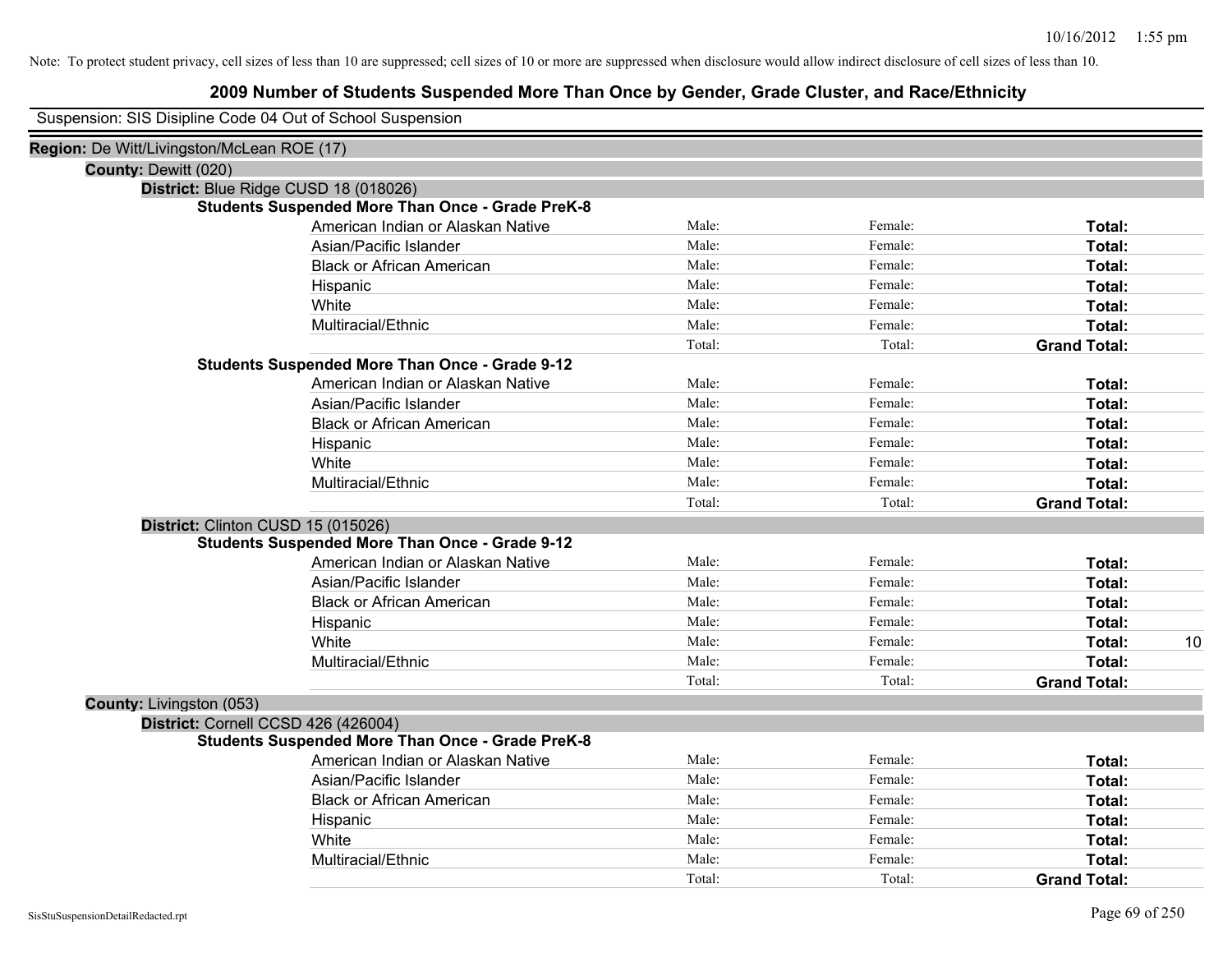## **2009 Number of Students Suspended More Than Once by Gender, Grade Cluster, and Race/Ethnicity**

| Suspension: SIS Disipline Code 04 Out of School Suspension |        |         |                     |                     |
|------------------------------------------------------------|--------|---------|---------------------|---------------------|
| District: Dwight Common SD 232 (232002)                    |        |         |                     |                     |
| <b>Students Suspended More Than Once - Grade PreK-8</b>    |        |         |                     |                     |
| American Indian or Alaskan Native                          | Male:  | Female: | Total:              |                     |
| Asian/Pacific Islander                                     | Male:  | Female: | Total:              |                     |
| <b>Black or African American</b>                           | Male:  | Female: | Total:              |                     |
| Hispanic                                                   | Male:  | Female: | Total:              |                     |
| White                                                      | Male:  | Female: | Total:              |                     |
| Multiracial/Ethnic                                         | Male:  | Female: | Total:              |                     |
|                                                            | Total: | Total:  | <b>Grand Total:</b> |                     |
| District: Dwight Twp HSD 230 (230017)                      |        |         |                     |                     |
| <b>Students Suspended More Than Once - Grade 9-12</b>      |        |         |                     |                     |
| American Indian or Alaskan Native                          | Male:  | Female: | Total:              |                     |
| Asian/Pacific Islander                                     | Male:  | Female: | Total:              |                     |
| <b>Black or African American</b>                           | Male:  | Female: | Total:              |                     |
| Hispanic                                                   | Male:  | Female: | Total:              |                     |
| White                                                      | Male:  | Female: | Total:              |                     |
| Multiracial/Ethnic                                         | Male:  | Female: | Total:              |                     |
|                                                            | Total: | Total:  | <b>Grand Total:</b> |                     |
| District: Flanagan-Cornell Dist 74 (074027)                |        |         |                     |                     |
| <b>Students Suspended More Than Once - Grade 9-12</b>      |        |         |                     |                     |
| American Indian or Alaskan Native                          | Male:  | Female: | Total:              |                     |
| Asian/Pacific Islander                                     | Male:  | Female: | Total:              |                     |
| <b>Black or African American</b>                           | Male:  | Female: | Total:              |                     |
| Hispanic                                                   | Male:  | Female: | Total:              |                     |
| White                                                      | Male:  | Female: | Total:              |                     |
| Multiracial/Ethnic                                         | Male:  | Female: | Total:              |                     |
|                                                            | Total: | Total:  | <b>Grand Total:</b> |                     |
| District: Pontiac CCSD 429 (429004)                        |        |         |                     |                     |
| <b>Students Suspended More Than Once - Grade PreK-8</b>    |        |         |                     |                     |
| American Indian or Alaskan Native                          | Male:  | Female: | Total:              |                     |
| Asian/Pacific Islander                                     | Male:  | Female: | Total:              |                     |
| <b>Black or African American</b>                           | Male:  | Female: | Total:              |                     |
| Hispanic                                                   | Male:  | Female: | Total:              |                     |
| White                                                      | Male:  | Female: | Total:              | 14                  |
| Multiracial/Ethnic                                         | Male:  | Female: | Total:              |                     |
|                                                            | Total: | Total:  |                     |                     |
| District: Pontiac Twp HSD 90 (090017)                      |        |         |                     | <b>Grand Total:</b> |

**Students Suspended More Than Once - Grade 9-12**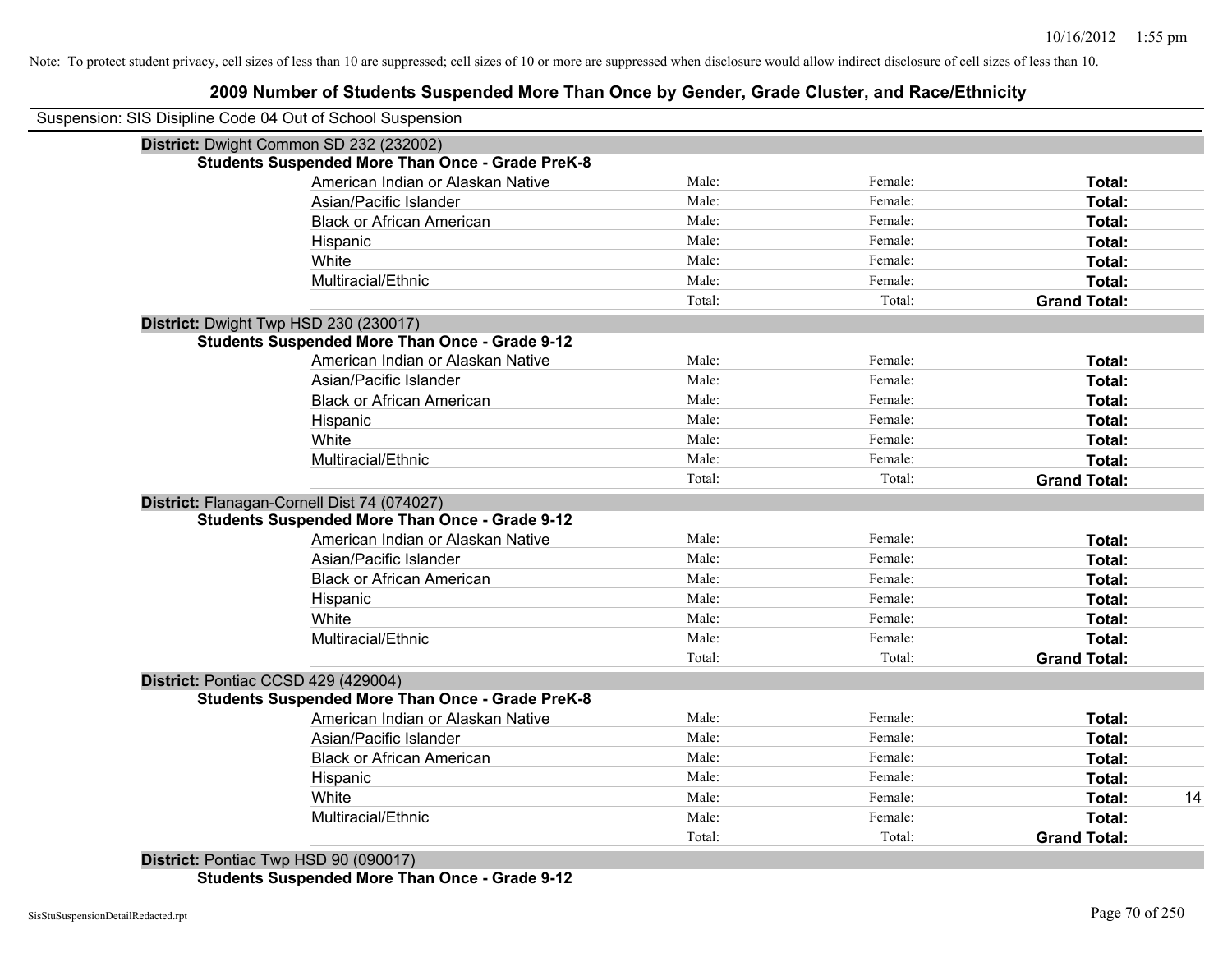| Suspension: SIS Disipline Code 04 Out of School Suspension |                                                         |        |    |         |    |                     |    |
|------------------------------------------------------------|---------------------------------------------------------|--------|----|---------|----|---------------------|----|
|                                                            | American Indian or Alaskan Native                       | Male:  |    | Female: |    | Total:              |    |
|                                                            | Asian/Pacific Islander                                  | Male:  |    | Female: |    | Total:              |    |
|                                                            | <b>Black or African American</b>                        | Male:  |    | Female: |    | Total:              |    |
|                                                            | Hispanic                                                | Male:  |    | Female: |    | Total:              |    |
|                                                            | White                                                   | Male:  |    | Female: |    | Total:              | 36 |
|                                                            | Multiracial/Ethnic                                      | Male:  |    | Female: |    | Total:              |    |
|                                                            |                                                         | Total: | 35 | Total:  | 11 | <b>Grand Total:</b> | 46 |
| District: Prairie Central CUSD 8 (008026)                  |                                                         |        |    |         |    |                     |    |
|                                                            | <b>Students Suspended More Than Once - Grade PreK-8</b> |        |    |         |    |                     |    |
|                                                            | American Indian or Alaskan Native                       | Male:  |    | Female: |    | Total:              |    |
|                                                            | Asian/Pacific Islander                                  | Male:  |    | Female: |    | Total:              |    |
|                                                            | <b>Black or African American</b>                        | Male:  |    | Female: |    | Total:              |    |
|                                                            | Hispanic                                                | Male:  |    | Female: |    | Total:              |    |
|                                                            | White                                                   | Male:  |    | Female: |    | Total:              | 13 |
|                                                            | Multiracial/Ethnic                                      | Male:  |    | Female: |    | Total:              |    |
|                                                            |                                                         | Total: |    | Total:  |    | <b>Grand Total:</b> |    |
|                                                            | <b>Students Suspended More Than Once - Grade 9-12</b>   |        |    |         |    |                     |    |
|                                                            | American Indian or Alaskan Native                       | Male:  |    | Female: |    | Total:              |    |
|                                                            | Asian/Pacific Islander                                  | Male:  |    | Female: |    | Total:              |    |
|                                                            | <b>Black or African American</b>                        | Male:  |    | Female: |    | Total:              |    |
|                                                            | Hispanic                                                | Male:  |    | Female: |    | Total:              |    |
|                                                            | White                                                   | Male:  |    | Female: |    | Total:              |    |
|                                                            | Multiracial/Ethnic                                      | Male:  |    | Female: |    | Total:              |    |
|                                                            |                                                         | Total: |    | Total:  |    | <b>Grand Total:</b> |    |
| District: Tri Point CUSD 6-J (006J26)                      |                                                         |        |    |         |    |                     |    |
|                                                            | <b>Students Suspended More Than Once - Grade 9-12</b>   |        |    |         |    |                     |    |
|                                                            | American Indian or Alaskan Native                       | Male:  |    | Female: |    | <b>Total:</b>       |    |
|                                                            | Asian/Pacific Islander                                  | Male:  |    | Female: |    | Total:              |    |
|                                                            | <b>Black or African American</b>                        | Male:  |    | Female: |    | Total:              |    |
|                                                            | Hispanic                                                | Male:  |    | Female: |    | Total:              |    |
|                                                            | White                                                   | Male:  |    | Female: |    | Total:              |    |
|                                                            | Multiracial/Ethnic                                      | Male:  |    | Female: |    | Total:              |    |
|                                                            |                                                         | Total: |    | Total:  |    | <b>Grand Total:</b> | 10 |
| District: Woodland CUSD 5 (005026)                         |                                                         |        |    |         |    |                     |    |
|                                                            | <b>Students Suspended More Than Once - Grade PreK-8</b> |        |    |         |    |                     |    |
|                                                            | American Indian or Alaskan Native                       | Male:  |    | Female: |    | Total:              |    |
|                                                            | Asian/Pacific Islander                                  | Male:  |    | Female: |    | <b>Total:</b>       |    |
|                                                            | <b>Black or African American</b>                        | Male:  |    | Female: |    | Total:              |    |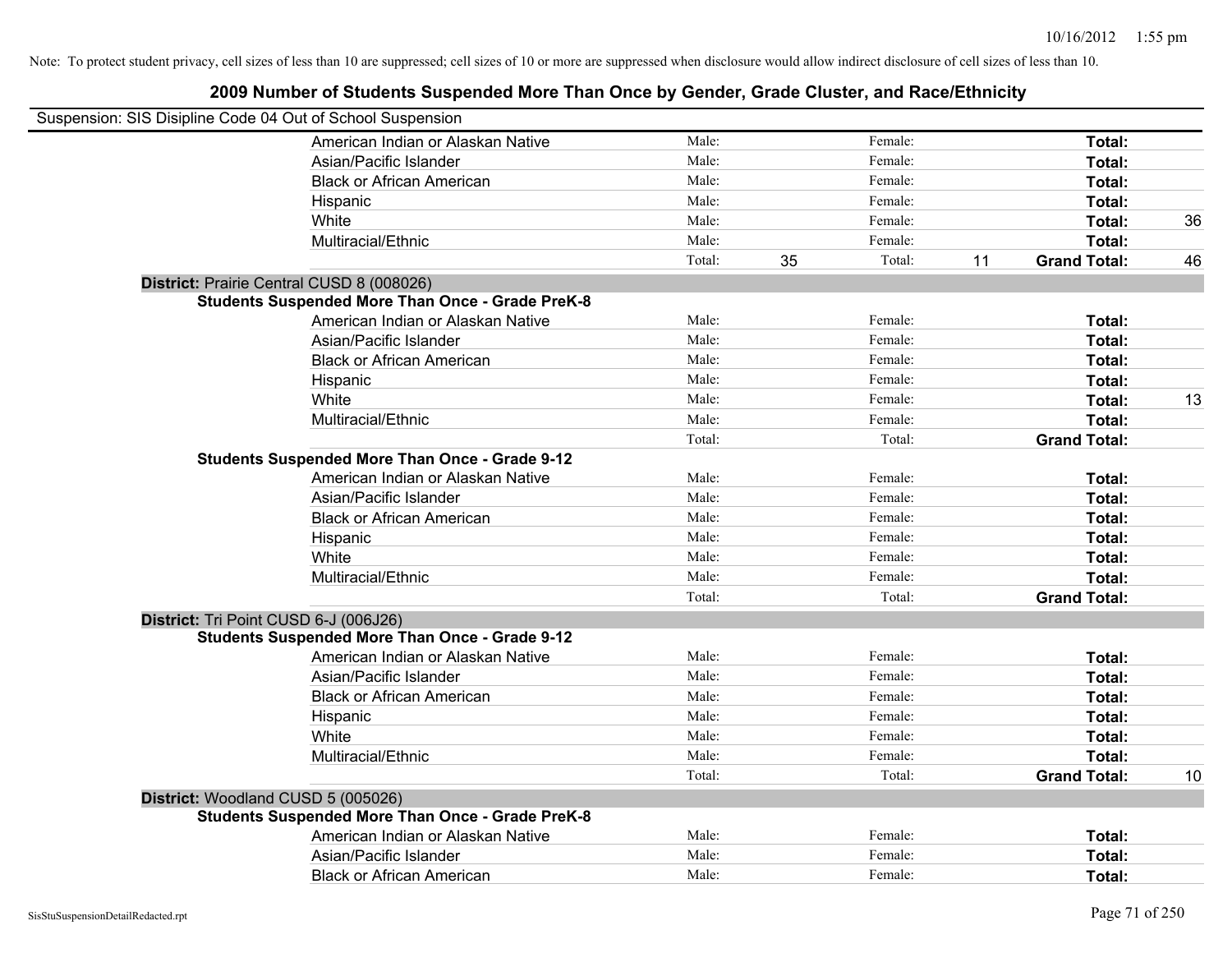| Suspension: SIS Disipline Code 04 Out of School Suspension |                                                         |        |    |         |    |                     |    |
|------------------------------------------------------------|---------------------------------------------------------|--------|----|---------|----|---------------------|----|
|                                                            | Hispanic                                                | Male:  |    | Female: |    | Total:              |    |
|                                                            | White                                                   | Male:  |    | Female: |    | Total:              |    |
|                                                            | Multiracial/Ethnic                                      | Male:  |    | Female: |    | Total:              |    |
|                                                            |                                                         | Total: |    | Total:  |    | <b>Grand Total:</b> |    |
|                                                            | <b>Students Suspended More Than Once - Grade 9-12</b>   |        |    |         |    |                     |    |
|                                                            | American Indian or Alaskan Native                       | Male:  |    | Female: |    | Total:              |    |
|                                                            | Asian/Pacific Islander                                  | Male:  |    | Female: |    | Total:              |    |
|                                                            | <b>Black or African American</b>                        | Male:  |    | Female: |    | Total:              |    |
|                                                            | Hispanic                                                | Male:  |    | Female: |    | Total:              |    |
|                                                            | White                                                   | Male:  |    | Female: |    | Total:              |    |
|                                                            | Multiracial/Ethnic                                      | Male:  |    | Female: |    | Total:              |    |
|                                                            |                                                         | Total: |    | Total:  |    | <b>Grand Total:</b> |    |
| County: Mclean (064)                                       |                                                         |        |    |         |    |                     |    |
| District: Bloomington SD 87 (087025)                       |                                                         |        |    |         |    |                     |    |
|                                                            | <b>Students Suspended More Than Once - Grade PreK-8</b> |        |    |         |    |                     |    |
|                                                            | American Indian or Alaskan Native                       | Male:  |    | Female: |    | Total:              |    |
|                                                            | Asian/Pacific Islander                                  | Male:  |    | Female: |    | Total:              |    |
|                                                            | <b>Black or African American</b>                        | Male:  | 52 | Female: | 21 | Total:              | 73 |
|                                                            | Hispanic                                                | Male:  |    | Female: |    | Total:              | 12 |
|                                                            | White                                                   | Male:  |    | Female: |    | Total:              | 37 |
|                                                            | Multiracial/Ethnic                                      | Male:  |    | Female: |    | Total:              | 13 |
|                                                            |                                                         | Total: |    | Total:  |    | <b>Grand Total:</b> |    |
|                                                            | <b>Students Suspended More Than Once - Grade 9-12</b>   |        |    |         |    |                     |    |
|                                                            | American Indian or Alaskan Native                       | Male:  |    | Female: |    | Total:              |    |
|                                                            | Asian/Pacific Islander                                  | Male:  |    | Female: |    | Total:              |    |
|                                                            | <b>Black or African American</b>                        | Male:  |    | Female: |    | Total:              | 42 |
|                                                            | Hispanic                                                | Male:  |    | Female: |    | Total:              |    |
|                                                            | White                                                   | Male:  |    | Female: |    | Total:              | 20 |
|                                                            | Multiracial/Ethnic                                      | Male:  |    | Female: |    | Total:              |    |
|                                                            |                                                         | Total: |    | Total:  |    | <b>Grand Total:</b> |    |
| District: Heyworth CUSD 4 (004026)                         |                                                         |        |    |         |    |                     |    |
|                                                            | <b>Students Suspended More Than Once - Grade PreK-8</b> |        |    |         |    |                     |    |
|                                                            | American Indian or Alaskan Native                       | Male:  |    | Female: |    | Total:              |    |
|                                                            | Asian/Pacific Islander                                  | Male:  |    | Female: |    | Total:              |    |
|                                                            | <b>Black or African American</b>                        | Male:  |    | Female: |    | Total:              |    |
|                                                            | Hispanic                                                | Male:  |    | Female: |    | Total:              |    |
|                                                            | White                                                   | Male:  |    | Female: |    | Total:              |    |
|                                                            | Multiracial/Ethnic                                      | Male:  |    | Female: |    | Total:              |    |
|                                                            |                                                         | Total: |    | Total:  |    | <b>Grand Total:</b> |    |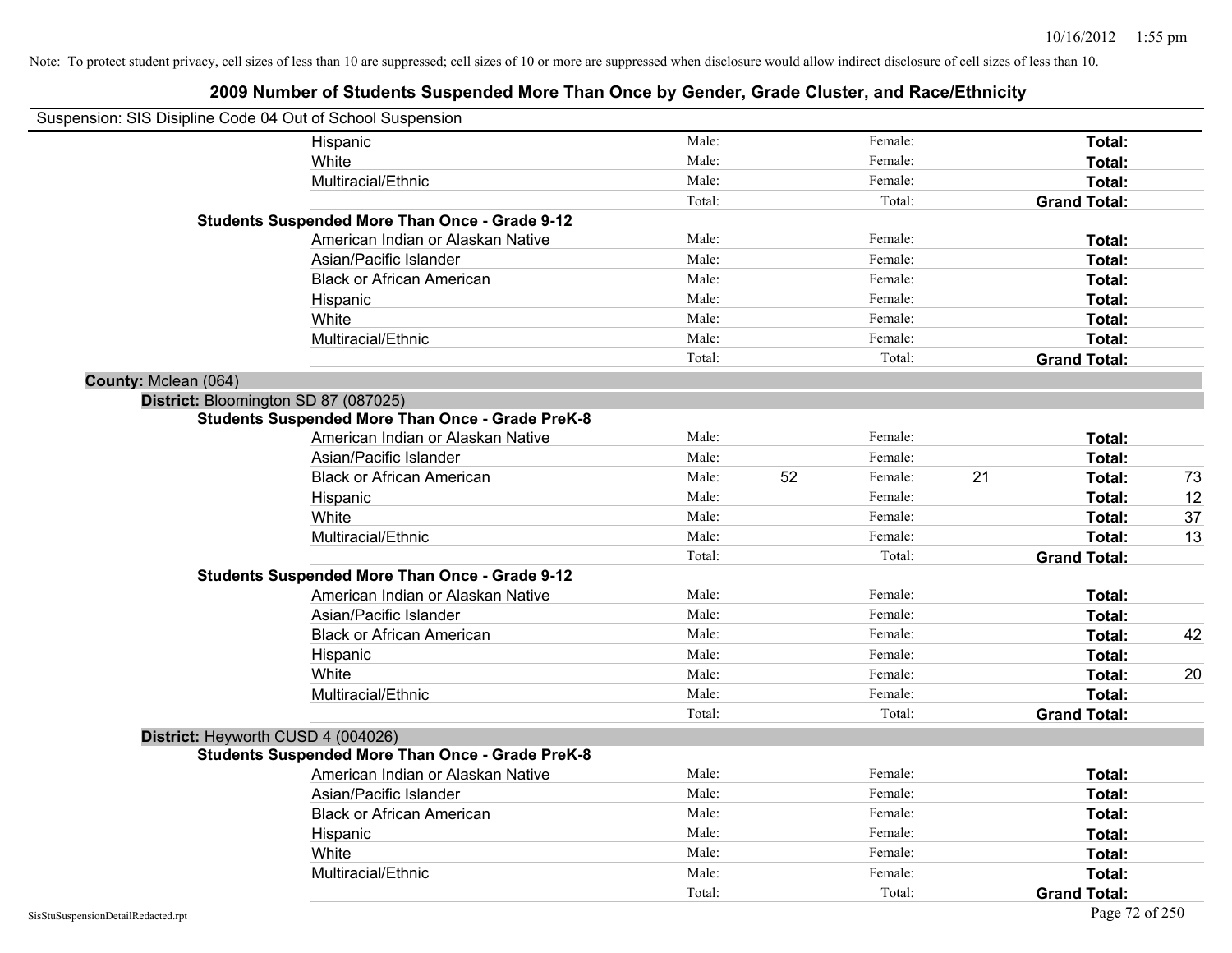| Suspension: SIS Disipline Code 04 Out of School Suspension |        |         |                     |
|------------------------------------------------------------|--------|---------|---------------------|
| <b>Students Suspended More Than Once - Grade 9-12</b>      |        |         |                     |
| American Indian or Alaskan Native                          | Male:  | Female: | Total:              |
| Asian/Pacific Islander                                     | Male:  | Female: | Total:              |
| <b>Black or African American</b>                           | Male:  | Female: | Total:              |
| Hispanic                                                   | Male:  | Female: | Total:              |
| White                                                      | Male:  | Female: | Total:              |
| Multiracial/Ethnic                                         | Male:  | Female: | Total:              |
|                                                            | Total: | Total:  | <b>Grand Total:</b> |
| District: LeRoy CUSD 2 (002026)                            |        |         |                     |
| <b>Students Suspended More Than Once - Grade PreK-8</b>    |        |         |                     |
| American Indian or Alaskan Native                          | Male:  | Female: | Total:              |
| Asian/Pacific Islander                                     | Male:  | Female: | Total:              |
| <b>Black or African American</b>                           | Male:  | Female: | Total:              |
| Hispanic                                                   | Male:  | Female: | Total:              |
| White                                                      | Male:  | Female: | Total:              |
| Multiracial/Ethnic                                         | Male:  | Female: | Total:              |
|                                                            | Total: | Total:  | <b>Grand Total:</b> |
| <b>Students Suspended More Than Once - Grade 9-12</b>      |        |         |                     |
| American Indian or Alaskan Native                          | Male:  | Female: | Total:              |
| Asian/Pacific Islander                                     | Male:  | Female: | Total:              |
| <b>Black or African American</b>                           | Male:  | Female: | Total:              |
| Hispanic                                                   | Male:  | Female: | Total:              |
| White                                                      | Male:  | Female: | Total:              |
| Multiracial/Ethnic                                         | Male:  | Female: | Total:              |
|                                                            | Total: | Total:  | <b>Grand Total:</b> |
| District: Lexington CUSD 7 (007026)                        |        |         |                     |
| <b>Students Suspended More Than Once - Grade PreK-8</b>    |        |         |                     |
| American Indian or Alaskan Native                          | Male:  | Female: | Total:              |
| Asian/Pacific Islander                                     | Male:  | Female: | Total:              |
| <b>Black or African American</b>                           | Male:  | Female: | Total:              |
| Hispanic                                                   | Male:  | Female: | Total:              |
| White                                                      | Male:  | Female: | Total:              |
| Multiracial/Ethnic                                         | Male:  | Female: | Total:              |
|                                                            | Total: | Total:  | <b>Grand Total:</b> |
| District: McLean County USD 5 (005026)                     |        |         |                     |
| <b>Students Suspended More Than Once - Grade PreK-8</b>    |        |         |                     |
| American Indian or Alaskan Native                          | Male:  | Female: | Total:              |
| Asian/Pacific Islander                                     | Male:  | Female: | Total:              |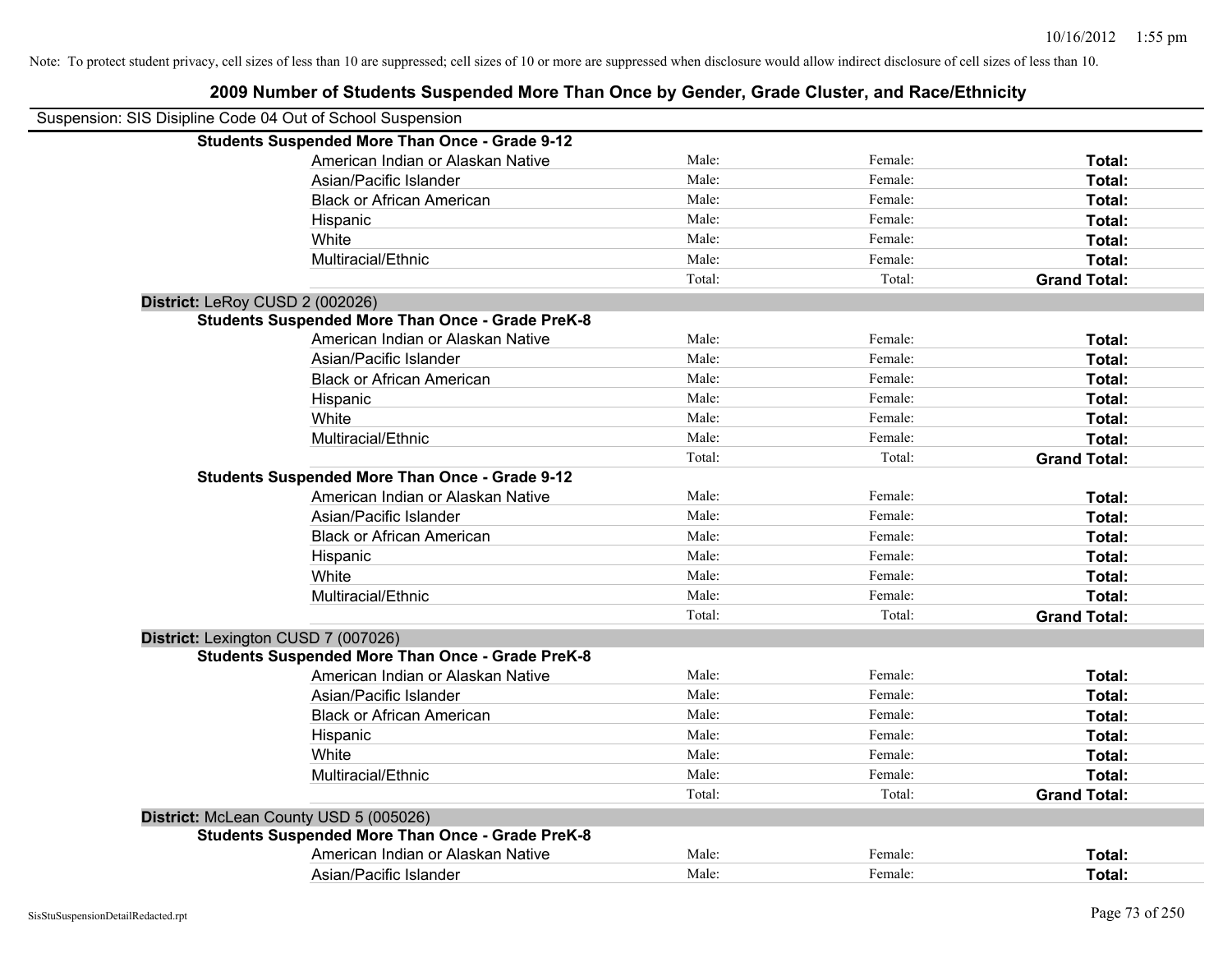| Suspension: SIS Disipline Code 04 Out of School Suspension |                                                         |        |    |         |    |                     |     |
|------------------------------------------------------------|---------------------------------------------------------|--------|----|---------|----|---------------------|-----|
|                                                            | <b>Black or African American</b>                        | Male:  |    | Female: |    | Total:              | 27  |
|                                                            | Hispanic                                                | Male:  |    | Female: |    | Total:              |     |
|                                                            | White                                                   | Male:  |    | Female: |    | Total:              | 35  |
|                                                            | Multiracial/Ethnic                                      | Male:  |    | Female: |    | Total:              |     |
|                                                            |                                                         | Total: | 66 | Total:  | 10 | <b>Grand Total:</b> | 76  |
|                                                            | <b>Students Suspended More Than Once - Grade 9-12</b>   |        |    |         |    |                     |     |
|                                                            | American Indian or Alaskan Native                       | Male:  |    | Female: |    | Total:              |     |
|                                                            | Asian/Pacific Islander                                  | Male:  |    | Female: |    | Total:              |     |
|                                                            | <b>Black or African American</b>                        | Male:  | 45 | Female: | 26 | Total:              | 71  |
|                                                            | Hispanic                                                | Male:  |    | Female: |    | Total:              |     |
|                                                            | White                                                   | Male:  |    | Female: |    | Total:              | 39  |
|                                                            | Multiracial/Ethnic                                      | Male:  |    | Female: |    | Total:              |     |
|                                                            |                                                         | Total: | 87 | Total:  | 36 | <b>Grand Total:</b> | 123 |
| District: Olympia CUSD 16 (016026)                         |                                                         |        |    |         |    |                     |     |
|                                                            | <b>Students Suspended More Than Once - Grade PreK-8</b> |        |    |         |    |                     |     |
|                                                            | American Indian or Alaskan Native                       | Male:  |    | Female: |    | Total:              |     |
|                                                            | Asian/Pacific Islander                                  | Male:  |    | Female: |    | Total:              |     |
|                                                            | <b>Black or African American</b>                        | Male:  |    | Female: |    | Total:              |     |
|                                                            | Hispanic                                                | Male:  |    | Female: |    | Total:              |     |
|                                                            | White                                                   | Male:  |    | Female: |    | Total:              |     |
|                                                            | Multiracial/Ethnic                                      | Male:  |    | Female: |    | Total:              |     |
|                                                            |                                                         | Total: |    | Total:  |    | <b>Grand Total:</b> |     |
|                                                            | <b>Students Suspended More Than Once - Grade 9-12</b>   |        |    |         |    |                     |     |
|                                                            | American Indian or Alaskan Native                       | Male:  |    | Female: |    | Total:              |     |
|                                                            | Asian/Pacific Islander                                  | Male:  |    | Female: |    | Total:              |     |
|                                                            | <b>Black or African American</b>                        | Male:  |    | Female: |    | Total:              |     |
|                                                            | Hispanic                                                | Male:  |    | Female: |    | Total:              |     |
|                                                            | White                                                   | Male:  |    | Female: |    | Total:              |     |
|                                                            | Multiracial/Ethnic                                      | Male:  |    | Female: |    | Total:              |     |
|                                                            |                                                         | Total: |    | Total:  |    | <b>Grand Total:</b> |     |
| District: Ridgeview CUSD 19 (019026)                       |                                                         |        |    |         |    |                     |     |
|                                                            | <b>Students Suspended More Than Once - Grade 9-12</b>   |        |    |         |    |                     |     |
|                                                            | American Indian or Alaskan Native                       | Male:  |    | Female: |    | Total:              |     |
|                                                            | Asian/Pacific Islander                                  | Male:  |    | Female: |    | Total:              |     |
|                                                            | <b>Black or African American</b>                        | Male:  |    | Female: |    | Total:              |     |
|                                                            | Hispanic                                                | Male:  |    | Female: |    | Total:              |     |
|                                                            | White                                                   | Male:  |    | Female: |    | Total:              |     |
|                                                            | Multiracial/Ethnic                                      | Male:  |    | Female: |    | Total:              |     |
|                                                            |                                                         | Total: |    | Total:  |    | <b>Grand Total:</b> |     |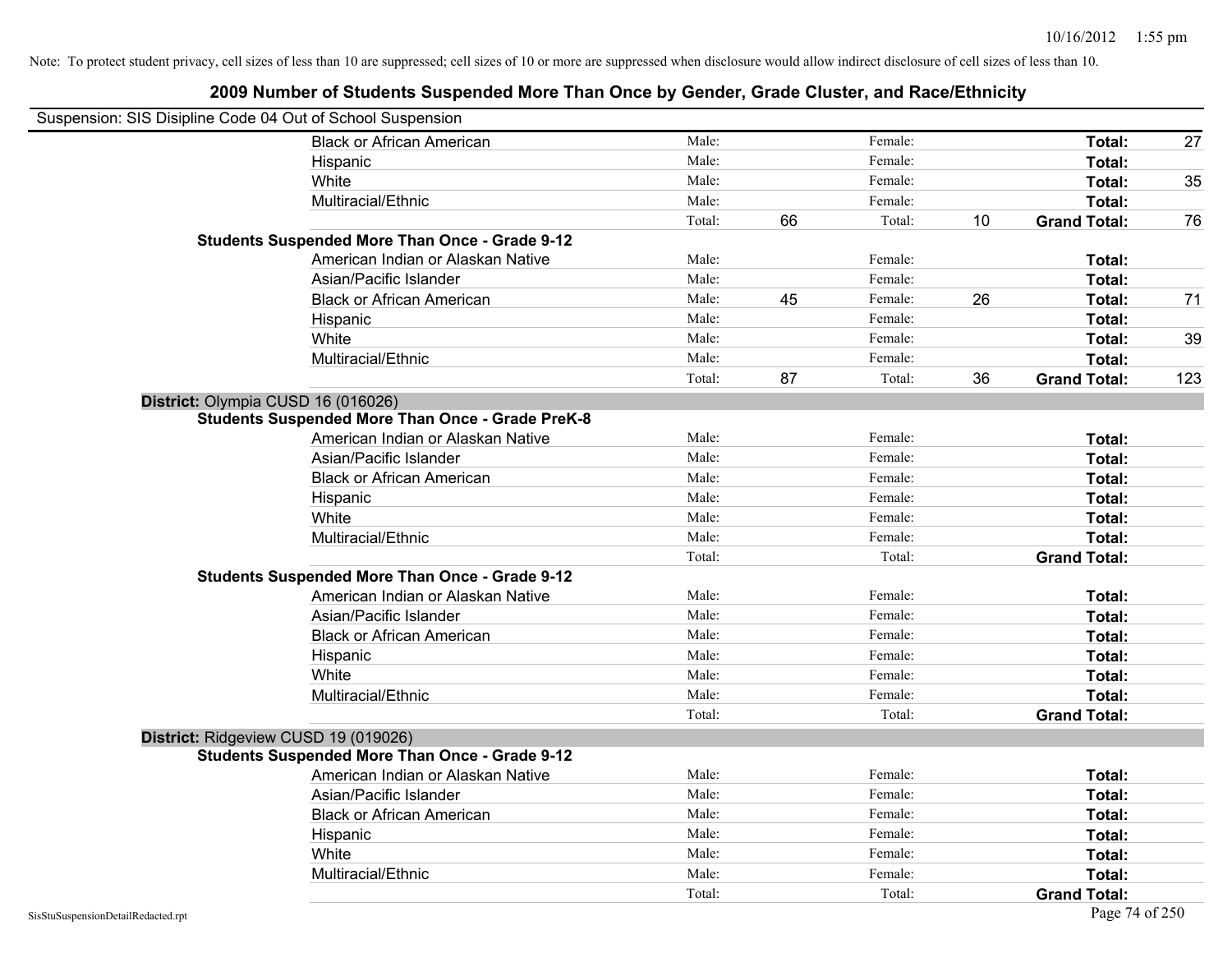## **2009 Number of Students Suspended More Than Once by Gender, Grade Cluster, and Race/Ethnicity**

| Suspension: SIS Disipline Code 04 Out of School Suspension |                                                         |        |         |                     |
|------------------------------------------------------------|---------------------------------------------------------|--------|---------|---------------------|
| District: Tri Valley CUSD 3 (003026)                       |                                                         |        |         |                     |
|                                                            | <b>Students Suspended More Than Once - Grade PreK-8</b> |        |         |                     |
|                                                            | American Indian or Alaskan Native                       | Male:  | Female: | Total:              |
|                                                            | Asian/Pacific Islander                                  | Male:  | Female: | Total:              |
|                                                            | <b>Black or African American</b>                        | Male:  | Female: | Total:              |
|                                                            | Hispanic                                                | Male:  | Female: | Total:              |
|                                                            | White                                                   | Male:  | Female: | Total:              |
|                                                            | Multiracial/Ethnic                                      | Male:  | Female: | Total:              |
|                                                            |                                                         | Total: | Total:  | <b>Grand Total:</b> |
|                                                            | <b>Students Suspended More Than Once - Grade 9-12</b>   |        |         |                     |
|                                                            | American Indian or Alaskan Native                       | Male:  | Female: | Total:              |
|                                                            | Asian/Pacific Islander                                  | Male:  | Female: | Total:              |
|                                                            | <b>Black or African American</b>                        | Male:  | Female: | Total:              |
|                                                            | Hispanic                                                | Male:  | Female: | Total:              |
|                                                            | White                                                   | Male:  | Female: | Total:              |
|                                                            | Multiracial/Ethnic                                      | Male:  | Female: | Total:              |
|                                                            |                                                         | Total: | Total:  | <b>Grand Total:</b> |
| County: Non-Public School (000)                            |                                                         |        |         |                     |
|                                                            | District: De Witt/Livingston/McLean ROE (000000)        |        |         |                     |
|                                                            | <b>Students Suspended More Than Once - Grade PreK-8</b> |        |         |                     |
|                                                            | American Indian or Alaskan Native                       | Male:  | Female: | Total:              |
|                                                            | Asian/Pacific Islander                                  | Male:  | Female: | Total:              |
|                                                            | <b>Black or African American</b>                        | Male:  | Female: | Total:              |
|                                                            | Hispanic                                                | Male:  | Female: | Total:              |
|                                                            | White                                                   | Male:  | Female: | Total:              |
|                                                            | Multiracial/Ethnic                                      | Male:  | Female: | Total:              |
|                                                            |                                                         | Total: | Total:  | <b>Grand Total:</b> |
|                                                            | <b>Students Suspended More Than Once - Grade 9-12</b>   |        |         |                     |
|                                                            | American Indian or Alaskan Native                       | Male:  | Female: | Total:              |
|                                                            | Asian/Pacific Islander                                  | Male:  | Female: | Total:              |
|                                                            | <b>Black or African American</b>                        | Male:  | Female: | Total:              |
|                                                            | Hispanic                                                | Male:  | Female: | Total:              |
|                                                            | White                                                   | Male:  | Female: | Total:              |
|                                                            | Multiracial/Ethnic                                      | Male:  | Female: | Total:              |
|                                                            |                                                         | Total: | Total:  | <b>Grand Total:</b> |

**Region:** DuPage ROE (19)

**County:** Dupage (022)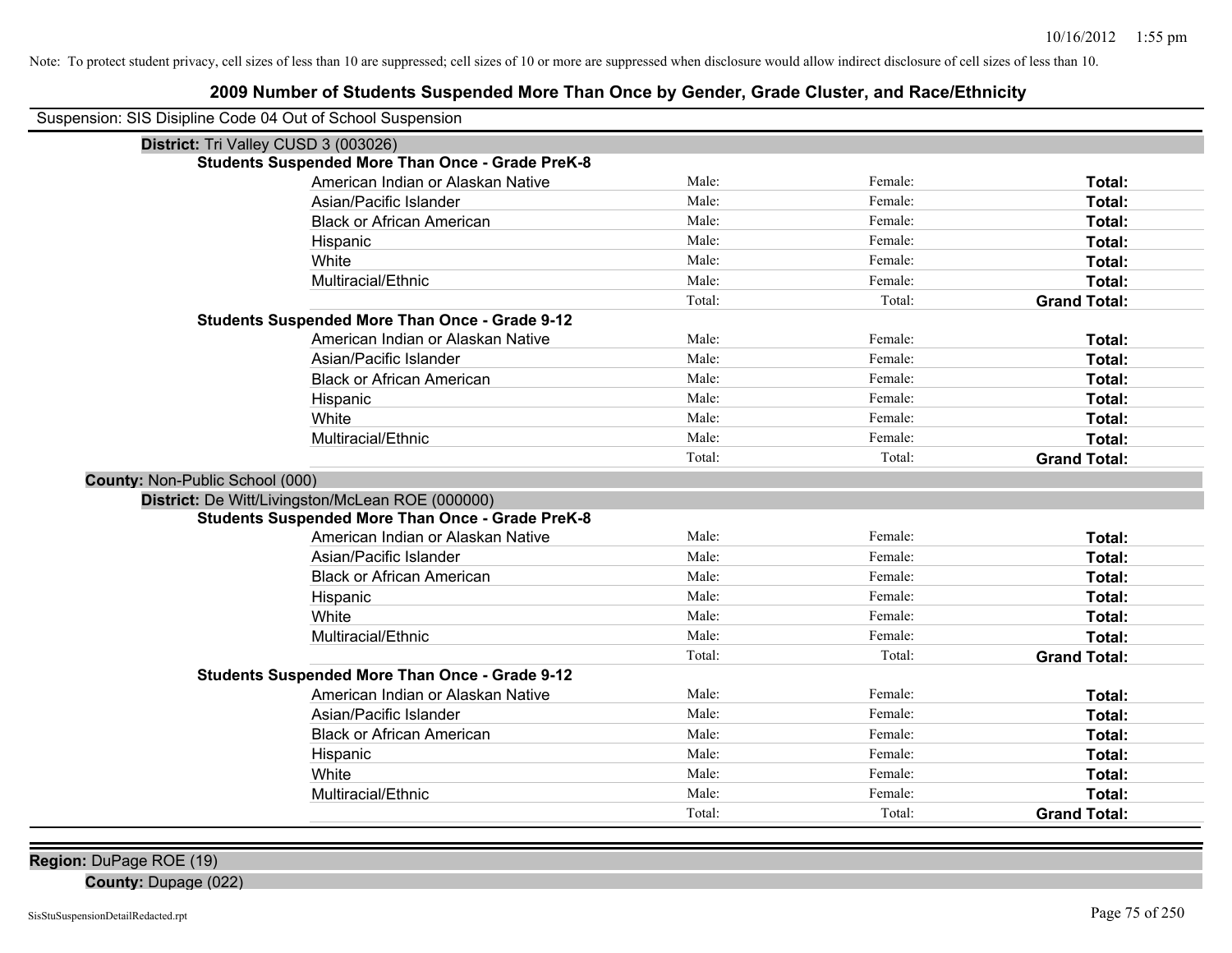## **2009 Number of Students Suspended More Than Once by Gender, Grade Cluster, and Race/Ethnicity**

|                                 | Suspension: SIS Disipline Code 04 Out of School Suspension |        |         |                     |
|---------------------------------|------------------------------------------------------------|--------|---------|---------------------|
| District: Addison SD 4 (004002) |                                                            |        |         |                     |
|                                 | <b>Students Suspended More Than Once - Grade PreK-8</b>    |        |         |                     |
|                                 | American Indian or Alaskan Native                          | Male:  | Female: | Total:              |
|                                 | Asian/Pacific Islander                                     | Male:  | Female: | Total:              |
|                                 | <b>Black or African American</b>                           | Male:  | Female: | Total:              |
|                                 | Hispanic                                                   | Male:  | Female: | Total:              |
|                                 | White                                                      | Male:  | Female: | Total:              |
|                                 | Multiracial/Ethnic                                         | Male:  | Female: | Total:              |
|                                 |                                                            | Total: | Total:  | <b>Grand Total:</b> |
|                                 | District: Adventist Healthcare (027500)                    |        |         |                     |
|                                 | <b>Students Suspended More Than Once - Grade PreK-8</b>    |        |         |                     |
|                                 | American Indian or Alaskan Native                          | Male:  | Female: | Total:              |
|                                 | Asian/Pacific Islander                                     | Male:  | Female: | Total:              |
|                                 | <b>Black or African American</b>                           | Male:  | Female: | Total:              |
|                                 | Hispanic                                                   | Male:  | Female: | Total:              |
|                                 | White                                                      | Male:  | Female: | Total:              |
|                                 | Multiracial/Ethnic                                         | Male:  | Female: | Total:              |
|                                 |                                                            | Total: | Total:  | <b>Grand Total:</b> |
|                                 | District: Benjamin SD 25 (025002)                          |        |         |                     |
|                                 | <b>Students Suspended More Than Once - Grade PreK-8</b>    |        |         |                     |
|                                 | American Indian or Alaskan Native                          | Male:  | Female: | Total:              |
|                                 | Asian/Pacific Islander                                     | Male:  | Female: | Total:              |
|                                 | <b>Black or African American</b>                           | Male:  | Female: | Total:              |
|                                 | Hispanic                                                   | Male:  | Female: | Total:              |
|                                 | White                                                      | Male:  | Female: | Total:              |
|                                 | Multiracial/Ethnic                                         | Male:  | Female: | Total:              |
|                                 |                                                            | Total: | Total:  | <b>Grand Total:</b> |
|                                 | District: Bensenville SD 2 (002002)                        |        |         |                     |
|                                 | <b>Students Suspended More Than Once - Grade PreK-8</b>    |        |         |                     |
|                                 | American Indian or Alaskan Native                          | Male:  | Female: | Total:              |
|                                 | Asian/Pacific Islander                                     | Male:  | Female: | Total:              |
|                                 | <b>Black or African American</b>                           | Male:  | Female: | Total:              |
|                                 | Hispanic                                                   | Male:  | Female: | Total:              |
|                                 | White                                                      | Male:  | Female: | Total:              |
|                                 | Multiracial/Ethnic                                         | Male:  | Female: | Total:              |
|                                 |                                                            |        | Total:  | <b>Grand Total:</b> |

**Students Suspended More Than Once - Grade PreK-8**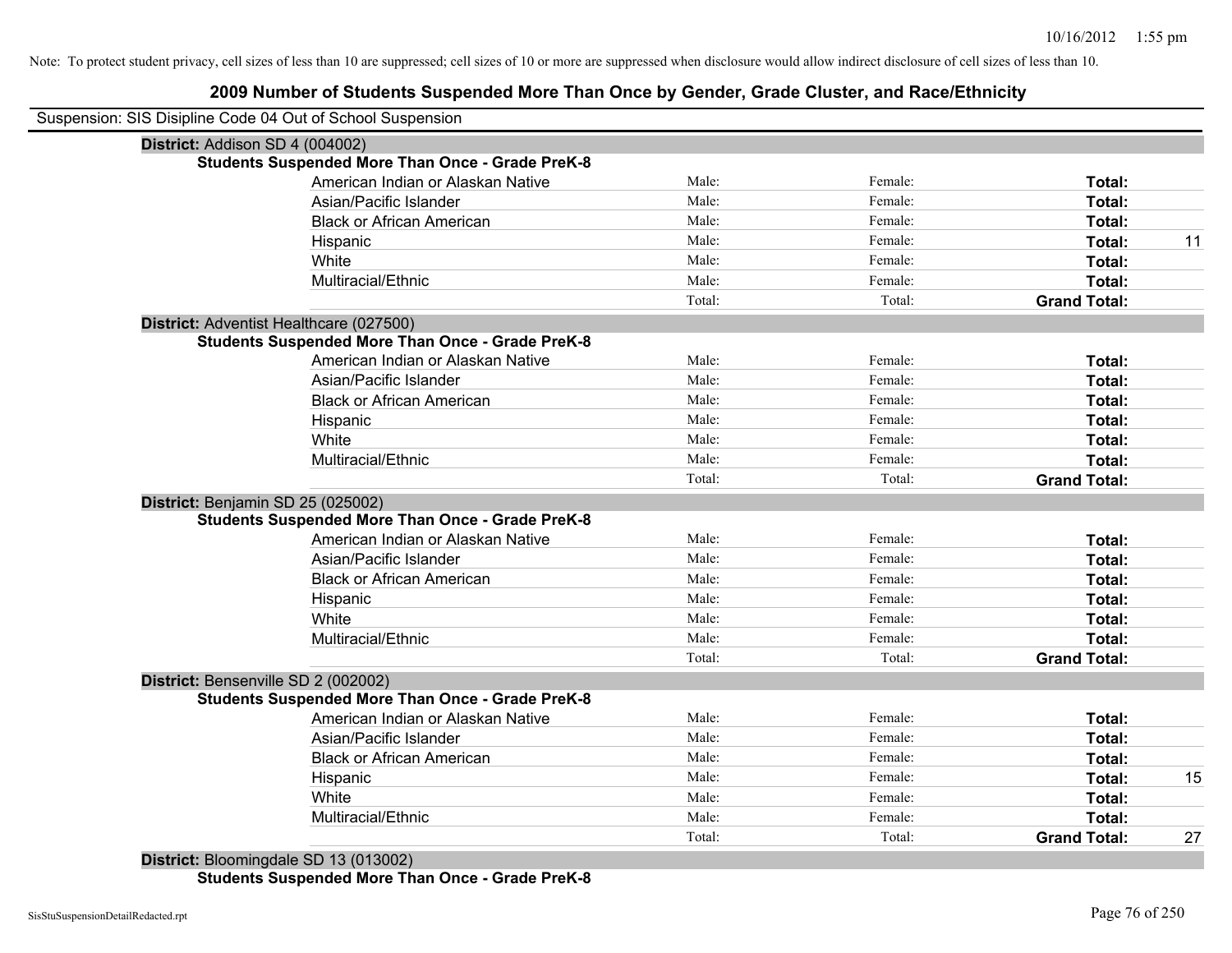|                             | Suspension: SIS Disipline Code 04 Out of School Suspension |        |         |                     |    |
|-----------------------------|------------------------------------------------------------|--------|---------|---------------------|----|
|                             | American Indian or Alaskan Native                          | Male:  | Female: | Total:              |    |
|                             | Asian/Pacific Islander                                     | Male:  | Female: | Total:              |    |
|                             | <b>Black or African American</b>                           | Male:  | Female: | Total:              |    |
|                             | Hispanic                                                   | Male:  | Female: | Total:              |    |
|                             | White                                                      | Male:  | Female: | Total:              |    |
|                             | Multiracial/Ethnic                                         | Male:  | Female: | Total:              |    |
|                             |                                                            | Total: | Total:  | <b>Grand Total:</b> |    |
|                             | <b>Students Suspended More Than Once - Grade 9-12</b>      |        |         |                     |    |
|                             | American Indian or Alaskan Native                          | Male:  | Female: | Total:              |    |
|                             | Asian/Pacific Islander                                     | Male:  | Female: | Total:              |    |
|                             | <b>Black or African American</b>                           | Male:  | Female: | Total:              |    |
|                             | Hispanic                                                   | Male:  | Female: | Total:              |    |
|                             | White                                                      | Male:  | Female: | Total:              |    |
|                             | Multiracial/Ethnic                                         | Male:  | Female: | Total:              |    |
|                             |                                                            | Total: | Total:  | <b>Grand Total:</b> |    |
| District: CCSD 180 (180004) |                                                            |        |         |                     |    |
|                             | <b>Students Suspended More Than Once - Grade PreK-8</b>    |        |         |                     |    |
|                             | American Indian or Alaskan Native                          | Male:  | Female: | Total:              |    |
|                             | Asian/Pacific Islander                                     | Male:  | Female: | Total:              |    |
|                             | <b>Black or African American</b>                           | Male:  | Female: | Total:              | 26 |
|                             | Hispanic                                                   | Male:  | Female: | Total:              |    |
|                             | White                                                      | Male:  | Female: | Total:              |    |
|                             | Multiracial/Ethnic                                         | Male:  | Female: | Total:              |    |
|                             |                                                            | Total: | Total:  | <b>Grand Total:</b> |    |
| District: CCSD 89 (089004)  |                                                            |        |         |                     |    |
|                             | <b>Students Suspended More Than Once - Grade PreK-8</b>    |        |         |                     |    |
|                             | American Indian or Alaskan Native                          | Male:  | Female: | Total:              |    |
|                             | Asian/Pacific Islander                                     | Male:  | Female: | Total:              |    |
|                             | <b>Black or African American</b>                           | Male:  | Female: | Total:              |    |
|                             | Hispanic                                                   | Male:  | Female: | Total:              |    |
|                             | White                                                      | Male:  | Female: | Total:              |    |
|                             | Multiracial/Ethnic                                         | Male:  | Female: | Total:              |    |
|                             |                                                            | Total: | Total:  | <b>Grand Total:</b> | 13 |
|                             | District: Center Cass SD 66 (066002)                       |        |         |                     |    |
|                             | <b>Students Suspended More Than Once - Grade PreK-8</b>    |        |         |                     |    |
|                             | American Indian or Alaskan Native                          | Male:  | Female: | Total:              |    |
|                             | Asian/Pacific Islander                                     | Male:  | Female: | Total:              |    |
|                             | <b>Black or African American</b>                           | Male:  | Female: | Total:              |    |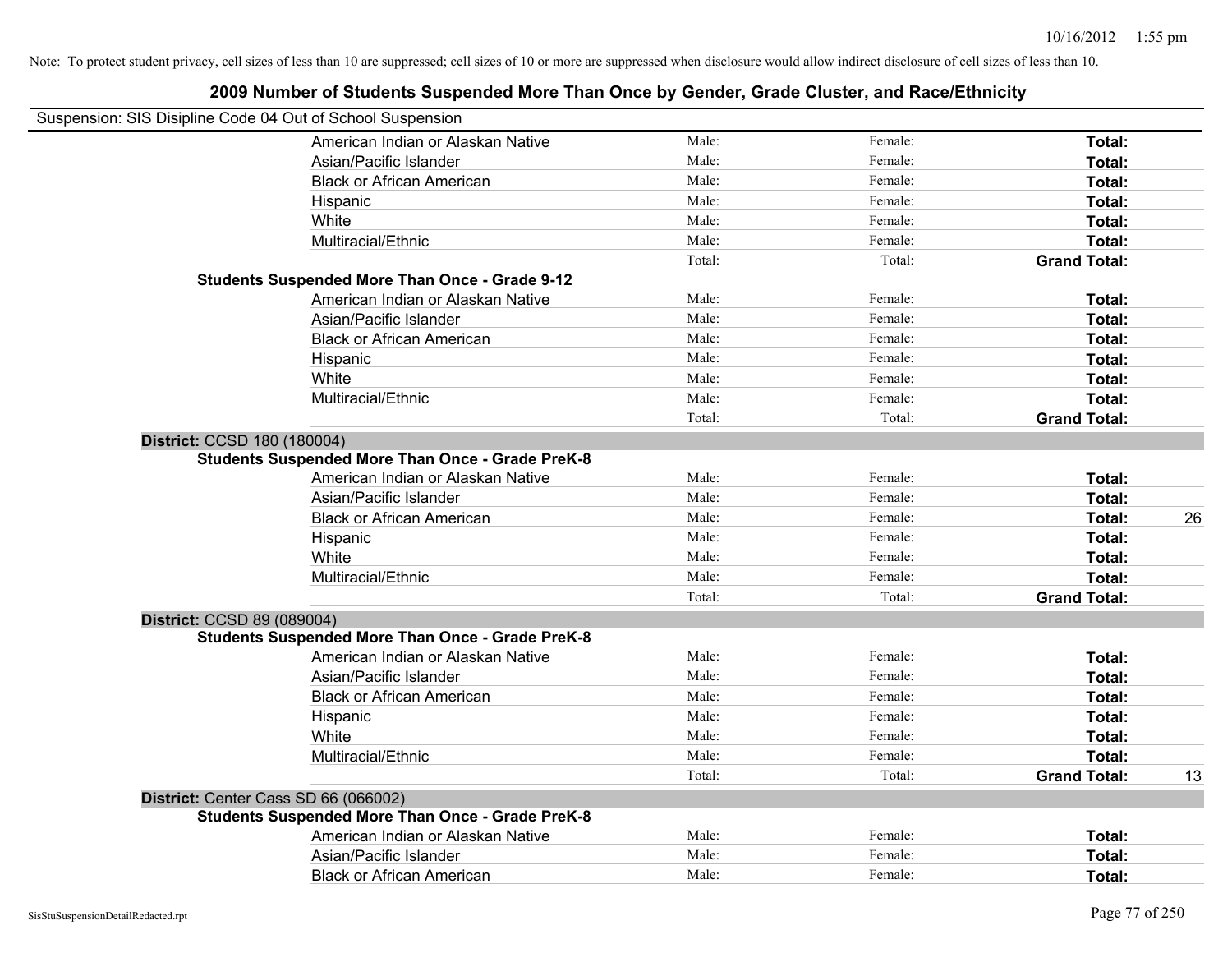| Suspension: SIS Disipline Code 04 Out of School Suspension |                                                         |        |    |         |    |                     |    |
|------------------------------------------------------------|---------------------------------------------------------|--------|----|---------|----|---------------------|----|
|                                                            | Hispanic                                                | Male:  |    | Female: |    | Total:              |    |
|                                                            | White                                                   | Male:  |    | Female: |    | Total:              |    |
|                                                            | Multiracial/Ethnic                                      | Male:  |    | Female: |    | Total:              |    |
|                                                            |                                                         | Total: |    | Total:  |    | <b>Grand Total:</b> |    |
| District: CHSD 94 (094016)                                 |                                                         |        |    |         |    |                     |    |
|                                                            | <b>Students Suspended More Than Once - Grade 9-12</b>   |        |    |         |    |                     |    |
|                                                            | American Indian or Alaskan Native                       | Male:  |    | Female: |    | Total:              |    |
|                                                            | Asian/Pacific Islander                                  | Male:  |    | Female: |    | Total:              |    |
|                                                            | <b>Black or African American</b>                        | Male:  |    | Female: |    | Total:              |    |
|                                                            | Hispanic                                                | Male:  |    | Female: |    | Total:              | 28 |
|                                                            | White                                                   | Male:  |    | Female: |    | Total:              |    |
|                                                            | Multiracial/Ethnic                                      | Male:  |    | Female: |    | Total:              |    |
|                                                            |                                                         | Total: |    | Total:  |    | <b>Grand Total:</b> |    |
| District: CHSD 99 (099016)                                 |                                                         |        |    |         |    |                     |    |
|                                                            | <b>Students Suspended More Than Once - Grade 9-12</b>   |        |    |         |    |                     |    |
|                                                            | American Indian or Alaskan Native                       | Male:  |    | Female: |    | Total:              |    |
|                                                            | Asian/Pacific Islander                                  | Male:  |    | Female: |    | Total:              |    |
|                                                            | <b>Black or African American</b>                        | Male:  |    | Female: |    | Total:              | 16 |
|                                                            | Hispanic                                                | Male:  |    | Female: |    | Total:              |    |
|                                                            | White                                                   | Male:  |    | Female: |    | Total:              | 37 |
|                                                            | Multiracial/Ethnic                                      | Male:  |    | Female: |    | Total:              |    |
|                                                            |                                                         | Total: | 49 | Total:  | 16 | <b>Grand Total:</b> | 65 |
|                                                            | District: Coop Assoc for Spec Educ (044061)             |        |    |         |    |                     |    |
|                                                            | <b>Students Suspended More Than Once - Grade 9-12</b>   |        |    |         |    |                     |    |
|                                                            | American Indian or Alaskan Native                       | Male:  |    | Female: |    | Total:              |    |
|                                                            | Asian/Pacific Islander                                  | Male:  |    | Female: |    | Total:              |    |
|                                                            | <b>Black or African American</b>                        | Male:  |    | Female: |    | Total:              |    |
|                                                            | Hispanic                                                | Male:  |    | Female: |    | Total:              |    |
|                                                            | White                                                   | Male:  |    | Female: |    | Total:              |    |
|                                                            | Multiracial/Ethnic                                      | Male:  |    | Female: |    | Total:              |    |
|                                                            |                                                         | Total: |    | Total:  |    | <b>Grand Total:</b> |    |
| District: CUSD 200 (200026)                                |                                                         |        |    |         |    |                     |    |
|                                                            | <b>Students Suspended More Than Once - Grade PreK-8</b> |        |    |         |    |                     |    |
|                                                            | American Indian or Alaskan Native                       | Male:  |    | Female: |    | Total:              |    |
|                                                            | Asian/Pacific Islander                                  | Male:  |    | Female: |    | Total:              |    |
|                                                            | <b>Black or African American</b>                        | Male:  |    | Female: |    | Total:              | 13 |
|                                                            | Hispanic                                                | Male:  |    | Female: |    | Total:              | 14 |
|                                                            | White                                                   | Male:  |    | Female: |    | Total:              |    |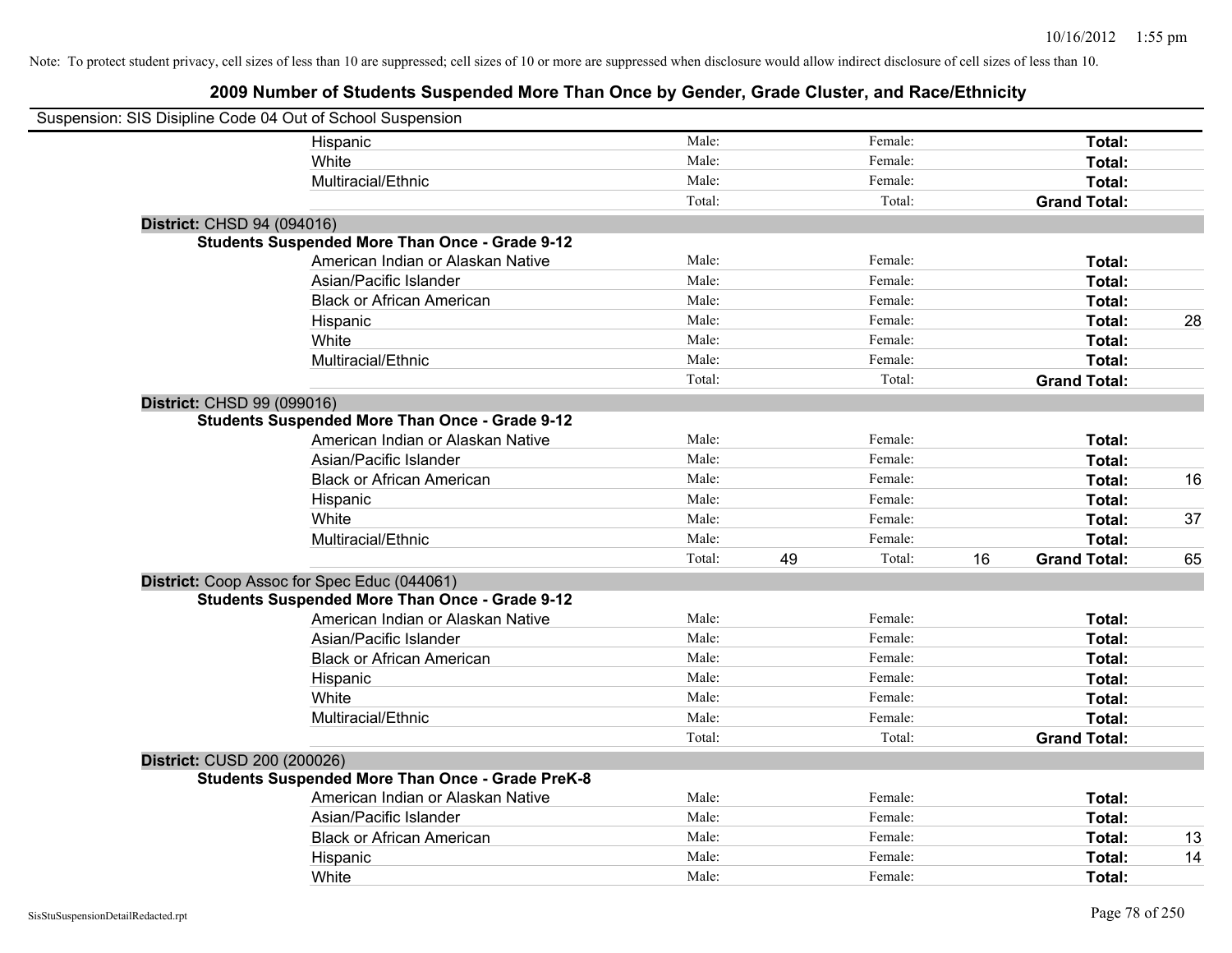## **2009 Number of Students Suspended More Than Once by Gender, Grade Cluster, and Race/Ethnicity**

| Suspension: SIS Disipline Code 04 Out of School Suspension |        |         |                     |    |
|------------------------------------------------------------|--------|---------|---------------------|----|
| Multiracial/Ethnic                                         | Male:  | Female: | Total:              |    |
|                                                            | Total: | Total:  | <b>Grand Total:</b> |    |
| <b>Students Suspended More Than Once - Grade 9-12</b>      |        |         |                     |    |
| American Indian or Alaskan Native                          | Male:  | Female: | Total:              |    |
| Asian/Pacific Islander                                     | Male:  | Female: | Total:              |    |
| <b>Black or African American</b>                           | Male:  | Female: | Total:              | 25 |
| Hispanic                                                   | Male:  | Female: | Total:              | 26 |
| White                                                      | Male:  | Female: | Total:              | 25 |
| Multiracial/Ethnic                                         | Male:  | Female: | Total:              |    |
|                                                            | Total: | Total:  | <b>Grand Total:</b> |    |
| District: CUSD 201 (201026)                                |        |         |                     |    |
| <b>Students Suspended More Than Once - Grade PreK-8</b>    |        |         |                     |    |
| American Indian or Alaskan Native                          | Male:  | Female: | Total:              |    |
| Asian/Pacific Islander                                     | Male:  | Female: | Total:              |    |
| <b>Black or African American</b>                           | Male:  | Female: | Total:              |    |
| Hispanic                                                   | Male:  | Female: | Total:              |    |
| White                                                      | Male:  | Female: | Total:              |    |
| Multiracial/Ethnic                                         | Male:  | Female: | Total:              |    |
|                                                            | Total: | Total:  | <b>Grand Total:</b> | 11 |
| <b>Students Suspended More Than Once - Grade 9-12</b>      |        |         |                     |    |
| American Indian or Alaskan Native                          | Male:  | Female: | Total:              |    |
| Asian/Pacific Islander                                     | Male:  | Female: | Total:              |    |
| <b>Black or African American</b>                           | Male:  | Female: | Total:              |    |
| Hispanic                                                   | Male:  | Female: | Total:              |    |
| White                                                      | Male:  | Female: | Total:              | 18 |
| Multiracial/Ethnic                                         | Male:  | Female: | Total:              |    |
|                                                            | Total: | Total:  | <b>Grand Total:</b> |    |
| District: Downers Grove GSD 58 (058002)                    |        |         |                     |    |
| <b>Students Suspended More Than Once - Grade PreK-8</b>    |        |         |                     |    |
| American Indian or Alaskan Native                          | Male:  | Female: | Total:              |    |
| Asian/Pacific Islander                                     | Male:  | Female: | Total:              |    |
| <b>Black or African American</b>                           | Male:  | Female: | Total:              |    |
| Hispanic                                                   | Male:  | Female: | Total:              |    |
| White                                                      | Male:  | Female: | Total:              |    |
| Multiracial/Ethnic                                         | Male:  | Female: | Total:              |    |
|                                                            | Total: | Total:  | <b>Grand Total:</b> |    |
| $B: 4:1:4.$ $D: 5:4:110D: 00$ (000040)                     |        |         |                     |    |

**District:** DuPage HSD 88 (088016) **Students Suspended More Than Once - Grade 9-12**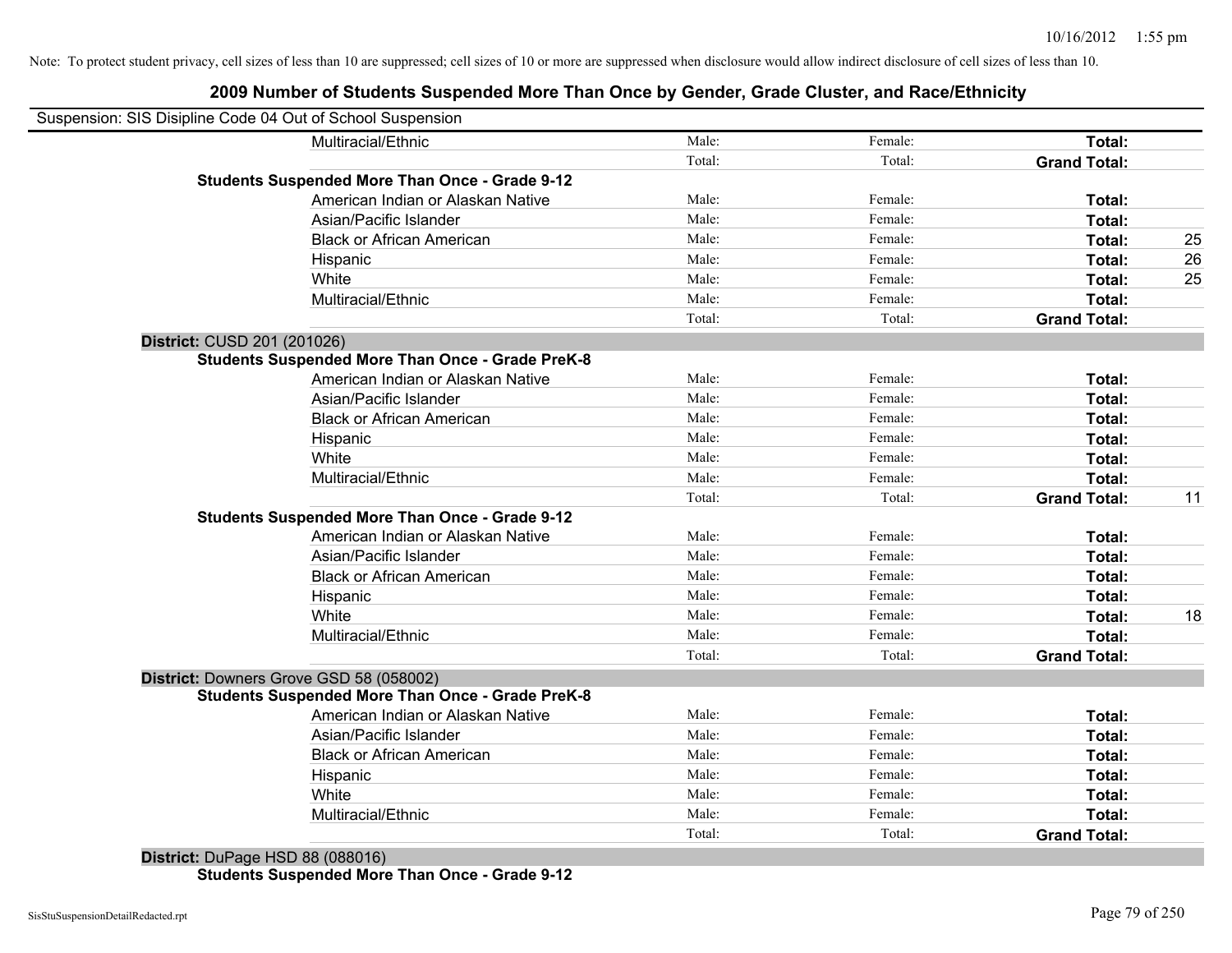| Suspension: SIS Disipline Code 04 Out of School Suspension |                                                         |        |    |         |    |                     |    |
|------------------------------------------------------------|---------------------------------------------------------|--------|----|---------|----|---------------------|----|
|                                                            | American Indian or Alaskan Native                       | Male:  |    | Female: |    | Total:              |    |
|                                                            | Asian/Pacific Islander                                  | Male:  |    | Female: |    | Total:              |    |
|                                                            | <b>Black or African American</b>                        | Male:  |    | Female: |    | Total:              | 30 |
|                                                            | Hispanic                                                | Male:  | 41 | Female: | 10 | Total:              | 51 |
|                                                            | White                                                   | Male:  | 31 | Female: | 14 | Total:              | 45 |
|                                                            | Multiracial/Ethnic                                      | Male:  |    | Female: |    | Total:              |    |
|                                                            |                                                         | Total: |    | Total:  |    | <b>Grand Total:</b> |    |
| District: Elmhurst SD 205 (205026)                         |                                                         |        |    |         |    |                     |    |
|                                                            | <b>Students Suspended More Than Once - Grade PreK-8</b> |        |    |         |    |                     |    |
|                                                            | American Indian or Alaskan Native                       | Male:  |    | Female: |    | Total:              |    |
|                                                            | Asian/Pacific Islander                                  | Male:  |    | Female: |    | Total:              |    |
|                                                            | <b>Black or African American</b>                        | Male:  |    | Female: |    | Total:              |    |
|                                                            | Hispanic                                                | Male:  |    | Female: |    | Total:              |    |
|                                                            | White                                                   | Male:  |    | Female: |    | <b>Total:</b>       | 10 |
|                                                            | Multiracial/Ethnic                                      | Male:  |    | Female: |    | Total:              |    |
|                                                            |                                                         | Total: |    | Total:  |    | <b>Grand Total:</b> |    |
|                                                            | <b>Students Suspended More Than Once - Grade 9-12</b>   |        |    |         |    |                     |    |
|                                                            | American Indian or Alaskan Native                       | Male:  |    | Female: |    | Total:              |    |
|                                                            | Asian/Pacific Islander                                  | Male:  |    | Female: |    | Total:              |    |
|                                                            | <b>Black or African American</b>                        | Male:  |    | Female: |    | Total:              | 12 |
|                                                            | Hispanic                                                | Male:  |    | Female: |    | Total:              |    |
|                                                            | White                                                   | Male:  | 24 | Female: | 12 | Total:              | 36 |
|                                                            | Multiracial/Ethnic                                      | Male:  |    | Female: |    | Total:              |    |
|                                                            |                                                         | Total: |    | Total:  |    | <b>Grand Total:</b> | 59 |
| District: Fenton CHSD 100 (100016)                         |                                                         |        |    |         |    |                     |    |
|                                                            | <b>Students Suspended More Than Once - Grade 9-12</b>   |        |    |         |    |                     |    |
|                                                            | American Indian or Alaskan Native                       | Male:  |    | Female: |    | Total:              |    |
|                                                            | Asian/Pacific Islander                                  | Male:  |    | Female: |    | Total:              |    |
|                                                            | <b>Black or African American</b>                        | Male:  |    | Female: |    | Total:              |    |
|                                                            | Hispanic                                                | Male:  |    | Female: |    | Total:              | 39 |
|                                                            | White                                                   | Male:  |    | Female: |    | Total:              | 18 |
|                                                            | Multiracial/Ethnic                                      | Male:  |    | Female: |    | Total:              |    |
|                                                            |                                                         | Total: | 53 | Total:  | 17 | <b>Grand Total:</b> | 70 |
| District: Glen Ellyn SD 41 (041002)                        |                                                         |        |    |         |    |                     |    |
|                                                            | <b>Students Suspended More Than Once - Grade PreK-8</b> |        |    |         |    |                     |    |
|                                                            | American Indian or Alaskan Native                       | Male:  |    | Female: |    | Total:              |    |
|                                                            | Asian/Pacific Islander                                  | Male:  |    | Female: |    | <b>Total:</b>       |    |
|                                                            | <b>Black or African American</b>                        | Male:  |    | Female: |    | Total:              |    |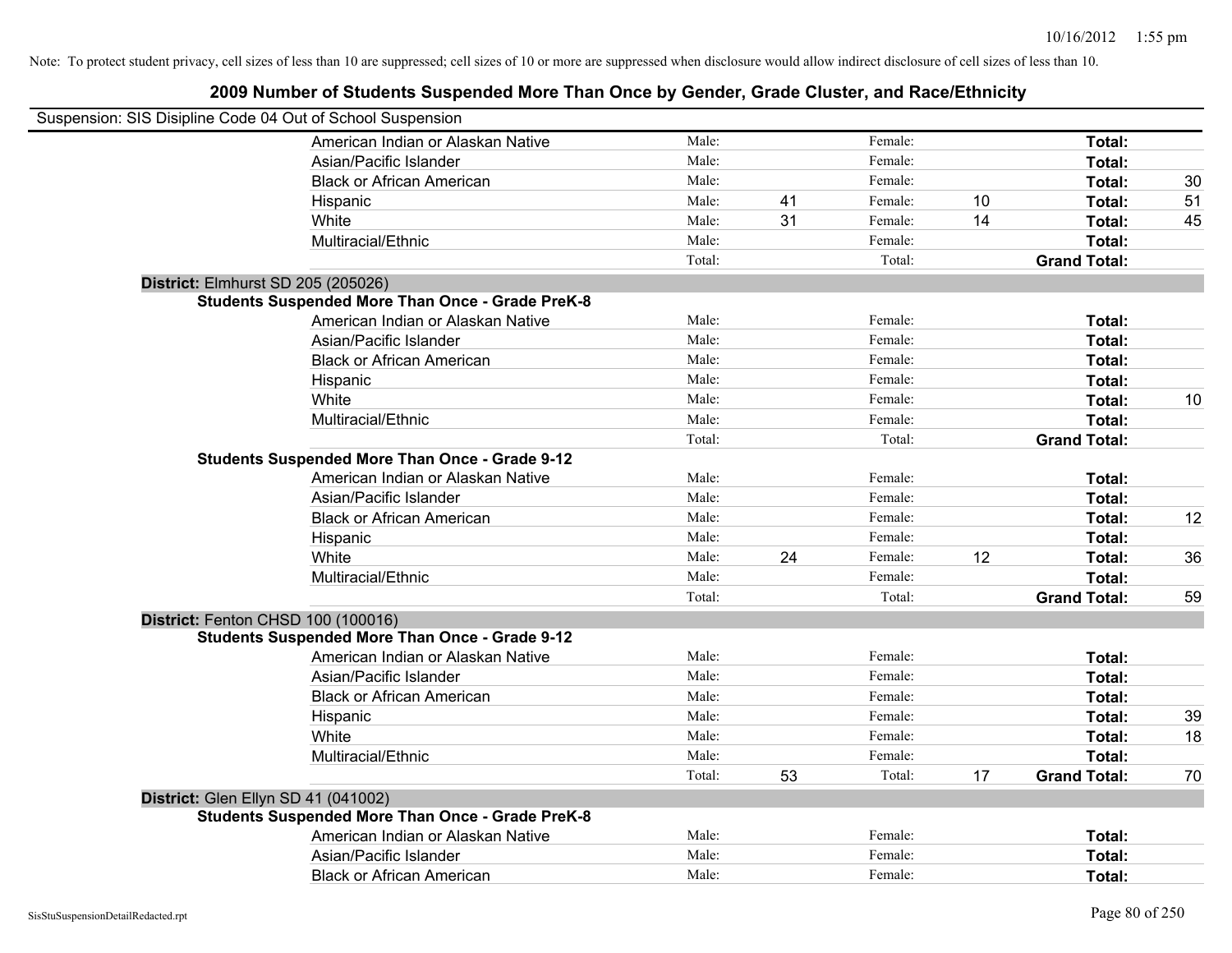| Suspension: SIS Disipline Code 04 Out of School Suspension |        |    |         |    |                     |    |
|------------------------------------------------------------|--------|----|---------|----|---------------------|----|
| Hispanic                                                   | Male:  |    | Female: |    | Total:              |    |
| White                                                      | Male:  |    | Female: |    | Total:              |    |
| Multiracial/Ethnic                                         | Male:  |    | Female: |    | Total:              |    |
|                                                            | Total: |    | Total:  |    | <b>Grand Total:</b> |    |
| District: Glenbard Twp HSD 87 (087017)                     |        |    |         |    |                     |    |
| <b>Students Suspended More Than Once - Grade 9-12</b>      |        |    |         |    |                     |    |
| American Indian or Alaskan Native                          | Male:  |    | Female: |    | Total:              |    |
| Asian/Pacific Islander                                     | Male:  |    | Female: |    | Total:              |    |
| <b>Black or African American</b>                           | Male:  | 39 | Female: | 17 | Total:              | 56 |
| Hispanic                                                   | Male:  | 50 | Female: | 18 | Total:              | 68 |
| White                                                      | Male:  | 57 | Female: | 23 | Total:              | 80 |
| Multiracial/Ethnic                                         | Male:  |    | Female: |    | Total:              | 11 |
|                                                            | Total: |    | Total:  |    | <b>Grand Total:</b> |    |
| <b>District: Gower SD 62 (062002)</b>                      |        |    |         |    |                     |    |
| <b>Students Suspended More Than Once - Grade PreK-8</b>    |        |    |         |    |                     |    |
| American Indian or Alaskan Native                          | Male:  |    | Female: |    | Total:              |    |
| Asian/Pacific Islander                                     | Male:  |    | Female: |    | Total:              |    |
| <b>Black or African American</b>                           | Male:  |    | Female: |    | Total:              |    |
| Hispanic                                                   | Male:  |    | Female: |    | Total:              |    |
| White                                                      | Male:  |    | Female: |    | Total:              |    |
| Multiracial/Ethnic                                         | Male:  |    | Female: |    | Total:              |    |
|                                                            | Total: |    | Total:  |    | <b>Grand Total:</b> |    |
| District: Hinsdale CCSD 181 (181004)                       |        |    |         |    |                     |    |
| <b>Students Suspended More Than Once - Grade PreK-8</b>    |        |    |         |    |                     |    |
| American Indian or Alaskan Native                          | Male:  |    | Female: |    | Total:              |    |
| Asian/Pacific Islander                                     | Male:  |    | Female: |    | Total:              |    |
| <b>Black or African American</b>                           | Male:  |    | Female: |    | Total:              |    |
| Hispanic                                                   | Male:  |    | Female: |    | Total:              |    |
| White                                                      | Male:  |    | Female: |    | Total:              |    |
| Multiracial/Ethnic                                         | Male:  |    | Female: |    | Total:              |    |
|                                                            | Total: |    | Total:  |    | <b>Grand Total:</b> |    |
| District: Hinsdale Twp HSD 86 (086017)                     |        |    |         |    |                     |    |
| <b>Students Suspended More Than Once - Grade 9-12</b>      |        |    |         |    |                     |    |
| American Indian or Alaskan Native                          | Male:  |    | Female: |    | Total:              |    |
| Asian/Pacific Islander                                     | Male:  |    | Female: |    | Total:              |    |
| <b>Black or African American</b>                           | Male:  |    | Female: |    | Total:              | 26 |
| Hispanic                                                   | Male:  |    | Female: |    | Total:              |    |
| White                                                      | Male:  |    | Female: |    | Total:              | 37 |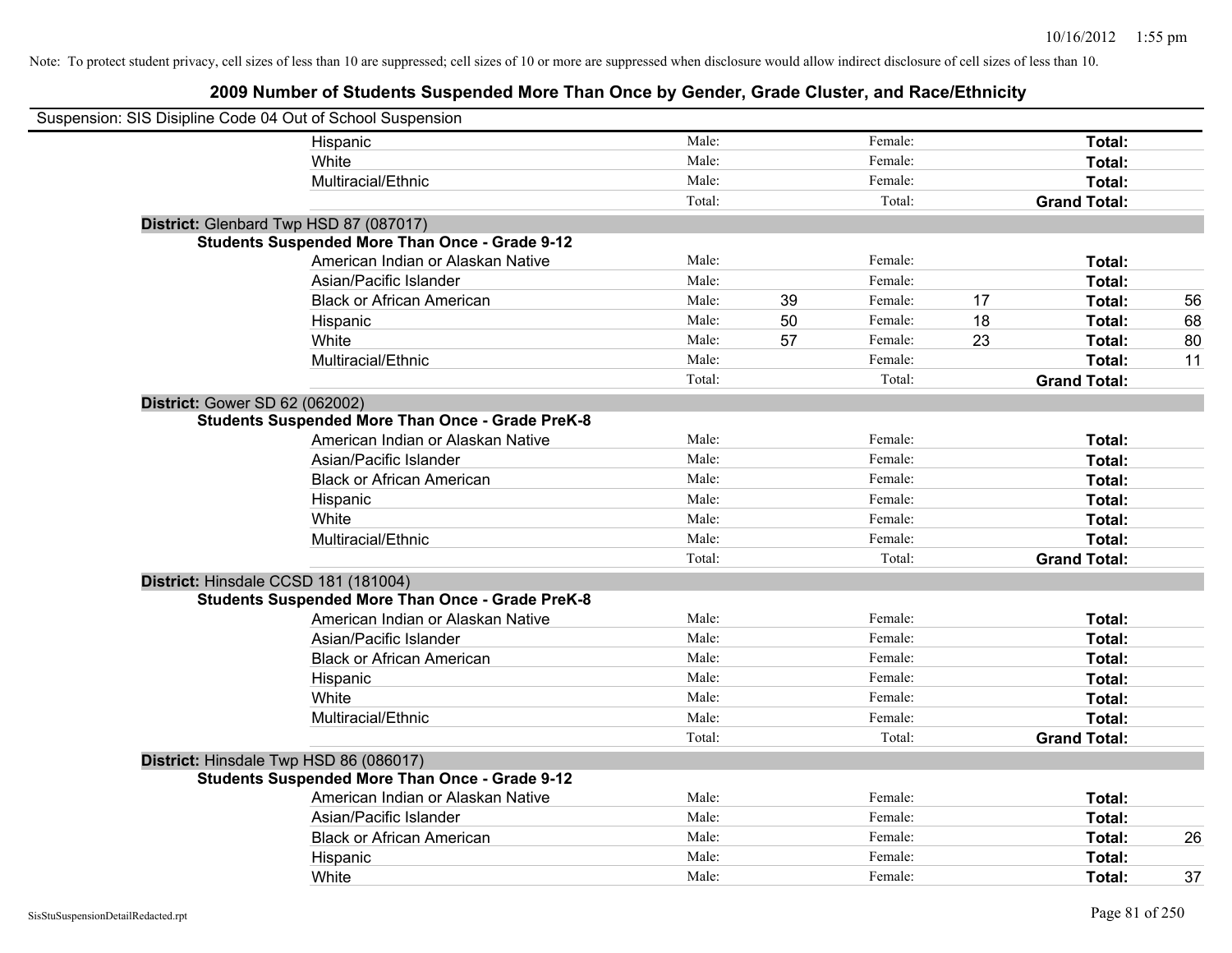## **2009 Number of Students Suspended More Than Once by Gender, Grade Cluster, and Race/Ethnicity**

|                                      | Suspension: SIS Disipline Code 04 Out of School Suspension |        |    |         |    |                     |     |
|--------------------------------------|------------------------------------------------------------|--------|----|---------|----|---------------------|-----|
|                                      | Multiracial/Ethnic                                         | Male:  |    | Female: |    | Total:              |     |
|                                      |                                                            | Total: | 61 | Total:  | 16 | <b>Grand Total:</b> | 77  |
|                                      | District: Indian Prairie CUSD 204 (204026)                 |        |    |         |    |                     |     |
|                                      | <b>Students Suspended More Than Once - Grade PreK-8</b>    |        |    |         |    |                     |     |
|                                      | American Indian or Alaskan Native                          | Male:  |    | Female: |    | Total:              |     |
|                                      | Asian/Pacific Islander                                     | Male:  |    | Female: |    | Total:              |     |
|                                      | <b>Black or African American</b>                           | Male:  |    | Female: |    | Total:              | 37  |
|                                      | Hispanic                                                   | Male:  |    | Female: |    | Total:              |     |
|                                      | White                                                      | Male:  |    | Female: |    | Total:              | 21  |
|                                      | Multiracial/Ethnic                                         | Male:  |    | Female: |    | Total:              |     |
|                                      |                                                            | Total: |    | Total:  |    | <b>Grand Total:</b> | 75  |
|                                      | <b>Students Suspended More Than Once - Grade 9-12</b>      |        |    |         |    |                     |     |
|                                      | American Indian or Alaskan Native                          | Male:  |    | Female: |    | Total:              |     |
|                                      | Asian/Pacific Islander                                     | Male:  |    | Female: |    | Total:              |     |
|                                      | <b>Black or African American</b>                           | Male:  | 48 | Female: | 31 | Total:              | 79  |
|                                      | Hispanic                                                   | Male:  |    | Female: |    | Total:              | 18  |
|                                      | White                                                      | Male:  | 59 | Female: | 25 | Total:              | 84  |
|                                      | Multiracial/Ethnic                                         | Male:  |    | Female: |    | Total:              |     |
|                                      |                                                            | Total: |    | Total:  |    | <b>Grand Total:</b> | 193 |
| District: Keeneyville SD 20 (020002) |                                                            |        |    |         |    |                     |     |
|                                      | <b>Students Suspended More Than Once - Grade PreK-8</b>    |        |    |         |    |                     |     |
|                                      | American Indian or Alaskan Native                          | Male:  |    | Female: |    | Total:              |     |
|                                      | Asian/Pacific Islander                                     | Male:  |    | Female: |    | Total:              |     |
|                                      | <b>Black or African American</b>                           | Male:  |    | Female: |    | Total:              |     |
|                                      | Hispanic                                                   | Male:  |    | Female: |    | Total:              |     |
|                                      | White                                                      | Male:  |    | Female: |    | Total:              |     |
|                                      | Multiracial/Ethnic                                         | Male:  |    | Female: |    | <b>Total:</b>       |     |
|                                      |                                                            | Total: |    | Total:  |    | <b>Grand Total:</b> |     |
|                                      | District: Lake Park CHSD 108 (108016)                      |        |    |         |    |                     |     |
|                                      | <b>Students Suspended More Than Once - Grade 9-12</b>      |        |    |         |    |                     |     |
|                                      | American Indian or Alaskan Native                          | Male:  |    | Female: |    | Total:              |     |
|                                      | Asian/Pacific Islander                                     | Male:  |    | Female: |    | Total:              |     |
|                                      | <b>Black or African American</b>                           | Male:  |    | Female: |    | Total:              | 13  |
|                                      | Hispanic                                                   | Male:  |    | Female: |    | Total:              | 10  |
|                                      | White                                                      | Male:  |    | Female: |    | Total:              | 18  |
|                                      | Multiracial/Ethnic                                         | Male:  |    | Female: |    | Total:              |     |
|                                      |                                                            | Total: |    | Total:  |    | <b>Grand Total:</b> |     |
|                                      |                                                            |        |    |         |    |                     |     |

**District:** Lisle CUSD 202 (202026)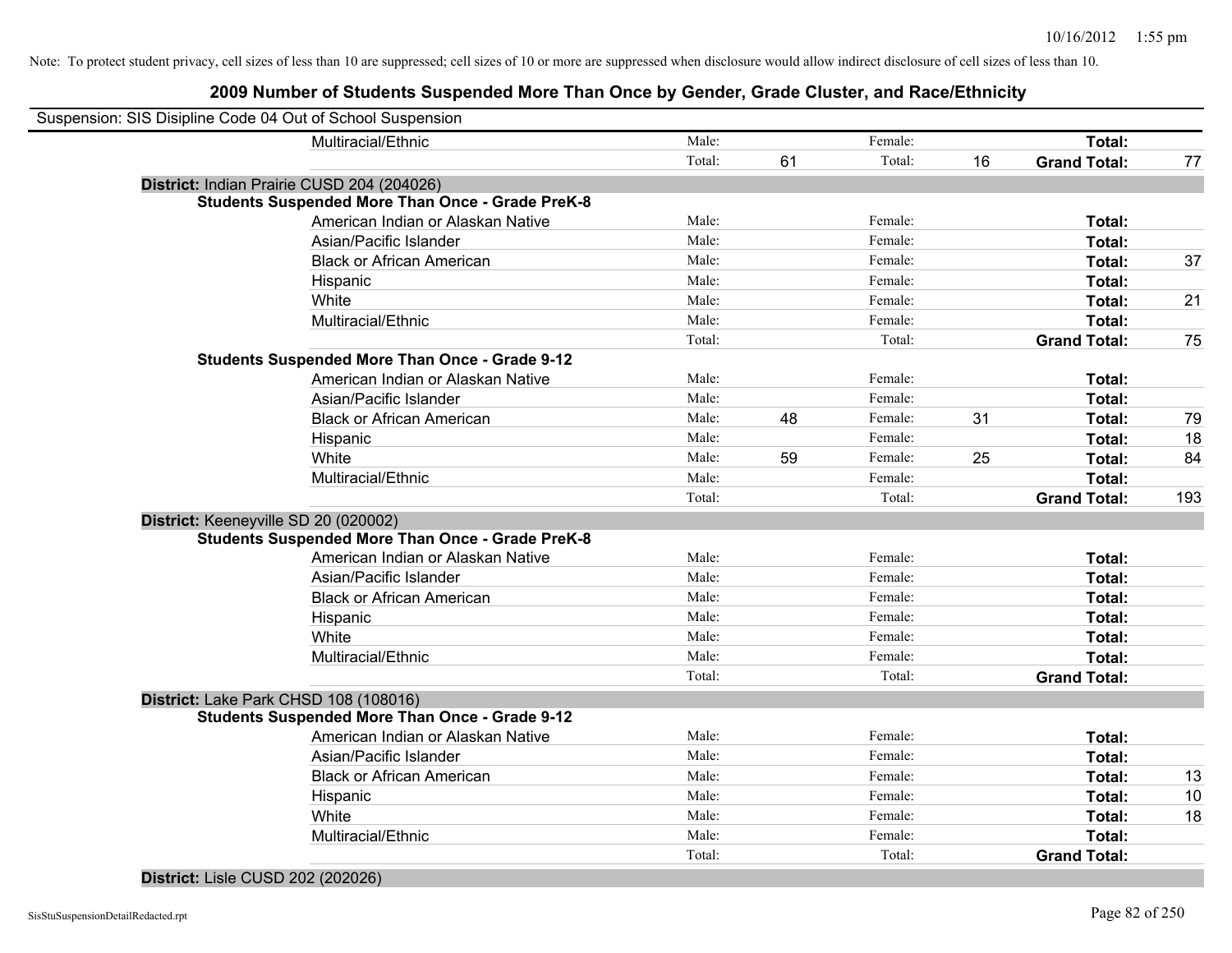| Suspension: SIS Disipline Code 04 Out of School Suspension |        |         |                     |    |
|------------------------------------------------------------|--------|---------|---------------------|----|
| <b>Students Suspended More Than Once - Grade PreK-8</b>    |        |         |                     |    |
| American Indian or Alaskan Native                          | Male:  | Female: | Total:              |    |
| Asian/Pacific Islander                                     | Male:  | Female: | Total:              |    |
| <b>Black or African American</b>                           | Male:  | Female: | Total:              |    |
| Hispanic                                                   | Male:  | Female: | Total:              |    |
| White                                                      | Male:  | Female: | Total:              |    |
| Multiracial/Ethnic                                         | Male:  | Female: | Total:              |    |
|                                                            | Total: | Total:  | <b>Grand Total:</b> |    |
| <b>Students Suspended More Than Once - Grade 9-12</b>      |        |         |                     |    |
| American Indian or Alaskan Native                          | Male:  | Female: | Total:              |    |
| Asian/Pacific Islander                                     | Male:  | Female: | Total:              |    |
| <b>Black or African American</b>                           | Male:  | Female: | Total:              |    |
| Hispanic                                                   | Male:  | Female: | Total:              |    |
| White                                                      | Male:  | Female: | Total:              | 12 |
| Multiracial/Ethnic                                         | Male:  | Female: | Total:              |    |
|                                                            | Total: | Total:  | <b>Grand Total:</b> |    |
| District: Lombard SD 44 (044002)                           |        |         |                     |    |
| <b>Students Suspended More Than Once - Grade PreK-8</b>    |        |         |                     |    |
| American Indian or Alaskan Native                          | Male:  | Female: | Total:              |    |
| Asian/Pacific Islander                                     | Male:  | Female: | Total:              |    |
| <b>Black or African American</b>                           | Male:  | Female: | Total:              |    |
| Hispanic                                                   | Male:  | Female: | Total:              |    |
| White                                                      | Male:  | Female: | Total:              |    |
| Multiracial/Ethnic                                         | Male:  | Female: | Total:              |    |
|                                                            | Total: | Total:  | <b>Grand Total:</b> | 13 |
| District: Lutheran Child & Family Services (013900)        |        |         |                     |    |
| <b>Students Suspended More Than Once - Grade 9-12</b>      |        |         |                     |    |
| American Indian or Alaskan Native                          | Male:  | Female: | Total:              |    |
| Asian/Pacific Islander                                     | Male:  | Female: | Total:              |    |
| <b>Black or African American</b>                           | Male:  | Female: | Total:              |    |
| Hispanic                                                   | Male:  | Female: | Total:              |    |
| White                                                      | Male:  | Female: | Total:              |    |
| Multiracial/Ethnic                                         | Male:  | Female: | Total:              |    |
|                                                            | Total: | Total:  | <b>Grand Total:</b> |    |
| District: Maercker SD 60 (060002)                          |        |         |                     |    |
| <b>Students Suspended More Than Once - Grade PreK-8</b>    |        |         |                     |    |
| American Indian or Alaskan Native                          | Male:  | Female: | Total:              |    |
| Asian/Pacific Islander                                     | Male:  | Female: | Total:              |    |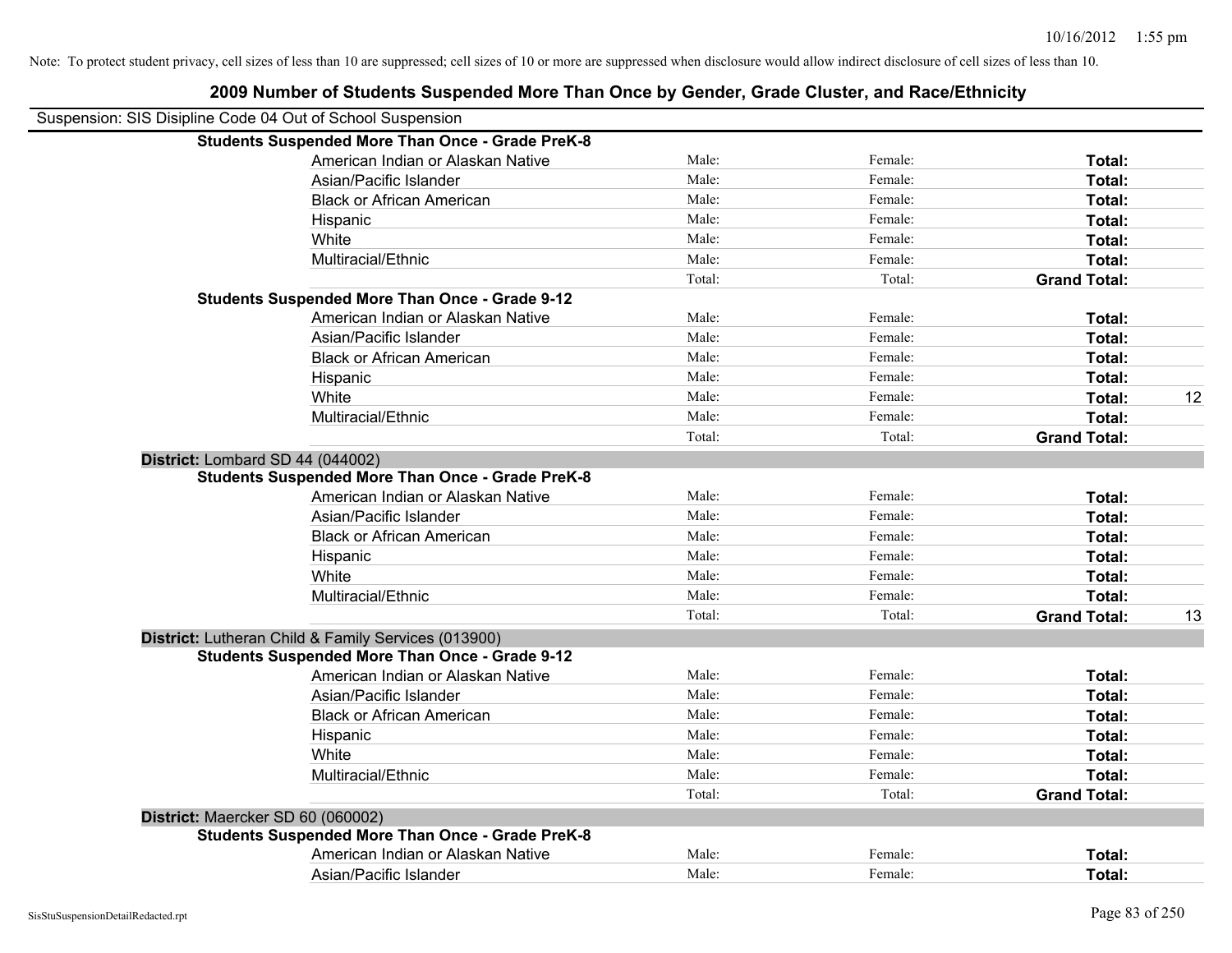| Suspension: SIS Disipline Code 04 Out of School Suspension |                                                         |        |               |                     |    |
|------------------------------------------------------------|---------------------------------------------------------|--------|---------------|---------------------|----|
|                                                            | <b>Black or African American</b>                        | Male:  | Female:       | Total:              |    |
|                                                            | Hispanic                                                | Male:  | Female:       | Total:              |    |
|                                                            | White                                                   | Male:  | Female:       | Total:              |    |
|                                                            | Multiracial/Ethnic                                      | Male:  | Female:       | Total:              |    |
|                                                            |                                                         | Total: | Total:        | <b>Grand Total:</b> |    |
| District: Marquardt SD 15 (015002)                         |                                                         |        |               |                     |    |
|                                                            | <b>Students Suspended More Than Once - Grade PreK-8</b> |        |               |                     |    |
|                                                            | American Indian or Alaskan Native                       | Male:  | Female:       | Total:              |    |
|                                                            | Asian/Pacific Islander                                  | Male:  | Female:       | Total:              |    |
|                                                            | <b>Black or African American</b>                        | Male:  | Female:       | Total:              | 10 |
|                                                            | Hispanic                                                | Male:  | Female:       | Total:              |    |
|                                                            | White                                                   | Male:  | Female:       | Total:              |    |
|                                                            | Multiracial/Ethnic                                      | Male:  | Female:       | Total:              |    |
|                                                            |                                                         | Total: | Total:        | <b>Grand Total:</b> |    |
| District: Medinah SD 11 (011002)                           |                                                         |        |               |                     |    |
|                                                            | <b>Students Suspended More Than Once - Grade PreK-8</b> |        |               |                     |    |
|                                                            | American Indian or Alaskan Native                       | Male:  | Female:       | Total:              |    |
|                                                            | Asian/Pacific Islander                                  | Male:  | Female:       | Total:              |    |
|                                                            | <b>Black or African American</b>                        | Male:  | Female:       | Total:              |    |
|                                                            | Hispanic                                                | Male:  | Female:       | Total:              |    |
|                                                            | White                                                   | Male:  | Female:       | Total:              |    |
|                                                            | Multiracial/Ethnic                                      | Male:  | Female:       | Total:              |    |
|                                                            |                                                         | Total: | Total:        | <b>Grand Total:</b> |    |
| District: Naperville CUSD 203 (203026)                     |                                                         |        |               |                     |    |
|                                                            | <b>Students Suspended More Than Once - Grade PreK-8</b> |        |               |                     |    |
|                                                            | American Indian or Alaskan Native                       | Male:  | Female:       | Total:              |    |
|                                                            | Asian/Pacific Islander                                  | Male:  | Female:       | Total:              |    |
|                                                            | <b>Black or African American</b>                        | Male:  | Female:       | Total:              | 11 |
|                                                            | Hispanic                                                | Male:  | Female:       | Total:              |    |
|                                                            | White                                                   | Male:  | Female:       | Total:              | 21 |
|                                                            | Multiracial/Ethnic                                      | Male:  | Female:       | Total:              |    |
|                                                            |                                                         | Total: | Total:        | <b>Grand Total:</b> |    |
|                                                            | Students Suspended More Than Once - Grade 9-12          |        |               |                     |    |
|                                                            | American Indian or Alaskan Native                       | Male:  | Female:       | Total:              |    |
|                                                            | Asian/Pacific Islander                                  | Male:  | Female:       | Total:              |    |
|                                                            | <b>Black or African American</b>                        | Male:  | Female:       | Total:              | 31 |
|                                                            | Hispanic                                                | Male:  | Female:       | Total:              |    |
|                                                            | White                                                   | Male:  | 38<br>Female: | 14<br>Total:        | 52 |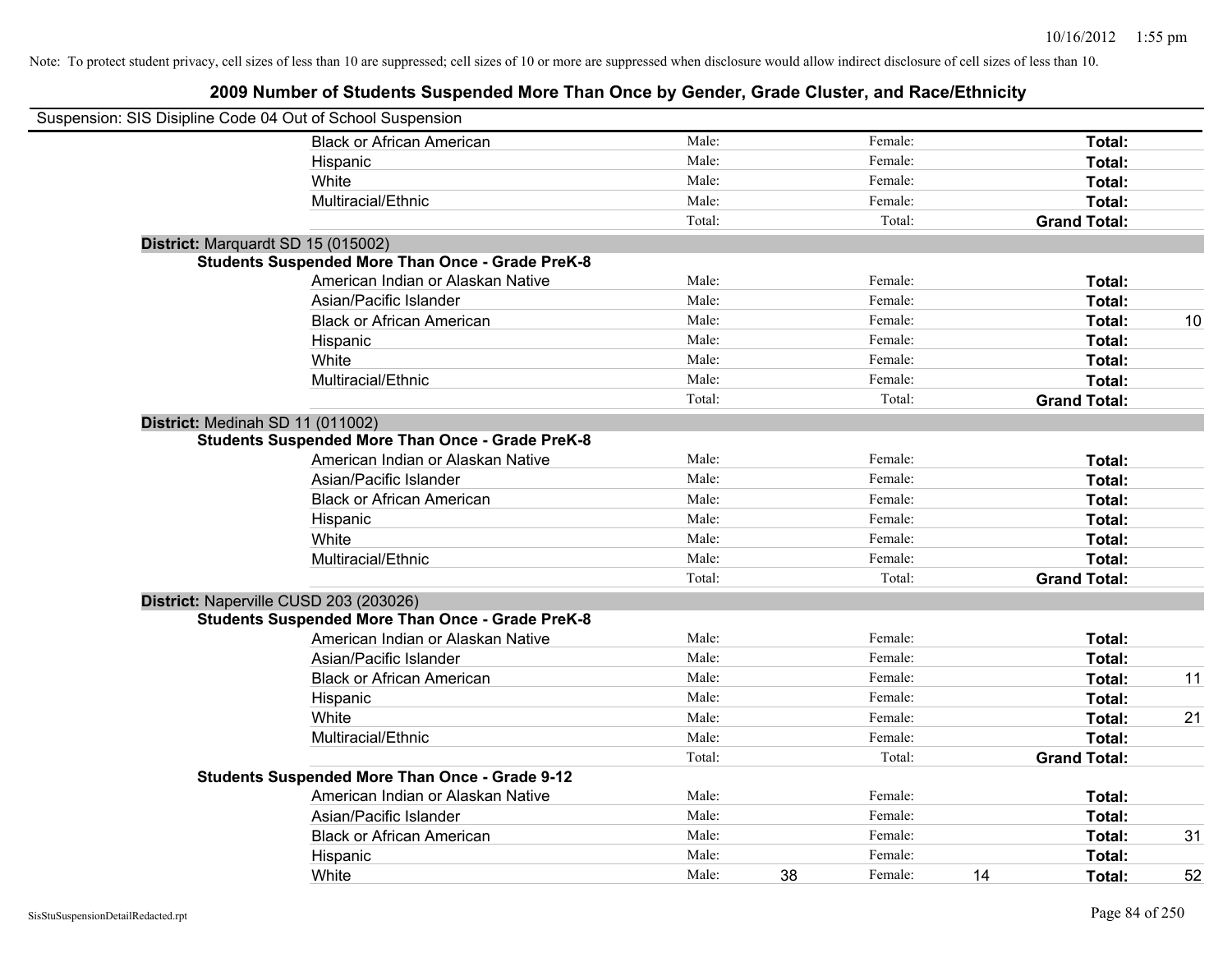| Suspension: SIS Disipline Code 04 Out of School Suspension |                                                         |        |    |         |    |                     |    |
|------------------------------------------------------------|---------------------------------------------------------|--------|----|---------|----|---------------------|----|
|                                                            | Multiracial/Ethnic                                      | Male:  |    | Female: |    | Total:              |    |
|                                                            |                                                         | Total: | 71 | Total:  | 26 | <b>Grand Total:</b> | 97 |
| District: Non-Public School (158S)                         |                                                         |        |    |         |    |                     |    |
|                                                            | <b>Students Suspended More Than Once - Grade 9-12</b>   |        |    |         |    |                     |    |
|                                                            | American Indian or Alaskan Native                       | Male:  |    | Female: |    | Total:              |    |
|                                                            | Asian/Pacific Islander                                  | Male:  |    | Female: |    | Total:              |    |
|                                                            | <b>Black or African American</b>                        | Male:  |    | Female: |    | Total:              |    |
|                                                            | Hispanic                                                | Male:  |    | Female: |    | Total:              |    |
|                                                            | White                                                   | Male:  |    | Female: |    | Total:              |    |
|                                                            | Multiracial/Ethnic                                      | Male:  |    | Female: |    | Total:              |    |
|                                                            |                                                         | Total: |    | Total:  |    | <b>Grand Total:</b> |    |
|                                                            | District: North DuPage Sp Ed Cooperative (802060)       |        |    |         |    |                     |    |
|                                                            | <b>Students Suspended More Than Once - Grade 9-12</b>   |        |    |         |    |                     |    |
|                                                            | American Indian or Alaskan Native                       | Male:  |    | Female: |    | Total:              |    |
|                                                            | Asian/Pacific Islander                                  | Male:  |    | Female: |    | Total:              |    |
|                                                            | <b>Black or African American</b>                        | Male:  |    | Female: |    | Total:              |    |
|                                                            | Hispanic                                                | Male:  |    | Female: |    | Total:              |    |
|                                                            | White                                                   | Male:  |    | Female: |    | Total:              |    |
|                                                            | Multiracial/Ethnic                                      | Male:  |    | Female: |    | Total:              |    |
|                                                            |                                                         | Total: |    | Total:  |    | <b>Grand Total:</b> |    |
| District: Queen Bee SD 16 (016002)                         |                                                         |        |    |         |    |                     |    |
|                                                            | <b>Students Suspended More Than Once - Grade PreK-8</b> |        |    |         |    |                     |    |
|                                                            | American Indian or Alaskan Native                       | Male:  |    | Female: |    | Total:              |    |
|                                                            | Asian/Pacific Islander                                  | Male:  |    | Female: |    | Total:              |    |
|                                                            | <b>Black or African American</b>                        | Male:  |    | Female: |    | Total:              |    |
|                                                            | Hispanic                                                | Male:  |    | Female: |    | Total:              |    |
|                                                            | White                                                   | Male:  |    | Female: |    | Total:              |    |
|                                                            | Multiracial/Ethnic                                      | Male:  |    | Female: |    | Total:              |    |
|                                                            |                                                         | Total: |    | Total:  |    | <b>Grand Total:</b> |    |
| District: Roselle SD 12 (012002)                           |                                                         |        |    |         |    |                     |    |
|                                                            | <b>Students Suspended More Than Once - Grade PreK-8</b> |        |    |         |    |                     |    |
|                                                            | American Indian or Alaskan Native                       | Male:  |    | Female: |    | Total:              |    |
|                                                            | Asian/Pacific Islander                                  | Male:  |    | Female: |    | Total:              |    |
|                                                            | <b>Black or African American</b>                        | Male:  |    | Female: |    | Total:              |    |
|                                                            | Hispanic                                                | Male:  |    | Female: |    | Total:              |    |
|                                                            | White                                                   | Male:  |    | Female: |    | Total:              |    |
|                                                            | Multiracial/Ethnic                                      | Male:  |    | Female: |    | Total:              |    |
|                                                            |                                                         | Total: |    | Total:  |    | <b>Grand Total:</b> |    |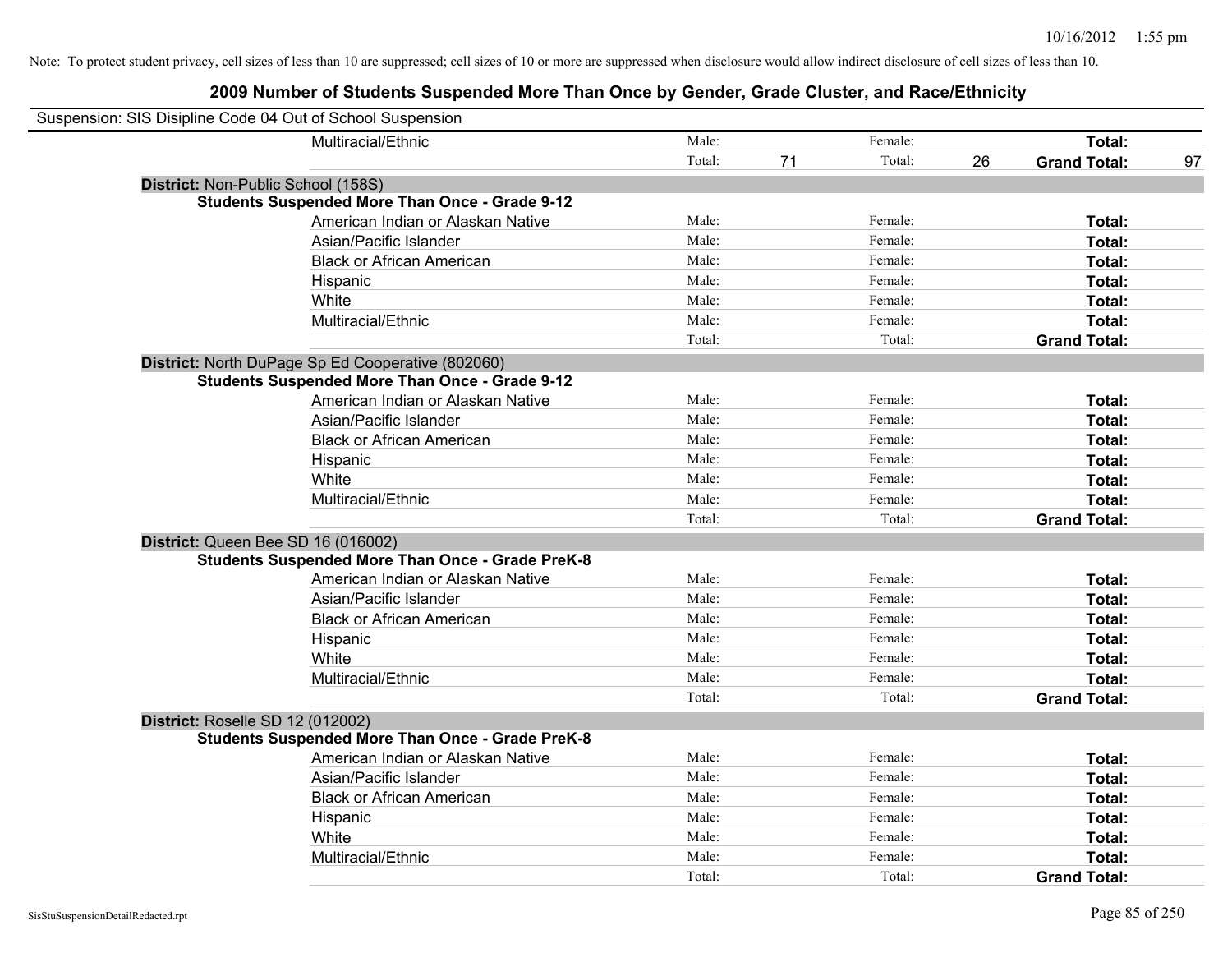| Suspension: SIS Disipline Code 04 Out of School Suspension |                                                         |        |         |                     |    |
|------------------------------------------------------------|---------------------------------------------------------|--------|---------|---------------------|----|
| District: Salt Creek SD 48 (048002)                        |                                                         |        |         |                     |    |
|                                                            | <b>Students Suspended More Than Once - Grade PreK-8</b> |        |         |                     |    |
|                                                            | American Indian or Alaskan Native                       | Male:  | Female: | Total:              |    |
|                                                            | Asian/Pacific Islander                                  | Male:  | Female: | Total:              |    |
|                                                            | <b>Black or African American</b>                        | Male:  | Female: | Total:              |    |
|                                                            | Hispanic                                                | Male:  | Female: | Total:              |    |
|                                                            | White                                                   | Male:  | Female: | Total:              |    |
|                                                            | Multiracial/Ethnic                                      | Male:  | Female: | Total:              |    |
|                                                            |                                                         | Total: | Total:  | <b>Grand Total:</b> |    |
|                                                            | District: Sch Assoc Sped Educ DuPage SASED (066061)     |        |         |                     |    |
|                                                            | <b>Students Suspended More Than Once - Grade PreK-8</b> |        |         |                     |    |
|                                                            | American Indian or Alaskan Native                       | Male:  | Female: | Total:              |    |
|                                                            | Asian/Pacific Islander                                  | Male:  | Female: | Total:              |    |
|                                                            | <b>Black or African American</b>                        | Male:  | Female: | Total:              |    |
|                                                            | Hispanic                                                | Male:  | Female: | Total:              |    |
|                                                            | White                                                   | Male:  | Female: | Total:              |    |
|                                                            | Multiracial/Ethnic                                      | Male:  | Female: | Total:              |    |
|                                                            |                                                         | Total: | Total:  | <b>Grand Total:</b> |    |
|                                                            | <b>Students Suspended More Than Once - Grade 9-12</b>   |        |         |                     |    |
|                                                            | American Indian or Alaskan Native                       | Male:  | Female: | Total:              |    |
|                                                            | Asian/Pacific Islander                                  | Male:  | Female: | Total:              |    |
|                                                            | <b>Black or African American</b>                        | Male:  | Female: | Total:              |    |
|                                                            | Hispanic                                                | Male:  | Female: | Total:              |    |
|                                                            | White                                                   | Male:  | Female: | Total:              |    |
|                                                            | Multiracial/Ethnic                                      | Male:  | Female: | Total:              |    |
|                                                            |                                                         | Total: | Total:  | <b>Grand Total:</b> |    |
|                                                            | District: SD 45 DuPage County (045002)                  |        |         |                     |    |
|                                                            | <b>Students Suspended More Than Once - Grade PreK-8</b> |        |         |                     |    |
|                                                            | American Indian or Alaskan Native                       | Male:  | Female: | Total:              |    |
|                                                            | Asian/Pacific Islander                                  | Male:  | Female: | Total:              |    |
|                                                            | <b>Black or African American</b>                        | Male:  | Female: | Total:              |    |
|                                                            | Hispanic                                                | Male:  | Female: | Total:              |    |
|                                                            | White                                                   | Male:  | Female: | Total:              |    |
|                                                            | Multiracial/Ethnic                                      | Male:  | Female: | Total:              |    |
|                                                            |                                                         | Total: | Total:  | <b>Grand Total:</b> | 11 |
| <b>District: SEAL (028200)</b>                             |                                                         |        |         |                     |    |
|                                                            | <b>Students Suspended More Than Once - Grade PreK-8</b> |        |         |                     |    |
|                                                            | American Indian or Alaskan Native                       | Male:  | Female: | Total:              |    |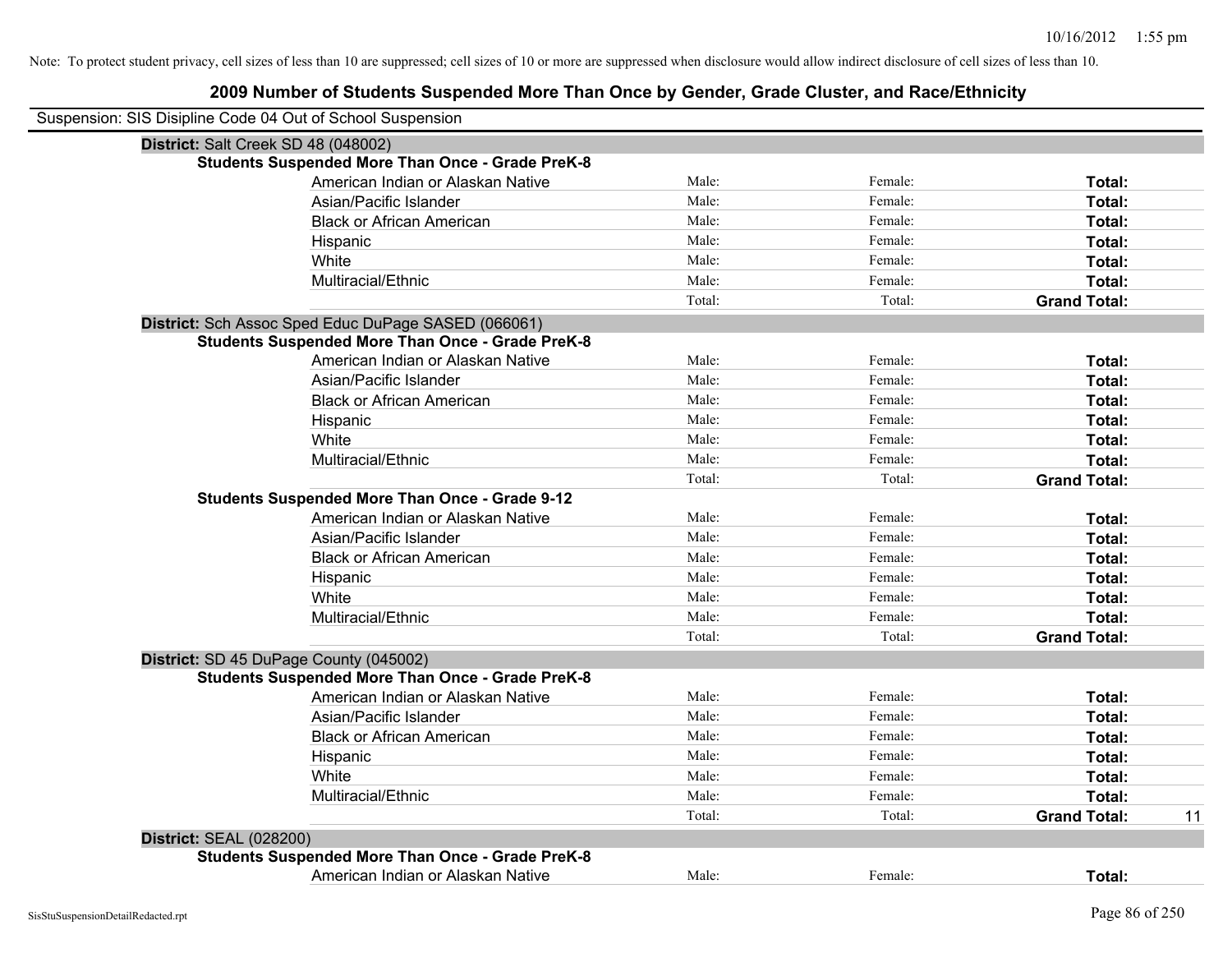| Suspension: SIS Disipline Code 04 Out of School Suspension |        |         |                     |    |
|------------------------------------------------------------|--------|---------|---------------------|----|
| Asian/Pacific Islander                                     | Male:  | Female: | Total:              |    |
| <b>Black or African American</b>                           | Male:  | Female: | Total:              |    |
| Hispanic                                                   | Male:  | Female: | Total:              |    |
| White                                                      | Male:  | Female: | Total:              |    |
| Multiracial/Ethnic                                         | Male:  | Female: | Total:              |    |
|                                                            | Total: | Total:  | <b>Grand Total:</b> |    |
| <b>Students Suspended More Than Once - Grade 9-12</b>      |        |         |                     |    |
| American Indian or Alaskan Native                          | Male:  | Female: | Total:              |    |
| Asian/Pacific Islander                                     | Male:  | Female: | Total:              |    |
| <b>Black or African American</b>                           | Male:  | Female: | Total:              |    |
| Hispanic                                                   | Male:  | Female: | Total:              |    |
| White                                                      | Male:  | Female: | Total:              |    |
| Multiracial/Ethnic                                         | Male:  | Female: | Total:              |    |
|                                                            | Total: | Total:  | <b>Grand Total:</b> |    |
| District: West Chicago ESD 33 (033002)                     |        |         |                     |    |
| <b>Students Suspended More Than Once - Grade PreK-8</b>    |        |         |                     |    |
| American Indian or Alaskan Native                          | Male:  | Female: | Total:              |    |
| Asian/Pacific Islander                                     | Male:  | Female: | Total:              |    |
| <b>Black or African American</b>                           | Male:  | Female: | Total:              |    |
| Hispanic                                                   | Male:  | Female: | Total:              | 17 |
| White                                                      | Male:  | Female: | Total:              |    |
| Multiracial/Ethnic                                         | Male:  | Female: | Total:              |    |
|                                                            | Total: | Total:  | <b>Grand Total:</b> |    |
| District: Willow Academy (009200)                          |        |         |                     |    |
| <b>Students Suspended More Than Once - Grade 9-12</b>      |        |         |                     |    |
| American Indian or Alaskan Native                          | Male:  | Female: | Total:              |    |
| Asian/Pacific Islander                                     | Male:  | Female: | Total:              |    |
| <b>Black or African American</b>                           | Male:  | Female: | Total:              |    |
| Hispanic                                                   | Male:  | Female: | Total:              |    |
| White                                                      | Male:  | Female: | Total:              |    |
| Multiracial/Ethnic                                         | Male:  | Female: | Total:              |    |
|                                                            | Total: | Total:  | <b>Grand Total:</b> |    |
| District: Wood Dale SD 7 (007002)                          |        |         |                     |    |
| <b>Students Suspended More Than Once - Grade PreK-8</b>    |        |         |                     |    |
| American Indian or Alaskan Native                          | Male:  | Female: | Total:              |    |
| Asian/Pacific Islander                                     | Male:  | Female: | Total:              |    |
| <b>Black or African American</b>                           | Male:  | Female: | Total:              |    |
| Hispanic                                                   | Male:  | Female: | Total:              |    |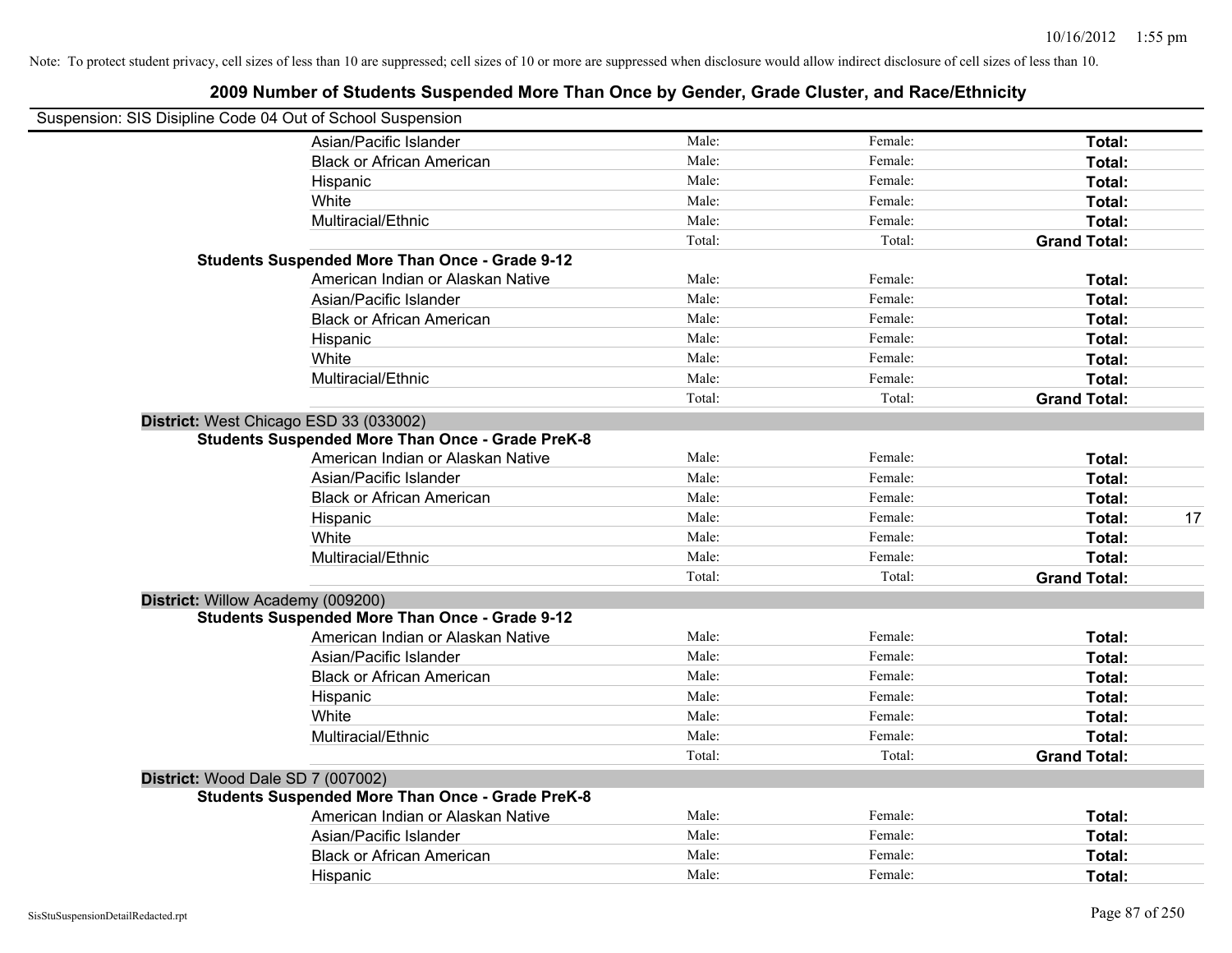|                                                | Suspension: SIS Disipline Code 04 Out of School Suspension |        |         |                     |    |
|------------------------------------------------|------------------------------------------------------------|--------|---------|---------------------|----|
|                                                | White                                                      | Male:  | Female: | Total:              |    |
|                                                | Multiracial/Ethnic                                         | Male:  | Female: | Total:              |    |
|                                                |                                                            | Total: | Total:  | <b>Grand Total:</b> | 14 |
|                                                | District: Woodridge SD 68 (068002)                         |        |         |                     |    |
|                                                | <b>Students Suspended More Than Once - Grade PreK-8</b>    |        |         |                     |    |
|                                                | American Indian or Alaskan Native                          | Male:  | Female: | Total:              |    |
|                                                | Asian/Pacific Islander                                     | Male:  | Female: | Total:              |    |
|                                                | <b>Black or African American</b>                           | Male:  | Female: | Total:              |    |
|                                                | Hispanic                                                   | Male:  | Female: | Total:              |    |
|                                                | White                                                      | Male:  | Female: | Total:              |    |
|                                                | Multiracial/Ethnic                                         | Male:  | Female: | Total:              |    |
|                                                |                                                            | Total: | Total:  | <b>Grand Total:</b> |    |
| County: Non-Public School (000)                |                                                            |        |         |                     |    |
|                                                | District: DuPage ROE (000000)                              |        |         |                     |    |
|                                                | <b>Students Suspended More Than Once - Grade PreK-8</b>    |        |         |                     |    |
|                                                | American Indian or Alaskan Native                          | Male:  | Female: | Total:              |    |
|                                                | Asian/Pacific Islander                                     | Male:  | Female: | Total:              |    |
|                                                | <b>Black or African American</b>                           | Male:  | Female: | Total:              |    |
|                                                | Hispanic                                                   | Male:  | Female: | Total:              |    |
|                                                | White                                                      | Male:  | Female: | Total:              |    |
|                                                | Multiracial/Ethnic                                         | Male:  | Female: | Total:              |    |
|                                                |                                                            | Total: | Total:  | <b>Grand Total:</b> |    |
|                                                | <b>Students Suspended More Than Once - Grade 9-12</b>      |        |         |                     |    |
|                                                | American Indian or Alaskan Native                          | Male:  | Female: | Total:              |    |
|                                                | Asian/Pacific Islander                                     | Male:  | Female: | Total:              |    |
|                                                | <b>Black or African American</b>                           | Male:  | Female: | Total:              |    |
|                                                | Hispanic                                                   | Male:  | Female: | Total:              |    |
|                                                | White                                                      | Male:  | Female: | Total:              |    |
|                                                | Multiracial/Ethnic                                         | Male:  | Female: | Total:              |    |
|                                                |                                                            | Total: | Total:  | <b>Grand Total:</b> |    |
|                                                |                                                            |        |         |                     |    |
| Region: Edwd/Gltn/Hdin/Pop/Slne/Wbh/Wn/Wh (20) |                                                            |        |         |                     |    |
| County: Edwards (024)                          |                                                            |        |         |                     |    |
|                                                | District: Edwards County CUSD 1 (001026)                   |        |         |                     |    |
|                                                | <b>Students Suspended More Than Once - Grade PreK-8</b>    |        |         |                     |    |
|                                                | American Indian or Alaskan Native                          | Male:  | Female: | Total:              |    |
|                                                | Asian/Pacific Islander                                     | Male:  | Female: | Total:              |    |
|                                                | <b>Black or African American</b>                           | Male:  | Female: | Total:              |    |
|                                                |                                                            |        |         |                     |    |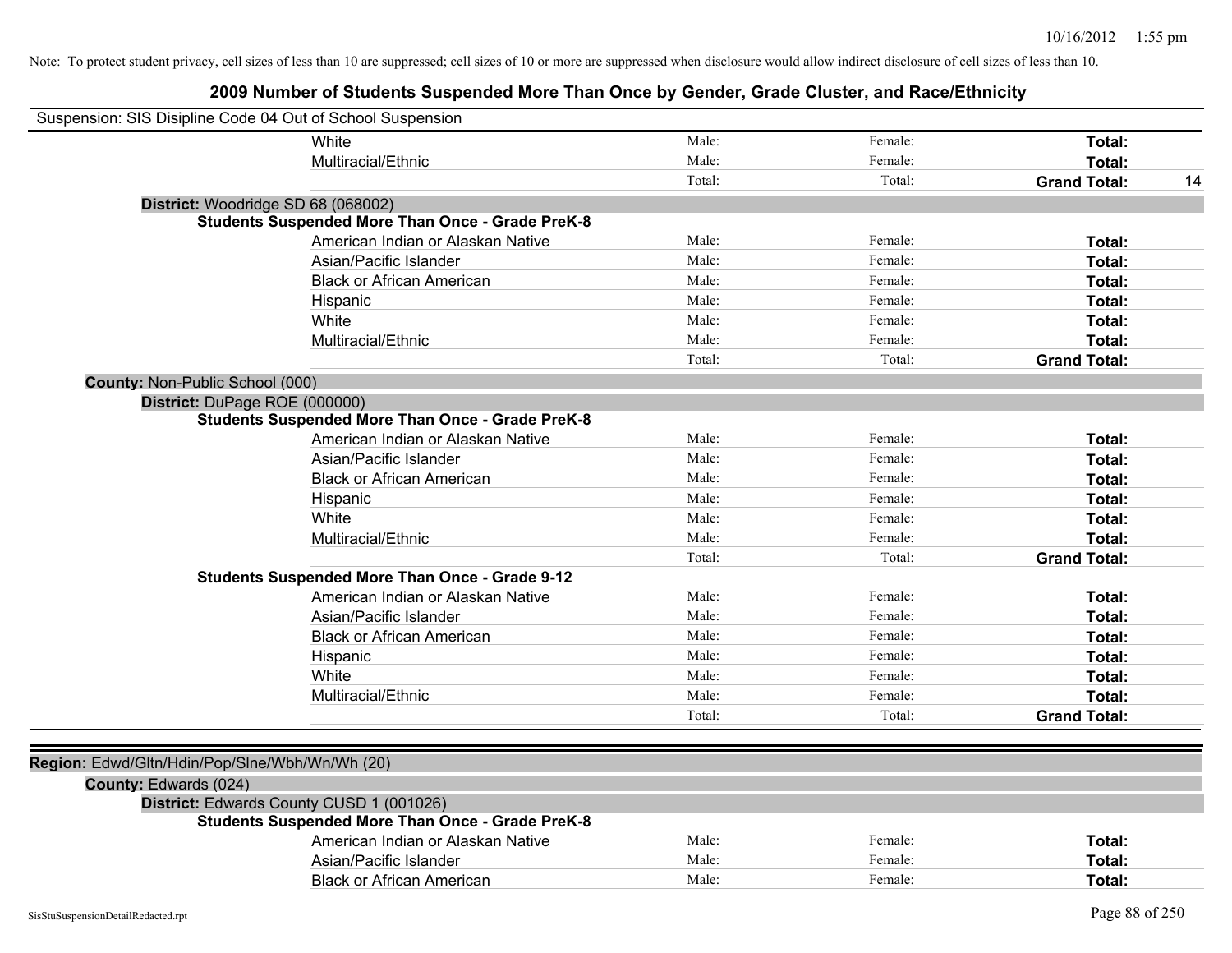|                        | Suspension: SIS Disipline Code 04 Out of School Suspension |        |         |                     |    |
|------------------------|------------------------------------------------------------|--------|---------|---------------------|----|
|                        | Hispanic                                                   | Male:  | Female: | Total:              |    |
|                        | White                                                      | Male:  | Female: | Total:              |    |
|                        | Multiracial/Ethnic                                         | Male:  | Female: | Total:              |    |
|                        |                                                            | Total: | Total:  | <b>Grand Total:</b> |    |
|                        | <b>Students Suspended More Than Once - Grade 9-12</b>      |        |         |                     |    |
|                        | American Indian or Alaskan Native                          | Male:  | Female: | Total:              |    |
|                        | Asian/Pacific Islander                                     | Male:  | Female: | Total:              |    |
|                        | <b>Black or African American</b>                           | Male:  | Female: | Total:              |    |
|                        | Hispanic                                                   | Male:  | Female: | Total:              |    |
|                        | White                                                      | Male:  | Female: | Total:              | 11 |
|                        | Multiracial/Ethnic                                         | Male:  | Female: | Total:              |    |
|                        |                                                            | Total: | Total:  | <b>Grand Total:</b> |    |
| County: Gallatin (030) |                                                            |        |         |                     |    |
|                        | District: Gallatin CUSD 7 (007026)                         |        |         |                     |    |
|                        | <b>Students Suspended More Than Once - Grade PreK-8</b>    |        |         |                     |    |
|                        | American Indian or Alaskan Native                          | Male:  | Female: | Total:              |    |
|                        | Asian/Pacific Islander                                     | Male:  | Female: | Total:              |    |
|                        | <b>Black or African American</b>                           | Male:  | Female: | Total:              |    |
|                        | Hispanic                                                   | Male:  | Female: | Total:              |    |
|                        | White                                                      | Male:  | Female: | Total:              |    |
|                        | Multiracial/Ethnic                                         | Male:  | Female: | Total:              |    |
|                        |                                                            | Total: | Total:  | <b>Grand Total:</b> |    |
| County: Hardin (035)   |                                                            |        |         |                     |    |
|                        | District: Hardin County CUSD 1 (001026)                    |        |         |                     |    |
|                        | <b>Students Suspended More Than Once - Grade PreK-8</b>    |        |         |                     |    |
|                        | American Indian or Alaskan Native                          | Male:  | Female: | Total:              |    |
|                        | Asian/Pacific Islander                                     | Male:  | Female: | Total:              |    |
|                        | <b>Black or African American</b>                           | Male:  | Female: | Total:              |    |
|                        | Hispanic                                                   | Male:  | Female: | Total:              |    |
|                        | White                                                      | Male:  | Female: | <b>Total:</b>       |    |
|                        | Multiracial/Ethnic                                         | Male:  | Female: | Total:              |    |
|                        |                                                            | Total: | Total:  | <b>Grand Total:</b> |    |
|                        | <b>Students Suspended More Than Once - Grade 9-12</b>      |        |         |                     |    |
|                        | American Indian or Alaskan Native                          | Male:  | Female: | Total:              |    |
|                        | Asian/Pacific Islander                                     | Male:  | Female: | Total:              |    |
|                        | <b>Black or African American</b>                           | Male:  | Female: | Total:              |    |
|                        | Hispanic                                                   | Male:  | Female: | Total:              |    |
|                        | White                                                      | Male:  | Female: | Total:              |    |
|                        | Multiracial/Ethnic                                         | Male:  | Female: | Total:              |    |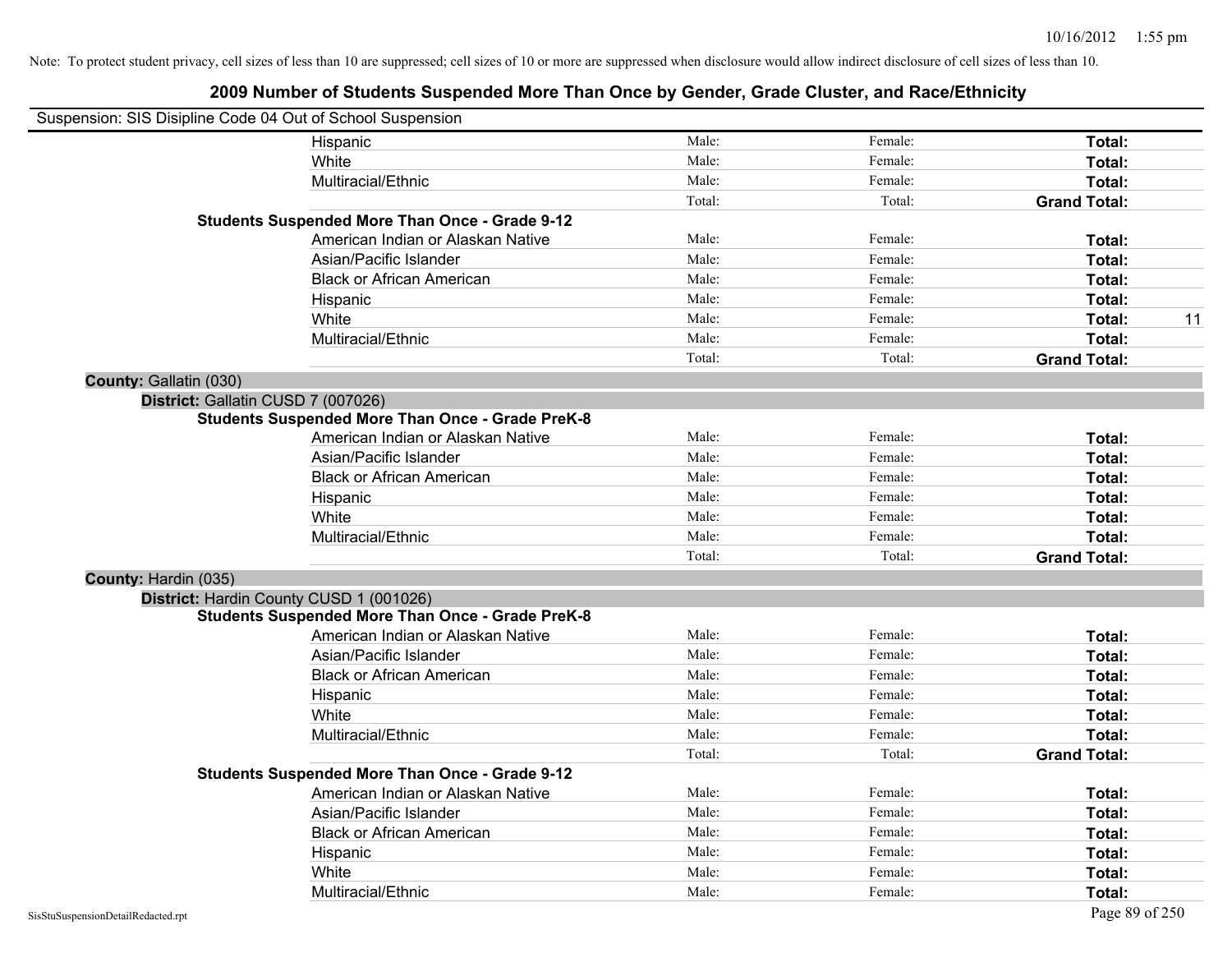|                      | Suspension: SIS Disipline Code 04 Out of School Suspension |        |         |                     |    |
|----------------------|------------------------------------------------------------|--------|---------|---------------------|----|
|                      |                                                            | Total: | Total:  | <b>Grand Total:</b> |    |
| County: Pope (076)   |                                                            |        |         |                     |    |
|                      | District: Pope Co CUD 1 (001026)                           |        |         |                     |    |
|                      | <b>Students Suspended More Than Once - Grade PreK-8</b>    |        |         |                     |    |
|                      | American Indian or Alaskan Native                          | Male:  | Female: | Total:              |    |
|                      | Asian/Pacific Islander                                     | Male:  | Female: | Total:              |    |
|                      | <b>Black or African American</b>                           | Male:  | Female: | Total:              |    |
|                      | Hispanic                                                   | Male:  | Female: | Total:              |    |
|                      | White                                                      | Male:  | Female: | Total:              |    |
|                      | Multiracial/Ethnic                                         | Male:  | Female: | Total:              |    |
|                      |                                                            | Total: | Total:  | <b>Grand Total:</b> |    |
|                      | <b>Students Suspended More Than Once - Grade 9-12</b>      |        |         |                     |    |
|                      | American Indian or Alaskan Native                          | Male:  | Female: | Total:              |    |
|                      | Asian/Pacific Islander                                     | Male:  | Female: | Total:              |    |
|                      | <b>Black or African American</b>                           | Male:  | Female: | Total:              |    |
|                      | Hispanic                                                   | Male:  | Female: | Total:              |    |
|                      | White                                                      | Male:  | Female: | Total:              |    |
|                      | Multiracial/Ethnic                                         | Male:  | Female: | Total:              |    |
|                      |                                                            | Total: | Total:  | <b>Grand Total:</b> |    |
| County: Saline (083) |                                                            |        |         |                     |    |
|                      | District: Carrier Mills-Stonefort CUSD 2 (002026)          |        |         |                     |    |
|                      | <b>Students Suspended More Than Once - Grade PreK-8</b>    |        |         |                     |    |
|                      | American Indian or Alaskan Native                          | Male:  | Female: | Total:              |    |
|                      | Asian/Pacific Islander                                     | Male:  | Female: | Total:              |    |
|                      | <b>Black or African American</b>                           | Male:  | Female: | Total:              |    |
|                      | Hispanic                                                   | Male:  | Female: | Total:              |    |
|                      | White                                                      | Male:  | Female: | Total:              |    |
|                      | Multiracial/Ethnic                                         | Male:  | Female: | Total:              |    |
|                      |                                                            | Total: | Total:  | <b>Grand Total:</b> | 11 |
|                      | <b>Students Suspended More Than Once - Grade 9-12</b>      |        |         |                     |    |
|                      | American Indian or Alaskan Native                          | Male:  | Female: | Total:              |    |
|                      | Asian/Pacific Islander                                     | Male:  | Female: | Total:              |    |
|                      | <b>Black or African American</b>                           | Male:  | Female: | Total:              |    |
|                      | Hispanic                                                   | Male:  | Female: | Total:              |    |
|                      | White                                                      | Male:  | Female: | Total:              |    |
|                      | Multiracial/Ethnic                                         | Male:  | Female: | Total:              |    |
|                      |                                                            | Total: | Total:  | <b>Grand Total:</b> |    |
|                      |                                                            |        |         |                     |    |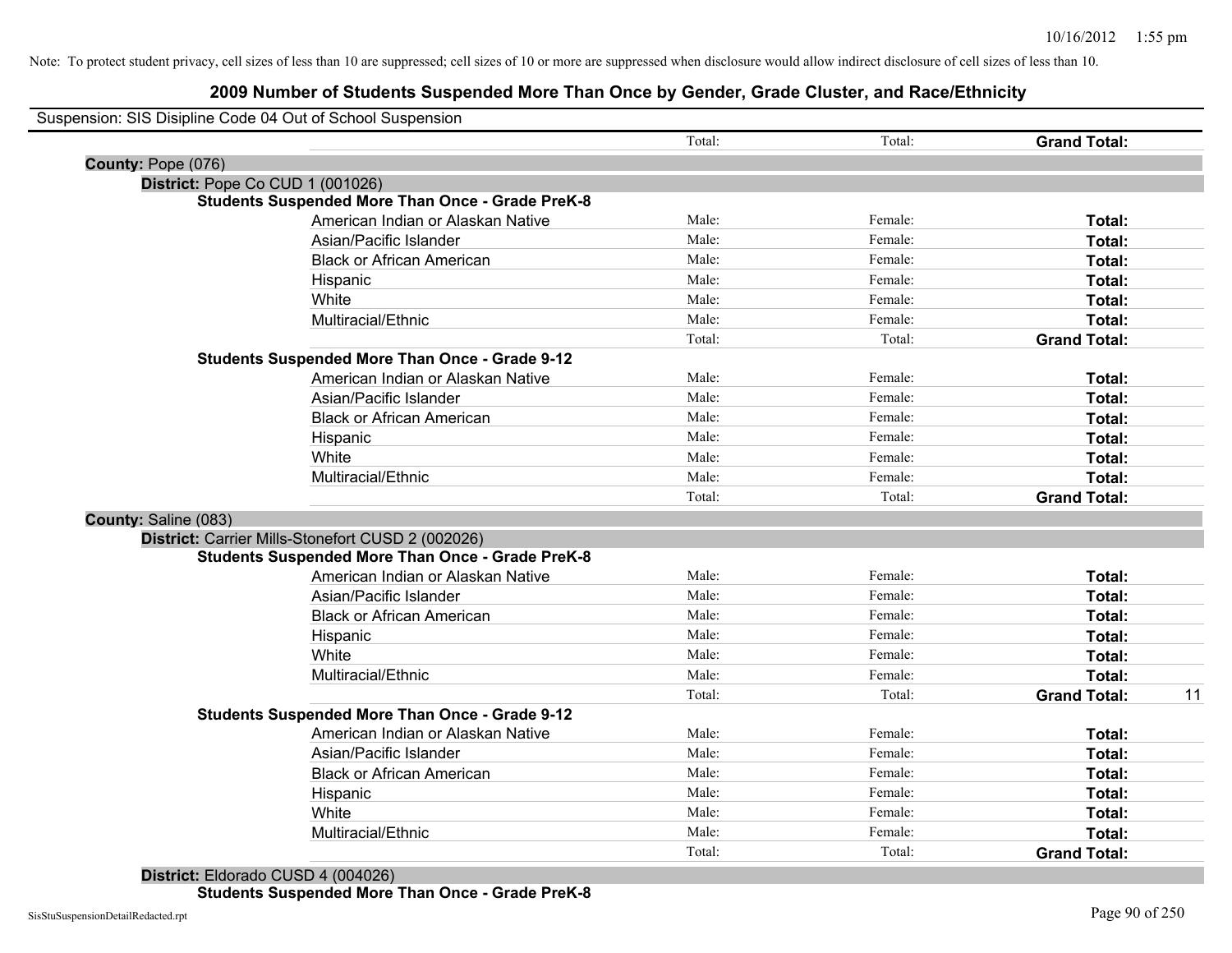| 2009 Number of Students Suspended More Than Once by Gender, Grade Cluster, and Race/Ethnicity |        |         |                     |    |
|-----------------------------------------------------------------------------------------------|--------|---------|---------------------|----|
| Suspension: SIS Disipline Code 04 Out of School Suspension                                    |        |         |                     |    |
| American Indian or Alaskan Native                                                             | Male:  | Female: | Total:              |    |
| Asian/Pacific Islander                                                                        | Male:  | Female: | Total:              |    |
| <b>Black or African American</b>                                                              | Male:  | Female: | Total:              |    |
| Hispanic                                                                                      | Male:  | Female: | Total:              |    |
| White                                                                                         | Male:  | Female: | Total:              |    |
| Multiracial/Ethnic                                                                            | Male:  | Female: | Total:              |    |
|                                                                                               | Total: | Total:  | <b>Grand Total:</b> |    |
| <b>Students Suspended More Than Once - Grade 9-12</b>                                         |        |         |                     |    |
| American Indian or Alaskan Native                                                             | Male:  | Female: | Total:              |    |
| Asian/Pacific Islander                                                                        | Male:  | Female: | Total:              |    |
| <b>Black or African American</b>                                                              | Male:  | Female: | Total:              |    |
| Hispanic                                                                                      | Male:  | Female: | Total:              |    |
| White                                                                                         | Male:  | Female: | Total:              | 19 |
| Multiracial/Ethnic                                                                            | Male:  | Female: | Total:              |    |
|                                                                                               | Total: | Total:  | <b>Grand Total:</b> |    |
| District: Galatia CUSD 1 (001026)                                                             |        |         |                     |    |
| <b>Students Suspended More Than Once - Grade PreK-8</b>                                       |        |         |                     |    |
| American Indian or Alaskan Native                                                             | Male:  | Female: | Total:              |    |
| Asian/Pacific Islander                                                                        | Male:  | Female: | Total:              |    |
| <b>Black or African American</b>                                                              | Male:  | Female: | Total:              |    |
| Hispanic                                                                                      | Male:  | Female: | Total:              |    |
| White                                                                                         | Male:  | Female: | Total:              |    |
| Multiracial/Ethnic                                                                            | Male:  | Female: | Total:              |    |
|                                                                                               | Total: | Total:  | <b>Grand Total:</b> |    |
| District: Harrisburg CUSD 3 (003026)                                                          |        |         |                     |    |
| <b>Students Suspended More Than Once - Grade PreK-8</b>                                       |        |         |                     |    |
| American Indian or Alaskan Native                                                             | Male:  | Female: | Total:              |    |
| Asian/Pacific Islander                                                                        | Male:  | Female: | Total:              |    |
| <b>Black or African American</b>                                                              | Male:  | Female: | Total:              |    |
| Hispanic                                                                                      | Male:  | Female: | Total:              |    |
| White                                                                                         | Male:  | Female: | Total:              |    |
| Multiracial/Ethnic                                                                            | Male:  | Female: | Total:              |    |
|                                                                                               | Total: | Total:  | <b>Grand Total:</b> | 14 |
| <b>Students Suspended More Than Once - Grade 9-12</b>                                         |        |         |                     |    |
| American Indian or Alaskan Native                                                             | Male:  | Female: | Total:              |    |
| Asian/Pacific Islander                                                                        | Male:  | Female: | Total:              |    |
| <b>Black or African American</b>                                                              | Male:  | Female: | Total:              |    |
| Hispanic                                                                                      | Male:  | Female: | Total:              |    |
| White                                                                                         | Male:  | Female: | Total:              | 12 |

#### SisStuSuspensionDetailRedacted.rpt Page 91 of 250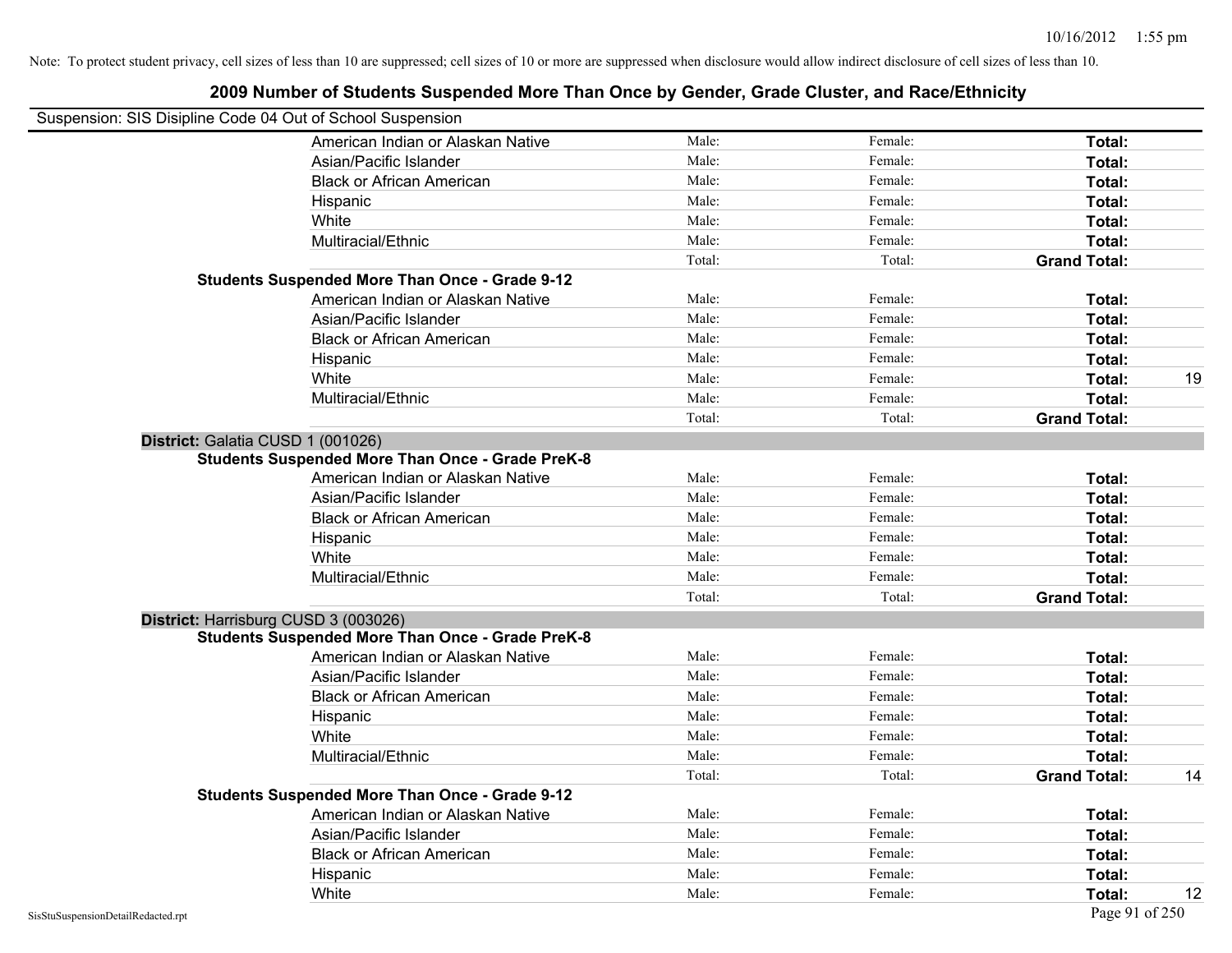|                      | Suspension: SIS Disipline Code 04 Out of School Suspension |        |    |         |    |                     |    |
|----------------------|------------------------------------------------------------|--------|----|---------|----|---------------------|----|
|                      | Multiracial/Ethnic                                         | Male:  |    | Female: |    | Total:              |    |
|                      |                                                            | Total: |    | Total:  |    | <b>Grand Total:</b> |    |
| County: Wabash (093) |                                                            |        |    |         |    |                     |    |
|                      | District: Allendale CCSD 17 (017024)                       |        |    |         |    |                     |    |
|                      | <b>Students Suspended More Than Once - Grade PreK-8</b>    |        |    |         |    |                     |    |
|                      | American Indian or Alaskan Native                          | Male:  |    | Female: |    | Total:              |    |
|                      | Asian/Pacific Islander                                     | Male:  |    | Female: |    | Total:              |    |
|                      | <b>Black or African American</b>                           | Male:  |    | Female: |    | Total:              |    |
|                      | Hispanic                                                   | Male:  |    | Female: |    | Total:              |    |
|                      | White                                                      | Male:  |    | Female: |    | Total:              |    |
|                      | Multiracial/Ethnic                                         | Male:  |    | Female: |    | Total:              |    |
|                      |                                                            | Total: |    | Total:  |    | <b>Grand Total:</b> |    |
|                      | District: Wabash CUSD 348 (348026)                         |        |    |         |    |                     |    |
|                      | <b>Students Suspended More Than Once - Grade PreK-8</b>    |        |    |         |    |                     |    |
|                      | American Indian or Alaskan Native                          | Male:  |    | Female: |    | Total:              |    |
|                      | Asian/Pacific Islander                                     | Male:  |    | Female: |    | Total:              |    |
|                      | <b>Black or African American</b>                           | Male:  |    | Female: |    | Total:              |    |
|                      | Hispanic                                                   | Male:  |    | Female: |    | Total:              |    |
|                      | White                                                      | Male:  |    | Female: |    | Total:              |    |
|                      | Multiracial/Ethnic                                         | Male:  |    | Female: |    | Total:              |    |
|                      |                                                            | Total: |    | Total:  |    | <b>Grand Total:</b> |    |
|                      | <b>Students Suspended More Than Once - Grade 9-12</b>      |        |    |         |    |                     |    |
|                      | American Indian or Alaskan Native                          | Male:  |    | Female: |    | Total:              |    |
|                      | Asian/Pacific Islander                                     | Male:  |    | Female: |    | Total:              |    |
|                      | <b>Black or African American</b>                           | Male:  |    | Female: |    | Total:              |    |
|                      | Hispanic                                                   | Male:  |    | Female: |    | Total:              |    |
|                      | White                                                      | Male:  | 36 | Female: | 19 | Total:              | 55 |
|                      | Multiracial/Ethnic                                         | Male:  |    | Female: |    | Total:              |    |
|                      |                                                            | Total: |    | Total:  |    | <b>Grand Total:</b> |    |
| County: Wayne (096)  |                                                            |        |    |         |    |                     |    |
|                      | District: Fairfield Comm H S Dist 225 (225016)             |        |    |         |    |                     |    |
|                      | <b>Students Suspended More Than Once - Grade 9-12</b>      |        |    |         |    |                     |    |
|                      | American Indian or Alaskan Native                          | Male:  |    | Female: |    | Total:              |    |
|                      | Asian/Pacific Islander                                     | Male:  |    | Female: |    | Total:              |    |
|                      | <b>Black or African American</b>                           | Male:  |    | Female: |    | Total:              |    |
|                      | Hispanic                                                   | Male:  |    | Female: |    | Total:              |    |
|                      | White                                                      | Male:  |    | Female: |    | Total:              | 23 |
|                      | Multiracial/Ethnic                                         | Male:  |    | Female: |    | Total:              |    |
|                      |                                                            | Total: |    | Total:  |    | <b>Grand Total:</b> |    |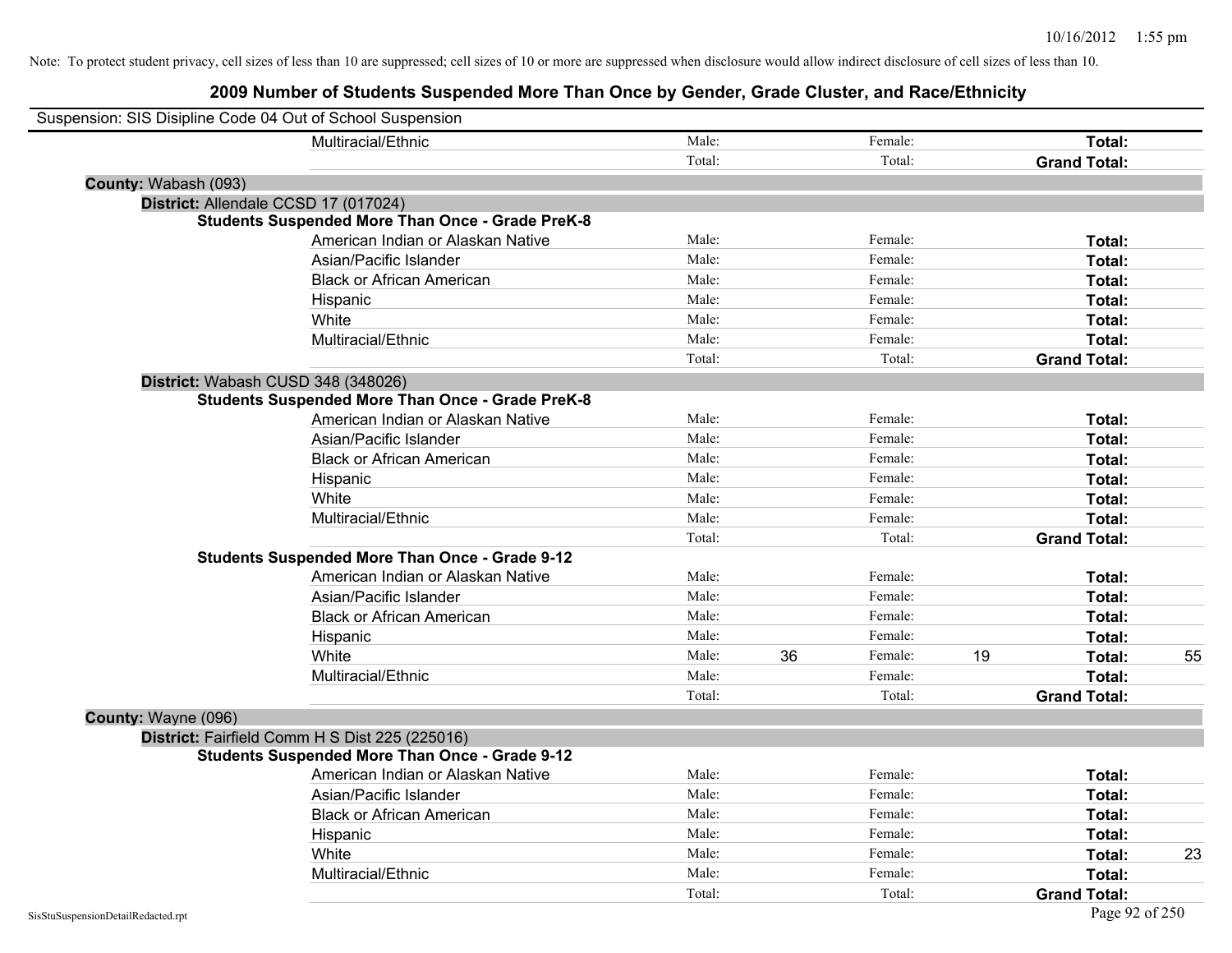| Suspension: SIS Disipline Code 04 Out of School Suspension |                                                         |        |         |                     |
|------------------------------------------------------------|---------------------------------------------------------|--------|---------|---------------------|
| District: Fairfield PSD 112 (112004)                       |                                                         |        |         |                     |
|                                                            | <b>Students Suspended More Than Once - Grade PreK-8</b> |        |         |                     |
|                                                            | American Indian or Alaskan Native                       | Male:  | Female: | Total:              |
|                                                            | Asian/Pacific Islander                                  | Male:  | Female: | Total:              |
|                                                            | <b>Black or African American</b>                        | Male:  | Female: | Total:              |
|                                                            | Hispanic                                                | Male:  | Female: | Total:              |
|                                                            | White                                                   | Male:  | Female: | Total:              |
|                                                            | Multiracial/Ethnic                                      | Male:  | Female: | Total:              |
|                                                            |                                                         | Total: | Total:  | <b>Grand Total:</b> |
| District: New Hope CCSD 6 (006004)                         |                                                         |        |         |                     |
|                                                            | <b>Students Suspended More Than Once - Grade PreK-8</b> |        |         |                     |
|                                                            | American Indian or Alaskan Native                       | Male:  | Female: | Total:              |
|                                                            | Asian/Pacific Islander                                  | Male:  | Female: | Total:              |
|                                                            | <b>Black or African American</b>                        | Male:  | Female: | Total:              |
|                                                            | Hispanic                                                | Male:  | Female: | Total:              |
|                                                            | White                                                   | Male:  | Female: | Total:              |
|                                                            | Multiracial/Ethnic                                      | Male:  | Female: | Total:              |
|                                                            |                                                         | Total: | Total:  | <b>Grand Total:</b> |
|                                                            | District: North Wayne CUSD 200 (200026)                 |        |         |                     |
|                                                            | <b>Students Suspended More Than Once - Grade 9-12</b>   |        |         |                     |
|                                                            | American Indian or Alaskan Native                       | Male:  | Female: | Total:              |
|                                                            | Asian/Pacific Islander                                  | Male:  | Female: | Total:              |
|                                                            | <b>Black or African American</b>                        | Male:  | Female: | Total:              |
|                                                            | Hispanic                                                | Male:  | Female: | Total:              |
|                                                            | White                                                   | Male:  | Female: | Total:              |
|                                                            | Multiracial/Ethnic                                      | Male:  | Female: | Total:              |
|                                                            |                                                         | Total: | Total:  | <b>Grand Total:</b> |
|                                                            | District: Wayne City CUSD 100 (100026)                  |        |         |                     |
|                                                            | <b>Students Suspended More Than Once - Grade PreK-8</b> |        |         |                     |
|                                                            | American Indian or Alaskan Native                       | Male:  | Female: | Total:              |
|                                                            | Asian/Pacific Islander                                  | Male:  | Female: | Total:              |
|                                                            | <b>Black or African American</b>                        | Male:  | Female: | Total:              |
|                                                            | Hispanic                                                | Male:  | Female: | Total:              |
|                                                            | White                                                   | Male:  | Female: | Total:              |
|                                                            | Multiracial/Ethnic                                      | Male:  | Female: | Total:              |
|                                                            |                                                         | Total: | Total:  | <b>Grand Total:</b> |
|                                                            | <b>Students Suspended More Than Once - Grade 9-12</b>   |        |         |                     |
|                                                            | American Indian or Alaskan Native                       | Male:  | Female: | Total:              |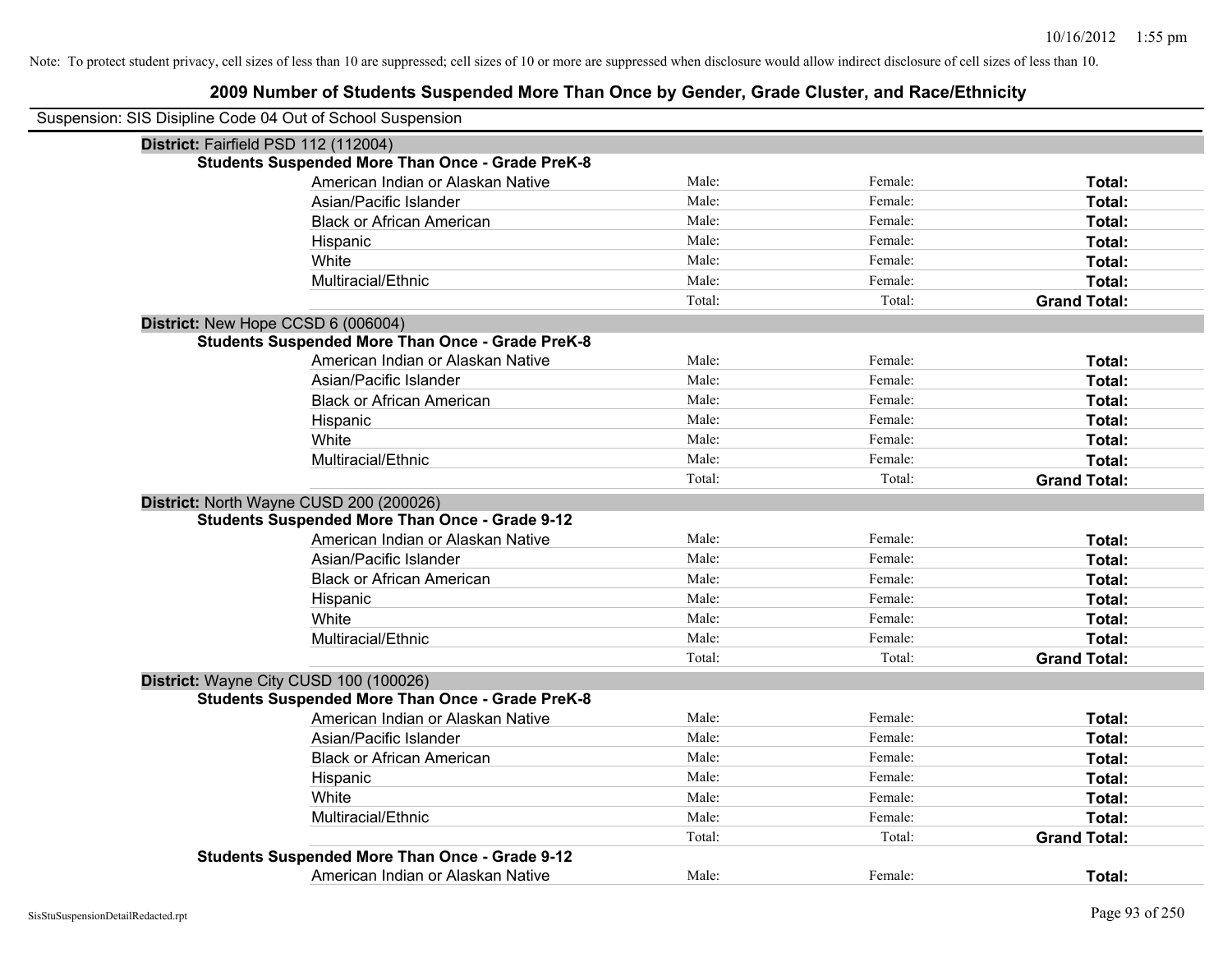| Suspension: SIS Disipline Code 04 Out of School Suspension |                                                         |        |         |                     |    |
|------------------------------------------------------------|---------------------------------------------------------|--------|---------|---------------------|----|
|                                                            | Asian/Pacific Islander                                  | Male:  | Female: | Total:              |    |
|                                                            | <b>Black or African American</b>                        | Male:  | Female: | Total:              |    |
|                                                            | Hispanic                                                | Male:  | Female: | Total:              |    |
|                                                            | White                                                   | Male:  | Female: | Total:              | 10 |
|                                                            | Multiracial/Ethnic                                      | Male:  | Female: | Total:              |    |
|                                                            |                                                         | Total: | Total:  | <b>Grand Total:</b> |    |
| County: White (097)                                        |                                                         |        |         |                     |    |
|                                                            | District: Carmi-White County CUSD 5 (005026)            |        |         |                     |    |
|                                                            | <b>Students Suspended More Than Once - Grade 9-12</b>   |        |         |                     |    |
|                                                            | American Indian or Alaskan Native                       | Male:  | Female: | Total:              |    |
|                                                            | Asian/Pacific Islander                                  | Male:  | Female: | Total:              |    |
|                                                            | <b>Black or African American</b>                        | Male:  | Female: | Total:              |    |
|                                                            | Hispanic                                                | Male:  | Female: | Total:              |    |
|                                                            | White                                                   | Male:  | Female: | Total:              | 12 |
|                                                            | Multiracial/Ethnic                                      | Male:  | Female: | Total:              |    |
|                                                            |                                                         | Total: | Total:  | <b>Grand Total:</b> |    |
| District: Grayville CUSD 1 (001026)                        |                                                         |        |         |                     |    |
|                                                            | <b>Students Suspended More Than Once - Grade PreK-8</b> |        |         |                     |    |
|                                                            | American Indian or Alaskan Native                       | Male:  | Female: | Total:              |    |
|                                                            | Asian/Pacific Islander                                  | Male:  | Female: | Total:              |    |
|                                                            | <b>Black or African American</b>                        | Male:  | Female: | Total:              |    |
|                                                            | Hispanic                                                | Male:  | Female: | Total:              |    |
|                                                            | White                                                   | Male:  | Female: | Total:              |    |
|                                                            | Multiracial/Ethnic                                      | Male:  | Female: | Total:              |    |
|                                                            |                                                         | Total: | Total:  | <b>Grand Total:</b> |    |
|                                                            | <b>Students Suspended More Than Once - Grade 9-12</b>   |        |         |                     |    |
|                                                            | American Indian or Alaskan Native                       | Male:  | Female: | Total:              |    |
|                                                            | Asian/Pacific Islander                                  | Male:  | Female: | Total:              |    |
|                                                            | <b>Black or African American</b>                        | Male:  | Female: | Total:              |    |
|                                                            | Hispanic                                                | Male:  | Female: | Total:              |    |
|                                                            | White                                                   | Male:  | Female: | Total:              |    |
|                                                            | Multiracial/Ethnic                                      | Male:  | Female: | Total:              |    |
|                                                            |                                                         | Total: | Total:  | <b>Grand Total:</b> |    |
|                                                            | District: Wabash & Ohio Valley Sp Ed Dist (801060)      |        |         |                     |    |
|                                                            | <b>Students Suspended More Than Once - Grade PreK-8</b> |        |         |                     |    |
|                                                            | American Indian or Alaskan Native                       | Male:  | Female: | Total:              |    |
|                                                            | Asian/Pacific Islander                                  | Male:  | Female: | <b>Total:</b>       |    |
|                                                            | <b>Black or African American</b>                        | Male:  | Female: | Total:              |    |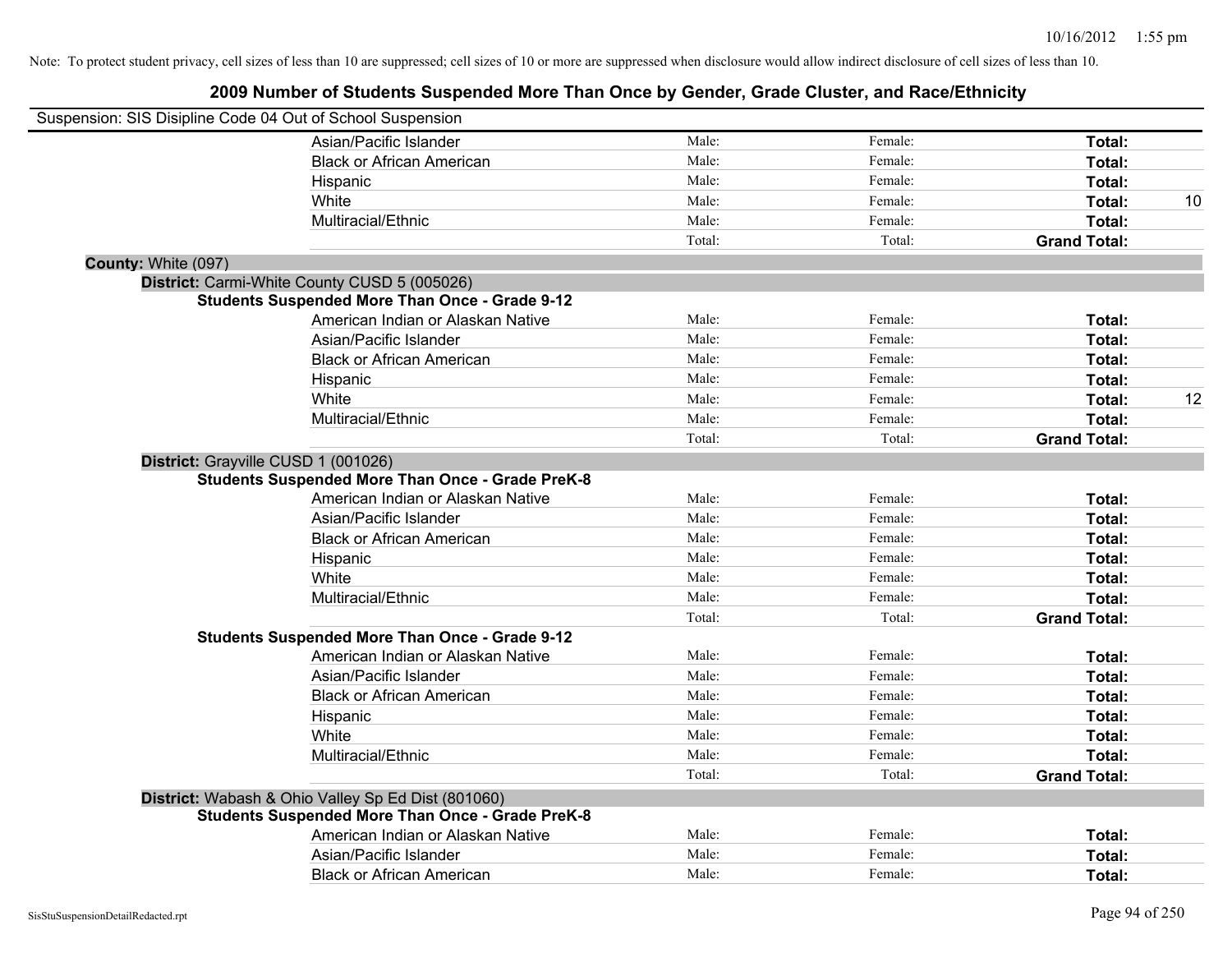|                                      | Suspension: SIS Disipline Code 04 Out of School Suspension |        |         |                     |
|--------------------------------------|------------------------------------------------------------|--------|---------|---------------------|
|                                      | Hispanic                                                   | Male:  | Female: | Total:              |
|                                      | White                                                      | Male:  | Female: | Total:              |
|                                      | Multiracial/Ethnic                                         | Male:  | Female: | Total:              |
|                                      |                                                            | Total: | Total:  | <b>Grand Total:</b> |
|                                      |                                                            |        |         |                     |
| Region: Franklin/Williamson ROE (21) |                                                            |        |         |                     |
| County: Franklin (028)               |                                                            |        |         |                     |
|                                      | District: Akin CCSD 91 (091004)                            |        |         |                     |
|                                      | <b>Students Suspended More Than Once - Grade PreK-8</b>    |        |         |                     |
|                                      | American Indian or Alaskan Native                          | Male:  | Female: | Total:              |
|                                      | Asian/Pacific Islander                                     | Male:  | Female: | Total:              |
|                                      | <b>Black or African American</b>                           | Male:  | Female: | Total:              |
|                                      | Hispanic                                                   | Male:  | Female: | Total:              |
|                                      | White                                                      | Male:  | Female: | Total:              |
|                                      | Multiracial/Ethnic                                         | Male:  | Female: | Total:              |
|                                      |                                                            | Total: | Total:  | <b>Grand Total:</b> |
|                                      | District: Benton CCSD 47 (047004)                          |        |         |                     |
|                                      | <b>Students Suspended More Than Once - Grade PreK-8</b>    |        |         |                     |
|                                      | American Indian or Alaskan Native                          | Male:  | Female: | Total:              |
|                                      | Asian/Pacific Islander                                     | Male:  | Female: | Total:              |
|                                      | <b>Black or African American</b>                           | Male:  | Female: | Total:              |
|                                      | Hispanic                                                   | Male:  | Female: | Total:              |
|                                      | White                                                      | Male:  | Female: | 18<br>Total:        |
|                                      | Multiracial/Ethnic                                         | Male:  | Female: | Total:              |
|                                      |                                                            | Total: | Total:  | <b>Grand Total:</b> |
|                                      | District: Christopher USD 99 (099026)                      |        |         |                     |
|                                      | <b>Students Suspended More Than Once - Grade PreK-8</b>    |        |         |                     |
|                                      | American Indian or Alaskan Native                          | Male:  | Female: | Total:              |
|                                      | Asian/Pacific Islander                                     | Male:  | Female: | Total:              |
|                                      | <b>Black or African American</b>                           | Male:  | Female: | Total:              |
|                                      | Hispanic                                                   | Male:  | Female: | Total:              |
|                                      | White                                                      | Male:  | Female: | Total:              |
|                                      | Multiracial/Ethnic                                         | Male:  | Female: | Total:              |
|                                      |                                                            | Total: | Total:  | <b>Grand Total:</b> |
|                                      | <b>Students Suspended More Than Once - Grade 9-12</b>      |        |         |                     |
|                                      | American Indian or Alaskan Native                          | Male:  | Female: | Total:              |
|                                      | Asian/Pacific Islander                                     | Male:  | Female: | Total:              |
|                                      | <b>Black or African American</b>                           | Male:  | Female: | Total:              |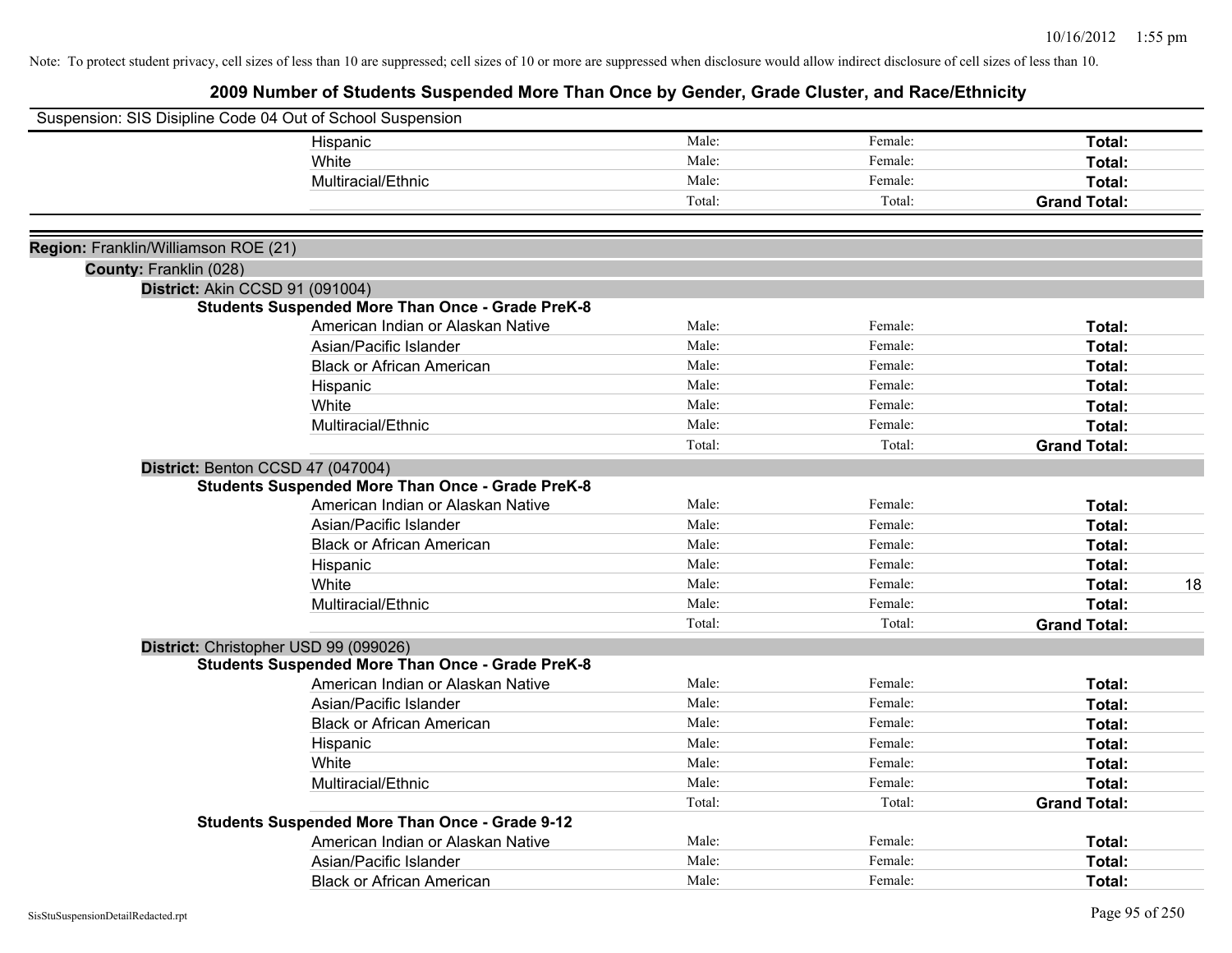| Suspension: SIS Disipline Code 04 Out of School Suspension |                                                         |        |         |                     |    |
|------------------------------------------------------------|---------------------------------------------------------|--------|---------|---------------------|----|
|                                                            | Hispanic                                                | Male:  | Female: | Total:              |    |
|                                                            | White                                                   | Male:  | Female: | Total:              | 17 |
|                                                            | Multiracial/Ethnic                                      | Male:  | Female: | Total:              |    |
|                                                            |                                                         | Total: | Total:  | <b>Grand Total:</b> |    |
| District: Frankfort CUSD 168 (168026)                      |                                                         |        |         |                     |    |
|                                                            | <b>Students Suspended More Than Once - Grade 9-12</b>   |        |         |                     |    |
|                                                            | American Indian or Alaskan Native                       | Male:  | Female: | Total:              |    |
|                                                            | Asian/Pacific Islander                                  | Male:  | Female: | Total:              |    |
|                                                            | <b>Black or African American</b>                        | Male:  | Female: | Total:              |    |
|                                                            | Hispanic                                                | Male:  | Female: | Total:              |    |
|                                                            | White                                                   | Male:  | Female: | Total:              |    |
|                                                            | Multiracial/Ethnic                                      | Male:  | Female: | Total:              |    |
|                                                            |                                                         | Total: | Total:  | <b>Grand Total:</b> |    |
| District: Sesser-Valier CUSD 196 (196026)                  |                                                         |        |         |                     |    |
|                                                            | <b>Students Suspended More Than Once - Grade PreK-8</b> |        |         |                     |    |
|                                                            | American Indian or Alaskan Native                       | Male:  | Female: | Total:              |    |
|                                                            | Asian/Pacific Islander                                  | Male:  | Female: | Total:              |    |
|                                                            | <b>Black or African American</b>                        | Male:  | Female: | Total:              |    |
|                                                            | Hispanic                                                | Male:  | Female: | Total:              |    |
|                                                            | White                                                   | Male:  | Female: | Total:              |    |
|                                                            | Multiracial/Ethnic                                      | Male:  | Female: | Total:              |    |
|                                                            |                                                         | Total: | Total:  | <b>Grand Total:</b> |    |
|                                                            | <b>Students Suspended More Than Once - Grade 9-12</b>   |        |         |                     |    |
|                                                            | American Indian or Alaskan Native                       | Male:  | Female: | Total:              |    |
|                                                            | Asian/Pacific Islander                                  | Male:  | Female: | Total:              |    |
|                                                            | <b>Black or African American</b>                        | Male:  | Female: | Total:              |    |
|                                                            | Hispanic                                                | Male:  | Female: | Total:              |    |
|                                                            | White                                                   | Male:  | Female: | Total:              |    |
|                                                            | Multiracial/Ethnic                                      | Male:  | Female: | Total:              |    |
|                                                            |                                                         | Total: | Total:  | <b>Grand Total:</b> |    |
|                                                            | District: Thompsonville CUSD 174 (174026)               |        |         |                     |    |
|                                                            | <b>Students Suspended More Than Once - Grade PreK-8</b> |        |         |                     |    |
|                                                            | American Indian or Alaskan Native                       | Male:  | Female: | Total:              |    |
|                                                            | Asian/Pacific Islander                                  | Male:  | Female: | Total:              |    |
|                                                            | <b>Black or African American</b>                        | Male:  | Female: | Total:              |    |
|                                                            | Hispanic                                                | Male:  | Female: | Total:              |    |
|                                                            | White                                                   | Male:  | Female: | Total:              |    |
|                                                            | Multiracial/Ethnic                                      | Male:  | Female: | Total:              |    |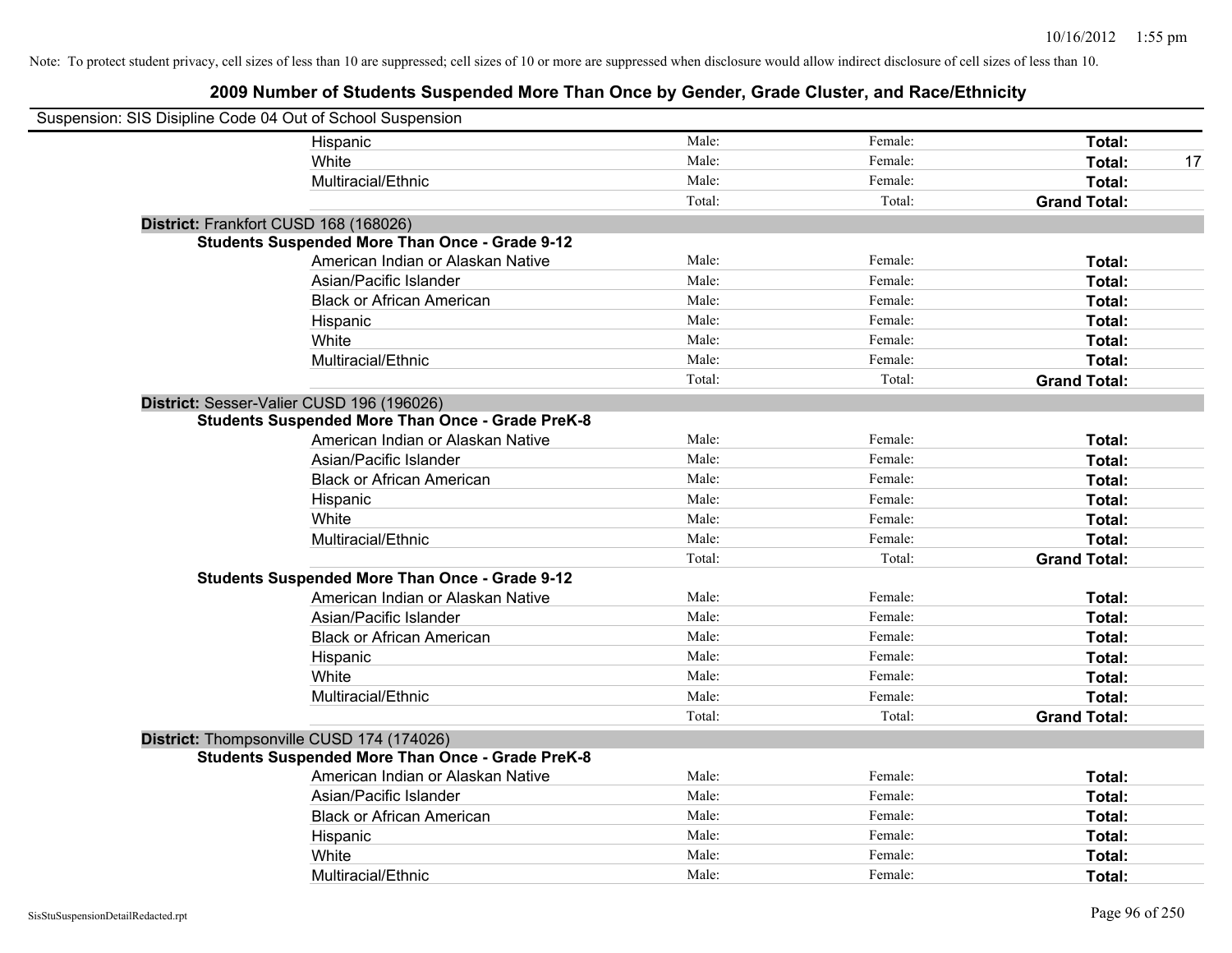## **2009 Number of Students Suspended More Than Once by Gender, Grade Cluster, and Race/Ethnicity**

| Suspension: SIS Disipline Code 04 Out of School Suspension |        |         |                     |
|------------------------------------------------------------|--------|---------|---------------------|
|                                                            | Total: | Total:  | <b>Grand Total:</b> |
| <b>Students Suspended More Than Once - Grade 9-12</b>      |        |         |                     |
| American Indian or Alaskan Native                          | Male:  | Female: | Total:              |
| Asian/Pacific Islander                                     | Male:  | Female: | Total:              |
| <b>Black or African American</b>                           | Male:  | Female: | Total:              |
| Hispanic                                                   | Male:  | Female: | Total:              |
| White                                                      | Male:  | Female: | Total:              |
| Multiracial/Ethnic                                         | Male:  | Female: | Total:              |
|                                                            | Total: | Total:  | <b>Grand Total:</b> |
| District: Zeigler-Royalton CUSD 188 (188026)               |        |         |                     |
| <b>Students Suspended More Than Once - Grade 9-12</b>      |        |         |                     |
| American Indian or Alaskan Native                          | Male:  | Female: | Total:              |
| Asian/Pacific Islander                                     | Male:  | Female: | Total:              |
| <b>Black or African American</b>                           | Male:  | Female: | Total:              |
| Hispanic                                                   | Male:  | Female: | Total:              |
| White                                                      | Male:  | Female: | Total:              |
| Multiracial/Ethnic                                         | Male:  | Female: | Total:              |
|                                                            | Total: | Total:  | <b>Grand Total:</b> |
| County: Non-Public School (000)                            |        |         |                     |
| District: Franklin/Williamson ROE (000000)                 |        |         |                     |
| <b>Students Suspended More Than Once - Grade PreK-8</b>    |        |         |                     |
| American Indian or Alaskan Native                          | Male:  | Female: | Total:              |
| Asian/Pacific Islander                                     | Male:  | Female: | Total:              |
| <b>Black or African American</b>                           | Male:  | Female: | Total:              |
| Hispanic                                                   | Male:  | Female: | Total:              |
| White                                                      | Male:  | Female: | Total:              |
| Multiracial/Ethnic                                         | Male:  | Female: | Total:              |
|                                                            | Total: | Total:  | <b>Grand Total:</b> |
| <b>Students Suspended More Than Once - Grade 9-12</b>      |        |         |                     |
| American Indian or Alaskan Native                          | Male:  | Female: | Total:              |
| Asian/Pacific Islander                                     | Male:  | Female: | Total:              |
| <b>Black or African American</b>                           | Male:  | Female: | Total:              |
| Hispanic                                                   | Male:  | Female: | Total:              |
| White                                                      | Male:  | Female: | Total:              |
| Multiracial/Ethnic                                         | Male:  | Female: | <b>Total:</b>       |
|                                                            | Total: | Total:  | <b>Grand Total:</b> |

**County:** Williamson (100)

**District:** Carterville CUSD 5 (005026) **Students Suspended More Than Once - Grade PreK-8**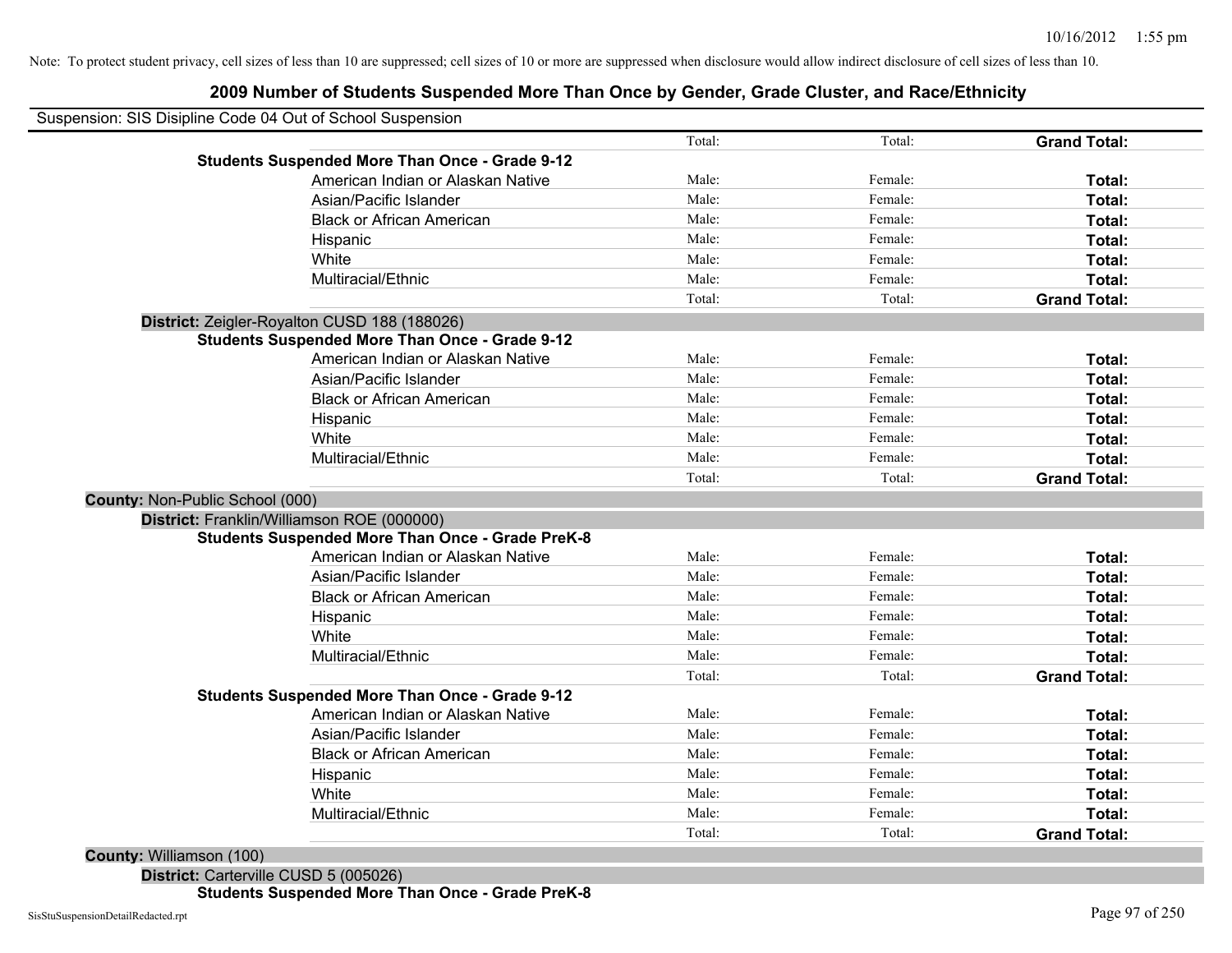| Suspension: SIS Disipline Code 04 Out of School Suspension |                                                         |        |    |         |    |                     |    |
|------------------------------------------------------------|---------------------------------------------------------|--------|----|---------|----|---------------------|----|
|                                                            | American Indian or Alaskan Native                       | Male:  |    | Female: |    | Total:              |    |
|                                                            | Asian/Pacific Islander                                  | Male:  |    | Female: |    | Total:              |    |
|                                                            | <b>Black or African American</b>                        | Male:  |    | Female: |    | Total:              |    |
|                                                            | Hispanic                                                | Male:  |    | Female: |    | Total:              |    |
|                                                            | White                                                   | Male:  | 16 | Female: | 10 | Total:              | 26 |
|                                                            | Multiracial/Ethnic                                      | Male:  |    | Female: |    | Total:              |    |
|                                                            |                                                         | Total: |    | Total:  |    | <b>Grand Total:</b> |    |
|                                                            | <b>Students Suspended More Than Once - Grade 9-12</b>   |        |    |         |    |                     |    |
|                                                            | American Indian or Alaskan Native                       | Male:  |    | Female: |    | Total:              |    |
|                                                            | Asian/Pacific Islander                                  | Male:  |    | Female: |    | Total:              |    |
|                                                            | <b>Black or African American</b>                        | Male:  |    | Female: |    | Total:              |    |
|                                                            | Hispanic                                                | Male:  |    | Female: |    | Total:              |    |
|                                                            | White                                                   | Male:  |    | Female: |    | Total:              |    |
|                                                            | Multiracial/Ethnic                                      | Male:  |    | Female: |    | Total:              |    |
|                                                            |                                                         | Total: |    | Total:  |    | <b>Grand Total:</b> |    |
|                                                            | District: Herrin CUSD 4 (004026)                        |        |    |         |    |                     |    |
|                                                            | <b>Students Suspended More Than Once - Grade PreK-8</b> |        |    |         |    |                     |    |
|                                                            | American Indian or Alaskan Native                       | Male:  |    | Female: |    | Total:              |    |
|                                                            | Asian/Pacific Islander                                  | Male:  |    | Female: |    | Total:              |    |
|                                                            | <b>Black or African American</b>                        | Male:  |    | Female: |    | Total:              |    |
|                                                            | Hispanic                                                | Male:  |    | Female: |    | Total:              |    |
|                                                            | White                                                   | Male:  | 34 | Female: | 14 | Total:              | 48 |
|                                                            | Multiracial/Ethnic                                      | Male:  |    | Female: |    | Total:              |    |
|                                                            |                                                         | Total: |    | Total:  |    | <b>Grand Total:</b> |    |
|                                                            | <b>Students Suspended More Than Once - Grade 9-12</b>   |        |    |         |    |                     |    |
|                                                            | American Indian or Alaskan Native                       | Male:  |    | Female: |    | Total:              |    |
|                                                            | Asian/Pacific Islander                                  | Male:  |    | Female: |    | Total:              |    |
|                                                            | <b>Black or African American</b>                        | Male:  |    | Female: |    | Total:              |    |
|                                                            | Hispanic                                                | Male:  |    | Female: |    | Total:              |    |
|                                                            | White                                                   | Male:  |    | Female: |    | Total:              | 25 |
|                                                            | Multiracial/Ethnic                                      | Male:  |    | Female: |    | Total:              |    |
|                                                            |                                                         | Total: |    | Total:  |    | <b>Grand Total:</b> |    |
|                                                            | District: Johnston City CUSD 1 (001026)                 |        |    |         |    |                     |    |
|                                                            | <b>Students Suspended More Than Once - Grade PreK-8</b> |        |    |         |    |                     |    |
|                                                            | American Indian or Alaskan Native                       | Male:  |    | Female: |    | Total:              |    |
|                                                            | Asian/Pacific Islander                                  | Male:  |    | Female: |    | Total:              |    |
|                                                            | <b>Black or African American</b>                        | Male:  |    | Female: |    | Total:              |    |
|                                                            | Hispanic                                                | Male:  |    | Female: |    | Total:              |    |
|                                                            | White                                                   | Male:  |    | Female: |    | Total:              |    |
| SisStuSuspensionDetailRedacted.rpt                         |                                                         |        |    |         |    | Page 98 of 250      |    |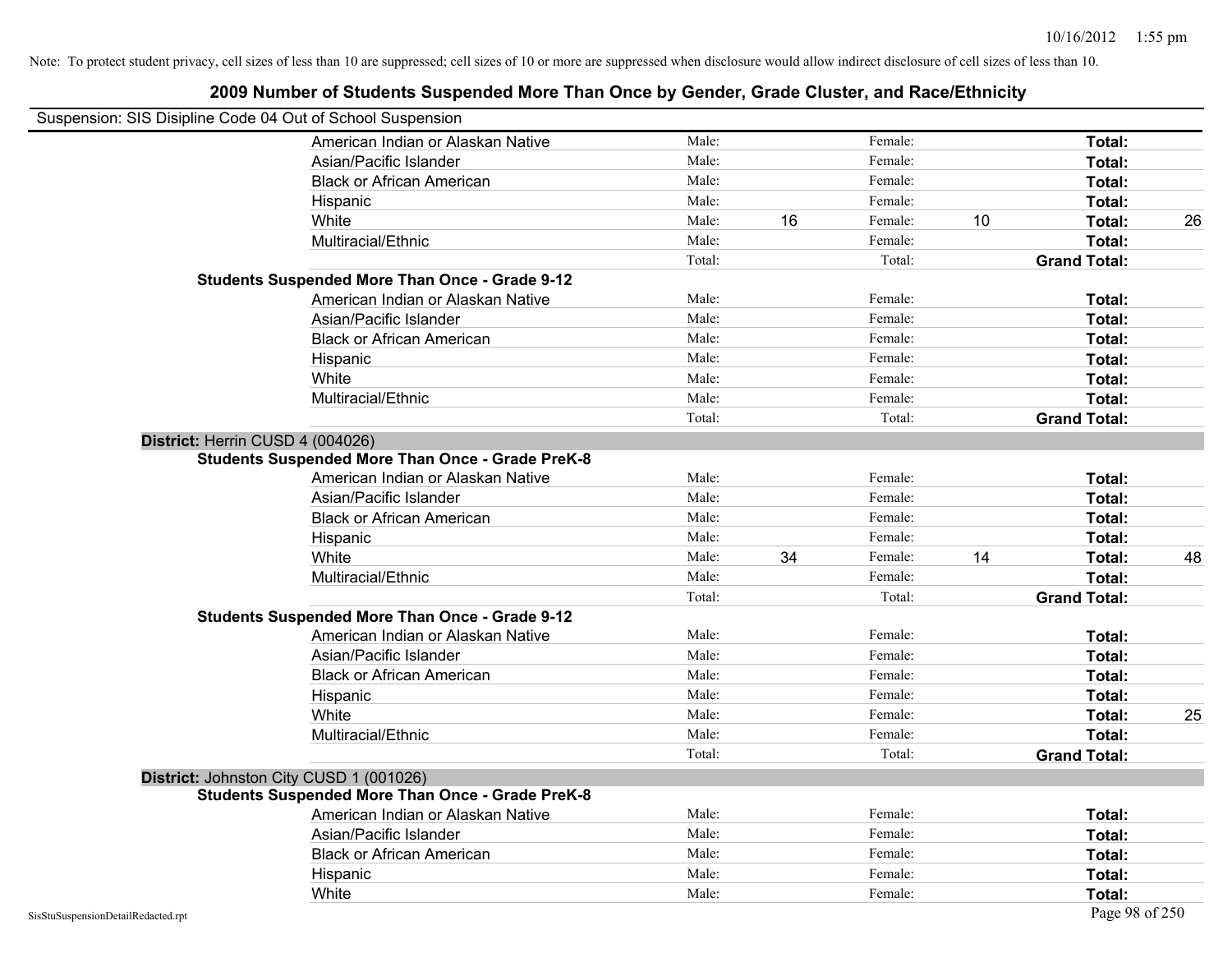| Suspension: SIS Disipline Code 04 Out of School Suspension |                                                         |        |         |                     |    |
|------------------------------------------------------------|---------------------------------------------------------|--------|---------|---------------------|----|
|                                                            | Multiracial/Ethnic                                      | Male:  | Female: | Total:              |    |
|                                                            |                                                         | Total: | Total:  | <b>Grand Total:</b> |    |
|                                                            | <b>Students Suspended More Than Once - Grade 9-12</b>   |        |         |                     |    |
|                                                            | American Indian or Alaskan Native                       | Male:  | Female: | Total:              |    |
|                                                            | Asian/Pacific Islander                                  | Male:  | Female: | Total:              |    |
|                                                            | <b>Black or African American</b>                        | Male:  | Female: | Total:              |    |
|                                                            | Hispanic                                                | Male:  | Female: | Total:              |    |
|                                                            | White                                                   | Male:  | Female: | Total:              | 22 |
|                                                            | Multiracial/Ethnic                                      | Male:  | Female: | Total:              |    |
|                                                            |                                                         | Total: | Total:  | <b>Grand Total:</b> |    |
|                                                            | District: Marion CUSD 2 (002026)                        |        |         |                     |    |
|                                                            | <b>Students Suspended More Than Once - Grade 9-12</b>   |        |         |                     |    |
|                                                            | American Indian or Alaskan Native                       | Male:  | Female: | Total:              |    |
|                                                            | Asian/Pacific Islander                                  | Male:  | Female: | Total:              |    |
|                                                            | <b>Black or African American</b>                        | Male:  | Female: | Total:              |    |
|                                                            | Hispanic                                                | Male:  | Female: | Total:              |    |
|                                                            | White                                                   | Male:  | Female: | Total:              |    |
|                                                            | Multiracial/Ethnic                                      | Male:  | Female: | Total:              |    |
|                                                            |                                                         | Total: | Total:  | <b>Grand Total:</b> |    |
|                                                            |                                                         |        |         |                     |    |
| Region: Fulton/Schuyler ROE (22)                           |                                                         |        |         |                     |    |
| County: Fulton (029)                                       |                                                         |        |         |                     |    |
|                                                            | District: Astoria CUSD 1 (001026)                       |        |         |                     |    |
|                                                            | <b>Students Suspended More Than Once - Grade PreK-8</b> |        |         |                     |    |
|                                                            | American Indian or Alaskan Native                       | Male:  | Female: | Total:              |    |
|                                                            | Asian/Pacific Islander                                  | Male:  | Female: | Total:              |    |
|                                                            | <b>Black or African American</b>                        | Male:  | Female: | Total:              |    |
|                                                            | Hispanic                                                | Male:  | Female: | Total:              |    |
|                                                            | White                                                   | Male:  | Female: | Total:              |    |
|                                                            | Multiracial/Ethnic                                      | Male:  | Female: | Total:              |    |
|                                                            |                                                         | Total: | Total:  | <b>Grand Total:</b> |    |
|                                                            | <b>Students Suspended More Than Once - Grade 9-12</b>   |        |         |                     |    |
|                                                            | American Indian or Alaskan Native                       | Male:  | Female: | Total:              |    |
|                                                            | Asian/Pacific Islander                                  | Male:  | Female: | Total:              |    |
|                                                            | <b>Black or African American</b>                        | Male:  | Female: | Total:              |    |
|                                                            | Hispanic                                                | Male:  | Female: | Total:              |    |
|                                                            | White                                                   | Male:  | Female: | Total:              |    |
|                                                            | Multiracial/Ethnic                                      | Male:  | Female: | Total:              |    |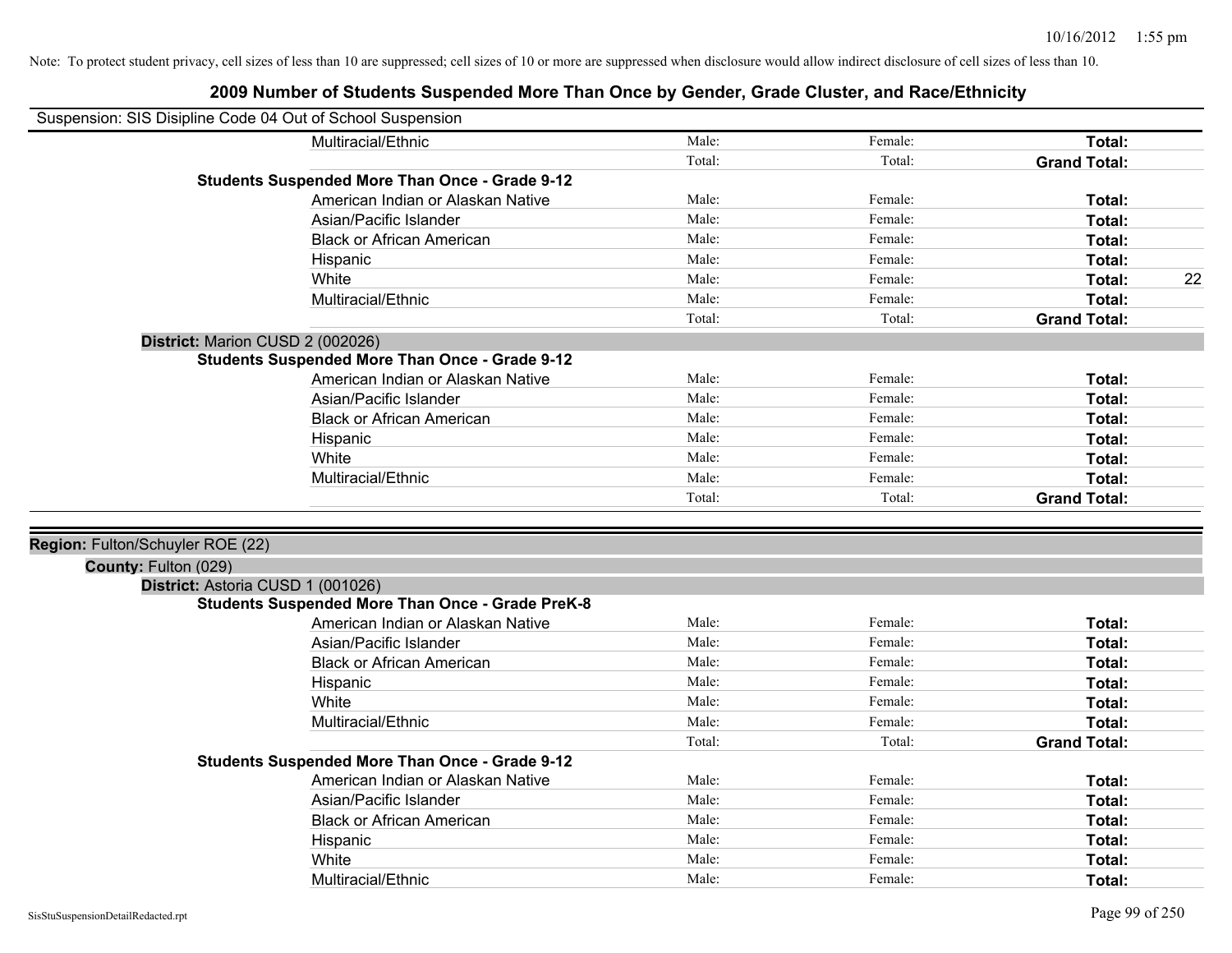| Suspension: SIS Disipline Code 04 Out of School Suspension |        |               |                     |    |
|------------------------------------------------------------|--------|---------------|---------------------|----|
|                                                            | Total: | Total:        | <b>Grand Total:</b> |    |
| District: Canton Union SD 66 (066025)                      |        |               |                     |    |
| <b>Students Suspended More Than Once - Grade PreK-8</b>    |        |               |                     |    |
| American Indian or Alaskan Native                          | Male:  | Female:       | Total:              |    |
| Asian/Pacific Islander                                     | Male:  | Female:       | Total:              |    |
| <b>Black or African American</b>                           | Male:  | Female:       | Total:              |    |
| Hispanic                                                   | Male:  | Female:       | Total:              |    |
| White                                                      | Male:  | Female:       | Total:              | 10 |
| Multiracial/Ethnic                                         | Male:  | Female:       | Total:              |    |
|                                                            | Total: | Total:        | <b>Grand Total:</b> |    |
| <b>Students Suspended More Than Once - Grade 9-12</b>      |        |               |                     |    |
| American Indian or Alaskan Native                          | Male:  | Female:       | Total:              |    |
| Asian/Pacific Islander                                     | Male:  | Female:       | Total:              |    |
| <b>Black or African American</b>                           | Male:  | Female:       | Total:              |    |
| Hispanic                                                   | Male:  | Female:       | Total:              |    |
| White                                                      | Male:  | 11<br>Female: | 14<br>Total:        | 25 |
| Multiracial/Ethnic                                         | Male:  | Female:       | Total:              |    |
|                                                            | Total: | Total:        | <b>Grand Total:</b> |    |
| District: Lewistown CUSD 97 (097026)                       |        |               |                     |    |
| <b>Students Suspended More Than Once - Grade PreK-8</b>    |        |               |                     |    |
| American Indian or Alaskan Native                          | Male:  | Female:       | Total:              |    |
| Asian/Pacific Islander                                     | Male:  | Female:       | Total:              |    |
| <b>Black or African American</b>                           | Male:  | Female:       | Total:              |    |
| Hispanic                                                   | Male:  | Female:       | Total:              |    |
| White                                                      | Male:  | Female:       | Total:              | 11 |
| Multiracial/Ethnic                                         | Male:  | Female:       | Total:              |    |
|                                                            | Total: | Total:        | <b>Grand Total:</b> |    |
| <b>Students Suspended More Than Once - Grade 9-12</b>      |        |               |                     |    |
| American Indian or Alaskan Native                          | Male:  | Female:       | Total:              |    |
| Asian/Pacific Islander                                     | Male:  | Female:       | Total:              |    |
| <b>Black or African American</b>                           | Male:  | Female:       | Total:              |    |
| Hispanic                                                   | Male:  | Female:       | Total:              |    |
| White                                                      | Male:  | Female:       | Total:              |    |
| Multiracial/Ethnic                                         | Male:  | Female:       | Total:              |    |
|                                                            | Total: | Total:        | <b>Grand Total:</b> |    |
| District: Spoon River Valley CUSD 4 (004026)               |        |               |                     |    |
| <b>Students Suspended More Than Once - Grade PreK-8</b>    |        |               |                     |    |
| American Indian or Alaskan Native                          | Male:  | Female:       | Total:              |    |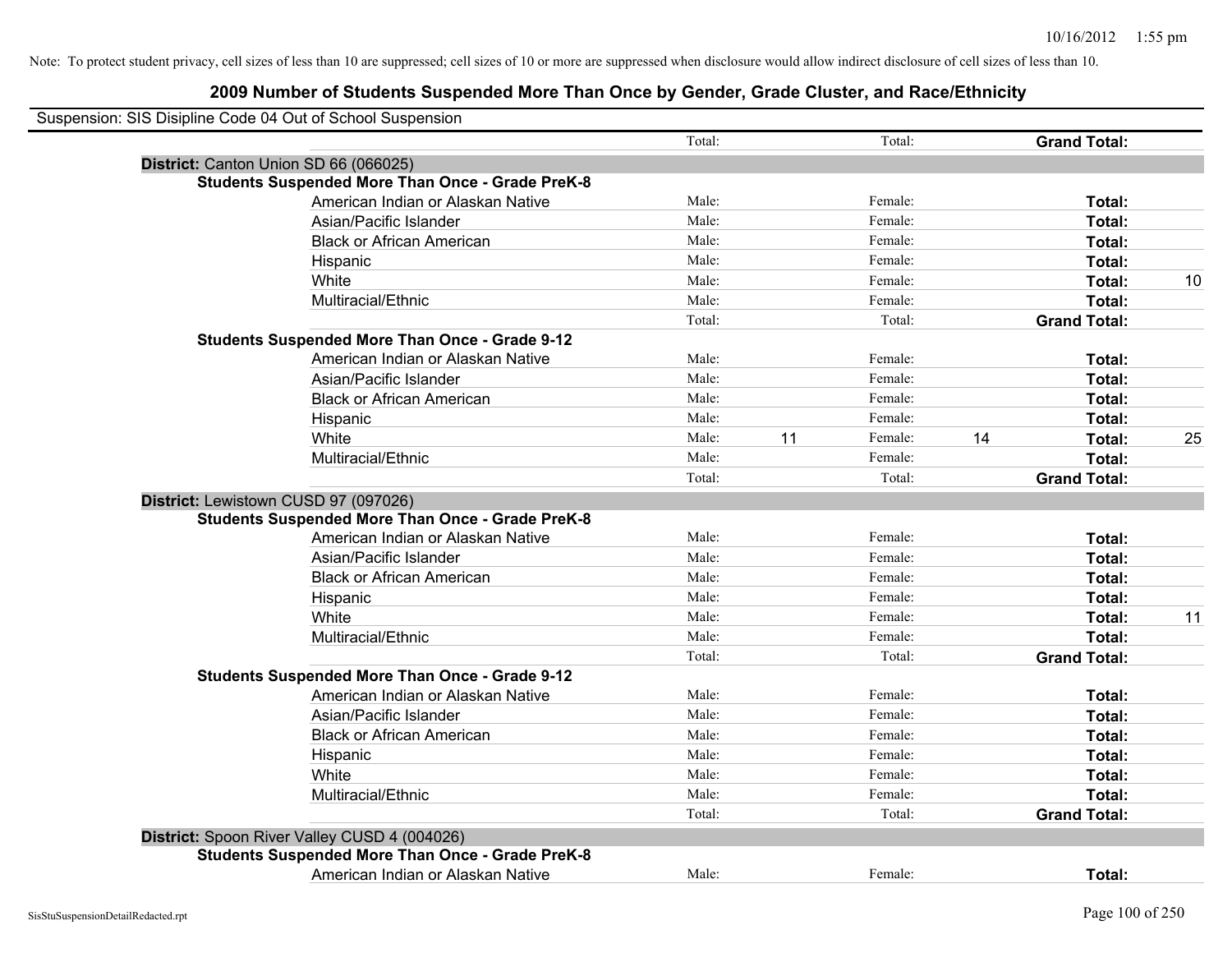| Suspension: SIS Disipline Code 04 Out of School Suspension |                                                         |        |         |                     |
|------------------------------------------------------------|---------------------------------------------------------|--------|---------|---------------------|
|                                                            | Asian/Pacific Islander                                  | Male:  | Female: | Total:              |
|                                                            | <b>Black or African American</b>                        | Male:  | Female: | Total:              |
|                                                            | Hispanic                                                | Male:  | Female: | Total:              |
|                                                            | White                                                   | Male:  | Female: | Total:              |
|                                                            | Multiracial/Ethnic                                      | Male:  | Female: | Total:              |
|                                                            |                                                         | Total: | Total:  | <b>Grand Total:</b> |
|                                                            | <b>Students Suspended More Than Once - Grade 9-12</b>   |        |         |                     |
|                                                            | American Indian or Alaskan Native                       | Male:  | Female: | Total:              |
|                                                            | Asian/Pacific Islander                                  | Male:  | Female: | Total:              |
|                                                            | <b>Black or African American</b>                        | Male:  | Female: | Total:              |
|                                                            | Hispanic                                                | Male:  | Female: | Total:              |
|                                                            | White                                                   | Male:  | Female: | Total:              |
|                                                            | Multiracial/Ethnic                                      | Male:  | Female: | Total:              |
|                                                            |                                                         | Total: | Total:  | <b>Grand Total:</b> |
| District: V I T CUSD 2 (002026)                            |                                                         |        |         |                     |
|                                                            | <b>Students Suspended More Than Once - Grade PreK-8</b> |        |         |                     |
|                                                            | American Indian or Alaskan Native                       | Male:  | Female: | Total:              |
|                                                            | Asian/Pacific Islander                                  | Male:  | Female: | Total:              |
|                                                            | <b>Black or African American</b>                        | Male:  | Female: | Total:              |
|                                                            | Hispanic                                                | Male:  | Female: | Total:              |
|                                                            | White                                                   | Male:  | Female: | Total:              |
|                                                            | Multiracial/Ethnic                                      | Male:  | Female: | Total:              |
|                                                            |                                                         | Total: | Total:  | <b>Grand Total:</b> |
|                                                            | <b>Students Suspended More Than Once - Grade 9-12</b>   |        |         |                     |
|                                                            | American Indian or Alaskan Native                       | Male:  | Female: | Total:              |
|                                                            | Asian/Pacific Islander                                  | Male:  | Female: | Total:              |
|                                                            | <b>Black or African American</b>                        | Male:  | Female: | Total:              |
|                                                            | Hispanic                                                | Male:  | Female: | Total:              |
|                                                            | White                                                   | Male:  | Female: | Total:              |
|                                                            | Multiracial/Ethnic                                      | Male:  | Female: | Total:              |
|                                                            |                                                         | Total: | Total:  | <b>Grand Total:</b> |
| County: Non-Public School (000)                            |                                                         |        |         |                     |
|                                                            | District: Fulton/Schuyler ROE (000000)                  |        |         |                     |
|                                                            | <b>Students Suspended More Than Once - Grade 9-12</b>   |        |         |                     |
|                                                            | American Indian or Alaskan Native                       | Male:  | Female: | Total:              |
|                                                            | Asian/Pacific Islander                                  | Male:  | Female: | Total:              |
|                                                            | <b>Black or African American</b>                        | Male:  | Female: | Total:              |
|                                                            | Hispanic                                                | Male:  | Female: | Total:              |
|                                                            | White                                                   | Male:  | Female: | Total:              |
| SisStuSuspensionDetailRedacted.rpt                         |                                                         |        |         | Page 101 of 250     |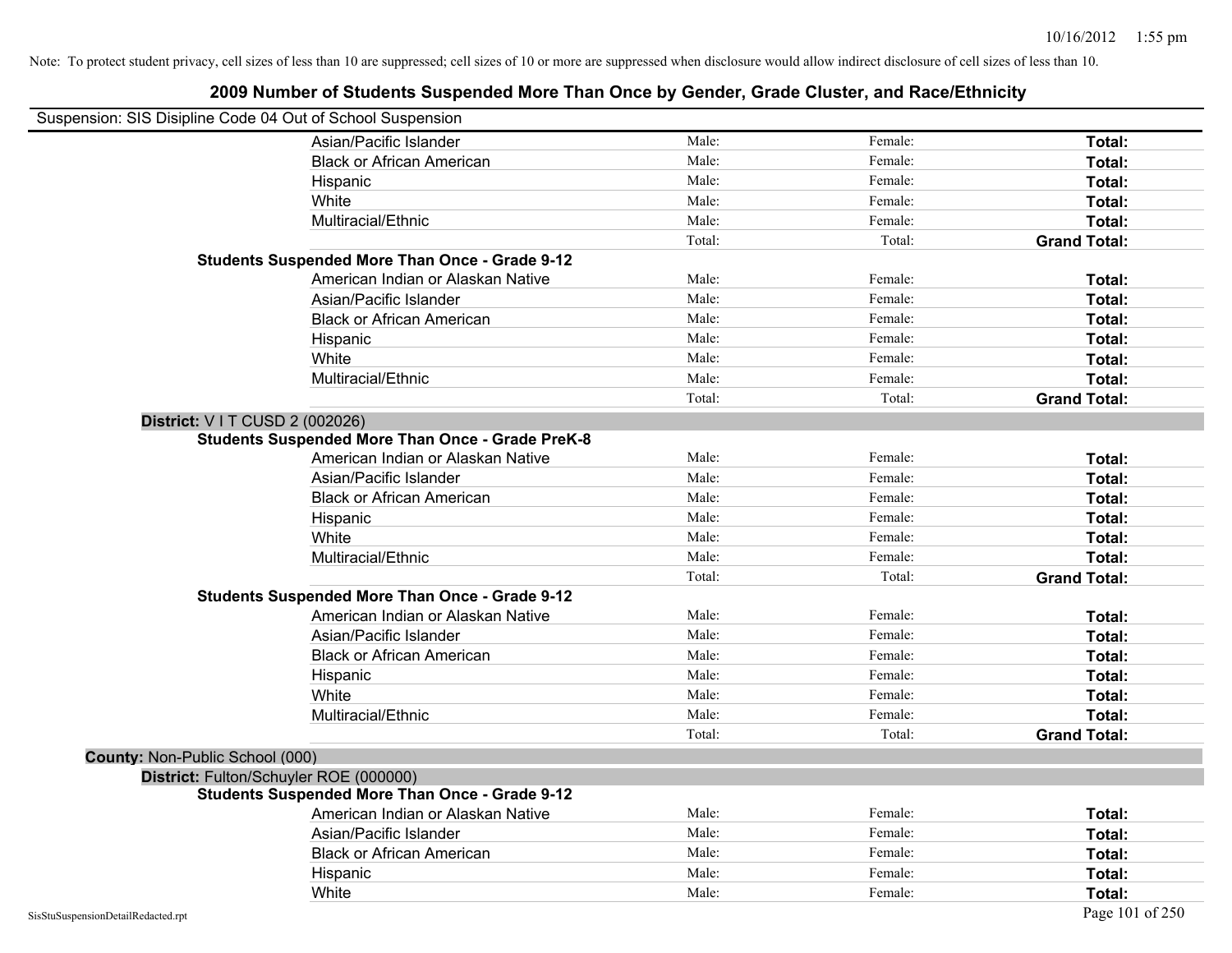| Suspension: SIS Disipline Code 04 Out of School Suspension |                                                         |        |         |                     |
|------------------------------------------------------------|---------------------------------------------------------|--------|---------|---------------------|
|                                                            | Multiracial/Ethnic                                      | Male:  | Female: | Total:              |
|                                                            |                                                         | Total: | Total:  | <b>Grand Total:</b> |
| County: Schuyler (085)                                     |                                                         |        |         |                     |
|                                                            | District: Schuyler-Industry CUSD 5 (005026)             |        |         |                     |
|                                                            | <b>Students Suspended More Than Once - Grade PreK-8</b> |        |         |                     |
|                                                            | American Indian or Alaskan Native                       | Male:  | Female: | Total:              |
|                                                            | Asian/Pacific Islander                                  | Male:  | Female: | Total:              |
|                                                            | <b>Black or African American</b>                        | Male:  | Female: | Total:              |
|                                                            | Hispanic                                                | Male:  | Female: | Total:              |
|                                                            | White                                                   | Male:  | Female: | Total:              |
|                                                            | Multiracial/Ethnic                                      | Male:  | Female: | Total:              |
|                                                            |                                                         | Total: | Total:  | <b>Grand Total:</b> |
|                                                            | <b>Students Suspended More Than Once - Grade 9-12</b>   |        |         |                     |
|                                                            | American Indian or Alaskan Native                       | Male:  | Female: | Total:              |
|                                                            | Asian/Pacific Islander                                  | Male:  | Female: | Total:              |
|                                                            | <b>Black or African American</b>                        | Male:  | Female: | Total:              |
|                                                            | Hispanic                                                | Male:  | Female: | Total:              |
|                                                            | White                                                   | Male:  | Female: | Total:              |
|                                                            | Multiracial/Ethnic                                      | Male:  | Female: | Total:              |
|                                                            |                                                         | Total: | Total:  | <b>Grand Total:</b> |
|                                                            |                                                         |        |         |                     |
| Region: Grundy/Kendall ROE (24)                            |                                                         |        |         |                     |
| County: Grundy (032)                                       |                                                         |        |         |                     |
| District: Braceville SD 75 (075002)                        |                                                         |        |         |                     |
|                                                            | <b>Students Suspended More Than Once - Grade PreK-8</b> |        |         |                     |
|                                                            | American Indian or Alaskan Native                       | Male:  | Female: | Total:              |
|                                                            | Asian/Pacific Islander                                  | Male:  | Female: | Total:              |
|                                                            | <b>Black or African American</b>                        | Male:  | Female: | Total:              |
|                                                            | Hispanic                                                | Male:  | Female: | Total:              |
|                                                            | White                                                   | Male:  | Female: | Total:              |
|                                                            | Multiracial/Ethnic                                      | Male:  | Female: | Total:              |
|                                                            |                                                         | Total: | Total:  | <b>Grand Total:</b> |
| District: Coal City CUSD 1 (001026)                        |                                                         |        |         |                     |
|                                                            | <b>Students Suspended More Than Once - Grade PreK-8</b> |        |         |                     |
|                                                            | American Indian or Alaskan Native                       | Male:  | Female: | Total:              |
|                                                            | Asian/Pacific Islander                                  | Male:  | Female: | Total:              |
|                                                            | <b>Black or African American</b>                        | Male:  | Female: | Total:              |
|                                                            | Hispanic                                                | Male:  | Female: | Total:              |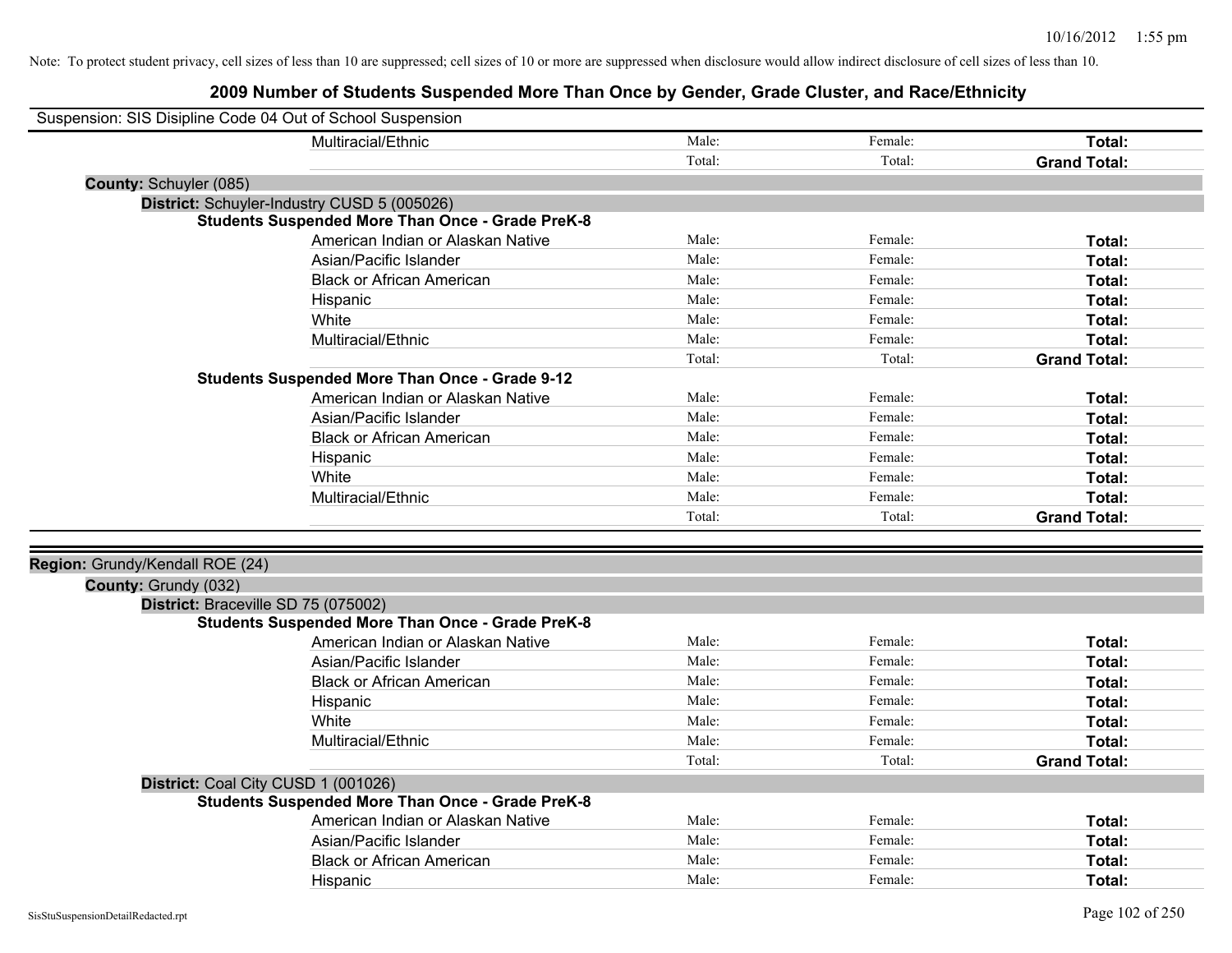| Suspension: SIS Disipline Code 04 Out of School Suspension |                                                         |        |         |                     |    |
|------------------------------------------------------------|---------------------------------------------------------|--------|---------|---------------------|----|
|                                                            | White                                                   | Male:  | Female: | Total:              |    |
|                                                            | Multiracial/Ethnic                                      | Male:  | Female: | Total:              |    |
|                                                            |                                                         | Total: | Total:  | <b>Grand Total:</b> |    |
|                                                            | <b>Students Suspended More Than Once - Grade 9-12</b>   |        |         |                     |    |
|                                                            | American Indian or Alaskan Native                       | Male:  | Female: | Total:              |    |
|                                                            | Asian/Pacific Islander                                  | Male:  | Female: | Total:              |    |
|                                                            | <b>Black or African American</b>                        | Male:  | Female: | Total:              |    |
|                                                            | Hispanic                                                | Male:  | Female: | Total:              |    |
|                                                            | White                                                   | Male:  | Female: | Total:              | 16 |
|                                                            | Multiracial/Ethnic                                      | Male:  | Female: | Total:              |    |
|                                                            |                                                         | Total: | Total:  | <b>Grand Total:</b> |    |
| District: Gardner CCSD 72C (072C04)                        |                                                         |        |         |                     |    |
|                                                            | <b>Students Suspended More Than Once - Grade PreK-8</b> |        |         |                     |    |
|                                                            | American Indian or Alaskan Native                       | Male:  | Female: | Total:              |    |
|                                                            | Asian/Pacific Islander                                  | Male:  | Female: | Total:              |    |
|                                                            | <b>Black or African American</b>                        | Male:  | Female: | Total:              |    |
|                                                            | Hispanic                                                | Male:  | Female: | Total:              |    |
|                                                            | White                                                   | Male:  | Female: | Total:              |    |
|                                                            | Multiracial/Ethnic                                      | Male:  | Female: | Total:              |    |
|                                                            |                                                         | Total: | Total:  | <b>Grand Total:</b> |    |
|                                                            | District: Gardner S Wilmington Twp HSD 73 (073017)      |        |         |                     |    |
|                                                            | <b>Students Suspended More Than Once - Grade 9-12</b>   |        |         |                     |    |
|                                                            | American Indian or Alaskan Native                       | Male:  | Female: | Total:              |    |
|                                                            | Asian/Pacific Islander                                  | Male:  | Female: | Total:              |    |
|                                                            | <b>Black or African American</b>                        | Male:  | Female: | Total:              |    |
|                                                            | Hispanic                                                | Male:  | Female: | Total:              |    |
|                                                            | White                                                   | Male:  | Female: | Total:              | 13 |
|                                                            | Multiracial/Ethnic                                      | Male:  | Female: | Total:              |    |
|                                                            |                                                         | Total: | Total:  | <b>Grand Total:</b> |    |
| District: Minooka CCSD 201 (201004)                        |                                                         |        |         |                     |    |
|                                                            | <b>Students Suspended More Than Once - Grade PreK-8</b> |        |         |                     |    |
|                                                            | American Indian or Alaskan Native                       | Male:  | Female: | Total:              |    |
|                                                            | Asian/Pacific Islander                                  | Male:  | Female: | Total:              |    |
|                                                            | <b>Black or African American</b>                        | Male:  | Female: | Total:              |    |
|                                                            | Hispanic                                                | Male:  | Female: | Total:              |    |
|                                                            | White                                                   | Male:  | Female: | Total:              | 11 |
|                                                            | Multiracial/Ethnic                                      | Male:  | Female: | Total:              |    |
|                                                            |                                                         | Total: | Total:  | <b>Grand Total:</b> |    |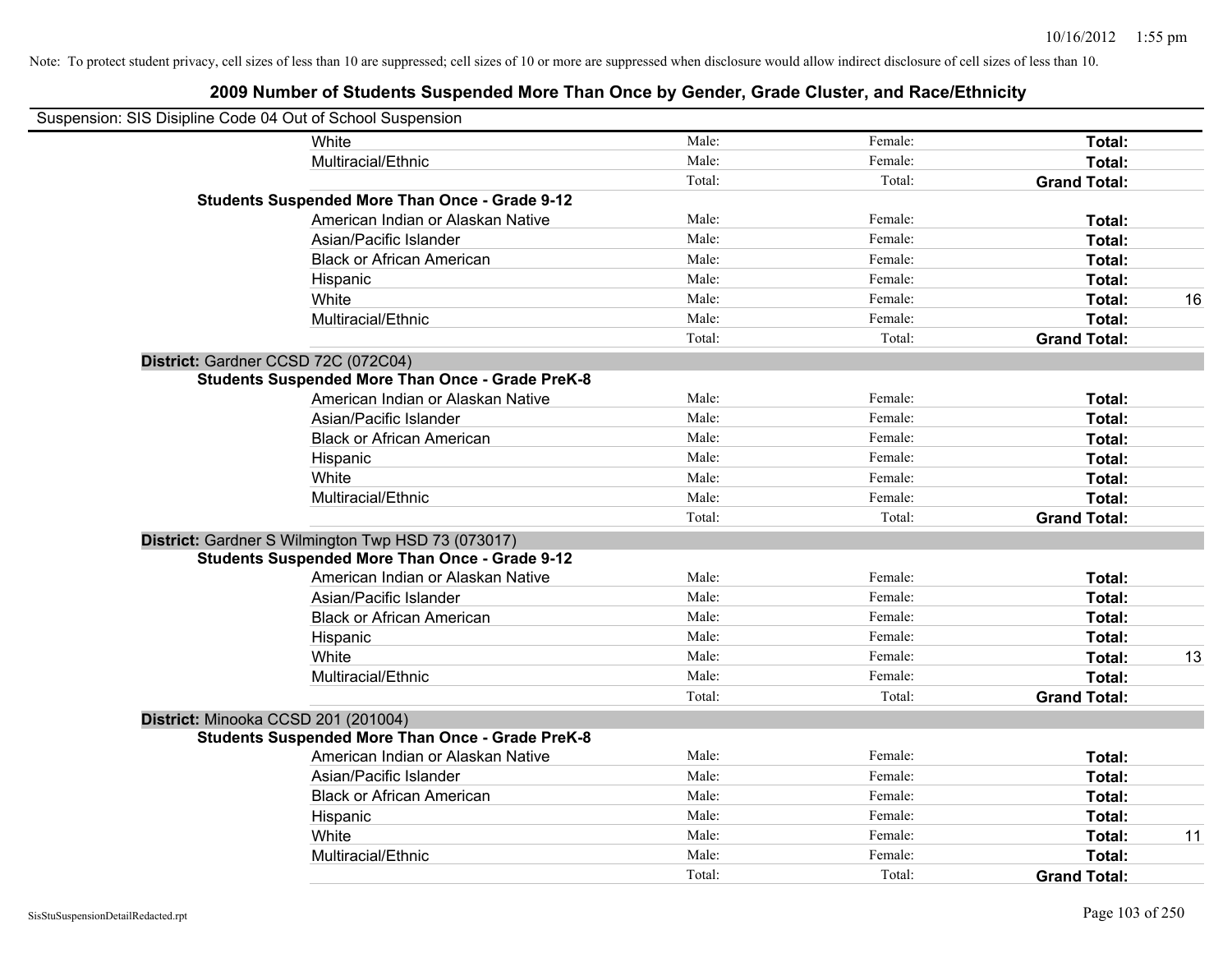# **2009 Number of Students Suspended More Than Once by Gender, Grade Cluster, and Race/Ethnicity**

|                       | Suspension: SIS Disipline Code 04 Out of School Suspension |        |         |                     |    |
|-----------------------|------------------------------------------------------------|--------|---------|---------------------|----|
|                       | District: Minooka CHSD 111 (111016)                        |        |         |                     |    |
|                       | <b>Students Suspended More Than Once - Grade 9-12</b>      |        |         |                     |    |
|                       | American Indian or Alaskan Native                          | Male:  | Female: | Total:              |    |
|                       | Asian/Pacific Islander                                     | Male:  | Female: | Total:              |    |
|                       | <b>Black or African American</b>                           | Male:  | Female: | Total:              |    |
|                       | Hispanic                                                   | Male:  | Female: | Total:              |    |
|                       | White                                                      | Male:  | Female: | Total:              |    |
|                       | Multiracial/Ethnic                                         | Male:  | Female: | Total:              |    |
|                       |                                                            | Total: | Total:  | <b>Grand Total:</b> |    |
|                       | <b>District: Morris CHSD 101 (101016)</b>                  |        |         |                     |    |
|                       | <b>Students Suspended More Than Once - Grade 9-12</b>      |        |         |                     |    |
|                       | American Indian or Alaskan Native                          | Male:  | Female: | Total:              |    |
|                       | Asian/Pacific Islander                                     | Male:  | Female: | Total:              |    |
|                       | <b>Black or African American</b>                           | Male:  | Female: | Total:              |    |
|                       | Hispanic                                                   | Male:  | Female: | Total:              |    |
|                       | White                                                      | Male:  | Female: | Total:              | 21 |
|                       | Multiracial/Ethnic                                         | Male:  | Female: | Total:              |    |
|                       |                                                            | Total: | Total:  | <b>Grand Total:</b> |    |
| County: Kendall (047) |                                                            |        |         |                     |    |
|                       | District: Kendall Co Spec Educ Coop (000061)               |        |         |                     |    |
|                       | <b>Students Suspended More Than Once - Grade PreK-8</b>    |        |         |                     |    |
|                       | American Indian or Alaskan Native                          | Male:  | Female: | Total:              |    |
|                       | Asian/Pacific Islander                                     | Male:  | Female: | Total:              |    |
|                       | <b>Black or African American</b>                           | Male:  | Female: | Total:              |    |
|                       | Hispanic                                                   | Male:  | Female: | Total:              |    |
|                       | White                                                      | Male:  | Female: | Total:              |    |
|                       | Multiracial/Ethnic                                         | Male:  | Female: | Total:              |    |
|                       |                                                            | Total: | Total:  | <b>Grand Total:</b> |    |
|                       | District: Oswego CUSD 308 (308026)                         |        |         |                     |    |
|                       | <b>Students Suspended More Than Once - Grade PreK-8</b>    |        |         |                     |    |
|                       | American Indian or Alaskan Native                          | Male:  | Female: | Total:              |    |
|                       | Asian/Pacific Islander                                     | Male:  | Female: | Total:              |    |
|                       | <b>Black or African American</b>                           | Male:  | Female: | Total:              | 21 |
|                       | Hispanic                                                   | Male:  | Female: | Total:              | 14 |
|                       | White                                                      | Male:  | Female: | Total:              | 24 |
|                       | Multiracial/Ethnic                                         | Male:  | Female: | Total:              |    |
|                       |                                                            | Total: | Total:  | <b>Grand Total:</b> |    |

**Students Suspended More Than Once - Grade 9-12**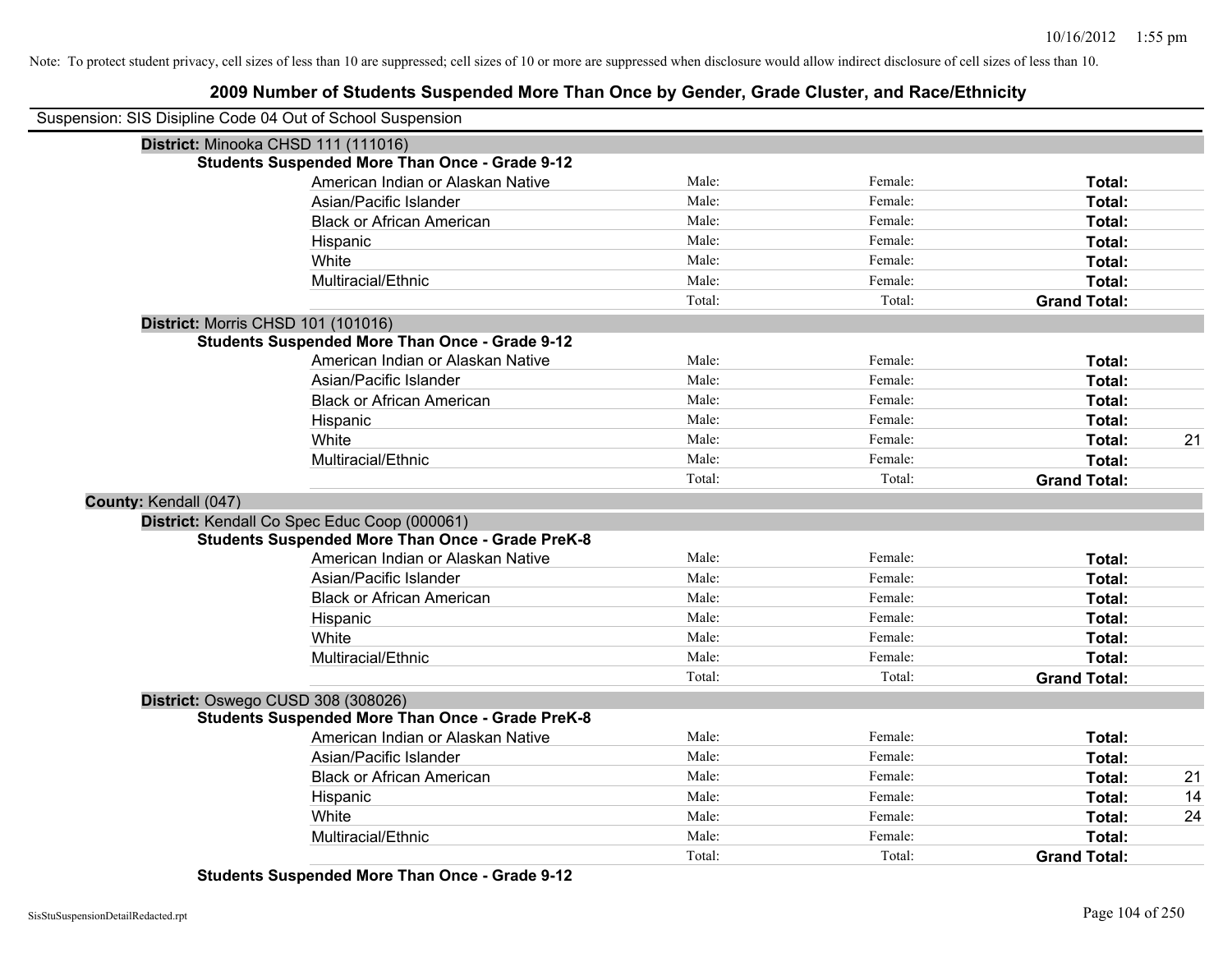| Suspension: SIS Disipline Code 04 Out of School Suspension |                                                         |        |    |         |    |                     |    |
|------------------------------------------------------------|---------------------------------------------------------|--------|----|---------|----|---------------------|----|
|                                                            | American Indian or Alaskan Native                       | Male:  |    | Female: |    | Total:              |    |
|                                                            | Asian/Pacific Islander                                  | Male:  |    | Female: |    | Total:              |    |
|                                                            | <b>Black or African American</b>                        | Male:  | 27 | Female: | 16 | Total:              | 43 |
|                                                            | Hispanic                                                | Male:  | 26 | Female: | 13 | Total:              | 39 |
|                                                            | White                                                   | Male:  | 42 | Female: | 19 | Total:              | 61 |
|                                                            | Multiracial/Ethnic                                      | Male:  |    | Female: |    | Total:              |    |
|                                                            |                                                         | Total: |    | Total:  |    | <b>Grand Total:</b> |    |
| District: Plano CUSD 88 (088026)                           |                                                         |        |    |         |    |                     |    |
|                                                            | <b>Students Suspended More Than Once - Grade PreK-8</b> |        |    |         |    |                     |    |
|                                                            | American Indian or Alaskan Native                       | Male:  |    | Female: |    | Total:              |    |
|                                                            | Asian/Pacific Islander                                  | Male:  |    | Female: |    | Total:              |    |
|                                                            | <b>Black or African American</b>                        | Male:  |    | Female: |    | Total:              |    |
|                                                            | Hispanic                                                | Male:  |    | Female: |    | Total:              |    |
|                                                            | White                                                   | Male:  |    | Female: |    | Total:              |    |
|                                                            | Multiracial/Ethnic                                      | Male:  |    | Female: |    | Total:              |    |
|                                                            |                                                         | Total: |    | Total:  |    | <b>Grand Total:</b> |    |
|                                                            | <b>Students Suspended More Than Once - Grade 9-12</b>   |        |    |         |    |                     |    |
|                                                            | American Indian or Alaskan Native                       | Male:  |    | Female: |    | Total:              |    |
|                                                            | Asian/Pacific Islander                                  | Male:  |    | Female: |    | Total:              |    |
|                                                            | <b>Black or African American</b>                        | Male:  |    | Female: |    | Total:              | 10 |
|                                                            | Hispanic                                                | Male:  |    | Female: |    | Total:              | 13 |
|                                                            | White                                                   | Male:  |    | Female: |    | Total:              | 12 |
|                                                            | Multiracial/Ethnic                                      | Male:  |    | Female: |    | Total:              |    |
|                                                            |                                                         | Total: |    | Total:  |    | <b>Grand Total:</b> |    |
|                                                            | District: Yorkville CUSD 115 (115026)                   |        |    |         |    |                     |    |
|                                                            | <b>Students Suspended More Than Once - Grade PreK-8</b> |        |    |         |    |                     |    |
|                                                            | American Indian or Alaskan Native                       | Male:  |    | Female: |    | Total:              |    |
|                                                            | Asian/Pacific Islander                                  | Male:  |    | Female: |    | Total:              |    |
|                                                            | <b>Black or African American</b>                        | Male:  |    | Female: |    | Total:              |    |
|                                                            | Hispanic                                                | Male:  |    | Female: |    | Total:              |    |
|                                                            | White                                                   | Male:  |    | Female: |    | Total:              | 14 |
|                                                            | Multiracial/Ethnic                                      | Male:  |    | Female: |    | Total:              |    |
|                                                            |                                                         | Total: |    | Total:  |    | <b>Grand Total:</b> | 24 |
|                                                            | <b>Students Suspended More Than Once - Grade 9-12</b>   |        |    |         |    |                     |    |
|                                                            | American Indian or Alaskan Native                       | Male:  |    | Female: |    | Total:              |    |
|                                                            | Asian/Pacific Islander                                  | Male:  |    | Female: |    | Total:              |    |
|                                                            | <b>Black or African American</b>                        | Male:  |    | Female: |    | Total:              |    |
|                                                            | Hispanic                                                | Male:  |    | Female: |    | Total:              |    |
|                                                            | White                                                   | Male:  |    | Female: |    | Total:              | 19 |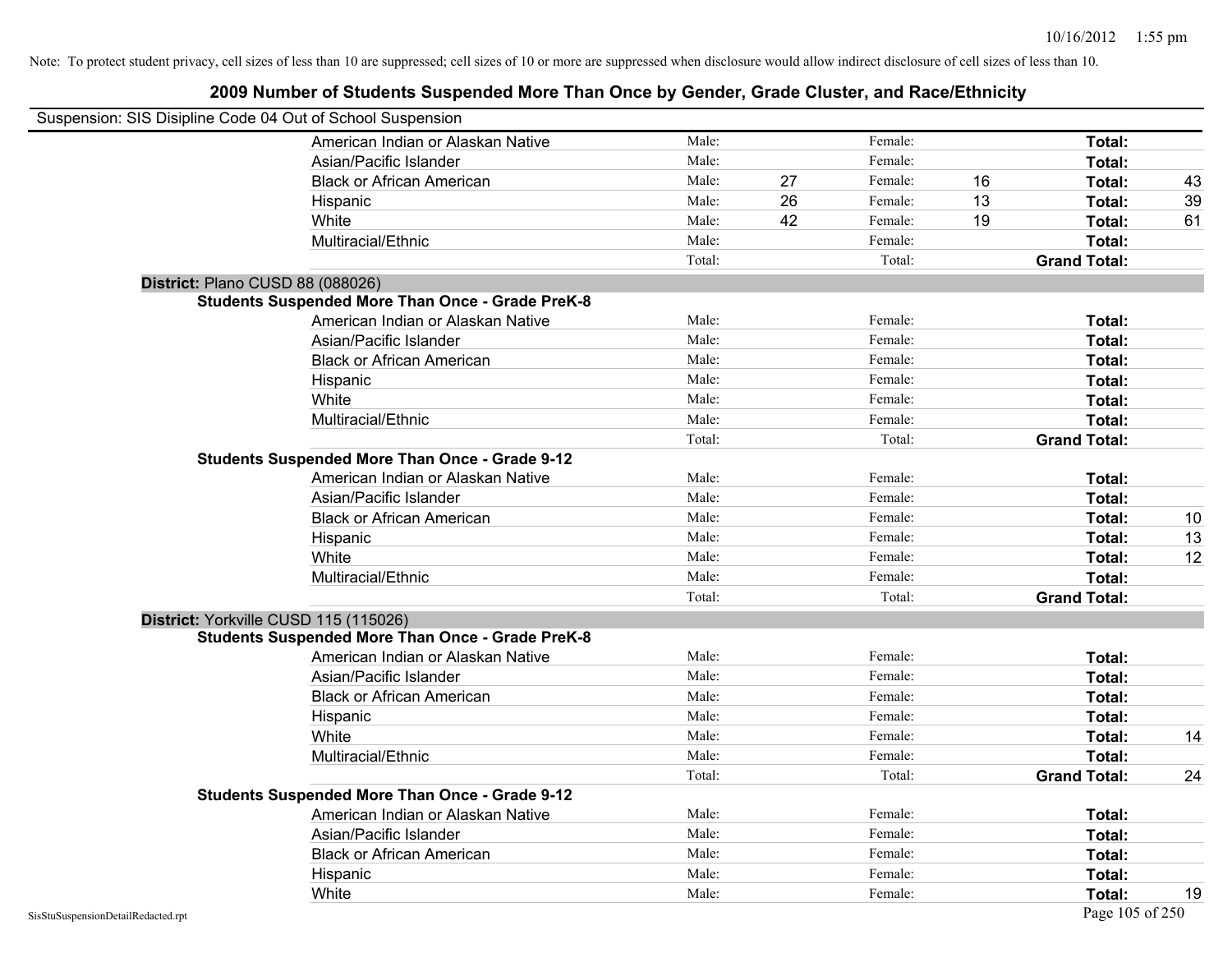| Suspension: SIS Disipline Code 04 Out of School Suspension |                                                         |        |    |         |    |                     |    |
|------------------------------------------------------------|---------------------------------------------------------|--------|----|---------|----|---------------------|----|
|                                                            | Multiracial/Ethnic                                      | Male:  |    | Female: |    | Total:              |    |
|                                                            |                                                         | Total: | 21 | Total:  | 12 | <b>Grand Total:</b> | 33 |
| Region: Hamilton/Jefferson ROE (25)                        |                                                         |        |    |         |    |                     |    |
| County: Hamilton (033)                                     |                                                         |        |    |         |    |                     |    |
|                                                            | District: Hamilton Co CUSD 10 (010026)                  |        |    |         |    |                     |    |
|                                                            | <b>Students Suspended More Than Once - Grade PreK-8</b> |        |    |         |    |                     |    |
|                                                            | American Indian or Alaskan Native                       | Male:  |    | Female: |    | Total:              |    |
|                                                            | Asian/Pacific Islander                                  | Male:  |    | Female: |    | Total:              |    |
|                                                            | <b>Black or African American</b>                        | Male:  |    | Female: |    | Total:              |    |
|                                                            | Hispanic                                                | Male:  |    | Female: |    | Total:              |    |
|                                                            | White                                                   | Male:  |    | Female: |    | Total:              |    |
|                                                            | Multiracial/Ethnic                                      | Male:  |    | Female: |    | Total:              |    |
|                                                            |                                                         | Total: |    | Total:  |    | <b>Grand Total:</b> |    |
|                                                            | <b>Students Suspended More Than Once - Grade 9-12</b>   |        |    |         |    |                     |    |
|                                                            | American Indian or Alaskan Native                       | Male:  |    | Female: |    | Total:              |    |
|                                                            | Asian/Pacific Islander                                  | Male:  |    | Female: |    | Total:              |    |
|                                                            | <b>Black or African American</b>                        | Male:  |    | Female: |    | Total:              |    |
|                                                            | Hispanic                                                | Male:  |    | Female: |    | Total:              |    |
|                                                            | White                                                   | Male:  |    | Female: |    | Total:              |    |
|                                                            | Multiracial/Ethnic                                      | Male:  |    | Female: |    | Total:              |    |
|                                                            |                                                         | Total: |    | Total:  |    | <b>Grand Total:</b> |    |
| County: Jefferson (041)                                    |                                                         |        |    |         |    |                     |    |
|                                                            | District: Franklin-Jefferson Co Sp Ed Dist (801060)     |        |    |         |    |                     |    |
|                                                            | <b>Students Suspended More Than Once - Grade PreK-8</b> |        |    |         |    |                     |    |
|                                                            | American Indian or Alaskan Native                       | Male:  |    | Female: |    | Total:              |    |
|                                                            | Asian/Pacific Islander                                  | Male:  |    | Female: |    | Total:              |    |
|                                                            | <b>Black or African American</b>                        | Male:  |    | Female: |    | Total:              |    |
|                                                            | Hispanic                                                | Male:  |    | Female: |    | Total:              |    |
|                                                            | White                                                   | Male:  |    | Female: |    | Total:              |    |
|                                                            | Multiracial/Ethnic                                      | Male:  |    | Female: |    | Total:              |    |
|                                                            |                                                         | Total: |    | Total:  |    | <b>Grand Total:</b> |    |
| District: Ina CCSD 8 (008004)                              |                                                         |        |    |         |    |                     |    |
|                                                            | <b>Students Suspended More Than Once - Grade PreK-8</b> |        |    |         |    |                     |    |
|                                                            | American Indian or Alaskan Native                       | Male:  |    | Female: |    | Total:              |    |
|                                                            | Asian/Pacific Islander                                  | Male:  |    | Female: |    | Total:              |    |
|                                                            | <b>Black or African American</b>                        | Male:  |    | Female: |    | Total:              |    |
|                                                            | Hispanic                                                | Male:  |    | Female: |    | Total:              |    |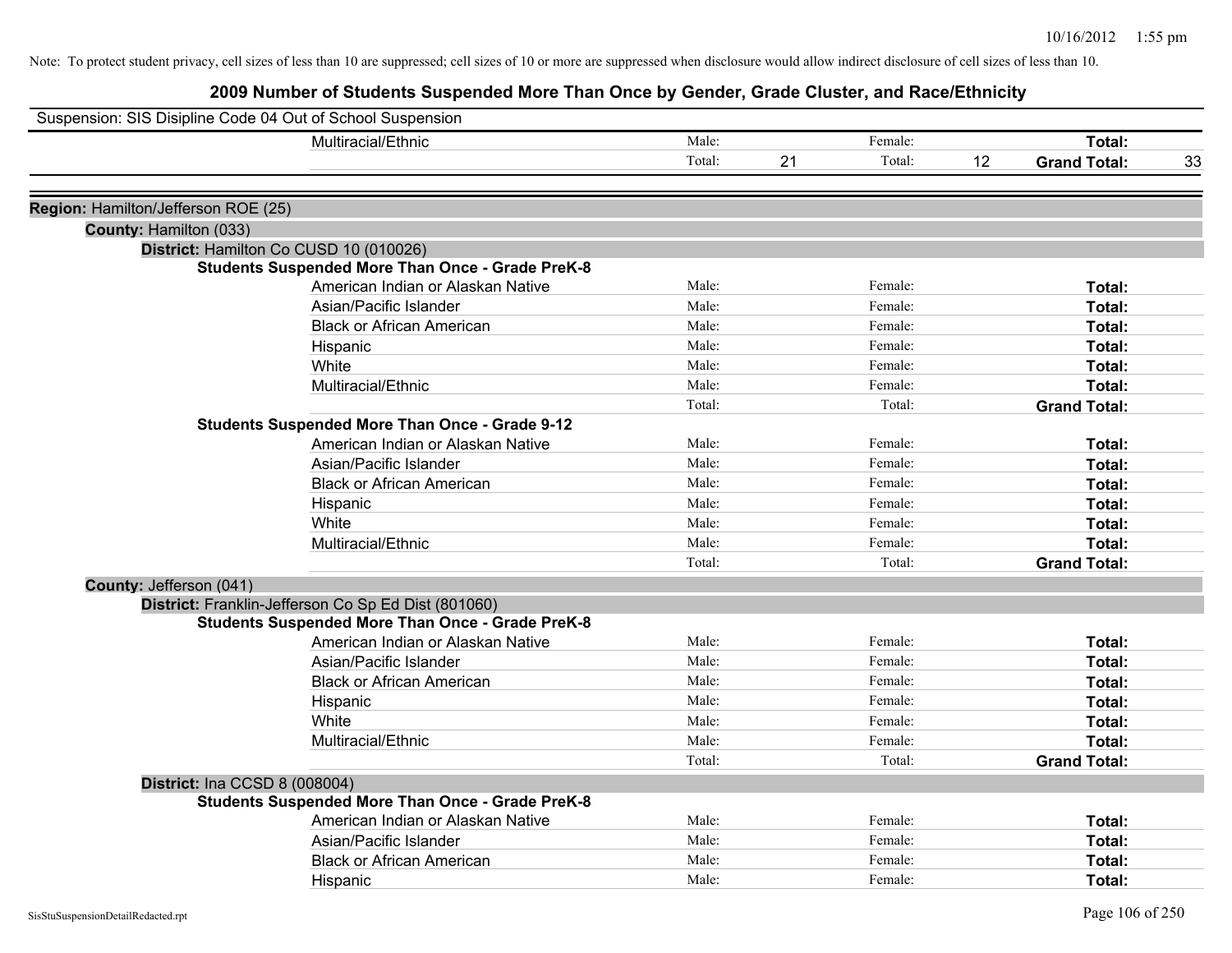| Suspension: SIS Disipline Code 04 Out of School Suspension |                                                         |        |    |         |    |                     |    |
|------------------------------------------------------------|---------------------------------------------------------|--------|----|---------|----|---------------------|----|
|                                                            | White                                                   | Male:  |    | Female: |    | Total:              |    |
|                                                            | Multiracial/Ethnic                                      | Male:  |    | Female: |    | Total:              |    |
|                                                            |                                                         | Total: |    | Total:  |    | <b>Grand Total:</b> |    |
|                                                            | District: Mount Vernon SD 80 (080002)                   |        |    |         |    |                     |    |
|                                                            | <b>Students Suspended More Than Once - Grade PreK-8</b> |        |    |         |    |                     |    |
|                                                            | American Indian or Alaskan Native                       | Male:  |    | Female: |    | Total:              |    |
|                                                            | Asian/Pacific Islander                                  | Male:  |    | Female: |    | Total:              |    |
|                                                            | <b>Black or African American</b>                        | Male:  | 16 | Female: | 10 | Total:              | 26 |
|                                                            | Hispanic                                                | Male:  |    | Female: |    | Total:              |    |
|                                                            | White                                                   | Male:  |    | Female: |    | Total:              | 24 |
|                                                            | Multiracial/Ethnic                                      | Male:  |    | Female: |    | Total:              |    |
|                                                            |                                                         | Total: |    | Total:  |    | <b>Grand Total:</b> |    |
|                                                            | District: Mt Vernon Twp HSD 201 (201017)                |        |    |         |    |                     |    |
|                                                            | <b>Students Suspended More Than Once - Grade 9-12</b>   |        |    |         |    |                     |    |
|                                                            | American Indian or Alaskan Native                       | Male:  |    | Female: |    | Total:              |    |
|                                                            | Asian/Pacific Islander                                  | Male:  |    | Female: |    | Total:              |    |
|                                                            | <b>Black or African American</b>                        | Male:  | 14 | Female: | 19 | Total:              | 33 |
|                                                            | Hispanic                                                | Male:  |    | Female: |    | Total:              |    |
|                                                            | White                                                   | Male:  | 26 | Female: | 12 | Total:              | 38 |
|                                                            | Multiracial/Ethnic                                      | Male:  |    | Female: |    | Total:              |    |
|                                                            |                                                         | Total: |    | Total:  |    | <b>Grand Total:</b> |    |
|                                                            | District: Opdyke-Belle-Rive CCSD 5 (005004)             |        |    |         |    |                     |    |
|                                                            | <b>Students Suspended More Than Once - Grade PreK-8</b> |        |    |         |    |                     |    |
|                                                            | American Indian or Alaskan Native                       | Male:  |    | Female: |    | Total:              |    |
|                                                            | Asian/Pacific Islander                                  | Male:  |    | Female: |    | Total:              |    |
|                                                            | <b>Black or African American</b>                        | Male:  |    | Female: |    | Total:              |    |
|                                                            | Hispanic                                                | Male:  |    | Female: |    | Total:              |    |
|                                                            | White                                                   | Male:  |    | Female: |    | Total:              |    |
|                                                            | Multiracial/Ethnic                                      | Male:  |    | Female: |    | Total:              |    |
|                                                            |                                                         | Total: |    | Total:  |    | <b>Grand Total:</b> |    |
| District: Rome CCSD 2 (002004)                             |                                                         |        |    |         |    |                     |    |
|                                                            | <b>Students Suspended More Than Once - Grade PreK-8</b> |        |    |         |    |                     |    |
|                                                            | American Indian or Alaskan Native                       | Male:  |    | Female: |    | Total:              |    |
|                                                            | Asian/Pacific Islander                                  | Male:  |    | Female: |    | Total:              |    |
|                                                            | <b>Black or African American</b>                        | Male:  |    | Female: |    | Total:              |    |
|                                                            | Hispanic                                                | Male:  |    | Female: |    | Total:              |    |
|                                                            | White                                                   | Male:  |    | Female: |    | Total:              |    |
|                                                            | Multiracial/Ethnic                                      | Male:  |    | Female: |    | Total:              |    |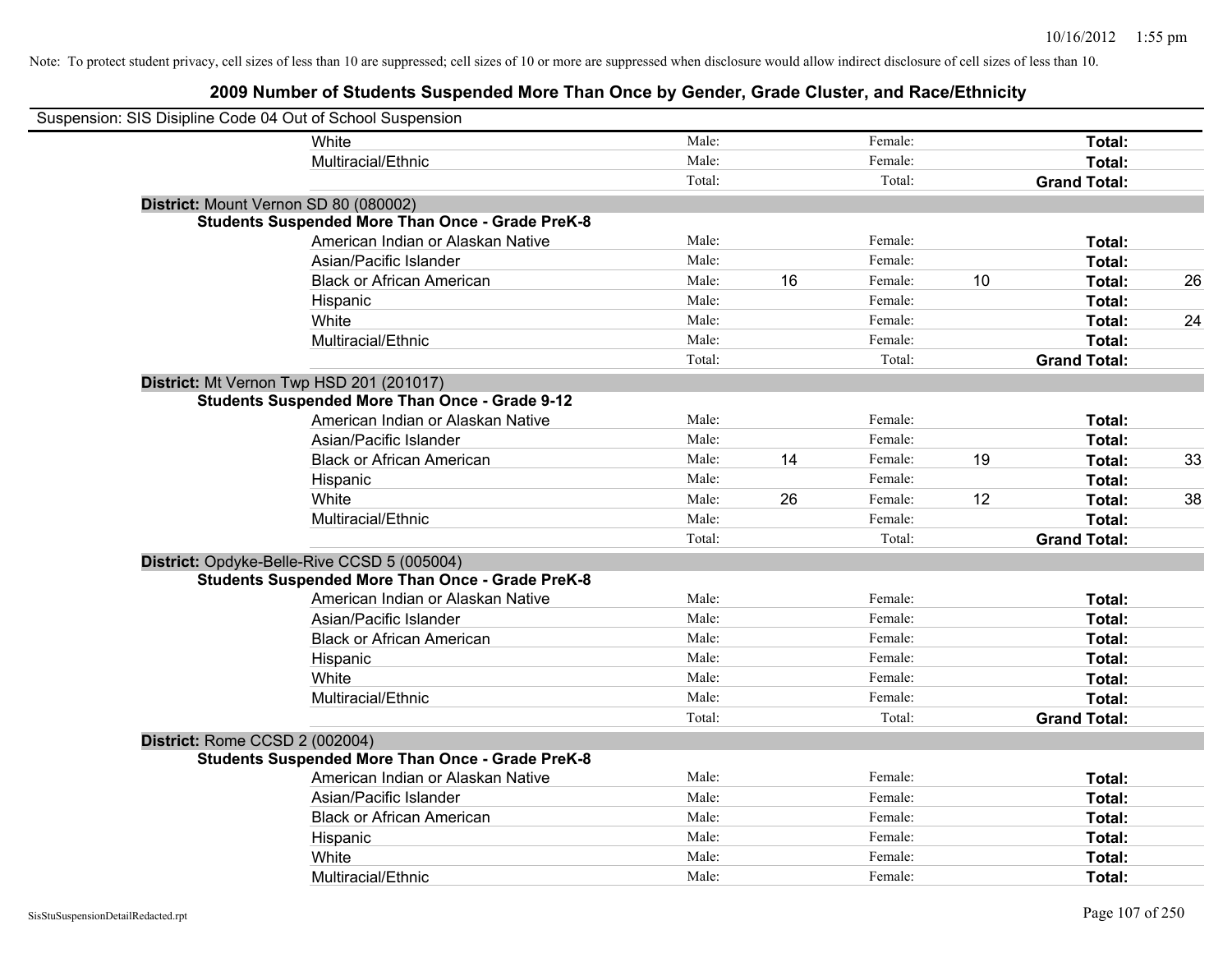| Suspension: SIS Disipline Code 04 Out of School Suspension |                                                         |        |         |                     |
|------------------------------------------------------------|---------------------------------------------------------|--------|---------|---------------------|
|                                                            |                                                         | Total: | Total:  | <b>Grand Total:</b> |
| District: Webber Twp HSD 204 (204017)                      |                                                         |        |         |                     |
|                                                            | <b>Students Suspended More Than Once - Grade 9-12</b>   |        |         |                     |
|                                                            | American Indian or Alaskan Native                       | Male:  | Female: | Total:              |
|                                                            | Asian/Pacific Islander                                  | Male:  | Female: | Total:              |
|                                                            | <b>Black or African American</b>                        | Male:  | Female: | Total:              |
|                                                            | Hispanic                                                | Male:  | Female: | Total:              |
|                                                            | White                                                   | Male:  | Female: | Total:              |
|                                                            | Multiracial/Ethnic                                      | Male:  | Female: | Total:              |
|                                                            |                                                         | Total: | Total:  | <b>Grand Total:</b> |
| District: Woodlawn CHSD 205 (205016)                       |                                                         |        |         |                     |
|                                                            | <b>Students Suspended More Than Once - Grade 9-12</b>   |        |         |                     |
|                                                            | American Indian or Alaskan Native                       | Male:  | Female: | Total:              |
|                                                            | Asian/Pacific Islander                                  | Male:  | Female: | Total:              |
|                                                            | <b>Black or African American</b>                        | Male:  | Female: | Total:              |
|                                                            | Hispanic                                                | Male:  | Female: | Total:              |
|                                                            | White                                                   | Male:  | Female: | Total:              |
|                                                            | Multiracial/Ethnic                                      | Male:  | Female: | Total:              |
|                                                            |                                                         | Total: | Total:  | <b>Grand Total:</b> |
|                                                            |                                                         |        |         |                     |
| Region: Hancock/McDonough ROE (26)                         |                                                         |        |         |                     |
| County: Hancock (034)                                      |                                                         |        |         |                     |
| District: Carthage ESD 317 (317004)                        |                                                         |        |         |                     |
|                                                            | <b>Students Suspended More Than Once - Grade PreK-8</b> |        |         |                     |
|                                                            | American Indian or Alaskan Native                       | Male:  | Female: | Total:              |
|                                                            | Asian/Pacific Islander                                  | Male:  | Female: | Total:              |
|                                                            | <b>Black or African American</b>                        | Male:  | Female: | Total:              |
|                                                            | Hispanic                                                | Male:  | Female: | Total:              |
|                                                            | White                                                   | Male:  | Female: | Total:              |
|                                                            | Multiracial/Ethnic                                      | Male:  | Female: | Total:              |
|                                                            |                                                         | Total: | Total:  | <b>Grand Total:</b> |
| District: Illini West H S Dist 307 (307016)                |                                                         |        |         |                     |
|                                                            | <b>Students Suspended More Than Once - Grade 9-12</b>   |        |         |                     |
|                                                            | American Indian or Alaskan Native                       | Male:  | Female: | Total:              |
|                                                            | Asian/Pacific Islander                                  | Male:  | Female: | Total:              |
|                                                            | <b>Black or African American</b>                        | Male:  | Female: | Total:              |
|                                                            | Hispanic                                                | Male:  | Female: | <b>Total:</b>       |
|                                                            | White                                                   | Male:  | Female: | Total:              |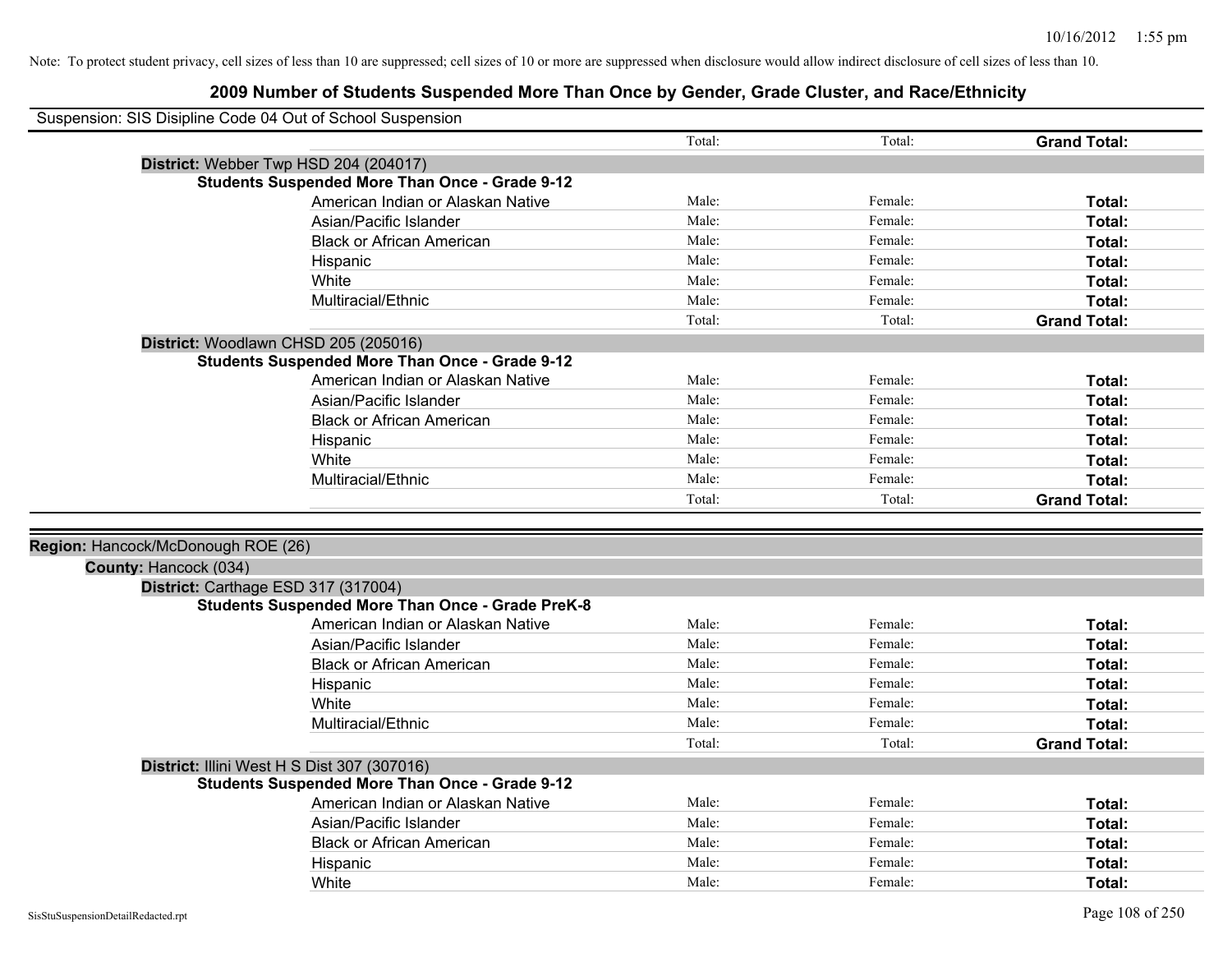| Suspension: SIS Disipline Code 04 Out of School Suspension |                                                         |        |         |                     |
|------------------------------------------------------------|---------------------------------------------------------|--------|---------|---------------------|
|                                                            | Multiracial/Ethnic                                      | Male:  | Female: | Total:              |
|                                                            |                                                         | Total: | Total:  | <b>Grand Total:</b> |
| District: La Harpe CSD 347 (347004)                        |                                                         |        |         |                     |
|                                                            | <b>Students Suspended More Than Once - Grade PreK-8</b> |        |         |                     |
|                                                            | American Indian or Alaskan Native                       | Male:  | Female: | Total:              |
|                                                            | Asian/Pacific Islander                                  | Male:  | Female: | Total:              |
|                                                            | <b>Black or African American</b>                        | Male:  | Female: | Total:              |
|                                                            | Hispanic                                                | Male:  | Female: | Total:              |
|                                                            | White                                                   | Male:  | Female: | Total:              |
|                                                            | Multiracial/Ethnic                                      | Male:  | Female: | Total:              |
|                                                            |                                                         | Total: | Total:  | <b>Grand Total:</b> |
|                                                            | District: Southeastern CUSD 337 (337026)                |        |         |                     |
|                                                            | <b>Students Suspended More Than Once - Grade PreK-8</b> |        |         |                     |
|                                                            | American Indian or Alaskan Native                       | Male:  | Female: | Total:              |
|                                                            | Asian/Pacific Islander                                  | Male:  | Female: | Total:              |
|                                                            | <b>Black or African American</b>                        | Male:  | Female: | Total:              |
|                                                            | Hispanic                                                | Male:  | Female: | Total:              |
|                                                            | White                                                   | Male:  | Female: | Total:              |
|                                                            | Multiracial/Ethnic                                      | Male:  | Female: | Total:              |
|                                                            |                                                         | Total: | Total:  | <b>Grand Total:</b> |
| District: Warsaw CUSD 316 (316026)                         |                                                         |        |         |                     |
|                                                            | <b>Students Suspended More Than Once - Grade 9-12</b>   |        |         |                     |
|                                                            | American Indian or Alaskan Native                       | Male:  | Female: | Total:              |
|                                                            | Asian/Pacific Islander                                  | Male:  | Female: | Total:              |
|                                                            | <b>Black or African American</b>                        | Male:  | Female: | Total:              |
|                                                            | Hispanic                                                | Male:  | Female: | Total:              |
|                                                            | White                                                   | Male:  | Female: | Total:              |
|                                                            | Multiracial/Ethnic                                      | Male:  | Female: | Total:              |
|                                                            |                                                         | Total: | Total:  | <b>Grand Total:</b> |
| County: Mcdonough (062)                                    |                                                         |        |         |                     |
|                                                            | District: Bushnell Prairie City CUSD 170 (170026)       |        |         |                     |
|                                                            | <b>Students Suspended More Than Once - Grade PreK-8</b> |        |         |                     |
|                                                            | American Indian or Alaskan Native                       | Male:  | Female: | Total:              |
|                                                            | Asian/Pacific Islander                                  | Male:  | Female: | Total:              |
|                                                            | <b>Black or African American</b>                        | Male:  | Female: | Total:              |
|                                                            | Hispanic                                                | Male:  | Female: | Total:              |
|                                                            | White                                                   | Male:  | Female: | Total:              |
|                                                            | Multiracial/Ethnic                                      | Male:  | Female: | Total:              |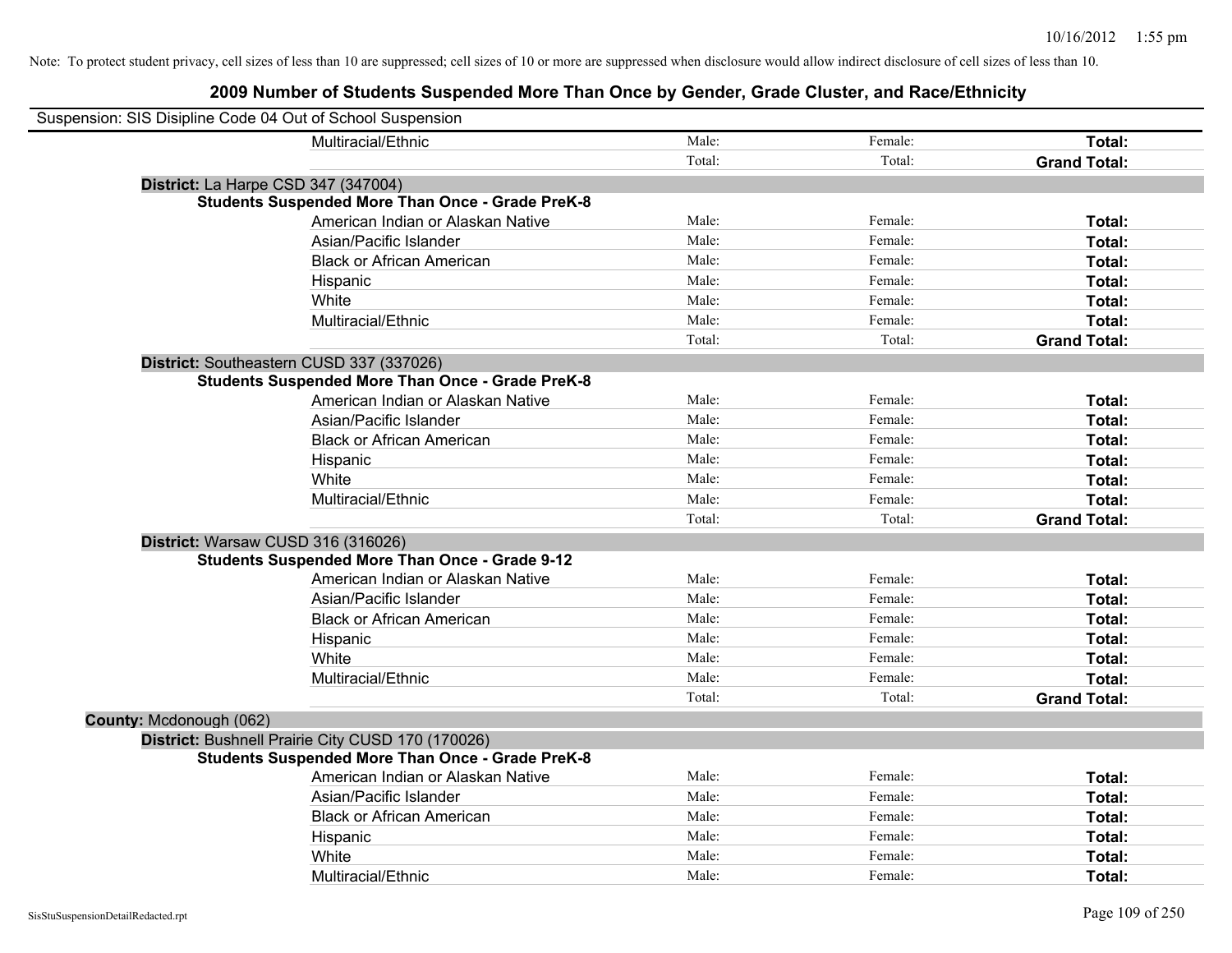| Suspension: SIS Disipline Code 04 Out of School Suspension |        |         |                     |    |
|------------------------------------------------------------|--------|---------|---------------------|----|
|                                                            | Total: | Total:  | <b>Grand Total:</b> | 11 |
| <b>Students Suspended More Than Once - Grade 9-12</b>      |        |         |                     |    |
| American Indian or Alaskan Native                          | Male:  | Female: | Total:              |    |
| Asian/Pacific Islander                                     | Male:  | Female: | Total:              |    |
| <b>Black or African American</b>                           | Male:  | Female: | Total:              |    |
| Hispanic                                                   | Male:  | Female: | Total:              |    |
| White                                                      | Male:  | Female: | Total:              |    |
| Multiracial/Ethnic                                         | Male:  | Female: | Total:              |    |
|                                                            | Total: | Total:  | <b>Grand Total:</b> |    |
| District: Macomb CUSD 185 (185026)                         |        |         |                     |    |
| <b>Students Suspended More Than Once - Grade PreK-8</b>    |        |         |                     |    |
| American Indian or Alaskan Native                          | Male:  | Female: | Total:              |    |
| Asian/Pacific Islander                                     | Male:  | Female: | Total:              |    |
| <b>Black or African American</b>                           | Male:  | Female: | Total:              |    |
| Hispanic                                                   | Male:  | Female: | Total:              |    |
| White                                                      | Male:  | Female: | Total:              |    |
| Multiracial/Ethnic                                         | Male:  | Female: | Total:              |    |
|                                                            | Total: | Total:  | <b>Grand Total:</b> | 15 |
| <b>Students Suspended More Than Once - Grade 9-12</b>      |        |         |                     |    |
| American Indian or Alaskan Native                          | Male:  | Female: | Total:              |    |
| Asian/Pacific Islander                                     | Male:  | Female: | Total:              |    |
| <b>Black or African American</b>                           | Male:  | Female: | Total:              |    |
| Hispanic                                                   | Male:  | Female: | Total:              |    |
| White                                                      | Male:  | Female: | Total:              |    |
| Multiracial/Ethnic                                         | Male:  | Female: | Total:              |    |
|                                                            | Total: | Total:  | <b>Grand Total:</b> |    |
| District: West Central IL Spec Educ Coop (000061)          |        |         |                     |    |
| <b>Students Suspended More Than Once - Grade PreK-8</b>    |        |         |                     |    |
| American Indian or Alaskan Native                          | Male:  | Female: | Total:              |    |
| Asian/Pacific Islander                                     | Male:  | Female: | Total:              |    |
| <b>Black or African American</b>                           | Male:  | Female: | Total:              |    |
| Hispanic                                                   | Male:  | Female: | Total:              |    |
| White                                                      | Male:  | Female: | Total:              |    |
| Multiracial/Ethnic                                         | Male:  | Female: | Total:              |    |
|                                                            | Total: | Total:  | <b>Grand Total:</b> |    |
| <b>Students Suspended More Than Once - Grade 9-12</b>      |        |         |                     |    |
| American Indian or Alaskan Native                          | Male:  | Female: | Total:              |    |
| Asian/Pacific Islander                                     | Male:  | Female: | Total:              |    |
| <b>Black or African American</b>                           | Male:  | Female: | Total:              |    |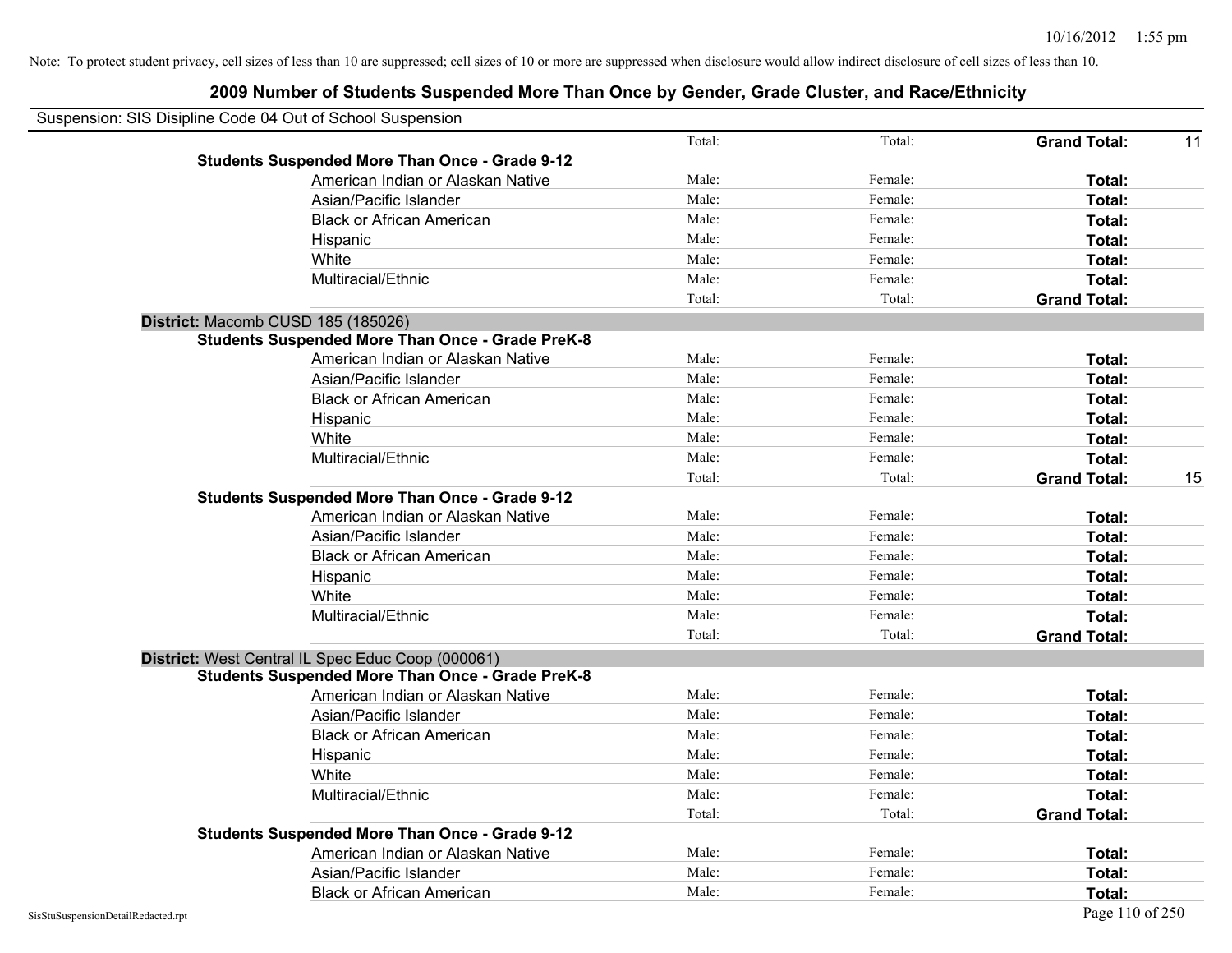| Suspension: SIS Disipline Code 04 Out of School Suspension |                                                         |        |         |                     |    |
|------------------------------------------------------------|---------------------------------------------------------|--------|---------|---------------------|----|
|                                                            | Hispanic                                                | Male:  | Female: | Total:              |    |
|                                                            | White                                                   | Male:  | Female: | Total:              | 10 |
|                                                            | Multiracial/Ethnic                                      | Male:  | Female: | Total:              |    |
|                                                            |                                                         | Total: | Total:  | <b>Grand Total:</b> |    |
| District: West Prairie CUSD 103 (103026)                   |                                                         |        |         |                     |    |
|                                                            | <b>Students Suspended More Than Once - Grade PreK-8</b> |        |         |                     |    |
|                                                            | American Indian or Alaskan Native                       | Male:  | Female: | Total:              |    |
|                                                            | Asian/Pacific Islander                                  | Male:  | Female: | Total:              |    |
|                                                            | <b>Black or African American</b>                        | Male:  | Female: | Total:              |    |
|                                                            | Hispanic                                                | Male:  | Female: | Total:              |    |
|                                                            | White                                                   | Male:  | Female: | Total:              |    |
|                                                            | Multiracial/Ethnic                                      | Male:  | Female: | Total:              |    |
|                                                            |                                                         | Total: | Total:  | <b>Grand Total:</b> |    |
|                                                            | <b>Students Suspended More Than Once - Grade 9-12</b>   |        |         |                     |    |
|                                                            | American Indian or Alaskan Native                       | Male:  | Female: | Total:              |    |
|                                                            | Asian/Pacific Islander                                  | Male:  | Female: | Total:              |    |
|                                                            | <b>Black or African American</b>                        | Male:  | Female: | Total:              |    |
|                                                            | Hispanic                                                | Male:  | Female: | Total:              |    |
|                                                            | White                                                   | Male:  | Female: | Total:              | 11 |
|                                                            | Multiracial/Ethnic                                      | Male:  | Female: | Total:              |    |
|                                                            |                                                         | Total: | Total:  | <b>Grand Total:</b> |    |
|                                                            |                                                         |        |         |                     |    |
| Region: Henderson/Mercer/Warren ROE (27)                   |                                                         |        |         |                     |    |
| County: Henderson (036)                                    |                                                         |        |         |                     |    |
| District: West Central CUSD 235 (235026)                   |                                                         |        |         |                     |    |
|                                                            | <b>Students Suspended More Than Once - Grade PreK-8</b> |        |         |                     |    |
|                                                            | American Indian or Alaskan Native                       | Male:  | Female: | Total:              |    |
|                                                            | Asian/Pacific Islander                                  | Male:  | Female: | Total:              |    |
|                                                            | <b>Black or African American</b>                        | Male:  | Female: | Total:              |    |
|                                                            | Hispanic                                                | Male:  | Female: | Total:              |    |
|                                                            | White                                                   | Male:  | Female: | Total:              |    |
|                                                            | Multiracial/Ethnic                                      | Male:  | Female: | Total:              |    |
|                                                            |                                                         | Total: | Total:  | <b>Grand Total:</b> |    |
|                                                            | <b>Students Suspended More Than Once - Grade 9-12</b>   |        |         |                     |    |
|                                                            | American Indian or Alaskan Native                       | Male:  | Female: | Total:              |    |
|                                                            | Asian/Pacific Islander                                  | Male:  | Female: | Total:              |    |
|                                                            | <b>Black or African American</b>                        | Male:  | Female: | Total:              |    |
|                                                            | Hispanic                                                | Male:  | Female: | Total:              |    |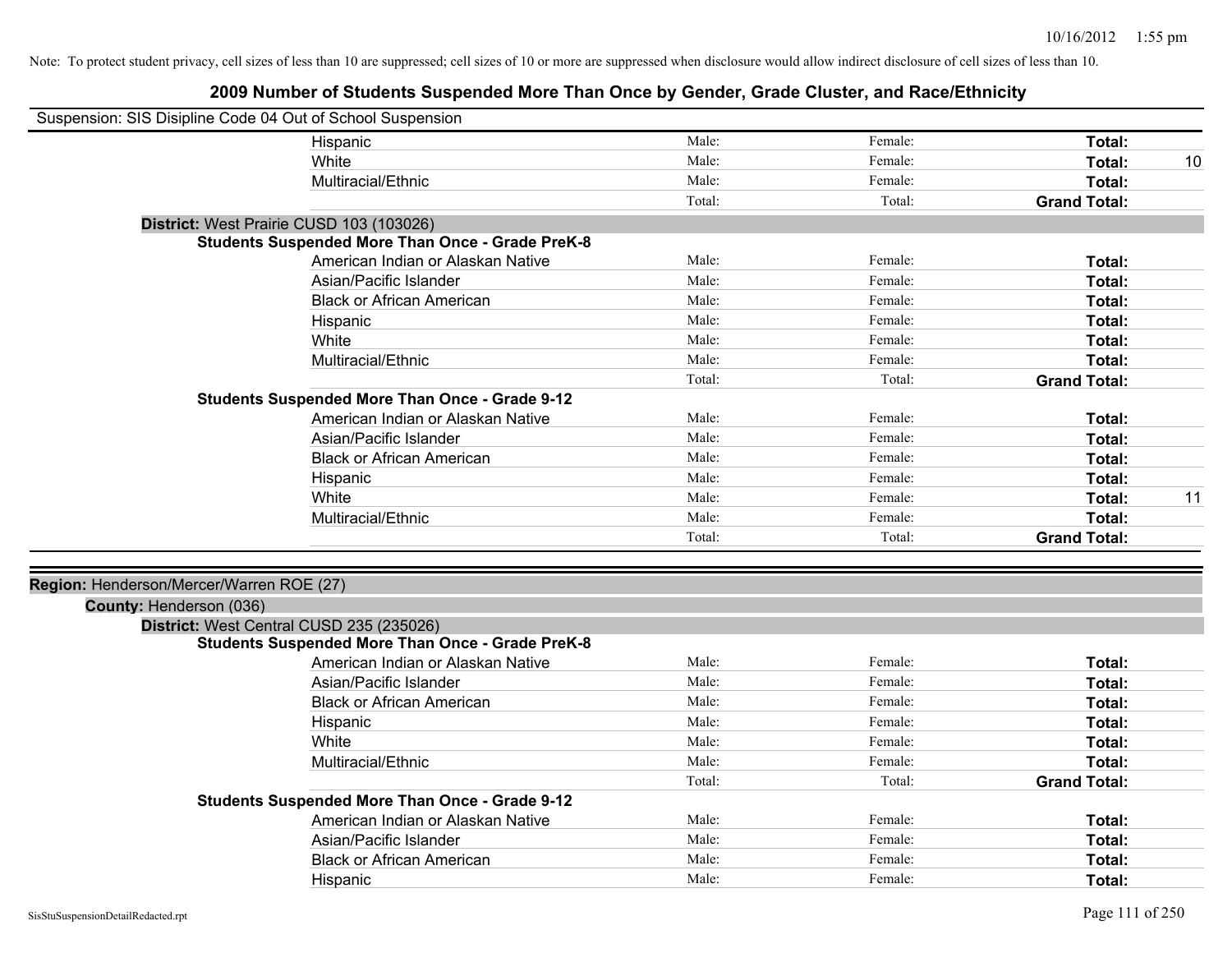|                                    | White                                                   | Male:  | Female: | Total:              | 19 |
|------------------------------------|---------------------------------------------------------|--------|---------|---------------------|----|
|                                    | Multiracial/Ethnic                                      | Male:  | Female: | Total:              |    |
|                                    |                                                         | Total: | Total:  | <b>Grand Total:</b> |    |
| County: Mercer (066)               |                                                         |        |         |                     |    |
|                                    | District: Aledo CUSD 201 (201026)                       |        |         |                     |    |
|                                    | <b>Students Suspended More Than Once - Grade 9-12</b>   |        |         |                     |    |
|                                    | American Indian or Alaskan Native                       | Male:  | Female: | Total:              |    |
|                                    | Asian/Pacific Islander                                  | Male:  | Female: | Total:              |    |
|                                    | <b>Black or African American</b>                        | Male:  | Female: | Total:              |    |
|                                    | Hispanic                                                | Male:  | Female: | Total:              |    |
|                                    | White                                                   | Male:  | Female: | Total:              | 17 |
|                                    | Multiracial/Ethnic                                      | Male:  | Female: | Total:              |    |
|                                    |                                                         | Total: | Total:  | <b>Grand Total:</b> |    |
|                                    | District: Westmer CUSD 203 (203026)                     |        |         |                     |    |
|                                    | <b>Students Suspended More Than Once - Grade PreK-8</b> |        |         |                     |    |
|                                    | American Indian or Alaskan Native                       | Male:  | Female: | Total:              |    |
|                                    | Asian/Pacific Islander                                  | Male:  | Female: | Total:              |    |
|                                    | <b>Black or African American</b>                        | Male:  | Female: | Total:              |    |
|                                    | Hispanic                                                | Male:  | Female: | Total:              |    |
|                                    | White                                                   | Male:  | Female: | Total:              |    |
|                                    | Multiracial/Ethnic                                      | Male:  | Female: | Total:              |    |
|                                    |                                                         | Total: | Total:  | <b>Grand Total:</b> |    |
|                                    | <b>Students Suspended More Than Once - Grade 9-12</b>   |        |         |                     |    |
|                                    | American Indian or Alaskan Native                       | Male:  | Female: | Total:              |    |
|                                    | Asian/Pacific Islander                                  | Male:  | Female: | Total:              |    |
|                                    | <b>Black or African American</b>                        | Male:  | Female: | Total:              |    |
|                                    | Hispanic                                                | Male:  | Female: | Total:              |    |
|                                    | White                                                   | Male:  | Female: | Total:              |    |
|                                    | Multiracial/Ethnic                                      | Male:  | Female: | Total:              |    |
|                                    |                                                         | Total: | Total:  | <b>Grand Total:</b> |    |
| County: Warren (094)               |                                                         |        |         |                     |    |
|                                    | District: Monmouth-Roseville CUSD 238 (238026)          |        |         |                     |    |
|                                    | <b>Students Suspended More Than Once - Grade PreK-8</b> |        |         |                     |    |
|                                    | American Indian or Alaskan Native                       | Male:  | Female: | Total:              |    |
|                                    | Asian/Pacific Islander                                  | Male:  | Female: | Total:              |    |
|                                    | <b>Black or African American</b>                        | Male:  | Female: | Total:              |    |
|                                    | Hispanic                                                | Male:  | Female: | Total:              |    |
|                                    | White                                                   | Male:  | Female: | Total:              | 13 |
|                                    | Multiracial/Ethnic                                      | Male:  | Female: | Total:              |    |
| SisStuSuspensionDetailRedacted.rpt |                                                         |        |         | Page 112 of 250     |    |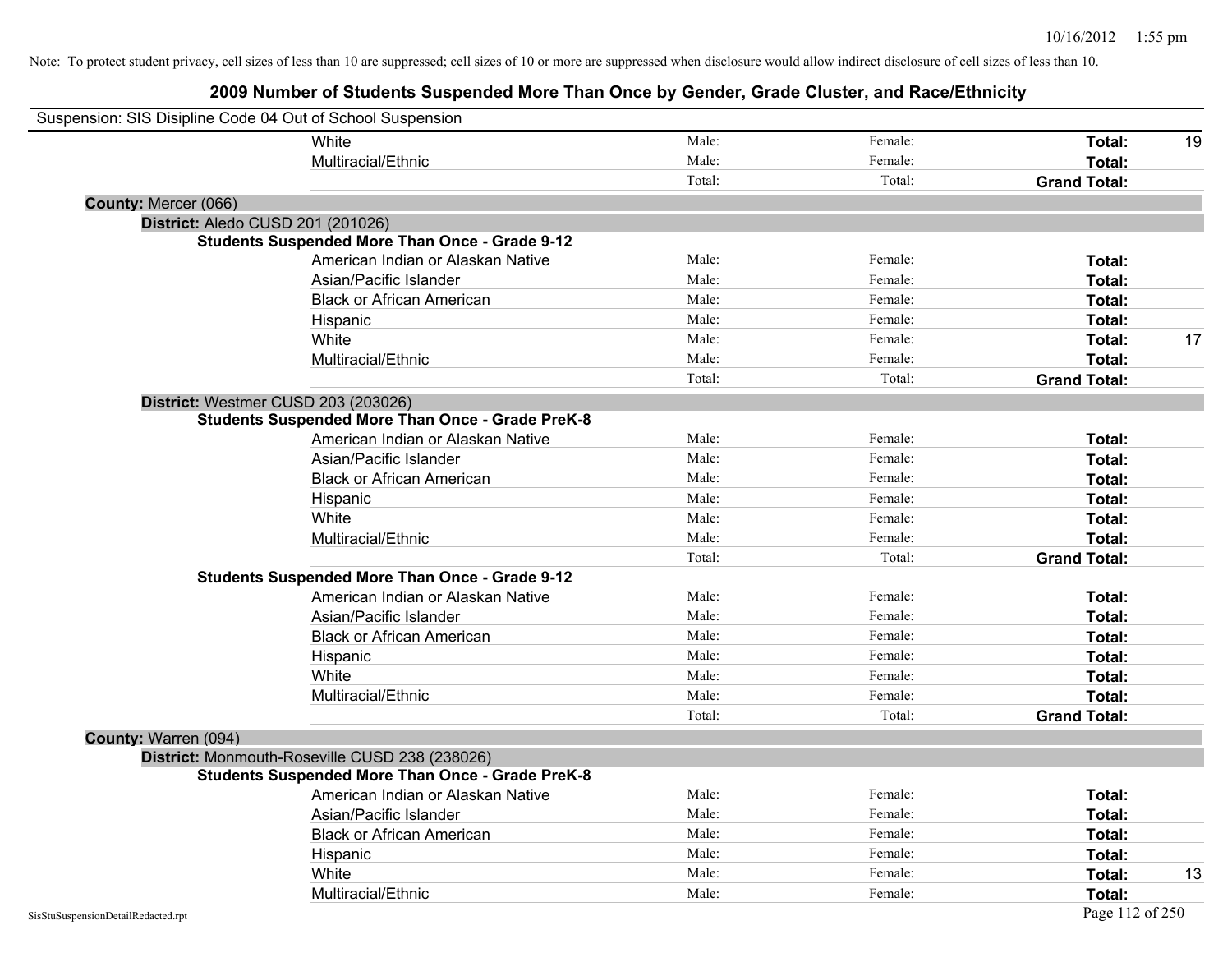| Suspension: SIS Disipline Code 04 Out of School Suspension |                                                         |        |         |                     |    |
|------------------------------------------------------------|---------------------------------------------------------|--------|---------|---------------------|----|
|                                                            |                                                         | Total: | Total:  | <b>Grand Total:</b> | 24 |
|                                                            | <b>Students Suspended More Than Once - Grade 9-12</b>   |        |         |                     |    |
|                                                            | American Indian or Alaskan Native                       | Male:  | Female: | Total:              |    |
|                                                            | Asian/Pacific Islander                                  | Male:  | Female: | Total:              |    |
|                                                            | <b>Black or African American</b>                        | Male:  | Female: | Total:              |    |
|                                                            | Hispanic                                                | Male:  | Female: | Total:              |    |
|                                                            | White                                                   | Male:  | Female: | Total:              | 27 |
|                                                            | Multiracial/Ethnic                                      | Male:  | Female: | Total:              |    |
|                                                            |                                                         | Total: | Total:  | <b>Grand Total:</b> |    |
| District: United CUSD 304 (304026)                         |                                                         |        |         |                     |    |
|                                                            | <b>Students Suspended More Than Once - Grade PreK-8</b> |        |         |                     |    |
|                                                            | American Indian or Alaskan Native                       | Male:  | Female: | Total:              |    |
|                                                            | Asian/Pacific Islander                                  | Male:  | Female: | Total:              |    |
|                                                            | <b>Black or African American</b>                        | Male:  | Female: | Total:              |    |
|                                                            | Hispanic                                                | Male:  | Female: | Total:              |    |
|                                                            | White                                                   | Male:  | Female: | Total:              |    |
|                                                            | Multiracial/Ethnic                                      | Male:  | Female: | Total:              |    |
|                                                            |                                                         | Total: | Total:  | <b>Grand Total:</b> |    |
|                                                            | <b>Students Suspended More Than Once - Grade 9-12</b>   |        |         |                     |    |
|                                                            | American Indian or Alaskan Native                       | Male:  | Female: | Total:              |    |
|                                                            | Asian/Pacific Islander                                  | Male:  | Female: | Total:              |    |
|                                                            | <b>Black or African American</b>                        | Male:  | Female: | Total:              |    |
|                                                            | Hispanic                                                | Male:  | Female: | Total:              |    |
|                                                            | White                                                   | Male:  | Female: | Total:              |    |
|                                                            | Multiracial/Ethnic                                      | Male:  | Female: | Total:              |    |
|                                                            |                                                         | Total: | Total:  | <b>Grand Total:</b> |    |
| Region: Iroquois/Kankakee ROE (32)                         |                                                         |        |         |                     |    |
| County: Iroquois (038)                                     |                                                         |        |         |                     |    |
| District: Central CUSD 4 (004026)                          |                                                         |        |         |                     |    |
|                                                            | <b>Students Suspended More Than Once - Grade PreK-8</b> |        |         |                     |    |
|                                                            | American Indian or Alaskan Native                       | Male:  | Female: | Total:              |    |
|                                                            | Asian/Pacific Islander                                  | Male:  | Female: | Total:              |    |
|                                                            | <b>Black or African American</b>                        | Male:  | Female: | Total:              |    |
|                                                            | Hispanic                                                | Male:  | Female: | Total:              |    |
|                                                            | White                                                   | Male:  | Female: | Total:              |    |
|                                                            | Multiracial/Ethnic                                      | Male:  | Female: | Total:              |    |
|                                                            |                                                         | Total: | Total:  | <b>Grand Total:</b> |    |
|                                                            |                                                         |        |         |                     |    |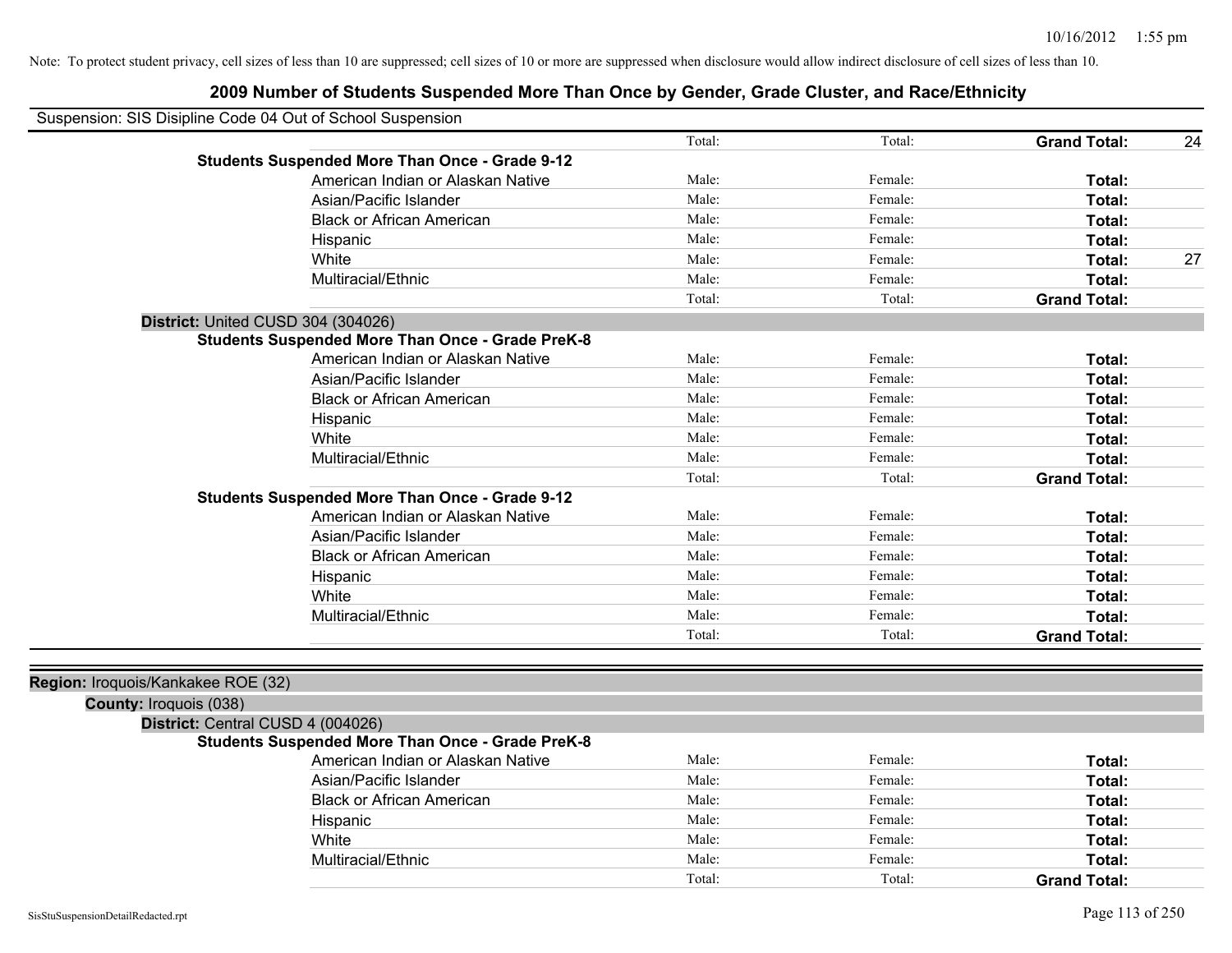| Suspension: SIS Disipline Code 04 Out of School Suspension |        |         |                     |
|------------------------------------------------------------|--------|---------|---------------------|
| <b>Students Suspended More Than Once - Grade 9-12</b>      |        |         |                     |
| American Indian or Alaskan Native                          | Male:  | Female: | Total:              |
| Asian/Pacific Islander                                     | Male:  | Female: | Total:              |
| <b>Black or African American</b>                           | Male:  | Female: | Total:              |
| Hispanic                                                   | Male:  | Female: | Total:              |
| White                                                      | Male:  | Female: | Total:              |
| Multiracial/Ethnic                                         | Male:  | Female: | Total:              |
|                                                            | Total: | Total:  | <b>Grand Total:</b> |
| District: Cissna Park CUSD 6 (006026)                      |        |         |                     |
| <b>Students Suspended More Than Once - Grade PreK-8</b>    |        |         |                     |
| American Indian or Alaskan Native                          | Male:  | Female: | Total:              |
| Asian/Pacific Islander                                     | Male:  | Female: | Total:              |
| <b>Black or African American</b>                           | Male:  | Female: | Total:              |
| Hispanic                                                   | Male:  | Female: | Total:              |
| White                                                      | Male:  | Female: | Total:              |
| Multiracial/Ethnic                                         | Male:  | Female: | Total:              |
|                                                            | Total: | Total:  | <b>Grand Total:</b> |
| District: Crescent Iroquois CUSD 249 (249026)              |        |         |                     |
| <b>Students Suspended More Than Once - Grade PreK-8</b>    |        |         |                     |
| American Indian or Alaskan Native                          | Male:  | Female: | Total:              |
| Asian/Pacific Islander                                     | Male:  | Female: | Total:              |
| <b>Black or African American</b>                           | Male:  | Female: | Total:              |
| Hispanic                                                   | Male:  | Female: | Total:              |
| White                                                      | Male:  | Female: | Total:              |
| Multiracial/Ethnic                                         | Male:  | Female: | Total:              |
|                                                            | Total: | Total:  | <b>Grand Total:</b> |
| <b>Students Suspended More Than Once - Grade 9-12</b>      |        |         |                     |
| American Indian or Alaskan Native                          | Male:  | Female: | Total:              |
| Asian/Pacific Islander                                     | Male:  | Female: | Total:              |
| <b>Black or African American</b>                           | Male:  | Female: | Total:              |
| Hispanic                                                   | Male:  | Female: | Total:              |
| White                                                      | Male:  | Female: | Total:              |
| Multiracial/Ethnic                                         | Male:  | Female: | Total:              |
|                                                            | Total: | Total:  | <b>Grand Total:</b> |
| District: Iroquois County CUSD 9 (009026)                  |        |         |                     |
| <b>Students Suspended More Than Once - Grade PreK-8</b>    |        |         |                     |
| American Indian or Alaskan Native                          | Male:  | Female: | Total:              |
| Asian/Pacific Islander                                     | Male:  | Female: | Total:              |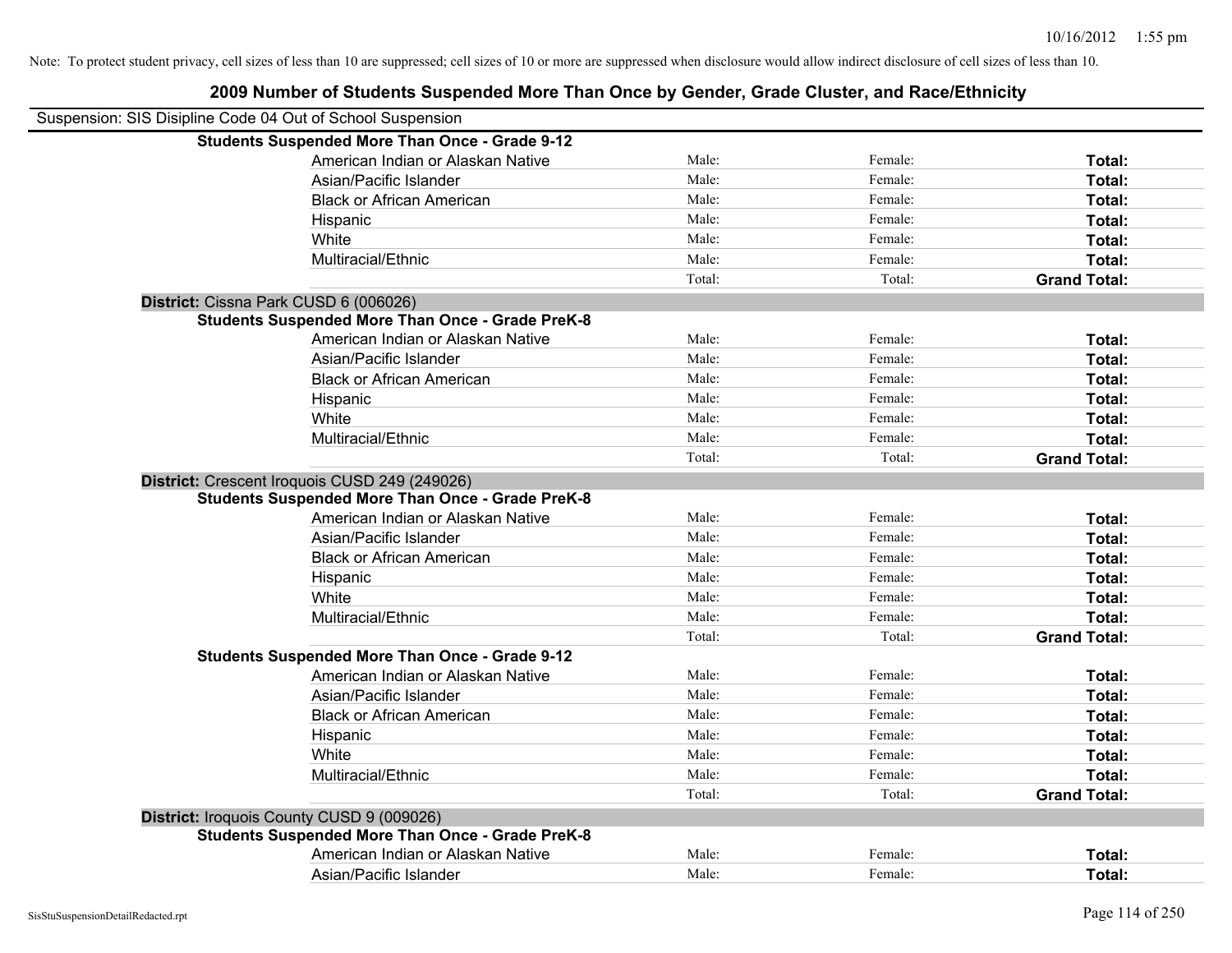| Suspension: SIS Disipline Code 04 Out of School Suspension |                                                         |        |         |                     |    |
|------------------------------------------------------------|---------------------------------------------------------|--------|---------|---------------------|----|
|                                                            | <b>Black or African American</b>                        | Male:  | Female: | Total:              |    |
|                                                            | Hispanic                                                | Male:  | Female: | Total:              |    |
|                                                            | White                                                   | Male:  | Female: | Total:              |    |
|                                                            | Multiracial/Ethnic                                      | Male:  | Female: | Total:              |    |
|                                                            |                                                         | Total: | Total:  | <b>Grand Total:</b> |    |
|                                                            | <b>Students Suspended More Than Once - Grade 9-12</b>   |        |         |                     |    |
|                                                            | American Indian or Alaskan Native                       | Male:  | Female: | Total:              |    |
|                                                            | Asian/Pacific Islander                                  | Male:  | Female: | Total:              |    |
|                                                            | <b>Black or African American</b>                        | Male:  | Female: | Total:              |    |
|                                                            | Hispanic                                                | Male:  | Female: | Total:              |    |
|                                                            | White                                                   | Male:  | Female: | Total:              |    |
|                                                            | Multiracial/Ethnic                                      | Male:  | Female: | Total:              |    |
|                                                            |                                                         | Total: | Total:  | <b>Grand Total:</b> |    |
|                                                            | District: Iroquois West CUSD 10 (010026)                |        |         |                     |    |
|                                                            | <b>Students Suspended More Than Once - Grade PreK-8</b> |        |         |                     |    |
|                                                            | American Indian or Alaskan Native                       | Male:  | Female: | Total:              |    |
|                                                            | Asian/Pacific Islander                                  | Male:  | Female: | Total:              |    |
|                                                            | <b>Black or African American</b>                        | Male:  | Female: | Total:              |    |
|                                                            | Hispanic                                                | Male:  | Female: | Total:              |    |
|                                                            | White                                                   | Male:  | Female: | Total:              |    |
|                                                            | Multiracial/Ethnic                                      | Male:  | Female: | Total:              |    |
|                                                            |                                                         | Total: | Total:  | <b>Grand Total:</b> |    |
|                                                            | <b>Students Suspended More Than Once - Grade 9-12</b>   |        |         |                     |    |
|                                                            | American Indian or Alaskan Native                       | Male:  | Female: | Total:              |    |
|                                                            | Asian/Pacific Islander                                  | Male:  | Female: | Total:              |    |
|                                                            | <b>Black or African American</b>                        | Male:  | Female: | Total:              |    |
|                                                            | Hispanic                                                | Male:  | Female: | Total:              |    |
|                                                            | White                                                   | Male:  | Female: | Total:              |    |
|                                                            | Multiracial/Ethnic                                      | Male:  | Female: | Total:              |    |
|                                                            |                                                         | Total: | Total:  | <b>Grand Total:</b> | 11 |
|                                                            | District: Milford CCSD 280 (280004)                     |        |         |                     |    |
|                                                            | <b>Students Suspended More Than Once - Grade PreK-8</b> |        |         |                     |    |
|                                                            | American Indian or Alaskan Native                       | Male:  | Female: | Total:              |    |
|                                                            | Asian/Pacific Islander                                  | Male:  | Female: | Total:              |    |
|                                                            | <b>Black or African American</b>                        | Male:  | Female: | Total:              |    |
|                                                            | Hispanic                                                | Male:  | Female: | Total:              |    |
|                                                            | White                                                   | Male:  | Female: | Total:              |    |
|                                                            | Multiracial/Ethnic                                      | Male:  | Female: | Total:              |    |
|                                                            |                                                         | Total: | Total:  | <b>Grand Total:</b> |    |
| SisStuSuspensionDetailRedacted.rpt                         |                                                         |        |         | Page 115 of 250     |    |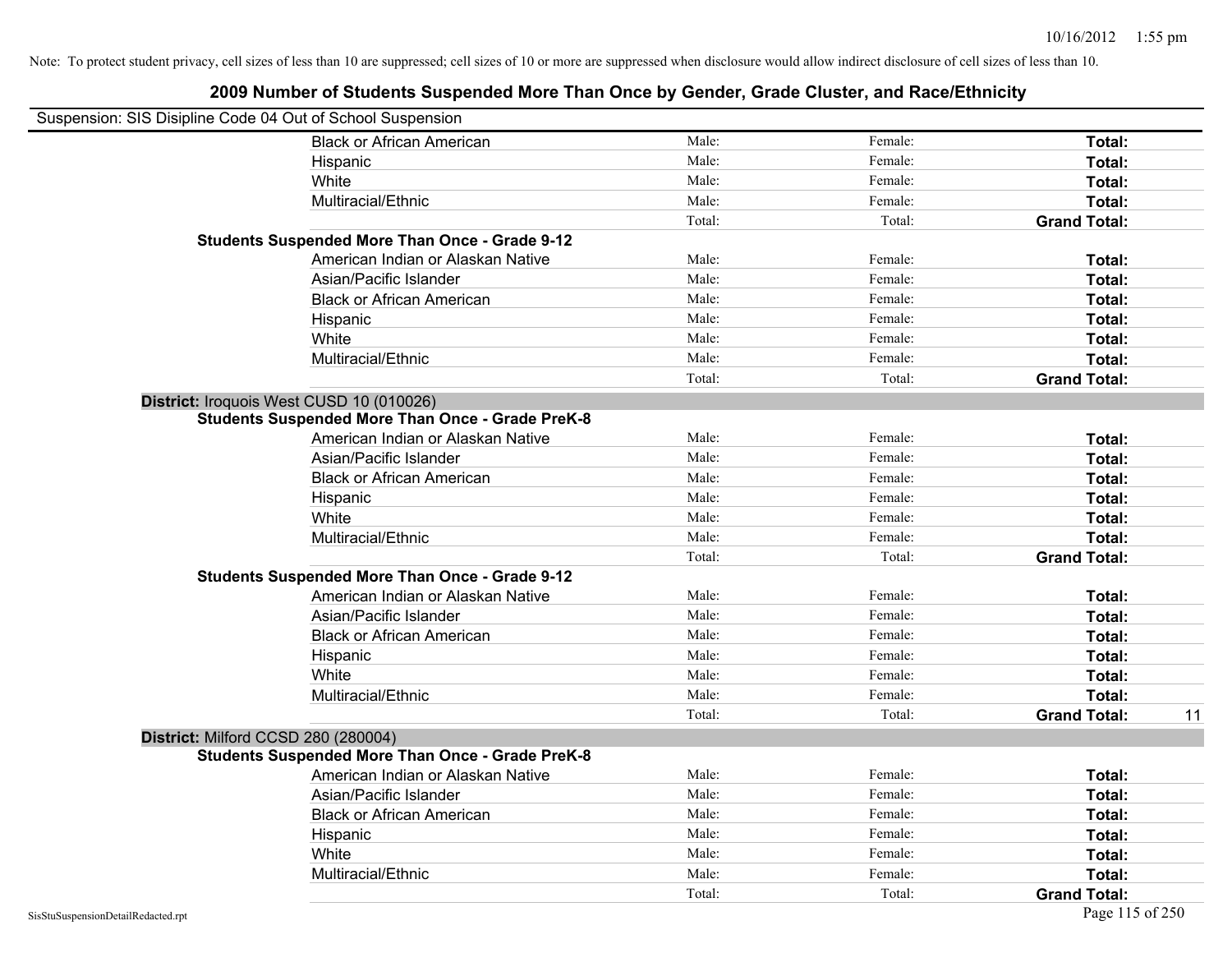| Suspension: SIS Disipline Code 04 Out of School Suspension |        |    |         |    |                     |    |
|------------------------------------------------------------|--------|----|---------|----|---------------------|----|
| District: Milford Twp HSD 233 (233017)                     |        |    |         |    |                     |    |
| <b>Students Suspended More Than Once - Grade 9-12</b>      |        |    |         |    |                     |    |
| American Indian or Alaskan Native                          | Male:  |    | Female: |    | Total:              |    |
| Asian/Pacific Islander                                     | Male:  |    | Female: |    | Total:              |    |
| <b>Black or African American</b>                           | Male:  |    | Female: |    | Total:              |    |
| Hispanic                                                   | Male:  |    | Female: |    | Total:              |    |
| White                                                      | Male:  |    | Female: |    | Total:              |    |
| Multiracial/Ethnic                                         | Male:  |    | Female: |    | Total:              |    |
|                                                            | Total: |    | Total:  |    | <b>Grand Total:</b> |    |
| County: Kankakee (046)                                     |        |    |         |    |                     |    |
| District: Bourbonnais SD 53 (053002)                       |        |    |         |    |                     |    |
| <b>Students Suspended More Than Once - Grade PreK-8</b>    |        |    |         |    |                     |    |
| American Indian or Alaskan Native                          | Male:  |    | Female: |    | Total:              |    |
| Asian/Pacific Islander                                     | Male:  |    | Female: |    | Total:              |    |
| <b>Black or African American</b>                           | Male:  |    | Female: |    | Total:              |    |
| Hispanic                                                   | Male:  |    | Female: |    | Total:              |    |
| White                                                      | Male:  |    | Female: |    | Total:              |    |
| Multiracial/Ethnic                                         | Male:  |    | Female: |    | <b>Total:</b>       |    |
|                                                            | Total: |    | Total:  |    | <b>Grand Total:</b> | 14 |
| District: Bradley Bourbonnais CHSD 307 (307016)            |        |    |         |    |                     |    |
| <b>Students Suspended More Than Once - Grade 9-12</b>      |        |    |         |    |                     |    |
| American Indian or Alaskan Native                          | Male:  |    | Female: |    | Total:              |    |
| Asian/Pacific Islander                                     | Male:  |    | Female: |    | Total:              |    |
| <b>Black or African American</b>                           | Male:  |    | Female: |    | Total:              | 18 |
| Hispanic                                                   | Male:  |    | Female: |    | Total:              | 12 |
| White                                                      | Male:  | 47 | Female: | 20 | Total:              | 67 |
| Multiracial/Ethnic                                         | Male:  |    | Female: |    | <b>Total:</b>       |    |
|                                                            | Total: |    | Total:  |    | <b>Grand Total:</b> |    |
| District: Bradley SD 61 (061002)                           |        |    |         |    |                     |    |
| <b>Students Suspended More Than Once - Grade PreK-8</b>    |        |    |         |    |                     |    |
| American Indian or Alaskan Native                          | Male:  |    | Female: |    | Total:              |    |
| Asian/Pacific Islander                                     | Male:  |    | Female: |    | Total:              |    |
| <b>Black or African American</b>                           | Male:  |    | Female: |    | Total:              |    |
| Hispanic                                                   | Male:  |    | Female: |    | Total:              |    |
| White                                                      | Male:  |    | Female: |    | Total:              |    |
| Multiracial/Ethnic                                         | Male:  |    | Female: |    | Total:              |    |
|                                                            | Total: |    | Total:  |    | <b>Grand Total:</b> |    |
|                                                            |        |    |         |    |                     |    |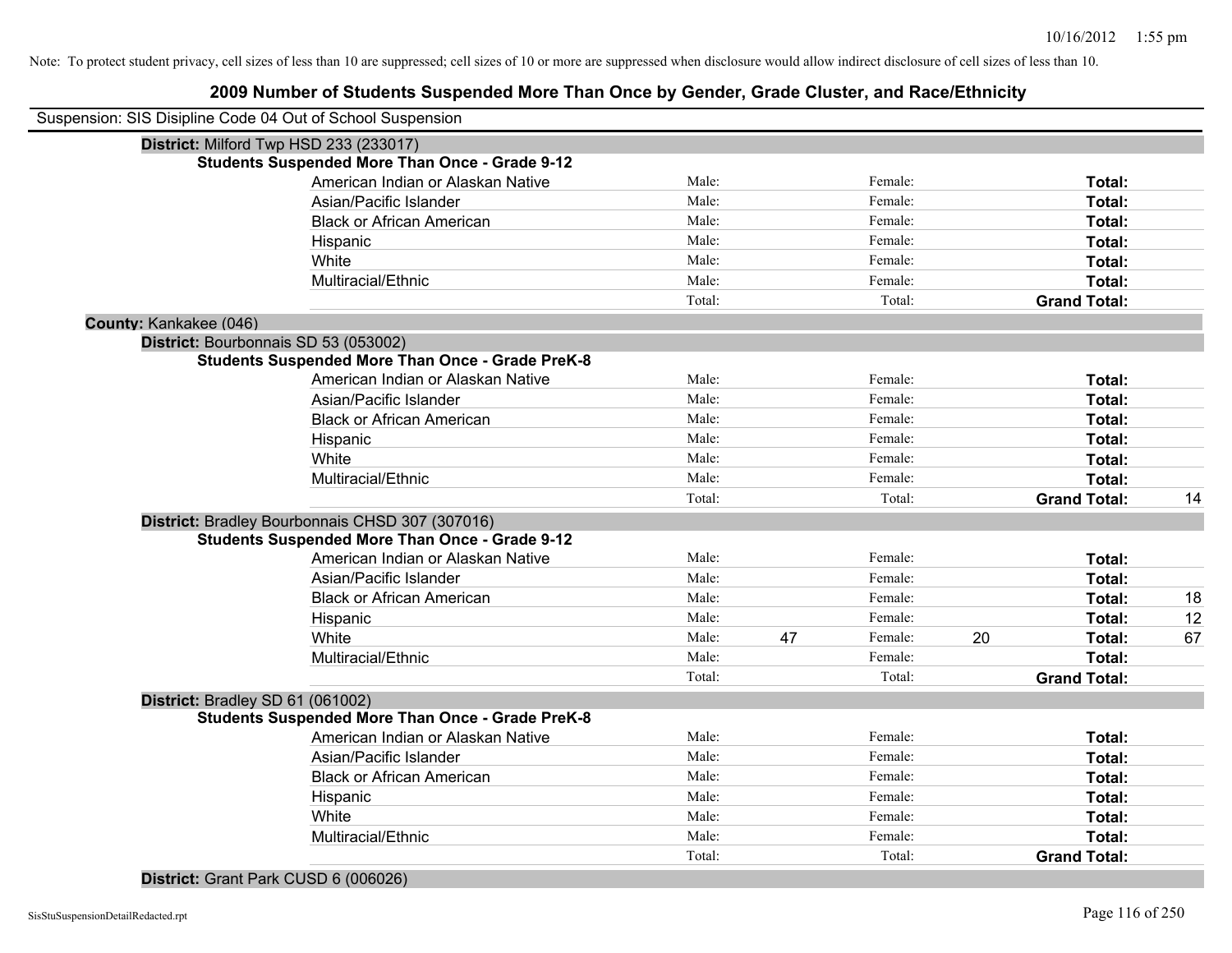|                                                            | <u>zuus munnen on Students Suspended more Than Once by Gender, Grade Cluster, and Nace/Lumncity</u> |        |     |         |     |                     |     |
|------------------------------------------------------------|-----------------------------------------------------------------------------------------------------|--------|-----|---------|-----|---------------------|-----|
| Suspension: SIS Disipline Code 04 Out of School Suspension |                                                                                                     |        |     |         |     |                     |     |
|                                                            | <b>Students Suspended More Than Once - Grade PreK-8</b>                                             |        |     |         |     |                     |     |
|                                                            | American Indian or Alaskan Native                                                                   | Male:  |     | Female: |     | Total:              |     |
|                                                            | Asian/Pacific Islander                                                                              | Male:  |     | Female: |     | Total:              |     |
|                                                            | <b>Black or African American</b>                                                                    | Male:  |     | Female: |     | Total:              |     |
|                                                            | Hispanic                                                                                            | Male:  |     | Female: |     | Total:              |     |
|                                                            | White                                                                                               | Male:  |     | Female: |     | Total:              |     |
|                                                            | Multiracial/Ethnic                                                                                  | Male:  |     | Female: |     | Total:              |     |
|                                                            |                                                                                                     | Total: |     | Total:  |     | <b>Grand Total:</b> |     |
|                                                            | <b>Students Suspended More Than Once - Grade 9-12</b>                                               |        |     |         |     |                     |     |
|                                                            | American Indian or Alaskan Native                                                                   | Male:  |     | Female: |     | Total:              |     |
|                                                            | Asian/Pacific Islander                                                                              | Male:  |     | Female: |     | Total:              |     |
|                                                            | <b>Black or African American</b>                                                                    | Male:  |     | Female: |     | Total:              |     |
|                                                            | Hispanic                                                                                            | Male:  |     | Female: |     | Total:              |     |
|                                                            | White                                                                                               | Male:  |     | Female: |     | Total:              |     |
|                                                            | Multiracial/Ethnic                                                                                  | Male:  |     | Female: |     | Total:              |     |
|                                                            |                                                                                                     | Total: |     | Total:  |     | <b>Grand Total:</b> |     |
| District: Herscher CUSD 2 (002026)                         |                                                                                                     |        |     |         |     |                     |     |
|                                                            | <b>Students Suspended More Than Once - Grade 9-12</b>                                               |        |     |         |     |                     |     |
|                                                            | American Indian or Alaskan Native                                                                   | Male:  |     | Female: |     | Total:              |     |
|                                                            | Asian/Pacific Islander                                                                              | Male:  |     | Female: |     | Total:              |     |
|                                                            | <b>Black or African American</b>                                                                    | Male:  |     | Female: |     | Total:              |     |
|                                                            | Hispanic                                                                                            | Male:  |     | Female: |     | Total:              |     |
|                                                            | White                                                                                               | Male:  |     | Female: |     | Total:              | 24  |
|                                                            | Multiracial/Ethnic                                                                                  | Male:  |     | Female: |     | Total:              |     |
|                                                            |                                                                                                     | Total: |     | Total:  |     | <b>Grand Total:</b> |     |
| District: Kankakee SD 111 (111025)                         |                                                                                                     |        |     |         |     |                     |     |
|                                                            | <b>Students Suspended More Than Once - Grade PreK-8</b>                                             |        |     |         |     |                     |     |
|                                                            | American Indian or Alaskan Native                                                                   | Male:  |     | Female: |     | Total:              |     |
|                                                            | Asian/Pacific Islander                                                                              | Male:  |     | Female: |     | Total:              |     |
|                                                            | <b>Black or African American</b>                                                                    | Male:  | 173 | Female: | 69  | Total:              | 242 |
|                                                            | Hispanic                                                                                            | Male:  |     | Female: |     | Total:              | 29  |
|                                                            | White                                                                                               | Male:  |     | Female: |     | Total:              | 23  |
|                                                            | Multiracial/Ethnic                                                                                  | Male:  |     | Female: |     | Total:              |     |
|                                                            |                                                                                                     | Total: |     | Total:  |     | <b>Grand Total:</b> |     |
|                                                            | Students Suspended More Than Once - Grade 9-12                                                      |        |     |         |     |                     |     |
|                                                            | American Indian or Alaskan Native                                                                   | Male:  |     | Female: |     | Total:              |     |
|                                                            | Asian/Pacific Islander                                                                              | Male:  |     | Female: |     | Total:              |     |
|                                                            | <b>Black or African American</b>                                                                    | Male:  | 173 | Female: | 117 | Total:              | 290 |
|                                                            | Hispanic                                                                                            | Male:  |     | Female: |     | Total:              | 25  |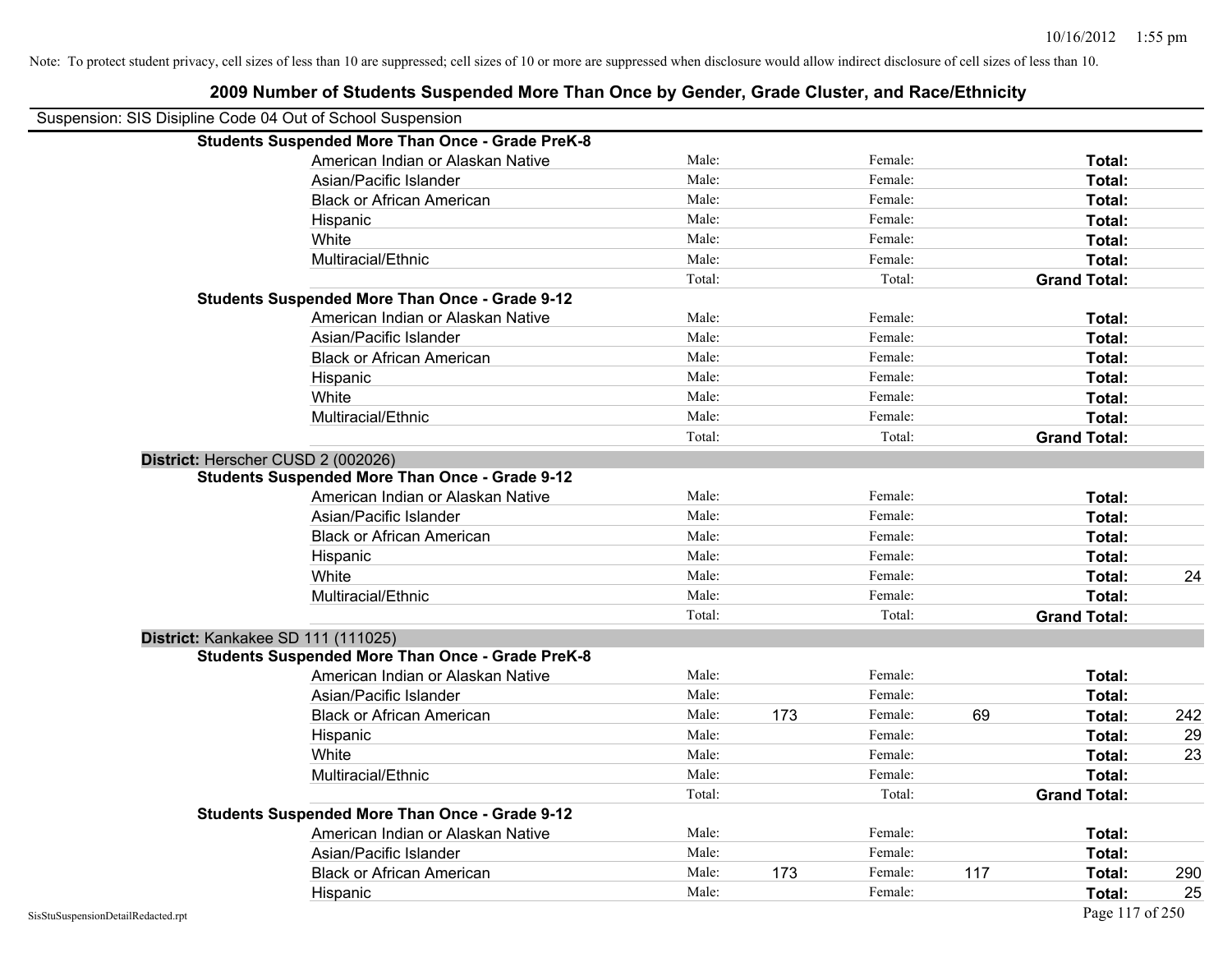### **2009 Number of Students Suspended More Than Once by Gender, Grade Cluster, and Race/Ethnicity**

| Suspension: SIS Disipline Code 04 Out of School Suspension |                                                         |        |    |         |    |                     |    |
|------------------------------------------------------------|---------------------------------------------------------|--------|----|---------|----|---------------------|----|
|                                                            | White                                                   | Male:  |    | Female: |    | Total:              | 25 |
|                                                            | Multiracial/Ethnic                                      | Male:  |    | Female: |    | Total:              |    |
|                                                            |                                                         | Total: |    | Total:  |    | <b>Grand Total:</b> |    |
|                                                            | District: Manteno CUSD 5 (005026)                       |        |    |         |    |                     |    |
|                                                            | <b>Students Suspended More Than Once - Grade PreK-8</b> |        |    |         |    |                     |    |
|                                                            | American Indian or Alaskan Native                       | Male:  |    | Female: |    | Total:              |    |
|                                                            | Asian/Pacific Islander                                  | Male:  |    | Female: |    | Total:              |    |
|                                                            | <b>Black or African American</b>                        | Male:  |    | Female: |    | Total:              |    |
|                                                            | Hispanic                                                | Male:  |    | Female: |    | Total:              |    |
|                                                            | White                                                   | Male:  |    | Female: |    | Total:              |    |
|                                                            | Multiracial/Ethnic                                      | Male:  |    | Female: |    | Total:              |    |
|                                                            |                                                         | Total: |    | Total:  |    | <b>Grand Total:</b> |    |
|                                                            | <b>Students Suspended More Than Once - Grade 9-12</b>   |        |    |         |    |                     |    |
|                                                            | American Indian or Alaskan Native                       | Male:  |    | Female: |    | Total:              |    |
|                                                            | Asian/Pacific Islander                                  | Male:  |    | Female: |    | Total:              |    |
|                                                            | <b>Black or African American</b>                        | Male:  |    | Female: |    | Total:              |    |
|                                                            | Hispanic                                                | Male:  |    | Female: |    | Total:              |    |
|                                                            | White                                                   | Male:  |    | Female: |    | Total:              | 13 |
|                                                            | Multiracial/Ethnic                                      | Male:  |    | Female: |    | Total:              |    |
|                                                            |                                                         | Total: |    | Total:  |    | <b>Grand Total:</b> |    |
|                                                            | District: Momence CUSD 1 (001026)                       |        |    |         |    |                     |    |
|                                                            | <b>Students Suspended More Than Once - Grade PreK-8</b> |        |    |         |    |                     |    |
|                                                            | American Indian or Alaskan Native                       | Male:  |    | Female: |    | Total:              |    |
|                                                            | Asian/Pacific Islander                                  | Male:  |    | Female: |    | Total:              |    |
|                                                            | <b>Black or African American</b>                        | Male:  |    | Female: |    | Total:              | 10 |
|                                                            | Hispanic                                                | Male:  |    | Female: |    | Total:              |    |
|                                                            | White                                                   | Male:  |    | Female: |    | Total:              |    |
|                                                            | Multiracial/Ethnic                                      | Male:  |    | Female: |    | Total:              |    |
|                                                            |                                                         | Total: |    | Total:  |    | <b>Grand Total:</b> | 23 |
|                                                            | <b>Students Suspended More Than Once - Grade 9-12</b>   |        |    |         |    |                     |    |
|                                                            | American Indian or Alaskan Native                       | Male:  |    | Female: |    | Total:              |    |
|                                                            | Asian/Pacific Islander                                  | Male:  |    | Female: |    | Total:              |    |
|                                                            | <b>Black or African American</b>                        | Male:  | 10 | Female: | 11 | Total:              | 21 |
|                                                            | Hispanic                                                | Male:  |    | Female: |    | Total:              |    |
|                                                            | White                                                   | Male:  |    | Female: |    | Total:              | 18 |
|                                                            | Multiracial/Ethnic                                      | Male:  |    | Female: |    | Total:              |    |
|                                                            |                                                         | Total: |    | Total:  |    | <b>Grand Total:</b> |    |
|                                                            |                                                         |        |    |         |    |                     |    |

#### **District:** Pembroke CCSD 259 (259004)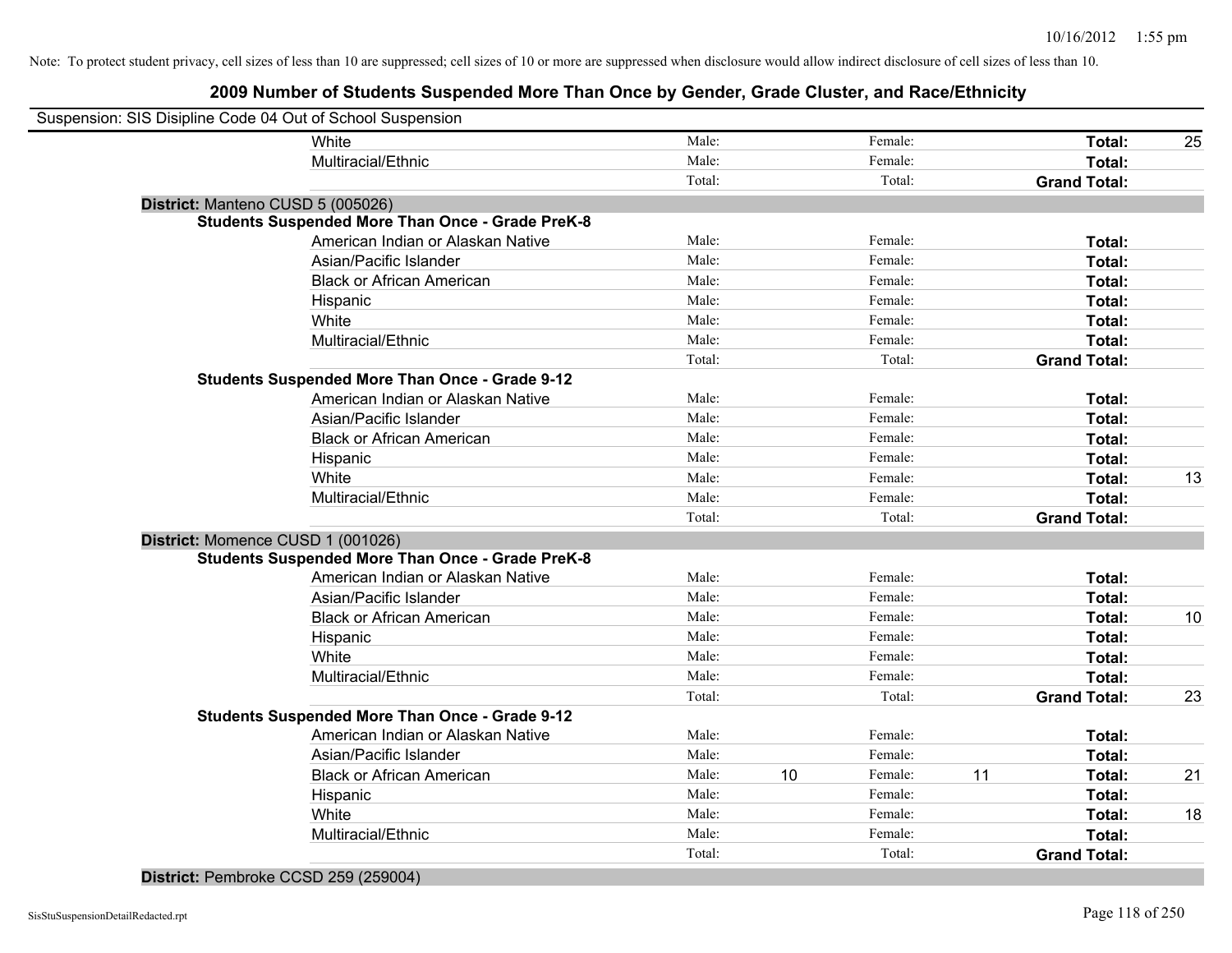# **2009 Number of Students Suspended More Than Once by Gender, Grade Cluster, and Race/Ethnicity**

| Suspension: SIS Disipline Code 04 Out of School Suspension |                                                         |        |         |                     |
|------------------------------------------------------------|---------------------------------------------------------|--------|---------|---------------------|
|                                                            | <b>Students Suspended More Than Once - Grade PreK-8</b> |        |         |                     |
|                                                            | American Indian or Alaskan Native                       | Male:  | Female: | Total:              |
|                                                            | Asian/Pacific Islander                                  | Male:  | Female: | Total:              |
|                                                            | <b>Black or African American</b>                        | Male:  | Female: | Total:              |
|                                                            | Hispanic                                                | Male:  | Female: | Total:              |
|                                                            | White                                                   | Male:  | Female: | Total:              |
|                                                            | Multiracial/Ethnic                                      | Male:  | Female: | Total:              |
|                                                            |                                                         | Total: | Total:  | <b>Grand Total:</b> |
| <b>District: St Anne CCSD 256 (256004)</b>                 |                                                         |        |         |                     |
|                                                            | <b>Students Suspended More Than Once - Grade PreK-8</b> |        |         |                     |
|                                                            | American Indian or Alaskan Native                       | Male:  | Female: | Total:              |
|                                                            | Asian/Pacific Islander                                  | Male:  | Female: | Total:              |
|                                                            | <b>Black or African American</b>                        | Male:  | Female: | Total:              |
|                                                            | Hispanic                                                | Male:  | Female: | Total:              |
|                                                            | White                                                   | Male:  | Female: | Total:              |
|                                                            | Multiracial/Ethnic                                      | Male:  | Female: | Total:              |
|                                                            |                                                         | Total: | Total:  | <b>Grand Total:</b> |
| <b>District: St Anne CHSD 302 (302016)</b>                 |                                                         |        |         |                     |
|                                                            | <b>Students Suspended More Than Once - Grade 9-12</b>   |        |         |                     |
|                                                            | American Indian or Alaskan Native                       | Male:  | Female: | Total:              |
|                                                            | Asian/Pacific Islander                                  | Male:  | Female: | Total:              |
|                                                            | <b>Black or African American</b>                        | Male:  | Female: | Total:              |
|                                                            | Hispanic                                                | Male:  | Female: | Total:              |
|                                                            | White                                                   | Male:  | Female: | Total:              |
|                                                            | Multiracial/Ethnic                                      | Male:  | Female: | Total:              |
|                                                            |                                                         | Total: | Total:  | <b>Grand Total:</b> |
| District: St George CCSD 258 (258004)                      |                                                         |        |         |                     |
|                                                            | <b>Students Suspended More Than Once - Grade PreK-8</b> |        |         |                     |
|                                                            | American Indian or Alaskan Native                       | Male:  | Female: | Total:              |
|                                                            | Asian/Pacific Islander                                  | Male:  | Female: | Total:              |
|                                                            | <b>Black or African American</b>                        | Male:  | Female: | Total:              |
|                                                            | Hispanic                                                | Male:  | Female: | Total:              |
|                                                            | White                                                   | Male:  | Female: | Total:              |
|                                                            | Multiracial/Ethnic                                      | Male:  | Female: | Total:              |
|                                                            |                                                         | Total: | Total:  | <b>Grand Total:</b> |
| County: Non-Public School (000)                            |                                                         |        |         |                     |
|                                                            | District: Iroquois/Kankakee ROE (000000)                |        |         |                     |

**Students Suspended More Than Once - Grade PreK-8**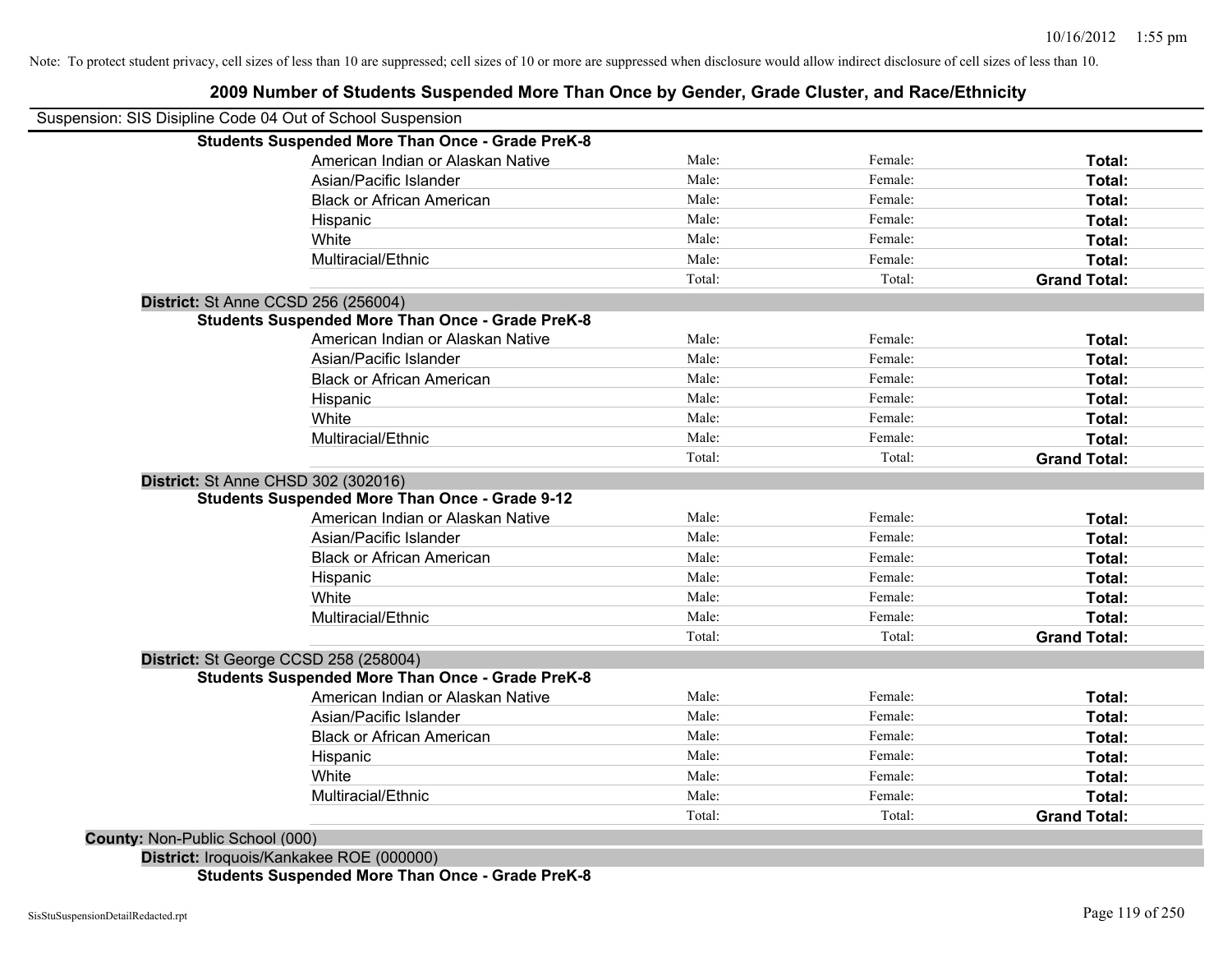|                       | Suspension: SIS Disipline Code 04 Out of School Suspension |                |    |                    |    |                               |    |
|-----------------------|------------------------------------------------------------|----------------|----|--------------------|----|-------------------------------|----|
|                       | American Indian or Alaskan Native                          | Male:          |    | Female:            |    | Total:                        |    |
|                       | Asian/Pacific Islander                                     | Male:          |    | Female:            |    | Total:                        |    |
|                       | <b>Black or African American</b>                           | Male:          |    | Female:            |    | Total:                        |    |
|                       | Hispanic                                                   | Male:          |    | Female:            |    | Total:                        |    |
|                       | White                                                      | Male:          |    | Female:            |    | Total:                        |    |
|                       | Multiracial/Ethnic                                         | Male:          |    | Female:            |    | Total:                        |    |
|                       |                                                            | Total:         |    | Total:             |    | <b>Grand Total:</b>           |    |
|                       | <b>Students Suspended More Than Once - Grade 9-12</b>      |                |    |                    |    |                               |    |
|                       | American Indian or Alaskan Native                          | Male:          |    | Female:            |    | Total:                        |    |
|                       | Asian/Pacific Islander                                     | Male:          |    | Female:            |    | Total:                        |    |
|                       | <b>Black or African American</b>                           | Male:          | 16 | Female:            | 10 | Total:                        | 26 |
|                       | Hispanic                                                   | Male:          |    | Female:            |    | Total:                        |    |
|                       | White                                                      | Male:          |    | Female:            |    | Total:                        |    |
|                       | Multiracial/Ethnic                                         | Male:          |    | Female:            |    | Total:                        |    |
|                       |                                                            | Total:         |    | Total:             |    | <b>Grand Total:</b>           |    |
| County: Jackson (039) |                                                            |                |    |                    |    |                               |    |
|                       |                                                            |                |    |                    |    |                               |    |
|                       | District: Carbondale CHSD 165 (165016)                     |                |    |                    |    |                               |    |
|                       | <b>Students Suspended More Than Once - Grade 9-12</b>      | Male:          |    | Female:            |    |                               |    |
|                       | American Indian or Alaskan Native                          |                |    |                    |    | Total:                        |    |
|                       | Asian/Pacific Islander                                     | Male:<br>Male: |    | Female:<br>Female: |    | Total:                        |    |
|                       | <b>Black or African American</b>                           |                | 19 |                    | 13 | Total:                        | 32 |
|                       | Hispanic                                                   | Male:<br>Male: |    | Female:<br>Female: |    | Total:                        |    |
|                       | White                                                      | Male:          |    | Female:            |    | Total:<br>Total:              | 12 |
|                       | Multiracial/Ethnic                                         | Total:         |    | Total:             |    | <b>Grand Total:</b>           |    |
|                       | District: Carbondale ESD 95 (095002)                       |                |    |                    |    |                               |    |
|                       | <b>Students Suspended More Than Once - Grade PreK-8</b>    |                |    |                    |    |                               |    |
|                       | American Indian or Alaskan Native                          | Male:          |    | Female:            |    | Total:                        |    |
|                       | Asian/Pacific Islander                                     | Male:          |    | Female:            |    | Total:                        |    |
|                       | <b>Black or African American</b>                           | Male:          |    | Female:            |    | Total:                        | 15 |
|                       | Hispanic                                                   | Male:          |    | Female:            |    | Total:                        |    |
|                       | White                                                      | Male:          |    | Female:            |    | Total:                        |    |
|                       | Multiracial/Ethnic                                         | Male:          |    | Female:            |    | Total:<br><b>Grand Total:</b> |    |

### **2009 Number of Students Suspended More Than Once by Gender, Grade Cluster, and Race/Ethnicity**

**District:** Elverado CUSD 196 (196026) **Students Suspended More Than Once - Grade PreK-8**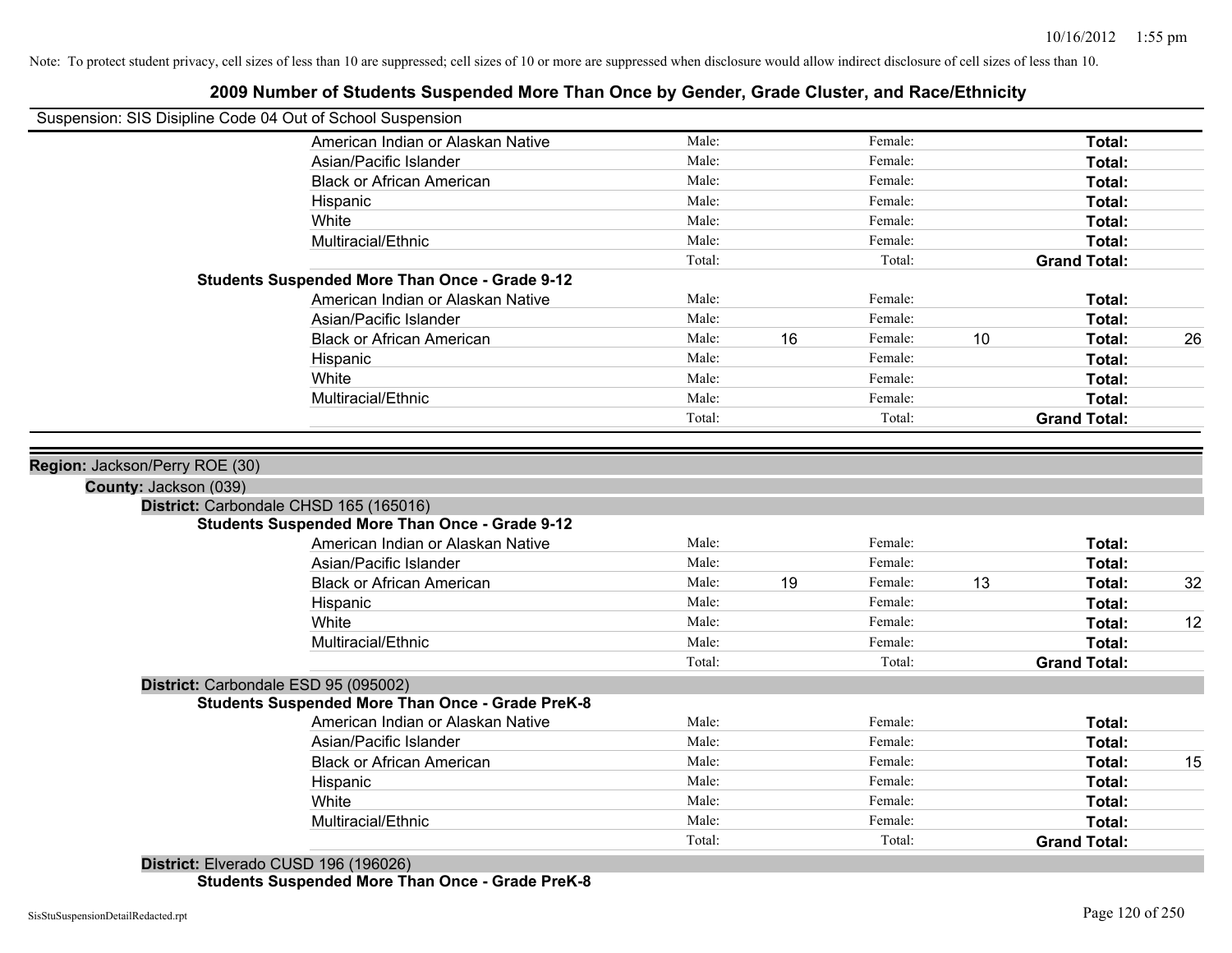| Suspension: SIS Disipline Code 04 Out of School Suspension | <b>EVALUATION OF DIAMOTIC DAUPOTAGE MOTO THAN DITOL BY DUITAGE, DIAMO DIAGUOI, AND INAUGULATION</b> |        |         |                     |
|------------------------------------------------------------|-----------------------------------------------------------------------------------------------------|--------|---------|---------------------|
|                                                            | American Indian or Alaskan Native                                                                   | Male:  | Female: | Total:              |
|                                                            | Asian/Pacific Islander                                                                              | Male:  | Female: | Total:              |
|                                                            | <b>Black or African American</b>                                                                    | Male:  | Female: | Total:              |
|                                                            | Hispanic                                                                                            | Male:  | Female: | Total:              |
|                                                            | White                                                                                               | Male:  | Female: | Total:              |
|                                                            | Multiracial/Ethnic                                                                                  | Male:  | Female: | Total:              |
|                                                            |                                                                                                     | Total: | Total:  | <b>Grand Total:</b> |
|                                                            | <b>Students Suspended More Than Once - Grade 9-12</b>                                               |        |         |                     |
|                                                            | American Indian or Alaskan Native                                                                   | Male:  | Female: | Total:              |
|                                                            | Asian/Pacific Islander                                                                              | Male:  | Female: | Total:              |
|                                                            | <b>Black or African American</b>                                                                    | Male:  | Female: | Total:              |
|                                                            | Hispanic                                                                                            | Male:  | Female: | Total:              |
|                                                            | White                                                                                               | Male:  | Female: | Total:              |
|                                                            | Multiracial/Ethnic                                                                                  | Male:  | Female: | Total:              |
|                                                            |                                                                                                     | Total: | Total:  | <b>Grand Total:</b> |
|                                                            | District: Murphysboro CUSD 186 (186026)                                                             |        |         |                     |
|                                                            | <b>Students Suspended More Than Once - Grade PreK-8</b>                                             |        |         |                     |
|                                                            | American Indian or Alaskan Native                                                                   | Male:  | Female: | Total:              |
|                                                            | Asian/Pacific Islander                                                                              | Male:  | Female: | Total:              |
|                                                            | <b>Black or African American</b>                                                                    | Male:  | Female: | Total:              |
|                                                            | Hispanic                                                                                            | Male:  | Female: | Total:              |
|                                                            | White                                                                                               | Male:  | Female: | Total:              |
|                                                            | Multiracial/Ethnic                                                                                  | Male:  | Female: | Total:              |
|                                                            |                                                                                                     | Total: | Total:  | <b>Grand Total:</b> |
|                                                            | <b>Students Suspended More Than Once - Grade 9-12</b>                                               |        |         |                     |
|                                                            | American Indian or Alaskan Native                                                                   | Male:  | Female: | Total:              |
|                                                            | Asian/Pacific Islander                                                                              | Male:  | Female: | Total:              |
|                                                            | <b>Black or African American</b>                                                                    | Male:  | Female: | Total:              |
|                                                            | Hispanic                                                                                            | Male:  | Female: | Total:              |
|                                                            | White                                                                                               | Male:  | Female: | 23<br>Total:        |
|                                                            | Multiracial/Ethnic                                                                                  | Male:  | Female: | Total:              |
|                                                            |                                                                                                     | Total: | Total:  | <b>Grand Total:</b> |
| <b>District: Trico CUSD 176 (176026)</b>                   |                                                                                                     |        |         |                     |
|                                                            | <b>Students Suspended More Than Once - Grade PreK-8</b>                                             |        |         |                     |
|                                                            | American Indian or Alaskan Native                                                                   | Male:  | Female: | Total:              |
|                                                            | Asian/Pacific Islander                                                                              | Male:  | Female: | Total:              |
|                                                            | <b>Black or African American</b>                                                                    | Male:  | Female: | Total:              |
|                                                            | Hispanic                                                                                            | Male:  | Female: | Total:              |
|                                                            | White                                                                                               | Male:  | Female: | Total:              |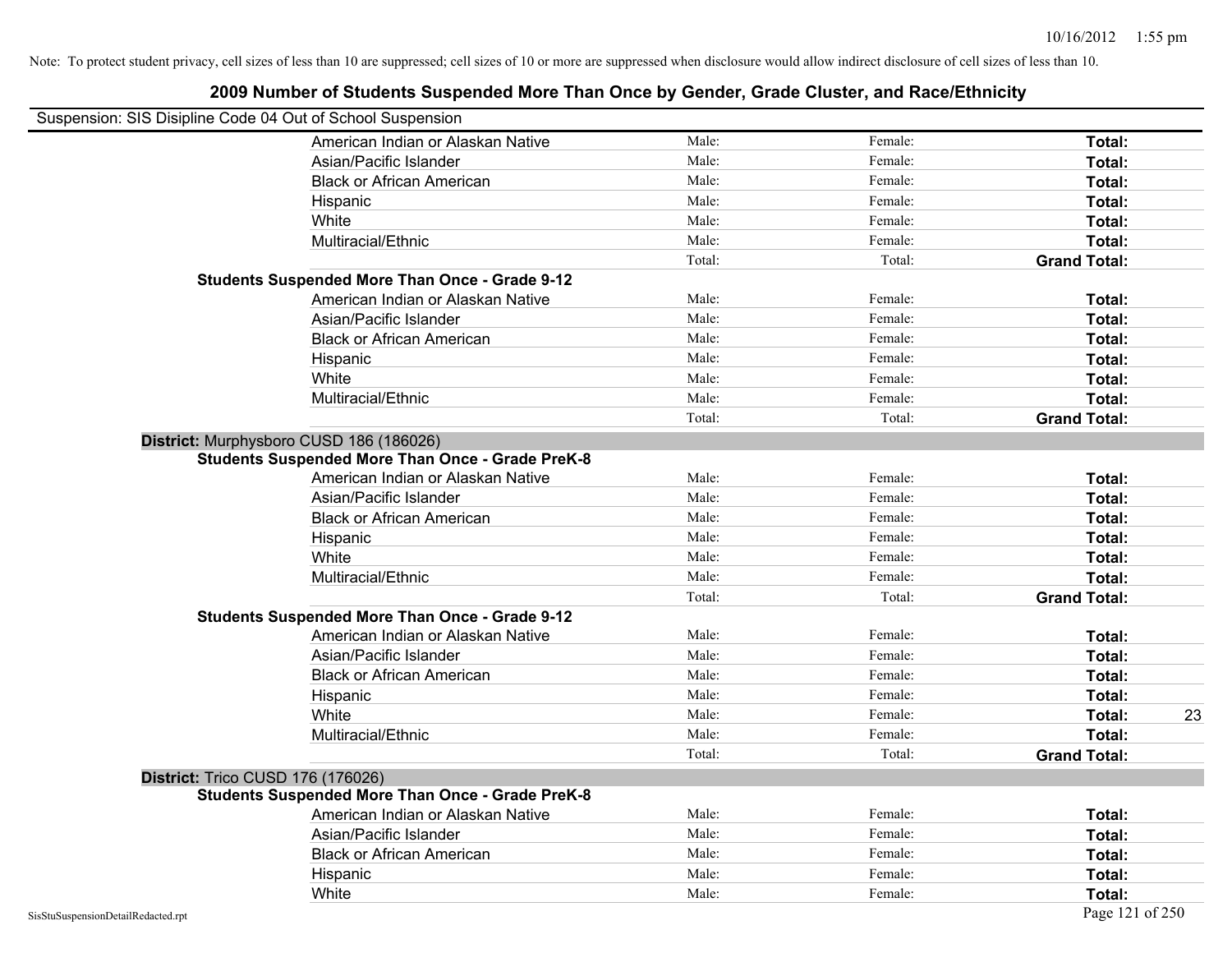### **2009 Number of Students Suspended More Than Once by Gender, Grade Cluster, and Race/Ethnicity**

| Suspension: SIS Disipline Code 04 Out of School Suspension |        |         |                     |
|------------------------------------------------------------|--------|---------|---------------------|
| Multiracial/Ethnic                                         | Male:  | Female: | Total:              |
|                                                            | Total: | Total:  | <b>Grand Total:</b> |
| <b>Students Suspended More Than Once - Grade 9-12</b>      |        |         |                     |
| American Indian or Alaskan Native                          | Male:  | Female: | Total:              |
| Asian/Pacific Islander                                     | Male:  | Female: | Total:              |
| <b>Black or African American</b>                           | Male:  | Female: | Total:              |
| Hispanic                                                   | Male:  | Female: | Total:              |
| White                                                      | Male:  | Female: | Total:              |
| Multiracial/Ethnic                                         | Male:  | Female: | Total:              |
|                                                            | Total: | Total:  | <b>Grand Total:</b> |
| District: Tri-County Sp Ed Jnt Agreement (186061)          |        |         |                     |
| <b>Students Suspended More Than Once - Grade PreK-8</b>    |        |         |                     |
| American Indian or Alaskan Native                          | Male:  | Female: | Total:              |
| Asian/Pacific Islander                                     | Male:  | Female: | Total:              |
| <b>Black or African American</b>                           | Male:  | Female: | Total:              |
| Hispanic                                                   | Male:  | Female: | Total:              |
| White                                                      | Male:  | Female: | Total:              |
| Multiracial/Ethnic                                         | Male:  | Female: | Total:              |
|                                                            | Total: | Total:  | <b>Grand Total:</b> |
| <b>Students Suspended More Than Once - Grade 9-12</b>      |        |         |                     |
| American Indian or Alaskan Native                          | Male:  | Female: | Total:              |
| Asian/Pacific Islander                                     | Male:  | Female: | Total:              |
| <b>Black or African American</b>                           | Male:  | Female: | Total:              |
| Hispanic                                                   | Male:  | Female: | Total:              |
| White                                                      | Male:  | Female: | Total:              |
| Multiracial/Ethnic                                         | Male:  | Female: | Total:              |
|                                                            | Total: | Total:  | <b>Grand Total:</b> |
| District: Unity Point CCSD 140 (140004)                    |        |         |                     |
| <b>Students Suspended More Than Once - Grade PreK-8</b>    |        |         |                     |
| American Indian or Alaskan Native                          | Male:  | Female: | Total:              |
| Asian/Pacific Islander                                     | Male:  | Female: | Total:              |
| <b>Black or African American</b>                           | Male:  | Female: | Total:              |
| Hispanic                                                   | Male:  | Female: | Total:              |
| White                                                      | Male:  | Female: | Total:              |
| Multiracial/Ethnic                                         | Male:  | Female: | Total:              |
|                                                            | Total: | Total:  | <b>Grand Total:</b> |
| County: Perry (073)                                        |        |         |                     |

**District:** CCSD 204 (204004) **Students Suspended More Than Once - Grade PreK-8**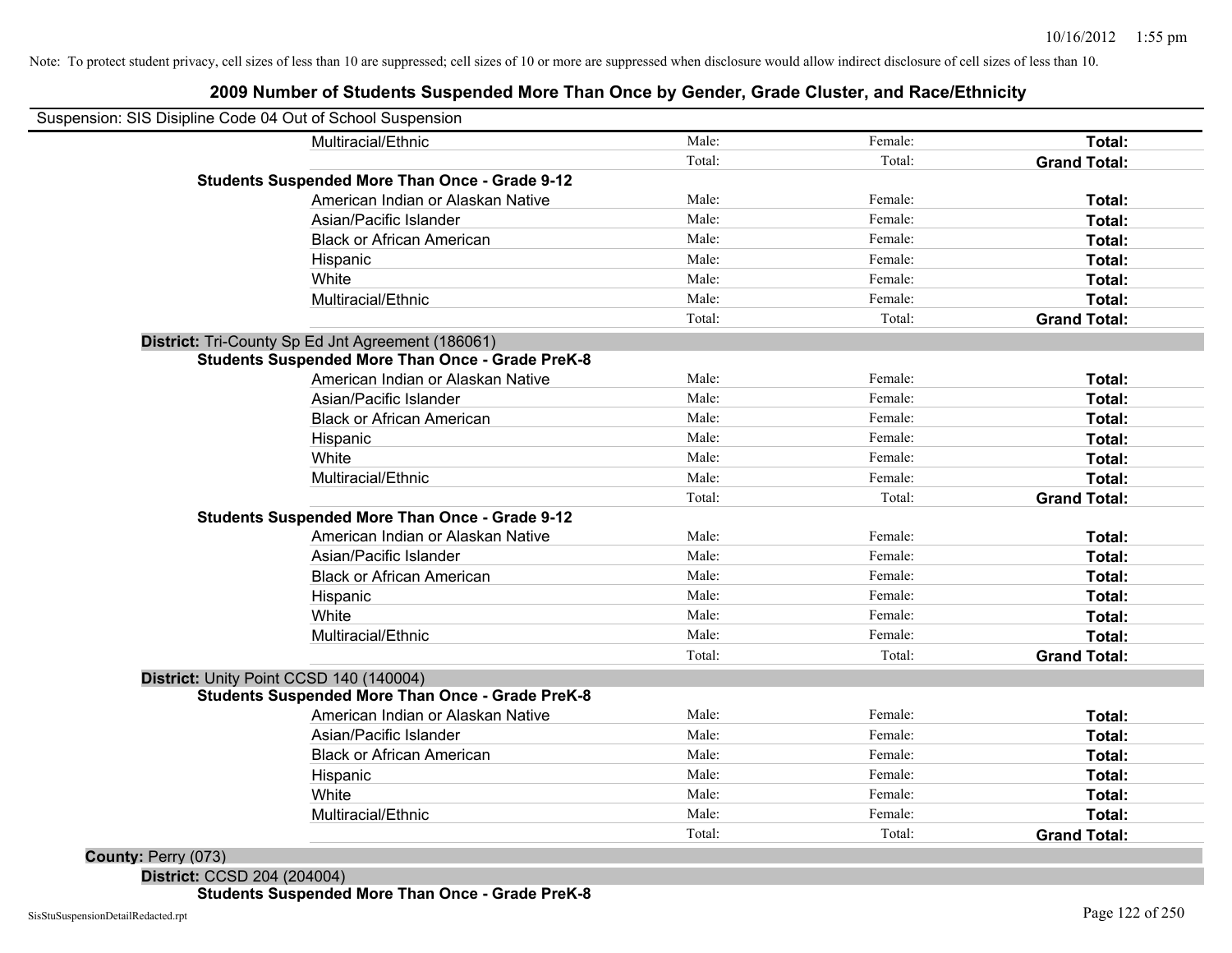### **2009 Number of Students Suspended More Than Once by Gender, Grade Cluster, and Race/Ethnicity**

| Suspension: SIS Disipline Code 04 Out of School Suspension |                                                         |        |         |                     |
|------------------------------------------------------------|---------------------------------------------------------|--------|---------|---------------------|
|                                                            | American Indian or Alaskan Native                       | Male:  | Female: | Total:              |
|                                                            | Asian/Pacific Islander                                  | Male:  | Female: | Total:              |
|                                                            | <b>Black or African American</b>                        | Male:  | Female: | Total:              |
|                                                            | Hispanic                                                | Male:  | Female: | Total:              |
|                                                            | White                                                   | Male:  | Female: | Total:              |
|                                                            | Multiracial/Ethnic                                      | Male:  | Female: | Total:              |
|                                                            |                                                         | Total: | Total:  | <b>Grand Total:</b> |
| District: Duquoin CUSD 300 (300026)                        |                                                         |        |         |                     |
|                                                            | <b>Students Suspended More Than Once - Grade PreK-8</b> |        |         |                     |
|                                                            | American Indian or Alaskan Native                       | Male:  | Female: | Total:              |
|                                                            | Asian/Pacific Islander                                  | Male:  | Female: | Total:              |
|                                                            | <b>Black or African American</b>                        | Male:  | Female: | Total:              |
|                                                            | Hispanic                                                | Male:  | Female: | Total:              |
|                                                            | White                                                   | Male:  | Female: | Total:              |
|                                                            | Multiracial/Ethnic                                      | Male:  | Female: | Total:              |
|                                                            |                                                         | Total: | Total:  | <b>Grand Total:</b> |
| District: Pinckneyville SD 50 (050002)                     | <b>Students Suspended More Than Once - Grade PreK-8</b> |        |         |                     |
|                                                            | American Indian or Alaskan Native                       | Male:  | Female: | Total:              |
|                                                            | Asian/Pacific Islander                                  | Male:  | Female: | Total:              |
|                                                            | <b>Black or African American</b>                        | Male:  | Female: | Total:              |
|                                                            | Hispanic                                                | Male:  | Female: | Total:              |
|                                                            | White                                                   | Male:  | Female: | Total:              |
|                                                            | Multiracial/Ethnic                                      | Male:  | Female: | Total:              |
|                                                            |                                                         | Total: | Total:  | <b>Grand Total:</b> |
| District: Tamaroa School Dist 5 (005002)                   | <b>Students Suspended More Than Once - Grade PreK-8</b> |        |         |                     |
|                                                            | American Indian or Alaskan Native                       | Male:  | Female: | Total:              |
|                                                            | Asian/Pacific Islander                                  | Male:  | Female: | Total:              |
|                                                            | <b>Black or African American</b>                        | Male:  | Female: | Total:              |
|                                                            | Hispanic                                                | Male:  | Female: | Total:              |
|                                                            | White                                                   | Male:  | Female: | Total:              |
|                                                            | Multiracial/Ethnic                                      | Male:  | Female: | Total:              |
|                                                            |                                                         | Total: | Total:  | <b>Grand Total:</b> |
|                                                            |                                                         |        |         |                     |

**Region:** Kane ROE (31)

**County:** Kane (045)

**District:** Aurora East USD 131 (131022)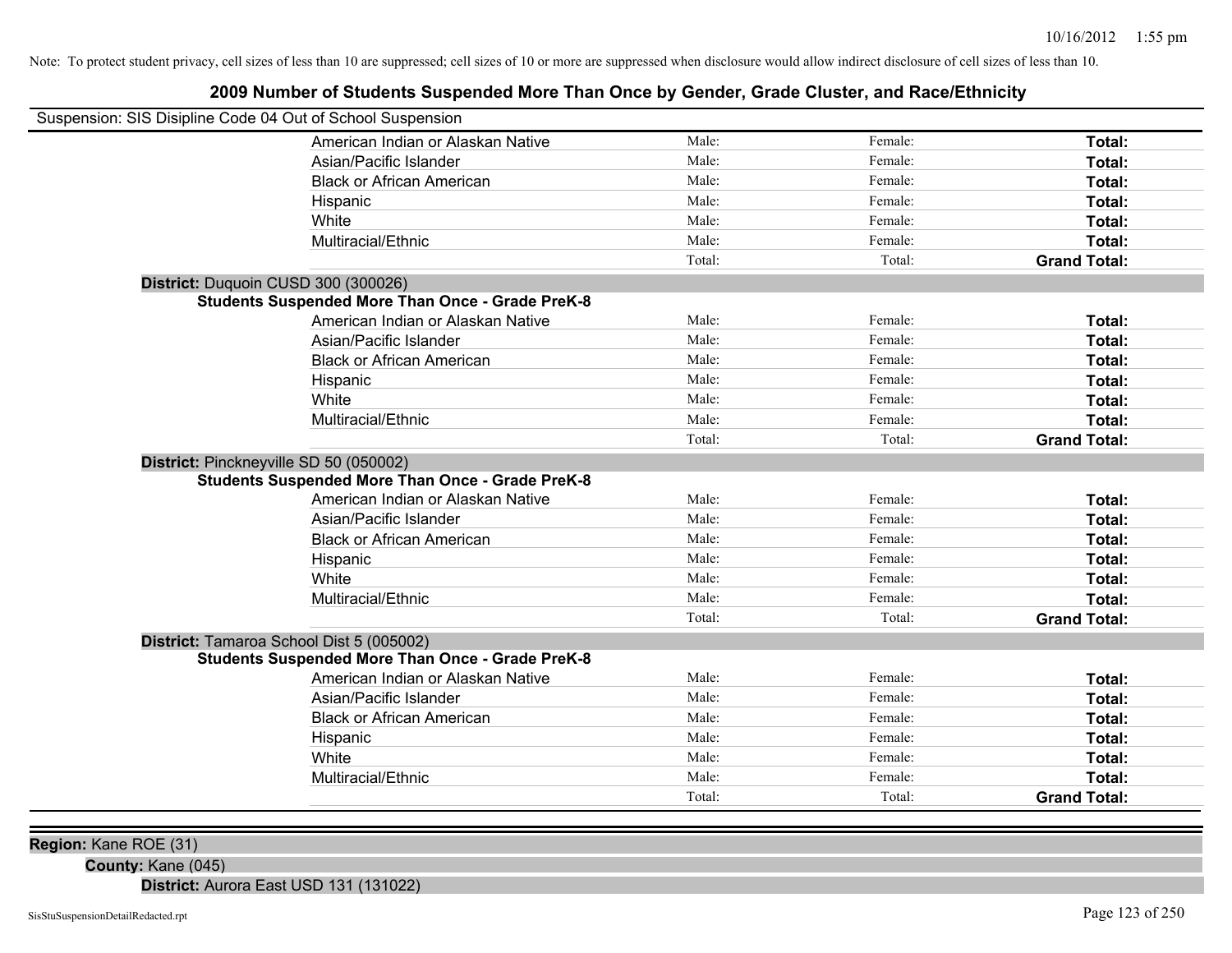| Suspension: SIS Disipline Code 04 Out of School Suspension |                                                         |        |     |         |     |                     |     |
|------------------------------------------------------------|---------------------------------------------------------|--------|-----|---------|-----|---------------------|-----|
|                                                            | <b>Students Suspended More Than Once - Grade 9-12</b>   |        |     |         |     |                     |     |
|                                                            | American Indian or Alaskan Native                       | Male:  |     | Female: |     | Total:              |     |
|                                                            | Asian/Pacific Islander                                  | Male:  |     | Female: |     | Total:              |     |
|                                                            | <b>Black or African American</b>                        | Male:  | 48  | Female: | 37  | Total:              | 85  |
|                                                            | Hispanic                                                | Male:  | 209 | Female: | 115 | Total:              | 324 |
|                                                            | White                                                   | Male:  |     | Female: |     | Total:              | 14  |
|                                                            | Multiracial/Ethnic                                      | Male:  |     | Female: |     | Total:              |     |
|                                                            |                                                         | Total: |     | Total:  |     | <b>Grand Total:</b> |     |
|                                                            | District: Aurora West USD 129 (129022)                  |        |     |         |     |                     |     |
|                                                            | <b>Students Suspended More Than Once - Grade PreK-8</b> |        |     |         |     |                     |     |
|                                                            | American Indian or Alaskan Native                       | Male:  |     | Female: |     | Total:              |     |
|                                                            | Asian/Pacific Islander                                  | Male:  |     | Female: |     | Total:              |     |
|                                                            | <b>Black or African American</b>                        | Male:  | 93  | Female: | 37  | Total:              | 130 |
|                                                            | Hispanic                                                | Male:  | 88  | Female: | 41  | Total:              | 129 |
|                                                            | White                                                   | Male:  |     | Female: |     | Total:              | 43  |
|                                                            | Multiracial/Ethnic                                      | Male:  |     | Female: |     | Total:              |     |
|                                                            |                                                         | Total: |     | Total:  |     | <b>Grand Total:</b> |     |
|                                                            | <b>Students Suspended More Than Once - Grade 9-12</b>   |        |     |         |     |                     |     |
|                                                            | American Indian or Alaskan Native                       | Male:  |     | Female: |     | Total:              |     |
|                                                            | Asian/Pacific Islander                                  | Male:  |     | Female: |     | Total:              |     |
|                                                            | <b>Black or African American</b>                        | Male:  | 101 | Female: | 74  | Total:              | 175 |
|                                                            | Hispanic                                                | Male:  | 124 | Female: | 74  | Total:              | 198 |
|                                                            | White                                                   | Male:  | 57  | Female: | 24  | Total:              | 81  |
|                                                            | Multiracial/Ethnic                                      | Male:  |     | Female: |     | Total:              |     |
|                                                            |                                                         | Total: |     | Total:  |     | <b>Grand Total:</b> | 465 |
| District: Batavia USD 101 (101022)                         |                                                         |        |     |         |     |                     |     |
|                                                            | <b>Students Suspended More Than Once - Grade PreK-8</b> |        |     |         |     |                     |     |
|                                                            | American Indian or Alaskan Native                       | Male:  |     | Female: |     | Total:              |     |
|                                                            | Asian/Pacific Islander                                  | Male:  |     | Female: |     | Total:              |     |
|                                                            | <b>Black or African American</b>                        | Male:  |     | Female: |     | Total:              |     |
|                                                            | Hispanic                                                | Male:  |     | Female: |     | Total:              |     |
|                                                            | White                                                   | Male:  |     | Female: |     | Total:              | 12  |
|                                                            | Multiracial/Ethnic                                      | Male:  |     | Female: |     | Total:              |     |
|                                                            |                                                         | Total: |     | Total:  |     | <b>Grand Total:</b> |     |
|                                                            | <b>Students Suspended More Than Once - Grade 9-12</b>   |        |     |         |     |                     |     |
|                                                            | American Indian or Alaskan Native                       | Male:  |     | Female: |     | Total:              |     |
|                                                            | Asian/Pacific Islander                                  | Male:  |     | Female: |     | Total:              |     |
|                                                            | <b>Black or African American</b>                        | Male:  |     | Female: |     | Total:              |     |
|                                                            | Hispanic                                                | Male:  |     | Female: |     | Total:              |     |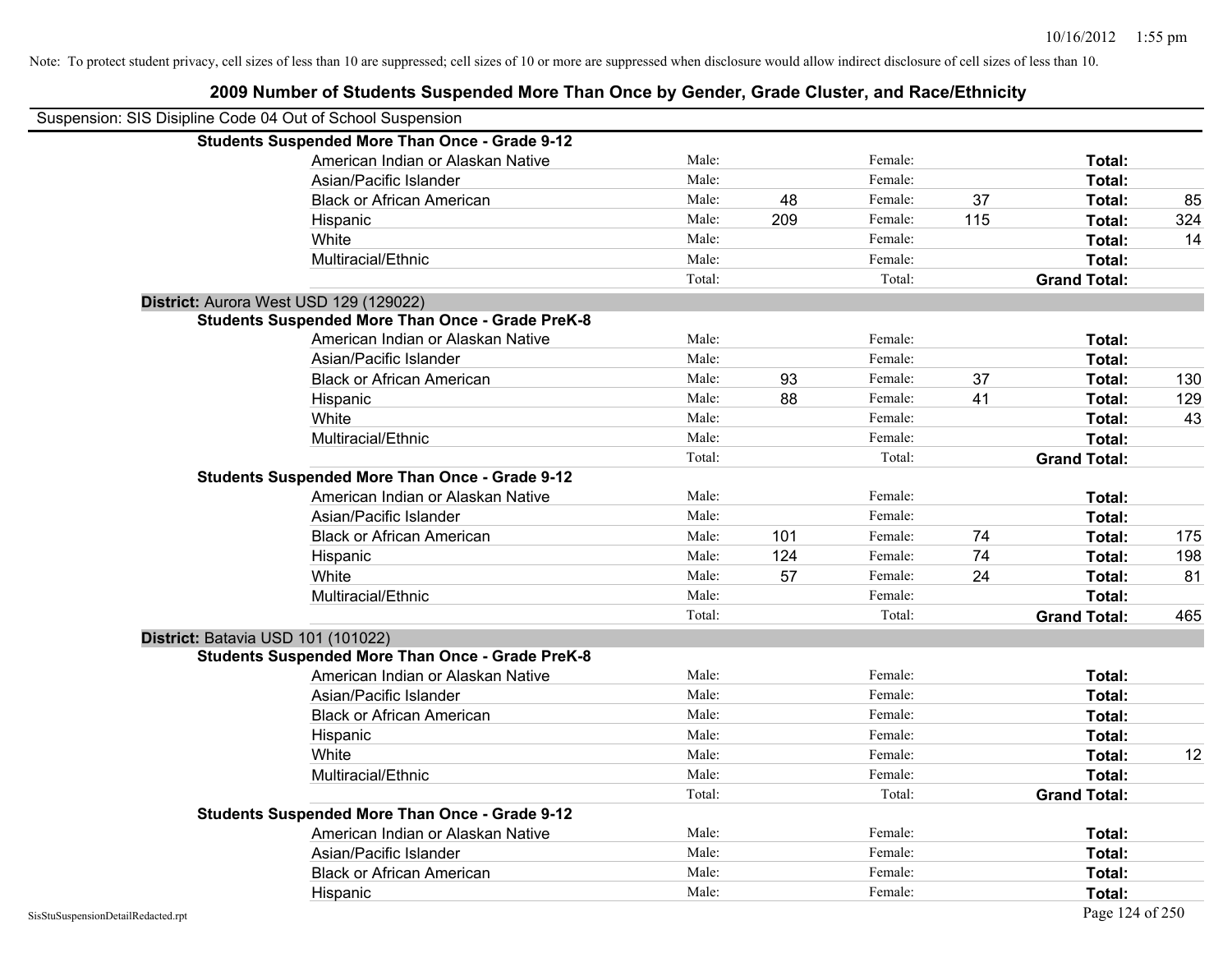### **2009 Number of Students Suspended More Than Once by Gender, Grade Cluster, and Race/Ethnicity**

| Suspension: SIS Disipline Code 04 Out of School Suspension |                                                         |        |    |         |    |                     |     |
|------------------------------------------------------------|---------------------------------------------------------|--------|----|---------|----|---------------------|-----|
|                                                            | White                                                   | Male:  | 20 | Female: | 10 | Total:              | 30  |
|                                                            | Multiracial/Ethnic                                      | Male:  |    | Female: |    | Total:              |     |
|                                                            |                                                         | Total: |    | Total:  |    | <b>Grand Total:</b> | 49  |
| District: Central CUSD 301 (301026)                        |                                                         |        |    |         |    |                     |     |
|                                                            | <b>Students Suspended More Than Once - Grade PreK-8</b> |        |    |         |    |                     |     |
|                                                            | American Indian or Alaskan Native                       | Male:  |    | Female: |    | Total:              |     |
|                                                            | Asian/Pacific Islander                                  | Male:  |    | Female: |    | Total:              |     |
|                                                            | <b>Black or African American</b>                        | Male:  |    | Female: |    | Total:              |     |
|                                                            | Hispanic                                                | Male:  |    | Female: |    | Total:              |     |
|                                                            | White                                                   | Male:  |    | Female: |    | Total:              |     |
|                                                            | Multiracial/Ethnic                                      | Male:  |    | Female: |    | Total:              |     |
|                                                            |                                                         | Total: |    | Total:  |    | <b>Grand Total:</b> |     |
|                                                            | <b>Students Suspended More Than Once - Grade 9-12</b>   |        |    |         |    |                     |     |
|                                                            | American Indian or Alaskan Native                       | Male:  |    | Female: |    | Total:              |     |
|                                                            | Asian/Pacific Islander                                  | Male:  |    | Female: |    | Total:              |     |
|                                                            | <b>Black or African American</b>                        | Male:  |    | Female: |    | Total:              |     |
|                                                            | Hispanic                                                | Male:  |    | Female: |    | Total:              |     |
|                                                            | White                                                   | Male:  |    | Female: |    | Total:              | 10  |
|                                                            | Multiracial/Ethnic                                      | Male:  |    | Female: |    | Total:              |     |
|                                                            |                                                         | Total: |    | Total:  |    | <b>Grand Total:</b> |     |
| District: CUSD 300 (300026)                                |                                                         |        |    |         |    |                     |     |
|                                                            | <b>Students Suspended More Than Once - Grade PreK-8</b> |        |    |         |    |                     |     |
|                                                            | American Indian or Alaskan Native                       | Male:  |    | Female: |    | Total:              |     |
|                                                            | Asian/Pacific Islander                                  | Male:  |    | Female: |    | Total:              |     |
|                                                            | <b>Black or African American</b>                        | Male:  |    | Female: |    | Total:              | 20  |
|                                                            | Hispanic                                                | Male:  | 25 | Female: | 11 | Total:              | 36  |
|                                                            | White                                                   | Male:  |    | Female: |    | Total:              | 38  |
|                                                            | Multiracial/Ethnic                                      | Male:  |    | Female: |    | Total:              |     |
|                                                            |                                                         | Total: |    | Total:  |    | <b>Grand Total:</b> |     |
|                                                            | <b>Students Suspended More Than Once - Grade 9-12</b>   |        |    |         |    |                     |     |
|                                                            | American Indian or Alaskan Native                       | Male:  |    | Female: |    | Total:              |     |
|                                                            | Asian/Pacific Islander                                  | Male:  |    | Female: |    | Total:              |     |
|                                                            | <b>Black or African American</b>                        | Male:  | 13 | Female: | 16 | Total:              | 29  |
|                                                            | Hispanic                                                | Male:  | 74 | Female: | 20 | Total:              | 94  |
|                                                            | White                                                   | Male:  | 85 | Female: | 26 | Total:              | 111 |
|                                                            | Multiracial/Ethnic                                      | Male:  |    | Female: |    | Total:              |     |
|                                                            |                                                         | Total: |    | Total:  |    | <b>Grand Total:</b> | 247 |
|                                                            |                                                         |        |    |         |    |                     |     |

#### **District:** Geneva CUSD 304 (304026)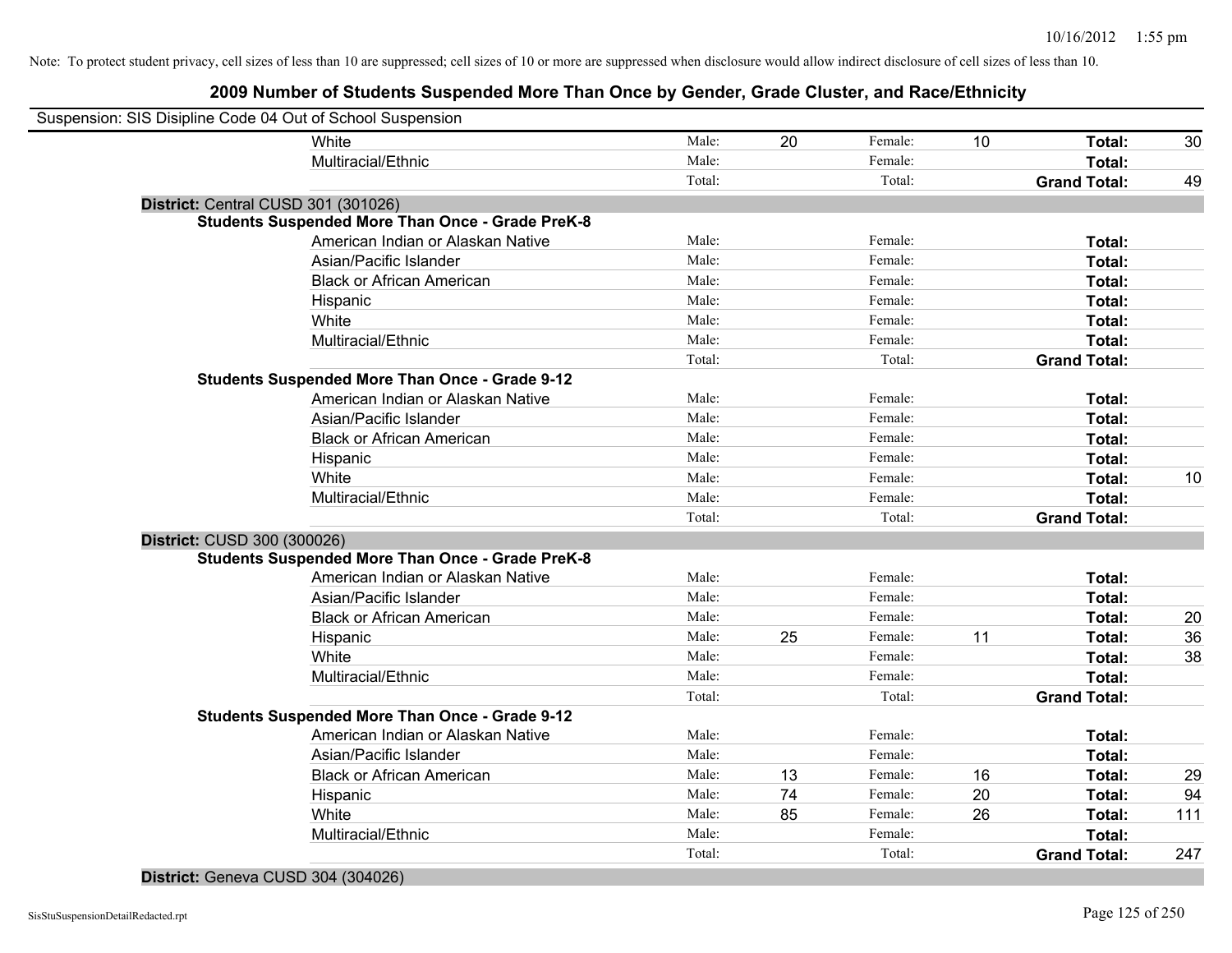| Suspension: SIS Disipline Code 04 Out of School Suspension |                                                         |        |         |                     |    |
|------------------------------------------------------------|---------------------------------------------------------|--------|---------|---------------------|----|
|                                                            | <b>Students Suspended More Than Once - Grade 9-12</b>   |        |         |                     |    |
|                                                            | American Indian or Alaskan Native                       | Male:  | Female: | Total:              |    |
|                                                            | Asian/Pacific Islander                                  | Male:  | Female: | Total:              |    |
|                                                            | <b>Black or African American</b>                        | Male:  | Female: | Total:              |    |
|                                                            | Hispanic                                                | Male:  | Female: | Total:              |    |
|                                                            | White                                                   | Male:  | Female: | Total:              | 22 |
|                                                            | Multiracial/Ethnic                                      | Male:  | Female: | Total:              |    |
|                                                            |                                                         | Total: | Total:  | <b>Grand Total:</b> |    |
|                                                            | District: Kaneland CUSD 302 (302026)                    |        |         |                     |    |
|                                                            | <b>Students Suspended More Than Once - Grade PreK-8</b> |        |         |                     |    |
|                                                            | American Indian or Alaskan Native                       | Male:  | Female: | Total:              |    |
|                                                            | Asian/Pacific Islander                                  | Male:  | Female: | Total:              |    |
|                                                            | <b>Black or African American</b>                        | Male:  | Female: | Total:              |    |
|                                                            | Hispanic                                                | Male:  | Female: | Total:              |    |
|                                                            | White                                                   | Male:  | Female: | Total:              |    |
|                                                            | Multiracial/Ethnic                                      | Male:  | Female: | Total:              |    |
|                                                            |                                                         | Total: | Total:  | <b>Grand Total:</b> |    |
|                                                            | <b>Students Suspended More Than Once - Grade 9-12</b>   |        |         |                     |    |
|                                                            | American Indian or Alaskan Native                       | Male:  | Female: | Total:              |    |
|                                                            | Asian/Pacific Islander                                  | Male:  | Female: | Total:              |    |
|                                                            | <b>Black or African American</b>                        | Male:  | Female: | Total:              |    |
|                                                            | Hispanic                                                | Male:  | Female: | Total:              |    |
|                                                            | White                                                   | Male:  | Female: | Total:              | 10 |
|                                                            | Multiracial/Ethnic                                      | Male:  | Female: | Total:              |    |
|                                                            |                                                         | Total: | Total:  | <b>Grand Total:</b> |    |
| District: Larkin Center (012500)                           |                                                         |        |         |                     |    |
|                                                            | <b>Students Suspended More Than Once - Grade PreK-8</b> |        |         |                     |    |
|                                                            | American Indian or Alaskan Native                       | Male:  | Female: | Total:              |    |
|                                                            | Asian/Pacific Islander                                  | Male:  | Female: | Total:              |    |
|                                                            | <b>Black or African American</b>                        | Male:  | Female: | Total:              |    |
|                                                            | Hispanic                                                | Male:  | Female: | Total:              |    |
|                                                            | White                                                   | Male:  | Female: | Total:              |    |
|                                                            | Multiracial/Ethnic                                      | Male:  | Female: | Total:              |    |
|                                                            |                                                         | Total: | Total:  | <b>Grand Total:</b> |    |
|                                                            | <b>Students Suspended More Than Once - Grade 9-12</b>   |        |         |                     |    |
|                                                            | American Indian or Alaskan Native                       | Male:  | Female: | Total:              |    |
|                                                            | Asian/Pacific Islander                                  | Male:  | Female: | Total:              |    |
|                                                            | <b>Black or African American</b>                        | Male:  | Female: | Total:              |    |
|                                                            | Hispanic                                                | Male:  | Female: | Total:              |    |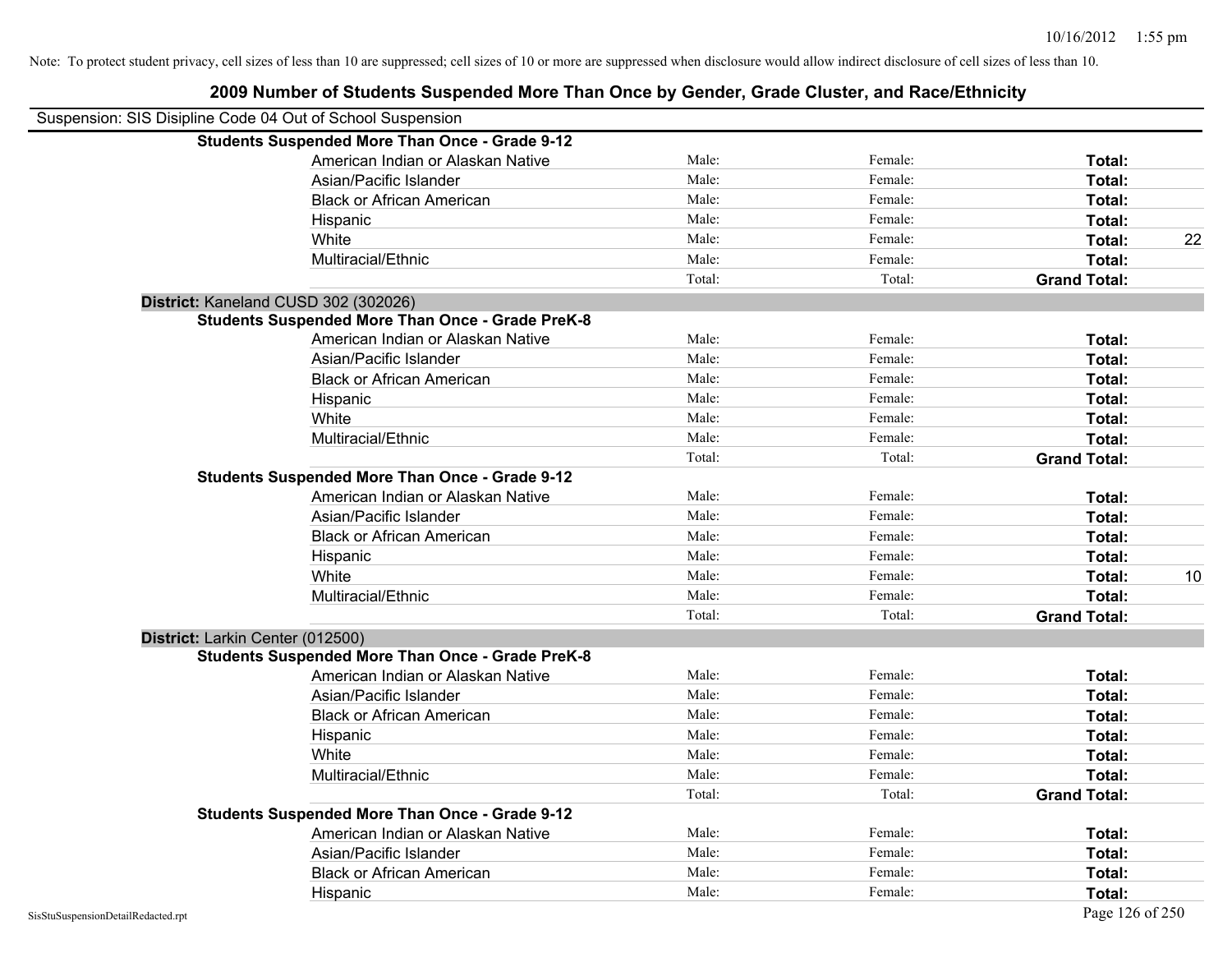### **2009 Number of Students Suspended More Than Once by Gender, Grade Cluster, and Race/Ethnicity**

| Suspension: SIS Disipline Code 04 Out of School Suspension |                                                         |        |     |         |    |                     |     |
|------------------------------------------------------------|---------------------------------------------------------|--------|-----|---------|----|---------------------|-----|
|                                                            | White                                                   | Male:  |     | Female: |    | Total:              |     |
|                                                            | Multiracial/Ethnic                                      | Male:  |     | Female: |    | Total:              |     |
|                                                            |                                                         | Total: |     | Total:  |    | <b>Grand Total:</b> |     |
| District: SD U-46 (046022)                                 |                                                         |        |     |         |    |                     |     |
|                                                            | <b>Students Suspended More Than Once - Grade PreK-8</b> |        |     |         |    |                     |     |
|                                                            | American Indian or Alaskan Native                       | Male:  |     | Female: |    | Total:              |     |
|                                                            | Asian/Pacific Islander                                  | Male:  |     | Female: |    | Total:              |     |
|                                                            | <b>Black or African American</b>                        | Male:  | 63  | Female: | 20 | Total:              | 83  |
|                                                            | Hispanic                                                | Male:  | 129 | Female: | 32 | Total:              | 161 |
|                                                            | White                                                   | Male:  |     | Female: |    | Total:              | 51  |
|                                                            | Multiracial/Ethnic                                      | Male:  |     | Female: |    | Total:              | 26  |
|                                                            |                                                         | Total: |     | Total:  |    | <b>Grand Total:</b> |     |
|                                                            | <b>Students Suspended More Than Once - Grade 9-12</b>   |        |     |         |    |                     |     |
|                                                            | American Indian or Alaskan Native                       | Male:  |     | Female: |    | Total:              |     |
|                                                            | Asian/Pacific Islander                                  | Male:  |     | Female: |    | Total:              |     |
|                                                            | <b>Black or African American</b>                        | Male:  | 100 | Female: | 59 | Total:              | 159 |
|                                                            | Hispanic                                                | Male:  | 253 | Female: | 81 | Total:              | 334 |
|                                                            | White                                                   | Male:  | 88  | Female: | 32 | Total:              | 120 |
|                                                            | Multiracial/Ethnic                                      | Male:  |     | Female: |    | Total:              | 12  |
|                                                            |                                                         | Total: |     | Total:  |    | <b>Grand Total:</b> |     |
|                                                            | District: Special Education Services (020200)           |        |     |         |    |                     |     |
|                                                            | <b>Students Suspended More Than Once - Grade PreK-8</b> |        |     |         |    |                     |     |
|                                                            | American Indian or Alaskan Native                       | Male:  |     | Female: |    | Total:              |     |
|                                                            | Asian/Pacific Islander                                  | Male:  |     | Female: |    | Total:              |     |
|                                                            | <b>Black or African American</b>                        | Male:  |     | Female: |    | Total:              |     |
|                                                            | Hispanic                                                | Male:  |     | Female: |    | Total:              |     |
|                                                            | White                                                   | Male:  |     | Female: |    | Total:              |     |
|                                                            | Multiracial/Ethnic                                      | Male:  |     | Female: |    | Total:              |     |
|                                                            |                                                         | Total: |     | Total:  |    | <b>Grand Total:</b> |     |
|                                                            | <b>Students Suspended More Than Once - Grade 9-12</b>   |        |     |         |    |                     |     |
|                                                            | American Indian or Alaskan Native                       | Male:  |     | Female: |    | Total:              |     |
|                                                            | Asian/Pacific Islander                                  | Male:  |     | Female: |    | Total:              |     |
|                                                            | <b>Black or African American</b>                        | Male:  |     | Female: |    | Total:              |     |
|                                                            | Hispanic                                                | Male:  |     | Female: |    | Total:              |     |
|                                                            | White                                                   | Male:  |     | Female: |    | Total:              |     |
|                                                            | Multiracial/Ethnic                                      | Male:  |     | Female: |    | Total:              |     |
|                                                            |                                                         | Total: |     | Total:  |    | <b>Grand Total:</b> |     |
|                                                            |                                                         |        |     |         |    |                     |     |

### **District:** St Charles CUSD 303 (303026)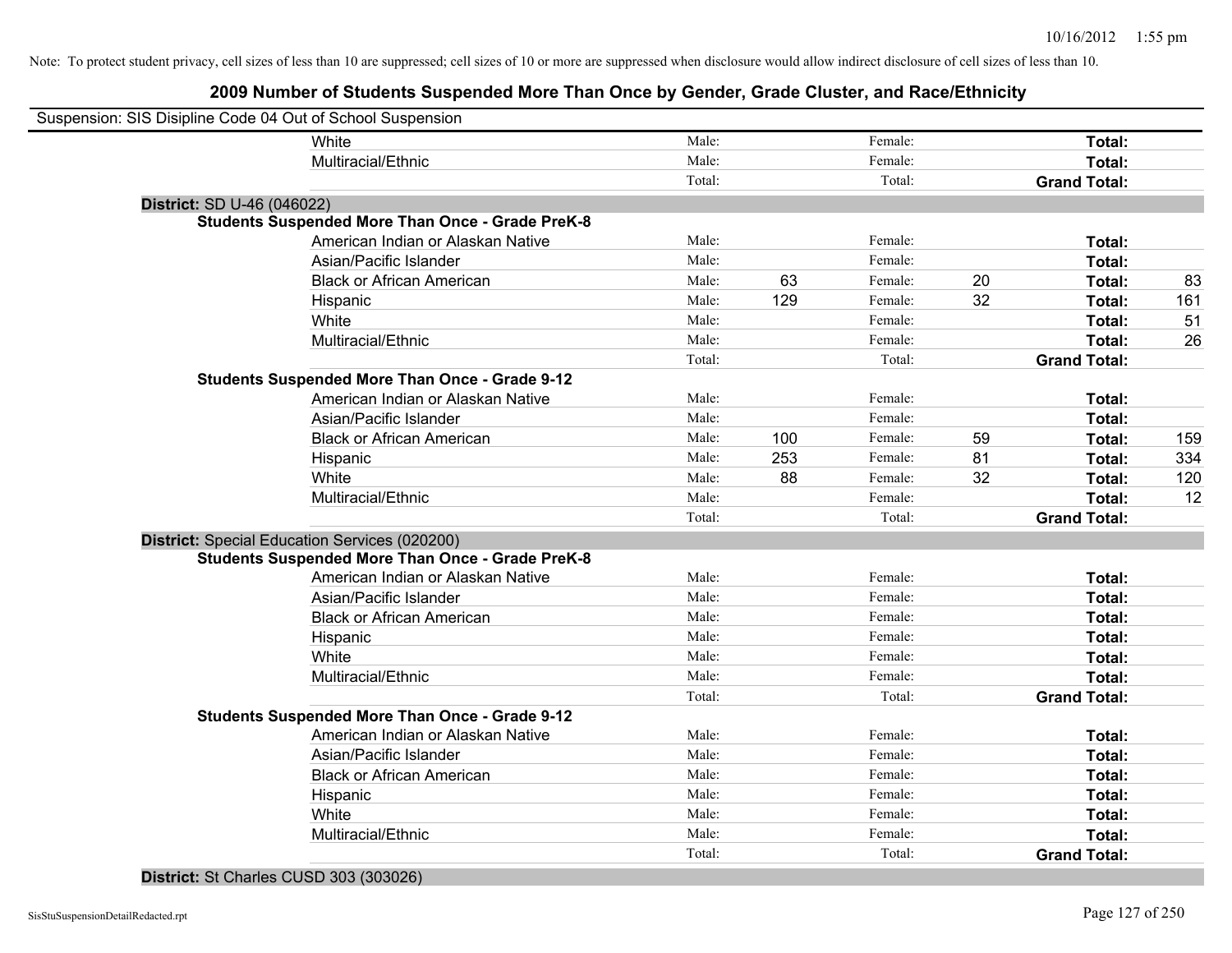| Suspension: SIS Disipline Code 04 Out of School Suspension                                    |        |    |         |    |                     |    |
|-----------------------------------------------------------------------------------------------|--------|----|---------|----|---------------------|----|
| <b>Students Suspended More Than Once - Grade PreK-8</b>                                       |        |    |         |    |                     |    |
| American Indian or Alaskan Native                                                             | Male:  |    | Female: |    | Total:              |    |
| Asian/Pacific Islander                                                                        | Male:  |    | Female: |    | Total:              |    |
| <b>Black or African American</b>                                                              | Male:  |    | Female: |    | Total:              |    |
| Hispanic                                                                                      | Male:  |    | Female: |    | Total:              |    |
| White                                                                                         | Male:  |    | Female: |    | Total:              |    |
| Multiracial/Ethnic                                                                            | Male:  |    | Female: |    | Total:              |    |
|                                                                                               | Total: |    | Total:  |    | <b>Grand Total:</b> |    |
| <b>Students Suspended More Than Once - Grade 9-12</b>                                         |        |    |         |    |                     |    |
| American Indian or Alaskan Native                                                             | Male:  |    | Female: |    | Total:              |    |
| Asian/Pacific Islander                                                                        | Male:  |    | Female: |    | Total:              |    |
| <b>Black or African American</b>                                                              | Male:  |    | Female: |    | Total:              |    |
| Hispanic                                                                                      | Male:  |    | Female: |    | Total:              | 17 |
| White                                                                                         | Male:  | 65 | Female: | 15 | Total:              | 80 |
| Multiracial/Ethnic                                                                            | Male:  |    | Female: |    | Total:              |    |
|                                                                                               | Total: |    | Total:  |    | <b>Grand Total:</b> |    |
| District: Abingdon CUSD 217 (217026)<br><b>Students Suspended More Than Once - Grade 9-12</b> |        |    |         |    |                     |    |
| American Indian or Alaskan Native                                                             | Male:  |    | Female: |    | Total:              |    |
| Asian/Pacific Islander                                                                        | Male:  |    | Female: |    | Total:              |    |
| <b>Black or African American</b>                                                              | Male:  |    | Female: |    | Total:              |    |
| Hispanic                                                                                      | Male:  |    | Female: |    | Total:              |    |
| White                                                                                         | Male:  |    | Female: |    | Total:              |    |
| Multiracial/Ethnic                                                                            | Male:  |    | Female: |    | Total:              |    |
|                                                                                               | Total: |    | Total:  |    | <b>Grand Total:</b> |    |
| District: Galesburg CUSD 205 (205026)                                                         |        |    |         |    |                     |    |
| <b>Students Suspended More Than Once - Grade PreK-8</b>                                       |        |    |         |    |                     |    |
| American Indian or Alaskan Native                                                             | Male:  |    | Female: |    | Total:              |    |
| Asian/Pacific Islander                                                                        | Male:  |    | Female: |    | Total:              |    |
| <b>Black or African American</b>                                                              | Male:  |    | Female: |    | Total:              | 27 |
| Hispanic                                                                                      | Male:  |    | Female: |    | Total:              |    |
| White                                                                                         | Male:  |    | Female: |    | Total:              | 43 |
| Multiracial/Ethnic                                                                            | Male:  |    | Female: |    | Total:              |    |
|                                                                                               | Total: | 68 | Total:  | 20 | <b>Grand Total:</b> | 88 |

### **2009 Number of Students Suspended More Than Once by Gender, Grade Cluster, and Race/Ethnicity**

**Students Suspended More Than Once - Grade 9-12**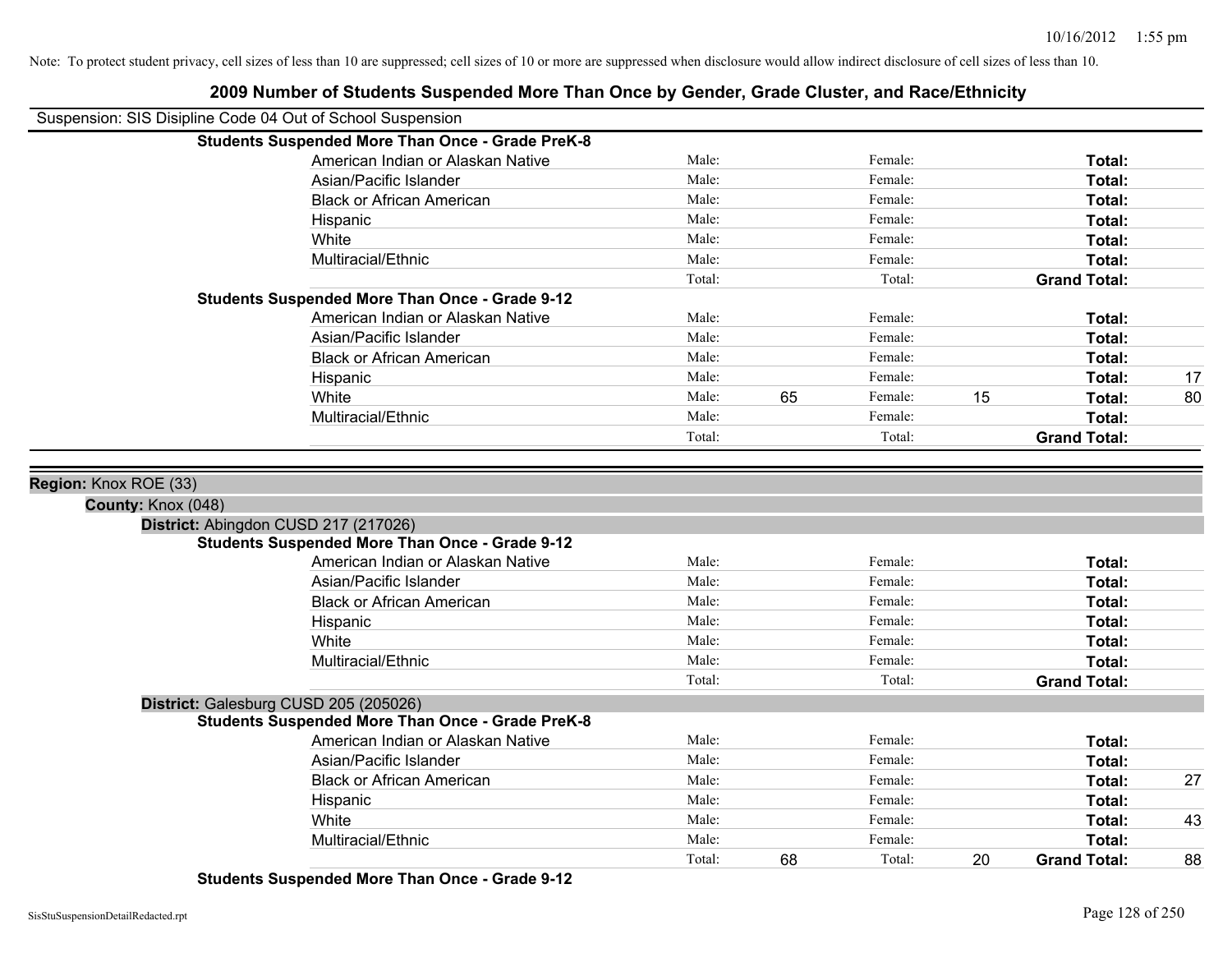| Suspension: SIS Disipline Code 04 Out of School Suspension |                                                         |        |    |         |    |                     |    |
|------------------------------------------------------------|---------------------------------------------------------|--------|----|---------|----|---------------------|----|
|                                                            | American Indian or Alaskan Native                       | Male:  |    | Female: |    | Total:              |    |
|                                                            | Asian/Pacific Islander                                  | Male:  |    | Female: |    | Total:              |    |
|                                                            | <b>Black or African American</b>                        | Male:  | 12 | Female: | 13 | Total:              | 25 |
|                                                            | Hispanic                                                | Male:  |    | Female: |    | Total:              |    |
|                                                            | White                                                   | Male:  |    | Female: |    | Total:              | 15 |
|                                                            | Multiracial/Ethnic                                      | Male:  |    | Female: |    | Total:              |    |
|                                                            |                                                         | Total: |    | Total:  |    | <b>Grand Total:</b> | 50 |
| District: Knoxville CUSD 202 (202026)                      |                                                         |        |    |         |    |                     |    |
|                                                            | <b>Students Suspended More Than Once - Grade PreK-8</b> |        |    |         |    |                     |    |
|                                                            | American Indian or Alaskan Native                       | Male:  |    | Female: |    | Total:              |    |
|                                                            | Asian/Pacific Islander                                  | Male:  |    | Female: |    | Total:              |    |
|                                                            | <b>Black or African American</b>                        | Male:  |    | Female: |    | Total:              |    |
|                                                            | Hispanic                                                | Male:  |    | Female: |    | Total:              |    |
|                                                            | White                                                   | Male:  |    | Female: |    | Total:              |    |
|                                                            | Multiracial/Ethnic                                      | Male:  |    | Female: |    | Total:              |    |
|                                                            |                                                         | Total: |    | Total:  |    | <b>Grand Total:</b> |    |
|                                                            | <b>Students Suspended More Than Once - Grade 9-12</b>   |        |    |         |    |                     |    |
|                                                            | American Indian or Alaskan Native                       | Male:  |    | Female: |    | Total:              |    |
|                                                            | Asian/Pacific Islander                                  | Male:  |    | Female: |    | Total:              |    |
|                                                            | <b>Black or African American</b>                        | Male:  |    | Female: |    | Total:              |    |
|                                                            | Hispanic                                                | Male:  |    | Female: |    | Total:              |    |
|                                                            | White                                                   | Male:  |    | Female: |    | Total:              |    |
|                                                            | Multiracial/Ethnic                                      | Male:  |    | Female: |    | Total:              |    |
|                                                            |                                                         | Total: |    | Total:  |    | <b>Grand Total:</b> |    |
|                                                            | District: Knox-Warren Spec Educ District (205061)       |        |    |         |    |                     |    |
|                                                            | <b>Students Suspended More Than Once - Grade PreK-8</b> |        |    |         |    |                     |    |
|                                                            | American Indian or Alaskan Native                       | Male:  |    | Female: |    | Total:              |    |
|                                                            | Asian/Pacific Islander                                  | Male:  |    | Female: |    | Total:              |    |
|                                                            | <b>Black or African American</b>                        | Male:  |    | Female: |    | Total:              |    |
|                                                            | Hispanic                                                | Male:  |    | Female: |    | Total:              |    |
|                                                            | White                                                   | Male:  |    | Female: |    | Total:              |    |
|                                                            | Multiracial/Ethnic                                      | Male:  |    | Female: |    | Total:              |    |
|                                                            |                                                         | Total: |    | Total:  |    | <b>Grand Total:</b> |    |
|                                                            | <b>Students Suspended More Than Once - Grade 9-12</b>   |        |    |         |    |                     |    |
|                                                            | American Indian or Alaskan Native                       | Male:  |    | Female: |    | Total:              |    |
|                                                            | Asian/Pacific Islander                                  | Male:  |    | Female: |    | Total:              |    |
|                                                            | <b>Black or African American</b>                        | Male:  |    | Female: |    | Total:              |    |
|                                                            | Hispanic                                                | Male:  |    | Female: |    | <b>Total:</b>       |    |
|                                                            | White                                                   | Male:  |    | Female: |    | Total:              |    |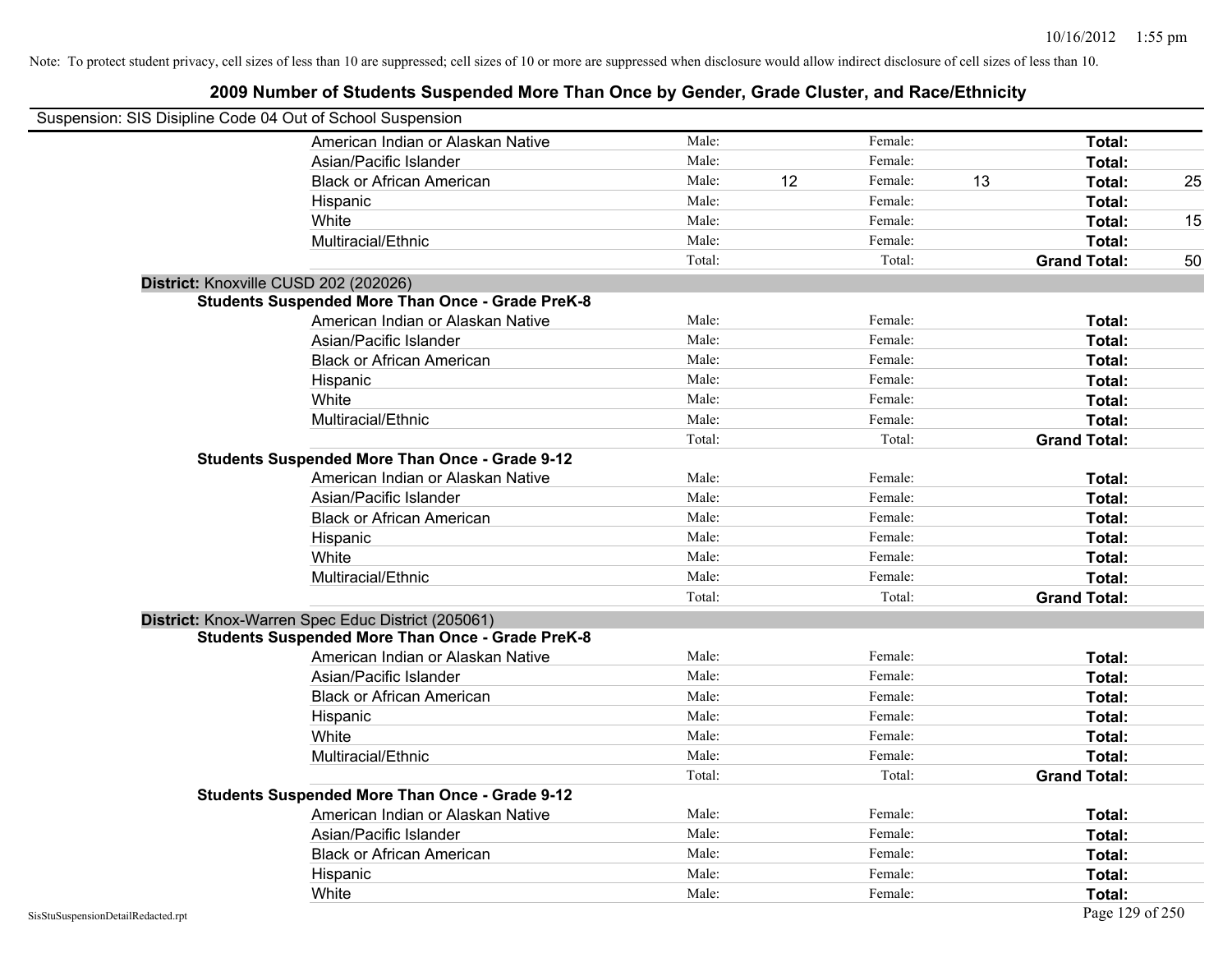|                           | Suspension: SIS Disipline Code 04 Out of School Suspension |        |         |                     |    |
|---------------------------|------------------------------------------------------------|--------|---------|---------------------|----|
|                           | Multiracial/Ethnic                                         | Male:  | Female: | Total:              |    |
|                           |                                                            | Total: | Total:  | <b>Grand Total:</b> |    |
|                           | <b>District:</b> R O W V A CUSD 208 (208026)               |        |         |                     |    |
|                           | <b>Students Suspended More Than Once - Grade PreK-8</b>    |        |         |                     |    |
|                           | American Indian or Alaskan Native                          | Male:  | Female: | Total:              |    |
|                           | Asian/Pacific Islander                                     | Male:  | Female: | Total:              |    |
|                           | <b>Black or African American</b>                           | Male:  | Female: | Total:              |    |
|                           | Hispanic                                                   | Male:  | Female: | Total:              |    |
|                           | White                                                      | Male:  | Female: | Total:              |    |
|                           | Multiracial/Ethnic                                         | Male:  | Female: | Total:              |    |
|                           |                                                            | Total: | Total:  | <b>Grand Total:</b> |    |
|                           | <b>Students Suspended More Than Once - Grade 9-12</b>      |        |         |                     |    |
|                           | American Indian or Alaskan Native                          | Male:  | Female: | Total:              |    |
|                           | Asian/Pacific Islander                                     | Male:  | Female: | Total:              |    |
|                           | <b>Black or African American</b>                           | Male:  | Female: | Total:              |    |
|                           | Hispanic                                                   | Male:  | Female: | Total:              |    |
|                           | White                                                      | Male:  | Female: | Total:              | 11 |
|                           | Multiracial/Ethnic                                         | Male:  | Female: | Total:              |    |
|                           |                                                            | Total: | Total:  | <b>Grand Total:</b> |    |
|                           | District: Williamsfield CUSD 210 (210026)                  |        |         |                     |    |
|                           | <b>Students Suspended More Than Once - Grade PreK-8</b>    |        |         |                     |    |
|                           | American Indian or Alaskan Native                          | Male:  | Female: | Total:              |    |
|                           | Asian/Pacific Islander                                     | Male:  | Female: | Total:              |    |
|                           | <b>Black or African American</b>                           | Male:  | Female: | Total:              |    |
|                           | Hispanic                                                   | Male:  | Female: | Total:              |    |
|                           | White                                                      | Male:  | Female: | Total:              |    |
|                           | Multiracial/Ethnic                                         | Male:  | Female: | Total:              |    |
|                           |                                                            | Total: | Total:  | <b>Grand Total:</b> |    |
|                           |                                                            |        |         |                     |    |
| Region: La Salle ROE (35) |                                                            |        |         |                     |    |
| County: Lasalle (050)     |                                                            |        |         |                     |    |
|                           | District: Earlville CUSD 9 (009026)                        |        |         |                     |    |
|                           | <b>Students Suspended More Than Once - Grade PreK-8</b>    |        |         |                     |    |
|                           | American Indian or Alaskan Native                          | Male:  | Female: | Total:              |    |
|                           | Asian/Pacific Islander                                     | Male:  | Female: | Total:              |    |
|                           | <b>Black or African American</b>                           | Male:  | Female: | Total:              |    |
|                           | Hispanic                                                   | Male:  | Female: | Total:              |    |
|                           | White                                                      | Male:  | Female: | Total:              |    |
|                           |                                                            |        |         |                     |    |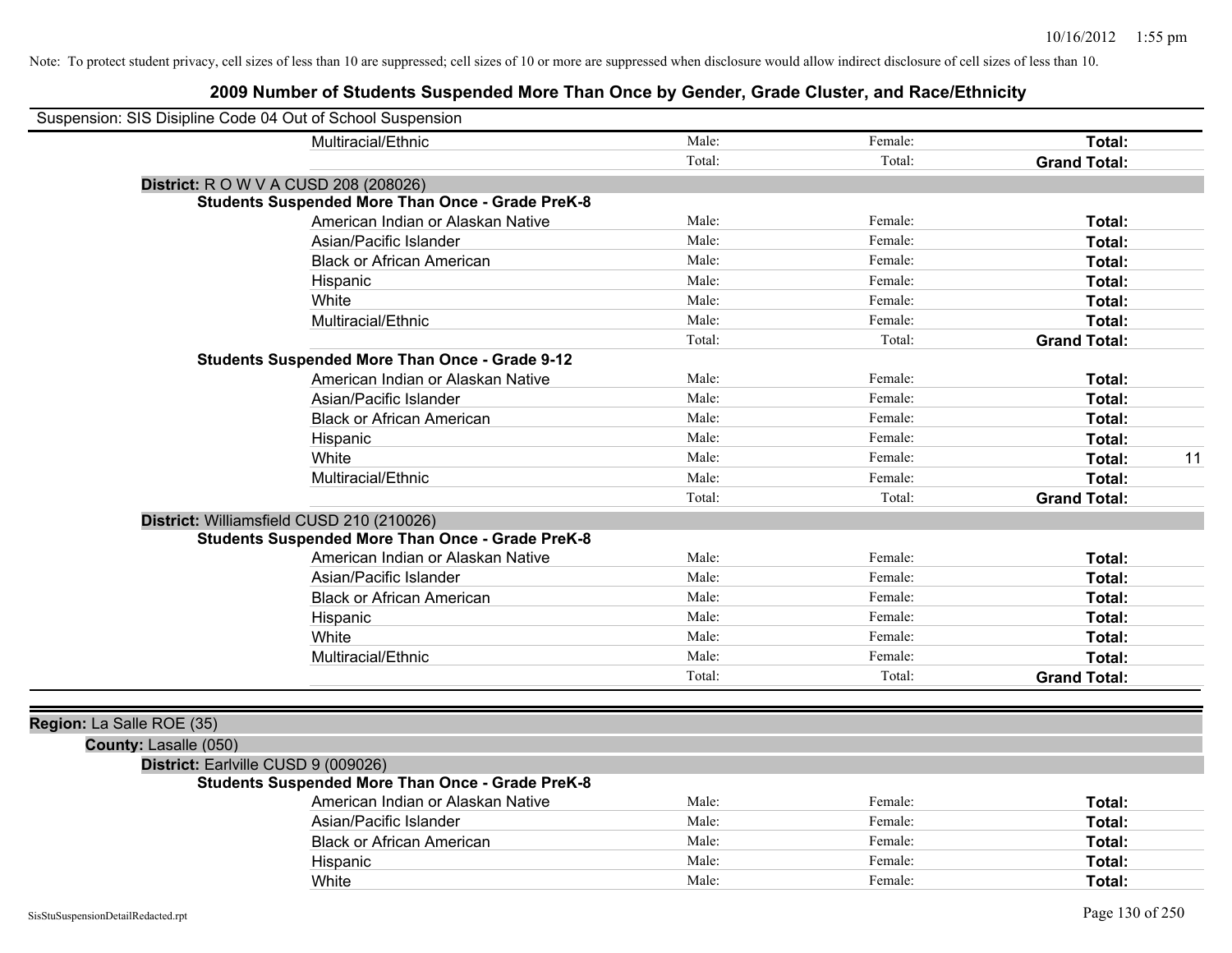| Male:                                                                                                                                                                                                                                                                                                                                                                                                                                                                                                                                                                                                                                                                                                                                                                                                                                                                                                                                                                                                   |                                                                                                                     | Female: |                                                                                    | Total:              |                                                                                                                                      |
|---------------------------------------------------------------------------------------------------------------------------------------------------------------------------------------------------------------------------------------------------------------------------------------------------------------------------------------------------------------------------------------------------------------------------------------------------------------------------------------------------------------------------------------------------------------------------------------------------------------------------------------------------------------------------------------------------------------------------------------------------------------------------------------------------------------------------------------------------------------------------------------------------------------------------------------------------------------------------------------------------------|---------------------------------------------------------------------------------------------------------------------|---------|------------------------------------------------------------------------------------|---------------------|--------------------------------------------------------------------------------------------------------------------------------------|
| Total:                                                                                                                                                                                                                                                                                                                                                                                                                                                                                                                                                                                                                                                                                                                                                                                                                                                                                                                                                                                                  |                                                                                                                     | Total:  |                                                                                    | <b>Grand Total:</b> |                                                                                                                                      |
|                                                                                                                                                                                                                                                                                                                                                                                                                                                                                                                                                                                                                                                                                                                                                                                                                                                                                                                                                                                                         |                                                                                                                     |         |                                                                                    |                     |                                                                                                                                      |
| Male:                                                                                                                                                                                                                                                                                                                                                                                                                                                                                                                                                                                                                                                                                                                                                                                                                                                                                                                                                                                                   |                                                                                                                     | Female: |                                                                                    | Total:              |                                                                                                                                      |
| Male:                                                                                                                                                                                                                                                                                                                                                                                                                                                                                                                                                                                                                                                                                                                                                                                                                                                                                                                                                                                                   |                                                                                                                     | Female: |                                                                                    | Total:              |                                                                                                                                      |
| Male:                                                                                                                                                                                                                                                                                                                                                                                                                                                                                                                                                                                                                                                                                                                                                                                                                                                                                                                                                                                                   |                                                                                                                     | Female: |                                                                                    | Total:              |                                                                                                                                      |
| Male:                                                                                                                                                                                                                                                                                                                                                                                                                                                                                                                                                                                                                                                                                                                                                                                                                                                                                                                                                                                                   |                                                                                                                     | Female: |                                                                                    | Total:              |                                                                                                                                      |
| Male:                                                                                                                                                                                                                                                                                                                                                                                                                                                                                                                                                                                                                                                                                                                                                                                                                                                                                                                                                                                                   |                                                                                                                     | Female: |                                                                                    | Total:              |                                                                                                                                      |
| Male:                                                                                                                                                                                                                                                                                                                                                                                                                                                                                                                                                                                                                                                                                                                                                                                                                                                                                                                                                                                                   |                                                                                                                     | Female: |                                                                                    | Total:              |                                                                                                                                      |
| Total:                                                                                                                                                                                                                                                                                                                                                                                                                                                                                                                                                                                                                                                                                                                                                                                                                                                                                                                                                                                                  |                                                                                                                     | Total:  |                                                                                    | <b>Grand Total:</b> |                                                                                                                                      |
|                                                                                                                                                                                                                                                                                                                                                                                                                                                                                                                                                                                                                                                                                                                                                                                                                                                                                                                                                                                                         |                                                                                                                     |         |                                                                                    |                     |                                                                                                                                      |
|                                                                                                                                                                                                                                                                                                                                                                                                                                                                                                                                                                                                                                                                                                                                                                                                                                                                                                                                                                                                         |                                                                                                                     |         |                                                                                    |                     |                                                                                                                                      |
| Male:                                                                                                                                                                                                                                                                                                                                                                                                                                                                                                                                                                                                                                                                                                                                                                                                                                                                                                                                                                                                   |                                                                                                                     | Female: |                                                                                    | Total:              |                                                                                                                                      |
| Male:                                                                                                                                                                                                                                                                                                                                                                                                                                                                                                                                                                                                                                                                                                                                                                                                                                                                                                                                                                                                   |                                                                                                                     | Female: |                                                                                    | Total:              |                                                                                                                                      |
| Male:                                                                                                                                                                                                                                                                                                                                                                                                                                                                                                                                                                                                                                                                                                                                                                                                                                                                                                                                                                                                   |                                                                                                                     | Female: |                                                                                    | Total:              |                                                                                                                                      |
| Male:                                                                                                                                                                                                                                                                                                                                                                                                                                                                                                                                                                                                                                                                                                                                                                                                                                                                                                                                                                                                   |                                                                                                                     | Female: |                                                                                    | Total:              |                                                                                                                                      |
| Male:                                                                                                                                                                                                                                                                                                                                                                                                                                                                                                                                                                                                                                                                                                                                                                                                                                                                                                                                                                                                   |                                                                                                                     | Female: |                                                                                    | Total:              |                                                                                                                                      |
| Male:                                                                                                                                                                                                                                                                                                                                                                                                                                                                                                                                                                                                                                                                                                                                                                                                                                                                                                                                                                                                   |                                                                                                                     | Female: |                                                                                    | Total:              |                                                                                                                                      |
| Total:                                                                                                                                                                                                                                                                                                                                                                                                                                                                                                                                                                                                                                                                                                                                                                                                                                                                                                                                                                                                  |                                                                                                                     | Total:  |                                                                                    | <b>Grand Total:</b> | 11                                                                                                                                   |
|                                                                                                                                                                                                                                                                                                                                                                                                                                                                                                                                                                                                                                                                                                                                                                                                                                                                                                                                                                                                         |                                                                                                                     |         |                                                                                    |                     |                                                                                                                                      |
|                                                                                                                                                                                                                                                                                                                                                                                                                                                                                                                                                                                                                                                                                                                                                                                                                                                                                                                                                                                                         |                                                                                                                     |         |                                                                                    |                     |                                                                                                                                      |
| Male:                                                                                                                                                                                                                                                                                                                                                                                                                                                                                                                                                                                                                                                                                                                                                                                                                                                                                                                                                                                                   |                                                                                                                     | Female: |                                                                                    | Total:              |                                                                                                                                      |
|                                                                                                                                                                                                                                                                                                                                                                                                                                                                                                                                                                                                                                                                                                                                                                                                                                                                                                                                                                                                         |                                                                                                                     |         |                                                                                    |                     |                                                                                                                                      |
|                                                                                                                                                                                                                                                                                                                                                                                                                                                                                                                                                                                                                                                                                                                                                                                                                                                                                                                                                                                                         |                                                                                                                     | Female: |                                                                                    |                     |                                                                                                                                      |
|                                                                                                                                                                                                                                                                                                                                                                                                                                                                                                                                                                                                                                                                                                                                                                                                                                                                                                                                                                                                         |                                                                                                                     | Female: |                                                                                    | Total:              | 25                                                                                                                                   |
|                                                                                                                                                                                                                                                                                                                                                                                                                                                                                                                                                                                                                                                                                                                                                                                                                                                                                                                                                                                                         |                                                                                                                     | Female: |                                                                                    |                     | 66                                                                                                                                   |
|                                                                                                                                                                                                                                                                                                                                                                                                                                                                                                                                                                                                                                                                                                                                                                                                                                                                                                                                                                                                         |                                                                                                                     | Female: |                                                                                    |                     |                                                                                                                                      |
|                                                                                                                                                                                                                                                                                                                                                                                                                                                                                                                                                                                                                                                                                                                                                                                                                                                                                                                                                                                                         |                                                                                                                     |         |                                                                                    |                     |                                                                                                                                      |
|                                                                                                                                                                                                                                                                                                                                                                                                                                                                                                                                                                                                                                                                                                                                                                                                                                                                                                                                                                                                         |                                                                                                                     |         |                                                                                    |                     |                                                                                                                                      |
|                                                                                                                                                                                                                                                                                                                                                                                                                                                                                                                                                                                                                                                                                                                                                                                                                                                                                                                                                                                                         |                                                                                                                     |         |                                                                                    |                     |                                                                                                                                      |
|                                                                                                                                                                                                                                                                                                                                                                                                                                                                                                                                                                                                                                                                                                                                                                                                                                                                                                                                                                                                         |                                                                                                                     |         |                                                                                    |                     |                                                                                                                                      |
|                                                                                                                                                                                                                                                                                                                                                                                                                                                                                                                                                                                                                                                                                                                                                                                                                                                                                                                                                                                                         |                                                                                                                     |         |                                                                                    |                     |                                                                                                                                      |
|                                                                                                                                                                                                                                                                                                                                                                                                                                                                                                                                                                                                                                                                                                                                                                                                                                                                                                                                                                                                         |                                                                                                                     |         |                                                                                    |                     |                                                                                                                                      |
|                                                                                                                                                                                                                                                                                                                                                                                                                                                                                                                                                                                                                                                                                                                                                                                                                                                                                                                                                                                                         |                                                                                                                     | Female: |                                                                                    | Total:              |                                                                                                                                      |
|                                                                                                                                                                                                                                                                                                                                                                                                                                                                                                                                                                                                                                                                                                                                                                                                                                                                                                                                                                                                         |                                                                                                                     |         |                                                                                    |                     |                                                                                                                                      |
|                                                                                                                                                                                                                                                                                                                                                                                                                                                                                                                                                                                                                                                                                                                                                                                                                                                                                                                                                                                                         |                                                                                                                     |         |                                                                                    |                     |                                                                                                                                      |
|                                                                                                                                                                                                                                                                                                                                                                                                                                                                                                                                                                                                                                                                                                                                                                                                                                                                                                                                                                                                         |                                                                                                                     |         |                                                                                    |                     |                                                                                                                                      |
| Suspension: SIS Disipline Code 04 Out of School Suspension<br>Multiracial/Ethnic<br><b>Students Suspended More Than Once - Grade 9-12</b><br>American Indian or Alaskan Native<br>Asian/Pacific Islander<br><b>Black or African American</b><br>Hispanic<br>Multiracial/Ethnic<br>District: La Salle ESD 122 (122002)<br><b>Students Suspended More Than Once - Grade PreK-8</b><br>American Indian or Alaskan Native<br>Asian/Pacific Islander<br><b>Black or African American</b><br>Hispanic<br>Multiracial/Ethnic<br>District: La Salle-Peru Twp HSD 120 (120017)<br><b>Students Suspended More Than Once - Grade 9-12</b><br>American Indian or Alaskan Native<br>Asian/Pacific Islander<br><b>Black or African American</b><br>Hispanic<br>Multiracial/Ethnic<br>District: Leland CUSD 1 (001026)<br><b>Students Suspended More Than Once - Grade PreK-8</b><br>American Indian or Alaskan Native<br>Asian/Pacific Islander<br><b>Black or African American</b><br>Hispanic<br>Multiracial/Ethnic | Male:<br>Male:<br>Male:<br>Male:<br>Male:<br>Total:<br>Male:<br>Male:<br>Male:<br>Male:<br>Male:<br>Male:<br>Total: | 39      | Female:<br>Total:<br>Female:<br>Female:<br>Female:<br>Female:<br>Female:<br>Total: | 27                  | Total:<br>Total:<br>Total:<br>Total:<br><b>Grand Total:</b><br>Total:<br>Total:<br>Total:<br>Total:<br>Total:<br><b>Grand Total:</b> |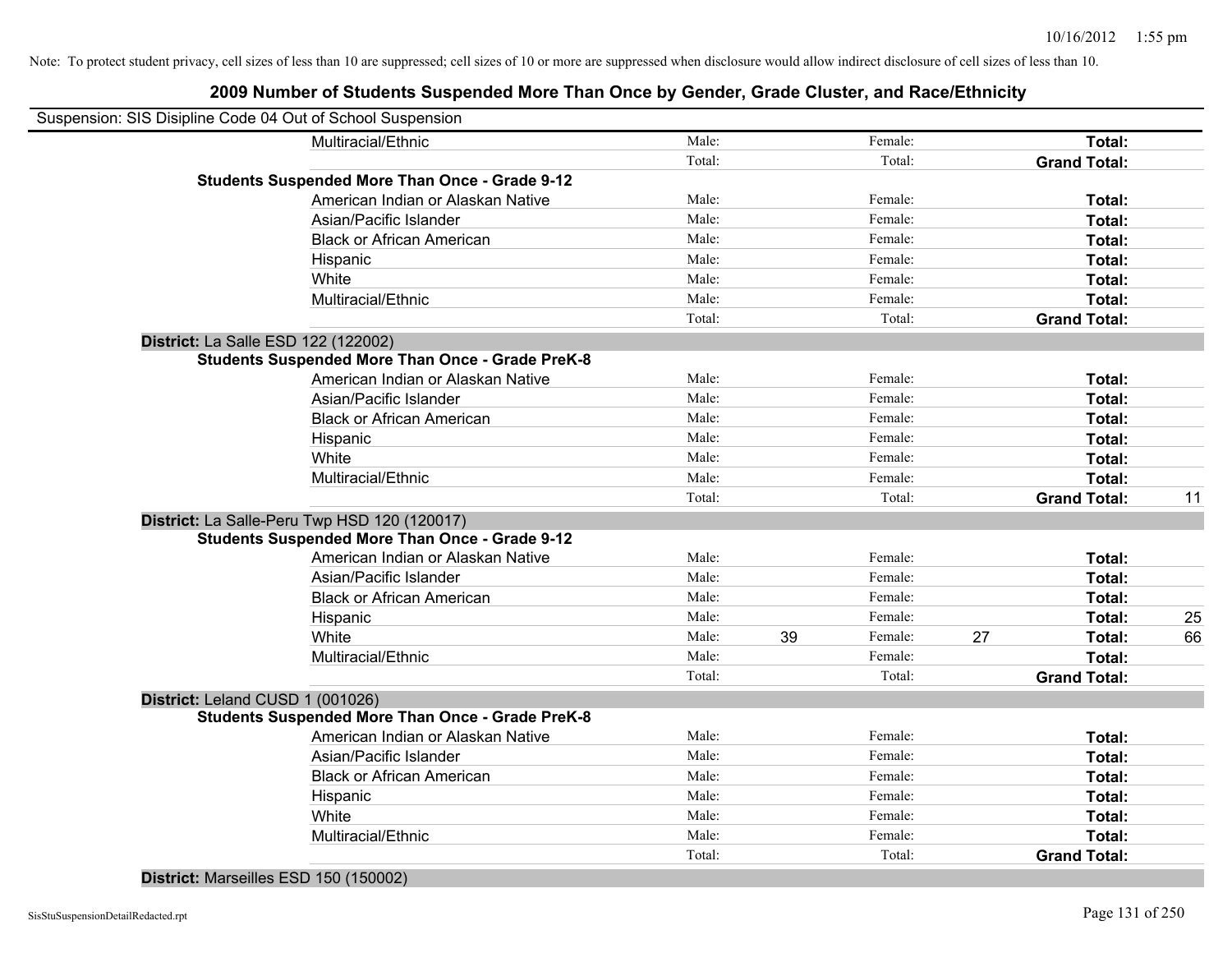| Suspension: SIS Disipline Code 04 Out of School Suspension |        |         |                     |    |
|------------------------------------------------------------|--------|---------|---------------------|----|
| <b>Students Suspended More Than Once - Grade PreK-8</b>    |        |         |                     |    |
| American Indian or Alaskan Native                          | Male:  | Female: | Total:              |    |
| Asian/Pacific Islander                                     | Male:  | Female: | Total:              |    |
| <b>Black or African American</b>                           | Male:  | Female: | Total:              |    |
| Hispanic                                                   | Male:  | Female: | Total:              |    |
| White                                                      | Male:  | Female: | Total:              |    |
| Multiracial/Ethnic                                         | Male:  | Female: | Total:              |    |
|                                                            | Total: | Total:  | <b>Grand Total:</b> |    |
| District: Mendota CCSD 289 (289004)                        |        |         |                     |    |
| <b>Students Suspended More Than Once - Grade PreK-8</b>    |        |         |                     |    |
| American Indian or Alaskan Native                          | Male:  | Female: | Total:              |    |
| Asian/Pacific Islander                                     | Male:  | Female: | Total:              |    |
| <b>Black or African American</b>                           | Male:  | Female: | Total:              |    |
| Hispanic                                                   | Male:  | Female: | Total:              |    |
| White                                                      | Male:  | Female: | Total:              |    |
| Multiracial/Ethnic                                         | Male:  | Female: | Total:              |    |
|                                                            | Total: | Total:  | <b>Grand Total:</b> |    |
| District: Mendota Twp HSD 280 (280017)                     |        |         |                     |    |
| <b>Students Suspended More Than Once - Grade 9-12</b>      |        |         |                     |    |
| American Indian or Alaskan Native                          | Male:  | Female: | Total:              |    |
| Asian/Pacific Islander                                     | Male:  | Female: | Total:              |    |
| <b>Black or African American</b>                           | Male:  | Female: | Total:              |    |
| Hispanic                                                   | Male:  | Female: | Total:              | 17 |
| White                                                      | Male:  | Female: | Total:              | 19 |
| Multiracial/Ethnic                                         | Male:  | Female: | Total:              |    |
|                                                            | Total: | Total:  | <b>Grand Total:</b> |    |
| District: Miller Twp CCSD 210 (210004)                     |        |         |                     |    |
| <b>Students Suspended More Than Once - Grade PreK-8</b>    |        |         |                     |    |
| American Indian or Alaskan Native                          | Male:  | Female: | Total:              |    |
| Asian/Pacific Islander                                     | Male:  | Female: | Total:              |    |
| <b>Black or African American</b>                           | Male:  | Female: | Total:              |    |
| Hispanic                                                   | Male:  | Female: | Total:              |    |
| White                                                      | Male:  | Female: | Total:              |    |
| Multiracial/Ethnic                                         | Male:  | Female: | Total:              |    |
|                                                            | Total: | Total:  | <b>Grand Total:</b> |    |
| District: Oglesby ESD 125 (125002)                         |        |         |                     |    |
| <b>Students Suspended More Than Once - Grade PreK-8</b>    |        |         |                     |    |
| American Indian or Alaskan Native                          | Male:  | Female: | Total:              |    |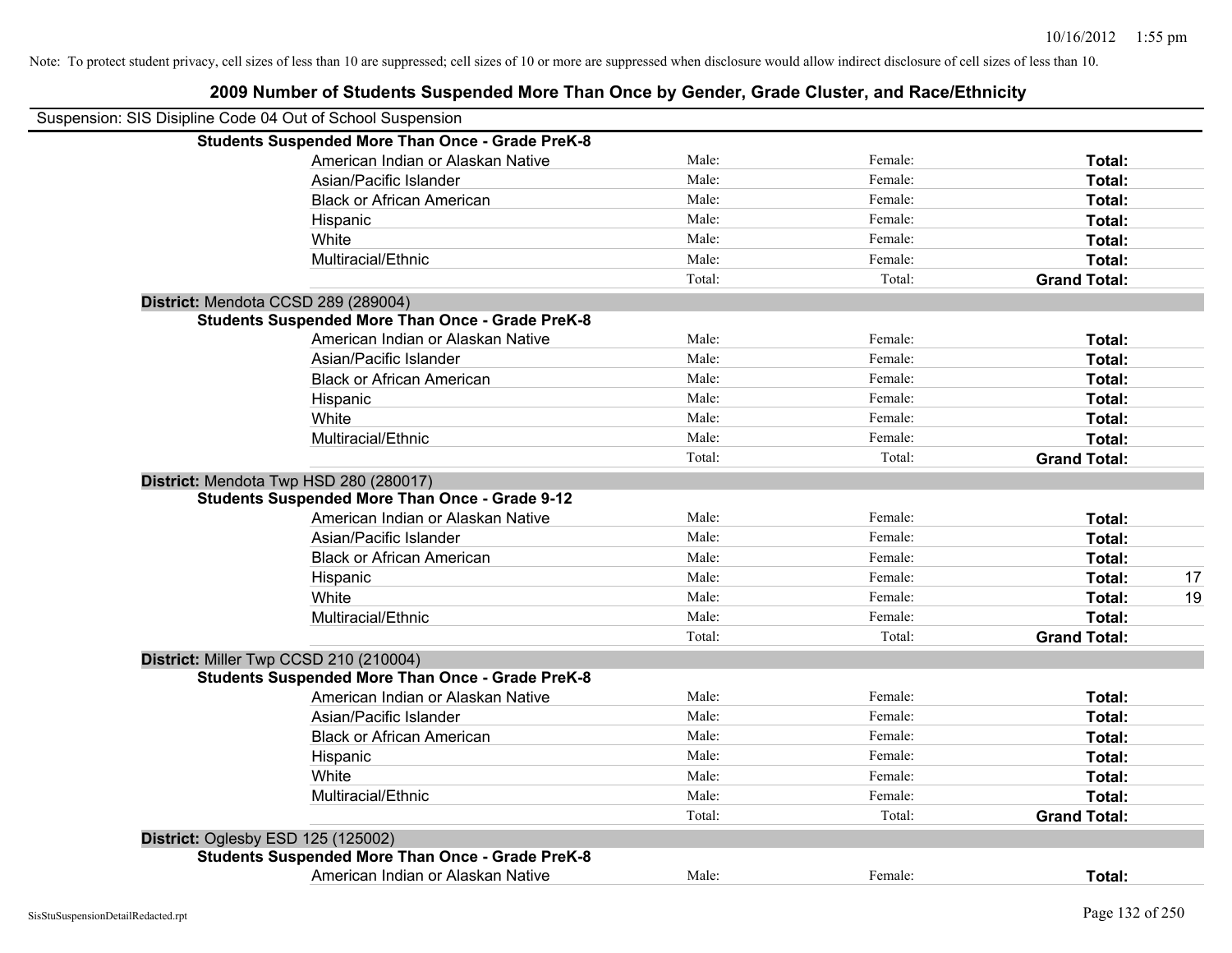| Suspension: SIS Disipline Code 04 Out of School Suspension |                                                         |        |    |         |    |                     |     |
|------------------------------------------------------------|---------------------------------------------------------|--------|----|---------|----|---------------------|-----|
|                                                            | Asian/Pacific Islander                                  | Male:  |    | Female: |    | Total:              |     |
|                                                            | <b>Black or African American</b>                        | Male:  |    | Female: |    | Total:              |     |
|                                                            | Hispanic                                                | Male:  |    | Female: |    | Total:              |     |
|                                                            | White                                                   | Male:  |    | Female: |    | Total:              |     |
|                                                            | Multiracial/Ethnic                                      | Male:  |    | Female: |    | Total:              |     |
|                                                            |                                                         | Total: |    | Total:  |    | <b>Grand Total:</b> |     |
|                                                            | District: Ottawa ESD 141 (141002)                       |        |    |         |    |                     |     |
|                                                            | <b>Students Suspended More Than Once - Grade PreK-8</b> |        |    |         |    |                     |     |
|                                                            | American Indian or Alaskan Native                       | Male:  |    | Female: |    | Total:              |     |
|                                                            | Asian/Pacific Islander                                  | Male:  |    | Female: |    | Total:              |     |
|                                                            | <b>Black or African American</b>                        | Male:  |    | Female: |    | Total:              |     |
|                                                            | Hispanic                                                | Male:  |    | Female: |    | Total:              |     |
|                                                            | White                                                   | Male:  |    | Female: |    | Total:              | 21  |
|                                                            | Multiracial/Ethnic                                      | Male:  |    | Female: |    | Total:              |     |
|                                                            |                                                         | Total: |    | Total:  |    | <b>Grand Total:</b> |     |
|                                                            | District: Ottawa Twp HSD 140 (140017)                   |        |    |         |    |                     |     |
|                                                            | <b>Students Suspended More Than Once - Grade 9-12</b>   |        |    |         |    |                     |     |
|                                                            | American Indian or Alaskan Native                       | Male:  |    | Female: |    | Total:              |     |
|                                                            | Asian/Pacific Islander                                  | Male:  |    | Female: |    | Total:              |     |
|                                                            | <b>Black or African American</b>                        | Male:  |    | Female: |    | Total:              |     |
|                                                            | Hispanic                                                | Male:  |    | Female: |    | Total:              | 11  |
|                                                            | White                                                   | Male:  | 71 | Female: | 29 | Total:              | 100 |
|                                                            | Multiracial/Ethnic                                      | Male:  |    | Female: |    | Total:              |     |
|                                                            |                                                         | Total: |    | Total:  |    | <b>Grand Total:</b> | 123 |
| District: Peru ESD 124 (124002)                            |                                                         |        |    |         |    |                     |     |
|                                                            | <b>Students Suspended More Than Once - Grade PreK-8</b> |        |    |         |    |                     |     |
|                                                            | American Indian or Alaskan Native                       | Male:  |    | Female: |    | Total:              |     |
|                                                            | Asian/Pacific Islander                                  | Male:  |    | Female: |    | Total:              |     |
|                                                            | <b>Black or African American</b>                        | Male:  |    | Female: |    | Total:              |     |
|                                                            | Hispanic                                                | Male:  |    | Female: |    | Total:              |     |
|                                                            | White                                                   | Male:  |    | Female: |    | Total:              |     |
|                                                            | Multiracial/Ethnic                                      | Male:  |    | Female: |    | Total:              |     |
|                                                            |                                                         | Total: |    | Total:  |    | <b>Grand Total:</b> |     |
|                                                            | District: Seneca Twp HSD 160 (160017)                   |        |    |         |    |                     |     |
|                                                            | <b>Students Suspended More Than Once - Grade 9-12</b>   |        |    |         |    |                     |     |
|                                                            | American Indian or Alaskan Native                       | Male:  |    | Female: |    | Total:              |     |
|                                                            | Asian/Pacific Islander                                  | Male:  |    | Female: |    | Total:              |     |
|                                                            | <b>Black or African American</b>                        | Male:  |    | Female: |    | Total:              |     |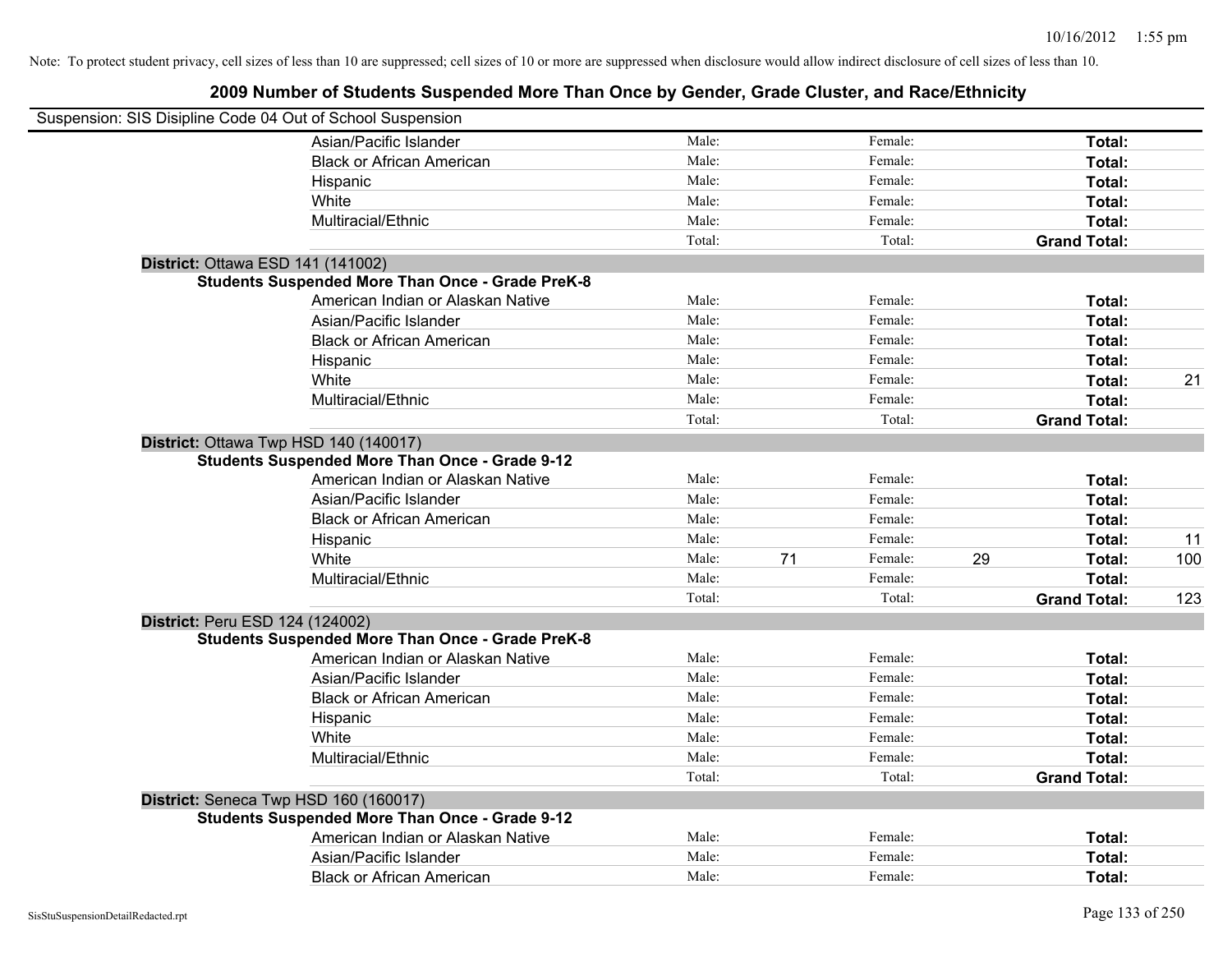| Suspension: SIS Disipline Code 04 Out of School Suspension |                                                         |        |    |         |    |                     |    |
|------------------------------------------------------------|---------------------------------------------------------|--------|----|---------|----|---------------------|----|
|                                                            | Hispanic                                                | Male:  |    | Female: |    | Total:              |    |
|                                                            | White                                                   | Male:  |    | Female: |    | Total:              |    |
|                                                            | Multiracial/Ethnic                                      | Male:  |    | Female: |    | Total:              |    |
|                                                            |                                                         | Total: |    | Total:  |    | <b>Grand Total:</b> |    |
| District: Serena CUSD 2 (002026)                           |                                                         |        |    |         |    |                     |    |
|                                                            | <b>Students Suspended More Than Once - Grade PreK-8</b> |        |    |         |    |                     |    |
|                                                            | American Indian or Alaskan Native                       | Male:  |    | Female: |    | Total:              |    |
|                                                            | Asian/Pacific Islander                                  | Male:  |    | Female: |    | Total:              |    |
|                                                            | <b>Black or African American</b>                        | Male:  |    | Female: |    | Total:              |    |
|                                                            | Hispanic                                                | Male:  |    | Female: |    | Total:              |    |
|                                                            | White                                                   | Male:  |    | Female: |    | Total:              |    |
|                                                            | Multiracial/Ethnic                                      | Male:  |    | Female: |    | Total:              |    |
|                                                            |                                                         | Total: |    | Total:  |    | <b>Grand Total:</b> |    |
|                                                            | <b>Students Suspended More Than Once - Grade 9-12</b>   |        |    |         |    |                     |    |
|                                                            | American Indian or Alaskan Native                       | Male:  |    | Female: |    | Total:              |    |
|                                                            | Asian/Pacific Islander                                  | Male:  |    | Female: |    | Total:              |    |
|                                                            | <b>Black or African American</b>                        | Male:  |    | Female: |    | Total:              |    |
|                                                            | Hispanic                                                | Male:  |    | Female: |    | Total:              |    |
|                                                            | White                                                   | Male:  |    | Female: |    | Total:              |    |
|                                                            | Multiracial/Ethnic                                      | Male:  |    | Female: |    | Total:              |    |
|                                                            |                                                         | Total: |    | Total:  |    | <b>Grand Total:</b> |    |
| District: Streator ESD 44 (044002)                         |                                                         |        |    |         |    |                     |    |
|                                                            | <b>Students Suspended More Than Once - Grade PreK-8</b> |        |    |         |    |                     |    |
|                                                            | American Indian or Alaskan Native                       | Male:  |    | Female: |    | Total:              |    |
|                                                            | Asian/Pacific Islander                                  | Male:  |    | Female: |    | Total:              |    |
|                                                            | <b>Black or African American</b>                        | Male:  |    | Female: |    | Total:              |    |
|                                                            | Hispanic                                                | Male:  |    | Female: |    | Total:              |    |
|                                                            | White                                                   | Male:  |    | Female: |    | Total:              | 20 |
|                                                            | Multiracial/Ethnic                                      | Male:  |    | Female: |    | Total:              |    |
|                                                            |                                                         | Total: | 22 | Total:  | 11 | <b>Grand Total:</b> | 33 |
| District: Streator Twp HSD 40 (040017)                     |                                                         |        |    |         |    |                     |    |
|                                                            | <b>Students Suspended More Than Once - Grade 9-12</b>   |        |    |         |    |                     |    |
|                                                            | American Indian or Alaskan Native                       | Male:  |    | Female: |    | Total:              |    |
|                                                            | Asian/Pacific Islander                                  | Male:  |    | Female: |    | Total:              |    |
|                                                            | <b>Black or African American</b>                        | Male:  |    | Female: |    | Total:              |    |
|                                                            | Hispanic                                                | Male:  |    | Female: |    | Total:              |    |
|                                                            | White                                                   | Male:  | 35 | Female: | 14 | Total:              | 49 |
|                                                            | Multiracial/Ethnic                                      | Male:  |    | Female: |    | Total:              |    |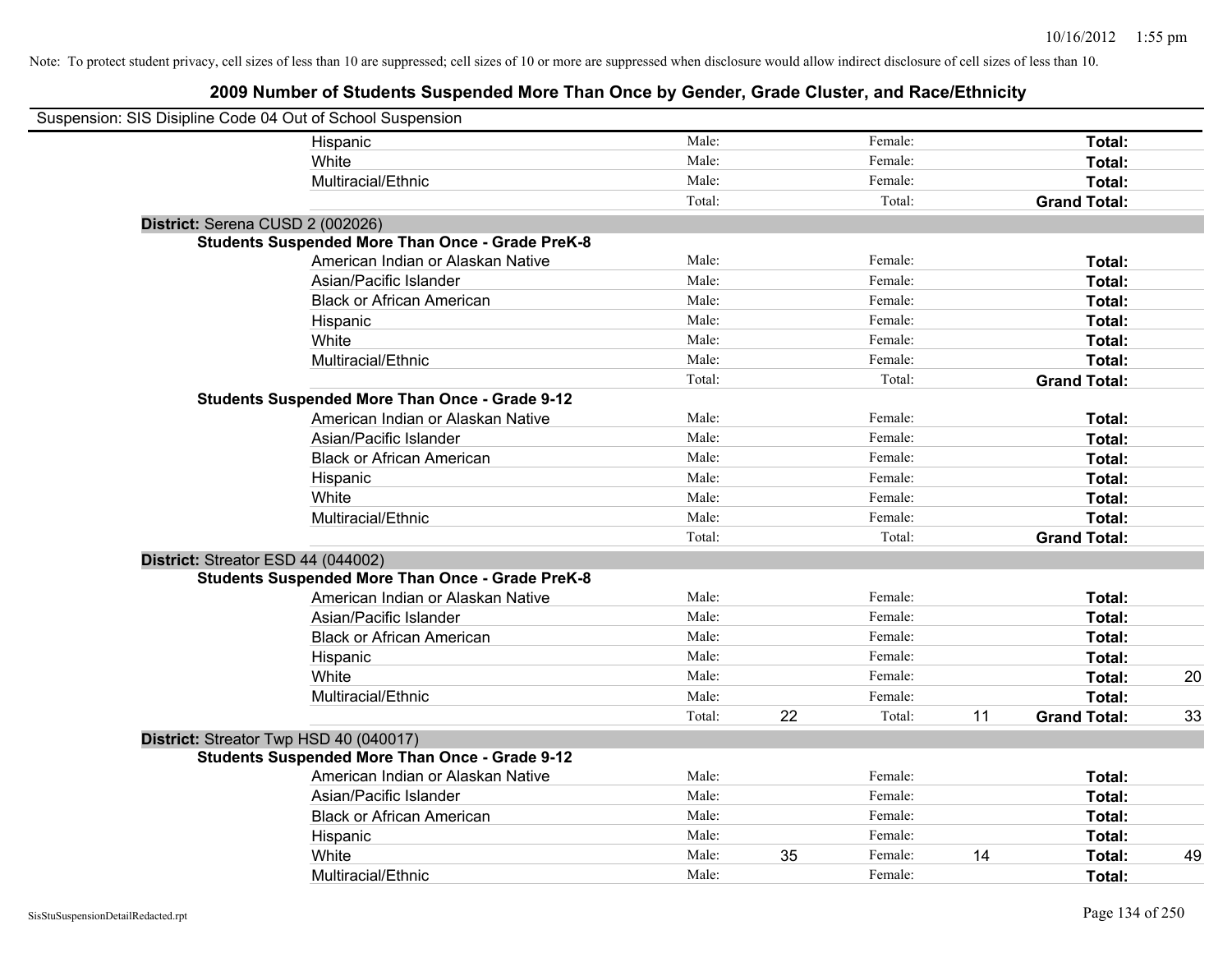|                       | Suspension: SIS Disipline Code 04 Out of School Suspension |        |         |                     |    |
|-----------------------|------------------------------------------------------------|--------|---------|---------------------|----|
|                       |                                                            | Total: | Total:  | <b>Grand Total:</b> | 67 |
|                       | District: Wallace CCSD 195 (195004)                        |        |         |                     |    |
|                       | <b>Students Suspended More Than Once - Grade PreK-8</b>    |        |         |                     |    |
|                       | American Indian or Alaskan Native                          | Male:  | Female: | Total:              |    |
|                       | Asian/Pacific Islander                                     | Male:  | Female: | Total:              |    |
|                       | <b>Black or African American</b>                           | Male:  | Female: | Total:              |    |
|                       | Hispanic                                                   | Male:  | Female: | Total:              |    |
|                       | White                                                      | Male:  | Female: | Total:              |    |
|                       | Multiracial/Ethnic                                         | Male:  | Female: | Total:              |    |
|                       |                                                            | Total: | Total:  | <b>Grand Total:</b> |    |
|                       | District: Waltham CCSD 185 (185004)                        |        |         |                     |    |
|                       | <b>Students Suspended More Than Once - Grade PreK-8</b>    |        |         |                     |    |
|                       | American Indian or Alaskan Native                          | Male:  | Female: | Total:              |    |
|                       | Asian/Pacific Islander                                     | Male:  | Female: | Total:              |    |
|                       | <b>Black or African American</b>                           | Male:  | Female: | Total:              |    |
|                       | Hispanic                                                   | Male:  | Female: | Total:              |    |
|                       | White                                                      | Male:  | Female: | Total:              |    |
|                       | Multiracial/Ethnic                                         | Male:  | Female: | Total:              |    |
|                       |                                                            | Total: | Total:  | <b>Grand Total:</b> |    |
|                       |                                                            |        |         |                     |    |
| Region: Lake ROE (34) |                                                            |        |         |                     |    |
| County: Lake (049)    |                                                            |        |         |                     |    |
|                       | District: Adlai E Stevenson HSD 125 (125013)               |        |         |                     |    |
|                       | <b>Students Suspended More Than Once - Grade 9-12</b>      |        |         |                     |    |
|                       | American Indian or Alaskan Native                          | Male:  | Female: | Total:              |    |
|                       | Asian/Pacific Islander                                     | Male:  | Female: | Total:              |    |
|                       | <b>Black or African American</b>                           | Male:  | Female: | <b>Total:</b>       |    |
|                       | Hispanic                                                   | Male:  | Female: | Total:              |    |
|                       | White                                                      | Male:  | Female: | Total:              | 19 |
|                       | Multiracial/Ethnic                                         | Male:  | Female: | Total:              |    |
|                       |                                                            | Total: | Total:  | <b>Grand Total:</b> |    |
|                       | District: Antioch CCSD 34 (034004)                         |        |         |                     |    |
|                       | <b>Students Suspended More Than Once - Grade PreK-8</b>    |        |         |                     |    |
|                       | American Indian or Alaskan Native                          | Male:  | Female: | Total:              |    |
|                       | Asian/Pacific Islander                                     | Male:  | Female: | Total:              |    |
|                       | <b>Black or African American</b>                           | Male:  | Female: | Total:              |    |
|                       | Hispanic                                                   | Male:  | Female: | Total:              |    |
|                       | White                                                      | Male:  | Female: | Total:              |    |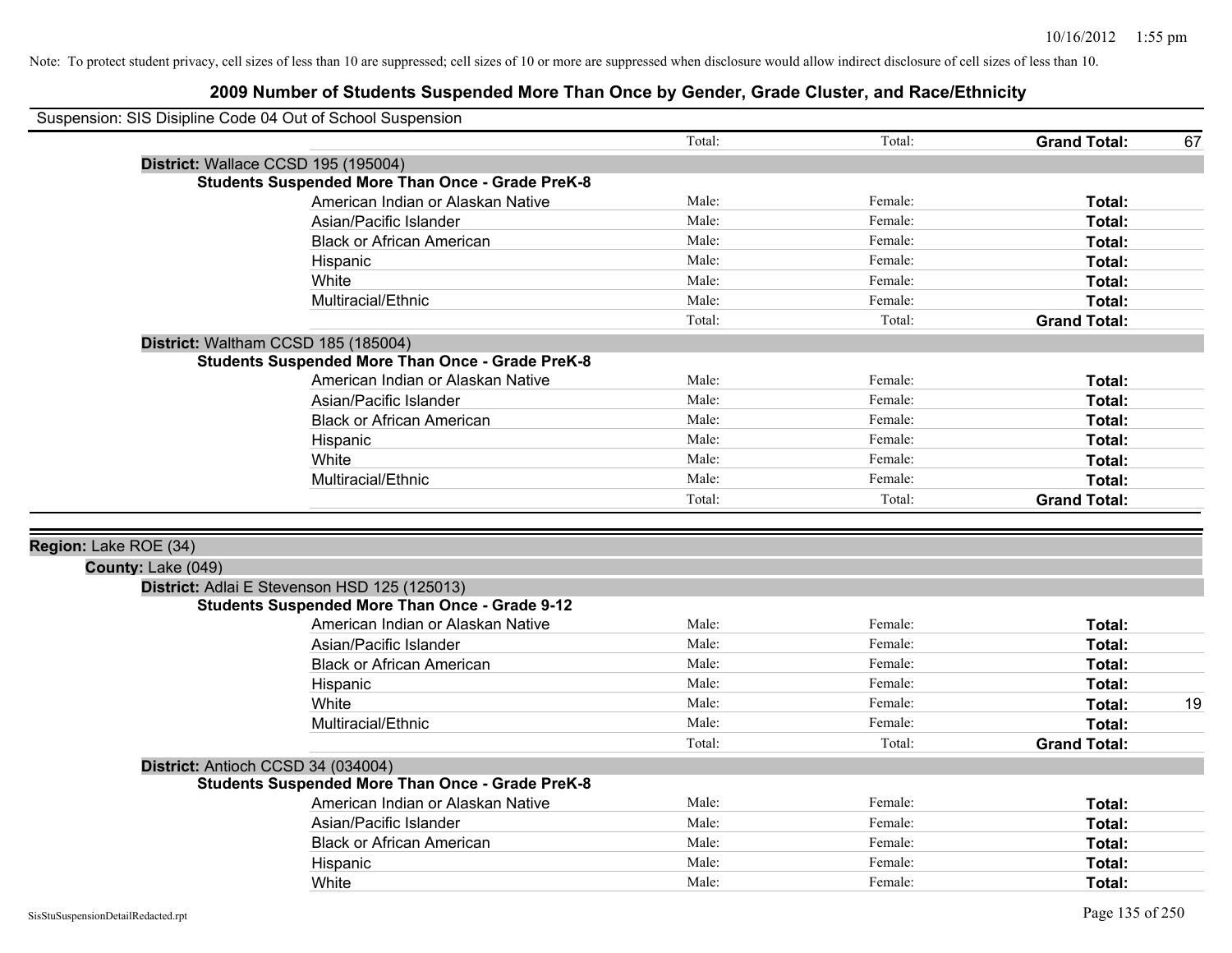| Multiracial/Ethnic<br>Male:<br>Female:<br>Total:<br>Total:<br>Total:<br><b>Grand Total:</b><br>District: Bannockburn SD 106 (106002)<br><b>Students Suspended More Than Once - Grade PreK-8</b><br>American Indian or Alaskan Native<br>Male:<br>Female:<br>Total:<br>Male:<br>Asian/Pacific Islander<br>Female:<br>Total:<br>Male:<br>Female:<br><b>Black or African American</b><br>Total:<br>Male:<br>Female:<br>Total:<br>Hispanic<br>White<br>Male:<br>Female:<br>Total:<br>Multiracial/Ethnic<br>Male:<br>Female:<br><b>Total:</b><br>Total:<br>Total:<br><b>Grand Total:</b><br>District: Barrington CUSD 220 (220026)<br><b>Students Suspended More Than Once - Grade PreK-8</b><br>American Indian or Alaskan Native<br>Male:<br>Female:<br>Total:<br>Male:<br>Female:<br>Asian/Pacific Islander<br>Total:<br>Male:<br>Female:<br>Total:<br><b>Black or African American</b><br>Male:<br>Female:<br>Total:<br>Hispanic<br>Male:<br>White<br>Female:<br>Total:<br>Multiracial/Ethnic<br>Male:<br>Female:<br><b>Total:</b><br>Total:<br>Total:<br><b>Grand Total:</b><br>Students Suspended More Than Once - Grade 9-12<br>Male:<br>Female:<br>American Indian or Alaskan Native<br>Total:<br>Male:<br>Female:<br>Asian/Pacific Islander<br>Total:<br>Male:<br>Female:<br><b>Black or African American</b><br>Total:<br>Male:<br>Female:<br>Total:<br>Hispanic<br>Male:<br>Female:<br>White<br><b>Total:</b><br>Male:<br>Female:<br><b>Total:</b><br>Multiracial/Ethnic<br>Total:<br>Total:<br><b>Grand Total:</b><br>District: Beach Park CCSD 3 (003004)<br><b>Students Suspended More Than Once - Grade PreK-8</b><br>American Indian or Alaskan Native<br>Male:<br>Female:<br>Total:<br>Male:<br>Female:<br>Asian/Pacific Islander<br>Total:<br><b>Black or African American</b><br>Male:<br>Female:<br>Total:<br>Male:<br>Female:<br>Hispanic<br>Total:<br>White<br>Male:<br>Female:<br><b>Total:</b><br>Multiracial/Ethnic<br>Male:<br>Female:<br><b>Total:</b><br>Total:<br>Total:<br><b>Grand Total:</b> | Suspension: SIS Disipline Code 04 Out of School Suspension |  |    |
|-------------------------------------------------------------------------------------------------------------------------------------------------------------------------------------------------------------------------------------------------------------------------------------------------------------------------------------------------------------------------------------------------------------------------------------------------------------------------------------------------------------------------------------------------------------------------------------------------------------------------------------------------------------------------------------------------------------------------------------------------------------------------------------------------------------------------------------------------------------------------------------------------------------------------------------------------------------------------------------------------------------------------------------------------------------------------------------------------------------------------------------------------------------------------------------------------------------------------------------------------------------------------------------------------------------------------------------------------------------------------------------------------------------------------------------------------------------------------------------------------------------------------------------------------------------------------------------------------------------------------------------------------------------------------------------------------------------------------------------------------------------------------------------------------------------------------------------------------------------------------------------------------------------------------------------------------------------------------------------------------------------------------|------------------------------------------------------------|--|----|
|                                                                                                                                                                                                                                                                                                                                                                                                                                                                                                                                                                                                                                                                                                                                                                                                                                                                                                                                                                                                                                                                                                                                                                                                                                                                                                                                                                                                                                                                                                                                                                                                                                                                                                                                                                                                                                                                                                                                                                                                                         |                                                            |  |    |
|                                                                                                                                                                                                                                                                                                                                                                                                                                                                                                                                                                                                                                                                                                                                                                                                                                                                                                                                                                                                                                                                                                                                                                                                                                                                                                                                                                                                                                                                                                                                                                                                                                                                                                                                                                                                                                                                                                                                                                                                                         |                                                            |  | 10 |
|                                                                                                                                                                                                                                                                                                                                                                                                                                                                                                                                                                                                                                                                                                                                                                                                                                                                                                                                                                                                                                                                                                                                                                                                                                                                                                                                                                                                                                                                                                                                                                                                                                                                                                                                                                                                                                                                                                                                                                                                                         |                                                            |  |    |
|                                                                                                                                                                                                                                                                                                                                                                                                                                                                                                                                                                                                                                                                                                                                                                                                                                                                                                                                                                                                                                                                                                                                                                                                                                                                                                                                                                                                                                                                                                                                                                                                                                                                                                                                                                                                                                                                                                                                                                                                                         |                                                            |  |    |
|                                                                                                                                                                                                                                                                                                                                                                                                                                                                                                                                                                                                                                                                                                                                                                                                                                                                                                                                                                                                                                                                                                                                                                                                                                                                                                                                                                                                                                                                                                                                                                                                                                                                                                                                                                                                                                                                                                                                                                                                                         |                                                            |  |    |
|                                                                                                                                                                                                                                                                                                                                                                                                                                                                                                                                                                                                                                                                                                                                                                                                                                                                                                                                                                                                                                                                                                                                                                                                                                                                                                                                                                                                                                                                                                                                                                                                                                                                                                                                                                                                                                                                                                                                                                                                                         |                                                            |  |    |
|                                                                                                                                                                                                                                                                                                                                                                                                                                                                                                                                                                                                                                                                                                                                                                                                                                                                                                                                                                                                                                                                                                                                                                                                                                                                                                                                                                                                                                                                                                                                                                                                                                                                                                                                                                                                                                                                                                                                                                                                                         |                                                            |  |    |
|                                                                                                                                                                                                                                                                                                                                                                                                                                                                                                                                                                                                                                                                                                                                                                                                                                                                                                                                                                                                                                                                                                                                                                                                                                                                                                                                                                                                                                                                                                                                                                                                                                                                                                                                                                                                                                                                                                                                                                                                                         |                                                            |  |    |
|                                                                                                                                                                                                                                                                                                                                                                                                                                                                                                                                                                                                                                                                                                                                                                                                                                                                                                                                                                                                                                                                                                                                                                                                                                                                                                                                                                                                                                                                                                                                                                                                                                                                                                                                                                                                                                                                                                                                                                                                                         |                                                            |  |    |
|                                                                                                                                                                                                                                                                                                                                                                                                                                                                                                                                                                                                                                                                                                                                                                                                                                                                                                                                                                                                                                                                                                                                                                                                                                                                                                                                                                                                                                                                                                                                                                                                                                                                                                                                                                                                                                                                                                                                                                                                                         |                                                            |  |    |
|                                                                                                                                                                                                                                                                                                                                                                                                                                                                                                                                                                                                                                                                                                                                                                                                                                                                                                                                                                                                                                                                                                                                                                                                                                                                                                                                                                                                                                                                                                                                                                                                                                                                                                                                                                                                                                                                                                                                                                                                                         |                                                            |  |    |
|                                                                                                                                                                                                                                                                                                                                                                                                                                                                                                                                                                                                                                                                                                                                                                                                                                                                                                                                                                                                                                                                                                                                                                                                                                                                                                                                                                                                                                                                                                                                                                                                                                                                                                                                                                                                                                                                                                                                                                                                                         |                                                            |  |    |
|                                                                                                                                                                                                                                                                                                                                                                                                                                                                                                                                                                                                                                                                                                                                                                                                                                                                                                                                                                                                                                                                                                                                                                                                                                                                                                                                                                                                                                                                                                                                                                                                                                                                                                                                                                                                                                                                                                                                                                                                                         |                                                            |  |    |
|                                                                                                                                                                                                                                                                                                                                                                                                                                                                                                                                                                                                                                                                                                                                                                                                                                                                                                                                                                                                                                                                                                                                                                                                                                                                                                                                                                                                                                                                                                                                                                                                                                                                                                                                                                                                                                                                                                                                                                                                                         |                                                            |  |    |
|                                                                                                                                                                                                                                                                                                                                                                                                                                                                                                                                                                                                                                                                                                                                                                                                                                                                                                                                                                                                                                                                                                                                                                                                                                                                                                                                                                                                                                                                                                                                                                                                                                                                                                                                                                                                                                                                                                                                                                                                                         |                                                            |  |    |
|                                                                                                                                                                                                                                                                                                                                                                                                                                                                                                                                                                                                                                                                                                                                                                                                                                                                                                                                                                                                                                                                                                                                                                                                                                                                                                                                                                                                                                                                                                                                                                                                                                                                                                                                                                                                                                                                                                                                                                                                                         |                                                            |  |    |
|                                                                                                                                                                                                                                                                                                                                                                                                                                                                                                                                                                                                                                                                                                                                                                                                                                                                                                                                                                                                                                                                                                                                                                                                                                                                                                                                                                                                                                                                                                                                                                                                                                                                                                                                                                                                                                                                                                                                                                                                                         |                                                            |  |    |
|                                                                                                                                                                                                                                                                                                                                                                                                                                                                                                                                                                                                                                                                                                                                                                                                                                                                                                                                                                                                                                                                                                                                                                                                                                                                                                                                                                                                                                                                                                                                                                                                                                                                                                                                                                                                                                                                                                                                                                                                                         |                                                            |  |    |
|                                                                                                                                                                                                                                                                                                                                                                                                                                                                                                                                                                                                                                                                                                                                                                                                                                                                                                                                                                                                                                                                                                                                                                                                                                                                                                                                                                                                                                                                                                                                                                                                                                                                                                                                                                                                                                                                                                                                                                                                                         |                                                            |  |    |
|                                                                                                                                                                                                                                                                                                                                                                                                                                                                                                                                                                                                                                                                                                                                                                                                                                                                                                                                                                                                                                                                                                                                                                                                                                                                                                                                                                                                                                                                                                                                                                                                                                                                                                                                                                                                                                                                                                                                                                                                                         |                                                            |  | 12 |
|                                                                                                                                                                                                                                                                                                                                                                                                                                                                                                                                                                                                                                                                                                                                                                                                                                                                                                                                                                                                                                                                                                                                                                                                                                                                                                                                                                                                                                                                                                                                                                                                                                                                                                                                                                                                                                                                                                                                                                                                                         |                                                            |  |    |
|                                                                                                                                                                                                                                                                                                                                                                                                                                                                                                                                                                                                                                                                                                                                                                                                                                                                                                                                                                                                                                                                                                                                                                                                                                                                                                                                                                                                                                                                                                                                                                                                                                                                                                                                                                                                                                                                                                                                                                                                                         |                                                            |  |    |
|                                                                                                                                                                                                                                                                                                                                                                                                                                                                                                                                                                                                                                                                                                                                                                                                                                                                                                                                                                                                                                                                                                                                                                                                                                                                                                                                                                                                                                                                                                                                                                                                                                                                                                                                                                                                                                                                                                                                                                                                                         |                                                            |  |    |
|                                                                                                                                                                                                                                                                                                                                                                                                                                                                                                                                                                                                                                                                                                                                                                                                                                                                                                                                                                                                                                                                                                                                                                                                                                                                                                                                                                                                                                                                                                                                                                                                                                                                                                                                                                                                                                                                                                                                                                                                                         |                                                            |  |    |
|                                                                                                                                                                                                                                                                                                                                                                                                                                                                                                                                                                                                                                                                                                                                                                                                                                                                                                                                                                                                                                                                                                                                                                                                                                                                                                                                                                                                                                                                                                                                                                                                                                                                                                                                                                                                                                                                                                                                                                                                                         |                                                            |  |    |
|                                                                                                                                                                                                                                                                                                                                                                                                                                                                                                                                                                                                                                                                                                                                                                                                                                                                                                                                                                                                                                                                                                                                                                                                                                                                                                                                                                                                                                                                                                                                                                                                                                                                                                                                                                                                                                                                                                                                                                                                                         |                                                            |  |    |
|                                                                                                                                                                                                                                                                                                                                                                                                                                                                                                                                                                                                                                                                                                                                                                                                                                                                                                                                                                                                                                                                                                                                                                                                                                                                                                                                                                                                                                                                                                                                                                                                                                                                                                                                                                                                                                                                                                                                                                                                                         |                                                            |  |    |
|                                                                                                                                                                                                                                                                                                                                                                                                                                                                                                                                                                                                                                                                                                                                                                                                                                                                                                                                                                                                                                                                                                                                                                                                                                                                                                                                                                                                                                                                                                                                                                                                                                                                                                                                                                                                                                                                                                                                                                                                                         |                                                            |  | 22 |
|                                                                                                                                                                                                                                                                                                                                                                                                                                                                                                                                                                                                                                                                                                                                                                                                                                                                                                                                                                                                                                                                                                                                                                                                                                                                                                                                                                                                                                                                                                                                                                                                                                                                                                                                                                                                                                                                                                                                                                                                                         |                                                            |  |    |
|                                                                                                                                                                                                                                                                                                                                                                                                                                                                                                                                                                                                                                                                                                                                                                                                                                                                                                                                                                                                                                                                                                                                                                                                                                                                                                                                                                                                                                                                                                                                                                                                                                                                                                                                                                                                                                                                                                                                                                                                                         |                                                            |  |    |
|                                                                                                                                                                                                                                                                                                                                                                                                                                                                                                                                                                                                                                                                                                                                                                                                                                                                                                                                                                                                                                                                                                                                                                                                                                                                                                                                                                                                                                                                                                                                                                                                                                                                                                                                                                                                                                                                                                                                                                                                                         |                                                            |  |    |
|                                                                                                                                                                                                                                                                                                                                                                                                                                                                                                                                                                                                                                                                                                                                                                                                                                                                                                                                                                                                                                                                                                                                                                                                                                                                                                                                                                                                                                                                                                                                                                                                                                                                                                                                                                                                                                                                                                                                                                                                                         |                                                            |  |    |
|                                                                                                                                                                                                                                                                                                                                                                                                                                                                                                                                                                                                                                                                                                                                                                                                                                                                                                                                                                                                                                                                                                                                                                                                                                                                                                                                                                                                                                                                                                                                                                                                                                                                                                                                                                                                                                                                                                                                                                                                                         |                                                            |  | 33 |
|                                                                                                                                                                                                                                                                                                                                                                                                                                                                                                                                                                                                                                                                                                                                                                                                                                                                                                                                                                                                                                                                                                                                                                                                                                                                                                                                                                                                                                                                                                                                                                                                                                                                                                                                                                                                                                                                                                                                                                                                                         |                                                            |  | 15 |
|                                                                                                                                                                                                                                                                                                                                                                                                                                                                                                                                                                                                                                                                                                                                                                                                                                                                                                                                                                                                                                                                                                                                                                                                                                                                                                                                                                                                                                                                                                                                                                                                                                                                                                                                                                                                                                                                                                                                                                                                                         |                                                            |  | 31 |
|                                                                                                                                                                                                                                                                                                                                                                                                                                                                                                                                                                                                                                                                                                                                                                                                                                                                                                                                                                                                                                                                                                                                                                                                                                                                                                                                                                                                                                                                                                                                                                                                                                                                                                                                                                                                                                                                                                                                                                                                                         |                                                            |  |    |
|                                                                                                                                                                                                                                                                                                                                                                                                                                                                                                                                                                                                                                                                                                                                                                                                                                                                                                                                                                                                                                                                                                                                                                                                                                                                                                                                                                                                                                                                                                                                                                                                                                                                                                                                                                                                                                                                                                                                                                                                                         |                                                            |  |    |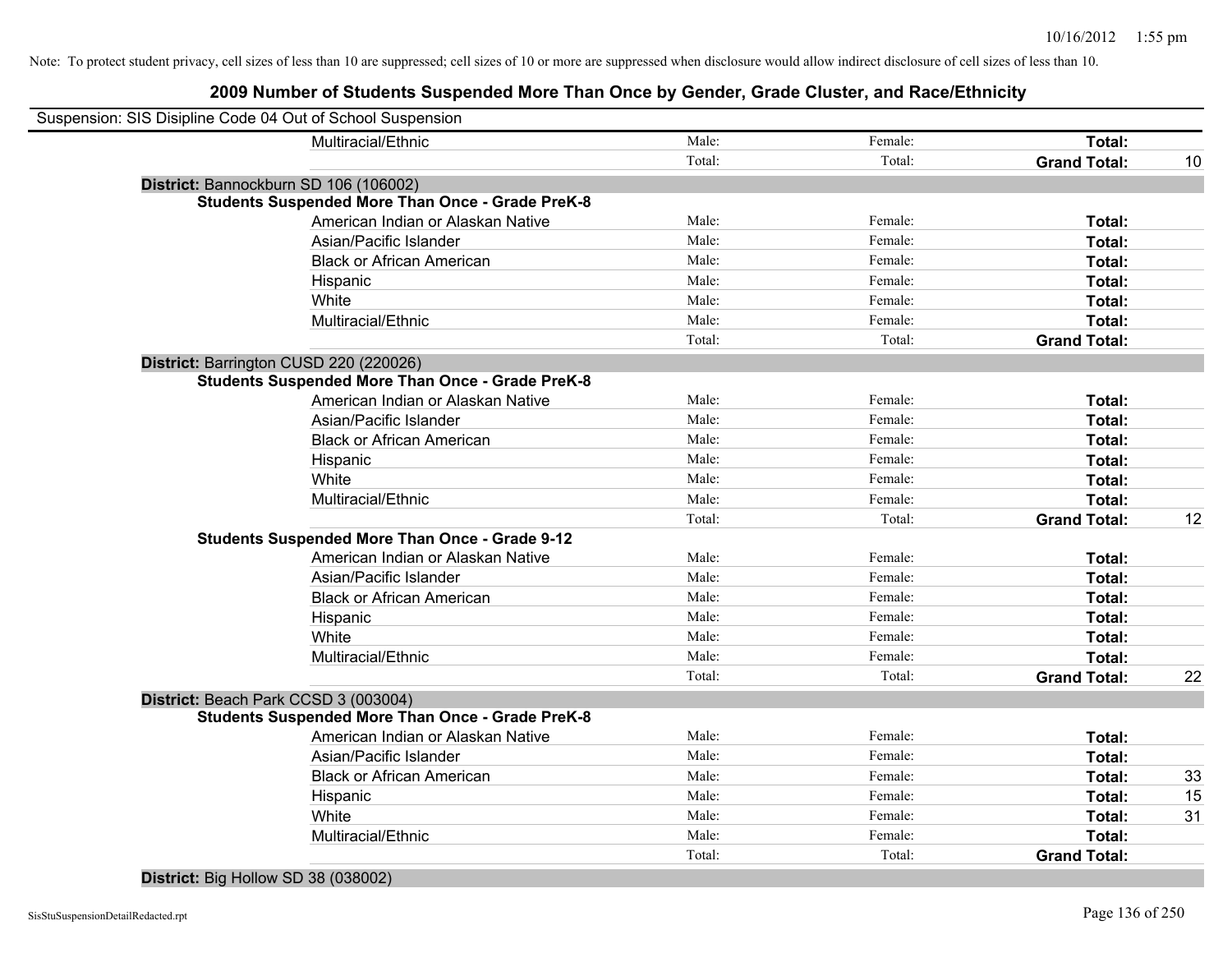|                                     | Suspension: SIS Disipline Code 04 Out of School Suspension |        |    |         |    |                     |    |
|-------------------------------------|------------------------------------------------------------|--------|----|---------|----|---------------------|----|
|                                     | <b>Students Suspended More Than Once - Grade PreK-8</b>    |        |    |         |    |                     |    |
|                                     | American Indian or Alaskan Native                          | Male:  |    | Female: |    | Total:              |    |
|                                     | Asian/Pacific Islander                                     | Male:  |    | Female: |    | Total:              |    |
|                                     | <b>Black or African American</b>                           | Male:  |    | Female: |    | Total:              |    |
|                                     | Hispanic                                                   | Male:  |    | Female: |    | Total:              |    |
|                                     | White                                                      | Male:  |    | Female: |    | Total:              |    |
|                                     | Multiracial/Ethnic                                         | Male:  |    | Female: |    | Total:              |    |
|                                     |                                                            | Total: |    | Total:  |    | <b>Grand Total:</b> |    |
| District: CHSD 117 (117016)         |                                                            |        |    |         |    |                     |    |
|                                     | <b>Students Suspended More Than Once - Grade 9-12</b>      |        |    |         |    |                     |    |
|                                     | American Indian or Alaskan Native                          | Male:  |    | Female: |    | Total:              |    |
|                                     | Asian/Pacific Islander                                     | Male:  |    | Female: |    | Total:              |    |
|                                     | <b>Black or African American</b>                           | Male:  |    | Female: |    | Total:              |    |
|                                     | Hispanic                                                   | Male:  |    | Female: |    | Total:              |    |
|                                     | White                                                      | Male:  | 40 | Female: | 23 | Total:              | 63 |
|                                     | Multiracial/Ethnic                                         | Male:  |    | Female: |    | Total:              |    |
|                                     |                                                            | Total: |    | Total:  |    | <b>Grand Total:</b> | 79 |
| District: CHSD 128 (128016)         |                                                            |        |    |         |    |                     |    |
|                                     | <b>Students Suspended More Than Once - Grade 9-12</b>      |        |    |         |    |                     |    |
|                                     | American Indian or Alaskan Native                          | Male:  |    | Female: |    | Total:              |    |
|                                     | Asian/Pacific Islander                                     | Male:  |    | Female: |    | Total:              |    |
|                                     | <b>Black or African American</b>                           | Male:  |    | Female: |    | Total:              |    |
|                                     | Hispanic                                                   | Male:  |    | Female: |    | Total:              |    |
|                                     | White                                                      | Male:  |    | Female: |    | Total:              | 13 |
|                                     | Multiracial/Ethnic                                         | Male:  |    | Female: |    | Total:              |    |
|                                     |                                                            | Total: |    | Total:  |    | <b>Grand Total:</b> |    |
|                                     | District: Connections Day School (025200)                  |        |    |         |    |                     |    |
|                                     | <b>Students Suspended More Than Once - Grade PreK-8</b>    |        |    |         |    |                     |    |
|                                     | American Indian or Alaskan Native                          | Male:  |    | Female: |    | Total:              |    |
|                                     | Asian/Pacific Islander                                     | Male:  |    | Female: |    | Total:              |    |
|                                     | <b>Black or African American</b>                           | Male:  |    | Female: |    | Total:              |    |
|                                     | Hispanic                                                   | Male:  |    | Female: |    | Total:              |    |
|                                     | White                                                      | Male:  |    | Female: |    | Total:              |    |
|                                     | Multiracial/Ethnic                                         | Male:  |    | Female: |    | Total:              |    |
|                                     |                                                            | Total: |    | Total:  |    | <b>Grand Total:</b> |    |
| District: Deerfield SD 109 (109002) |                                                            |        |    |         |    |                     |    |
|                                     | <b>Students Suspended More Than Once - Grade PreK-8</b>    |        |    |         |    |                     |    |
|                                     | American Indian or Alaskan Native                          | Male:  |    | Female: |    | Total:              |    |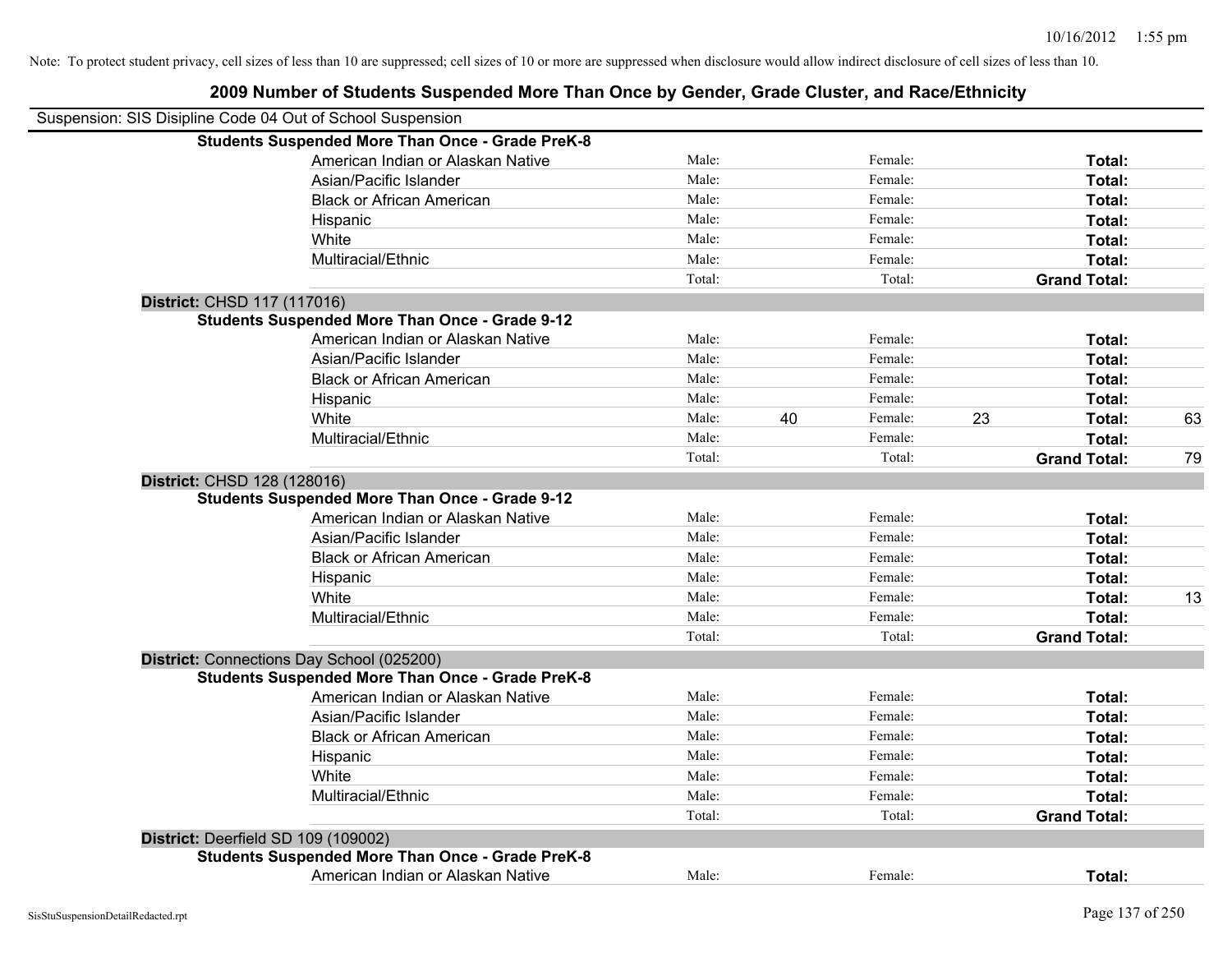| Suspension: SIS Disipline Code 04 Out of School Suspension |                                                         |        |         |                     |
|------------------------------------------------------------|---------------------------------------------------------|--------|---------|---------------------|
|                                                            | Asian/Pacific Islander                                  | Male:  | Female: | Total:              |
|                                                            | <b>Black or African American</b>                        | Male:  | Female: | Total:              |
|                                                            | Hispanic                                                | Male:  | Female: | Total:              |
|                                                            | White                                                   | Male:  | Female: | Total:              |
|                                                            | Multiracial/Ethnic                                      | Male:  | Female: | Total:              |
|                                                            |                                                         | Total: | Total:  | <b>Grand Total:</b> |
| District: Diamond Lake SD 76 (076002)                      |                                                         |        |         |                     |
|                                                            | <b>Students Suspended More Than Once - Grade PreK-8</b> |        |         |                     |
|                                                            | American Indian or Alaskan Native                       | Male:  | Female: | Total:              |
|                                                            | Asian/Pacific Islander                                  | Male:  | Female: | Total:              |
|                                                            | <b>Black or African American</b>                        | Male:  | Female: | Total:              |
|                                                            | Hispanic                                                | Male:  | Female: | Total:              |
|                                                            | White                                                   | Male:  | Female: | Total:              |
|                                                            | Multiracial/Ethnic                                      | Male:  | Female: | Total:              |
|                                                            |                                                         | Total: | Total:  | <b>Grand Total:</b> |
| District: Fox Lake GSD 114 (114002)                        |                                                         |        |         |                     |
|                                                            | <b>Students Suspended More Than Once - Grade PreK-8</b> |        |         |                     |
|                                                            | American Indian or Alaskan Native                       | Male:  | Female: | Total:              |
|                                                            | Asian/Pacific Islander                                  | Male:  | Female: | Total:              |
|                                                            | <b>Black or African American</b>                        | Male:  | Female: | Total:              |
|                                                            | Hispanic                                                | Male:  | Female: | Total:              |
|                                                            | White                                                   | Male:  | Female: | Total:              |
|                                                            | Multiracial/Ethnic                                      | Male:  | Female: | Total:              |
|                                                            |                                                         | Total: | Total:  | <b>Grand Total:</b> |
| District: Fremont SD 79 (079002)                           |                                                         |        |         |                     |
|                                                            | <b>Students Suspended More Than Once - Grade PreK-8</b> |        |         |                     |
|                                                            | American Indian or Alaskan Native                       | Male:  | Female: | Total:              |
|                                                            | Asian/Pacific Islander                                  | Male:  | Female: | Total:              |
|                                                            | <b>Black or African American</b>                        | Male:  | Female: | Total:              |
|                                                            | Hispanic                                                | Male:  | Female: | Total:              |
|                                                            | White                                                   | Male:  | Female: | Total:              |
|                                                            | Multiracial/Ethnic                                      | Male:  | Female: | <b>Total:</b>       |
|                                                            |                                                         | Total: | Total:  | <b>Grand Total:</b> |
| <b>District: Gavin SD 37 (037002)</b>                      |                                                         |        |         |                     |
|                                                            | <b>Students Suspended More Than Once - Grade PreK-8</b> |        |         |                     |
|                                                            | American Indian or Alaskan Native                       | Male:  | Female: | Total:              |
|                                                            | Asian/Pacific Islander                                  | Male:  | Female: | Total:              |
|                                                            | <b>Black or African American</b>                        | Male:  | Female: | Total:              |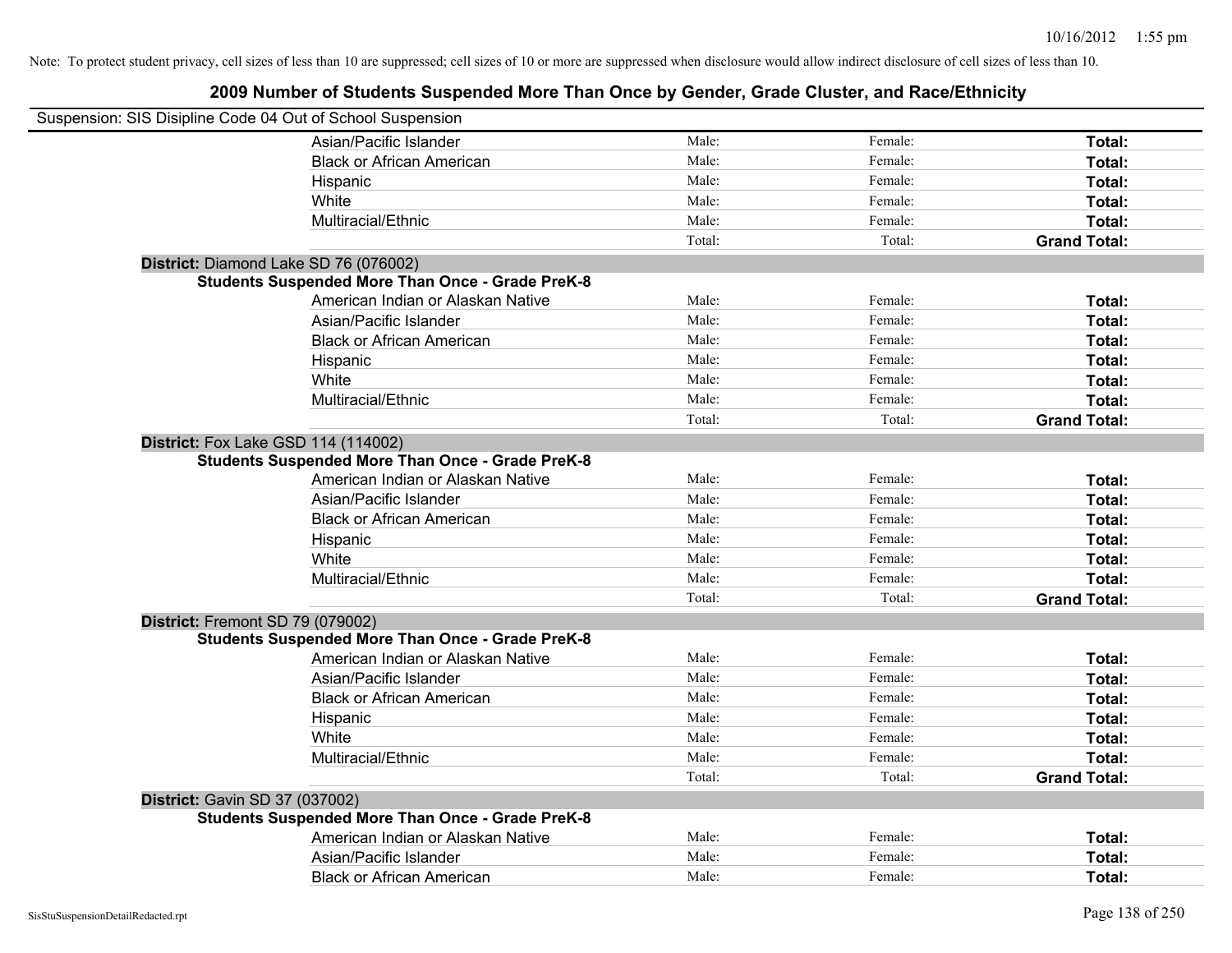| Suspension: SIS Disipline Code 04 Out of School Suspension |                                                         |        |    |         |    |                     |    |
|------------------------------------------------------------|---------------------------------------------------------|--------|----|---------|----|---------------------|----|
|                                                            | Hispanic                                                | Male:  |    | Female: |    | Total:              |    |
|                                                            | White                                                   | Male:  |    | Female: |    | Total:              |    |
|                                                            | Multiracial/Ethnic                                      | Male:  |    | Female: |    | Total:              |    |
|                                                            |                                                         | Total: |    | Total:  |    | <b>Grand Total:</b> | 11 |
| District: Grant CHSD 124 (124016)                          |                                                         |        |    |         |    |                     |    |
|                                                            | <b>Students Suspended More Than Once - Grade 9-12</b>   |        |    |         |    |                     |    |
|                                                            | American Indian or Alaskan Native                       | Male:  |    | Female: |    | Total:              |    |
|                                                            | Asian/Pacific Islander                                  | Male:  |    | Female: |    | Total:              |    |
|                                                            | <b>Black or African American</b>                        | Male:  |    | Female: |    | Total:              |    |
|                                                            | Hispanic                                                | Male:  |    | Female: |    | Total:              |    |
|                                                            | White                                                   | Male:  | 25 | Female: | 11 | Total:              | 36 |
|                                                            | Multiracial/Ethnic                                      | Male:  |    | Female: |    | Total:              |    |
|                                                            |                                                         | Total: |    | Total:  |    | <b>Grand Total:</b> | 49 |
| District: Grayslake CCSD 46 (046004)                       |                                                         |        |    |         |    |                     |    |
|                                                            | <b>Students Suspended More Than Once - Grade PreK-8</b> |        |    |         |    |                     |    |
|                                                            | American Indian or Alaskan Native                       | Male:  |    | Female: |    | Total:              |    |
|                                                            | Asian/Pacific Islander                                  | Male:  |    | Female: |    | Total:              |    |
|                                                            | <b>Black or African American</b>                        | Male:  |    | Female: |    | Total:              |    |
|                                                            | Hispanic                                                | Male:  |    | Female: |    | Total:              |    |
|                                                            | White                                                   | Male:  |    | Female: |    | Total:              |    |
|                                                            | Multiracial/Ethnic                                      | Male:  |    | Female: |    | Total:              |    |
|                                                            |                                                         | Total: |    | Total:  |    | <b>Grand Total:</b> | 14 |
| District: Grayslake CHSD 127 (127016)                      |                                                         |        |    |         |    |                     |    |
|                                                            | <b>Students Suspended More Than Once - Grade 9-12</b>   |        |    |         |    |                     |    |
|                                                            | American Indian or Alaskan Native                       | Male:  |    | Female: |    | Total:              |    |
|                                                            | Asian/Pacific Islander                                  | Male:  |    | Female: |    | Total:              |    |
|                                                            | <b>Black or African American</b>                        | Male:  |    | Female: |    | Total:              |    |
|                                                            | Hispanic                                                | Male:  |    | Female: |    | Total:              | 12 |
|                                                            | White                                                   | Male:  |    | Female: |    | Total:              | 23 |
|                                                            | Multiracial/Ethnic                                      | Male:  |    | Female: |    | Total:              |    |
|                                                            |                                                         | Total: |    | Total:  |    | <b>Grand Total:</b> |    |
| District: Gurnee SD 56 (056002)                            |                                                         |        |    |         |    |                     |    |
|                                                            | <b>Students Suspended More Than Once - Grade PreK-8</b> |        |    |         |    |                     |    |
|                                                            | American Indian or Alaskan Native                       | Male:  |    | Female: |    | Total:              |    |
|                                                            | Asian/Pacific Islander                                  | Male:  |    | Female: |    | Total:              |    |
|                                                            | <b>Black or African American</b>                        | Male:  |    | Female: |    | Total:              |    |
|                                                            | Hispanic                                                | Male:  |    | Female: |    | Total:              |    |
|                                                            | White                                                   | Male:  |    | Female: |    | Total:              |    |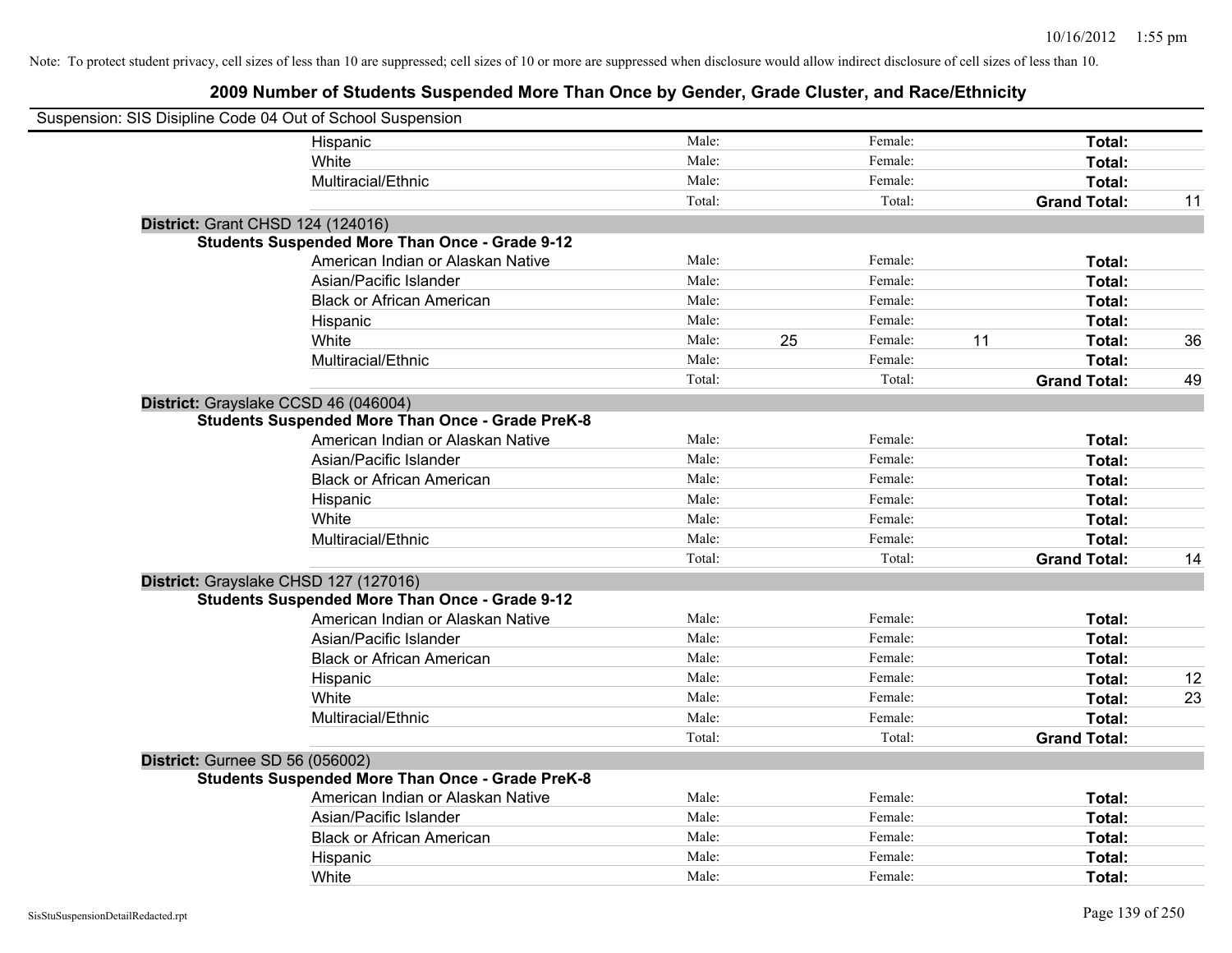| Suspension: SIS Disipline Code 04 Out of School Suspension |                                                         |        |         |                     |
|------------------------------------------------------------|---------------------------------------------------------|--------|---------|---------------------|
|                                                            | Multiracial/Ethnic                                      | Male:  | Female: | Total:              |
|                                                            |                                                         | Total: | Total:  | <b>Grand Total:</b> |
| District: Hawthorn CCSD 73 (073004)                        |                                                         |        |         |                     |
|                                                            | <b>Students Suspended More Than Once - Grade PreK-8</b> |        |         |                     |
|                                                            | American Indian or Alaskan Native                       | Male:  | Female: | Total:              |
|                                                            | Asian/Pacific Islander                                  | Male:  | Female: | Total:              |
|                                                            | <b>Black or African American</b>                        | Male:  | Female: | Total:              |
|                                                            | Hispanic                                                | Male:  | Female: | Total:              |
|                                                            | White                                                   | Male:  | Female: | Total:              |
|                                                            | Multiracial/Ethnic                                      | Male:  | Female: | Total:              |
|                                                            |                                                         | Total: | Total:  | <b>Grand Total:</b> |
| District: Lake Bluff ESD 65 (065002)                       |                                                         |        |         |                     |
|                                                            | <b>Students Suspended More Than Once - Grade PreK-8</b> |        |         |                     |
|                                                            | American Indian or Alaskan Native                       | Male:  | Female: | Total:              |
|                                                            | Asian/Pacific Islander                                  | Male:  | Female: | Total:              |
|                                                            | <b>Black or African American</b>                        | Male:  | Female: | Total:              |
|                                                            | Hispanic                                                | Male:  | Female: | Total:              |
|                                                            | White                                                   | Male:  | Female: | Total:              |
|                                                            | Multiracial/Ethnic                                      | Male:  | Female: | Total:              |
|                                                            |                                                         | Total: | Total:  | <b>Grand Total:</b> |
| District: Lake Forest SD 67 (067005)                       |                                                         |        |         |                     |
|                                                            | <b>Students Suspended More Than Once - Grade PreK-8</b> |        |         |                     |
|                                                            | American Indian or Alaskan Native                       | Male:  | Female: | Total:              |
|                                                            | Asian/Pacific Islander                                  | Male:  | Female: | Total:              |
|                                                            | <b>Black or African American</b>                        | Male:  | Female: | Total:              |
|                                                            | Hispanic                                                | Male:  | Female: | Total:              |
|                                                            | White                                                   | Male:  | Female: | Total:              |
|                                                            | Multiracial/Ethnic                                      | Male:  | Female: | Total:              |
|                                                            |                                                         | Total: | Total:  | <b>Grand Total:</b> |
| District: Lake Villa CCSD 41 (041004)                      |                                                         |        |         |                     |
|                                                            | <b>Students Suspended More Than Once - Grade PreK-8</b> |        |         |                     |
|                                                            | American Indian or Alaskan Native                       | Male:  | Female: | Total:              |
|                                                            | Asian/Pacific Islander                                  | Male:  | Female: | Total:              |
|                                                            | <b>Black or African American</b>                        | Male:  | Female: | Total:              |
|                                                            | Hispanic                                                | Male:  | Female: | Total:              |
|                                                            | White                                                   | Male:  | Female: | 10<br>Total:        |
|                                                            | Multiracial/Ethnic                                      | Male:  | Female: | Total:              |
|                                                            |                                                         | Total: | Total:  | <b>Grand Total:</b> |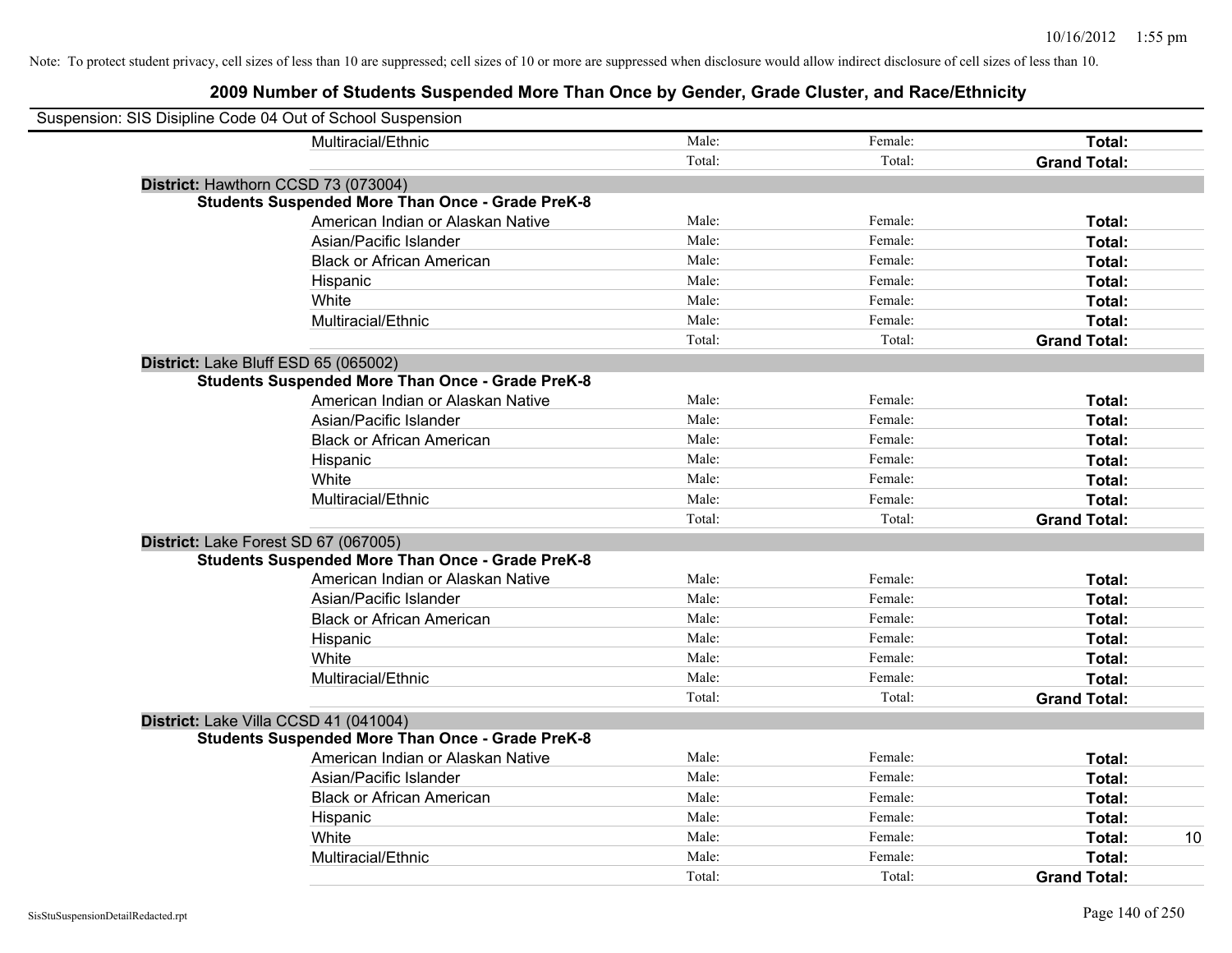| Suspension: SIS Disipline Code 04 Out of School Suspension |                                                         |        |         |                     |
|------------------------------------------------------------|---------------------------------------------------------|--------|---------|---------------------|
| District: Lake Zurich CUSD 95 (095026)                     |                                                         |        |         |                     |
|                                                            | <b>Students Suspended More Than Once - Grade PreK-8</b> |        |         |                     |
|                                                            | American Indian or Alaskan Native                       | Male:  | Female: | Total:              |
|                                                            | Asian/Pacific Islander                                  | Male:  | Female: | Total:              |
|                                                            | <b>Black or African American</b>                        | Male:  | Female: | Total:              |
|                                                            | Hispanic                                                | Male:  | Female: | Total:              |
|                                                            | White                                                   | Male:  | Female: | Total:              |
|                                                            | Multiracial/Ethnic                                      | Male:  | Female: | Total:              |
|                                                            |                                                         | Total: | Total:  | <b>Grand Total:</b> |
|                                                            | <b>Students Suspended More Than Once - Grade 9-12</b>   |        |         |                     |
|                                                            | American Indian or Alaskan Native                       | Male:  | Female: | Total:              |
|                                                            | Asian/Pacific Islander                                  | Male:  | Female: | Total:              |
|                                                            | <b>Black or African American</b>                        | Male:  | Female: | Total:              |
|                                                            | Hispanic                                                | Male:  | Female: | Total:              |
|                                                            | White                                                   | Male:  | Female: | Total:              |
|                                                            | Multiracial/Ethnic                                      | Male:  | Female: | Total:              |
|                                                            |                                                         | Total: | Total:  | <b>Grand Total:</b> |
| District: Libertyville SD 70 (070002)                      |                                                         |        |         |                     |
|                                                            | <b>Students Suspended More Than Once - Grade PreK-8</b> |        |         |                     |
|                                                            | American Indian or Alaskan Native                       | Male:  | Female: | Total:              |
|                                                            | Asian/Pacific Islander                                  | Male:  | Female: | Total:              |
|                                                            | <b>Black or African American</b>                        | Male:  | Female: | Total:              |
|                                                            | Hispanic                                                | Male:  | Female: | Total:              |
|                                                            | White                                                   | Male:  | Female: | Total:              |
|                                                            | Multiracial/Ethnic                                      | Male:  | Female: | Total:              |
|                                                            |                                                         | Total: | Total:  | <b>Grand Total:</b> |
| District: Millburn CCSD 24 (024004)                        |                                                         |        |         |                     |
|                                                            | <b>Students Suspended More Than Once - Grade PreK-8</b> |        |         |                     |
|                                                            | American Indian or Alaskan Native                       | Male:  | Female: | Total:              |
|                                                            | Asian/Pacific Islander                                  | Male:  | Female: | Total:              |
|                                                            | <b>Black or African American</b>                        | Male:  | Female: | Total:              |
|                                                            | Hispanic                                                | Male:  | Female: | Total:              |
|                                                            | White                                                   | Male:  | Female: | Total:              |
|                                                            | Multiracial/Ethnic                                      | Male:  | Female: | Total:              |
|                                                            |                                                         | Total: | Total:  | <b>Grand Total:</b> |
| District: Mundelein Cons HSD 120 (120013)                  |                                                         |        |         |                     |
|                                                            | <b>Students Suspended More Than Once - Grade 9-12</b>   |        |         |                     |
|                                                            | American Indian or Alaskan Native                       | Male:  | Female: | Total:              |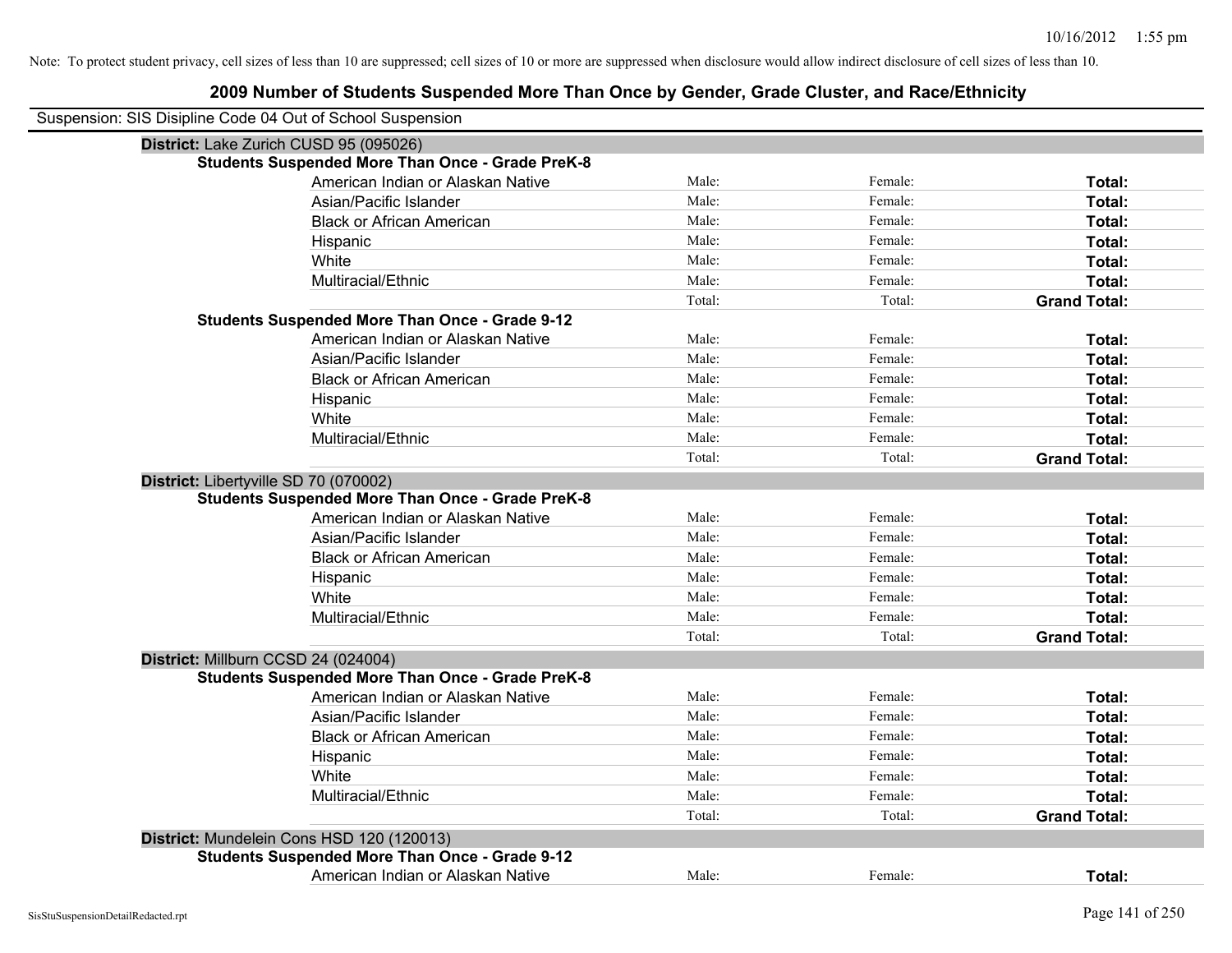| Suspension: SIS Disipline Code 04 Out of School Suspension |        |               |                     |    |
|------------------------------------------------------------|--------|---------------|---------------------|----|
| Asian/Pacific Islander                                     | Male:  | Female:       | Total:              |    |
| <b>Black or African American</b>                           | Male:  | Female:       | Total:              |    |
| Hispanic                                                   | Male:  | Female:       | Total:              | 31 |
| White                                                      | Male:  | Female:       | Total:              | 14 |
| Multiracial/Ethnic                                         | Male:  | Female:       | Total:              |    |
|                                                            | Total: | Total:        | <b>Grand Total:</b> |    |
| District: Mundelein ESD 75 (075002)                        |        |               |                     |    |
| <b>Students Suspended More Than Once - Grade PreK-8</b>    |        |               |                     |    |
| American Indian or Alaskan Native                          | Male:  | Female:       | Total:              |    |
| Asian/Pacific Islander                                     | Male:  | Female:       | Total:              |    |
| <b>Black or African American</b>                           | Male:  | Female:       | Total:              |    |
| Hispanic                                                   | Male:  | Female:       | Total:              |    |
| White                                                      | Male:  | Female:       | Total:              |    |
| Multiracial/Ethnic                                         | Male:  | Female:       | Total:              |    |
|                                                            | Total: | Total:        | <b>Grand Total:</b> |    |
| District: Non-Public School (044Z)                         |        |               |                     |    |
| <b>Students Suspended More Than Once - Grade 9-12</b>      |        |               |                     |    |
| American Indian or Alaskan Native                          | Male:  | Female:       | Total:              |    |
| Asian/Pacific Islander                                     | Male:  | Female:       | Total:              |    |
| <b>Black or African American</b>                           | Male:  | Female:       | Total:              |    |
| Hispanic                                                   | Male:  | Female:       | Total:              |    |
| White                                                      | Male:  | Female:       | Total:              |    |
| Multiracial/Ethnic                                         | Male:  | Female:       | Total:              |    |
|                                                            | Total: | Total:        | <b>Grand Total:</b> |    |
| District: North Chicago SD 187 (187026)                    |        |               |                     |    |
| <b>Students Suspended More Than Once - Grade PreK-8</b>    |        |               |                     |    |
| American Indian or Alaskan Native                          | Male:  | Female:       | Total:              |    |
| Asian/Pacific Islander                                     | Male:  | Female:       | Total:              |    |
| <b>Black or African American</b>                           | Male:  | 29<br>Female: | 13<br>Total:        | 42 |
| Hispanic                                                   | Male:  | Female:       | Total:              | 15 |
| White                                                      | Male:  | Female:       | Total:              |    |
| Multiracial/Ethnic                                         | Male:  | Female:       | Total:              |    |
|                                                            | Total: | Total:        | <b>Grand Total:</b> |    |
| District: Rondout SD 72 (072002)                           |        |               |                     |    |
| <b>Students Suspended More Than Once - Grade PreK-8</b>    |        |               |                     |    |
| American Indian or Alaskan Native                          | Male:  | Female:       | Total:              |    |
| Asian/Pacific Islander                                     | Male:  | Female:       | Total:              |    |
| <b>Black or African American</b>                           | Male:  | Female:       | Total:              |    |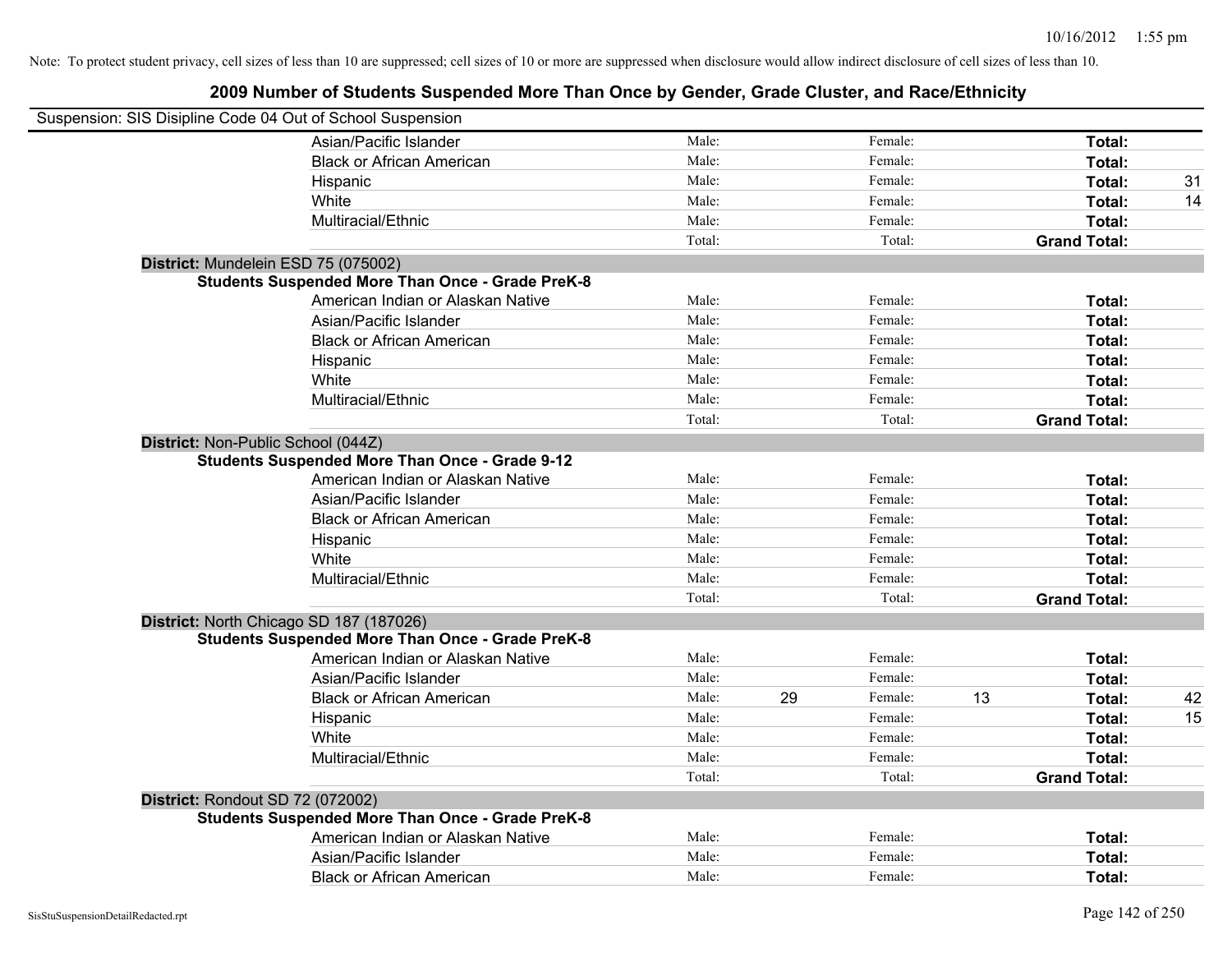| Suspension: SIS Disipline Code 04 Out of School Suspension |                                                         |        |    |         |    |                     |    |
|------------------------------------------------------------|---------------------------------------------------------|--------|----|---------|----|---------------------|----|
|                                                            | Hispanic                                                | Male:  |    | Female: |    | Total:              |    |
|                                                            | White                                                   | Male:  |    | Female: |    | Total:              |    |
|                                                            | Multiracial/Ethnic                                      | Male:  |    | Female: |    | Total:              |    |
|                                                            |                                                         | Total: |    | Total:  |    | <b>Grand Total:</b> |    |
| District: Round Lake CUSD 116 (116026)                     |                                                         |        |    |         |    |                     |    |
|                                                            | <b>Students Suspended More Than Once - Grade PreK-8</b> |        |    |         |    |                     |    |
|                                                            | American Indian or Alaskan Native                       | Male:  |    | Female: |    | Total:              |    |
|                                                            | Asian/Pacific Islander                                  | Male:  |    | Female: |    | Total:              |    |
|                                                            | <b>Black or African American</b>                        | Male:  |    | Female: |    | Total:              | 22 |
|                                                            | Hispanic                                                | Male:  |    | Female: |    | Total:              | 38 |
|                                                            | White                                                   | Male:  |    | Female: |    | Total:              | 15 |
|                                                            | Multiracial/Ethnic                                      | Male:  |    | Female: |    | Total:              |    |
|                                                            |                                                         | Total: |    | Total:  |    | <b>Grand Total:</b> |    |
|                                                            | <b>Students Suspended More Than Once - Grade 9-12</b>   |        |    |         |    |                     |    |
|                                                            | American Indian or Alaskan Native                       | Male:  |    | Female: |    | Total:              |    |
|                                                            | Asian/Pacific Islander                                  | Male:  |    | Female: |    | Total:              |    |
|                                                            | <b>Black or African American</b>                        | Male:  |    | Female: |    | Total:              | 22 |
|                                                            | Hispanic                                                | Male:  | 69 | Female: | 17 | Total:              | 86 |
|                                                            | White                                                   | Male:  | 24 | Female: | 14 | Total:              | 38 |
|                                                            | Multiracial/Ethnic                                      | Male:  |    | Female: |    | Total:              |    |
|                                                            |                                                         | Total: |    | Total:  |    | <b>Grand Total:</b> |    |
|                                                            | District: Spec Educ Dist Lake County/Sedol (825060)     |        |    |         |    |                     |    |
|                                                            | <b>Students Suspended More Than Once - Grade PreK-8</b> |        |    |         |    |                     |    |
|                                                            | American Indian or Alaskan Native                       | Male:  |    | Female: |    | Total:              |    |
|                                                            | Asian/Pacific Islander                                  | Male:  |    | Female: |    | Total:              |    |
|                                                            | <b>Black or African American</b>                        | Male:  |    | Female: |    | Total:              |    |
|                                                            | Hispanic                                                | Male:  |    | Female: |    | Total:              |    |
|                                                            | White                                                   | Male:  |    | Female: |    | Total:              |    |
|                                                            | Multiracial/Ethnic                                      | Male:  |    | Female: |    | Total:              |    |
|                                                            |                                                         | Total: |    | Total:  |    | <b>Grand Total:</b> |    |
| <b>District:</b> Twp HSD 113 (113017)                      |                                                         |        |    |         |    |                     |    |
|                                                            | <b>Students Suspended More Than Once - Grade 9-12</b>   |        |    |         |    |                     |    |
|                                                            | American Indian or Alaskan Native                       | Male:  |    | Female: |    | Total:              |    |
|                                                            | Asian/Pacific Islander                                  | Male:  |    | Female: |    | Total:              |    |
|                                                            | <b>Black or African American</b>                        | Male:  |    | Female: |    | Total:              |    |
|                                                            | Hispanic                                                | Male:  |    | Female: |    | Total:              |    |
|                                                            | White                                                   | Male:  |    | Female: |    | <b>Total:</b>       |    |
|                                                            | Multiracial/Ethnic                                      | Male:  |    | Female: |    | Total:              |    |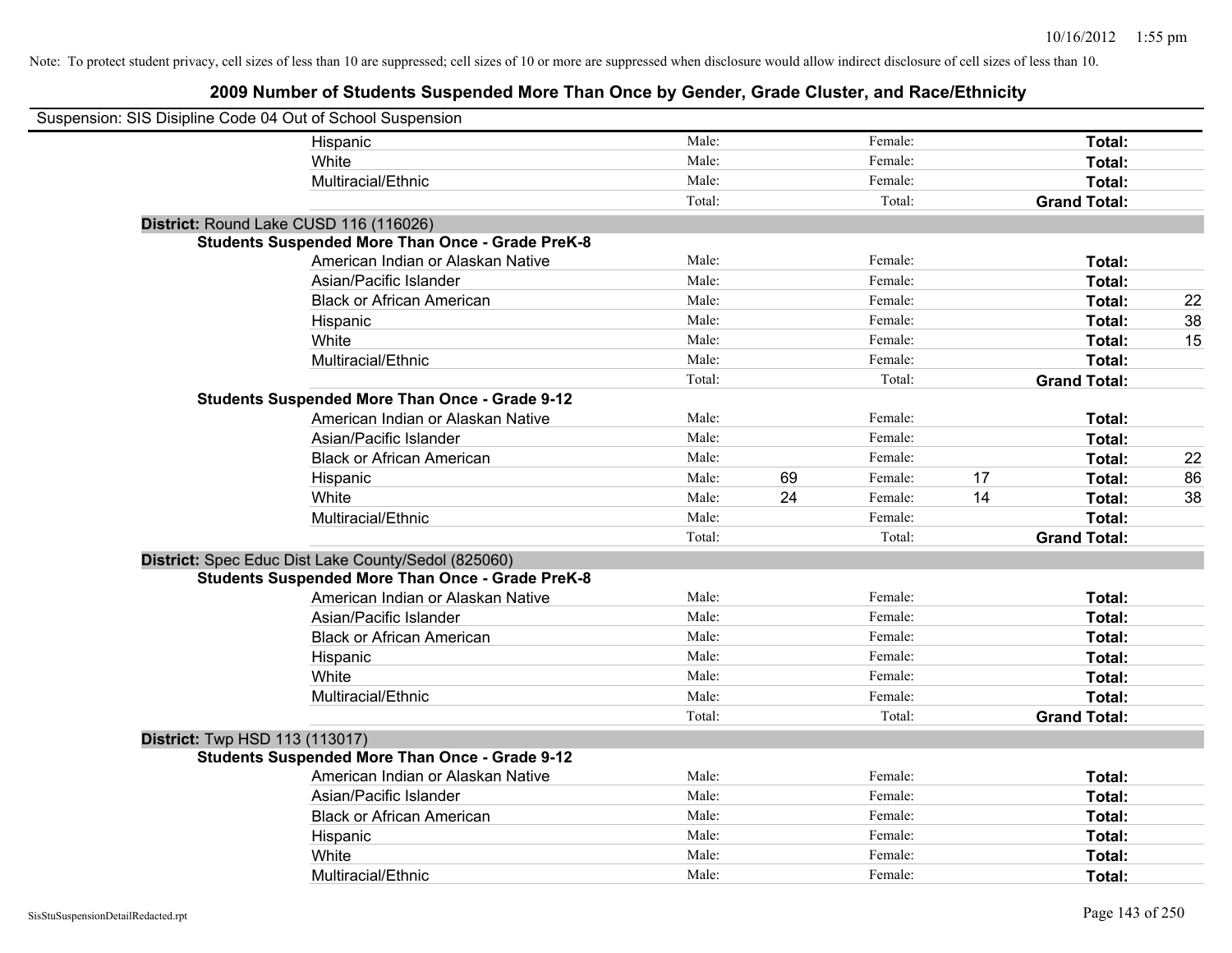| Suspension: SIS Disipline Code 04 Out of School Suspension |        |     |         |    |                     |     |
|------------------------------------------------------------|--------|-----|---------|----|---------------------|-----|
|                                                            | Total: |     | Total:  |    | <b>Grand Total:</b> |     |
| District: Warren Twp HSD 121 (121017)                      |        |     |         |    |                     |     |
| <b>Students Suspended More Than Once - Grade 9-12</b>      |        |     |         |    |                     |     |
| American Indian or Alaskan Native                          | Male:  |     | Female: |    | Total:              |     |
| Asian/Pacific Islander                                     | Male:  |     | Female: |    | Total:              |     |
| <b>Black or African American</b>                           | Male:  | 24  | Female: | 17 | Total:              | 41  |
| Hispanic                                                   | Male:  | 39  | Female: | 18 | Total:              | 57  |
| White                                                      | Male:  | 54  | Female: | 20 | Total:              | 74  |
| Multiracial/Ethnic                                         | Male:  |     | Female: |    | Total:              |     |
|                                                            | Total: |     | Total:  |    | <b>Grand Total:</b> |     |
| District: Wauconda CUSD 118 (118026)                       |        |     |         |    |                     |     |
| <b>Students Suspended More Than Once - Grade PreK-8</b>    |        |     |         |    |                     |     |
| American Indian or Alaskan Native                          | Male:  |     | Female: |    | Total:              |     |
| Asian/Pacific Islander                                     | Male:  |     | Female: |    | Total:              |     |
| <b>Black or African American</b>                           | Male:  |     | Female: |    | Total:              |     |
| Hispanic                                                   | Male:  |     | Female: |    | Total:              |     |
| White                                                      | Male:  |     | Female: |    | Total:              |     |
| Multiracial/Ethnic                                         | Male:  |     | Female: |    | Total:              |     |
|                                                            | Total: |     | Total:  |    | <b>Grand Total:</b> |     |
| <b>Students Suspended More Than Once - Grade 9-12</b>      |        |     |         |    |                     |     |
| American Indian or Alaskan Native                          | Male:  |     | Female: |    | Total:              |     |
| Asian/Pacific Islander                                     | Male:  |     | Female: |    | Total:              |     |
| <b>Black or African American</b>                           | Male:  |     | Female: |    | Total:              |     |
| Hispanic                                                   | Male:  |     | Female: |    | Total:              | 11  |
| White                                                      | Male:  |     | Female: |    | Total:              | 22  |
| Multiracial/Ethnic                                         | Male:  |     | Female: |    | Total:              |     |
|                                                            | Total: |     | Total:  |    | <b>Grand Total:</b> |     |
| District: Waukegan CUSD 60 (060026)                        |        |     |         |    |                     |     |
| <b>Students Suspended More Than Once - Grade PreK-8</b>    |        |     |         |    |                     |     |
| American Indian or Alaskan Native                          | Male:  |     | Female: |    | Total:              |     |
| Asian/Pacific Islander                                     | Male:  |     | Female: |    | Total:              |     |
| <b>Black or African American</b>                           | Male:  | 127 | Female: | 54 | Total:              | 181 |
| Hispanic                                                   | Male:  | 118 | Female: | 40 | Total:              | 158 |
| White                                                      | Male:  |     | Female: |    | Total:              | 14  |
| Multiracial/Ethnic                                         | Male:  |     | Female: |    | Total:              | 12  |
|                                                            | Total: |     | Total:  |    | <b>Grand Total:</b> |     |
| <b>Students Suspended More Than Once - Grade 9-12</b>      |        |     |         |    |                     |     |
| American Indian or Alaskan Native                          | Male:  |     | Female: |    | Total:              |     |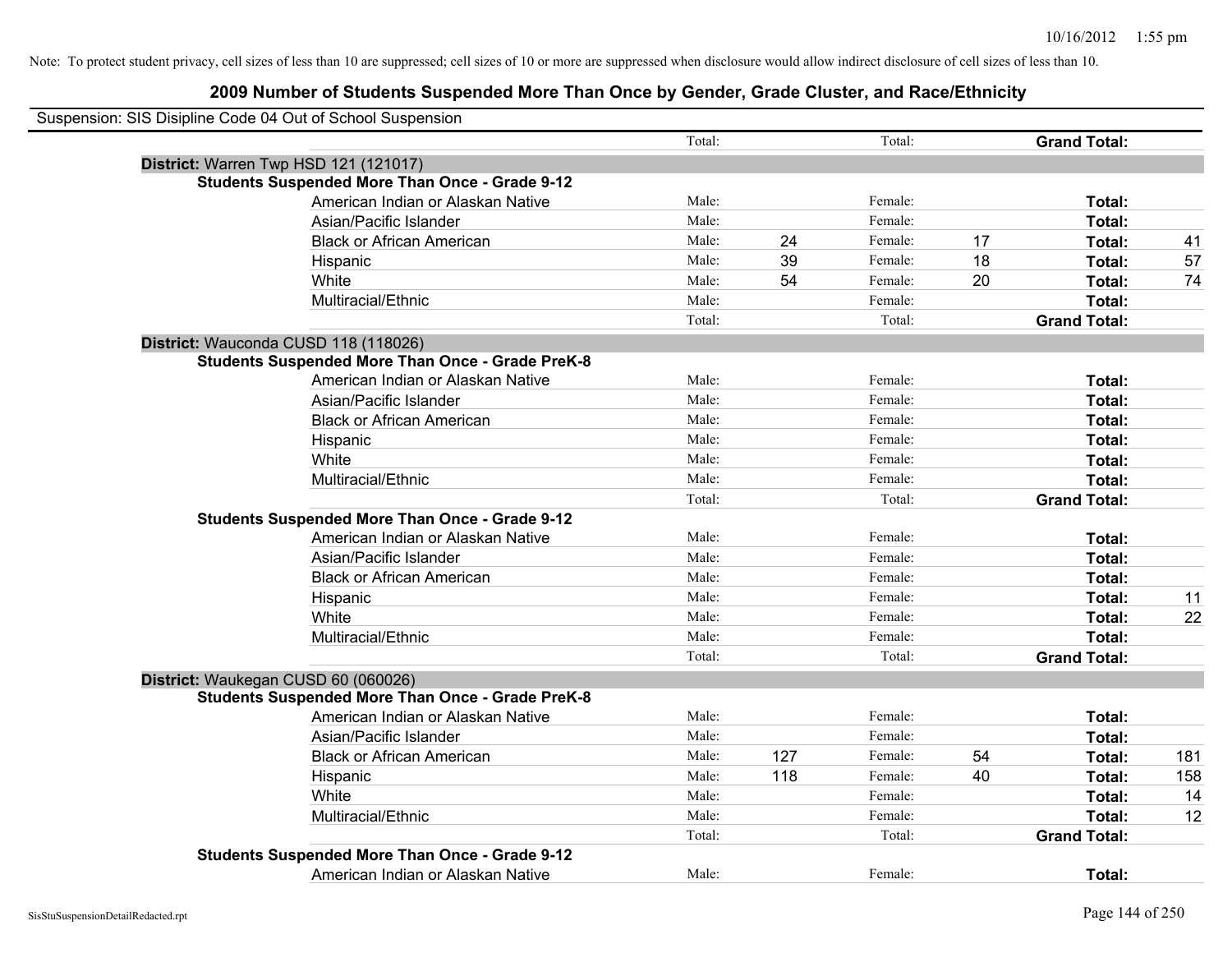| Suspension: SIS Disipline Code 04 Out of School Suspension |                                                         |        |     |         |    |                     |     |
|------------------------------------------------------------|---------------------------------------------------------|--------|-----|---------|----|---------------------|-----|
|                                                            | Asian/Pacific Islander                                  | Male:  |     | Female: |    | Total:              |     |
|                                                            | <b>Black or African American</b>                        | Male:  | 52  | Female: | 35 | Total:              | 87  |
|                                                            | Hispanic                                                | Male:  | 68  | Female: | 17 | Total:              | 85  |
|                                                            | White                                                   | Male:  |     | Female: |    | Total:              |     |
|                                                            | Multiracial/Ethnic                                      | Male:  |     | Female: |    | Total:              |     |
|                                                            |                                                         | Total: |     | Total:  |    | <b>Grand Total:</b> | 183 |
| District: Winthrop Harbor SD 1 (001002)                    |                                                         |        |     |         |    |                     |     |
|                                                            | <b>Students Suspended More Than Once - Grade PreK-8</b> |        |     |         |    |                     |     |
|                                                            | American Indian or Alaskan Native                       | Male:  |     | Female: |    | Total:              |     |
|                                                            | Asian/Pacific Islander                                  | Male:  |     | Female: |    | Total:              |     |
|                                                            | <b>Black or African American</b>                        | Male:  |     | Female: |    | Total:              |     |
|                                                            | Hispanic                                                | Male:  |     | Female: |    | Total:              |     |
|                                                            | White                                                   | Male:  |     | Female: |    | Total:              |     |
|                                                            | Multiracial/Ethnic                                      | Male:  |     | Female: |    | Total:              |     |
|                                                            |                                                         | Total: |     | Total:  |    | <b>Grand Total:</b> |     |
| District: Woodland CCSD 50 (050004)                        |                                                         |        |     |         |    |                     |     |
|                                                            | <b>Students Suspended More Than Once - Grade PreK-8</b> |        |     |         |    |                     |     |
|                                                            | American Indian or Alaskan Native                       | Male:  |     | Female: |    | Total:              |     |
|                                                            | Asian/Pacific Islander                                  | Male:  |     | Female: |    | Total:              |     |
|                                                            | <b>Black or African American</b>                        | Male:  |     | Female: |    | Total:              |     |
|                                                            | Hispanic                                                | Male:  |     | Female: |    | Total:              |     |
|                                                            | White                                                   | Male:  |     | Female: |    | Total:              |     |
|                                                            | Multiracial/Ethnic                                      | Male:  |     | Female: |    | Total:              |     |
|                                                            |                                                         | Total: |     | Total:  |    | <b>Grand Total:</b> |     |
| <b>District: Zion ESD 6 (006002)</b>                       |                                                         |        |     |         |    |                     |     |
|                                                            | <b>Students Suspended More Than Once - Grade PreK-8</b> |        |     |         |    |                     |     |
|                                                            | American Indian or Alaskan Native                       | Male:  |     | Female: |    | Total:              |     |
|                                                            | Asian/Pacific Islander                                  | Male:  |     | Female: |    | Total:              |     |
|                                                            | <b>Black or African American</b>                        | Male:  | 68  | Female: | 33 | Total:              | 101 |
|                                                            | Hispanic                                                | Male:  |     | Female: |    | Total:              | 23  |
|                                                            | White                                                   | Male:  |     | Female: |    | Total:              |     |
|                                                            | Multiracial/Ethnic                                      | Male:  |     | Female: |    | Total:              | 11  |
|                                                            |                                                         | Total: | 101 | Total:  | 44 | <b>Grand Total:</b> | 145 |
|                                                            | District: Zion-Benton Twp HSD 126 (126017)              |        |     |         |    |                     |     |
|                                                            | <b>Students Suspended More Than Once - Grade 9-12</b>   |        |     |         |    |                     |     |
|                                                            | American Indian or Alaskan Native                       | Male:  |     | Female: |    | Total:              |     |
|                                                            | Asian/Pacific Islander                                  | Male:  |     | Female: |    | Total:              |     |
|                                                            | <b>Black or African American</b>                        | Male:  | 22  | Female: | 10 | Total:              | 32  |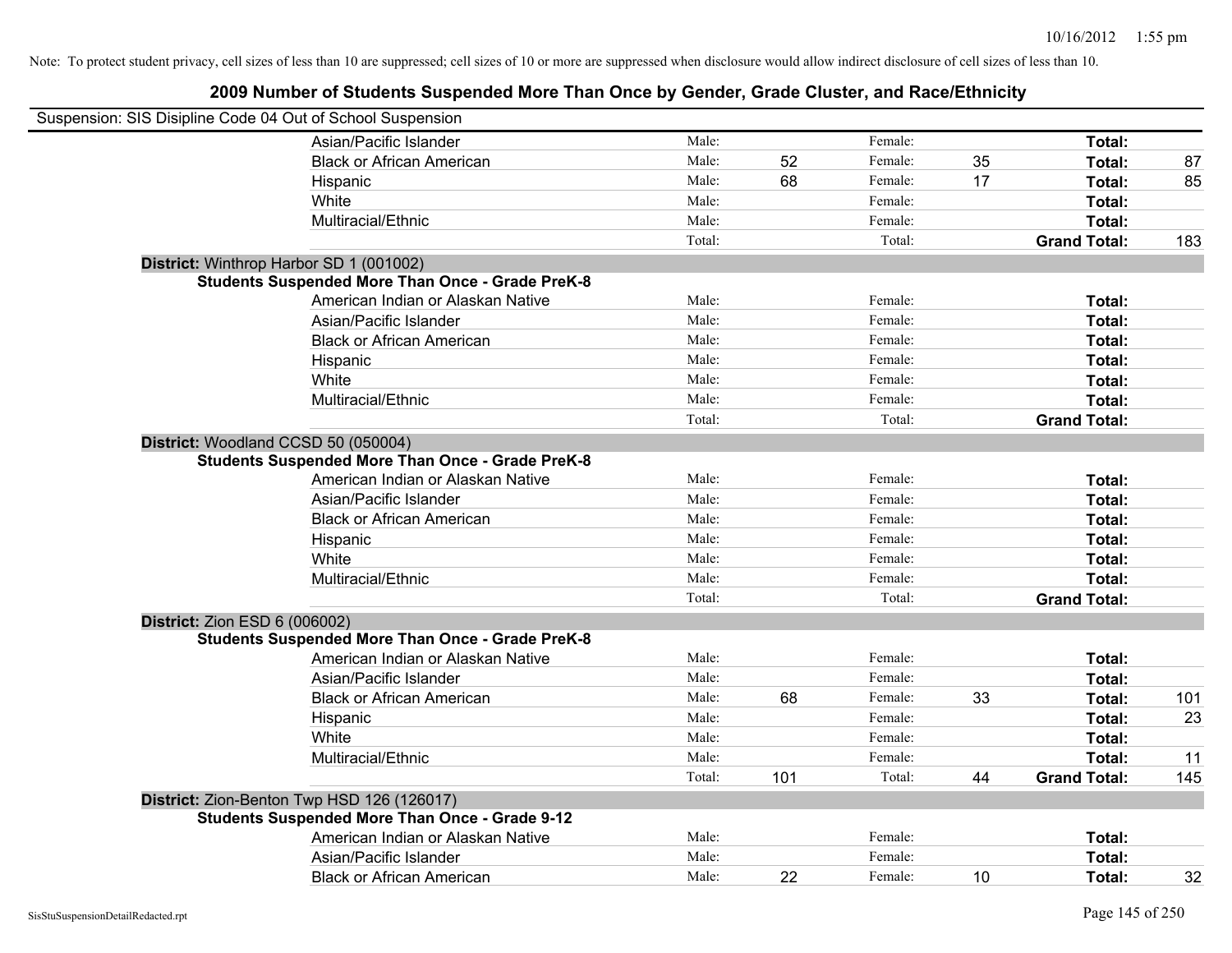| Suspension: SIS Disipline Code 04 Out of School Suspension |                                                         |        |         |                     |    |
|------------------------------------------------------------|---------------------------------------------------------|--------|---------|---------------------|----|
|                                                            | Hispanic                                                | Male:  | Female: | Total:              | 11 |
|                                                            | White                                                   | Male:  | Female: | Total:              |    |
|                                                            | Multiracial/Ethnic                                      | Male:  | Female: | Total:              |    |
|                                                            |                                                         | Total: | Total:  | <b>Grand Total:</b> | 53 |
|                                                            |                                                         |        |         |                     |    |
| Region: Lee/Ogle ROE (47)                                  |                                                         |        |         |                     |    |
| <b>County: Lee (052)</b>                                   |                                                         |        |         |                     |    |
|                                                            | District: Amboy CUSD 272 (272026)                       |        |         |                     |    |
|                                                            | <b>Students Suspended More Than Once - Grade PreK-8</b> |        |         |                     |    |
|                                                            | American Indian or Alaskan Native                       | Male:  | Female: | Total:              |    |
|                                                            | Asian/Pacific Islander                                  | Male:  | Female: | Total:              |    |
|                                                            | <b>Black or African American</b>                        | Male:  | Female: | Total:              |    |
|                                                            | Hispanic                                                | Male:  | Female: | Total:              |    |
|                                                            | White                                                   | Male:  | Female: | Total:              |    |
|                                                            | Multiracial/Ethnic                                      | Male:  | Female: | Total:              |    |
|                                                            |                                                         | Total: | Total:  | <b>Grand Total:</b> |    |
|                                                            | <b>Students Suspended More Than Once - Grade 9-12</b>   |        |         |                     |    |
|                                                            | American Indian or Alaskan Native                       | Male:  | Female: | Total:              |    |
|                                                            | Asian/Pacific Islander                                  | Male:  | Female: | Total:              |    |
|                                                            | <b>Black or African American</b>                        | Male:  | Female: | Total:              |    |
|                                                            | Hispanic                                                | Male:  | Female: | Total:              |    |
|                                                            | White                                                   | Male:  | Female: | Total:              |    |
|                                                            | Multiracial/Ethnic                                      | Male:  | Female: | Total:              |    |
|                                                            |                                                         | Total: | Total:  | <b>Grand Total:</b> |    |
|                                                            | District: Ashton-Franklin Center CUSD 275 (275026)      |        |         |                     |    |
|                                                            | <b>Students Suspended More Than Once - Grade PreK-8</b> |        |         |                     |    |
|                                                            | American Indian or Alaskan Native                       | Male:  | Female: | Total:              |    |
|                                                            | Asian/Pacific Islander                                  | Male:  | Female: | Total:              |    |
|                                                            | <b>Black or African American</b>                        | Male:  | Female: | Total:              |    |
|                                                            | Hispanic                                                | Male:  | Female: | Total:              |    |
|                                                            | White                                                   | Male:  | Female: | Total:              |    |
|                                                            | Multiracial/Ethnic                                      | Male:  | Female: | Total:              |    |
|                                                            |                                                         | Total: | Total:  | <b>Grand Total:</b> |    |
|                                                            | <b>Students Suspended More Than Once - Grade 9-12</b>   |        |         |                     |    |
|                                                            | American Indian or Alaskan Native                       | Male:  | Female: | Total:              |    |
|                                                            | Asian/Pacific Islander                                  | Male:  | Female: | Total:              |    |
|                                                            | <b>Black or African American</b>                        | Male:  | Female: | Total:              |    |
|                                                            | Hispanic                                                | Male:  | Female: | Total:              |    |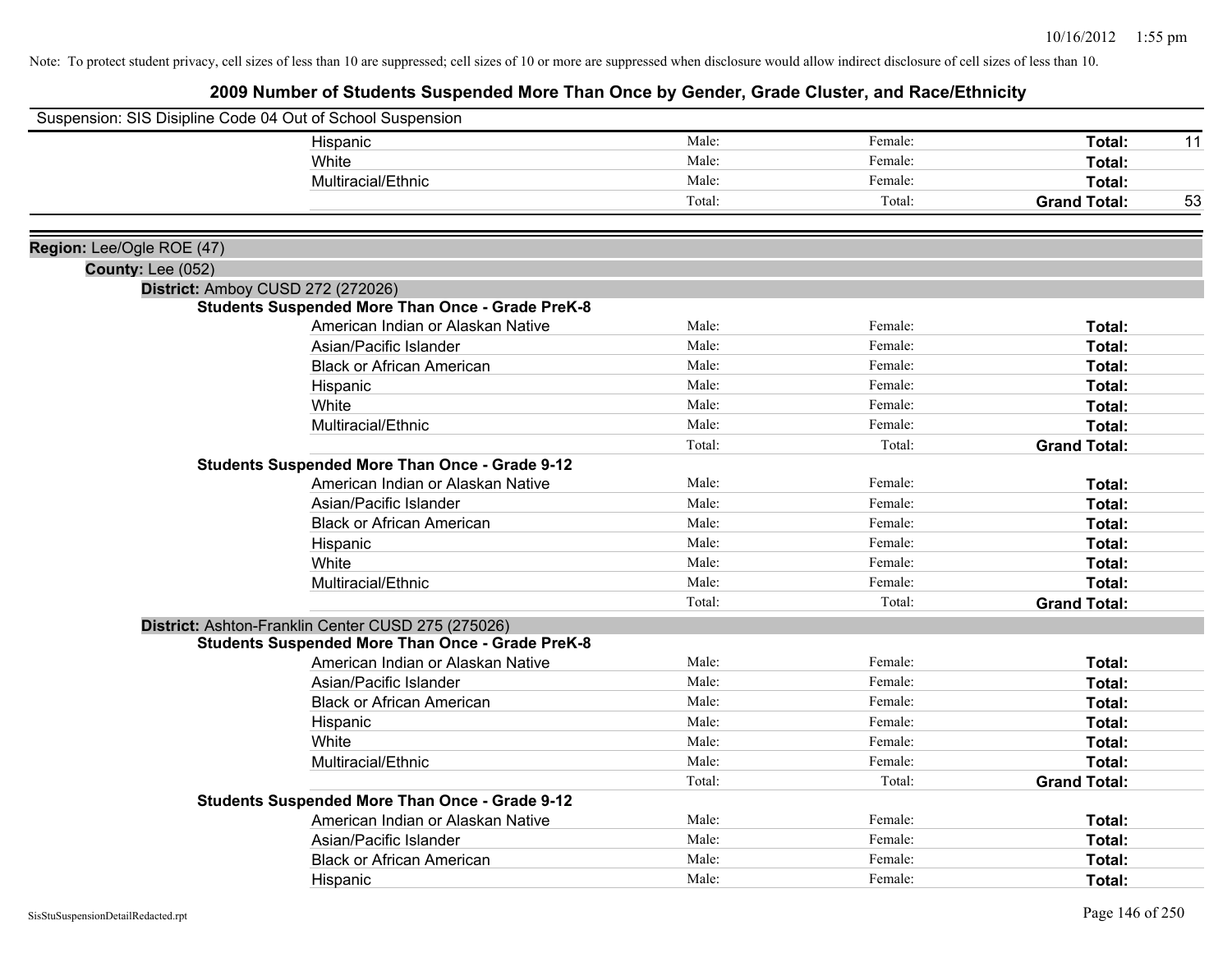### **2009 Number of Students Suspended More Than Once by Gender, Grade Cluster, and Race/Ethnicity**

| Suspension: SIS Disipline Code 04 Out of School Suspension |                                                         |        |    |         |    |                     |    |
|------------------------------------------------------------|---------------------------------------------------------|--------|----|---------|----|---------------------|----|
|                                                            | White                                                   | Male:  |    | Female: |    | Total:              |    |
|                                                            | Multiracial/Ethnic                                      | Male:  |    | Female: |    | Total:              |    |
|                                                            |                                                         | Total: |    | Total:  |    | <b>Grand Total:</b> |    |
| District: Dixon USD 170 (170022)                           |                                                         |        |    |         |    |                     |    |
|                                                            | <b>Students Suspended More Than Once - Grade PreK-8</b> |        |    |         |    |                     |    |
|                                                            | American Indian or Alaskan Native                       | Male:  |    | Female: |    | Total:              |    |
|                                                            | Asian/Pacific Islander                                  | Male:  |    | Female: |    | Total:              |    |
|                                                            | <b>Black or African American</b>                        | Male:  |    | Female: |    | Total:              |    |
|                                                            | Hispanic                                                | Male:  |    | Female: |    | Total:              |    |
|                                                            | White                                                   | Male:  | 59 | Female: | 13 | Total:              | 72 |
|                                                            | Multiracial/Ethnic                                      | Male:  |    | Female: |    | Total:              |    |
|                                                            |                                                         | Total: |    | Total:  |    | <b>Grand Total:</b> | 93 |
|                                                            | <b>Students Suspended More Than Once - Grade 9-12</b>   |        |    |         |    |                     |    |
|                                                            | American Indian or Alaskan Native                       | Male:  |    | Female: |    | Total:              |    |
|                                                            | Asian/Pacific Islander                                  | Male:  |    | Female: |    | Total:              |    |
|                                                            | <b>Black or African American</b>                        | Male:  |    | Female: |    | Total:              |    |
|                                                            | Hispanic                                                | Male:  |    | Female: |    | Total:              |    |
|                                                            | White                                                   | Male:  | 45 | Female: | 30 | Total:              | 75 |
|                                                            | Multiracial/Ethnic                                      | Male:  |    | Female: |    | Total:              |    |
|                                                            |                                                         | Total: |    | Total:  |    | <b>Grand Total:</b> |    |
|                                                            | District: Paw Paw CUSD 271 (271026)                     |        |    |         |    |                     |    |
|                                                            | <b>Students Suspended More Than Once - Grade PreK-8</b> |        |    |         |    |                     |    |
|                                                            | American Indian or Alaskan Native                       | Male:  |    | Female: |    | Total:              |    |
|                                                            | Asian/Pacific Islander                                  | Male:  |    | Female: |    | Total:              |    |
|                                                            | <b>Black or African American</b>                        | Male:  |    | Female: |    | Total:              |    |
|                                                            | Hispanic                                                | Male:  |    | Female: |    | Total:              |    |
|                                                            | White                                                   | Male:  |    | Female: |    | Total:              |    |
|                                                            | Multiracial/Ethnic                                      | Male:  |    | Female: |    | Total:              |    |
|                                                            |                                                         | Total: |    | Total:  |    | <b>Grand Total:</b> |    |
|                                                            | <b>Students Suspended More Than Once - Grade 9-12</b>   |        |    |         |    |                     |    |
|                                                            | American Indian or Alaskan Native                       | Male:  |    | Female: |    | Total:              |    |
|                                                            | Asian/Pacific Islander                                  | Male:  |    | Female: |    | Total:              |    |
|                                                            | <b>Black or African American</b>                        | Male:  |    | Female: |    | Total:              |    |
|                                                            | Hispanic                                                | Male:  |    | Female: |    | Total:              |    |
|                                                            | White                                                   | Male:  |    | Female: |    | Total:              |    |
|                                                            | Multiracial/Ethnic                                      | Male:  |    | Female: |    | Total:              |    |
|                                                            |                                                         | Total: |    | Total:  |    | <b>Grand Total:</b> |    |
|                                                            |                                                         |        |    |         |    |                     |    |

#### **District:** Steward ESD 220 (220002)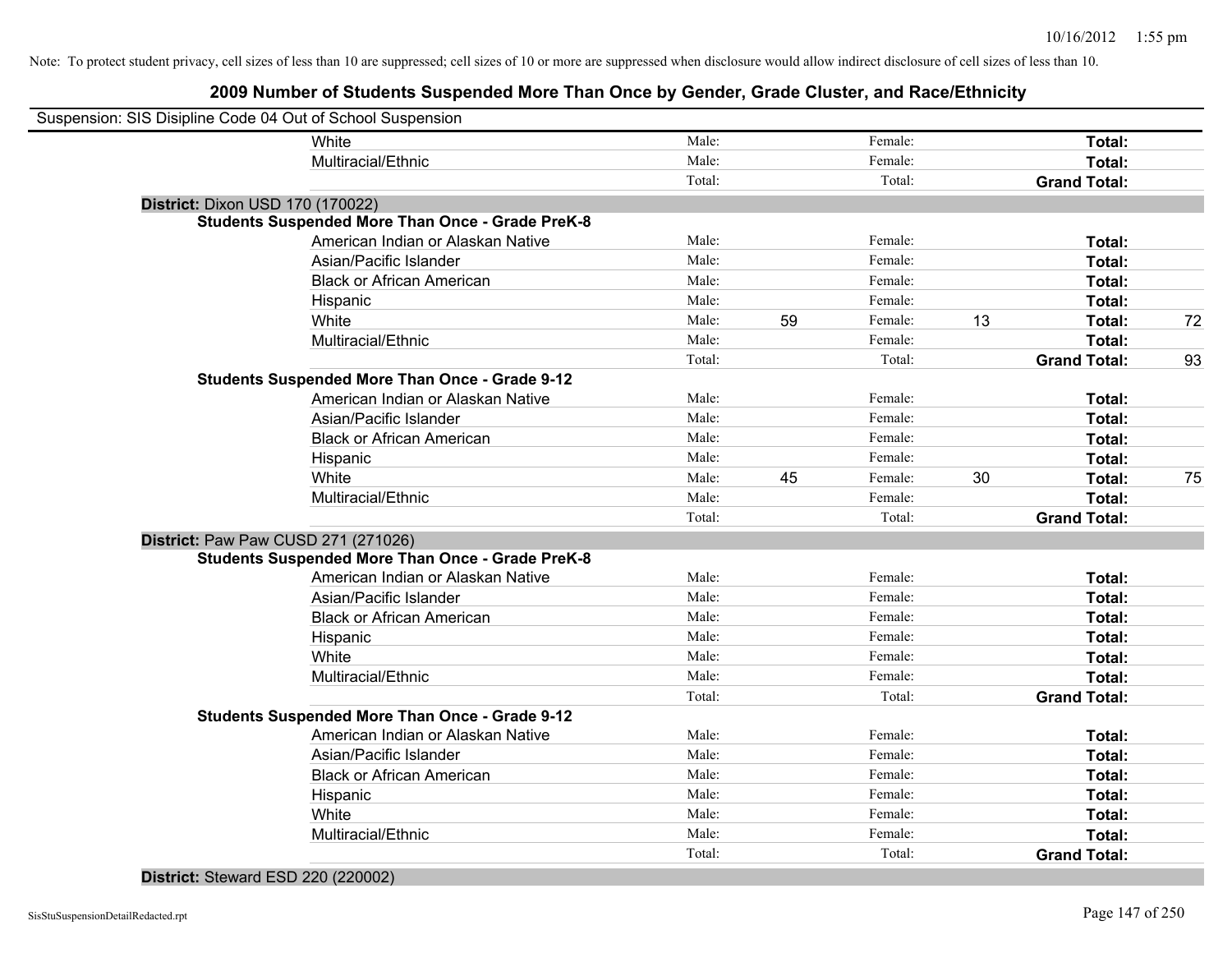|                                    | Suspension: SIS Disipline Code 04 Out of School Suspension |        |         |                     |    |
|------------------------------------|------------------------------------------------------------|--------|---------|---------------------|----|
|                                    | <b>Students Suspended More Than Once - Grade PreK-8</b>    |        |         |                     |    |
|                                    | American Indian or Alaskan Native                          | Male:  | Female: | Total:              |    |
|                                    | Asian/Pacific Islander                                     | Male:  | Female: | Total:              |    |
|                                    | <b>Black or African American</b>                           | Male:  | Female: | Total:              |    |
|                                    | Hispanic                                                   | Male:  | Female: | Total:              |    |
|                                    | White                                                      | Male:  | Female: | Total:              |    |
|                                    | Multiracial/Ethnic                                         | Male:  | Female: | Total:              |    |
|                                    |                                                            | Total: | Total:  | <b>Grand Total:</b> |    |
| County: Non-Public School (000)    |                                                            |        |         |                     |    |
|                                    | District: Lee/Ogle ROE (000000)                            |        |         |                     |    |
|                                    | <b>Students Suspended More Than Once - Grade PreK-8</b>    |        |         |                     |    |
|                                    | American Indian or Alaskan Native                          | Male:  | Female: | Total:              |    |
|                                    | Asian/Pacific Islander                                     | Male:  | Female: | Total:              |    |
|                                    | <b>Black or African American</b>                           | Male:  | Female: | Total:              |    |
|                                    | Hispanic                                                   | Male:  | Female: | Total:              |    |
|                                    | White                                                      | Male:  | Female: | Total:              |    |
|                                    | Multiracial/Ethnic                                         | Male:  | Female: | Total:              |    |
|                                    |                                                            | Total: | Total:  | <b>Grand Total:</b> |    |
| County: Ogle (071)                 |                                                            |        |         |                     |    |
|                                    | District: Byron CUSD 226 (226026)                          |        |         |                     |    |
|                                    | <b>Students Suspended More Than Once - Grade PreK-8</b>    |        |         |                     |    |
|                                    | American Indian or Alaskan Native                          | Male:  | Female: | Total:              |    |
|                                    | Asian/Pacific Islander                                     | Male:  | Female: | Total:              |    |
|                                    | <b>Black or African American</b>                           | Male:  | Female: | Total:              |    |
|                                    | Hispanic                                                   | Male:  | Female: | Total:              |    |
|                                    | White                                                      | Male:  | Female: | Total:              | 10 |
|                                    | Multiracial/Ethnic                                         | Male:  | Female: | Total:              |    |
|                                    |                                                            | Total: | Total:  | <b>Grand Total:</b> |    |
|                                    | <b>Students Suspended More Than Once - Grade 9-12</b>      |        |         |                     |    |
|                                    | American Indian or Alaskan Native                          | Male:  | Female: | Total:              |    |
|                                    | Asian/Pacific Islander                                     | Male:  | Female: | Total:              |    |
|                                    | <b>Black or African American</b>                           | Male:  | Female: | Total:              |    |
|                                    | Hispanic                                                   | Male:  | Female: | Total:              |    |
|                                    | White                                                      | Male:  | Female: | Total:              | 21 |
|                                    | Multiracial/Ethnic                                         | Male:  | Female: | Total:              |    |
|                                    |                                                            | Total: | Total:  | <b>Grand Total:</b> |    |
|                                    | District: Forrestville Valley CUSD 221 (221026)            |        |         |                     |    |
|                                    | <b>Students Suspended More Than Once - Grade 9-12</b>      |        |         |                     |    |
|                                    | American Indian or Alaskan Native                          | Male:  | Female: | Total:              |    |
| SisStuSuspensionDetailRedacted.rpt |                                                            |        |         | Page 148 of 250     |    |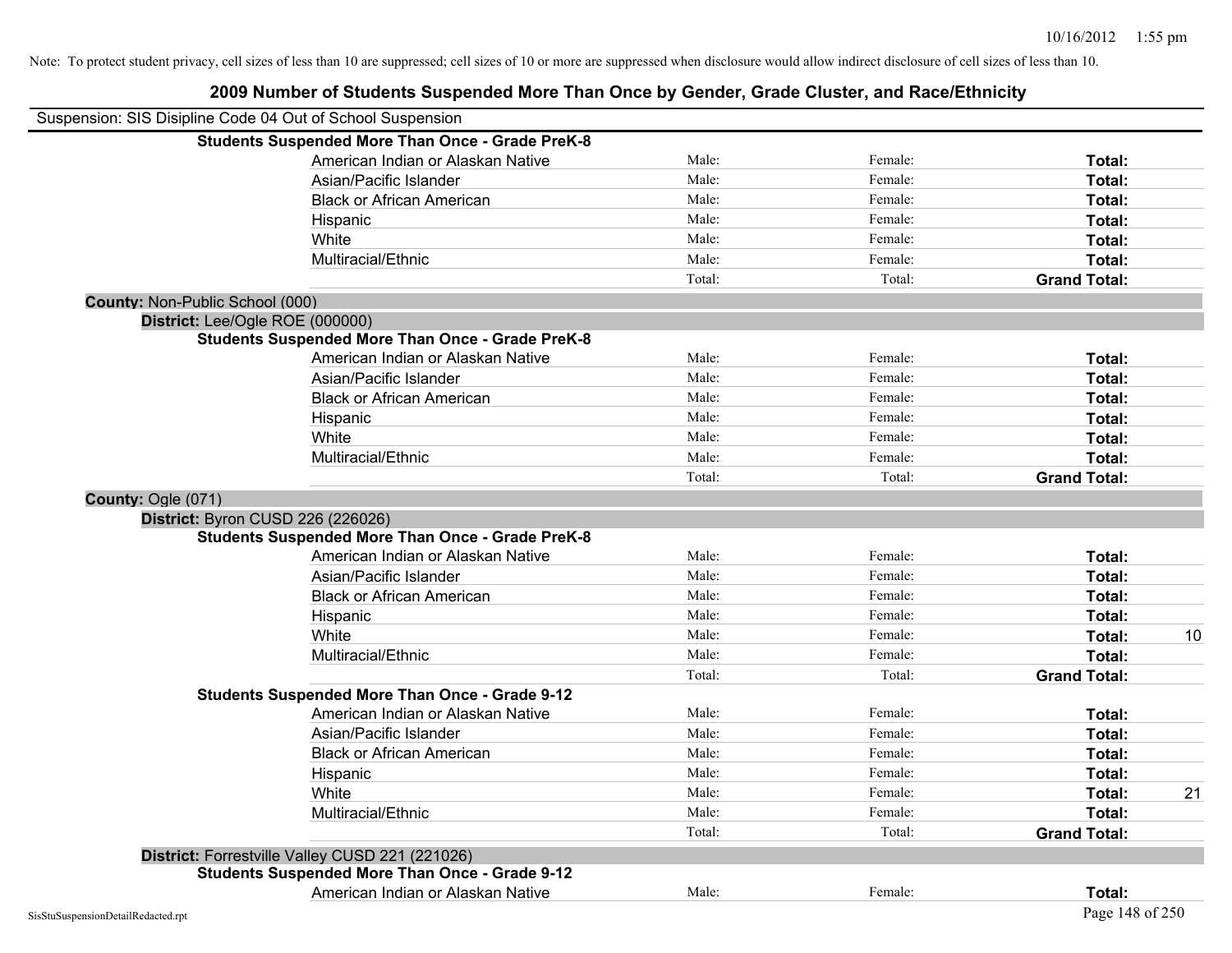| Suspension: SIS Disipline Code 04 Out of School Suspension |                                                         |        |         |                     |    |
|------------------------------------------------------------|---------------------------------------------------------|--------|---------|---------------------|----|
|                                                            | Asian/Pacific Islander                                  | Male:  | Female: | Total:              |    |
|                                                            | <b>Black or African American</b>                        | Male:  | Female: | Total:              |    |
|                                                            | Hispanic                                                | Male:  | Female: | Total:              |    |
|                                                            | White                                                   | Male:  | Female: | Total:              |    |
|                                                            | Multiracial/Ethnic                                      | Male:  | Female: | Total:              |    |
|                                                            |                                                         | Total: | Total:  | <b>Grand Total:</b> |    |
| District: Kings Cons SD 144 (144003)                       |                                                         |        |         |                     |    |
|                                                            | <b>Students Suspended More Than Once - Grade PreK-8</b> |        |         |                     |    |
|                                                            | American Indian or Alaskan Native                       | Male:  | Female: | Total:              |    |
|                                                            | Asian/Pacific Islander                                  | Male:  | Female: | Total:              |    |
|                                                            | <b>Black or African American</b>                        | Male:  | Female: | Total:              |    |
|                                                            | Hispanic                                                | Male:  | Female: | Total:              |    |
|                                                            | White                                                   | Male:  | Female: | Total:              |    |
|                                                            | Multiracial/Ethnic                                      | Male:  | Female: | Total:              |    |
|                                                            |                                                         | Total: | Total:  | <b>Grand Total:</b> |    |
| District: Meridian CUSD 223 (223026)                       |                                                         |        |         |                     |    |
|                                                            | <b>Students Suspended More Than Once - Grade PreK-8</b> |        |         |                     |    |
|                                                            | American Indian or Alaskan Native                       | Male:  | Female: | Total:              |    |
|                                                            | Asian/Pacific Islander                                  | Male:  | Female: | Total:              |    |
|                                                            | <b>Black or African American</b>                        | Male:  | Female: | Total:              |    |
|                                                            | Hispanic                                                | Male:  | Female: | Total:              |    |
|                                                            | White                                                   | Male:  | Female: | Total:              |    |
|                                                            | Multiracial/Ethnic                                      | Male:  | Female: | Total:              |    |
|                                                            |                                                         | Total: | Total:  | <b>Grand Total:</b> |    |
|                                                            | <b>Students Suspended More Than Once - Grade 9-12</b>   |        |         |                     |    |
|                                                            | American Indian or Alaskan Native                       | Male:  | Female: | Total:              |    |
|                                                            | Asian/Pacific Islander                                  | Male:  | Female: | Total:              |    |
|                                                            | <b>Black or African American</b>                        | Male:  | Female: | Total:              |    |
|                                                            | Hispanic                                                | Male:  | Female: | Total:              |    |
|                                                            | White                                                   | Male:  | Female: | Total:              | 12 |
|                                                            | Multiracial/Ethnic                                      | Male:  | Female: | Total:              |    |
|                                                            |                                                         | Total: | Total:  | <b>Grand Total:</b> |    |
| District: Oregon CUSD 220 (220026)                         |                                                         |        |         |                     |    |
|                                                            | <b>Students Suspended More Than Once - Grade PreK-8</b> |        |         |                     |    |
|                                                            | American Indian or Alaskan Native                       | Male:  | Female: | Total:              |    |
|                                                            | Asian/Pacific Islander                                  | Male:  | Female: | Total:              |    |
|                                                            | <b>Black or African American</b>                        | Male:  | Female: | Total:              |    |
|                                                            | Hispanic                                                | Male:  | Female: | Total:              |    |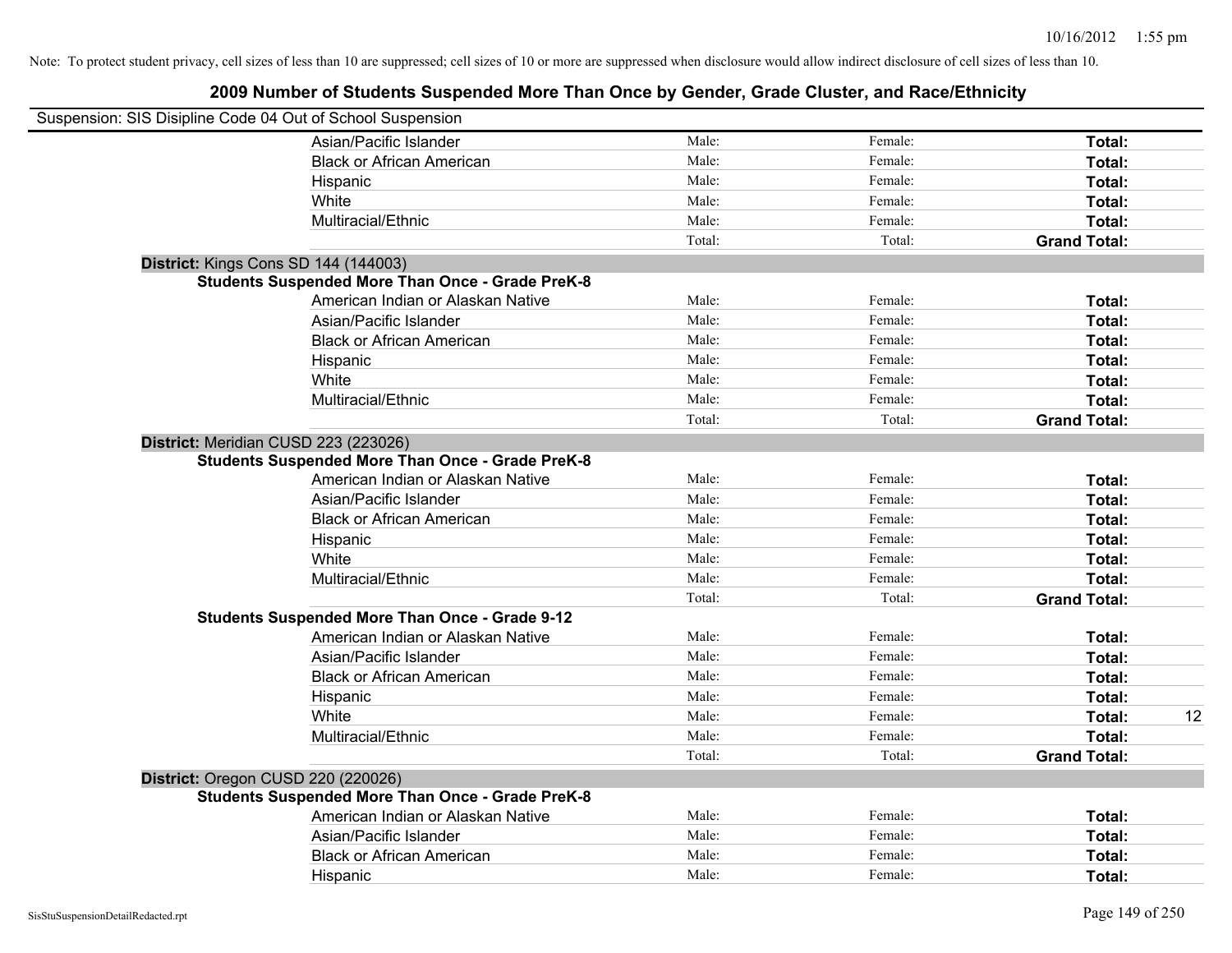| Suspension: SIS Disipline Code 04 Out of School Suspension |                                                         |        |    |         |    |                     |     |
|------------------------------------------------------------|---------------------------------------------------------|--------|----|---------|----|---------------------|-----|
| White                                                      |                                                         | Male:  |    | Female: |    | Total:              | 22  |
| Multiracial/Ethnic                                         |                                                         | Male:  |    | Female: |    | Total:              |     |
|                                                            |                                                         | Total: |    | Total:  |    | <b>Grand Total:</b> |     |
| District: Rochelle CCSD 231 (231004)                       |                                                         |        |    |         |    |                     |     |
|                                                            | <b>Students Suspended More Than Once - Grade PreK-8</b> |        |    |         |    |                     |     |
|                                                            | American Indian or Alaskan Native                       | Male:  |    | Female: |    | Total:              |     |
| Asian/Pacific Islander                                     |                                                         | Male:  |    | Female: |    | Total:              |     |
|                                                            | <b>Black or African American</b>                        | Male:  |    | Female: |    | Total:              |     |
| Hispanic                                                   |                                                         | Male:  |    | Female: |    | Total:              |     |
| White                                                      |                                                         | Male:  |    | Female: |    | Total:              |     |
| Multiracial/Ethnic                                         |                                                         | Male:  |    | Female: |    | Total:              |     |
|                                                            |                                                         | Total: |    | Total:  |    | <b>Grand Total:</b> | 17  |
|                                                            |                                                         |        |    |         |    |                     |     |
| Region: Logan/Mason/Menard ROE (38)                        |                                                         |        |    |         |    |                     |     |
| County: Logan (054)                                        |                                                         |        |    |         |    |                     |     |
| District: Chester-East Lincoln CCSD 61 (061004)            |                                                         |        |    |         |    |                     |     |
|                                                            | <b>Students Suspended More Than Once - Grade PreK-8</b> |        |    |         |    |                     |     |
|                                                            | American Indian or Alaskan Native                       | Male:  |    | Female: |    | Total:              |     |
| Asian/Pacific Islander                                     |                                                         | Male:  |    | Female: |    | Total:              |     |
|                                                            | <b>Black or African American</b>                        | Male:  |    | Female: |    | Total:              |     |
| Hispanic                                                   |                                                         | Male:  |    | Female: |    | Total:              |     |
| White                                                      |                                                         | Male:  |    | Female: |    | Total:              |     |
| Multiracial/Ethnic                                         |                                                         | Male:  |    | Female: |    | Total:              |     |
|                                                            |                                                         | Total: |    | Total:  |    | <b>Grand Total:</b> |     |
| District: Lincoln CHSD 404 (404016)                        |                                                         |        |    |         |    |                     |     |
| <b>Students Suspended More Than Once - Grade 9-12</b>      |                                                         |        |    |         |    |                     |     |
|                                                            | American Indian or Alaskan Native                       | Male:  |    | Female: |    | Total:              |     |
| Asian/Pacific Islander                                     |                                                         | Male:  |    | Female: |    | Total:              |     |
|                                                            | <b>Black or African American</b>                        | Male:  |    | Female: |    | Total:              |     |
| Hispanic                                                   |                                                         | Male:  |    | Female: |    | Total:              |     |
| <b>White</b>                                               |                                                         | Male:  | 57 | Female: | 30 | Total:              | 87  |
| Multiracial/Ethnic                                         |                                                         | Male:  |    | Female: |    | Total:              |     |
|                                                            |                                                         | Total: |    | Total:  |    | <b>Grand Total:</b> | 101 |
| District: Lincoln ESD 27 (027002)                          |                                                         |        |    |         |    |                     |     |
|                                                            | <b>Students Suspended More Than Once - Grade PreK-8</b> |        |    |         |    |                     |     |
|                                                            | American Indian or Alaskan Native                       | Male:  |    | Female: |    | Total:              |     |
| Asian/Pacific Islander                                     |                                                         | Male:  |    | Female: |    | Total:              |     |
|                                                            | <b>Black or African American</b>                        | Male:  |    | Female: |    | Total:              |     |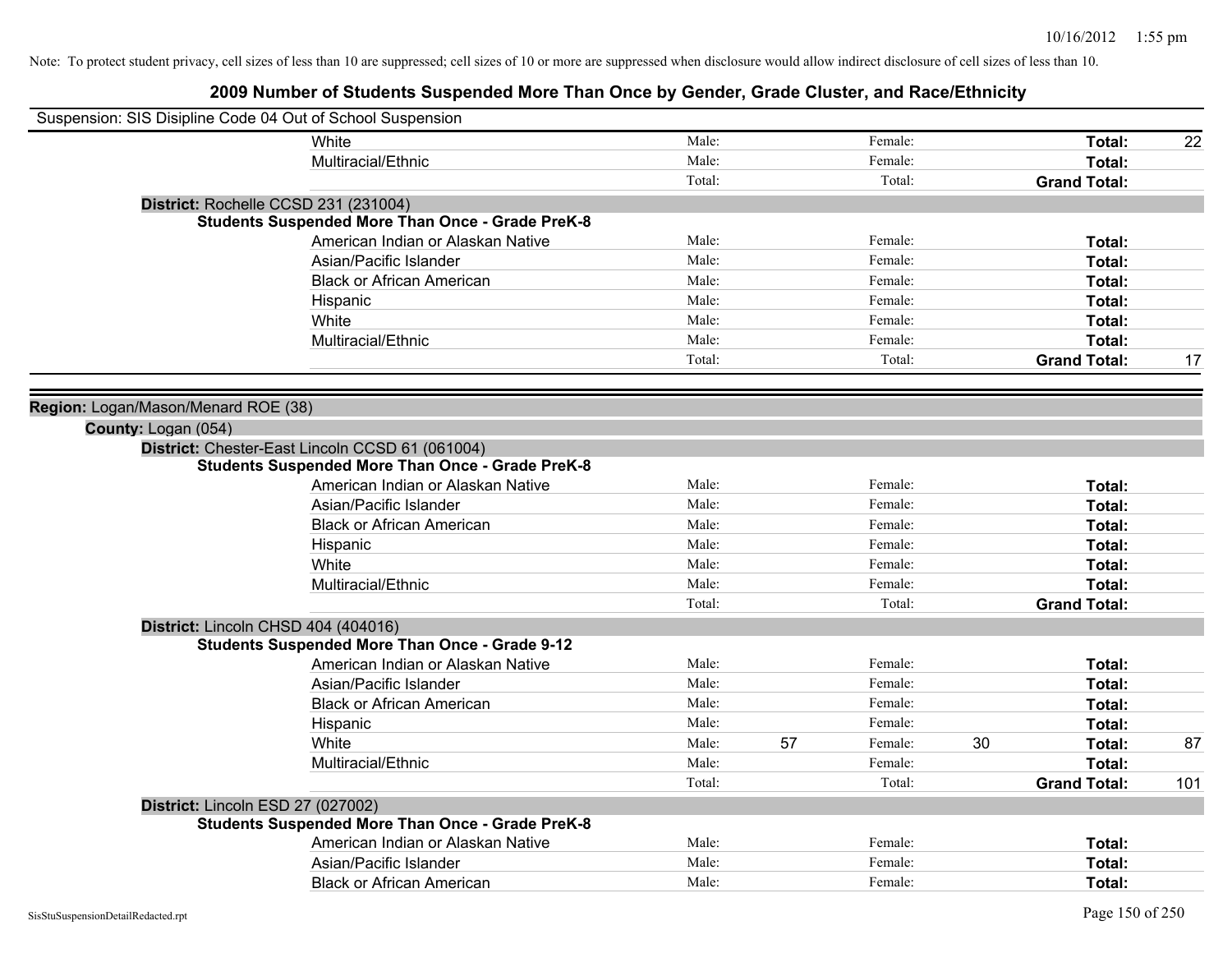|                     | Suspension: SIS Disipline Code 04 Out of School Suspension |        |         |                     |    |
|---------------------|------------------------------------------------------------|--------|---------|---------------------|----|
|                     | Hispanic                                                   | Male:  | Female: | Total:              |    |
|                     | White                                                      | Male:  | Female: | Total:              | 10 |
|                     | Multiracial/Ethnic                                         | Male:  | Female: | Total:              |    |
|                     |                                                            | Total: | Total:  | <b>Grand Total:</b> |    |
|                     | District: Mt Pulaski CUSD 23 (023026)                      |        |         |                     |    |
|                     | <b>Students Suspended More Than Once - Grade PreK-8</b>    |        |         |                     |    |
|                     | American Indian or Alaskan Native                          | Male:  | Female: | Total:              |    |
|                     | Asian/Pacific Islander                                     | Male:  | Female: | Total:              |    |
|                     | <b>Black or African American</b>                           | Male:  | Female: | Total:              |    |
|                     | Hispanic                                                   | Male:  | Female: | Total:              |    |
|                     | White                                                      | Male:  | Female: | Total:              |    |
|                     | Multiracial/Ethnic                                         | Male:  | Female: | Total:              |    |
|                     |                                                            | Total: | Total:  | <b>Grand Total:</b> |    |
|                     | <b>Students Suspended More Than Once - Grade 9-12</b>      |        |         |                     |    |
|                     | American Indian or Alaskan Native                          | Male:  | Female: | Total:              |    |
|                     | Asian/Pacific Islander                                     | Male:  | Female: | Total:              |    |
|                     | <b>Black or African American</b>                           | Male:  | Female: | Total:              |    |
|                     | Hispanic                                                   | Male:  | Female: | Total:              |    |
|                     | White                                                      | Male:  | Female: | Total:              |    |
|                     | Multiracial/Ethnic                                         | Male:  | Female: | Total:              |    |
|                     |                                                            | Total: | Total:  | <b>Grand Total:</b> |    |
|                     | District: New Holland-Middletown ED 88 (088002)            |        |         |                     |    |
|                     | <b>Students Suspended More Than Once - Grade PreK-8</b>    |        |         |                     |    |
|                     | American Indian or Alaskan Native                          | Male:  | Female: | Total:              |    |
|                     | Asian/Pacific Islander                                     | Male:  | Female: | Total:              |    |
|                     | <b>Black or African American</b>                           | Male:  | Female: | Total:              |    |
|                     | Hispanic                                                   | Male:  | Female: | Total:              |    |
|                     | White                                                      | Male:  | Female: | Total:              |    |
|                     | Multiracial/Ethnic                                         | Male:  | Female: | Total:              |    |
|                     |                                                            | Total: | Total:  | <b>Grand Total:</b> |    |
| County: Mason (060) |                                                            |        |         |                     |    |
|                     | District: Havana CUSD 126 (126026)                         |        |         |                     |    |
|                     | <b>Students Suspended More Than Once - Grade PreK-8</b>    |        |         |                     |    |
|                     | American Indian or Alaskan Native                          | Male:  | Female: | Total:              |    |
|                     | Asian/Pacific Islander                                     | Male:  | Female: | Total:              |    |
|                     | <b>Black or African American</b>                           | Male:  | Female: | Total:              |    |
|                     | Hispanic                                                   | Male:  | Female: | Total:              |    |
|                     | White                                                      | Male:  | Female: | Total:              |    |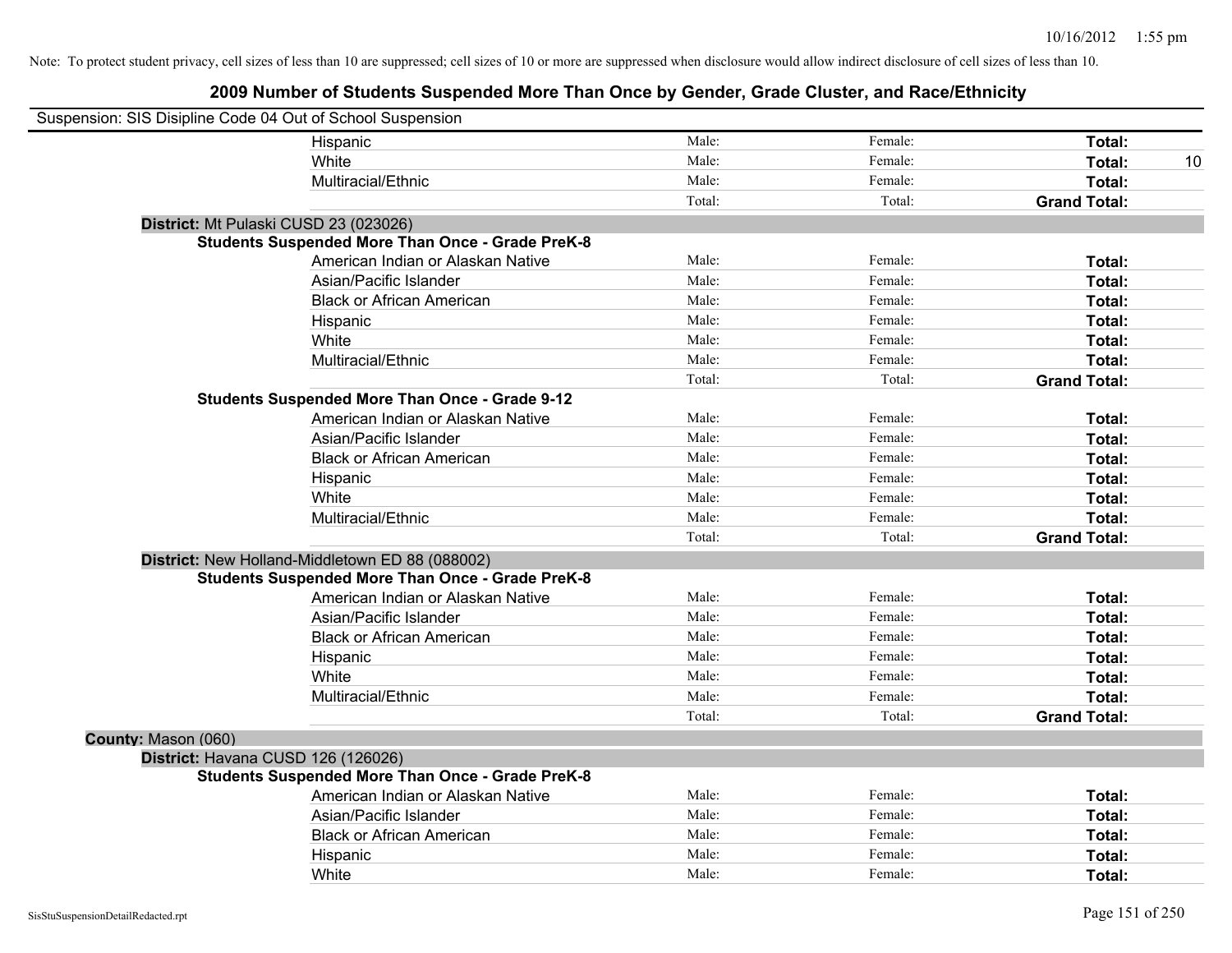### **2009 Number of Students Suspended More Than Once by Gender, Grade Cluster, and Race/Ethnicity**

| Suspension: SIS Disipline Code 04 Out of School Suspension |                                                         |        |         |                     |    |
|------------------------------------------------------------|---------------------------------------------------------|--------|---------|---------------------|----|
|                                                            | Multiracial/Ethnic                                      | Male:  | Female: | Total:              |    |
|                                                            |                                                         | Total: | Total:  | <b>Grand Total:</b> |    |
|                                                            | District: Illini Central CUSD 189 (189026)              |        |         |                     |    |
|                                                            | <b>Students Suspended More Than Once - Grade PreK-8</b> |        |         |                     |    |
|                                                            | American Indian or Alaskan Native                       | Male:  | Female: | Total:              |    |
|                                                            | Asian/Pacific Islander                                  | Male:  | Female: | Total:              |    |
|                                                            | <b>Black or African American</b>                        | Male:  | Female: | Total:              |    |
|                                                            | Hispanic                                                | Male:  | Female: | Total:              |    |
|                                                            | White                                                   | Male:  | Female: | Total:              |    |
|                                                            | Multiracial/Ethnic                                      | Male:  | Female: | Total:              |    |
|                                                            |                                                         | Total: | Total:  | <b>Grand Total:</b> |    |
|                                                            | <b>Students Suspended More Than Once - Grade 9-12</b>   |        |         |                     |    |
|                                                            | American Indian or Alaskan Native                       | Male:  | Female: | Total:              |    |
|                                                            | Asian/Pacific Islander                                  | Male:  | Female: | Total:              |    |
|                                                            | <b>Black or African American</b>                        | Male:  | Female: | Total:              |    |
|                                                            | Hispanic                                                | Male:  | Female: | Total:              |    |
|                                                            | White                                                   | Male:  | Female: | Total:              |    |
|                                                            | Multiracial/Ethnic                                      | Male:  | Female: | Total:              |    |
|                                                            |                                                         | Total: | Total:  | <b>Grand Total:</b> |    |
|                                                            | District: Midwest Central CUSD 191 (191026)             |        |         |                     |    |
|                                                            | <b>Students Suspended More Than Once - Grade PreK-8</b> |        |         |                     |    |
|                                                            | American Indian or Alaskan Native                       | Male:  | Female: | Total:              |    |
|                                                            | Asian/Pacific Islander                                  | Male:  | Female: | Total:              |    |
|                                                            | <b>Black or African American</b>                        | Male:  | Female: | Total:              |    |
|                                                            | Hispanic                                                | Male:  | Female: | Total:              |    |
|                                                            | White                                                   | Male:  | Female: | Total:              |    |
|                                                            | Multiracial/Ethnic                                      | Male:  | Female: | Total:              |    |
|                                                            |                                                         | Total: | Total:  | <b>Grand Total:</b> | 10 |
|                                                            | <b>Students Suspended More Than Once - Grade 9-12</b>   |        |         |                     |    |
|                                                            | American Indian or Alaskan Native                       | Male:  | Female: | Total:              |    |
|                                                            | Asian/Pacific Islander                                  | Male:  | Female: | Total:              |    |
|                                                            | <b>Black or African American</b>                        | Male:  | Female: | Total:              |    |
|                                                            | Hispanic                                                | Male:  | Female: | Total:              |    |
|                                                            | White                                                   | Male:  | Female: | Total:              | 17 |
|                                                            | Multiracial/Ethnic                                      | Male:  | Female: | Total:              |    |
|                                                            |                                                         | Total: | Total:  | <b>Grand Total:</b> |    |

**County:** Menard (065)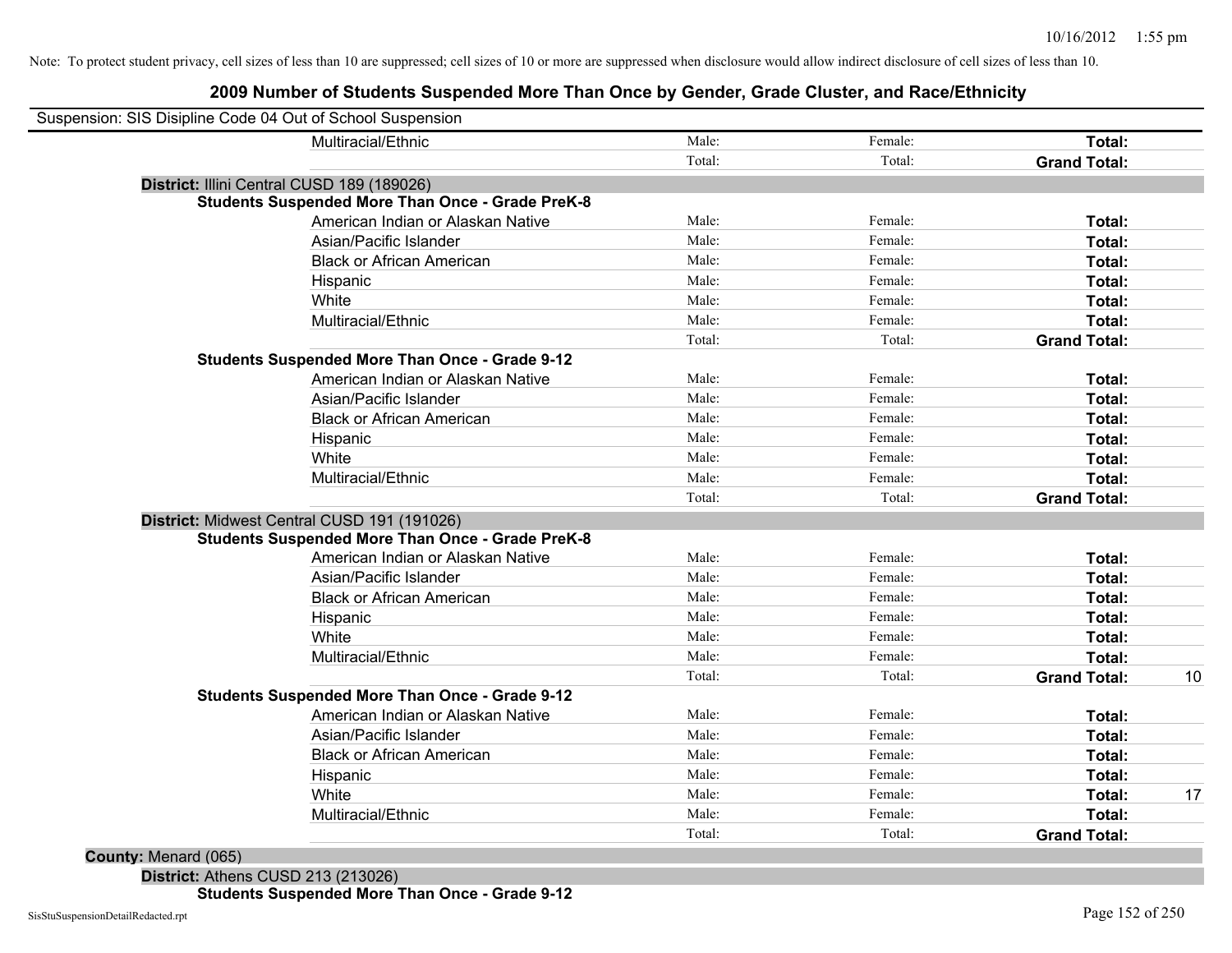|                                                            | 2009 Number Of Students Suspended MOTE Than Once by Ochuer, Stade Stuster, and Nace/Lumbery |        |         |                     |
|------------------------------------------------------------|---------------------------------------------------------------------------------------------|--------|---------|---------------------|
| Suspension: SIS Disipline Code 04 Out of School Suspension |                                                                                             |        |         |                     |
|                                                            | American Indian or Alaskan Native                                                           | Male:  | Female: | Total:              |
|                                                            | Asian/Pacific Islander                                                                      | Male:  | Female: | Total:              |
|                                                            | <b>Black or African American</b>                                                            | Male:  | Female: | Total:              |
|                                                            | Hispanic                                                                                    | Male:  | Female: | Total:              |
|                                                            | White                                                                                       | Male:  | Female: | Total:              |
|                                                            | Multiracial/Ethnic                                                                          | Male:  | Female: | Total:              |
|                                                            |                                                                                             | Total: | Total:  | <b>Grand Total:</b> |
|                                                            | District: Porta CUSD 202 (202026)                                                           |        |         |                     |
|                                                            | <b>Students Suspended More Than Once - Grade PreK-8</b>                                     |        |         |                     |
|                                                            | American Indian or Alaskan Native                                                           | Male:  | Female: | Total:              |
|                                                            | Asian/Pacific Islander                                                                      | Male:  | Female: | Total:              |
|                                                            | <b>Black or African American</b>                                                            | Male:  | Female: | Total:              |
|                                                            | Hispanic                                                                                    | Male:  | Female: | Total:              |
|                                                            | White                                                                                       | Male:  | Female: | Total:              |
|                                                            | Multiracial/Ethnic                                                                          | Male:  | Female: | Total:              |
|                                                            |                                                                                             | Total: | Total:  | <b>Grand Total:</b> |
|                                                            |                                                                                             |        |         |                     |
| Region: Macon/Piatt ROE (39)                               |                                                                                             |        |         |                     |
| County: Macon (055)                                        |                                                                                             |        |         |                     |
|                                                            | District: Argenta-Oreana CUSD 1 (001026)                                                    |        |         |                     |
|                                                            | <b>Students Suspended More Than Once - Grade PreK-8</b>                                     |        |         |                     |
|                                                            | American Indian or Alaskan Native                                                           | Male:  | Female: | Total:              |
|                                                            | Asian/Pacific Islander                                                                      | Male:  | Female: | Total:              |
|                                                            | <b>Black or African American</b>                                                            | Male:  | Female: | Total:              |
|                                                            | Hispanic                                                                                    | Male:  | Female: | Total:              |
|                                                            | White                                                                                       | Male:  | Female: | 10<br>Total:        |
|                                                            | Multiracial/Ethnic                                                                          | Male:  | Female: | Total:              |
|                                                            |                                                                                             | Total: | Total:  | <b>Grand Total:</b> |
|                                                            | <b>Students Suspended More Than Once - Grade 9-12</b>                                       |        |         |                     |
|                                                            | American Indian or Alaskan Native                                                           | Male:  | Female: | Total:              |
|                                                            | Asian/Pacific Islander                                                                      | Male:  | Female: | Total:              |
|                                                            | <b>Black or African American</b>                                                            | Male:  | Female: | Total:              |
|                                                            | Hispanic                                                                                    | Male:  | Female: | Total:              |
|                                                            | White                                                                                       | Male:  | Female: | Total:              |
|                                                            | Multiracial/Ethnic                                                                          | Male:  | Female: | Total:              |
|                                                            |                                                                                             | Total: | Total:  | <b>Grand Total:</b> |
|                                                            |                                                                                             |        |         |                     |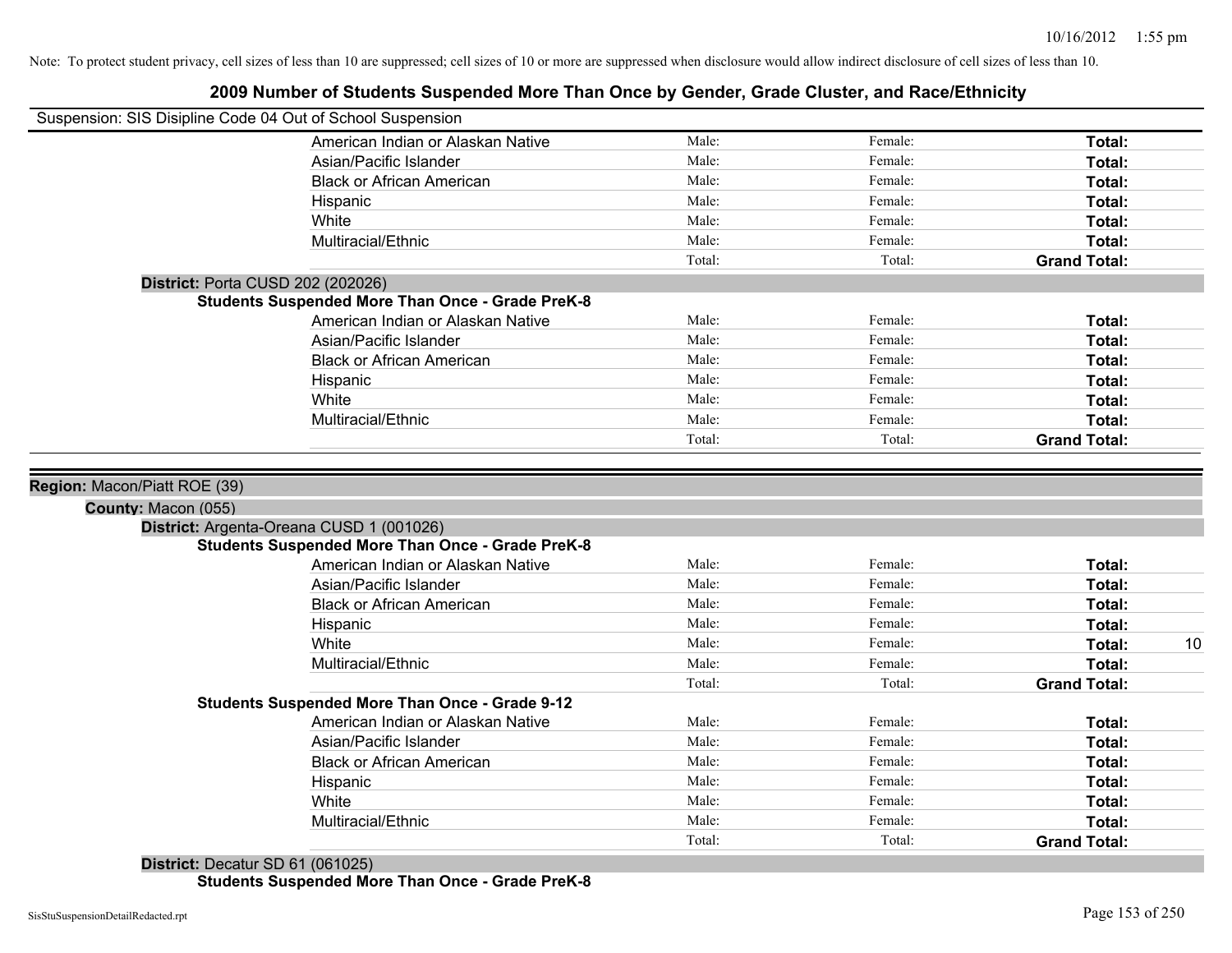| Suspension: SIS Disipline Code 04 Out of School Suspension |                                                         |        |     |         |     |                     |     |
|------------------------------------------------------------|---------------------------------------------------------|--------|-----|---------|-----|---------------------|-----|
|                                                            | American Indian or Alaskan Native                       | Male:  |     | Female: |     | Total:              |     |
|                                                            | Asian/Pacific Islander                                  | Male:  |     | Female: |     | Total:              |     |
|                                                            | <b>Black or African American</b>                        | Male:  | 228 | Female: | 101 | Total:              | 329 |
|                                                            | Hispanic                                                | Male:  |     | Female: |     | Total:              |     |
|                                                            | White                                                   | Male:  | 79  | Female: | 24  | Total:              | 103 |
|                                                            | Multiracial/Ethnic                                      | Male:  |     | Female: |     | Total:              | 40  |
|                                                            |                                                         | Total: |     | Total:  |     | <b>Grand Total:</b> |     |
|                                                            | <b>Students Suspended More Than Once - Grade 9-12</b>   |        |     |         |     |                     |     |
|                                                            | American Indian or Alaskan Native                       | Male:  |     | Female: |     | Total:              |     |
|                                                            | Asian/Pacific Islander                                  | Male:  |     | Female: |     | Total:              |     |
|                                                            | <b>Black or African American</b>                        | Male:  | 143 | Female: | 102 | Total:              | 245 |
|                                                            | Hispanic                                                | Male:  |     | Female: |     | Total:              |     |
|                                                            | White                                                   | Male:  | 37  | Female: | 22  | Total:              | 59  |
|                                                            | Multiracial/Ethnic                                      | Male:  |     | Female: |     | Total:              | 16  |
|                                                            |                                                         | Total: |     | Total:  |     | <b>Grand Total:</b> |     |
|                                                            | District: Maroa Forsyth CUSD 2 (002026)                 |        |     |         |     |                     |     |
|                                                            | <b>Students Suspended More Than Once - Grade PreK-8</b> |        |     |         |     |                     |     |
|                                                            | American Indian or Alaskan Native                       | Male:  |     | Female: |     | Total:              |     |
|                                                            | Asian/Pacific Islander                                  | Male:  |     | Female: |     | Total:              |     |
|                                                            | <b>Black or African American</b>                        | Male:  |     | Female: |     | Total:              |     |
|                                                            | Hispanic                                                | Male:  |     | Female: |     | Total:              |     |
|                                                            | White                                                   | Male:  |     | Female: |     | Total:              |     |
|                                                            | Multiracial/Ethnic                                      | Male:  |     | Female: |     | Total:              |     |
|                                                            |                                                         | Total: |     | Total:  |     | <b>Grand Total:</b> |     |
|                                                            | <b>Students Suspended More Than Once - Grade 9-12</b>   |        |     |         |     |                     |     |
|                                                            | American Indian or Alaskan Native                       | Male:  |     | Female: |     | Total:              |     |
|                                                            | Asian/Pacific Islander                                  | Male:  |     | Female: |     | Total:              |     |
|                                                            | <b>Black or African American</b>                        | Male:  |     | Female: |     | Total:              |     |
|                                                            | Hispanic                                                | Male:  |     | Female: |     | Total:              |     |
|                                                            | White                                                   | Male:  |     | Female: |     | Total:              |     |
|                                                            | Multiracial/Ethnic                                      | Male:  |     | Female: |     | Total:              |     |
|                                                            |                                                         | Total: |     | Total:  |     | <b>Grand Total:</b> |     |
|                                                            | District: Meridian CUSD 15 (015026)                     |        |     |         |     |                     |     |
|                                                            | <b>Students Suspended More Than Once - Grade PreK-8</b> |        |     |         |     |                     |     |
|                                                            | American Indian or Alaskan Native                       | Male:  |     | Female: |     | Total:              |     |
|                                                            | Asian/Pacific Islander                                  | Male:  |     | Female: |     | Total:              |     |
|                                                            | <b>Black or African American</b>                        | Male:  |     | Female: |     | Total:              |     |
|                                                            | Hispanic                                                | Male:  |     | Female: |     | Total:              |     |
|                                                            | White                                                   | Male:  |     | Female: |     | Total:              |     |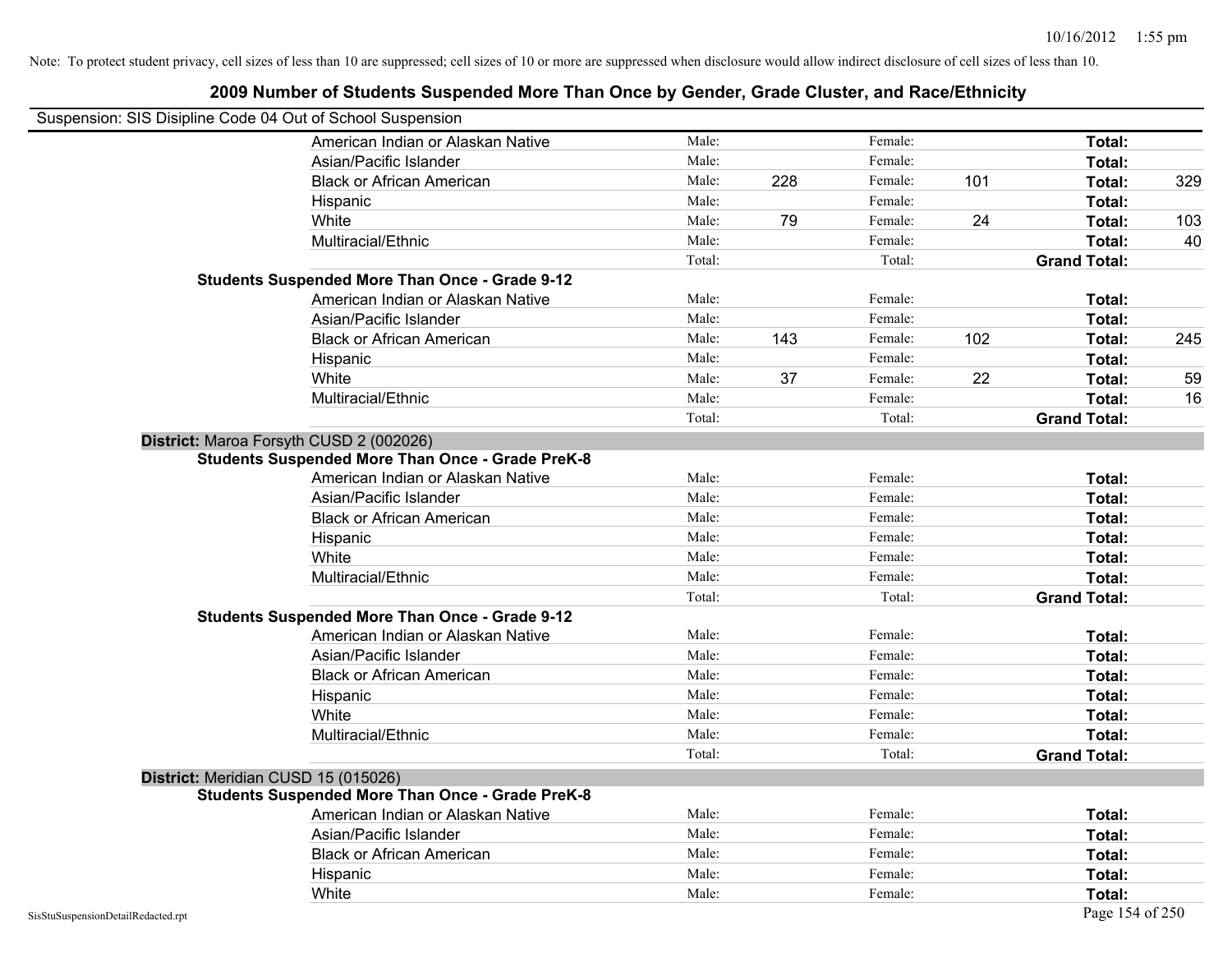| Suspension: SIS Disipline Code 04 Out of School Suspension |                                                         |        |         |                     |    |
|------------------------------------------------------------|---------------------------------------------------------|--------|---------|---------------------|----|
|                                                            | Multiracial/Ethnic                                      | Male:  | Female: | Total:              |    |
|                                                            |                                                         | Total: | Total:  | <b>Grand Total:</b> |    |
|                                                            | <b>Students Suspended More Than Once - Grade 9-12</b>   |        |         |                     |    |
|                                                            | American Indian or Alaskan Native                       | Male:  | Female: | Total:              |    |
|                                                            | Asian/Pacific Islander                                  | Male:  | Female: | Total:              |    |
|                                                            | <b>Black or African American</b>                        | Male:  | Female: | Total:              |    |
|                                                            | Hispanic                                                | Male:  | Female: | Total:              |    |
|                                                            | White                                                   | Male:  | Female: | Total:              |    |
|                                                            | Multiracial/Ethnic                                      | Male:  | Female: | Total:              |    |
|                                                            |                                                         | Total: | Total:  | <b>Grand Total:</b> |    |
| District: Mt Zion CUSD 3 (003026)                          |                                                         |        |         |                     |    |
|                                                            | <b>Students Suspended More Than Once - Grade PreK-8</b> |        |         |                     |    |
|                                                            | American Indian or Alaskan Native                       | Male:  | Female: | Total:              |    |
|                                                            | Asian/Pacific Islander                                  | Male:  | Female: | Total:              |    |
|                                                            | <b>Black or African American</b>                        | Male:  | Female: | Total:              |    |
|                                                            | Hispanic                                                | Male:  | Female: | Total:              |    |
|                                                            | White                                                   | Male:  | Female: | Total:              |    |
|                                                            | Multiracial/Ethnic                                      | Male:  | Female: | Total:              |    |
|                                                            |                                                         | Total: | Total:  | <b>Grand Total:</b> |    |
|                                                            | <b>Students Suspended More Than Once - Grade 9-12</b>   |        |         |                     |    |
|                                                            | American Indian or Alaskan Native                       | Male:  | Female: | Total:              |    |
|                                                            | Asian/Pacific Islander                                  | Male:  | Female: | Total:              |    |
|                                                            | <b>Black or African American</b>                        | Male:  | Female: | Total:              |    |
|                                                            | Hispanic                                                | Male:  | Female: | Total:              |    |
|                                                            | White                                                   | Male:  | Female: | Total:              |    |
|                                                            | Multiracial/Ethnic                                      | Male:  | Female: | Total:              |    |
|                                                            |                                                         | Total: | Total:  | <b>Grand Total:</b> |    |
|                                                            | District: Sangamon Valley CUSD 9 (009026)               |        |         |                     |    |
|                                                            | <b>Students Suspended More Than Once - Grade PreK-8</b> |        |         |                     |    |
|                                                            | American Indian or Alaskan Native                       | Male:  | Female: | Total:              |    |
|                                                            | Asian/Pacific Islander                                  | Male:  | Female: | Total:              |    |
|                                                            | <b>Black or African American</b>                        | Male:  | Female: | Total:              |    |
|                                                            | Hispanic                                                | Male:  | Female: | Total:              |    |
|                                                            | White                                                   | Male:  | Female: | Total:              | 19 |
|                                                            | Multiracial/Ethnic                                      | Male:  | Female: | Total:              |    |
|                                                            |                                                         | Total: | Total:  | <b>Grand Total:</b> |    |
|                                                            | <b>Students Suspended More Than Once - Grade 9-12</b>   |        |         |                     |    |
|                                                            | American Indian or Alaskan Native                       | Male:  | Female: | Total:              |    |
|                                                            | Asian/Pacific Islander                                  | Male:  | Female: | Total:              |    |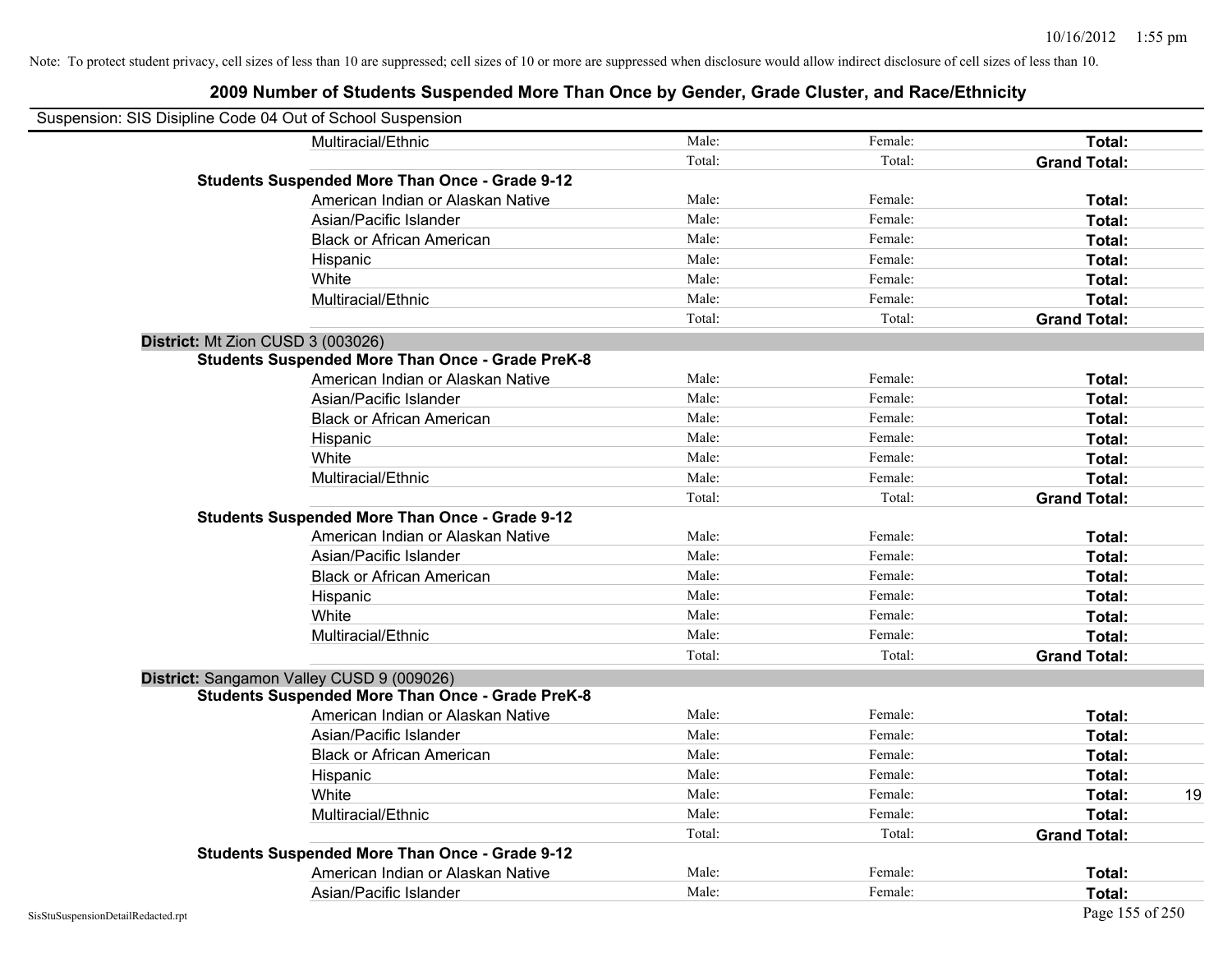| Suspension: SIS Disipline Code 04 Out of School Suspension |                                                         |        |         |                     |    |
|------------------------------------------------------------|---------------------------------------------------------|--------|---------|---------------------|----|
|                                                            | <b>Black or African American</b>                        | Male:  | Female: | Total:              |    |
|                                                            | Hispanic                                                | Male:  | Female: | Total:              |    |
|                                                            | White                                                   | Male:  | Female: | Total:              | 10 |
|                                                            | Multiracial/Ethnic                                      | Male:  | Female: | Total:              |    |
|                                                            |                                                         | Total: | Total:  | <b>Grand Total:</b> |    |
|                                                            | District: Warrensburg-Latham CUSD 11 (011026)           |        |         |                     |    |
|                                                            | <b>Students Suspended More Than Once - Grade PreK-8</b> |        |         |                     |    |
|                                                            | American Indian or Alaskan Native                       | Male:  | Female: | Total:              |    |
|                                                            | Asian/Pacific Islander                                  | Male:  | Female: | Total:              |    |
|                                                            | <b>Black or African American</b>                        | Male:  | Female: | Total:              |    |
|                                                            | Hispanic                                                | Male:  | Female: | Total:              |    |
|                                                            | White                                                   | Male:  | Female: | Total:              |    |
|                                                            | Multiracial/Ethnic                                      | Male:  | Female: | Total:              |    |
|                                                            |                                                         | Total: | Total:  | <b>Grand Total:</b> |    |
|                                                            | <b>Students Suspended More Than Once - Grade 9-12</b>   |        |         |                     |    |
|                                                            | American Indian or Alaskan Native                       | Male:  | Female: | Total:              |    |
|                                                            | Asian/Pacific Islander                                  | Male:  | Female: | Total:              |    |
|                                                            | <b>Black or African American</b>                        | Male:  | Female: | Total:              |    |
|                                                            | Hispanic                                                | Male:  | Female: | Total:              |    |
|                                                            | White                                                   | Male:  | Female: | Total:              | 12 |
|                                                            | Multiracial/Ethnic                                      | Male:  | Female: | Total:              |    |
|                                                            |                                                         | Total: | Total:  | <b>Grand Total:</b> |    |
| <b>County: Non-Public School (000)</b>                     |                                                         |        |         |                     |    |
| District: Macon/Piatt ROE (000000)                         |                                                         |        |         |                     |    |
|                                                            | <b>Students Suspended More Than Once - Grade PreK-8</b> |        |         |                     |    |
|                                                            | American Indian or Alaskan Native                       | Male:  | Female: | Total:              |    |
|                                                            | Asian/Pacific Islander                                  | Male:  | Female: | Total:              |    |
|                                                            | <b>Black or African American</b>                        | Male:  | Female: | Total:              |    |
|                                                            | Hispanic                                                | Male:  | Female: | Total:              |    |
|                                                            | White                                                   | Male:  | Female: | Total:              |    |
|                                                            | Multiracial/Ethnic                                      | Male:  | Female: | Total:              |    |
|                                                            |                                                         | Total: | Total:  | <b>Grand Total:</b> |    |
|                                                            | <b>Students Suspended More Than Once - Grade 9-12</b>   |        |         |                     |    |
|                                                            | American Indian or Alaskan Native                       | Male:  | Female: | Total:              |    |
|                                                            | Asian/Pacific Islander                                  | Male:  | Female: | Total:              |    |
|                                                            | <b>Black or African American</b>                        | Male:  | Female: | Total:              |    |
|                                                            | Hispanic                                                | Male:  | Female: | Total:              |    |
|                                                            | White                                                   | Male:  | Female: | Total:              |    |
|                                                            | Multiracial/Ethnic                                      | Male:  | Female: | Total:              |    |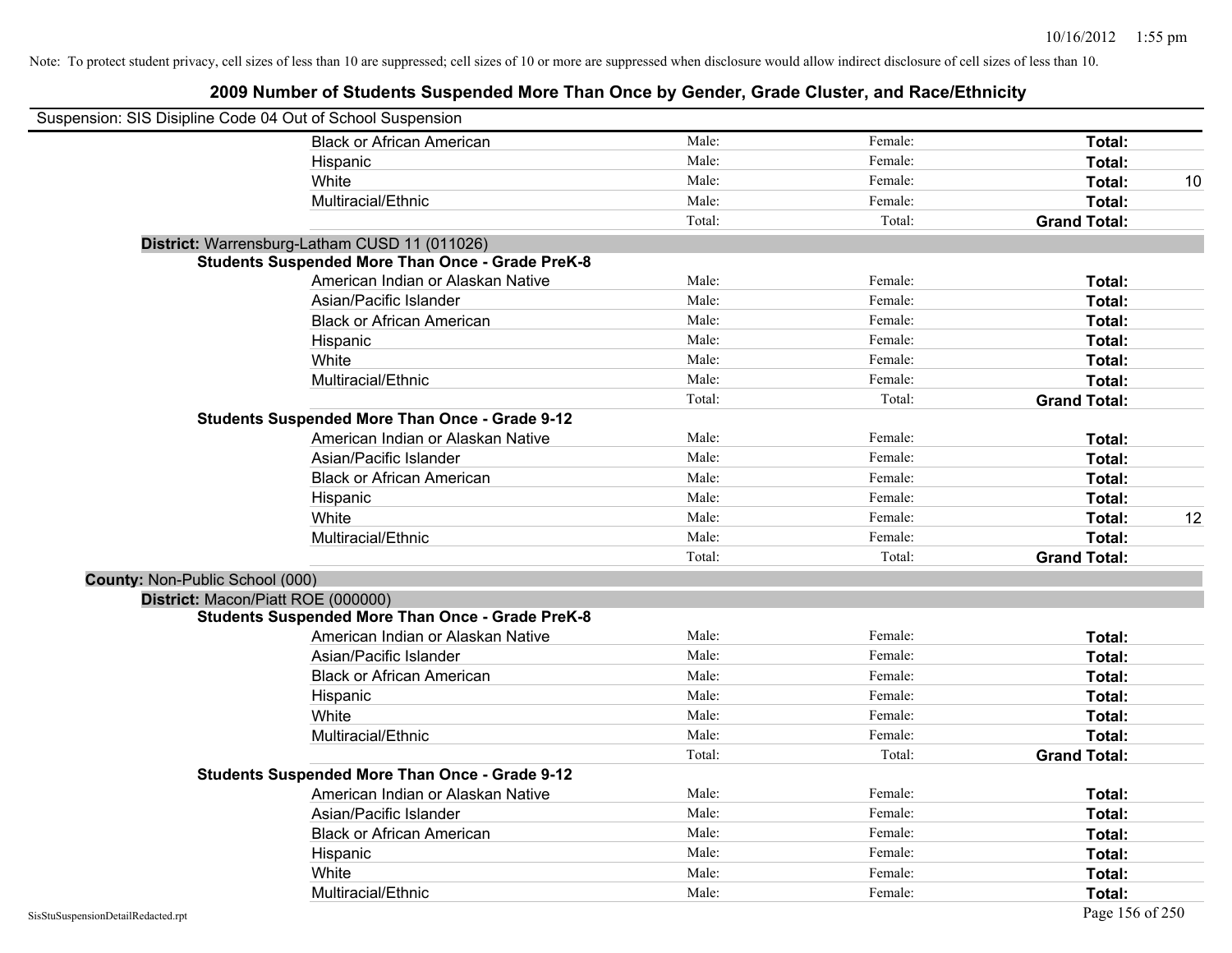### **2009 Number of Students Suspended More Than Once by Gender, Grade Cluster, and Race/Ethnicity**

|                     | Suspension: SIS Disipline Code 04 Out of School Suspension |        |         |                     |
|---------------------|------------------------------------------------------------|--------|---------|---------------------|
|                     |                                                            | Total: | Total:  | <b>Grand Total:</b> |
| County: Piatt (074) |                                                            |        |         |                     |
|                     | District: Atwood Hammond CUSD 39 (039026)                  |        |         |                     |
|                     | <b>Students Suspended More Than Once - Grade 9-12</b>      |        |         |                     |
|                     | American Indian or Alaskan Native                          | Male:  | Female: | Total:              |
|                     | Asian/Pacific Islander                                     | Male:  | Female: | Total:              |
|                     | <b>Black or African American</b>                           | Male:  | Female: | Total:              |
|                     | Hispanic                                                   | Male:  | Female: | Total:              |
|                     | White                                                      | Male:  | Female: | Total:              |
|                     | Multiracial/Ethnic                                         | Male:  | Female: | Total:              |
|                     |                                                            | Total: | Total:  | <b>Grand Total:</b> |
|                     | District: Bement CUSD 5 (005026)                           |        |         |                     |
|                     | <b>Students Suspended More Than Once - Grade PreK-8</b>    |        |         |                     |
|                     | American Indian or Alaskan Native                          | Male:  | Female: | Total:              |
|                     | Asian/Pacific Islander                                     | Male:  | Female: | Total:              |
|                     | <b>Black or African American</b>                           | Male:  | Female: | Total:              |
|                     | Hispanic                                                   | Male:  | Female: | Total:              |
|                     | White                                                      | Male:  | Female: | Total:              |
|                     | Multiracial/Ethnic                                         | Male:  | Female: | Total:              |
|                     |                                                            | Total: | Total:  | <b>Grand Total:</b> |
|                     | <b>Students Suspended More Than Once - Grade 9-12</b>      |        |         |                     |
|                     | American Indian or Alaskan Native                          | Male:  | Female: | Total:              |
|                     | Asian/Pacific Islander                                     | Male:  | Female: | Total:              |
|                     | <b>Black or African American</b>                           | Male:  | Female: | Total:              |
|                     | Hispanic                                                   | Male:  | Female: | Total:              |
|                     | White                                                      | Male:  | Female: | Total:              |
|                     | Multiracial/Ethnic                                         | Male:  | Female: | Total:              |
|                     |                                                            | Total: | Total:  | <b>Grand Total:</b> |
|                     | District: Cerro Gordo CUSD 100 (100026)                    |        |         |                     |
|                     | <b>Students Suspended More Than Once - Grade PreK-8</b>    |        |         |                     |
|                     | American Indian or Alaskan Native                          | Male:  | Female: | Total:              |
|                     | Asian/Pacific Islander                                     | Male:  | Female: | Total:              |
|                     | <b>Black or African American</b>                           | Male:  | Female: | Total:              |
|                     | Hispanic                                                   | Male:  | Female: | Total:              |
|                     | White                                                      | Male:  | Female: | Total:              |
|                     | Multiracial/Ethnic                                         | Male:  | Female: | Total:              |
|                     |                                                            | Total: | Total:  | <b>Grand Total:</b> |

**District:** Deland-Weldon CUSD 57 (057026)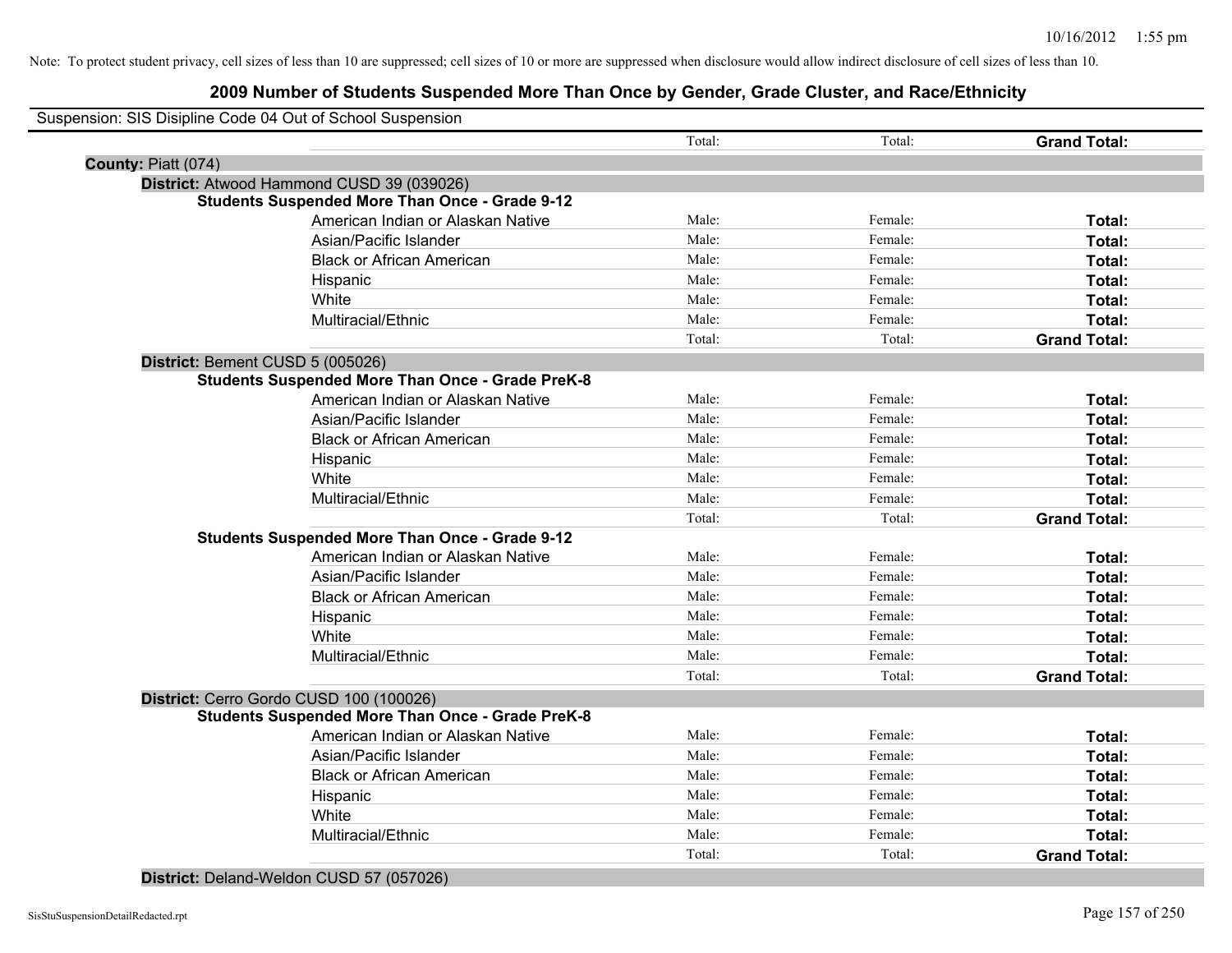|                                                            | 2009 Number of Students Suspended More Than Once by Sender, Stade Stuster, and Nace/Lumbery |        |    |         |    |                     |    |
|------------------------------------------------------------|---------------------------------------------------------------------------------------------|--------|----|---------|----|---------------------|----|
| Suspension: SIS Disipline Code 04 Out of School Suspension |                                                                                             |        |    |         |    |                     |    |
|                                                            | <b>Students Suspended More Than Once - Grade 9-12</b>                                       |        |    |         |    |                     |    |
|                                                            | American Indian or Alaskan Native                                                           | Male:  |    | Female: |    | Total:              |    |
|                                                            | Asian/Pacific Islander                                                                      | Male:  |    | Female: |    | Total:              |    |
|                                                            | <b>Black or African American</b>                                                            | Male:  |    | Female: |    | Total:              |    |
|                                                            | Hispanic                                                                                    | Male:  |    | Female: |    | Total:              |    |
|                                                            | White                                                                                       | Male:  |    | Female: |    | Total:              |    |
|                                                            | Multiracial/Ethnic                                                                          | Male:  |    | Female: |    | Total:              |    |
|                                                            |                                                                                             | Total: |    | Total:  |    | <b>Grand Total:</b> |    |
|                                                            | District: Monticello CUSD 25 (025026)                                                       |        |    |         |    |                     |    |
|                                                            | <b>Students Suspended More Than Once - Grade 9-12</b>                                       |        |    |         |    |                     |    |
|                                                            | American Indian or Alaskan Native                                                           | Male:  |    | Female: |    | Total:              |    |
|                                                            | Asian/Pacific Islander                                                                      | Male:  |    | Female: |    | Total:              |    |
|                                                            | <b>Black or African American</b>                                                            | Male:  |    | Female: |    | Total:              |    |
|                                                            | Hispanic                                                                                    | Male:  |    | Female: |    | Total:              |    |
|                                                            | White                                                                                       | Male:  |    | Female: |    | Total:              |    |
|                                                            | Multiracial/Ethnic                                                                          | Male:  |    | Female: |    | Total:              |    |
|                                                            |                                                                                             | Total: |    | Total:  |    | <b>Grand Total:</b> |    |
| Region: Madison ROE (41)<br>County: Madison (057)          |                                                                                             |        |    |         |    |                     |    |
| District: Alton CUSD 11 (011026)                           | <b>Students Suspended More Than Once - Grade PreK-8</b>                                     |        |    |         |    |                     |    |
|                                                            | American Indian or Alaskan Native                                                           | Male:  |    | Female: |    | Total:              |    |
|                                                            | Asian/Pacific Islander                                                                      | Male:  |    | Female: |    | Total:              |    |
|                                                            | <b>Black or African American</b>                                                            | Male:  | 48 | Female: | 18 | Total:              | 66 |
|                                                            | Hispanic                                                                                    | Male:  |    | Female: |    | Total:              |    |
|                                                            | White                                                                                       | Male:  |    | Female: |    | Total:              | 37 |
|                                                            | Multiracial/Ethnic                                                                          | Male:  |    | Female: |    | Total:              |    |
|                                                            |                                                                                             | Total: |    | Total:  |    | <b>Grand Total:</b> |    |
|                                                            | <b>Students Suspended More Than Once - Grade 9-12</b>                                       |        |    |         |    |                     |    |
|                                                            | American Indian or Alaskan Native                                                           | Male:  |    | Female: |    | Total:              |    |
|                                                            | Asian/Pacific Islander                                                                      | Male:  |    | Female: |    | Total:              |    |
|                                                            | <b>Black or African American</b>                                                            | Male:  | 46 | Female: | 26 | Total:              | 72 |
|                                                            | Hispanic                                                                                    | Male:  |    | Female: |    | Total:              |    |
|                                                            | White                                                                                       | Male:  |    | Female: |    | Total:              | 25 |
|                                                            | Multiracial/Ethnic                                                                          | Male:  |    | Female: |    | Total:              |    |
|                                                            |                                                                                             |        |    |         |    |                     |    |
|                                                            |                                                                                             | Total: |    | Total:  |    | <b>Grand Total:</b> |    |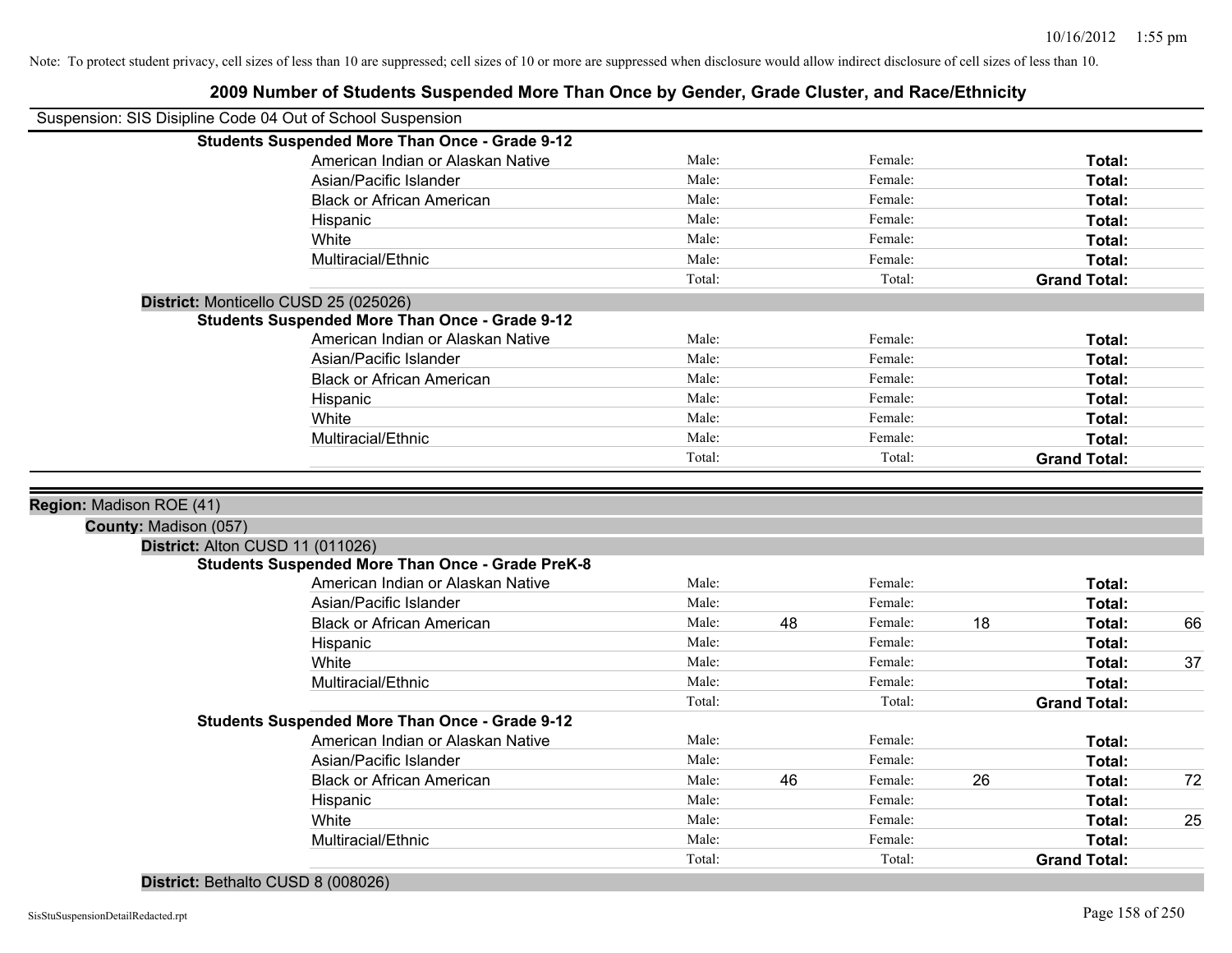|                                                            | 2009 Number of Students Suspended More Than Once by Gender, Grade Cluster, and Race/Ethnicity |        |    |         |    |                     |    |
|------------------------------------------------------------|-----------------------------------------------------------------------------------------------|--------|----|---------|----|---------------------|----|
| Suspension: SIS Disipline Code 04 Out of School Suspension |                                                                                               |        |    |         |    |                     |    |
|                                                            | <b>Students Suspended More Than Once - Grade PreK-8</b>                                       |        |    |         |    |                     |    |
|                                                            | American Indian or Alaskan Native                                                             | Male:  |    | Female: |    | Total:              |    |
|                                                            | Asian/Pacific Islander                                                                        | Male:  |    | Female: |    | Total:              |    |
|                                                            | <b>Black or African American</b>                                                              | Male:  |    | Female: |    | Total:              |    |
|                                                            | Hispanic                                                                                      | Male:  |    | Female: |    | Total:              |    |
|                                                            | White                                                                                         | Male:  |    | Female: |    | Total:              | 34 |
|                                                            | Multiracial/Ethnic                                                                            | Male:  |    | Female: |    | Total:              |    |
|                                                            |                                                                                               | Total: |    | Total:  |    | <b>Grand Total:</b> |    |
|                                                            | <b>Students Suspended More Than Once - Grade 9-12</b>                                         |        |    |         |    |                     |    |
|                                                            | American Indian or Alaskan Native                                                             | Male:  |    | Female: |    | Total:              |    |
|                                                            | Asian/Pacific Islander                                                                        | Male:  |    | Female: |    | Total:              |    |
|                                                            | <b>Black or African American</b>                                                              | Male:  |    | Female: |    | Total:              |    |
|                                                            | Hispanic                                                                                      | Male:  |    | Female: |    | Total:              |    |
|                                                            | White                                                                                         | Male:  | 18 | Female: | 14 | Total:              | 32 |
|                                                            | Multiracial/Ethnic                                                                            | Male:  |    | Female: |    | Total:              |    |
|                                                            |                                                                                               | Total: |    | Total:  |    | <b>Grand Total:</b> |    |
|                                                            | District: Collinsville CUSD 10 (010026)                                                       |        |    |         |    |                     |    |
|                                                            | <b>Students Suspended More Than Once - Grade PreK-8</b>                                       |        |    |         |    |                     |    |
|                                                            | American Indian or Alaskan Native                                                             | Male:  |    | Female: |    | Total:              |    |
|                                                            | Asian/Pacific Islander                                                                        | Male:  |    | Female: |    | Total:              |    |
|                                                            | <b>Black or African American</b>                                                              | Male:  | 26 | Female: | 10 | Total:              | 36 |
|                                                            | Hispanic                                                                                      | Male:  |    | Female: |    | Total:              | 10 |
|                                                            | White                                                                                         | Male:  | 65 | Female: | 15 | Total:              | 80 |
|                                                            | Multiracial/Ethnic                                                                            | Male:  |    | Female: |    | Total:              |    |
|                                                            |                                                                                               | Total: |    | Total:  |    | <b>Grand Total:</b> |    |
|                                                            | <b>Students Suspended More Than Once - Grade 9-12</b>                                         |        |    |         |    |                     |    |
|                                                            | American Indian or Alaskan Native                                                             | Male:  |    | Female: |    | Total:              |    |
|                                                            | Asian/Pacific Islander                                                                        | Male:  |    | Female: |    | Total:              |    |
|                                                            | <b>Black or African American</b>                                                              | Male:  | 23 | Female: | 18 | Total:              | 41 |
|                                                            | Hispanic                                                                                      | Male:  |    | Female: |    | Total:              | 15 |
|                                                            | White                                                                                         | Male:  | 76 | Female: | 23 | Total:              | 99 |
|                                                            | Multiracial/Ethnic                                                                            | Male:  |    | Female: |    | Total:              |    |
|                                                            |                                                                                               | Total: |    | Total:  |    | <b>Grand Total:</b> |    |
|                                                            | District: Coordinated Youth & Human Service (006000)                                          |        |    |         |    |                     |    |
|                                                            | <b>Students Suspended More Than Once - Grade PreK-8</b>                                       |        |    |         |    |                     |    |
|                                                            | American Indian or Alaskan Native                                                             | Male:  |    | Female: |    | Total:              |    |
|                                                            | Asian/Pacific Islander                                                                        | Male:  |    | Female: |    | Total:              |    |
|                                                            | <b>Black or African American</b>                                                              | Male:  |    | Female: |    | Total:              |    |
|                                                            | Hispanic                                                                                      | Male:  |    | Female: |    | Total:              |    |
| SisStuSuspensionDetailRedacted.rpt                         |                                                                                               |        |    |         |    | Page 159 of 250     |    |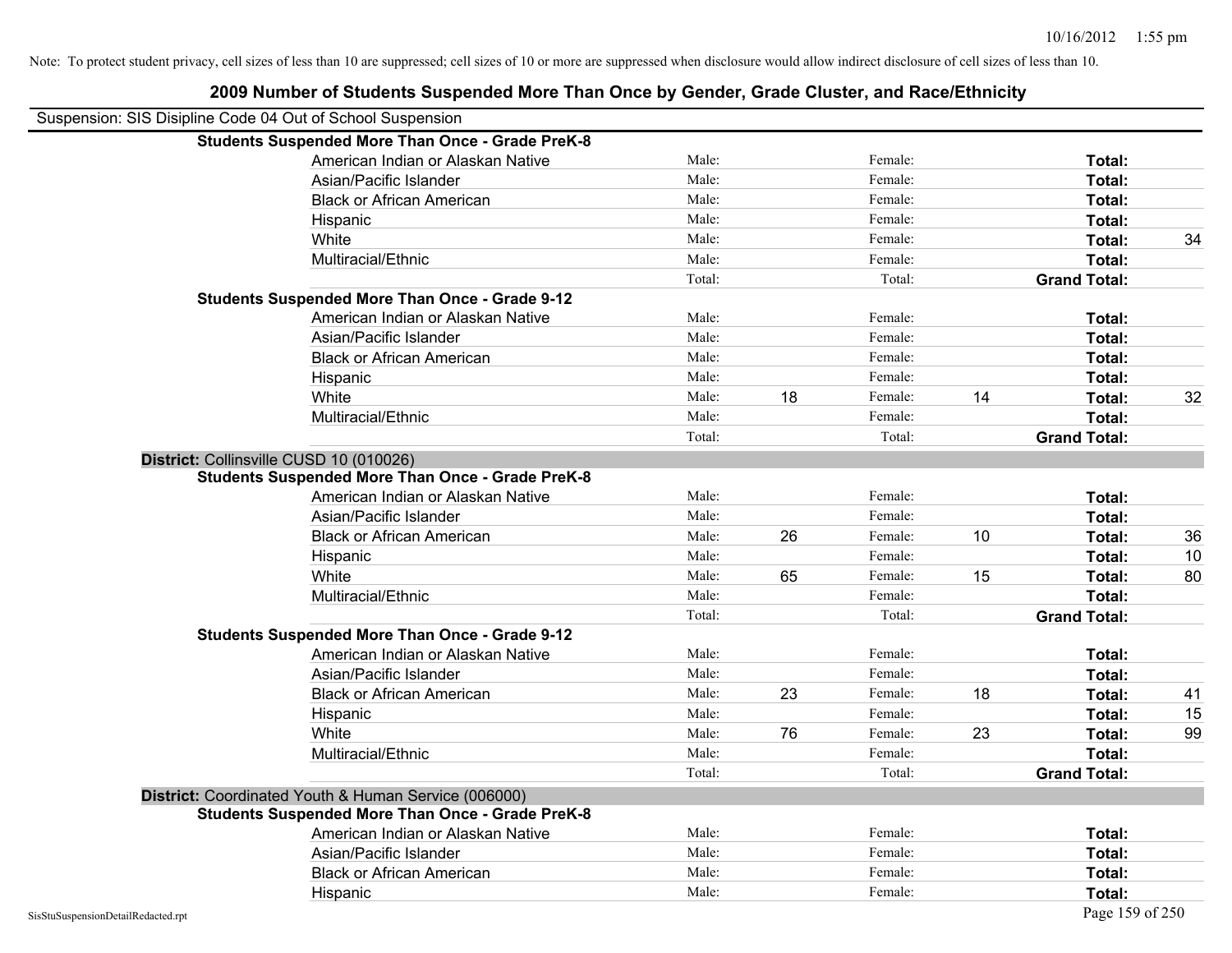| Suspension: SIS Disipline Code 04 Out of School Suspension |                                                         |        |    |         |    |                     |    |
|------------------------------------------------------------|---------------------------------------------------------|--------|----|---------|----|---------------------|----|
|                                                            | White                                                   | Male:  |    | Female: |    | Total:              | 16 |
|                                                            | Multiracial/Ethnic                                      | Male:  |    | Female: |    | Total:              |    |
|                                                            |                                                         | Total: |    | Total:  |    | <b>Grand Total:</b> |    |
|                                                            | <b>Students Suspended More Than Once - Grade 9-12</b>   |        |    |         |    |                     |    |
|                                                            | American Indian or Alaskan Native                       | Male:  |    | Female: |    | Total:              |    |
|                                                            | Asian/Pacific Islander                                  | Male:  |    | Female: |    | Total:              |    |
|                                                            | <b>Black or African American</b>                        | Male:  |    | Female: |    | Total:              |    |
|                                                            | Hispanic                                                | Male:  |    | Female: |    | Total:              |    |
|                                                            | White                                                   | Male:  |    | Female: |    | Total:              | 21 |
|                                                            | Multiracial/Ethnic                                      | Male:  |    | Female: |    | Total:              |    |
|                                                            |                                                         | Total: |    | Total:  |    | <b>Grand Total:</b> |    |
| District: East Alton SD 13 (013002)                        |                                                         |        |    |         |    |                     |    |
|                                                            | <b>Students Suspended More Than Once - Grade PreK-8</b> |        |    |         |    |                     |    |
|                                                            | American Indian or Alaskan Native                       | Male:  |    | Female: |    | Total:              |    |
|                                                            | Asian/Pacific Islander                                  | Male:  |    | Female: |    | Total:              |    |
|                                                            | <b>Black or African American</b>                        | Male:  |    | Female: |    | Total:              |    |
|                                                            | Hispanic                                                | Male:  |    | Female: |    | Total:              |    |
|                                                            | White                                                   | Male:  |    | Female: |    | Total:              | 16 |
|                                                            | Multiracial/Ethnic                                      | Male:  |    | Female: |    | Total:              |    |
|                                                            |                                                         | Total: |    | Total:  |    | <b>Grand Total:</b> |    |
|                                                            | District: East Alton-Wood River CHSD 14 (014016)        |        |    |         |    |                     |    |
|                                                            | <b>Students Suspended More Than Once - Grade 9-12</b>   |        |    |         |    |                     |    |
|                                                            | American Indian or Alaskan Native                       | Male:  |    | Female: |    | Total:              |    |
|                                                            | Asian/Pacific Islander                                  | Male:  |    | Female: |    | Total:              |    |
|                                                            | <b>Black or African American</b>                        | Male:  |    | Female: |    | Total:              |    |
|                                                            | Hispanic                                                | Male:  |    | Female: |    | Total:              |    |
|                                                            | White                                                   | Male:  | 16 | Female: | 13 | Total:              | 29 |
|                                                            | Multiracial/Ethnic                                      | Male:  |    | Female: |    | Total:              |    |
|                                                            |                                                         | Total: |    | Total:  |    | <b>Grand Total:</b> |    |
| District: Edwardsville CUSD 7 (007026)                     |                                                         |        |    |         |    |                     |    |
|                                                            | <b>Students Suspended More Than Once - Grade PreK-8</b> |        |    |         |    |                     |    |
|                                                            | American Indian or Alaskan Native                       | Male:  |    | Female: |    | Total:              |    |
|                                                            | Asian/Pacific Islander                                  | Male:  |    | Female: |    | Total:              |    |
|                                                            | <b>Black or African American</b>                        | Male:  |    | Female: |    | Total:              |    |
|                                                            | Hispanic                                                | Male:  |    | Female: |    | Total:              |    |
|                                                            | White                                                   | Male:  |    | Female: |    | Total:              | 27 |
|                                                            | Multiracial/Ethnic                                      | Male:  |    | Female: |    | Total:              |    |
|                                                            |                                                         | Total: |    | Total:  |    | <b>Grand Total:</b> | 37 |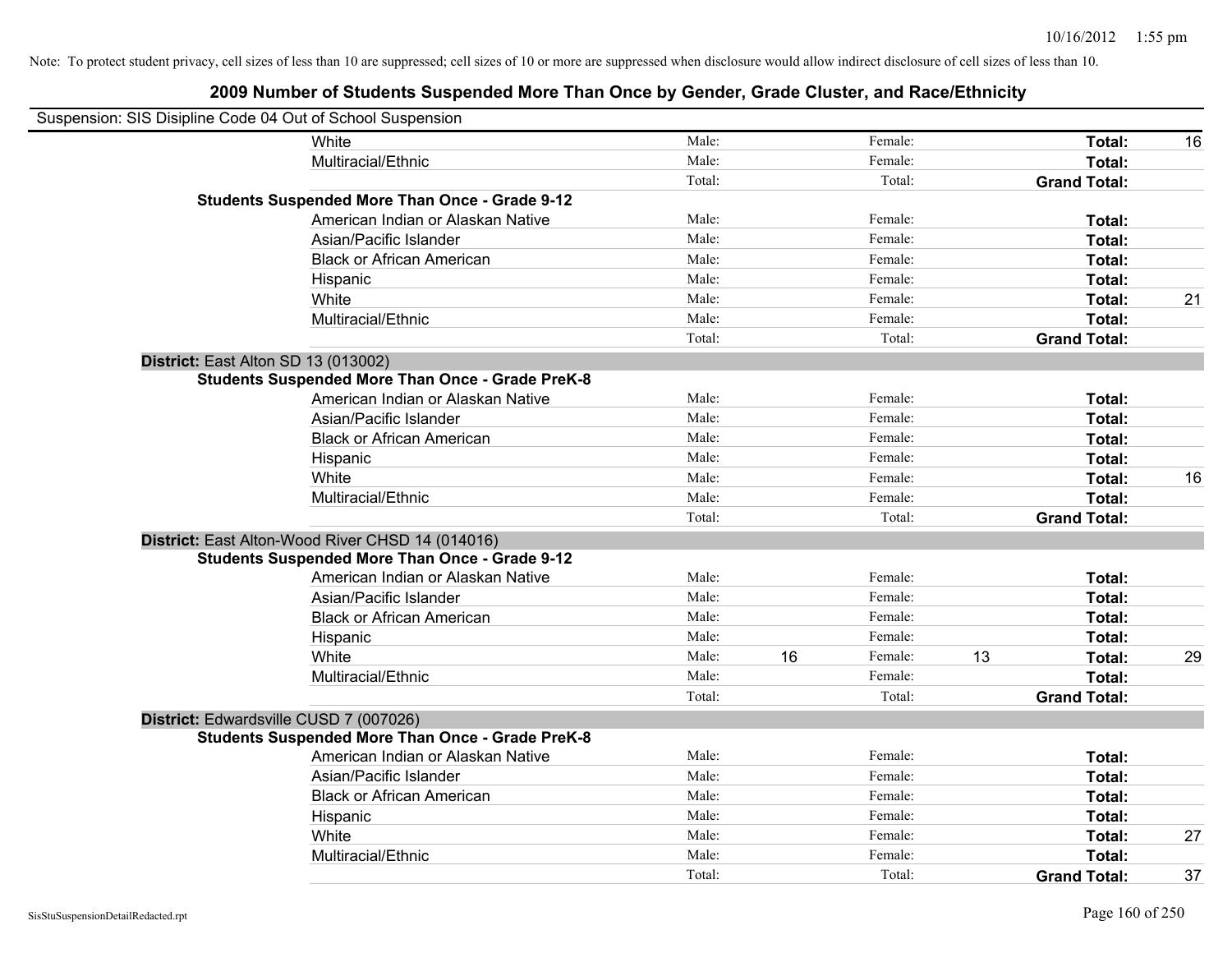| Suspension: SIS Disipline Code 04 Out of School Suspension |        |    |         |    |                     |     |
|------------------------------------------------------------|--------|----|---------|----|---------------------|-----|
| <b>Students Suspended More Than Once - Grade 9-12</b>      |        |    |         |    |                     |     |
| American Indian or Alaskan Native                          | Male:  |    | Female: |    | Total:              |     |
| Asian/Pacific Islander                                     | Male:  |    | Female: |    | Total:              |     |
| <b>Black or African American</b>                           | Male:  |    | Female: |    | Total:              |     |
| Hispanic                                                   | Male:  |    | Female: |    | Total:              |     |
| White                                                      | Male:  | 21 | Female: | 14 | Total:              | 35  |
| Multiracial/Ethnic                                         | Male:  |    | Female: |    | Total:              |     |
|                                                            | Total: |    | Total:  |    | <b>Grand Total:</b> | 45  |
| District: Granite City CUSD 9 (009026)                     |        |    |         |    |                     |     |
| <b>Students Suspended More Than Once - Grade PreK-8</b>    |        |    |         |    |                     |     |
| American Indian or Alaskan Native                          | Male:  |    | Female: |    | Total:              |     |
| Asian/Pacific Islander                                     | Male:  |    | Female: |    | Total:              |     |
| <b>Black or African American</b>                           | Male:  |    | Female: |    | Total:              | 11  |
| Hispanic                                                   | Male:  |    | Female: |    | Total:              |     |
| White                                                      | Male:  | 57 | Female: | 11 | Total:              | 68  |
| Multiracial/Ethnic                                         | Male:  |    | Female: |    | Total:              |     |
|                                                            | Total: |    | Total:  |    | <b>Grand Total:</b> |     |
| <b>Students Suspended More Than Once - Grade 9-12</b>      |        |    |         |    |                     |     |
| American Indian or Alaskan Native                          | Male:  |    | Female: |    | Total:              |     |
| Asian/Pacific Islander                                     | Male:  |    | Female: |    | Total:              |     |
| <b>Black or African American</b>                           | Male:  | 14 | Female: | 12 | Total:              | 26  |
| Hispanic                                                   | Male:  |    | Female: |    | Total:              |     |
| White                                                      | Male:  | 40 | Female: | 24 | Total:              | 64  |
| Multiracial/Ethnic                                         | Male:  |    | Female: |    | Total:              |     |
|                                                            | Total: |    | Total:  |    | <b>Grand Total:</b> | 101 |
| District: Highland CUSD 5 (005026)                         |        |    |         |    |                     |     |
| <b>Students Suspended More Than Once - Grade PreK-8</b>    |        |    |         |    |                     |     |
| American Indian or Alaskan Native                          | Male:  |    | Female: |    | Total:              |     |
| Asian/Pacific Islander                                     | Male:  |    | Female: |    | Total:              |     |
| <b>Black or African American</b>                           | Male:  |    | Female: |    | Total:              |     |
| Hispanic                                                   | Male:  |    | Female: |    | Total:              |     |
| White                                                      | Male:  |    | Female: |    | Total:              |     |
| Multiracial/Ethnic                                         | Male:  |    | Female: |    | Total:              |     |
|                                                            | Total: |    | Total:  |    | <b>Grand Total:</b> |     |
| <b>Students Suspended More Than Once - Grade 9-12</b>      |        |    |         |    |                     |     |
| American Indian or Alaskan Native                          | Male:  |    | Female: |    | Total:              |     |
| Asian/Pacific Islander                                     | Male:  |    | Female: |    | Total:              |     |
| <b>Black or African American</b>                           | Male:  |    | Female: |    | Total:              |     |
| Hispanic                                                   | Male:  |    | Female: |    | Total:              |     |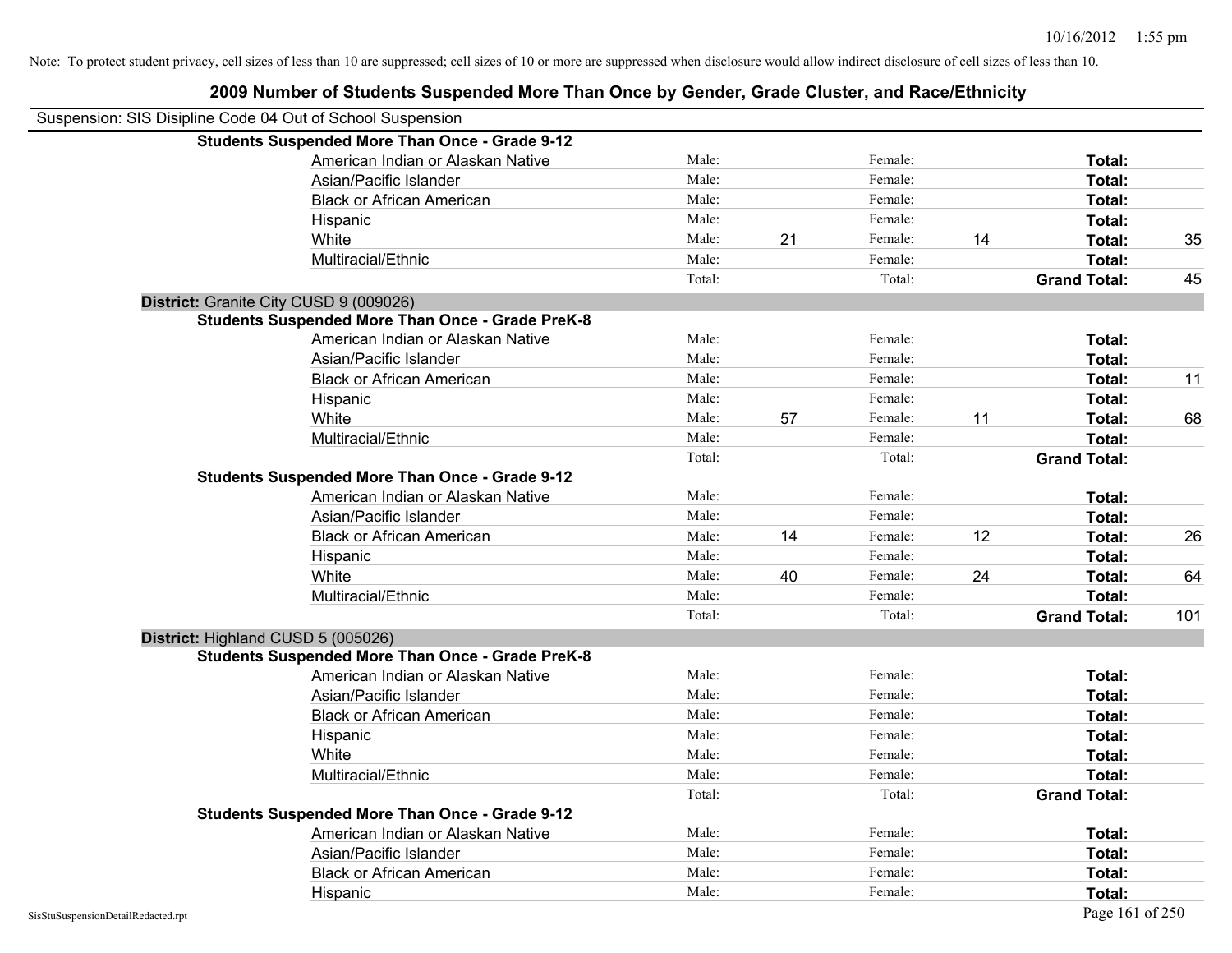| Suspension: SIS Disipline Code 04 Out of School Suspension |                                                         |        |    |         |    |                     |    |
|------------------------------------------------------------|---------------------------------------------------------|--------|----|---------|----|---------------------|----|
|                                                            | <b>White</b>                                            | Male:  |    | Female: |    | Total:              | 20 |
|                                                            | Multiracial/Ethnic                                      | Male:  |    | Female: |    | Total:              |    |
|                                                            |                                                         | Total: |    | Total:  |    | <b>Grand Total:</b> |    |
| District: Madison CUSD 12 (012026)                         |                                                         |        |    |         |    |                     |    |
|                                                            | <b>Students Suspended More Than Once - Grade PreK-8</b> |        |    |         |    |                     |    |
|                                                            | American Indian or Alaskan Native                       | Male:  |    | Female: |    | Total:              |    |
|                                                            | Asian/Pacific Islander                                  | Male:  |    | Female: |    | Total:              |    |
|                                                            | <b>Black or African American</b>                        | Male:  | 38 | Female: | 13 | Total:              | 51 |
|                                                            | Hispanic                                                | Male:  |    | Female: |    | Total:              |    |
|                                                            | White                                                   | Male:  |    | Female: |    | Total:              |    |
|                                                            | Multiracial/Ethnic                                      | Male:  |    | Female: |    | Total:              |    |
|                                                            |                                                         | Total: |    | Total:  |    | <b>Grand Total:</b> |    |
|                                                            | <b>Students Suspended More Than Once - Grade 9-12</b>   |        |    |         |    |                     |    |
|                                                            | American Indian or Alaskan Native                       | Male:  |    | Female: |    | Total:              |    |
|                                                            | Asian/Pacific Islander                                  | Male:  |    | Female: |    | Total:              |    |
|                                                            | <b>Black or African American</b>                        | Male:  |    | Female: |    | Total:              | 33 |
|                                                            | Hispanic                                                | Male:  |    | Female: |    | Total:              |    |
|                                                            | White                                                   | Male:  |    | Female: |    | Total:              |    |
|                                                            | Multiracial/Ethnic                                      | Male:  |    | Female: |    | Total:              |    |
|                                                            |                                                         | Total: |    | Total:  |    | <b>Grand Total:</b> |    |
| District: Non-Public School (0000)                         |                                                         |        |    |         |    |                     |    |
|                                                            | <b>Students Suspended More Than Once - Grade 9-12</b>   |        |    |         |    |                     |    |
|                                                            | American Indian or Alaskan Native                       | Male:  |    | Female: |    | Total:              |    |
|                                                            | Asian/Pacific Islander                                  | Male:  |    | Female: |    | Total:              |    |
|                                                            | <b>Black or African American</b>                        | Male:  |    | Female: |    | Total:              |    |
|                                                            | Hispanic                                                | Male:  |    | Female: |    | Total:              |    |
|                                                            | White                                                   | Male:  |    | Female: |    | Total:              |    |
|                                                            | Multiracial/Ethnic                                      | Male:  |    | Female: |    | Total:              |    |
|                                                            |                                                         | Total: |    | Total:  |    | <b>Grand Total:</b> |    |
| District: Roxana CUSD 1 (001026)                           |                                                         |        |    |         |    |                     |    |
|                                                            | <b>Students Suspended More Than Once - Grade PreK-8</b> |        |    |         |    |                     |    |
|                                                            | American Indian or Alaskan Native                       | Male:  |    | Female: |    | Total:              |    |
|                                                            | Asian/Pacific Islander                                  | Male:  |    | Female: |    | Total:              |    |
|                                                            | <b>Black or African American</b>                        | Male:  |    | Female: |    | Total:              |    |
|                                                            | Hispanic                                                | Male:  |    | Female: |    | Total:              |    |
|                                                            | White                                                   | Male:  |    | Female: |    | Total:              | 18 |
|                                                            | Multiracial/Ethnic                                      | Male:  |    | Female: |    | Total:              |    |
|                                                            |                                                         | Total: |    | Total:  |    | <b>Grand Total:</b> |    |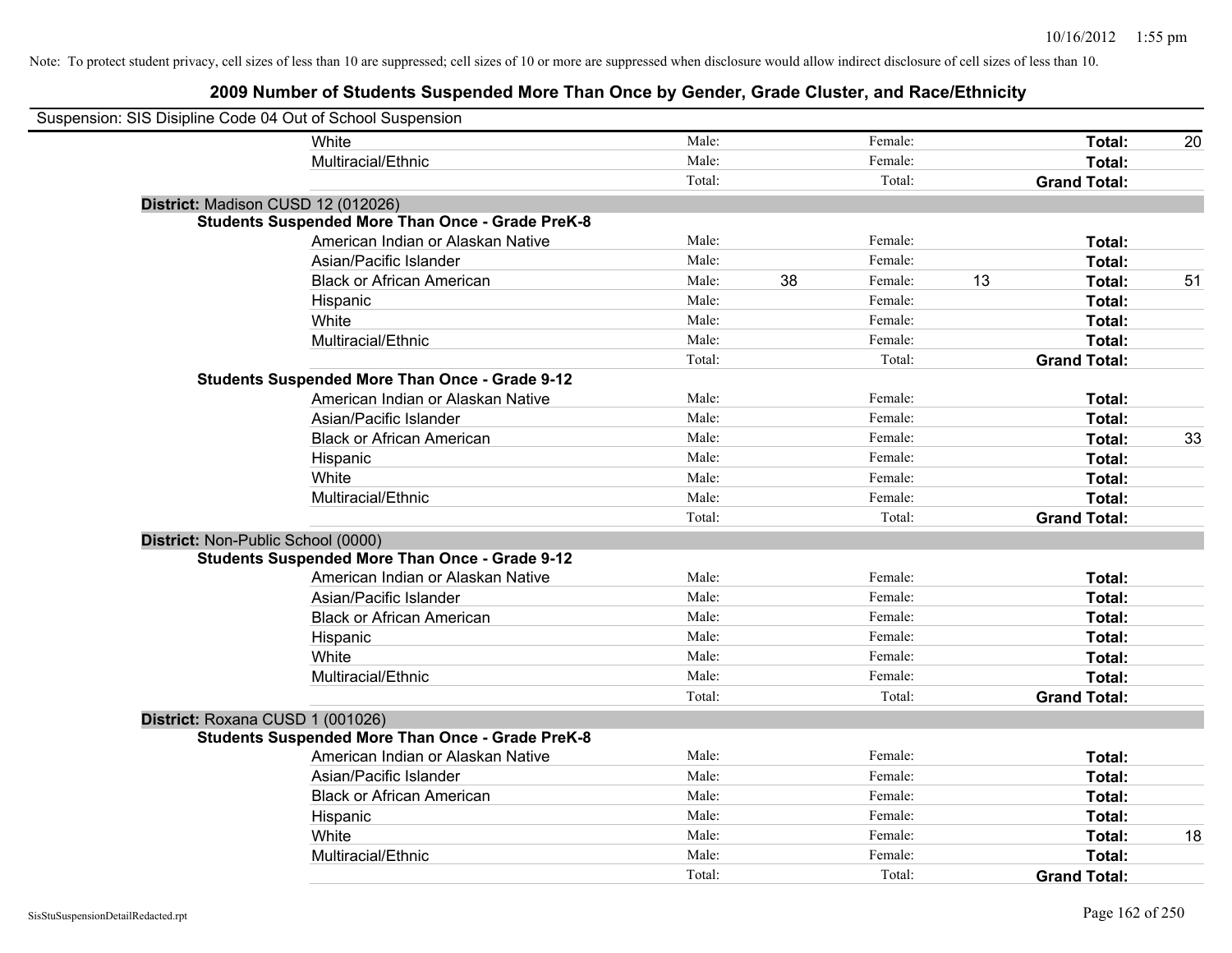| Suspension: SIS Disipline Code 04 Out of School Suspension |        |    |         |    |                     |    |
|------------------------------------------------------------|--------|----|---------|----|---------------------|----|
| <b>Students Suspended More Than Once - Grade 9-12</b>      |        |    |         |    |                     |    |
| American Indian or Alaskan Native                          | Male:  |    | Female: |    | Total:              |    |
| Asian/Pacific Islander                                     | Male:  |    | Female: |    | Total:              |    |
| <b>Black or African American</b>                           | Male:  |    | Female: |    | Total:              |    |
| Hispanic                                                   | Male:  |    | Female: |    | Total:              |    |
| White                                                      | Male:  | 19 | Female: | 13 | Total:              | 32 |
| Multiracial/Ethnic                                         | Male:  |    | Female: |    | Total:              |    |
|                                                            | Total: |    | Total:  |    | <b>Grand Total:</b> |    |
| District: Triad CUSD 2 (002026)                            |        |    |         |    |                     |    |
| <b>Students Suspended More Than Once - Grade PreK-8</b>    |        |    |         |    |                     |    |
| American Indian or Alaskan Native                          | Male:  |    | Female: |    | Total:              |    |
| Asian/Pacific Islander                                     | Male:  |    | Female: |    | Total:              |    |
| <b>Black or African American</b>                           | Male:  |    | Female: |    | Total:              |    |
| Hispanic                                                   | Male:  |    | Female: |    | Total:              |    |
| White                                                      | Male:  |    | Female: |    | Total:              |    |
| Multiracial/Ethnic                                         | Male:  |    | Female: |    | Total:              |    |
|                                                            | Total: |    | Total:  |    | <b>Grand Total:</b> |    |
| <b>Students Suspended More Than Once - Grade 9-12</b>      |        |    |         |    |                     |    |
| American Indian or Alaskan Native                          | Male:  |    | Female: |    | Total:              |    |
| Asian/Pacific Islander                                     | Male:  |    | Female: |    | Total:              |    |
| <b>Black or African American</b>                           | Male:  |    | Female: |    | Total:              |    |
| Hispanic                                                   | Male:  |    | Female: |    | Total:              |    |
| White                                                      | Male:  | 27 | Female: | 18 | Total:              | 45 |
| Multiracial/Ethnic                                         | Male:  |    | Female: |    | Total:              |    |
|                                                            | Total: |    | Total:  |    | <b>Grand Total:</b> |    |
| District: Venice CUSD 3 (003026)                           |        |    |         |    |                     |    |
| <b>Students Suspended More Than Once - Grade PreK-8</b>    |        |    |         |    |                     |    |
| American Indian or Alaskan Native                          | Male:  |    | Female: |    | Total:              |    |
| Asian/Pacific Islander                                     | Male:  |    | Female: |    | Total:              |    |
| <b>Black or African American</b>                           | Male:  |    | Female: |    | Total:              | 11 |
| Hispanic                                                   | Male:  |    | Female: |    | Total:              |    |
| White                                                      | Male:  |    | Female: |    | Total:              |    |
| Multiracial/Ethnic                                         | Male:  |    | Female: |    | <b>Total:</b>       |    |
|                                                            | Total: |    | Total:  |    | <b>Grand Total:</b> |    |
| District: Wood River-Hartford ESD 15 (015003)              |        |    |         |    |                     |    |
| <b>Students Suspended More Than Once - Grade PreK-8</b>    |        |    |         |    |                     |    |
| American Indian or Alaskan Native                          | Male:  |    | Female: |    | <b>Total:</b>       |    |
| Asian/Pacific Islander                                     | Male:  |    | Female: |    | Total:              |    |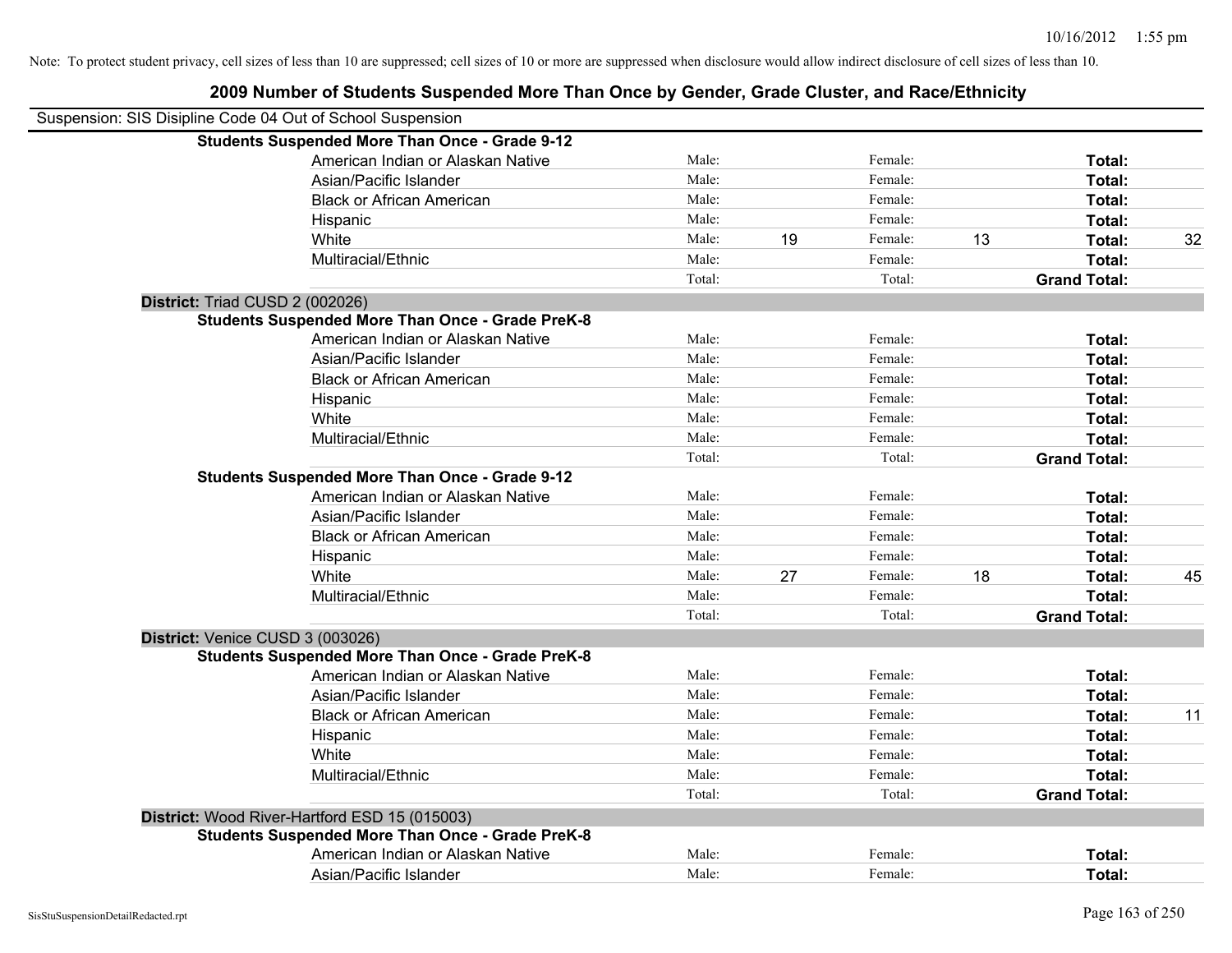|                                           | Suspension: SIS Disipline Code 04 Out of School Suspension |        |         |                     |    |
|-------------------------------------------|------------------------------------------------------------|--------|---------|---------------------|----|
|                                           | <b>Black or African American</b>                           | Male:  | Female: | Total:              |    |
|                                           | Hispanic                                                   | Male:  | Female: | Total:              |    |
|                                           | White                                                      | Male:  | Female: | Total:              | 13 |
|                                           | Multiracial/Ethnic                                         | Male:  | Female: | Total:              |    |
|                                           |                                                            | Total: | Total:  | <b>Grand Total:</b> |    |
| Region: Marshall/Putnam/Woodford ROE (43) |                                                            |        |         |                     |    |
| County: Marshall (059)                    |                                                            |        |         |                     |    |
|                                           | District: Henry-Senachwine CUSD 5 (005026)                 |        |         |                     |    |
|                                           | <b>Students Suspended More Than Once - Grade PreK-8</b>    |        |         |                     |    |
|                                           | American Indian or Alaskan Native                          | Male:  | Female: | Total:              |    |
|                                           | Asian/Pacific Islander                                     | Male:  | Female: | Total:              |    |
|                                           | <b>Black or African American</b>                           | Male:  | Female: | Total:              |    |
|                                           | Hispanic                                                   | Male:  | Female: | Total:              |    |
|                                           | White                                                      | Male:  | Female: | Total:              |    |
|                                           | Multiracial/Ethnic                                         | Male:  | Female: | Total:              |    |
|                                           |                                                            | Total: | Total:  | <b>Grand Total:</b> |    |
|                                           | <b>Students Suspended More Than Once - Grade 9-12</b>      |        |         |                     |    |
|                                           | American Indian or Alaskan Native                          | Male:  | Female: | Total:              |    |
|                                           | Asian/Pacific Islander                                     | Male:  | Female: | Total:              |    |
|                                           | <b>Black or African American</b>                           | Male:  | Female: | Total:              |    |
|                                           | Hispanic                                                   | Male:  | Female: | Total:              |    |
|                                           | White                                                      | Male:  | Female: | Total:              |    |
|                                           | Multiracial/Ethnic                                         | Male:  | Female: | Total:              |    |
|                                           |                                                            | Total: | Total:  | <b>Grand Total:</b> |    |
|                                           | District: Midland CUSD 7 (007026)                          |        |         |                     |    |
|                                           | <b>Students Suspended More Than Once - Grade 9-12</b>      |        |         |                     |    |
|                                           | American Indian or Alaskan Native                          | Male:  | Female: | Total:              |    |
|                                           | Asian/Pacific Islander                                     | Male:  | Female: | Total:              |    |
|                                           | <b>Black or African American</b>                           | Male:  | Female: | Total:              |    |
|                                           | Hispanic                                                   | Male:  | Female: | Total:              |    |
|                                           | White                                                      | Male:  | Female: | Total:              | 13 |
|                                           | Multiracial/Ethnic                                         | Male:  | Female: | Total:              |    |
|                                           |                                                            | Total: | Total:  | <b>Grand Total:</b> |    |
| County: Non-Public School (000)           |                                                            |        |         |                     |    |
|                                           | District: Marshall/Putnam/Woodford ROE (000000)            |        |         |                     |    |
|                                           | <b>Students Suspended More Than Once - Grade PreK-8</b>    |        |         |                     |    |
|                                           | American Indian or Alaskan Native                          | Male:  | Female: | Total:              |    |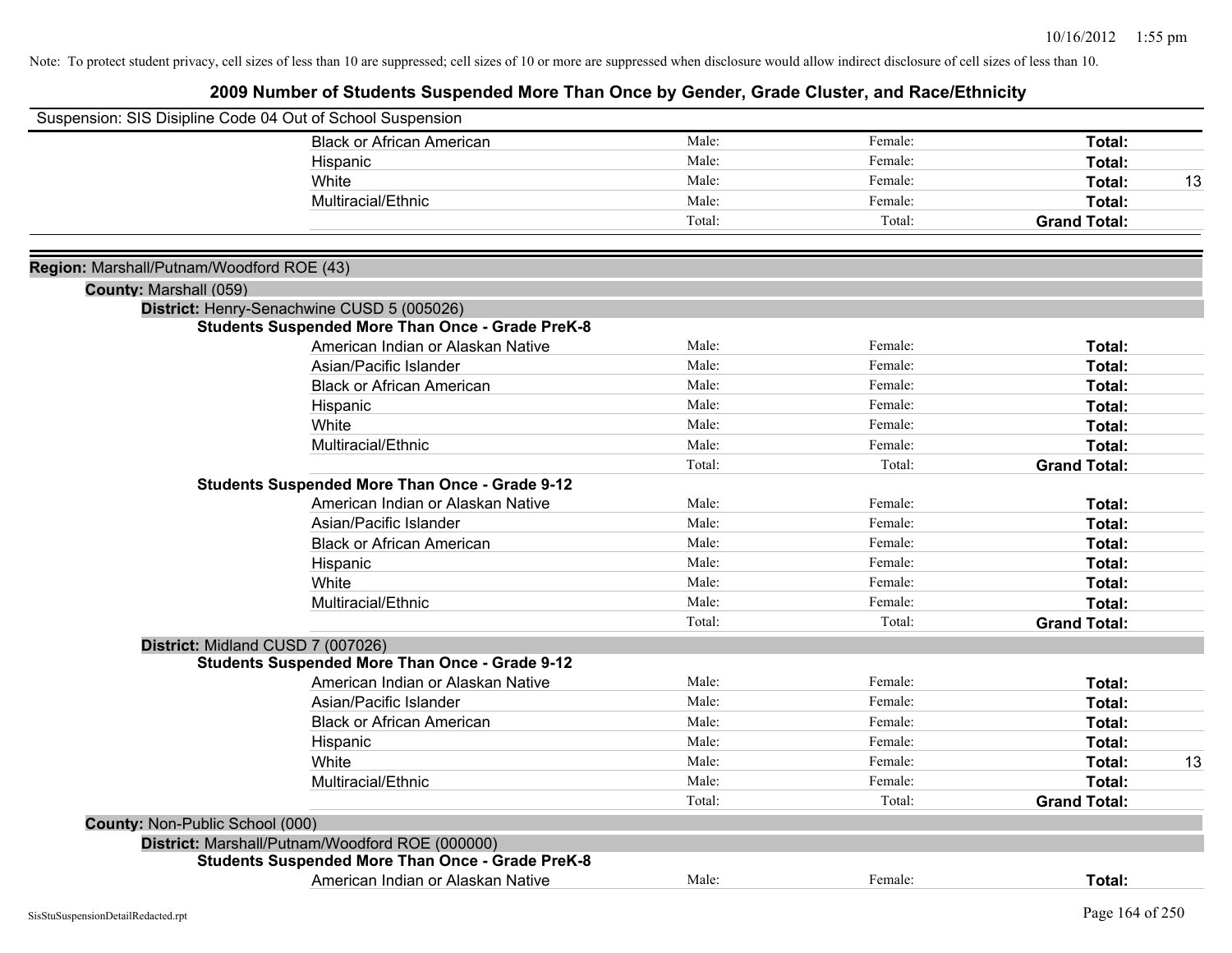| Suspension: SIS Disipline Code 04 Out of School Suspension |                                                         |        |         |                           |
|------------------------------------------------------------|---------------------------------------------------------|--------|---------|---------------------------|
|                                                            | Asian/Pacific Islander                                  | Male:  | Female: | Total:                    |
|                                                            | <b>Black or African American</b>                        | Male:  | Female: | Total:                    |
|                                                            | Hispanic                                                | Male:  | Female: | Total:                    |
|                                                            | White                                                   | Male:  | Female: | Total:                    |
|                                                            | Multiracial/Ethnic                                      | Male:  | Female: | Total:                    |
|                                                            |                                                         | Total: | Total:  | <b>Grand Total:</b>       |
|                                                            | <b>Students Suspended More Than Once - Grade 9-12</b>   |        |         |                           |
|                                                            | American Indian or Alaskan Native                       | Male:  | Female: | Total:                    |
|                                                            | Asian/Pacific Islander                                  | Male:  | Female: | Total:                    |
|                                                            | <b>Black or African American</b>                        | Male:  | Female: | Total:                    |
|                                                            | Hispanic                                                | Male:  | Female: | Total:                    |
|                                                            | White                                                   | Male:  | Female: | Total:                    |
|                                                            | Multiracial/Ethnic                                      | Male:  | Female: | Total:                    |
|                                                            |                                                         | Total: | Total:  | <b>Grand Total:</b>       |
| County: Putnam (078)                                       |                                                         |        |         |                           |
|                                                            | District: Putnam County CUSD 535 (535026)               |        |         |                           |
|                                                            | <b>Students Suspended More Than Once - Grade PreK-8</b> |        |         |                           |
|                                                            | American Indian or Alaskan Native                       | Male:  | Female: | Total:                    |
|                                                            | Asian/Pacific Islander                                  | Male:  | Female: | Total:                    |
|                                                            | <b>Black or African American</b>                        | Male:  | Female: | Total:                    |
|                                                            | Hispanic                                                | Male:  | Female: | Total:                    |
|                                                            | White                                                   | Male:  | Female: | Total:                    |
|                                                            | Multiracial/Ethnic                                      | Male:  | Female: | Total:                    |
|                                                            |                                                         | Total: | Total:  | <b>Grand Total:</b>       |
|                                                            | <b>Students Suspended More Than Once - Grade 9-12</b>   |        |         |                           |
|                                                            | American Indian or Alaskan Native                       | Male:  | Female: | Total:                    |
|                                                            | Asian/Pacific Islander                                  | Male:  | Female: | Total:                    |
|                                                            | <b>Black or African American</b>                        | Male:  | Female: | Total:                    |
|                                                            | Hispanic                                                | Male:  | Female: | Total:                    |
|                                                            | White                                                   | Male:  | Female: | Total:                    |
|                                                            | Multiracial/Ethnic                                      | Male:  | Female: | Total:                    |
|                                                            |                                                         | Total: | Total:  | <b>Grand Total:</b><br>11 |
| County: Woodford (102)                                     |                                                         |        |         |                           |
|                                                            | District: County of Woodford School (122017)            |        |         |                           |
|                                                            | <b>Students Suspended More Than Once - Grade 9-12</b>   |        |         |                           |
|                                                            | American Indian or Alaskan Native                       | Male:  | Female: | Total:                    |
|                                                            | Asian/Pacific Islander                                  | Male:  | Female: | Total:                    |
|                                                            | <b>Black or African American</b>                        | Male:  | Female: | Total:                    |
|                                                            | Hispanic                                                | Male:  | Female: | Total:                    |
| SisStuSuspensionDetailRedacted.rpt                         |                                                         |        |         | Page 165 of 250           |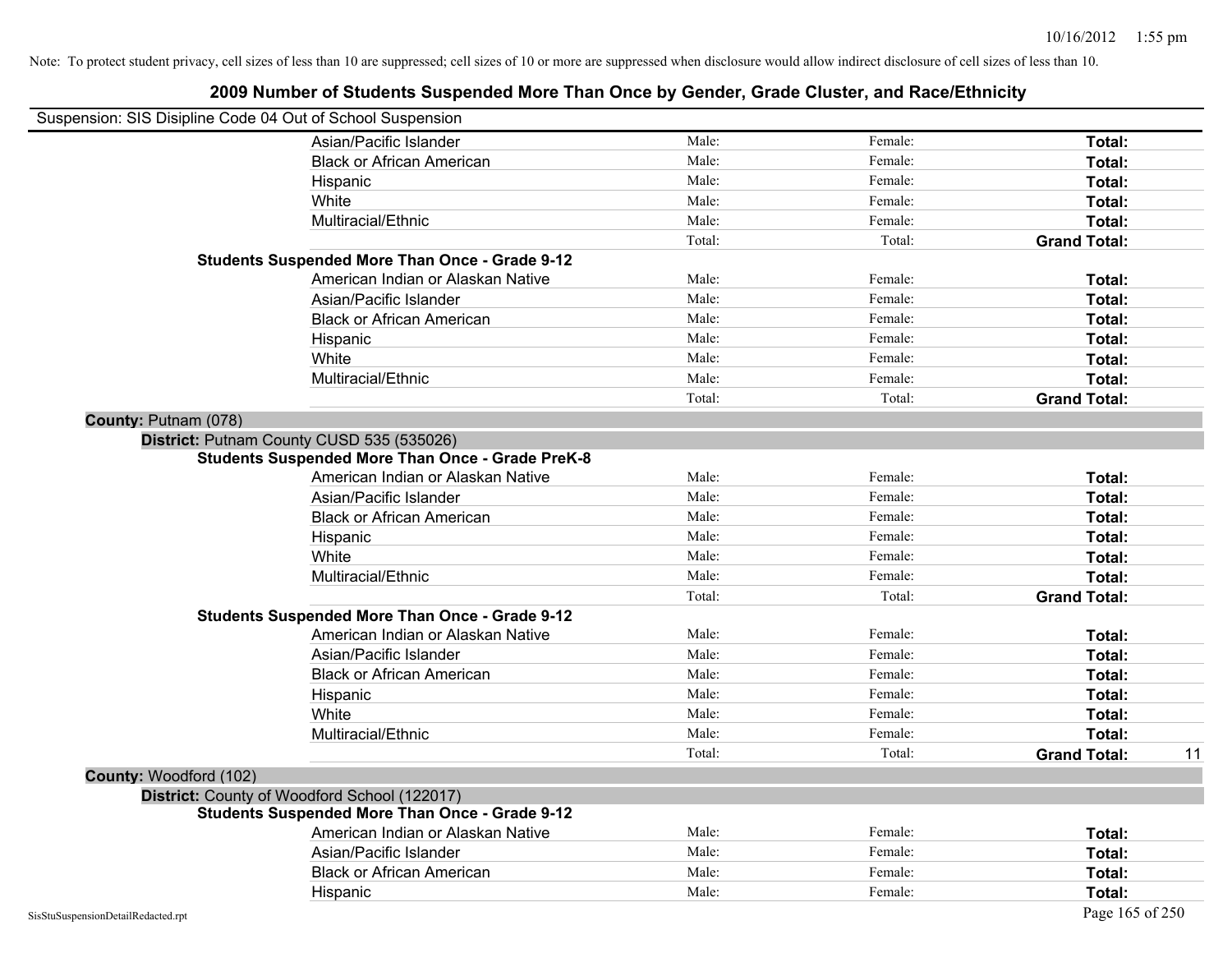| Suspension: SIS Disipline Code 04 Out of School Suspension |                                                         |        |    |         |    |                     |    |
|------------------------------------------------------------|---------------------------------------------------------|--------|----|---------|----|---------------------|----|
| White                                                      |                                                         | Male:  | 19 | Female: | 10 | Total:              | 29 |
|                                                            | Multiracial/Ethnic                                      | Male:  |    | Female: |    | Total:              |    |
|                                                            |                                                         | Total: |    | Total:  |    | <b>Grand Total:</b> |    |
| District: El Paso-Gridley CUSD 11 (011026)                 |                                                         |        |    |         |    |                     |    |
|                                                            | <b>Students Suspended More Than Once - Grade PreK-8</b> |        |    |         |    |                     |    |
|                                                            | American Indian or Alaskan Native                       | Male:  |    | Female: |    | Total:              |    |
|                                                            | Asian/Pacific Islander                                  | Male:  |    | Female: |    | Total:              |    |
|                                                            | <b>Black or African American</b>                        | Male:  |    | Female: |    | Total:              |    |
|                                                            | Hispanic                                                | Male:  |    | Female: |    | Total:              |    |
| White                                                      |                                                         | Male:  |    | Female: |    | Total:              |    |
|                                                            | Multiracial/Ethnic                                      | Male:  |    | Female: |    | Total:              |    |
|                                                            |                                                         | Total: |    | Total:  |    | <b>Grand Total:</b> |    |
| District: Eureka CUD 140 (140026)                          |                                                         |        |    |         |    |                     |    |
|                                                            | <b>Students Suspended More Than Once - Grade PreK-8</b> |        |    |         |    |                     |    |
|                                                            | American Indian or Alaskan Native                       | Male:  |    | Female: |    | Total:              |    |
|                                                            | Asian/Pacific Islander                                  | Male:  |    | Female: |    | Total:              |    |
|                                                            | <b>Black or African American</b>                        | Male:  |    | Female: |    | Total:              |    |
|                                                            | Hispanic                                                | Male:  |    | Female: |    | Total:              |    |
| White                                                      |                                                         | Male:  |    | Female: |    | Total:              |    |
|                                                            | Multiracial/Ethnic                                      | Male:  |    | Female: |    | Total:              |    |
|                                                            |                                                         | Total: |    | Total:  |    | <b>Grand Total:</b> |    |
|                                                            | <b>Students Suspended More Than Once - Grade 9-12</b>   |        |    |         |    |                     |    |
|                                                            | American Indian or Alaskan Native                       | Male:  |    | Female: |    | Total:              |    |
|                                                            | Asian/Pacific Islander                                  | Male:  |    | Female: |    | Total:              |    |
|                                                            | <b>Black or African American</b>                        | Male:  |    | Female: |    | Total:              |    |
|                                                            | Hispanic                                                | Male:  |    | Female: |    | Total:              |    |
| White                                                      |                                                         | Male:  |    | Female: |    | Total:              | 22 |
|                                                            | Multiracial/Ethnic                                      | Male:  |    | Female: |    | Total:              |    |
|                                                            |                                                         | Total: |    | Total:  |    | <b>Grand Total:</b> |    |
| District: Fieldcrest CUSD 6 (006026)                       |                                                         |        |    |         |    |                     |    |
|                                                            | <b>Students Suspended More Than Once - Grade PreK-8</b> |        |    |         |    |                     |    |
|                                                            | American Indian or Alaskan Native                       | Male:  |    | Female: |    | Total:              |    |
|                                                            | Asian/Pacific Islander                                  | Male:  |    | Female: |    | Total:              |    |
|                                                            | <b>Black or African American</b>                        | Male:  |    | Female: |    | Total:              |    |
|                                                            | Hispanic                                                | Male:  |    | Female: |    | Total:              |    |
| White                                                      |                                                         | Male:  |    | Female: |    | Total:              |    |
|                                                            | Multiracial/Ethnic                                      | Male:  |    | Female: |    | Total:              |    |
|                                                            |                                                         | Total: |    | Total:  |    | <b>Grand Total:</b> |    |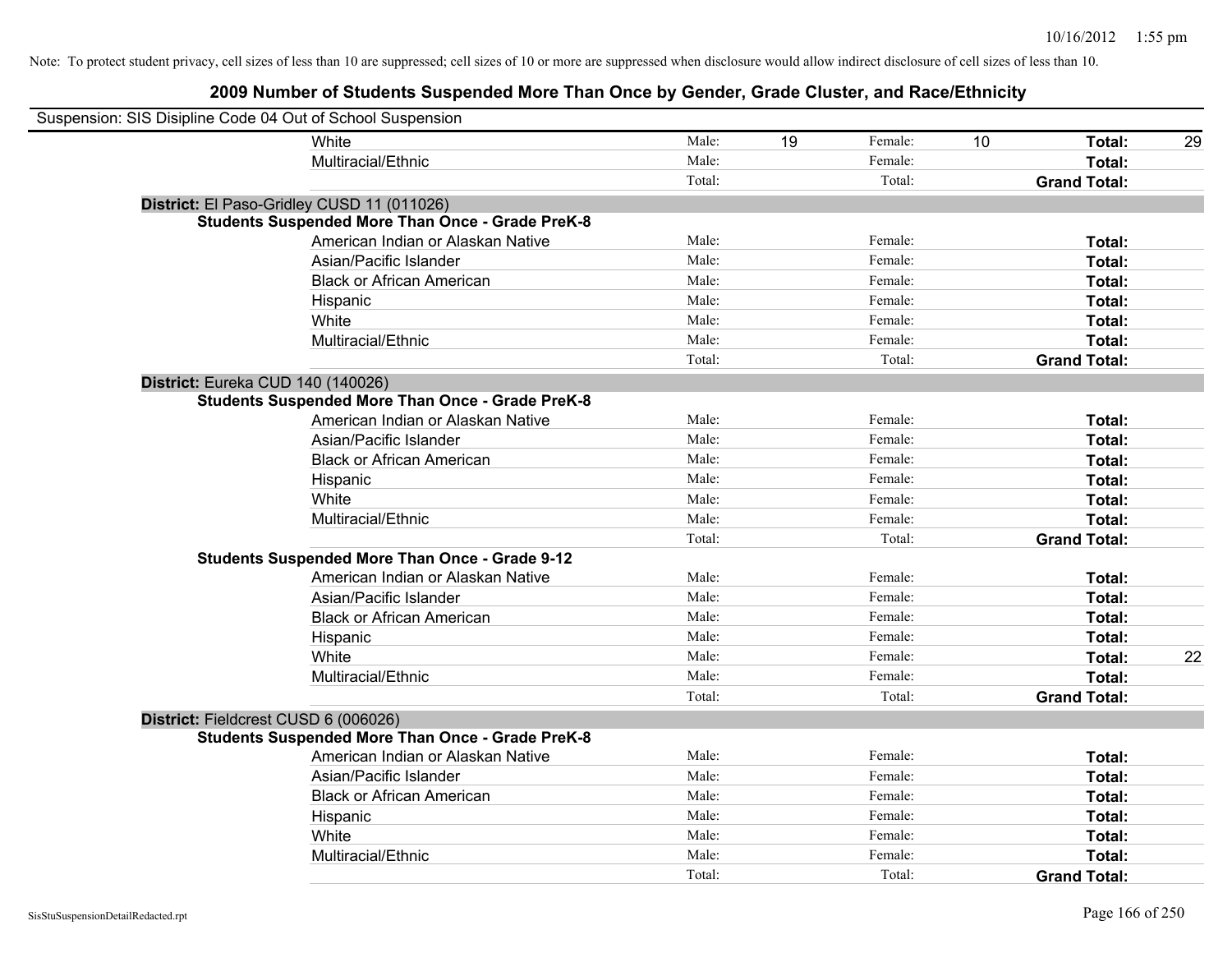| Suspension: SIS Disipline Code 04 Out of School Suspension |        |         |                     |    |
|------------------------------------------------------------|--------|---------|---------------------|----|
| <b>Students Suspended More Than Once - Grade 9-12</b>      |        |         |                     |    |
| American Indian or Alaskan Native                          | Male:  | Female: | Total:              |    |
| Asian/Pacific Islander                                     | Male:  | Female: | Total:              |    |
| <b>Black or African American</b>                           | Male:  | Female: | Total:              |    |
| Hispanic                                                   | Male:  | Female: | Total:              |    |
| White                                                      | Male:  | Female: | Total:              | 12 |
| Multiracial/Ethnic                                         | Male:  | Female: | Total:              |    |
|                                                            | Total: | Total:  | <b>Grand Total:</b> |    |
| District: Lowpoint-Washburn CUSD 21 (021026)               |        |         |                     |    |
| <b>Students Suspended More Than Once - Grade PreK-8</b>    |        |         |                     |    |
| American Indian or Alaskan Native                          | Male:  | Female: | Total:              |    |
| Asian/Pacific Islander                                     | Male:  | Female: | Total:              |    |
| <b>Black or African American</b>                           | Male:  | Female: | Total:              |    |
| Hispanic                                                   | Male:  | Female: | Total:              |    |
| White                                                      | Male:  | Female: | Total:              | 10 |
| Multiracial/Ethnic                                         | Male:  | Female: | Total:              |    |
|                                                            | Total: | Total:  | <b>Grand Total:</b> |    |
| <b>Students Suspended More Than Once - Grade 9-12</b>      |        |         |                     |    |
| American Indian or Alaskan Native                          | Male:  | Female: | Total:              |    |
| Asian/Pacific Islander                                     | Male:  | Female: | Total:              |    |
| <b>Black or African American</b>                           | Male:  | Female: | Total:              |    |
| Hispanic                                                   | Male:  | Female: | Total:              |    |
| White                                                      | Male:  | Female: | Total:              |    |
| Multiracial/Ethnic                                         | Male:  | Female: | Total:              |    |
|                                                            | Total: | Total:  | <b>Grand Total:</b> |    |
| District: Metamora CCSD 1 (001004)                         |        |         |                     |    |
| <b>Students Suspended More Than Once - Grade PreK-8</b>    |        |         |                     |    |
| American Indian or Alaskan Native                          | Male:  | Female: | Total:              |    |
| Asian/Pacific Islander                                     | Male:  | Female: | Total:              |    |
| <b>Black or African American</b>                           | Male:  | Female: | Total:              |    |
| Hispanic                                                   | Male:  | Female: | Total:              |    |
| White                                                      | Male:  | Female: | Total:              |    |
| Multiracial/Ethnic                                         | Male:  | Female: | Total:              |    |
|                                                            | Total: | Total:  | <b>Grand Total:</b> |    |
| District: Roanoke Benson CUSD 60 (060026)                  |        |         |                     |    |
| <b>Students Suspended More Than Once - Grade PreK-8</b>    |        |         |                     |    |
| American Indian or Alaskan Native                          | Male:  | Female: | Total:              |    |
| Asian/Pacific Islander                                     | Male:  | Female: | Total:              |    |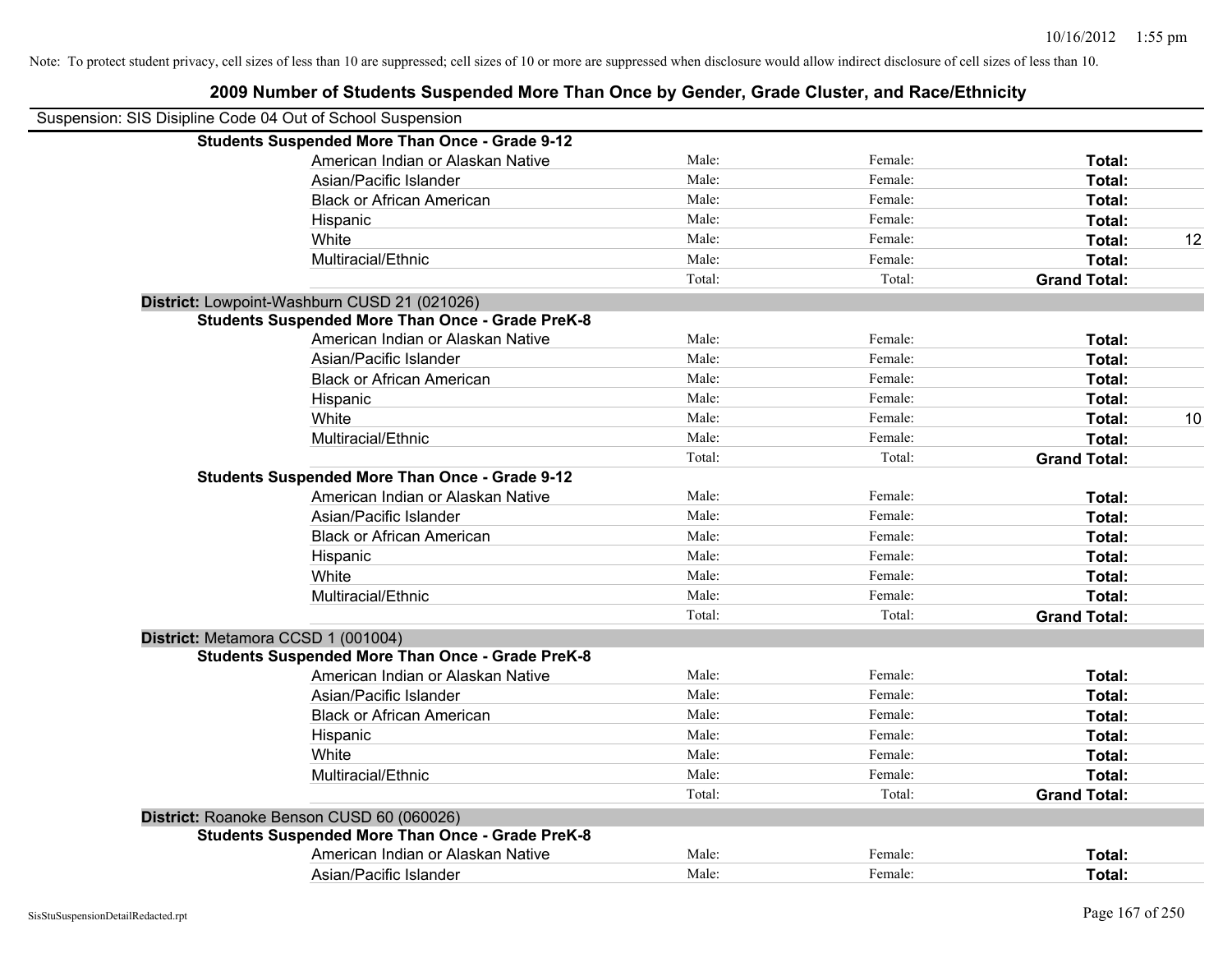| Suspension: SIS Disipline Code 04 Out of School Suspension |                                                         |        |         |                     |
|------------------------------------------------------------|---------------------------------------------------------|--------|---------|---------------------|
|                                                            | <b>Black or African American</b>                        | Male:  | Female: | Total:              |
|                                                            | Hispanic                                                | Male:  | Female: | Total:              |
|                                                            | White                                                   | Male:  | Female: | Total:              |
|                                                            | Multiracial/Ethnic                                      | Male:  | Female: | Total:              |
|                                                            |                                                         | Total: | Total:  | <b>Grand Total:</b> |
|                                                            | <b>Students Suspended More Than Once - Grade 9-12</b>   |        |         |                     |
|                                                            | American Indian or Alaskan Native                       | Male:  | Female: | Total:              |
|                                                            | Asian/Pacific Islander                                  | Male:  | Female: | Total:              |
|                                                            | <b>Black or African American</b>                        | Male:  | Female: | Total:              |
|                                                            | Hispanic                                                | Male:  | Female: | Total:              |
|                                                            | White                                                   | Male:  | Female: | Total:              |
|                                                            | Multiracial/Ethnic                                      | Male:  | Female: | Total:              |
|                                                            |                                                         | Total: | Total:  | <b>Grand Total:</b> |
|                                                            |                                                         |        |         |                     |
| Region: McHenry ROE (44)<br>County: Mchenry (063)          |                                                         |        |         |                     |
| District: Alden Hebron SD 19 (019024)                      |                                                         |        |         |                     |
|                                                            | <b>Students Suspended More Than Once - Grade PreK-8</b> |        |         |                     |
|                                                            | American Indian or Alaskan Native                       | Male:  | Female: | Total:              |
|                                                            | Asian/Pacific Islander                                  | Male:  | Female: | Total:              |
|                                                            | <b>Black or African American</b>                        | Male:  | Female: | Total:              |
|                                                            | Hispanic                                                | Male:  | Female: | Total:              |
|                                                            | White                                                   | Male:  | Female: | Total:              |
|                                                            | Multiracial/Ethnic                                      | Male:  | Female: | Total:              |
|                                                            |                                                         | Total: | Total:  | <b>Grand Total:</b> |
|                                                            | <b>Students Suspended More Than Once - Grade 9-12</b>   |        |         |                     |
|                                                            | American Indian or Alaskan Native                       | Male:  | Female: | Total:              |
|                                                            | Asian/Pacific Islander                                  | Male:  | Female: | Total:              |
|                                                            | <b>Black or African American</b>                        | Male:  | Female: | Total:              |
|                                                            | Hispanic                                                | Male:  | Female: | Total:              |
|                                                            | White                                                   | Male:  | Female: | Total:              |
|                                                            | Multiracial/Ethnic                                      | Male:  | Female: | Total:              |
|                                                            |                                                         | Total: | Total:  | <b>Grand Total:</b> |
| District: Cary CCSD 26 (026004)                            |                                                         |        |         |                     |
|                                                            | <b>Students Suspended More Than Once - Grade PreK-8</b> |        |         |                     |
|                                                            | American Indian or Alaskan Native                       | Male:  | Female: | Total:              |
|                                                            | Asian/Pacific Islander                                  | Male:  | Female: | Total:              |
|                                                            | <b>Black or African American</b>                        | Male:  | Female: | Total:              |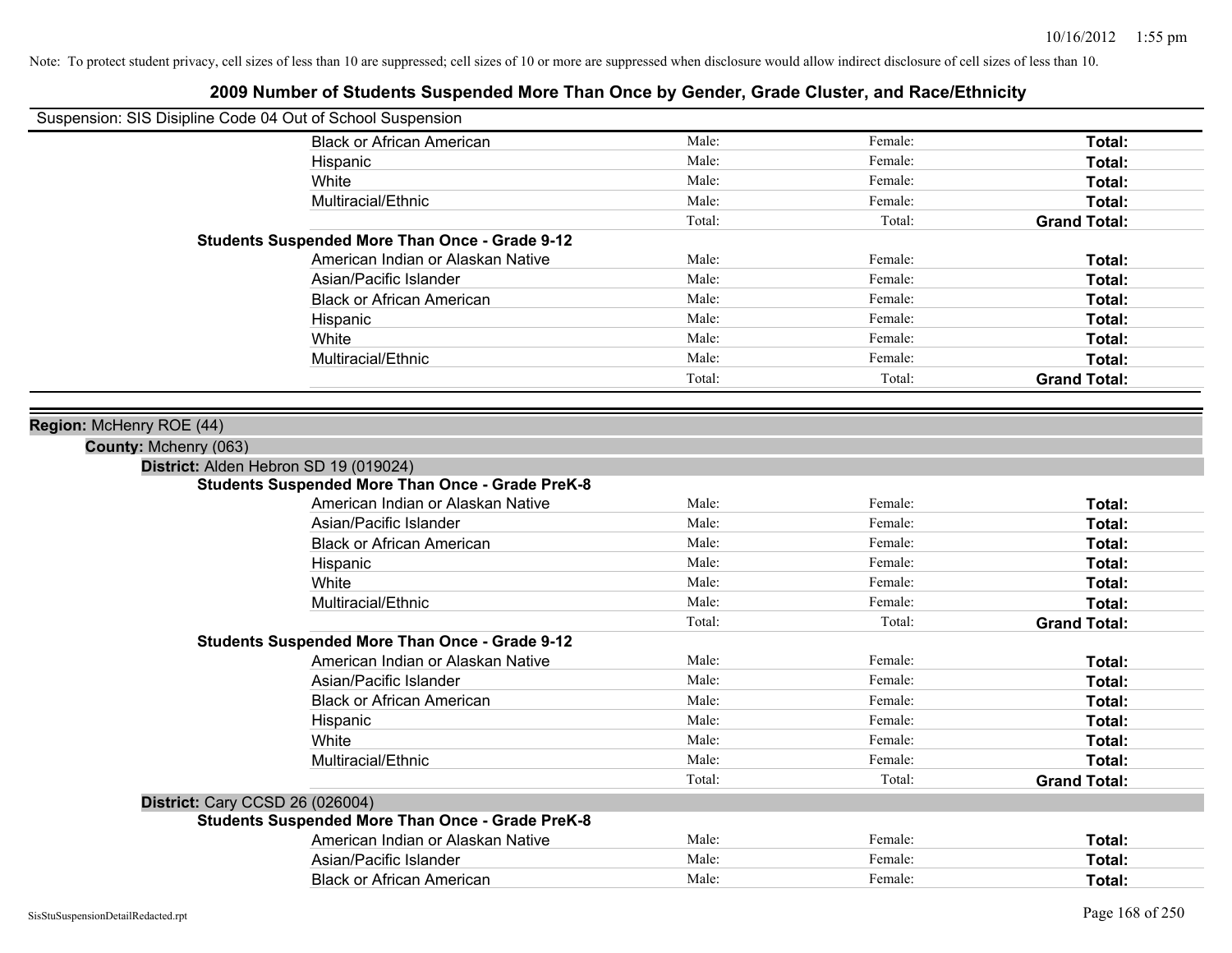| Suspension: SIS Disipline Code 04 Out of School Suspension |                                                         |        |    |         |    |                     |    |
|------------------------------------------------------------|---------------------------------------------------------|--------|----|---------|----|---------------------|----|
|                                                            | Hispanic                                                | Male:  |    | Female: |    | Total:              |    |
|                                                            | White                                                   | Male:  |    | Female: |    | Total:              |    |
|                                                            | Multiracial/Ethnic                                      | Male:  |    | Female: |    | Total:              |    |
|                                                            |                                                         | Total: |    | Total:  |    | <b>Grand Total:</b> |    |
| District: CHSD 155 (155016)                                |                                                         |        |    |         |    |                     |    |
|                                                            | <b>Students Suspended More Than Once - Grade 9-12</b>   |        |    |         |    |                     |    |
|                                                            | American Indian or Alaskan Native                       | Male:  |    | Female: |    | Total:              |    |
|                                                            | Asian/Pacific Islander                                  | Male:  |    | Female: |    | Total:              |    |
|                                                            | <b>Black or African American</b>                        | Male:  |    | Female: |    | Total:              |    |
|                                                            | Hispanic                                                | Male:  |    | Female: |    | Total:              | 15 |
|                                                            | White                                                   | Male:  | 50 | Female: | 17 | Total:              | 67 |
|                                                            | Multiracial/Ethnic                                      | Male:  |    | Female: |    | Total:              |    |
|                                                            |                                                         | Total: |    | Total:  |    | <b>Grand Total:</b> |    |
| <b>District: Cons SD 158 (158022)</b>                      |                                                         |        |    |         |    |                     |    |
|                                                            | <b>Students Suspended More Than Once - Grade PreK-8</b> |        |    |         |    |                     |    |
|                                                            | American Indian or Alaskan Native                       | Male:  |    | Female: |    | Total:              |    |
|                                                            | Asian/Pacific Islander                                  | Male:  |    | Female: |    | Total:              |    |
|                                                            | <b>Black or African American</b>                        | Male:  |    | Female: |    | Total:              |    |
|                                                            | Hispanic                                                | Male:  |    | Female: |    | Total:              |    |
|                                                            | White                                                   | Male:  |    | Female: |    | Total:              |    |
|                                                            | Multiracial/Ethnic                                      | Male:  |    | Female: |    | Total:              |    |
|                                                            |                                                         | Total: |    | Total:  |    | <b>Grand Total:</b> |    |
|                                                            | <b>Students Suspended More Than Once - Grade 9-12</b>   |        |    |         |    |                     |    |
|                                                            | American Indian or Alaskan Native                       | Male:  |    | Female: |    | Total:              |    |
|                                                            | Asian/Pacific Islander                                  | Male:  |    | Female: |    | Total:              |    |
|                                                            | <b>Black or African American</b>                        | Male:  |    | Female: |    | Total:              |    |
|                                                            | Hispanic                                                | Male:  |    | Female: |    | Total:              |    |
|                                                            | White                                                   | Male:  |    | Female: |    | Total:              |    |
|                                                            | Multiracial/Ethnic                                      | Male:  |    | Female: |    | Total:              |    |
|                                                            |                                                         | Total: |    | Total:  |    | <b>Grand Total:</b> |    |
| District: Crystal Lake CCSD 47 (047004)                    |                                                         |        |    |         |    |                     |    |
|                                                            | <b>Students Suspended More Than Once - Grade PreK-8</b> |        |    |         |    |                     |    |
|                                                            | American Indian or Alaskan Native                       | Male:  |    | Female: |    | Total:              |    |
|                                                            | Asian/Pacific Islander                                  | Male:  |    | Female: |    | Total:              |    |
|                                                            | <b>Black or African American</b>                        | Male:  |    | Female: |    | Total:              |    |
|                                                            | Hispanic                                                | Male:  |    | Female: |    | Total:              |    |
|                                                            | White                                                   | Male:  |    | Female: |    | Total:              | 22 |
|                                                            | Multiracial/Ethnic                                      | Male:  |    | Female: |    | Total:              |    |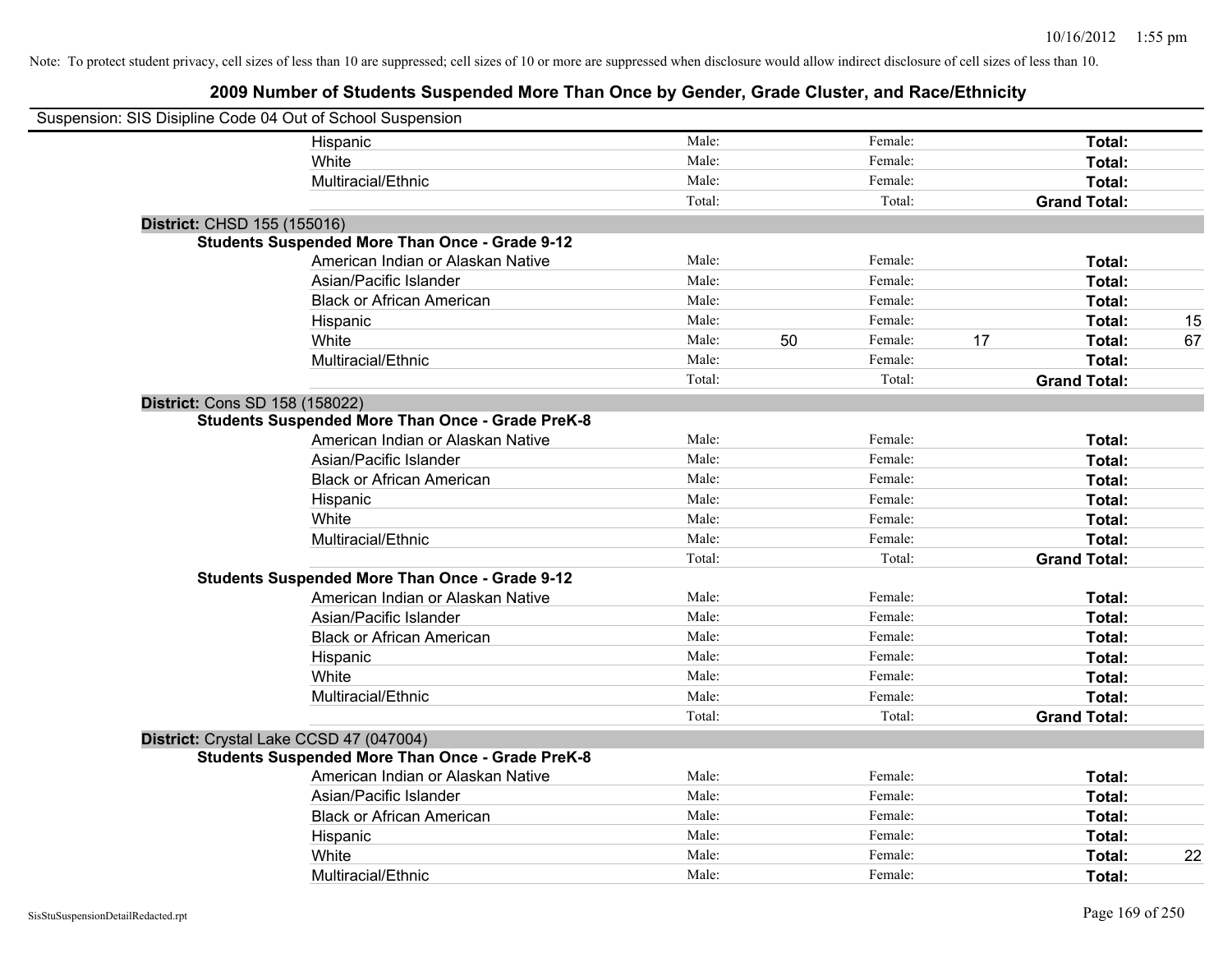| Suspension: SIS Disipline Code 04 Out of School Suspension |                                                         |        |         |                           |
|------------------------------------------------------------|---------------------------------------------------------|--------|---------|---------------------------|
|                                                            |                                                         | Total: | Total:  | <b>Grand Total:</b>       |
|                                                            | District: Fox River Grove Cons SD 3 (003003)            |        |         |                           |
|                                                            | <b>Students Suspended More Than Once - Grade PreK-8</b> |        |         |                           |
|                                                            | American Indian or Alaskan Native                       | Male:  | Female: | Total:                    |
|                                                            | Asian/Pacific Islander                                  | Male:  | Female: | Total:                    |
|                                                            | <b>Black or African American</b>                        | Male:  | Female: | Total:                    |
|                                                            | Hispanic                                                | Male:  | Female: | Total:                    |
|                                                            | White                                                   | Male:  | Female: | Total:                    |
|                                                            | Multiracial/Ethnic                                      | Male:  | Female: | Total:                    |
|                                                            |                                                         | Total: | Total:  | <b>Grand Total:</b>       |
| District: Harrison SD 36 (036002)                          |                                                         |        |         |                           |
|                                                            | <b>Students Suspended More Than Once - Grade PreK-8</b> |        |         |                           |
|                                                            | American Indian or Alaskan Native                       | Male:  | Female: | Total:                    |
|                                                            | Asian/Pacific Islander                                  | Male:  | Female: | Total:                    |
|                                                            | <b>Black or African American</b>                        | Male:  | Female: | Total:                    |
|                                                            | Hispanic                                                | Male:  | Female: | Total:                    |
|                                                            | White                                                   | Male:  | Female: | Total:                    |
|                                                            | Multiracial/Ethnic                                      | Male:  | Female: | Total:                    |
|                                                            |                                                         | Total: | Total:  | <b>Grand Total:</b>       |
| District: Harvard CUSD 50 (050026)                         |                                                         |        |         |                           |
|                                                            | <b>Students Suspended More Than Once - Grade PreK-8</b> |        |         |                           |
|                                                            | American Indian or Alaskan Native                       | Male:  | Female: | Total:                    |
|                                                            | Asian/Pacific Islander                                  | Male:  | Female: | Total:                    |
|                                                            | <b>Black or African American</b>                        | Male:  | Female: | Total:                    |
|                                                            | Hispanic                                                | Male:  | Female: | Total:                    |
|                                                            | White                                                   | Male:  | Female: | Total:                    |
|                                                            | Multiracial/Ethnic                                      | Male:  | Female: | Total:                    |
|                                                            |                                                         | Total: | Total:  | <b>Grand Total:</b>       |
|                                                            | <b>Students Suspended More Than Once - Grade 9-12</b>   |        |         |                           |
|                                                            | American Indian or Alaskan Native                       | Male:  | Female: | Total:                    |
|                                                            | Asian/Pacific Islander                                  | Male:  | Female: | Total:                    |
|                                                            | <b>Black or African American</b>                        | Male:  | Female: | Total:                    |
|                                                            | Hispanic                                                | Male:  | Female: | Total:                    |
|                                                            | White                                                   | Male:  | Female: | Total:                    |
|                                                            | Multiracial/Ethnic                                      | Male:  | Female: | Total:                    |
|                                                            |                                                         | Total: | Total:  | 12<br><b>Grand Total:</b> |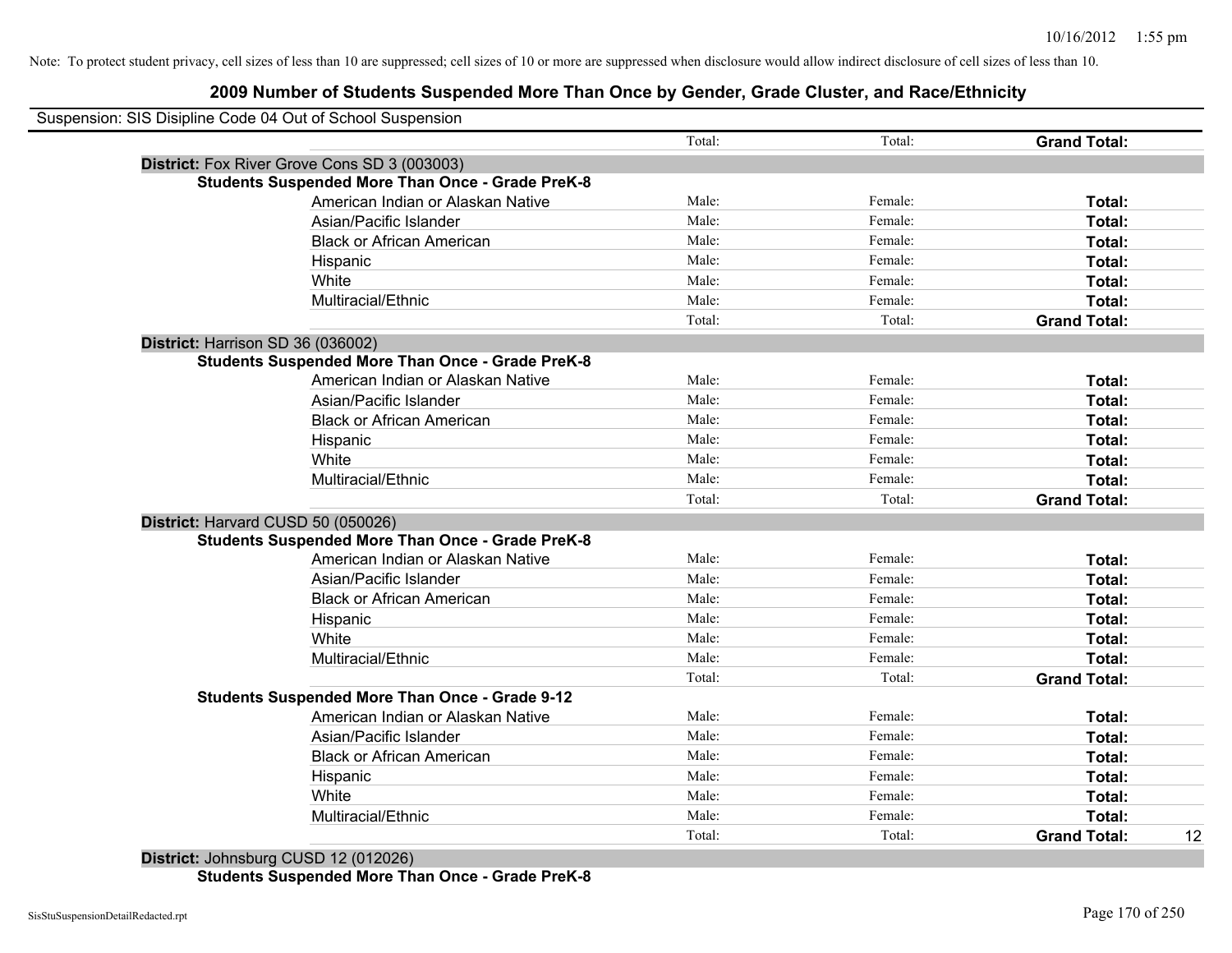| Suspension: SIS Disipline Code 04 Out of School Suspension |        |         |                     |    |
|------------------------------------------------------------|--------|---------|---------------------|----|
| American Indian or Alaskan Native                          | Male:  | Female: | Total:              |    |
| Asian/Pacific Islander                                     | Male:  | Female: | Total:              |    |
| <b>Black or African American</b>                           | Male:  | Female: | Total:              |    |
| Hispanic                                                   | Male:  | Female: | Total:              |    |
| White                                                      | Male:  | Female: | Total:              |    |
| Multiracial/Ethnic                                         | Male:  | Female: | Total:              |    |
|                                                            | Total: | Total:  | <b>Grand Total:</b> |    |
| <b>Students Suspended More Than Once - Grade 9-12</b>      |        |         |                     |    |
| American Indian or Alaskan Native                          | Male:  | Female: | Total:              |    |
| Asian/Pacific Islander                                     | Male:  | Female: | Total:              |    |
| <b>Black or African American</b>                           | Male:  | Female: | Total:              |    |
| Hispanic                                                   | Male:  | Female: | Total:              |    |
| White                                                      | Male:  | Female: | Total:              | 19 |
| Multiracial/Ethnic                                         | Male:  | Female: | Total:              |    |
|                                                            | Total: | Total:  | <b>Grand Total:</b> |    |
| District: Marengo CHSD 154 (154016)                        |        |         |                     |    |
| <b>Students Suspended More Than Once - Grade 9-12</b>      |        |         |                     |    |
| American Indian or Alaskan Native                          | Male:  | Female: | Total:              |    |
| Asian/Pacific Islander                                     | Male:  | Female: | Total:              |    |
| <b>Black or African American</b>                           | Male:  | Female: | Total:              |    |
| Hispanic                                                   | Male:  | Female: | Total:              |    |
| White                                                      | Male:  | Female: | Total:              | 37 |
| Multiracial/Ethnic                                         | Male:  | Female: | Total:              |    |
|                                                            | Total: | Total:  | <b>Grand Total:</b> | 49 |
| District: Marengo-Union E Cons D 165 (165003)              |        |         |                     |    |
| <b>Students Suspended More Than Once - Grade PreK-8</b>    |        |         |                     |    |
| American Indian or Alaskan Native                          | Male:  | Female: | Total:              |    |
| Asian/Pacific Islander                                     | Male:  | Female: | Total:              |    |
| <b>Black or African American</b>                           | Male:  | Female: | Total:              |    |
| Hispanic                                                   | Male:  | Female: | Total:              |    |
| White                                                      | Male:  | Female: | Total:              |    |
| Multiracial/Ethnic                                         | Male:  | Female: | Total:              |    |
|                                                            | Total: | Total:  | <b>Grand Total:</b> |    |
| District: McHenry CCSD 15 (015004)                         |        |         |                     |    |
| <b>Students Suspended More Than Once - Grade PreK-8</b>    |        |         |                     |    |
| American Indian or Alaskan Native                          | Male:  | Female: | Total:              |    |
| Asian/Pacific Islander                                     | Male:  | Female: | Total:              |    |
| <b>Black or African American</b>                           | Male:  | Female: | Total:              |    |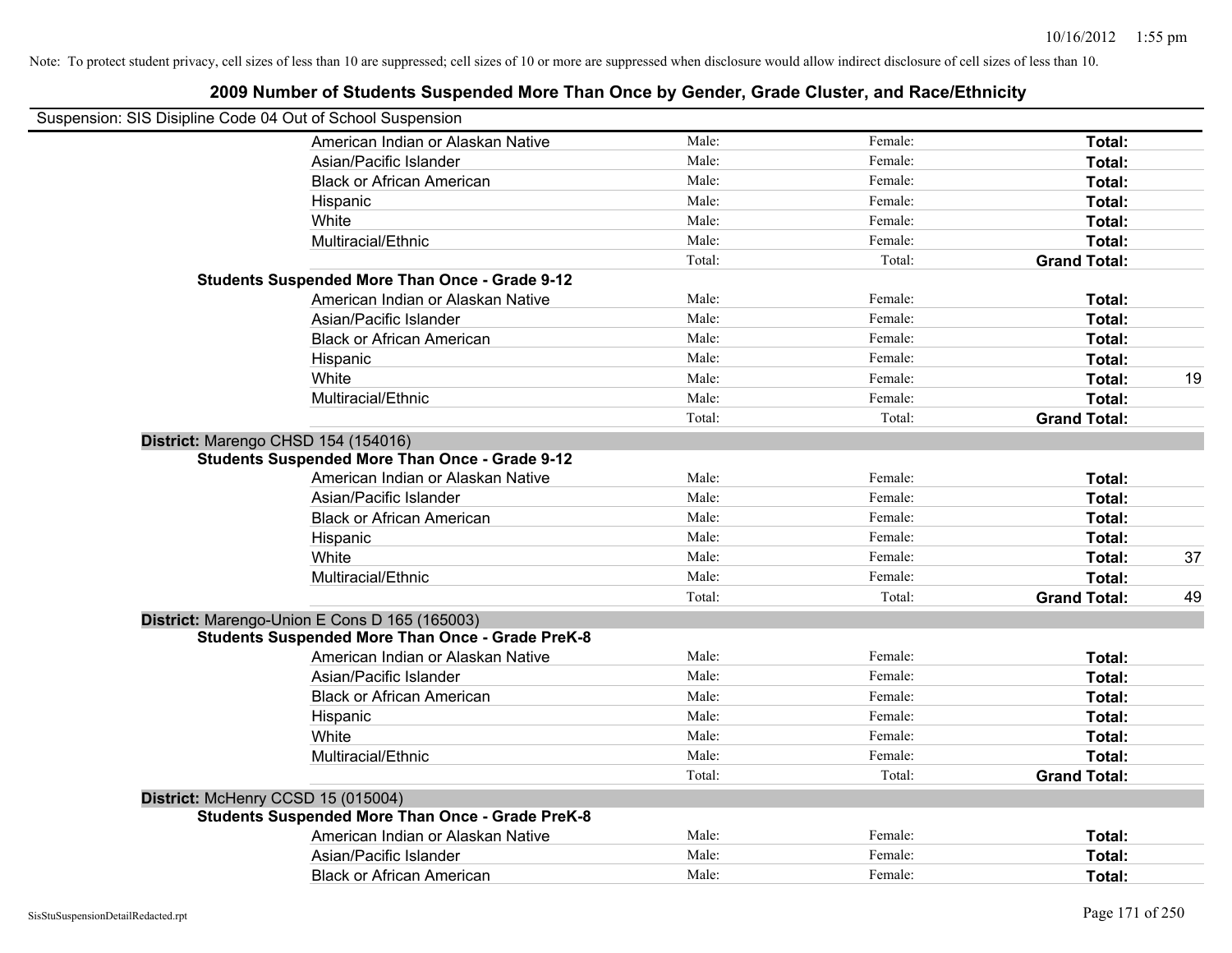| Suspension: SIS Disipline Code 04 Out of School Suspension |                                                         |        |    |         |    |                     |    |
|------------------------------------------------------------|---------------------------------------------------------|--------|----|---------|----|---------------------|----|
|                                                            | Hispanic                                                | Male:  |    | Female: |    | Total:              |    |
|                                                            | White                                                   | Male:  |    | Female: |    | Total:              |    |
|                                                            | Multiracial/Ethnic                                      | Male:  |    | Female: |    | Total:              |    |
|                                                            |                                                         | Total: |    | Total:  |    | <b>Grand Total:</b> |    |
| District: McHenry CHSD 156 (156016)                        |                                                         |        |    |         |    |                     |    |
|                                                            | <b>Students Suspended More Than Once - Grade 9-12</b>   |        |    |         |    |                     |    |
|                                                            | American Indian or Alaskan Native                       | Male:  |    | Female: |    | Total:              |    |
|                                                            | Asian/Pacific Islander                                  | Male:  |    | Female: |    | Total:              |    |
|                                                            | <b>Black or African American</b>                        | Male:  |    | Female: |    | Total:              |    |
|                                                            | Hispanic                                                | Male:  |    | Female: |    | Total:              |    |
|                                                            | White                                                   | Male:  |    | Female: |    | Total:              | 15 |
|                                                            | Multiracial/Ethnic                                      | Male:  |    | Female: |    | Total:              |    |
|                                                            |                                                         | Total: |    | Total:  |    | <b>Grand Total:</b> |    |
| District: Nippersink SD 2 (002003)                         |                                                         |        |    |         |    |                     |    |
|                                                            | <b>Students Suspended More Than Once - Grade PreK-8</b> |        |    |         |    |                     |    |
|                                                            | American Indian or Alaskan Native                       | Male:  |    | Female: |    | Total:              |    |
|                                                            | Asian/Pacific Islander                                  | Male:  |    | Female: |    | Total:              |    |
|                                                            | <b>Black or African American</b>                        | Male:  |    | Female: |    | Total:              |    |
|                                                            | Hispanic                                                | Male:  |    | Female: |    | Total:              |    |
|                                                            | White                                                   | Male:  |    | Female: |    | Total:              |    |
|                                                            | Multiracial/Ethnic                                      | Male:  |    | Female: |    | Total:              |    |
|                                                            |                                                         | Total: |    | Total:  |    | <b>Grand Total:</b> |    |
| District: Prairie Grove CSD 46 (046003)                    |                                                         |        |    |         |    |                     |    |
|                                                            | <b>Students Suspended More Than Once - Grade PreK-8</b> |        |    |         |    |                     |    |
|                                                            | American Indian or Alaskan Native                       | Male:  |    | Female: |    | Total:              |    |
|                                                            | Asian/Pacific Islander                                  | Male:  |    | Female: |    | Total:              |    |
|                                                            | <b>Black or African American</b>                        | Male:  |    | Female: |    | Total:              |    |
|                                                            | Hispanic                                                | Male:  |    | Female: |    | Total:              |    |
|                                                            | White                                                   | Male:  |    | Female: |    | Total:              |    |
|                                                            | Multiracial/Ethnic                                      | Male:  |    | Female: |    | Total:              |    |
|                                                            |                                                         | Total: |    | Total:  |    | <b>Grand Total:</b> |    |
|                                                            | District: Richmond-Burton CHSD 157 (157016)             |        |    |         |    |                     |    |
|                                                            | <b>Students Suspended More Than Once - Grade 9-12</b>   |        |    |         |    |                     |    |
|                                                            | American Indian or Alaskan Native                       | Male:  |    | Female: |    | Total:              |    |
|                                                            | Asian/Pacific Islander                                  | Male:  |    | Female: |    | Total:              |    |
|                                                            | <b>Black or African American</b>                        | Male:  |    | Female: |    | Total:              |    |
|                                                            | Hispanic                                                | Male:  |    | Female: |    | Total:              |    |
|                                                            | White                                                   | Male:  | 25 | Female: | 13 | Total:              | 38 |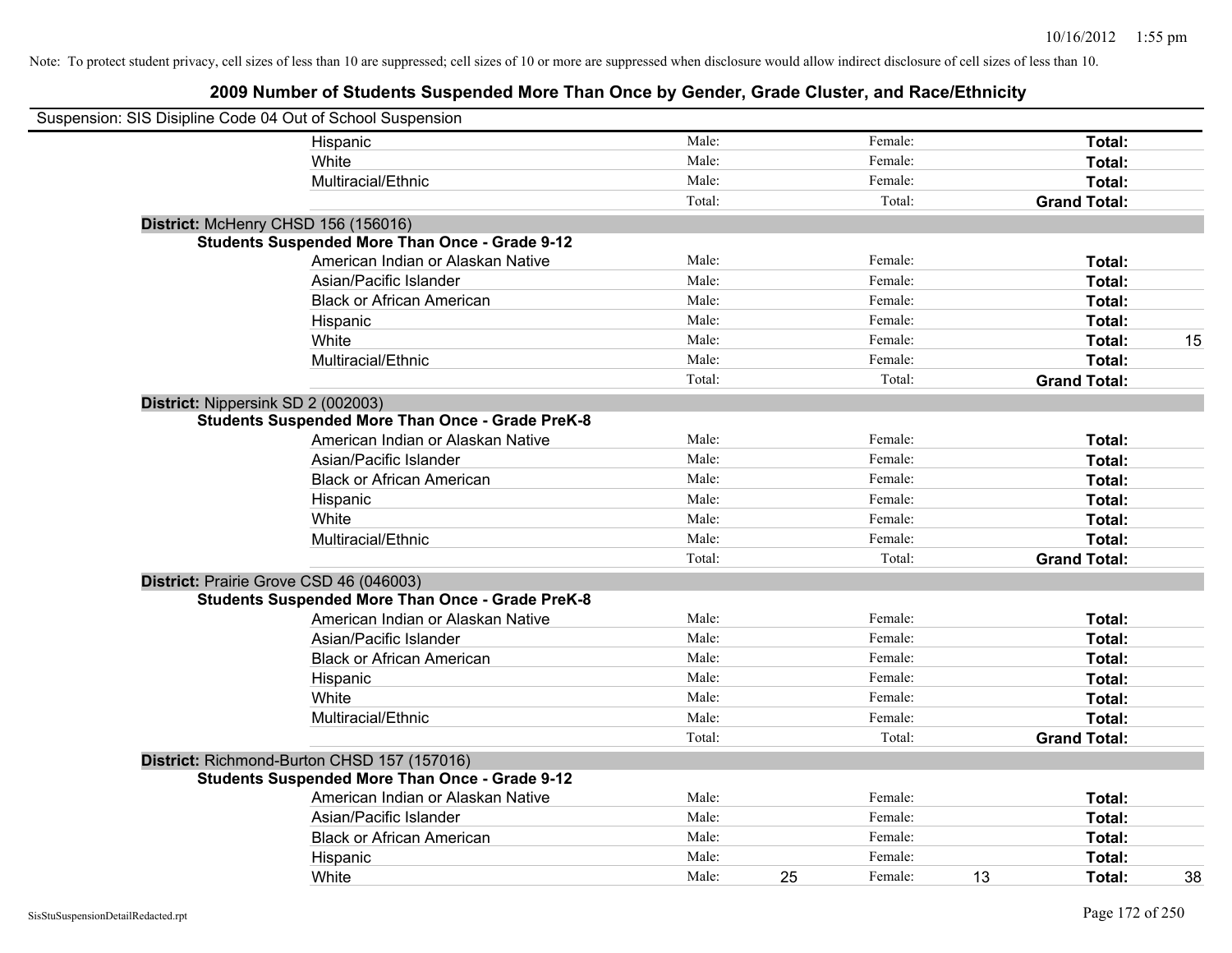| Suspension: SIS Disipline Code 04 Out of School Suspension |                                                         |        |         |                     |    |
|------------------------------------------------------------|---------------------------------------------------------|--------|---------|---------------------|----|
|                                                            | Multiracial/Ethnic                                      | Male:  | Female: | Total:              |    |
|                                                            |                                                         | Total: | Total:  | <b>Grand Total:</b> |    |
|                                                            | District: Riley CCSD 18 (018004)                        |        |         |                     |    |
|                                                            | <b>Students Suspended More Than Once - Grade PreK-8</b> |        |         |                     |    |
|                                                            | American Indian or Alaskan Native                       | Male:  | Female: | Total:              |    |
|                                                            | Asian/Pacific Islander                                  | Male:  | Female: | Total:              |    |
|                                                            | <b>Black or African American</b>                        | Male:  | Female: | Total:              |    |
|                                                            | Hispanic                                                | Male:  | Female: | Total:              |    |
|                                                            | White                                                   | Male:  | Female: | Total:              |    |
|                                                            | Multiracial/Ethnic                                      | Male:  | Female: | Total:              |    |
|                                                            |                                                         | Total: | Total:  | <b>Grand Total:</b> |    |
|                                                            | District: Woodstock CUSD 200 (200026)                   |        |         |                     |    |
|                                                            | <b>Students Suspended More Than Once - Grade PreK-8</b> |        |         |                     |    |
|                                                            | American Indian or Alaskan Native                       | Male:  | Female: | Total:              |    |
|                                                            | Asian/Pacific Islander                                  | Male:  | Female: | Total:              |    |
|                                                            | <b>Black or African American</b>                        | Male:  | Female: | Total:              |    |
|                                                            | Hispanic                                                | Male:  | Female: | Total:              | 10 |
|                                                            | White                                                   | Male:  | Female: | Total:              | 22 |
|                                                            | Multiracial/Ethnic                                      | Male:  | Female: | Total:              |    |
|                                                            |                                                         | Total: | Total:  | <b>Grand Total:</b> |    |
|                                                            | <b>Students Suspended More Than Once - Grade 9-12</b>   |        |         |                     |    |
|                                                            | American Indian or Alaskan Native                       | Male:  | Female: | Total:              |    |
|                                                            | Asian/Pacific Islander                                  | Male:  | Female: | Total:              |    |
|                                                            | <b>Black or African American</b>                        | Male:  | Female: | Total:              |    |
|                                                            | Hispanic                                                | Male:  | Female: | Total:              |    |
|                                                            | White                                                   | Male:  | Female: | Total:              | 12 |
|                                                            | Multiracial/Ethnic                                      | Male:  | Female: | Total:              |    |
|                                                            |                                                         | Total: | Total:  | <b>Grand Total:</b> |    |
|                                                            |                                                         |        |         |                     |    |
| Region: Monroe/Randolph ROE (45)                           |                                                         |        |         |                     |    |
| County: Monroe (067)                                       |                                                         |        |         |                     |    |
|                                                            | District: Columbia CUSD 4 (004026)                      |        |         |                     |    |
|                                                            | <b>Students Suspended More Than Once - Grade PreK-8</b> |        |         |                     |    |
|                                                            | American Indian or Alaskan Native                       | Male:  | Female: | Total:              |    |
|                                                            | Asian/Pacific Islander                                  | Male:  | Female: | Total:              |    |
|                                                            | <b>Black or African American</b>                        | Male:  | Female: | Total:              |    |
|                                                            | Hispanic                                                | Male:  | Female: | Total:              |    |
|                                                            | White                                                   | Male:  | Female: | Total:              |    |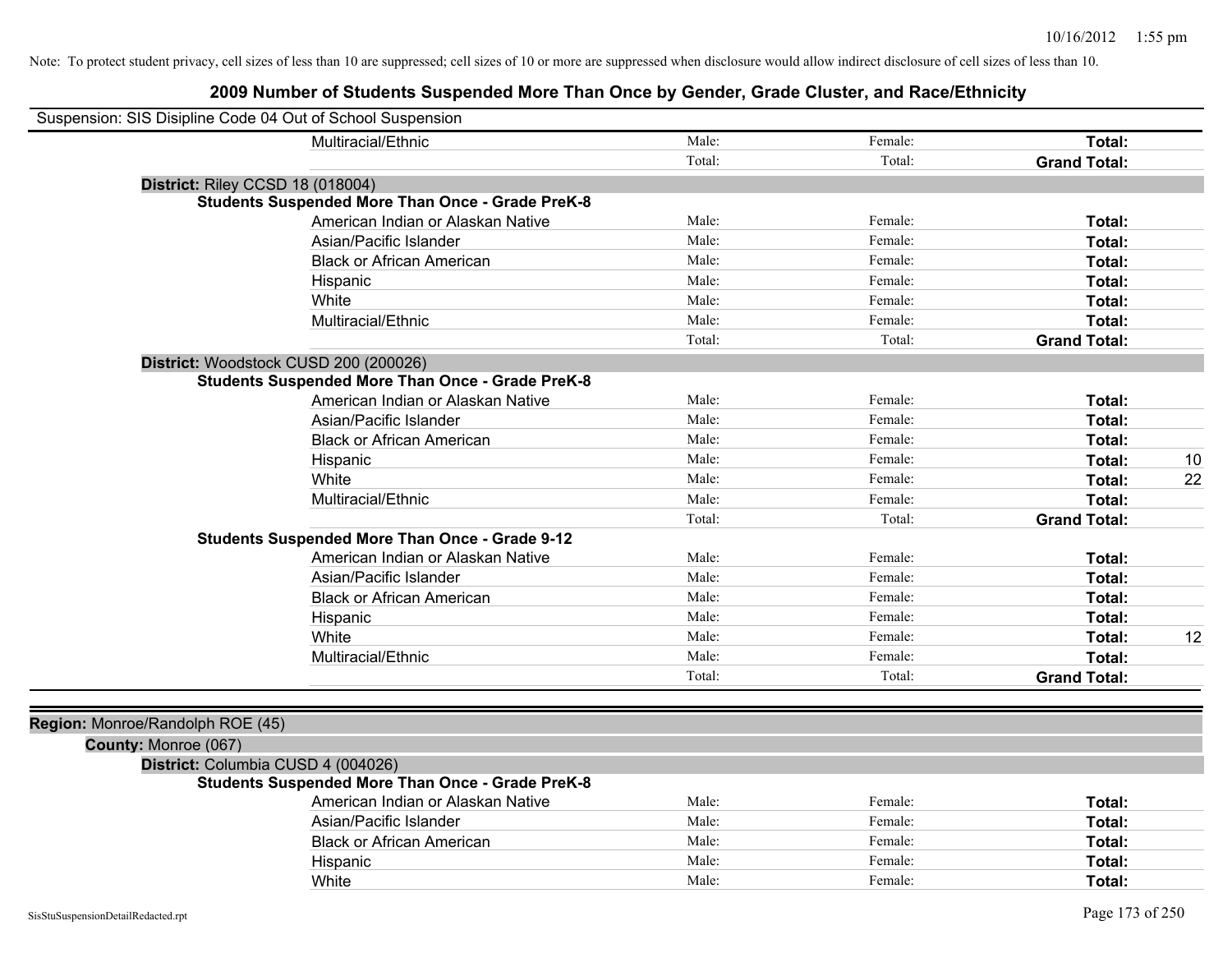### **2009 Number of Students Suspended More Than Once by Gender, Grade Cluster, and Race/Ethnicity**

| Suspension: SIS Disipline Code 04 Out of School Suspension |        |         |                     |
|------------------------------------------------------------|--------|---------|---------------------|
| Multiracial/Ethnic                                         | Male:  | Female: | Total:              |
|                                                            | Total: | Total:  | <b>Grand Total:</b> |
| <b>Students Suspended More Than Once - Grade 9-12</b>      |        |         |                     |
| American Indian or Alaskan Native                          | Male:  | Female: | Total:              |
| Asian/Pacific Islander                                     | Male:  | Female: | Total:              |
| <b>Black or African American</b>                           | Male:  | Female: | Total:              |
| Hispanic                                                   | Male:  | Female: | Total:              |
| White                                                      | Male:  | Female: | Total:              |
| Multiracial/Ethnic                                         | Male:  | Female: | Total:              |
|                                                            | Total: | Total:  | <b>Grand Total:</b> |
| District: Valmeyer CUSD 3 (003026)                         |        |         |                     |
| <b>Students Suspended More Than Once - Grade PreK-8</b>    |        |         |                     |
| American Indian or Alaskan Native                          | Male:  | Female: | Total:              |
| Asian/Pacific Islander                                     | Male:  | Female: | <b>Total:</b>       |
| <b>Black or African American</b>                           | Male:  | Female: | Total:              |
| Hispanic                                                   | Male:  | Female: | Total:              |
| White                                                      | Male:  | Female: | Total:              |
| Multiracial/Ethnic                                         | Male:  | Female: | Total:              |
|                                                            | Total: | Total:  | <b>Grand Total:</b> |
| <b>Students Suspended More Than Once - Grade 9-12</b>      |        |         |                     |
| American Indian or Alaskan Native                          | Male:  | Female: | Total:              |
| Asian/Pacific Islander                                     | Male:  | Female: | Total:              |
| <b>Black or African American</b>                           | Male:  | Female: | Total:              |
| Hispanic                                                   | Male:  | Female: | Total:              |
| White                                                      | Male:  | Female: | Total:              |
| Multiracial/Ethnic                                         | Male:  | Female: | Total:              |
|                                                            | Total: | Total:  | <b>Grand Total:</b> |
| County: Non-Public School (000)                            |        |         |                     |
| District: Monroe/Randolph ROE (000000)                     |        |         |                     |
| <b>Students Suspended More Than Once - Grade 9-12</b>      |        |         |                     |
| American Indian or Alaskan Native                          | Male:  | Female: | Total:              |
| Asian/Pacific Islander                                     | Male:  | Female: | Total:              |
| <b>Black or African American</b>                           | Male:  | Female: | Total:              |
| Hispanic                                                   | Male:  | Female: | <b>Total:</b>       |
| White                                                      | Male:  | Female: | Total:              |
| Multiracial/Ethnic                                         | Male:  | Female: | Total:              |
|                                                            | Total: | Total:  | <b>Grand Total:</b> |
| County: Randolph (079)                                     |        |         |                     |

**District:** Chester CUSD 139 (139026)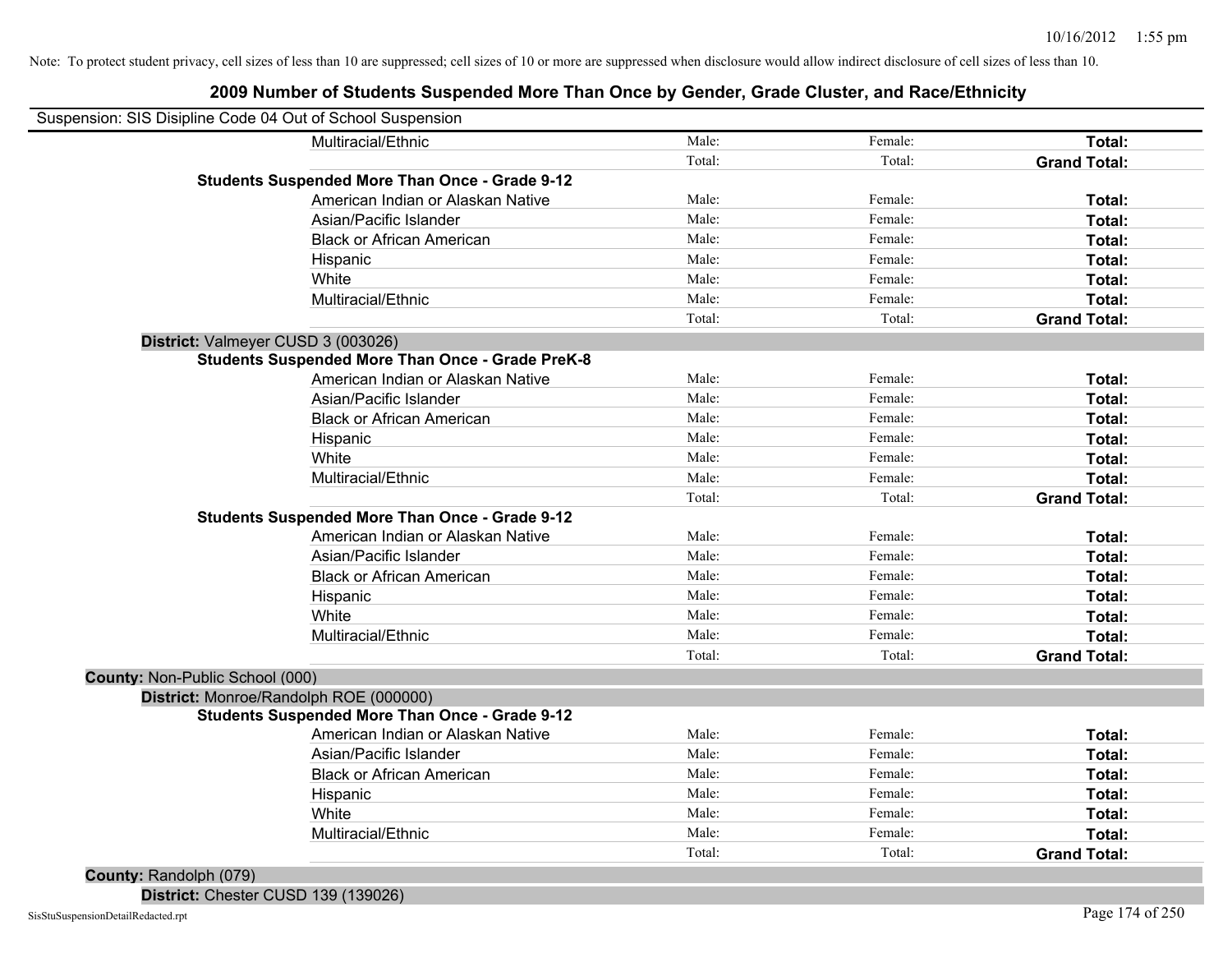|                                                            | 2009 Number of Students Suspended More Than Once by Gender, Grade Cluster, and Nace/Lumicity |        |         |                     |    |
|------------------------------------------------------------|----------------------------------------------------------------------------------------------|--------|---------|---------------------|----|
| Suspension: SIS Disipline Code 04 Out of School Suspension |                                                                                              |        |         |                     |    |
|                                                            | <b>Students Suspended More Than Once - Grade PreK-8</b>                                      |        |         |                     |    |
|                                                            | American Indian or Alaskan Native                                                            | Male:  | Female: | Total:              |    |
|                                                            | Asian/Pacific Islander                                                                       | Male:  | Female: | Total:              |    |
|                                                            | <b>Black or African American</b>                                                             | Male:  | Female: | Total:              |    |
|                                                            | Hispanic                                                                                     | Male:  | Female: | Total:              |    |
|                                                            | White                                                                                        | Male:  | Female: | Total:              |    |
|                                                            | Multiracial/Ethnic                                                                           | Male:  | Female: | Total:              |    |
|                                                            |                                                                                              | Total: | Total:  | <b>Grand Total:</b> |    |
|                                                            | <b>Students Suspended More Than Once - Grade 9-12</b>                                        |        |         |                     |    |
|                                                            | American Indian or Alaskan Native                                                            | Male:  | Female: | Total:              |    |
|                                                            | Asian/Pacific Islander                                                                       | Male:  | Female: | Total:              |    |
|                                                            | <b>Black or African American</b>                                                             | Male:  | Female: | Total:              |    |
|                                                            | Hispanic                                                                                     | Male:  | Female: | Total:              |    |
|                                                            | White                                                                                        | Male:  | Female: | Total:              | 12 |
|                                                            | Multiracial/Ethnic                                                                           | Male:  | Female: | Total:              |    |
|                                                            |                                                                                              | Total: | Total:  | <b>Grand Total:</b> |    |
|                                                            | District: Perandoe Spec Educ District (132061)                                               |        |         |                     |    |
|                                                            | <b>Students Suspended More Than Once - Grade 9-12</b>                                        |        |         |                     |    |
|                                                            | American Indian or Alaskan Native                                                            | Male:  | Female: | Total:              |    |
|                                                            | Asian/Pacific Islander                                                                       | Male:  | Female: | Total:              |    |
|                                                            | <b>Black or African American</b>                                                             | Male:  | Female: | Total:              |    |
|                                                            | Hispanic                                                                                     | Male:  | Female: | Total:              |    |
|                                                            | White                                                                                        | Male:  | Female: | Total:              |    |
|                                                            | Multiracial/Ethnic                                                                           | Male:  | Female: | Total:              |    |
|                                                            |                                                                                              | Total: | Total:  | <b>Grand Total:</b> |    |
| <b>District: Red Bud CUSD 132 (132026)</b>                 |                                                                                              |        |         |                     |    |
|                                                            | <b>Students Suspended More Than Once - Grade PreK-8</b>                                      |        |         |                     |    |
|                                                            | American Indian or Alaskan Native                                                            | Male:  | Female: | Total:              |    |
|                                                            | Asian/Pacific Islander                                                                       | Male:  | Female: | Total:              |    |
|                                                            | <b>Black or African American</b>                                                             | Male:  | Female: | Total:              |    |
|                                                            | Hispanic                                                                                     | Male:  | Female: | Total:              |    |
|                                                            | White                                                                                        | Male:  | Female: | Total:              |    |
|                                                            | Multiracial/Ethnic                                                                           | Male:  | Female: | Total:              |    |
|                                                            |                                                                                              | Total: | Total:  | <b>Grand Total:</b> |    |
|                                                            | <b>Students Suspended More Than Once - Grade 9-12</b>                                        |        |         |                     |    |
|                                                            | American Indian or Alaskan Native                                                            | Male:  | Female: | Total:              |    |
|                                                            | Asian/Pacific Islander                                                                       | Male:  | Female: | Total:              |    |
|                                                            | <b>Black or African American</b>                                                             | Male:  | Female: | Total:              |    |
|                                                            | Hispanic                                                                                     | Male:  | Female: | Total:              |    |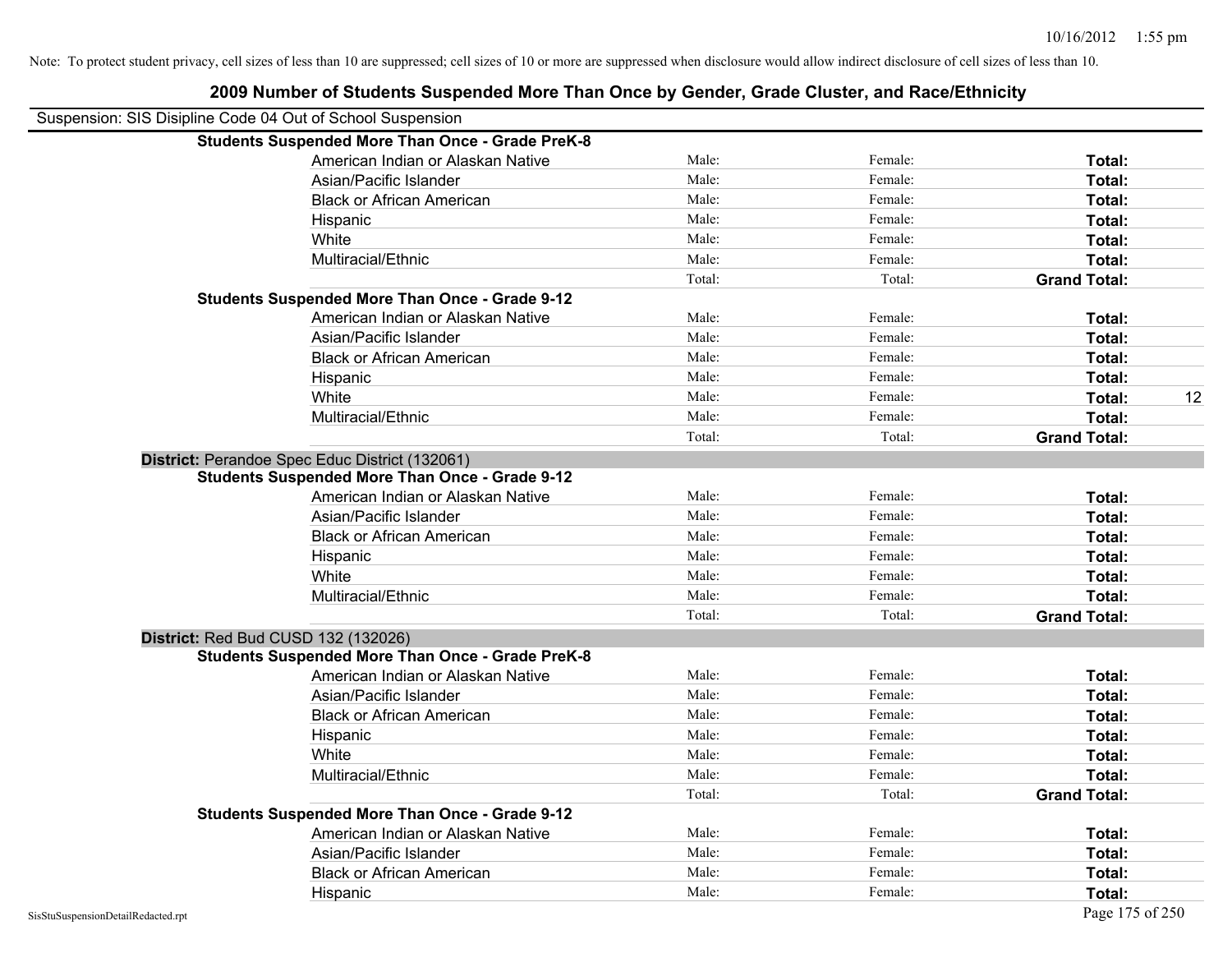| Suspension: SIS Disipline Code 04 Out of School Suspension |                                                         |        |         |                           |
|------------------------------------------------------------|---------------------------------------------------------|--------|---------|---------------------------|
|                                                            | White                                                   | Male:  | Female: | Total:<br>11              |
|                                                            | Multiracial/Ethnic                                      | Male:  | Female: | Total:                    |
|                                                            |                                                         | Total: | Total:  | <b>Grand Total:</b>       |
|                                                            | District: Sparta CUSD 140 (140026)                      |        |         |                           |
|                                                            | <b>Students Suspended More Than Once - Grade PreK-8</b> |        |         |                           |
|                                                            | American Indian or Alaskan Native                       | Male:  | Female: | Total:                    |
|                                                            | Asian/Pacific Islander                                  | Male:  | Female: | Total:                    |
|                                                            | <b>Black or African American</b>                        | Male:  | Female: | Total:                    |
|                                                            | Hispanic                                                | Male:  | Female: | Total:                    |
|                                                            | White                                                   | Male:  | Female: | Total:                    |
|                                                            | Multiracial/Ethnic                                      | Male:  | Female: | Total:                    |
|                                                            |                                                         | Total: | Total:  | 10<br><b>Grand Total:</b> |
|                                                            | <b>Students Suspended More Than Once - Grade 9-12</b>   |        |         |                           |
|                                                            | American Indian or Alaskan Native                       | Male:  | Female: | Total:                    |
|                                                            | Asian/Pacific Islander                                  | Male:  | Female: | Total:                    |
|                                                            | <b>Black or African American</b>                        | Male:  | Female: | Total:                    |
|                                                            | Hispanic                                                | Male:  | Female: | Total:                    |
|                                                            | White                                                   | Male:  | Female: | Total:                    |
|                                                            | Multiracial/Ethnic                                      | Male:  | Female: | Total:                    |
|                                                            |                                                         | Total: | Total:  | <b>Grand Total:</b>       |
|                                                            | District: Steeleville CUSD 138 (138026)                 |        |         |                           |
|                                                            | <b>Students Suspended More Than Once - Grade 9-12</b>   |        |         |                           |
|                                                            | American Indian or Alaskan Native                       | Male:  | Female: | Total:                    |
|                                                            | Asian/Pacific Islander                                  | Male:  | Female: | Total:                    |
|                                                            | <b>Black or African American</b>                        | Male:  | Female: | Total:                    |
|                                                            | Hispanic                                                | Male:  | Female: | Total:                    |
|                                                            | White                                                   | Male:  | Female: | Total:                    |
|                                                            | Multiracial/Ethnic                                      | Male:  | Female: | Total:                    |
|                                                            |                                                         | Total: | Total:  | <b>Grand Total:</b>       |
|                                                            |                                                         |        |         |                           |
| Region: Non-Public School (77)                             |                                                         |        |         |                           |
| County: Non-Public School (777)                            |                                                         |        |         |                           |
|                                                            | District: Camelot Schools (027000)                      |        |         |                           |
|                                                            | <b>Students Suspended More Than Once - Grade PreK-8</b> |        |         |                           |
|                                                            | American Indian or Alaskan Native                       | Male:  | Female: | Total:                    |
|                                                            | Asian/Pacific Islander                                  | Male:  | Female: | Total:                    |
|                                                            | <b>Black or African American</b>                        | Male:  | Female: | Total:                    |
|                                                            | Hispanic                                                | Male:  | Female: | Total:                    |
| SisStuSuspensionDetailRedacted.rpt                         |                                                         |        |         | Page 176 of 250           |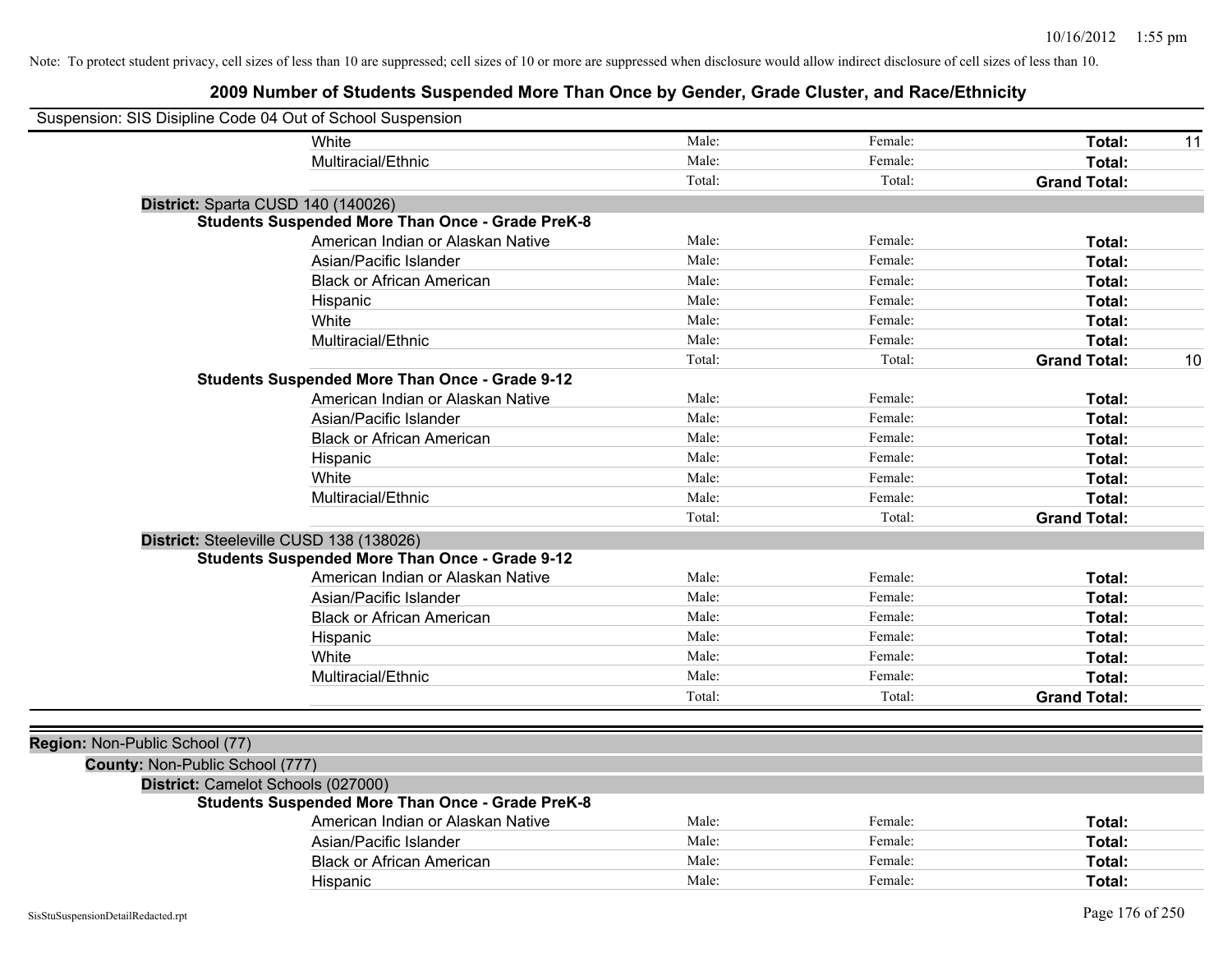| Suspension: SIS Disipline Code 04 Out of School Suspension |                                                         |        |         |                     |
|------------------------------------------------------------|---------------------------------------------------------|--------|---------|---------------------|
|                                                            | <b>White</b>                                            | Male:  | Female: | Total:              |
|                                                            | Multiracial/Ethnic                                      | Male:  | Female: | Total:              |
|                                                            |                                                         | Total: | Total:  | <b>Grand Total:</b> |
|                                                            | <b>Students Suspended More Than Once - Grade 9-12</b>   |        |         |                     |
|                                                            | American Indian or Alaskan Native                       | Male:  | Female: | Total:              |
|                                                            | Asian/Pacific Islander                                  | Male:  | Female: | Total:              |
|                                                            | <b>Black or African American</b>                        | Male:  | Female: | Total:              |
|                                                            | Hispanic                                                | Male:  | Female: | Total:              |
|                                                            | White                                                   | Male:  | Female: | Total:              |
|                                                            | Multiracial/Ethnic                                      | Male:  | Female: | Total:              |
|                                                            |                                                         | Total: | Total:  | <b>Grand Total:</b> |
|                                                            | District: Edgewood Childrens Center (027600)            |        |         |                     |
|                                                            | <b>Students Suspended More Than Once - Grade 9-12</b>   |        |         |                     |
|                                                            | American Indian or Alaskan Native                       | Male:  | Female: | Total:              |
|                                                            | Asian/Pacific Islander                                  | Male:  | Female: | Total:              |
|                                                            | <b>Black or African American</b>                        | Male:  | Female: | Total:              |
|                                                            | Hispanic                                                | Male:  | Female: | Total:              |
|                                                            | White                                                   | Male:  | Female: | Total:              |
|                                                            | Multiracial/Ethnic                                      | Male:  | Female: | Total:              |
|                                                            |                                                         | Total: | Total:  | <b>Grand Total:</b> |
|                                                            | District: Epworth Child & Family Services (008200)      |        |         |                     |
|                                                            | <b>Students Suspended More Than Once - Grade PreK-8</b> |        |         |                     |
|                                                            | American Indian or Alaskan Native                       | Male:  | Female: | Total:              |
|                                                            | Asian/Pacific Islander                                  | Male:  | Female: | Total:              |
|                                                            | <b>Black or African American</b>                        | Male:  | Female: | Total:              |
|                                                            | Hispanic                                                | Male:  | Female: | Total:              |
|                                                            | White                                                   | Male:  | Female: | Total:              |
|                                                            | Multiracial/Ethnic                                      | Male:  | Female: | Total:              |
|                                                            |                                                         | Total: | Total:  | <b>Grand Total:</b> |
|                                                            | District: German St Vincent Orphan Assoc (032400)       |        |         |                     |
|                                                            | <b>Students Suspended More Than Once - Grade PreK-8</b> |        |         |                     |
|                                                            | American Indian or Alaskan Native                       | Male:  | Female: | Total:              |
|                                                            | Asian/Pacific Islander                                  | Male:  | Female: | Total:              |
|                                                            | <b>Black or African American</b>                        | Male:  | Female: | Total:              |
|                                                            | Hispanic                                                | Male:  | Female: | Total:              |
|                                                            | White                                                   | Male:  | Female: | Total:              |
|                                                            | Multiracial/Ethnic                                      | Male:  | Female: | Total:              |
|                                                            |                                                         | Total: | Total:  | <b>Grand Total:</b> |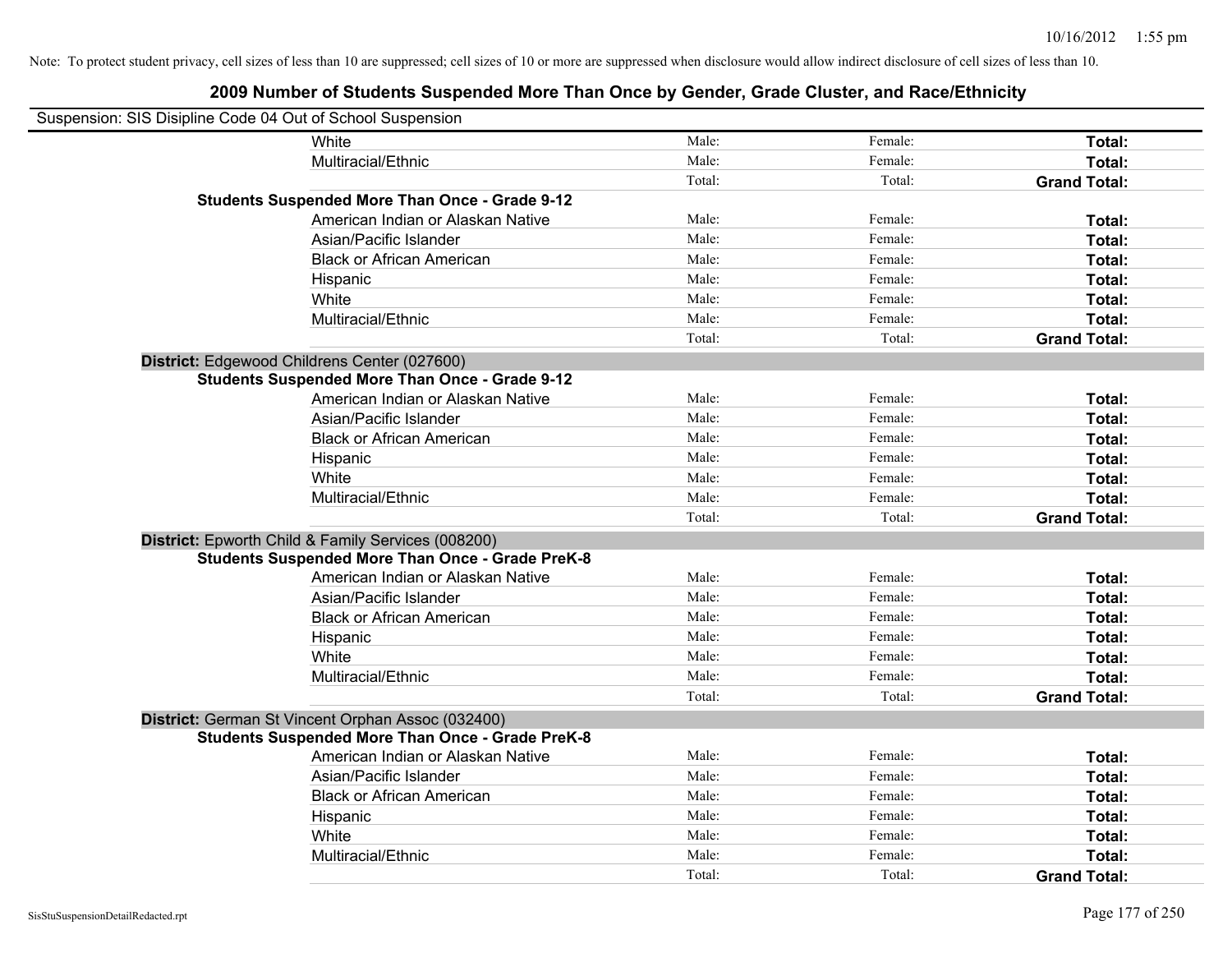|                                 | Suspension: SIS Disipline Code 04 Out of School Suspension                             |        |         |                     |
|---------------------------------|----------------------------------------------------------------------------------------|--------|---------|---------------------|
|                                 | District: Logos School (026800)                                                        |        |         |                     |
|                                 | <b>Students Suspended More Than Once - Grade 9-12</b>                                  |        |         |                     |
|                                 | American Indian or Alaskan Native                                                      | Male:  | Female: | Total:              |
|                                 | Asian/Pacific Islander                                                                 | Male:  | Female: | Total:              |
|                                 | <b>Black or African American</b>                                                       | Male:  | Female: | Total:              |
|                                 | Hispanic                                                                               | Male:  | Female: | Total:              |
|                                 | White                                                                                  | Male:  | Female: | Total:              |
|                                 | Multiracial/Ethnic                                                                     | Male:  | Female: | Total:              |
|                                 |                                                                                        | Total: | Total:  | <b>Grand Total:</b> |
| Region: Peoria ROE (48)         |                                                                                        |        |         |                     |
| County: Non-Public School (000) |                                                                                        |        |         |                     |
|                                 | District: Peoria ROE (000000)<br><b>Students Suspended More Than Once - Grade 9-12</b> |        |         |                     |
|                                 | American Indian or Alaskan Native                                                      | Male:  | Female: | Total:              |
|                                 | Asian/Pacific Islander                                                                 | Male:  | Female: | Total:              |
|                                 | <b>Black or African American</b>                                                       | Male:  | Female: | Total:              |
|                                 | Hispanic                                                                               | Male:  | Female: | Total:              |
|                                 | White                                                                                  | Male:  | Female: | Total:              |
|                                 | Multiracial/Ethnic                                                                     | Male:  | Female: | Total:              |
|                                 |                                                                                        | Total: | Total:  | <b>Grand Total:</b> |
| County: Peoria (072)            |                                                                                        |        |         |                     |
|                                 | District: Bartonville SD 66 (066002)                                                   |        |         |                     |
|                                 | <b>Students Suspended More Than Once - Grade PreK-8</b>                                |        |         |                     |
|                                 | American Indian or Alaskan Native                                                      | Male:  | Female: | Total:              |
|                                 | Asian/Pacific Islander                                                                 | Male:  | Female: | Total:              |
|                                 | <b>Black or African American</b>                                                       | Male:  | Female: | Total:              |
|                                 | Hispanic                                                                               | Male:  | Female: | Total:              |
|                                 | White                                                                                  | Male:  | Female: | Total:              |
|                                 | Multiracial/Ethnic                                                                     | Male:  | Female: | Total:              |
|                                 |                                                                                        | Total: | Total:  | <b>Grand Total:</b> |
|                                 | District: Brimfield CUSD 309 (309026)                                                  |        |         |                     |
|                                 | <b>Students Suspended More Than Once - Grade PreK-8</b>                                |        |         |                     |
|                                 | American Indian or Alaskan Native                                                      | Male:  | Female: | Total:              |
|                                 | Asian/Pacific Islander                                                                 | Male:  | Female: | Total:              |
|                                 | <b>Black or African American</b>                                                       | Male:  | Female: | Total:              |
|                                 | Hispanic                                                                               | Male:  | Female: | Total:              |
|                                 | White                                                                                  | Male:  | Female: | Total:              |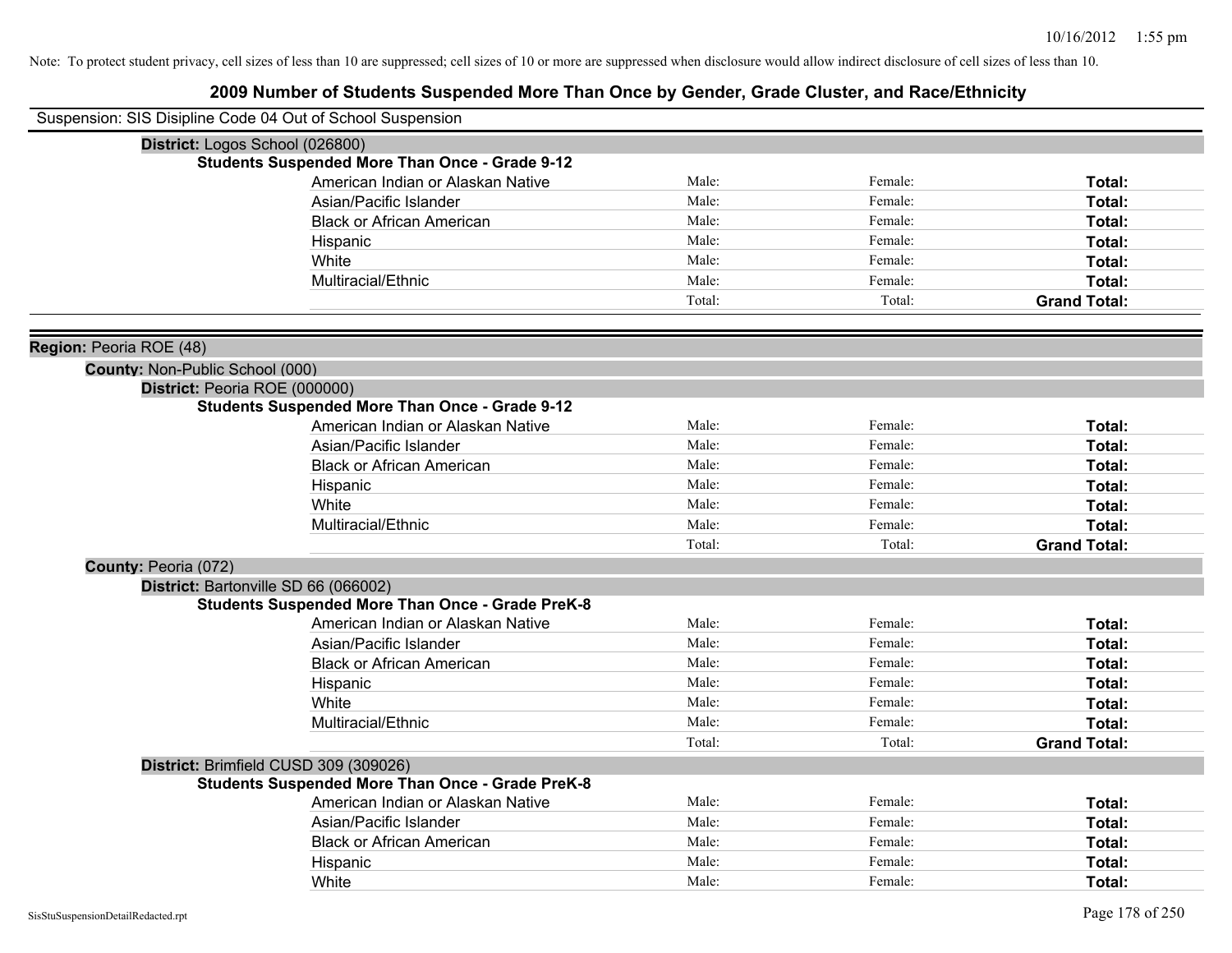# **2009 Number of Students Suspended More Than Once by Gender, Grade Cluster, and Race/Ethnicity**

| Suspension: SIS Disipline Code 04 Out of School Suspension |                                                         |        |         |                     |
|------------------------------------------------------------|---------------------------------------------------------|--------|---------|---------------------|
|                                                            | Multiracial/Ethnic                                      | Male:  | Female: | Total:              |
|                                                            |                                                         | Total: | Total:  | <b>Grand Total:</b> |
|                                                            | District: Childrens Home Assoc of IL (005200)           |        |         |                     |
|                                                            | <b>Students Suspended More Than Once - Grade PreK-8</b> |        |         |                     |
|                                                            | American Indian or Alaskan Native                       | Male:  | Female: | Total:              |
|                                                            | Asian/Pacific Islander                                  | Male:  | Female: | Total:              |
|                                                            | <b>Black or African American</b>                        | Male:  | Female: | Total:              |
|                                                            | Hispanic                                                | Male:  | Female: | Total:              |
|                                                            | White                                                   | Male:  | Female: | Total:              |
|                                                            | Multiracial/Ethnic                                      | Male:  | Female: | Total:              |
|                                                            |                                                         | Total: | Total:  | <b>Grand Total:</b> |
| District: Dunlap CUSD 323 (323026)                         |                                                         |        |         |                     |
|                                                            | <b>Students Suspended More Than Once - Grade PreK-8</b> |        |         |                     |
|                                                            | American Indian or Alaskan Native                       | Male:  | Female: | <b>Total:</b>       |
|                                                            | Asian/Pacific Islander                                  | Male:  | Female: | Total:              |
|                                                            | <b>Black or African American</b>                        | Male:  | Female: | Total:              |
|                                                            | Hispanic                                                | Male:  | Female: | Total:              |
|                                                            | White                                                   | Male:  | Female: | Total:              |
|                                                            | Multiracial/Ethnic                                      | Male:  | Female: | Total:              |
|                                                            |                                                         | Total: | Total:  | <b>Grand Total:</b> |
|                                                            | <b>Students Suspended More Than Once - Grade 9-12</b>   |        |         |                     |
|                                                            | American Indian or Alaskan Native                       | Male:  | Female: | Total:              |
|                                                            | Asian/Pacific Islander                                  | Male:  | Female: | Total:              |
|                                                            | <b>Black or African American</b>                        | Male:  | Female: | Total:              |
|                                                            | Hispanic                                                | Male:  | Female: | Total:              |
|                                                            | White                                                   | Male:  | Female: | Total:              |
|                                                            | Multiracial/Ethnic                                      | Male:  | Female: | Total:              |
|                                                            |                                                         | Total: | Total:  | <b>Grand Total:</b> |
| District: Elmwood CUSD 322 (322026)                        |                                                         |        |         |                     |
|                                                            | <b>Students Suspended More Than Once - Grade PreK-8</b> |        |         |                     |
|                                                            | American Indian or Alaskan Native                       | Male:  | Female: | Total:              |
|                                                            | Asian/Pacific Islander                                  | Male:  | Female: | Total:              |
|                                                            | <b>Black or African American</b>                        | Male:  | Female: | Total:              |
|                                                            | Hispanic                                                | Male:  | Female: | Total:              |
|                                                            | White                                                   | Male:  | Female: | Total:              |
|                                                            | Multiracial/Ethnic                                      | Male:  | Female: | Total:              |
|                                                            |                                                         | Total: | Total:  | <b>Grand Total:</b> |

**Students Suspended More Than Once - Grade 9-12**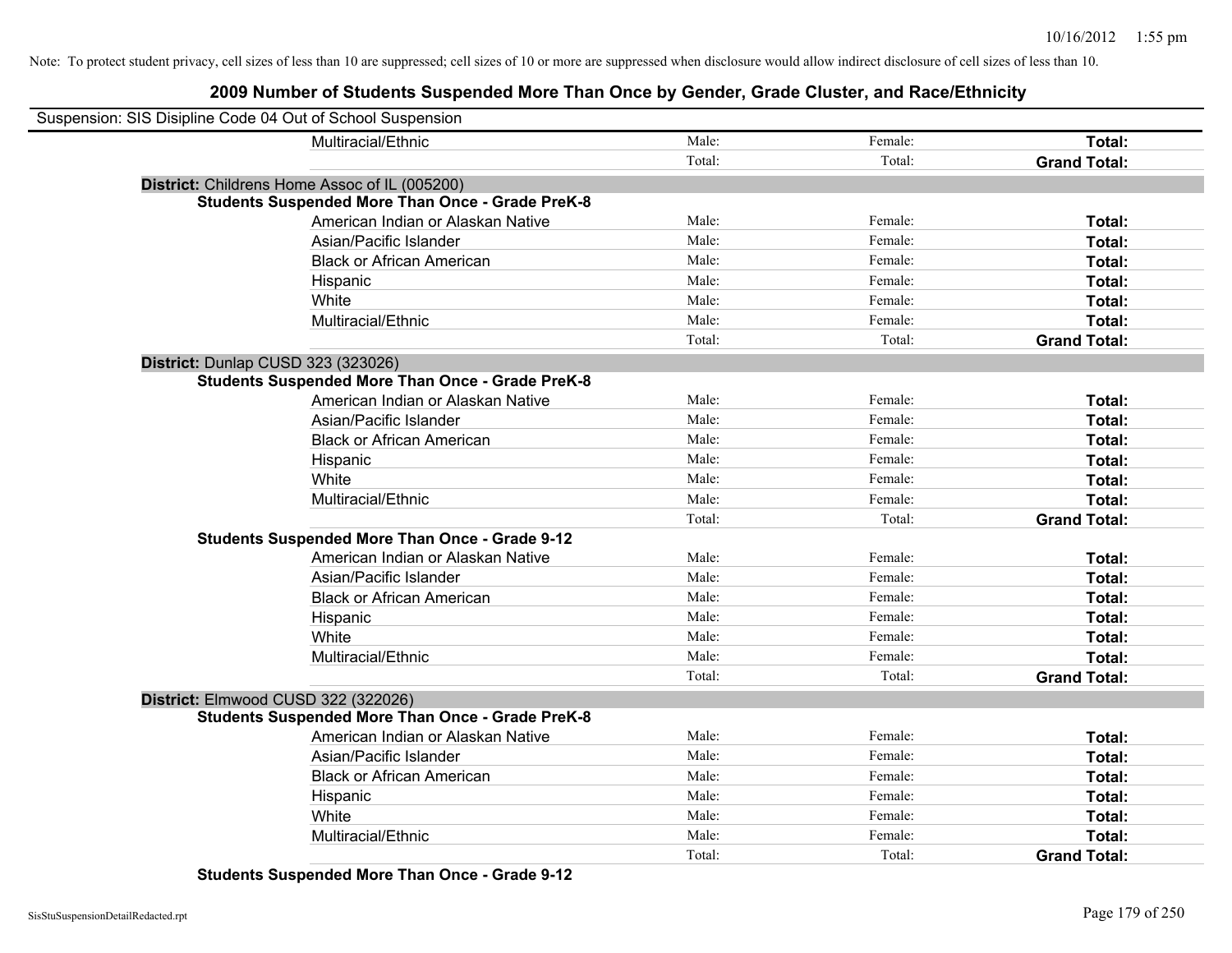| Suspension: SIS Disipline Code 04 Out of School Suspension |                                                         |        |         |                     |    |
|------------------------------------------------------------|---------------------------------------------------------|--------|---------|---------------------|----|
|                                                            | American Indian or Alaskan Native                       | Male:  | Female: | Total:              |    |
|                                                            | Asian/Pacific Islander                                  | Male:  | Female: | Total:              |    |
|                                                            | <b>Black or African American</b>                        | Male:  | Female: | Total:              |    |
|                                                            | Hispanic                                                | Male:  | Female: | Total:              |    |
|                                                            | White                                                   | Male:  | Female: | Total:              |    |
|                                                            | Multiracial/Ethnic                                      | Male:  | Female: | Total:              |    |
|                                                            |                                                         | Total: | Total:  | <b>Grand Total:</b> |    |
|                                                            | District: Farmington Central CUSD 265 (265026)          |        |         |                     |    |
|                                                            | <b>Students Suspended More Than Once - Grade PreK-8</b> |        |         |                     |    |
|                                                            | American Indian or Alaskan Native                       | Male:  | Female: | Total:              |    |
|                                                            | Asian/Pacific Islander                                  | Male:  | Female: | Total:              |    |
|                                                            | <b>Black or African American</b>                        | Male:  | Female: | Total:              |    |
|                                                            | Hispanic                                                | Male:  | Female: | Total:              |    |
|                                                            | White                                                   | Male:  | Female: | Total:              |    |
|                                                            | Multiracial/Ethnic                                      | Male:  | Female: | Total:              |    |
|                                                            |                                                         | Total: | Total:  | <b>Grand Total:</b> | 10 |
|                                                            | <b>Students Suspended More Than Once - Grade 9-12</b>   |        |         |                     |    |
|                                                            | American Indian or Alaskan Native                       | Male:  | Female: | Total:              |    |
|                                                            | Asian/Pacific Islander                                  | Male:  | Female: | Total:              |    |
|                                                            | <b>Black or African American</b>                        | Male:  | Female: | Total:              |    |
|                                                            | Hispanic                                                | Male:  | Female: | Total:              |    |
|                                                            | White                                                   | Male:  | Female: | Total:              | 11 |
|                                                            | Multiracial/Ethnic                                      | Male:  | Female: | Total:              |    |
|                                                            |                                                         | Total: | Total:  | <b>Grand Total:</b> |    |
|                                                            | District: Il Valley Central USD 321 (321026)            |        |         |                     |    |
|                                                            | <b>Students Suspended More Than Once - Grade PreK-8</b> |        |         |                     |    |
|                                                            | American Indian or Alaskan Native                       | Male:  | Female: | Total:              |    |
|                                                            | Asian/Pacific Islander                                  | Male:  | Female: | Total:              |    |
|                                                            | <b>Black or African American</b>                        | Male:  | Female: | Total:              |    |
|                                                            | Hispanic                                                | Male:  | Female: | Total:              |    |
|                                                            | White                                                   | Male:  | Female: | Total:              |    |
|                                                            | Multiracial/Ethnic                                      | Male:  | Female: | Total:              |    |
|                                                            |                                                         | Total: | Total:  | <b>Grand Total:</b> |    |
|                                                            | <b>Students Suspended More Than Once - Grade 9-12</b>   |        |         |                     |    |
|                                                            | American Indian or Alaskan Native                       | Male:  | Female: | Total:              |    |
|                                                            | Asian/Pacific Islander                                  | Male:  | Female: | Total:              |    |
|                                                            | <b>Black or African American</b>                        | Male:  | Female: | Total:              |    |
|                                                            | Hispanic                                                | Male:  | Female: | Total:              |    |
|                                                            | White                                                   | Male:  | Female: | Total:              |    |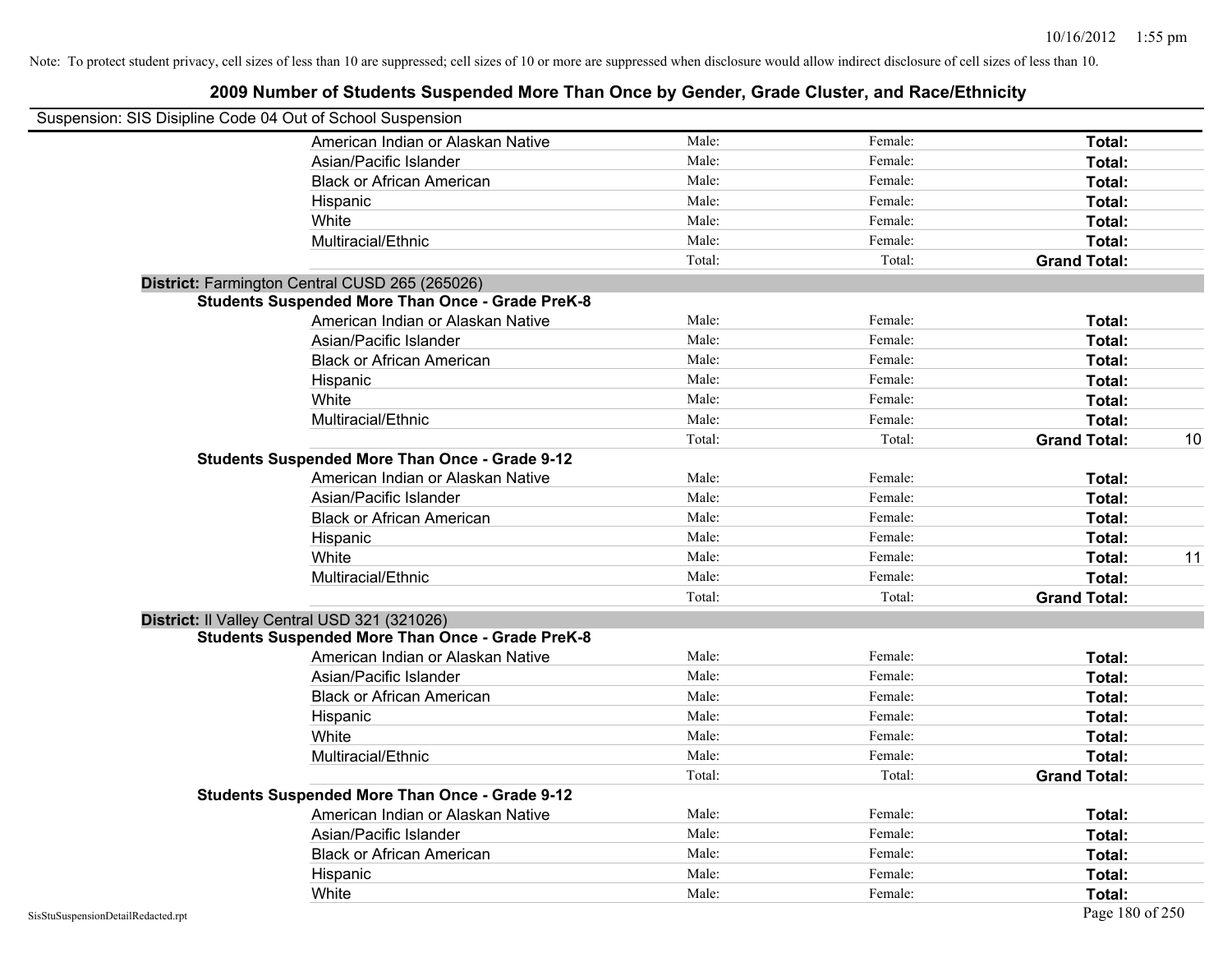| Suspension: SIS Disipline Code 04 Out of School Suspension |                                                         |        |    |         |    |                     |    |
|------------------------------------------------------------|---------------------------------------------------------|--------|----|---------|----|---------------------|----|
|                                                            | Multiracial/Ethnic                                      | Male:  |    | Female: |    | Total:              |    |
|                                                            |                                                         | Total: |    | Total:  |    | <b>Grand Total:</b> |    |
| District: Illini Bluffs CUSD 327 (327026)                  |                                                         |        |    |         |    |                     |    |
|                                                            | <b>Students Suspended More Than Once - Grade PreK-8</b> |        |    |         |    |                     |    |
|                                                            | American Indian or Alaskan Native                       | Male:  |    | Female: |    | Total:              |    |
|                                                            | Asian/Pacific Islander                                  | Male:  |    | Female: |    | Total:              |    |
|                                                            | <b>Black or African American</b>                        | Male:  |    | Female: |    | Total:              |    |
|                                                            | Hispanic                                                | Male:  |    | Female: |    | Total:              |    |
|                                                            | White                                                   | Male:  |    | Female: |    | Total:              |    |
|                                                            | Multiracial/Ethnic                                      | Male:  |    | Female: |    | Total:              |    |
|                                                            |                                                         | Total: |    | Total:  |    | <b>Grand Total:</b> |    |
|                                                            | <b>Students Suspended More Than Once - Grade 9-12</b>   |        |    |         |    |                     |    |
|                                                            | American Indian or Alaskan Native                       | Male:  |    | Female: |    | Total:              |    |
|                                                            | Asian/Pacific Islander                                  | Male:  |    | Female: |    | Total:              |    |
|                                                            | <b>Black or African American</b>                        | Male:  |    | Female: |    | Total:              |    |
|                                                            | Hispanic                                                | Male:  |    | Female: |    | Total:              |    |
|                                                            | White                                                   | Male:  |    | Female: |    | Total:              |    |
|                                                            | Multiracial/Ethnic                                      | Male:  |    | Female: |    | Total:              |    |
|                                                            |                                                         | Total: |    | Total:  |    | <b>Grand Total:</b> |    |
| District: Limestone CHSD 310 (310016)                      |                                                         |        |    |         |    |                     |    |
|                                                            | <b>Students Suspended More Than Once - Grade 9-12</b>   |        |    |         |    |                     |    |
|                                                            | American Indian or Alaskan Native                       | Male:  |    | Female: |    | Total:              |    |
|                                                            | Asian/Pacific Islander                                  | Male:  |    | Female: |    | Total:              |    |
|                                                            | <b>Black or African American</b>                        | Male:  | 15 | Female: | 11 | Total:              | 26 |
|                                                            | Hispanic                                                | Male:  |    | Female: |    | Total:              |    |
|                                                            | White                                                   | Male:  | 59 | Female: | 25 | Total:              | 84 |
|                                                            | Multiracial/Ethnic                                      | Male:  |    | Female: |    | Total:              |    |
|                                                            |                                                         | Total: |    | Total:  |    | <b>Grand Total:</b> |    |
|                                                            | District: Limestone Walters CCSD 316 (316004)           |        |    |         |    |                     |    |
|                                                            | <b>Students Suspended More Than Once - Grade PreK-8</b> |        |    |         |    |                     |    |
|                                                            | American Indian or Alaskan Native                       | Male:  |    | Female: |    | Total:              |    |
|                                                            | Asian/Pacific Islander                                  | Male:  |    | Female: |    | Total:              |    |
|                                                            | <b>Black or African American</b>                        | Male:  |    | Female: |    | Total:              |    |
|                                                            | Hispanic                                                | Male:  |    | Female: |    | Total:              |    |
|                                                            | White                                                   | Male:  |    | Female: |    | Total:              |    |
|                                                            | Multiracial/Ethnic                                      | Male:  |    | Female: |    | Total:              |    |
|                                                            |                                                         |        |    |         |    |                     |    |
|                                                            |                                                         | Total: |    | Total:  |    | <b>Grand Total:</b> |    |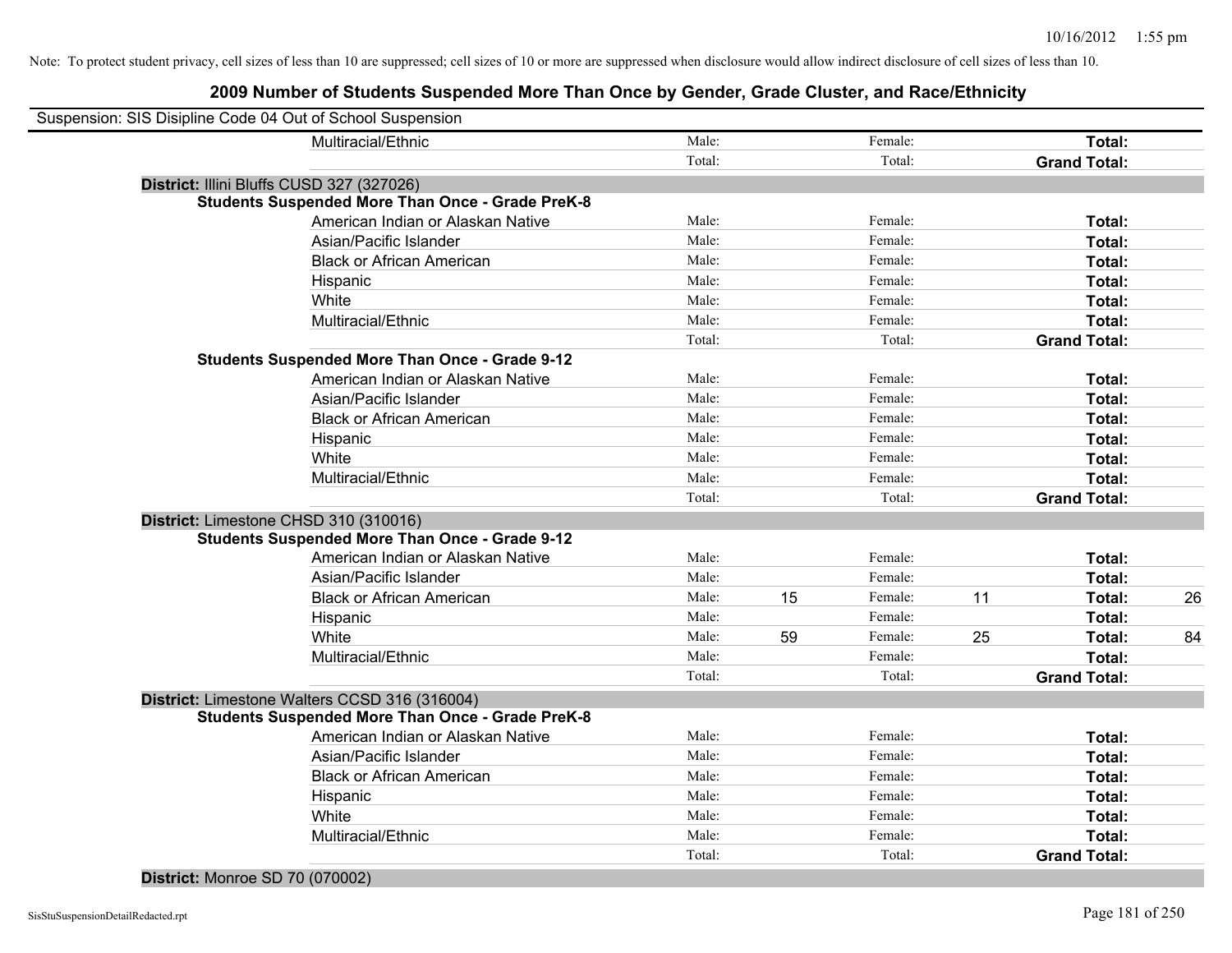| Suspension: SIS Disipline Code 04 Out of School Suspension |                                                         |        |         |                     |    |
|------------------------------------------------------------|---------------------------------------------------------|--------|---------|---------------------|----|
|                                                            | <b>Students Suspended More Than Once - Grade PreK-8</b> |        |         |                     |    |
|                                                            | American Indian or Alaskan Native                       | Male:  | Female: | Total:              |    |
|                                                            | Asian/Pacific Islander                                  | Male:  | Female: | Total:              |    |
|                                                            | <b>Black or African American</b>                        | Male:  | Female: | Total:              |    |
|                                                            | Hispanic                                                | Male:  | Female: | Total:              |    |
|                                                            | White                                                   | Male:  | Female: | Total:              |    |
|                                                            | Multiracial/Ethnic                                      | Male:  | Female: | Total:              |    |
|                                                            |                                                         | Total: | Total:  | <b>Grand Total:</b> |    |
|                                                            | District: Norwood ESD 63 (063002)                       |        |         |                     |    |
|                                                            | <b>Students Suspended More Than Once - Grade PreK-8</b> |        |         |                     |    |
|                                                            | American Indian or Alaskan Native                       | Male:  | Female: | Total:              |    |
|                                                            | Asian/Pacific Islander                                  | Male:  | Female: | Total:              |    |
|                                                            | <b>Black or African American</b>                        | Male:  | Female: | Total:              |    |
|                                                            | Hispanic                                                | Male:  | Female: | Total:              |    |
|                                                            | White                                                   | Male:  | Female: | Total:              | 11 |
|                                                            | Multiracial/Ethnic                                      | Male:  | Female: | Total:              |    |
|                                                            |                                                         | Total: | Total:  | <b>Grand Total:</b> |    |
|                                                            | District: Oak Grove SD 68 (068002)                      |        |         |                     |    |
|                                                            | <b>Students Suspended More Than Once - Grade PreK-8</b> |        |         |                     |    |
|                                                            | American Indian or Alaskan Native                       | Male:  | Female: | Total:              |    |
|                                                            | Asian/Pacific Islander                                  | Male:  | Female: | Total:              |    |
|                                                            | <b>Black or African American</b>                        | Male:  | Female: | Total:              |    |
|                                                            | Hispanic                                                | Male:  | Female: | Total:              |    |
|                                                            | White                                                   | Male:  | Female: | Total:              |    |
|                                                            | Multiracial/Ethnic                                      | Male:  | Female: | Total:              |    |
|                                                            |                                                         | Total: | Total:  | <b>Grand Total:</b> |    |
|                                                            | District: Peoria Heights CUSD 325 (325026)              |        |         |                     |    |
|                                                            | <b>Students Suspended More Than Once - Grade PreK-8</b> |        |         |                     |    |
|                                                            | American Indian or Alaskan Native                       | Male:  | Female: | Total:              |    |
|                                                            | Asian/Pacific Islander                                  | Male:  | Female: | Total:              |    |
|                                                            | <b>Black or African American</b>                        | Male:  | Female: | Total:              |    |
|                                                            | Hispanic                                                | Male:  | Female: | Total:              |    |
|                                                            | White                                                   | Male:  | Female: | Total:              |    |
|                                                            | Multiracial/Ethnic                                      | Male:  | Female: | Total:              |    |
|                                                            |                                                         | Total: | Total:  | <b>Grand Total:</b> |    |
|                                                            | <b>Students Suspended More Than Once - Grade 9-12</b>   |        |         |                     |    |
|                                                            | American Indian or Alaskan Native                       | Male:  | Female: | Total:              |    |
|                                                            | Asian/Pacific Islander                                  | Male:  | Female: | Total:              |    |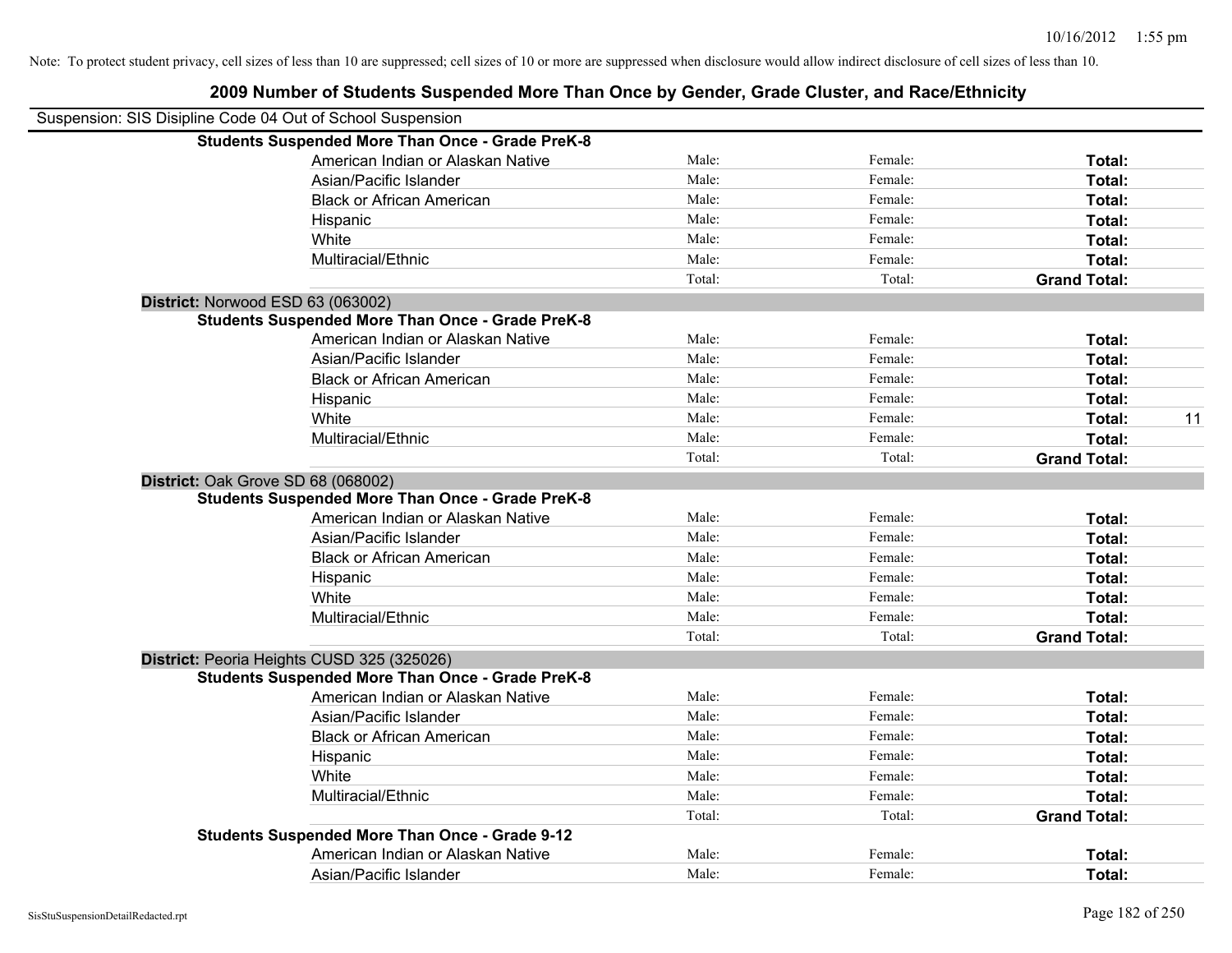| Suspension: SIS Disipline Code 04 Out of School Suspension |                                                         |        |     |         |     |                     |     |
|------------------------------------------------------------|---------------------------------------------------------|--------|-----|---------|-----|---------------------|-----|
|                                                            | <b>Black or African American</b>                        | Male:  |     | Female: |     | Total:              |     |
|                                                            | Hispanic                                                | Male:  |     | Female: |     | <b>Total:</b>       |     |
|                                                            | White                                                   | Male:  |     | Female: |     | Total:              | 19  |
|                                                            | Multiracial/Ethnic                                      | Male:  |     | Female: |     | Total:              |     |
|                                                            |                                                         | Total: |     | Total:  |     | <b>Grand Total:</b> |     |
| District: Peoria SD 150 (150025)                           |                                                         |        |     |         |     |                     |     |
|                                                            | <b>Students Suspended More Than Once - Grade PreK-8</b> |        |     |         |     |                     |     |
|                                                            | American Indian or Alaskan Native                       | Male:  |     | Female: |     | Total:              |     |
|                                                            | Asian/Pacific Islander                                  | Male:  |     | Female: |     | Total:              |     |
|                                                            | <b>Black or African American</b>                        | Male:  | 152 | Female: | 86  | Total:              | 238 |
|                                                            | Hispanic                                                | Male:  |     | Female: |     | Total:              | 11  |
|                                                            | White                                                   | Male:  |     | Female: |     | Total:              | 33  |
|                                                            | Multiracial/Ethnic                                      | Male:  |     | Female: |     | Total:              |     |
|                                                            |                                                         | Total: |     | Total:  |     | <b>Grand Total:</b> |     |
|                                                            | <b>Students Suspended More Than Once - Grade 9-12</b>   |        |     |         |     |                     |     |
|                                                            | American Indian or Alaskan Native                       | Male:  |     | Female: |     | Total:              |     |
|                                                            | Asian/Pacific Islander                                  | Male:  |     | Female: |     | Total:              |     |
|                                                            | <b>Black or African American</b>                        | Male:  | 274 | Female: | 169 | Total:              | 443 |
|                                                            | Hispanic                                                | Male:  |     | Female: |     | Total:              | 16  |
|                                                            | White                                                   | Male:  | 43  | Female: | 24  | Total:              | 67  |
|                                                            | Multiracial/Ethnic                                      | Male:  |     | Female: |     | Total:              |     |
|                                                            |                                                         | Total: |     | Total:  |     | <b>Grand Total:</b> |     |
| District: Pleasant Hill SD 69 (069002)                     |                                                         |        |     |         |     |                     |     |
|                                                            | <b>Students Suspended More Than Once - Grade PreK-8</b> |        |     |         |     |                     |     |
|                                                            | American Indian or Alaskan Native                       | Male:  |     | Female: |     | Total:              |     |
|                                                            | Asian/Pacific Islander                                  | Male:  |     | Female: |     | Total:              |     |
|                                                            | <b>Black or African American</b>                        | Male:  |     | Female: |     | Total:              |     |
|                                                            | Hispanic                                                | Male:  |     | Female: |     | Total:              |     |
|                                                            | White                                                   | Male:  |     | Female: |     | Total:              | 11  |
|                                                            | Multiracial/Ethnic                                      | Male:  |     | Female: |     | Total:              |     |
|                                                            |                                                         | Total: |     | Total:  |     | <b>Grand Total:</b> |     |
| District: Pleasant Valley SD 62 (062002)                   |                                                         |        |     |         |     |                     |     |
|                                                            | <b>Students Suspended More Than Once - Grade PreK-8</b> |        |     |         |     |                     |     |
|                                                            | American Indian or Alaskan Native                       | Male:  |     | Female: |     | Total:              |     |
|                                                            | Asian/Pacific Islander                                  | Male:  |     | Female: |     | Total:              |     |
|                                                            | <b>Black or African American</b>                        | Male:  |     | Female: |     | Total:              |     |
|                                                            | Hispanic                                                | Male:  |     | Female: |     | Total:              |     |
|                                                            | White                                                   | Male:  |     | Female: |     | Total:              |     |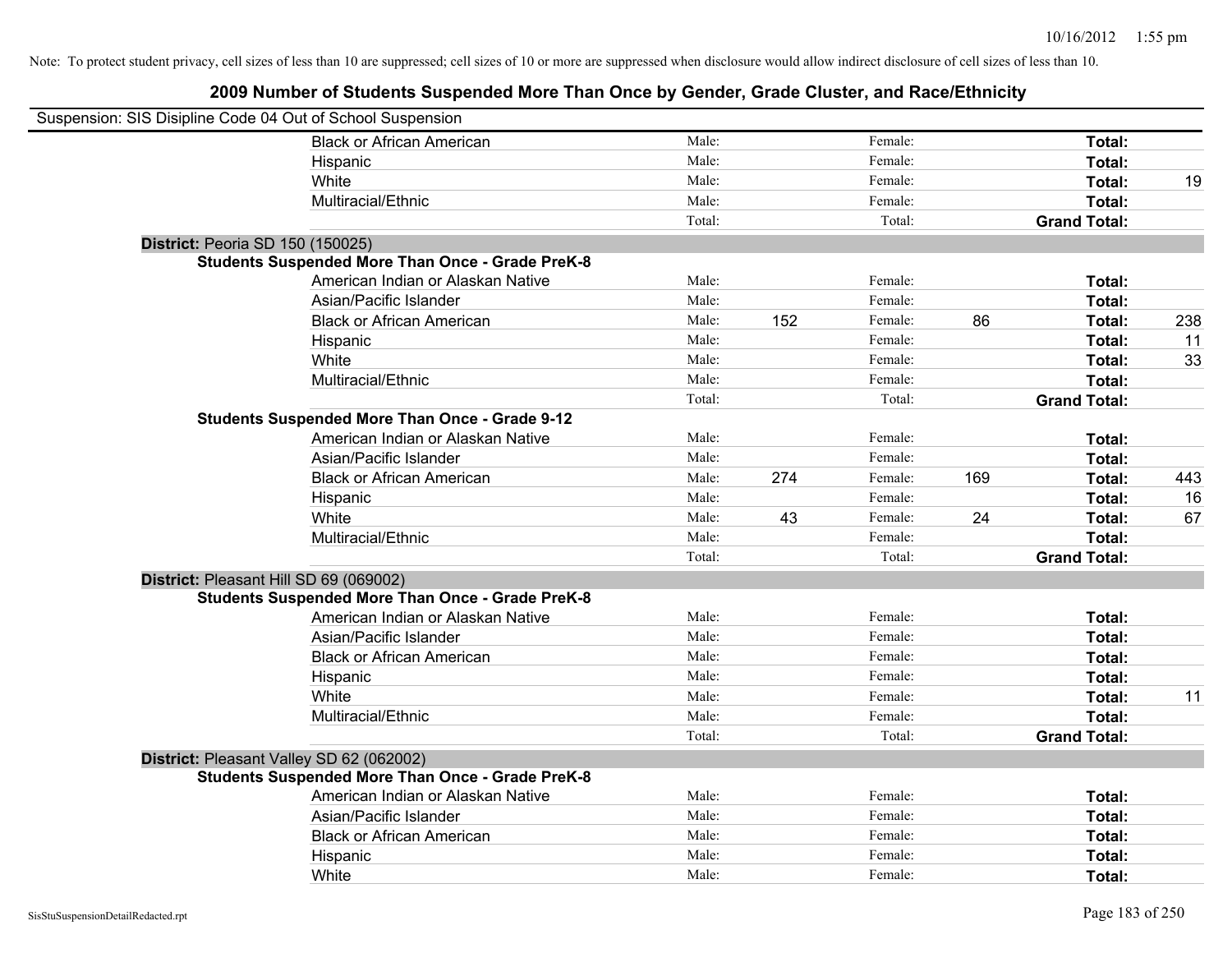| Suspension: SIS Disipline Code 04 Out of School Suspension |                                                         |        |         |                     |
|------------------------------------------------------------|---------------------------------------------------------|--------|---------|---------------------|
|                                                            | Multiracial/Ethnic                                      | Male:  | Female: | Total:              |
|                                                            |                                                         | Total: | Total:  | <b>Grand Total:</b> |
|                                                            | District: Princeville CUSD 326 (326026)                 |        |         |                     |
|                                                            | <b>Students Suspended More Than Once - Grade PreK-8</b> |        |         |                     |
|                                                            | American Indian or Alaskan Native                       | Male:  | Female: | Total:              |
|                                                            | Asian/Pacific Islander                                  | Male:  | Female: | Total:              |
|                                                            | <b>Black or African American</b>                        | Male:  | Female: | Total:              |
|                                                            | Hispanic                                                | Male:  | Female: | Total:              |
|                                                            | White                                                   | Male:  | Female: | Total:              |
|                                                            | Multiracial/Ethnic                                      | Male:  | Female: | Total:              |
|                                                            |                                                         | Total: | Total:  | <b>Grand Total:</b> |
|                                                            | <b>Students Suspended More Than Once - Grade 9-12</b>   |        |         |                     |
|                                                            | American Indian or Alaskan Native                       | Male:  | Female: | Total:              |
|                                                            | Asian/Pacific Islander                                  | Male:  | Female: | Total:              |
|                                                            | <b>Black or African American</b>                        | Male:  | Female: | Total:              |
|                                                            | Hispanic                                                | Male:  | Female: | Total:              |
|                                                            | White                                                   | Male:  | Female: | Total:              |
|                                                            | Multiracial/Ethnic                                      | Male:  | Female: | Total:              |
|                                                            |                                                         | Total: | Total:  | <b>Grand Total:</b> |
|                                                            |                                                         |        |         |                     |
| Region: Region 05 North Cook ISC 1 (05)                    |                                                         |        |         |                     |
| County: Cook (016)                                         |                                                         |        |         |                     |
|                                                            | District: Arlington Heights SD 25 (025002)              |        |         |                     |
|                                                            | <b>Students Suspended More Than Once - Grade PreK-8</b> |        |         |                     |
|                                                            | American Indian or Alaskan Native                       | Male:  | Female: | Total:              |
|                                                            | Asian/Pacific Islander                                  | Male:  | Female: | Total:              |
|                                                            | <b>Black or African American</b>                        | Male:  | Female: | Total:              |
|                                                            | Hispanic                                                | Male:  | Female: | Total:              |
|                                                            | White                                                   | Male:  | Female: | Total:              |
|                                                            | Multiracial/Ethnic                                      | Male:  | Female: | Total:              |
|                                                            |                                                         | Total: | Total:  | <b>Grand Total:</b> |
| <b>District: Avoca SD 37 (037002)</b>                      |                                                         |        |         |                     |
|                                                            | <b>Students Suspended More Than Once - Grade PreK-8</b> |        |         |                     |
|                                                            | American Indian or Alaskan Native                       | Male:  | Female: | Total:              |
|                                                            | Asian/Pacific Islander                                  | Male:  | Female: | Total:              |
|                                                            | <b>Black or African American</b>                        | Male:  | Female: | Total:              |
|                                                            | Hispanic                                                | Male:  | Female: | <b>Total:</b>       |
|                                                            | White                                                   | Male:  | Female: | Total:              |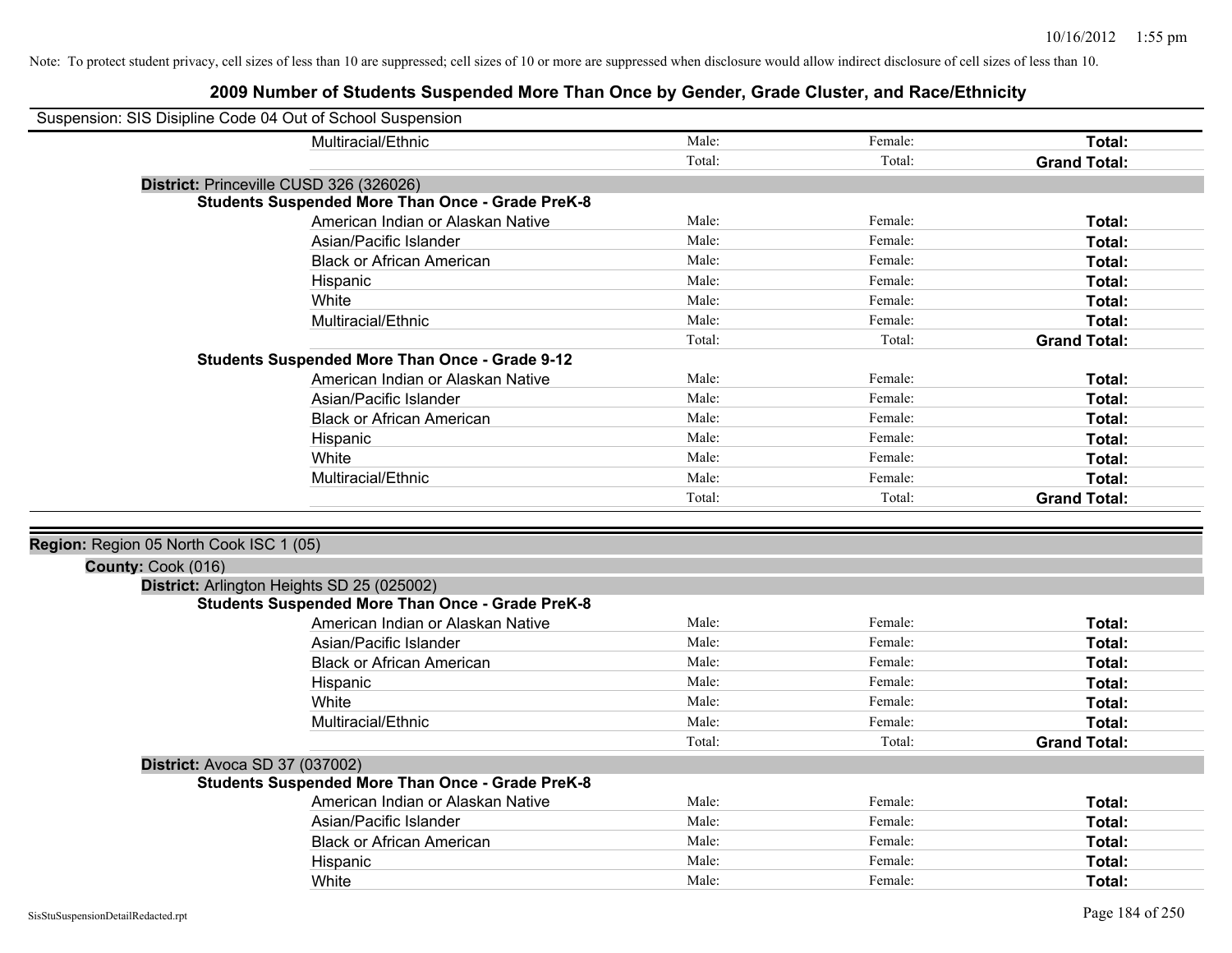| Suspension: SIS Disipline Code 04 Out of School Suspension |                                                         |        |    |         |    |                     |    |
|------------------------------------------------------------|---------------------------------------------------------|--------|----|---------|----|---------------------|----|
|                                                            | Multiracial/Ethnic                                      | Male:  |    | Female: |    | Total:              |    |
|                                                            |                                                         | Total: |    | Total:  |    | <b>Grand Total:</b> |    |
| District: CCSD 62 (062004)                                 |                                                         |        |    |         |    |                     |    |
|                                                            | <b>Students Suspended More Than Once - Grade PreK-8</b> |        |    |         |    |                     |    |
|                                                            | American Indian or Alaskan Native                       | Male:  |    | Female: |    | Total:              |    |
|                                                            | Asian/Pacific Islander                                  | Male:  |    | Female: |    | Total:              |    |
|                                                            | <b>Black or African American</b>                        | Male:  |    | Female: |    | Total:              |    |
|                                                            | Hispanic                                                | Male:  |    | Female: |    | Total:              |    |
|                                                            | White                                                   | Male:  |    | Female: |    | Total:              | 11 |
|                                                            | Multiracial/Ethnic                                      | Male:  |    | Female: |    | Total:              |    |
|                                                            |                                                         | Total: |    | Total:  |    | <b>Grand Total:</b> | 23 |
| District: Comm Cons SD 59 (059004)                         |                                                         |        |    |         |    |                     |    |
|                                                            | <b>Students Suspended More Than Once - Grade PreK-8</b> |        |    |         |    |                     |    |
|                                                            | American Indian or Alaskan Native                       | Male:  |    | Female: |    | Total:              |    |
|                                                            | Asian/Pacific Islander                                  | Male:  |    | Female: |    | Total:              |    |
|                                                            | <b>Black or African American</b>                        | Male:  |    | Female: |    | Total:              |    |
|                                                            | Hispanic                                                | Male:  |    | Female: |    | Total:              | 10 |
|                                                            | White                                                   | Male:  |    | Female: |    | Total:              |    |
|                                                            | Multiracial/Ethnic                                      | Male:  |    | Female: |    | Total:              |    |
|                                                            |                                                         | Total: |    | Total:  |    | <b>Grand Total:</b> | 20 |
| District: East Maine SD 63 (063002)                        |                                                         |        |    |         |    |                     |    |
|                                                            | <b>Students Suspended More Than Once - Grade PreK-8</b> |        |    |         |    |                     |    |
|                                                            | American Indian or Alaskan Native                       | Male:  |    | Female: |    | Total:              |    |
|                                                            | Asian/Pacific Islander                                  | Male:  |    | Female: |    | Total:              |    |
|                                                            | <b>Black or African American</b>                        | Male:  |    | Female: |    | Total:              |    |
|                                                            | Hispanic                                                | Male:  |    | Female: |    | Total:              |    |
|                                                            | White                                                   | Male:  |    | Female: |    | Total:              |    |
|                                                            | Multiracial/Ethnic                                      | Male:  |    | Female: |    | Total:              |    |
|                                                            |                                                         | Total: |    | Total:  |    | <b>Grand Total:</b> | 13 |
| District: Evanston CCSD 65 (065004)                        |                                                         |        |    |         |    |                     |    |
|                                                            | <b>Students Suspended More Than Once - Grade PreK-8</b> |        |    |         |    |                     |    |
|                                                            | American Indian or Alaskan Native                       | Male:  |    | Female: |    | Total:              |    |
|                                                            | Asian/Pacific Islander                                  | Male:  |    | Female: |    | Total:              |    |
|                                                            | <b>Black or African American</b>                        | Male:  | 53 | Female: | 23 | Total:              | 76 |
|                                                            | Hispanic                                                | Male:  |    | Female: |    | Total:              |    |
|                                                            | White                                                   | Male:  |    | Female: |    | Total:              |    |
|                                                            | Multiracial/Ethnic                                      | Male:  |    | Female: |    | Total:              |    |
|                                                            |                                                         | Total: |    | Total:  |    | <b>Grand Total:</b> | 89 |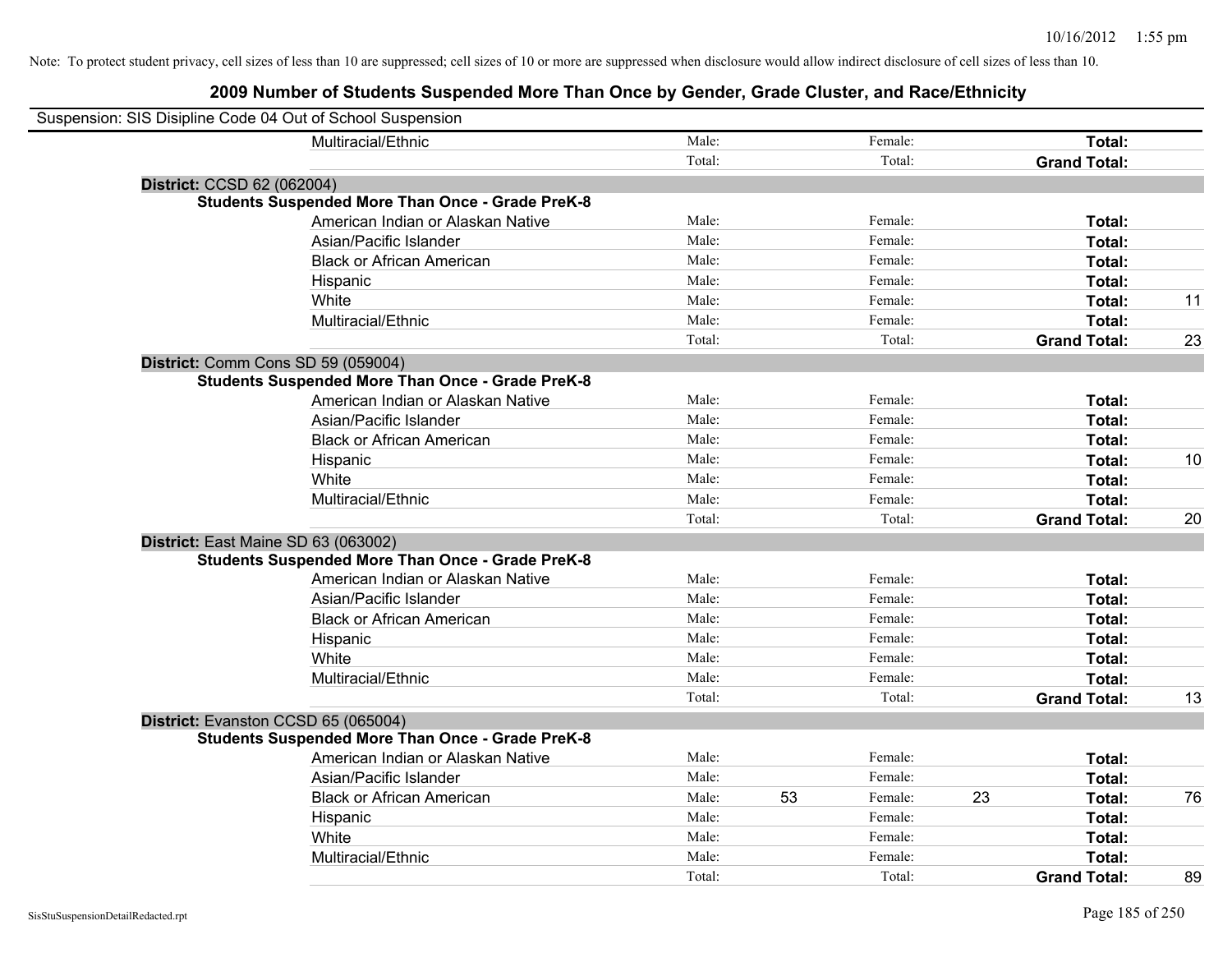# **2009 Number of Students Suspended More Than Once by Gender, Grade Cluster, and Race/Ethnicity**

|                                | Suspension: SIS Disipline Code 04 Out of School Suspension |        |    |         |    |                     |    |
|--------------------------------|------------------------------------------------------------|--------|----|---------|----|---------------------|----|
|                                | District: Evanston Twp HSD 202 (202017)                    |        |    |         |    |                     |    |
|                                | <b>Students Suspended More Than Once - Grade 9-12</b>      |        |    |         |    |                     |    |
|                                | American Indian or Alaskan Native                          | Male:  |    | Female: |    | Total:              |    |
|                                | Asian/Pacific Islander                                     | Male:  |    | Female: |    | Total:              |    |
|                                | <b>Black or African American</b>                           | Male:  | 36 | Female: | 12 | Total:              | 48 |
|                                | Hispanic                                                   | Male:  |    | Female: |    | Total:              |    |
|                                | White                                                      | Male:  |    | Female: |    | Total:              |    |
|                                | Multiracial/Ethnic                                         | Male:  |    | Female: |    | Total:              |    |
|                                |                                                            | Total: |    | Total:  |    | <b>Grand Total:</b> | 63 |
|                                | District: Family Guidance Centers Inc (015300)             |        |    |         |    |                     |    |
|                                | <b>Students Suspended More Than Once - Grade 9-12</b>      |        |    |         |    |                     |    |
|                                | American Indian or Alaskan Native                          | Male:  |    | Female: |    | Total:              |    |
|                                | Asian/Pacific Islander                                     | Male:  |    | Female: |    | Total:              |    |
|                                | <b>Black or African American</b>                           | Male:  |    | Female: |    | Total:              |    |
|                                | Hispanic                                                   | Male:  |    | Female: |    | Total:              |    |
|                                | White                                                      | Male:  |    | Female: |    | Total:              |    |
|                                | Multiracial/Ethnic                                         | Male:  |    | Female: |    | Total:              |    |
|                                |                                                            | Total: |    | Total:  |    | <b>Grand Total:</b> |    |
|                                | District: Glenview CCSD 34 (034004)                        |        |    |         |    |                     |    |
|                                | <b>Students Suspended More Than Once - Grade PreK-8</b>    |        |    |         |    |                     |    |
|                                | American Indian or Alaskan Native                          | Male:  |    | Female: |    | Total:              |    |
|                                | Asian/Pacific Islander                                     | Male:  |    | Female: |    | Total:              |    |
|                                | <b>Black or African American</b>                           | Male:  |    | Female: |    | Total:              |    |
|                                | Hispanic                                                   | Male:  |    | Female: |    | Total:              |    |
|                                | White                                                      | Male:  |    | Female: |    | Total:              |    |
|                                | Multiracial/Ethnic                                         | Male:  |    | Female: |    | Total:              |    |
|                                |                                                            | Total: |    | Total:  |    | <b>Grand Total:</b> |    |
| District: Golf ESD 67 (067002) |                                                            |        |    |         |    |                     |    |
|                                | <b>Students Suspended More Than Once - Grade PreK-8</b>    |        |    |         |    |                     |    |
|                                | American Indian or Alaskan Native                          | Male:  |    | Female: |    | Total:              |    |
|                                | Asian/Pacific Islander                                     | Male:  |    | Female: |    | Total:              |    |
|                                | <b>Black or African American</b>                           | Male:  |    | Female: |    | Total:              |    |
|                                | Hispanic                                                   | Male:  |    | Female: |    | Total:              |    |
|                                | White                                                      | Male:  |    | Female: |    | Total:              |    |
|                                | Multiracial/Ethnic                                         | Male:  |    | Female: |    | Total:              |    |
|                                |                                                            | Total: |    | Total:  |    | <b>Grand Total:</b> |    |

**Students Suspended More Than Once - Grade PreK-8**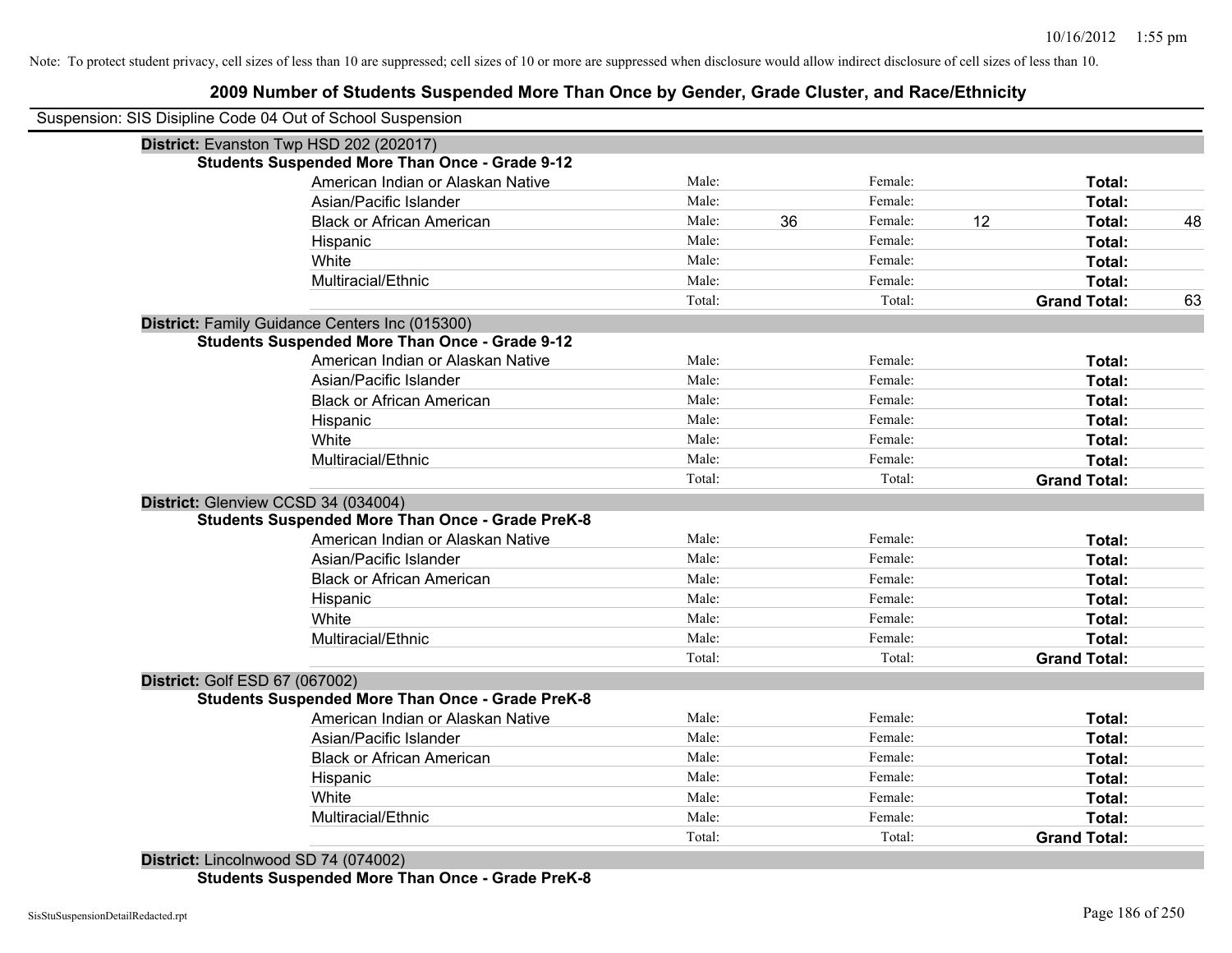|                                        | Suspension: SIS Disipline Code 04 Out of School Suspension |        |    |         |    |                     |    |
|----------------------------------------|------------------------------------------------------------|--------|----|---------|----|---------------------|----|
|                                        | American Indian or Alaskan Native                          | Male:  |    | Female: |    | Total:              |    |
|                                        | Asian/Pacific Islander                                     | Male:  |    | Female: |    | Total:              |    |
|                                        | <b>Black or African American</b>                           | Male:  |    | Female: |    | Total:              |    |
|                                        | Hispanic                                                   | Male:  |    | Female: |    | Total:              |    |
|                                        | White                                                      | Male:  |    | Female: |    | Total:              |    |
|                                        | Multiracial/Ethnic                                         | Male:  |    | Female: |    | Total:              |    |
|                                        |                                                            | Total: |    | Total:  |    | <b>Grand Total:</b> |    |
|                                        | District: Maine Township HSD 207 (207017)                  |        |    |         |    |                     |    |
|                                        | <b>Students Suspended More Than Once - Grade 9-12</b>      |        |    |         |    |                     |    |
|                                        | American Indian or Alaskan Native                          | Male:  |    | Female: |    | Total:              |    |
|                                        | Asian/Pacific Islander                                     | Male:  |    | Female: |    | Total:              | 17 |
|                                        | <b>Black or African American</b>                           | Male:  |    | Female: |    | Total:              | 29 |
|                                        | Hispanic                                                   | Male:  | 59 | Female: | 21 | Total:              | 80 |
|                                        | White                                                      | Male:  | 53 | Female: | 35 | Total:              | 88 |
|                                        | Multiracial/Ethnic                                         | Male:  |    | Female: |    | Total:              |    |
|                                        |                                                            | Total: |    | Total:  |    | <b>Grand Total:</b> |    |
|                                        | District: Mount Prospect SD 57 (057002)                    |        |    |         |    |                     |    |
|                                        | <b>Students Suspended More Than Once - Grade PreK-8</b>    |        |    |         |    |                     |    |
|                                        | American Indian or Alaskan Native                          | Male:  |    | Female: |    | Total:              |    |
|                                        | Asian/Pacific Islander                                     | Male:  |    | Female: |    | Total:              |    |
|                                        | <b>Black or African American</b>                           | Male:  |    | Female: |    | Total:              |    |
|                                        | Hispanic                                                   | Male:  |    | Female: |    | Total:              |    |
|                                        | White                                                      | Male:  |    | Female: |    | Total:              |    |
|                                        | Multiracial/Ethnic                                         | Male:  |    | Female: |    | Total:              |    |
|                                        |                                                            | Total: |    | Total:  |    | <b>Grand Total:</b> |    |
|                                        | District: New Trier Twp HSD 203 (203017)                   |        |    |         |    |                     |    |
|                                        | <b>Students Suspended More Than Once - Grade 9-12</b>      |        |    |         |    |                     |    |
|                                        | American Indian or Alaskan Native                          | Male:  |    | Female: |    | Total:              |    |
|                                        | Asian/Pacific Islander                                     | Male:  |    | Female: |    | Total:              |    |
|                                        | <b>Black or African American</b>                           | Male:  |    | Female: |    | Total:              |    |
|                                        | Hispanic                                                   | Male:  |    | Female: |    | Total:              |    |
|                                        | White                                                      | Male:  |    | Female: |    | Total:              | 15 |
|                                        | Multiracial/Ethnic                                         | Male:  |    | Female: |    | Total:              |    |
|                                        |                                                            | Total: |    | Total:  |    | <b>Grand Total:</b> |    |
| <b>District: Niles ESD 71 (071002)</b> |                                                            |        |    |         |    |                     |    |
|                                        | <b>Students Suspended More Than Once - Grade PreK-8</b>    |        |    |         |    |                     |    |
|                                        | American Indian or Alaskan Native                          | Male:  |    | Female: |    | Total:              |    |
|                                        | Asian/Pacific Islander                                     | Male:  |    | Female: |    | Total:              |    |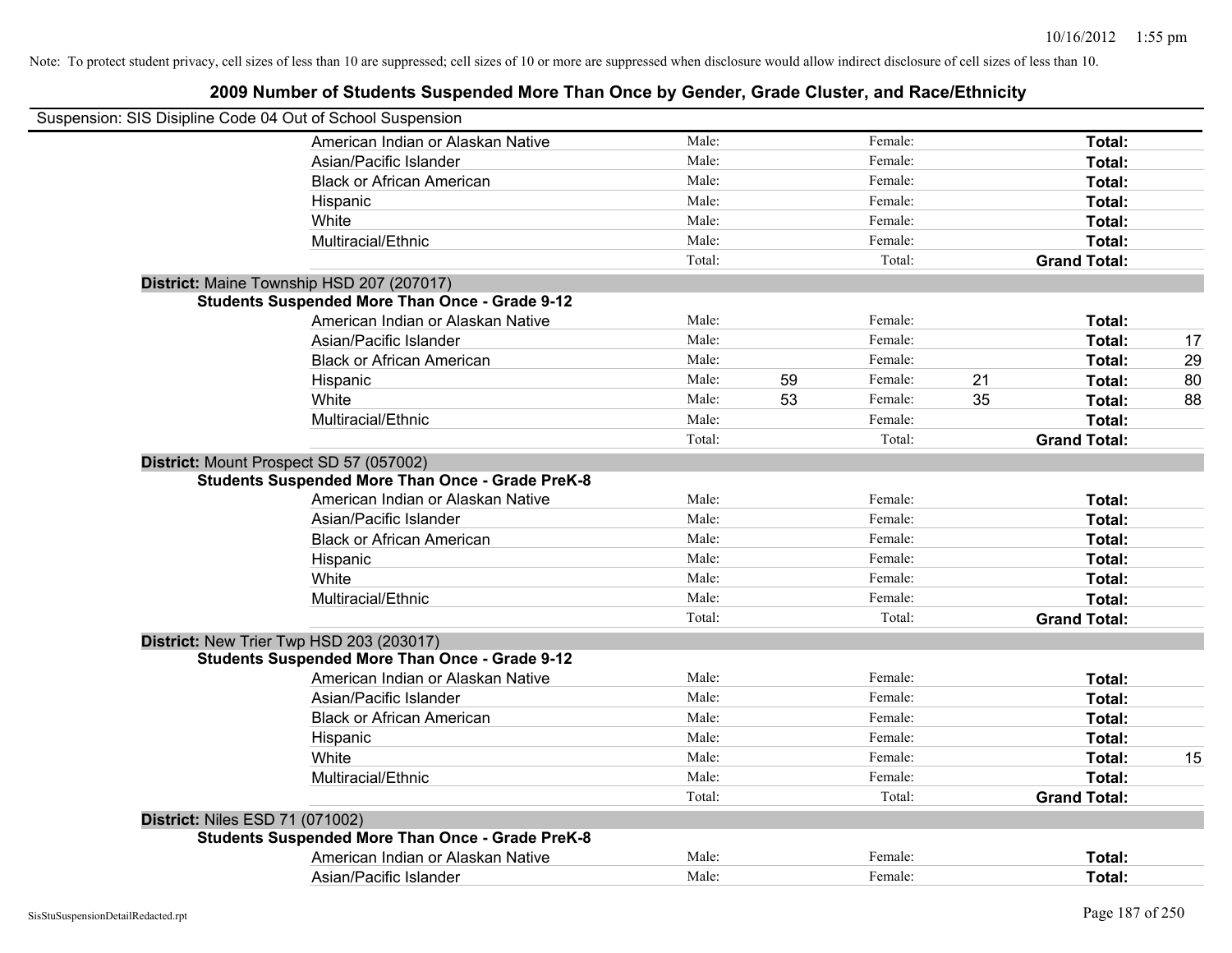| Suspension: SIS Disipline Code 04 Out of School Suspension |                                   |        |    |         |    |                     |    |
|------------------------------------------------------------|-----------------------------------|--------|----|---------|----|---------------------|----|
| <b>Black or African American</b>                           |                                   | Male:  |    | Female: |    | Total:              |    |
| Hispanic                                                   |                                   | Male:  |    | Female: |    | Total:              |    |
| White                                                      |                                   | Male:  |    | Female: |    | Total:              |    |
| Multiracial/Ethnic                                         |                                   | Male:  |    | Female: |    | Total:              |    |
|                                                            |                                   | Total: |    | Total:  |    | <b>Grand Total:</b> |    |
| District: Niles Twp CHSD 219 (219017)                      |                                   |        |    |         |    |                     |    |
| <b>Students Suspended More Than Once - Grade 9-12</b>      |                                   |        |    |         |    |                     |    |
|                                                            | American Indian or Alaskan Native | Male:  |    | Female: |    | Total:              |    |
| Asian/Pacific Islander                                     |                                   | Male:  |    | Female: |    | Total:              |    |
| <b>Black or African American</b>                           |                                   | Male:  |    | Female: |    | Total:              | 27 |
| Hispanic                                                   |                                   | Male:  |    | Female: |    | Total:              |    |
| White                                                      |                                   | Male:  |    | Female: |    | Total:              | 25 |
| Multiracial/Ethnic                                         |                                   | Male:  |    | Female: |    | Total:              |    |
|                                                            |                                   | Total: | 49 | Total:  | 20 | <b>Grand Total:</b> | 69 |
| District: Northbrook ESD 27 (027002)                       |                                   |        |    |         |    |                     |    |
| <b>Students Suspended More Than Once - Grade PreK-8</b>    |                                   |        |    |         |    |                     |    |
|                                                            | American Indian or Alaskan Native | Male:  |    | Female: |    | Total:              |    |
| Asian/Pacific Islander                                     |                                   | Male:  |    | Female: |    | Total:              |    |
| <b>Black or African American</b>                           |                                   | Male:  |    | Female: |    | Total:              |    |
| Hispanic                                                   |                                   | Male:  |    | Female: |    | Total:              |    |
| White                                                      |                                   | Male:  |    | Female: |    | Total:              |    |
| Multiracial/Ethnic                                         |                                   | Male:  |    | Female: |    | Total:              |    |
|                                                            |                                   | Total: |    | Total:  |    | <b>Grand Total:</b> |    |
| District: Northfield Twp HSD 225 (225017)                  |                                   |        |    |         |    |                     |    |
| <b>Students Suspended More Than Once - Grade 9-12</b>      |                                   |        |    |         |    |                     |    |
|                                                            | American Indian or Alaskan Native | Male:  |    | Female: |    | Total:              |    |
| Asian/Pacific Islander                                     |                                   | Male:  |    | Female: |    | Total:              |    |
| <b>Black or African American</b>                           |                                   | Male:  |    | Female: |    | Total:              |    |
| Hispanic                                                   |                                   | Male:  |    | Female: |    | Total:              |    |
| White                                                      |                                   | Male:  |    | Female: |    | Total:              |    |
| Multiracial/Ethnic                                         |                                   | Male:  |    | Female: |    | Total:              |    |
|                                                            |                                   | Total: |    | Total:  |    | <b>Grand Total:</b> | 11 |
| District: Palatine CCSD 15 (015004)                        |                                   |        |    |         |    |                     |    |
| <b>Students Suspended More Than Once - Grade PreK-8</b>    |                                   |        |    |         |    |                     |    |
|                                                            | American Indian or Alaskan Native | Male:  |    | Female: |    | Total:              |    |
| Asian/Pacific Islander                                     |                                   | Male:  |    | Female: |    | Total:              |    |
| <b>Black or African American</b>                           |                                   | Male:  |    | Female: |    | Total:              |    |
| Hispanic                                                   |                                   | Male:  |    | Female: |    | Total:              |    |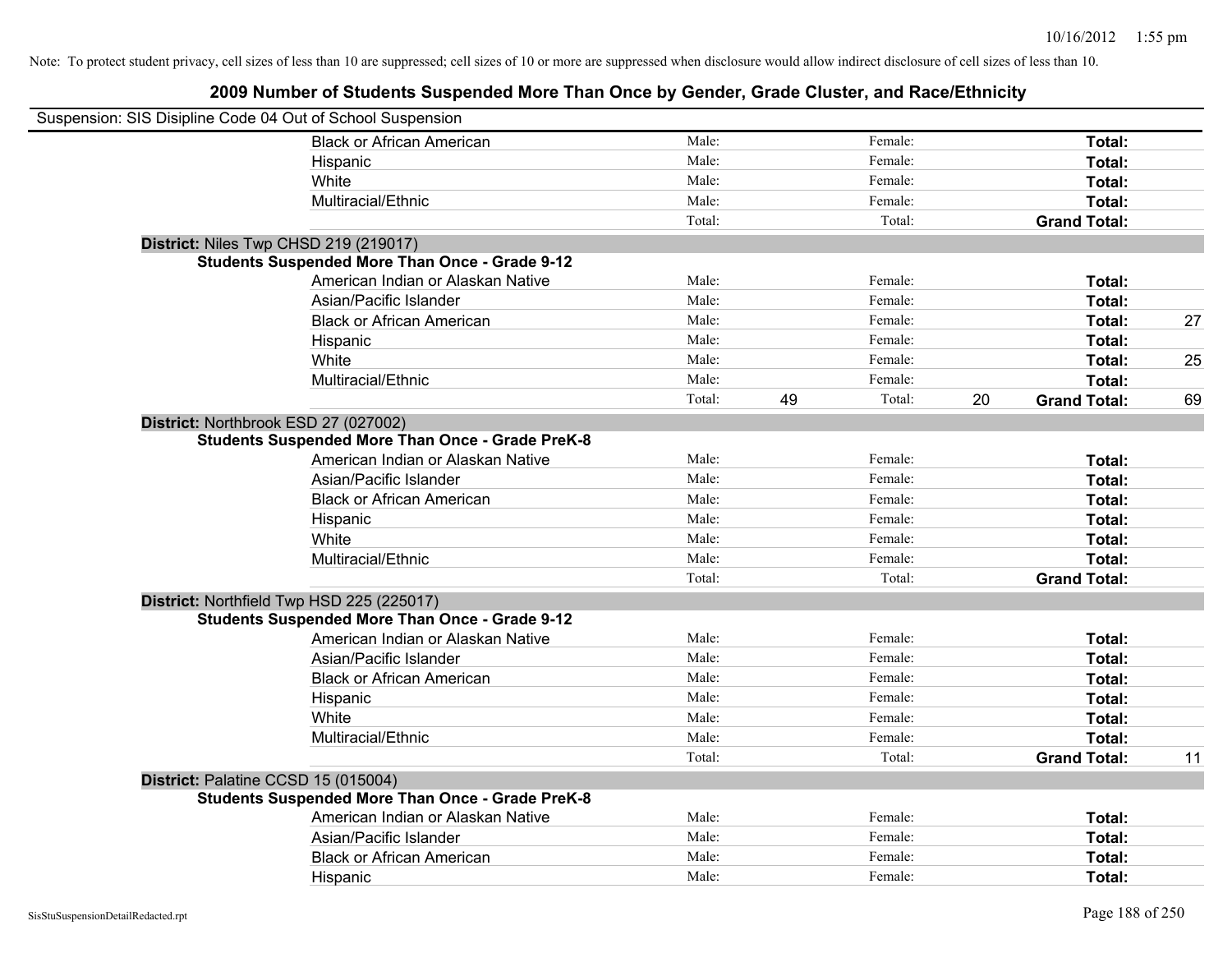| Suspension: SIS Disipline Code 04 Out of School Suspension |                                                         |        |         |                     |    |
|------------------------------------------------------------|---------------------------------------------------------|--------|---------|---------------------|----|
|                                                            | <b>White</b>                                            | Male:  | Female: | Total:              |    |
|                                                            | Multiracial/Ethnic                                      | Male:  | Female: | Total:              |    |
|                                                            |                                                         | Total: | Total:  | <b>Grand Total:</b> |    |
| District: Park Ridge CCSD 64 (064004)                      |                                                         |        |         |                     |    |
|                                                            | <b>Students Suspended More Than Once - Grade PreK-8</b> |        |         |                     |    |
|                                                            | American Indian or Alaskan Native                       | Male:  | Female: | Total:              |    |
|                                                            | Asian/Pacific Islander                                  | Male:  | Female: | Total:              |    |
|                                                            | <b>Black or African American</b>                        | Male:  | Female: | Total:              |    |
|                                                            | Hispanic                                                | Male:  | Female: | Total:              |    |
|                                                            | White                                                   | Male:  | Female: | Total:              |    |
|                                                            | Multiracial/Ethnic                                      | Male:  | Female: | Total:              |    |
|                                                            |                                                         | Total: | Total:  | <b>Grand Total:</b> |    |
|                                                            | District: Prospect Heights SD 23 (023002)               |        |         |                     |    |
|                                                            | <b>Students Suspended More Than Once - Grade PreK-8</b> |        |         |                     |    |
|                                                            | American Indian or Alaskan Native                       | Male:  | Female: | Total:              |    |
|                                                            | Asian/Pacific Islander                                  | Male:  | Female: | Total:              |    |
|                                                            | <b>Black or African American</b>                        | Male:  | Female: | Total:              |    |
|                                                            | Hispanic                                                | Male:  | Female: | Total:              |    |
|                                                            | White                                                   | Male:  | Female: | Total:              |    |
|                                                            | Multiracial/Ethnic                                      | Male:  | Female: | Total:              |    |
|                                                            |                                                         | Total: | Total:  | <b>Grand Total:</b> |    |
| District: River Trails SD 26 (026002)                      |                                                         |        |         |                     |    |
|                                                            | <b>Students Suspended More Than Once - Grade PreK-8</b> |        |         |                     |    |
|                                                            | American Indian or Alaskan Native                       | Male:  | Female: | Total:              |    |
|                                                            | Asian/Pacific Islander                                  | Male:  | Female: | Total:              |    |
|                                                            | <b>Black or African American</b>                        | Male:  | Female: | Total:              |    |
|                                                            | Hispanic                                                | Male:  | Female: | Total:              |    |
|                                                            | White                                                   | Male:  | Female: | Total:              |    |
|                                                            | Multiracial/Ethnic                                      | Male:  | Female: | Total:              |    |
|                                                            |                                                         | Total: | Total:  | <b>Grand Total:</b> |    |
|                                                            | District: Schaumburg CCSD 54 (054004)                   |        |         |                     |    |
|                                                            | <b>Students Suspended More Than Once - Grade PreK-8</b> |        |         |                     |    |
|                                                            | American Indian or Alaskan Native                       | Male:  | Female: | Total:              |    |
|                                                            | Asian/Pacific Islander                                  | Male:  | Female: | Total:              |    |
|                                                            | <b>Black or African American</b>                        | Male:  | Female: | Total:              | 12 |
|                                                            | Hispanic                                                | Male:  | Female: | Total:              |    |
|                                                            | White                                                   | Male:  | Female: | Total:              | 12 |
|                                                            | Multiracial/Ethnic                                      | Male:  | Female: | Total:              |    |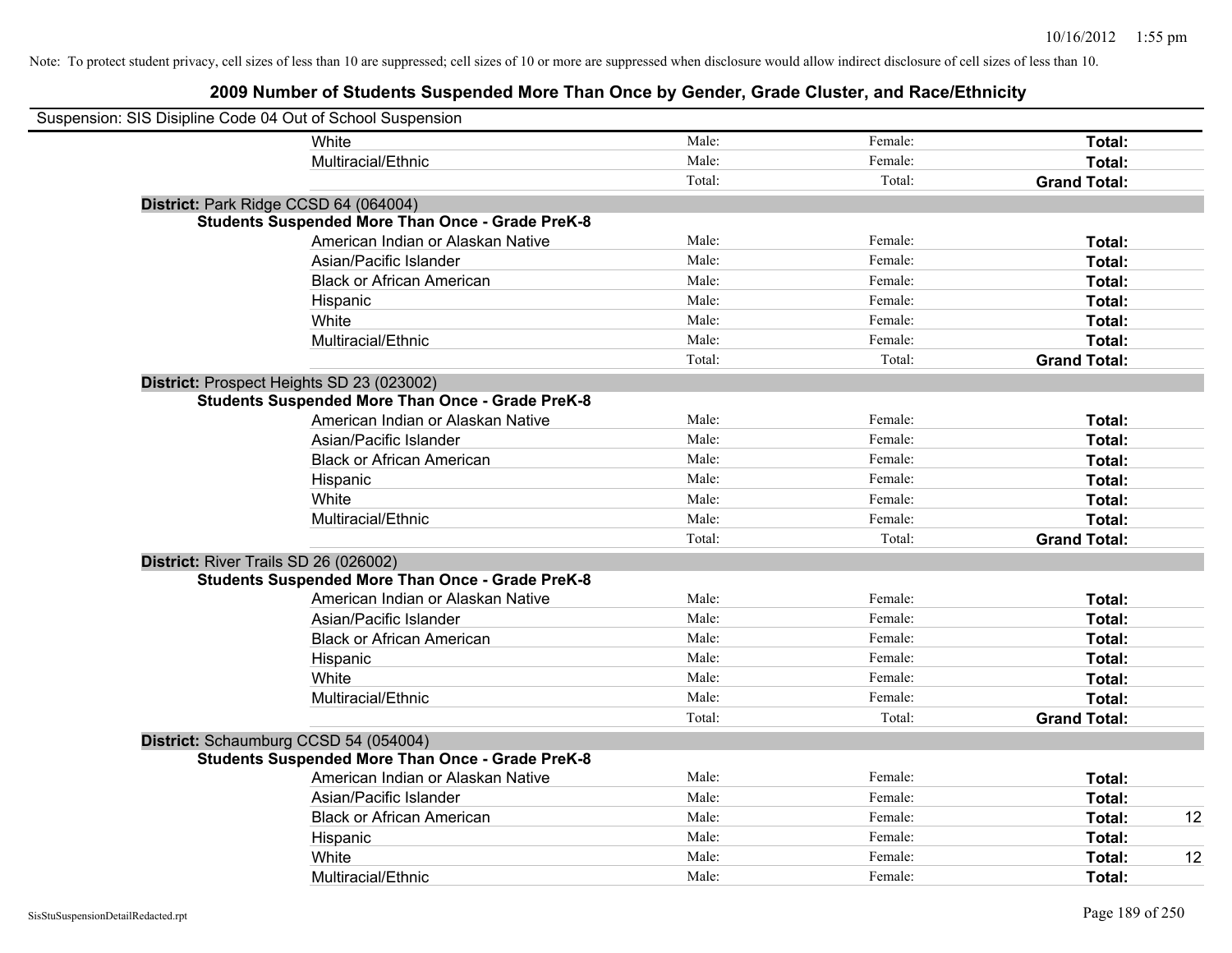| Suspension: SIS Disipline Code 04 Out of School Suspension |                                                         |        |    |         |    |                     |    |
|------------------------------------------------------------|---------------------------------------------------------|--------|----|---------|----|---------------------|----|
|                                                            |                                                         | Total: |    | Total:  |    | <b>Grand Total:</b> | 35 |
| District: Skokie SD 68 (068002)                            |                                                         |        |    |         |    |                     |    |
|                                                            | <b>Students Suspended More Than Once - Grade PreK-8</b> |        |    |         |    |                     |    |
|                                                            | American Indian or Alaskan Native                       | Male:  |    | Female: |    | Total:              |    |
|                                                            | Asian/Pacific Islander                                  | Male:  |    | Female: |    | Total:              |    |
|                                                            | <b>Black or African American</b>                        | Male:  |    | Female: |    | Total:              |    |
|                                                            | Hispanic                                                | Male:  |    | Female: |    | Total:              |    |
|                                                            | White                                                   | Male:  |    | Female: |    | Total:              |    |
|                                                            | Multiracial/Ethnic                                      | Male:  |    | Female: |    | Total:              |    |
|                                                            |                                                         | Total: |    | Total:  |    | <b>Grand Total:</b> |    |
| District: Skokie SD 69 (069002)                            |                                                         |        |    |         |    |                     |    |
|                                                            | <b>Students Suspended More Than Once - Grade PreK-8</b> |        |    |         |    |                     |    |
|                                                            | American Indian or Alaskan Native                       | Male:  |    | Female: |    | Total:              |    |
|                                                            | Asian/Pacific Islander                                  | Male:  |    | Female: |    | Total:              |    |
|                                                            | <b>Black or African American</b>                        | Male:  |    | Female: |    | Total:              |    |
|                                                            | Hispanic                                                | Male:  |    | Female: |    | Total:              |    |
|                                                            | White                                                   | Male:  |    | Female: |    | Total:              |    |
|                                                            | Multiracial/Ethnic                                      | Male:  |    | Female: |    | Total:              |    |
|                                                            |                                                         | Total: |    | Total:  |    | <b>Grand Total:</b> | 11 |
| District: Skokie SD 73-5 (073502)                          |                                                         |        |    |         |    |                     |    |
|                                                            | <b>Students Suspended More Than Once - Grade PreK-8</b> |        |    |         |    |                     |    |
|                                                            | American Indian or Alaskan Native                       | Male:  |    | Female: |    | Total:              |    |
|                                                            | Asian/Pacific Islander                                  | Male:  |    | Female: |    | Total:              |    |
|                                                            | <b>Black or African American</b>                        | Male:  |    | Female: |    | Total:              |    |
|                                                            | Hispanic                                                | Male:  |    | Female: |    | Total:              |    |
|                                                            | White                                                   | Male:  |    | Female: |    | Total:              |    |
|                                                            | Multiracial/Ethnic                                      | Male:  |    | Female: |    | <b>Total:</b>       |    |
|                                                            |                                                         | Total: |    | Total:  |    | <b>Grand Total:</b> |    |
| District: Township HSD 211 (211017)                        |                                                         |        |    |         |    |                     |    |
|                                                            | <b>Students Suspended More Than Once - Grade 9-12</b>   |        |    |         |    |                     |    |
|                                                            | American Indian or Alaskan Native                       | Male:  |    | Female: |    | <b>Total:</b>       |    |
|                                                            | Asian/Pacific Islander                                  | Male:  |    | Female: |    | Total:              | 11 |
|                                                            | <b>Black or African American</b>                        | Male:  | 40 | Female: | 20 | Total:              | 60 |
|                                                            | Hispanic                                                | Male:  | 75 | Female: | 24 | Total:              | 99 |
|                                                            | White                                                   | Male:  | 60 | Female: | 13 | Total:              | 73 |
|                                                            | Multiracial/Ethnic                                      | Male:  |    | Female: |    | Total:              |    |
|                                                            |                                                         | Total: |    | Total:  |    | <b>Grand Total:</b> |    |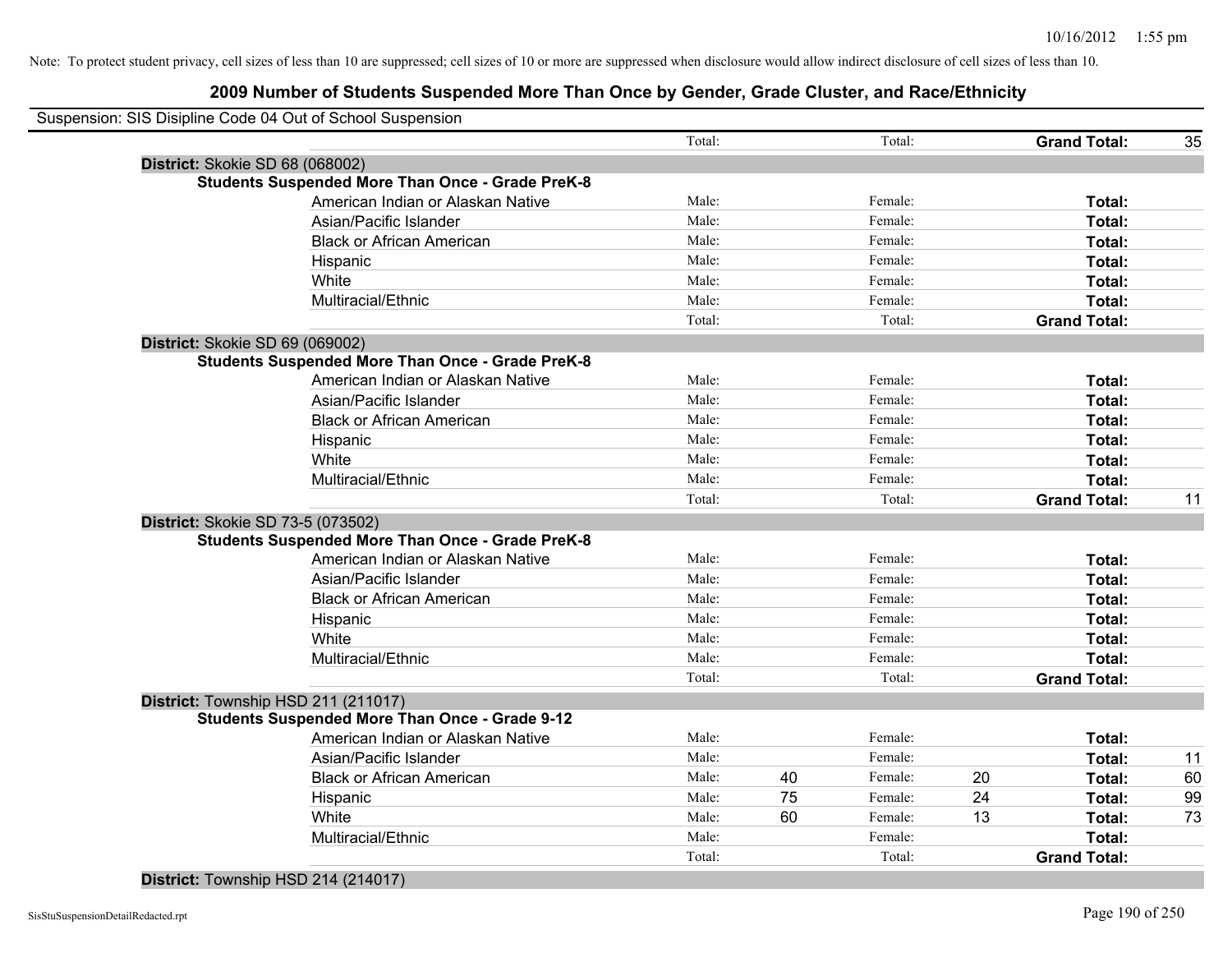|                                                            | 2009 Number of Students Suspended More Than Once by Gender, Grade Cluster, and Race/Ethnicity |        |    |         |    |                     |     |
|------------------------------------------------------------|-----------------------------------------------------------------------------------------------|--------|----|---------|----|---------------------|-----|
| Suspension: SIS Disipline Code 04 Out of School Suspension |                                                                                               |        |    |         |    |                     |     |
|                                                            | <b>Students Suspended More Than Once - Grade 9-12</b>                                         |        |    |         |    |                     |     |
|                                                            | American Indian or Alaskan Native                                                             | Male:  |    | Female: |    | Total:              |     |
|                                                            | Asian/Pacific Islander                                                                        | Male:  |    | Female: |    | Total:              |     |
|                                                            | <b>Black or African American</b>                                                              | Male:  |    | Female: |    | Total:              | 15  |
|                                                            | Hispanic                                                                                      | Male:  | 44 | Female: | 21 | Total:              | 65  |
|                                                            | White                                                                                         | Male:  | 33 | Female: | 11 | Total:              | 44  |
|                                                            | Multiracial/Ethnic                                                                            | Male:  |    | Female: |    | Total:              |     |
|                                                            |                                                                                               | Total: |    | Total:  |    | <b>Grand Total:</b> | 136 |
|                                                            | District: Wheeling CCSD 21 (021004)                                                           |        |    |         |    |                     |     |
|                                                            | <b>Students Suspended More Than Once - Grade PreK-8</b>                                       |        |    |         |    |                     |     |
|                                                            | American Indian or Alaskan Native                                                             | Male:  |    | Female: |    | Total:              |     |
|                                                            | Asian/Pacific Islander                                                                        | Male:  |    | Female: |    | Total:              |     |
|                                                            | <b>Black or African American</b>                                                              | Male:  |    | Female: |    | Total:              |     |
|                                                            | Hispanic                                                                                      | Male:  |    | Female: |    | Total:              |     |
|                                                            | White                                                                                         | Male:  |    | Female: |    | Total:              |     |
|                                                            | Multiracial/Ethnic                                                                            | Male:  |    | Female: |    | Total:              |     |
|                                                            |                                                                                               | Total: |    | Total:  |    | <b>Grand Total:</b> | 12  |
| District: Wilmette SD 39 (039002)                          |                                                                                               |        |    |         |    |                     |     |
|                                                            | <b>Students Suspended More Than Once - Grade PreK-8</b>                                       |        |    |         |    |                     |     |
|                                                            | American Indian or Alaskan Native                                                             | Male:  |    | Female: |    | Total:              |     |
|                                                            | Asian/Pacific Islander                                                                        | Male:  |    | Female: |    | Total:              |     |
|                                                            | <b>Black or African American</b>                                                              | Male:  |    | Female: |    | Total:              |     |
|                                                            | Hispanic                                                                                      | Male:  |    | Female: |    | Total:              |     |
|                                                            | White                                                                                         | Male:  |    | Female: |    | Total:              |     |
|                                                            | Multiracial/Ethnic                                                                            | Male:  |    | Female: |    | Total:              |     |
|                                                            |                                                                                               | Total: |    | Total:  |    | <b>Grand Total:</b> |     |
|                                                            |                                                                                               |        |    |         |    |                     |     |
| Region: Region 06 West Cook ISC 2 (06)                     |                                                                                               |        |    |         |    |                     |     |
| County: Cook (016)                                         |                                                                                               |        |    |         |    |                     |     |
| District: Bellwood SD 88 (088002)                          |                                                                                               |        |    |         |    |                     |     |
|                                                            | <b>Students Suspended More Than Once - Grade PreK-8</b>                                       |        |    |         |    |                     |     |
|                                                            | American Indian or Alaskan Native                                                             | Male:  |    | Female: |    | Total:              |     |
|                                                            | Asian/Pacific Islander                                                                        | Male:  |    | Female: |    | Total:              |     |
|                                                            | <b>Black or African American</b>                                                              | Male:  | 80 | Female: | 41 | Total:              | 121 |
|                                                            | Hispanic                                                                                      | Male:  |    | Female: |    | Total:              | 21  |
|                                                            | White                                                                                         | Male:  |    | Female: |    | Total:              |     |
|                                                            | Multiracial/Ethnic                                                                            | Male:  |    | Female: |    | Total:              |     |
|                                                            |                                                                                               | Total: |    | Total:  |    | <b>Grand Total:</b> |     |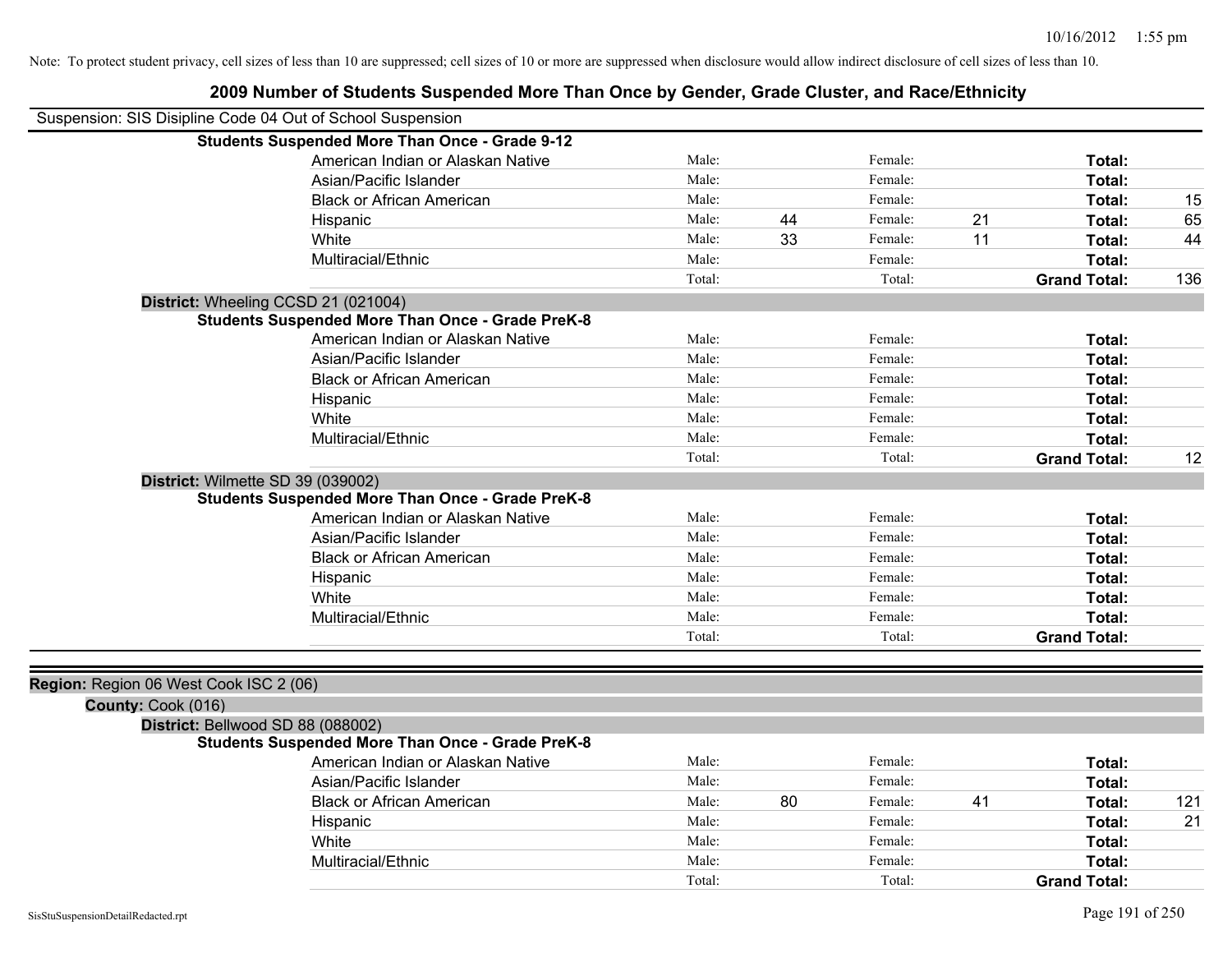# **2009 Number of Students Suspended More Than Once by Gender, Grade Cluster, and Race/Ethnicity**

| Suspension: SIS Disipline Code 04 Out of School Suspension |                                   |        |     |         |    |                     |     |
|------------------------------------------------------------|-----------------------------------|--------|-----|---------|----|---------------------|-----|
| District: Berkeley SD 87 (087002)                          |                                   |        |     |         |    |                     |     |
| <b>Students Suspended More Than Once - Grade PreK-8</b>    |                                   |        |     |         |    |                     |     |
|                                                            | American Indian or Alaskan Native | Male:  |     | Female: |    | Total:              |     |
| Asian/Pacific Islander                                     |                                   | Male:  |     | Female: |    | Total:              |     |
| <b>Black or African American</b>                           |                                   | Male:  | 31  | Female: | 10 | Total:              | 41  |
| Hispanic                                                   |                                   | Male:  |     | Female: |    | Total:              | 19  |
| White                                                      |                                   | Male:  |     | Female: |    | Total:              |     |
| Multiracial/Ethnic                                         |                                   | Male:  |     | Female: |    | Total:              |     |
|                                                            |                                   | Total: |     | Total:  |    | <b>Grand Total:</b> |     |
| District: Berwyn North SD 98 (098002)                      |                                   |        |     |         |    |                     |     |
| <b>Students Suspended More Than Once - Grade PreK-8</b>    |                                   |        |     |         |    |                     |     |
|                                                            | American Indian or Alaskan Native | Male:  |     | Female: |    | <b>Total:</b>       |     |
| Asian/Pacific Islander                                     |                                   | Male:  |     | Female: |    | Total:              |     |
| <b>Black or African American</b>                           |                                   | Male:  |     | Female: |    | Total:              |     |
| Hispanic                                                   |                                   | Male:  |     | Female: |    | Total:              |     |
| White                                                      |                                   | Male:  |     | Female: |    | Total:              |     |
| Multiracial/Ethnic                                         |                                   | Male:  |     | Female: |    | Total:              |     |
|                                                            |                                   | Total: |     | Total:  |    | <b>Grand Total:</b> |     |
| District: Berwyn South SD 100 (100002)                     |                                   |        |     |         |    |                     |     |
| <b>Students Suspended More Than Once - Grade PreK-8</b>    |                                   |        |     |         |    |                     |     |
|                                                            | American Indian or Alaskan Native | Male:  |     | Female: |    | Total:              |     |
| Asian/Pacific Islander                                     |                                   | Male:  |     | Female: |    | Total:              |     |
| <b>Black or African American</b>                           |                                   | Male:  |     | Female: |    | Total:              | 14  |
| Hispanic                                                   |                                   | Male:  |     | Female: |    | Total:              | 27  |
| White                                                      |                                   | Male:  |     | Female: |    | Total:              | 15  |
| Multiracial/Ethnic                                         |                                   | Male:  |     | Female: |    | Total:              |     |
|                                                            |                                   | Total: |     | Total:  |    | <b>Grand Total:</b> |     |
| District: Cicero SD 99 (099002)                            |                                   |        |     |         |    |                     |     |
| <b>Students Suspended More Than Once - Grade PreK-8</b>    |                                   |        |     |         |    |                     |     |
|                                                            | American Indian or Alaskan Native | Male:  |     | Female: |    | Total:              |     |
| Asian/Pacific Islander                                     |                                   | Male:  |     | Female: |    | Total:              |     |
| <b>Black or African American</b>                           |                                   | Male:  |     | Female: |    | Total:              | 16  |
| Hispanic                                                   |                                   | Male:  | 123 | Female: | 24 | Total:              | 147 |
| White                                                      |                                   | Male:  |     | Female: |    | Total:              |     |
| Multiracial/Ethnic                                         |                                   | Male:  |     | Female: |    | Total:              |     |
|                                                            |                                   | Total: |     | Total:  |    | <b>Grand Total:</b> |     |

**Students Suspended More Than Once - Grade PreK-8**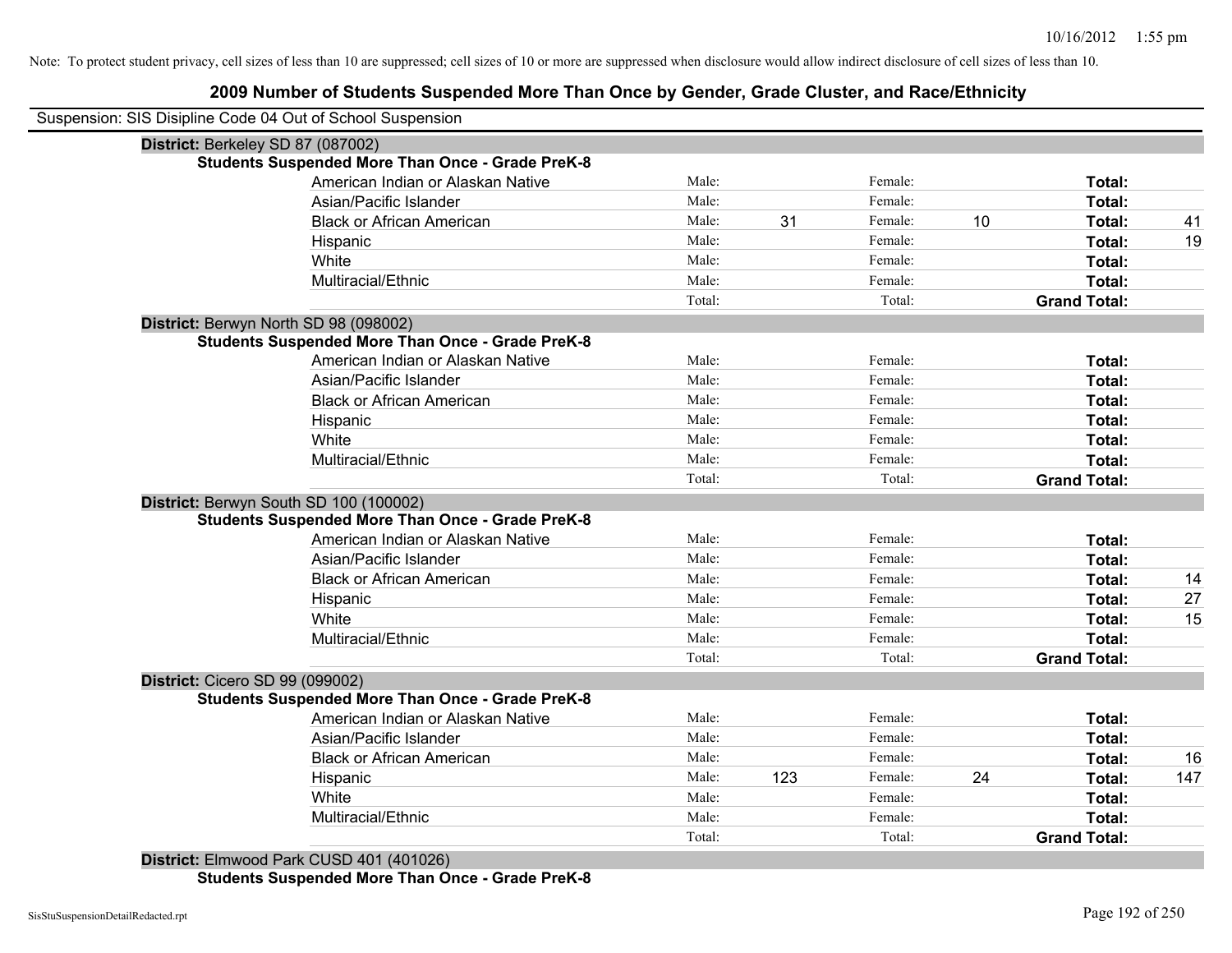|                                                            | 2009 Number of Students Suspended More Than Once by Gender, Grade Cluster, and Race/Ethnicity   |        |    |         |    |                     |    |
|------------------------------------------------------------|-------------------------------------------------------------------------------------------------|--------|----|---------|----|---------------------|----|
| Suspension: SIS Disipline Code 04 Out of School Suspension |                                                                                                 |        |    |         |    |                     |    |
|                                                            | American Indian or Alaskan Native                                                               | Male:  |    | Female: |    | Total:              |    |
|                                                            | Asian/Pacific Islander                                                                          | Male:  |    | Female: |    | Total:              |    |
|                                                            | <b>Black or African American</b>                                                                | Male:  |    | Female: |    | Total:              |    |
|                                                            | Hispanic                                                                                        | Male:  |    | Female: |    | Total:              |    |
|                                                            | White                                                                                           | Male:  |    | Female: |    | Total:              |    |
|                                                            | Multiracial/Ethnic                                                                              | Male:  |    | Female: |    | Total:              |    |
|                                                            |                                                                                                 | Total: |    | Total:  |    | <b>Grand Total:</b> |    |
|                                                            | <b>Students Suspended More Than Once - Grade 9-12</b>                                           |        |    |         |    |                     |    |
|                                                            | American Indian or Alaskan Native                                                               | Male:  |    | Female: |    | Total:              |    |
|                                                            | Asian/Pacific Islander                                                                          | Male:  |    | Female: |    | Total:              |    |
|                                                            | <b>Black or African American</b>                                                                | Male:  |    | Female: |    | Total:              |    |
|                                                            | Hispanic                                                                                        | Male:  |    | Female: |    | Total:              | 10 |
|                                                            | White                                                                                           | Male:  |    | Female: |    | Total:              | 11 |
|                                                            | Multiracial/Ethnic                                                                              | Male:  |    | Female: |    | Total:              |    |
|                                                            |                                                                                                 | Total: |    | Total:  |    | <b>Grand Total:</b> |    |
|                                                            | District: Forest Park SD 91 (091002)<br><b>Students Suspended More Than Once - Grade PreK-8</b> |        |    |         |    |                     |    |
|                                                            | American Indian or Alaskan Native                                                               | Male:  |    | Female: |    | Total:              |    |
|                                                            | Asian/Pacific Islander                                                                          | Male:  |    | Female: |    | Total:              |    |
|                                                            | <b>Black or African American</b>                                                                | Male:  |    | Female: |    | Total:              | 19 |
|                                                            | Hispanic                                                                                        | Male:  |    | Female: |    | Total:              |    |
|                                                            | White                                                                                           | Male:  |    | Female: |    | Total:              |    |
|                                                            | Multiracial/Ethnic                                                                              | Male:  |    | Female: |    | Total:              |    |
|                                                            |                                                                                                 | Total: |    | Total:  |    | <b>Grand Total:</b> |    |
| District: Hillside SD 93 (093002)                          | <b>Students Suspended More Than Once - Grade PreK-8</b>                                         |        |    |         |    |                     |    |
|                                                            | American Indian or Alaskan Native                                                               | Male:  |    | Female: |    | Total:              |    |
|                                                            | Asian/Pacific Islander                                                                          | Male:  |    | Female: |    | Total:              |    |
|                                                            | <b>Black or African American</b>                                                                | Male:  |    | Female: |    | Total:              |    |
|                                                            | Hispanic                                                                                        | Male:  |    | Female: |    | Total:              |    |
|                                                            | White                                                                                           | Male:  |    | Female: |    | Total:              |    |
|                                                            | Multiracial/Ethnic                                                                              | Male:  |    | Female: |    | Total:              |    |
|                                                            |                                                                                                 | Total: |    | Total:  |    | <b>Grand Total:</b> |    |
|                                                            | District: J S Morton HSD 201 (201017)                                                           |        |    |         |    |                     |    |
|                                                            | <b>Students Suspended More Than Once - Grade 9-12</b>                                           |        |    |         |    |                     |    |
|                                                            | American Indian or Alaskan Native                                                               | Male:  |    | Female: |    | Total:              |    |
|                                                            | Asian/Pacific Islander                                                                          | Male:  |    | Female: |    | Total:              |    |
|                                                            | <b>Black or African American</b>                                                                | Male:  | 27 | Female: | 32 | Total:              | 59 |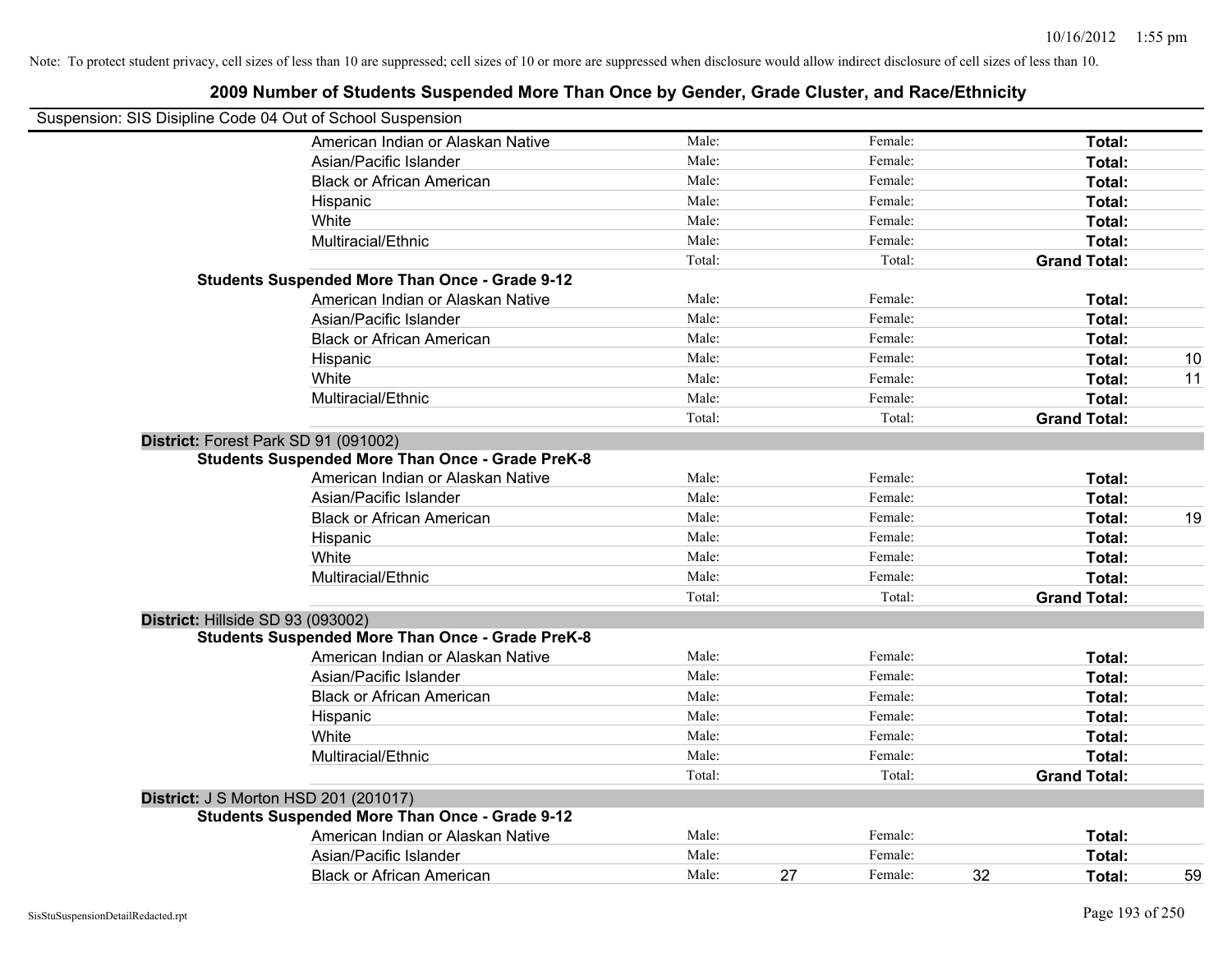| Suspension: SIS Disipline Code 04 Out of School Suspension |                                                         |        |     |         |    |                     |     |
|------------------------------------------------------------|---------------------------------------------------------|--------|-----|---------|----|---------------------|-----|
|                                                            | Hispanic                                                | Male:  | 325 | Female: | 94 | Total:              | 419 |
|                                                            | White                                                   | Male:  | 28  | Female: | 11 | Total:              | 39  |
|                                                            | Multiracial/Ethnic                                      | Male:  |     | Female: |    | Total:              |     |
|                                                            |                                                         | Total: |     | Total:  |    | <b>Grand Total:</b> |     |
| District: Komarek SD 94 (094002)                           |                                                         |        |     |         |    |                     |     |
|                                                            | <b>Students Suspended More Than Once - Grade PreK-8</b> |        |     |         |    |                     |     |
|                                                            | American Indian or Alaskan Native                       | Male:  |     | Female: |    | Total:              |     |
|                                                            | Asian/Pacific Islander                                  | Male:  |     | Female: |    | Total:              |     |
|                                                            | <b>Black or African American</b>                        | Male:  |     | Female: |    | Total:              |     |
|                                                            | Hispanic                                                | Male:  |     | Female: |    | Total:              |     |
|                                                            | White                                                   | Male:  |     | Female: |    | Total:              |     |
|                                                            | Multiracial/Ethnic                                      | Male:  |     | Female: |    | Total:              |     |
|                                                            |                                                         | Total: |     | Total:  |    | <b>Grand Total:</b> |     |
| <b>District:</b> La Grange SD 102 (102002)                 |                                                         |        |     |         |    |                     |     |
|                                                            | <b>Students Suspended More Than Once - Grade PreK-8</b> |        |     |         |    |                     |     |
|                                                            | American Indian or Alaskan Native                       | Male:  |     | Female: |    | Total:              |     |
|                                                            | Asian/Pacific Islander                                  | Male:  |     | Female: |    | Total:              |     |
|                                                            | <b>Black or African American</b>                        | Male:  |     | Female: |    | Total:              |     |
|                                                            | Hispanic                                                | Male:  |     | Female: |    | Total:              |     |
|                                                            | White                                                   | Male:  |     | Female: |    | Total:              |     |
|                                                            | Multiracial/Ethnic                                      | Male:  |     | Female: |    | Total:              |     |
|                                                            |                                                         | Total: |     | Total:  |    | <b>Grand Total:</b> |     |
| District: Leyden CHSD 212 (212016)                         |                                                         |        |     |         |    |                     |     |
|                                                            | <b>Students Suspended More Than Once - Grade 9-12</b>   |        |     |         |    |                     |     |
|                                                            | American Indian or Alaskan Native                       | Male:  |     | Female: |    | Total:              |     |
|                                                            | Asian/Pacific Islander                                  | Male:  |     | Female: |    | Total:              |     |
|                                                            | <b>Black or African American</b>                        | Male:  |     | Female: |    | Total:              | 15  |
|                                                            | Hispanic                                                | Male:  | 95  | Female: | 44 | Total:              | 139 |
|                                                            | White                                                   | Male:  | 58  | Female: | 18 | Total:              | 76  |
|                                                            | Multiracial/Ethnic                                      | Male:  |     | Female: |    | Total:              |     |
|                                                            |                                                         | Total: |     | Total:  |    | <b>Grand Total:</b> |     |
| District: Lyons SD 103 (103002)                            |                                                         |        |     |         |    |                     |     |
|                                                            | <b>Students Suspended More Than Once - Grade PreK-8</b> |        |     |         |    |                     |     |
|                                                            | American Indian or Alaskan Native                       | Male:  |     | Female: |    | Total:              |     |
|                                                            | Asian/Pacific Islander                                  | Male:  |     | Female: |    | Total:              |     |
|                                                            | <b>Black or African American</b>                        | Male:  |     | Female: |    | Total:              |     |
|                                                            | Hispanic                                                | Male:  |     | Female: |    | Total:              |     |
|                                                            | White                                                   | Male:  |     | Female: |    | Total:              |     |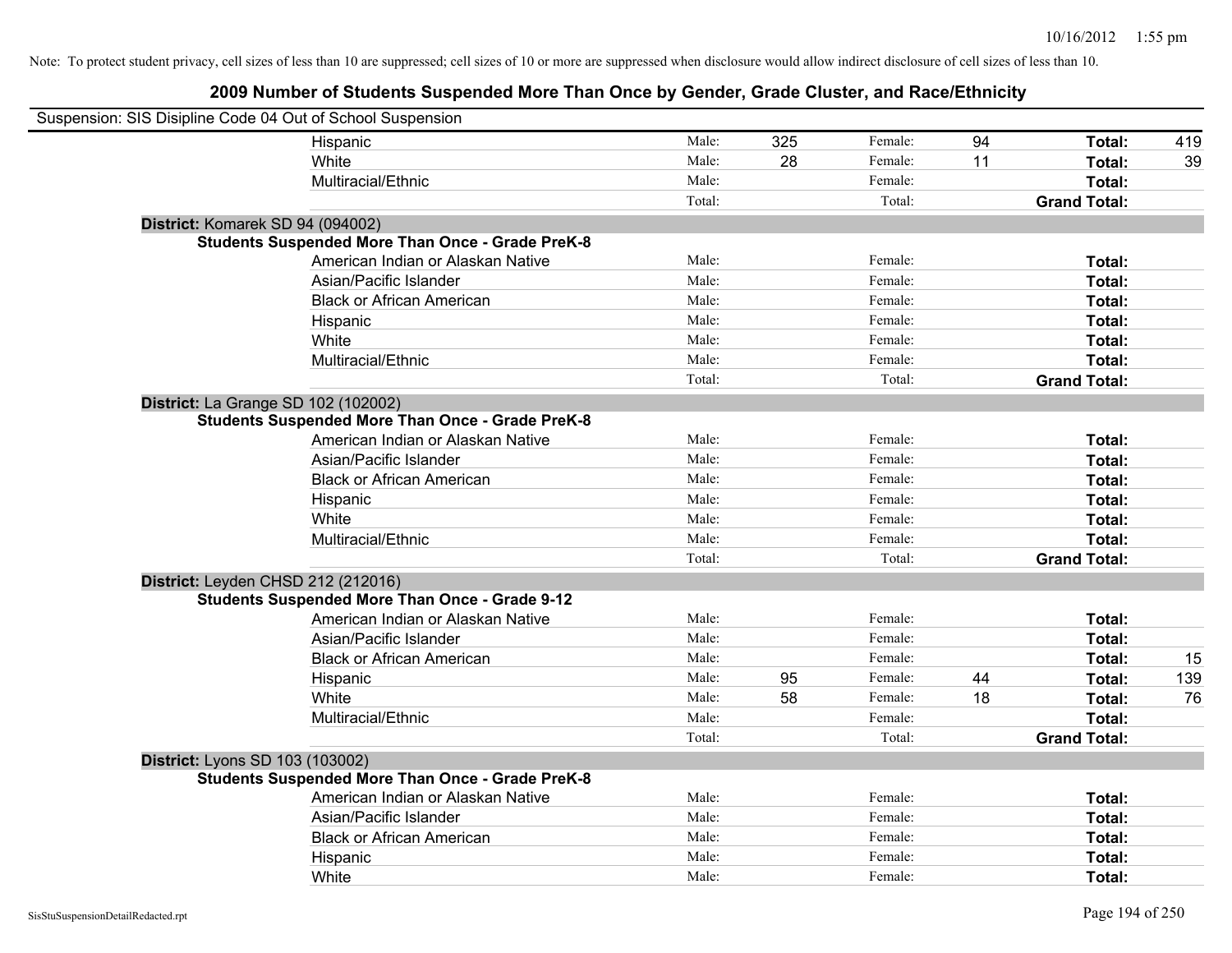| Suspension: SIS Disipline Code 04 Out of School Suspension |                                                         |        |     |         |    |                     |     |
|------------------------------------------------------------|---------------------------------------------------------|--------|-----|---------|----|---------------------|-----|
|                                                            | Multiracial/Ethnic                                      | Male:  |     | Female: |    | Total:              |     |
|                                                            |                                                         | Total: |     | Total:  |    | <b>Grand Total:</b> |     |
| District: Lyons Twp HSD 204 (204017)                       |                                                         |        |     |         |    |                     |     |
|                                                            | <b>Students Suspended More Than Once - Grade 9-12</b>   |        |     |         |    |                     |     |
|                                                            | American Indian or Alaskan Native                       | Male:  |     | Female: |    | Total:              |     |
|                                                            | Asian/Pacific Islander                                  | Male:  |     | Female: |    | Total:              |     |
|                                                            | <b>Black or African American</b>                        | Male:  |     | Female: |    | Total:              | 20  |
|                                                            | Hispanic                                                | Male:  |     | Female: |    | Total:              | 18  |
|                                                            | White                                                   | Male:  |     | Female: |    | Total:              | 48  |
|                                                            | Multiracial/Ethnic                                      | Male:  |     | Female: |    | Total:              |     |
|                                                            |                                                         | Total: |     | Total:  |    | <b>Grand Total:</b> |     |
| District: Mannheim SD 83 (083002)                          |                                                         |        |     |         |    |                     |     |
|                                                            | <b>Students Suspended More Than Once - Grade PreK-8</b> |        |     |         |    |                     |     |
|                                                            | American Indian or Alaskan Native                       | Male:  |     | Female: |    | Total:              |     |
|                                                            | Asian/Pacific Islander                                  | Male:  |     | Female: |    | Total:              |     |
|                                                            | <b>Black or African American</b>                        | Male:  |     | Female: |    | Total:              |     |
|                                                            | Hispanic                                                | Male:  | 29  | Female: | 13 | Total:              | 42  |
|                                                            | White                                                   | Male:  |     | Female: |    | Total:              |     |
|                                                            | Multiracial/Ethnic                                      | Male:  |     | Female: |    | Total:              |     |
|                                                            |                                                         | Total: |     | Total:  |    | <b>Grand Total:</b> | 54  |
|                                                            | District: Maywood-Melrose Park-Broadview 89 (089002)    |        |     |         |    |                     |     |
|                                                            | <b>Students Suspended More Than Once - Grade PreK-8</b> |        |     |         |    |                     |     |
|                                                            | American Indian or Alaskan Native                       | Male:  |     | Female: |    | Total:              |     |
|                                                            | Asian/Pacific Islander                                  | Male:  |     | Female: |    | Total:              |     |
|                                                            | <b>Black or African American</b>                        | Male:  | 109 | Female: | 61 | Total:              | 170 |
|                                                            | Hispanic                                                | Male:  |     | Female: |    | Total:              | 26  |
|                                                            | White                                                   | Male:  |     | Female: |    | Total:              |     |
|                                                            | Multiracial/Ethnic                                      | Male:  |     | Female: |    | Total:              |     |
|                                                            |                                                         | Total: |     | Total:  |    | <b>Grand Total:</b> |     |
|                                                            | District: Oak Park - River Forest SD 200 (200013)       |        |     |         |    |                     |     |
|                                                            | <b>Students Suspended More Than Once - Grade 9-12</b>   |        |     |         |    |                     |     |
|                                                            | American Indian or Alaskan Native                       | Male:  |     | Female: |    | Total:              |     |
|                                                            | Asian/Pacific Islander                                  | Male:  |     | Female: |    | Total:              |     |
|                                                            | <b>Black or African American</b>                        | Male:  |     | Female: |    | Total:              |     |
|                                                            | Hispanic                                                | Male:  |     | Female: |    | Total:              |     |
|                                                            | White                                                   | Male:  |     | Female: |    | Total:              |     |
|                                                            | Multiracial/Ethnic                                      | Male:  |     | Female: |    | Total:              |     |
|                                                            |                                                         | Total: |     | Total:  |    | <b>Grand Total:</b> | 11  |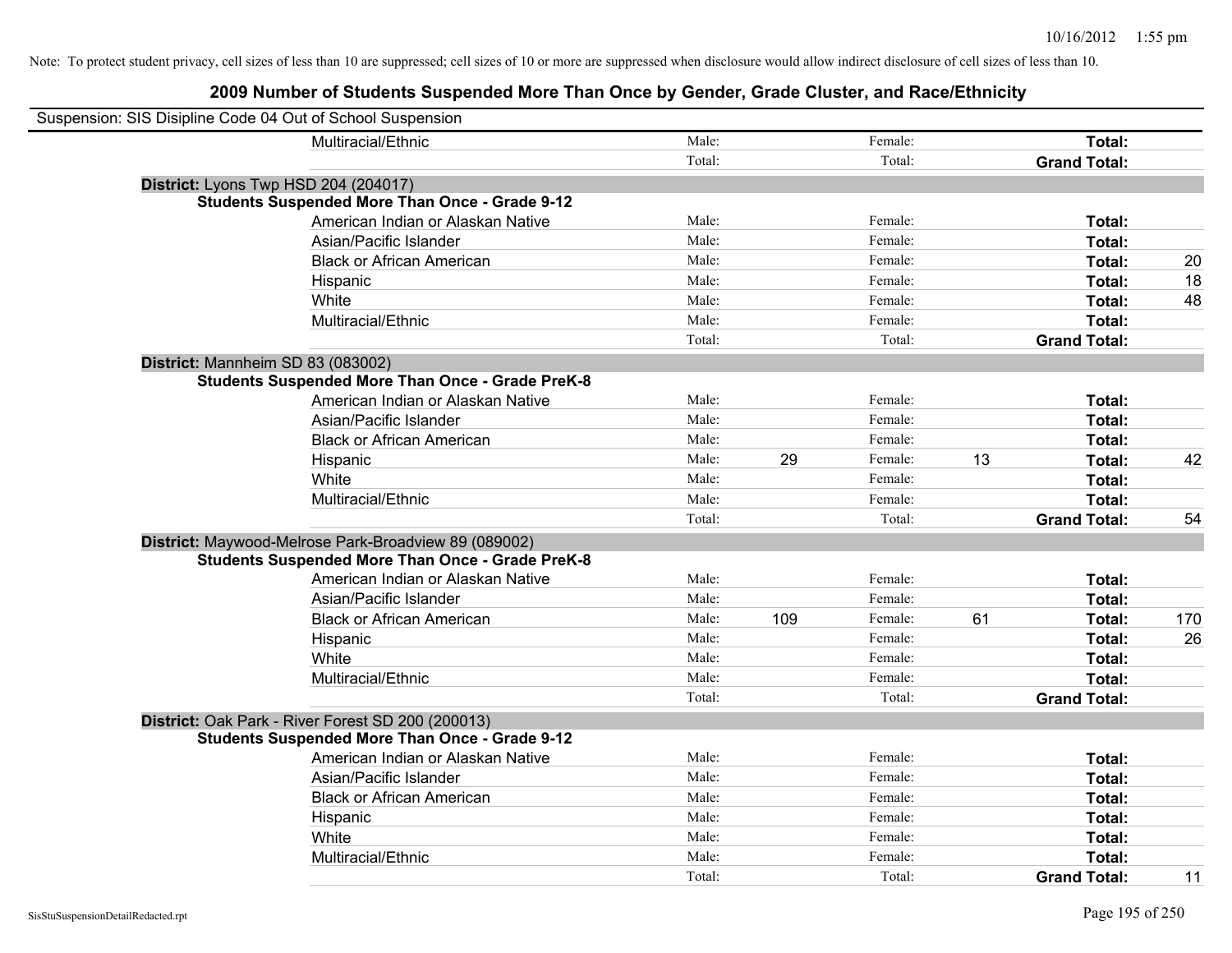# **2009 Number of Students Suspended More Than Once by Gender, Grade Cluster, and Race/Ethnicity**

| Suspension: SIS Disipline Code 04 Out of School Suspension |        |     |         |     |                     |     |
|------------------------------------------------------------|--------|-----|---------|-----|---------------------|-----|
| District: Oak Park ESD 97 (097002)                         |        |     |         |     |                     |     |
| <b>Students Suspended More Than Once - Grade PreK-8</b>    |        |     |         |     |                     |     |
| American Indian or Alaskan Native                          | Male:  |     | Female: |     | Total:              |     |
| Asian/Pacific Islander                                     | Male:  |     | Female: |     | Total:              |     |
| <b>Black or African American</b>                           | Male:  |     | Female: |     | Total:              |     |
| Hispanic                                                   | Male:  |     | Female: |     | Total:              |     |
| White                                                      | Male:  |     | Female: |     | Total:              |     |
| Multiracial/Ethnic                                         | Male:  |     | Female: |     | Total:              |     |
|                                                            | Total: |     | Total:  |     | <b>Grand Total:</b> | 12  |
| District: Proviso Area Exceptional Child (803060)          |        |     |         |     |                     |     |
| <b>Students Suspended More Than Once - Grade 9-12</b>      |        |     |         |     |                     |     |
| American Indian or Alaskan Native                          | Male:  |     | Female: |     | Total:              |     |
| Asian/Pacific Islander                                     | Male:  |     | Female: |     | Total:              |     |
| <b>Black or African American</b>                           | Male:  |     | Female: |     | Total:              | 10  |
| Hispanic                                                   | Male:  |     | Female: |     | Total:              |     |
| White                                                      | Male:  |     | Female: |     | Total:              |     |
| Multiracial/Ethnic                                         | Male:  |     | Female: |     | Total:              |     |
|                                                            | Total: |     | Total:  |     | <b>Grand Total:</b> |     |
| District: Proviso Twp HSD 209 (209017)                     |        |     |         |     |                     |     |
| <b>Students Suspended More Than Once - Grade 9-12</b>      |        |     |         |     |                     |     |
| American Indian or Alaskan Native                          | Male:  |     | Female: |     | Total:              |     |
| Asian/Pacific Islander                                     | Male:  |     | Female: |     | Total:              |     |
| <b>Black or African American</b>                           | Male:  | 396 | Female: | 224 | Total:              | 620 |
| Hispanic                                                   | Male:  | 152 | Female: | 57  | Total:              | 209 |
| White                                                      | Male:  |     | Female: |     | Total:              |     |
| Multiracial/Ethnic                                         | Male:  |     | Female: |     | Total:              | 10  |
|                                                            | Total: |     | Total:  |     | <b>Grand Total:</b> |     |
| District: Ridgewood CHSD 234 (234016)                      |        |     |         |     |                     |     |
| <b>Students Suspended More Than Once - Grade 9-12</b>      |        |     |         |     |                     |     |
| American Indian or Alaskan Native                          | Male:  |     | Female: |     | Total:              |     |
| Asian/Pacific Islander                                     | Male:  |     | Female: |     | Total:              |     |
| <b>Black or African American</b>                           | Male:  |     | Female: |     | Total:              |     |
| Hispanic                                                   | Male:  |     | Female: |     | Total:              |     |
| White                                                      | Male:  |     | Female: |     | Total:              | 28  |
| Multiracial/Ethnic                                         | Male:  |     | Female: |     | Total:              |     |
|                                                            | Total: |     | Total:  |     | <b>Grand Total:</b> |     |
| District: River Forest SD 90 (090002)                      |        |     |         |     |                     |     |

**Students Suspended More Than Once - Grade PreK-8**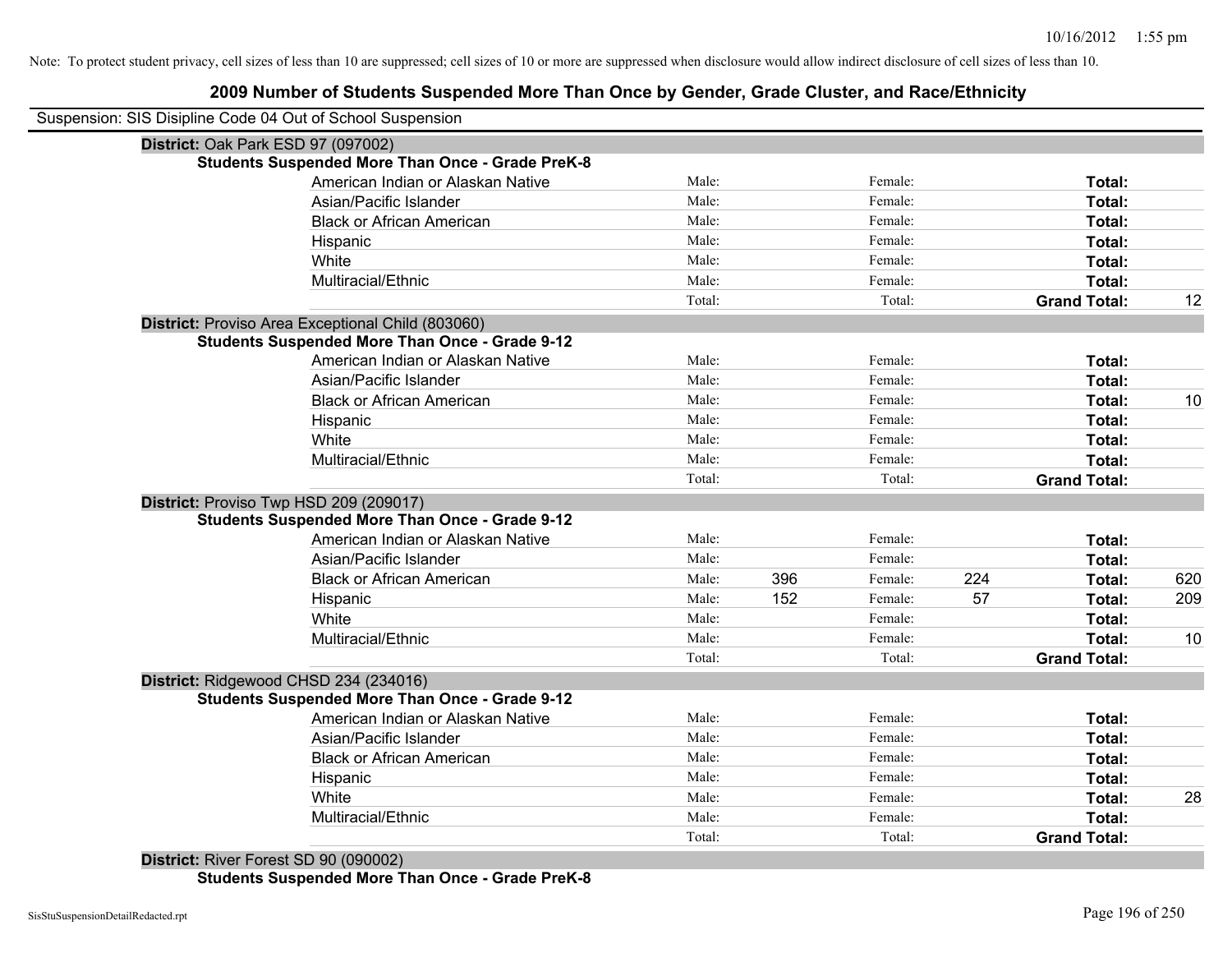| Suspension: SIS Disipline Code 04 Out of School Suspension |        |         |                     |    |
|------------------------------------------------------------|--------|---------|---------------------|----|
| American Indian or Alaskan Native                          | Male:  | Female: | Total:              |    |
| Asian/Pacific Islander                                     | Male:  | Female: | Total:              |    |
| <b>Black or African American</b>                           | Male:  | Female: | Total:              |    |
| Hispanic                                                   | Male:  | Female: | Total:              |    |
| White                                                      | Male:  | Female: | Total:              |    |
| Multiracial/Ethnic                                         | Male:  | Female: | Total:              |    |
|                                                            | Total: | Total:  | <b>Grand Total:</b> |    |
| District: River Grove SD 85-5 (085502)                     |        |         |                     |    |
| <b>Students Suspended More Than Once - Grade PreK-8</b>    |        |         |                     |    |
| American Indian or Alaskan Native                          | Male:  | Female: | Total:              |    |
| Asian/Pacific Islander                                     | Male:  | Female: | Total:              |    |
| <b>Black or African American</b>                           | Male:  | Female: | Total:              |    |
| Hispanic                                                   | Male:  | Female: | Total:              |    |
| White                                                      | Male:  | Female: | Total:              |    |
| Multiracial/Ethnic                                         | Male:  | Female: | Total:              |    |
|                                                            | Total: | Total:  | <b>Grand Total:</b> |    |
| District: Riverside SD 96 (096002)                         |        |         |                     |    |
| <b>Students Suspended More Than Once - Grade PreK-8</b>    |        |         |                     |    |
| American Indian or Alaskan Native                          | Male:  | Female: | Total:              |    |
| Asian/Pacific Islander                                     | Male:  | Female: | Total:              |    |
| <b>Black or African American</b>                           | Male:  | Female: | Total:              |    |
| Hispanic                                                   | Male:  | Female: | Total:              |    |
| White                                                      | Male:  | Female: | Total:              |    |
| Multiracial/Ethnic                                         | Male:  | Female: | Total:              |    |
|                                                            | Total: | Total:  | <b>Grand Total:</b> |    |
| District: Riverside-Brookfield Twp SD 208 (208017)         |        |         |                     |    |
| <b>Students Suspended More Than Once - Grade 9-12</b>      |        |         |                     |    |
| American Indian or Alaskan Native                          | Male:  | Female: | Total:              |    |
| Asian/Pacific Islander                                     | Male:  | Female: | Total:              |    |
| <b>Black or African American</b>                           | Male:  | Female: | Total:              |    |
| Hispanic                                                   | Male:  | Female: | Total:              | 12 |
| White                                                      | Male:  | Female: | Total:              | 12 |
| Multiracial/Ethnic                                         | Male:  | Female: | Total:              |    |
|                                                            | Total: | Total:  | <b>Grand Total:</b> | 37 |
| District: Schiller Park SD 81 (081002)                     |        |         |                     |    |
| <b>Students Suspended More Than Once - Grade PreK-8</b>    |        |         |                     |    |
| American Indian or Alaskan Native                          | Male:  | Female: | Total:              |    |
| Asian/Pacific Islander                                     | Male:  | Female: | Total:              |    |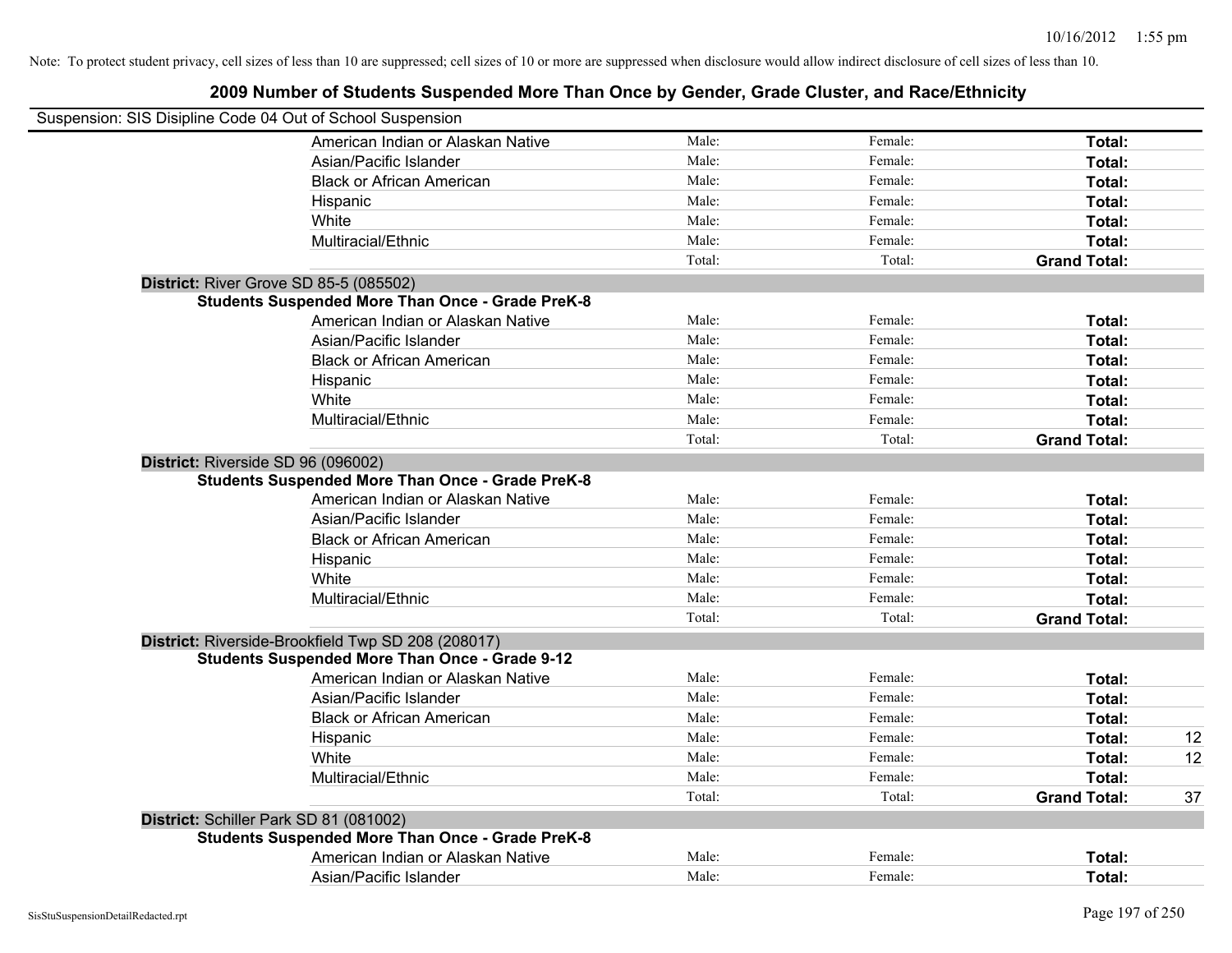| Suspension: SIS Disipline Code 04 Out of School Suspension |                                                         |        |         |                     |
|------------------------------------------------------------|---------------------------------------------------------|--------|---------|---------------------|
|                                                            | <b>Black or African American</b>                        | Male:  | Female: | Total:              |
|                                                            | Hispanic                                                | Male:  | Female: | Total:              |
|                                                            | White                                                   | Male:  | Female: | Total:              |
|                                                            | Multiracial/Ethnic                                      | Male:  | Female: | Total:              |
|                                                            |                                                         | Total: | Total:  | <b>Grand Total:</b> |
|                                                            | District: Streamwood Behavioral Healthcare (021500)     |        |         |                     |
|                                                            | <b>Students Suspended More Than Once - Grade PreK-8</b> |        |         |                     |
|                                                            | American Indian or Alaskan Native                       | Male:  | Female: | Total:              |
|                                                            | Asian/Pacific Islander                                  | Male:  | Female: | Total:              |
|                                                            | <b>Black or African American</b>                        | Male:  | Female: | Total:              |
|                                                            | Hispanic                                                | Male:  | Female: | Total:              |
|                                                            | White                                                   | Male:  | Female: | Total:              |
|                                                            | Multiracial/Ethnic                                      | Male:  | Female: | Total:              |
|                                                            |                                                         | Total: | Total:  | <b>Grand Total:</b> |
|                                                            | <b>Students Suspended More Than Once - Grade 9-12</b>   |        |         |                     |
|                                                            | American Indian or Alaskan Native                       | Male:  | Female: | Total:              |
|                                                            | Asian/Pacific Islander                                  | Male:  | Female: | Total:              |
|                                                            | <b>Black or African American</b>                        | Male:  | Female: | Total:              |
|                                                            | Hispanic                                                | Male:  | Female: | Total:              |
|                                                            | White                                                   | Male:  | Female: | Total:              |
|                                                            | Multiracial/Ethnic                                      | Male:  | Female: | Total:              |
|                                                            |                                                         | Total: | Total:  | <b>Grand Total:</b> |
| District: Union Ridge SD 86 (086002)                       |                                                         |        |         |                     |
|                                                            | <b>Students Suspended More Than Once - Grade PreK-8</b> |        |         |                     |
|                                                            | American Indian or Alaskan Native                       | Male:  | Female: | Total:              |
|                                                            | Asian/Pacific Islander                                  | Male:  | Female: | Total:              |
|                                                            | <b>Black or African American</b>                        | Male:  | Female: | Total:              |
|                                                            | Hispanic                                                | Male:  | Female: | Total:              |
|                                                            | White                                                   | Male:  | Female: | Total:              |
|                                                            | Multiracial/Ethnic                                      | Male:  | Female: | Total:              |
|                                                            |                                                         | Total: | Total:  | <b>Grand Total:</b> |
| District: Westchester SD 92-5 (092502)                     |                                                         |        |         |                     |
|                                                            | <b>Students Suspended More Than Once - Grade PreK-8</b> |        |         |                     |
|                                                            | American Indian or Alaskan Native                       | Male:  | Female: | Total:              |
|                                                            | Asian/Pacific Islander                                  | Male:  | Female: | Total:              |
|                                                            | <b>Black or African American</b>                        | Male:  | Female: | Total:              |
|                                                            | Hispanic                                                | Male:  | Female: | Total:              |
|                                                            | White                                                   | Male:  | Female: | Total:              |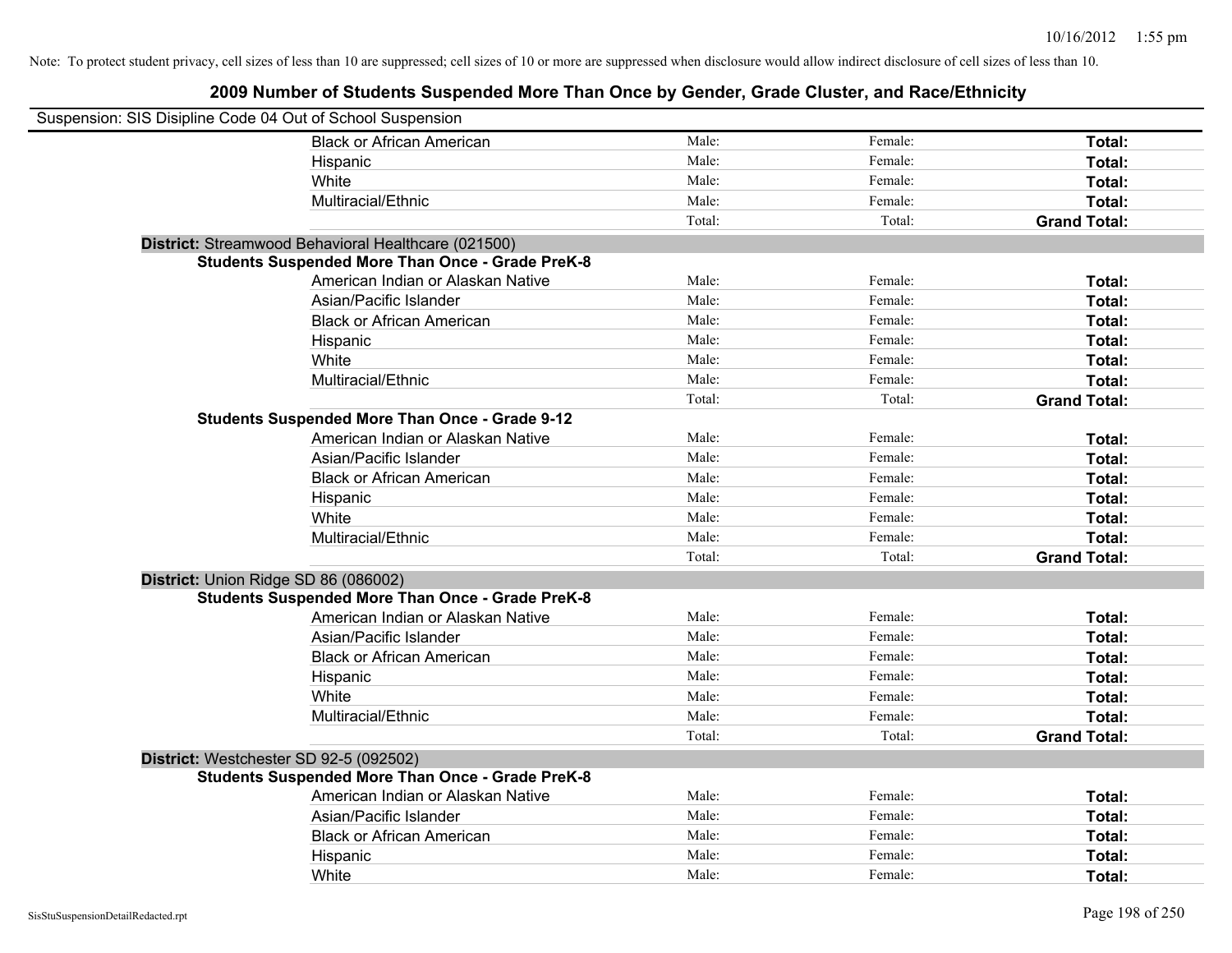| Suspension: SIS Disipline Code 04 Out of School Suspension |                                                         |        |         |                     |
|------------------------------------------------------------|---------------------------------------------------------|--------|---------|---------------------|
|                                                            | Multiracial/Ethnic                                      | Male:  | Female: | Total:              |
|                                                            |                                                         | Total: | Total:  | <b>Grand Total:</b> |
| <b>County: Non-Public School (000)</b>                     |                                                         |        |         |                     |
|                                                            | District: Region 06 West Cook ISC 2 (000000)            |        |         |                     |
|                                                            | <b>Students Suspended More Than Once - Grade 9-12</b>   |        |         |                     |
|                                                            | American Indian or Alaskan Native                       | Male:  | Female: | Total:              |
|                                                            | Asian/Pacific Islander                                  | Male:  | Female: | Total:              |
|                                                            | <b>Black or African American</b>                        | Male:  | Female: | Total:              |
|                                                            | Hispanic                                                | Male:  | Female: | Total:              |
|                                                            | White                                                   | Male:  | Female: | Total:              |
|                                                            | Multiracial/Ethnic                                      | Male:  | Female: | Total:              |
|                                                            |                                                         | Total: | Total:  | <b>Grand Total:</b> |
|                                                            |                                                         |        |         |                     |
| Region: Region 07 South Cook ISC 4 (07)                    |                                                         |        |         |                     |
| County: Cook (016)                                         |                                                         |        |         |                     |
|                                                            | District: A E R O Spec Educ Coop (806060)               |        |         |                     |
|                                                            | <b>Students Suspended More Than Once - Grade 9-12</b>   |        |         |                     |
|                                                            | American Indian or Alaskan Native                       | Male:  | Female: | Total:              |
|                                                            | Asian/Pacific Islander                                  | Male:  | Female: | Total:              |
|                                                            | <b>Black or African American</b>                        | Male:  | Female: | Total:              |
|                                                            | Hispanic                                                | Male:  | Female: | Total:              |
|                                                            | White                                                   | Male:  | Female: | Total:              |
|                                                            | Multiracial/Ethnic                                      | Male:  | Female: | Total:              |
|                                                            |                                                         | Total: | Total:  | <b>Grand Total:</b> |
|                                                            | District: Alsip-Hazlgrn-Oaklwn SD 126 (126002)          |        |         |                     |
|                                                            | <b>Students Suspended More Than Once - Grade PreK-8</b> |        |         |                     |
|                                                            | American Indian or Alaskan Native                       | Male:  | Female: | Total:              |
|                                                            | Asian/Pacific Islander                                  | Male:  | Female: | Total:              |
|                                                            | <b>Black or African American</b>                        | Male:  | Female: | Total:              |
|                                                            | Hispanic                                                | Male:  | Female: | Total:              |
|                                                            | White                                                   | Male:  | Female: | Total:              |
|                                                            | Multiracial/Ethnic                                      | Male:  | Female: | Total:              |
|                                                            |                                                         | Total: | Total:  | <b>Grand Total:</b> |
|                                                            | District: Arbor Park SD 145 (145002)                    |        |         |                     |
|                                                            | <b>Students Suspended More Than Once - Grade PreK-8</b> |        |         |                     |
|                                                            | American Indian or Alaskan Native                       | Male:  | Female: | Total:              |
|                                                            | Asian/Pacific Islander                                  | Male:  | Female: | Total:              |
|                                                            | <b>Black or African American</b>                        | Male:  | Female: | Total:              |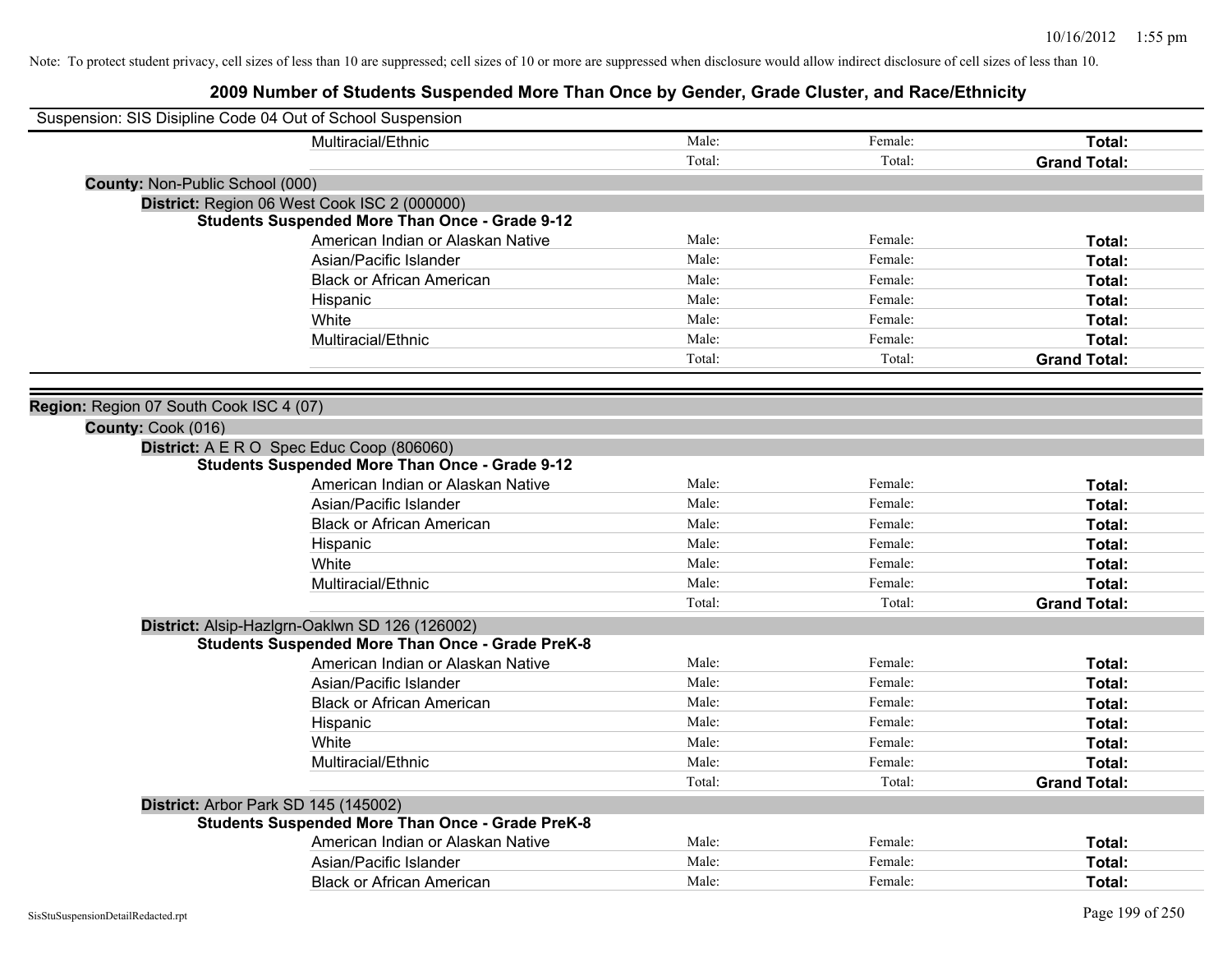| Suspension: SIS Disipline Code 04 Out of School Suspension |                                                         |        |     |         |     |                     |     |
|------------------------------------------------------------|---------------------------------------------------------|--------|-----|---------|-----|---------------------|-----|
|                                                            | Hispanic                                                | Male:  |     | Female: |     | Total:              |     |
|                                                            | White                                                   | Male:  |     | Female: |     | Total:              |     |
|                                                            | Multiracial/Ethnic                                      | Male:  |     | Female: |     | Total:              |     |
|                                                            |                                                         | Total: |     | Total:  |     | <b>Grand Total:</b> |     |
| District: Argo CHSD 217 (217016)                           |                                                         |        |     |         |     |                     |     |
|                                                            | <b>Students Suspended More Than Once - Grade 9-12</b>   |        |     |         |     |                     |     |
|                                                            | American Indian or Alaskan Native                       | Male:  |     | Female: |     | Total:              |     |
|                                                            | Asian/Pacific Islander                                  | Male:  |     | Female: |     | Total:              |     |
|                                                            | <b>Black or African American</b>                        | Male:  | 34  | Female: | 15  | Total:              | 49  |
|                                                            | Hispanic                                                | Male:  |     | Female: |     | Total:              | 38  |
|                                                            | White                                                   | Male:  | 31  | Female: | 10  | Total:              | 41  |
|                                                            | Multiracial/Ethnic                                      | Male:  |     | Female: |     | Total:              |     |
|                                                            |                                                         | Total: |     | Total:  |     | <b>Grand Total:</b> |     |
| District: Atwood Heights SD 125 (125002)                   |                                                         |        |     |         |     |                     |     |
|                                                            | <b>Students Suspended More Than Once - Grade PreK-8</b> |        |     |         |     |                     |     |
|                                                            | American Indian or Alaskan Native                       | Male:  |     | Female: |     | Total:              |     |
|                                                            | Asian/Pacific Islander                                  | Male:  |     | Female: |     | Total:              |     |
|                                                            | <b>Black or African American</b>                        | Male:  |     | Female: |     | Total:              |     |
|                                                            | Hispanic                                                | Male:  |     | Female: |     | Total:              |     |
|                                                            | White                                                   | Male:  |     | Female: |     | Total:              |     |
|                                                            | Multiracial/Ethnic                                      | Male:  |     | Female: |     | Total:              |     |
|                                                            |                                                         | Total: |     | Total:  |     | <b>Grand Total:</b> |     |
| District: Bloom Twp HSD 206 (206017)                       |                                                         |        |     |         |     |                     |     |
|                                                            | <b>Students Suspended More Than Once - Grade 9-12</b>   |        |     |         |     |                     |     |
|                                                            | American Indian or Alaskan Native                       | Male:  |     | Female: |     | Total:              |     |
|                                                            | Asian/Pacific Islander                                  | Male:  |     | Female: |     | Total:              |     |
|                                                            | <b>Black or African American</b>                        | Male:  | 394 | Female: | 288 | Total:              | 682 |
|                                                            | Hispanic                                                | Male:  | 71  | Female: | 39  | Total:              | 110 |
|                                                            | White                                                   | Male:  | 47  | Female: | 27  | Total:              | 74  |
|                                                            | Multiracial/Ethnic                                      | Male:  | 21  | Female: | 18  | Total:              | 39  |
|                                                            |                                                         | Total: |     | Total:  |     | <b>Grand Total:</b> |     |
| District: Bremen CHSD 228 (228016)                         |                                                         |        |     |         |     |                     |     |
|                                                            | <b>Students Suspended More Than Once - Grade 9-12</b>   |        |     |         |     |                     |     |
|                                                            | American Indian or Alaskan Native                       | Male:  |     | Female: |     | Total:              |     |
|                                                            | Asian/Pacific Islander                                  | Male:  |     | Female: |     | Total:              |     |
|                                                            | <b>Black or African American</b>                        | Male:  | 213 | Female: | 127 | Total:              | 340 |
|                                                            | Hispanic                                                | Male:  | 45  | Female: | 18  | Total:              | 63  |
|                                                            | White                                                   | Male:  | 69  | Female: | 38  | Total:              | 107 |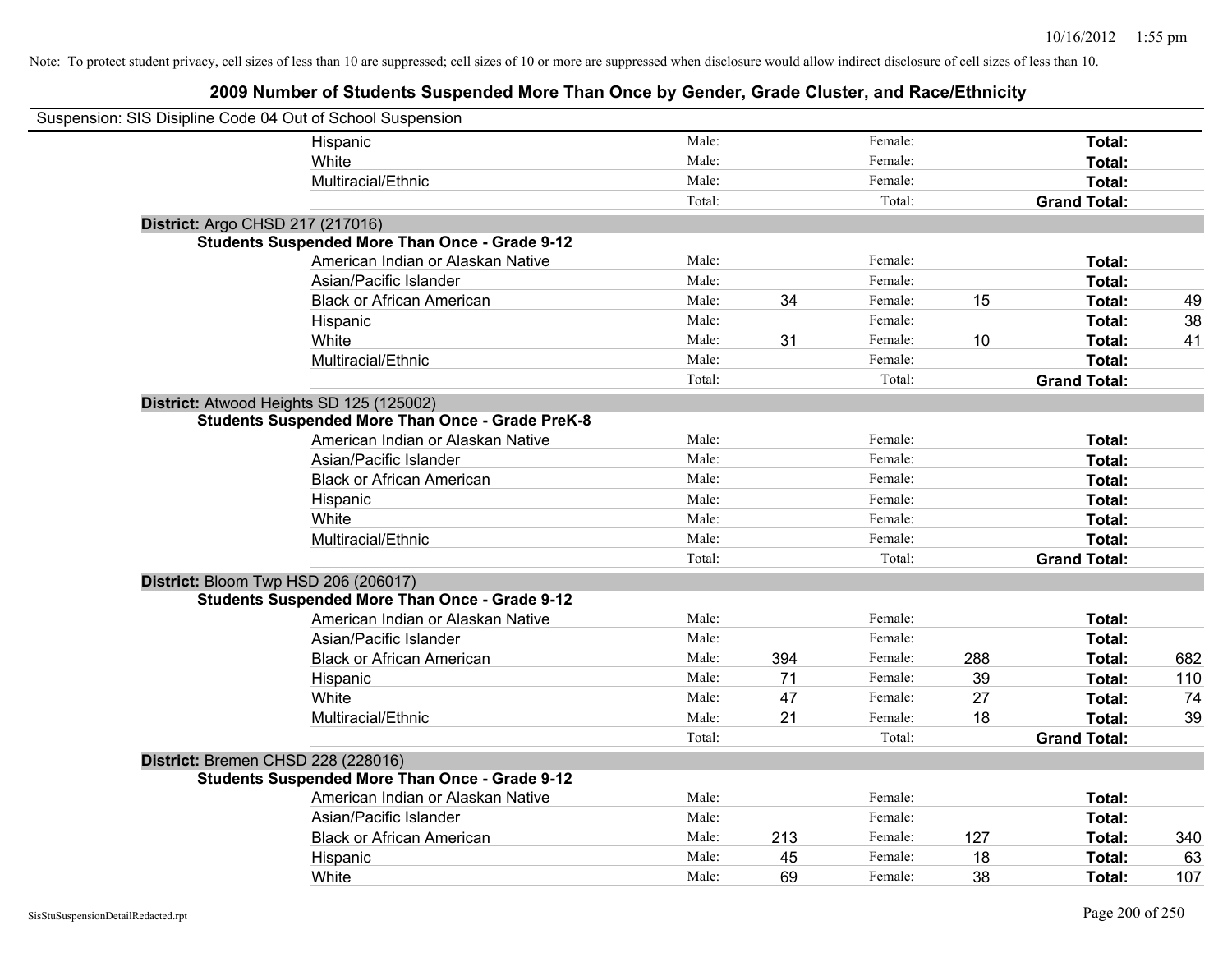| Suspension: SIS Disipline Code 04 Out of School Suspension |                                                         |        |    |         |    |                     |     |
|------------------------------------------------------------|---------------------------------------------------------|--------|----|---------|----|---------------------|-----|
|                                                            | Multiracial/Ethnic                                      | Male:  |    | Female: |    | Total:              |     |
|                                                            |                                                         | Total: |    | Total:  |    | <b>Grand Total:</b> | 522 |
| District: Brookwood SD 167 (167002)                        |                                                         |        |    |         |    |                     |     |
|                                                            | <b>Students Suspended More Than Once - Grade PreK-8</b> |        |    |         |    |                     |     |
|                                                            | American Indian or Alaskan Native                       | Male:  |    | Female: |    | Total:              |     |
|                                                            | Asian/Pacific Islander                                  | Male:  |    | Female: |    | Total:              |     |
|                                                            | <b>Black or African American</b>                        | Male:  |    | Female: |    | Total:              |     |
|                                                            | Hispanic                                                | Male:  |    | Female: |    | Total:              |     |
|                                                            | White                                                   | Male:  |    | Female: |    | Total:              |     |
|                                                            | Multiracial/Ethnic                                      | Male:  |    | Female: |    | Total:              |     |
|                                                            |                                                         | Total: |    | Total:  |    | <b>Grand Total:</b> |     |
| District: Burbank SD 111 (111002)                          |                                                         |        |    |         |    |                     |     |
|                                                            | <b>Students Suspended More Than Once - Grade PreK-8</b> |        |    |         |    |                     |     |
|                                                            | American Indian or Alaskan Native                       | Male:  |    | Female: |    | Total:              |     |
|                                                            | Asian/Pacific Islander                                  | Male:  |    | Female: |    | Total:              |     |
|                                                            | <b>Black or African American</b>                        | Male:  |    | Female: |    | Total:              |     |
|                                                            | Hispanic                                                | Male:  |    | Female: |    | Total:              |     |
|                                                            | White                                                   | Male:  |    | Female: |    | Total:              | 13  |
|                                                            | Multiracial/Ethnic                                      | Male:  |    | Female: |    | Total:              |     |
|                                                            |                                                         | Total: |    | Total:  |    | <b>Grand Total:</b> |     |
| District: Calumet City SD 155 (155002)                     |                                                         |        |    |         |    |                     |     |
|                                                            | <b>Students Suspended More Than Once - Grade PreK-8</b> |        |    |         |    |                     |     |
|                                                            | American Indian or Alaskan Native                       | Male:  |    | Female: |    | Total:              |     |
|                                                            | Asian/Pacific Islander                                  | Male:  |    | Female: |    | Total:              |     |
|                                                            | <b>Black or African American</b>                        | Male:  | 59 | Female: | 22 | Total:              | 81  |
|                                                            | Hispanic                                                | Male:  |    | Female: |    | Total:              |     |
|                                                            | White                                                   | Male:  |    | Female: |    | Total:              |     |
|                                                            | Multiracial/Ethnic                                      | Male:  |    | Female: |    | Total:              |     |
|                                                            |                                                         | Total: |    | Total:  |    | <b>Grand Total:</b> |     |
| District: Calumet Public SD 132 (132002)                   |                                                         |        |    |         |    |                     |     |
|                                                            | <b>Students Suspended More Than Once - Grade PreK-8</b> |        |    |         |    |                     |     |
|                                                            | American Indian or Alaskan Native                       | Male:  |    | Female: |    | Total:              |     |
|                                                            | Asian/Pacific Islander                                  | Male:  |    | Female: |    | Total:              |     |
|                                                            | <b>Black or African American</b>                        | Male:  | 18 | Female: | 11 | Total:              | 29  |
|                                                            | Hispanic                                                | Male:  |    | Female: |    | Total:              |     |
|                                                            | White                                                   | Male:  |    | Female: |    | Total:              |     |
|                                                            | Multiracial/Ethnic                                      | Male:  |    | Female: |    | Total:              |     |
|                                                            |                                                         | Total: |    | Total:  |    | <b>Grand Total:</b> |     |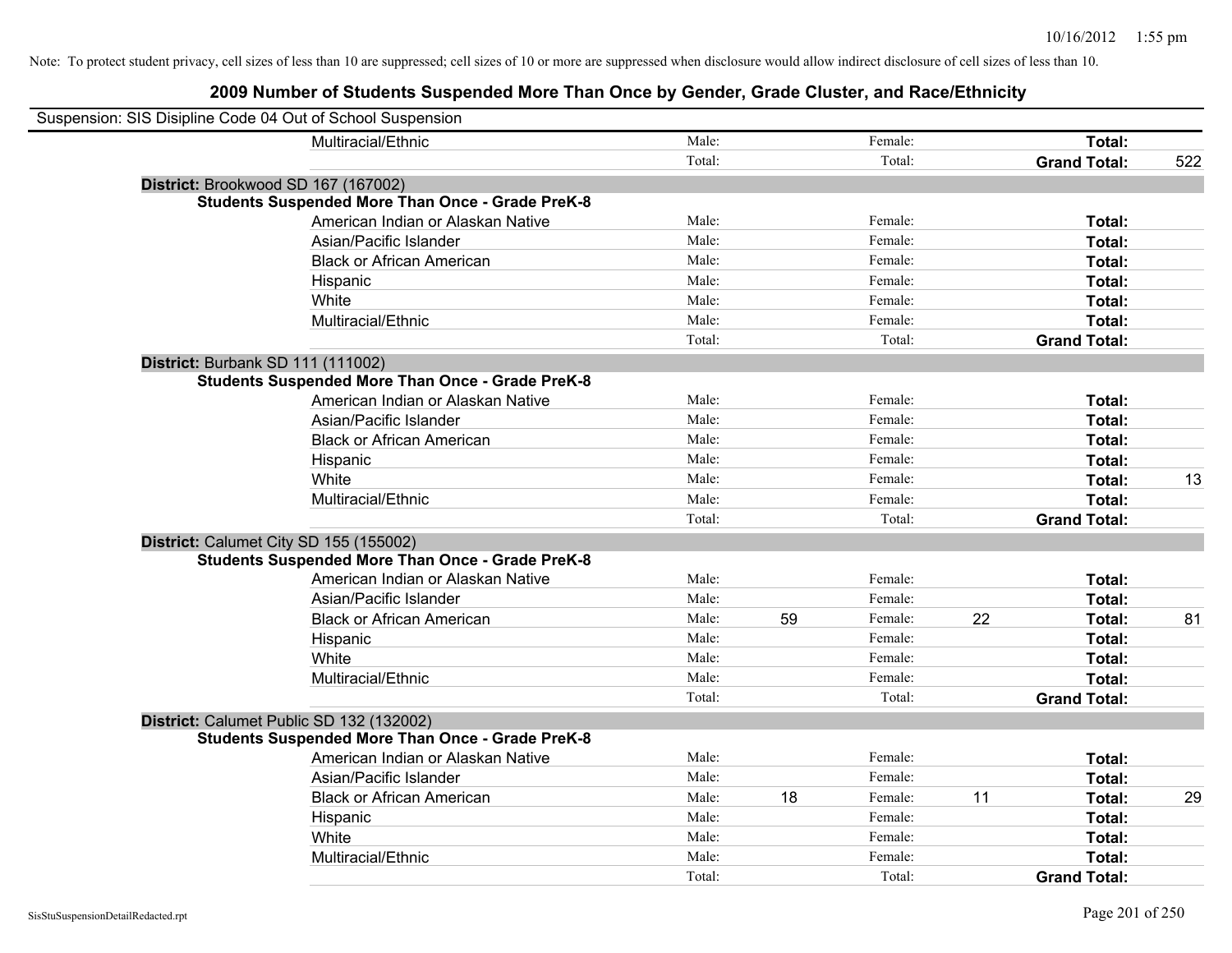## **2009 Number of Students Suspended More Than Once by Gender, Grade Cluster, and Race/Ethnicity**

| Suspension: SIS Disipline Code 04 Out of School Suspension |                                                         |        |    |         |    |                     |    |
|------------------------------------------------------------|---------------------------------------------------------|--------|----|---------|----|---------------------|----|
| District: CCSD 146 (146004)                                |                                                         |        |    |         |    |                     |    |
|                                                            | Students Suspended More Than Once - Grade PreK-8        |        |    |         |    |                     |    |
|                                                            | American Indian or Alaskan Native                       | Male:  |    | Female: |    | Total:              |    |
|                                                            | Asian/Pacific Islander                                  | Male:  |    | Female: |    | Total:              |    |
|                                                            | <b>Black or African American</b>                        | Male:  |    | Female: |    | Total:              |    |
| Hispanic                                                   |                                                         | Male:  |    | Female: |    | Total:              |    |
| White                                                      |                                                         | Male:  |    | Female: |    | Total:              |    |
|                                                            | Multiracial/Ethnic                                      | Male:  |    | Female: |    | Total:              |    |
|                                                            |                                                         | Total: |    | Total:  |    | <b>Grand Total:</b> | 15 |
| District: CCSD 168 (168004)                                |                                                         |        |    |         |    |                     |    |
|                                                            | <b>Students Suspended More Than Once - Grade PreK-8</b> |        |    |         |    |                     |    |
|                                                            | American Indian or Alaskan Native                       | Male:  |    | Female: |    | Total:              |    |
|                                                            | Asian/Pacific Islander                                  | Male:  |    | Female: |    | Total:              |    |
|                                                            | <b>Black or African American</b>                        | Male:  | 58 | Female: | 16 | Total:              | 74 |
| Hispanic                                                   |                                                         | Male:  |    | Female: |    | Total:              |    |
| White                                                      |                                                         | Male:  |    | Female: |    | Total:              |    |
| Multiracial/Ethnic                                         |                                                         | Male:  |    | Female: |    | Total:              |    |
|                                                            |                                                         | Total: |    | Total:  |    | <b>Grand Total:</b> |    |
| District: Chicago Heights SD 170 (170002)                  |                                                         |        |    |         |    |                     |    |
|                                                            | <b>Students Suspended More Than Once - Grade PreK-8</b> |        |    |         |    |                     |    |
|                                                            | American Indian or Alaskan Native                       | Male:  |    | Female: |    | Total:              |    |
|                                                            | Asian/Pacific Islander                                  | Male:  |    | Female: |    | Total:              |    |
|                                                            | <b>Black or African American</b>                        | Male:  | 73 | Female: | 17 | Total:              | 90 |
| Hispanic                                                   |                                                         | Male:  |    | Female: |    | Total:              | 18 |
| White                                                      |                                                         | Male:  |    | Female: |    | Total:              |    |
| Multiracial/Ethnic                                         |                                                         | Male:  |    | Female: |    | Total:              |    |
|                                                            |                                                         | Total: |    | Total:  |    | <b>Grand Total:</b> |    |
| District: Chicago Ridge SD 127-5 (127502)                  |                                                         |        |    |         |    |                     |    |
|                                                            | <b>Students Suspended More Than Once - Grade PreK-8</b> |        |    |         |    |                     |    |
|                                                            | American Indian or Alaskan Native                       | Male:  |    | Female: |    | Total:              |    |
|                                                            | Asian/Pacific Islander                                  | Male:  |    | Female: |    | Total:              |    |
|                                                            | <b>Black or African American</b>                        | Male:  |    | Female: |    | Total:              |    |
| Hispanic                                                   |                                                         | Male:  |    | Female: |    | Total:              |    |
| White                                                      |                                                         | Male:  |    | Female: |    | Total:              |    |
| Multiracial/Ethnic                                         |                                                         | Male:  |    | Female: |    | Total:              |    |
|                                                            |                                                         | Total: |    | Total:  |    | <b>Grand Total:</b> |    |

**District:** CHSD 218 (218016) **Students Suspended More Than Once - Grade 9-12**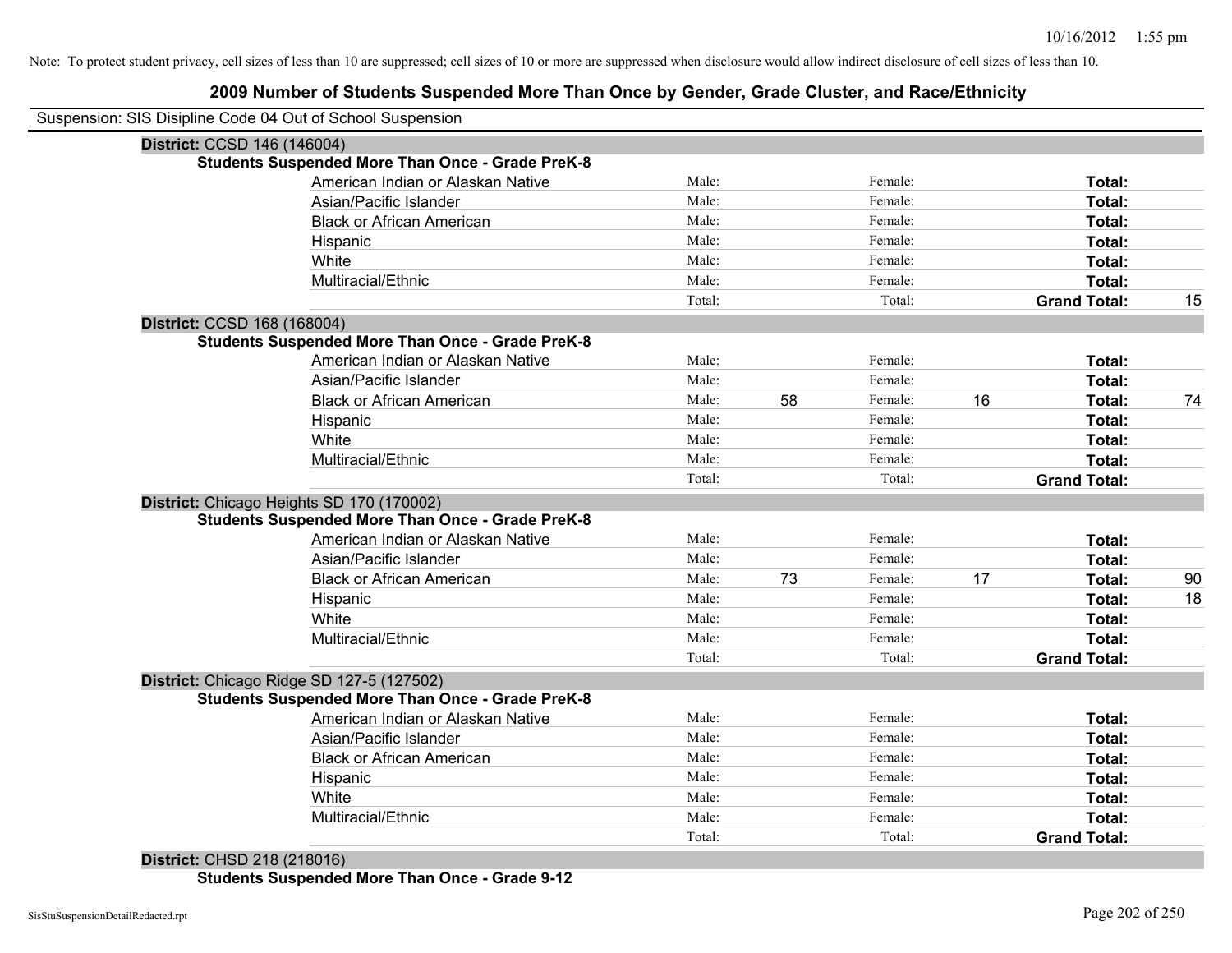| Suspension: SIS Disipline Code 04 Out of School Suspension                                              |        |     |         |    |                     |     |
|---------------------------------------------------------------------------------------------------------|--------|-----|---------|----|---------------------|-----|
| American Indian or Alaskan Native                                                                       | Male:  |     | Female: |    | Total:              |     |
| Asian/Pacific Islander                                                                                  | Male:  |     | Female: |    | Total:              |     |
| <b>Black or African American</b>                                                                        | Male:  | 90  | Female: | 49 | Total:              | 139 |
| Hispanic                                                                                                | Male:  | 44  | Female: | 17 | Total:              | 61  |
| White                                                                                                   | Male:  | 45  | Female: | 24 | Total:              | 69  |
| Multiracial/Ethnic                                                                                      | Male:  |     | Female: |    | Total:              |     |
|                                                                                                         | Total: |     | Total:  |    | <b>Grand Total:</b> |     |
| District: Cons HSD 230 (230013)                                                                         |        |     |         |    |                     |     |
| <b>Students Suspended More Than Once - Grade 9-12</b>                                                   |        |     |         |    |                     |     |
| American Indian or Alaskan Native                                                                       | Male:  |     | Female: |    | Total:              |     |
| Asian/Pacific Islander                                                                                  | Male:  |     | Female: |    | Total:              |     |
| <b>Black or African American</b>                                                                        | Male:  |     | Female: |    | Total:              | 34  |
| Hispanic                                                                                                | Male:  | 37  | Female: | 12 | Total:              | 49  |
| White                                                                                                   | Male:  | 196 | Female: | 63 | Total:              | 259 |
| Multiracial/Ethnic                                                                                      | Male:  |     | Female: |    | Total:              | 10  |
|                                                                                                         | Total: |     | Total:  |    | <b>Grand Total:</b> |     |
| District: Country Club Hills SD 160 (160002)<br><b>Students Suspended More Than Once - Grade PreK-8</b> |        |     |         |    |                     |     |
| American Indian or Alaskan Native                                                                       | Male:  |     | Female: |    | Total:              |     |
| Asian/Pacific Islander                                                                                  | Male:  |     | Female: |    | Total:              |     |
| <b>Black or African American</b>                                                                        | Male:  | 47  | Female: | 26 | Total:              | 73  |
| Hispanic                                                                                                | Male:  |     | Female: |    | Total:              |     |
| White                                                                                                   | Male:  |     | Female: |    | Total:              |     |
| Multiracial/Ethnic                                                                                      | Male:  |     | Female: |    | Total:              |     |
|                                                                                                         | Total: |     | Total:  |    | <b>Grand Total:</b> |     |
| <b>District: Dolton SD 148 (148002)</b>                                                                 |        |     |         |    |                     |     |
| <b>Students Suspended More Than Once - Grade PreK-8</b>                                                 |        |     |         |    |                     |     |
| American Indian or Alaskan Native                                                                       | Male:  |     | Female: |    | <b>Total:</b>       |     |
| Asian/Pacific Islander                                                                                  | Male:  |     | Female: |    | Total:              |     |
| <b>Black or African American</b>                                                                        | Male:  | 75  | Female: | 20 | Total:              | 95  |
| Hispanic                                                                                                | Male:  |     | Female: |    | Total:              |     |
| White                                                                                                   | Male:  |     | Female: |    | Total:              |     |
| Multiracial/Ethnic                                                                                      | Male:  |     | Female: |    | Total:              |     |
|                                                                                                         | Total: |     | Total:  |    | <b>Grand Total:</b> |     |
| <b>District: Dolton SD 149 (149002)</b>                                                                 |        |     |         |    |                     |     |
| <b>Students Suspended More Than Once - Grade PreK-8</b>                                                 |        |     |         |    |                     |     |
| American Indian or Alaskan Native                                                                       | Male:  |     | Female: |    | Total:              |     |
| Asian/Pacific Islander                                                                                  | Male:  |     | Female: |    | Total:              |     |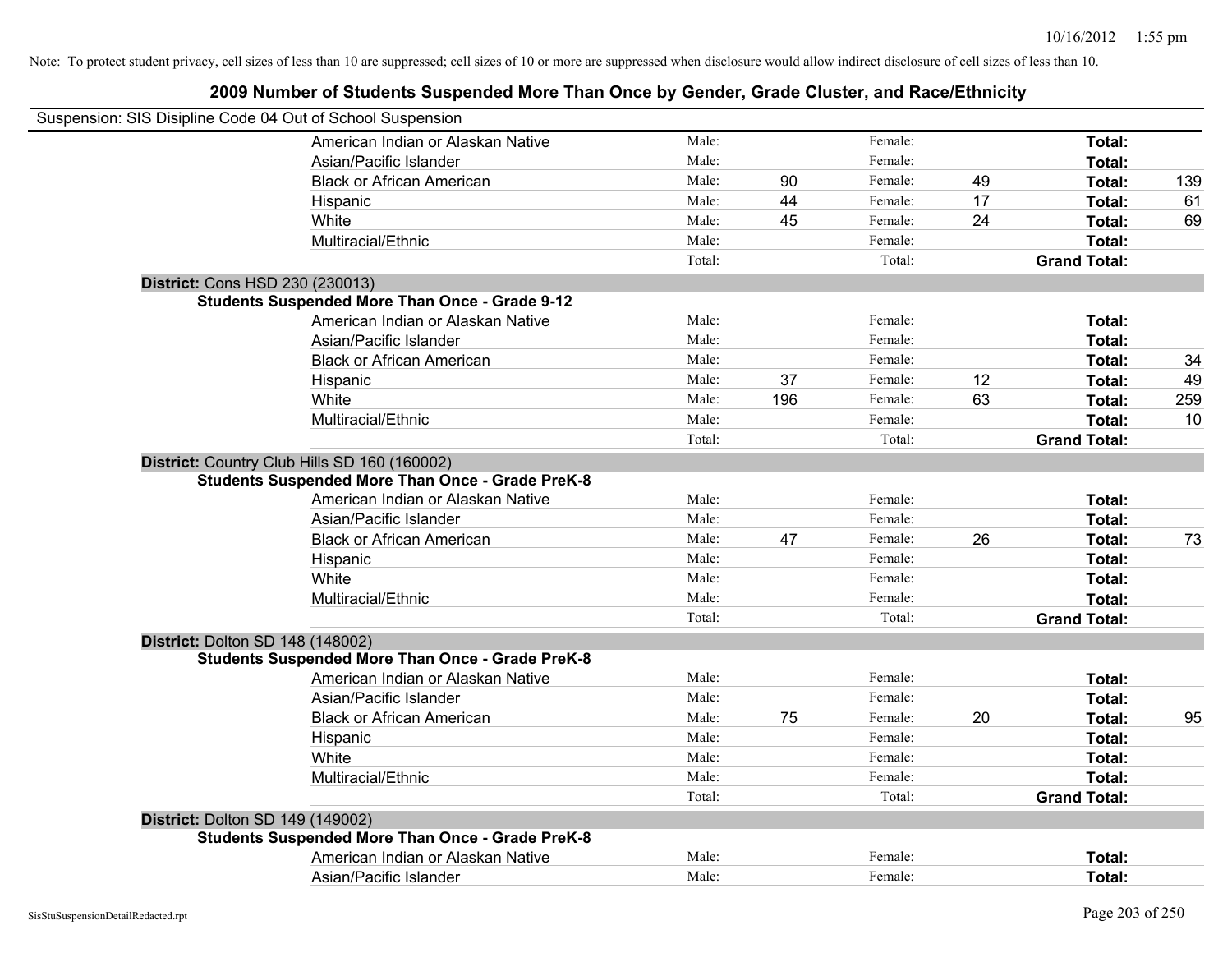|                            | Suspension: SIS Disipline Code 04 Out of School Suspension |        |    |         |    |                     |    |
|----------------------------|------------------------------------------------------------|--------|----|---------|----|---------------------|----|
|                            | <b>Black or African American</b>                           | Male:  |    | Female: |    | Total:              |    |
|                            | Hispanic                                                   | Male:  |    | Female: |    | Total:              |    |
|                            | White                                                      | Male:  |    | Female: |    | Total:              |    |
|                            | Multiracial/Ethnic                                         | Male:  |    | Female: |    | Total:              |    |
|                            |                                                            | Total: |    | Total:  |    | <b>Grand Total:</b> |    |
|                            | <b>Students Suspended More Than Once - Grade 9-12</b>      |        |    |         |    |                     |    |
|                            | American Indian or Alaskan Native                          | Male:  |    | Female: |    | Total:              |    |
|                            | Asian/Pacific Islander                                     | Male:  |    | Female: |    | Total:              |    |
|                            | <b>Black or African American</b>                           | Male:  |    | Female: |    | Total:              |    |
|                            | Hispanic                                                   | Male:  |    | Female: |    | Total:              |    |
|                            | White                                                      | Male:  |    | Female: |    | Total:              |    |
|                            | Multiracial/Ethnic                                         | Male:  |    | Female: |    | Total:              |    |
|                            |                                                            | Total: |    | Total:  |    | <b>Grand Total:</b> |    |
| District: ESD 159 (159002) |                                                            |        |    |         |    |                     |    |
|                            | <b>Students Suspended More Than Once - Grade PreK-8</b>    |        |    |         |    |                     |    |
|                            | American Indian or Alaskan Native                          | Male:  |    | Female: |    | Total:              |    |
|                            | Asian/Pacific Islander                                     | Male:  |    | Female: |    | Total:              |    |
|                            | <b>Black or African American</b>                           | Male:  | 64 | Female: | 23 | Total:              | 87 |
|                            | Hispanic                                                   | Male:  |    | Female: |    | Total:              |    |
|                            | White                                                      | Male:  |    | Female: |    | Total:              |    |
|                            | Multiracial/Ethnic                                         | Male:  |    | Female: |    | Total:              |    |
|                            |                                                            | Total: |    | Total:  |    | <b>Grand Total:</b> |    |
|                            | District: Evergreen Park CHSD 231 (231016)                 |        |    |         |    |                     |    |
|                            | <b>Students Suspended More Than Once - Grade 9-12</b>      |        |    |         |    |                     |    |
|                            | American Indian or Alaskan Native                          | Male:  |    | Female: |    | Total:              |    |
|                            | Asian/Pacific Islander                                     | Male:  |    | Female: |    | Total:              |    |
|                            | <b>Black or African American</b>                           | Male:  | 24 | Female: | 21 | Total:              | 45 |
|                            | Hispanic                                                   | Male:  |    | Female: |    | Total:              |    |
|                            | White                                                      | Male:  | 17 | Female: | 14 | Total:              | 31 |
|                            | Multiracial/Ethnic                                         | Male:  |    | Female: |    | Total:              |    |
|                            |                                                            | Total: |    | Total:  |    | <b>Grand Total:</b> |    |
|                            | District: Evergreen Park ESD 124 (124002)                  |        |    |         |    |                     |    |
|                            | <b>Students Suspended More Than Once - Grade PreK-8</b>    |        |    |         |    |                     |    |
|                            | American Indian or Alaskan Native                          | Male:  |    | Female: |    | Total:              |    |
|                            | Asian/Pacific Islander                                     | Male:  |    | Female: |    | Total:              |    |
|                            | <b>Black or African American</b>                           | Male:  |    | Female: |    | Total:              |    |
|                            | Hispanic                                                   | Male:  |    | Female: |    | Total:              |    |
|                            | White                                                      | Male:  |    | Female: |    | Total:              |    |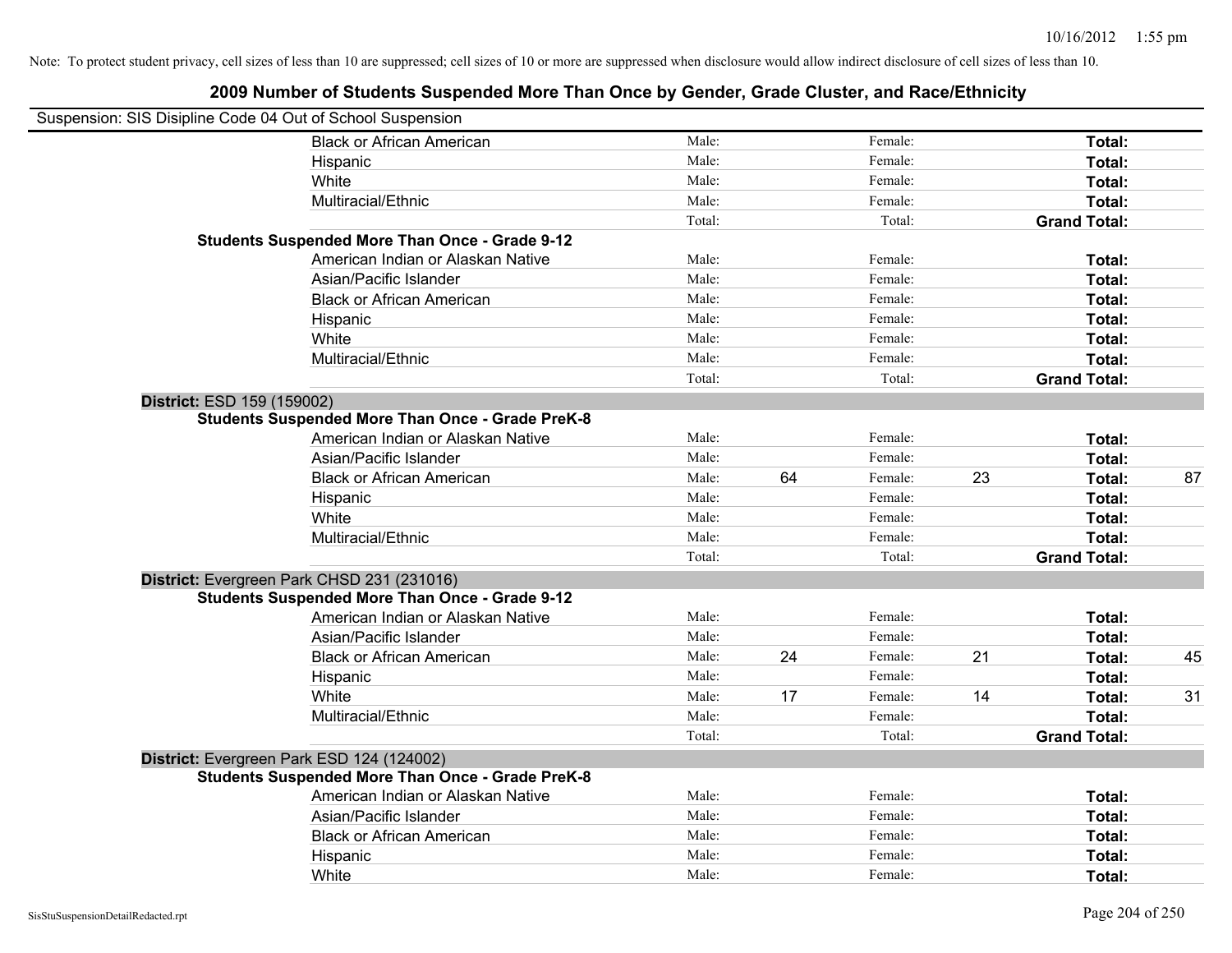| Suspension: SIS Disipline Code 04 Out of School Suspension |                                                         |        |    |         |    |                     |    |
|------------------------------------------------------------|---------------------------------------------------------|--------|----|---------|----|---------------------|----|
|                                                            | Multiracial/Ethnic                                      | Male:  |    | Female: |    | Total:              |    |
|                                                            |                                                         | Total: |    | Total:  |    | <b>Grand Total:</b> |    |
|                                                            | District: Exc Children Have Opportunities (151061)      |        |    |         |    |                     |    |
|                                                            | <b>Students Suspended More Than Once - Grade PreK-8</b> |        |    |         |    |                     |    |
|                                                            | American Indian or Alaskan Native                       | Male:  |    | Female: |    | Total:              |    |
|                                                            | Asian/Pacific Islander                                  | Male:  |    | Female: |    | Total:              |    |
|                                                            | <b>Black or African American</b>                        | Male:  |    | Female: |    | Total:              |    |
|                                                            | Hispanic                                                | Male:  |    | Female: |    | Total:              |    |
|                                                            | White                                                   | Male:  |    | Female: |    | Total:              |    |
|                                                            | Multiracial/Ethnic                                      | Male:  |    | Female: |    | Total:              |    |
|                                                            |                                                         | Total: |    | Total:  |    | <b>Grand Total:</b> |    |
| District: Flossmoor SD 161 (161002)                        |                                                         |        |    |         |    |                     |    |
|                                                            | <b>Students Suspended More Than Once - Grade PreK-8</b> |        |    |         |    |                     |    |
|                                                            | American Indian or Alaskan Native                       | Male:  |    | Female: |    | Total:              |    |
|                                                            | Asian/Pacific Islander                                  | Male:  |    | Female: |    | Total:              |    |
|                                                            | <b>Black or African American</b>                        | Male:  | 47 | Female: | 22 | Total:              | 69 |
|                                                            | Hispanic                                                | Male:  |    | Female: |    | Total:              |    |
|                                                            | White                                                   | Male:  |    | Female: |    | Total:              |    |
|                                                            | Multiracial/Ethnic                                      | Male:  |    | Female: |    | Total:              |    |
|                                                            |                                                         | Total: |    | Total:  |    | <b>Grand Total:</b> |    |
| District: Ford Heights SD 169 (169002)                     |                                                         |        |    |         |    |                     |    |
|                                                            | <b>Students Suspended More Than Once - Grade PreK-8</b> |        |    |         |    |                     |    |
|                                                            | American Indian or Alaskan Native                       | Male:  |    | Female: |    | Total:              |    |
|                                                            | Asian/Pacific Islander                                  | Male:  |    | Female: |    | Total:              |    |
|                                                            | <b>Black or African American</b>                        | Male:  |    | Female: |    | Total:              | 29 |
|                                                            | Hispanic                                                | Male:  |    | Female: |    | Total:              |    |
|                                                            | White                                                   | Male:  |    | Female: |    | Total:              |    |
|                                                            | Multiracial/Ethnic                                      | Male:  |    | Female: |    | Total:              |    |
|                                                            |                                                         | Total: |    | Total:  |    | <b>Grand Total:</b> |    |
| District: Forest Ridge SD 142 (142002)                     |                                                         |        |    |         |    |                     |    |
|                                                            | <b>Students Suspended More Than Once - Grade PreK-8</b> |        |    |         |    |                     |    |
|                                                            | American Indian or Alaskan Native                       | Male:  |    | Female: |    | Total:              |    |
|                                                            | Asian/Pacific Islander                                  | Male:  |    | Female: |    | Total:              |    |
|                                                            | <b>Black or African American</b>                        | Male:  |    | Female: |    | Total:              |    |
|                                                            | Hispanic                                                | Male:  |    | Female: |    | Total:              |    |
|                                                            | White                                                   | Male:  |    | Female: |    | Total:              |    |
|                                                            | Multiracial/Ethnic                                      | Male:  |    | Female: |    | Total:              |    |
|                                                            |                                                         | Total: |    | Total:  |    | <b>Grand Total:</b> |    |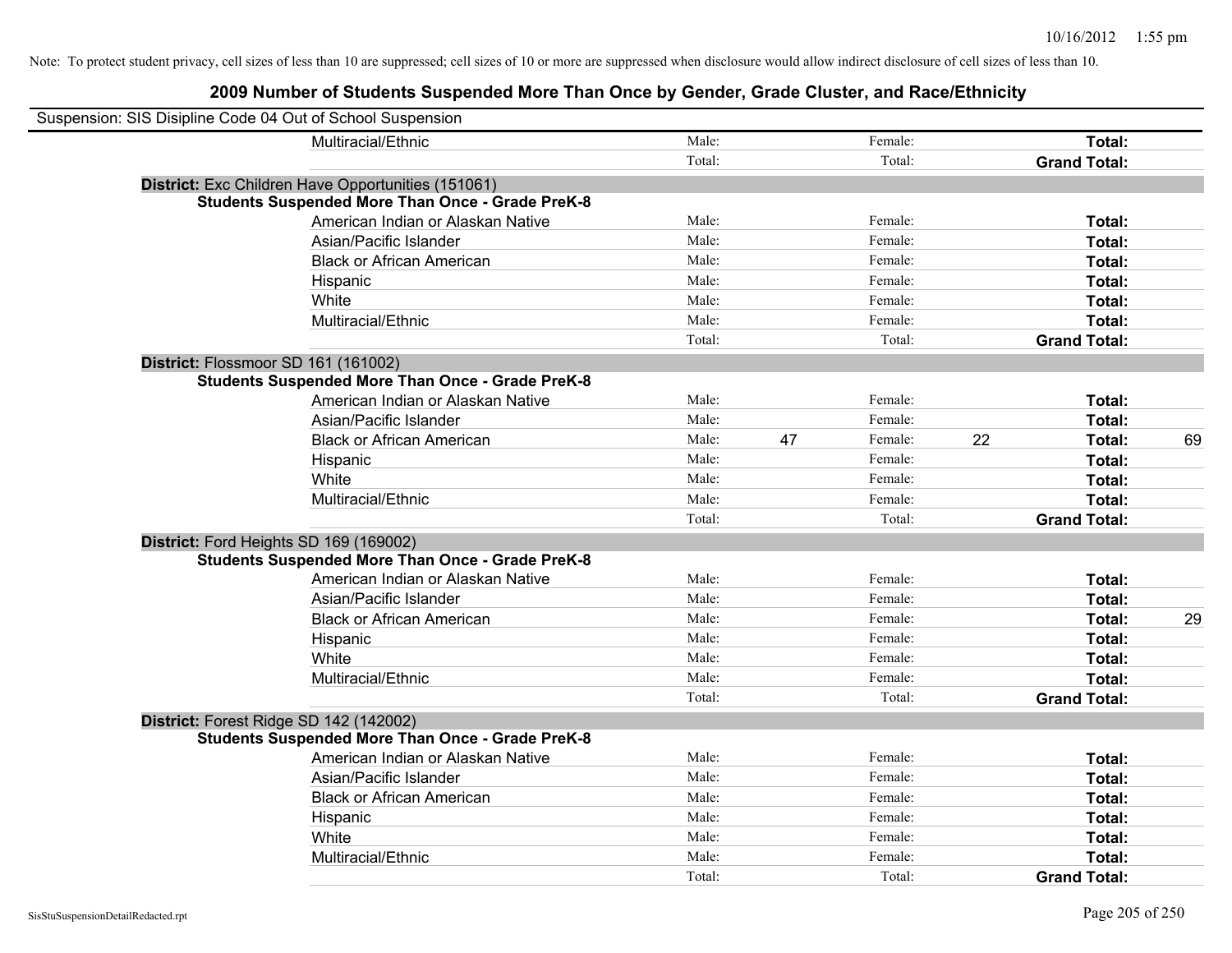# **2009 Number of Students Suspended More Than Once by Gender, Grade Cluster, and Race/Ethnicity**

| Suspension: SIS Disipline Code 04 Out of School Suspension<br>District: Gen George Patton SD 133 (133002)<br><b>Students Suspended More Than Once - Grade PreK-8</b><br>American Indian or Alaskan Native<br>Male:<br>Female:<br>Male:<br>Female:<br>Asian/Pacific Islander<br><b>Black or African American</b><br>Male:<br>Female:<br>Female:<br>Male:<br>Hispanic<br>White<br>Male:<br>Female:<br>Multiracial/Ethnic<br>Male:<br>Female:<br>Total:<br>Total:<br>District: Harvey SD 152 (152002)<br><b>Students Suspended More Than Once - Grade PreK-8</b><br>Male:<br>Female:<br>American Indian or Alaskan Native<br>Male:<br>Female:<br>Asian/Pacific Islander<br>Male:<br>Female:<br>81<br>156<br><b>Black or African American</b><br>Male:<br>Female:<br>Hispanic<br>Male:<br>Female:<br>White<br>Male:<br>Female:<br>Multiracial/Ethnic<br>Total:<br>Total:<br>District: Hazel Crest SD 152-5 (152502)<br><b>Students Suspended More Than Once - Grade PreK-8</b><br>American Indian or Alaskan Native<br>Male:<br>Female:<br>Male:<br>Asian/Pacific Islander<br>Female:<br>Male:<br>50<br>27<br><b>Black or African American</b><br>Female:<br>Male:<br>Female:<br>Hispanic<br>White<br>Male:<br>Female:<br>Male:<br>Multiracial/Ethnic<br>Female:<br>Total:<br>Total:<br>District: Homewood Flossmoor CHSD 233 (233016)<br><b>Students Suspended More Than Once - Grade 9-12</b><br>Male:<br>Female:<br>American Indian or Alaskan Native<br>Male:<br>Asian/Pacific Islander<br>Female:<br>69<br>34<br>Male:<br>Female:<br><b>Black or African American</b><br>Male:<br>Female:<br>Hispanic<br>White<br>Male:<br>Female:<br>Multiracial/Ethnic<br>Male:<br>Female: |                     |     |
|-------------------------------------------------------------------------------------------------------------------------------------------------------------------------------------------------------------------------------------------------------------------------------------------------------------------------------------------------------------------------------------------------------------------------------------------------------------------------------------------------------------------------------------------------------------------------------------------------------------------------------------------------------------------------------------------------------------------------------------------------------------------------------------------------------------------------------------------------------------------------------------------------------------------------------------------------------------------------------------------------------------------------------------------------------------------------------------------------------------------------------------------------------------------------------------------------------------------------------------------------------------------------------------------------------------------------------------------------------------------------------------------------------------------------------------------------------------------------------------------------------------------------------------------------------------------------------------------------------------------------------------------------------------------------------|---------------------|-----|
|                                                                                                                                                                                                                                                                                                                                                                                                                                                                                                                                                                                                                                                                                                                                                                                                                                                                                                                                                                                                                                                                                                                                                                                                                                                                                                                                                                                                                                                                                                                                                                                                                                                                               |                     |     |
|                                                                                                                                                                                                                                                                                                                                                                                                                                                                                                                                                                                                                                                                                                                                                                                                                                                                                                                                                                                                                                                                                                                                                                                                                                                                                                                                                                                                                                                                                                                                                                                                                                                                               |                     |     |
|                                                                                                                                                                                                                                                                                                                                                                                                                                                                                                                                                                                                                                                                                                                                                                                                                                                                                                                                                                                                                                                                                                                                                                                                                                                                                                                                                                                                                                                                                                                                                                                                                                                                               |                     |     |
|                                                                                                                                                                                                                                                                                                                                                                                                                                                                                                                                                                                                                                                                                                                                                                                                                                                                                                                                                                                                                                                                                                                                                                                                                                                                                                                                                                                                                                                                                                                                                                                                                                                                               | Total:              |     |
|                                                                                                                                                                                                                                                                                                                                                                                                                                                                                                                                                                                                                                                                                                                                                                                                                                                                                                                                                                                                                                                                                                                                                                                                                                                                                                                                                                                                                                                                                                                                                                                                                                                                               | Total:              |     |
|                                                                                                                                                                                                                                                                                                                                                                                                                                                                                                                                                                                                                                                                                                                                                                                                                                                                                                                                                                                                                                                                                                                                                                                                                                                                                                                                                                                                                                                                                                                                                                                                                                                                               | Total:              |     |
|                                                                                                                                                                                                                                                                                                                                                                                                                                                                                                                                                                                                                                                                                                                                                                                                                                                                                                                                                                                                                                                                                                                                                                                                                                                                                                                                                                                                                                                                                                                                                                                                                                                                               | Total:              |     |
|                                                                                                                                                                                                                                                                                                                                                                                                                                                                                                                                                                                                                                                                                                                                                                                                                                                                                                                                                                                                                                                                                                                                                                                                                                                                                                                                                                                                                                                                                                                                                                                                                                                                               | Total:              |     |
|                                                                                                                                                                                                                                                                                                                                                                                                                                                                                                                                                                                                                                                                                                                                                                                                                                                                                                                                                                                                                                                                                                                                                                                                                                                                                                                                                                                                                                                                                                                                                                                                                                                                               | Total:              |     |
|                                                                                                                                                                                                                                                                                                                                                                                                                                                                                                                                                                                                                                                                                                                                                                                                                                                                                                                                                                                                                                                                                                                                                                                                                                                                                                                                                                                                                                                                                                                                                                                                                                                                               | <b>Grand Total:</b> |     |
|                                                                                                                                                                                                                                                                                                                                                                                                                                                                                                                                                                                                                                                                                                                                                                                                                                                                                                                                                                                                                                                                                                                                                                                                                                                                                                                                                                                                                                                                                                                                                                                                                                                                               |                     |     |
|                                                                                                                                                                                                                                                                                                                                                                                                                                                                                                                                                                                                                                                                                                                                                                                                                                                                                                                                                                                                                                                                                                                                                                                                                                                                                                                                                                                                                                                                                                                                                                                                                                                                               |                     |     |
|                                                                                                                                                                                                                                                                                                                                                                                                                                                                                                                                                                                                                                                                                                                                                                                                                                                                                                                                                                                                                                                                                                                                                                                                                                                                                                                                                                                                                                                                                                                                                                                                                                                                               | Total:              |     |
|                                                                                                                                                                                                                                                                                                                                                                                                                                                                                                                                                                                                                                                                                                                                                                                                                                                                                                                                                                                                                                                                                                                                                                                                                                                                                                                                                                                                                                                                                                                                                                                                                                                                               | Total:              |     |
|                                                                                                                                                                                                                                                                                                                                                                                                                                                                                                                                                                                                                                                                                                                                                                                                                                                                                                                                                                                                                                                                                                                                                                                                                                                                                                                                                                                                                                                                                                                                                                                                                                                                               | Total:              | 237 |
|                                                                                                                                                                                                                                                                                                                                                                                                                                                                                                                                                                                                                                                                                                                                                                                                                                                                                                                                                                                                                                                                                                                                                                                                                                                                                                                                                                                                                                                                                                                                                                                                                                                                               | Total:              |     |
|                                                                                                                                                                                                                                                                                                                                                                                                                                                                                                                                                                                                                                                                                                                                                                                                                                                                                                                                                                                                                                                                                                                                                                                                                                                                                                                                                                                                                                                                                                                                                                                                                                                                               | Total:              |     |
|                                                                                                                                                                                                                                                                                                                                                                                                                                                                                                                                                                                                                                                                                                                                                                                                                                                                                                                                                                                                                                                                                                                                                                                                                                                                                                                                                                                                                                                                                                                                                                                                                                                                               | Total:              |     |
|                                                                                                                                                                                                                                                                                                                                                                                                                                                                                                                                                                                                                                                                                                                                                                                                                                                                                                                                                                                                                                                                                                                                                                                                                                                                                                                                                                                                                                                                                                                                                                                                                                                                               | <b>Grand Total:</b> |     |
|                                                                                                                                                                                                                                                                                                                                                                                                                                                                                                                                                                                                                                                                                                                                                                                                                                                                                                                                                                                                                                                                                                                                                                                                                                                                                                                                                                                                                                                                                                                                                                                                                                                                               |                     |     |
|                                                                                                                                                                                                                                                                                                                                                                                                                                                                                                                                                                                                                                                                                                                                                                                                                                                                                                                                                                                                                                                                                                                                                                                                                                                                                                                                                                                                                                                                                                                                                                                                                                                                               |                     |     |
|                                                                                                                                                                                                                                                                                                                                                                                                                                                                                                                                                                                                                                                                                                                                                                                                                                                                                                                                                                                                                                                                                                                                                                                                                                                                                                                                                                                                                                                                                                                                                                                                                                                                               | Total:              |     |
|                                                                                                                                                                                                                                                                                                                                                                                                                                                                                                                                                                                                                                                                                                                                                                                                                                                                                                                                                                                                                                                                                                                                                                                                                                                                                                                                                                                                                                                                                                                                                                                                                                                                               | Total:              |     |
|                                                                                                                                                                                                                                                                                                                                                                                                                                                                                                                                                                                                                                                                                                                                                                                                                                                                                                                                                                                                                                                                                                                                                                                                                                                                                                                                                                                                                                                                                                                                                                                                                                                                               | Total:              | 77  |
|                                                                                                                                                                                                                                                                                                                                                                                                                                                                                                                                                                                                                                                                                                                                                                                                                                                                                                                                                                                                                                                                                                                                                                                                                                                                                                                                                                                                                                                                                                                                                                                                                                                                               | Total:              |     |
|                                                                                                                                                                                                                                                                                                                                                                                                                                                                                                                                                                                                                                                                                                                                                                                                                                                                                                                                                                                                                                                                                                                                                                                                                                                                                                                                                                                                                                                                                                                                                                                                                                                                               | Total:              |     |
|                                                                                                                                                                                                                                                                                                                                                                                                                                                                                                                                                                                                                                                                                                                                                                                                                                                                                                                                                                                                                                                                                                                                                                                                                                                                                                                                                                                                                                                                                                                                                                                                                                                                               | Total:              |     |
|                                                                                                                                                                                                                                                                                                                                                                                                                                                                                                                                                                                                                                                                                                                                                                                                                                                                                                                                                                                                                                                                                                                                                                                                                                                                                                                                                                                                                                                                                                                                                                                                                                                                               | <b>Grand Total:</b> |     |
|                                                                                                                                                                                                                                                                                                                                                                                                                                                                                                                                                                                                                                                                                                                                                                                                                                                                                                                                                                                                                                                                                                                                                                                                                                                                                                                                                                                                                                                                                                                                                                                                                                                                               |                     |     |
|                                                                                                                                                                                                                                                                                                                                                                                                                                                                                                                                                                                                                                                                                                                                                                                                                                                                                                                                                                                                                                                                                                                                                                                                                                                                                                                                                                                                                                                                                                                                                                                                                                                                               |                     |     |
|                                                                                                                                                                                                                                                                                                                                                                                                                                                                                                                                                                                                                                                                                                                                                                                                                                                                                                                                                                                                                                                                                                                                                                                                                                                                                                                                                                                                                                                                                                                                                                                                                                                                               | Total:              |     |
|                                                                                                                                                                                                                                                                                                                                                                                                                                                                                                                                                                                                                                                                                                                                                                                                                                                                                                                                                                                                                                                                                                                                                                                                                                                                                                                                                                                                                                                                                                                                                                                                                                                                               | Total:              |     |
|                                                                                                                                                                                                                                                                                                                                                                                                                                                                                                                                                                                                                                                                                                                                                                                                                                                                                                                                                                                                                                                                                                                                                                                                                                                                                                                                                                                                                                                                                                                                                                                                                                                                               | Total:              | 103 |
|                                                                                                                                                                                                                                                                                                                                                                                                                                                                                                                                                                                                                                                                                                                                                                                                                                                                                                                                                                                                                                                                                                                                                                                                                                                                                                                                                                                                                                                                                                                                                                                                                                                                               | Total:              |     |
|                                                                                                                                                                                                                                                                                                                                                                                                                                                                                                                                                                                                                                                                                                                                                                                                                                                                                                                                                                                                                                                                                                                                                                                                                                                                                                                                                                                                                                                                                                                                                                                                                                                                               | Total:              |     |
|                                                                                                                                                                                                                                                                                                                                                                                                                                                                                                                                                                                                                                                                                                                                                                                                                                                                                                                                                                                                                                                                                                                                                                                                                                                                                                                                                                                                                                                                                                                                                                                                                                                                               | Total:              |     |
| Total:<br>Total:                                                                                                                                                                                                                                                                                                                                                                                                                                                                                                                                                                                                                                                                                                                                                                                                                                                                                                                                                                                                                                                                                                                                                                                                                                                                                                                                                                                                                                                                                                                                                                                                                                                              | <b>Grand Total:</b> | 119 |

**District:** Homewood SD 153 (153002) **Students Suspended More Than Once - Grade PreK-8**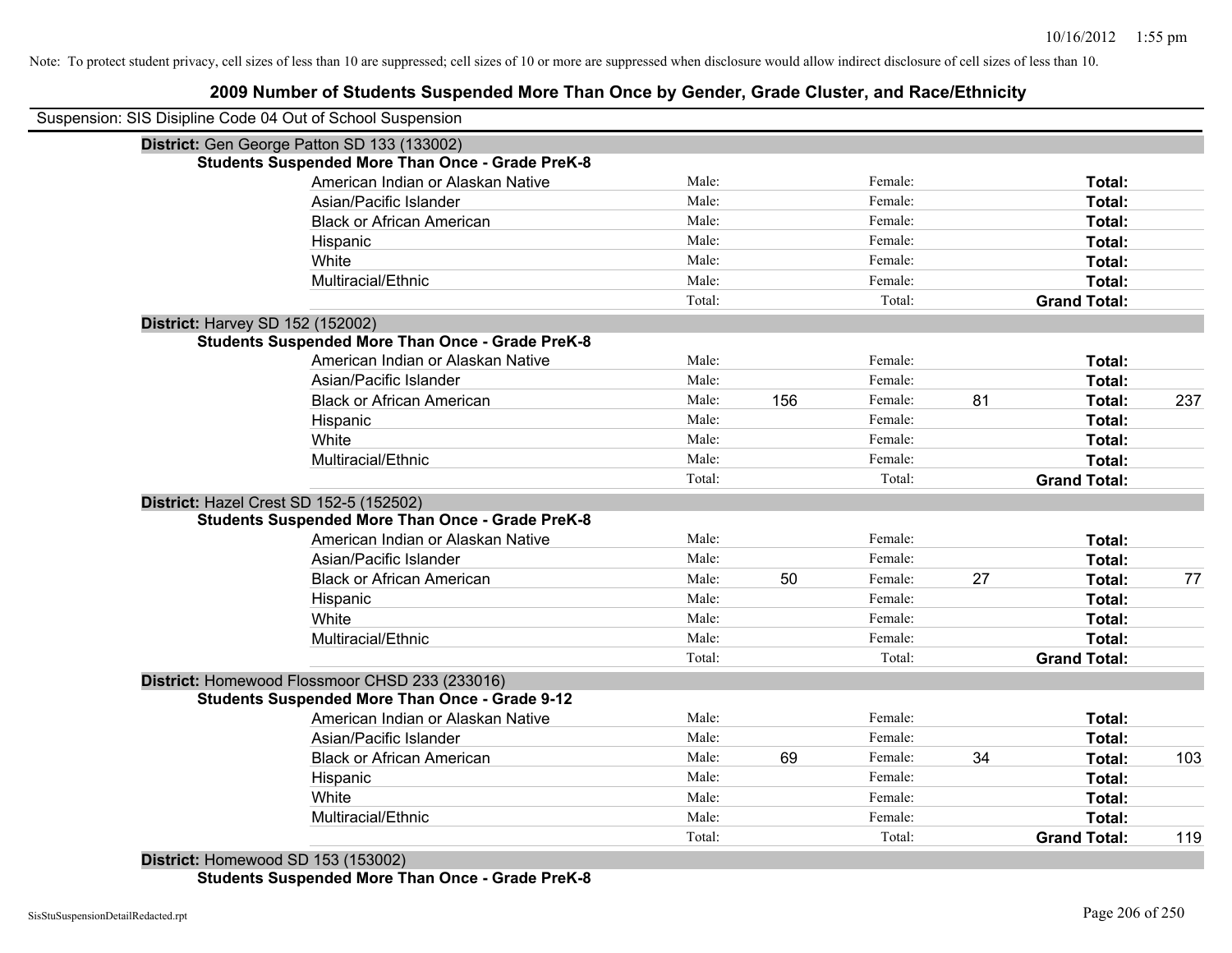| 2009 Number of Students Suspended More Than Once by Gender, Grade Cluster, and Race/Ethnicity |        |    |         |    |                     |     |
|-----------------------------------------------------------------------------------------------|--------|----|---------|----|---------------------|-----|
| Suspension: SIS Disipline Code 04 Out of School Suspension                                    |        |    |         |    |                     |     |
| American Indian or Alaskan Native                                                             | Male:  |    | Female: |    | Total:              |     |
| Asian/Pacific Islander                                                                        | Male:  |    | Female: |    | Total:              |     |
| <b>Black or African American</b>                                                              | Male:  |    | Female: |    | Total:              | 11  |
| Hispanic                                                                                      | Male:  |    | Female: |    | Total:              |     |
| White                                                                                         | Male:  |    | Female: |    | Total:              |     |
| Multiracial/Ethnic                                                                            | Male:  |    | Female: |    | Total:              |     |
|                                                                                               | Total: |    | Total:  |    | <b>Grand Total:</b> |     |
| District: Hoover-Schrum Memorial SD 157 (157002)                                              |        |    |         |    |                     |     |
| <b>Students Suspended More Than Once - Grade PreK-8</b>                                       |        |    |         |    |                     |     |
| American Indian or Alaskan Native                                                             | Male:  |    | Female: |    | Total:              |     |
| Asian/Pacific Islander                                                                        | Male:  |    | Female: |    | Total:              |     |
| <b>Black or African American</b>                                                              | Male:  | 87 | Female: | 33 | Total:              | 120 |
| Hispanic                                                                                      | Male:  |    | Female: |    | Total:              | 10  |
| White                                                                                         | Male:  |    | Female: |    | Total:              |     |
| Multiracial/Ethnic                                                                            | Male:  |    | Female: |    | Total:              |     |
|                                                                                               | Total: |    | Total:  |    | <b>Grand Total:</b> |     |
| District: Indian Springs SD 109 (109002)                                                      |        |    |         |    |                     |     |
| <b>Students Suspended More Than Once - Grade PreK-8</b>                                       |        |    |         |    |                     |     |
| American Indian or Alaskan Native                                                             | Male:  |    | Female: |    | <b>Total:</b>       |     |
| Asian/Pacific Islander                                                                        | Male:  |    | Female: |    | Total:              |     |
| <b>Black or African American</b>                                                              | Male:  |    | Female: |    | Total:              | 13  |
| Hispanic                                                                                      | Male:  |    | Female: |    | Total:              |     |
| White                                                                                         | Male:  |    | Female: |    | Total:              |     |
| Multiracial/Ethnic                                                                            | Male:  |    | Female: |    | Total:              |     |
|                                                                                               | Total: |    | Total:  |    | <b>Grand Total:</b> |     |
| District: Kirby SD 140 (140002)                                                               |        |    |         |    |                     |     |
| <b>Students Suspended More Than Once - Grade PreK-8</b>                                       |        |    |         |    |                     |     |
| American Indian or Alaskan Native                                                             | Male:  |    | Female: |    | Total:              |     |
| Asian/Pacific Islander                                                                        | Male:  |    | Female: |    | Total:              |     |
| <b>Black or African American</b>                                                              | Male:  |    | Female: |    | Total:              |     |
| Hispanic                                                                                      | Male:  |    | Female: |    | Total:              |     |
| White                                                                                         | Male:  |    | Female: |    | Total:              |     |
| Multiracial/Ethnic                                                                            | Male:  |    | Female: |    | Total:              |     |
|                                                                                               | Total: |    | Total:  |    | <b>Grand Total:</b> |     |
| District: Lemont Twp HSD 210 (210017)                                                         |        |    |         |    |                     |     |
| <b>Students Suspended More Than Once - Grade 9-12</b>                                         |        |    |         |    |                     |     |
| American Indian or Alaskan Native                                                             | Male:  |    | Female: |    | Total:              |     |
| Asian/Pacific Islander                                                                        | Male:  |    | Female: |    | Total:              |     |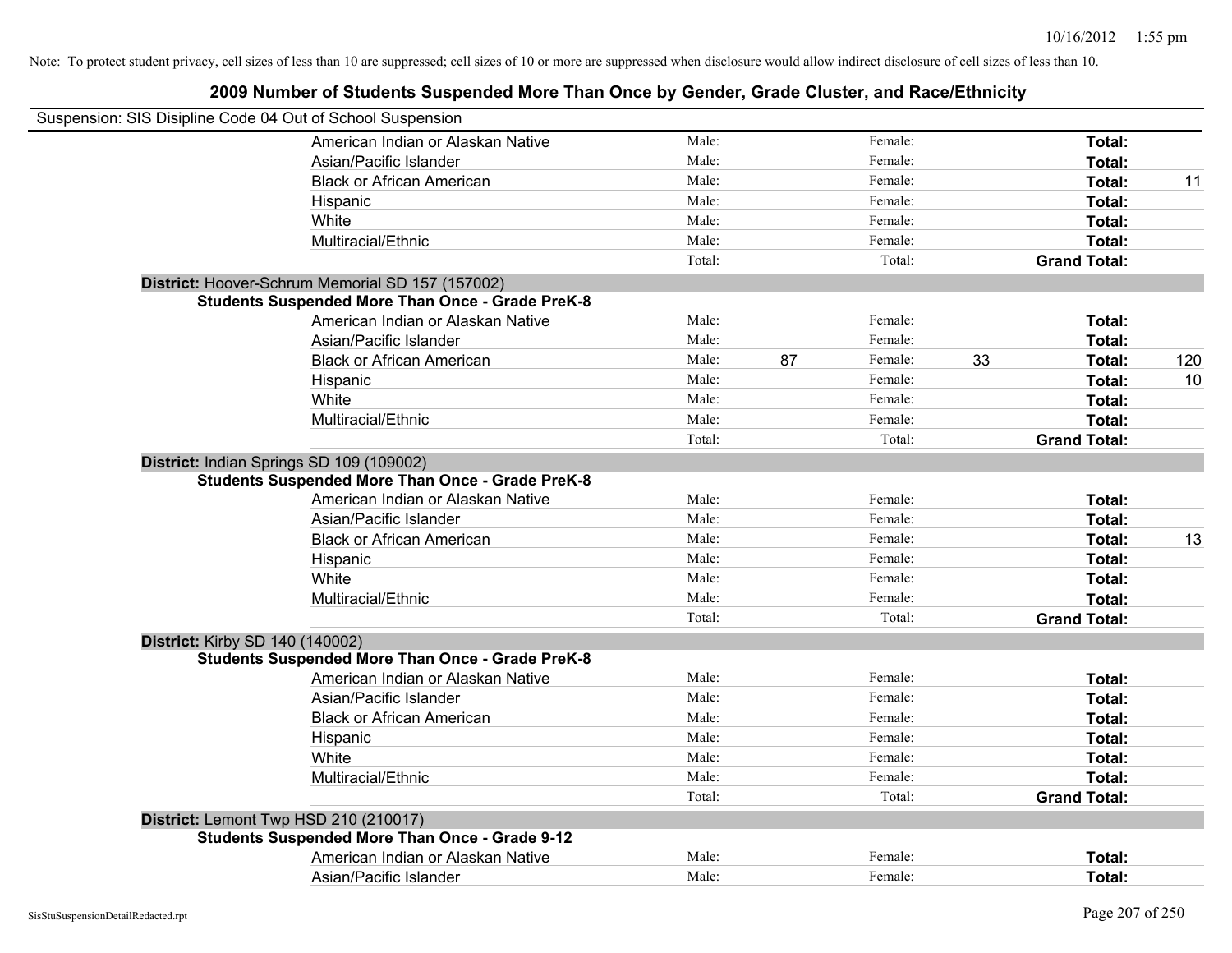| Suspension: SIS Disipline Code 04 Out of School Suspension |        |    |         |    |                     |     |
|------------------------------------------------------------|--------|----|---------|----|---------------------|-----|
| <b>Black or African American</b>                           | Male:  |    | Female: |    | Total:              |     |
| Hispanic                                                   | Male:  |    | Female: |    | Total:              |     |
| White                                                      | Male:  | 34 | Female: | 10 | Total:              | 44  |
| Multiracial/Ethnic                                         | Male:  |    | Female: |    | Total:              |     |
|                                                            | Total: |    | Total:  |    | <b>Grand Total:</b> | 56  |
| District: Lemont-Bromberek CSD 113A (113A02)               |        |    |         |    |                     |     |
| <b>Students Suspended More Than Once - Grade PreK-8</b>    |        |    |         |    |                     |     |
| American Indian or Alaskan Native                          | Male:  |    | Female: |    | Total:              |     |
| Asian/Pacific Islander                                     | Male:  |    | Female: |    | Total:              |     |
| <b>Black or African American</b>                           | Male:  |    | Female: |    | Total:              |     |
| Hispanic                                                   | Male:  |    | Female: |    | Total:              |     |
| White                                                      | Male:  |    | Female: |    | Total:              | 24  |
| Multiracial/Ethnic                                         | Male:  |    | Female: |    | Total:              |     |
|                                                            | Total: |    | Total:  |    | <b>Grand Total:</b> |     |
| District: Lincoln ESD 156 (156002)                         |        |    |         |    |                     |     |
| <b>Students Suspended More Than Once - Grade PreK-8</b>    |        |    |         |    |                     |     |
| American Indian or Alaskan Native                          | Male:  |    | Female: |    | Total:              |     |
| Asian/Pacific Islander                                     | Male:  |    | Female: |    | Total:              |     |
| <b>Black or African American</b>                           | Male:  |    | Female: |    | Total:              | 10  |
| Hispanic                                                   | Male:  |    | Female: |    | Total:              |     |
| White                                                      | Male:  |    | Female: |    | Total:              |     |
| Multiracial/Ethnic                                         | Male:  |    | Female: |    | Total:              |     |
|                                                            | Total: |    | Total:  |    | <b>Grand Total:</b> |     |
| District: Matteson ESD 162 (162002)                        |        |    |         |    |                     |     |
| <b>Students Suspended More Than Once - Grade PreK-8</b>    |        |    |         |    |                     |     |
| American Indian or Alaskan Native                          | Male:  |    | Female: |    | Total:              |     |
| Asian/Pacific Islander                                     | Male:  |    | Female: |    | Total:              |     |
| <b>Black or African American</b>                           | Male:  | 94 | Female: | 28 | Total:              | 122 |
| Hispanic                                                   | Male:  |    | Female: |    | Total:              |     |
| White                                                      | Male:  |    | Female: |    | Total:              |     |
| Multiracial/Ethnic                                         | Male:  |    | Female: |    | Total:              |     |
|                                                            | Total: |    | Total:  |    | <b>Grand Total:</b> |     |
| District: Midlothian SD 143 (143002)                       |        |    |         |    |                     |     |
| <b>Students Suspended More Than Once - Grade PreK-8</b>    |        |    |         |    |                     |     |
| American Indian or Alaskan Native                          | Male:  |    | Female: |    | Total:              |     |
| Asian/Pacific Islander                                     | Male:  |    | Female: |    | Total:              |     |
| <b>Black or African American</b>                           | Male:  |    | Female: |    | Total:              | 13  |
| Hispanic                                                   | Male:  |    | Female: |    | Total:              |     |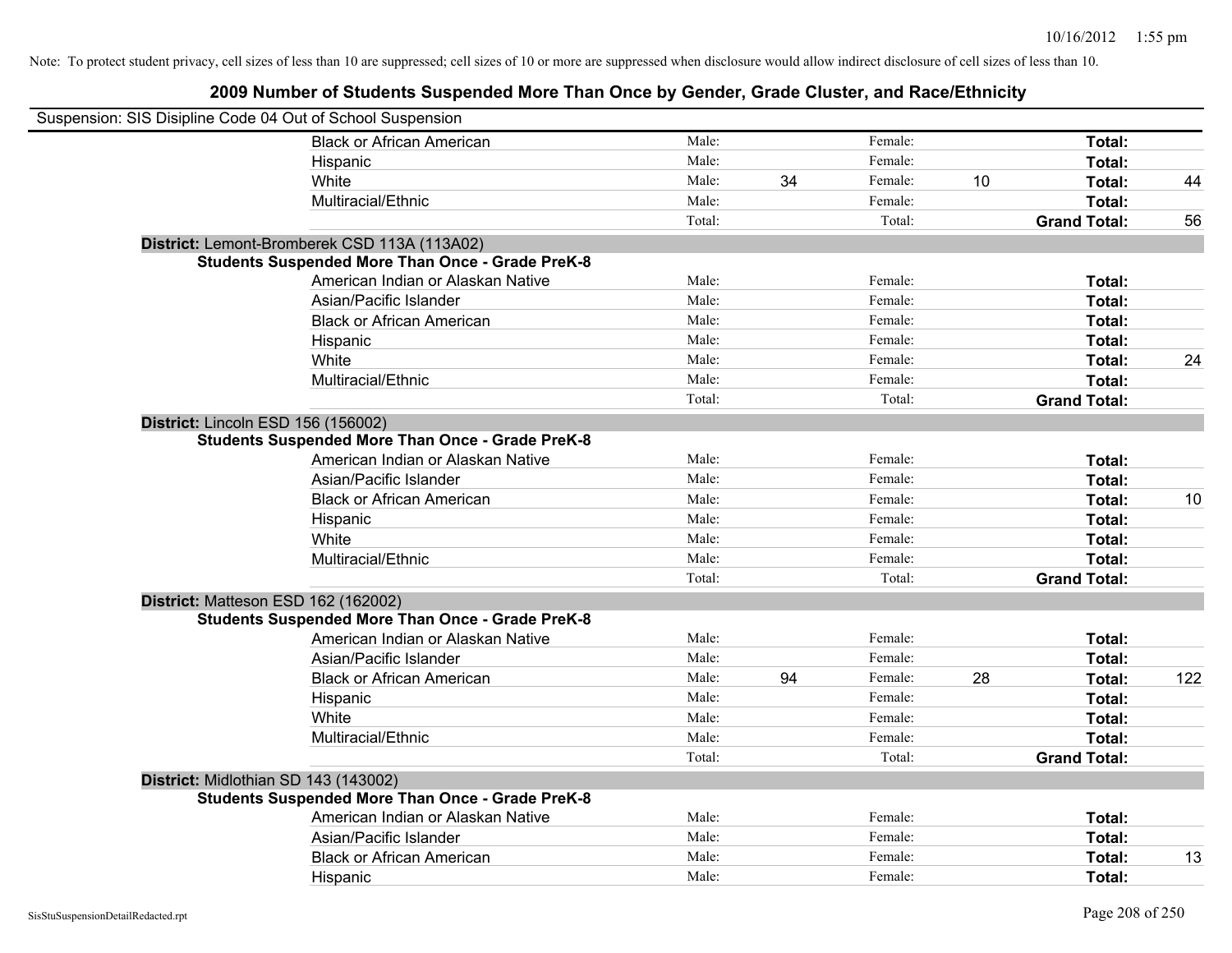| Suspension: SIS Disipline Code 04 Out of School Suspension |                                                         |        |    |         |    |                     |     |
|------------------------------------------------------------|---------------------------------------------------------|--------|----|---------|----|---------------------|-----|
|                                                            | <b>White</b>                                            | Male:  |    | Female: |    | Total:              |     |
|                                                            | Multiracial/Ethnic                                      | Male:  |    | Female: |    | Total:              |     |
|                                                            |                                                         | Total: |    | Total:  |    | <b>Grand Total:</b> | 23  |
|                                                            | District: North Palos SD 117 (117002)                   |        |    |         |    |                     |     |
|                                                            | <b>Students Suspended More Than Once - Grade PreK-8</b> |        |    |         |    |                     |     |
|                                                            | American Indian or Alaskan Native                       | Male:  |    | Female: |    | Total:              |     |
|                                                            | Asian/Pacific Islander                                  | Male:  |    | Female: |    | Total:              |     |
|                                                            | <b>Black or African American</b>                        | Male:  |    | Female: |    | Total:              |     |
|                                                            | Hispanic                                                | Male:  |    | Female: |    | Total:              |     |
|                                                            | White                                                   | Male:  |    | Female: |    | Total:              |     |
|                                                            | Multiracial/Ethnic                                      | Male:  |    | Female: |    | Total:              |     |
|                                                            |                                                         | Total: |    | Total:  |    | <b>Grand Total:</b> | 17  |
|                                                            | District: Oak Lawn CHSD 229 (229016)                    |        |    |         |    |                     |     |
|                                                            | <b>Students Suspended More Than Once - Grade 9-12</b>   |        |    |         |    |                     |     |
|                                                            | American Indian or Alaskan Native                       | Male:  |    | Female: |    | Total:              |     |
|                                                            | Asian/Pacific Islander                                  | Male:  |    | Female: |    | Total:              |     |
|                                                            | <b>Black or African American</b>                        | Male:  |    | Female: |    | Total:              |     |
|                                                            | Hispanic                                                | Male:  | 36 | Female: | 16 | Total:              | 52  |
|                                                            | White                                                   | Male:  | 85 | Female: | 35 | Total:              | 120 |
|                                                            | Multiracial/Ethnic                                      | Male:  |    | Female: |    | Total:              |     |
|                                                            |                                                         | Total: |    | Total:  |    | <b>Grand Total:</b> |     |
|                                                            | District: Oak Lawn-Hometown SD 123 (123002)             |        |    |         |    |                     |     |
|                                                            | <b>Students Suspended More Than Once - Grade PreK-8</b> |        |    |         |    |                     |     |
|                                                            | American Indian or Alaskan Native                       | Male:  |    | Female: |    | Total:              |     |
|                                                            | Asian/Pacific Islander                                  | Male:  |    | Female: |    | Total:              |     |
|                                                            | <b>Black or African American</b>                        | Male:  |    | Female: |    | Total:              |     |
|                                                            | Hispanic                                                | Male:  |    | Female: |    | Total:              |     |
|                                                            | White                                                   | Male:  |    | Female: |    | Total:              |     |
|                                                            | Multiracial/Ethnic                                      | Male:  |    | Female: |    | Total:              |     |
|                                                            |                                                         | Total: |    | Total:  |    | <b>Grand Total:</b> |     |
| <b>District: Orland SD 135 (135002)</b>                    |                                                         |        |    |         |    |                     |     |
|                                                            | <b>Students Suspended More Than Once - Grade PreK-8</b> |        |    |         |    |                     |     |
|                                                            | American Indian or Alaskan Native                       | Male:  |    | Female: |    | Total:              |     |
|                                                            | Asian/Pacific Islander                                  | Male:  |    | Female: |    | Total:              |     |
|                                                            | <b>Black or African American</b>                        | Male:  |    | Female: |    | Total:              |     |
|                                                            | Hispanic                                                | Male:  |    | Female: |    | Total:              |     |
|                                                            | White                                                   | Male:  |    | Female: |    | Total:              | 16  |
|                                                            | Multiracial/Ethnic                                      | Male:  |    | Female: |    | Total:              |     |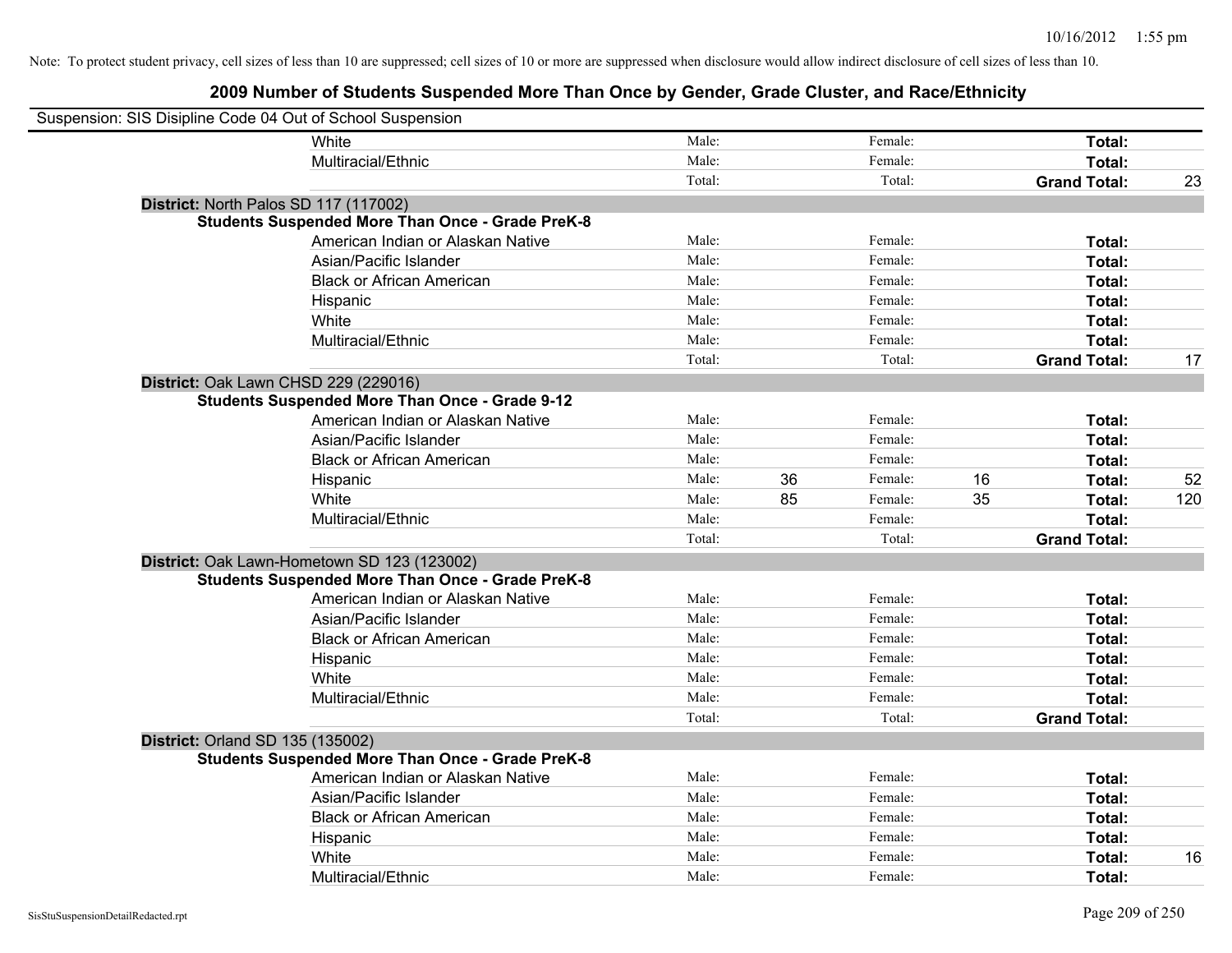| Suspension: SIS Disipline Code 04 Out of School Suspension |        |    |         |    |                     |    |
|------------------------------------------------------------|--------|----|---------|----|---------------------|----|
|                                                            | Total: |    | Total:  |    | <b>Grand Total:</b> | 27 |
| District: Palos CCSD 118 (118004)                          |        |    |         |    |                     |    |
| <b>Students Suspended More Than Once - Grade PreK-8</b>    |        |    |         |    |                     |    |
| American Indian or Alaskan Native                          | Male:  |    | Female: |    | Total:              |    |
| Asian/Pacific Islander                                     | Male:  |    | Female: |    | Total:              |    |
| <b>Black or African American</b>                           | Male:  |    | Female: |    | Total:              |    |
| Hispanic                                                   | Male:  |    | Female: |    | Total:              |    |
| White                                                      | Male:  |    | Female: |    | Total:              |    |
| Multiracial/Ethnic                                         | Male:  |    | Female: |    | Total:              |    |
|                                                            | Total: |    | Total:  |    | <b>Grand Total:</b> |    |
| District: Palos Heights SD 128 (128002)                    |        |    |         |    |                     |    |
| <b>Students Suspended More Than Once - Grade PreK-8</b>    |        |    |         |    |                     |    |
| American Indian or Alaskan Native                          | Male:  |    | Female: |    | Total:              |    |
| Asian/Pacific Islander                                     | Male:  |    | Female: |    | Total:              |    |
| <b>Black or African American</b>                           | Male:  |    | Female: |    | Total:              |    |
| Hispanic                                                   | Male:  |    | Female: |    | Total:              |    |
| White                                                      | Male:  |    | Female: |    | Total:              |    |
| Multiracial/Ethnic                                         | Male:  |    | Female: |    | Total:              |    |
|                                                            | Total: |    | Total:  |    | <b>Grand Total:</b> |    |
| District: Park Forest SD 163 (163002)                      |        |    |         |    |                     |    |
| <b>Students Suspended More Than Once - Grade PreK-8</b>    |        |    |         |    |                     |    |
| American Indian or Alaskan Native                          | Male:  |    | Female: |    | Total:              |    |
| Asian/Pacific Islander                                     | Male:  |    | Female: |    | Total:              |    |
| <b>Black or African American</b>                           | Male:  | 61 | Female: | 15 | Total:              | 76 |
| Hispanic                                                   | Male:  |    | Female: |    | Total:              |    |
| White                                                      | Male:  |    | Female: |    | Total:              |    |
| Multiracial/Ethnic                                         | Male:  |    | Female: |    | <b>Total:</b>       |    |
|                                                            | Total: |    | Total:  |    | <b>Grand Total:</b> |    |
| District: Posen-Robbins ESD 143-5 (143502)                 |        |    |         |    |                     |    |
| <b>Students Suspended More Than Once - Grade PreK-8</b>    |        |    |         |    |                     |    |
| American Indian or Alaskan Native                          | Male:  |    | Female: |    | Total:              |    |
| Asian/Pacific Islander                                     | Male:  |    | Female: |    | Total:              |    |
| <b>Black or African American</b>                           | Male:  |    | Female: |    | Total:              | 24 |
| Hispanic                                                   | Male:  |    | Female: |    | Total:              |    |
| White                                                      | Male:  |    | Female: |    | Total:              |    |
| Multiracial/Ethnic                                         | Male:  |    | Female: |    | Total:              |    |
|                                                            | Total: |    | Total:  |    | <b>Grand Total:</b> | 35 |
|                                                            |        |    |         |    |                     |    |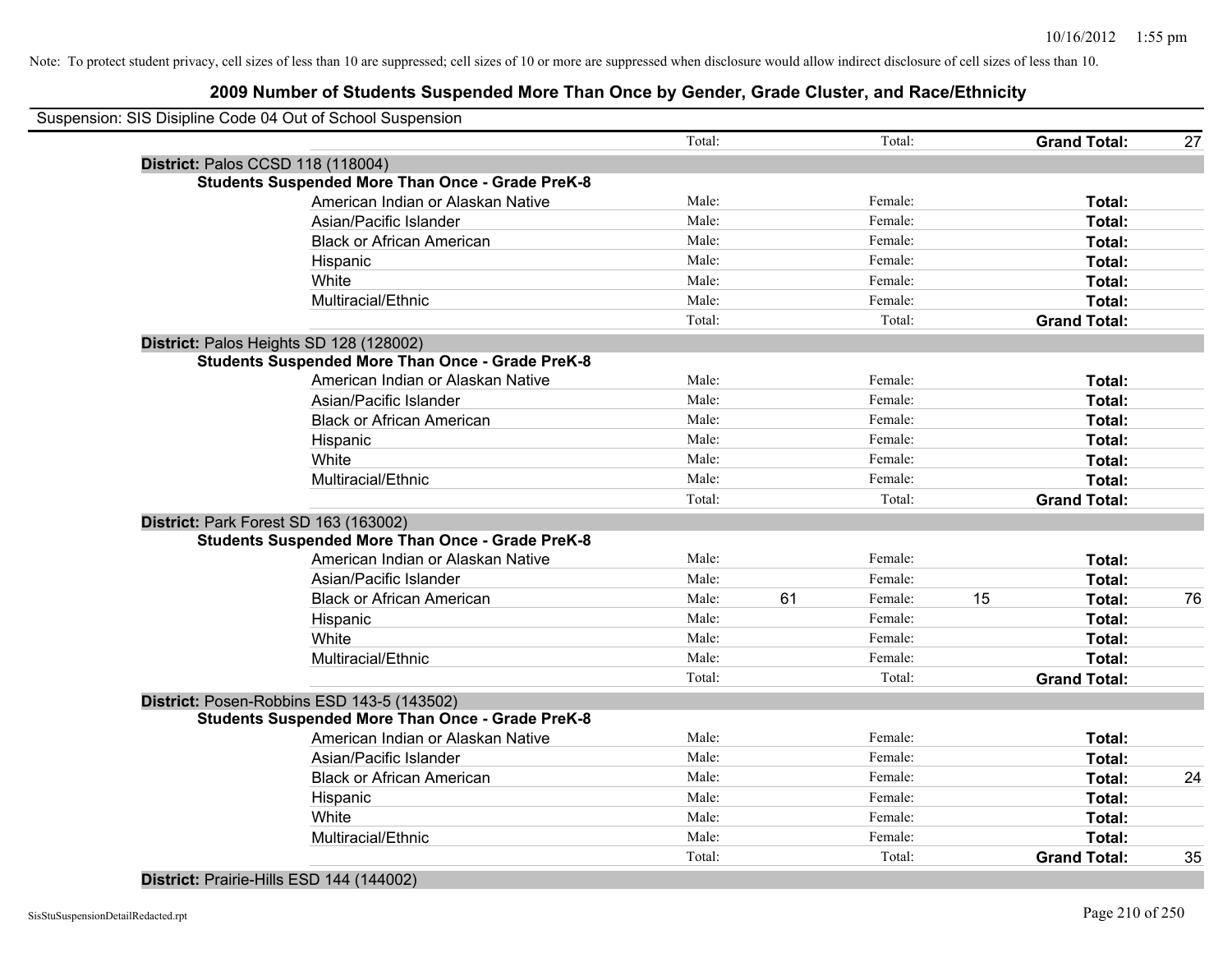| Note: To protect student privacy, cell sizes of less than 10 are suppressed; cell sizes of 10 or more are suppressed when disclosure would allow indirect disclosure of cell sizes of less than 10. |        |     |         |    |                     |     |
|-----------------------------------------------------------------------------------------------------------------------------------------------------------------------------------------------------|--------|-----|---------|----|---------------------|-----|
| 2009 Number of Students Suspended More Than Once by Gender, Grade Cluster, and Race/Ethnicity                                                                                                       |        |     |         |    |                     |     |
| Suspension: SIS Disipline Code 04 Out of School Suspension                                                                                                                                          |        |     |         |    |                     |     |
| <b>Students Suspended More Than Once - Grade PreK-8</b>                                                                                                                                             |        |     |         |    |                     |     |
| American Indian or Alaskan Native                                                                                                                                                                   | Male:  |     | Female: |    | Total:              |     |
| Asian/Pacific Islander                                                                                                                                                                              | Male:  |     | Female: |    | Total:              |     |
| <b>Black or African American</b>                                                                                                                                                                    | Male:  | 76  | Female: | 28 | Total:              | 104 |
| Hispanic                                                                                                                                                                                            | Male:  |     | Female: |    | Total:              |     |
| White                                                                                                                                                                                               | Male:  |     | Female: |    | Total:              |     |
| Multiracial/Ethnic                                                                                                                                                                                  | Male:  |     | Female: |    | Total:              |     |
|                                                                                                                                                                                                     | Total: |     | Total:  |    | <b>Grand Total:</b> |     |
| District: Reavis Twp HSD 220 (220017)                                                                                                                                                               |        |     |         |    |                     |     |
| <b>Students Suspended More Than Once - Grade 9-12</b>                                                                                                                                               |        |     |         |    |                     |     |
| American Indian or Alaskan Native                                                                                                                                                                   | Male:  |     | Female: |    | Total:              |     |
| Asian/Pacific Islander                                                                                                                                                                              | Male:  |     | Female: |    | Total:              |     |
| <b>Black or African American</b>                                                                                                                                                                    | Male:  |     | Female: |    | Total:              |     |
| Hispanic                                                                                                                                                                                            | Male:  | 32  | Female: | 11 | Total:              | 43  |
| White                                                                                                                                                                                               | Male:  | 49  | Female: | 13 | Total:              | 62  |
| Multiracial/Ethnic                                                                                                                                                                                  | Male:  |     | Female: |    | Total:              |     |
|                                                                                                                                                                                                     | Total: |     | Total:  |    | <b>Grand Total:</b> |     |
| <b>District: Rich Twp HSD 227 (227017)</b>                                                                                                                                                          |        |     |         |    |                     |     |
| <b>Students Suspended More Than Once - Grade 9-12</b>                                                                                                                                               |        |     |         |    |                     |     |
| American Indian or Alaskan Native                                                                                                                                                                   | Male:  |     | Female: |    | Total:              |     |
| Asian/Pacific Islander                                                                                                                                                                              | Male:  |     | Female: |    | Total:              |     |
| <b>Black or African American</b>                                                                                                                                                                    | Male:  | 161 | Female: | 79 | Total:              | 240 |
| Hispanic                                                                                                                                                                                            | Male:  |     | Female: |    | Total:              |     |
| White                                                                                                                                                                                               | Male:  |     | Female: |    | Total:              |     |
| Multiracial/Ethnic                                                                                                                                                                                  | Male:  |     | Female: |    | Total:              |     |

American Indian or Alaskan Native **Male:** Male: Female: Female: **Fotal:** Total: Asian/Pacific Islander **Figure 10** and the Male: Female: Female: **Figure 10 and Total:** Figure 10 and Total: Black or African American **Figure 1.1 and Total:** Male: Female: Female: **Total:** Total: Hispanic **Total:** Male: Female: **Total:** Female: **Total:** Total: White **Total:** Male: Female: **Total:** Total: **Total:** Female: **Total:** Total: Multiracial/Ethnic **Total:** Male: Female: **Total:** Female: **Total:** Female: **Total:** Female: **Total:** Female: **Total:** Female: **Total:** Female: **Total:** Female: **Total:** Female: **Total:** Female: **Total: Total: Total:**

**District:** Sandridge SD 172 (172002) **Students Suspended More Than Once - Grade PreK-8** American Indian or Alaskan Native **Male:** Male: Female: Female: **Total:** Total:

**Students Suspended More Than Once - Grade PreK-8**

**District:** Ridgeland SD 122 (122002)

Total: Total: **Grand Total:** 256

Total: Total: Total: Total: **Grand Total:** 10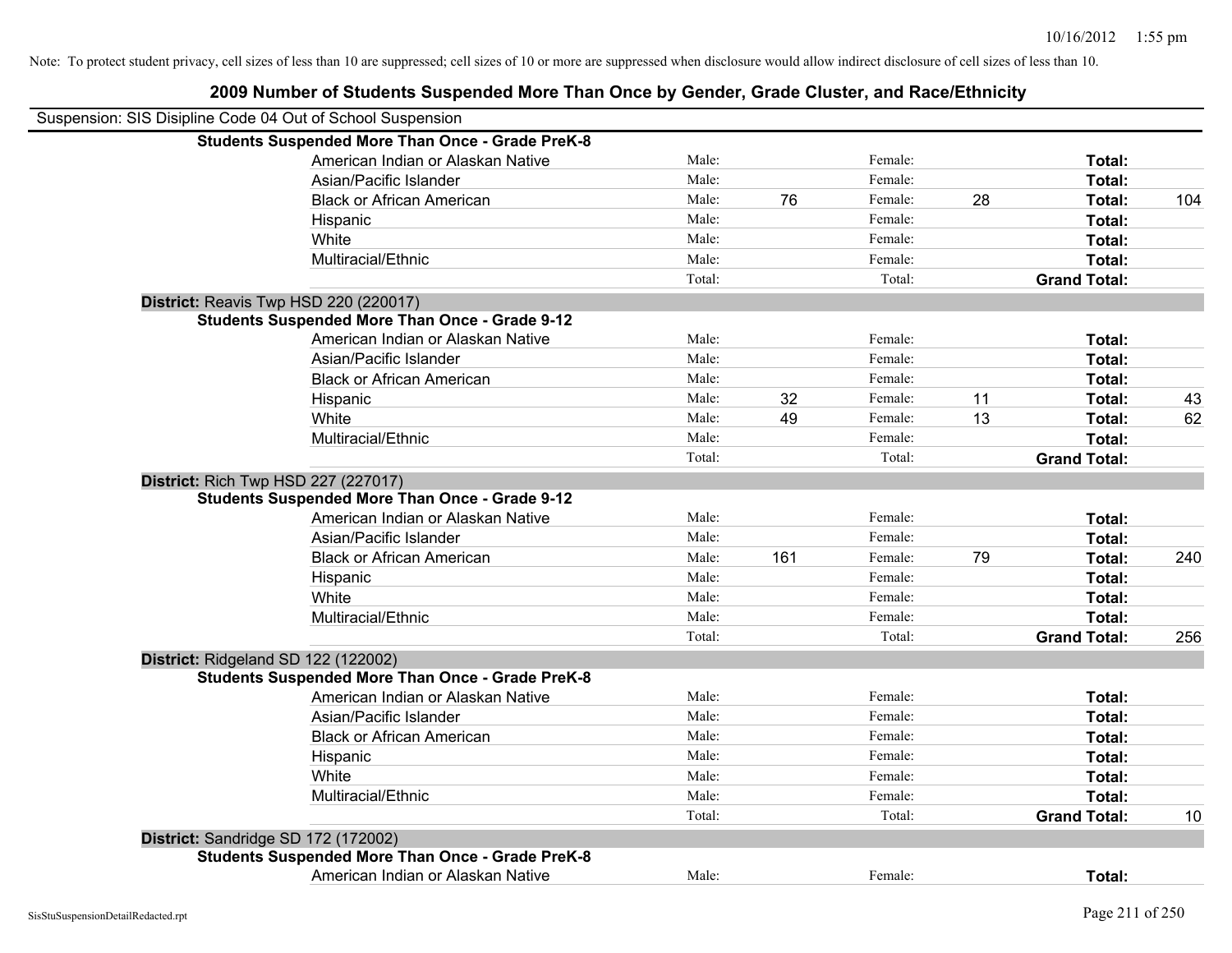| Suspension: SIS Disipline Code 04 Out of School Suspension |                                                         |        |    |         |    |                     |    |
|------------------------------------------------------------|---------------------------------------------------------|--------|----|---------|----|---------------------|----|
|                                                            | Asian/Pacific Islander                                  | Male:  |    | Female: |    | Total:              |    |
|                                                            | <b>Black or African American</b>                        | Male:  |    | Female: |    | Total:              | 10 |
|                                                            | Hispanic                                                | Male:  |    | Female: |    | Total:              |    |
|                                                            | White                                                   | Male:  |    | Female: |    | Total:              |    |
|                                                            | Multiracial/Ethnic                                      | Male:  |    | Female: |    | Total:              |    |
|                                                            |                                                         | Total: |    | Total:  |    | <b>Grand Total:</b> | 20 |
| District: South Holland SD 150 (150002)                    |                                                         |        |    |         |    |                     |    |
|                                                            | <b>Students Suspended More Than Once - Grade PreK-8</b> |        |    |         |    |                     |    |
|                                                            | American Indian or Alaskan Native                       | Male:  |    | Female: |    | Total:              |    |
|                                                            | Asian/Pacific Islander                                  | Male:  |    | Female: |    | Total:              |    |
|                                                            | <b>Black or African American</b>                        | Male:  |    | Female: |    | Total:              | 13 |
|                                                            | Hispanic                                                | Male:  |    | Female: |    | Total:              |    |
|                                                            | White                                                   | Male:  |    | Female: |    | Total:              |    |
|                                                            | Multiracial/Ethnic                                      | Male:  |    | Female: |    | Total:              |    |
|                                                            |                                                         | Total: |    | Total:  |    | <b>Grand Total:</b> |    |
| District: South Holland SD 151 (151002)                    | <b>Students Suspended More Than Once - Grade PreK-8</b> |        |    |         |    |                     |    |
|                                                            | American Indian or Alaskan Native                       | Male:  |    | Female: |    | Total:              |    |
|                                                            | Asian/Pacific Islander                                  | Male:  |    | Female: |    | Total:              |    |
|                                                            | <b>Black or African American</b>                        | Male:  | 38 | Female: | 20 | Total:              | 58 |
|                                                            | Hispanic                                                | Male:  |    | Female: |    | Total:              |    |
|                                                            | White                                                   | Male:  |    | Female: |    | Total:              |    |
|                                                            | Multiracial/Ethnic                                      | Male:  |    | Female: |    | Total:              |    |
|                                                            |                                                         | Total: |    | Total:  |    | <b>Grand Total:</b> |    |
|                                                            | District: Southwest Cook Coop Spec Ed (142061)          |        |    |         |    |                     |    |
|                                                            | <b>Students Suspended More Than Once - Grade PreK-8</b> |        |    |         |    |                     |    |
|                                                            | American Indian or Alaskan Native                       | Male:  |    | Female: |    | Total:              |    |
|                                                            | Asian/Pacific Islander                                  | Male:  |    | Female: |    | Total:              |    |
|                                                            | <b>Black or African American</b>                        | Male:  |    | Female: |    | Total:              |    |
|                                                            | Hispanic                                                | Male:  |    | Female: |    | Total:              |    |
|                                                            | White                                                   | Male:  |    | Female: |    | Total:              |    |
|                                                            | Multiracial/Ethnic                                      | Male:  |    | Female: |    | Total:              |    |
|                                                            |                                                         | Total: |    | Total:  |    | <b>Grand Total:</b> |    |
|                                                            | <b>Students Suspended More Than Once - Grade 9-12</b>   |        |    |         |    |                     |    |
|                                                            | American Indian or Alaskan Native                       | Male:  |    | Female: |    | Total:              |    |
|                                                            | Asian/Pacific Islander                                  | Male:  |    | Female: |    | Total:              |    |
|                                                            | <b>Black or African American</b>                        | Male:  |    | Female: |    | Total:              |    |
|                                                            | Hispanic                                                | Male:  |    | Female: |    | Total:              |    |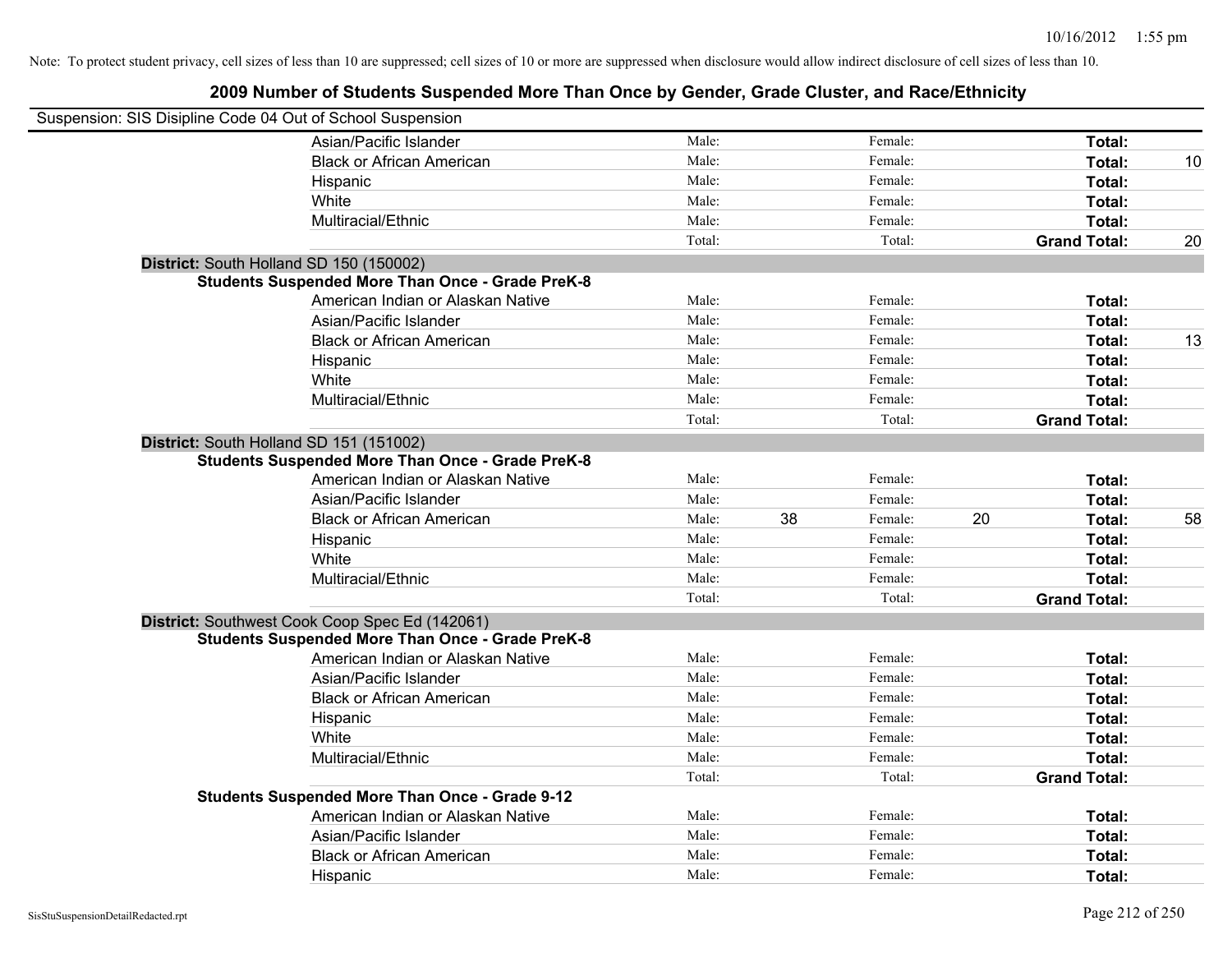| Suspension: SIS Disipline Code 04 Out of School Suspension |                                                         |        |     |         |     |                     |     |
|------------------------------------------------------------|---------------------------------------------------------|--------|-----|---------|-----|---------------------|-----|
|                                                            | White                                                   | Male:  |     | Female: |     | Total:              |     |
|                                                            | Multiracial/Ethnic                                      | Male:  |     | Female: |     | Total:              |     |
|                                                            |                                                         | Total: |     | Total:  |     | <b>Grand Total:</b> |     |
|                                                            | District: Speed SEJA #802 (802060)                      |        |     |         |     |                     |     |
|                                                            | <b>Students Suspended More Than Once - Grade PreK-8</b> |        |     |         |     |                     |     |
|                                                            | American Indian or Alaskan Native                       | Male:  |     | Female: |     | Total:              |     |
|                                                            | Asian/Pacific Islander                                  | Male:  |     | Female: |     | Total:              |     |
|                                                            | <b>Black or African American</b>                        | Male:  |     | Female: |     | Total:              |     |
|                                                            | Hispanic                                                | Male:  |     | Female: |     | Total:              |     |
|                                                            | White                                                   | Male:  |     | Female: |     | Total:              |     |
|                                                            | Multiracial/Ethnic                                      | Male:  |     | Female: |     | Total:              |     |
|                                                            |                                                         | Total: |     | Total:  |     | <b>Grand Total:</b> |     |
| <b>District: Steger SD 194 (194002)</b>                    |                                                         |        |     |         |     |                     |     |
|                                                            | <b>Students Suspended More Than Once - Grade PreK-8</b> |        |     |         |     |                     |     |
|                                                            | American Indian or Alaskan Native                       | Male:  |     | Female: |     | Total:              |     |
|                                                            | Asian/Pacific Islander                                  | Male:  |     | Female: |     | Total:              |     |
|                                                            | <b>Black or African American</b>                        | Male:  |     | Female: |     | Total:              | 16  |
|                                                            | Hispanic                                                | Male:  |     | Female: |     | Total:              |     |
|                                                            | White                                                   | Male:  |     | Female: |     | Total:              |     |
|                                                            | Multiracial/Ethnic                                      | Male:  |     | Female: |     | Total:              |     |
|                                                            |                                                         | Total: |     | Total:  |     | <b>Grand Total:</b> | 26  |
|                                                            | District: Summit SD 104 (104002)                        |        |     |         |     |                     |     |
|                                                            | <b>Students Suspended More Than Once - Grade PreK-8</b> |        |     |         |     |                     |     |
|                                                            | American Indian or Alaskan Native                       | Male:  |     | Female: |     | Total:              |     |
|                                                            | Asian/Pacific Islander                                  | Male:  |     | Female: |     | Total:              |     |
|                                                            | <b>Black or African American</b>                        | Male:  |     | Female: |     | Total:              |     |
|                                                            | Hispanic                                                | Male:  |     | Female: |     | Total:              | 13  |
|                                                            | White                                                   | Male:  |     | Female: |     | Total:              |     |
|                                                            | Multiracial/Ethnic                                      | Male:  |     | Female: |     | Total:              |     |
|                                                            |                                                         | Total: |     | Total:  |     | <b>Grand Total:</b> |     |
|                                                            | District: Thornton Fractional Twp HSD 215 (215017)      |        |     |         |     |                     |     |
|                                                            | <b>Students Suspended More Than Once - Grade 9-12</b>   |        |     |         |     |                     |     |
|                                                            | American Indian or Alaskan Native                       | Male:  |     | Female: |     | Total:              |     |
|                                                            | Asian/Pacific Islander                                  | Male:  |     | Female: |     | Total:              |     |
|                                                            | <b>Black or African American</b>                        | Male:  | 313 | Female: | 206 | Total:              | 519 |
|                                                            | Hispanic                                                | Male:  | 52  | Female: | 21  | Total:              | 73  |
|                                                            | White                                                   | Male:  | 29  | Female: | 14  | Total:              | 43  |
|                                                            | Multiracial/Ethnic                                      | Male:  |     | Female: |     | Total:              | 11  |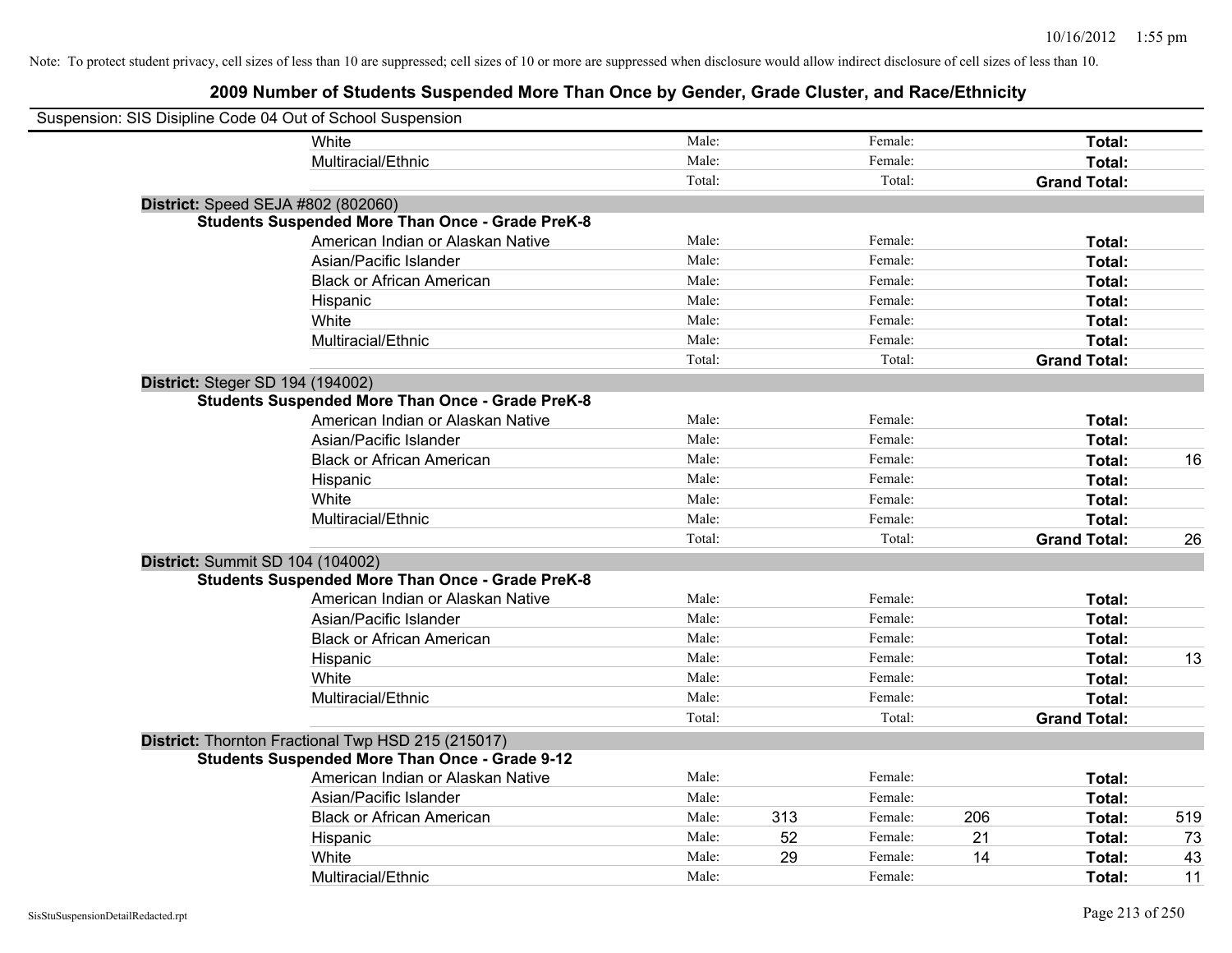| Suspension: SIS Disipline Code 04 Out of School Suspension |                                                         |        |       |         |     |                     |       |
|------------------------------------------------------------|---------------------------------------------------------|--------|-------|---------|-----|---------------------|-------|
|                                                            |                                                         | Total: |       | Total:  |     | <b>Grand Total:</b> |       |
| District: Thornton SD 154 (154002)                         |                                                         |        |       |         |     |                     |       |
|                                                            | <b>Students Suspended More Than Once - Grade PreK-8</b> |        |       |         |     |                     |       |
|                                                            | American Indian or Alaskan Native                       | Male:  |       | Female: |     | Total:              |       |
|                                                            | Asian/Pacific Islander                                  | Male:  |       | Female: |     | Total:              |       |
|                                                            | <b>Black or African American</b>                        | Male:  |       | Female: |     | Total:              |       |
|                                                            | Hispanic                                                | Male:  |       | Female: |     | Total:              |       |
|                                                            | White                                                   | Male:  |       | Female: |     | Total:              |       |
|                                                            | Multiracial/Ethnic                                      | Male:  |       | Female: |     | Total:              |       |
|                                                            |                                                         | Total: |       | Total:  |     | <b>Grand Total:</b> |       |
| District: Thornton Twp HSD 205 (205017)                    | <b>Students Suspended More Than Once - Grade 9-12</b>   |        |       |         |     |                     |       |
|                                                            | American Indian or Alaskan Native                       | Male:  |       | Female: |     | Total:              |       |
|                                                            | Asian/Pacific Islander                                  | Male:  |       | Female: |     | Total:              |       |
|                                                            | <b>Black or African American</b>                        | Male:  | 1,130 | Female: | 998 | Total:              | 2,128 |
|                                                            | Hispanic                                                | Male:  | 48    | Female: | 33  | Total:              | 81    |
|                                                            | White                                                   | Male:  |       | Female: |     | Total:              |       |
|                                                            | Multiracial/Ethnic                                      | Male:  |       | Female: |     | Total:              | 10    |
|                                                            |                                                         | Total: |       | Total:  |     | <b>Grand Total:</b> | 2,234 |
|                                                            | District: W Harvey-Dixmoor PSD 147 (147002)             |        |       |         |     |                     |       |
|                                                            | <b>Students Suspended More Than Once - Grade PreK-8</b> |        |       |         |     |                     |       |
|                                                            | American Indian or Alaskan Native                       | Male:  |       | Female: |     | Total:              |       |
|                                                            | Asian/Pacific Islander                                  | Male:  |       | Female: |     | Total:              |       |
|                                                            | <b>Black or African American</b>                        | Male:  | 52    | Female: | 25  | Total:              | 77    |
|                                                            | Hispanic                                                | Male:  |       | Female: |     | Total:              |       |
|                                                            | White                                                   | Male:  |       | Female: |     | Total:              |       |
|                                                            | Multiracial/Ethnic                                      | Male:  |       | Female: |     | Total:              |       |
|                                                            |                                                         | Total: |       | Total:  |     | <b>Grand Total:</b> |       |
| County: Non-Public School (000)                            |                                                         |        |       |         |     |                     |       |
|                                                            | District: Region 07 South Cook ISC 4 (000000)           |        |       |         |     |                     |       |
|                                                            | <b>Students Suspended More Than Once - Grade 9-12</b>   |        |       |         |     |                     |       |
|                                                            | American Indian or Alaskan Native                       | Male:  |       | Female: |     | Total:              |       |
|                                                            | Asian/Pacific Islander                                  | Male:  |       | Female: |     | Total:              |       |
|                                                            | <b>Black or African American</b>                        | Male:  |       | Female: |     | Total:              |       |
|                                                            | Hispanic                                                | Male:  |       | Female: |     | Total:              |       |
|                                                            | White                                                   | Male:  |       | Female: |     | Total:              |       |
|                                                            | Multiracial/Ethnic                                      | Male:  |       | Female: |     | Total:              |       |
|                                                            |                                                         | Total: |       | Total:  |     | <b>Grand Total:</b> |       |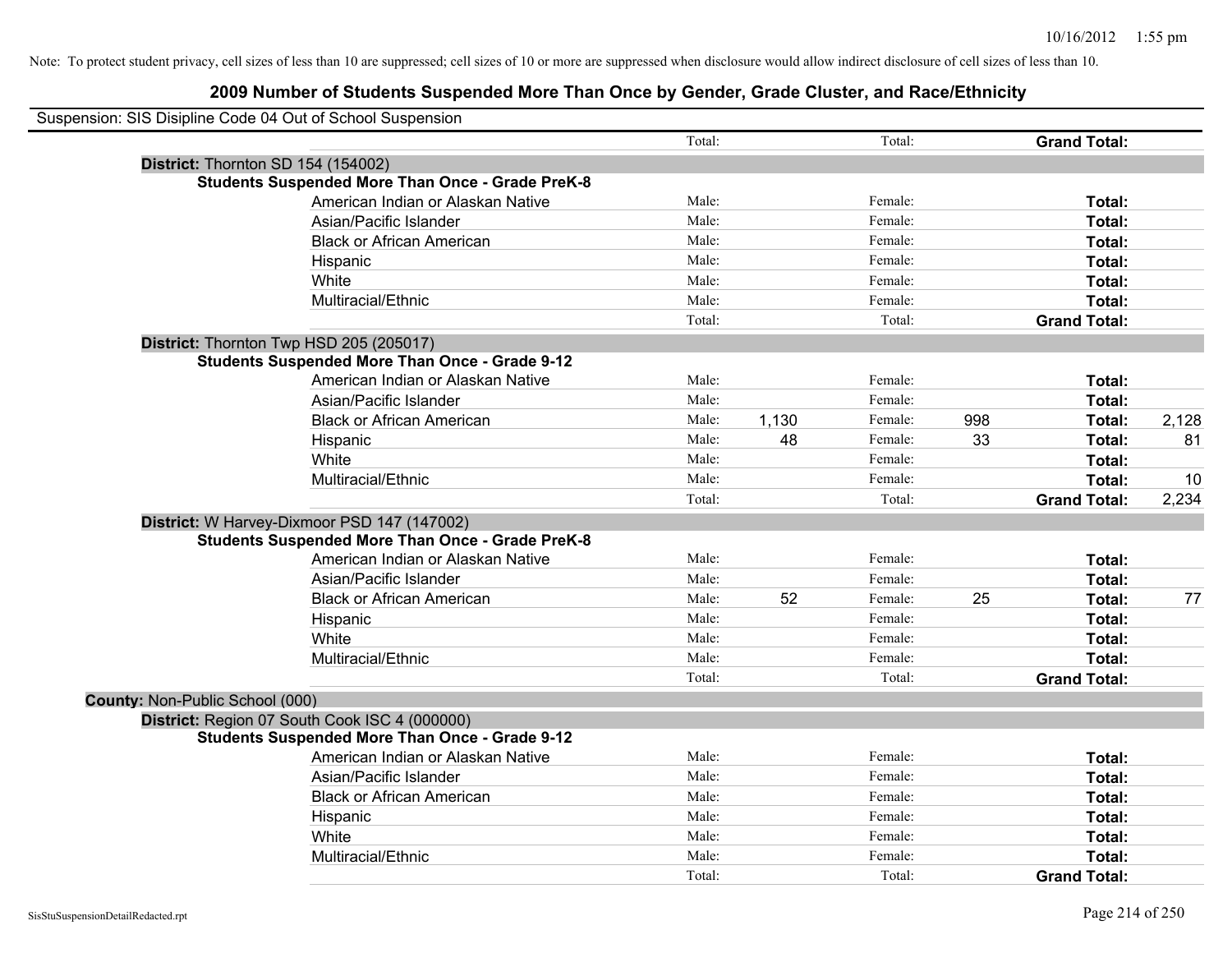# **2009 Number of Students Suspended More Than Once by Gender, Grade Cluster, and Race/Ethnicity**

Suspension: SIS Disipline Code 04 Out of School Suspension

| Region: Rock Island ROE (49) |                                                         |        |    |         |    |                     |    |
|------------------------------|---------------------------------------------------------|--------|----|---------|----|---------------------|----|
| County: Rock Island (081)    |                                                         |        |    |         |    |                     |    |
|                              | District: Black Hawk Area Sp Ed District (865060)       |        |    |         |    |                     |    |
|                              | <b>Students Suspended More Than Once - Grade 9-12</b>   |        |    |         |    |                     |    |
|                              | American Indian or Alaskan Native                       | Male:  |    | Female: |    | Total:              |    |
|                              | Asian/Pacific Islander                                  | Male:  |    | Female: |    | Total:              |    |
|                              | <b>Black or African American</b>                        | Male:  |    | Female: |    | Total:              |    |
|                              | Hispanic                                                | Male:  |    | Female: |    | Total:              |    |
|                              | White                                                   | Male:  |    | Female: |    | Total:              |    |
|                              | Multiracial/Ethnic                                      | Male:  |    | Female: |    | Total:              |    |
|                              |                                                         | Total: |    | Total:  |    | <b>Grand Total:</b> |    |
|                              | District: Carbon Cliff-Barstow SD 36 (036002)           |        |    |         |    |                     |    |
|                              | <b>Students Suspended More Than Once - Grade PreK-8</b> |        |    |         |    |                     |    |
|                              | American Indian or Alaskan Native                       | Male:  |    | Female: |    | Total:              |    |
|                              | Asian/Pacific Islander                                  | Male:  |    | Female: |    | Total:              |    |
|                              | <b>Black or African American</b>                        | Male:  |    | Female: |    | Total:              |    |
|                              | Hispanic                                                | Male:  |    | Female: |    | Total:              |    |
|                              | White                                                   | Male:  |    | Female: |    | Total:              |    |
|                              | Multiracial/Ethnic                                      | Male:  |    | Female: |    | Total:              |    |
|                              |                                                         | Total: |    | Total:  |    | <b>Grand Total:</b> |    |
|                              | District: East Moline SD 37 (037002)                    |        |    |         |    |                     |    |
|                              | <b>Students Suspended More Than Once - Grade PreK-8</b> |        |    |         |    |                     |    |
|                              | American Indian or Alaskan Native                       | Male:  |    | Female: |    | Total:              |    |
|                              | Asian/Pacific Islander                                  | Male:  |    | Female: |    | Total:              |    |
|                              | <b>Black or African American</b>                        | Male:  |    | Female: |    | Total:              | 16 |
|                              | Hispanic                                                | Male:  |    | Female: |    | Total:              |    |
|                              | White                                                   | Male:  |    | Female: |    | Total:              | 32 |
|                              | Multiracial/Ethnic                                      | Male:  |    | Female: |    | Total:              |    |
|                              |                                                         | Total: | 42 | Total:  | 22 | <b>Grand Total:</b> | 64 |
|                              | District: Moline USD 40 (040022)                        |        |    |         |    |                     |    |
|                              | <b>Students Suspended More Than Once - Grade PreK-8</b> |        |    |         |    |                     |    |
|                              | American Indian or Alaskan Native                       | Male:  |    | Female: |    | Total:              |    |
|                              | Asian/Pacific Islander                                  | Male:  |    | Female: |    | Total:              |    |
|                              | <b>Black or African American</b>                        | Male:  |    | Female: |    | Total:              | 13 |
|                              | Hispanic                                                | Male:  |    | Female: |    | Total:              |    |
|                              | White                                                   | Male:  |    | Female: |    | Total:              | 28 |
|                              | Multiracial/Ethnic                                      | Male:  |    | Female: |    | Total:              |    |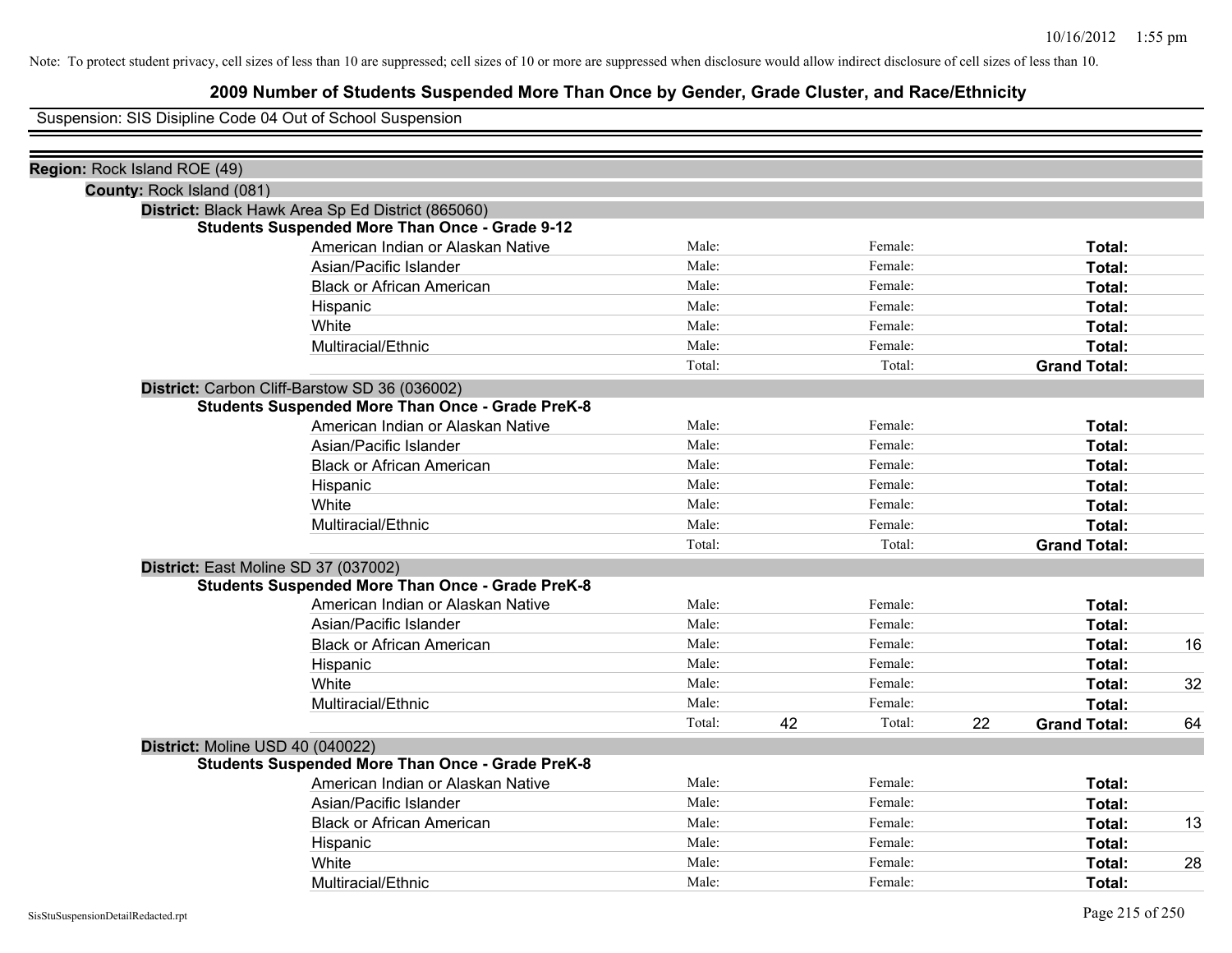|                                      | Suspension: SIS Disipline Code 04 Out of School Suspension |        |    |         |    |                     |    |
|--------------------------------------|------------------------------------------------------------|--------|----|---------|----|---------------------|----|
|                                      |                                                            | Total: |    | Total:  |    | <b>Grand Total:</b> | 53 |
|                                      | <b>Students Suspended More Than Once - Grade 9-12</b>      |        |    |         |    |                     |    |
|                                      | American Indian or Alaskan Native                          | Male:  |    | Female: |    | Total:              |    |
|                                      | Asian/Pacific Islander                                     | Male:  |    | Female: |    | Total:              |    |
|                                      | <b>Black or African American</b>                           | Male:  |    | Female: |    | Total:              | 10 |
|                                      | Hispanic                                                   | Male:  |    | Female: |    | Total:              | 22 |
|                                      | White                                                      | Male:  | 29 | Female: | 18 | Total:              | 47 |
|                                      | Multiracial/Ethnic                                         | Male:  |    | Female: |    | Total:              |    |
|                                      |                                                            | Total: |    | Total:  |    | <b>Grand Total:</b> |    |
| District: Non-Public School (5030)   |                                                            |        |    |         |    |                     |    |
|                                      | <b>Students Suspended More Than Once - Grade 9-12</b>      |        |    |         |    |                     |    |
|                                      | American Indian or Alaskan Native                          | Male:  |    | Female: |    | Total:              |    |
|                                      | Asian/Pacific Islander                                     | Male:  |    | Female: |    | Total:              |    |
|                                      | <b>Black or African American</b>                           | Male:  |    | Female: |    | Total:              |    |
|                                      | Hispanic                                                   | Male:  |    | Female: |    | Total:              |    |
|                                      | White                                                      | Male:  |    | Female: |    | Total:              |    |
|                                      | Multiracial/Ethnic                                         | Male:  |    | Female: |    | Total:              |    |
|                                      |                                                            | Total: |    | Total:  |    | <b>Grand Total:</b> |    |
|                                      | District: Riverdale CUSD 100 (100026)                      |        |    |         |    |                     |    |
|                                      | <b>Students Suspended More Than Once - Grade PreK-8</b>    |        |    |         |    |                     |    |
|                                      | American Indian or Alaskan Native                          | Male:  |    | Female: |    | Total:              |    |
|                                      | Asian/Pacific Islander                                     | Male:  |    | Female: |    | Total:              |    |
|                                      | <b>Black or African American</b>                           | Male:  |    | Female: |    | Total:              |    |
|                                      | Hispanic                                                   | Male:  |    | Female: |    | Total:              |    |
|                                      | White                                                      | Male:  |    | Female: |    | Total:              |    |
|                                      | Multiracial/Ethnic                                         | Male:  |    | Female: |    | Total:              |    |
|                                      |                                                            | Total: |    | Total:  |    | <b>Grand Total:</b> |    |
|                                      | <b>Students Suspended More Than Once - Grade 9-12</b>      |        |    |         |    |                     |    |
|                                      | American Indian or Alaskan Native                          | Male:  |    | Female: |    | Total:              |    |
|                                      | Asian/Pacific Islander                                     | Male:  |    | Female: |    | Total:              |    |
|                                      | <b>Black or African American</b>                           | Male:  |    | Female: |    | Total:              |    |
|                                      | Hispanic                                                   | Male:  |    | Female: |    | Total:              |    |
|                                      | White                                                      | Male:  |    | Female: |    | Total:              | 12 |
|                                      | Multiracial/Ethnic                                         | Male:  |    | Female: |    | Total:              |    |
|                                      |                                                            | Total: |    | Total:  |    | <b>Grand Total:</b> |    |
| District: Rock Island SD 41 (041025) |                                                            |        |    |         |    |                     |    |
|                                      | <b>Students Suspended More Than Once - Grade PreK-8</b>    |        |    |         |    |                     |    |
|                                      | American Indian or Alaskan Native                          | Male:  |    | Female: |    | Total:              |    |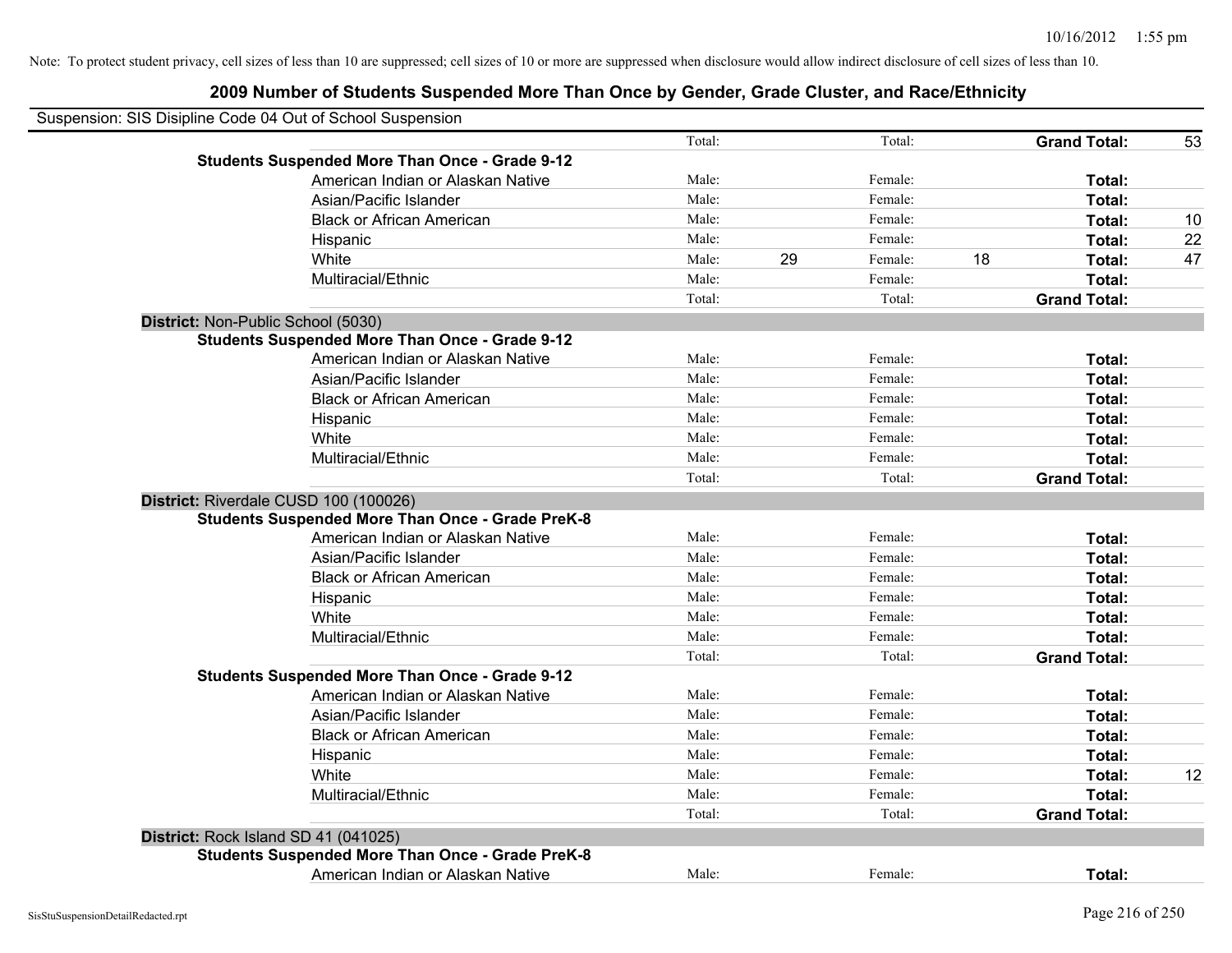| Suspension: SIS Disipline Code 04 Out of School Suspension |                                                         |        |     |         |    |                     |     |
|------------------------------------------------------------|---------------------------------------------------------|--------|-----|---------|----|---------------------|-----|
|                                                            | Asian/Pacific Islander                                  | Male:  |     | Female: |    | Total:              |     |
|                                                            | <b>Black or African American</b>                        | Male:  | 82  | Female: | 26 | Total:              | 108 |
|                                                            | Hispanic                                                | Male:  |     | Female: |    | Total:              |     |
|                                                            | White                                                   | Male:  |     | Female: |    | Total:              | 33  |
|                                                            | Multiracial/Ethnic                                      | Male:  |     | Female: |    | Total:              | 14  |
|                                                            |                                                         | Total: | 128 | Total:  | 37 | <b>Grand Total:</b> | 165 |
|                                                            | <b>Students Suspended More Than Once - Grade 9-12</b>   |        |     |         |    |                     |     |
|                                                            | American Indian or Alaskan Native                       | Male:  |     | Female: |    | Total:              |     |
|                                                            | Asian/Pacific Islander                                  | Male:  |     | Female: |    | Total:              |     |
|                                                            | <b>Black or African American</b>                        | Male:  | 59  | Female: | 71 | Total:              | 130 |
|                                                            | Hispanic                                                | Male:  |     | Female: |    | Total:              | 14  |
|                                                            | White                                                   | Male:  | 33  | Female: | 12 | Total:              | 45  |
|                                                            | Multiracial/Ethnic                                      | Male:  |     | Female: |    | Total:              | 11  |
|                                                            |                                                         | Total: |     | Total:  |    | <b>Grand Total:</b> |     |
| District: Rockridge CUSD 300 (300026)                      |                                                         |        |     |         |    |                     |     |
|                                                            | <b>Students Suspended More Than Once - Grade PreK-8</b> |        |     |         |    |                     |     |
|                                                            | American Indian or Alaskan Native                       | Male:  |     | Female: |    | Total:              |     |
|                                                            | Asian/Pacific Islander                                  | Male:  |     | Female: |    | Total:              |     |
|                                                            | <b>Black or African American</b>                        | Male:  |     | Female: |    | Total:              |     |
|                                                            | Hispanic                                                | Male:  |     | Female: |    | Total:              |     |
|                                                            | White                                                   | Male:  |     | Female: |    | Total:              |     |
|                                                            | Multiracial/Ethnic                                      | Male:  |     | Female: |    | Total:              |     |
|                                                            |                                                         | Total: |     | Total:  |    | <b>Grand Total:</b> |     |
|                                                            | <b>Students Suspended More Than Once - Grade 9-12</b>   |        |     |         |    |                     |     |
|                                                            | American Indian or Alaskan Native                       | Male:  |     | Female: |    | Total:              |     |
|                                                            | Asian/Pacific Islander                                  | Male:  |     | Female: |    | Total:              |     |
|                                                            | <b>Black or African American</b>                        | Male:  |     | Female: |    | Total:              |     |
|                                                            | Hispanic                                                | Male:  |     | Female: |    | Total:              |     |
|                                                            | White                                                   | Male:  |     | Female: |    | Total:              |     |
|                                                            | Multiracial/Ethnic                                      | Male:  |     | Female: |    | Total:              |     |
|                                                            |                                                         | Total: |     | Total:  |    | <b>Grand Total:</b> |     |
| District: Sherrard CUSD 200 (200026)                       |                                                         |        |     |         |    |                     |     |
|                                                            | <b>Students Suspended More Than Once - Grade PreK-8</b> |        |     |         |    |                     |     |
|                                                            | American Indian or Alaskan Native                       | Male:  |     | Female: |    | Total:              |     |
|                                                            | Asian/Pacific Islander                                  | Male:  |     | Female: |    | Total:              |     |
|                                                            | <b>Black or African American</b>                        | Male:  |     | Female: |    | Total:              |     |
|                                                            | Hispanic                                                | Male:  |     | Female: |    | Total:              |     |
|                                                            | White                                                   | Male:  |     | Female: |    | Total:              |     |
|                                                            | Multiracial/Ethnic                                      | Male:  |     | Female: |    | Total:              |     |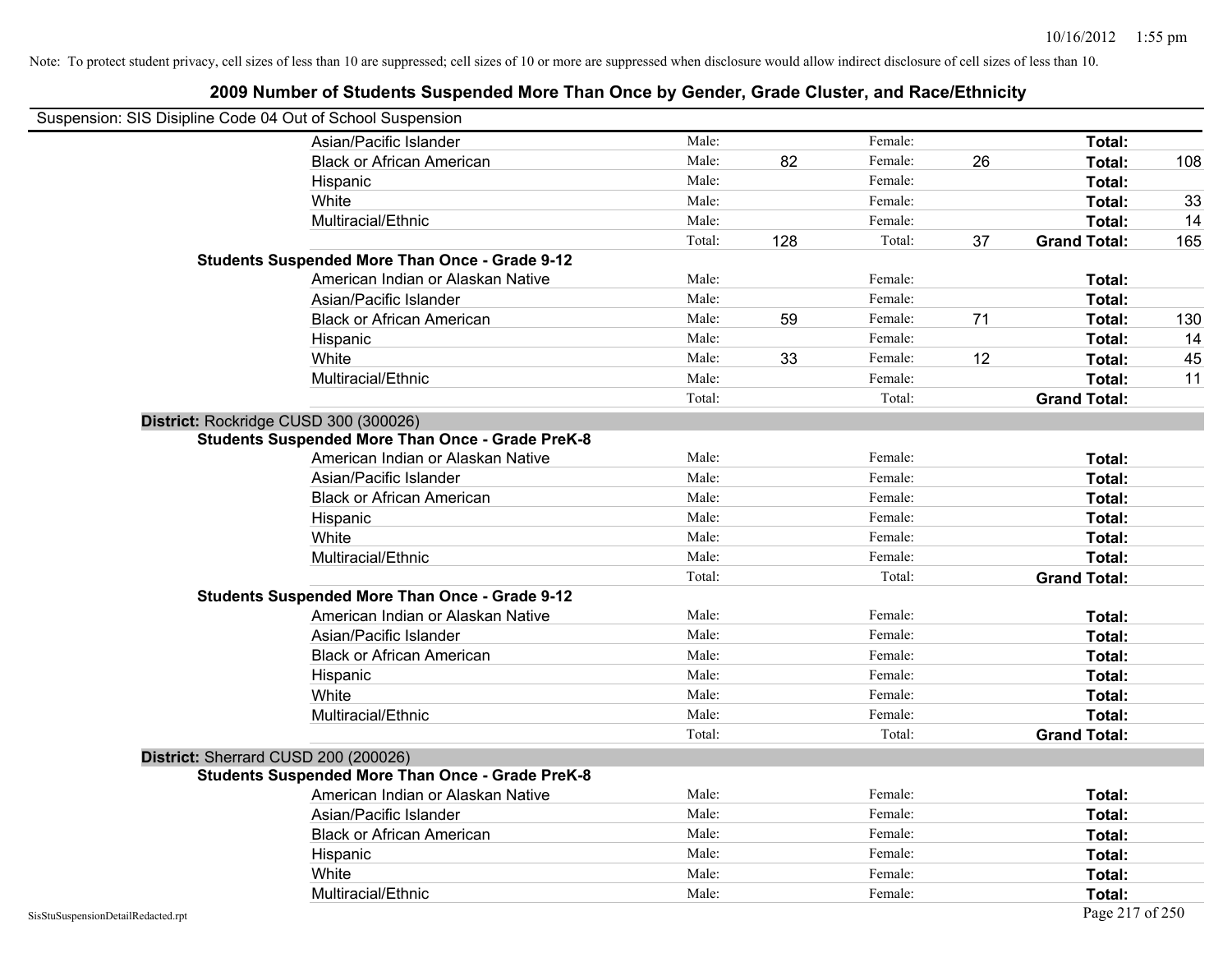| Suspension: SIS Disipline Code 04 Out of School Suspension |                                                         |        |    |         |    |                     |    |
|------------------------------------------------------------|---------------------------------------------------------|--------|----|---------|----|---------------------|----|
|                                                            |                                                         | Total: |    | Total:  |    | <b>Grand Total:</b> |    |
|                                                            | <b>Students Suspended More Than Once - Grade 9-12</b>   |        |    |         |    |                     |    |
|                                                            | American Indian or Alaskan Native                       | Male:  |    | Female: |    | Total:              |    |
|                                                            | Asian/Pacific Islander                                  | Male:  |    | Female: |    | Total:              |    |
|                                                            | <b>Black or African American</b>                        | Male:  |    | Female: |    | Total:              |    |
|                                                            | Hispanic                                                | Male:  |    | Female: |    | Total:              |    |
|                                                            | White                                                   | Male:  |    | Female: |    | Total:              | 11 |
|                                                            | Multiracial/Ethnic                                      | Male:  |    | Female: |    | Total:              |    |
|                                                            |                                                         | Total: |    | Total:  |    | <b>Grand Total:</b> |    |
| <b>District: Silvis SD 34 (034002)</b>                     |                                                         |        |    |         |    |                     |    |
|                                                            | <b>Students Suspended More Than Once - Grade PreK-8</b> |        |    |         |    |                     |    |
|                                                            | American Indian or Alaskan Native                       | Male:  |    | Female: |    | Total:              |    |
|                                                            | Asian/Pacific Islander                                  | Male:  |    | Female: |    | Total:              |    |
|                                                            | <b>Black or African American</b>                        | Male:  |    | Female: |    | Total:              |    |
|                                                            | Hispanic                                                | Male:  |    | Female: |    | Total:              |    |
|                                                            | White                                                   | Male:  |    | Female: |    | Total:              |    |
|                                                            | Multiracial/Ethnic                                      | Male:  |    | Female: |    | Total:              |    |
|                                                            |                                                         | Total: |    | Total:  |    | <b>Grand Total:</b> |    |
| District: United Twp HSD 30 (030017)                       |                                                         |        |    |         |    |                     |    |
|                                                            | <b>Students Suspended More Than Once - Grade 9-12</b>   |        |    |         |    |                     |    |
|                                                            | American Indian or Alaskan Native                       | Male:  |    | Female: |    | Total:              |    |
|                                                            | Asian/Pacific Islander                                  | Male:  |    | Female: |    | Total:              |    |
|                                                            | <b>Black or African American</b>                        | Male:  | 18 | Female: | 11 | Total:              | 29 |
|                                                            | Hispanic                                                | Male:  | 18 | Female: | 10 | Total:              | 28 |
|                                                            | White                                                   | Male:  | 56 | Female: | 25 | Total:              | 81 |
|                                                            | Multiracial/Ethnic                                      | Male:  |    | Female: |    | Total:              | 23 |
|                                                            |                                                         | Total: |    | Total:  |    | <b>Grand Total:</b> |    |
|                                                            |                                                         |        |    |         |    |                     |    |
| Region: Sangamon ROE (51)                                  |                                                         |        |    |         |    |                     |    |
| County: Non-Public School (000)                            |                                                         |        |    |         |    |                     |    |
| District: Sangamon ROE (000000)                            |                                                         |        |    |         |    |                     |    |
|                                                            | <b>Students Suspended More Than Once - Grade PreK-8</b> |        |    |         |    |                     |    |
|                                                            | American Indian or Alaskan Native                       | Male:  |    | Female: |    | Total:              |    |
|                                                            | Asian/Pacific Islander                                  | Male:  |    | Female: |    | Total:              |    |
|                                                            | <b>Black or African American</b>                        | Male:  |    | Female: |    | Total:              |    |
|                                                            | Hispanic                                                | Male:  |    | Female: |    | Total:              |    |
|                                                            | White                                                   | Male:  |    | Female: |    | Total:              |    |
|                                                            | Multiracial/Ethnic                                      | Male:  |    | Female: |    | Total:              |    |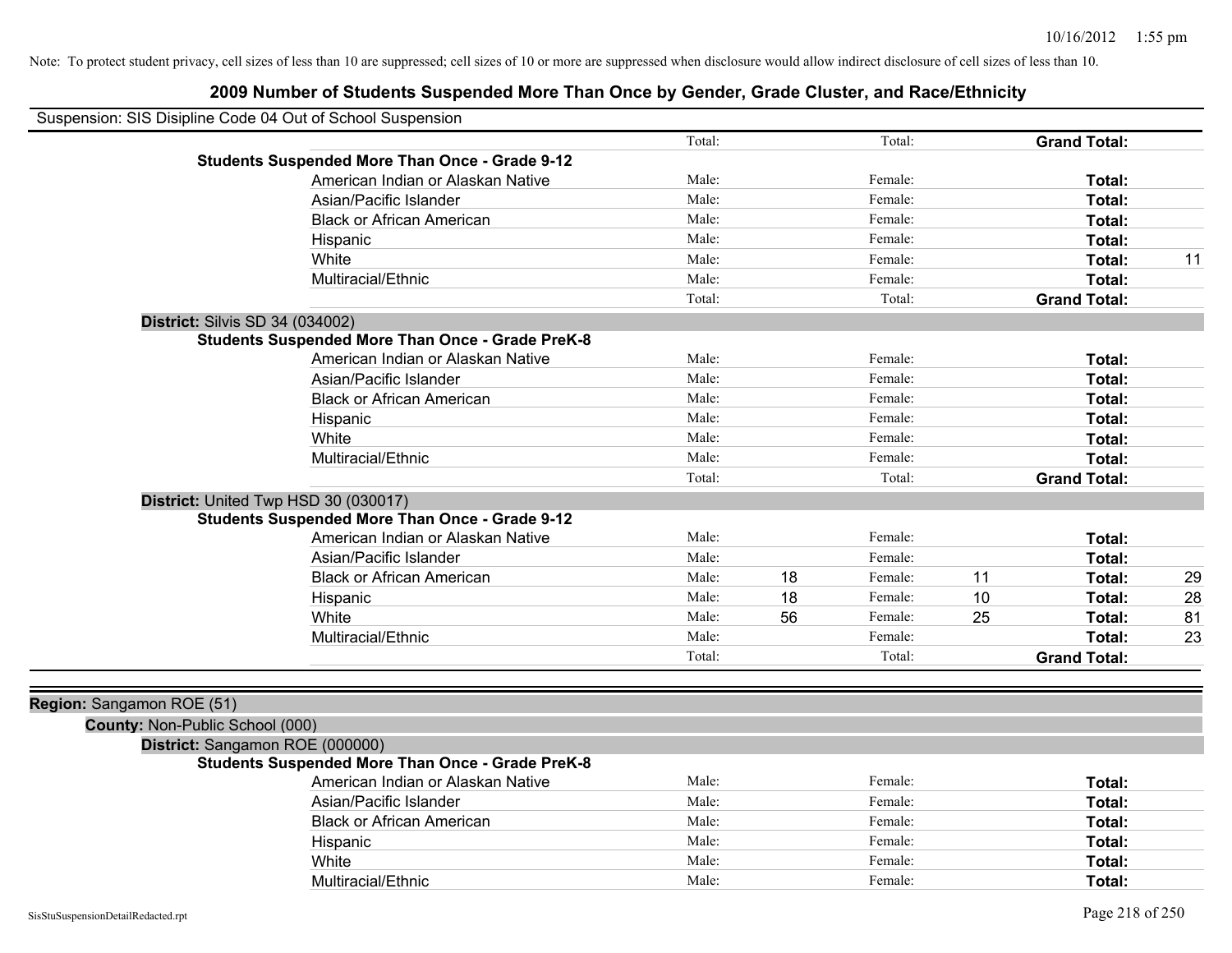| Suspension: SIS Disipline Code 04 Out of School Suspension |                                                         |        |         |                     |
|------------------------------------------------------------|---------------------------------------------------------|--------|---------|---------------------|
|                                                            |                                                         | Total: | Total:  | <b>Grand Total:</b> |
| County: Sangamon (084)                                     |                                                         |        |         |                     |
| District: Auburn CUSD 10 (010026)                          |                                                         |        |         |                     |
|                                                            | <b>Students Suspended More Than Once - Grade PreK-8</b> |        |         |                     |
|                                                            | American Indian or Alaskan Native                       | Male:  | Female: | Total:              |
|                                                            | Asian/Pacific Islander                                  | Male:  | Female: | Total:              |
|                                                            | <b>Black or African American</b>                        | Male:  | Female: | Total:              |
|                                                            | Hispanic                                                | Male:  | Female: | Total:              |
|                                                            | White                                                   | Male:  | Female: | Total:              |
|                                                            | Multiracial/Ethnic                                      | Male:  | Female: | Total:              |
|                                                            |                                                         | Total: | Total:  | <b>Grand Total:</b> |
|                                                            | <b>Students Suspended More Than Once - Grade 9-12</b>   |        |         |                     |
|                                                            | American Indian or Alaskan Native                       | Male:  | Female: | Total:              |
|                                                            | Asian/Pacific Islander                                  | Male:  | Female: | Total:              |
|                                                            | <b>Black or African American</b>                        | Male:  | Female: | Total:              |
|                                                            | Hispanic                                                | Male:  | Female: | Total:              |
|                                                            | White                                                   | Male:  | Female: | Total:              |
|                                                            | Multiracial/Ethnic                                      | Male:  | Female: | Total:              |
|                                                            |                                                         | Total: | Total:  | <b>Grand Total:</b> |
| District: Ball Chatham CUSD 5 (005026)                     |                                                         |        |         |                     |
|                                                            | <b>Students Suspended More Than Once - Grade PreK-8</b> |        |         |                     |
|                                                            | American Indian or Alaskan Native                       | Male:  | Female: | Total:              |
|                                                            | Asian/Pacific Islander                                  | Male:  | Female: | Total:              |
|                                                            | <b>Black or African American</b>                        | Male:  | Female: | Total:              |
|                                                            | Hispanic                                                | Male:  | Female: | Total:              |
|                                                            | White                                                   | Male:  | Female: | Total:              |
|                                                            | Multiracial/Ethnic                                      | Male:  | Female: | Total:              |
|                                                            |                                                         | Total: | Total:  | <b>Grand Total:</b> |
|                                                            | <b>Students Suspended More Than Once - Grade 9-12</b>   |        |         |                     |
|                                                            | American Indian or Alaskan Native                       | Male:  | Female: | Total:              |
|                                                            | Asian/Pacific Islander                                  | Male:  | Female: | Total:              |
|                                                            | <b>Black or African American</b>                        | Male:  | Female: | Total:              |
|                                                            | Hispanic                                                | Male:  | Female: | Total:              |
|                                                            | White                                                   | Male:  | Female: | Total:              |
|                                                            | Multiracial/Ethnic                                      | Male:  | Female: | Total:              |
|                                                            |                                                         | Total: | Total:  | <b>Grand Total:</b> |
| District: New Berlin CUSD 16 (016026)                      |                                                         |        |         |                     |
|                                                            | <b>Students Suspended More Than Once - Grade PreK-8</b> |        |         |                     |
|                                                            | American Indian or Alaskan Native                       | Male:  | Female: | Total:              |
| SisStuSuspensionDetailRedacted.rpt                         |                                                         |        |         | Page 219 of 250     |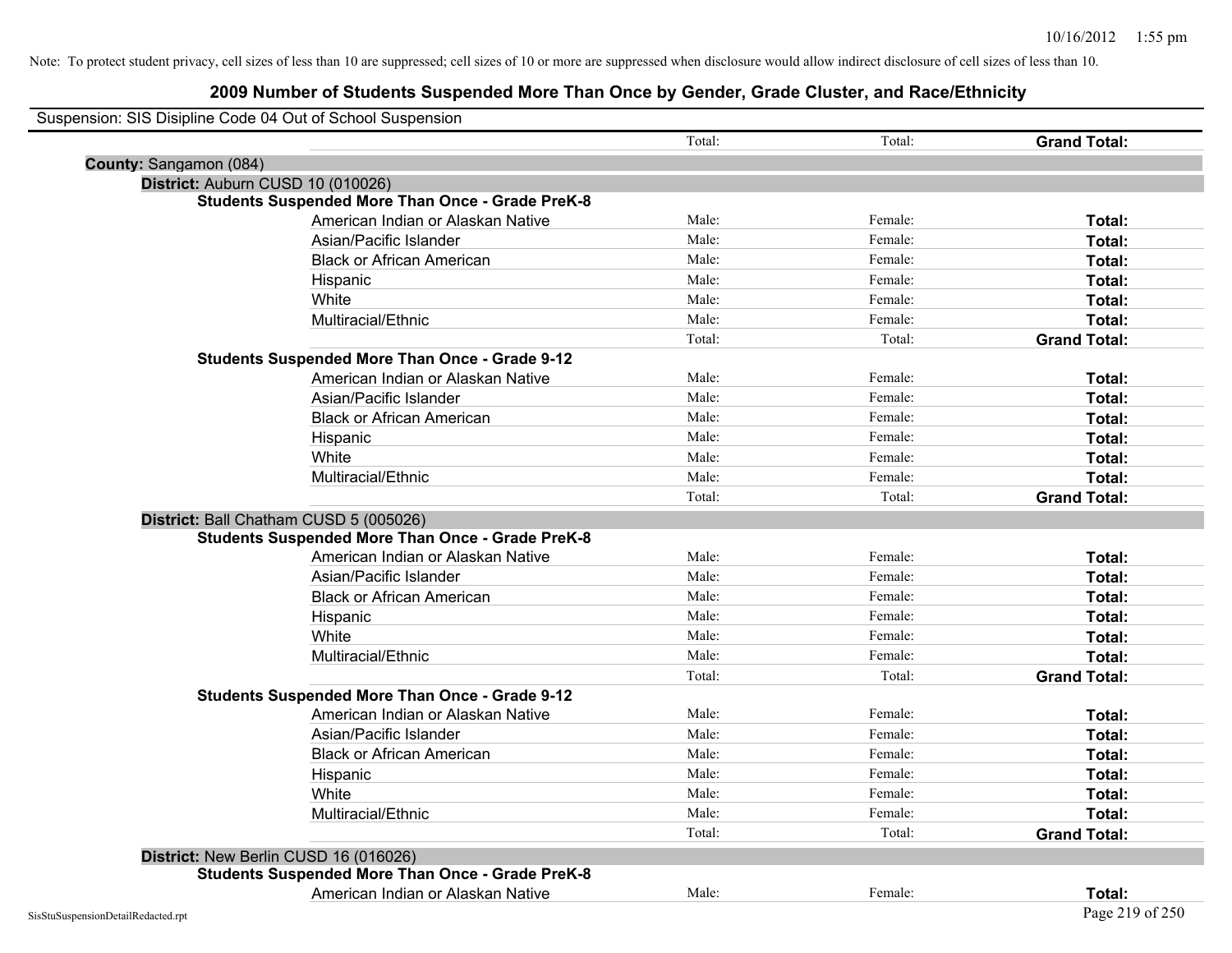| Suspension: SIS Disipline Code 04 Out of School Suspension |                                                         |        |         |                     |
|------------------------------------------------------------|---------------------------------------------------------|--------|---------|---------------------|
|                                                            | Asian/Pacific Islander                                  | Male:  | Female: | Total:              |
|                                                            | <b>Black or African American</b>                        | Male:  | Female: | Total:              |
|                                                            | Hispanic                                                | Male:  | Female: | Total:              |
|                                                            | White                                                   | Male:  | Female: | Total:              |
|                                                            | Multiracial/Ethnic                                      | Male:  | Female: | Total:              |
|                                                            |                                                         | Total: | Total:  | <b>Grand Total:</b> |
|                                                            | <b>Students Suspended More Than Once - Grade 9-12</b>   |        |         |                     |
|                                                            | American Indian or Alaskan Native                       | Male:  | Female: | Total:              |
|                                                            | Asian/Pacific Islander                                  | Male:  | Female: | Total:              |
|                                                            | <b>Black or African American</b>                        | Male:  | Female: | Total:              |
|                                                            | Hispanic                                                | Male:  | Female: | Total:              |
|                                                            | White                                                   | Male:  | Female: | 19<br>Total:        |
|                                                            | Multiracial/Ethnic                                      | Male:  | Female: | Total:              |
|                                                            |                                                         | Total: | Total:  | <b>Grand Total:</b> |
| District: Pleasant Plains CUSD 8 (008026)                  |                                                         |        |         |                     |
|                                                            | <b>Students Suspended More Than Once - Grade PreK-8</b> |        |         |                     |
|                                                            | American Indian or Alaskan Native                       | Male:  | Female: | Total:              |
|                                                            | Asian/Pacific Islander                                  | Male:  | Female: | Total:              |
|                                                            | <b>Black or African American</b>                        | Male:  | Female: | Total:              |
|                                                            | Hispanic                                                | Male:  | Female: | Total:              |
|                                                            | White                                                   | Male:  | Female: | Total:              |
|                                                            | Multiracial/Ethnic                                      | Male:  | Female: | Total:              |
|                                                            |                                                         | Total: | Total:  | <b>Grand Total:</b> |
|                                                            | <b>Students Suspended More Than Once - Grade 9-12</b>   |        |         |                     |
|                                                            | American Indian or Alaskan Native                       | Male:  | Female: | Total:              |
|                                                            | Asian/Pacific Islander                                  | Male:  | Female: | Total:              |
|                                                            | <b>Black or African American</b>                        | Male:  | Female: | Total:              |
|                                                            | Hispanic                                                | Male:  | Female: | Total:              |
|                                                            | White                                                   | Male:  | Female: | Total:              |
|                                                            | Multiracial/Ethnic                                      | Male:  | Female: | Total:              |
|                                                            |                                                         | Total: | Total:  | <b>Grand Total:</b> |
| District: Riverton CUSD 14 (014026)                        |                                                         |        |         |                     |
|                                                            | <b>Students Suspended More Than Once - Grade PreK-8</b> |        |         |                     |
|                                                            | American Indian or Alaskan Native                       | Male:  | Female: | Total:              |
|                                                            | Asian/Pacific Islander                                  | Male:  | Female: | Total:              |
|                                                            | <b>Black or African American</b>                        | Male:  | Female: | Total:              |
|                                                            | Hispanic                                                | Male:  | Female: | Total:              |
|                                                            | White                                                   | Male:  | Female: | Total:              |
|                                                            | Multiracial/Ethnic                                      | Male:  | Female: | Total:              |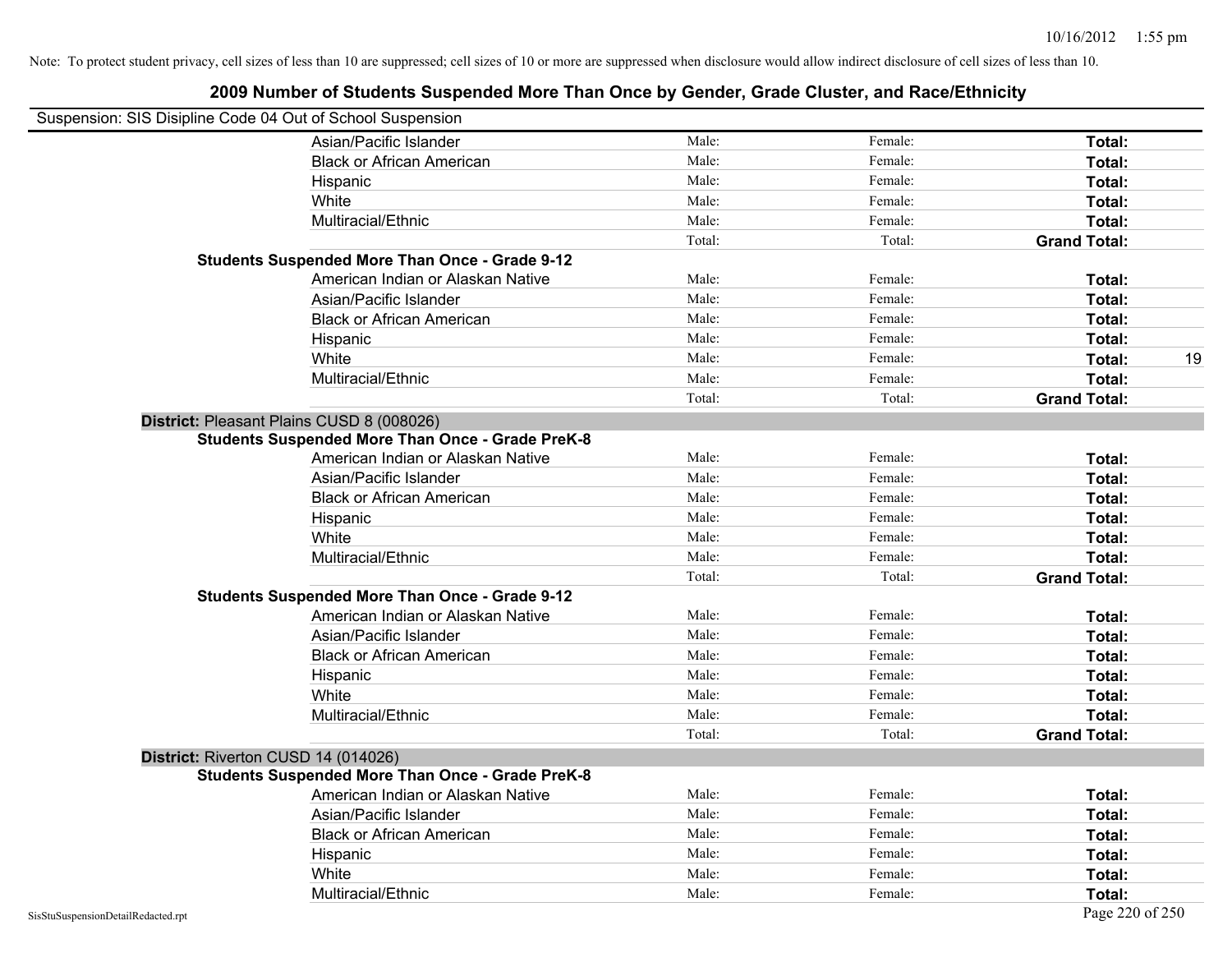| Suspension: SIS Disipline Code 04 Out of School Suspension |                                                                                                                |        |         |                     |    |
|------------------------------------------------------------|----------------------------------------------------------------------------------------------------------------|--------|---------|---------------------|----|
|                                                            |                                                                                                                | Total: | Total:  | <b>Grand Total:</b> |    |
|                                                            | <b>Students Suspended More Than Once - Grade 9-12</b>                                                          |        |         |                     |    |
|                                                            | American Indian or Alaskan Native                                                                              | Male:  | Female: | Total:              |    |
|                                                            | Asian/Pacific Islander                                                                                         | Male:  | Female: | Total:              |    |
|                                                            | <b>Black or African American</b>                                                                               | Male:  | Female: | Total:              |    |
|                                                            | Hispanic                                                                                                       | Male:  | Female: | Total:              |    |
|                                                            | White                                                                                                          | Male:  | Female: | Total:              | 24 |
|                                                            | Multiracial/Ethnic                                                                                             | Male:  | Female: | Total:              |    |
|                                                            |                                                                                                                | Total: | Total:  | <b>Grand Total:</b> |    |
|                                                            | District: Rochester CUSD 3A (003A26)                                                                           |        |         |                     |    |
|                                                            | <b>Students Suspended More Than Once - Grade 9-12</b>                                                          |        |         |                     |    |
|                                                            | American Indian or Alaskan Native                                                                              | Male:  | Female: | Total:              |    |
|                                                            | Asian/Pacific Islander                                                                                         | Male:  | Female: | Total:              |    |
|                                                            | <b>Black or African American</b>                                                                               | Male:  | Female: | Total:              |    |
|                                                            | Hispanic                                                                                                       | Male:  | Female: | Total:              |    |
|                                                            | White                                                                                                          | Male:  | Female: | Total:              |    |
|                                                            | Multiracial/Ethnic                                                                                             | Male:  | Female: | Total:              |    |
|                                                            |                                                                                                                | Total: | Total:  | <b>Grand Total:</b> |    |
|                                                            | District: Sangamon Area Spec Ed Dist (010061)                                                                  |        |         |                     |    |
|                                                            | <b>Students Suspended More Than Once - Grade 9-12</b>                                                          |        |         |                     |    |
|                                                            | American Indian or Alaskan Native                                                                              | Male:  | Female: | Total:              |    |
|                                                            | Asian/Pacific Islander                                                                                         | Male:  | Female: | Total:              |    |
|                                                            | <b>Black or African American</b>                                                                               | Male:  | Female: | Total:              |    |
|                                                            | Hispanic                                                                                                       | Male:  | Female: | Total:              |    |
|                                                            | White                                                                                                          | Male:  | Female: | Total:              |    |
|                                                            | Multiracial/Ethnic                                                                                             | Male:  | Female: | Total:              |    |
|                                                            |                                                                                                                | Total: | Total:  | <b>Grand Total:</b> |    |
|                                                            | District: Spfld Diocese Catholic Charities (020400)<br><b>Students Suspended More Than Once - Grade PreK-8</b> |        |         |                     |    |
|                                                            | American Indian or Alaskan Native                                                                              | Male:  | Female: | Total:              |    |
|                                                            | Asian/Pacific Islander                                                                                         | Male:  | Female: | Total:              |    |
|                                                            | <b>Black or African American</b>                                                                               | Male:  | Female: | Total:              |    |
|                                                            | Hispanic                                                                                                       | Male:  | Female: | Total:              |    |
|                                                            | White                                                                                                          | Male:  | Female: | Total:              |    |
|                                                            | Multiracial/Ethnic                                                                                             | Male:  | Female: | Total:              |    |
|                                                            |                                                                                                                | Total: | Total:  | <b>Grand Total:</b> |    |
|                                                            | <b>Students Suspended More Than Once - Grade 9-12</b>                                                          |        |         |                     |    |
|                                                            | American Indian or Alaskan Native                                                                              | Male:  | Female: | Total:              |    |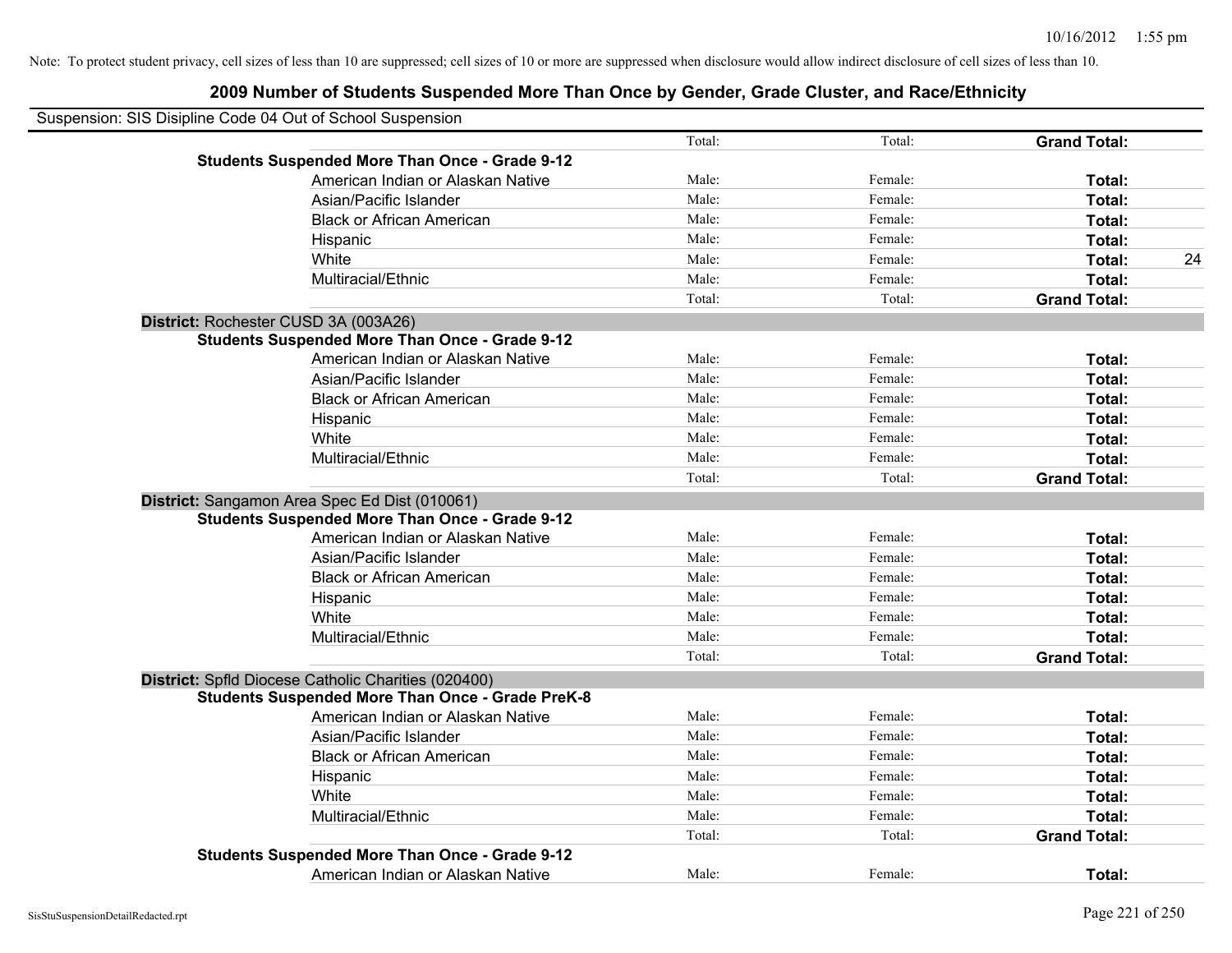| Suspension: SIS Disipline Code 04 Out of School Suspension |                                                         |        |     |         |    |                     |     |
|------------------------------------------------------------|---------------------------------------------------------|--------|-----|---------|----|---------------------|-----|
|                                                            | Asian/Pacific Islander                                  | Male:  |     | Female: |    | Total:              |     |
|                                                            | <b>Black or African American</b>                        | Male:  |     | Female: |    | Total:              |     |
|                                                            | Hispanic                                                | Male:  |     | Female: |    | Total:              |     |
|                                                            | White                                                   | Male:  |     | Female: |    | Total:              |     |
|                                                            | Multiracial/Ethnic                                      | Male:  |     | Female: |    | Total:              |     |
|                                                            |                                                         | Total: |     | Total:  |    | <b>Grand Total:</b> |     |
|                                                            | District: Springfield SD 186 (186025)                   |        |     |         |    |                     |     |
|                                                            | <b>Students Suspended More Than Once - Grade PreK-8</b> |        |     |         |    |                     |     |
|                                                            | American Indian or Alaskan Native                       | Male:  |     | Female: |    | Total:              |     |
|                                                            | Asian/Pacific Islander                                  | Male:  |     | Female: |    | Total:              |     |
|                                                            | <b>Black or African American</b>                        | Male:  | 182 | Female: | 73 | Total:              | 255 |
|                                                            | Hispanic                                                | Male:  |     | Female: |    | Total:              |     |
|                                                            | White                                                   | Male:  | 85  | Female: | 25 | Total:              | 110 |
|                                                            | Multiracial/Ethnic                                      | Male:  |     | Female: |    | Total:              | 25  |
|                                                            |                                                         | Total: |     | Total:  |    | <b>Grand Total:</b> |     |
|                                                            | <b>Students Suspended More Than Once - Grade 9-12</b>   |        |     |         |    |                     |     |
|                                                            | American Indian or Alaskan Native                       | Male:  |     | Female: |    | Total:              |     |
|                                                            | Asian/Pacific Islander                                  | Male:  |     | Female: |    | Total:              |     |
|                                                            | <b>Black or African American</b>                        | Male:  | 112 | Female: | 84 | Total:              | 196 |
|                                                            | Hispanic                                                | Male:  |     | Female: |    | Total:              |     |
|                                                            | White                                                   | Male:  | 66  | Female: | 31 | Total:              | 97  |
|                                                            | Multiracial/Ethnic                                      | Male:  |     | Female: |    | Total:              |     |
|                                                            |                                                         | Total: |     | Total:  |    | <b>Grand Total:</b> | 305 |
|                                                            | District: Tri City CUSD 1 (001026)                      |        |     |         |    |                     |     |
|                                                            | <b>Students Suspended More Than Once - Grade 9-12</b>   |        |     |         |    |                     |     |
|                                                            | American Indian or Alaskan Native                       | Male:  |     | Female: |    | Total:              |     |
|                                                            | Asian/Pacific Islander                                  | Male:  |     | Female: |    | Total:              |     |
|                                                            | <b>Black or African American</b>                        | Male:  |     | Female: |    | Total:              |     |
|                                                            | Hispanic                                                | Male:  |     | Female: |    | Total:              |     |
|                                                            | White                                                   | Male:  |     | Female: |    | Total:              |     |
|                                                            | Multiracial/Ethnic                                      | Male:  |     | Female: |    | Total:              |     |
|                                                            |                                                         | Total: |     | Total:  |    | <b>Grand Total:</b> |     |
|                                                            | District: Williamsville CUSD 15 (015026)                |        |     |         |    |                     |     |
|                                                            | <b>Students Suspended More Than Once - Grade PreK-8</b> |        |     |         |    |                     |     |
|                                                            | American Indian or Alaskan Native                       | Male:  |     | Female: |    | Total:              |     |
|                                                            | Asian/Pacific Islander                                  | Male:  |     | Female: |    | Total:              |     |
|                                                            | <b>Black or African American</b>                        | Male:  |     | Female: |    | Total:              |     |
|                                                            | Hispanic                                                | Male:  |     | Female: |    | Total:              |     |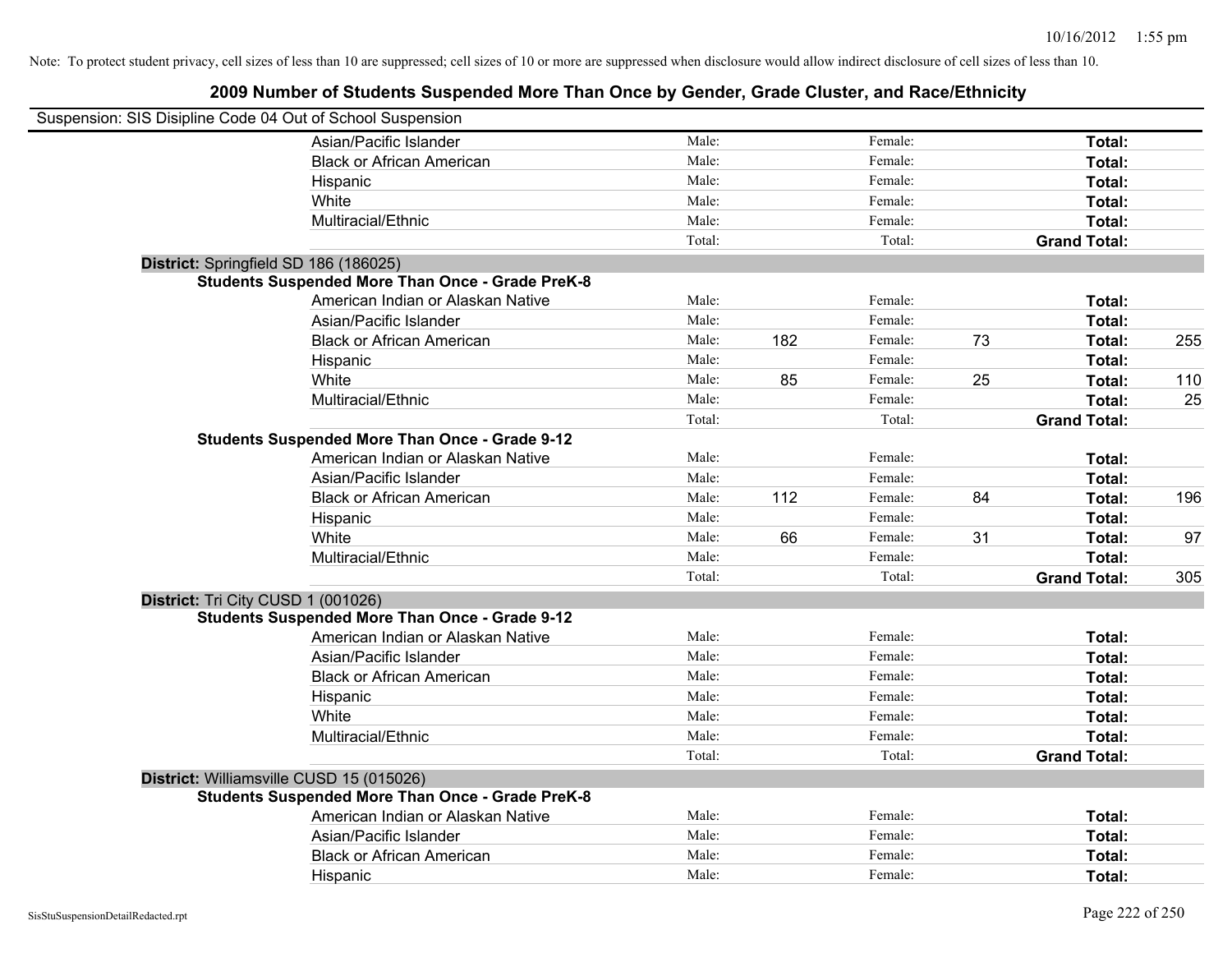|                           | Suspension: SIS Disipline Code 04 Out of School Suspension |        |     |         |    |                     |     |
|---------------------------|------------------------------------------------------------|--------|-----|---------|----|---------------------|-----|
|                           | White                                                      | Male:  |     | Female: |    | Total:              |     |
|                           | Multiracial/Ethnic                                         | Male:  |     | Female: |    | Total:              |     |
|                           |                                                            | Total: |     | Total:  |    | <b>Grand Total:</b> |     |
|                           | <b>Students Suspended More Than Once - Grade 9-12</b>      |        |     |         |    |                     |     |
|                           | American Indian or Alaskan Native                          | Male:  |     | Female: |    | Total:              |     |
|                           | Asian/Pacific Islander                                     | Male:  |     | Female: |    | Total:              |     |
|                           | <b>Black or African American</b>                           | Male:  |     | Female: |    | Total:              |     |
|                           | Hispanic                                                   | Male:  |     | Female: |    | Total:              |     |
|                           | White                                                      | Male:  |     | Female: |    | Total:              |     |
|                           | Multiracial/Ethnic                                         | Male:  |     | Female: |    | Total:              |     |
|                           |                                                            | Total: |     | Total:  |    | <b>Grand Total:</b> |     |
|                           |                                                            |        |     |         |    |                     |     |
| Region: St Clair ROE (50) |                                                            |        |     |         |    |                     |     |
| County: Saint clair (082) |                                                            |        |     |         |    |                     |     |
|                           | District: Belleville Area Special Services (801060)        |        |     |         |    |                     |     |
|                           | <b>Students Suspended More Than Once - Grade PreK-8</b>    |        |     |         |    |                     |     |
|                           | American Indian or Alaskan Native                          | Male:  |     | Female: |    | Total:              |     |
|                           | Asian/Pacific Islander                                     | Male:  |     | Female: |    | Total:              |     |
|                           | <b>Black or African American</b>                           | Male:  |     | Female: |    | Total:              |     |
|                           | Hispanic                                                   | Male:  |     | Female: |    | Total:              |     |
|                           | White                                                      | Male:  |     | Female: |    | Total:              |     |
|                           | Multiracial/Ethnic                                         | Male:  |     | Female: |    | Total:              |     |
|                           |                                                            | Total: |     | Total:  |    | <b>Grand Total:</b> |     |
|                           | District: Belleville SD 118 (118002)                       |        |     |         |    |                     |     |
|                           | <b>Students Suspended More Than Once - Grade PreK-8</b>    |        |     |         |    |                     |     |
|                           | American Indian or Alaskan Native                          | Male:  |     | Female: |    | Total:              |     |
|                           | Asian/Pacific Islander                                     | Male:  |     | Female: |    | Total:              |     |
|                           | <b>Black or African American</b>                           | Male:  |     | Female: |    | Total:              | 18  |
|                           | Hispanic                                                   | Male:  |     | Female: |    | Total:              |     |
|                           | White                                                      | Male:  |     | Female: |    | Total:              |     |
|                           | Multiracial/Ethnic                                         | Male:  |     | Female: |    | Total:              |     |
|                           |                                                            | Total: | 18  | Total:  | 11 | <b>Grand Total:</b> | 29  |
|                           | District: Belleville Twp HSD 201 (201017)                  |        |     |         |    |                     |     |
|                           | <b>Students Suspended More Than Once - Grade 9-12</b>      |        |     |         |    |                     |     |
|                           | American Indian or Alaskan Native                          | Male:  |     | Female: |    | Total:              |     |
|                           | Asian/Pacific Islander                                     | Male:  |     | Female: |    | Total:              |     |
|                           | <b>Black or African American</b>                           | Male:  | 167 | Female: | 90 | Total:              | 257 |
|                           | Hispanic                                                   | Male:  |     | Female: |    | Total:              |     |
|                           |                                                            |        |     |         |    |                     |     |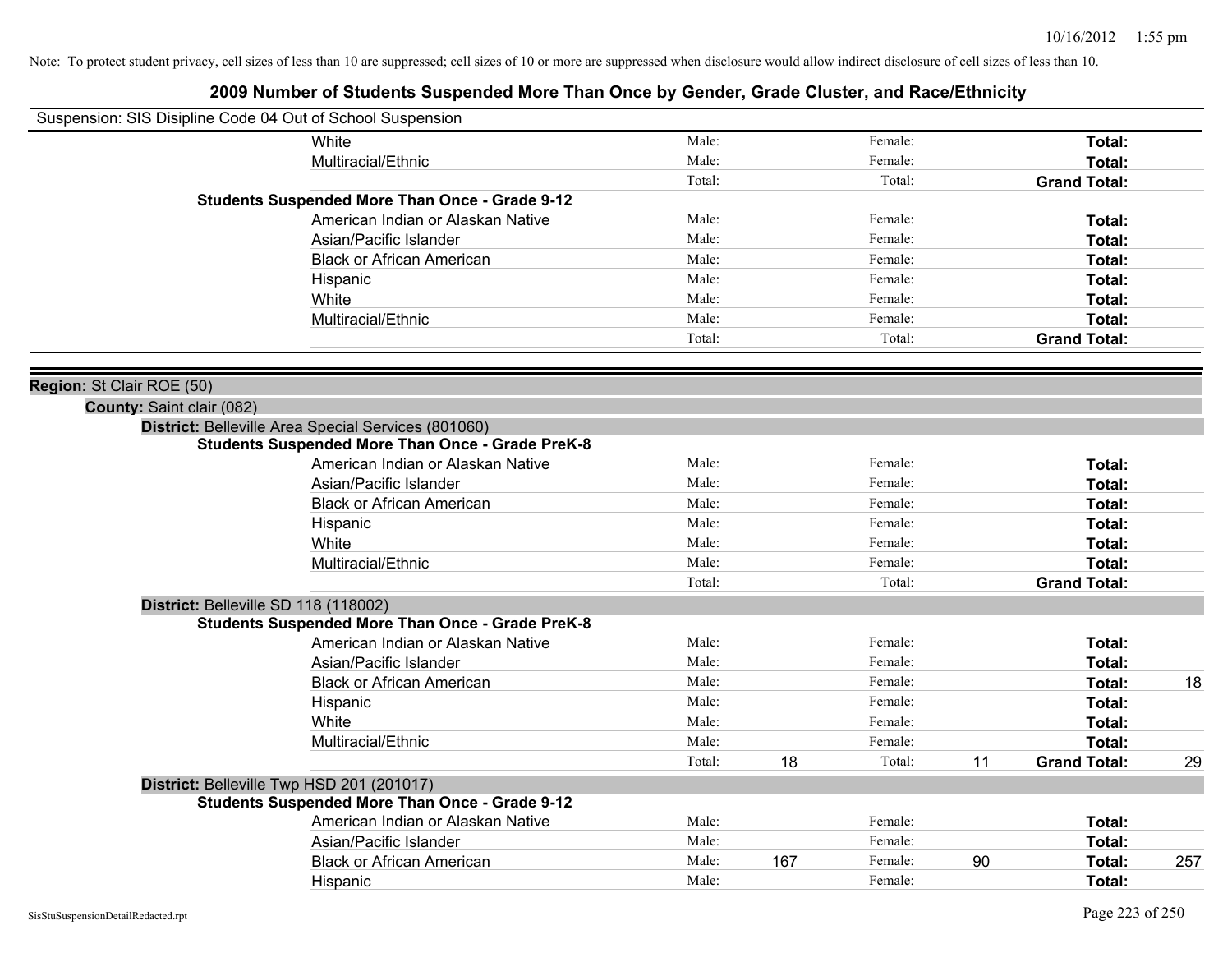| Suspension: SIS Disipline Code 04 Out of School Suspension |                                                         |        |     |         |     |                     |     |
|------------------------------------------------------------|---------------------------------------------------------|--------|-----|---------|-----|---------------------|-----|
|                                                            | <b>White</b>                                            | Male:  | 108 | Female: | 39  | Total:              | 147 |
|                                                            | Multiracial/Ethnic                                      | Male:  | 10  | Female: | 10  | Total:              | 20  |
|                                                            |                                                         | Total: |     | Total:  |     | <b>Grand Total:</b> |     |
| District: Cahokia CUSD 187 (187026)                        |                                                         |        |     |         |     |                     |     |
|                                                            | <b>Students Suspended More Than Once - Grade PreK-8</b> |        |     |         |     |                     |     |
|                                                            | American Indian or Alaskan Native                       | Male:  |     | Female: |     | Total:              |     |
|                                                            | Asian/Pacific Islander                                  | Male:  |     | Female: |     | Total:              |     |
|                                                            | <b>Black or African American</b>                        | Male:  | 330 | Female: | 156 | Total:              | 486 |
|                                                            | Hispanic                                                | Male:  |     | Female: |     | Total:              |     |
|                                                            | White                                                   | Male:  |     | Female: |     | Total:              | 22  |
|                                                            | Multiracial/Ethnic                                      | Male:  |     | Female: |     | Total:              |     |
|                                                            |                                                         | Total: |     | Total:  |     | <b>Grand Total:</b> |     |
|                                                            | Students Suspended More Than Once - Grade 9-12          |        |     |         |     |                     |     |
|                                                            | American Indian or Alaskan Native                       | Male:  |     | Female: |     | Total:              |     |
|                                                            | Asian/Pacific Islander                                  | Male:  |     | Female: |     | Total:              |     |
|                                                            | <b>Black or African American</b>                        | Male:  | 184 | Female: | 139 | Total:              | 323 |
|                                                            | Hispanic                                                | Male:  |     | Female: |     | Total:              |     |
|                                                            | White                                                   | Male:  |     | Female: |     | Total:              | 18  |
|                                                            | Multiracial/Ethnic                                      | Male:  |     | Female: |     | Total:              |     |
|                                                            |                                                         | Total: |     | Total:  |     | <b>Grand Total:</b> |     |
| District: Central SD 104 (104002)                          |                                                         |        |     |         |     |                     |     |
|                                                            | <b>Students Suspended More Than Once - Grade PreK-8</b> |        |     |         |     |                     |     |
|                                                            | American Indian or Alaskan Native                       | Male:  |     | Female: |     | Total:              |     |
|                                                            | Asian/Pacific Islander                                  | Male:  |     | Female: |     | Total:              |     |
|                                                            | <b>Black or African American</b>                        | Male:  |     | Female: |     | Total:              |     |
|                                                            | Hispanic                                                | Male:  |     | Female: |     | Total:              |     |
|                                                            | White                                                   | Male:  |     | Female: |     | Total:              |     |
|                                                            | Multiracial/Ethnic                                      | Male:  |     | Female: |     | Total:              |     |
|                                                            |                                                         | Total: |     | Total:  |     | <b>Grand Total:</b> |     |
| District: Childrens Center for BD (004700)                 |                                                         |        |     |         |     |                     |     |
|                                                            | <b>Students Suspended More Than Once - Grade PreK-8</b> |        |     |         |     |                     |     |
|                                                            | American Indian or Alaskan Native                       | Male:  |     | Female: |     | Total:              |     |
|                                                            | Asian/Pacific Islander                                  | Male:  |     | Female: |     | Total:              |     |
|                                                            | <b>Black or African American</b>                        | Male:  |     | Female: |     | Total:              |     |
|                                                            | Hispanic                                                | Male:  |     | Female: |     | Total:              |     |
|                                                            | White                                                   | Male:  |     | Female: |     | Total:              |     |
|                                                            | Multiracial/Ethnic                                      | Male:  |     | Female: |     | Total:              |     |
|                                                            |                                                         | Total: |     | Total:  |     | <b>Grand Total:</b> |     |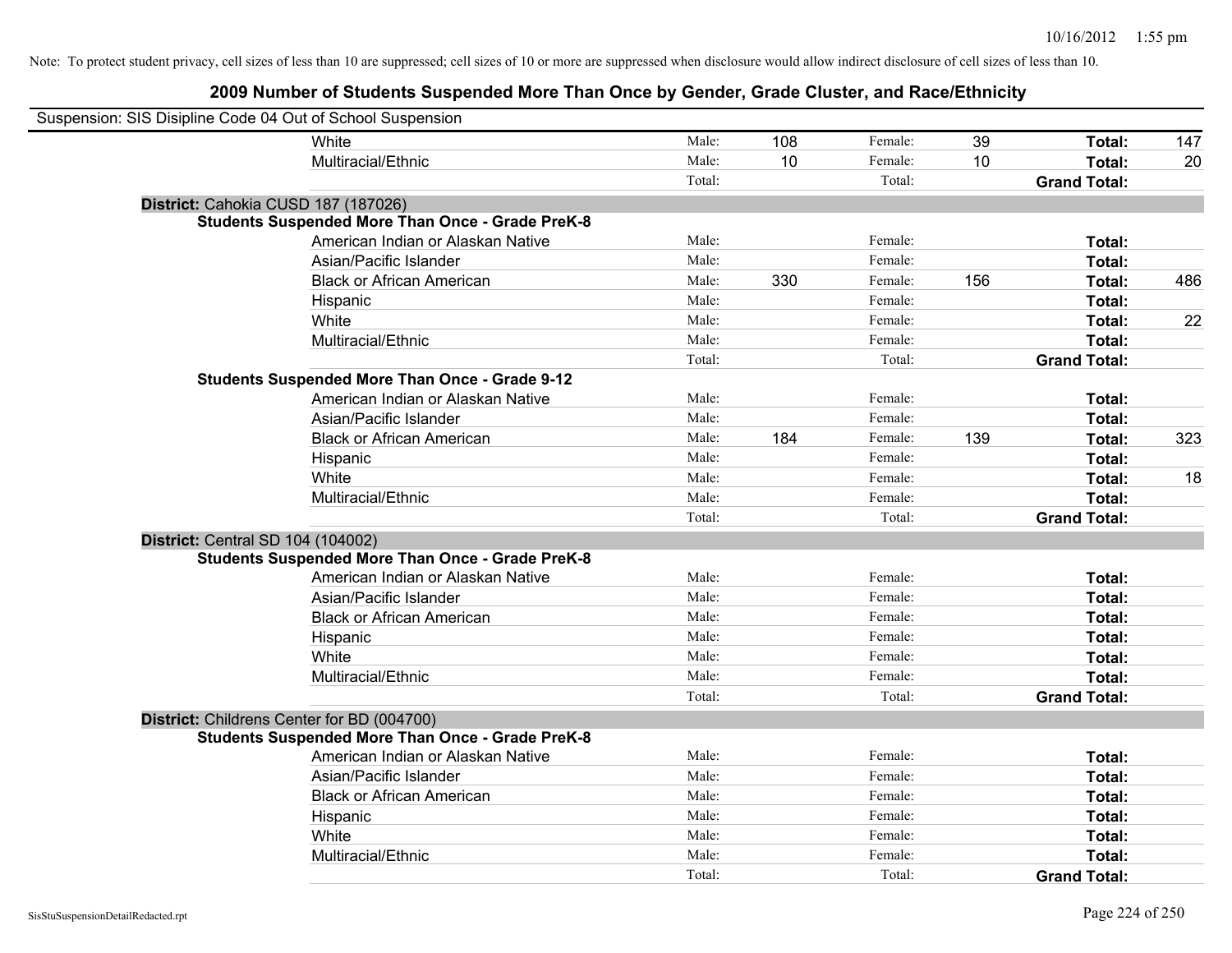| Suspension: SIS Disipline Code 04 Out of School Suspension |                                                         |        |     |         |     |                     |     |
|------------------------------------------------------------|---------------------------------------------------------|--------|-----|---------|-----|---------------------|-----|
|                                                            | <b>Students Suspended More Than Once - Grade 9-12</b>   |        |     |         |     |                     |     |
|                                                            | American Indian or Alaskan Native                       | Male:  |     | Female: |     | Total:              |     |
|                                                            | Asian/Pacific Islander                                  | Male:  |     | Female: |     | Total:              |     |
|                                                            | <b>Black or African American</b>                        | Male:  |     | Female: |     | Total:              |     |
|                                                            | Hispanic                                                | Male:  |     | Female: |     | Total:              |     |
|                                                            | White                                                   | Male:  |     | Female: |     | Total:              |     |
|                                                            | Multiracial/Ethnic                                      | Male:  |     | Female: |     | Total:              |     |
|                                                            |                                                         | Total: |     | Total:  |     | <b>Grand Total:</b> |     |
|                                                            | District: Dupo CUSD 196 (196026)                        |        |     |         |     |                     |     |
|                                                            | <b>Students Suspended More Than Once - Grade PreK-8</b> |        |     |         |     |                     |     |
|                                                            | American Indian or Alaskan Native                       | Male:  |     | Female: |     | Total:              |     |
|                                                            | Asian/Pacific Islander                                  | Male:  |     | Female: |     | Total:              |     |
|                                                            | <b>Black or African American</b>                        | Male:  |     | Female: |     | Total:              |     |
|                                                            | Hispanic                                                | Male:  |     | Female: |     | Total:              |     |
|                                                            | White                                                   | Male:  | 27  | Female: | 14  | Total:              | 41  |
|                                                            | Multiracial/Ethnic                                      | Male:  |     | Female: |     | Total:              |     |
|                                                            |                                                         | Total: |     | Total:  |     | <b>Grand Total:</b> |     |
|                                                            | <b>Students Suspended More Than Once - Grade 9-12</b>   |        |     |         |     |                     |     |
|                                                            | American Indian or Alaskan Native                       | Male:  |     | Female: |     | Total:              |     |
|                                                            | Asian/Pacific Islander                                  | Male:  |     | Female: |     | Total:              |     |
|                                                            | <b>Black or African American</b>                        | Male:  |     | Female: |     | Total:              |     |
|                                                            | Hispanic                                                | Male:  |     | Female: |     | Total:              |     |
|                                                            | White                                                   | Male:  | 27  | Female: | 14  | Total:              | 41  |
|                                                            | Multiracial/Ethnic                                      | Male:  |     | Female: |     | Total:              |     |
|                                                            |                                                         | Total: |     | Total:  |     | <b>Grand Total:</b> |     |
|                                                            | District: East St Louis SD 189 (189022)                 |        |     |         |     |                     |     |
|                                                            | <b>Students Suspended More Than Once - Grade PreK-8</b> |        |     |         |     |                     |     |
|                                                            | American Indian or Alaskan Native                       | Male:  |     | Female: |     | Total:              |     |
|                                                            | Asian/Pacific Islander                                  | Male:  |     | Female: |     | Total:              |     |
|                                                            | <b>Black or African American</b>                        | Male:  | 171 | Female: | 126 | Total:              | 297 |
|                                                            | Hispanic                                                | Male:  |     | Female: |     | Total:              |     |
|                                                            | White                                                   | Male:  |     | Female: |     | Total:              |     |
|                                                            | Multiracial/Ethnic                                      | Male:  |     | Female: |     | Total:              |     |
|                                                            |                                                         | Total: |     | Total:  |     | <b>Grand Total:</b> |     |
|                                                            | <b>Students Suspended More Than Once - Grade 9-12</b>   |        |     |         |     |                     |     |
|                                                            | American Indian or Alaskan Native                       | Male:  |     | Female: |     | Total:              |     |
|                                                            | Asian/Pacific Islander                                  | Male:  |     | Female: |     | Total:              |     |
|                                                            | <b>Black or African American</b>                        | Male:  | 172 | Female: | 124 | Total:              | 296 |
|                                                            | Hispanic                                                | Male:  |     | Female: |     | Total:              |     |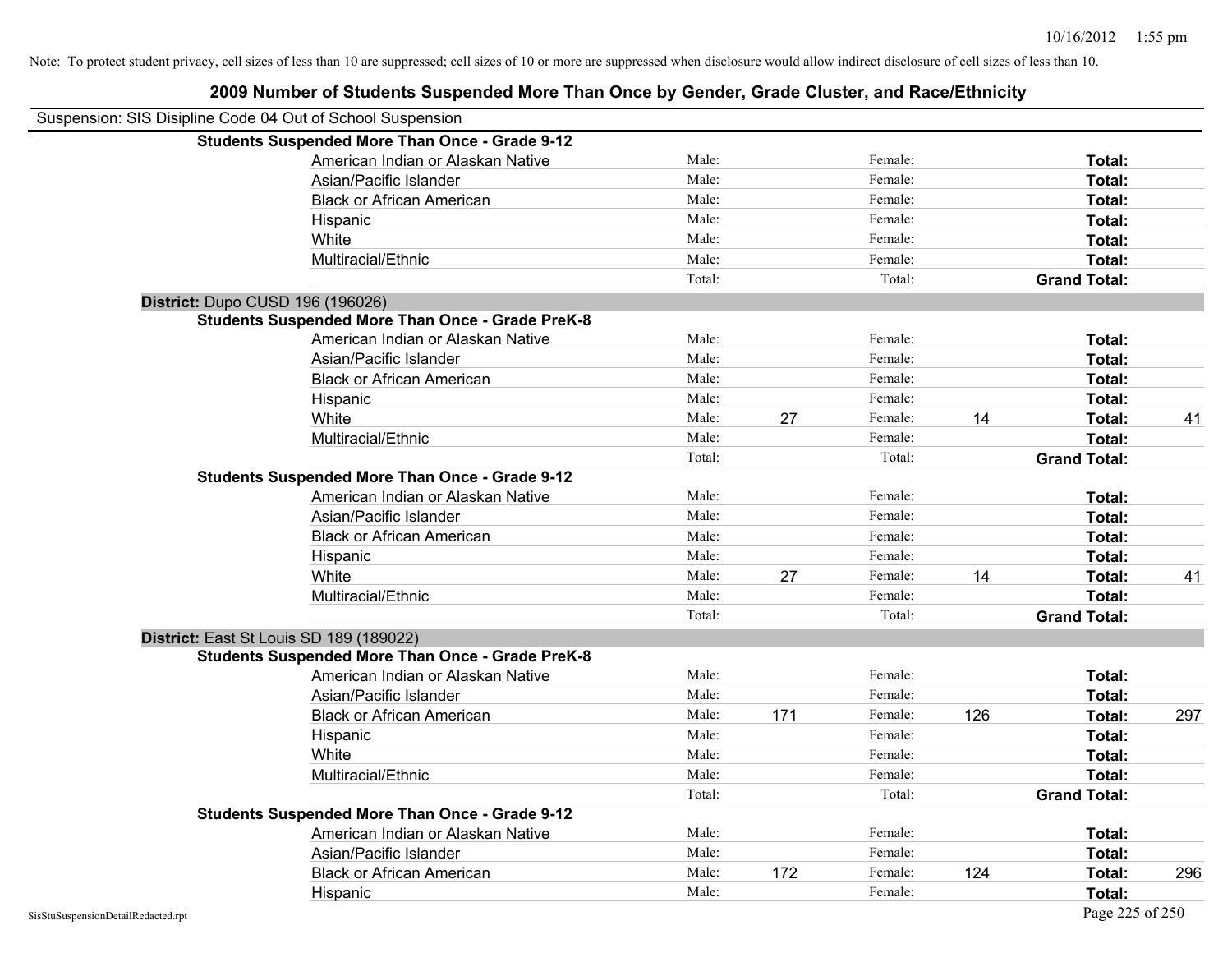| Suspension: SIS Disipline Code 04 Out of School Suspension |                                                         |        |         |                     |    |
|------------------------------------------------------------|---------------------------------------------------------|--------|---------|---------------------|----|
|                                                            | White                                                   | Male:  | Female: | Total:              |    |
|                                                            | Multiracial/Ethnic                                      | Male:  | Female: | Total:              |    |
|                                                            |                                                         | Total: | Total:  | <b>Grand Total:</b> |    |
| <b>District: Grant CCSD 110 (110004)</b>                   |                                                         |        |         |                     |    |
|                                                            | <b>Students Suspended More Than Once - Grade PreK-8</b> |        |         |                     |    |
|                                                            | American Indian or Alaskan Native                       | Male:  | Female: | Total:              |    |
|                                                            | Asian/Pacific Islander                                  | Male:  | Female: | Total:              |    |
|                                                            | <b>Black or African American</b>                        | Male:  | Female: | Total:              |    |
|                                                            | Hispanic                                                | Male:  | Female: | Total:              |    |
|                                                            | White                                                   | Male:  | Female: | Total:              |    |
|                                                            | Multiracial/Ethnic                                      | Male:  | Female: | Total:              |    |
|                                                            |                                                         | Total: | Total:  | <b>Grand Total:</b> | 13 |
| District: Harmony Emge SD 175 (175002)                     |                                                         |        |         |                     |    |
|                                                            | <b>Students Suspended More Than Once - Grade PreK-8</b> |        |         |                     |    |
|                                                            | American Indian or Alaskan Native                       | Male:  | Female: | Total:              |    |
|                                                            | Asian/Pacific Islander                                  | Male:  | Female: | Total:              |    |
|                                                            | <b>Black or African American</b>                        | Male:  | Female: | Total:              | 25 |
|                                                            | Hispanic                                                | Male:  | Female: | Total:              |    |
|                                                            | White                                                   | Male:  | Female: | Total:              |    |
|                                                            | Multiracial/Ethnic                                      | Male:  | Female: | Total:              |    |
|                                                            |                                                         | Total: | Total:  | <b>Grand Total:</b> |    |
| District: Lebanon CUSD 9 (009026)                          |                                                         |        |         |                     |    |
|                                                            | <b>Students Suspended More Than Once - Grade PreK-8</b> |        |         |                     |    |
|                                                            | American Indian or Alaskan Native                       | Male:  | Female: | Total:              |    |
|                                                            | Asian/Pacific Islander                                  | Male:  | Female: | Total:              |    |
|                                                            | <b>Black or African American</b>                        | Male:  | Female: | Total:              |    |
|                                                            | Hispanic                                                | Male:  | Female: | Total:              |    |
|                                                            | White                                                   | Male:  | Female: | Total:              |    |
|                                                            | Multiracial/Ethnic                                      | Male:  | Female: | Total:              |    |
|                                                            |                                                         | Total: | Total:  | <b>Grand Total:</b> | 11 |
|                                                            | Students Suspended More Than Once - Grade 9-12          |        |         |                     |    |
|                                                            | American Indian or Alaskan Native                       | Male:  | Female: | Total:              |    |
|                                                            | Asian/Pacific Islander                                  | Male:  | Female: | Total:              |    |
|                                                            | <b>Black or African American</b>                        | Male:  | Female: | Total:              |    |
|                                                            | Hispanic                                                | Male:  | Female: | Total:              |    |
|                                                            | White                                                   | Male:  | Female: | Total:              |    |
|                                                            | Multiracial/Ethnic                                      | Male:  | Female: | Total:              |    |
|                                                            |                                                         | Total: | Total:  | <b>Grand Total:</b> |    |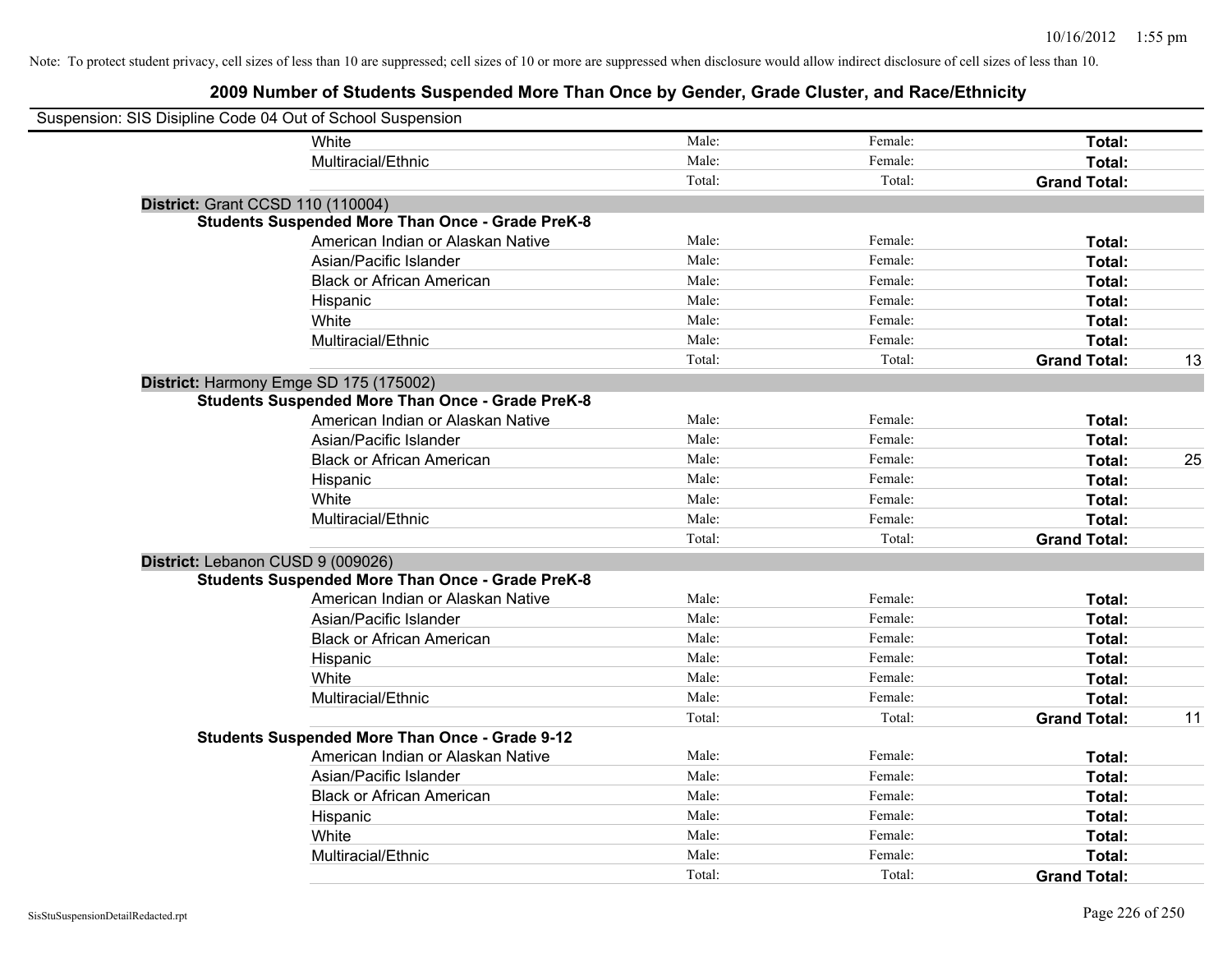| Suspension: SIS Disipline Code 04 Out of School Suspension |        |    |         |    |                     |    |
|------------------------------------------------------------|--------|----|---------|----|---------------------|----|
| District: Marissa CUSD 40 (040026)                         |        |    |         |    |                     |    |
| <b>Students Suspended More Than Once - Grade PreK-8</b>    |        |    |         |    |                     |    |
| American Indian or Alaskan Native                          | Male:  |    | Female: |    | Total:              |    |
| Asian/Pacific Islander                                     | Male:  |    | Female: |    | Total:              |    |
| <b>Black or African American</b>                           | Male:  |    | Female: |    | Total:              |    |
| Hispanic                                                   | Male:  |    | Female: |    | Total:              |    |
| White                                                      | Male:  |    | Female: |    | Total:              | 14 |
| Multiracial/Ethnic                                         | Male:  |    | Female: |    | Total:              |    |
|                                                            | Total: |    | Total:  |    | <b>Grand Total:</b> |    |
| <b>Students Suspended More Than Once - Grade 9-12</b>      |        |    |         |    |                     |    |
| American Indian or Alaskan Native                          | Male:  |    | Female: |    | Total:              |    |
| Asian/Pacific Islander                                     | Male:  |    | Female: |    | Total:              |    |
| <b>Black or African American</b>                           | Male:  |    | Female: |    | Total:              |    |
| Hispanic                                                   | Male:  |    | Female: |    | Total:              |    |
| White                                                      | Male:  |    | Female: |    | Total:              |    |
| Multiracial/Ethnic                                         | Male:  |    | Female: |    | Total:              |    |
|                                                            | Total: |    | Total:  |    | <b>Grand Total:</b> |    |
| District: Mascoutah CUD 19 (019026)                        |        |    |         |    |                     |    |
| <b>Students Suspended More Than Once - Grade PreK-8</b>    |        |    |         |    |                     |    |
| American Indian or Alaskan Native                          | Male:  |    | Female: |    | Total:              |    |
| Asian/Pacific Islander                                     | Male:  |    | Female: |    | Total:              |    |
| <b>Black or African American</b>                           | Male:  |    | Female: |    | Total:              |    |
| Hispanic                                                   | Male:  |    | Female: |    | Total:              |    |
| White                                                      | Male:  |    | Female: |    | Total:              |    |
| Multiracial/Ethnic                                         | Male:  |    | Female: |    | Total:              |    |
|                                                            | Total: |    | Total:  |    | <b>Grand Total:</b> | 11 |
| <b>Students Suspended More Than Once - Grade 9-12</b>      |        |    |         |    |                     |    |
| American Indian or Alaskan Native                          | Male:  |    | Female: |    | Total:              |    |
| Asian/Pacific Islander                                     | Male:  |    | Female: |    | Total:              |    |
| <b>Black or African American</b>                           | Male:  |    | Female: |    | Total:              |    |
| Hispanic                                                   | Male:  |    | Female: |    | Total:              |    |
| White                                                      | Male:  | 11 | Female: | 10 | Total:              | 21 |
| Multiracial/Ethnic                                         | Male:  |    | Female: |    | Total:              |    |
|                                                            | Total: |    | Total:  |    | <b>Grand Total:</b> |    |
| District: Millstadt CCSD 160 (160004)                      |        |    |         |    |                     |    |
| <b>Students Suspended More Than Once - Grade PreK-8</b>    |        |    |         |    |                     |    |
| American Indian or Alaskan Native                          | Male:  |    | Female: |    | Total:              |    |
| Asian/Pacific Islander                                     | Male:  |    | Female: |    | Total:              |    |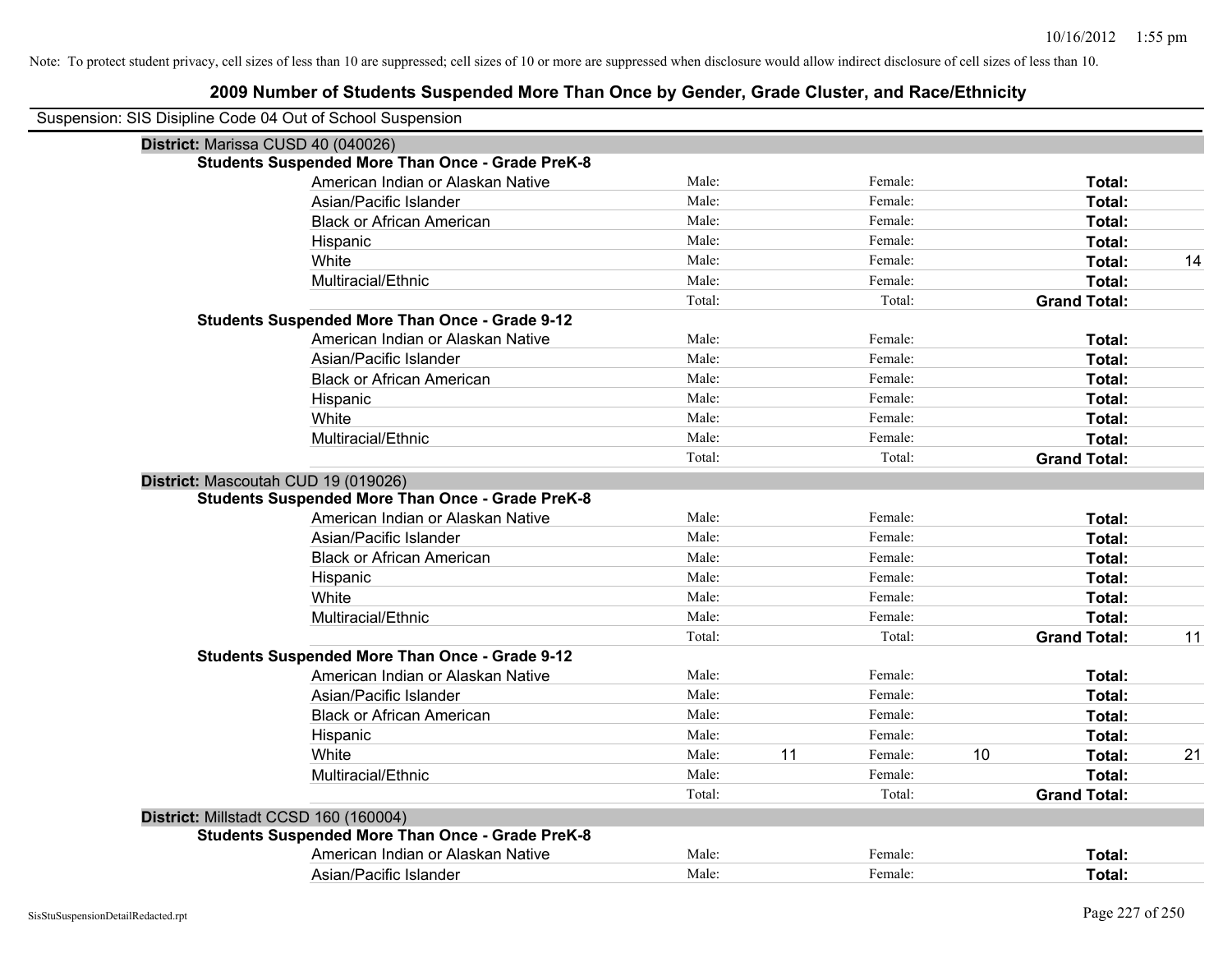| Suspension: SIS Disipline Code 04 Out of School Suspension |                                                         |        |    |         |    |                     |    |
|------------------------------------------------------------|---------------------------------------------------------|--------|----|---------|----|---------------------|----|
|                                                            | <b>Black or African American</b>                        | Male:  |    | Female: |    | Total:              |    |
|                                                            | Hispanic                                                | Male:  |    | Female: |    | Total:              |    |
|                                                            | White                                                   | Male:  |    | Female: |    | Total:              |    |
|                                                            | Multiracial/Ethnic                                      | Male:  |    | Female: |    | Total:              |    |
|                                                            |                                                         | Total: |    | Total:  |    | <b>Grand Total:</b> |    |
| District: New Athens CUSD 60 (060026)                      |                                                         |        |    |         |    |                     |    |
|                                                            | <b>Students Suspended More Than Once - Grade 9-12</b>   |        |    |         |    |                     |    |
|                                                            | American Indian or Alaskan Native                       | Male:  |    | Female: |    | Total:              |    |
|                                                            | Asian/Pacific Islander                                  | Male:  |    | Female: |    | Total:              |    |
|                                                            | <b>Black or African American</b>                        | Male:  |    | Female: |    | Total:              |    |
|                                                            | Hispanic                                                | Male:  |    | Female: |    | Total:              |    |
|                                                            | White                                                   | Male:  |    | Female: |    | Total:              |    |
|                                                            | Multiracial/Ethnic                                      | Male:  |    | Female: |    | Total:              |    |
|                                                            |                                                         | Total: |    | Total:  |    | <b>Grand Total:</b> |    |
| District: O Fallon CCSD 90 (090004)                        |                                                         |        |    |         |    |                     |    |
|                                                            | <b>Students Suspended More Than Once - Grade PreK-8</b> |        |    |         |    |                     |    |
|                                                            | American Indian or Alaskan Native                       | Male:  |    | Female: |    | Total:              |    |
|                                                            | Asian/Pacific Islander                                  | Male:  |    | Female: |    | Total:              |    |
|                                                            | <b>Black or African American</b>                        | Male:  |    | Female: |    | Total:              | 10 |
|                                                            | Hispanic                                                | Male:  |    | Female: |    | Total:              |    |
|                                                            | White                                                   | Male:  |    | Female: |    | Total:              |    |
|                                                            | Multiracial/Ethnic                                      | Male:  |    | Female: |    | <b>Total:</b>       |    |
|                                                            |                                                         | Total: |    | Total:  |    | <b>Grand Total:</b> | 21 |
| District: O Fallon Twp HSD 203 (203017)                    |                                                         |        |    |         |    |                     |    |
|                                                            | <b>Students Suspended More Than Once - Grade 9-12</b>   |        |    |         |    |                     |    |
|                                                            | American Indian or Alaskan Native                       | Male:  |    | Female: |    | Total:              |    |
|                                                            | Asian/Pacific Islander                                  | Male:  |    | Female: |    | Total:              |    |
|                                                            | <b>Black or African American</b>                        | Male:  | 19 | Female: | 17 | Total:              | 36 |
|                                                            | Hispanic                                                | Male:  |    | Female: |    | Total:              |    |
|                                                            | White                                                   | Male:  |    | Female: |    | Total:              | 35 |
|                                                            | Multiracial/Ethnic                                      | Male:  |    | Female: |    | Total:              |    |
|                                                            |                                                         | Total: | 49 | Total:  | 32 | <b>Grand Total:</b> | 81 |
| District: Pontiac-W Holliday SD 105 (105002)               |                                                         |        |    |         |    |                     |    |
|                                                            | <b>Students Suspended More Than Once - Grade PreK-8</b> |        |    |         |    |                     |    |
|                                                            | American Indian or Alaskan Native                       | Male:  |    | Female: |    | Total:              |    |
|                                                            | Asian/Pacific Islander                                  | Male:  |    | Female: |    | Total:              |    |
|                                                            | <b>Black or African American</b>                        | Male:  |    | Female: |    | Total:              |    |
|                                                            | Hispanic                                                | Male:  |    | Female: |    | Total:              |    |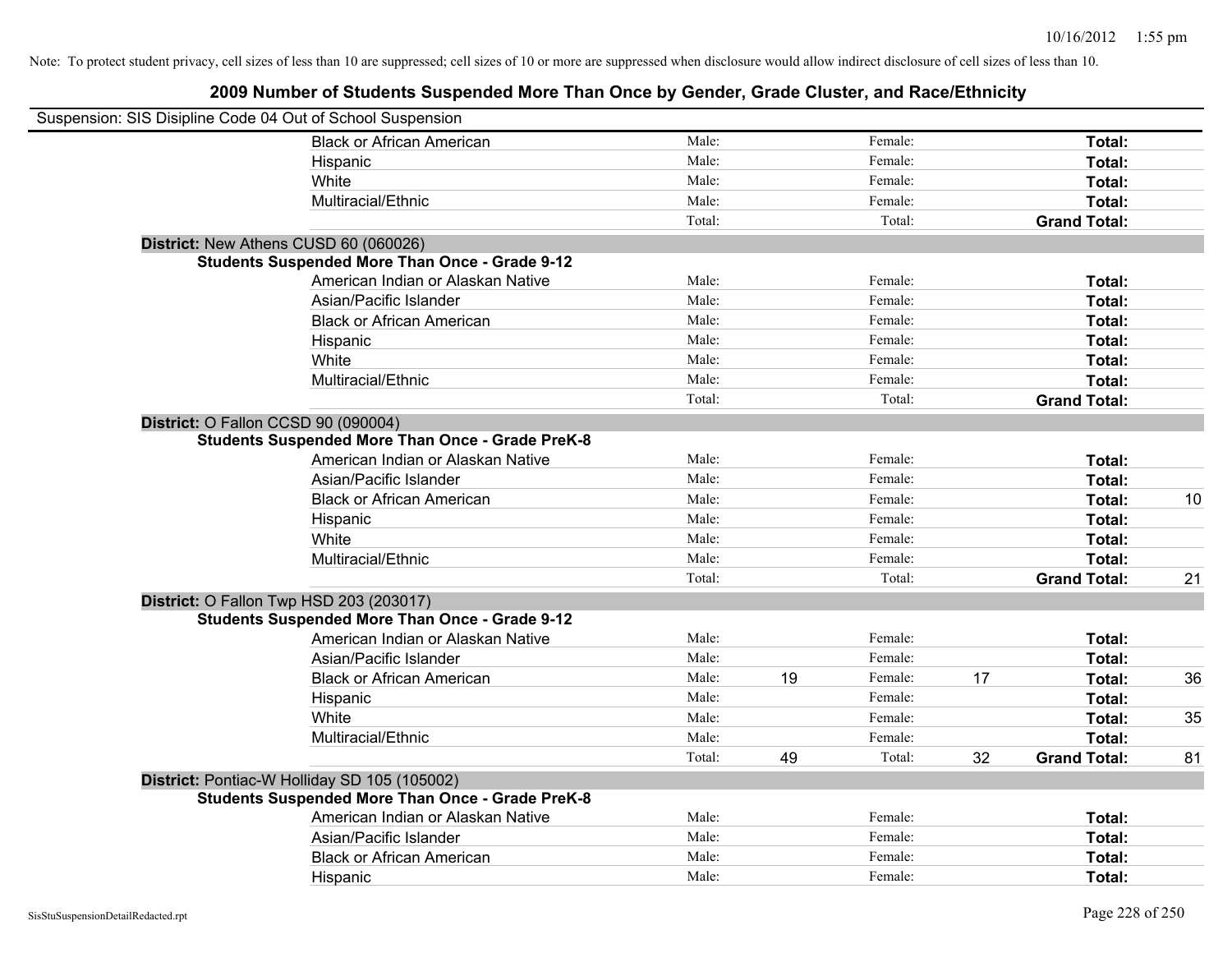| Suspension: SIS Disipline Code 04 Out of School Suspension |                                                         |        |    |         |    |                     |    |
|------------------------------------------------------------|---------------------------------------------------------|--------|----|---------|----|---------------------|----|
|                                                            | White                                                   | Male:  |    | Female: |    | Total:              |    |
|                                                            | Multiracial/Ethnic                                      | Male:  |    | Female: |    | Total:              |    |
|                                                            |                                                         | Total: |    | Total:  |    | <b>Grand Total:</b> |    |
| District: Signal Hill SD 181 (181002)                      |                                                         |        |    |         |    |                     |    |
|                                                            | <b>Students Suspended More Than Once - Grade PreK-8</b> |        |    |         |    |                     |    |
|                                                            | American Indian or Alaskan Native                       | Male:  |    | Female: |    | Total:              |    |
|                                                            | Asian/Pacific Islander                                  | Male:  |    | Female: |    | Total:              |    |
|                                                            | <b>Black or African American</b>                        | Male:  |    | Female: |    | Total:              |    |
|                                                            | Hispanic                                                | Male:  |    | Female: |    | Total:              |    |
|                                                            | White                                                   | Male:  |    | Female: |    | Total:              |    |
|                                                            | Multiracial/Ethnic                                      | Male:  |    | Female: |    | Total:              |    |
|                                                            |                                                         | Total: |    | Total:  |    | <b>Grand Total:</b> | 10 |
|                                                            | District: Smithton CCSD 130 (130004)                    |        |    |         |    |                     |    |
|                                                            | <b>Students Suspended More Than Once - Grade PreK-8</b> |        |    |         |    |                     |    |
|                                                            | American Indian or Alaskan Native                       | Male:  |    | Female: |    | Total:              |    |
|                                                            | Asian/Pacific Islander                                  | Male:  |    | Female: |    | Total:              |    |
|                                                            | <b>Black or African American</b>                        | Male:  |    | Female: |    | Total:              |    |
|                                                            | Hispanic                                                | Male:  |    | Female: |    | Total:              |    |
|                                                            | White                                                   | Male:  |    | Female: |    | Total:              |    |
|                                                            | Multiracial/Ethnic                                      | Male:  |    | Female: |    | Total:              |    |
|                                                            |                                                         | Total: |    | Total:  |    | <b>Grand Total:</b> |    |
| District: Whiteside SD 115 (115002)                        |                                                         |        |    |         |    |                     |    |
|                                                            | <b>Students Suspended More Than Once - Grade PreK-8</b> |        |    |         |    |                     |    |
|                                                            | American Indian or Alaskan Native                       | Male:  |    | Female: |    | Total:              |    |
|                                                            | Asian/Pacific Islander                                  | Male:  |    | Female: |    | Total:              |    |
|                                                            | <b>Black or African American</b>                        | Male:  |    | Female: |    | Total:              | 54 |
|                                                            | Hispanic                                                | Male:  |    | Female: |    | Total:              |    |
|                                                            | White                                                   | Male:  |    | Female: |    | Total:              | 14 |
|                                                            | Multiracial/Ethnic                                      | Male:  |    | Female: |    | Total:              |    |
|                                                            |                                                         | Total: | 64 | Total:  | 14 | <b>Grand Total:</b> | 78 |
|                                                            | District: Wolf Branch SD 113 (113002)                   |        |    |         |    |                     |    |
|                                                            | <b>Students Suspended More Than Once - Grade PreK-8</b> |        |    |         |    |                     |    |
|                                                            | American Indian or Alaskan Native                       | Male:  |    | Female: |    | Total:              |    |
|                                                            | Asian/Pacific Islander                                  | Male:  |    | Female: |    | Total:              |    |
|                                                            | <b>Black or African American</b>                        | Male:  |    | Female: |    | Total:              |    |
|                                                            | Hispanic                                                | Male:  |    | Female: |    | Total:              |    |
|                                                            | White                                                   | Male:  |    | Female: |    | Total:              |    |
|                                                            | Multiracial/Ethnic                                      | Male:  |    | Female: |    | Total:              |    |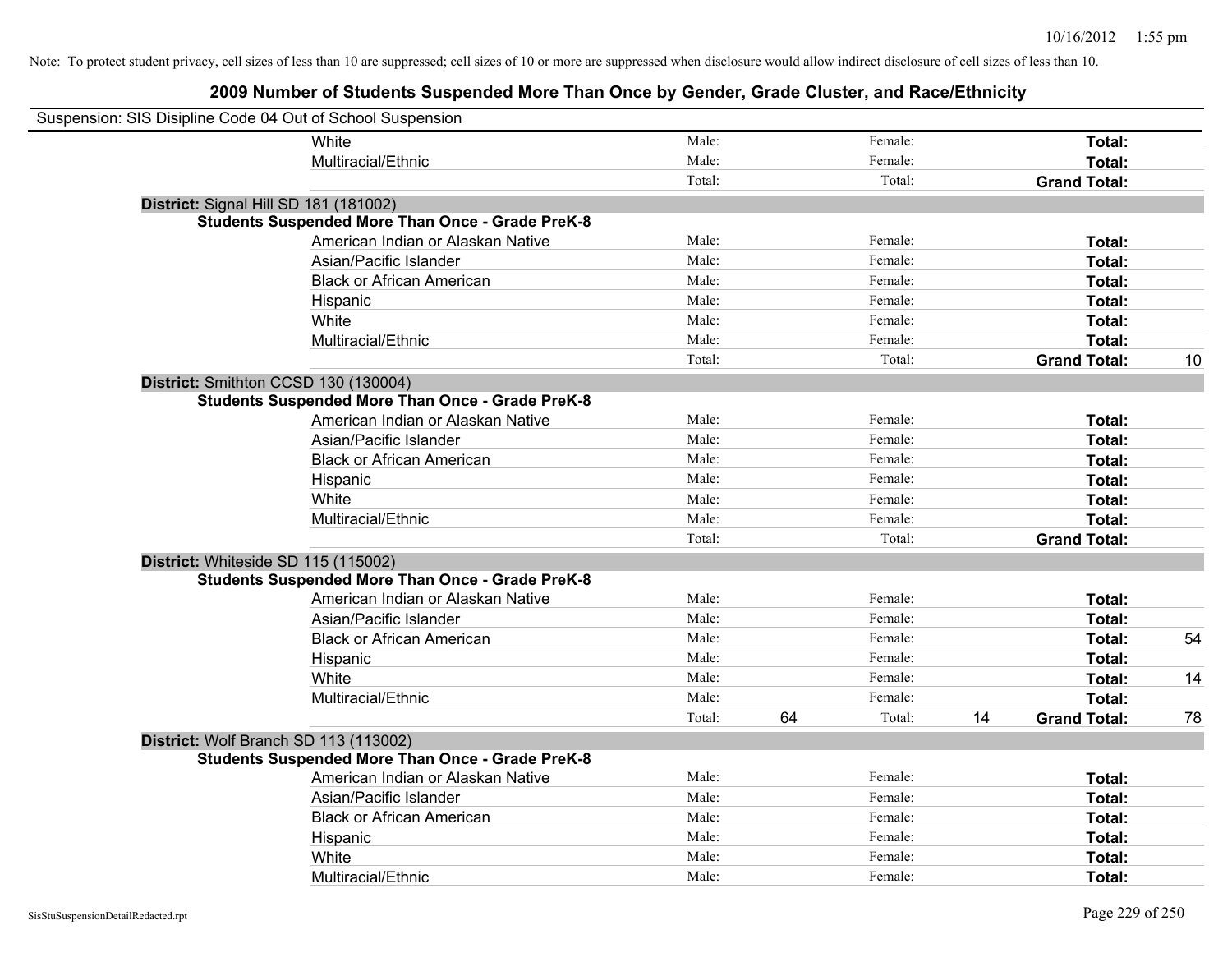| Suspension: SIS Disipline Code 04 Out of School Suspension |                                                         |        |         |                     |
|------------------------------------------------------------|---------------------------------------------------------|--------|---------|---------------------|
|                                                            |                                                         | Total: | Total:  | <b>Grand Total:</b> |
|                                                            |                                                         |        |         |                     |
| Region: State of ILlinois (65)                             |                                                         |        |         |                     |
| County: State Of II (108)                                  |                                                         |        |         |                     |
| District: Non-Public School (9010)                         |                                                         |        |         |                     |
|                                                            | <b>Students Suspended More Than Once - Grade PreK-8</b> |        |         |                     |
|                                                            | American Indian or Alaskan Native                       | Male:  | Female: | Total:              |
|                                                            | Asian/Pacific Islander                                  | Male:  | Female: | Total:              |
|                                                            | <b>Black or African American</b>                        | Male:  | Female: | Total:              |
|                                                            | Hispanic                                                | Male:  | Female: | Total:              |
|                                                            | White                                                   | Male:  | Female: | Total:              |
|                                                            | Multiracial/Ethnic                                      | Male:  | Female: | Total:              |
|                                                            |                                                         | Total: | Total:  | <b>Grand Total:</b> |
| District: Non-Public School (9030)                         |                                                         |        |         |                     |
|                                                            | <b>Students Suspended More Than Once - Grade 9-12</b>   |        |         |                     |
|                                                            | American Indian or Alaskan Native                       | Male:  | Female: | Total:              |
|                                                            | Asian/Pacific Islander                                  | Male:  | Female: | Total:              |
|                                                            | <b>Black or African American</b>                        | Male:  | Female: | Total:              |
|                                                            | Hispanic                                                | Male:  | Female: | Total:              |
|                                                            | White                                                   | Male:  | Female: | Total:              |
|                                                            | Multiracial/Ethnic                                      | Male:  | Female: | Total:              |
|                                                            |                                                         | Total: | Total:  | <b>Grand Total:</b> |
|                                                            |                                                         |        |         |                     |
| Region: Tazewell ROE (53)                                  |                                                         |        |         |                     |
| County: Tazewell (090)                                     |                                                         |        |         |                     |
| District: Central SD 51 (051002)                           |                                                         |        |         |                     |
|                                                            | <b>Students Suspended More Than Once - Grade PreK-8</b> |        |         |                     |
|                                                            | American Indian or Alaskan Native                       | Male:  | Female: | Total:              |
|                                                            | Asian/Pacific Islander                                  | Male:  | Female: | Total:              |
|                                                            | <b>Black or African American</b>                        | Male:  | Female: | Total:              |
|                                                            | Hispanic                                                | Male:  | Female: | Total:              |
|                                                            | White                                                   | Male:  | Female: | Total:              |
|                                                            | Multiracial/Ethnic                                      | Male:  | Female: | Total:              |
|                                                            |                                                         | Total: | Total:  | <b>Grand Total:</b> |
|                                                            | District: Creve Coeur SD 76 (076002)                    |        |         |                     |
|                                                            | <b>Students Suspended More Than Once - Grade PreK-8</b> |        |         |                     |
|                                                            | American Indian or Alaskan Native                       | Male:  | Female: | Total:              |
|                                                            | Asian/Pacific Islander                                  | Male:  | Female: | Total:              |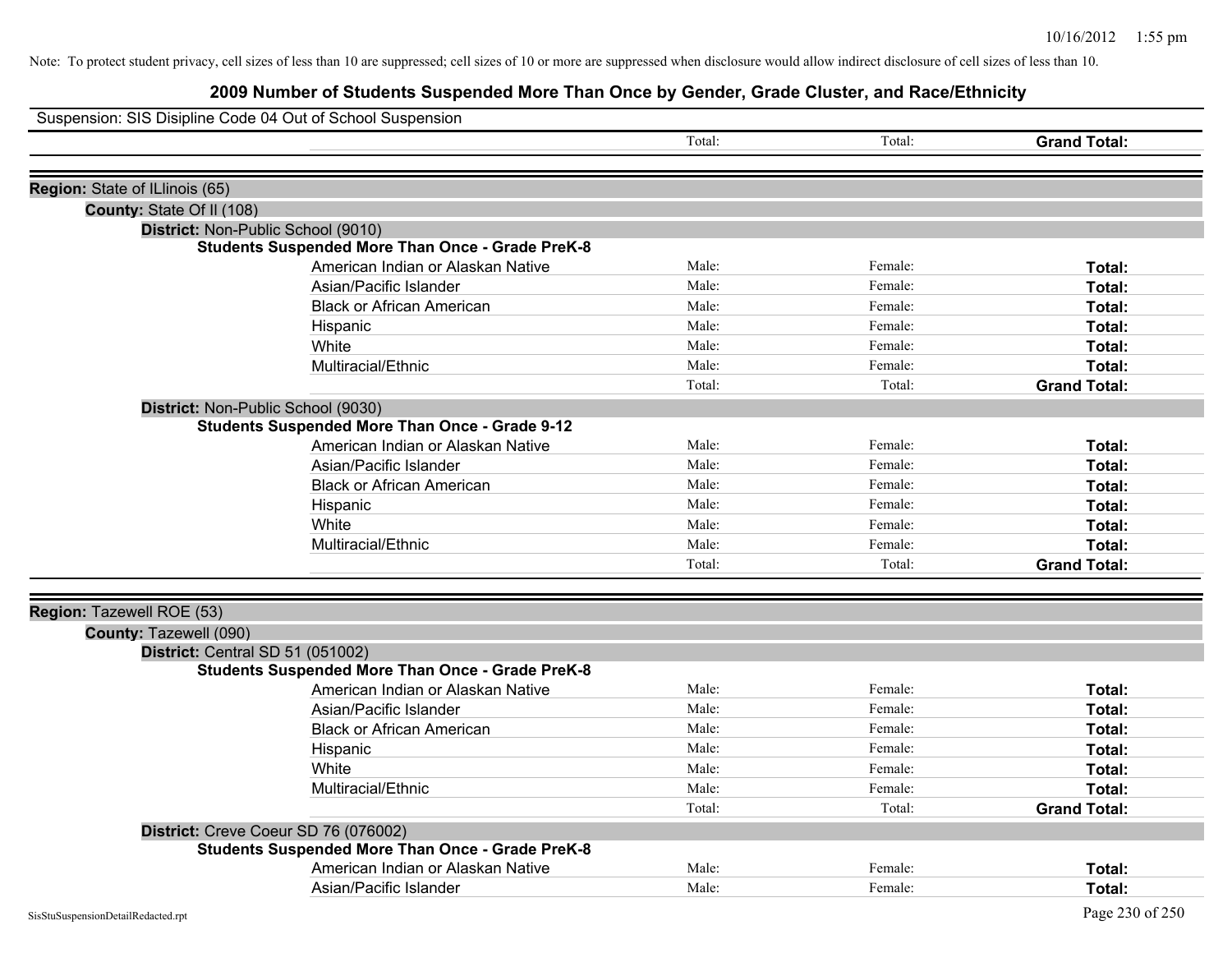| Suspension: SIS Disipline Code 04 Out of School Suspension |                                                         |        |         |                     |    |
|------------------------------------------------------------|---------------------------------------------------------|--------|---------|---------------------|----|
|                                                            | <b>Black or African American</b>                        | Male:  | Female: | Total:              |    |
|                                                            | Hispanic                                                | Male:  | Female: | Total:              |    |
|                                                            | White                                                   | Male:  | Female: | Total:              | 28 |
|                                                            | Multiracial/Ethnic                                      | Male:  | Female: | Total:              |    |
|                                                            |                                                         | Total: | Total:  | <b>Grand Total:</b> |    |
|                                                            | District: Deer Creek-Mackinaw CUSD 701 (701026)         |        |         |                     |    |
|                                                            | <b>Students Suspended More Than Once - Grade PreK-8</b> |        |         |                     |    |
|                                                            | American Indian or Alaskan Native                       | Male:  | Female: | Total:              |    |
|                                                            | Asian/Pacific Islander                                  | Male:  | Female: | Total:              |    |
|                                                            | <b>Black or African American</b>                        | Male:  | Female: | Total:              |    |
|                                                            | Hispanic                                                | Male:  | Female: | Total:              |    |
|                                                            | White                                                   | Male:  | Female: | Total:              |    |
|                                                            | Multiracial/Ethnic                                      | Male:  | Female: | Total:              |    |
|                                                            |                                                         | Total: | Total:  | <b>Grand Total:</b> |    |
|                                                            | <b>Students Suspended More Than Once - Grade 9-12</b>   |        |         |                     |    |
|                                                            | American Indian or Alaskan Native                       | Male:  | Female: | Total:              |    |
|                                                            | Asian/Pacific Islander                                  | Male:  | Female: | Total:              |    |
|                                                            | <b>Black or African American</b>                        | Male:  | Female: | Total:              |    |
|                                                            | Hispanic                                                | Male:  | Female: | Total:              |    |
|                                                            | White                                                   | Male:  | Female: | Total:              |    |
|                                                            | Multiracial/Ethnic                                      | Male:  | Female: | Total:              |    |
|                                                            |                                                         | Total: | Total:  | <b>Grand Total:</b> |    |
| District: Delavan CUSD 703 (703026)                        |                                                         |        |         |                     |    |
|                                                            | <b>Students Suspended More Than Once - Grade PreK-8</b> |        |         |                     |    |
|                                                            | American Indian or Alaskan Native                       | Male:  | Female: | Total:              |    |
|                                                            | Asian/Pacific Islander                                  | Male:  | Female: | Total:              |    |
|                                                            | <b>Black or African American</b>                        | Male:  | Female: | Total:              |    |
|                                                            | Hispanic                                                | Male:  | Female: | Total:              |    |
|                                                            | White                                                   | Male:  | Female: | Total:              |    |
|                                                            | Multiracial/Ethnic                                      | Male:  | Female: | Total:              |    |
|                                                            |                                                         | Total: | Total:  | <b>Grand Total:</b> |    |
|                                                            | <b>Students Suspended More Than Once - Grade 9-12</b>   |        |         |                     |    |
|                                                            | American Indian or Alaskan Native                       | Male:  | Female: | Total:              |    |
|                                                            | Asian/Pacific Islander                                  | Male:  | Female: | Total:              |    |
|                                                            | <b>Black or African American</b>                        | Male:  | Female: | Total:              |    |
|                                                            | Hispanic                                                | Male:  | Female: | Total:              |    |
|                                                            | White                                                   | Male:  | Female: | Total:              |    |
|                                                            | Multiracial/Ethnic                                      | Male:  | Female: | Total:              |    |
|                                                            |                                                         | Total: | Total:  | <b>Grand Total:</b> |    |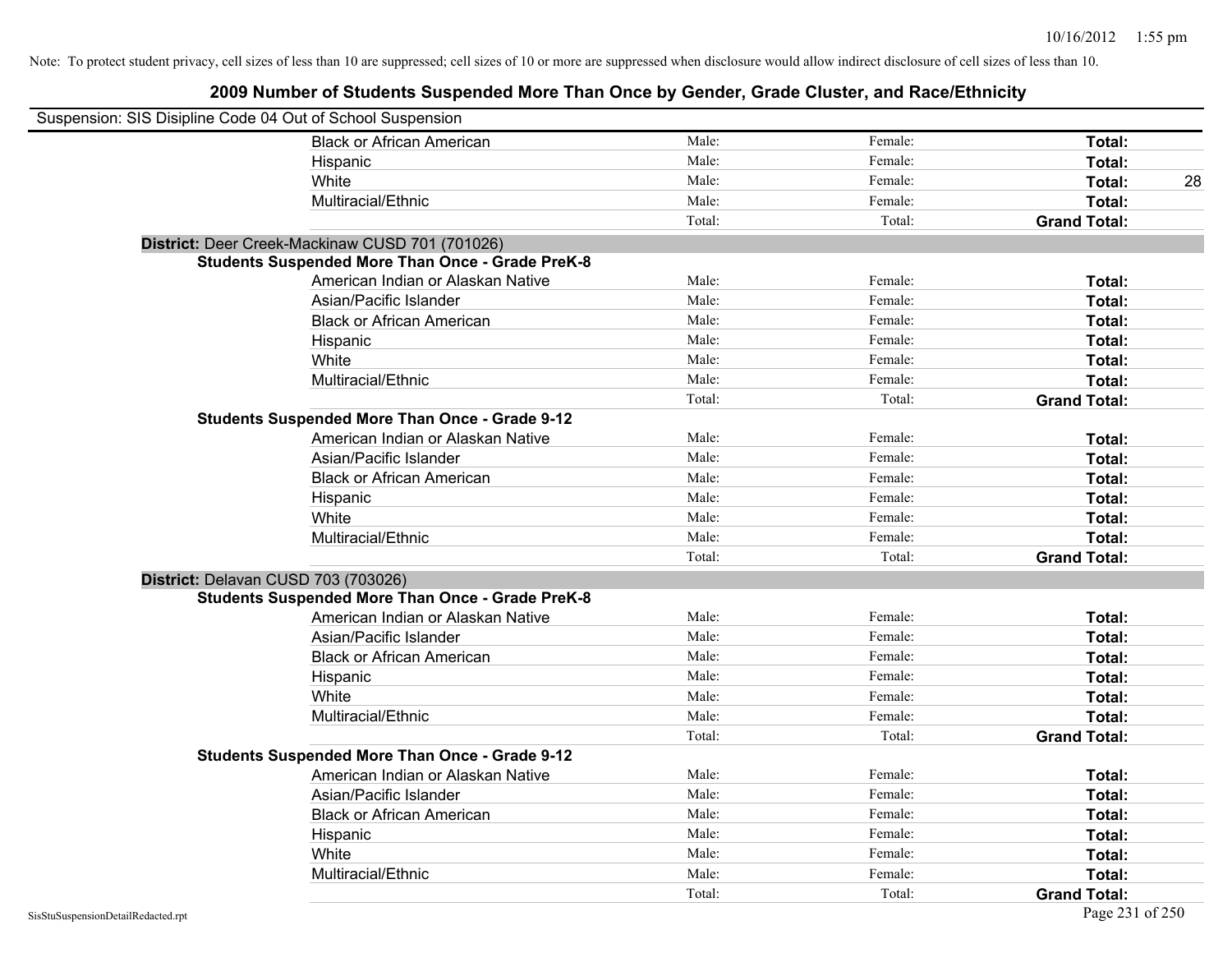| Suspension: SIS Disipline Code 04 Out of School Suspension |        |    |         |    |                     |     |
|------------------------------------------------------------|--------|----|---------|----|---------------------|-----|
| District: District 50 Schools (050002)                     |        |    |         |    |                     |     |
| <b>Students Suspended More Than Once - Grade PreK-8</b>    |        |    |         |    |                     |     |
| American Indian or Alaskan Native                          | Male:  |    | Female: |    | Total:              |     |
| Asian/Pacific Islander                                     | Male:  |    | Female: |    | Total:              |     |
| <b>Black or African American</b>                           | Male:  |    | Female: |    | Total:              |     |
| Hispanic                                                   | Male:  |    | Female: |    | Total:              |     |
| White                                                      | Male:  |    | Female: |    | Total:              |     |
| Multiracial/Ethnic                                         | Male:  |    | Female: |    | Total:              |     |
|                                                            | Total: |    | Total:  |    | <b>Grand Total:</b> | 11  |
| District: East Peoria CHSD 309 (309016)                    |        |    |         |    |                     |     |
| <b>Students Suspended More Than Once - Grade 9-12</b>      |        |    |         |    |                     |     |
| American Indian or Alaskan Native                          | Male:  |    | Female: |    | Total:              |     |
| Asian/Pacific Islander                                     | Male:  |    | Female: |    | Total:              |     |
| <b>Black or African American</b>                           | Male:  |    | Female: |    | Total:              |     |
| Hispanic                                                   | Male:  |    | Female: |    | Total:              |     |
| White                                                      | Male:  | 69 | Female: | 37 | <b>Total:</b>       | 106 |
| Multiracial/Ethnic                                         | Male:  |    | Female: |    | Total:              |     |
|                                                            | Total: |    | Total:  |    | <b>Grand Total:</b> | 118 |
| District: East Peoria SD 86 (086002)                       |        |    |         |    |                     |     |
| <b>Students Suspended More Than Once - Grade PreK-8</b>    |        |    |         |    |                     |     |
| American Indian or Alaskan Native                          | Male:  |    | Female: |    | Total:              |     |
| Asian/Pacific Islander                                     | Male:  |    | Female: |    | Total:              |     |
| <b>Black or African American</b>                           | Male:  |    | Female: |    | Total:              |     |
| Hispanic                                                   | Male:  |    | Female: |    | Total:              |     |
| White                                                      | Male:  |    | Female: |    | Total:              | 31  |
| Multiracial/Ethnic                                         | Male:  |    | Female: |    | Total:              |     |
|                                                            | Total: |    | Total:  |    | <b>Grand Total:</b> |     |
| District: Morton CUSD 709 (709026)                         |        |    |         |    |                     |     |
| <b>Students Suspended More Than Once - Grade PreK-8</b>    |        |    |         |    |                     |     |
| American Indian or Alaskan Native                          | Male:  |    | Female: |    | Total:              |     |
| Asian/Pacific Islander                                     | Male:  |    | Female: |    | Total:              |     |
| <b>Black or African American</b>                           | Male:  |    | Female: |    | Total:              |     |
| Hispanic                                                   | Male:  |    | Female: |    | Total:              |     |
| White                                                      | Male:  |    | Female: |    | Total:              |     |
| Multiracial/Ethnic                                         | Male:  |    | Female: |    | Total:              |     |
|                                                            | Total: |    | Total:  |    | <b>Grand Total:</b> | 10  |
| <b>Students Suspended More Than Once - Grade 9-12</b>      |        |    |         |    |                     |     |
| American Indian or Alaskan Native                          | Male:  |    | Female: |    | Total:              |     |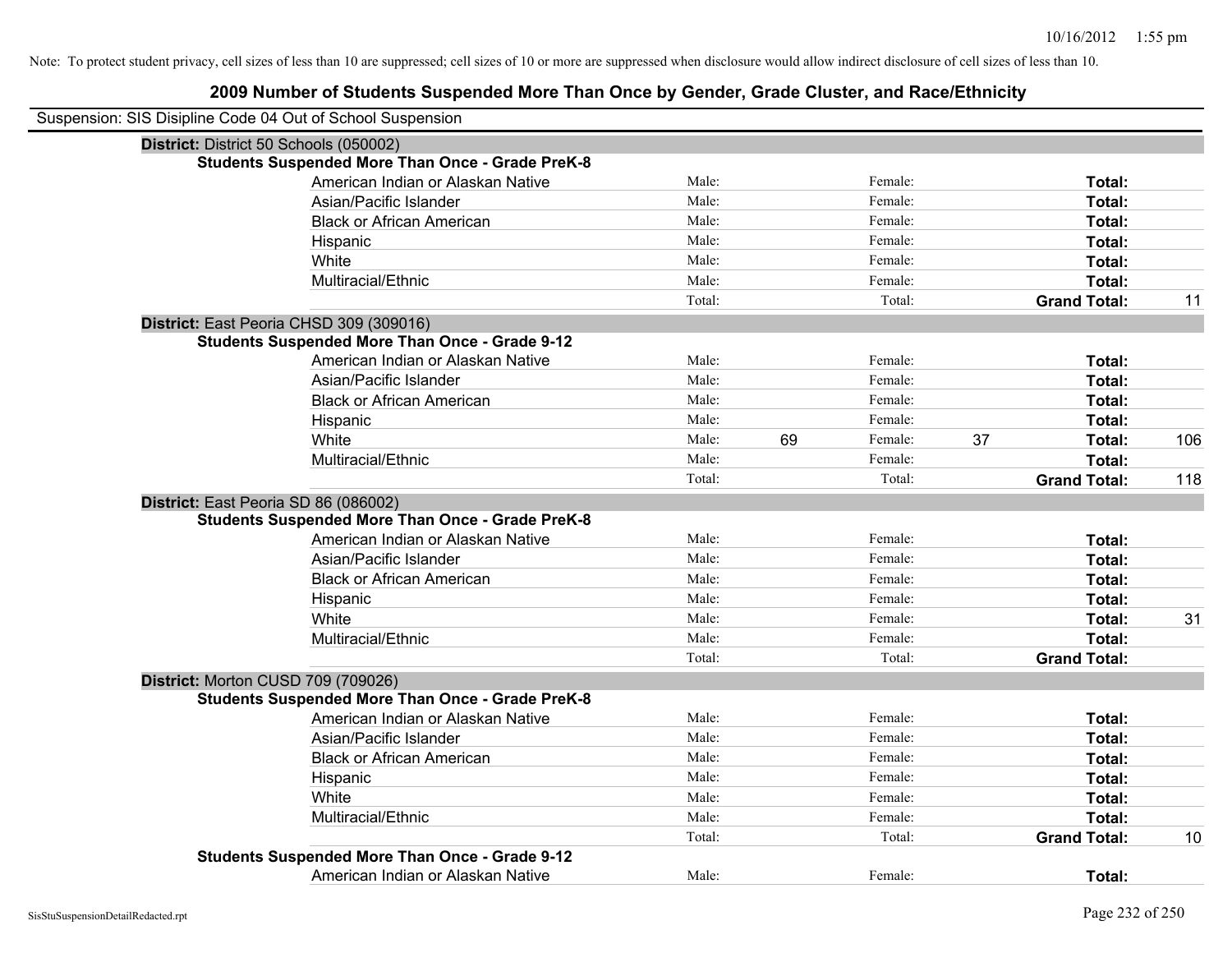| Suspension: SIS Disipline Code 04 Out of School Suspension |                                                         |        |     |         |     |                     |     |
|------------------------------------------------------------|---------------------------------------------------------|--------|-----|---------|-----|---------------------|-----|
|                                                            | Asian/Pacific Islander                                  | Male:  |     | Female: |     | Total:              |     |
|                                                            | <b>Black or African American</b>                        | Male:  |     | Female: |     | Total:              |     |
|                                                            | Hispanic                                                | Male:  |     | Female: |     | Total:              |     |
|                                                            | White                                                   | Male:  |     | Female: |     | Total:              | 18  |
|                                                            | Multiracial/Ethnic                                      | Male:  |     | Female: |     | Total:              |     |
|                                                            |                                                         | Total: |     | Total:  |     | <b>Grand Total:</b> |     |
|                                                            | District: N Pekin & Marquette Hght SD 102 (102002)      |        |     |         |     |                     |     |
|                                                            | <b>Students Suspended More Than Once - Grade PreK-8</b> |        |     |         |     |                     |     |
|                                                            | American Indian or Alaskan Native                       | Male:  |     | Female: |     | Total:              |     |
|                                                            | Asian/Pacific Islander                                  | Male:  |     | Female: |     | Total:              |     |
|                                                            | <b>Black or African American</b>                        | Male:  |     | Female: |     | Total:              |     |
|                                                            | Hispanic                                                | Male:  |     | Female: |     | Total:              |     |
|                                                            | White                                                   | Male:  |     | Female: |     | Total:              |     |
|                                                            | Multiracial/Ethnic                                      | Male:  |     | Female: |     | Total:              |     |
|                                                            |                                                         | Total: |     | Total:  |     | <b>Grand Total:</b> |     |
| District: Pekin CSD 303 (303016)                           |                                                         |        |     |         |     |                     |     |
|                                                            | <b>Students Suspended More Than Once - Grade 9-12</b>   |        |     |         |     |                     |     |
|                                                            | American Indian or Alaskan Native                       | Male:  |     | Female: |     | Total:              |     |
|                                                            | Asian/Pacific Islander                                  | Male:  |     | Female: |     | Total:              |     |
|                                                            | <b>Black or African American</b>                        | Male:  |     | Female: |     | Total:              |     |
|                                                            | Hispanic                                                | Male:  |     | Female: |     | Total:              |     |
|                                                            | White                                                   | Male:  | 213 | Female: | 130 | Total:              | 343 |
|                                                            | Multiracial/Ethnic                                      | Male:  |     | Female: |     | Total:              |     |
|                                                            |                                                         | Total: |     | Total:  |     | <b>Grand Total:</b> | 363 |
| District: Pekin PSD 108 (108002)                           |                                                         |        |     |         |     |                     |     |
|                                                            | <b>Students Suspended More Than Once - Grade PreK-8</b> |        |     |         |     |                     |     |
|                                                            | American Indian or Alaskan Native                       | Male:  |     | Female: |     | Total:              |     |
|                                                            | Asian/Pacific Islander                                  | Male:  |     | Female: |     | Total:              |     |
|                                                            | <b>Black or African American</b>                        | Male:  |     | Female: |     | Total:              |     |
|                                                            | Hispanic                                                | Male:  |     | Female: |     | Total:              |     |
|                                                            | White                                                   | Male:  | 42  | Female: | 11  | Total:              | 53  |
|                                                            | Multiracial/Ethnic                                      | Male:  |     | Female: |     | Total:              |     |
|                                                            |                                                         | Total: |     | Total:  |     | <b>Grand Total:</b> |     |
|                                                            | <b>Students Suspended More Than Once - Grade 9-12</b>   |        |     |         |     |                     |     |
|                                                            | American Indian or Alaskan Native                       | Male:  |     | Female: |     | Total:              |     |
|                                                            | Asian/Pacific Islander                                  | Male:  |     | Female: |     | Total:              |     |
|                                                            | <b>Black or African American</b>                        | Male:  |     | Female: |     | Total:              |     |
|                                                            | Hispanic                                                | Male:  |     | Female: |     | Total:              |     |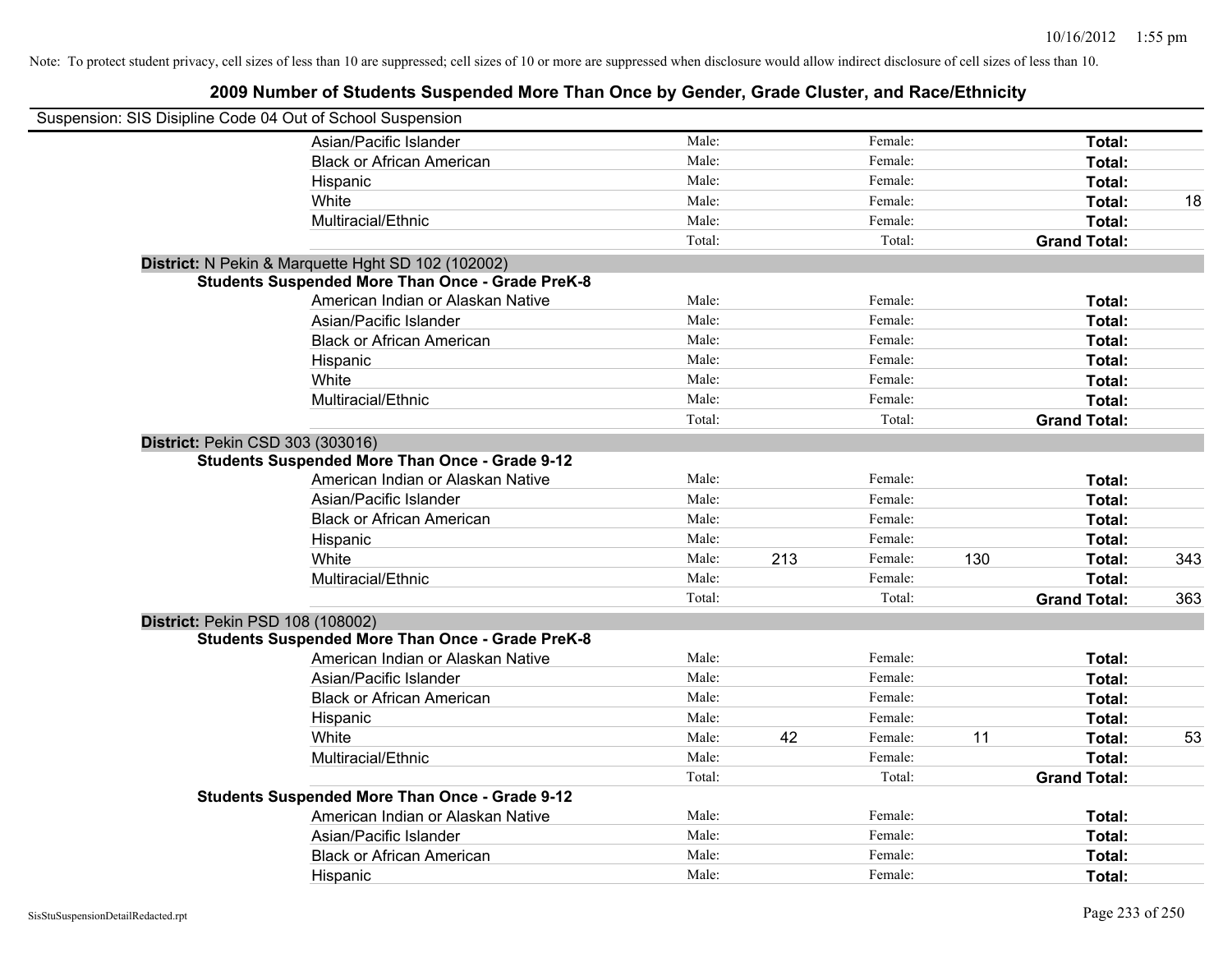| Suspension: SIS Disipline Code 04 Out of School Suspension |                                                         |        |         |                     |
|------------------------------------------------------------|---------------------------------------------------------|--------|---------|---------------------|
|                                                            | White                                                   | Male:  | Female: | Total:              |
|                                                            | Multiracial/Ethnic                                      | Male:  | Female: | Total:              |
|                                                            |                                                         | Total: | Total:  | <b>Grand Total:</b> |
| District: Rankin CSD 98 (098002)                           |                                                         |        |         |                     |
|                                                            | <b>Students Suspended More Than Once - Grade PreK-8</b> |        |         |                     |
|                                                            | American Indian or Alaskan Native                       | Male:  | Female: | Total:              |
|                                                            | Asian/Pacific Islander                                  | Male:  | Female: | Total:              |
|                                                            | <b>Black or African American</b>                        | Male:  | Female: | Total:              |
|                                                            | Hispanic                                                | Male:  | Female: | Total:              |
|                                                            | White                                                   | Male:  | Female: | Total:              |
|                                                            | Multiracial/Ethnic                                      | Male:  | Female: | Total:              |
|                                                            |                                                         | Total: | Total:  | <b>Grand Total:</b> |
| District: Robein SD 85 (085002)                            |                                                         |        |         |                     |
|                                                            | <b>Students Suspended More Than Once - Grade PreK-8</b> |        |         |                     |
|                                                            | American Indian or Alaskan Native                       | Male:  | Female: | Total:              |
|                                                            | Asian/Pacific Islander                                  | Male:  | Female: | Total:              |
|                                                            | <b>Black or African American</b>                        | Male:  | Female: | Total:              |
|                                                            | Hispanic                                                | Male:  | Female: | Total:              |
|                                                            | White                                                   | Male:  | Female: | Total:              |
|                                                            | Multiracial/Ethnic                                      | Male:  | Female: | Total:              |
|                                                            |                                                         | Total: | Total:  | <b>Grand Total:</b> |
| District: South Pekin SD 137 (137002)                      |                                                         |        |         |                     |
|                                                            | <b>Students Suspended More Than Once - Grade PreK-8</b> |        |         |                     |
|                                                            | American Indian or Alaskan Native                       | Male:  | Female: | Total:              |
|                                                            | Asian/Pacific Islander                                  | Male:  | Female: | Total:              |
|                                                            | <b>Black or African American</b>                        | Male:  | Female: | Total:              |
|                                                            | Hispanic                                                | Male:  | Female: | Total:              |
|                                                            | White                                                   | Male:  | Female: | Total:              |
|                                                            | Multiracial/Ethnic                                      | Male:  | Female: | Total:              |
|                                                            |                                                         | Total: | Total:  | <b>Grand Total:</b> |
| District: Tremont CUSD 702 (702026)                        |                                                         |        |         |                     |
|                                                            | <b>Students Suspended More Than Once - Grade PreK-8</b> |        |         |                     |
|                                                            | American Indian or Alaskan Native                       | Male:  | Female: | Total:              |
|                                                            | Asian/Pacific Islander                                  | Male:  | Female: | Total:              |
|                                                            | <b>Black or African American</b>                        | Male:  | Female: | Total:              |
|                                                            | Hispanic                                                | Male:  | Female: | Total:              |
|                                                            | White                                                   | Male:  | Female: | Total:              |
|                                                            | Multiracial/Ethnic                                      | Male:  | Female: | Total:              |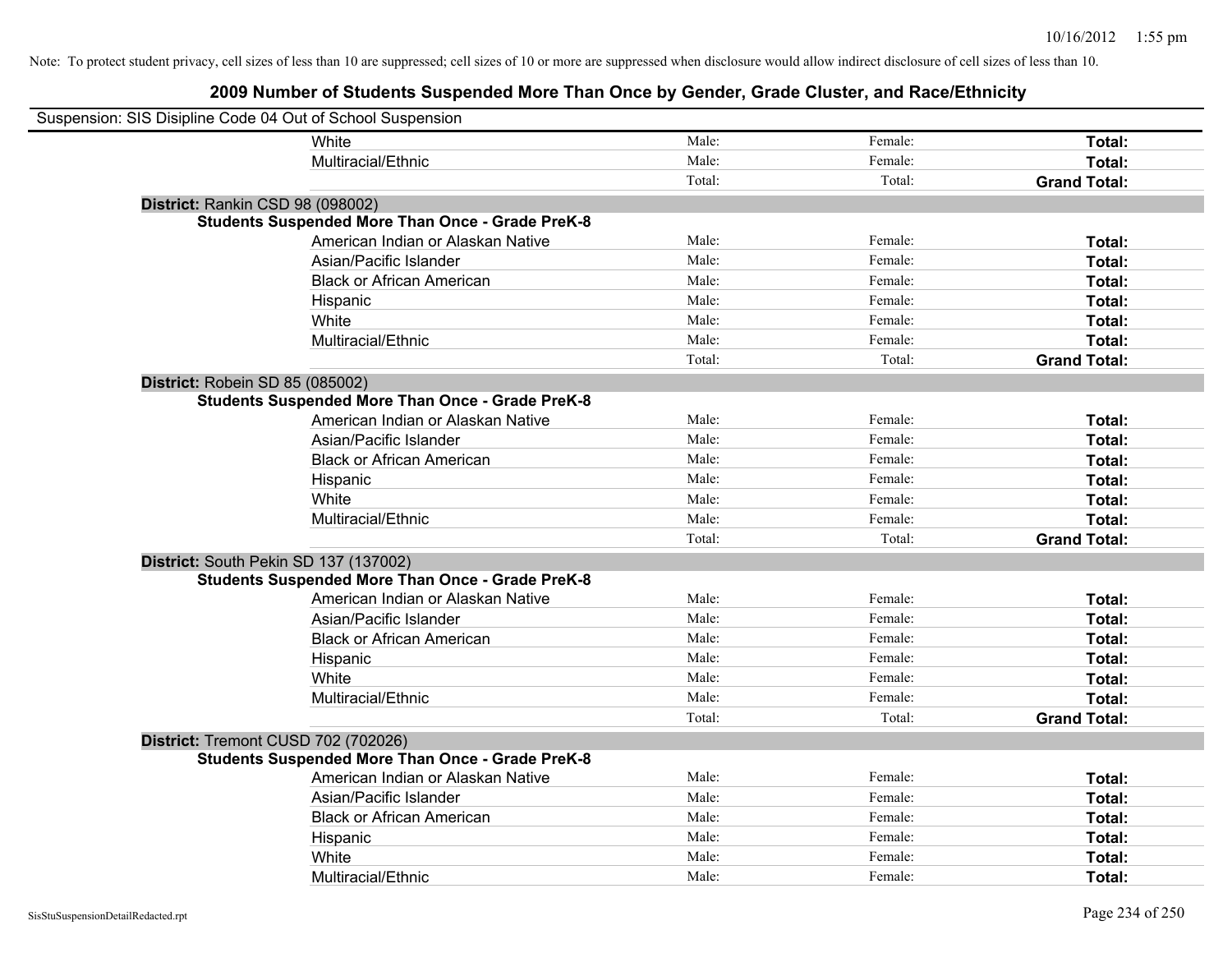| Suspension: SIS Disipline Code 04 Out of School Suspension |                                                         |        |         |                     |    |
|------------------------------------------------------------|---------------------------------------------------------|--------|---------|---------------------|----|
|                                                            |                                                         | Total: | Total:  | <b>Grand Total:</b> |    |
|                                                            | <b>Students Suspended More Than Once - Grade 9-12</b>   |        |         |                     |    |
|                                                            | American Indian or Alaskan Native                       | Male:  | Female: | Total:              |    |
|                                                            | Asian/Pacific Islander                                  | Male:  | Female: | Total:              |    |
|                                                            | <b>Black or African American</b>                        | Male:  | Female: | Total:              |    |
|                                                            | Hispanic                                                | Male:  | Female: | Total:              |    |
|                                                            | White                                                   | Male:  | Female: | Total:              |    |
|                                                            | Multiracial/Ethnic                                      | Male:  | Female: | Total:              |    |
|                                                            |                                                         | Total: | Total:  | <b>Grand Total:</b> |    |
|                                                            | District: Washington CHSD 308 (308016)                  |        |         |                     |    |
|                                                            | <b>Students Suspended More Than Once - Grade 9-12</b>   |        |         |                     |    |
|                                                            | American Indian or Alaskan Native                       | Male:  | Female: | Total:              |    |
|                                                            | Asian/Pacific Islander                                  | Male:  | Female: | Total:              |    |
|                                                            | <b>Black or African American</b>                        | Male:  | Female: | Total:              |    |
|                                                            | Hispanic                                                | Male:  | Female: | Total:              |    |
|                                                            | White                                                   | Male:  | Female: | Total:              | 31 |
|                                                            | Multiracial/Ethnic                                      | Male:  | Female: | Total:              |    |
|                                                            |                                                         | Total: | Total:  | <b>Grand Total:</b> |    |
|                                                            | District: Washington SD 52 (052002)                     |        |         |                     |    |
|                                                            | <b>Students Suspended More Than Once - Grade PreK-8</b> |        |         |                     |    |
|                                                            | American Indian or Alaskan Native                       | Male:  | Female: | Total:              |    |
|                                                            | Asian/Pacific Islander                                  | Male:  | Female: | Total:              |    |
|                                                            | <b>Black or African American</b>                        | Male:  | Female: | Total:              |    |
|                                                            | Hispanic                                                | Male:  | Female: | Total:              |    |
|                                                            | White                                                   | Male:  | Female: | Total:              |    |
|                                                            | Multiracial/Ethnic                                      | Male:  | Female: | Total:              |    |
|                                                            |                                                         | Total: | Total:  | <b>Grand Total:</b> |    |
|                                                            |                                                         |        |         |                     |    |
| Region: Vermilion ROE (54)                                 |                                                         |        |         |                     |    |
| <b>County: Vermilion (092)</b>                             |                                                         |        |         |                     |    |
|                                                            | District: Armstrong Twp HSD 225 (225017)                |        |         |                     |    |
|                                                            | <b>Students Suspended More Than Once - Grade 9-12</b>   |        |         |                     |    |
|                                                            | American Indian or Alaskan Native                       | Male:  | Female: | Total:              |    |
|                                                            | Asian/Pacific Islander                                  | Male:  | Female: | Total:              |    |
|                                                            | <b>Black or African American</b>                        | Male:  | Female: | Total:              |    |
|                                                            | Hispanic                                                | Male:  | Female: | Total:              |    |
|                                                            | White                                                   | Male:  | Female: | Total:              |    |
|                                                            | Multiracial/Ethnic                                      | Male:  | Female: | Total:              |    |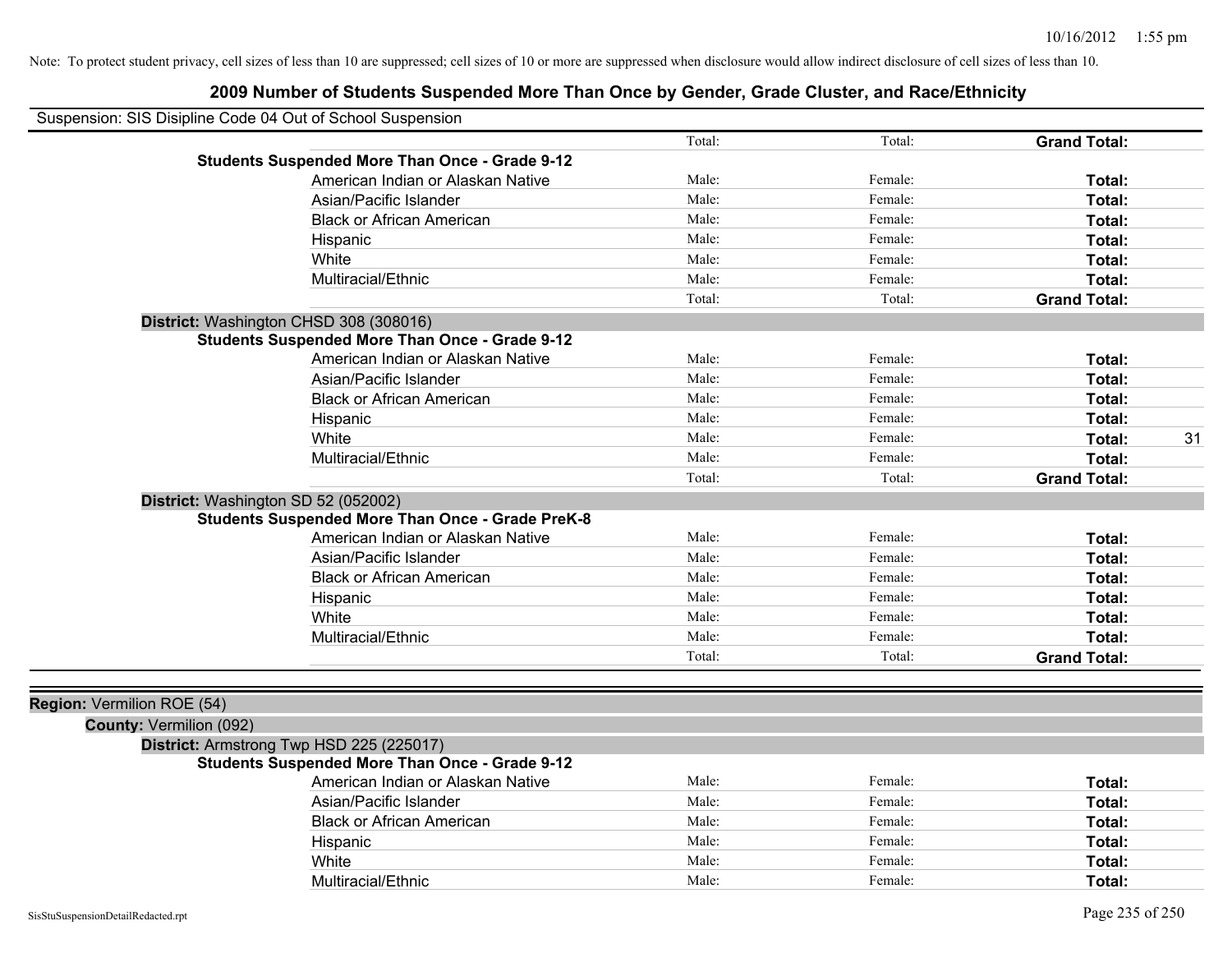| Suspension: SIS Disipline Code 04 Out of School Suspension |        |     |         |    |                     |     |
|------------------------------------------------------------|--------|-----|---------|----|---------------------|-----|
|                                                            | Total: |     | Total:  |    | <b>Grand Total:</b> |     |
| District: Catlin CUSD 5 (005026)                           |        |     |         |    |                     |     |
| <b>Students Suspended More Than Once - Grade 9-12</b>      |        |     |         |    |                     |     |
| American Indian or Alaskan Native                          | Male:  |     | Female: |    | Total:              |     |
| Asian/Pacific Islander                                     | Male:  |     | Female: |    | Total:              |     |
| <b>Black or African American</b>                           | Male:  |     | Female: |    | Total:              |     |
| Hispanic                                                   | Male:  |     | Female: |    | Total:              |     |
| White                                                      | Male:  |     | Female: |    | Total:              |     |
| Multiracial/Ethnic                                         | Male:  |     | Female: |    | Total:              |     |
|                                                            | Total: |     | Total:  |    | <b>Grand Total:</b> |     |
| District: Danville CCSD 118 (118024)                       |        |     |         |    |                     |     |
| <b>Students Suspended More Than Once - Grade PreK-8</b>    |        |     |         |    |                     |     |
| American Indian or Alaskan Native                          | Male:  |     | Female: |    | Total:              |     |
| Asian/Pacific Islander                                     | Male:  |     | Female: |    | Total:              |     |
| <b>Black or African American</b>                           | Male:  | 147 | Female: | 56 | Total:              | 203 |
| Hispanic                                                   | Male:  |     | Female: |    | Total:              |     |
| White                                                      | Male:  | 55  | Female: | 15 | Total:              | 70  |
| Multiracial/Ethnic                                         | Male:  |     | Female: |    | Total:              |     |
|                                                            | Total: |     | Total:  |    | <b>Grand Total:</b> | 285 |
| <b>Students Suspended More Than Once - Grade 9-12</b>      |        |     |         |    |                     |     |
| American Indian or Alaskan Native                          | Male:  |     | Female: |    | Total:              |     |
| Asian/Pacific Islander                                     | Male:  |     | Female: |    | Total:              |     |
| <b>Black or African American</b>                           | Male:  | 85  | Female: | 62 | Total:              | 147 |
| Hispanic                                                   | Male:  |     | Female: |    | Total:              |     |
| White                                                      | Male:  | 24  | Female: | 19 | Total:              | 43  |
| Multiracial/Ethnic                                         | Male:  |     | Female: |    | Total:              |     |
|                                                            | Total: |     | Total:  |    | <b>Grand Total:</b> |     |
| District: Georgetown-Ridge Farm CUD 4 (004026)             |        |     |         |    |                     |     |
| <b>Students Suspended More Than Once - Grade PreK-8</b>    |        |     |         |    |                     |     |
| American Indian or Alaskan Native                          | Male:  |     | Female: |    | Total:              |     |
| Asian/Pacific Islander                                     | Male:  |     | Female: |    | Total:              |     |
| <b>Black or African American</b>                           | Male:  |     | Female: |    | Total:              |     |
| Hispanic                                                   | Male:  |     | Female: |    | Total:              |     |
| White                                                      | Male:  |     | Female: |    | Total:              | 21  |
| Multiracial/Ethnic                                         | Male:  |     | Female: |    | Total:              |     |
|                                                            | Total: |     | Total:  |    | <b>Grand Total:</b> |     |
| <b>Students Suspended More Than Once - Grade 9-12</b>      |        |     |         |    |                     |     |
| American Indian or Alaskan Native                          | Male:  |     | Female: |    | Total:              |     |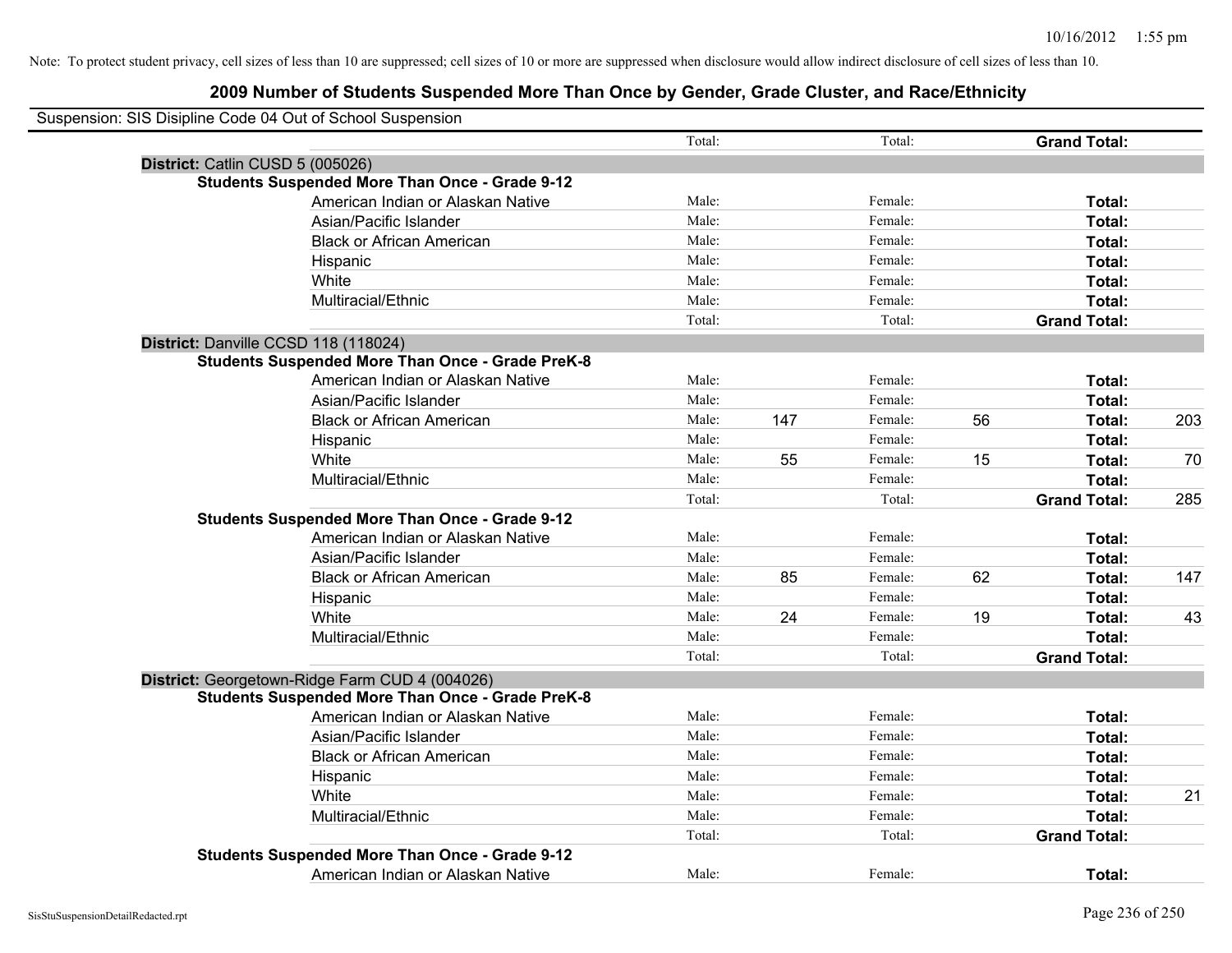| Suspension: SIS Disipline Code 04 Out of School Suspension |                                                         |        |    |         |                     |              |
|------------------------------------------------------------|---------------------------------------------------------|--------|----|---------|---------------------|--------------|
|                                                            | Asian/Pacific Islander                                  | Male:  |    | Female: |                     | Total:       |
|                                                            | <b>Black or African American</b>                        | Male:  |    | Female: |                     | Total:       |
|                                                            | Hispanic                                                | Male:  |    | Female: |                     | Total:       |
|                                                            | White                                                   | Male:  |    | Female: |                     | Total:<br>18 |
|                                                            | Multiracial/Ethnic                                      | Male:  |    | Female: |                     | Total:       |
|                                                            |                                                         | Total: |    | Total:  | <b>Grand Total:</b> |              |
|                                                            | District: Hoopeston Area CUSD 11 (011026)               |        |    |         |                     |              |
|                                                            | <b>Students Suspended More Than Once - Grade PreK-8</b> |        |    |         |                     |              |
|                                                            | American Indian or Alaskan Native                       | Male:  |    | Female: |                     | Total:       |
|                                                            | Asian/Pacific Islander                                  | Male:  |    | Female: |                     | Total:       |
|                                                            | <b>Black or African American</b>                        | Male:  |    | Female: |                     | Total:       |
|                                                            | Hispanic                                                | Male:  |    | Female: |                     | Total:       |
|                                                            | White                                                   | Male:  | 12 | Female: | 13                  | 25<br>Total: |
|                                                            | Multiracial/Ethnic                                      | Male:  |    | Female: |                     | Total:       |
|                                                            |                                                         | Total: |    | Total:  | <b>Grand Total:</b> |              |
|                                                            | <b>Students Suspended More Than Once - Grade 9-12</b>   |        |    |         |                     |              |
|                                                            | American Indian or Alaskan Native                       | Male:  |    | Female: |                     | Total:       |
|                                                            | Asian/Pacific Islander                                  | Male:  |    | Female: |                     | Total:       |
|                                                            | <b>Black or African American</b>                        | Male:  |    | Female: |                     | Total:       |
|                                                            | Hispanic                                                | Male:  |    | Female: |                     | Total:       |
|                                                            | White                                                   | Male:  |    | Female: |                     | 18<br>Total: |
|                                                            | Multiracial/Ethnic                                      | Male:  |    | Female: |                     | Total:       |
|                                                            |                                                         | Total: |    | Total:  | <b>Grand Total:</b> |              |
|                                                            | District: Jamaica CUSD 12 (012026)                      |        |    |         |                     |              |
|                                                            | <b>Students Suspended More Than Once - Grade PreK-8</b> |        |    |         |                     |              |
|                                                            | American Indian or Alaskan Native                       | Male:  |    | Female: |                     | Total:       |
|                                                            | Asian/Pacific Islander                                  | Male:  |    | Female: |                     | Total:       |
|                                                            | <b>Black or African American</b>                        | Male:  |    | Female: |                     | Total:       |
|                                                            | Hispanic                                                | Male:  |    | Female: |                     | Total:       |
|                                                            | White                                                   | Male:  |    | Female: |                     | Total:       |
|                                                            | Multiracial/Ethnic                                      | Male:  |    | Female: |                     | Total:       |
|                                                            |                                                         | Total: |    | Total:  | <b>Grand Total:</b> |              |
|                                                            | District: Oakwood CUSD 76 (076026)                      |        |    |         |                     |              |
|                                                            | <b>Students Suspended More Than Once - Grade PreK-8</b> |        |    |         |                     |              |
|                                                            | American Indian or Alaskan Native                       | Male:  |    | Female: |                     | Total:       |
|                                                            | Asian/Pacific Islander                                  | Male:  |    | Female: |                     | Total:       |
|                                                            | <b>Black or African American</b>                        | Male:  |    | Female: |                     | Total:       |
|                                                            | Hispanic                                                | Male:  |    | Female: |                     | Total:       |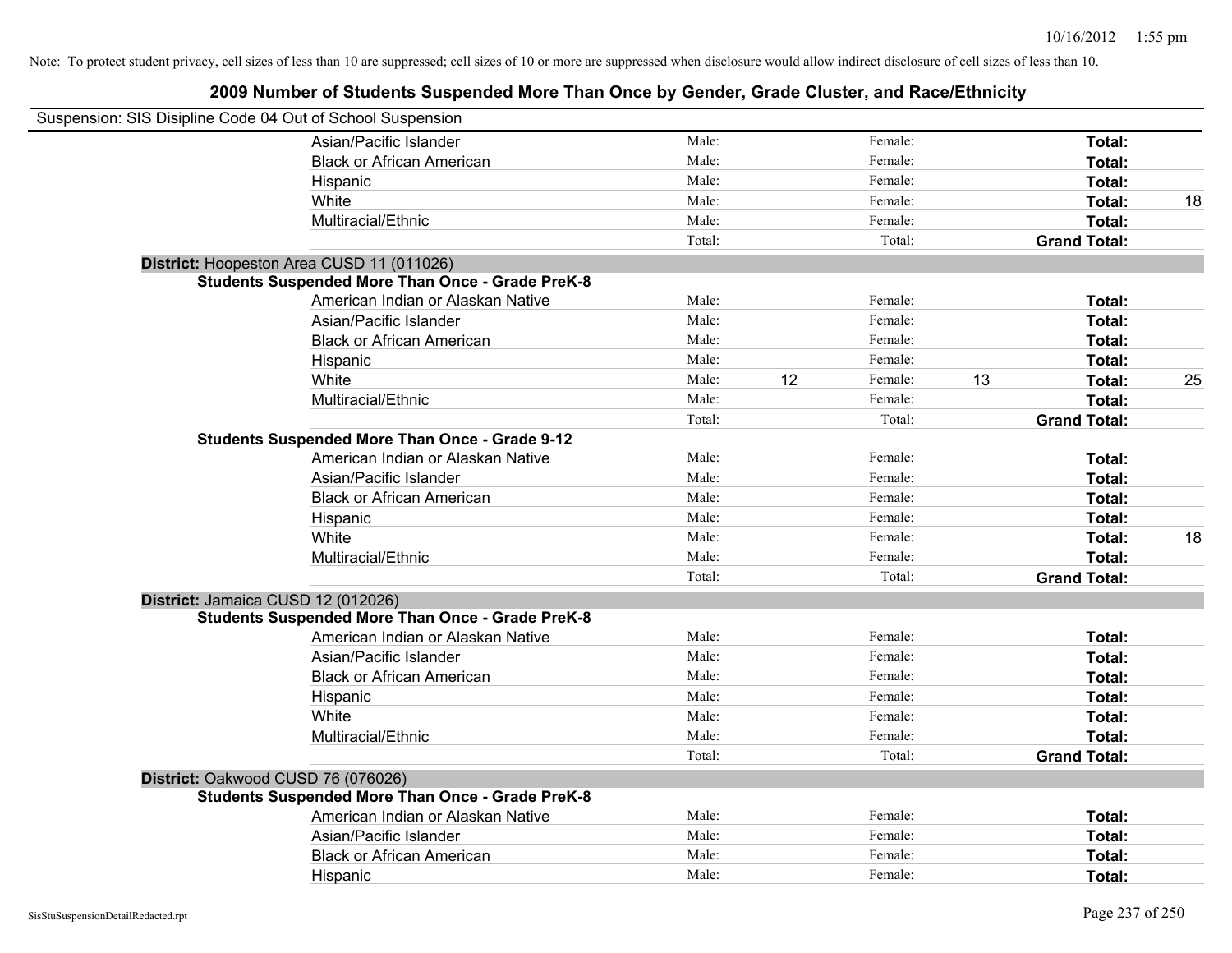| Suspension: SIS Disipline Code 04 Out of School Suspension |                                                         |        |         |                     |    |
|------------------------------------------------------------|---------------------------------------------------------|--------|---------|---------------------|----|
|                                                            | White                                                   | Male:  | Female: | Total:              | 19 |
|                                                            | Multiracial/Ethnic                                      | Male:  | Female: | Total:              |    |
|                                                            |                                                         | Total: | Total:  | <b>Grand Total:</b> |    |
|                                                            | <b>Students Suspended More Than Once - Grade 9-12</b>   |        |         |                     |    |
|                                                            | American Indian or Alaskan Native                       | Male:  | Female: | Total:              |    |
|                                                            | Asian/Pacific Islander                                  | Male:  | Female: | Total:              |    |
|                                                            | <b>Black or African American</b>                        | Male:  | Female: | Total:              |    |
|                                                            | Hispanic                                                | Male:  | Female: | Total:              |    |
|                                                            | White                                                   | Male:  | Female: | Total:              |    |
|                                                            | Multiracial/Ethnic                                      | Male:  | Female: | Total:              |    |
|                                                            |                                                         | Total: | Total:  | <b>Grand Total:</b> | 10 |
| District: Potomac CUSD 10 (010026)                         |                                                         |        |         |                     |    |
|                                                            | <b>Students Suspended More Than Once - Grade PreK-8</b> |        |         |                     |    |
|                                                            | American Indian or Alaskan Native                       | Male:  | Female: | Total:              |    |
|                                                            | Asian/Pacific Islander                                  | Male:  | Female: | Total:              |    |
|                                                            | <b>Black or African American</b>                        | Male:  | Female: | Total:              |    |
|                                                            | Hispanic                                                | Male:  | Female: | Total:              |    |
|                                                            | White                                                   | Male:  | Female: | Total:              |    |
|                                                            | Multiracial/Ethnic                                      | Male:  | Female: | Total:              |    |
|                                                            |                                                         | Total: | Total:  | <b>Grand Total:</b> |    |
| District: Rossville-Alvin CUSD 7 (007026)                  |                                                         |        |         |                     |    |
|                                                            | <b>Students Suspended More Than Once - Grade PreK-8</b> |        |         |                     |    |
|                                                            | American Indian or Alaskan Native                       | Male:  | Female: | Total:              |    |
|                                                            | Asian/Pacific Islander                                  | Male:  | Female: | Total:              |    |
|                                                            | <b>Black or African American</b>                        | Male:  | Female: | Total:              |    |
|                                                            | Hispanic                                                | Male:  | Female: | Total:              |    |
|                                                            | White                                                   | Male:  | Female: | Total:              |    |
|                                                            | Multiracial/Ethnic                                      | Male:  | Female: | Total:              |    |
|                                                            |                                                         | Total: | Total:  | <b>Grand Total:</b> |    |
| District: Westville CUSD 2 (002026)                        |                                                         |        |         |                     |    |
|                                                            | <b>Students Suspended More Than Once - Grade PreK-8</b> |        |         |                     |    |
|                                                            | American Indian or Alaskan Native                       | Male:  | Female: | Total:              |    |
|                                                            | Asian/Pacific Islander                                  | Male:  | Female: | Total:              |    |
|                                                            | <b>Black or African American</b>                        | Male:  | Female: | Total:              |    |
|                                                            | Hispanic                                                | Male:  | Female: | Total:              |    |
|                                                            | White                                                   | Male:  | Female: | Total:              | 22 |
|                                                            | Multiracial/Ethnic                                      | Male:  | Female: | Total:              |    |
|                                                            |                                                         | Total: | Total:  | <b>Grand Total:</b> |    |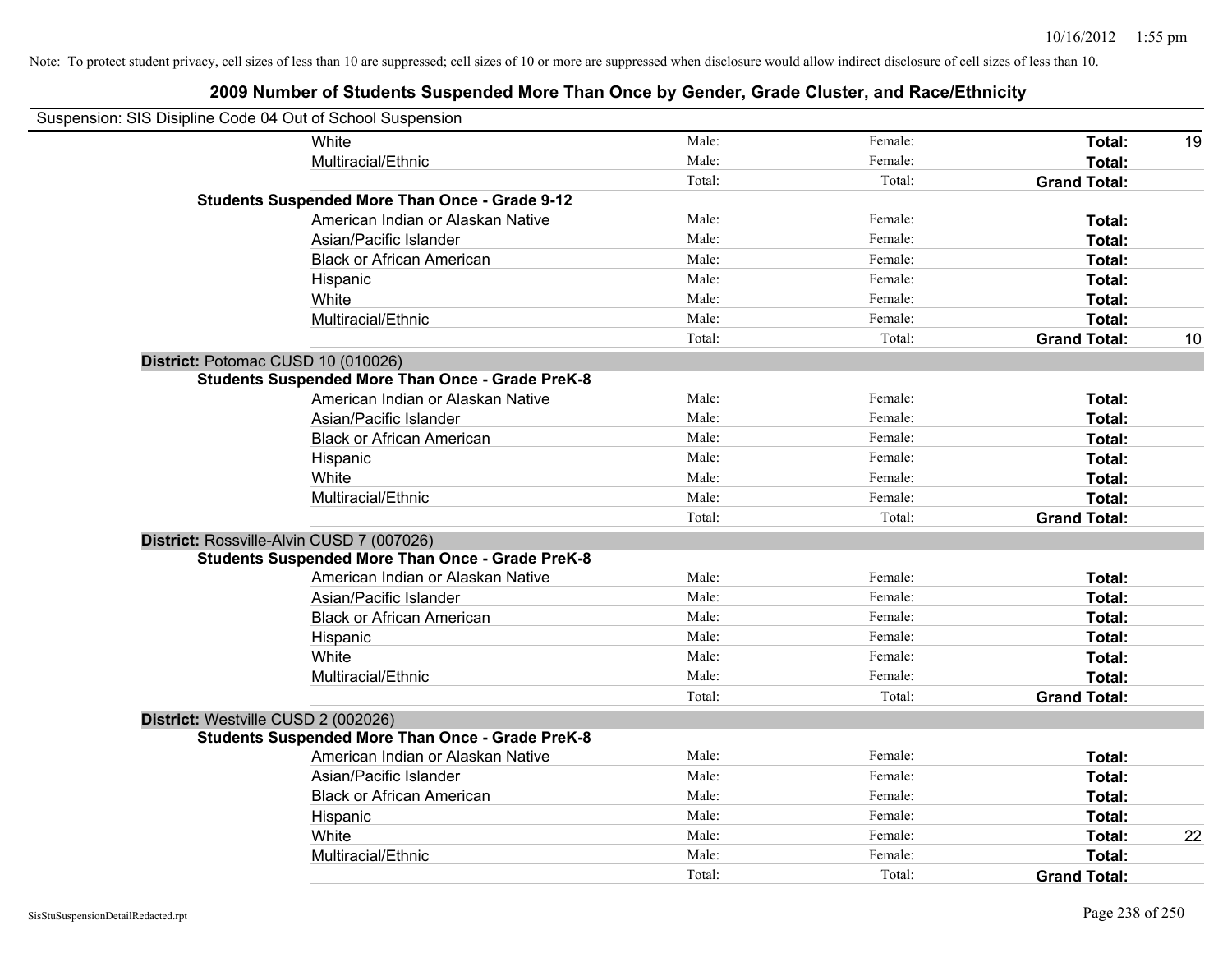|                            | Suspension: SIS Disipline Code 04 Out of School Suspension |        |         |                     |
|----------------------------|------------------------------------------------------------|--------|---------|---------------------|
|                            | <b>Students Suspended More Than Once - Grade 9-12</b>      |        |         |                     |
|                            | American Indian or Alaskan Native                          | Male:  | Female: | Total:              |
|                            | Asian/Pacific Islander                                     | Male:  | Female: | Total:              |
|                            | <b>Black or African American</b>                           | Male:  | Female: | Total:              |
|                            | Hispanic                                                   | Male:  | Female: | Total:              |
|                            | White                                                      | Male:  | Female: | Total:<br>16        |
|                            | Multiracial/Ethnic                                         | Male:  | Female: | Total:              |
|                            |                                                            | Total: | Total:  | <b>Grand Total:</b> |
| Region: Whiteside ROE (55) |                                                            |        |         |                     |
| County: Whiteside (098)    |                                                            |        |         |                     |
|                            | District: East Coloma SD 12 (012002)                       |        |         |                     |
|                            | <b>Students Suspended More Than Once - Grade PreK-8</b>    |        |         |                     |
|                            | American Indian or Alaskan Native                          | Male:  | Female: | Total:              |
|                            | Asian/Pacific Islander                                     | Male:  | Female: | Total:              |
|                            | <b>Black or African American</b>                           | Male:  | Female: | Total:              |
|                            | Hispanic                                                   | Male:  | Female: | Total:              |
|                            | White                                                      | Male:  | Female: | Total:              |
|                            | Multiracial/Ethnic                                         | Male:  | Female: | Total:              |
|                            |                                                            | Total: | Total:  | <b>Grand Total:</b> |
|                            | District: Montmorency CCSD 145 (145004)                    |        |         |                     |
|                            | <b>Students Suspended More Than Once - Grade PreK-8</b>    |        |         |                     |
|                            | American Indian or Alaskan Native                          | Male:  | Female: | Total:              |
|                            | Asian/Pacific Islander                                     | Male:  | Female: | Total:              |
|                            | <b>Black or African American</b>                           | Male:  | Female: | Total:              |
|                            | Hispanic                                                   | Male:  | Female: | Total:              |
|                            | White                                                      | Male:  | Female: | Total:              |
|                            | Multiracial/Ethnic                                         | Male:  | Female: | Total:              |
|                            |                                                            | Total: | Total:  | <b>Grand Total:</b> |
|                            | District: Morrison CUSD 6 (006026)                         |        |         |                     |
|                            | <b>Students Suspended More Than Once - Grade PreK-8</b>    |        |         |                     |
|                            | American Indian or Alaskan Native                          | Male:  | Female: | Total:              |
|                            | Asian/Pacific Islander                                     | Male:  | Female: | Total:              |
|                            | <b>Black or African American</b>                           | Male:  | Female: | Total:              |
|                            | Hispanic                                                   | Male:  | Female: | Total:              |
|                            | White                                                      | Male:  | Female: | Total:              |
|                            | Multiracial/Ethnic                                         | Male:  | Female: | <b>Total:</b>       |
|                            |                                                            | Total: | Total:  | <b>Grand Total:</b> |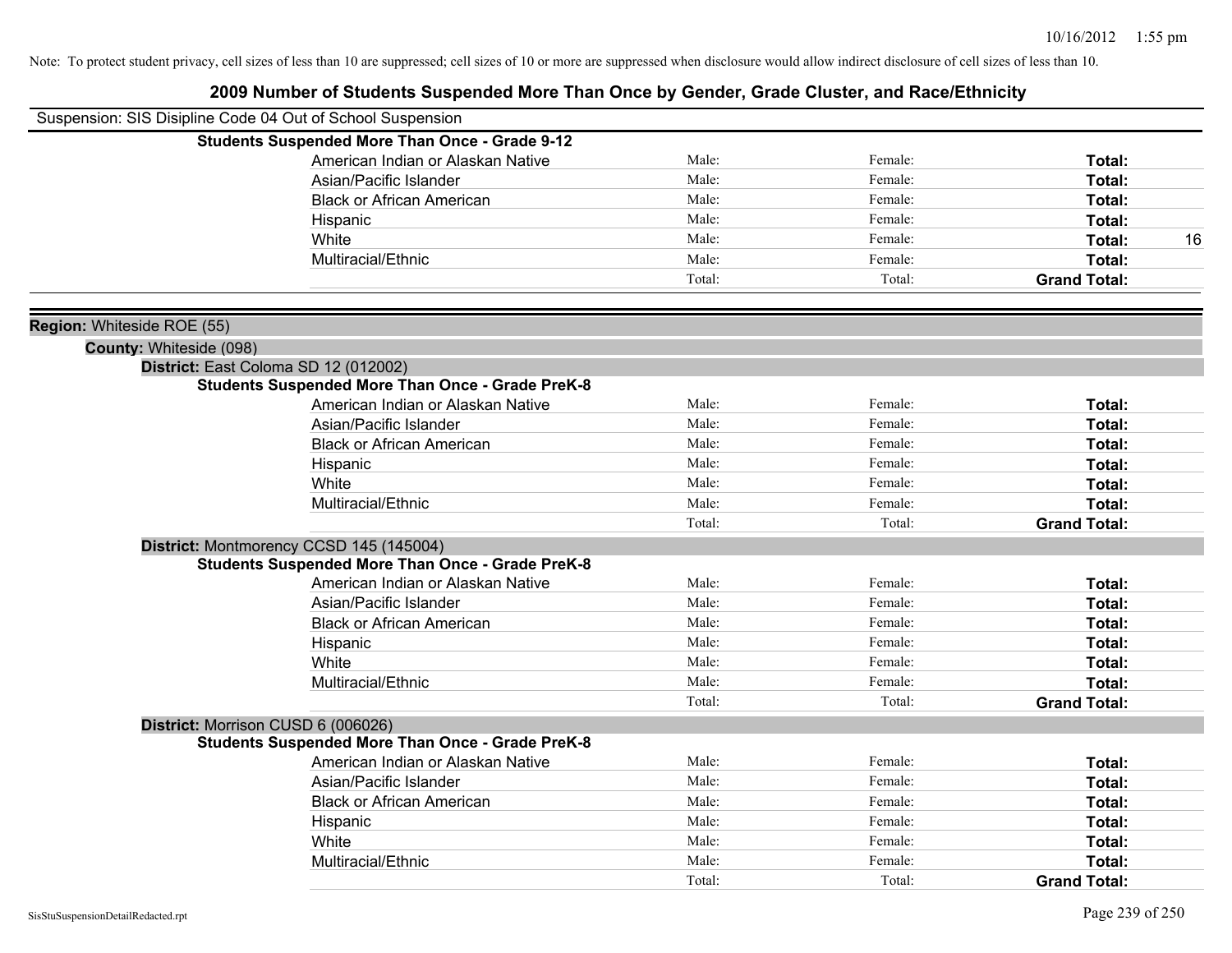| Suspension: SIS Disipline Code 04 Out of School Suspension |        |         |                     |    |
|------------------------------------------------------------|--------|---------|---------------------|----|
| <b>Students Suspended More Than Once - Grade 9-12</b>      |        |         |                     |    |
| American Indian or Alaskan Native                          | Male:  | Female: | Total:              |    |
| Asian/Pacific Islander                                     | Male:  | Female: | Total:              |    |
| <b>Black or African American</b>                           | Male:  | Female: | Total:              |    |
| Hispanic                                                   | Male:  | Female: | Total:              |    |
| White                                                      | Male:  | Female: | Total:              |    |
| Multiracial/Ethnic                                         | Male:  | Female: | Total:              |    |
|                                                            | Total: | Total:  | <b>Grand Total:</b> |    |
| District: Prophetstown-Lyndon-Tampico CUSD3 (003026)       |        |         |                     |    |
| <b>Students Suspended More Than Once - Grade PreK-8</b>    |        |         |                     |    |
| American Indian or Alaskan Native                          | Male:  | Female: | Total:              |    |
| Asian/Pacific Islander                                     | Male:  | Female: | Total:              |    |
| <b>Black or African American</b>                           | Male:  | Female: | Total:              |    |
| Hispanic                                                   | Male:  | Female: | Total:              |    |
| White                                                      | Male:  | Female: | Total:              |    |
| Multiracial/Ethnic                                         | Male:  | Female: | Total:              |    |
|                                                            | Total: | Total:  | <b>Grand Total:</b> |    |
| <b>Students Suspended More Than Once - Grade 9-12</b>      |        |         |                     |    |
| American Indian or Alaskan Native                          | Male:  | Female: | Total:              |    |
| Asian/Pacific Islander                                     | Male:  | Female: | Total:              |    |
| <b>Black or African American</b>                           | Male:  | Female: | Total:              |    |
| Hispanic                                                   | Male:  | Female: | Total:              |    |
| White                                                      | Male:  | Female: | Total:              |    |
| Multiracial/Ethnic                                         | Male:  | Female: | Total:              |    |
|                                                            | Total: | Total:  | <b>Grand Total:</b> |    |
| District: River Bend CUSD 2 (002026)                       |        |         |                     |    |
| <b>Students Suspended More Than Once - Grade PreK-8</b>    |        |         |                     |    |
| American Indian or Alaskan Native                          | Male:  | Female: | Total:              |    |
| Asian/Pacific Islander                                     | Male:  | Female: | Total:              |    |
| <b>Black or African American</b>                           | Male:  | Female: | Total:              |    |
| Hispanic                                                   | Male:  | Female: | Total:              |    |
| White                                                      | Male:  | Female: | Total:              | 11 |
| Multiracial/Ethnic                                         | Male:  | Female: | Total:              |    |
|                                                            | Total: | Total:  | <b>Grand Total:</b> |    |
| <b>Students Suspended More Than Once - Grade 9-12</b>      |        |         |                     |    |
| American Indian or Alaskan Native                          | Male:  | Female: | Total:              |    |
| Asian/Pacific Islander                                     | Male:  | Female: | Total:              |    |
| <b>Black or African American</b>                           | Male:  | Female: | Total:              |    |
| Hispanic                                                   | Male:  | Female: | Total:              |    |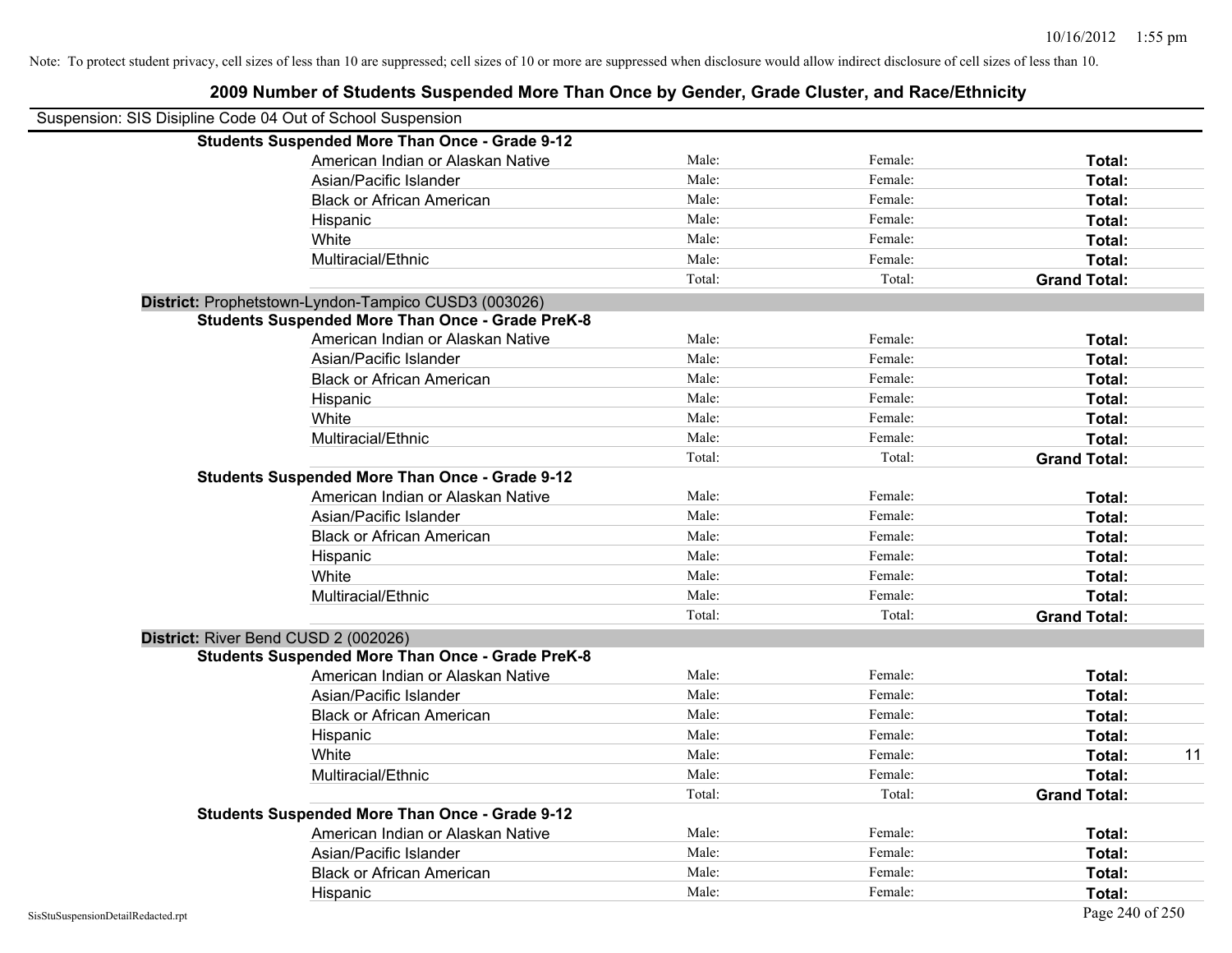| Suspension: SIS Disipline Code 04 Out of School Suspension |                                                         |        |         |                     |    |
|------------------------------------------------------------|---------------------------------------------------------|--------|---------|---------------------|----|
| <b>White</b>                                               |                                                         | Male:  | Female: | Total:              | 19 |
|                                                            | Multiracial/Ethnic                                      | Male:  | Female: | Total:              |    |
|                                                            |                                                         | Total: | Total:  | <b>Grand Total:</b> |    |
| District: Riverdale SD 14 (014002)                         |                                                         |        |         |                     |    |
|                                                            | <b>Students Suspended More Than Once - Grade PreK-8</b> |        |         |                     |    |
|                                                            | American Indian or Alaskan Native                       | Male:  | Female: | Total:              |    |
|                                                            | Asian/Pacific Islander                                  | Male:  | Female: | Total:              |    |
|                                                            | <b>Black or African American</b>                        | Male:  | Female: | Total:              |    |
| Hispanic                                                   |                                                         | Male:  | Female: | Total:              |    |
| White                                                      |                                                         | Male:  | Female: | Total:              |    |
|                                                            | Multiracial/Ethnic                                      | Male:  | Female: | Total:              |    |
|                                                            |                                                         | Total: | Total:  | <b>Grand Total:</b> |    |
| District: Rock Falls ESD 13 (013002)                       |                                                         |        |         |                     |    |
|                                                            | <b>Students Suspended More Than Once - Grade PreK-8</b> |        |         |                     |    |
|                                                            | American Indian or Alaskan Native                       | Male:  | Female: | Total:              |    |
|                                                            | Asian/Pacific Islander                                  | Male:  | Female: | Total:              |    |
|                                                            | <b>Black or African American</b>                        | Male:  | Female: | Total:              |    |
| Hispanic                                                   |                                                         | Male:  | Female: | Total:              |    |
| White                                                      |                                                         | Male:  | Female: | Total:              |    |
|                                                            | Multiracial/Ethnic                                      | Male:  | Female: | Total:              |    |
|                                                            |                                                         | Total: | Total:  | <b>Grand Total:</b> |    |
| District: Rock Falls Twp HSD 301 (301017)                  |                                                         |        |         |                     |    |
|                                                            | <b>Students Suspended More Than Once - Grade 9-12</b>   |        |         |                     |    |
|                                                            | American Indian or Alaskan Native                       | Male:  | Female: | Total:              |    |
|                                                            | Asian/Pacific Islander                                  | Male:  | Female: | Total:              |    |
|                                                            | <b>Black or African American</b>                        | Male:  | Female: | Total:              |    |
| Hispanic                                                   |                                                         | Male:  | Female: | Total:              |    |
| White                                                      |                                                         | Male:  | Female: | Total:              | 14 |
|                                                            | Multiracial/Ethnic                                      | Male:  | Female: | Total:              |    |
|                                                            |                                                         | Total: | Total:  | <b>Grand Total:</b> |    |
| District: Sterling CUSD 5 (005026)                         |                                                         |        |         |                     |    |
|                                                            | <b>Students Suspended More Than Once - Grade PreK-8</b> |        |         |                     |    |
|                                                            | American Indian or Alaskan Native                       | Male:  | Female: | Total:              |    |
|                                                            | Asian/Pacific Islander                                  | Male:  | Female: | Total:              |    |
|                                                            | <b>Black or African American</b>                        | Male:  | Female: | Total:              |    |
| Hispanic                                                   |                                                         | Male:  | Female: | Total:              |    |
| White                                                      |                                                         | Male:  | Female: | Total:              |    |
|                                                            | Multiracial/Ethnic                                      | Male:  | Female: | Total:              |    |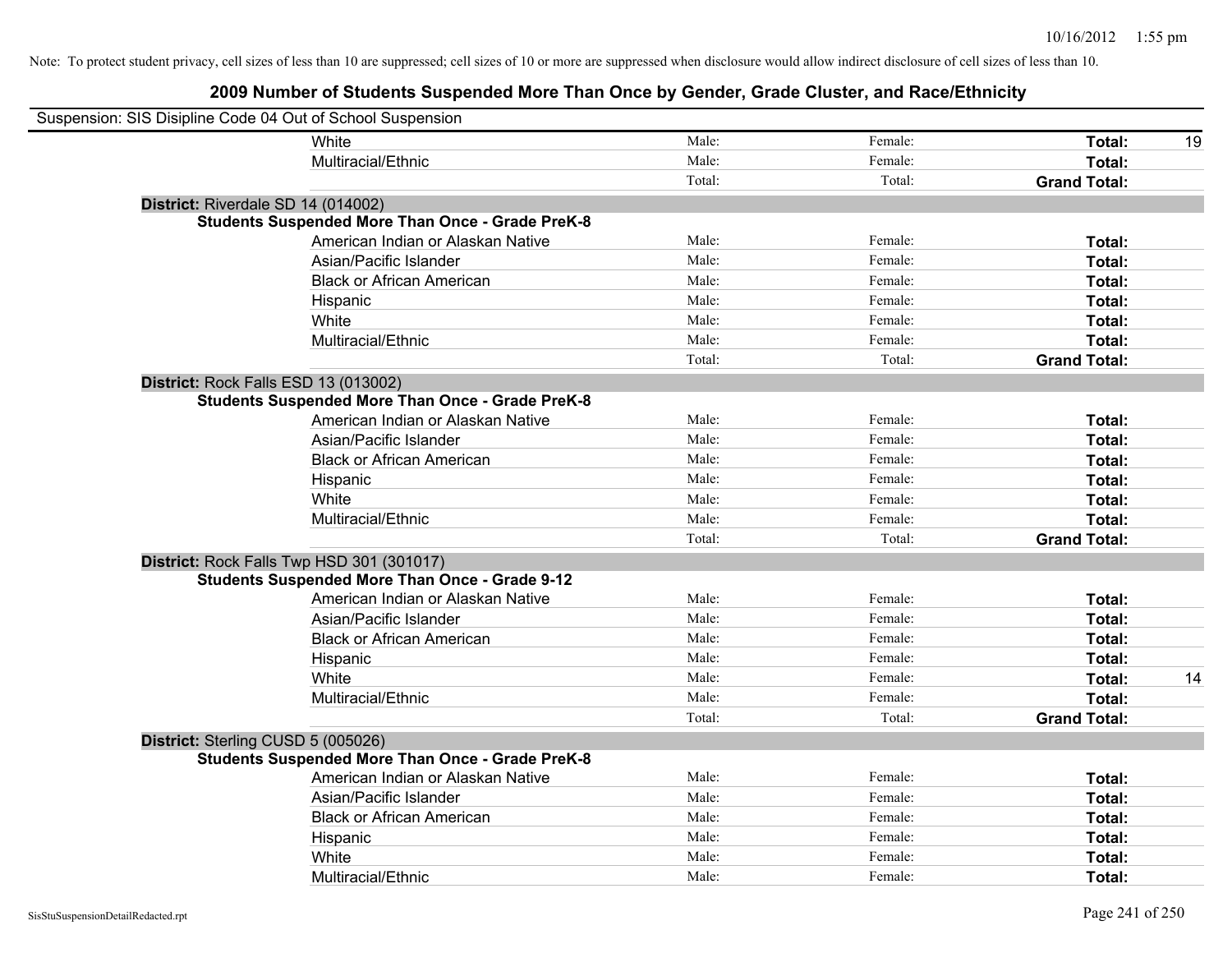|                                        | Suspension: SIS Disipline Code 04 Out of School Suspension                             |        |    |         |    |                     |    |
|----------------------------------------|----------------------------------------------------------------------------------------|--------|----|---------|----|---------------------|----|
|                                        |                                                                                        | Total: |    | Total:  |    | <b>Grand Total:</b> | 12 |
|                                        | <b>Students Suspended More Than Once - Grade 9-12</b>                                  |        |    |         |    |                     |    |
|                                        | American Indian or Alaskan Native                                                      | Male:  |    | Female: |    | Total:              |    |
|                                        | Asian/Pacific Islander                                                                 | Male:  |    | Female: |    | <b>Total:</b>       |    |
|                                        | <b>Black or African American</b>                                                       | Male:  |    | Female: |    | Total:              |    |
|                                        | Hispanic                                                                               | Male:  |    | Female: |    | Total:              |    |
|                                        | White                                                                                  | Male:  |    | Female: |    | Total:              |    |
|                                        | Multiracial/Ethnic                                                                     | Male:  |    | Female: |    | Total:              |    |
|                                        |                                                                                        | Total: |    | Total:  |    | <b>Grand Total:</b> |    |
|                                        |                                                                                        |        |    |         |    |                     |    |
| Region: Will ROE (56)                  |                                                                                        |        |    |         |    |                     |    |
| <b>County: Non-Public School (000)</b> |                                                                                        |        |    |         |    |                     |    |
|                                        | District: Will ROE (000000)<br><b>Students Suspended More Than Once - Grade PreK-8</b> |        |    |         |    |                     |    |
|                                        | American Indian or Alaskan Native                                                      | Male:  |    | Female: |    | Total:              |    |
|                                        | Asian/Pacific Islander                                                                 | Male:  |    | Female: |    | <b>Total:</b>       |    |
|                                        | <b>Black or African American</b>                                                       | Male:  |    | Female: |    | Total:              | 12 |
|                                        |                                                                                        | Male:  |    | Female: |    | <b>Total:</b>       |    |
|                                        | Hispanic<br>White                                                                      | Male:  |    | Female: |    | <b>Total:</b>       |    |
|                                        | Multiracial/Ethnic                                                                     | Male:  |    | Female: |    | Total:              |    |
|                                        |                                                                                        | Total: |    | Total:  |    | <b>Grand Total:</b> |    |
|                                        | <b>Students Suspended More Than Once - Grade 9-12</b>                                  |        |    |         |    |                     |    |
|                                        | American Indian or Alaskan Native                                                      | Male:  |    | Female: |    | <b>Total:</b>       |    |
|                                        | Asian/Pacific Islander                                                                 | Male:  |    | Female: |    | <b>Total:</b>       |    |
|                                        | <b>Black or African American</b>                                                       | Male:  | 45 | Female: | 13 | <b>Total:</b>       | 58 |
|                                        | Hispanic                                                                               | Male:  | 21 | Female: | 14 | <b>Total:</b>       | 35 |
|                                        | White                                                                                  | Male:  |    | Female: |    | <b>Total:</b>       | 16 |
|                                        | Multiracial/Ethnic                                                                     | Male:  |    | Female: |    | Total:              |    |
|                                        |                                                                                        | Total: |    | Total:  |    | <b>Grand Total:</b> |    |
| County: Will (099)                     |                                                                                        |        |    |         |    |                     |    |
|                                        | District: Beecher CUSD 200U (200U26)                                                   |        |    |         |    |                     |    |
|                                        | <b>Students Suspended More Than Once - Grade PreK-8</b>                                |        |    |         |    |                     |    |
|                                        | American Indian or Alaskan Native                                                      | Male:  |    | Female: |    | Total:              |    |
|                                        | Asian/Pacific Islander                                                                 | Male:  |    | Female: |    | <b>Total:</b>       |    |
|                                        | <b>Black or African American</b>                                                       | Male:  |    | Female: |    | <b>Total:</b>       |    |
|                                        | Hispanic                                                                               | Male:  |    | Female: |    | <b>Total:</b>       |    |
|                                        | White                                                                                  | Male:  |    | Female: |    | Total:              | 12 |
|                                        | Multiracial/Ethnic                                                                     | Male:  |    | Female: |    | Total:              |    |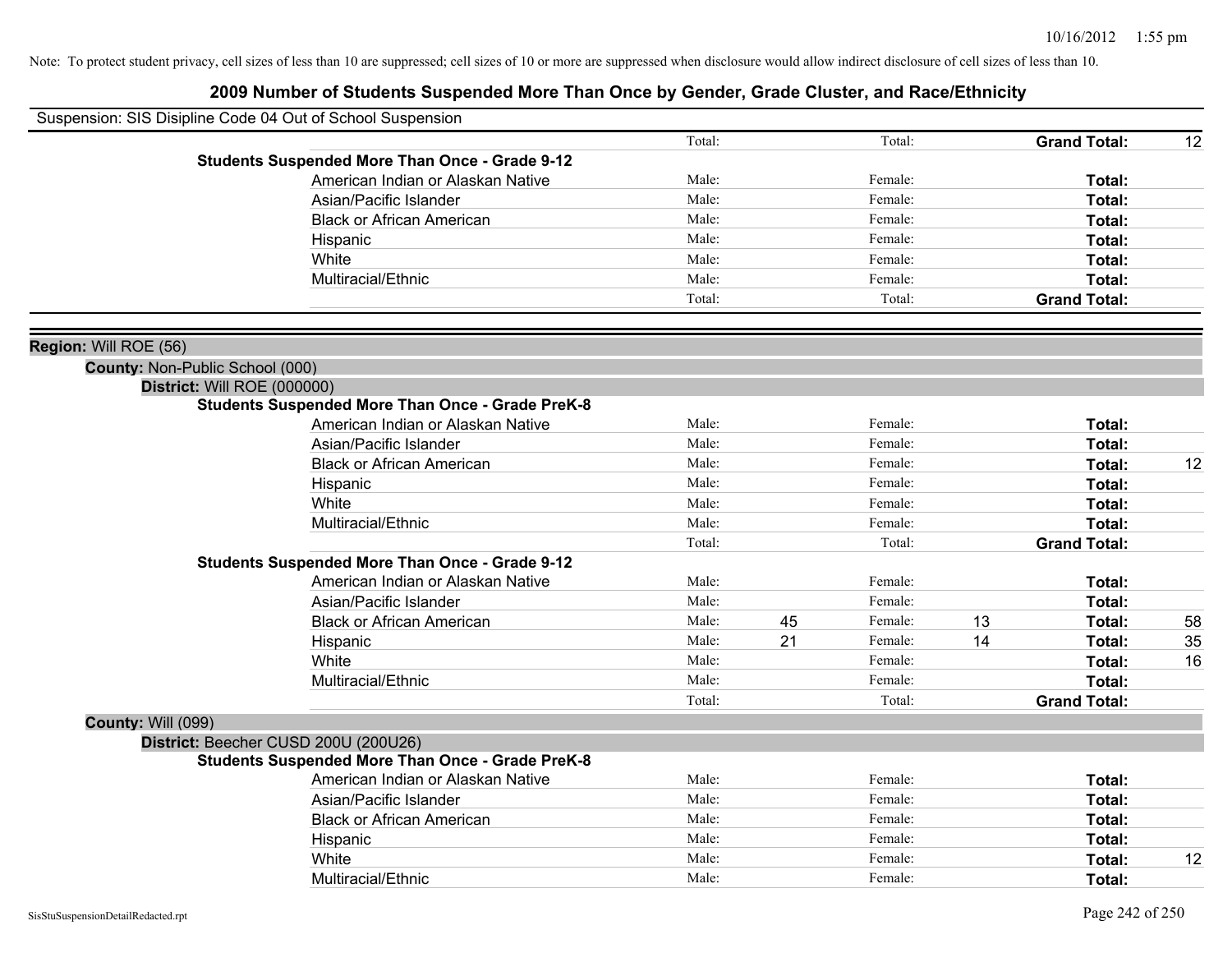|                                   | Suspension: SIS Disipline Code 04 Out of School Suspension |        |     |         |    |                     |     |
|-----------------------------------|------------------------------------------------------------|--------|-----|---------|----|---------------------|-----|
|                                   |                                                            | Total: |     | Total:  |    | <b>Grand Total:</b> |     |
|                                   | <b>Students Suspended More Than Once - Grade 9-12</b>      |        |     |         |    |                     |     |
|                                   | American Indian or Alaskan Native                          | Male:  |     | Female: |    | Total:              |     |
|                                   | Asian/Pacific Islander                                     | Male:  |     | Female: |    | Total:              |     |
|                                   | <b>Black or African American</b>                           | Male:  |     | Female: |    | Total:              |     |
|                                   | Hispanic                                                   | Male:  |     | Female: |    | Total:              |     |
|                                   | White                                                      | Male:  |     | Female: |    | Total:              |     |
|                                   | Multiracial/Ethnic                                         | Male:  |     | Female: |    | Total:              |     |
|                                   |                                                            | Total: |     | Total:  |    | <b>Grand Total:</b> |     |
|                                   | District: Chaney-Monge SD 88 (088002)                      |        |     |         |    |                     |     |
|                                   | <b>Students Suspended More Than Once - Grade PreK-8</b>    |        |     |         |    |                     |     |
|                                   | American Indian or Alaskan Native                          | Male:  |     | Female: |    | Total:              |     |
|                                   | Asian/Pacific Islander                                     | Male:  |     | Female: |    | Total:              |     |
|                                   | <b>Black or African American</b>                           | Male:  |     | Female: |    | Total:              |     |
|                                   | Hispanic                                                   | Male:  |     | Female: |    | Total:              |     |
|                                   | White                                                      | Male:  |     | Female: |    | Total:              |     |
|                                   | Multiracial/Ethnic                                         | Male:  |     | Female: |    | Total:              |     |
|                                   |                                                            | Total: |     | Total:  |    | <b>Grand Total:</b> | 10  |
|                                   | District: Crete Monee CUSD 201U (201U26)                   |        |     |         |    |                     |     |
|                                   | <b>Students Suspended More Than Once - Grade PreK-8</b>    |        |     |         |    |                     |     |
|                                   | American Indian or Alaskan Native                          | Male:  |     | Female: |    | Total:              |     |
|                                   | Asian/Pacific Islander                                     | Male:  |     | Female: |    | Total:              |     |
|                                   | <b>Black or African American</b>                           | Male:  | 88  | Female: | 43 | Total:              | 131 |
|                                   | Hispanic                                                   | Male:  |     | Female: |    | Total:              |     |
|                                   | White                                                      | Male:  |     | Female: |    | Total:              | 20  |
|                                   | Multiracial/Ethnic                                         | Male:  |     | Female: |    | Total:              |     |
|                                   |                                                            | Total: |     | Total:  |    | <b>Grand Total:</b> |     |
|                                   | <b>Students Suspended More Than Once - Grade 9-12</b>      |        |     |         |    |                     |     |
|                                   | American Indian or Alaskan Native                          | Male:  |     | Female: |    | Total:              |     |
|                                   | Asian/Pacific Islander                                     | Male:  |     | Female: |    | Total:              |     |
|                                   | <b>Black or African American</b>                           | Male:  | 120 | Female: | 80 | Total:              | 200 |
|                                   | Hispanic                                                   | Male:  |     | Female: |    | Total:              | 16  |
|                                   | White                                                      | Male:  |     | Female: |    | Total:              | 39  |
|                                   | Multiracial/Ethnic                                         | Male:  |     | Female: |    | Total:              |     |
|                                   |                                                            | Total: |     | Total:  |    | <b>Grand Total:</b> |     |
| District: Fairmont SD 89 (089002) |                                                            |        |     |         |    |                     |     |
|                                   | <b>Students Suspended More Than Once - Grade PreK-8</b>    |        |     |         |    |                     |     |
|                                   | American Indian or Alaskan Native                          | Male:  |     | Female: |    | Total:              |     |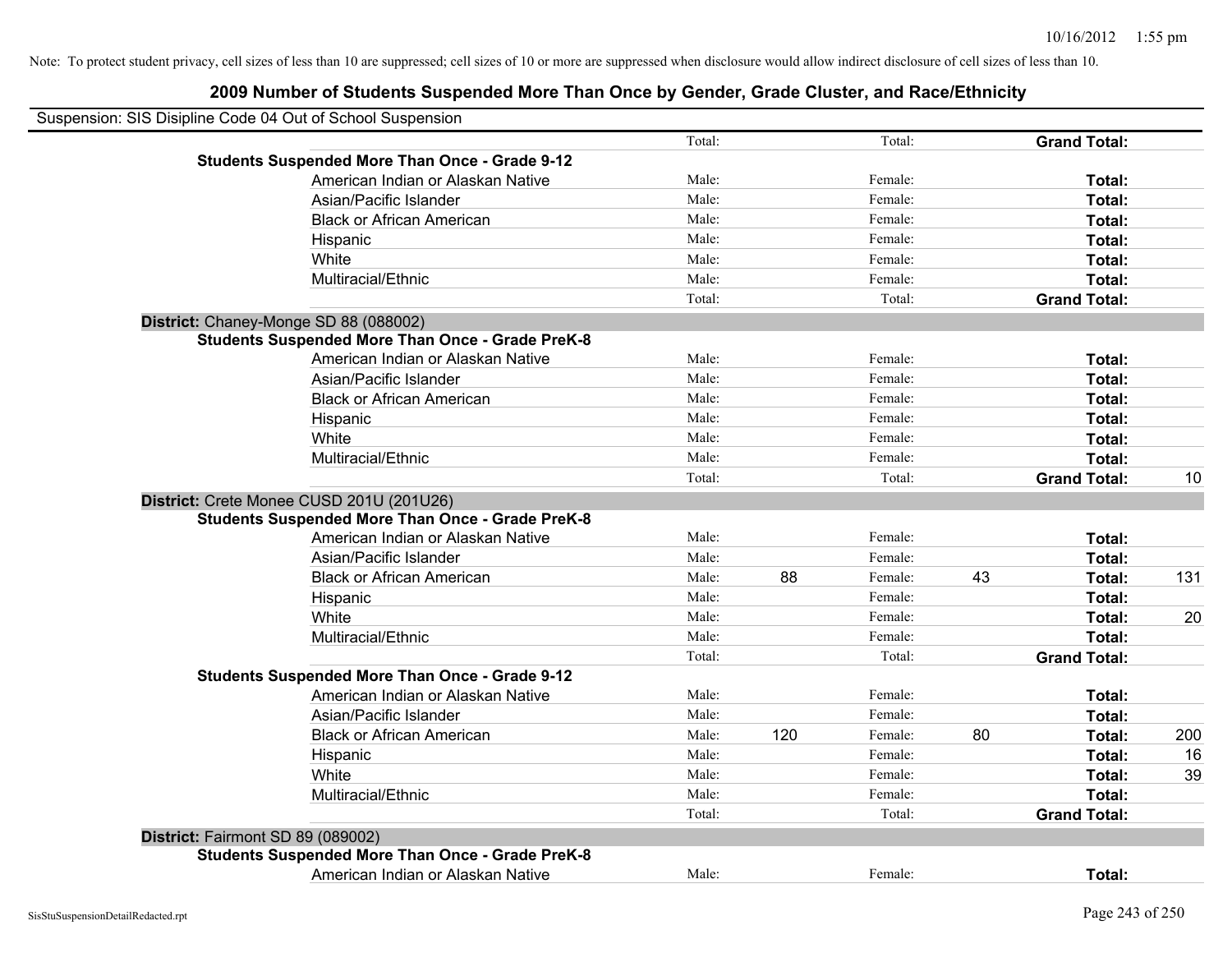| Suspension: SIS Disipline Code 04 Out of School Suspension |                                                         |        |     |         |    |                     |     |
|------------------------------------------------------------|---------------------------------------------------------|--------|-----|---------|----|---------------------|-----|
|                                                            | Asian/Pacific Islander                                  | Male:  |     | Female: |    | Total:              |     |
|                                                            | <b>Black or African American</b>                        | Male:  |     | Female: |    | Total:              | 26  |
|                                                            | Hispanic                                                | Male:  |     | Female: |    | Total:              |     |
|                                                            | White                                                   | Male:  |     | Female: |    | Total:              |     |
|                                                            | Multiracial/Ethnic                                      | Male:  |     | Female: |    | Total:              |     |
|                                                            |                                                         | Total: | 24  | Total:  | 12 | <b>Grand Total:</b> | 36  |
| District: Frankfort CCSD 157C (157C04)                     |                                                         |        |     |         |    |                     |     |
|                                                            | <b>Students Suspended More Than Once - Grade PreK-8</b> |        |     |         |    |                     |     |
|                                                            | American Indian or Alaskan Native                       | Male:  |     | Female: |    | Total:              |     |
|                                                            | Asian/Pacific Islander                                  | Male:  |     | Female: |    | Total:              |     |
|                                                            | <b>Black or African American</b>                        | Male:  |     | Female: |    | Total:              |     |
|                                                            | Hispanic                                                | Male:  |     | Female: |    | Total:              |     |
|                                                            | White                                                   | Male:  |     | Female: |    | Total:              |     |
|                                                            | Multiracial/Ethnic                                      | Male:  |     | Female: |    | Total:              |     |
|                                                            |                                                         | Total: |     | Total:  |    | <b>Grand Total:</b> |     |
| District: Homer CCSD 33C (033C04)                          |                                                         |        |     |         |    |                     |     |
|                                                            | <b>Students Suspended More Than Once - Grade PreK-8</b> |        |     |         |    |                     |     |
|                                                            | American Indian or Alaskan Native                       | Male:  |     | Female: |    | Total:              |     |
|                                                            | Asian/Pacific Islander                                  | Male:  |     | Female: |    | Total:              |     |
|                                                            | <b>Black or African American</b>                        | Male:  |     | Female: |    | Total:              |     |
|                                                            | Hispanic                                                | Male:  |     | Female: |    | Total:              |     |
|                                                            | White                                                   | Male:  |     | Female: |    | Total:              | 12  |
|                                                            | Multiracial/Ethnic                                      | Male:  |     | Female: |    | Total:              |     |
|                                                            |                                                         | Total: |     | Total:  |    | <b>Grand Total:</b> |     |
| District: Joliet PSD 86 (086005)                           |                                                         |        |     |         |    |                     |     |
|                                                            | <b>Students Suspended More Than Once - Grade PreK-8</b> |        |     |         |    |                     |     |
|                                                            | American Indian or Alaskan Native                       | Male:  |     | Female: |    | Total:              |     |
|                                                            | Asian/Pacific Islander                                  | Male:  |     | Female: |    | Total:              |     |
|                                                            | <b>Black or African American</b>                        | Male:  | 106 | Female: | 40 | Total:              | 146 |
|                                                            | Hispanic                                                | Male:  | 56  | Female: | 19 | Total:              | 75  |
|                                                            | White                                                   | Male:  |     | Female: |    | Total:              | 30  |
|                                                            | Multiracial/Ethnic                                      | Male:  |     | Female: |    | Total:              | 11  |
|                                                            |                                                         | Total: |     | Total:  |    | <b>Grand Total:</b> |     |
| District: Joliet Twp HSD 204 (204017)                      |                                                         |        |     |         |    |                     |     |
|                                                            | <b>Students Suspended More Than Once - Grade 9-12</b>   |        |     |         |    |                     |     |
|                                                            | American Indian or Alaskan Native                       | Male:  |     | Female: |    | Total:              |     |
|                                                            | Asian/Pacific Islander                                  | Male:  |     | Female: |    | Total:              |     |
|                                                            | <b>Black or African American</b>                        | Male:  | 103 | Female: | 63 | Total:              | 166 |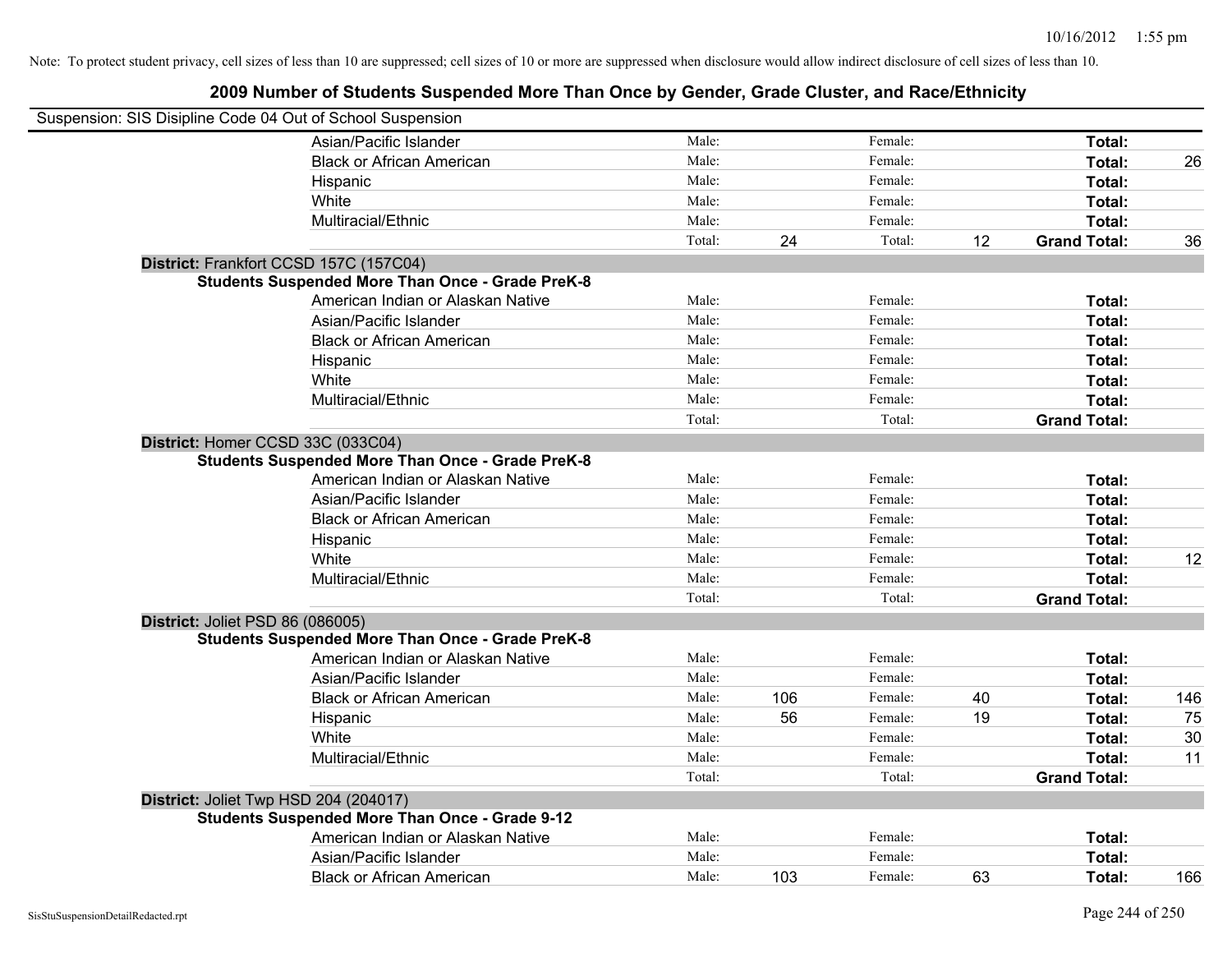| Suspension: SIS Disipline Code 04 Out of School Suspension |                                                         |        |    |         |    |                     |     |
|------------------------------------------------------------|---------------------------------------------------------|--------|----|---------|----|---------------------|-----|
|                                                            | Hispanic                                                | Male:  | 41 | Female: | 22 | Total:              | 63  |
|                                                            | White                                                   | Male:  | 31 | Female: | 11 | Total:              | 42  |
|                                                            | Multiracial/Ethnic                                      | Male:  |    | Female: |    | Total:              |     |
|                                                            |                                                         | Total: |    | Total:  |    | <b>Grand Total:</b> | 283 |
|                                                            | District: Lincoln Way CHSD 210 (210016)                 |        |    |         |    |                     |     |
|                                                            | <b>Students Suspended More Than Once - Grade 9-12</b>   |        |    |         |    |                     |     |
|                                                            | American Indian or Alaskan Native                       | Male:  |    | Female: |    | Total:              |     |
|                                                            | Asian/Pacific Islander                                  | Male:  |    | Female: |    | Total:              |     |
|                                                            | <b>Black or African American</b>                        | Male:  |    | Female: |    | Total:              |     |
|                                                            | Hispanic                                                | Male:  |    | Female: |    | Total:              |     |
|                                                            | White                                                   | Male:  | 26 | Female: | 11 | Total:              | 37  |
|                                                            | Multiracial/Ethnic                                      | Male:  |    | Female: |    | Total:              |     |
|                                                            |                                                         | Total: |    | Total:  |    | <b>Grand Total:</b> | 52  |
|                                                            | District: Lincoln-Way Area Spec Ed JA Dist (843060)     |        |    |         |    |                     |     |
|                                                            | <b>Students Suspended More Than Once - Grade 9-12</b>   |        |    |         |    |                     |     |
|                                                            | American Indian or Alaskan Native                       | Male:  |    | Female: |    | Total:              |     |
|                                                            | Asian/Pacific Islander                                  | Male:  |    | Female: |    | Total:              |     |
|                                                            | <b>Black or African American</b>                        | Male:  |    | Female: |    | Total:              |     |
|                                                            | Hispanic                                                | Male:  |    | Female: |    | Total:              |     |
|                                                            | White                                                   | Male:  |    | Female: |    | Total:              |     |
|                                                            | Multiracial/Ethnic                                      | Male:  |    | Female: |    | Total:              |     |
|                                                            |                                                         | Total: |    | Total:  |    | <b>Grand Total:</b> |     |
| District: Lockport SD 91 (091002)                          |                                                         |        |    |         |    |                     |     |
|                                                            | <b>Students Suspended More Than Once - Grade PreK-8</b> |        |    |         |    |                     |     |
|                                                            | American Indian or Alaskan Native                       | Male:  |    | Female: |    | Total:              |     |
|                                                            | Asian/Pacific Islander                                  | Male:  |    | Female: |    | Total:              |     |
|                                                            | <b>Black or African American</b>                        | Male:  |    | Female: |    | Total:              |     |
|                                                            | Hispanic                                                | Male:  |    | Female: |    | Total:              |     |
|                                                            | White                                                   | Male:  |    | Female: |    | Total:              |     |
|                                                            | Multiracial/Ethnic                                      | Male:  |    | Female: |    | Total:              |     |
|                                                            |                                                         | Total: |    | Total:  |    | <b>Grand Total:</b> |     |
| District: Lockport Twp HSD 205 (205017)                    |                                                         |        |    |         |    |                     |     |
|                                                            | <b>Students Suspended More Than Once - Grade 9-12</b>   |        |    |         |    |                     |     |
|                                                            | American Indian or Alaskan Native                       | Male:  |    | Female: |    | Total:              |     |
|                                                            | Asian/Pacific Islander                                  | Male:  |    | Female: |    | Total:              |     |
|                                                            | <b>Black or African American</b>                        | Male:  | 26 | Female: | 32 | Total:              | 58  |
|                                                            | Hispanic                                                | Male:  | 22 | Female: | 13 | Total:              | 35  |
|                                                            | White                                                   | Male:  | 92 | Female: | 46 | Total:              | 138 |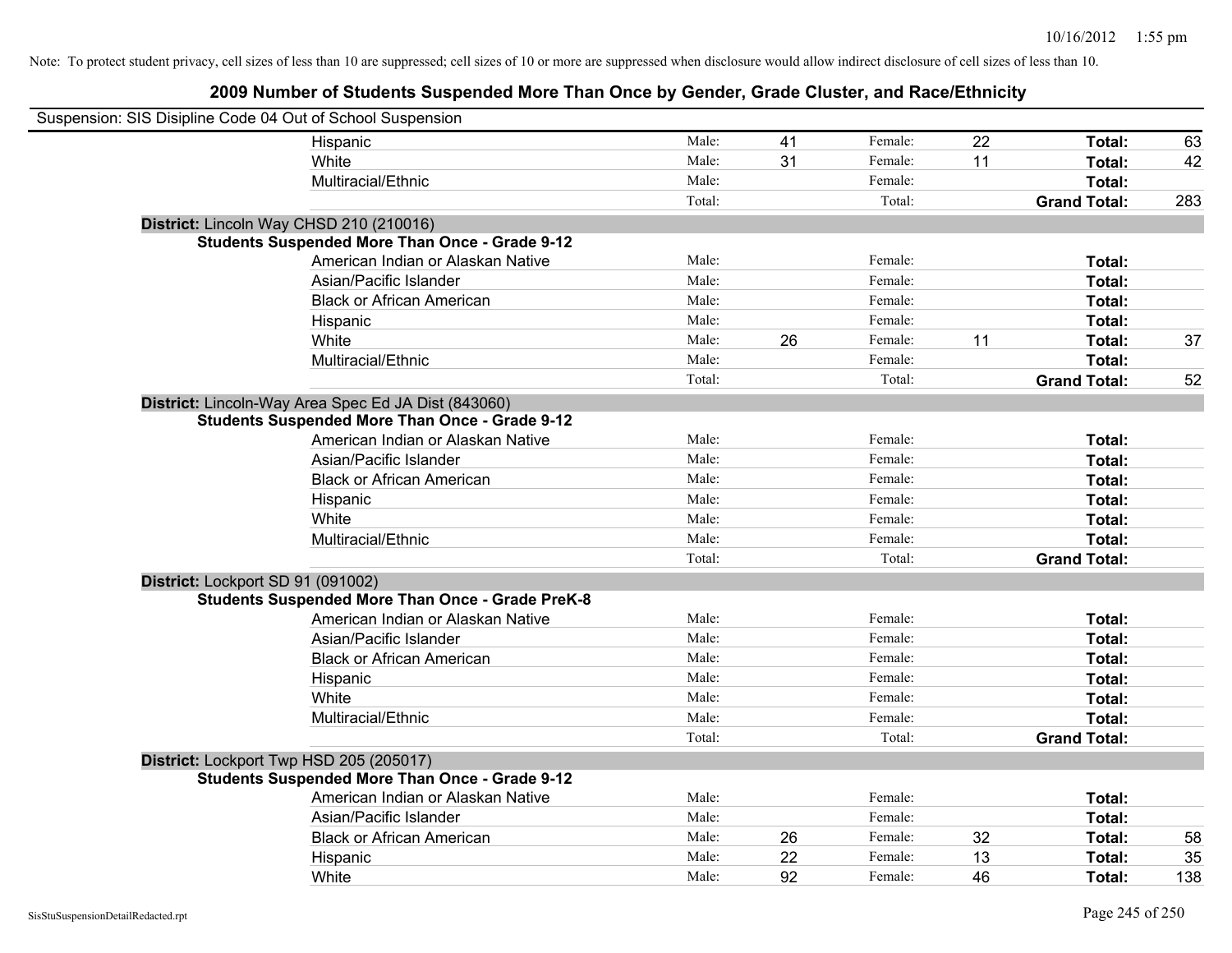| Suspension: SIS Disipline Code 04 Out of School Suspension |                                                         |        |         |                     |    |
|------------------------------------------------------------|---------------------------------------------------------|--------|---------|---------------------|----|
|                                                            | Multiracial/Ethnic                                      | Male:  | Female: | Total:              | 12 |
|                                                            |                                                         | Total: | Total:  | <b>Grand Total:</b> |    |
| District: Manhattan SD 114 (114002)                        |                                                         |        |         |                     |    |
|                                                            | <b>Students Suspended More Than Once - Grade PreK-8</b> |        |         |                     |    |
|                                                            | American Indian or Alaskan Native                       | Male:  | Female: | Total:              |    |
|                                                            | Asian/Pacific Islander                                  | Male:  | Female: | Total:              |    |
|                                                            | <b>Black or African American</b>                        | Male:  | Female: | Total:              |    |
|                                                            | Hispanic                                                | Male:  | Female: | Total:              |    |
|                                                            | White                                                   | Male:  | Female: | Total:              |    |
|                                                            | Multiracial/Ethnic                                      | Male:  | Female: | Total:              |    |
|                                                            |                                                         | Total: | Total:  | <b>Grand Total:</b> |    |
| District: Mokena SD 159 (159002)                           |                                                         |        |         |                     |    |
|                                                            | <b>Students Suspended More Than Once - Grade PreK-8</b> |        |         |                     |    |
|                                                            | American Indian or Alaskan Native                       | Male:  | Female: | Total:              |    |
|                                                            | Asian/Pacific Islander                                  | Male:  | Female: | Total:              |    |
|                                                            | <b>Black or African American</b>                        | Male:  | Female: | Total:              |    |
|                                                            | Hispanic                                                | Male:  | Female: | Total:              |    |
|                                                            | White                                                   | Male:  | Female: | Total:              |    |
|                                                            | Multiracial/Ethnic                                      | Male:  | Female: | Total:              |    |
|                                                            |                                                         | Total: | Total:  | <b>Grand Total:</b> |    |
| District: New Lenox SD 122 (122002)                        |                                                         |        |         |                     |    |
|                                                            | <b>Students Suspended More Than Once - Grade PreK-8</b> |        |         |                     |    |
|                                                            | American Indian or Alaskan Native                       | Male:  | Female: | Total:              |    |
|                                                            | Asian/Pacific Islander                                  | Male:  | Female: | Total:              |    |
|                                                            | <b>Black or African American</b>                        | Male:  | Female: | Total:              |    |
|                                                            | Hispanic                                                | Male:  | Female: | Total:              |    |
|                                                            | White                                                   | Male:  | Female: | Total:              |    |
|                                                            | Multiracial/Ethnic                                      | Male:  | Female: | Total:              |    |
|                                                            |                                                         | Total: | Total:  | <b>Grand Total:</b> | 11 |
| District: Peotone CUSD 207U (207U26)                       |                                                         |        |         |                     |    |
|                                                            | <b>Students Suspended More Than Once - Grade PreK-8</b> |        |         |                     |    |
|                                                            | American Indian or Alaskan Native                       | Male:  | Female: | Total:              |    |
|                                                            | Asian/Pacific Islander                                  | Male:  | Female: | Total:              |    |
|                                                            | <b>Black or African American</b>                        | Male:  | Female: | Total:              |    |
|                                                            | Hispanic                                                | Male:  | Female: | Total:              |    |
|                                                            | White                                                   | Male:  | Female: | Total:              |    |
|                                                            | Multiracial/Ethnic                                      | Male:  | Female: | Total:              |    |
|                                                            |                                                         | Total: | Total:  | <b>Grand Total:</b> |    |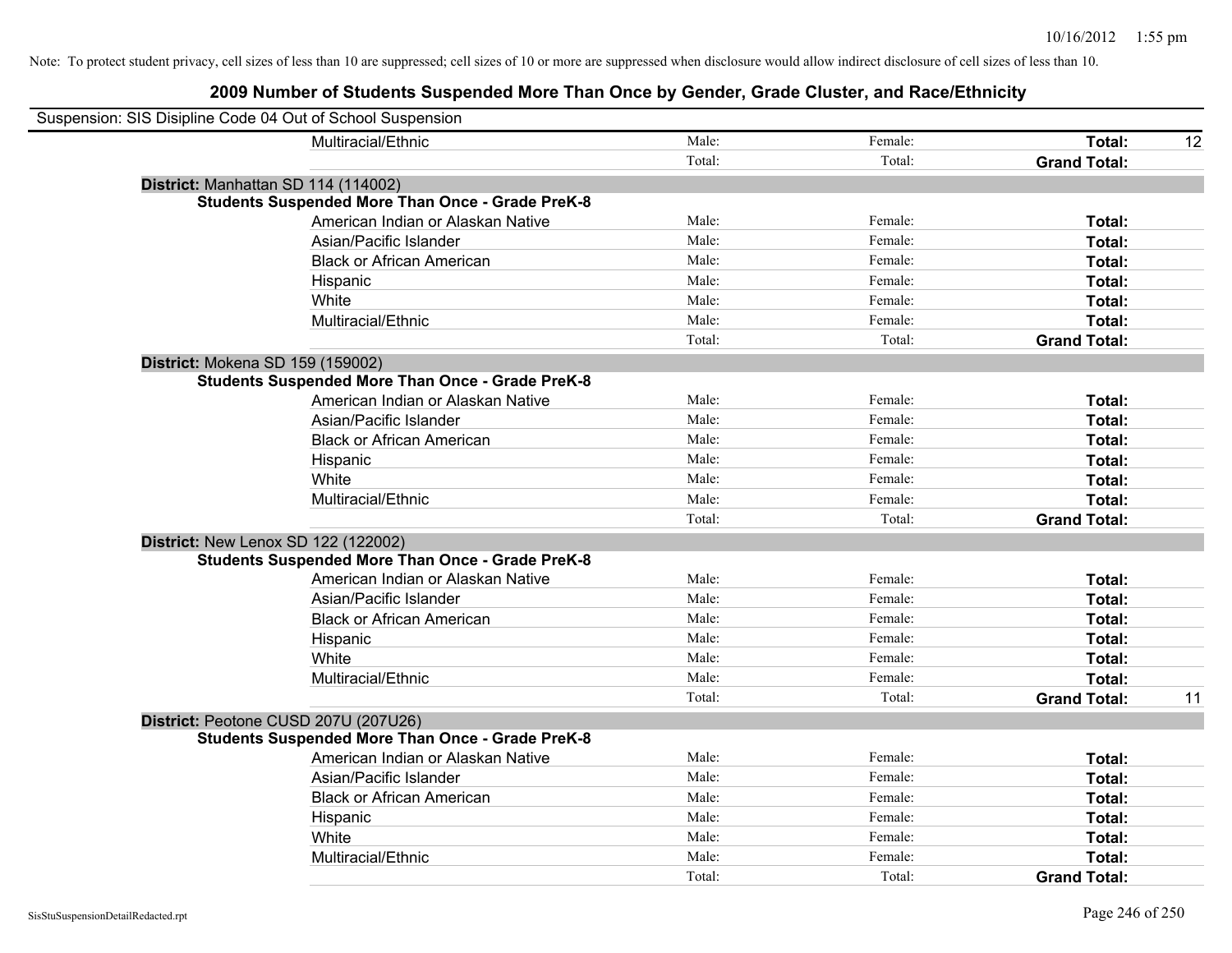| Suspension: SIS Disipline Code 04 Out of School Suspension |                                                         |        |    |         |    |                     |    |
|------------------------------------------------------------|---------------------------------------------------------|--------|----|---------|----|---------------------|----|
|                                                            | <b>Students Suspended More Than Once - Grade 9-12</b>   |        |    |         |    |                     |    |
|                                                            | American Indian or Alaskan Native                       | Male:  |    | Female: |    | Total:              |    |
|                                                            | Asian/Pacific Islander                                  | Male:  |    | Female: |    | Total:              |    |
|                                                            | <b>Black or African American</b>                        | Male:  |    | Female: |    | Total:              |    |
|                                                            | Hispanic                                                | Male:  |    | Female: |    | Total:              |    |
|                                                            | White                                                   | Male:  |    | Female: |    | Total:              | 12 |
|                                                            | Multiracial/Ethnic                                      | Male:  |    | Female: |    | Total:              |    |
|                                                            |                                                         | Total: |    | Total:  |    | <b>Grand Total:</b> |    |
|                                                            | District: Plainfield SD 202 (202022)                    |        |    |         |    |                     |    |
|                                                            | <b>Students Suspended More Than Once - Grade PreK-8</b> |        |    |         |    |                     |    |
|                                                            | American Indian or Alaskan Native                       | Male:  |    | Female: |    | Total:              |    |
|                                                            | Asian/Pacific Islander                                  | Male:  |    | Female: |    | Total:              |    |
|                                                            | <b>Black or African American</b>                        | Male:  |    | Female: |    | Total:              | 31 |
|                                                            | Hispanic                                                | Male:  |    | Female: |    | Total:              | 19 |
|                                                            | White                                                   | Male:  |    | Female: |    | Total:              | 63 |
|                                                            | Multiracial/Ethnic                                      | Male:  |    | Female: |    | Total:              |    |
|                                                            |                                                         | Total: |    | Total:  |    | <b>Grand Total:</b> |    |
|                                                            | <b>Students Suspended More Than Once - Grade 9-12</b>   |        |    |         |    |                     |    |
|                                                            | American Indian or Alaskan Native                       | Male:  |    | Female: |    | Total:              |    |
|                                                            | Asian/Pacific Islander                                  | Male:  |    | Female: |    | Total:              |    |
|                                                            | <b>Black or African American</b>                        | Male:  | 27 | Female: | 11 | Total:              | 38 |
|                                                            | Hispanic                                                | Male:  |    | Female: |    | Total:              | 33 |
|                                                            | White                                                   | Male:  | 69 | Female: | 14 | Total:              | 83 |
|                                                            | Multiracial/Ethnic                                      | Male:  |    | Female: |    | Total:              |    |
|                                                            |                                                         | Total: |    | Total:  |    | <b>Grand Total:</b> |    |
|                                                            | District: Reed Custer CUSD 255U (255U26)                |        |    |         |    |                     |    |
|                                                            | <b>Students Suspended More Than Once - Grade PreK-8</b> |        |    |         |    |                     |    |
|                                                            | American Indian or Alaskan Native                       | Male:  |    | Female: |    | Total:              |    |
|                                                            | Asian/Pacific Islander                                  | Male:  |    | Female: |    | Total:              |    |
|                                                            | <b>Black or African American</b>                        | Male:  |    | Female: |    | Total:              |    |
|                                                            | Hispanic                                                | Male:  |    | Female: |    | Total:              |    |
|                                                            | White                                                   | Male:  |    | Female: |    | Total:              |    |
|                                                            | Multiracial/Ethnic                                      | Male:  |    | Female: |    | Total:              |    |
|                                                            |                                                         | Total: |    | Total:  |    | <b>Grand Total:</b> |    |
|                                                            | <b>Students Suspended More Than Once - Grade 9-12</b>   |        |    |         |    |                     |    |
|                                                            | American Indian or Alaskan Native                       | Male:  |    | Female: |    | Total:              |    |
|                                                            | Asian/Pacific Islander                                  | Male:  |    | Female: |    | Total:              |    |
|                                                            | <b>Black or African American</b>                        | Male:  |    | Female: |    | Total:              |    |
|                                                            | Hispanic                                                | Male:  |    | Female: |    | Total:              |    |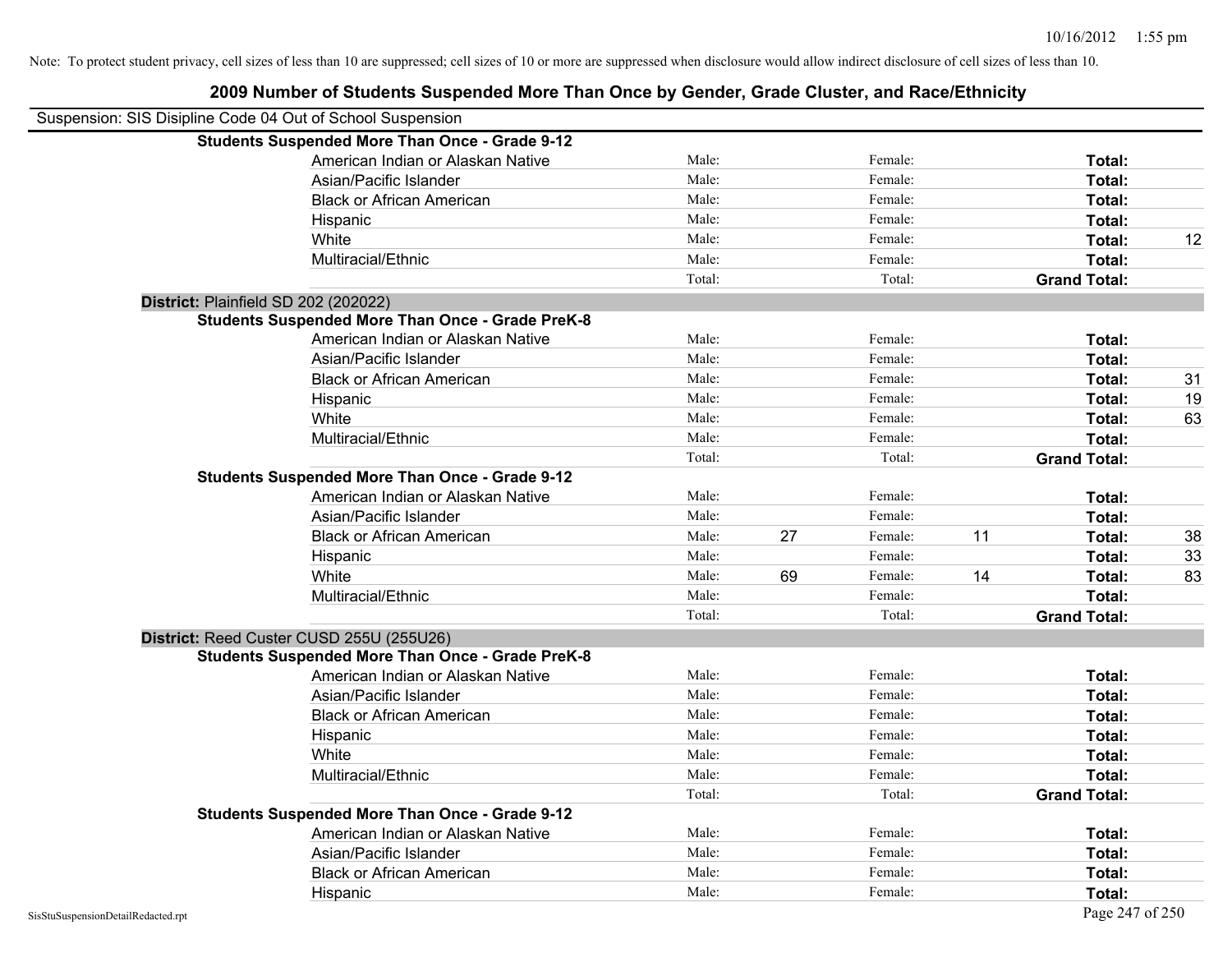| Suspension: SIS Disipline Code 04 Out of School Suspension |                                                         |        |         |                     |    |
|------------------------------------------------------------|---------------------------------------------------------|--------|---------|---------------------|----|
|                                                            | <b>White</b>                                            | Male:  | Female: | Total:              | 30 |
|                                                            | Multiracial/Ethnic                                      | Male:  | Female: | Total:              |    |
|                                                            |                                                         | Total: | Total:  | <b>Grand Total:</b> |    |
| District: Richland GSD 88A (088A02)                        |                                                         |        |         |                     |    |
|                                                            | <b>Students Suspended More Than Once - Grade PreK-8</b> |        |         |                     |    |
|                                                            | American Indian or Alaskan Native                       | Male:  | Female: | Total:              |    |
|                                                            | Asian/Pacific Islander                                  | Male:  | Female: | Total:              |    |
|                                                            | <b>Black or African American</b>                        | Male:  | Female: | Total:              |    |
|                                                            | Hispanic                                                | Male:  | Female: | Total:              |    |
|                                                            | White                                                   | Male:  | Female: | Total:              |    |
|                                                            | Multiracial/Ethnic                                      | Male:  | Female: | Total:              |    |
|                                                            |                                                         | Total: | Total:  | <b>Grand Total:</b> | 14 |
| District: Rockdale SD 84 (084002)                          |                                                         |        |         |                     |    |
|                                                            | <b>Students Suspended More Than Once - Grade PreK-8</b> |        |         |                     |    |
|                                                            | American Indian or Alaskan Native                       | Male:  | Female: | Total:              |    |
|                                                            | Asian/Pacific Islander                                  | Male:  | Female: | Total:              |    |
|                                                            | <b>Black or African American</b>                        | Male:  | Female: | Total:              |    |
|                                                            | Hispanic                                                | Male:  | Female: | Total:              |    |
|                                                            | White                                                   | Male:  | Female: | Total:              |    |
|                                                            | Multiracial/Ethnic                                      | Male:  | Female: | Total:              |    |
|                                                            |                                                         | Total: | Total:  | <b>Grand Total:</b> |    |
|                                                            | District: S Will Co Coop for Spec Ed (255U61)           |        |         |                     |    |
|                                                            | <b>Students Suspended More Than Once - Grade PreK-8</b> |        |         |                     |    |
|                                                            | American Indian or Alaskan Native                       | Male:  | Female: | Total:              |    |
|                                                            | Asian/Pacific Islander                                  | Male:  | Female: | Total:              |    |
|                                                            | <b>Black or African American</b>                        | Male:  | Female: | Total:              |    |
|                                                            | Hispanic                                                | Male:  | Female: | Total:              |    |
|                                                            | White                                                   | Male:  | Female: | Total:              |    |
|                                                            | Multiracial/Ethnic                                      | Male:  | Female: | Total:              |    |
|                                                            |                                                         | Total: | Total:  | <b>Grand Total:</b> |    |
|                                                            | <b>Students Suspended More Than Once - Grade 9-12</b>   |        |         |                     |    |
|                                                            | American Indian or Alaskan Native                       | Male:  | Female: | Total:              |    |
|                                                            | Asian/Pacific Islander                                  | Male:  | Female: | Total:              |    |
|                                                            | <b>Black or African American</b>                        | Male:  | Female: | Total:              |    |
|                                                            | Hispanic                                                | Male:  | Female: | Total:              |    |
|                                                            | White                                                   | Male:  | Female: | Total:              |    |
|                                                            | Multiracial/Ethnic                                      | Male:  | Female: | Total:              |    |
|                                                            |                                                         | Total: | Total:  | <b>Grand Total:</b> |    |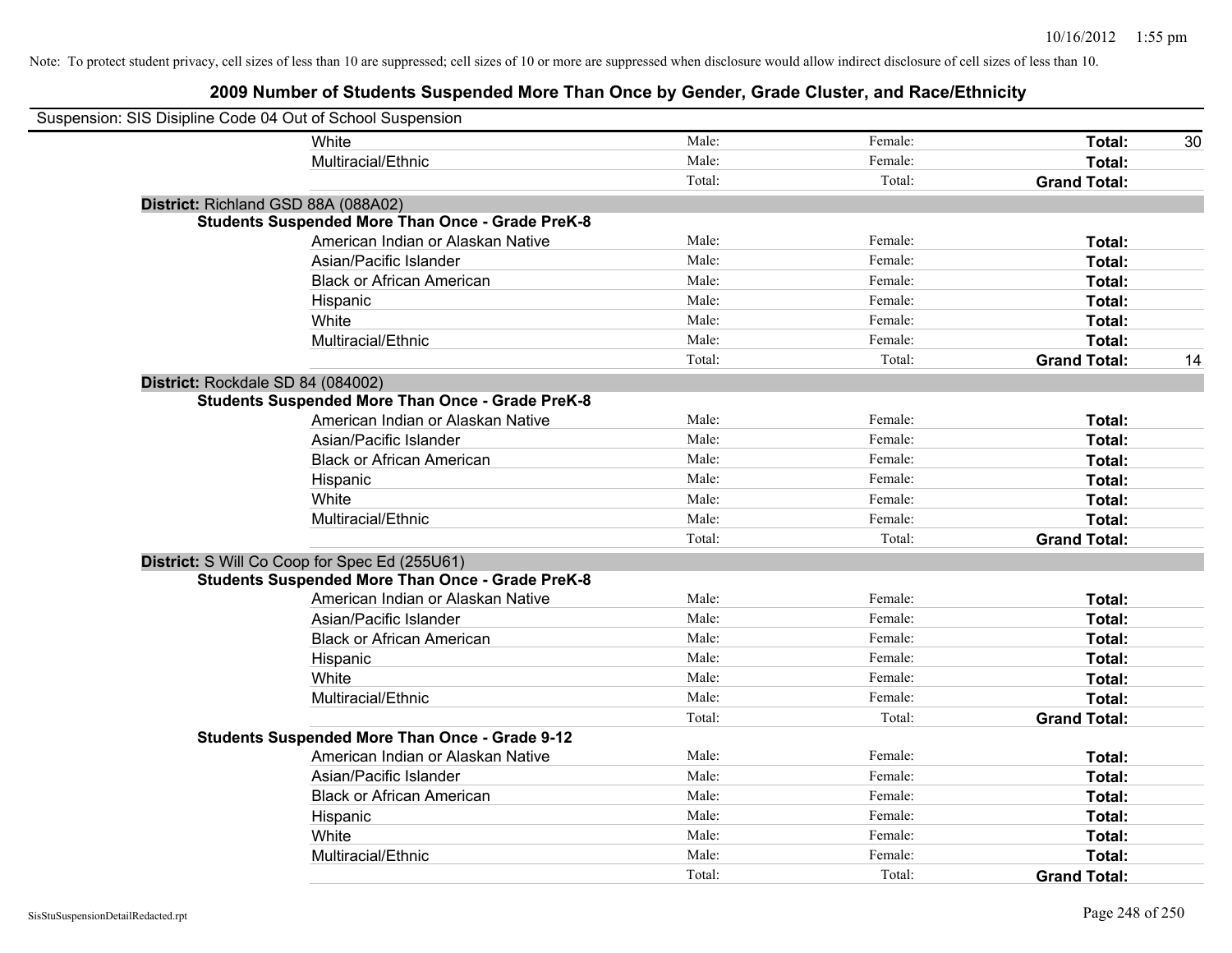| Suspension: SIS Disipline Code 04 Out of School Suspension |        |     |         |    |                     |     |
|------------------------------------------------------------|--------|-----|---------|----|---------------------|-----|
| District: Summit Hill SD 161 (161002)                      |        |     |         |    |                     |     |
| <b>Students Suspended More Than Once - Grade PreK-8</b>    |        |     |         |    |                     |     |
| American Indian or Alaskan Native                          | Male:  |     | Female: |    | Total:              |     |
| Asian/Pacific Islander                                     | Male:  |     | Female: |    | Total:              |     |
| <b>Black or African American</b>                           | Male:  |     | Female: |    | Total:              |     |
| Hispanic                                                   | Male:  |     | Female: |    | Total:              |     |
| White                                                      | Male:  |     | Female: |    | Total:              |     |
| Multiracial/Ethnic                                         | Male:  |     | Female: |    | Total:              |     |
|                                                            | Total: |     | Total:  |    | <b>Grand Total:</b> |     |
| District: Troy CCSD 30C (030C04)                           |        |     |         |    |                     |     |
| <b>Students Suspended More Than Once - Grade PreK-8</b>    |        |     |         |    |                     |     |
| American Indian or Alaskan Native                          | Male:  |     | Female: |    | Total:              |     |
| Asian/Pacific Islander                                     | Male:  |     | Female: |    | Total:              |     |
| <b>Black or African American</b>                           | Male:  |     | Female: |    | Total:              |     |
| Hispanic                                                   | Male:  |     | Female: |    | Total:              |     |
| White                                                      | Male:  |     | Female: |    | Total:              | 12  |
| Multiracial/Ethnic                                         | Male:  |     | Female: |    | Total:              |     |
|                                                            | Total: |     | Total:  |    | <b>Grand Total:</b> | 29  |
| <b>District: Union SD 81 (081002)</b>                      |        |     |         |    |                     |     |
| <b>Students Suspended More Than Once - Grade PreK-8</b>    |        |     |         |    |                     |     |
| American Indian or Alaskan Native                          | Male:  |     | Female: |    | Total:              |     |
| Asian/Pacific Islander                                     | Male:  |     | Female: |    | Total:              |     |
| <b>Black or African American</b>                           | Male:  |     | Female: |    | Total:              |     |
| Hispanic                                                   | Male:  |     | Female: |    | Total:              |     |
| White                                                      | Male:  |     | Female: |    | Total:              |     |
| Multiracial/Ethnic                                         | Male:  |     | Female: |    | Total:              |     |
|                                                            | Total: |     | Total:  |    | <b>Grand Total:</b> |     |
| District: Valley View CUSD 365U (365U26)                   |        |     |         |    |                     |     |
| <b>Students Suspended More Than Once - Grade PreK-8</b>    |        |     |         |    |                     |     |
| American Indian or Alaskan Native                          | Male:  |     | Female: |    | Total:              |     |
| Asian/Pacific Islander                                     | Male:  |     | Female: |    | Total:              |     |
| <b>Black or African American</b>                           | Male:  | 106 | Female: | 47 | Total:              | 153 |
| Hispanic                                                   | Male:  | 61  | Female: | 23 | Total:              | 84  |
| White                                                      | Male:  | 51  | Female: | 15 | Total:              | 66  |
| Multiracial/Ethnic                                         | Male:  |     | Female: |    | Total:              | 10  |
|                                                            | Total: |     | Total:  |    | <b>Grand Total:</b> |     |
| <b>Students Suspended More Than Once - Grade 9-12</b>      |        |     |         |    |                     |     |
| American Indian or Alaskan Native                          | Male:  |     | Female: |    | Total:              |     |